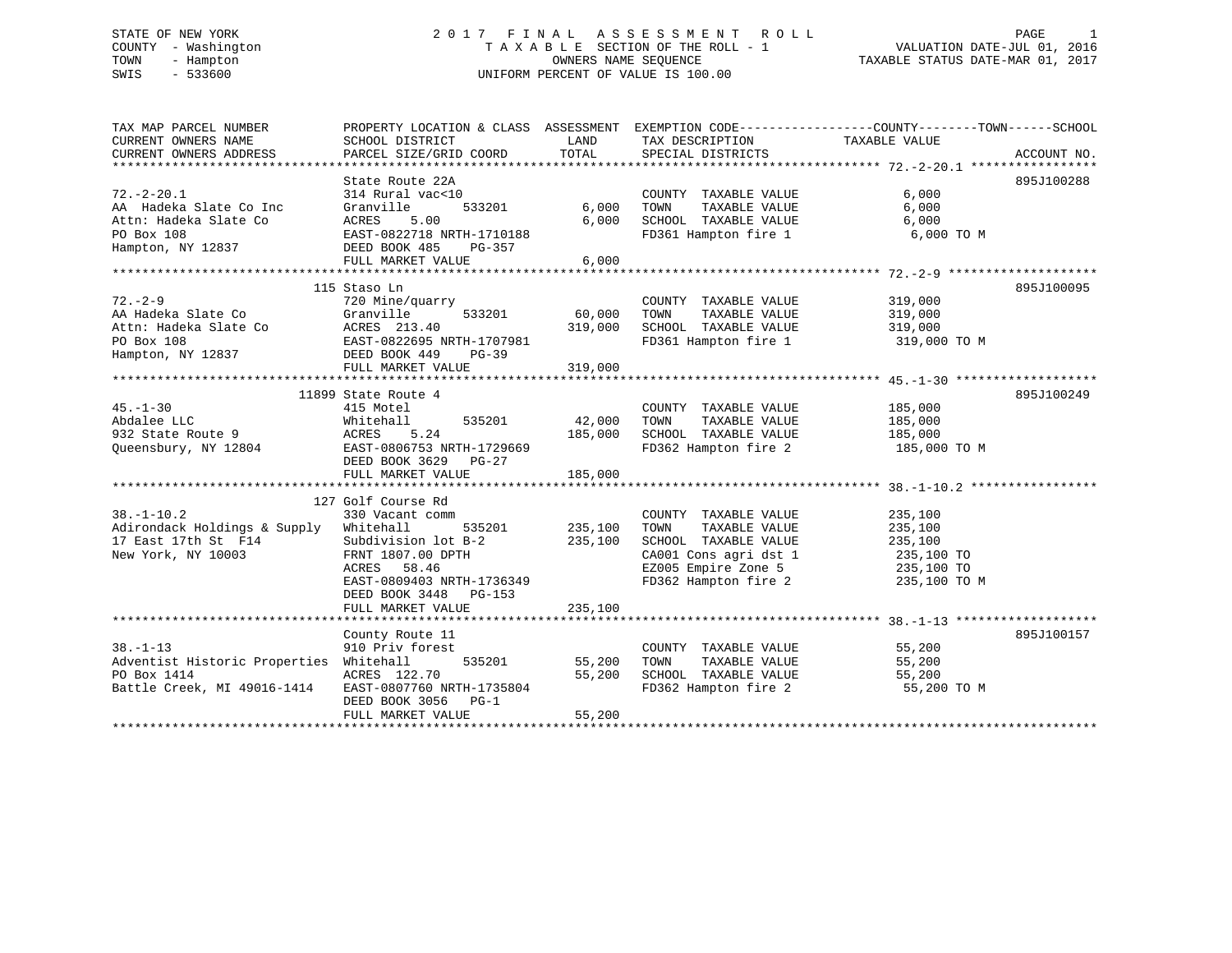# STATE OF NEW YORK 2 0 1 7 F I N A L A S S E S S M E N T R O L L PAGE 2 COUNTY - Washington T A X A B L E SECTION OF THE ROLL - 1 VALUATION DATE-JUL 01, 2016 TOWN - Hampton OWNERS NAME SEQUENCE TAXABLE STATUS DATE-MAR 01, 2017 SWIS - 533600 UNIFORM PERCENT OF VALUE IS 100.00

| TAX MAP PARCEL NUMBER<br>CURRENT OWNERS NAME<br>CURRENT OWNERS ADDRESS                                                                                               | PROPERTY LOCATION & CLASS ASSESSMENT EXEMPTION CODE---------------COUNTY-------TOWN-----SCHOOL<br>SCHOOL DISTRICT<br>PARCEL SIZE/GRID COORD                                             | LAND<br>TOTAL                | TAX DESCRIPTION<br>SPECIAL DISTRICTS                                                                                                       | TAXABLE VALUE                                                                 | ACCOUNT NO.                                  |
|----------------------------------------------------------------------------------------------------------------------------------------------------------------------|-----------------------------------------------------------------------------------------------------------------------------------------------------------------------------------------|------------------------------|--------------------------------------------------------------------------------------------------------------------------------------------|-------------------------------------------------------------------------------|----------------------------------------------|
| $81. - 2 - 20.5$<br>Agricultural Stewardship Assoc Granville<br>2531 State Route 40<br>Greenwich, NY 12834<br>MAY BE SUBJECT TO PAYMENT<br>UNDER AGDIST LAW TIL 2021 | 2138 State Route 22A<br>323 Vacant rural<br>533201<br>barns and silo removed 20<br>ACRES 63.20<br>EAST-0823594 NRTH-1701067<br>DEED BOOK 3733 PG-188<br>FULL MARKET VALUE               | 22,000<br>22,000<br>22,000   | AG DIST<br>41720<br>COUNTY TAXABLE VALUE<br>TOWN<br>TAXABLE VALUE<br>SCHOOL TAXABLE VALUE<br>CA001 Cons agri dst 1<br>FD361 Hampton fire 1 | $\Omega$<br>22,000<br>22,000<br>22,000<br>22,000 TO<br>22,000 TO M            | $\Omega$<br>0                                |
| $54. - 1 - 7$<br>Alexander Carl Sherwood Jr<br>Alexander Jennifer<br>3135 State Route 22A<br>Hampton, NY 12837                                                       | 3135 State Route 22A<br>210 1 Family Res<br>Granville<br>533201<br>456-32, ex&res 867-65<br>2.44<br>ACRES<br>EAST-0820514 NRTH-1724049<br>DEED BOOK 3071<br>PG-182<br>FULL MARKET VALUE | 23,800<br>114,400<br>114,400 | COUNTY TAXABLE VALUE<br>TOWN<br>TAXABLE VALUE<br>SCHOOL TAXABLE VALUE<br>FD361 Hampton fire 1 114,400 TO M                                 | 114,400<br>114,400<br>114,400                                                 | 895J100056                                   |
| $81. - 1 - 20$<br>Ambrosi Rene John<br>1047 North Quivey Hill Ln<br>Hampton, NY 12837                                                                                | 1047 North Quivey Hill Ln<br>210 1 Family Res<br>533201<br>Granville<br>ACRES<br>4.00<br>EAST-0818179 NRTH-1701208<br>DEED BOOK 3623 PG-49<br>FULL MARKET VALUE                         | 31,800 BAS STAR              | VET COM CT 41131<br>41854<br>211,300 COUNTY TAXABLE VALUE<br>TOWN<br>TAXABLE VALUE<br>SCHOOL TAXABLE VALUE<br>211,300 FD361 Hampton fire 1 | 52,825<br>45,000<br>$\Omega$<br>158,475<br>166,300<br>181,300<br>211,300 TO M | 895J100539<br>$\Omega$<br>30,000<br>$\Omega$ |
|                                                                                                                                                                      |                                                                                                                                                                                         |                              |                                                                                                                                            |                                                                               |                                              |
| $31. - 1 - 3.5$<br>Amerio John M<br>Amerio Lori M<br>364 Manchester Rd<br>Whitehall, NY 12887                                                                        | 364 Manchester Rd<br>210 1 Family Res<br>535201<br>Whitehall<br>1.60<br>ACRES<br>EAST-0808698 NRTH-1745804<br>DEED BOOK 731<br>$PG-148$<br>FULL MARKET VALUE                            | 24,000<br>114,900<br>114,900 | <b>BAS STAR</b><br>41854<br>COUNTY TAXABLE VALUE<br>TAXABLE VALUE<br>TOWN<br>SCHOOL TAXABLE VALUE<br>FD362 Hampton fire 2                  | $\overline{0}$<br>114,900<br>114,900<br>84,900<br>114,900 TO M                | 895J100574<br>$\Omega$<br>30,000             |
|                                                                                                                                                                      |                                                                                                                                                                                         |                              |                                                                                                                                            |                                                                               |                                              |
| $80. - 1 - 24$<br>Ariola Paul R<br>Ariola Anne Marie<br>32 Twining Ave<br>Waterbury, CT 06705                                                                        | 50 Hampton Heights Way<br>260 Seasonal res<br>533201<br>Granville<br>5.89<br>ACRES<br>EAST-0809978 NRTH-1701638<br>DEED BOOK 605<br>$PG-208$<br>FULL MARKET VALUE                       | 36,000<br>64,700<br>64,700   | COUNTY TAXABLE VALUE<br>TOWN<br>TAXABLE VALUE<br>SCHOOL TAXABLE VALUE<br>FD361 Hampton fire 1                                              | 64,700<br>64,700<br>64,700<br>64,700 TO M                                     | 895J100659                                   |
|                                                                                                                                                                      |                                                                                                                                                                                         |                              |                                                                                                                                            |                                                                               |                                              |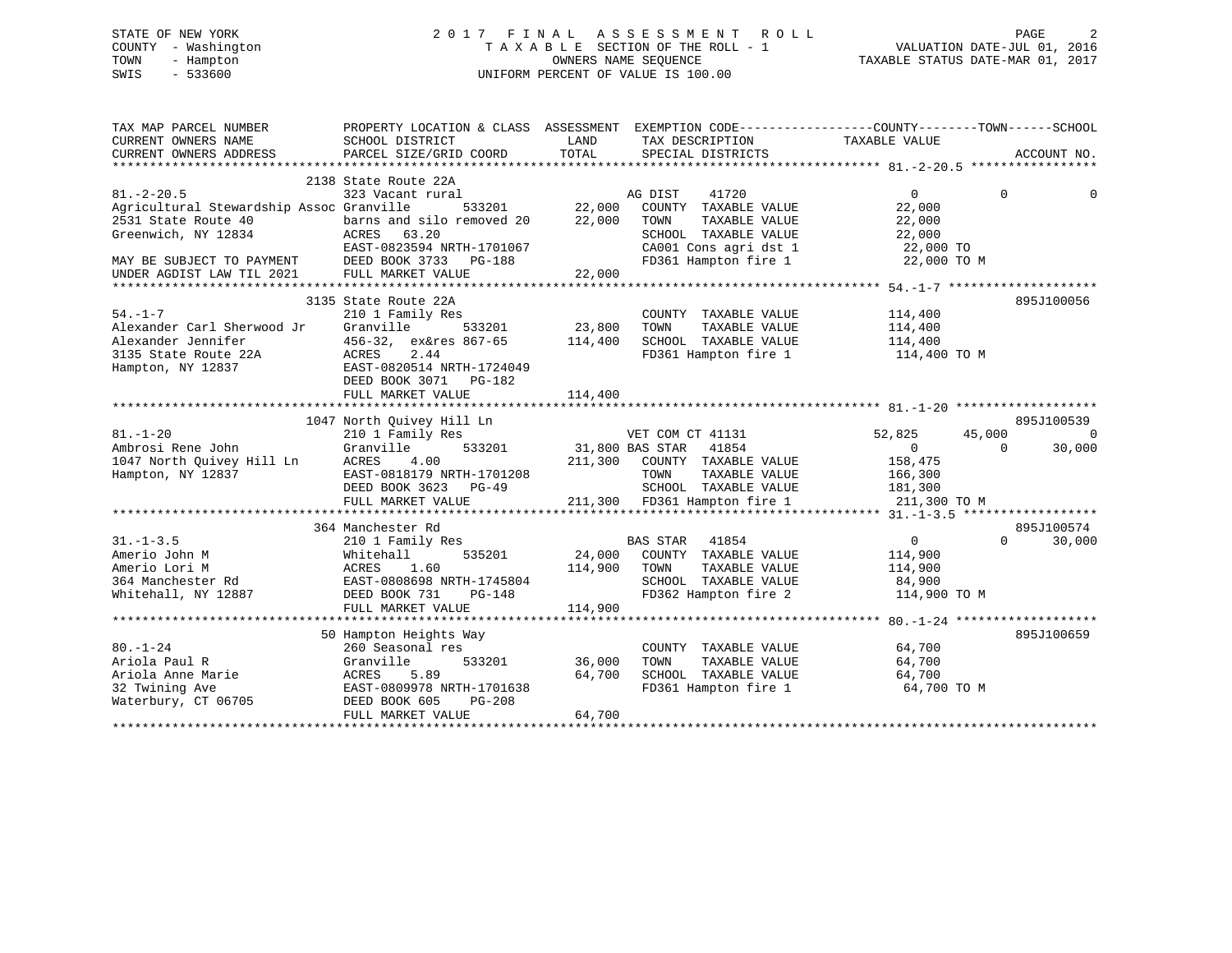# STATE OF NEW YORK 2 0 1 7 F I N A L A S S E S S M E N T R O L L PAGE 3 COUNTY - Washington T A X A B L E SECTION OF THE ROLL - 1 VALUATION DATE-JUL 01, 2016 TOWN - Hampton OWNERS NAME SEQUENCE TAXABLE STATUS DATE-MAR 01, 2017 SWIS - 533600 UNIFORM PERCENT OF VALUE IS 100.00

| TAX MAP PARCEL NUMBER<br>CURRENT OWNERS NAME<br>CURRENT OWNERS ADDRESS                            | PROPERTY LOCATION & CLASS ASSESSMENT EXEMPTION CODE---------------COUNTY-------TOWN-----SCHOOL<br>SCHOOL DISTRICT<br>PARCEL SIZE/GRID COORD                          | LAND<br>TOTAL     | TAX DESCRIPTION<br>SPECIAL DISTRICTS                                                                            | TAXABLE VALUE                                                  | ACCOUNT NO.                      |
|---------------------------------------------------------------------------------------------------|----------------------------------------------------------------------------------------------------------------------------------------------------------------------|-------------------|-----------------------------------------------------------------------------------------------------------------|----------------------------------------------------------------|----------------------------------|
|                                                                                                   |                                                                                                                                                                      |                   |                                                                                                                 |                                                                |                                  |
| $72.2 - 3 - 7$                                                                                    | 14 Greenfield Ln<br>210 1 Family Res                                                                                                                                 |                   | BAS STAR 41854                                                                                                  | 0                                                              | 895J100005<br>$\Omega$<br>30,000 |
| Arnhold Forrest J<br>Arnhold Stacie A<br>14 Greenfield Ln<br>Hampton, NY 12837                    | Granville<br>533201<br>$72 - 3 - 7$<br>FRNT 50.00 DPTH 234.00<br>EAST-0824093 NRTH-1712240<br>DEED BOOK 843<br>$PG-87$                                               | 12,300<br>68,200  | COUNTY TAXABLE VALUE<br>TOWN<br>TAXABLE VALUE<br>SCHOOL TAXABLE VALUE<br>FD361 Hampton fire 1                   | 68,200<br>68,200<br>38,200<br>68,200 TO M                      |                                  |
|                                                                                                   | FULL MARKET VALUE                                                                                                                                                    | 68,200            |                                                                                                                 |                                                                |                                  |
|                                                                                                   |                                                                                                                                                                      |                   |                                                                                                                 |                                                                |                                  |
| $62. - 1 - 44$<br>Atwood Michael L<br>Atwood Linda<br>1879 County Route 18<br>Whitehall, NY 12887 | County Route 18 OFF<br>910 Priv forest<br>533201<br>Granville<br>Lot 1<br>Filed Sub #12261<br>ACRES<br>12.45<br>EAST-0810296 NRTH-1716513<br>DEED BOOK 467<br>PG-589 | 5,600<br>5,600    | COUNTY TAXABLE VALUE<br>TAXABLE VALUE<br>TOWN<br>SCHOOL TAXABLE VALUE<br>FD361 Hampton fire 1                   | 5,600<br>5,600<br>5,600<br>5,600 TO M                          | 895J100057                       |
|                                                                                                   | FULL MARKET VALUE                                                                                                                                                    | 5,600             |                                                                                                                 |                                                                |                                  |
|                                                                                                   | 1879 County Route 18                                                                                                                                                 |                   |                                                                                                                 |                                                                | 895J100009                       |
| $62. - 1 - 45$<br>Atwood Michael L<br>Atwood Linda<br>1879 County Route 18<br>Whitehall, NY 12887 | 240 Rural res<br>535201<br>Whitehall<br>18.0ac Deed<br>ACRES<br>30.20<br>EAST-0809550 NRTH-1716263<br>DEED BOOK 436<br>PG-740                                        | 38,800<br>119,800 | ENH STAR 41834<br>COUNTY TAXABLE VALUE<br>TOWN<br>TAXABLE VALUE<br>SCHOOL TAXABLE VALUE<br>FD361 Hampton fire 1 | $\overline{0}$<br>119,800<br>119,800<br>54,300<br>119,800 TO M | $\Omega$<br>65,500               |
|                                                                                                   | FULL MARKET VALUE                                                                                                                                                    | 119,800           |                                                                                                                 |                                                                |                                  |
|                                                                                                   | County Route 18                                                                                                                                                      |                   |                                                                                                                 |                                                                | 895J100138                       |
| $62. - 1 - 46$<br>Atwood Michael L<br>Atwood Linda<br>1879 County Route 18<br>Whitehall, NY 12887 | 314 Rural vac<10<br>Whitehall<br>535201<br>2.20<br>ACRES<br>EAST-0809784 NRTH-1715303<br>DEED BOOK 510<br>$PG-82$<br>FULL MARKET VALUE                               | 500<br>500<br>500 | COUNTY TAXABLE VALUE<br>TOWN<br>TAXABLE VALUE<br>SCHOOL TAXABLE VALUE<br>FD361 Hampton fire 1                   | 500<br>500<br>500<br>500 TO M                                  |                                  |
|                                                                                                   |                                                                                                                                                                      |                   |                                                                                                                 |                                                                |                                  |
| $72. - 2 - 27.1$<br>Austin Dennis T<br>Austin Netta L<br>PO Box 106<br>Hampton, NY 12837          | 20 Perry Heights Way<br>210 1 Family Res<br>Granville<br>533201<br>ROW 565/260<br>1.10<br>ACRES<br>EAST-0822827 NRTH-1712119<br>DEED BOOK 565<br>PG-258              | 22,300<br>124,900 | BAS STAR 41854<br>COUNTY TAXABLE VALUE<br>TAXABLE VALUE<br>TOWN<br>SCHOOL TAXABLE VALUE<br>FD361 Hampton fire 1 | $\mathbf{0}$<br>124,900<br>124,900<br>94,900<br>124,900 TO M   | 895J101748<br>30,000<br>$\Omega$ |
|                                                                                                   | FULL MARKET VALUE                                                                                                                                                    | 124,900           |                                                                                                                 |                                                                |                                  |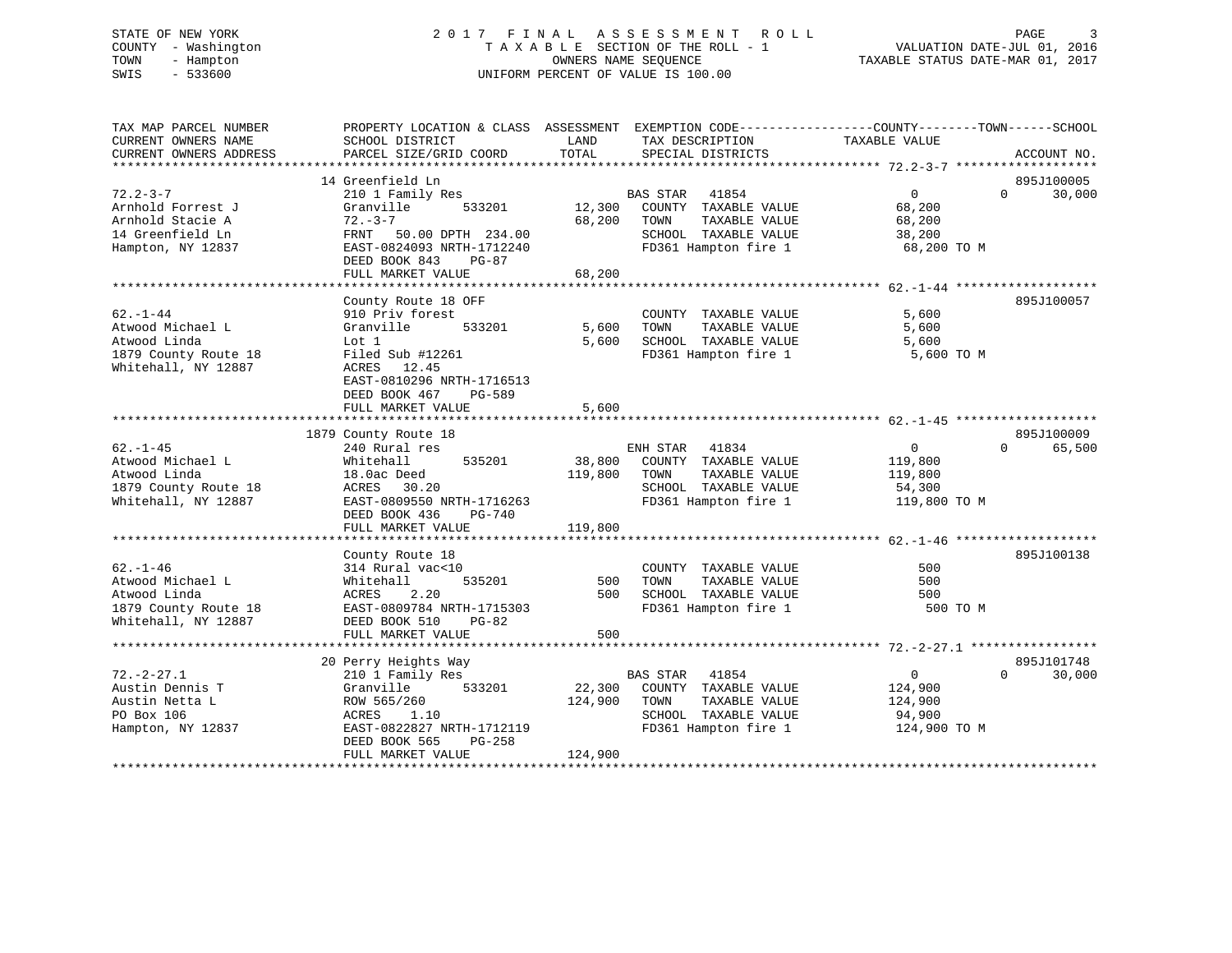# STATE OF NEW YORK 2 0 1 7 F I N A L A S S E S S M E N T R O L L PAGE 4 COUNTY - Washington T A X A B L E SECTION OF THE ROLL - 1 VALUATION DATE-JUL 01, 2016 TOWN - Hampton OWNERS NAME SEQUENCE TAXABLE STATUS DATE-MAR 01, 2017 SWIS - 533600 UNIFORM PERCENT OF VALUE IS 100.00

| TAX MAP PARCEL NUMBER<br>CURRENT OWNERS NAME | PROPERTY LOCATION & CLASS ASSESSMENT EXEMPTION CODE---------------COUNTY-------TOWN------SCHOOL<br>SCHOOL DISTRICT | LAND   | TAX DESCRIPTION  |                                                          | TAXABLE VALUE  |                |                |
|----------------------------------------------|--------------------------------------------------------------------------------------------------------------------|--------|------------------|----------------------------------------------------------|----------------|----------------|----------------|
| CURRENT OWNERS ADDRESS                       | PARCEL SIZE/GRID COORD                                                                                             | TOTAL  |                  | SPECIAL DISTRICTS                                        |                |                | ACCOUNT NO.    |
|                                              |                                                                                                                    |        |                  |                                                          |                |                |                |
|                                              | 1811 County Route 18                                                                                               |        |                  | 38 PCT OF VALUE USED FOR EXEMPTION PURPOSES              |                |                | 895J100135     |
| $62. - 1 - 51$                               | 240 Rural res                                                                                                      |        | VET WAR CT 41121 |                                                          | 15,641         | 15,641         | $\overline{0}$ |
| Babcock Grover R                             | Whitehall                                                                                                          |        |                  |                                                          | $\overline{0}$ | $\overline{0}$ | 65,500         |
| Lawrence Nancy J                             | 535201 107,800 ENH STAR 41834<br>274,400 B STAR MH 41864                                                           |        |                  |                                                          | $\overline{0}$ | $\Omega$       | 30,000         |
| PO Box 144                                   | ACRES 135.50<br>EAST-0808164 NRTH-1716482<br>And DG-80                                                             |        |                  | COUNTY TAXABLE VALUE                                     | 258,759        |                |                |
| Hampton, NY 12837                            |                                                                                                                    |        | TOWN             | TAXABLE VALUE                                            | 258,759        |                |                |
|                                              | FULL MARKET VALUE                                                                                                  |        |                  | 274,400 SCHOOL TAXABLE VALUE                             | 178,900        |                |                |
|                                              |                                                                                                                    |        |                  | FD361 Hampton fire 1                                     | 274,400 TO M   |                |                |
|                                              |                                                                                                                    |        |                  |                                                          |                |                |                |
|                                              | 89 County Route 20                                                                                                 |        |                  |                                                          |                |                | 895J100126     |
| $72. - 2 - 13$                               |                                                                                                                    |        |                  |                                                          | $\overline{0}$ | $\Omega$       | 30,000         |
| Baker Brian S                                | 210 1 Family Res<br>Granville                                                                                      |        | BAS STAR 41854   |                                                          | 71,700         |                |                |
|                                              |                                                                                                                    |        |                  | 533201 22,000 COUNTY TAXABLE VALUE                       |                |                |                |
| 89 County Route 20                           |                                                                                                                    |        | 71,700 TOWN      | TAXABLE VALUE                                            | 71,700         |                |                |
| Hampton, NY 12837                            |                                                                                                                    |        |                  | SCHOOL TAXABLE VALUE                                     | 41,700         |                |                |
|                                              |                                                                                                                    |        |                  | FD361 Hampton fire 1                                     | 71,700 TO M    |                |                |
|                                              | ACRES 1.00<br>EAST-0824379 NRTH-1705702<br>DEED BOOK 3103 PG-295<br>--- MADWET VALUE 71.700                        |        |                  |                                                          |                |                |                |
|                                              |                                                                                                                    |        |                  |                                                          |                |                |                |
|                                              | 135 Rainbow Way                                                                                                    |        |                  |                                                          |                |                | 895J100594     |
| $81. - 1 - 18$                               | 260 Seasonal res                                                                                                   |        |                  | COUNTY TAXABLE VALUE                                     | 71,200         |                |                |
| Baker Eric J                                 | Granville<br>533201                                                                                                | 33,700 | TOWN             | TAXABLE VALUE                                            | 71,200         |                |                |
| 875 VT RT 133                                | 4.60<br>ACRES                                                                                                      |        |                  | 71,200 SCHOOL TAXABLE VALUE                              | 71,200         |                |                |
| Pawlet, VT 05761                             | EAST-0817127 NRTH-1700691                                                                                          |        |                  | FD361 Hampton fire 1                                     | 71,200 TO M    |                |                |
|                                              | DEED BOOK 704<br>PG-213                                                                                            |        |                  |                                                          |                |                |                |
|                                              | FULL MARKET VALUE                                                                                                  | 71,200 |                  |                                                          |                |                |                |
|                                              |                                                                                                                    |        |                  |                                                          |                |                |                |
|                                              | Quivey Hill Rd                                                                                                     |        |                  |                                                          |                |                | 895J100600     |
| $81. - 1 - 40$                               | 314 Rural vac<10                                                                                                   |        |                  | COUNTY TAXABLE VALUE                                     | 14,500         |                |                |
| Baker Eric J                                 | 533201<br>Granville                                                                                                | 14,500 | TOWN             | TAXABLE VALUE                                            | 14,500         |                |                |
| Baker Sondra K                               | 4.80<br>ACRES                                                                                                      | 14,500 |                  | SCHOOL TAXABLE VALUE                                     | 14,500         |                |                |
| 875 Vt Hwy 133<br>Pawlet, VT 05761           | EAST-0816652 NRTH-1701196                                                                                          |        |                  | FD361 Hampton fire 1                                     | 14,500 TO M    |                |                |
|                                              | DEED BOOK 781<br>PG-60                                                                                             |        |                  |                                                          |                |                |                |
|                                              | FULL MARKET VALUE                                                                                                  | 14,500 |                  |                                                          |                |                |                |
|                                              |                                                                                                                    |        |                  |                                                          |                |                |                |
|                                              | 2063 County Route 18                                                                                               |        |                  |                                                          |                |                | 895J100413     |
| $71. - 1 - 3$                                | 210 1 Family Res                                                                                                   |        | ENH STAR 41834   |                                                          | $\overline{0}$ | $\Omega$       | 65,500         |
| Baker Francis M LE                           | Granville 533201<br>ACRES 4.50<br>EAST-0813230 NRTH-1713947<br>DEED BOOK 823<br>PG-183                             |        |                  | 33,400 COUNTY TAXABLE VALUE<br>89,600 TOWN TAXABLE VALUE | 89,600         |                |                |
| Baker Carolyn LE                             |                                                                                                                    |        |                  | TAXABLE VALUE                                            | 89,600         |                |                |
|                                              |                                                                                                                    |        |                  | SCHOOL TAXABLE VALUE                                     | 24,100         |                |                |
|                                              |                                                                                                                    |        |                  | FD361 Hampton fire 1                                     | 89,600 TO M    |                |                |
|                                              | FULL MARKET VALUE                                                                                                  | 89,600 |                  |                                                          |                |                |                |
|                                              |                                                                                                                    |        |                  |                                                          |                |                |                |
|                                              | 158 Hills Pond Rd                                                                                                  |        |                  |                                                          |                |                | 895J101773     |
| $71. - 1 - 15.2$                             | 270 Mfg housing                                                                                                    |        |                  | COUNTY TAXABLE VALUE                                     | 48,500         |                |                |
| Balch Timothy M                              | 533201<br>Granville                                                                                                | 27,800 | TOWN             | TAXABLE VALUE                                            | 48,500         |                |                |
| Covell Jessi E                               | Sub Div Lot 2                                                                                                      | 48,500 |                  | SCHOOL TAXABLE VALUE                                     | 48,500         |                |                |
| 158 Hills Pond Rd                            | 770-59                                                                                                             |        |                  | FD361 Hampton fire 1                                     | 48,500 TO M    |                |                |
| Whitehall, NY 12887                          | 2.77<br>ACRES                                                                                                      |        |                  |                                                          |                |                |                |
|                                              | EAST-0815962 NRTH-1705340                                                                                          |        |                  |                                                          |                |                |                |
|                                              | DEED BOOK 3170 PG-300                                                                                              |        |                  |                                                          |                |                |                |
|                                              | FULL MARKET VALUE                                                                                                  | 48,500 |                  |                                                          |                |                |                |
|                                              |                                                                                                                    |        |                  |                                                          |                |                |                |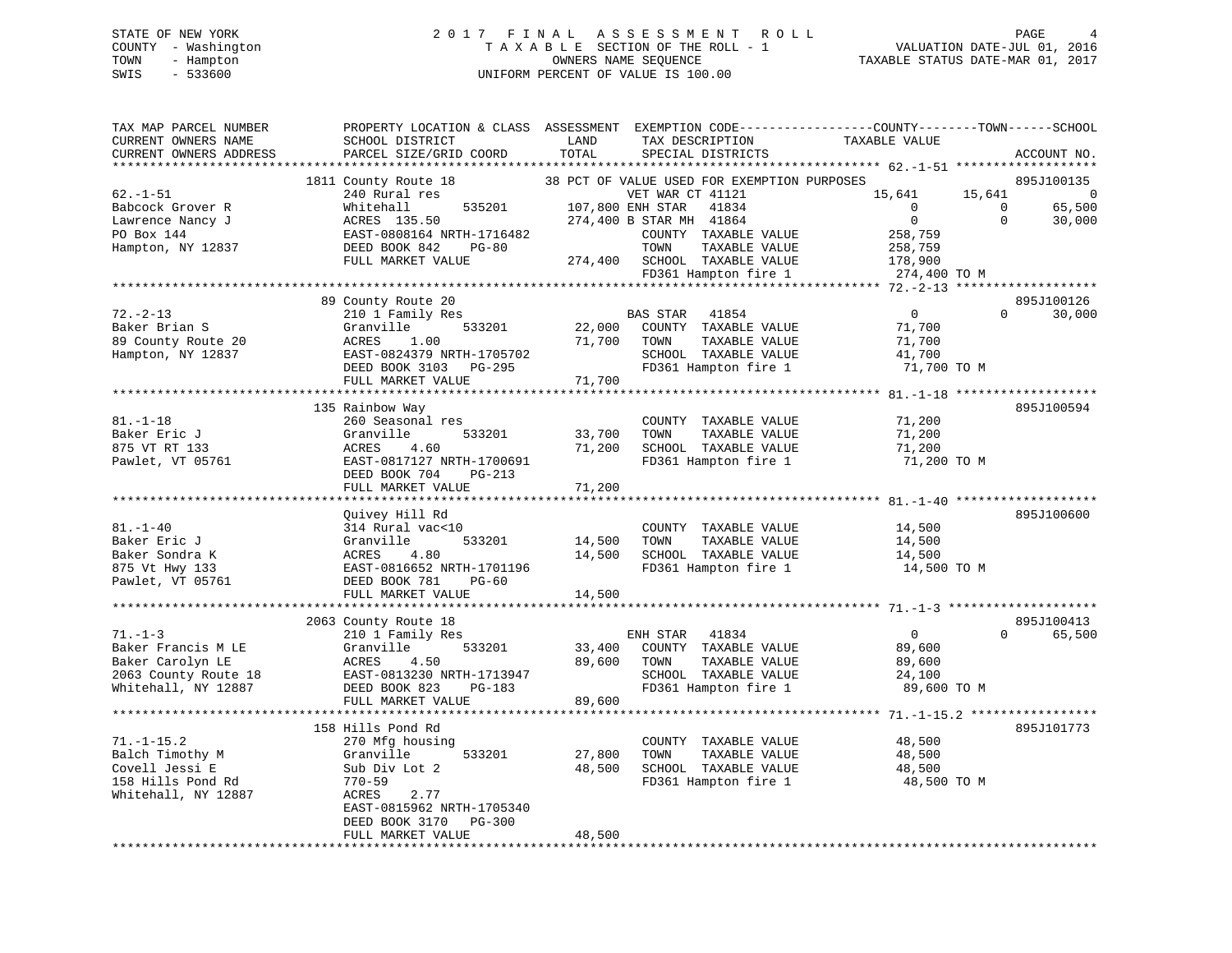# STATE OF NEW YORK 2 0 1 7 F I N A L A S S E S S M E N T R O L L PAGE 5 COUNTY - Washington T A X A B L E SECTION OF THE ROLL - 1 VALUATION DATE-JUL 01, 2016 TOWN - Hampton OWNERS NAME SEQUENCE TAXABLE STATUS DATE-MAR 01, 2017 SWIS - 533600 UNIFORM PERCENT OF VALUE IS 100.00

| TAX MAP PARCEL NUMBER<br>CURRENT OWNERS NAME<br>CURRENT OWNERS ADDRESS                             | PROPERTY LOCATION & CLASS ASSESSMENT<br>SCHOOL DISTRICT<br>PARCEL SIZE/GRID COORD                                                                                    | LAND<br>TOTAL              | EXEMPTION CODE-----------------COUNTY-------TOWN------SCHOOL<br>TAX DESCRIPTION<br>SPECIAL DISTRICTS               | TAXABLE VALUE                                               | ACCOUNT NO.                      |
|----------------------------------------------------------------------------------------------------|----------------------------------------------------------------------------------------------------------------------------------------------------------------------|----------------------------|--------------------------------------------------------------------------------------------------------------------|-------------------------------------------------------------|----------------------------------|
|                                                                                                    |                                                                                                                                                                      |                            |                                                                                                                    |                                                             |                                  |
| $62 - 1 - 29$<br>Ballard Calvin<br>Ballard Lona<br>115 Hickey Rd<br>Hampton, NY 12837              | 115 Hickey Rd<br>270 Mfg housing<br>Granville<br>533201<br>ACRES<br>5.42<br>EAST-0813597 NRTH-1716890<br>DEED BOOK 851<br>PG-246<br>FULL MARKET VALUE                | 35,400<br>57,200<br>57,200 | VET WAR CT 41121<br>COUNTY TAXABLE VALUE<br>TAXABLE VALUE<br>TOWN<br>SCHOOL TAXABLE VALUE<br>FD361 Hampton fire 1  | 8,580<br>48,620<br>48,620<br>57,200<br>57,200 TO M          | 895J100580<br>8,580              |
|                                                                                                    |                                                                                                                                                                      |                            |                                                                                                                    |                                                             |                                  |
| $71. - 1 - 4$<br>Ballard Donald Jr<br>Ballard Donna<br>2100 County Route 18<br>Whitehall, NY 12887 | 2100 County Route 18<br>270 Mfg housing<br>Granville<br>533201<br>ACRES<br>1.70<br>EAST-0814185 NRTH-1713567<br>DEED BOOK 427<br>PG-667<br>FULL MARKET VALUE         | 24,300<br>69,900<br>69,900 | ENH STAR<br>41834<br>COUNTY TAXABLE VALUE<br>TOWN<br>TAXABLE VALUE<br>SCHOOL TAXABLE VALUE<br>FD361 Hampton fire 1 | $\overline{0}$<br>69,900<br>69,900<br>4,400<br>69,900 TO M  | 895J100012<br>$\Omega$<br>65,500 |
|                                                                                                    |                                                                                                                                                                      |                            |                                                                                                                    |                                                             |                                  |
| $71. - 1 - 12$<br>Ballard Gary L<br>400 Hills Pond Rd<br>Whitehall, NY 12887                       | Hills Pond Rd<br>323 Vacant rural<br>Granville<br>533201<br>ACRES 64.70<br>EAST-0815586 NRTH-1711149<br>DEED BOOK 877<br>PG-299<br>FULL MARKET VALUE                 | 58,000<br>58,000<br>58,000 | COUNTY TAXABLE VALUE<br>TOWN<br>TAXABLE VALUE<br>SCHOOL TAXABLE VALUE<br>FD361 Hampton fire 1                      | 58,000<br>58,000<br>58,000<br>58,000 TO M                   | 895J100013                       |
|                                                                                                    |                                                                                                                                                                      |                            |                                                                                                                    |                                                             |                                  |
| $71. - 1 - 12.1$<br>Ballard Gary L<br>400 Hills Pond Rd<br>Whitehall, NY 12887                     | 400 Hills Pond Rd<br>270 Mfg housing<br>Granville<br>533201<br>ACRES<br>3.28<br>EAST-0815084 NRTH-1710784<br>DEED BOOK 637<br>$PG-17$                                | 29,400<br>79,900           | BAS STAR<br>41854<br>COUNTY TAXABLE VALUE<br>TAXABLE VALUE<br>TOWN<br>SCHOOL TAXABLE VALUE<br>FD361 Hampton fire 1 | $\overline{0}$<br>79,900<br>79,900<br>49,900<br>79,900 TO M | 895J101820<br>$\Omega$<br>30,000 |
|                                                                                                    | FULL MARKET VALUE<br>***********************                                                                                                                         | 79,900                     |                                                                                                                    |                                                             |                                  |
| $71. - 1 - 23.2$<br>Ballard James E Sr<br>Ballard Marion<br>PO Box 31<br>Hampton, NY 12837         | 391 Hills Pond Rd<br>270 Mfg housing<br>533201<br>Granville<br>477/702<br>2.00<br>ACRES<br>EAST-0814741 NRTH-1710559<br>DEED BOOK 464<br>PG-692<br>FULL MARKET VALUE | 25,300<br>63,800<br>63,800 | BAS STAR 41854<br>COUNTY TAXABLE VALUE<br>TAXABLE VALUE<br>TOWN<br>SCHOOL TAXABLE VALUE<br>FD361 Hampton fire 1    | $\overline{0}$<br>63,800<br>63,800<br>33,800<br>63,800 TO M | 895J100564<br>$\Omega$<br>30,000 |
|                                                                                                    | * * * * * * * * * * * * * * * * * * *                                                                                                                                |                            |                                                                                                                    |                                                             |                                  |
| $71. - 1 - 23.1$<br>Ballard Marion M<br>Ballard Patrick M<br>PO Box 31<br>Hampton, NY 12837        | Hills Pond Rd<br>314 Rural vac<10<br>Granville<br>533201<br>Sub Div Lot 1<br>ACRES<br>6.30<br>EAST-0814661 NRTH-1710223<br>$PG-27$<br>DEED BOOK 3607                 | 27,500<br>27,500           | COUNTY TAXABLE VALUE<br>TOWN<br>TAXABLE VALUE<br>SCHOOL TAXABLE VALUE<br>FD361 Hampton fire 1                      | 27,500<br>27,500<br>27,500<br>27,500 TO M                   | 895J100010                       |
|                                                                                                    | FULL MARKET VALUE                                                                                                                                                    | 27,500                     |                                                                                                                    |                                                             |                                  |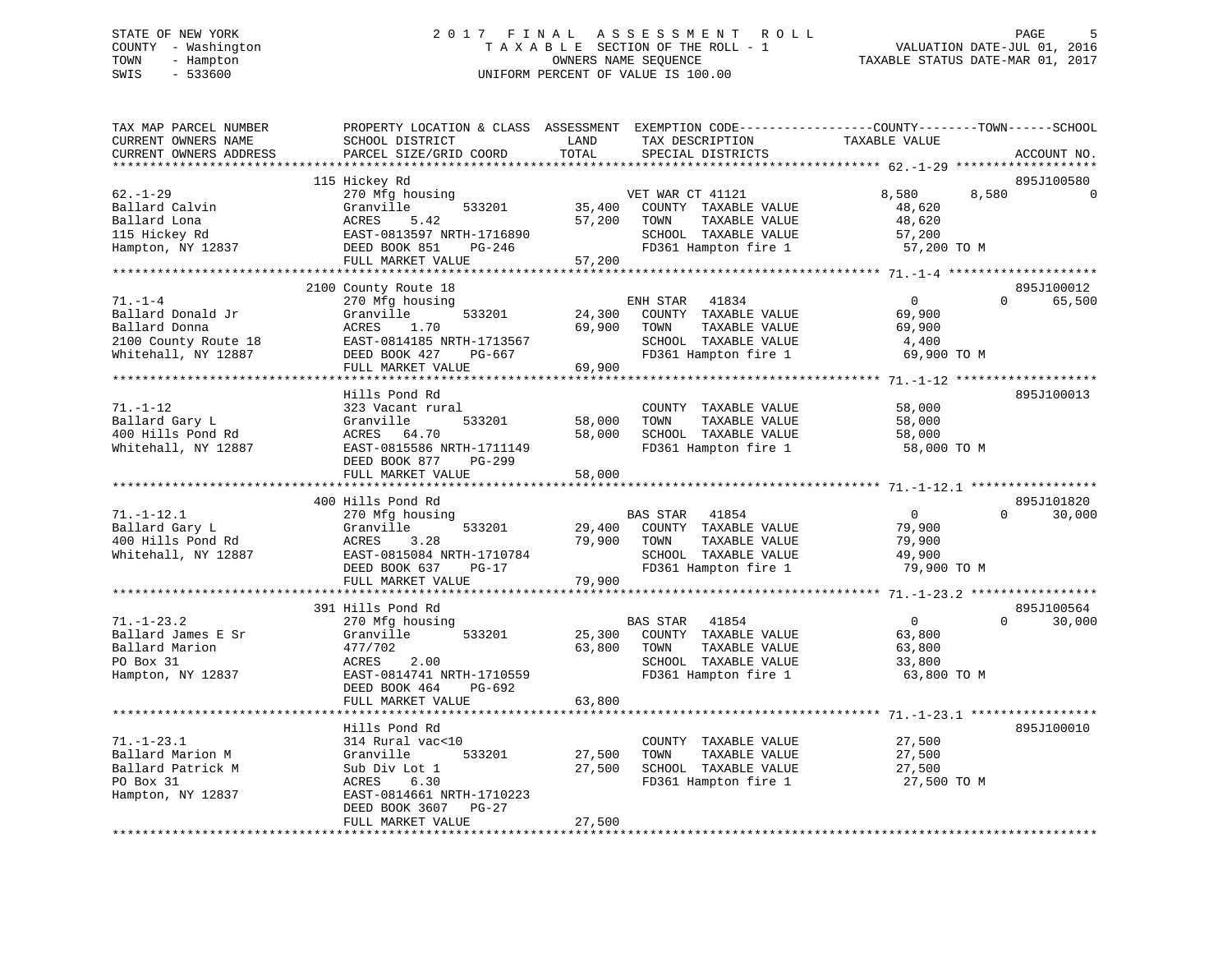#### STATE OF NEW YORK GORE CONSUMED A LOCAL TO LOCAL A S S E S S M E N T R O L L CONSUMER CONSUMER CONSUMER TO LOCAL CONSUMER CONSUMER TO LOCAL CONSUMER CONSUMER CONSUMER CONSUMER CONSUMER CONSUMER CONSUMER CONSUMER CONSUMER C COUNTY - Washington  $T A X A B L E$  SECTION OF THE ROLL - 1<br>TOWN - Hampton DATE-JUL 000NERS NAME SEQUENCE TOWN - Hampton OWNERS NAME SEQUENCE TAXABLE STATUS DATE-MAR 01, 2017 SWIS - 533600 UNIFORM PERCENT OF VALUE IS 100.00

| TAX MAP PARCEL NUMBER  | PROPERTY LOCATION & CLASS ASSESSMENT EXEMPTION CODE---------------COUNTY-------TOWN-----SCHOOL |         |                                               |                  |                    |
|------------------------|------------------------------------------------------------------------------------------------|---------|-----------------------------------------------|------------------|--------------------|
| CURRENT OWNERS NAME    | SCHOOL DISTRICT                                                                                | LAND    | TAX DESCRIPTION                               | TAXABLE VALUE    |                    |
| CURRENT OWNERS ADDRESS | PARCEL SIZE/GRID COORD                                                                         | TOTAL   | SPECIAL DISTRICTS                             |                  | ACCOUNT NO.        |
|                        |                                                                                                |         |                                               |                  |                    |
| $53. - 1 - 10$         | Ecuyer Pat<br>910 Priv forest                                                                  |         |                                               | 36,400           | 895J100144         |
| Barber John Jr         | Whitehall<br>535201                                                                            | 36,400  | COUNTY TAXABLE VALUE<br>TAXABLE VALUE<br>TOWN | 36,400           |                    |
| 49 LeClaire Rd         | ACRES 124.50                                                                                   | 36,400  | SCHOOL TAXABLE VALUE                          | 36,400           |                    |
| Clemons, NY 12819      | EAST-0807497 NRTH-1720759                                                                      |         | FD361 Hampton fire 1                          | 36,400 TO M      |                    |
|                        | DEED BOOK 3671 PG-1                                                                            |         |                                               |                  |                    |
|                        | FULL MARKET VALUE                                                                              | 36,400  |                                               |                  |                    |
|                        |                                                                                                |         |                                               |                  |                    |
|                        | County Route 18 OFF                                                                            |         |                                               |                  | 895J100145         |
| $62. - 1 - 52$         | 910 Priv forest                                                                                |         | COUNTY TAXABLE VALUE 17,400                   |                  |                    |
| Barber John Jr         | 535201<br>Whitehall                                                                            | 17,400  | TOWN<br>TAXABLE VALUE                         | 17,400           |                    |
| 49 LeClaire Rd         | ACRES 38.60                                                                                    | 17,400  | SCHOOL TAXABLE VALUE                          | 17,400           |                    |
| Clemons, NY 12819      | EAST-0807407 NRTH-1718064                                                                      |         | FD361 Hampton fire 1                          | 17,400 TO M      |                    |
|                        | DEED BOOK 3671 PG-1                                                                            |         |                                               |                  |                    |
|                        | FULL MARKET VALUE                                                                              | 17,400  |                                               |                  |                    |
|                        |                                                                                                |         |                                               |                  |                    |
| $53. - 1 - 11$         | LOT 6 Taylor Pat<br>910 Priv forest                                                            |         | COUNTY TAXABLE VALUE                          | 27,100           | 895J100245         |
| Barber John M Jr       | Whitehall<br>535201                                                                            | 27,100  | TOWN<br>TAXABLE VALUE                         | 27,100           |                    |
| 49 LeClair Rd          | ACRES 60.20                                                                                    | 27,100  | SCHOOL TAXABLE VALUE                          | 27,100           |                    |
| Clemons, NY 12819      | EAST-0806873 NRTH-1723411                                                                      |         | FD361 Hampton fire 1                          | 22,764 TO M      |                    |
|                        | DEED BOOK 3730<br>PG-76                                                                        |         | FD362 Hampton fire 2                          | 4,336 TO M       |                    |
|                        | FULL MARKET VALUE                                                                              | 27,100  |                                               |                  |                    |
|                        |                                                                                                |         |                                               |                  |                    |
|                        | 1496 County Route 11                                                                           |         |                                               |                  | 895J100556         |
| $45. - 1 - 1$          | 210 1 Family Res                                                                               |         | AGE-CO/SCH 41805                              | 9,220            | 9,220<br>$\Omega$  |
| Barkley Nancy E        | Whitehall<br>535201                                                                            |         | 25,600 ENH STAR 41834                         | $\overline{0}$   | 65,500<br>$\Omega$ |
| Attn: Nancy E Moore    | 2.10<br>ACRES                                                                                  |         | 92,200 COUNTY TAXABLE VALUE                   | 82,980           |                    |
| 1496 County Route 11   | EAST-0804425 NRTH-1736903                                                                      |         | TOWN<br>TAXABLE VALUE                         | 92,200<br>17,480 |                    |
| Whitehall, NY 12887    | DEED BOOK 728<br>PG-274                                                                        |         | SCHOOL TAXABLE VALUE                          |                  |                    |
|                        | FULL MARKET VALUE                                                                              |         | 92,200 FD362 Hampton fire 2                   | 92,200 TO M      |                    |
|                        | 18 Manchester Rd                                                                               |         |                                               |                  | 895J100063         |
| $38. - 1 - 7$          | 240 Rural res                                                                                  |         | ENH STAR<br>41834                             | $\overline{0}$   | $\Omega$<br>65,500 |
| Barsalow William E Jr  | Whitehall<br>535201                                                                            | 61,500  | COUNTY TAXABLE VALUE                          | 190,100          |                    |
| 21 Prospect St         | $530 - 345$                                                                                    | 190,100 | TOWN<br>TAXABLE VALUE                         | 190,100          |                    |
| Fair Haven, VT 05743   | ACRES 31.49                                                                                    |         | SCHOOL TAXABLE VALUE 124,600                  |                  |                    |
|                        | EAST-0811514 NRTH-1738454                                                                      |         | FD362 Hampton fire 2                          | 190,100 TO M     |                    |
|                        | DEED BOOK 2897<br><b>PG-51</b>                                                                 |         |                                               |                  |                    |
|                        | FULL MARKET VALUE                                                                              | 190,100 |                                               |                  |                    |
|                        |                                                                                                |         |                                               |                  |                    |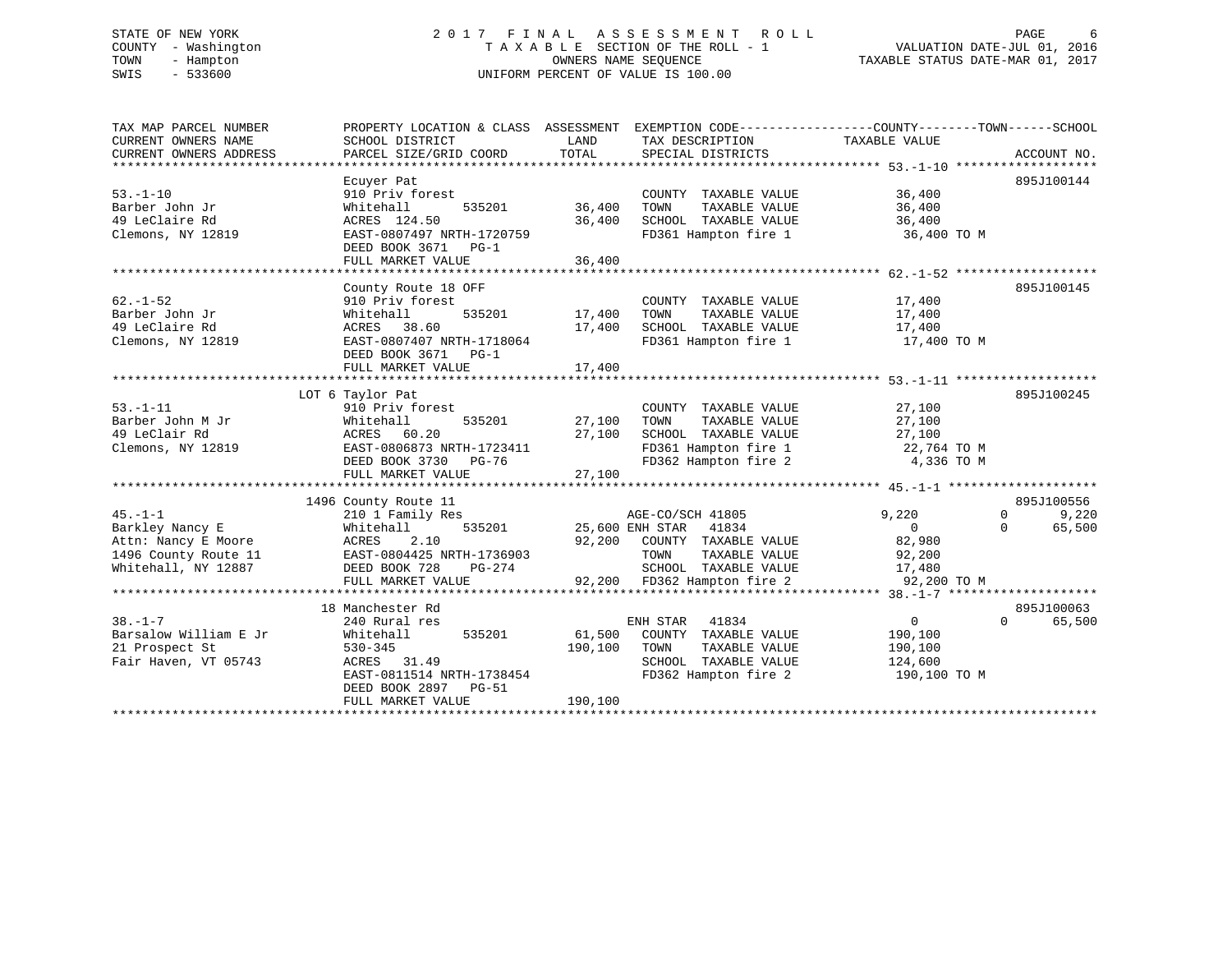# STATE OF NEW YORK 2 0 1 7 F I N A L A S S E S S M E N T R O L L PAGE 7 COUNTY - Washington T A X A B L E SECTION OF THE ROLL - 1 VALUATION DATE-JUL 01, 2016 TOWN - Hampton OWNERS NAME SEQUENCE TAXABLE STATUS DATE-MAR 01, 2017 SWIS - 533600 UNIFORM PERCENT OF VALUE IS 100.00

| TAX MAP PARCEL NUMBER<br>CURRENT OWNERS NAME<br>CURRENT OWNERS ADDRESS                                    | SCHOOL DISTRICT<br>PARCEL SIZE/GRID COORD                                                                                                                                                        | TAX DESCRIPTION TAXABLE VALUE SPECIAL DISTRICTS<br>LAND<br>TOTAL<br>SPECIAL DISTRICTS                                                                                                                                                               | PROPERTY LOCATION & CLASS ASSESSMENT EXEMPTION CODE-----------------COUNTY--------TOWN------SCHOOL<br>ACCOUNT NO.                                                                        |
|-----------------------------------------------------------------------------------------------------------|--------------------------------------------------------------------------------------------------------------------------------------------------------------------------------------------------|-----------------------------------------------------------------------------------------------------------------------------------------------------------------------------------------------------------------------------------------------------|------------------------------------------------------------------------------------------------------------------------------------------------------------------------------------------|
| $38. - 1 - 12.4$<br>Beckwith Tiffany<br>32 Vladyka Woods Rd<br>Whitehall, NY 12887                        | 32 Vladyka Woods Rd<br>210 1 Family Res<br>535201<br>Whitehall<br>ACRES<br>1.00<br>EAST-0806198 NRTH-1737688<br>DEED BOOK 779 PG-275<br>FULL MARKET VALUE                                        | BAS STAR 41854<br>22,000 COUNTY TAXABLE VALUE<br>157,300 TOWN<br>TAXABLE VALUE<br>SCHOOL TAXABLE VALUE<br>FD362 Hampton fire 2<br>157,300                                                                                                           | $\overline{0}$<br>$\Omega$<br>30,000<br>157,300<br>157,300<br>127,300<br>157,300 TO M                                                                                                    |
| $71.4 - 2 - 11$<br>Belger Joseph T<br>Belger Margaret K<br>214 Greenway Ter<br>River Edge, NJ 07661       | 1040 West Way<br>210 1 Family Res - WTRFNT<br>533201<br>Granville<br>LOT 7<br>$71. - 2 - 11$<br>FRNT 100.00 DPTH 216.00<br>EAST-0815627 NRTH-1707255<br>DEED BOOK 3458 PG-1<br>FULL MARKET VALUE | COUNTY TAXABLE VALUE<br>27,600<br>TAXABLE VALUE<br>TOWN<br>199,700<br>SCHOOL TAXABLE VALUE<br>FD361 Hampton fire 1<br>199,700                                                                                                                       | 895J100298<br>199,700<br>199,700<br>199,700<br>199,700 TO M                                                                                                                              |
|                                                                                                           |                                                                                                                                                                                                  |                                                                                                                                                                                                                                                     |                                                                                                                                                                                          |
| $62 - 1 - 39$<br>Bernhardt C Frederick<br>Bernhardt Lynn M<br>1933 County Route 18<br>Whitehall, NY 12887 | 1933 County Route 18<br>270 Mfg housing<br>Whitehall<br>ACRES 18.20<br>EAST-0810897 NRTH-1714977<br>DEED BOOK 1843 PG-212<br>FULL MARKET VALUE                                                   | 73 PCT OF VALUE USED FOR EXEMPTION PURPOSES<br>VET WAR C 41122<br>VET WAR C 41122<br>535201 49,200 VET WAR T 41123<br>91,800 BAS STAR 41854<br>COUNTY TAXABLE VALUE<br>TOWN<br>TAXABLE VALUE<br>91,800 SCHOOL TAXABLE VALUE<br>FD361 Hampton fire 1 | 895J100163<br>10,052<br>$\mathbf 0$<br>$\mathbf 0$<br>$\overline{0}$<br>10,052<br>$\mathbf 0$<br>$\overline{0}$<br>$\overline{0}$<br>30,000<br>81,748<br>81,748<br>61,800<br>91,800 TO M |
|                                                                                                           |                                                                                                                                                                                                  |                                                                                                                                                                                                                                                     |                                                                                                                                                                                          |
| $72. - 2 - 18.1$<br>Best Timothy R<br>Best Jessica<br>PO Box 172<br>Hampton, NY 12837                     | 2452 County Route 18<br>210 1 Family Res<br>Granville<br>533201<br>317/572<br>Filed sub div 27A-66<br>ACRES<br>1.53<br>EAST-0821332 NRTH-1710153<br>DEED BOOK 2946 PG-291<br>FULL MARKET VALUE   | BAS STAR<br>41854<br>23,700<br>COUNTY TAXABLE VALUE<br>197,200<br>TOWN<br>TAXABLE VALUE<br>SCHOOL TAXABLE VALUE<br>FD361 Hampton fire 1<br>197,200                                                                                                  | 30,000<br>$\overline{0}$<br>$\Omega$<br>197,200<br>197,200<br>167,200<br>197,200 TO M                                                                                                    |
|                                                                                                           | **************************                                                                                                                                                                       |                                                                                                                                                                                                                                                     |                                                                                                                                                                                          |
| $72.2 - 3 - 12.1$<br>Betit Francis<br>Betit Jean<br>471 New Boston Rd<br>Hampton, NY 12837                | 23 Greenfield Ln<br>210 1 Family Res<br>Granville<br>533201<br>$72. - 3 - 12.1$<br>FRNT 141.00 DPTH 111.00<br>EAST-0823889 NRTH-1711944<br>PG-191<br>DEED BOOK 850<br>FULL MARKET VALUE          | BAS STAR<br>41854<br>13,400<br>COUNTY TAXABLE VALUE<br>103,100<br>TOWN<br>TAXABLE VALUE<br>SCHOOL TAXABLE VALUE<br>FD361 Hampton fire 1<br>103,100                                                                                                  | 895J101823<br>$\overline{0}$<br>$\Omega$<br>30,000<br>103,100<br>103,100<br>73,100<br>103,100 TO M                                                                                       |
|                                                                                                           |                                                                                                                                                                                                  |                                                                                                                                                                                                                                                     |                                                                                                                                                                                          |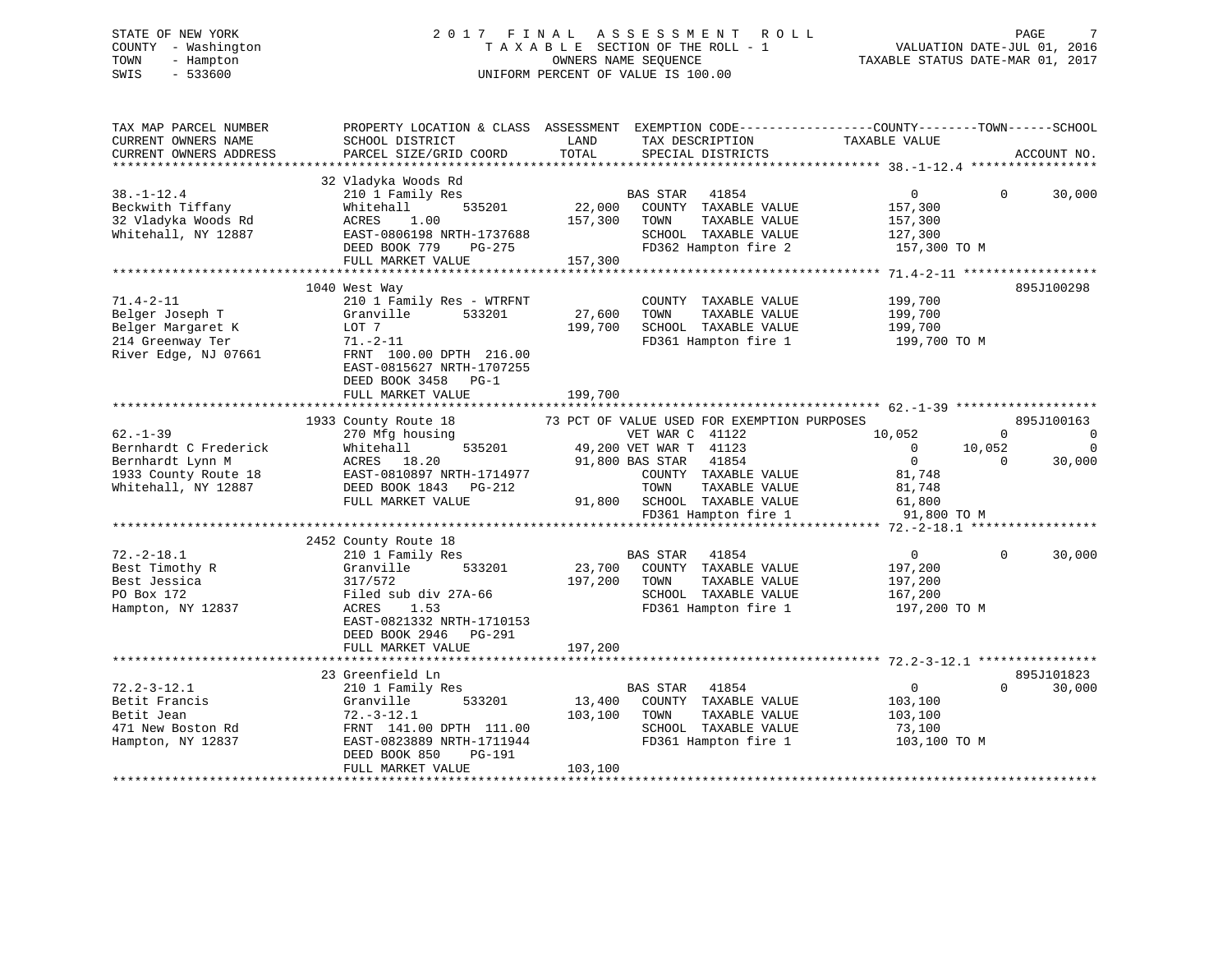#### STATE OF NEW YORK 2 0 1 7 F I N A L A S S E S S M E N T R O L L PAGE 8COUNTY - Washington T A X A B L E SECTION OF THE ROLL - 1 TOWN - Hampton OWNERS NAME SEQUENCE TAXABLE STATUS DATE-MAR 01, 2017 SWIS - 533600 UNIFORM PERCENT OF VALUE IS 100.00

| TAX MAP PARCEL NUMBER  | PROPERTY LOCATION & CLASS ASSESSMENT EXEMPTION CODE----------------COUNTY-------TOWN------SCHOOL |         |                          |                |                    |
|------------------------|--------------------------------------------------------------------------------------------------|---------|--------------------------|----------------|--------------------|
| CURRENT OWNERS NAME    | SCHOOL DISTRICT                                                                                  | LAND    | TAX DESCRIPTION          | TAXABLE VALUE  |                    |
| CURRENT OWNERS ADDRESS | PARCEL SIZE/GRID COORD                                                                           | TOTAL   | SPECIAL DISTRICTS        |                | ACCOUNT NO.        |
|                        |                                                                                                  |         |                          |                |                    |
|                        | 135 Hills Pond Rd                                                                                |         |                          |                | 895J100271         |
| $71. - 1 - 17$         | 240 Rural res                                                                                    |         | <b>BAS STAR</b><br>41854 | 0              | $\Omega$<br>30,000 |
| Billow Matthew J       | 533201<br>Granville                                                                              | 67,300  | COUNTY TAXABLE VALUE     | 145,400        |                    |
| 135 Hills Pond Rd      | 2407/160                                                                                         | 145,400 | TOWN<br>TAXABLE VALUE    | 145,400        |                    |
| Whitehall, NY 12887    | ACRES 34.40                                                                                      |         | SCHOOL TAXABLE VALUE     | 115,400        |                    |
|                        | EAST-0814662 NRTH-1705679                                                                        |         | FD361 Hampton fire 1     | 145,400 TO M   |                    |
|                        | DEED BOOK 852<br>PG-247                                                                          |         |                          |                |                    |
|                        | FULL MARKET VALUE                                                                                | 145,400 |                          |                |                    |
|                        |                                                                                                  |         |                          |                |                    |
|                        | 1128 East Way                                                                                    |         |                          |                | 895J100083         |
| $71.4 - 3 - 2$         | 260 Seasonal res - WTRFNT                                                                        |         | COUNTY TAXABLE VALUE     | 119,800        |                    |
| Billow Philip J        | 533201<br>Granville                                                                              | 27,000  | TAXABLE VALUE<br>TOWN    | 119,800        |                    |
| Billow Helen K         | $71. - 3 - 2$                                                                                    | 119,800 | SCHOOL TAXABLE VALUE     | 119,800        |                    |
| 4 Holly Ln             | FRNT 100.00 DPTH 145.00                                                                          |         | FD361 Hampton fire 1     | 119,800 TO M   |                    |
| Castleton, NY 12033    | EAST-0815517 NRTH-1708470                                                                        |         |                          |                |                    |
|                        |                                                                                                  |         |                          |                |                    |
|                        | DEED BOOK 923<br>$PG-50$                                                                         |         |                          |                |                    |
|                        | FULL MARKET VALUE                                                                                | 119,800 |                          |                |                    |
|                        |                                                                                                  |         |                          |                |                    |
|                        | 110 Campbell Ln                                                                                  |         |                          |                | 895J100220         |
| $72. - 2 - 2$          | $425$ Bar                                                                                        |         | COUNTY TAXABLE VALUE     | 110,300        |                    |
| Birkenhead David       | 533201<br>Granville                                                                              | 6,200   | TOWN<br>TAXABLE VALUE    | 110,300        |                    |
| PO Box 324             | ACRES<br>1.17                                                                                    | 110,300 | SCHOOL TAXABLE VALUE     | 110,300        |                    |
| Fair Haven, VT 05743   | EAST-0824616 NRTH-1712454                                                                        |         | FD361 Hampton fire 1     | 110,300 TO M   |                    |
|                        | DEED BOOK 1666 PG-287                                                                            |         |                          |                |                    |
|                        | FULL MARKET VALUE                                                                                | 110,300 |                          |                |                    |
|                        |                                                                                                  |         |                          |                |                    |
|                        | 116 Chapman Rd                                                                                   |         |                          |                | 895J100535         |
| $45. - 1 - 25.2$       | 210 1 Family Res                                                                                 |         | <b>BAS STAR</b><br>41854 | $\overline{0}$ | $\Omega$<br>30,000 |
| Blackbird Thomas       | Whitehall<br>535201                                                                              | 22,000  | COUNTY TAXABLE VALUE     | 99,200         |                    |
| Blackbird Linda        | ACRES<br>1.00                                                                                    | 99,200  | TAXABLE VALUE<br>TOWN    | 99,200         |                    |
| 116 Chapman Rd         | EAST-0807884 NRTH-1732702                                                                        |         | SCHOOL TAXABLE VALUE     | 69,200         |                    |
| Whitehall, NY 12887    | DEED BOOK 454<br>PG-543                                                                          |         | FD362 Hampton fire 2     | 99,200 TO M    |                    |
|                        | FULL MARKET VALUE                                                                                | 99,200  |                          |                |                    |
|                        |                                                                                                  |         |                          |                |                    |
|                        | 56 Wicked Hollow Way                                                                             |         |                          |                | 895J100647         |
| $62. - 1 - 14$         | 270 Mfg housing                                                                                  |         | COUNTY TAXABLE VALUE     | 72,100         |                    |
| Blankley Jeffrey S     | 533201<br>Granville                                                                              | 35,100  | TOWN<br>TAXABLE VALUE    | 72,100         |                    |
| Blankley Edna          | 5.06<br>ACRES                                                                                    | 72,100  | SCHOOL TAXABLE VALUE     | 72,100         |                    |
| 56 Wicked Hollow Way   | EAST-0813284 NRTH-1720041                                                                        |         | FD361 Hampton fire 1     | 72,100 TO M    |                    |
| Hampton, NY 12837      | DEED BOOK 519<br>PG-251                                                                          |         |                          |                |                    |
|                        | FULL MARKET VALUE                                                                                | 72,100  |                          |                |                    |
|                        |                                                                                                  |         |                          |                |                    |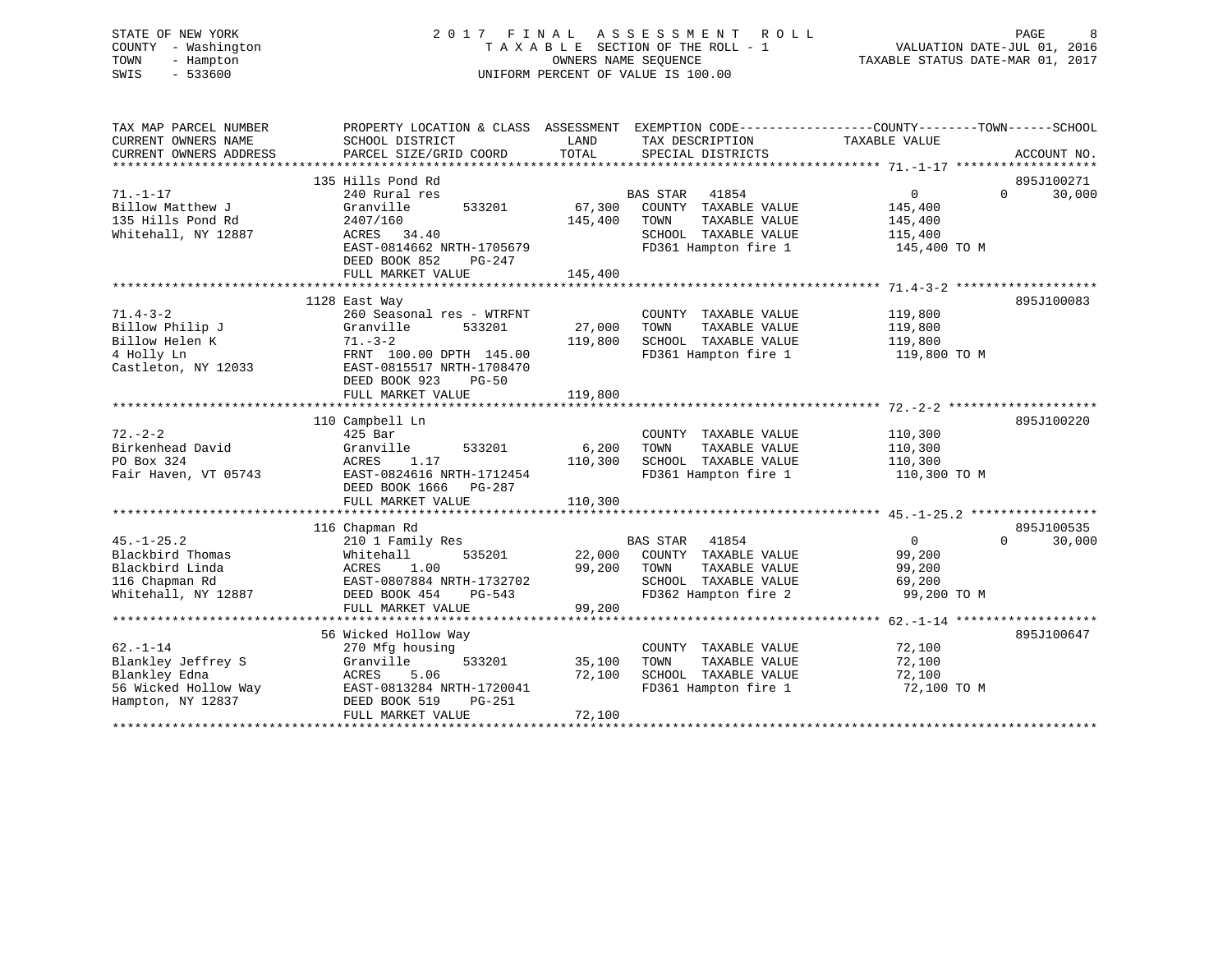#### STATE OF NEW YORK GALL 2017 FINAL ASSESSMENT ROLL CHARGE 9 COUNTY - Washington  $T A X A B L E$  SECTION OF THE ROLL - 1<br>TOWN - Hampton DATE-JUL 000NERS NAME SEQUENCE TOWN - Hampton OWNERS NAME SEQUENCE TAXABLE STATUS DATE-MAR 01, 2017 SWIS - 533600 UNIFORM PERCENT OF VALUE IS 100.00

| TAX MAP PARCEL NUMBER<br>CURRENT OWNERS NAME<br>CURRENT OWNERS ADDRESS | PROPERTY LOCATION & CLASS ASSESSMENT<br>SCHOOL DISTRICT<br>PARCEL SIZE/GRID COORD | LAND<br>TOTAL | EXEMPTION CODE-----------------COUNTY-------TOWN------SCHOOL<br>TAX DESCRIPTION<br>SPECIAL DISTRICTS | TAXABLE VALUE | ACCOUNT NO. |
|------------------------------------------------------------------------|-----------------------------------------------------------------------------------|---------------|------------------------------------------------------------------------------------------------------|---------------|-------------|
| ***********************                                                |                                                                                   |               |                                                                                                      |               |             |
|                                                                        | 48 Wicked Hollow Way                                                              |               |                                                                                                      |               | 895J100615  |
| $62. - 1 - 15$                                                         | 312 Vac w/imprv                                                                   |               | COUNTY TAXABLE VALUE                                                                                 | 14,500        |             |
| Blankley Jeffrey S                                                     | Granville<br>533201                                                               | 14,000        | TOWN<br>TAXABLE VALUE                                                                                | 14,500        |             |
| Wilbur Edna                                                            | 6.20<br>ACRES                                                                     | 14,500        | SCHOOL TAXABLE VALUE                                                                                 | 14,500        |             |
| 56 Wicked Hollow Way                                                   | EAST-0813413 NRTH-1720601                                                         |               | FD361 Hampton fire 1                                                                                 | 14,500 TO M   |             |
| Hampton, NY 12837                                                      | DEED BOOK 773<br>PG-139                                                           |               |                                                                                                      |               |             |
|                                                                        | FULL MARKET VALUE                                                                 | 14,500        |                                                                                                      |               |             |
|                                                                        |                                                                                   |               |                                                                                                      |               |             |
|                                                                        | 16 By The Way                                                                     |               |                                                                                                      |               | 895J100610  |
| $53. - 1 - 7.8$                                                        | 260 Seasonal res                                                                  |               | COUNTY TAXABLE VALUE                                                                                 | 42,400        |             |
| Boden Stephen J                                                        | 533201<br>Granville                                                               | 32,400        | TOWN<br>TAXABLE VALUE                                                                                | 42,400        |             |
| Attn: James Boden                                                      | ACRES<br>6.35                                                                     | 42,400        | SCHOOL TAXABLE VALUE                                                                                 | 42,400        |             |
| 83 Railroad Ave                                                        | EAST-0814229 NRTH-1721316                                                         |               | FD361 Hampton fire 1                                                                                 | 42,400 TO M   |             |
| Great Barrington, MA 01230                                             | DEED BOOK 592<br>PG-173                                                           |               |                                                                                                      |               |             |
|                                                                        | FULL MARKET VALUE                                                                 | 42,400        |                                                                                                      |               |             |
|                                                                        |                                                                                   |               |                                                                                                      |               |             |
|                                                                        | By The Way                                                                        |               |                                                                                                      |               | 895J100626  |
| $53. - 1 - 7.9$                                                        | 314 Rural vac<10                                                                  |               | COUNTY TAXABLE VALUE                                                                                 | 14,500        |             |
| Boden Stephen J                                                        | Granville<br>533201                                                               | 14,500        | TAXABLE VALUE<br>TOWN                                                                                | 14,500        |             |
| Attn: James Boden                                                      | ACRES<br>4.66                                                                     | 14,500        | SCHOOL TAXABLE VALUE                                                                                 | 14,500        |             |
| 83 Railroad Ave                                                        | EAST-0814213 NRTH-1721596                                                         |               | FD361 Hampton fire 1                                                                                 | 14,500 TO M   |             |
| Great Barrington, MA 01230                                             | DEED BOOK 592<br>PG-173                                                           |               |                                                                                                      |               |             |
|                                                                        | FULL MARKET VALUE                                                                 | 14,500        |                                                                                                      |               |             |
|                                                                        | Hickey Rd                                                                         |               |                                                                                                      |               | 895J100674  |
| $53. - 1 - 7.17$                                                       | 314 Rural vac<10                                                                  |               | COUNTY TAXABLE VALUE                                                                                 | 14,500        |             |
| Boden Stephen J Etal                                                   | Granville<br>533201                                                               | 14,500        | TOWN<br>TAXABLE VALUE                                                                                | 14,500        |             |
| Grady Patricia Etal                                                    | Common Area                                                                       | 14,500        | SCHOOL TAXABLE VALUE                                                                                 | 14,500        |             |
| Attn: James Boden                                                      | See Notes for Deed Refere                                                         |               | FD361 Hampton fire 1                                                                                 | 14,500 TO M   |             |
| 83 Railroad Ave                                                        | 1.60<br>ACRES                                                                     |               |                                                                                                      |               |             |
| Great Barrington, MA 01230                                             | EAST-0814745 NRTH-1721329                                                         |               |                                                                                                      |               |             |
|                                                                        | FULL MARKET VALUE                                                                 | 14,500        |                                                                                                      |               |             |
|                                                                        |                                                                                   |               |                                                                                                      |               |             |
|                                                                        | 132 Roberts Ln                                                                    |               |                                                                                                      |               | 895J100707  |
| $53 - 1 - 4$                                                           | 210 1 Family Res                                                                  |               | COUNTY TAXABLE VALUE                                                                                 | 114,400       |             |
| Boivin George                                                          | Granville<br>533201                                                               | 28,700        | TAXABLE VALUE<br>TOWN                                                                                | 114,400       |             |
| Tougas Pauline E                                                       | ACRES<br>3.07                                                                     | 114,400       | SCHOOL TAXABLE VALUE                                                                                 | 114,400       |             |
| 132 Roberts Ln                                                         | EAST-0816986 NRTH-1724055                                                         |               | FD361 Hampton fire 1                                                                                 | 114,400 TO M  |             |
| Hampton, NY 12837                                                      | DEED BOOK 708<br>PG-27                                                            |               |                                                                                                      |               |             |
|                                                                        | FULL MARKET VALUE                                                                 | 114,400       |                                                                                                      |               |             |
|                                                                        |                                                                                   |               |                                                                                                      |               |             |
|                                                                        | 60 Hampton Heights Way                                                            |               |                                                                                                      |               | 895J100677  |
| $80. - 1 - 22$                                                         | 260 Seasonal res                                                                  |               | COUNTY TAXABLE VALUE                                                                                 | 62,000        |             |
| Boles John T                                                           | Granville<br>533201                                                               | 35,000        | TAXABLE VALUE<br>TOWN                                                                                | 62,000        |             |
| 183 S Beach Ave                                                        | ACRES<br>5.02                                                                     | 62,000        | SCHOOL TAXABLE VALUE                                                                                 | 62,000        |             |
| Old Greenwich, CT 06870                                                | EAST-0810013 NRTH-1701182                                                         |               | FD361 Hampton fire 1                                                                                 | 62,000 TO M   |             |
|                                                                        | DEED BOOK 2902<br>PG-330                                                          |               |                                                                                                      |               |             |
|                                                                        | FULL MARKET VALUE                                                                 | 62,000        |                                                                                                      |               |             |
|                                                                        |                                                                                   |               |                                                                                                      |               |             |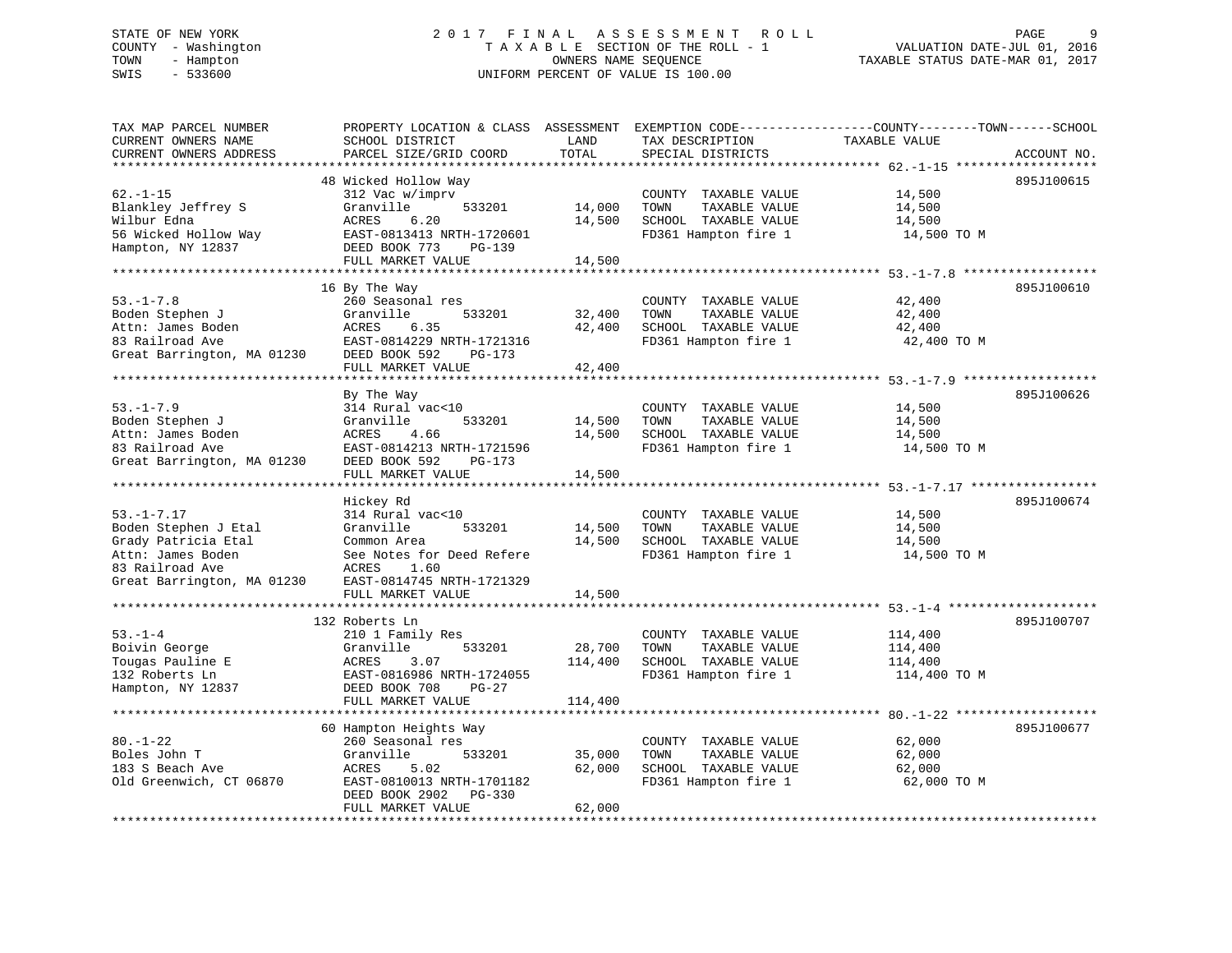# STATE OF NEW YORK 2 0 1 7 F I N A L A S S E S S M E N T R O L L PAGE 10 COUNTY - Washington T A X A B L E SECTION OF THE ROLL - 1 VALUATION DATE-JUL 01, 2016 TOWN - Hampton OWNERS NAME SEQUENCE TAXABLE STATUS DATE-MAR 01, 2017 SWIS - 533600 UNIFORM PERCENT OF VALUE IS 100.00

| TAX MAP PARCEL NUMBER<br>CURRENT OWNERS NAME<br>CURRENT OWNERS ADDRESS                               | PROPERTY LOCATION & CLASS ASSESSMENT EXEMPTION CODE----------------COUNTY-------TOWN------SCHOOL<br>SCHOOL DISTRICT<br>PARCEL SIZE/GRID COORD                         | LAND<br>TOTAL              | TAX DESCRIPTION<br>SPECIAL DISTRICTS                                                                                      | TAXABLE VALUE                                              | ACCOUNT NO.                      |
|------------------------------------------------------------------------------------------------------|-----------------------------------------------------------------------------------------------------------------------------------------------------------------------|----------------------------|---------------------------------------------------------------------------------------------------------------------------|------------------------------------------------------------|----------------------------------|
| ***********************                                                                              |                                                                                                                                                                       |                            |                                                                                                                           |                                                            |                                  |
| $62. - 1 - 48$<br>Borichevsky Frances A<br>3 Lantern Ln<br>Nashua, NH 03062                          | 1902 County Route 18<br>314 Rural vac<10<br>Whitehall<br>535201<br>ACRES<br>1.00<br>EAST-0809606 NRTH-1715046<br>DEED BOOK 459<br>PG-486<br>FULL MARKET VALUE         | 12,500<br>12,500<br>12,500 | COUNTY TAXABLE VALUE<br>TOWN<br>TAXABLE VALUE<br>SCHOOL TAXABLE VALUE<br>FD361 Hampton fire 1                             | 12,500<br>12,500<br>12,500<br>12,500 TO M                  | 895J100139                       |
|                                                                                                      |                                                                                                                                                                       |                            |                                                                                                                           |                                                            |                                  |
| $62. - 1 - 47$<br>Borichevsky Natasha L<br>5 Great Hill Cart<br>Exeter, NH 03833                     | County Route 18<br>314 Rural vac<10<br>Whitehall<br>535201<br>ACRES<br>2.40<br>EAST-0809782 NRTH-1714878<br>DEED BOOK 3002 PG-156<br>FULL MARKET VALUE                | 17,500<br>17,500<br>17,500 | COUNTY TAXABLE VALUE<br>TAXABLE VALUE<br>TOWN<br>SCHOOL TAXABLE VALUE<br>FD361 Hampton fire 1                             | 17,500<br>17,500<br>17,500<br>17,500 TO M                  | 895J100019                       |
|                                                                                                      | ***********************************                                                                                                                                   |                            |                                                                                                                           |                                                            |                                  |
| $81. - 1 - 41$<br>Bouplon Estate Carl A Jr<br>c/o Chrissy Bouplon<br>23 Morey Rd<br>Sharon, CT 06069 | 98 Rainbow Way<br>314 Rural vac<10<br>Granville<br>533201<br>ACRES<br>4.10<br>EAST-0816612 NRTH-1701377<br>DEED BOOK 895<br>PG-93<br>FULL MARKET VALUE                | 14,000<br>14,000<br>14,000 | COUNTY TAXABLE VALUE<br>TAXABLE VALUE<br>TOWN<br>SCHOOL TAXABLE VALUE<br>FD361 Hampton fire 1                             | 14,000<br>14,000<br>14,000<br>14,000 TO M                  | 895J100568                       |
|                                                                                                      |                                                                                                                                                                       |                            |                                                                                                                           |                                                            |                                  |
| $81. - 1 - 42$<br>Bouplon Estate Carl Jr<br>c/o Chrissy Bouplon<br>23 Morey Rd<br>Sharon, CT 06069   | 90 Rainbow Way<br>260 Seasonal res<br>Granville<br>533201<br>ACRES<br>5.00<br>EAST-0816580 NRTH-1701564<br>DEED BOOK 878<br>PG-192<br>FULL MARKET VALUE               | 35,000<br>38,500<br>38,500 | COUNTY TAXABLE VALUE<br>TOWN<br>TAXABLE VALUE<br>SCHOOL TAXABLE VALUE<br>FD361 Hampton fire 1                             | 38,500<br>38,500<br>38,500<br>38,500 TO M                  | 895J100607                       |
|                                                                                                      |                                                                                                                                                                       |                            |                                                                                                                           |                                                            |                                  |
| $72. - 2 - 28$<br>Bourn James R<br>2603 State Route 22A<br>Hampton, NY 12837                         | 2603 State Route 22A<br>270 Mfg housing<br>Granville<br>533201<br>FRNT<br>86.00 DPTH 209.00<br>EAST-0823060 NRTH-1711837<br>DEED BOOK 2520 PG-173                     | 14,500<br>34,500           | <b>BAS STAR</b><br>41854<br>COUNTY TAXABLE VALUE<br>TOWN<br>TAXABLE VALUE<br>SCHOOL TAXABLE VALUE<br>FD361 Hampton fire 1 | $\overline{0}$<br>34,500<br>34,500<br>4,500<br>34,500 TO M | 895J100283<br>$\Omega$<br>30,000 |
|                                                                                                      | FULL MARKET VALUE                                                                                                                                                     | 34,500                     |                                                                                                                           |                                                            |                                  |
| $63. -1 - 3$<br>Bradley Michael P<br>Bradley Virginia<br>1014 Clark Hollow Rd<br>Poultney, VT 05764  | 3038 State Route 22A<br>210 1 Family Res<br>Granville<br>533201<br>FRNT 147.50 DPTH 125.00<br>EAST-0821408 NRTH-1721889<br>DEED BOOK 2206 PG-191<br>FULL MARKET VALUE | 11,700<br>68,600<br>68,600 | COUNTY TAXABLE VALUE<br>TOWN<br>TAXABLE VALUE<br>SCHOOL TAXABLE VALUE<br>FD361 Hampton fire 1                             | 68,600<br>68,600<br>68,600<br>68,600 TO M                  | 895J100178                       |
|                                                                                                      |                                                                                                                                                                       |                            |                                                                                                                           |                                                            |                                  |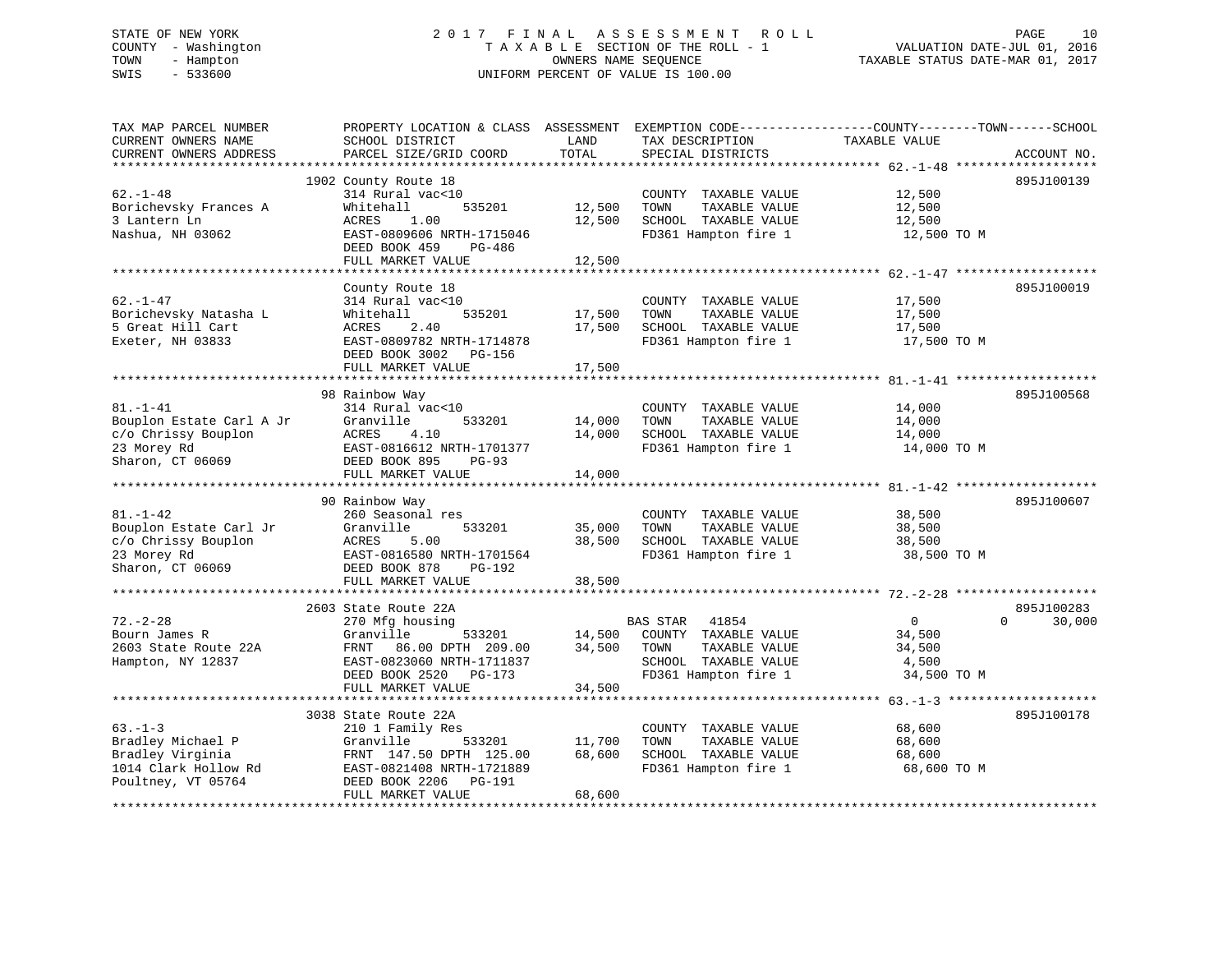| STATE OF NEW YORK<br>COUNTY - Washington<br>TOWN<br>- Hampton<br>SWIS<br>$-533600$                    |                                                                                                                                                                                 | OWNERS NAME SEQUENCE       | 2017 FINAL ASSESSMENT ROLL<br>TAXABLE SECTION OF THE ROLL - 1<br>UNIFORM PERCENT OF VALUE IS 100.00                         | VALUATION DATE-JUL 01, 2016<br>TAXABLE STATUS DATE-MAR 01, 2017         | PAGE<br>11           |
|-------------------------------------------------------------------------------------------------------|---------------------------------------------------------------------------------------------------------------------------------------------------------------------------------|----------------------------|-----------------------------------------------------------------------------------------------------------------------------|-------------------------------------------------------------------------|----------------------|
| TAX MAP PARCEL NUMBER<br>CURRENT OWNERS NAME<br>CURRENT OWNERS ADDRESS                                | PROPERTY LOCATION & CLASS ASSESSMENT EXEMPTION CODE----------------COUNTY-------TOWN-----SCHOOL<br>SCHOOL DISTRICT<br>PARCEL SIZE/GRID COORD                                    | LAND<br>TOTAL              | TAX DESCRIPTION<br>SPECIAL DISTRICTS                                                                                        | TAXABLE VALUE                                                           | ACCOUNT NO.          |
|                                                                                                       | 2608 State Route 22A                                                                                                                                                            |                            |                                                                                                                             |                                                                         | 895J100044           |
| $72.2 - 3 - 19$<br>Bratianu David Jr<br>Bratianu Zoe<br>27 Hampton Heights Way<br>Whitehall, NY 12887 | 210 1 Family Res<br>Granville<br>533201<br>$72. - 3 - 19$<br>FRNT 192.00 DPTH 150.00<br>ACRES<br>0.13<br>EAST-0823301 NRTH-1711914<br>DEED BOOK 3678 PG-212                     | 6,000<br>45,900            | COUNTY TAXABLE VALUE<br>TOWN<br>TAXABLE VALUE<br>SCHOOL TAXABLE VALUE<br>FD361 Hampton fire 1                               | 45,900<br>45,900<br>45,900<br>45,900 TO M                               |                      |
|                                                                                                       | FULL MARKET VALUE                                                                                                                                                               | 45,900                     |                                                                                                                             |                                                                         |                      |
| $80. - 1 - 17$                                                                                        | 27 Hampton Heights Way<br>210 1 Family Res                                                                                                                                      |                            | COUNTY TAXABLE VALUE                                                                                                        | 117,600                                                                 | 895J100621           |
| Bratianu David Jr<br>Bratianu Zoe<br>27 Hampton Heights Way<br>Whitehall, NY 12887                    | Granville<br>533201<br>LOT 10<br>ACRES<br>5.01<br>EAST-0811529 NRTH-1701515<br>DEED BOOK 3389 PG-253                                                                            | 35,000<br>117,600          | TOWN<br>TAXABLE VALUE<br>SCHOOL TAXABLE VALUE<br>FD361 Hampton fire 1                                                       | 117,600<br>117,600<br>117,600 TO M                                      |                      |
|                                                                                                       | FULL MARKET VALUE                                                                                                                                                               | 117,600                    |                                                                                                                             |                                                                         |                      |
|                                                                                                       |                                                                                                                                                                                 |                            |                                                                                                                             |                                                                         |                      |
| $81. - 2 - 5$<br>Brayton Mark Jr<br>35 County Route 20<br>Hampton, NY 12837                           | 35 County Route 20<br>210 1 Family Res<br>Granville<br>533201<br>ACRES<br>1.10<br>EAST-0823504 NRTH-1704361<br>DEED BOOK 953<br>$PG-10$<br>FULL MARKET VALUE                    | 22,300<br>96,600<br>96,600 | <b>BAS STAR</b><br>41854<br>COUNTY TAXABLE VALUE<br>TAXABLE VALUE<br>TOWN<br>SCHOOL TAXABLE VALUE<br>FD361 Hampton fire 1   | $\overline{0}$<br>$\Omega$<br>96,600<br>96,600<br>66,600<br>96,600 TO M | 895J100128<br>30,000 |
|                                                                                                       |                                                                                                                                                                                 |                            |                                                                                                                             |                                                                         |                      |
| $54. - 1 - 10$<br>Briere Christopher B<br>Briere Anne M<br>PO Box 263<br>Fair Haven, VT 05743         | 3096 State Route 22A OFF<br>449 Other Storag<br>Granville<br>533201<br>no rd frontage ROW only<br>ACRES<br>1.29<br>EAST-0821367 NRTH-1723294<br>DEED BOOK 3604 PG-173           | 4,500<br>98,700            | COUNTY TAXABLE VALUE<br>TAXABLE VALUE<br>TOWN<br>SCHOOL TAXABLE VALUE<br>FD361 Hampton fire 1                               | 98,700<br>98,700<br>98,700<br>98,700 TO M                               | 895J100150           |
|                                                                                                       | FULL MARKET VALUE                                                                                                                                                               | 98,700                     |                                                                                                                             |                                                                         |                      |
|                                                                                                       |                                                                                                                                                                                 |                            |                                                                                                                             |                                                                         |                      |
| $54. - 1 - 13.1$<br>Briere Christopher B<br>Briere Anne M<br>PO Box 263<br>Fair Haven, VT 05743       | 486 Hickey Rd<br>210 1 Family Res<br>Granville<br>533201<br>Trans Exempt Repay 2017<br>3.50<br>ACRES<br>EAST-0819364 NRTH-1721322<br>DEED BOOK 3666 PG-326<br>FULL MARKET VALUE | 30,100<br>96,100<br>96,100 | COUNTY TAXABLE VALUE<br>TAXABLE VALUE<br>TOWN<br>SCHOOL TAXABLE VALUE<br>FD361 Hampton fire 1<br>TE533 Trans exmt repay-flg | 96,100<br>96,100<br>96,100<br>96,100 TO M<br>$.00$ MT                   | 895J100694           |
|                                                                                                       |                                                                                                                                                                                 |                            |                                                                                                                             |                                                                         |                      |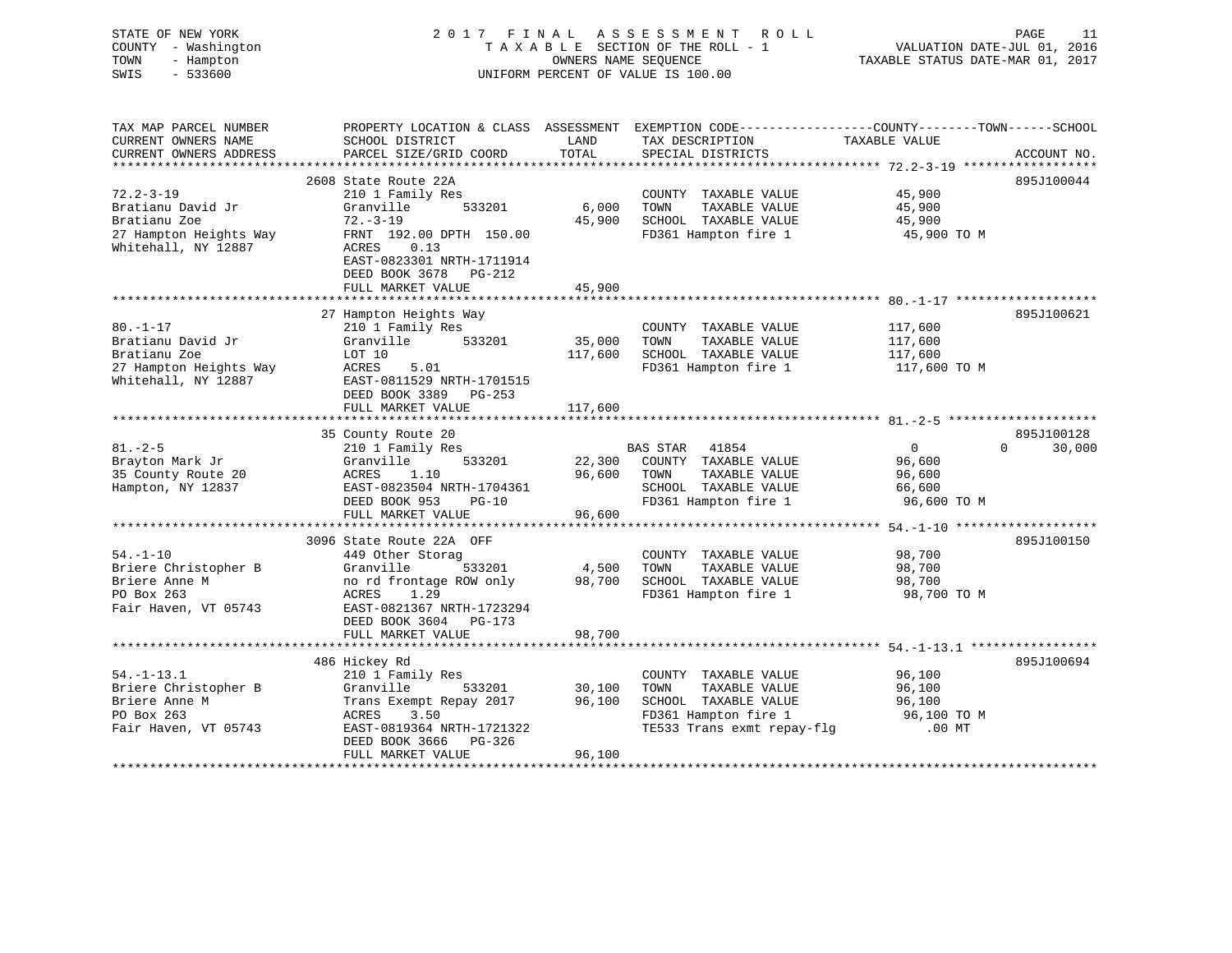# STATE OF NEW YORK 2 0 1 7 F I N A L A S S E S S M E N T R O L L PAGE 12 COUNTY - Washington T A X A B L E SECTION OF THE ROLL - 1 VALUATION DATE-JUL 01, 2016 TOWN - Hampton OWNERS NAME SEQUENCE TAXABLE STATUS DATE-MAR 01, 2017 SWIS - 533600 UNIFORM PERCENT OF VALUE IS 100.00

| TAX MAP PARCEL NUMBER<br>CURRENT OWNERS NAME                                                                                                                           | PROPERTY LOCATION & CLASS ASSESSMENT EXEMPTION CODE----------------COUNTY-------TOWN-----SCHOOL<br>SCHOOL DISTRICT | LAND         | TAX DESCRIPTION                   | TAXABLE VALUE    |          |             |
|------------------------------------------------------------------------------------------------------------------------------------------------------------------------|--------------------------------------------------------------------------------------------------------------------|--------------|-----------------------------------|------------------|----------|-------------|
| CURRENT OWNERS ADDRESS                                                                                                                                                 | PARCEL SIZE/GRID COORD                                                                                             | TOTAL        | SPECIAL DISTRICTS                 |                  |          | ACCOUNT NO. |
|                                                                                                                                                                        | 1938 County Route 18                                                                                               |              |                                   |                  |          | 895J100534  |
| $62. - 1 - 41$                                                                                                                                                         | 210 1 Family Res                                                                                                   |              |                                   | $\overline{0}$   | $\Omega$ | 30,000      |
| Briggs Scott                                                                                                                                                           | Granville                                                                                                          |              |                                   | 99,600           |          |             |
| 1938 County Route 18                                                                                                                                                   | 3.09 BANK<br>ACRES                                                                                                 |              | TAXABLE VALUE                     | 99,600           |          |             |
| Whitehall, NY 12887                                                                                                                                                    | EAST-0810341 NRTH-1714262                                                                                          |              | SCHOOL TAXABLE VALUE 69,600       |                  |          |             |
|                                                                                                                                                                        | DEED BOOK 2309 PG-32                                                                                               |              | FD361 Hampton fire 1              | 99,600 TO M      |          |             |
|                                                                                                                                                                        | FULL MARKET VALUE                                                                                                  | 99,600       |                                   |                  |          |             |
|                                                                                                                                                                        |                                                                                                                    |              |                                   |                  |          |             |
|                                                                                                                                                                        | 2723 State Route 22A                                                                                               |              |                                   |                  |          |             |
| $63. -1 - 7.1$                                                                                                                                                         | 210 1 Family Res                                                                                                   |              | COUNTY TAXABLE VALUE 133,800      |                  |          |             |
| Brown Brian                                 Granville           533201           19,300<br>2723 State Route 22A               FRNT   23.00 DPTH   325.00       133,800 | 533201 19,300                                                                                                      |              |                                   |                  |          |             |
|                                                                                                                                                                        |                                                                                                                    |              |                                   |                  |          |             |
| Hampton, NY 12837                                                                                                                                                      | EAST-0823550 NRTH-1714427                                                                                          |              | FD361 Hampton fire 1 133,800 TO M |                  |          |             |
|                                                                                                                                                                        | DEED BOOK 2476 PG-88                                                                                               |              |                                   |                  |          |             |
|                                                                                                                                                                        | FULL MARKET VALUE                                                                                                  | 133,800      |                                   |                  |          |             |
|                                                                                                                                                                        |                                                                                                                    |              |                                   |                  |          |             |
|                                                                                                                                                                        | 1432 Carvers Falls Ln                                                                                              |              |                                   |                  |          | 895J100542  |
| $31. - 1 - 3.2$                                                                                                                                                        | 210 1 Family Res                                                                                                   |              | BAS STAR 41854                    | $\overline{0}$   | $\Omega$ | 30,000      |
|                                                                                                                                                                        |                                                                                                                    |              | $25,900$ COUNTY TAXABLE VALUE     | 77,400<br>77.400 |          |             |
|                                                                                                                                                                        |                                                                                                                    | 77,400 TOWN  | TAXABLE VALUE                     | 77,400           |          |             |
|                                                                                                                                                                        |                                                                                                                    |              | SCHOOL TAXABLE VALUE              | 47,400           |          |             |
|                                                                                                                                                                        |                                                                                                                    |              | FD362 Hampton fire 2              | 77,400 TO M      |          |             |
|                                                                                                                                                                        | FULL MARKET VALUE                                                                                                  | 77,400       |                                   |                  |          |             |
|                                                                                                                                                                        |                                                                                                                    |              |                                   |                  |          |             |
|                                                                                                                                                                        | 1463 Carvers Falls Ln                                                                                              |              |                                   |                  |          | 895J101713  |
| $31. - 1 - 7$                                                                                                                                                          | 210 1 Family Res                                                                                                   |              | BAS STAR 41854                    | $\overline{0}$   | $\Omega$ | 30,000      |
| Brown Elos A Jr                                                                                                                                                        | Whitehall 535201                                                                                                   |              | 40,000 COUNTY TAXABLE VALUE       | 136,800          |          |             |
| 1463 Carvers Falls Ln                                                                                                                                                  | Lot 5<br><b>ACRES</b><br>9.56                                                                                      | 136,800 TOWN | TAXABLE VALUE                     | 136,800          |          |             |
| Whitehall, NY 12887                                                                                                                                                    | EAST-0807790 NRTH-1747637                                                                                          |              | SCHOOL TAXABLE VALUE 106,800      |                  |          |             |
|                                                                                                                                                                        |                                                                                                                    |              | FD362 Hampton fire 2 136,800 TO M |                  |          |             |
|                                                                                                                                                                        | DEED BOOK 2483 PG-67<br>FULL MARKET VALUE                                                                          | 136,800      |                                   |                  |          |             |
|                                                                                                                                                                        |                                                                                                                    |              |                                   |                  |          |             |
|                                                                                                                                                                        | Manchester Rd                                                                                                      |              |                                   |                  |          |             |
| $38. - 1 - 7.3$                                                                                                                                                        | 314 Rural vac<10                                                                                                   |              | COUNTY TAXABLE VALUE              |                  |          |             |
| Brown Henry                                                                                                                                                            | 535201<br>Whitehall                                                                                                | 18,000       | TAXABLE VALUE<br>TOWN             | 18,000<br>18,000 |          |             |
| Brown Gail                                                                                                                                                             | Sub Div Lot 1-B                                                                                                    | 18,000       | SCHOOL TAXABLE VALUE 18,000       |                  |          |             |
| 99 Sanders St                                                                                                                                                          | ACRES<br>2.53                                                                                                      |              | FD362 Hampton fire 2              | 18,000 TO M      |          |             |
| Whitehall, NY 12887                                                                                                                                                    | EAST-0810990 NRTH-1738929                                                                                          |              |                                   |                  |          |             |
|                                                                                                                                                                        | DEED BOOK 944<br>PG-57                                                                                             |              |                                   |                  |          |             |
|                                                                                                                                                                        | FULL MARKET VALUE                                                                                                  | 18,000       |                                   |                  |          |             |
|                                                                                                                                                                        |                                                                                                                    |              |                                   |                  |          |             |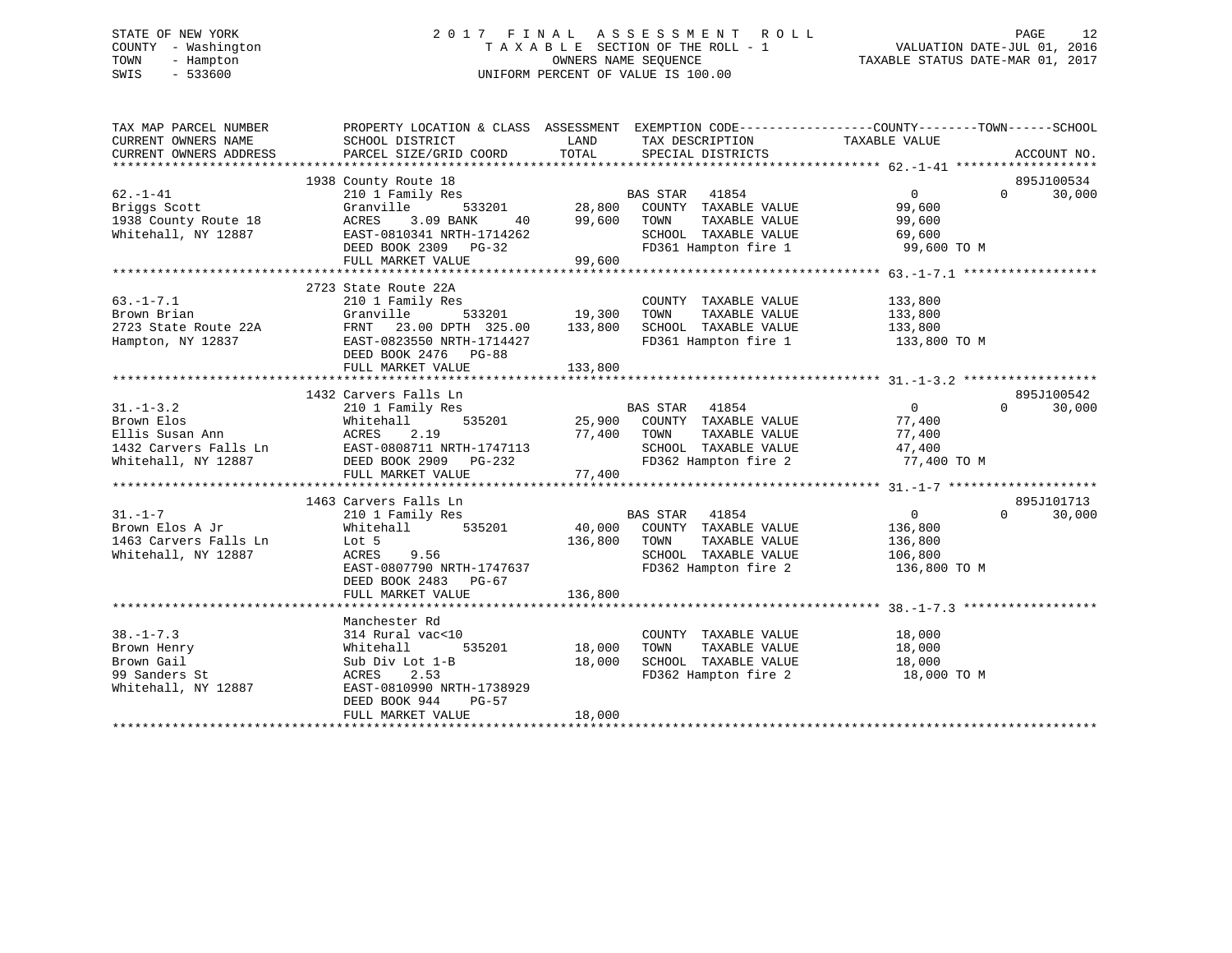# STATE OF NEW YORK 2 0 1 7 F I N A L A S S E S S M E N T R O L L PAGE 13 COUNTY - Washington T A X A B L E SECTION OF THE ROLL - 1 VALUATION DATE-JUL 01, 2016 TOWN - Hampton OWNERS NAME SEQUENCE TAXABLE STATUS DATE-MAR 01, 2017 SWIS - 533600 UNIFORM PERCENT OF VALUE IS 100.00

| TAX MAP PARCEL NUMBER<br>CURRENT OWNERS NAME<br>CURRENT OWNERS ADDRESS                                     | PROPERTY LOCATION & CLASS ASSESSMENT EXEMPTION CODE---------------COUNTY-------TOWN-----SCHOOL<br>SCHOOL DISTRICT<br>PARCEL SIZE/GRID COORD                                                        | LAND<br>TOTAL                | TAX DESCRIPTION<br>SPECIAL DISTRICTS                                                                                | TAXABLE VALUE                                                      | ACCOUNT NO.                                |
|------------------------------------------------------------------------------------------------------------|----------------------------------------------------------------------------------------------------------------------------------------------------------------------------------------------------|------------------------------|---------------------------------------------------------------------------------------------------------------------|--------------------------------------------------------------------|--------------------------------------------|
|                                                                                                            |                                                                                                                                                                                                    |                              |                                                                                                                     |                                                                    |                                            |
| $54. - 1 - 10.1$<br>Brown Lorraine F<br>Briere Jeffrey F -LE-<br>3094 State Route 22A<br>Hampton, NY 12837 | 3094 State Route 22A<br>210 1 Family Res<br>Granville<br>533201<br>ACRES<br>1.55<br>EAST-0821136 NRTH-1723229<br>DEED BOOK 3631 PG-195<br>FULL MARKET VALUE                                        | 23,800<br>101,800<br>101,800 | BAS STAR 41854<br>COUNTY TAXABLE VALUE<br>TOWN<br>TAXABLE VALUE<br>SCHOOL TAXABLE VALUE<br>FD361 Hampton fire 1     | $\overline{0}$<br>101,800<br>101,800<br>71,800<br>101,800 TO M     | $\Omega$<br>30,000                         |
| $71.4 - 2 - 4$<br>Budwick Julianne<br>206 Sugar Hill Way<br>Crown Point, NY 12928                          | 1070 West Way<br>260 Seasonal res - WTRFNT<br>Granville<br>533201<br>Lot 14<br>$71. - 2 - 4$<br>FRNT 103.00 DPTH 277.00<br>EAST-0815175 NRTH-1707790<br>DEED BOOK 2181 PG-345<br>FULL MARKET VALUE | 28,000<br>163,400<br>163,400 | COUNTY TAXABLE VALUE<br>TAXABLE VALUE<br>TOWN<br>SCHOOL TAXABLE VALUE<br>FD361 Hampton fire 1                       | 163,400<br>163,400<br>163,400<br>163,400 TO M                      | 895J100040                                 |
|                                                                                                            | 1702 County Route 21                                                                                                                                                                               |                              |                                                                                                                     |                                                                    | 875J101783                                 |
| $80. - 1 - 48$<br>Buish Columbus Sr<br>1811 Park Blvd<br>Troy, NY 12180                                    | 210 1 Family Res - WTRFNT<br>535201<br>Whitehall<br>Sect 2 Lot 10A<br>FRNT 156.00 DPTH 309.00<br>EAST-0810991 NRTH-1704799<br>DEED BOOK 3548 PG-163                                                | 25,000<br>179,600            | COUNTY TAXABLE VALUE<br>TOWN<br>TAXABLE VALUE<br>SCHOOL TAXABLE VALUE<br>FD361 Hampton fire 1                       | 179,600<br>179,600<br>179,600<br>179,600 TO M                      |                                            |
|                                                                                                            | FULL MARKET VALUE                                                                                                                                                                                  | 179,600                      |                                                                                                                     |                                                                    |                                            |
| $63. - 1 - 10.4$<br>Buley Michele<br>2831 State Route 22A<br>Hampton, NY 12837                             | 2831 State Route 22A<br>210 1 Family Res<br>533201<br>Granville<br>FRNT 200.00 DPTH 100.00<br>EAST-0822814 NRTH-1716947<br>DEED BOOK 1667 PG-109                                                   | 15,600<br>69,000             | BAS STAR 41854<br>COUNTY TAXABLE VALUE<br>TOWN<br>TAXABLE VALUE<br>SCHOOL TAXABLE VALUE<br>FD361 Hampton fire 1     | $\overline{0}$<br>69,000<br>69,000<br>39,000<br>69,000 TO M        | 895J101816<br>$\Omega$<br>30,000           |
|                                                                                                            | FULL MARKET VALUE                                                                                                                                                                                  | 69,000                       |                                                                                                                     |                                                                    |                                            |
|                                                                                                            |                                                                                                                                                                                                    |                              |                                                                                                                     |                                                                    |                                            |
| $31. - 1 - 2$<br>Bunker Paul<br>1295 Carvers Falls Rd<br>Whitehall, NY 12887                               | 1295 Carvers Falls Rd<br>112 Dairy farm<br>Whitehall<br>535201<br>ACRES 186.80<br>EAST-0806340 NRTH-1746223<br>DEED BOOK 497<br>PG-782                                                             | 165,500                      | 41720<br>AG DIST<br>138,000 BAS STAR 41854<br>COUNTY TAXABLE VALUE<br>TOWN<br>TAXABLE VALUE<br>SCHOOL TAXABLE VALUE | 53,388<br>53,388<br>$\overline{0}$<br>112,112<br>112,112<br>82,112 | 895J100027<br>53,388<br>30,000<br>$\Omega$ |
| MAY BE SUBJECT TO PAYMENT<br>UNDER AGDIST LAW TIL 2021                                                     | FULL MARKET VALUE                                                                                                                                                                                  | 165,500                      | CA001 Cons agri dst 1<br>53,388 EX<br>FD362 Hampton fire 2                                                          | 112,112 TO<br>165,500 TO M                                         |                                            |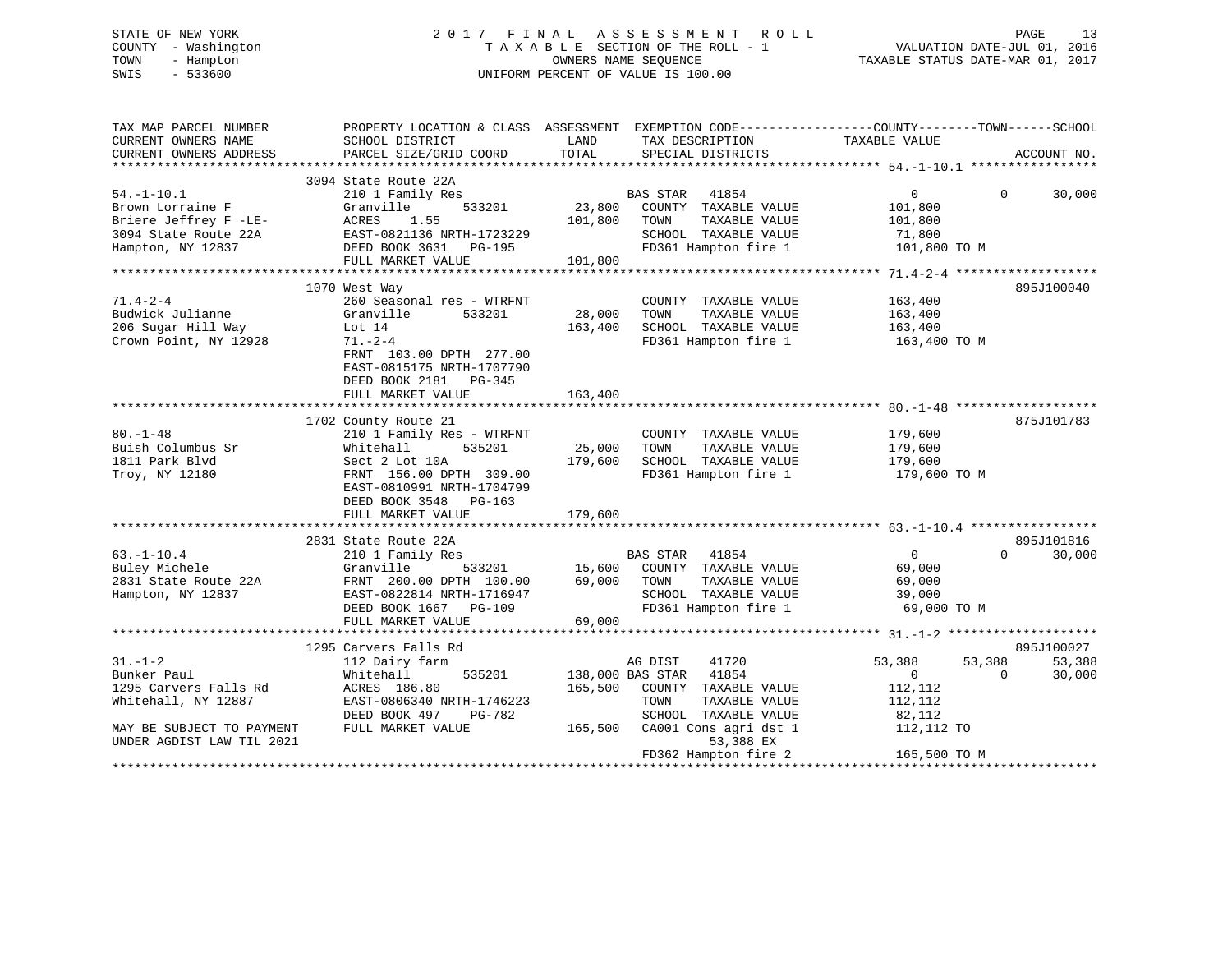| STATE OF NEW YORK   | 2017 FINAL ASSESSMENT ROLL         | 14<br>PAGE                       |
|---------------------|------------------------------------|----------------------------------|
| COUNTY - Washington | TAXABLE SECTION OF THE ROLL - 1    | VALUATION DATE-JUL 01, 2016      |
| TOWN<br>- Hampton   | OWNERS NAME SEOUENCE               | TAXABLE STATUS DATE-MAR 01, 2017 |
| $-533600$<br>SWIS   | UNIFORM PERCENT OF VALUE IS 100.00 |                                  |

| TAX MAP PARCEL NUMBER                          |                                                                                    | PROPERTY LOCATION & CLASS ASSESSMENT EXEMPTION CODE----------------COUNTY-------TOWN-----SCHOOL |                                                 |                                     |
|------------------------------------------------|------------------------------------------------------------------------------------|-------------------------------------------------------------------------------------------------|-------------------------------------------------|-------------------------------------|
| CURRENT OWNERS NAME                            | SCHOOL DISTRICT                                                                    | LAND<br>TAX DESCRIPTION                                                                         | TAXABLE VALUE                                   |                                     |
| CURRENT OWNERS ADDRESS                         | PARCEL SIZE/GRID COORD                                                             | TOTAL<br>SPECIAL DISTRICTS                                                                      |                                                 | ACCOUNT NO.                         |
|                                                |                                                                                    |                                                                                                 |                                                 |                                     |
|                                                | 1446 Carvers Falls Ln                                                              |                                                                                                 |                                                 | 895J101791                          |
| $31. - 1 - 3.8$                                | 270 Mfg housing                                                                    | VET COM CT 41131                                                                                | 20,225<br>20,225<br>20,225                      | $\sim$ 0                            |
| Burney Charlotte -LE-                          | Whitehall<br>535201                                                                | 22,000 VET DIS CT 41141                                                                         | 20,225                                          | $\overline{0}$                      |
| Pettis William                                 | ACRES<br>1.00                                                                      | 80,900 AGED-ALL<br>41800                                                                        | 20,225                                          | 20,225<br>40,450                    |
| 1446 Carvers Falls Ln                          | EAST-0808590 NRTH-1747403                                                          | ENH STAR 41834                                                                                  | $\begin{smallmatrix}&&0\0&225\end{smallmatrix}$ | 40,450<br>$\bigcirc$                |
| Whitehall, NY 12887                            | DEED BOOK 2282 PG-200                                                              | COUNTY TAXABLE VALUE                                                                            |                                                 |                                     |
|                                                | FULL MARKET VALUE                                                                  | 80,900 TOWN<br>TAXABLE VALUE                                                                    | 20,225                                          |                                     |
|                                                |                                                                                    | SCHOOL TAXABLE VALUE                                                                            | $\overline{0}$                                  |                                     |
|                                                |                                                                                    | FD362 Hampton fire 2                                                                            | 80,900 TO M                                     |                                     |
|                                                |                                                                                    |                                                                                                 |                                                 |                                     |
|                                                | 1396 Carvers Falls Ln                                                              |                                                                                                 |                                                 | 895J100686                          |
| $31. - 1 - 3.6$                                | 270 Mfg housing                                                                    | VET COM C 41132                                                                                 | 15,075                                          | $\overline{0}$<br>$\Omega$          |
| Burney Paul J                                  | Whitehall<br>535201                                                                | 25,300 VET COM T 41133                                                                          | $\Omega$                                        | $\mathbf 0$<br>15,075               |
|                                                | Burney Gladys M<br>1396 Carvers Falls Ln                 EAST-0808592 NRTH-1746218 | 60,300 VET DIS C 41142                                                                          | 27,135                                          | $\mathbf 0$<br>$\mathbf{0}$         |
|                                                |                                                                                    | VET DIS T 41143                                                                                 | $\overline{0}$                                  | $\overline{0}$<br>27,135            |
| Whitehall, NY 12887                            | DEED BOOK 3200 PG-287                                                              | AGED-TOWN 41803                                                                                 | $\Omega$                                        | $\Omega$<br>5,427                   |
|                                                | FULL MARKET VALUE                                                                  | 60,300 AGE-CO/SCH 41805                                                                         | 7,236                                           | 24,120<br>$\Omega$                  |
|                                                |                                                                                    | ENH STAR<br>41834                                                                               | $\overline{0}$                                  | $\Omega$<br>36,180                  |
|                                                |                                                                                    | COUNTY TAXABLE VALUE                                                                            | 10,854                                          |                                     |
|                                                |                                                                                    | TOWN<br>TAXABLE VALUE                                                                           | 12,663                                          |                                     |
|                                                |                                                                                    | SCHOOL TAXABLE VALUE                                                                            | $\overline{a}$                                  |                                     |
|                                                |                                                                                    | FD362 Hampton fire 2 60,300 TO M                                                                |                                                 |                                     |
|                                                |                                                                                    |                                                                                                 |                                                 |                                     |
|                                                | 2583 State Route 22A                                                               |                                                                                                 |                                                 | 895J100415                          |
| $72. - 2 - 23$                                 | 280 Res Multiple                                                                   | AGED-CO<br>41802                                                                                | 42,705                                          | $\mathbf 0$<br>$\Omega$<br>$\Omega$ |
| Burroughs Dwight                               | 533201<br>Granville<br>ACRES 4.40                                                  | 33,100 AGED-TOWN 41803<br>94,900 ENH STAR 41834                                                 | $\overline{0}$<br>$\Omega$                      | 33,215<br>$\Omega$                  |
| Burroughs Wanda                                |                                                                                    |                                                                                                 |                                                 | 65,500                              |
| 2583 State Route 22A<br>Hampton, NY 12837-0004 | EAST-0822455 NRTH-1710869<br>DEED BOOK 448<br>PG-876                               | COUNTY TAXABLE VALUE<br>TOWN<br>TAXABLE VALUE                                                   | 52,195                                          |                                     |
|                                                | FULL MARKET VALUE                                                                  | 94,900 SCHOOL TAXABLE VALUE                                                                     | 61,685<br>29,400<br>29,400                      |                                     |
|                                                |                                                                                    | FD361 Hampton fire 1                                                                            | 94,900 TO M                                     |                                     |
|                                                |                                                                                    |                                                                                                 |                                                 |                                     |
|                                                | 21 Quiet Way                                                                       |                                                                                                 |                                                 | 895J100637                          |
| $62. - 1 - 35$                                 | 260 Seasonal res                                                                   | COUNTY TAXABLE VALUE                                                                            | 36,700                                          |                                     |
| Bvak Corporation                               | 533201<br>Granville                                                                | 29,200<br>TAXABLE VALUE<br>TOWN                                                                 | 36,700                                          |                                     |
| PO Box 1572                                    | 543-78 784-169                                                                     | 36,700<br>SCHOOL TAXABLE VALUE                                                                  | 36,700                                          |                                     |
| Castleton, VT 05735                            | ACRES 26.32                                                                        | FD361 Hampton fire 1                                                                            | 36,700 TO M                                     |                                     |
|                                                | EAST-0811300 NRTH-1716258                                                          |                                                                                                 |                                                 |                                     |
|                                                | DEED BOOK 543<br>PG-75                                                             |                                                                                                 |                                                 |                                     |
|                                                | FULL MARKET VALUE                                                                  | 36,700                                                                                          |                                                 |                                     |
|                                                |                                                                                    |                                                                                                 |                                                 |                                     |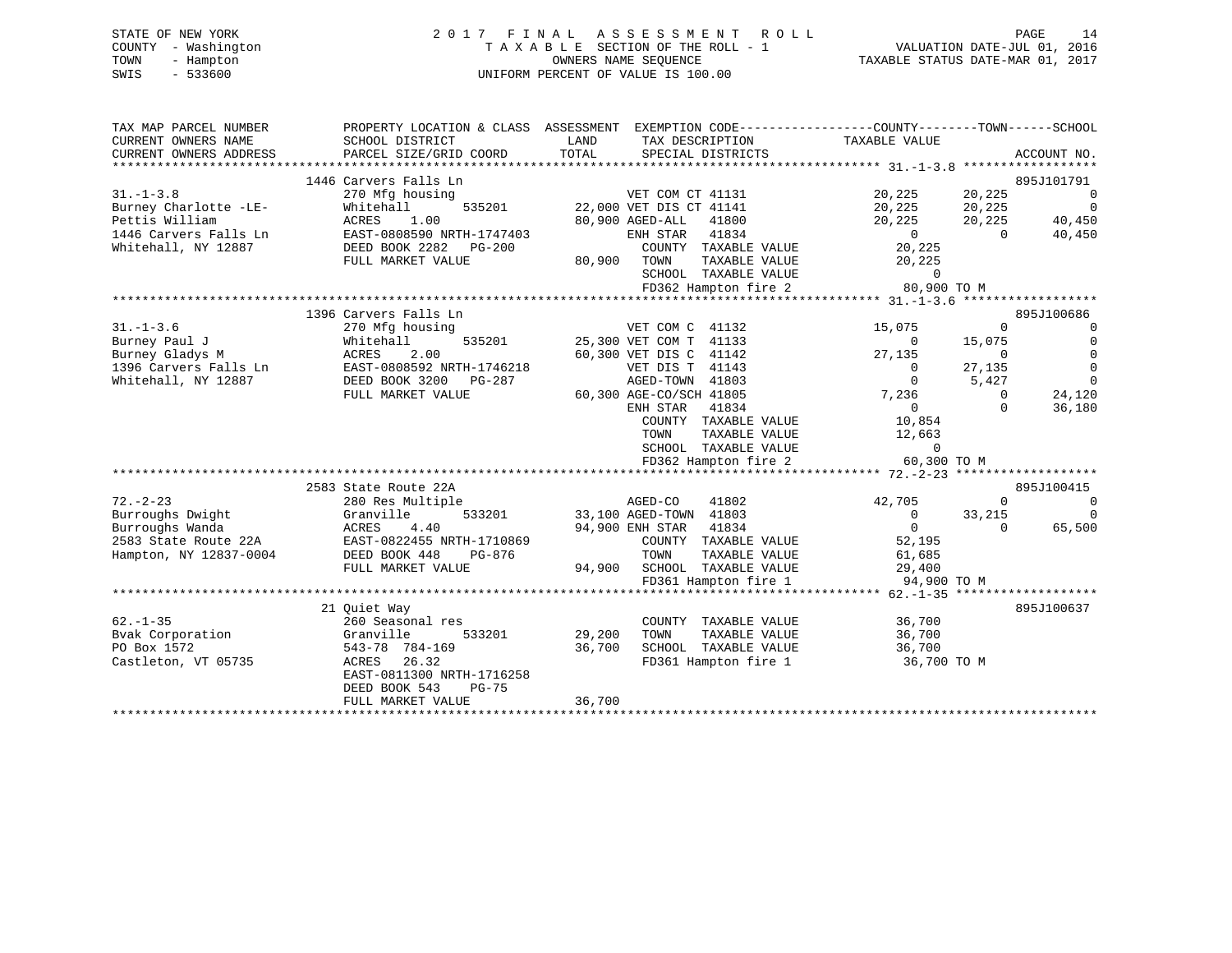#### STATE OF NEW YORK 2 0 1 7 F I N A L A S S E S S M E N T R O L L PAGE 15COUNTY - Washington  $T A X A B L E$  SECTION OF THE ROLL - 1<br>TOWN - Hampton DATE-JUL 000NERS NAME SEQUENCE TOWN - Hampton OWNERS NAME SEQUENCE TAXABLE STATUS DATE-MAR 01, 2017 SWIS - 533600 UNIFORM PERCENT OF VALUE IS 100.00

VALUATION DATE-JUL 01, 2016

| TAX MAP PARCEL NUMBER<br>CURRENT OWNERS NAME | PROPERTY LOCATION & CLASS ASSESSMENT<br>SCHOOL DISTRICT | LAND<br>TAX DESCRIPTION                       | EXEMPTION CODE-----------------COUNTY-------TOWN------SCHOOL<br>TAXABLE VALUE |                              |
|----------------------------------------------|---------------------------------------------------------|-----------------------------------------------|-------------------------------------------------------------------------------|------------------------------|
| CURRENT OWNERS ADDRESS                       | PARCEL SIZE/GRID COORD                                  | TOTAL<br>SPECIAL DISTRICTS                    |                                                                               | ACCOUNT NO.                  |
| **********************                       |                                                         |                                               |                                                                               |                              |
| $72. - 1 - 3$                                | 29 Pratt Rd<br>240 Rural res                            |                                               |                                                                               | 895J100212<br>41,392         |
| Byler Harvey R                               | Granville<br>533201                                     | AG DIST<br>41720<br>117,700 BAS STAR<br>41854 | 41,392<br>$\mathbf{0}$                                                        | 41,392<br>30,000<br>$\Omega$ |
| Byler Sarah L                                | ACRES 124.30                                            | 159,500<br>COUNTY TAXABLE VALUE               | 118,108                                                                       |                              |
| 29 Pratt Rd                                  | EAST-0820570 NRTH-1711494                               | TOWN<br>TAXABLE VALUE                         | 118,108                                                                       |                              |
| Hampton, NY 12837                            | DEED BOOK 3382 PG-235                                   | SCHOOL TAXABLE VALUE                          | 88,108                                                                        |                              |
|                                              | FULL MARKET VALUE                                       | 159,500 CA001 Cons agri dst 1                 | 118,108 TO                                                                    |                              |
| MAY BE SUBJECT TO PAYMENT                    |                                                         | 41,392 EX                                     |                                                                               |                              |
| UNDER AGDIST LAW TIL 2021                    |                                                         | FD361 Hampton fire 1                          | 159,500 TO M                                                                  |                              |
|                                              |                                                         |                                               |                                                                               |                              |
|                                              | 15 Forest Hill Way                                      |                                               |                                                                               | 895J100112                   |
| $71. - 1 - 29$                               | 240 Rural res                                           | ENH STAR<br>41834                             | $\Omega$                                                                      | 65,500<br>$\overline{0}$     |
| Cahill Earl R Sr                             | Granville<br>533201                                     | 62,000 FOR 480A<br>47460                      | 30,900                                                                        | 30,900<br>30,900             |
| PO Box 123                                   | 680/39 ROW Agmt                                         | 163,400 COUNTY TAXABLE VALUE                  | 132,500                                                                       |                              |
| Hampton, NY 12837                            | 99.37<br>ACRES                                          | TOWN<br>TAXABLE VALUE                         | 132,500                                                                       |                              |
|                                              | EAST-0811006 NRTH-1707942                               | SCHOOL TAXABLE VALUE                          | 67,000                                                                        |                              |
| MAY BE SUBJECT TO PAYMENT                    | DEED BOOK 889<br>PG-137                                 | FD361 Hampton fire 1                          | 163,400 TO M                                                                  |                              |
| UNDER RPTL480A UNTIL 2026                    | FULL MARKET VALUE<br>****************************       | 163,400                                       |                                                                               |                              |
| *********************                        |                                                         |                                               |                                                                               |                              |
| $54. - 1 - 13.7$                             | 561&565 Hickey Rd                                       | 41854                                         | $\overline{0}$                                                                | 30,000<br>0                  |
| Cain Samantha                                | 270 Mfg housing<br>Granville<br>533201                  | BAS STAR<br>29,000<br>COUNTY TAXABLE VALUE    | 103,100                                                                       |                              |
| Cain Alan                                    | Lot 2                                                   | 103,100<br>TAXABLE VALUE<br>TOWN              | 103,100                                                                       |                              |
| 561 Hickey Rd                                | ACRES<br>3.16                                           | SCHOOL TAXABLE VALUE                          | 73,100                                                                        |                              |
| Hampton, NY 12837                            | EAST-0820125 NRTH-1722956                               | CA001 Cons agri dst 1                         | 103,100 TO                                                                    |                              |
|                                              | DEED BOOK 3472 PG-128                                   | FD361 Hampton fire 1                          | 103,100 TO M                                                                  |                              |
|                                              | FULL MARKET VALUE                                       | 103,100                                       |                                                                               |                              |
|                                              |                                                         |                                               |                                                                               |                              |
|                                              | 1439 County Route 21                                    |                                               |                                                                               | 895J100242                   |
| $80. - 1 - 7.1$                              | 312 Vac w/imprv                                         | COUNTY TAXABLE VALUE                          | 173,800                                                                       |                              |
| Calder Gordon S Jr                           | Granville<br>533201                                     | 169,000<br>TOWN<br>TAXABLE VALUE              | 173,800                                                                       |                              |
| Dempsey Stephen C                            | $951 - 65$                                              | 173,800<br>SCHOOL TAXABLE VALUE               | 173,800                                                                       |                              |
| 540 Green Peak Orchard                       | ACRES 288.50                                            | FD361 Hampton fire 1                          | 173,800 TO M                                                                  |                              |
| East Dorset, VT 05253                        | EAST-0811791 NRTH-1699551                               |                                               |                                                                               |                              |
|                                              | DEED BOOK 831<br><b>PG-181</b>                          |                                               |                                                                               |                              |
|                                              | FULL MARKET VALUE                                       | 173,800                                       |                                                                               |                              |
|                                              |                                                         |                                               |                                                                               |                              |
|                                              | 27 Manor Ln                                             |                                               |                                                                               | 895J100710                   |
| $54. - 1 - 5.1$                              | 210 1 Family Res                                        | BAS STAR 41854                                | $\overline{0}$                                                                | 30,000<br>$\Omega$           |
| Camara Daniel                                | Granville<br>533201                                     | 24,300<br>COUNTY TAXABLE VALUE                | 177,800                                                                       |                              |
| 27 Manor Ln                                  | -LE-to garage only                                      | 177,800<br>TOWN<br>TAXABLE VALUE              | 177,800                                                                       |                              |
| Hampton, NY 12837                            | for David Camara Jr<br>ACRES<br>1.70                    | SCHOOL TAXABLE VALUE                          | 147,800                                                                       |                              |
|                                              | EAST-0820587 NRTH-1725662                               | FD361 Hampton fire 1                          | 177,800 TO M                                                                  |                              |
|                                              | DEED BOOK 2961<br>$PG-5$                                |                                               |                                                                               |                              |
|                                              | FULL MARKET VALUE                                       | 177,800                                       |                                                                               |                              |
|                                              |                                                         |                                               |                                                                               |                              |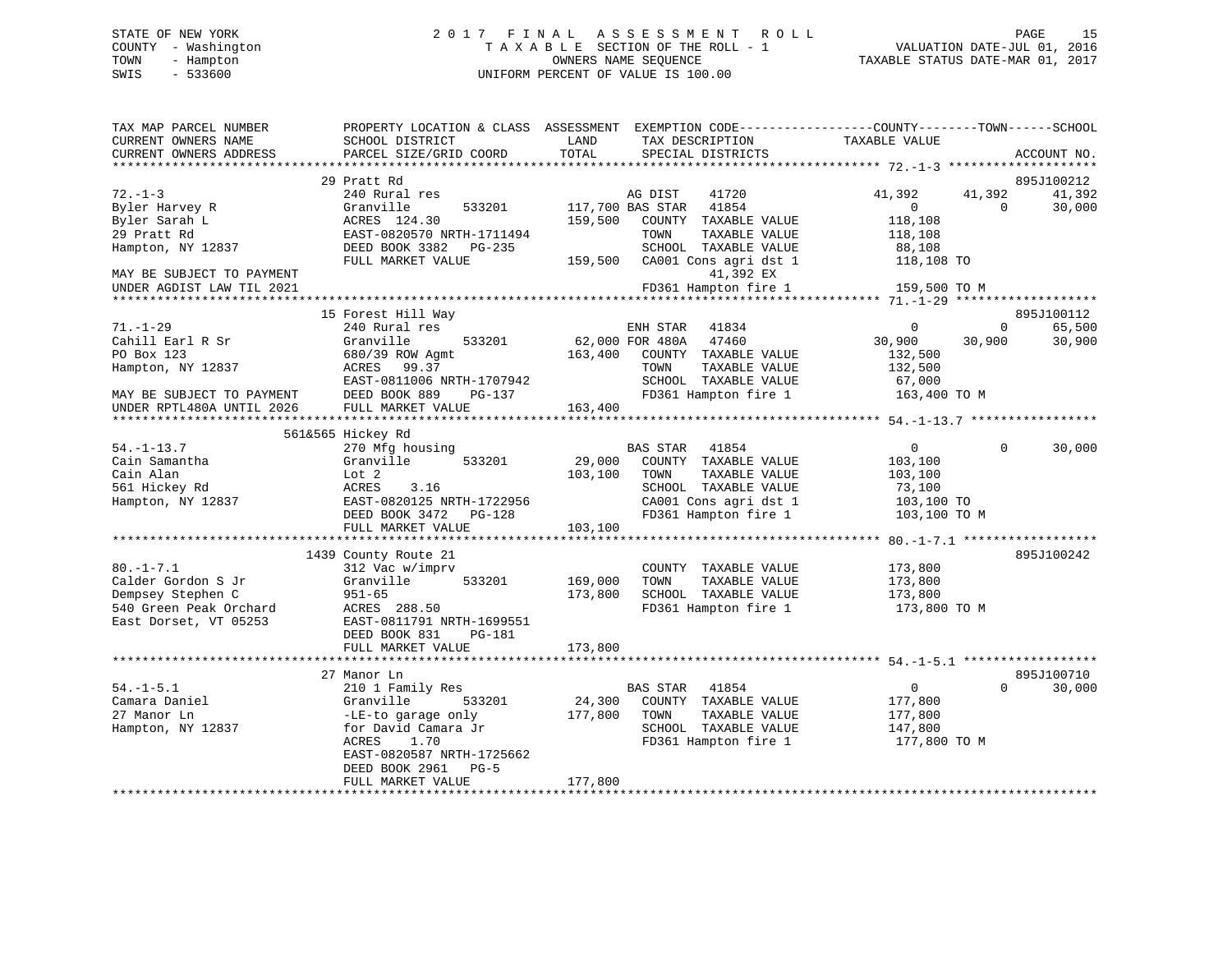# STATE OF NEW YORK 2 0 1 7 F I N A L A S S E S S M E N T R O L L PAGE 16 COUNTY - Washington T A X A B L E SECTION OF THE ROLL - 1 VALUATION DATE-JUL 01, 2016 TOWN - Hampton OWNERS NAME SEQUENCE TAXABLE STATUS DATE-MAR 01, 2017 SWIS - 533600 UNIFORM PERCENT OF VALUE IS 100.00

| TAX MAP PARCEL NUMBER<br>CURRENT OWNERS NAME<br>CURRENT OWNERS ADDRESS                                                | PROPERTY LOCATION & CLASS ASSESSMENT<br>SCHOOL DISTRICT<br>PARCEL SIZE/GRID COORD                                                                                        | LAND<br>TOTAL                | TAX DESCRIPTION<br>SPECIAL DISTRICTS                                                                            | EXEMPTION CODE-----------------COUNTY-------TOWN------SCHOOL<br>TAXABLE VALUE | ACCOUNT NO.          |
|-----------------------------------------------------------------------------------------------------------------------|--------------------------------------------------------------------------------------------------------------------------------------------------------------------------|------------------------------|-----------------------------------------------------------------------------------------------------------------|-------------------------------------------------------------------------------|----------------------|
| *************************<br>$71.4 - 2 - 19$<br>Camara Daniel<br>Camara Christina<br>27 Manor Ln<br>Hampton, NY 12837 | 1012 West Way<br>210 1 Family Res - WTRFNT<br>Granville<br>533201<br>$71. - 2 - 19$<br>ACRES<br>1.60<br>EAST-0816251 NRTH-1706803                                        | 32,000<br>159,900            | COUNTY TAXABLE VALUE<br>TOWN<br>TAXABLE VALUE<br>SCHOOL TAXABLE VALUE<br>FD361 Hampton fire 1                   | 159,900<br>159,900<br>159,900<br>159,900 TO M                                 | 895J100070           |
|                                                                                                                       | DEED BOOK 3516<br>$PG-90$<br>FULL MARKET VALUE                                                                                                                           | 159,900                      |                                                                                                                 |                                                                               |                      |
| $63. -1 - 5$<br>Camara David C<br>PO Box 8<br>Fair Haven, VT 05743                                                    | 2732 State Route 22A<br>312 Vac w/imprv<br>533201<br>Granville<br>ACRES<br>1.60<br>EAST-0823846 NRTH-1714835<br>DEED BOOK 486<br>PG-859                                  | 24,000<br>67,200             | COUNTY TAXABLE VALUE<br>TOWN<br>TAXABLE VALUE<br>SCHOOL TAXABLE VALUE<br>FD361 Hampton fire 1                   | 67,200<br>67,200<br>67,200<br>67,200 TO M                                     | 895J100032           |
|                                                                                                                       | FULL MARKET VALUE                                                                                                                                                        | 67,200                       |                                                                                                                 |                                                                               |                      |
| $72. - 1 - 11$<br>Canarick Group LLC<br>c/o Paul Canarick Manager<br>32 Cottage Row<br>Glen Cove, NY 11542            | 521 South Rd<br>240 Rural res<br>Granville<br>533201<br>ACRES<br>32.70<br>EAST-0820270 NRTH-1709551<br>DEED BOOK 2729<br>PG-61<br>FULL MARKET VALUE                      | 62,700<br>77,800<br>77,800   | COUNTY TAXABLE VALUE<br>TOWN<br>TAXABLE VALUE<br>SCHOOL TAXABLE VALUE<br>FD361 Hampton fire 1                   | 77,800<br>77,800<br>77,800<br>77,800 TO M                                     | 895J100033           |
|                                                                                                                       |                                                                                                                                                                          |                              |                                                                                                                 |                                                                               |                      |
| $72. - 2 - 40$<br>Cartier William<br>Cartier Carol Lynn<br>PO Box 37<br>Hampton, NY 12837                             | 42 Perry Heights Way<br>210 1 Family Res<br>Granville<br>533201<br>1.00<br>ACRES<br>EAST-0822918 NRTH-1712600<br>DEED BOOK 2496<br>PG-76                                 | 22,000<br>169,600            | BAS STAR 41854<br>COUNTY TAXABLE VALUE<br>TAXABLE VALUE<br>TOWN<br>SCHOOL TAXABLE VALUE<br>FD361 Hampton fire 1 | $\mathbf 0$<br>$\Omega$<br>169,600<br>169,600<br>139,600<br>169,600 TO M      | 895J100639<br>30,000 |
|                                                                                                                       | FULL MARKET VALUE                                                                                                                                                        | 169,600                      |                                                                                                                 |                                                                               |                      |
| $45. - 1 - 22$<br>Casey Michael P<br>162 Chittenden Rd<br>Chittenden, VT 05737                                        | 56 Golf Course Rd<br>240 Rural res<br>Whitehall<br>535201<br>ACRES<br>12.40<br>EAST-0810879 NRTH-1735314<br>DEED BOOK 721<br>$PG-185$<br>FULL MARKET VALUE               | 42,400<br>147,200<br>147,200 | COUNTY TAXABLE VALUE<br>TOWN<br>TAXABLE VALUE<br>SCHOOL TAXABLE VALUE<br>FD362 Hampton fire 2                   | 147,200<br>147,200<br>147,200<br>147,200 TO M                                 | 895J100069           |
|                                                                                                                       |                                                                                                                                                                          |                              |                                                                                                                 |                                                                               |                      |
| $71.4 - 2 - 21$<br>Chadwick Brian<br>42 Kirkdale Cir<br>Rochester, NY 14612                                           | Hills Pond Rd<br>311 Res vac land - WTRFNT<br>Granville<br>533201<br>$71. - 2 - 21$<br>FRNT 212.00 DPTH 226.00<br>EAST-0816414 NRTH-1707125<br>DEED BOOK 2131<br>$PG-40$ | 27,000<br>27,000             | COUNTY TAXABLE VALUE<br>TOWN<br>TAXABLE VALUE<br>SCHOOL TAXABLE VALUE<br>FD361 Hampton fire 1                   | 27,000<br>27,000<br>27,000<br>27,000 TO M                                     | 895J100228           |
|                                                                                                                       | FULL MARKET VALUE                                                                                                                                                        | 27,000                       |                                                                                                                 |                                                                               |                      |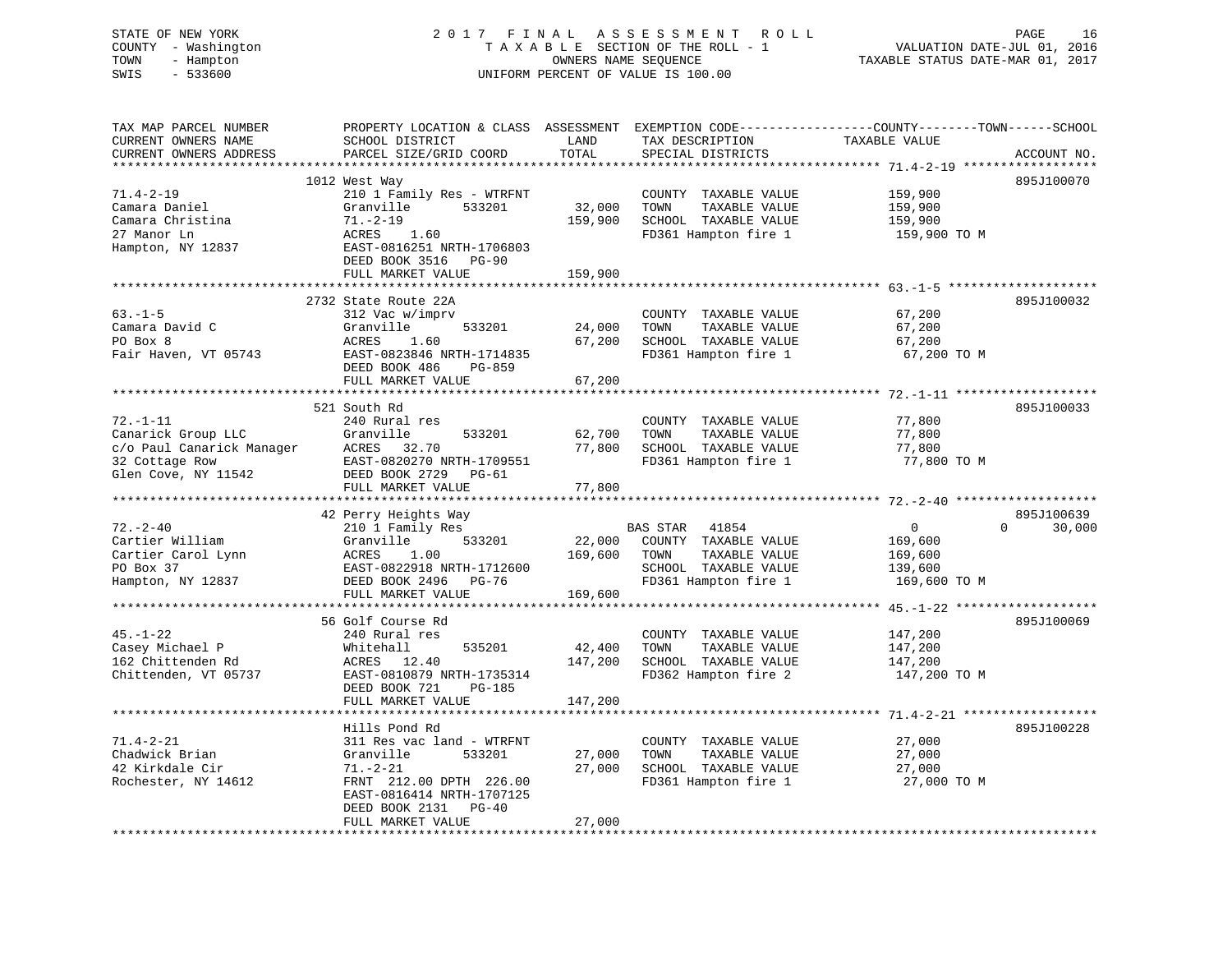| STATE OF NEW YORK<br>COUNTY - Washington<br>TOWN<br>- Hampton<br>$-533600$<br>SWIS      | 2017 FINAL ASSESSMENT ROLL<br>TAXABLE SECTION OF THE ROLL - 1<br>UNIFORM PERCENT OF VALUE IS 100.00                                                                                                | VALUATION DATE-JUL 01, 2016<br>TAXABLE STATUS DATE-MAR 01, 2017 | PAGE<br>17                                                                                    |                                                                                                                                                 |             |
|-----------------------------------------------------------------------------------------|----------------------------------------------------------------------------------------------------------------------------------------------------------------------------------------------------|-----------------------------------------------------------------|-----------------------------------------------------------------------------------------------|-------------------------------------------------------------------------------------------------------------------------------------------------|-------------|
| TAX MAP PARCEL NUMBER<br>CURRENT OWNERS NAME<br>CURRENT OWNERS ADDRESS                  | PROPERTY LOCATION & CLASS ASSESSMENT EXEMPTION CODE---------------COUNTY-------TOWN------SCHOOL<br>SCHOOL DISTRICT<br>PARCEL SIZE/GRID COORD                                                       | LAND<br>TOTAL                                                   | TAX DESCRIPTION<br>SPECIAL DISTRICTS                                                          | TAXABLE VALUE                                                                                                                                   | ACCOUNT NO. |
| $71.4 - 2 - 12$<br>Chadwick Brian Heath<br>42 Kirkdale Cir<br>Rochester, NY 14612       | 1036 West Way<br>260 Seasonal res - WTRFNT<br>Granville<br>533201<br>LOT 6<br>$71. - 2 - 12$<br>FRNT 100.00 DPTH 203.00<br>EAST-0815698 NRTH-1707186<br>DEED BOOK 3460 PG-188<br>FULL MARKET VALUE | 27,100<br>116,700<br>116,700                                    | COUNTY TAXABLE VALUE<br>TAXABLE VALUE<br>TOWN<br>SCHOOL TAXABLE VALUE<br>FD361 Hampton fire 1 | 116,700<br>116,700<br>116,700<br>116,700 TO M                                                                                                   | 895J100237  |
| $71.4 - 2 - 22$<br>Chadwick Vincent L<br>117 Linden Ave<br>Johnstown, NY 12095          | 235 Hills Pond Rd<br>260 Seasonal res - WTRFNT<br>Granville<br>533201<br>$71. - 2 - 22$<br>FRNT 85.00 DPTH 226.00<br>EAST-0816430 NRTH-1707245<br>DEED BOOK 3152 PG-236<br>FULL MARKET VALUE       | 26,700<br>104,400<br>104,400                                    | COUNTY TAXABLE VALUE<br>TAXABLE VALUE<br>TOWN<br>SCHOOL TAXABLE VALUE<br>FD361 Hampton fire 1 | 104,400<br>104,400<br>104,400<br>104,400 TO M                                                                                                   | 895J100037  |
| $72. - 1 - 16$<br>Charron Robert<br>Charron Kim<br>638 River St<br>Fair Haven, VT 05743 | 423 South Rd<br>312 Vac w/imprv<br>Granville<br>533201<br>ACRES 50.00<br>EAST-0818372 NRTH-1707038<br>DEED BOOK 3584 PG-262<br>FULL MARKET VALUE                                                   | * * * * * * * * * * *<br>82,300<br>127,300<br>127,300           | COUNTY TAXABLE VALUE<br>TAXABLE VALUE<br>TOWN<br>SCHOOL TAXABLE VALUE<br>FD361 Hampton fire 1 | 127,300<br>127,300<br>127,300<br>127,300 TO M                                                                                                   | 895J100265  |
| $38. - 1 - 2.4$<br>Chase Nancy<br>169 Crystal Hts<br>Bomoseen, VT 05732                 | 210 Carvers Falls Rd<br>314 Rural vac<10<br>535201<br>Whitehall<br>ACRES 1.33<br>EAST-0804974 NRTH-1744612<br>DEED BOOK 2232 PG-140<br>FULL MARKET VALUE<br>*******************                    | 14,000<br>14,000<br>14,000                                      | COUNTY TAXABLE VALUE<br>TAXABLE VALUE<br>TOWN<br>SCHOOL TAXABLE VALUE<br>FD362 Hampton fire 2 | *********************** 38.-1-2.4 *******************<br>14,000<br>14,000<br>14,000<br>14,000 TO M<br>********** 81. -1-23 ******************** | 895J101780  |
| $81. - 1 - 23$<br>Clark Diantha E<br>1152 Tompkins Ave<br>South Plainfield, NJ 07080    | 1111 North Quivey Hill Ln<br>210 1 Family Res<br>Granville<br>533201<br>ACRES<br>5.00<br>EAST-0818628 NRTH-1702006<br>DEED BOOK 738<br>$PG-11$<br>FULL MARKET VALUE                                | 35,000<br>124,900<br>124,900                                    | COUNTY TAXABLE VALUE<br>TAXABLE VALUE<br>TOWN<br>SCHOOL TAXABLE VALUE<br>FD361 Hampton fire 1 | 124,900<br>124,900<br>124,900<br>124,900 TO M                                                                                                   | 895J100531  |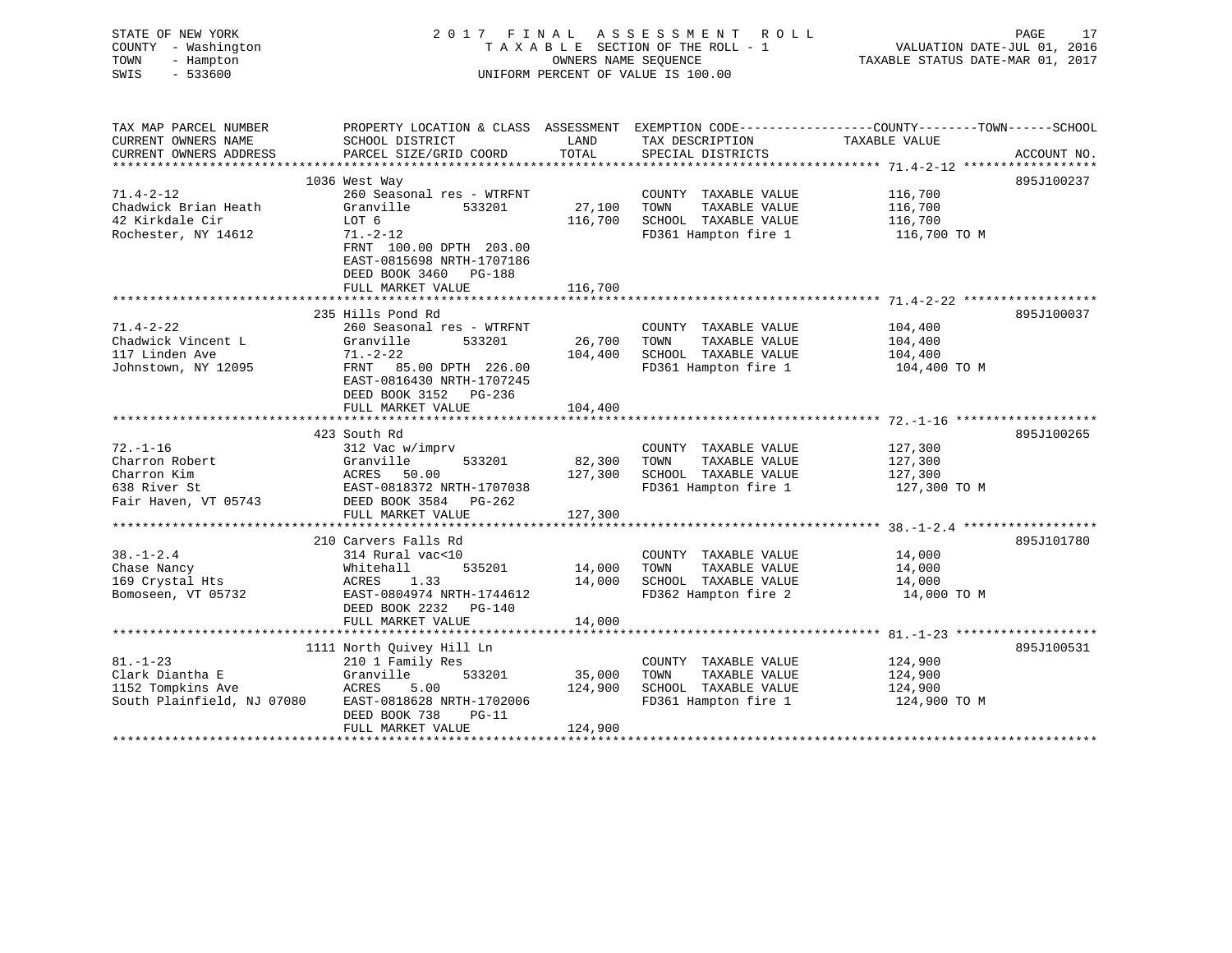# STATE OF NEW YORK 2 0 1 7 F I N A L A S S E S S M E N T R O L L PAGE 18 COUNTY - Washington T A X A B L E SECTION OF THE ROLL - 1 VALUATION DATE-JUL 01, 2016 TOWN - Hampton OWNERS NAME SEQUENCE TAXABLE STATUS DATE-MAR 01, 2017 SWIS - 533600 UNIFORM PERCENT OF VALUE IS 100.00

| ACCOUNT NO.<br>Quivey Hill Rd<br>895J100551<br>314 Rural vac<10<br>COUNTY TAXABLE VALUE<br>3,500<br>3,500<br>TOWN<br>Clark Diantha E<br>Granville<br>533201<br>TAXABLE VALUE<br>3,500<br>1152 Tompkins Ave<br>SCHOOL TAXABLE VALUE<br>ACRES<br>1.00<br>3,500<br>3,500<br>South Plainfield, NJ 07080<br>EAST-0818546 NRTH-1702181<br>FD361 Hampton fire 1<br>3,500 TO M<br>DEED BOOK 738<br>$PG-11$<br>3,500<br>FULL MARKET VALUE<br>3011 State Route 22A<br>125,000<br>210 1 Family Res<br>COUNTY TAXABLE VALUE<br>38,600<br>533201<br>TAXABLE VALUE<br>Granville<br>TOWN<br>125,000<br>Filed Subdiv 12134<br>125,000<br>SCHOOL TAXABLE VALUE<br>125,000<br>175 Hickory Hollow Rd<br>CA001 Cons agri dst 1<br>665/119<br>125,000 TO<br>FRNT 1250.00 DPTH<br>FD361 Hampton fire 1<br>125,000 TO M<br>8.31<br>ACRES<br>EAST-0821269 NRTH-1721083<br>DEED BOOK 918<br>PG-278<br>FULL MARKET VALUE<br>125,000<br>************<br>************************<br>State Route 22A<br>$63. - 1 - 2.1$<br>53,786<br>53,786<br>105 Vac farmland<br>AG DIST<br>41720<br>53,786<br>109,500<br>Clark Leon R<br>Granville<br>533201<br>COUNTY TAXABLE VALUE<br>55,714<br>Clark Alane C<br>109,500<br>665/119<br>TOWN<br>TAXABLE VALUE<br>55,714<br>175 Hickory Hollow Rd<br>ACRES 129.80<br>SCHOOL TAXABLE VALUE<br>55,714<br>EAST-0820282 NRTH-1718908<br>CA001 Cons agri dst 1<br>55,714 TO<br>DEED BOOK 918<br>PG-278<br>53,786 EX<br>109,500 FD361 Hampton fire 1<br>FULL MARKET VALUE<br>109,500 TO M<br>895J101750<br>Ridgecrest Way<br>311 Res vac land<br>COUNTY TAXABLE VALUE<br>9,000<br>535201<br>9,000<br>TOWN<br>TAXABLE VALUE<br>Whitehall<br>9,000<br>SCHOOL TAXABLE VALUE<br>9,000<br>9,000<br>Lot 2 Sect 2<br>FRNT 154.00 DPTH 241.00<br>FD361 Hampton fire 1<br>9,000 TO M<br>EAST-0810621 NRTH-1704517<br>DEED BOOK 1798 PG-334<br>9,000<br>FULL MARKET VALUE<br>895J101751<br>11 Ridgecrest Way<br>$80. - 1 - 31$<br>210 1 Family Res<br>COUNTY TAXABLE VALUE<br>164,300<br>20,000<br>Clark William J<br>Whitehall<br>535201<br>TOWN<br>TAXABLE VALUE<br>164,300<br>Clark Patricia G<br>LOT 3<br>164,300<br>SCHOOL TAXABLE VALUE<br>164,300<br>FD361 Hampton fire 1<br>37 Burwood Ave<br>FRNT 124.00 DPTH 270.00<br>164,300 TO M<br>Stamford, CT 06902<br>EAST-0810434 NRTH-1704466<br>DEED BOOK 827<br>$PG-54$<br>164,300<br>FULL MARKET VALUE | TAX MAP PARCEL NUMBER<br>CURRENT OWNERS NAME           | SCHOOL DISTRICT        | LAND  | TAX DESCRIPTION   | PROPERTY LOCATION & CLASS ASSESSMENT EXEMPTION CODE---------------COUNTY-------TOWN------SCHOOL<br>TAXABLE VALUE |  |
|-----------------------------------------------------------------------------------------------------------------------------------------------------------------------------------------------------------------------------------------------------------------------------------------------------------------------------------------------------------------------------------------------------------------------------------------------------------------------------------------------------------------------------------------------------------------------------------------------------------------------------------------------------------------------------------------------------------------------------------------------------------------------------------------------------------------------------------------------------------------------------------------------------------------------------------------------------------------------------------------------------------------------------------------------------------------------------------------------------------------------------------------------------------------------------------------------------------------------------------------------------------------------------------------------------------------------------------------------------------------------------------------------------------------------------------------------------------------------------------------------------------------------------------------------------------------------------------------------------------------------------------------------------------------------------------------------------------------------------------------------------------------------------------------------------------------------------------------------------------------------------------------------------------------------------------------------------------------------------------------------------------------------------------------------------------------------------------------------------------------------------------------------------------------------------------------------------------------------------------------------------------------------------------------------------------------------------------------------------|--------------------------------------------------------|------------------------|-------|-------------------|------------------------------------------------------------------------------------------------------------------|--|
|                                                                                                                                                                                                                                                                                                                                                                                                                                                                                                                                                                                                                                                                                                                                                                                                                                                                                                                                                                                                                                                                                                                                                                                                                                                                                                                                                                                                                                                                                                                                                                                                                                                                                                                                                                                                                                                                                                                                                                                                                                                                                                                                                                                                                                                                                                                                                     | CURRENT OWNERS ADDRESS                                 | PARCEL SIZE/GRID COORD | TOTAL | SPECIAL DISTRICTS |                                                                                                                  |  |
|                                                                                                                                                                                                                                                                                                                                                                                                                                                                                                                                                                                                                                                                                                                                                                                                                                                                                                                                                                                                                                                                                                                                                                                                                                                                                                                                                                                                                                                                                                                                                                                                                                                                                                                                                                                                                                                                                                                                                                                                                                                                                                                                                                                                                                                                                                                                                     |                                                        |                        |       |                   |                                                                                                                  |  |
|                                                                                                                                                                                                                                                                                                                                                                                                                                                                                                                                                                                                                                                                                                                                                                                                                                                                                                                                                                                                                                                                                                                                                                                                                                                                                                                                                                                                                                                                                                                                                                                                                                                                                                                                                                                                                                                                                                                                                                                                                                                                                                                                                                                                                                                                                                                                                     | $81. - 1 - 24$                                         |                        |       |                   |                                                                                                                  |  |
|                                                                                                                                                                                                                                                                                                                                                                                                                                                                                                                                                                                                                                                                                                                                                                                                                                                                                                                                                                                                                                                                                                                                                                                                                                                                                                                                                                                                                                                                                                                                                                                                                                                                                                                                                                                                                                                                                                                                                                                                                                                                                                                                                                                                                                                                                                                                                     |                                                        |                        |       |                   |                                                                                                                  |  |
|                                                                                                                                                                                                                                                                                                                                                                                                                                                                                                                                                                                                                                                                                                                                                                                                                                                                                                                                                                                                                                                                                                                                                                                                                                                                                                                                                                                                                                                                                                                                                                                                                                                                                                                                                                                                                                                                                                                                                                                                                                                                                                                                                                                                                                                                                                                                                     |                                                        |                        |       |                   |                                                                                                                  |  |
|                                                                                                                                                                                                                                                                                                                                                                                                                                                                                                                                                                                                                                                                                                                                                                                                                                                                                                                                                                                                                                                                                                                                                                                                                                                                                                                                                                                                                                                                                                                                                                                                                                                                                                                                                                                                                                                                                                                                                                                                                                                                                                                                                                                                                                                                                                                                                     |                                                        |                        |       |                   |                                                                                                                  |  |
|                                                                                                                                                                                                                                                                                                                                                                                                                                                                                                                                                                                                                                                                                                                                                                                                                                                                                                                                                                                                                                                                                                                                                                                                                                                                                                                                                                                                                                                                                                                                                                                                                                                                                                                                                                                                                                                                                                                                                                                                                                                                                                                                                                                                                                                                                                                                                     |                                                        |                        |       |                   |                                                                                                                  |  |
|                                                                                                                                                                                                                                                                                                                                                                                                                                                                                                                                                                                                                                                                                                                                                                                                                                                                                                                                                                                                                                                                                                                                                                                                                                                                                                                                                                                                                                                                                                                                                                                                                                                                                                                                                                                                                                                                                                                                                                                                                                                                                                                                                                                                                                                                                                                                                     | $63. - 1 - 2.2$                                        |                        |       |                   |                                                                                                                  |  |
|                                                                                                                                                                                                                                                                                                                                                                                                                                                                                                                                                                                                                                                                                                                                                                                                                                                                                                                                                                                                                                                                                                                                                                                                                                                                                                                                                                                                                                                                                                                                                                                                                                                                                                                                                                                                                                                                                                                                                                                                                                                                                                                                                                                                                                                                                                                                                     | Clark Leon Jr                                          |                        |       |                   |                                                                                                                  |  |
|                                                                                                                                                                                                                                                                                                                                                                                                                                                                                                                                                                                                                                                                                                                                                                                                                                                                                                                                                                                                                                                                                                                                                                                                                                                                                                                                                                                                                                                                                                                                                                                                                                                                                                                                                                                                                                                                                                                                                                                                                                                                                                                                                                                                                                                                                                                                                     | Clark Alane                                            |                        |       |                   |                                                                                                                  |  |
|                                                                                                                                                                                                                                                                                                                                                                                                                                                                                                                                                                                                                                                                                                                                                                                                                                                                                                                                                                                                                                                                                                                                                                                                                                                                                                                                                                                                                                                                                                                                                                                                                                                                                                                                                                                                                                                                                                                                                                                                                                                                                                                                                                                                                                                                                                                                                     |                                                        |                        |       |                   |                                                                                                                  |  |
|                                                                                                                                                                                                                                                                                                                                                                                                                                                                                                                                                                                                                                                                                                                                                                                                                                                                                                                                                                                                                                                                                                                                                                                                                                                                                                                                                                                                                                                                                                                                                                                                                                                                                                                                                                                                                                                                                                                                                                                                                                                                                                                                                                                                                                                                                                                                                     | Pawlet, VT 05761                                       |                        |       |                   |                                                                                                                  |  |
|                                                                                                                                                                                                                                                                                                                                                                                                                                                                                                                                                                                                                                                                                                                                                                                                                                                                                                                                                                                                                                                                                                                                                                                                                                                                                                                                                                                                                                                                                                                                                                                                                                                                                                                                                                                                                                                                                                                                                                                                                                                                                                                                                                                                                                                                                                                                                     |                                                        |                        |       |                   |                                                                                                                  |  |
|                                                                                                                                                                                                                                                                                                                                                                                                                                                                                                                                                                                                                                                                                                                                                                                                                                                                                                                                                                                                                                                                                                                                                                                                                                                                                                                                                                                                                                                                                                                                                                                                                                                                                                                                                                                                                                                                                                                                                                                                                                                                                                                                                                                                                                                                                                                                                     |                                                        |                        |       |                   |                                                                                                                  |  |
|                                                                                                                                                                                                                                                                                                                                                                                                                                                                                                                                                                                                                                                                                                                                                                                                                                                                                                                                                                                                                                                                                                                                                                                                                                                                                                                                                                                                                                                                                                                                                                                                                                                                                                                                                                                                                                                                                                                                                                                                                                                                                                                                                                                                                                                                                                                                                     |                                                        |                        |       |                   |                                                                                                                  |  |
|                                                                                                                                                                                                                                                                                                                                                                                                                                                                                                                                                                                                                                                                                                                                                                                                                                                                                                                                                                                                                                                                                                                                                                                                                                                                                                                                                                                                                                                                                                                                                                                                                                                                                                                                                                                                                                                                                                                                                                                                                                                                                                                                                                                                                                                                                                                                                     |                                                        |                        |       |                   |                                                                                                                  |  |
|                                                                                                                                                                                                                                                                                                                                                                                                                                                                                                                                                                                                                                                                                                                                                                                                                                                                                                                                                                                                                                                                                                                                                                                                                                                                                                                                                                                                                                                                                                                                                                                                                                                                                                                                                                                                                                                                                                                                                                                                                                                                                                                                                                                                                                                                                                                                                     |                                                        |                        |       |                   |                                                                                                                  |  |
|                                                                                                                                                                                                                                                                                                                                                                                                                                                                                                                                                                                                                                                                                                                                                                                                                                                                                                                                                                                                                                                                                                                                                                                                                                                                                                                                                                                                                                                                                                                                                                                                                                                                                                                                                                                                                                                                                                                                                                                                                                                                                                                                                                                                                                                                                                                                                     |                                                        |                        |       |                   |                                                                                                                  |  |
|                                                                                                                                                                                                                                                                                                                                                                                                                                                                                                                                                                                                                                                                                                                                                                                                                                                                                                                                                                                                                                                                                                                                                                                                                                                                                                                                                                                                                                                                                                                                                                                                                                                                                                                                                                                                                                                                                                                                                                                                                                                                                                                                                                                                                                                                                                                                                     |                                                        |                        |       |                   |                                                                                                                  |  |
|                                                                                                                                                                                                                                                                                                                                                                                                                                                                                                                                                                                                                                                                                                                                                                                                                                                                                                                                                                                                                                                                                                                                                                                                                                                                                                                                                                                                                                                                                                                                                                                                                                                                                                                                                                                                                                                                                                                                                                                                                                                                                                                                                                                                                                                                                                                                                     | Pawlet, VT 05761                                       |                        |       |                   |                                                                                                                  |  |
|                                                                                                                                                                                                                                                                                                                                                                                                                                                                                                                                                                                                                                                                                                                                                                                                                                                                                                                                                                                                                                                                                                                                                                                                                                                                                                                                                                                                                                                                                                                                                                                                                                                                                                                                                                                                                                                                                                                                                                                                                                                                                                                                                                                                                                                                                                                                                     | MAY BE SUBJECT TO PAYMENT<br>UNDER AGDIST LAW TIL 2021 |                        |       |                   |                                                                                                                  |  |
|                                                                                                                                                                                                                                                                                                                                                                                                                                                                                                                                                                                                                                                                                                                                                                                                                                                                                                                                                                                                                                                                                                                                                                                                                                                                                                                                                                                                                                                                                                                                                                                                                                                                                                                                                                                                                                                                                                                                                                                                                                                                                                                                                                                                                                                                                                                                                     |                                                        |                        |       |                   |                                                                                                                  |  |
|                                                                                                                                                                                                                                                                                                                                                                                                                                                                                                                                                                                                                                                                                                                                                                                                                                                                                                                                                                                                                                                                                                                                                                                                                                                                                                                                                                                                                                                                                                                                                                                                                                                                                                                                                                                                                                                                                                                                                                                                                                                                                                                                                                                                                                                                                                                                                     |                                                        |                        |       |                   |                                                                                                                  |  |
|                                                                                                                                                                                                                                                                                                                                                                                                                                                                                                                                                                                                                                                                                                                                                                                                                                                                                                                                                                                                                                                                                                                                                                                                                                                                                                                                                                                                                                                                                                                                                                                                                                                                                                                                                                                                                                                                                                                                                                                                                                                                                                                                                                                                                                                                                                                                                     | $80. - 1 - 30$                                         |                        |       |                   |                                                                                                                  |  |
|                                                                                                                                                                                                                                                                                                                                                                                                                                                                                                                                                                                                                                                                                                                                                                                                                                                                                                                                                                                                                                                                                                                                                                                                                                                                                                                                                                                                                                                                                                                                                                                                                                                                                                                                                                                                                                                                                                                                                                                                                                                                                                                                                                                                                                                                                                                                                     | Clark William J                                        |                        |       |                   |                                                                                                                  |  |
|                                                                                                                                                                                                                                                                                                                                                                                                                                                                                                                                                                                                                                                                                                                                                                                                                                                                                                                                                                                                                                                                                                                                                                                                                                                                                                                                                                                                                                                                                                                                                                                                                                                                                                                                                                                                                                                                                                                                                                                                                                                                                                                                                                                                                                                                                                                                                     | Clark Patricia G                                       |                        |       |                   |                                                                                                                  |  |
|                                                                                                                                                                                                                                                                                                                                                                                                                                                                                                                                                                                                                                                                                                                                                                                                                                                                                                                                                                                                                                                                                                                                                                                                                                                                                                                                                                                                                                                                                                                                                                                                                                                                                                                                                                                                                                                                                                                                                                                                                                                                                                                                                                                                                                                                                                                                                     | 37 Burwood Ave<br>Stamford, CT 06902                   |                        |       |                   |                                                                                                                  |  |
|                                                                                                                                                                                                                                                                                                                                                                                                                                                                                                                                                                                                                                                                                                                                                                                                                                                                                                                                                                                                                                                                                                                                                                                                                                                                                                                                                                                                                                                                                                                                                                                                                                                                                                                                                                                                                                                                                                                                                                                                                                                                                                                                                                                                                                                                                                                                                     |                                                        |                        |       |                   |                                                                                                                  |  |
|                                                                                                                                                                                                                                                                                                                                                                                                                                                                                                                                                                                                                                                                                                                                                                                                                                                                                                                                                                                                                                                                                                                                                                                                                                                                                                                                                                                                                                                                                                                                                                                                                                                                                                                                                                                                                                                                                                                                                                                                                                                                                                                                                                                                                                                                                                                                                     |                                                        |                        |       |                   |                                                                                                                  |  |
|                                                                                                                                                                                                                                                                                                                                                                                                                                                                                                                                                                                                                                                                                                                                                                                                                                                                                                                                                                                                                                                                                                                                                                                                                                                                                                                                                                                                                                                                                                                                                                                                                                                                                                                                                                                                                                                                                                                                                                                                                                                                                                                                                                                                                                                                                                                                                     |                                                        |                        |       |                   |                                                                                                                  |  |
|                                                                                                                                                                                                                                                                                                                                                                                                                                                                                                                                                                                                                                                                                                                                                                                                                                                                                                                                                                                                                                                                                                                                                                                                                                                                                                                                                                                                                                                                                                                                                                                                                                                                                                                                                                                                                                                                                                                                                                                                                                                                                                                                                                                                                                                                                                                                                     |                                                        |                        |       |                   |                                                                                                                  |  |
|                                                                                                                                                                                                                                                                                                                                                                                                                                                                                                                                                                                                                                                                                                                                                                                                                                                                                                                                                                                                                                                                                                                                                                                                                                                                                                                                                                                                                                                                                                                                                                                                                                                                                                                                                                                                                                                                                                                                                                                                                                                                                                                                                                                                                                                                                                                                                     |                                                        |                        |       |                   |                                                                                                                  |  |
|                                                                                                                                                                                                                                                                                                                                                                                                                                                                                                                                                                                                                                                                                                                                                                                                                                                                                                                                                                                                                                                                                                                                                                                                                                                                                                                                                                                                                                                                                                                                                                                                                                                                                                                                                                                                                                                                                                                                                                                                                                                                                                                                                                                                                                                                                                                                                     |                                                        |                        |       |                   |                                                                                                                  |  |
|                                                                                                                                                                                                                                                                                                                                                                                                                                                                                                                                                                                                                                                                                                                                                                                                                                                                                                                                                                                                                                                                                                                                                                                                                                                                                                                                                                                                                                                                                                                                                                                                                                                                                                                                                                                                                                                                                                                                                                                                                                                                                                                                                                                                                                                                                                                                                     |                                                        |                        |       |                   |                                                                                                                  |  |
|                                                                                                                                                                                                                                                                                                                                                                                                                                                                                                                                                                                                                                                                                                                                                                                                                                                                                                                                                                                                                                                                                                                                                                                                                                                                                                                                                                                                                                                                                                                                                                                                                                                                                                                                                                                                                                                                                                                                                                                                                                                                                                                                                                                                                                                                                                                                                     |                                                        |                        |       |                   |                                                                                                                  |  |
|                                                                                                                                                                                                                                                                                                                                                                                                                                                                                                                                                                                                                                                                                                                                                                                                                                                                                                                                                                                                                                                                                                                                                                                                                                                                                                                                                                                                                                                                                                                                                                                                                                                                                                                                                                                                                                                                                                                                                                                                                                                                                                                                                                                                                                                                                                                                                     |                                                        |                        |       |                   |                                                                                                                  |  |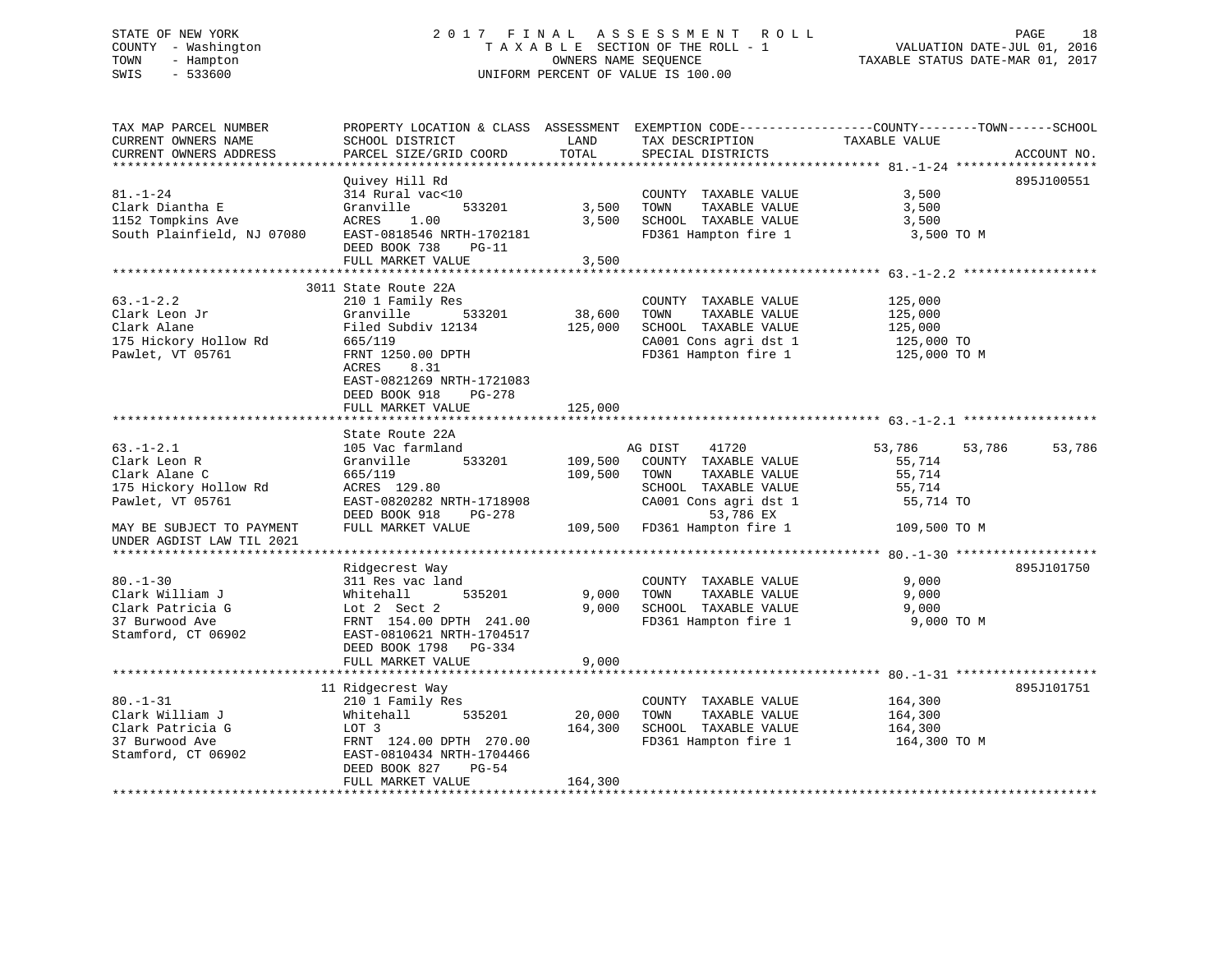| STATE OF NEW YORK<br>COUNTY - Washington<br>TOWN<br>- Hampton<br>SWIS<br>$-533600$                                    | 2017 FINAL<br>A S S E S S M E N T<br>R O L L<br>TAXABLE SECTION OF THE ROLL - 1<br>OWNERS NAME SEQUENCE<br>UNIFORM PERCENT OF VALUE IS 100.00 |                              |                                                                                                                          | PAGE<br>19<br>VALUATION DATE-JUL 01, 2016<br>TAXABLE STATUS DATE-MAR 01, 2017 |                    |  |
|-----------------------------------------------------------------------------------------------------------------------|-----------------------------------------------------------------------------------------------------------------------------------------------|------------------------------|--------------------------------------------------------------------------------------------------------------------------|-------------------------------------------------------------------------------|--------------------|--|
| TAX MAP PARCEL NUMBER<br>CURRENT OWNERS NAME                                                                          | PROPERTY LOCATION & CLASS ASSESSMENT EXEMPTION CODE-----------------COUNTY-------TOWN------SCHOOL<br>SCHOOL DISTRICT                          | LAND                         | TAX DESCRIPTION                                                                                                          | TAXABLE VALUE                                                                 |                    |  |
| CURRENT OWNERS ADDRESS                                                                                                | PARCEL SIZE/GRID COORD                                                                                                                        | TOTAL                        | SPECIAL DISTRICTS                                                                                                        |                                                                               | ACCOUNT NO.        |  |
|                                                                                                                       | 26 Sugar Hill Way                                                                                                                             |                              |                                                                                                                          |                                                                               | 895J101812         |  |
| $38. - 1 - 7.2$<br>Clifford Chad H<br>Wolk April<br>26 Sugar Hill Way<br>Whitehall, NY 12887                          | 210 1 Family Res<br>Whitehall<br>535201<br>Lot 8B<br>2392/101<br>ACRES<br>1.86<br>EAST-0811543 NRTH-1738540<br>DEED BOOK 3642 PG-153          | 24,800<br>132,800            | COUNTY TAXABLE VALUE<br>TOWN<br>TAXABLE VALUE<br>SCHOOL TAXABLE VALUE<br>FD362 Hampton fire 2                            | 132,800<br>132,800<br>132,800<br>132,800 TO M                                 |                    |  |
|                                                                                                                       | FULL MARKET VALUE                                                                                                                             | 132,800                      |                                                                                                                          |                                                                               |                    |  |
| $81. - 1 - 25$<br>Cohen Anne Louise<br>Attn: Cohen Dodd Anne Louise<br>1151 N Quivey Hill Ln<br>Whitehall, NY 12887   | Ouivey Hill Rd<br>314 Rural vac<10<br>Granville<br>533201<br>669/34<br>ACRES<br>4.00<br>EAST-0818557 NRTH-1702330<br>DEED BOOK 601<br>$PG-6$  | 23,000<br>23,000             | COUNTY TAXABLE VALUE<br>TOWN<br>TAXABLE VALUE<br>SCHOOL TAXABLE VALUE<br>FD361 Hampton fire 1                            | 23,000<br>23,000<br>23,000<br>23,000 TO M                                     | 895J100546         |  |
|                                                                                                                       | FULL MARKET VALUE                                                                                                                             | 23,000                       |                                                                                                                          |                                                                               |                    |  |
|                                                                                                                       | 1143+1151 North Quivey Hill Ln                                                                                                                |                              |                                                                                                                          |                                                                               | 895J100416         |  |
| $81. - 1 - 26.1$<br>Cohen Anne Louise<br>Attn: Cohen-Dodd Anne Louise<br>1151 N Quivey Hill Rd<br>Whitehall, NY 12887 | 280 Res Multiple<br>533201<br>Granville<br>669/34<br>ACRES 14.00<br>EAST-0818471 NRTH-1702946<br>DEED BOOK 447<br>PG-206<br>FULL MARKET VALUE | 282,100 TOWN<br>282,100      | <b>BAS STAR</b><br>41854<br>44,900 COUNTY TAXABLE VALUE<br>TAXABLE VALUE<br>SCHOOL TAXABLE VALUE<br>FD361 Hampton fire 1 | $\overline{0}$<br>282,100<br>282,100<br>252,100<br>282,100 TO M               | $\Omega$<br>30,000 |  |
|                                                                                                                       | 197 South Rd                                                                                                                                  |                              |                                                                                                                          |                                                                               | 895J100679         |  |
| $81. - 1 - 1.1$<br>Cole Stephen<br>161 Quaker Path<br>Setauket, NY 11733                                              | 240 Rural res<br>Granville<br>533201<br>ACRES 18.24<br>EAST-0816950 NRTH-1704501<br>DEED BOOK 1733<br>PG-155<br>FULL MARKET VALUE             | 48,200<br>252,600<br>252,600 | COUNTY TAXABLE VALUE<br>TOWN<br>TAXABLE VALUE<br>SCHOOL TAXABLE VALUE<br>FD361 Hampton fire 1                            | 252,600<br>252,600<br>252,600<br>252,600 TO M                                 |                    |  |
|                                                                                                                       |                                                                                                                                               |                              |                                                                                                                          |                                                                               |                    |  |

|                           | анна в других серге в других серге в других серге в других в других серге в других серге в других серге в друг |         |                         |                  |        |
|---------------------------|----------------------------------------------------------------------------------------------------------------|---------|-------------------------|------------------|--------|
|                           | 2240 State Route 22A                                                                                           |         |                         |                  |        |
| $81.-2-20.4$              | 240 Rural res                                                                                                  |         | 41720<br>AG DIST        | 30,674<br>30,674 | 30,674 |
| Colombo Joseph            | Granville<br>533201                                                                                            | 82,700  | TAXABLE VALUE<br>COUNTY | 119,426          |        |
| 416 Chestnut Ave          | ACRES 58.18                                                                                                    | 150,100 | TAXABLE VALUE<br>TOWN   | 119,426          |        |
| Mamaroneck, NY 10543      | EAST-0823856 NRTH-1702952                                                                                      |         | SCHOOL TAXABLE VALUE    | 119,426          |        |
|                           | DEED BOOK 1915 PG-223                                                                                          |         | CA001 Cons agri dst 1   | 119,426 TO       |        |
| MAY BE SUBJECT TO PAYMENT | FULL MARKET VALUE                                                                                              | 150,100 | 30,674 EX               |                  |        |
| UNDER AGDIST LAW TIL 2021 |                                                                                                                |         | FD361 Hampton fire 1    | 150,100 TO M     |        |
|                           |                                                                                                                |         |                         |                  |        |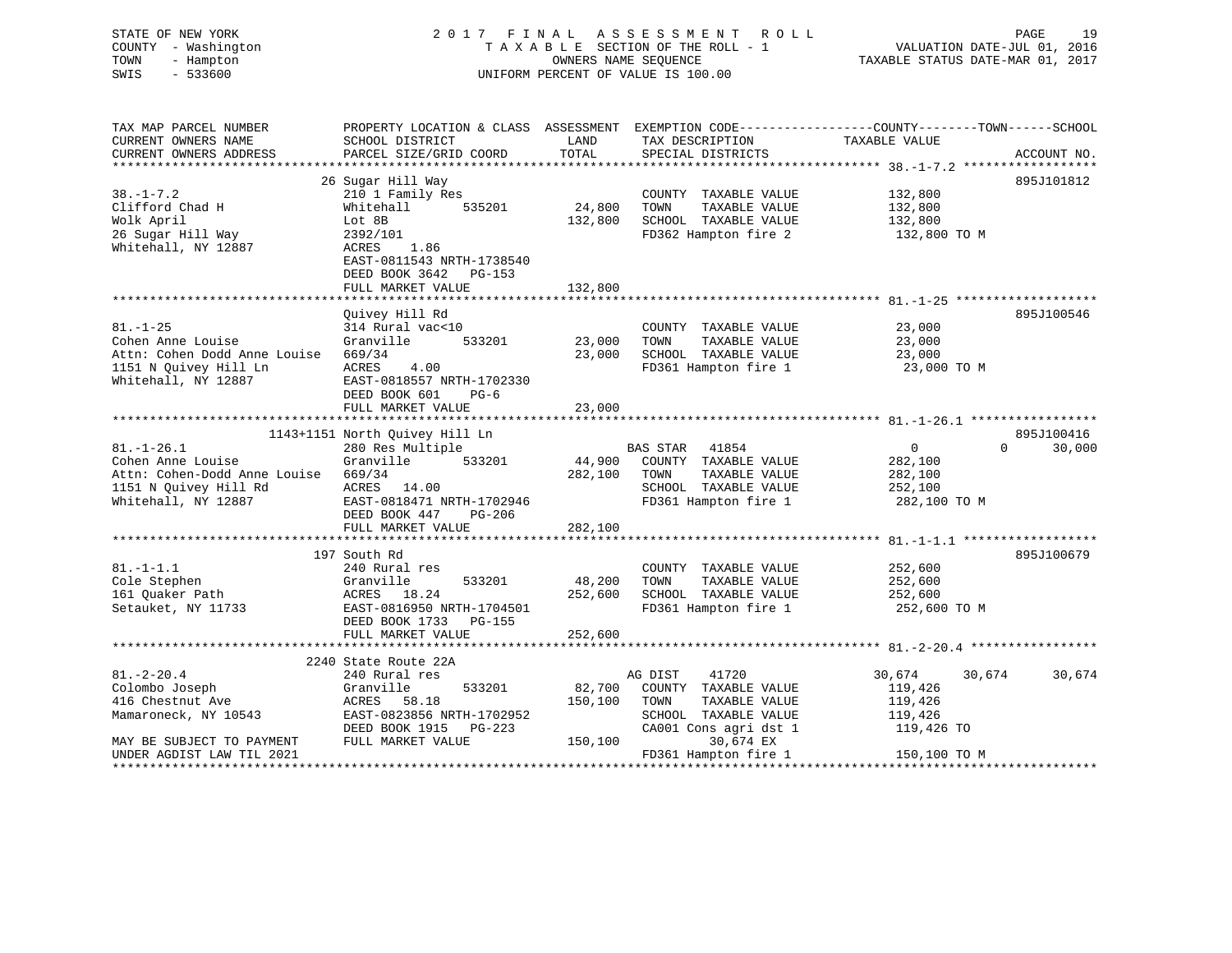# STATE OF NEW YORK 2 0 1 7 F I N A L A S S E S S M E N T R O L L PAGE 20 COUNTY - Washington T A X A B L E SECTION OF THE ROLL - 1 VALUATION DATE-JUL 01, 2016 TOWN - Hampton OWNERS NAME SEQUENCE TAXABLE STATUS DATE-MAR 01, 2017 SWIS - 533600 UNIFORM PERCENT OF VALUE IS 100.00

| TAX MAP PARCEL NUMBER<br>CURRENT OWNERS NAME<br>CURRENT OWNERS ADDRESS                                       | PROPERTY LOCATION & CLASS ASSESSMENT<br>SCHOOL DISTRICT<br>PARCEL SIZE/GRID COORD                                                                                                 | LAND<br>TOTAL              | TAX DESCRIPTION<br>SPECIAL DISTRICTS                                                          | EXEMPTION CODE-----------------COUNTY-------TOWN------SCHOOL<br>TAXABLE VALUE | ACCOUNT NO. |
|--------------------------------------------------------------------------------------------------------------|-----------------------------------------------------------------------------------------------------------------------------------------------------------------------------------|----------------------------|-----------------------------------------------------------------------------------------------|-------------------------------------------------------------------------------|-------------|
| $72. - 2 - 17$<br>Combs Heather<br>2461 State Route 22A<br>Hampton, NY 12837                                 | 2461 State Route 22A<br>210 1 Family Res<br>Granville<br>533201<br>FRNT 170.00 DPTH 165.00<br>EAST-0821627 NRTH-1708555<br>DEED BOOK 2776<br>PG-159                               | 18,300<br>70,800           | COUNTY TAXABLE VALUE<br>TOWN<br>TAXABLE VALUE<br>SCHOOL TAXABLE VALUE<br>FD361 Hampton fire 1 | 70,800<br>70,800<br>70,800<br>70,800 TO M                                     | 895J100015  |
|                                                                                                              | FULL MARKET VALUE                                                                                                                                                                 | 70,800                     |                                                                                               |                                                                               |             |
| $71.4 - 2 - 8$<br>Conlee Bonnie Jean Trustee<br>364 Madigan Rd<br>Schaghticoke, NY 12154                     | 1052 West Way<br>260 Seasonal res - WTRFNT<br>Granville<br>533201<br>LOT 10<br>$71. - 2 - 8$<br>FRNT 103.00 DPTH 273.00<br>EAST-0815423 NRTH-1707476<br>DEED BOOK 3088<br>$PG-19$ | 27,200<br>158,600          | COUNTY TAXABLE VALUE<br>TOWN<br>TAXABLE VALUE<br>SCHOOL TAXABLE VALUE<br>FD361 Hampton fire 1 | 158,600<br>158,600<br>158,600<br>158,600 TO M                                 | 895J100114  |
|                                                                                                              | FULL MARKET VALUE                                                                                                                                                                 | 158,600                    |                                                                                               |                                                                               |             |
| $71. - 1 - 14.7$<br>Connolly Edward Trust<br>Connolly Marilyn Trust<br>1122 East Way<br>Whitehall, NY 12887  | Hills Pond Rd<br>314 Rural vac<10<br>533201<br>Granville<br>ACRES<br>1.09<br>EAST-0815704 NRTH-1709061<br>DEED BOOK 3365<br>PG-327<br>FULL MARKET VALUE                           | 13,000<br>13,000<br>13,000 | COUNTY TAXABLE VALUE<br>TOWN<br>TAXABLE VALUE<br>SCHOOL TAXABLE VALUE<br>FD361 Hampton fire 1 | 13,000<br>13,000<br>13,000<br>13,000 TO M                                     | 895J100684  |
|                                                                                                              | Hills Pond Rd                                                                                                                                                                     |                            |                                                                                               |                                                                               | 895J101802  |
| $71. - 1 - 14.71$<br>Connolly Edward Trust<br>Connolly Marilyn Trust<br>1122 East Way<br>Whitehall, NY 12887 | 314 Rural vac<10<br>Granville<br>533201<br>1.35<br>ACRES<br>EAST-0815591 NRTH-1709200<br>DEED BOOK 3365<br>PG-327<br>FULL MARKET VALUE                                            | 14,000<br>14,000<br>14,000 | COUNTY TAXABLE VALUE<br>TOWN<br>TAXABLE VALUE<br>SCHOOL TAXABLE VALUE<br>FD361 Hampton fire 1 | 14,000<br>14,000<br>14,000<br>14,000 TO M                                     |             |
|                                                                                                              |                                                                                                                                                                                   |                            |                                                                                               |                                                                               |             |
| $71. - 1 - 14.72$<br>Connolly Edward Trust<br>Connolly Marilyn Trust<br>1122 East Way<br>Whitehall, NY 12887 | Hills Pond Rd OFF<br>314 Rural vac<10<br>533201<br>Granville<br>ACRES<br>1.03<br>EAST-0815527 NRTH-1708946<br>DEED BOOK 3365<br>PG-327<br>FULL MARKET VALUE                       | 12,500<br>12,500<br>12,500 | COUNTY TAXABLE VALUE<br>TOWN<br>TAXABLE VALUE<br>SCHOOL TAXABLE VALUE<br>FD361 Hampton fire 1 | 12,500<br>12,500<br>12,500<br>12,500 TO M                                     | 895J101803  |
|                                                                                                              |                                                                                                                                                                                   |                            |                                                                                               |                                                                               |             |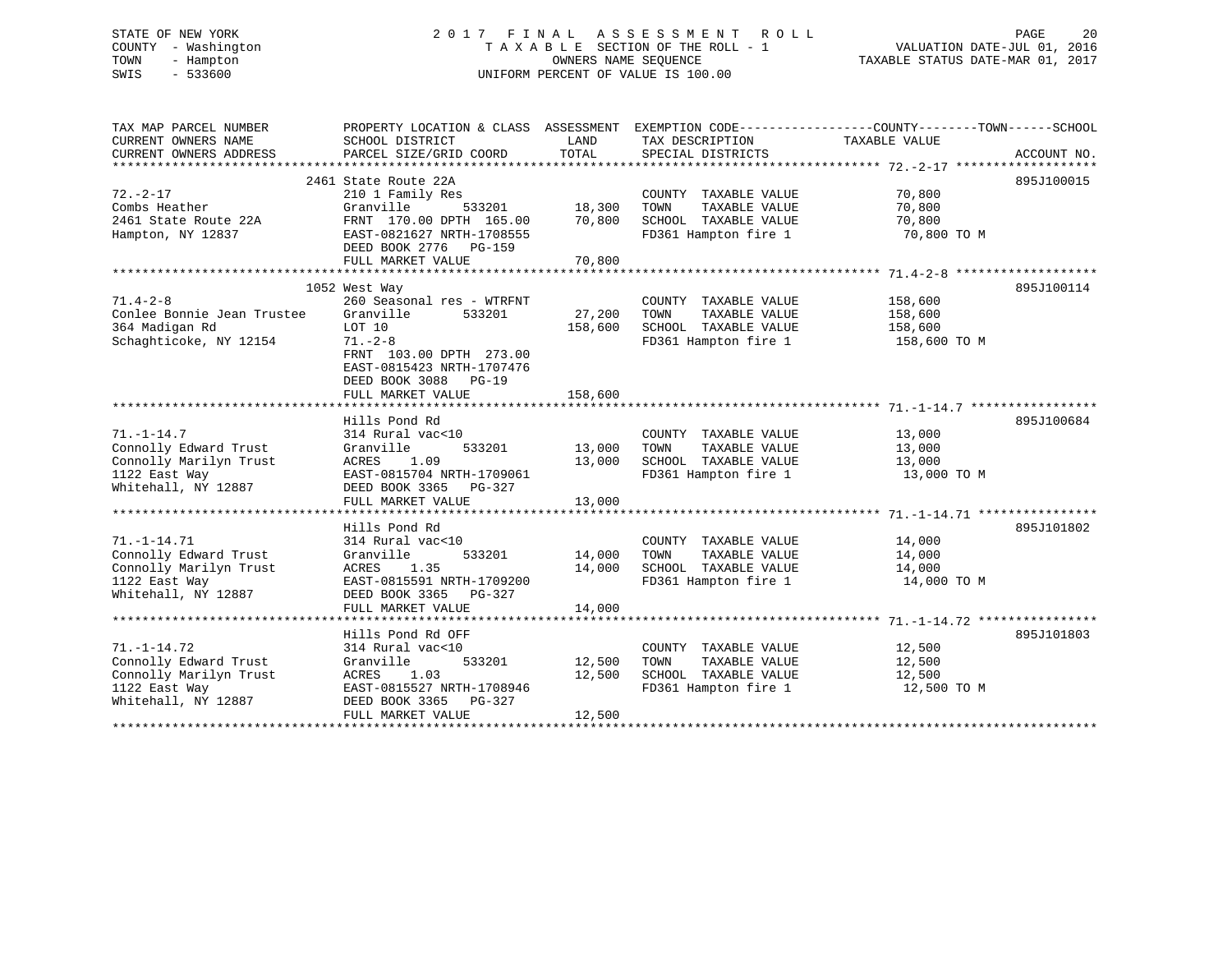# STATE OF NEW YORK 2 0 1 7 F I N A L A S S E S S M E N T R O L L PAGE 21 COUNTY - Washington T A X A B L E SECTION OF THE ROLL - 1 VALUATION DATE-JUL 01, 2016 TOWN - Hampton OWNERS NAME SEQUENCE TAXABLE STATUS DATE-MAR 01, 2017 SWIS - 533600 UNIFORM PERCENT OF VALUE IS 100.00

| TAX MAP PARCEL NUMBER<br>CURRENT OWNERS NAME | PROPERTY LOCATION & CLASS ASSESSMENT EXEMPTION CODE---------------COUNTY-------TOWN-----SCHOOL<br>SCHOOL DISTRICT | LAND               | TAX DESCRIPTION              | TAXABLE VALUE   |           |                |
|----------------------------------------------|-------------------------------------------------------------------------------------------------------------------|--------------------|------------------------------|-----------------|-----------|----------------|
| CURRENT OWNERS ADDRESS                       | PARCEL SIZE/GRID COORD                                                                                            | TOTAL              | SPECIAL DISTRICTS            |                 |           | ACCOUNT NO.    |
|                                              |                                                                                                                   |                    |                              |                 |           |                |
|                                              | 1122 Hills Pond Way                                                                                               |                    |                              |                 |           | 895J101804     |
| $71. - 1 - 14.73$                            | 210 1 Family Res - WTRFNT                                                                                         |                    | VET WAR CT 41121             | 24,915          | 24,915    | $\overline{0}$ |
| Connolly Edward Trust                        | 533201<br>Granville                                                                                               | 28,000 BAS STAR    | 41854                        | $\sim$ 0 $\sim$ | $\bigcap$ | 30,000         |
| Connolly Marilyn Trust                       | 1.14<br>ACRES                                                                                                     |                    | 166,100 COUNTY TAXABLE VALUE | 141,185         |           |                |
| 1122 East Way                                | EAST-0815456 NRTH-1708668                                                                                         |                    | TOWN<br>TAXABLE VALUE        | 141,185         |           |                |
| Whitehall, NY 12887                          | DEED BOOK 3365 PG-327                                                                                             |                    | SCHOOL TAXABLE VALUE 136,100 |                 |           |                |
|                                              | FULL MARKET VALUE                                                                                                 |                    | 166,100 FD361 Hampton fire 1 | 166,100 TO M    |           |                |
|                                              |                                                                                                                   |                    |                              |                 |           |                |
|                                              | 212 Hickey Rd                                                                                                     |                    |                              |                 |           | 895J100683     |
| $62. - 1 - 22$                               | 314 Rural vac<10                                                                                                  |                    | COUNTY TAXABLE VALUE         | 9,000           |           |                |
| Coombs Charles E                             | Granville<br>533201                                                                                               | 9,000              | TOWN<br>TAXABLE VALUE        | 9,000           |           |                |
| 200 Hickey Rd                                | 2.80<br>ACRES                                                                                                     | 9,000              | SCHOOL TAXABLE VALUE         | 9,000           |           |                |
| Hampton, NY 12837                            | EAST-0814338 NRTH-1718668                                                                                         |                    | FD361 Hampton fire 1         | 9,000 TO M      |           |                |
|                                              | DEED BOOK 3163 PG-121                                                                                             |                    |                              |                 |           |                |
|                                              | FULL MARKET VALUE                                                                                                 | 9,000              |                              |                 |           |                |
|                                              |                                                                                                                   |                    |                              |                 |           |                |
|                                              | 200 Hickey Rd                                                                                                     |                    |                              |                 |           | 875J101745     |
| $62. - 1 - 22.1$                             | 270 Mfg housing                                                                                                   |                    | BAS STAR<br>41854            | $\overline{0}$  | $\Omega$  | 30,000         |
| Coombs Charles E                             | Granville                                                                                                         |                    |                              | 50,200          |           |                |
| Coombs Penny Bailey                          | FRNT 358.00 DPTH 133.00                                                                                           | 50,200 TOWN        | TAXABLE VALUE                | 50,200          |           |                |
| 200 Hickey Rd                                | EAST-0814181 NRTH-1718370                                                                                         |                    | SCHOOL TAXABLE VALUE         | 20,200          |           |                |
| Hampton, NY 12837                            | DEED BOOK 904 PG-200                                                                                              |                    | FD361 Hampton fire 1         | 50,200 TO M     |           |                |
|                                              | FULL MARKET VALUE                                                                                                 | 50,200             |                              |                 |           |                |
|                                              |                                                                                                                   |                    |                              |                 |           |                |
|                                              | 18 Greenfield Ln                                                                                                  |                    |                              |                 |           | 895J100127     |
| $72.2 - 3 - 9$                               | 210 1 Family Res                                                                                                  |                    | COUNTY TAXABLE VALUE         | 59,400          |           |                |
| Coppins Richard                              | Granville<br>533201                                                                                               | 15,400             | TAXABLE VALUE<br>TOWN        | 59,400          |           |                |
| 1059 State Route 22A                         | $72 - 3 - 9$                                                                                                      | 59,400             | SCHOOL TAXABLE VALUE         | 59,400          |           |                |
| Hampton, NY 12837                            | FRNT 48.00 DPTH 244.00                                                                                            |                    | FD361 Hampton fire 1         | 59,400 TO M     |           |                |
|                                              | EAST-0823961 NRTH-1712246                                                                                         |                    |                              |                 |           |                |
|                                              | DEED BOOK 3741 PG-264                                                                                             |                    |                              |                 |           |                |
|                                              | FULL MARKET VALUE                                                                                                 | 59,400             |                              |                 |           |                |
|                                              |                                                                                                                   |                    |                              |                 |           |                |
|                                              | State Route 22A W/off                                                                                             |                    |                              |                 |           |                |
| $81. - 2 - 23.2$                             | 323 Vacant rural                                                                                                  |                    | COUNTY TAXABLE VALUE         | 1,000           |           |                |
| Coppins Richard                              | 533201<br>Granville                                                                                               |                    | TOWN<br>TAXABLE VALUE        | 1,000           |           |                |
| 1059 State Route 22A                         | May be subject to ag pena                                                                                         | $\frac{1}{1}$ ,000 | SCHOOL TAXABLE VALUE         | 1,000           |           |                |
| Hampton, NY 12837                            | until 2015                                                                                                        |                    | FD361 Hampton fire 1         | 1,000 TO M      |           |                |
|                                              | 31.00 DPTH 35.00<br>FRNT                                                                                          |                    |                              |                 |           |                |
|                                              | EAST-0822299 NRTH-1699316                                                                                         |                    |                              |                 |           |                |
|                                              | DEED BOOK 2859 PG-316                                                                                             |                    |                              |                 |           |                |
|                                              | FULL MARKET VALUE                                                                                                 | 1,000              |                              |                 |           |                |
|                                              |                                                                                                                   |                    |                              |                 |           |                |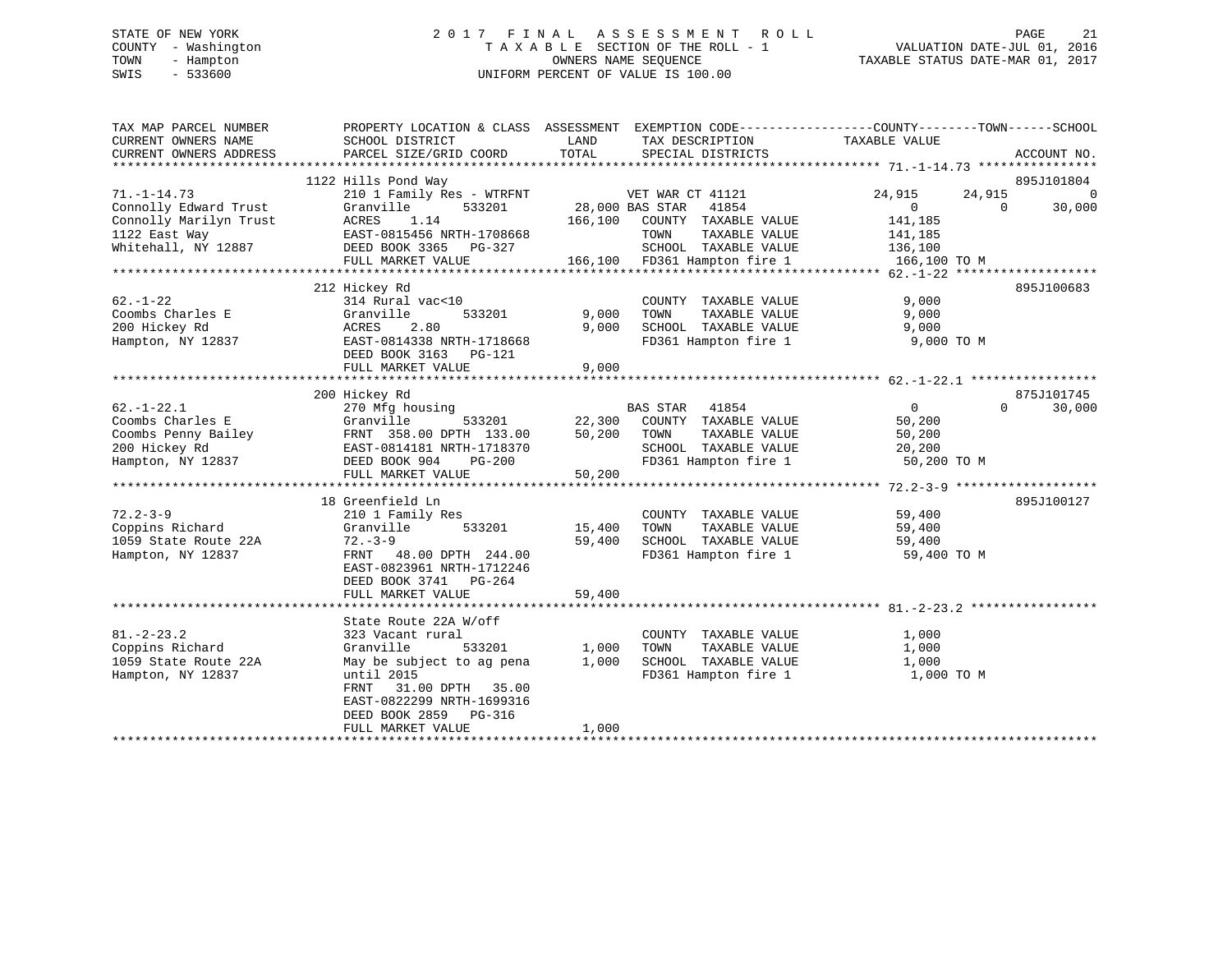# STATE OF NEW YORK 2 0 1 7 F I N A L A S S E S S M E N T R O L L PAGE 22 COUNTY - Washington T A X A B L E SECTION OF THE ROLL - 1 VALUATION DATE-JUL 01, 2016 TOWN - Hampton OWNERS NAME SEQUENCE TAXABLE STATUS DATE-MAR 01, 2017 SWIS - 533600 UNIFORM PERCENT OF VALUE IS 100.00UNIFORM PERCENT OF VALUE IS 100.00

| TAX MAP PARCEL NUMBER<br>CURRENT OWNERS NAME<br>CURRENT OWNERS ADDRESS | PROPERTY LOCATION & CLASS ASSESSMENT EXEMPTION CODE----------------COUNTY-------TOWN-----SCHOOL<br>SCHOOL DISTRICT<br>PARCEL SIZE/GRID COORD | LAND<br>TOTAL | TAX DESCRIPTION<br>SPECIAL DISTRICTS | TAXABLE VALUE    | ACCOUNT NO.        |
|------------------------------------------------------------------------|----------------------------------------------------------------------------------------------------------------------------------------------|---------------|--------------------------------------|------------------|--------------------|
|                                                                        |                                                                                                                                              |               |                                      |                  |                    |
|                                                                        | 45 Ballard Rd                                                                                                                                |               |                                      |                  | 895J100011         |
| $72. - 2 - 22$                                                         | 210 1 Family Res                                                                                                                             |               | COUNTY TAXABLE VALUE                 | 75,600           |                    |
| Corey Dawn                                                             | Granville<br>533201                                                                                                                          | 27,200        | TAXABLE VALUE<br>TOWN                | 75,600           |                    |
| 296 Blossom Hill Rd                                                    | 2.60<br>ACRES                                                                                                                                | 75,600        | SCHOOL TAXABLE VALUE                 | 75,600           |                    |
| Wells, VT 05774                                                        | EAST-0822097 NRTH-1710754                                                                                                                    |               | FD361 Hampton fire 1                 | 75,600 TO M      |                    |
|                                                                        | DEED BOOK 321<br>PG-448                                                                                                                      |               |                                      |                  |                    |
|                                                                        | FULL MARKET VALUE                                                                                                                            | 75,600        |                                      |                  |                    |
|                                                                        |                                                                                                                                              |               |                                      |                  |                    |
|                                                                        | 199 South Rd                                                                                                                                 |               |                                      |                  | 895J100681         |
| $81. - 1 - 1.3$                                                        | 210 1 Family Res                                                                                                                             |               | COUNTY TAXABLE VALUE                 | 142,900          |                    |
| Cornell Thomas J                                                       | 533201<br>Granville                                                                                                                          | 37,000        | TOWN<br>TAXABLE VALUE                | 142,900          |                    |
| Cornell Tara M                                                         | ACRES<br>7.00                                                                                                                                | 142,900       | SCHOOL TAXABLE VALUE                 | 142,900          |                    |
| 199 South Rd                                                           | EAST-0817257 NRTH-1704485                                                                                                                    |               | FD361 Hampton fire 1                 | 142,900 TO M     |                    |
| Hampton, NY 12837                                                      | DEED BOOK 3662<br>PG-129                                                                                                                     |               |                                      |                  |                    |
|                                                                        | FULL MARKET VALUE                                                                                                                            | 142,900       |                                      |                  |                    |
|                                                                        |                                                                                                                                              |               |                                      |                  |                    |
|                                                                        | 1045 North Quivey Hill Ln                                                                                                                    |               |                                      |                  | 895J100431         |
| $81. - 1 - 19$                                                         | 240 Rural res                                                                                                                                |               | COUNTY TAXABLE VALUE                 | 191,800          |                    |
| Corvington Jean Max Rev Tru                                            | Granville<br>533201                                                                                                                          | 46,000        | TOWN<br>TAXABLE VALUE                | 191,800          |                    |
| 3 Oceans West Blvd Apt 6B6                                             | ACRES 16.00                                                                                                                                  | 191,800       | SCHOOL TAXABLE VALUE                 | 191,800          |                    |
| Daytona Beach, FL 32118                                                | EAST-0817910 NRTH-1700934                                                                                                                    |               | FD361 Hampton fire 1                 | 191,800 TO M     |                    |
|                                                                        | DEED BOOK 2021<br>PG-272                                                                                                                     |               |                                      |                  |                    |
|                                                                        | FULL MARKET VALUE                                                                                                                            | 191,800       |                                      |                  |                    |
|                                                                        |                                                                                                                                              |               |                                      |                  |                    |
|                                                                        | 2271 County Route 18                                                                                                                         |               |                                      |                  | 895J100180         |
| $63. - 1 - 12$                                                         | 240 Rural res                                                                                                                                |               | AG DIST<br>41720                     | 18,199<br>18,199 | 18,199             |
| Coulter Martha                                                         | Granville<br>533201                                                                                                                          |               | 41854<br>149,200 BAS STAR            | $\overline{0}$   | 30,000<br>$\Omega$ |
| PO Box 74                                                              | ACRES 262.84                                                                                                                                 |               | 323,800 FOR 480A<br>47460            | 81,225<br>81,225 | 81,225             |
| Hampton, NY 12837                                                      | EAST-0817389 NRTH-1715925                                                                                                                    |               | COUNTY TAXABLE VALUE                 | 224,376          |                    |
|                                                                        | DEED BOOK 827<br>PG-250                                                                                                                      |               | TOWN<br>TAXABLE VALUE                | 224,376          |                    |
| MAY BE SUBJECT TO PAYMENT                                              | FULL MARKET VALUE                                                                                                                            | 323,800       | SCHOOL TAXABLE VALUE                 | 194,376          |                    |
| UNDER RPTL480A UNTIL 2026                                              |                                                                                                                                              |               | CA001 Cons agri dst 1                | 305,601 TO       |                    |
|                                                                        |                                                                                                                                              |               | 18,199 EX                            |                  |                    |
|                                                                        |                                                                                                                                              |               | FD361 Hampton fire 1                 | 323,800 TO M     |                    |
|                                                                        |                                                                                                                                              |               |                                      |                  |                    |
|                                                                        | 166 Hickey Rd                                                                                                                                |               |                                      |                  | 895J100570         |
| $62. - 1 - 25$                                                         | 210 1 Family Res                                                                                                                             |               | BAS STAR<br>41854                    | $\overline{0}$   | $\Omega$<br>30,000 |
| Cram Carl L                                                            | 533201<br>Granville                                                                                                                          | 23,000        | COUNTY TAXABLE VALUE                 | 80,400           |                    |
| Taylor Wendy L                                                         | 1.30<br>ACRES                                                                                                                                | 80,400        | TOWN<br>TAXABLE VALUE                | 80,400           |                    |
| 166 Hickey Rd                                                          | EAST-0814142 NRTH-1717938                                                                                                                    |               | SCHOOL TAXABLE VALUE                 | 50,400           |                    |
| Hampton, NY 12837                                                      | DEED BOOK 692<br>PG-142                                                                                                                      |               | FD361 Hampton fire 1                 | 80,400 TO M      |                    |
|                                                                        | FULL MARKET VALUE                                                                                                                            | 80,400        |                                      |                  |                    |
|                                                                        |                                                                                                                                              |               |                                      |                  |                    |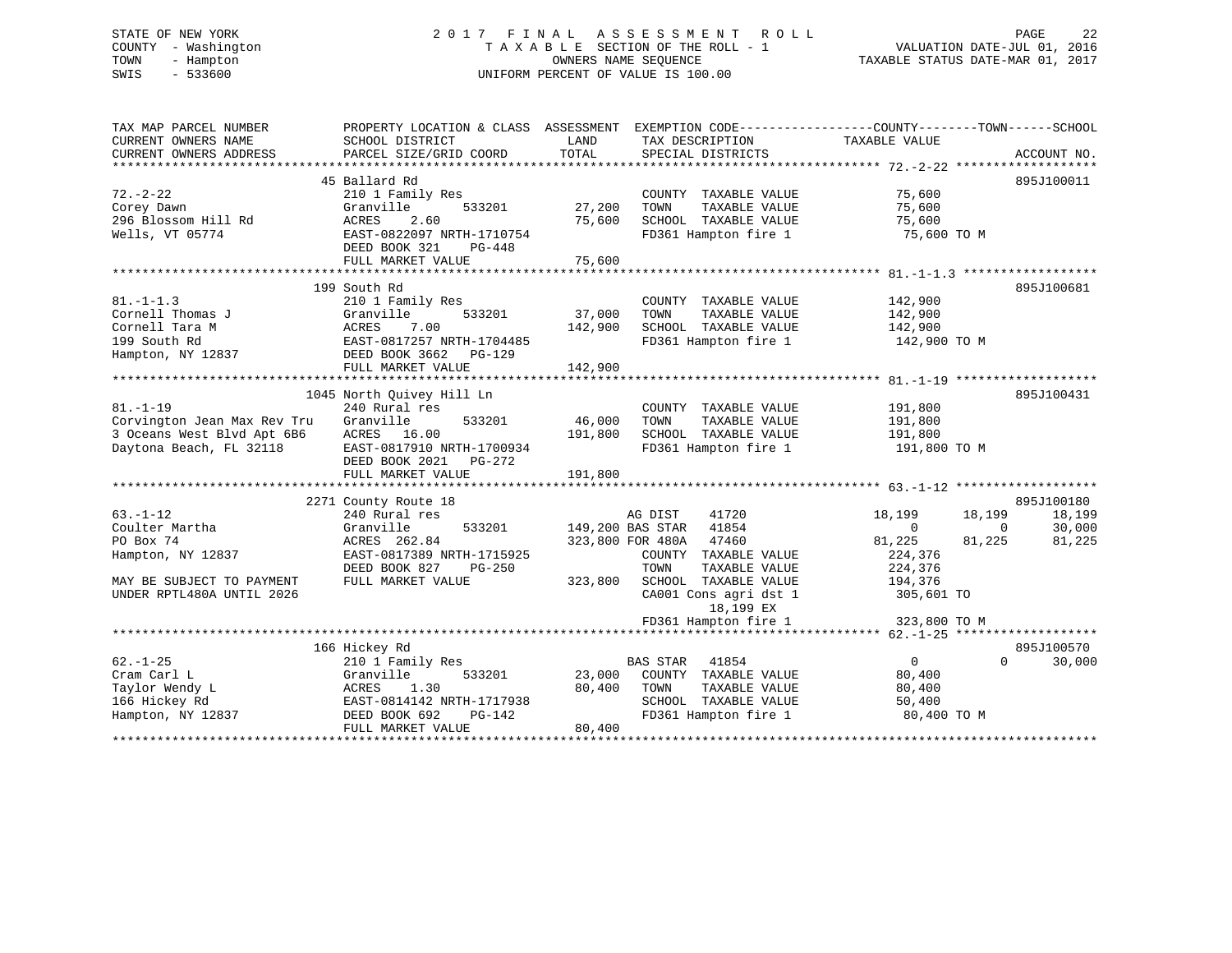# STATE OF NEW YORK 2 0 1 7 F I N A L A S S E S S M E N T R O L L PAGE 23 COUNTY - Washington T A X A B L E SECTION OF THE ROLL - 1 VALUATION DATE-JUL 01, 2016 TOWN - Hampton OWNERS NAME SEQUENCE TAXABLE STATUS DATE-MAR 01, 2017 SWIS - 533600 UNIFORM PERCENT OF VALUE IS 100.00

| TAX MAP PARCEL NUMBER<br>CURRENT OWNERS NAME<br>CURRENT OWNERS ADDRESS                     | PROPERTY LOCATION & CLASS ASSESSMENT<br>SCHOOL DISTRICT<br>PARCEL SIZE/GRID COORD                                                                                      | LAND<br>TOTAL                | EXEMPTION CODE-----------------COUNTY-------TOWN------SCHOOL<br>TAX DESCRIPTION TAXABLE VALUE<br>SPECIAL DISTRICTS               |                                                                 |                                | ACCOUNT NO.                        |
|--------------------------------------------------------------------------------------------|------------------------------------------------------------------------------------------------------------------------------------------------------------------------|------------------------------|----------------------------------------------------------------------------------------------------------------------------------|-----------------------------------------------------------------|--------------------------------|------------------------------------|
| $71. - 1 - 30.7$<br>Cummings Charles<br>Cummings Nancy<br>293A Bradley St<br>Lee, MA 01238 | County Route 21<br>311 Res vac land<br>535201<br>Whitehall<br>Sect 4 Lot 6<br>ACRES<br>7.70<br>EAST-0808951 NRTH-1706867<br>DEED BOOK 3478 PG-186<br>FULL MARKET VALUE | 25,500<br>25,500<br>25,500   | COUNTY TAXABLE VALUE<br>TOWN<br>TAXABLE VALUE<br>SCHOOL TAXABLE VALUE<br>FD361 Hampton fire 1                                    | 25,500<br>25,500<br>25,500<br>25,500 TO M                       |                                |                                    |
|                                                                                            |                                                                                                                                                                        |                              |                                                                                                                                  |                                                                 |                                |                                    |
| $81. - 1 - 51$<br>Curtis Glenn<br>Curtis Elizabeth<br>PO Box 10<br>Hampton, NY 12837       | 200 South Rd<br>210 1 Family Res<br>533201<br>Granville<br>4.00<br>ACRES<br>EAST-0817419 NRTH-1703235<br>DEED BOOK 936<br>$PG-79$<br>FULL MARKET VALUE                 | 143,300<br>143,300           | <b>BAS STAR</b><br>41854<br>31,800 COUNTY TAXABLE VALUE<br>TOWN<br>TAXABLE VALUE<br>SCHOOL TAXABLE VALUE<br>FD361 Hampton fire 1 | $\overline{0}$<br>143,300<br>143,300<br>113,300<br>143,300 TO M | $\Omega$                       | 895J100439<br>30,000               |
|                                                                                            |                                                                                                                                                                        |                              |                                                                                                                                  |                                                                 |                                |                                    |
|                                                                                            | 450 Hills Pond Rd                                                                                                                                                      |                              |                                                                                                                                  |                                                                 |                                | 895J100403                         |
| $71. - 1 - 10$<br>Dalaba Donna M<br>450 Hills Pond Rd<br>Whitehall, NY 12887               | 210 1 Family Res<br>Granville<br>533201<br>ACRES<br>3.70<br>EAST-0814916 NRTH-1712064<br>DEED BOOK 2650 PG-1                                                           |                              | AGED-CO/TN 41801<br>30,800 AGED-SCH<br>41804<br>61,200 ENH STAR 41834<br>COUNTY TAXABLE VALUE<br>TOWN<br>TAXABLE VALUE           | 30,600<br>$\Omega$<br>$\Omega$<br>30,600<br>30,600              | 30,600<br>$\Omega$<br>$\Omega$ | $\overline{0}$<br>15,300<br>45,900 |
| PRIOR OWNER ON 3/01/2017<br>Dalaba Donna M                                                 | FULL MARKET VALUE                                                                                                                                                      |                              | 61,200 SCHOOL TAXABLE VALUE<br>FD361 Hampton fire 1                                                                              | $\overline{0}$<br>61,200 TO M                                   |                                |                                    |
|                                                                                            |                                                                                                                                                                        |                              |                                                                                                                                  | **************** 53.-1-7.3 ******************                   |                                |                                    |
|                                                                                            | 323 Hickey Rd                                                                                                                                                          |                              |                                                                                                                                  |                                                                 |                                | 895J100575                         |
| $53. - 1 - 7.3$<br>Daley James<br>Daley Stephanie<br>323 Hickey Rd<br>Hampton, NY 12837    | 210 1 Family Res<br>533201<br>Granville<br>ACRES<br>5.00<br>EAST-0815206 NRTH-1721585<br>DEED BOOK 940<br>PG-241<br>FULL MARKET VALUE                                  | 35,000<br>111,900<br>111,900 | BAS STAR 41854<br>COUNTY TAXABLE VALUE<br>TOWN<br>TAXABLE VALUE<br>SCHOOL TAXABLE VALUE<br>FD361 Hampton fire 1                  | $\overline{0}$<br>111,900<br>111,900<br>81,900<br>111,900 TO M  | $\Omega$                       | 30,000                             |
|                                                                                            |                                                                                                                                                                        |                              |                                                                                                                                  |                                                                 |                                |                                    |
| $31. -1 - 5$<br>Davis Kellie<br>1381 Carvers Falls Ln<br>Whitehall, NY 12887               | 1381+1389 Carvers Falls Ln<br>280 Res Multiple<br>535201<br>Whitehall<br>5.30<br>ACRES<br>EAST-0807950 NRTH-1746003<br>DEED BOOK 911<br>$PG-64$<br>FULL MARKET VALUE   | 35,300<br>127,200<br>127,200 | COUNTY TAXABLE VALUE<br>TOWN<br>TAXABLE VALUE<br>SCHOOL TAXABLE VALUE<br>FD362 Hampton fire 2                                    | 127,200<br>127,200<br>127,200<br>127,200 TO M                   |                                | 895J100405                         |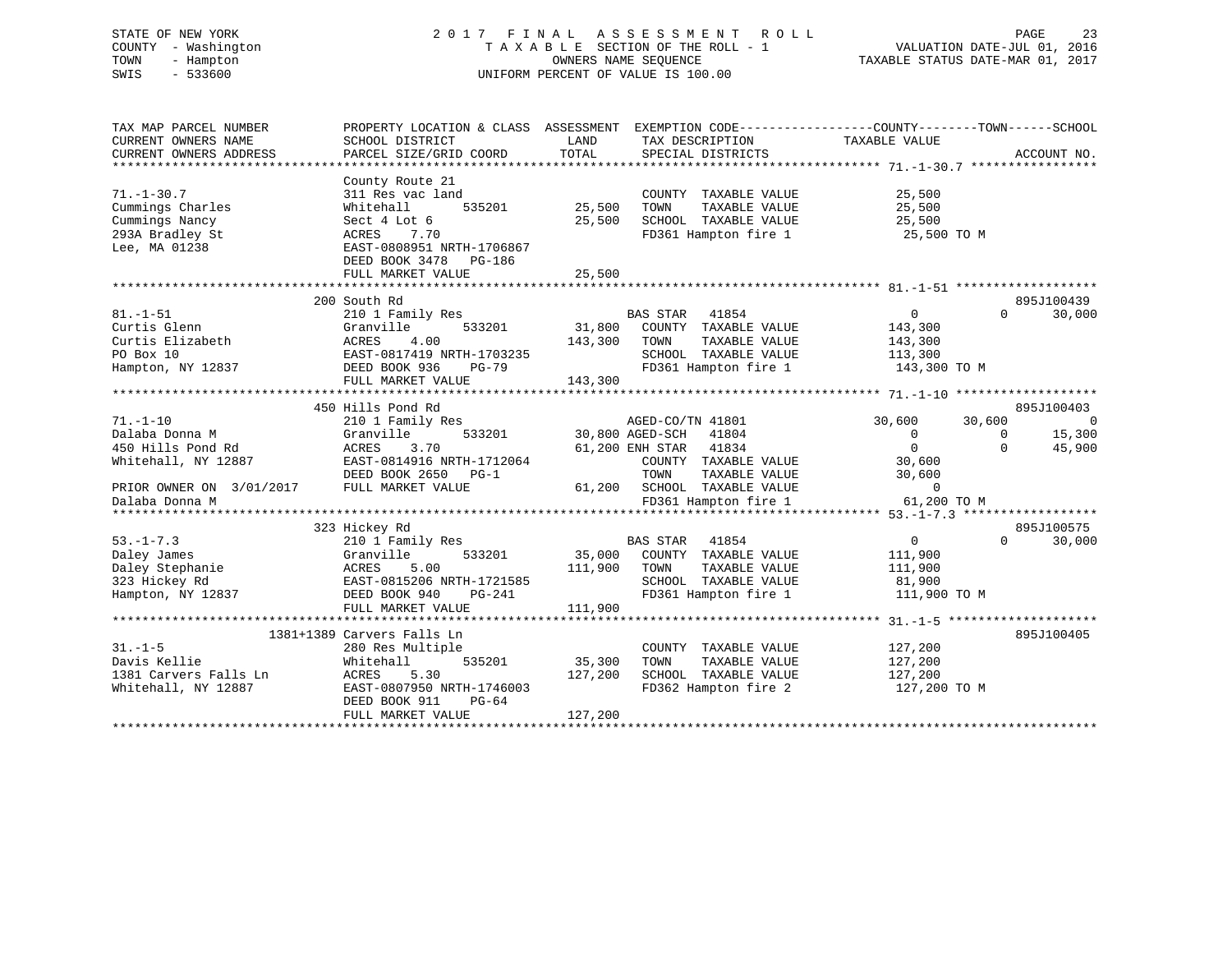# STATE OF NEW YORK 2 0 1 7 F I N A L A S S E S S M E N T R O L L PAGE 24 COUNTY - Washington T A X A B L E SECTION OF THE ROLL - 1 VALUATION DATE-JUL 01, 2016 TOWN - Hampton OWNERS NAME SEQUENCE TAXABLE STATUS DATE-MAR 01, 2017 SWIS - 533600 UNIFORM PERCENT OF VALUE IS 100.00

| TAX MAP PARCEL NUMBER<br>CURRENT OWNERS NAME<br>CURRENT OWNERS ADDRESS                                          | PROPERTY LOCATION & CLASS ASSESSMENT<br>SCHOOL DISTRICT<br>PARCEL SIZE/GRID COORD                                                                                        | LAND<br>TOTAL                | TAX DESCRIPTION<br>SPECIAL DISTRICTS                                                                                   | EXEMPTION CODE-----------------COUNTY-------TOWN------SCHOOL<br>TAXABLE VALUE | ACCOUNT NO.                      |
|-----------------------------------------------------------------------------------------------------------------|--------------------------------------------------------------------------------------------------------------------------------------------------------------------------|------------------------------|------------------------------------------------------------------------------------------------------------------------|-------------------------------------------------------------------------------|----------------------------------|
|                                                                                                                 | * * * * * * * * * * * * * * * * * *                                                                                                                                      | *********                    |                                                                                                                        |                                                                               |                                  |
| $38. - 1 - 1$<br>Davis Robert W Trustee<br>Davis Tammy L Trustee<br>200 Carvers Falls Rd<br>Whitehall, NY 12887 | Carvers Falls Rd<br>323 Vacant rural<br>Whitehall<br>535201<br>ACRES 97.77<br>EAST-0804116 NRTH-1742560<br>DEED BOOK 3723 PG-336                                         | 46,000<br>46,000             | COUNTY TAXABLE VALUE<br>TOWN<br>TAXABLE VALUE<br>SCHOOL TAXABLE VALUE<br>CA001 Cons agri dst 1<br>FD362 Hampton fire 2 | 46,000<br>46,000<br>46,000<br>46,000 TO<br>46,000 TO M                        | 895J100104                       |
| *************************                                                                                       | FULL MARKET VALUE                                                                                                                                                        | 46,000                       |                                                                                                                        |                                                                               |                                  |
| $38. - 1 - 2.5$<br>Davis Robert W Trustee<br>Davis Tammy Trustee<br>200 Carvers Falls Rd<br>Whitehall, NY 12887 | 200 Carvers Falls Rd<br>210 1 Family Res<br>Whitehall<br>535201<br>ACRES<br>5.10<br>EAST-0804954 NRTH-1744359<br>DEED BOOK 3723 PG-332                                   | 35,100<br>108,800            | BAS STAR<br>41854<br>COUNTY TAXABLE VALUE<br>TAXABLE VALUE<br>TOWN<br>SCHOOL TAXABLE VALUE<br>FD362 Hampton fire 2     | $\overline{0}$<br>108,800<br>108,800<br>78,800<br>108,800 TO M                | 895J101793<br>$\Omega$<br>30,000 |
|                                                                                                                 | FULL MARKET VALUE                                                                                                                                                        | 108,800                      |                                                                                                                        |                                                                               |                                  |
|                                                                                                                 |                                                                                                                                                                          |                              |                                                                                                                        |                                                                               | 895J100436                       |
| $81. - 1 - 27$<br>Dekalb Samuel<br>1165 North Quivey Hill Ln<br>Whitehall, NY 12887                             | 1165 North Quivey Hill Ln<br>210 1 Family Res<br>533201<br>Granville<br>ACRES<br>2.00<br>EAST-0818789 NRTH-1703439<br>DEED BOOK 934<br>PG-316<br>FULL MARKET VALUE       | 25,300<br>69,500<br>69,500   | BAS STAR<br>41854<br>COUNTY TAXABLE VALUE<br>TAXABLE VALUE<br>TOWN<br>SCHOOL TAXABLE VALUE<br>FD361 Hampton fire 1     | $\overline{0}$<br>69,500<br>69,500<br>39,500<br>69,500 TO M                   | $\Omega$<br>30,000               |
|                                                                                                                 | ************************                                                                                                                                                 |                              |                                                                                                                        |                                                                               |                                  |
| $71.4 - 2 - 20$<br>Dempsey Craig F<br>Dempsey Maria G<br>56 Sonat Rd<br>Clifton Park, NY 12065                  | 223 Hills Pond Rd<br>210 1 Family Res - WTRFNT<br>Granville<br>533201<br>$71. - 2 - 20$<br>FRNT 212.00 DPTH 220.00<br>EAST-0816371 NRTH-1706955<br>DEED BOOK 2478 PG-290 | 27,800<br>250,000            | COUNTY TAXABLE VALUE<br>TOWN<br>TAXABLE VALUE<br>SCHOOL TAXABLE VALUE<br>FD361 Hampton fire 1                          | 250,000<br>250,000<br>250,000<br>250,000 TO M                                 | 895J100227                       |
|                                                                                                                 | FULL MARKET VALUE                                                                                                                                                        | 250,000                      |                                                                                                                        |                                                                               |                                  |
| $81. - 1 - 1$<br>Dennison Edwin M<br>Dennison Gail A<br>PO Box 43<br>Hampton, NY 12837                          | 247 South Rd<br>240 Rural res<br>Granville<br>533201<br>ACRES<br>54.65<br>EAST-0818201 NRTH-1704572<br>DEED BOOK 535<br>PG-125<br>FULL MARKET VALUE                      | 81,500<br>270,100<br>270,100 | BAS STAR 41854<br>COUNTY TAXABLE VALUE<br>TAXABLE VALUE<br>TOWN<br>SCHOOL TAXABLE VALUE<br>FD361 Hampton fire 1        | $\overline{0}$<br>270,100<br>270,100<br>240,100<br>270,100 TO M               | 895J100239<br>30,000<br>$\Omega$ |
|                                                                                                                 |                                                                                                                                                                          |                              |                                                                                                                        |                                                                               |                                  |
| $71.4 - 2 - 19.1$<br>Dennison Edwin Mark<br>Dennison Gail<br>PO Box 43<br>Hampton, NY 12837                     | Hills Pond Rd<br>314 Rural vac<10 - WTRFNT<br>Granville<br>533201<br>$71.-2-19.1$<br>ACRES<br>2.77<br>EAST-0816077 NRTH-1706615<br>DEED BOOK 605<br>PG-124               | 9,500<br>9,500               | COUNTY TAXABLE VALUE<br>TOWN<br>TAXABLE VALUE<br>SCHOOL TAXABLE VALUE<br>FD361 Hampton fire 1                          | 9,500<br>9,500<br>9,500<br>9,500 TO M                                         | 895J101807                       |
|                                                                                                                 | FULL MARKET VALUE                                                                                                                                                        | 9,500                        |                                                                                                                        |                                                                               |                                  |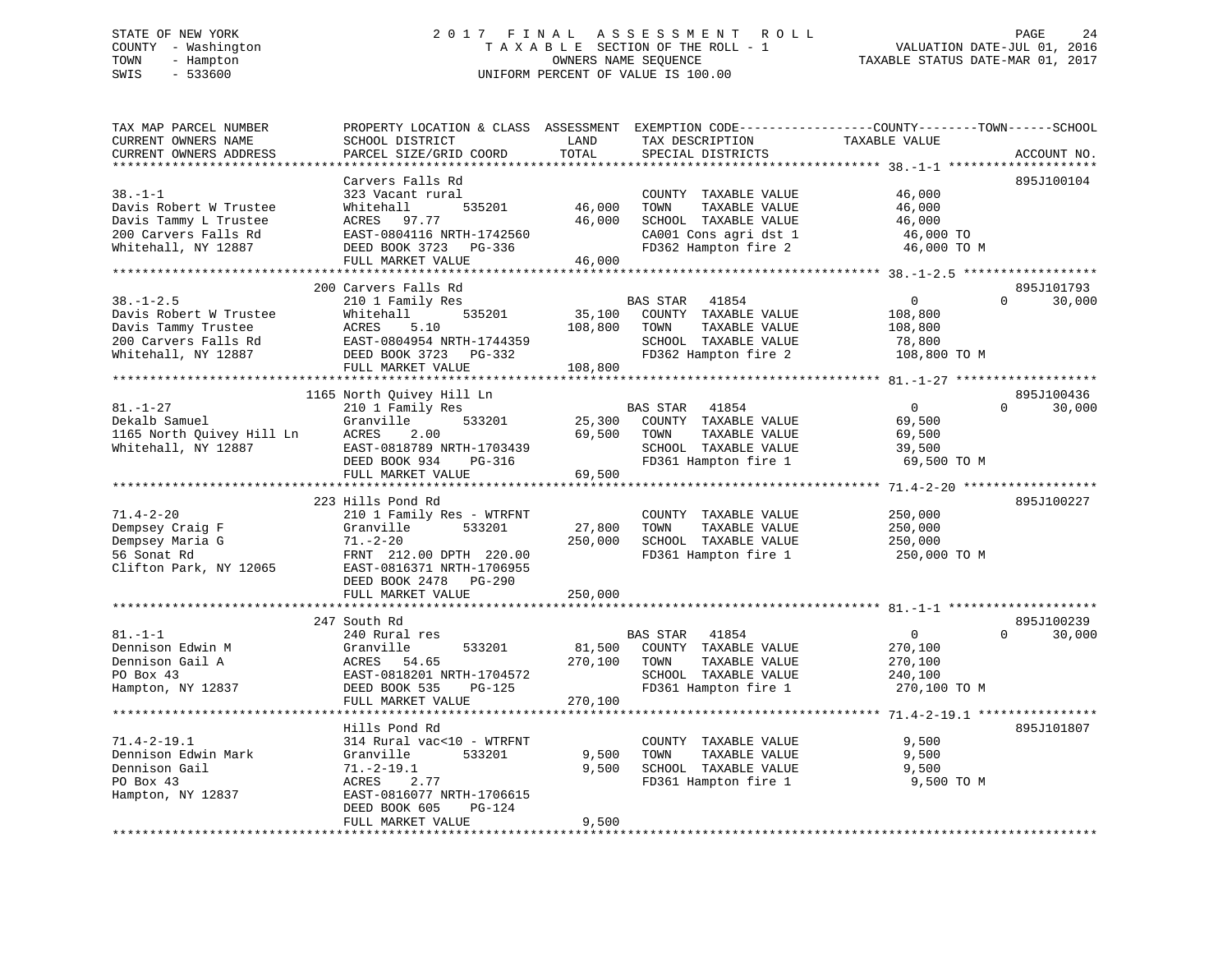# STATE OF NEW YORK 2 0 1 7 F I N A L A S S E S S M E N T R O L L PAGE 25 COUNTY - Washington T A X A B L E SECTION OF THE ROLL - 1 VALUATION DATE-JUL 01, 2016 TOWN - Hampton OWNERS NAME SEQUENCE TAXABLE STATUS DATE-MAR 01, 2017 SWIS - 533600 UNIFORM PERCENT OF VALUE IS 100.00

| TAX MAP PARCEL NUMBER<br>CURRENT OWNERS NAME<br>CURRENT OWNERS ADDRESS | PROPERTY LOCATION & CLASS ASSESSMENT EXEMPTION CODE---------------COUNTY-------TOWN-----SCHOOL<br>SCHOOL DISTRICT<br>PARCEL SIZE/GRID COORD | LAND<br>TOTAL | TAX DESCRIPTION<br>SPECIAL DISTRICTS                 | TAXABLE VALUE           |                         | ACCOUNT NO.        |
|------------------------------------------------------------------------|---------------------------------------------------------------------------------------------------------------------------------------------|---------------|------------------------------------------------------|-------------------------|-------------------------|--------------------|
|                                                                        |                                                                                                                                             |               |                                                      |                         |                         |                    |
| $81. - 1 - 1.4$                                                        | 259 South Rd<br>210 1 Family Res                                                                                                            |               | VET COM CT 41131                                     | 40,650                  | 40,650                  | $\mathbf 0$        |
| Dennison Erla<br>PO Box 57                                             | 533201<br>Granville<br>1.03<br>ACRES                                                                                                        |               | 22,700 VET DIS CT 41141<br>162,600 ENH STAR<br>41834 | 8,130<br>$\overline{0}$ | 8,130<br>$\overline{0}$ | $\Omega$<br>65,500 |
| Hampton, NY 12837                                                      | EAST-0818590 NRTH-1703800<br>DEED BOOK 873<br>PG-128                                                                                        |               | COUNTY TAXABLE VALUE<br>TOWN<br>TAXABLE VALUE        | 113,820<br>113,820      |                         |                    |
|                                                                        | FULL MARKET VALUE                                                                                                                           |               | 162,600 SCHOOL TAXABLE VALUE<br>FD361 Hampton fire 1 | 97,100<br>162,600 TO M  |                         |                    |
|                                                                        |                                                                                                                                             |               |                                                      |                         |                         |                    |
|                                                                        | Greenfield Ln                                                                                                                               |               |                                                      |                         |                         | 895J100161         |
| $72.2 - 3 - 2$                                                         | 311 Res vac land                                                                                                                            |               | COUNTY TAXABLE VALUE                                 | 200                     |                         |                    |
| Despres Robert W                                                       | Granville<br>533201                                                                                                                         | 200           | TOWN<br>TAXABLE VALUE                                | 200                     |                         |                    |
| Despres Robert                                                         | 706/118 Hwy Approp                                                                                                                          | 200           | SCHOOL TAXABLE VALUE                                 | 200                     |                         |                    |
| Box 134 Bell Hall                                                      | $72. - 3 - 2$                                                                                                                               |               | FD361 Hampton fire 1                                 | 200 TO M                |                         |                    |
| Fair Haven, VT 05743                                                   | FRNT 38.00 DPTH 100.00                                                                                                                      |               |                                                      |                         |                         |                    |
|                                                                        | EAST-0824338 NRTH-1712240                                                                                                                   |               |                                                      |                         |                         |                    |
|                                                                        | DEED BOOK 670<br>PG-326                                                                                                                     | 200           |                                                      |                         |                         |                    |
|                                                                        | FULL MARKET VALUE                                                                                                                           |               |                                                      |                         |                         |                    |
|                                                                        | 22 Manor Ln                                                                                                                                 |               |                                                      |                         |                         | 895J101821         |
| $54. - 1 - 6.1$                                                        | 210 1 Family Res                                                                                                                            |               | ENH STAR 41834                                       | $\overline{0}$          | $\Omega$                | 61,600             |
| Destiso William S                                                      | 533201<br>Granville                                                                                                                         |               | 18,600 COUNTY TAXABLE VALUE                          | 61,600                  |                         |                    |
| 22 Manor Ln                                                            | 1.40<br>ACRES                                                                                                                               | 61,600        | TOWN<br>TAXABLE VALUE                                | 61,600                  |                         |                    |
| Hampton, NY 12837                                                      | EAST-0820896 NRTH-1725601                                                                                                                   |               | SCHOOL TAXABLE VALUE                                 | $\overline{0}$          |                         |                    |
|                                                                        | DEED BOOK 785<br>PG-178                                                                                                                     |               | FD361 Hampton fire 1                                 | 61,600 TO M             |                         |                    |
|                                                                        | FULL MARKET VALUE                                                                                                                           | 61,600        |                                                      |                         |                         |                    |
|                                                                        |                                                                                                                                             |               |                                                      |                         |                         |                    |
|                                                                        | 11973 State Route 4                                                                                                                         |               |                                                      |                         |                         |                    |
| $45. - 1 - 26.1$                                                       | 210 1 Family Res                                                                                                                            |               | VET COM C 41132                                      | 12,675                  | $\Omega$                |                    |
| Dewey Leo A Jr                                                         | 535201<br>Whitehall                                                                                                                         |               | 14,800 VET COM T 41133                               | $\sim$ 0                | 12,675                  | $\mathbf 0$        |
| 11973 State Route 4                                                    | Ease 907/141                                                                                                                                |               | 50,700 VET DIS C 41142                               | 10,140                  | $\Omega$                | $\mathbf 0$        |
| Whitehall, NY 12887                                                    | ACRES 1.85                                                                                                                                  |               | VET DIS T 41143                                      | $\overline{0}$          | 10,140                  | $\Omega$           |
|                                                                        | EAST-0807535 NRTH-1731115                                                                                                                   |               | BAS STAR<br>41854                                    | $\overline{0}$          | $\Omega$                | 30,000             |
|                                                                        | DEED BOOK 907<br>PG-139                                                                                                                     |               | COUNTY TAXABLE VALUE                                 | 27,885                  |                         |                    |
|                                                                        | FULL MARKET VALUE                                                                                                                           | 50,700 TOWN   | TAXABLE VALUE                                        | 27,885                  |                         |                    |
|                                                                        |                                                                                                                                             |               | SCHOOL TAXABLE VALUE                                 | 20,700                  |                         |                    |
|                                                                        |                                                                                                                                             |               | FD362 Hampton fire 2                                 | 50,700 TO M             |                         |                    |
|                                                                        | State Route 22A                                                                                                                             |               |                                                      |                         |                         |                    |
| $72. - 2 - 18$                                                         | 323 Vacant rural                                                                                                                            |               |                                                      |                         |                         | 895J100051         |
| Diekel Mary                                                            | Granville<br>533201                                                                                                                         | 66,500        | COUNTY TAXABLE VALUE<br>TOWN<br>TAXABLE VALUE        | 66,500<br>66,500        |                         |                    |
| 2281 State Route 22A                                                   | 382/64                                                                                                                                      | 66,500        | SCHOOL TAXABLE VALUE                                 | 66,500                  |                         |                    |
| Hampton, NY 12837                                                      | ACRES 42.70                                                                                                                                 |               | CA001 Cons agri dst 1                                | 66,500 TO               |                         |                    |
|                                                                        | EAST-0821356 NRTH-1708906                                                                                                                   |               | FD361 Hampton fire 1                                 | 66,500 TO M             |                         |                    |
|                                                                        | PG-572<br>DEED BOOK 317                                                                                                                     |               |                                                      |                         |                         |                    |
|                                                                        | FULL MARKET VALUE                                                                                                                           | 66,500        |                                                      |                         |                         |                    |
|                                                                        |                                                                                                                                             |               |                                                      |                         |                         |                    |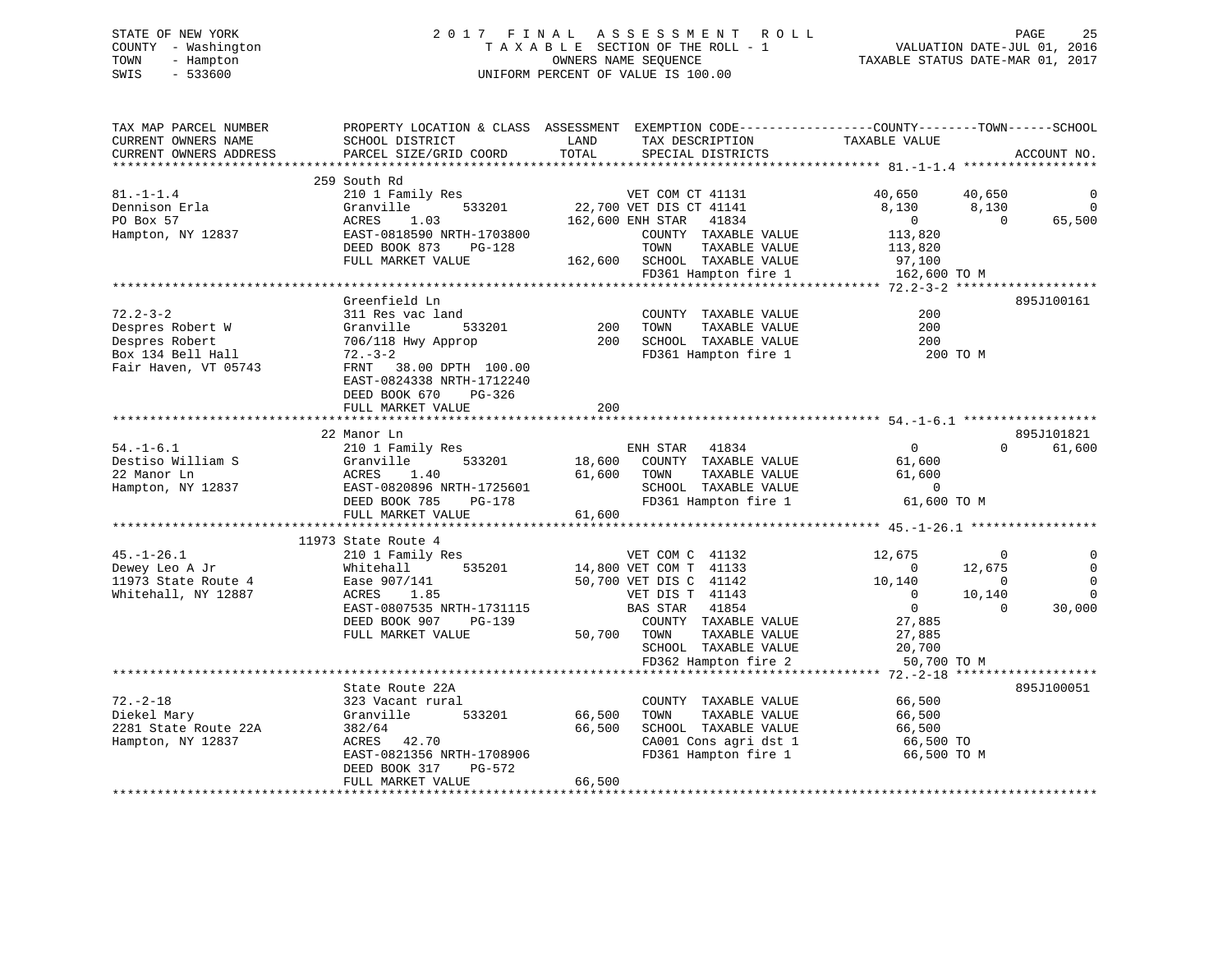# STATE OF NEW YORK 2 0 1 7 F I N A L A S S E S S M E N T R O L L PAGE 26 COUNTY - Washington T A X A B L E SECTION OF THE ROLL - 1 VALUATION DATE-JUL 01, 2016 TOWN - Hampton OWNERS NAME SEQUENCE TAXABLE STATUS DATE-MAR 01, 2017 SWIS - 533600 UNIFORM PERCENT OF VALUE IS 100.00

| TAX MAP PARCEL NUMBER<br>CURRENT OWNERS NAME<br>CURRENT OWNERS ADDRESS | PROPERTY LOCATION & CLASS ASSESSMENT EXEMPTION CODE----------------COUNTY-------TOWN------SCHOOL<br>SCHOOL DISTRICT<br>PARCEL SIZE/GRID COORD | LAND<br>TOTAL   | TAX DESCRIPTION<br>SPECIAL DISTRICTS          | TAXABLE VALUE         |          | ACCOUNT NO.    |
|------------------------------------------------------------------------|-----------------------------------------------------------------------------------------------------------------------------------------------|-----------------|-----------------------------------------------|-----------------------|----------|----------------|
|                                                                        | 2281 State Route 22A                                                                                                                          |                 | 58 PCT OF VALUE USED FOR EXEMPTION PURPOSES   |                       |          | 895J100052     |
| $81. - 2 - 1$                                                          | 240 Rural res                                                                                                                                 |                 | VET WAR CT 41121                              | 16,008                | 16,008   | $\overline{0}$ |
| Diekel Mary                                                            | Granville<br>533201                                                                                                                           | 105,900 AGED-CO | 41802                                         | 9,071                 | $\Omega$ | $\Omega$       |
| 2281 State Route 22A                                                   | ACRES 129.70                                                                                                                                  |                 | 184,000 ENH STAR 41834                        | $\overline{0}$        | $\Omega$ | 65,500         |
| Hampton, NY 12837                                                      | EAST-0822024 NRTH-1704901                                                                                                                     |                 | COUNTY TAXABLE VALUE                          | 158,921               |          |                |
|                                                                        | DEED BOOK 317<br>PG-572                                                                                                                       |                 | TOWN<br>TAXABLE VALUE                         | 167,992               |          |                |
|                                                                        | FULL MARKET VALUE                                                                                                                             | 184,000         | SCHOOL TAXABLE VALUE                          | 118,500               |          |                |
|                                                                        |                                                                                                                                               |                 | CA001 Cons agri dst 1                         | 184,000 TO            |          |                |
|                                                                        |                                                                                                                                               |                 | FD361 Hampton fire 1                          | 184,000 TO M          |          |                |
|                                                                        |                                                                                                                                               |                 |                                               |                       |          |                |
|                                                                        | 1722 County Route 21                                                                                                                          |                 |                                               |                       |          | 895J101737     |
| $80. - 1 - 41$                                                         | 210 1 Family Res                                                                                                                              |                 | COUNTY TAXABLE VALUE                          | 129,800               |          |                |
| Diele Claire R                                                         | Whitehall<br>535201                                                                                                                           | 20,600          | TAXABLE VALUE<br>TOWN                         | 129,800               |          |                |
| Diele Kathryn                                                          | LOT 13                                                                                                                                        | 129,800         | SCHOOL TAXABLE VALUE                          | 129,800               |          |                |
| 62 Vanderburgh Rd                                                      | FRNT 125.00 DPTH 291.00                                                                                                                       |                 | FD361 Hampton fire 1                          | 129,800 TO M          |          |                |
| Poughquag, NY 12570                                                    | EAST-0810638 NRTH-1705158                                                                                                                     |                 |                                               |                       |          |                |
|                                                                        | DEED BOOK 563<br>PG-310                                                                                                                       |                 |                                               |                       |          |                |
|                                                                        | FULL MARKET VALUE                                                                                                                             | 129,800         |                                               |                       |          |                |
|                                                                        |                                                                                                                                               |                 |                                               |                       |          |                |
|                                                                        | LOT Taylor Pat                                                                                                                                |                 |                                               |                       |          |                |
| $53. - 1 - 2.1$                                                        | 323 Vacant rural                                                                                                                              |                 | COUNTY TAXABLE VALUE                          | 110,600               |          |                |
| Dimuzio Henry R Jr                                                     | Whitehall<br>535201                                                                                                                           | 110,600         | TAXABLE VALUE<br>TOWN                         | 110,600               |          |                |
| Roberts Rhonda J                                                       | Survey 12840                                                                                                                                  | 110,600         | SCHOOL TAXABLE VALUE                          | 110,600               |          |                |
| 1288 Munger St                                                         | ACRES 169.00                                                                                                                                  |                 | FD361 Hampton fire 1                          | 51,982 TO M           |          |                |
| Middlebury, VT 05753                                                   | EAST-0811187 NRTH-1725274                                                                                                                     |                 | FD362 Hampton fire 2                          | 58,618 TO M           |          |                |
|                                                                        | DEED BOOK 3654 PG-55                                                                                                                          |                 |                                               |                       |          |                |
|                                                                        | FULL MARKET VALUE                                                                                                                             | 110,600         |                                               |                       |          |                |
|                                                                        | Hickey Rd OFF                                                                                                                                 |                 |                                               |                       |          | 895J100661     |
| $53. - 1 - 7.10$                                                       | 322 Rural vac>10                                                                                                                              |                 |                                               | 16,500                |          |                |
| Dimuzio Henry R Jr                                                     | Granville<br>533201                                                                                                                           | 16,500          | COUNTY TAXABLE VALUE<br>TAXABLE VALUE<br>TOWN | 16,500                |          |                |
| Edwards Rhonda J                                                       | 22.76<br>ACRES                                                                                                                                | 16,500          | SCHOOL TAXABLE VALUE                          |                       |          |                |
| 1288 Munger St                                                         | EAST-0813612 NRTH-1721623                                                                                                                     |                 | FD361 Hampton fire 1                          | 16,500<br>16,500 TO M |          |                |
| Middlebury, VT 05753                                                   | DEED BOOK 2648 PG-115                                                                                                                         |                 |                                               |                       |          |                |
|                                                                        | FULL MARKET VALUE                                                                                                                             | 16,500          |                                               |                       |          |                |
|                                                                        |                                                                                                                                               |                 |                                               |                       |          |                |
|                                                                        | Ecuyer Pat                                                                                                                                    |                 |                                               |                       |          | 895J100277     |
| $53 - 1 - 8$                                                           | 910 Priv forest                                                                                                                               |                 | COUNTY TAXABLE VALUE                          | 22,900                |          |                |
| Dimuzio Henry R Jr                                                     | Granville<br>533201                                                                                                                           | 22,900          | TOWN<br>TAXABLE VALUE                         | 22,900                |          |                |
| Roberts Rhonda J                                                       | 60 Ad                                                                                                                                         | 22,900          | SCHOOL TAXABLE VALUE                          | 22,900                |          |                |
| 1288 Munger St                                                         | ACRES<br>50.90                                                                                                                                |                 | FD361 Hampton fire 1                          | 22,900 TO M           |          |                |
| Middlebury, VT 05753                                                   | EAST-0810712 NRTH-1722165                                                                                                                     |                 |                                               |                       |          |                |
|                                                                        | DEED BOOK 3654<br><b>PG-55</b>                                                                                                                |                 |                                               |                       |          |                |
|                                                                        | FULL MARKET VALUE                                                                                                                             | 22,900          |                                               |                       |          |                |
|                                                                        |                                                                                                                                               |                 |                                               |                       |          |                |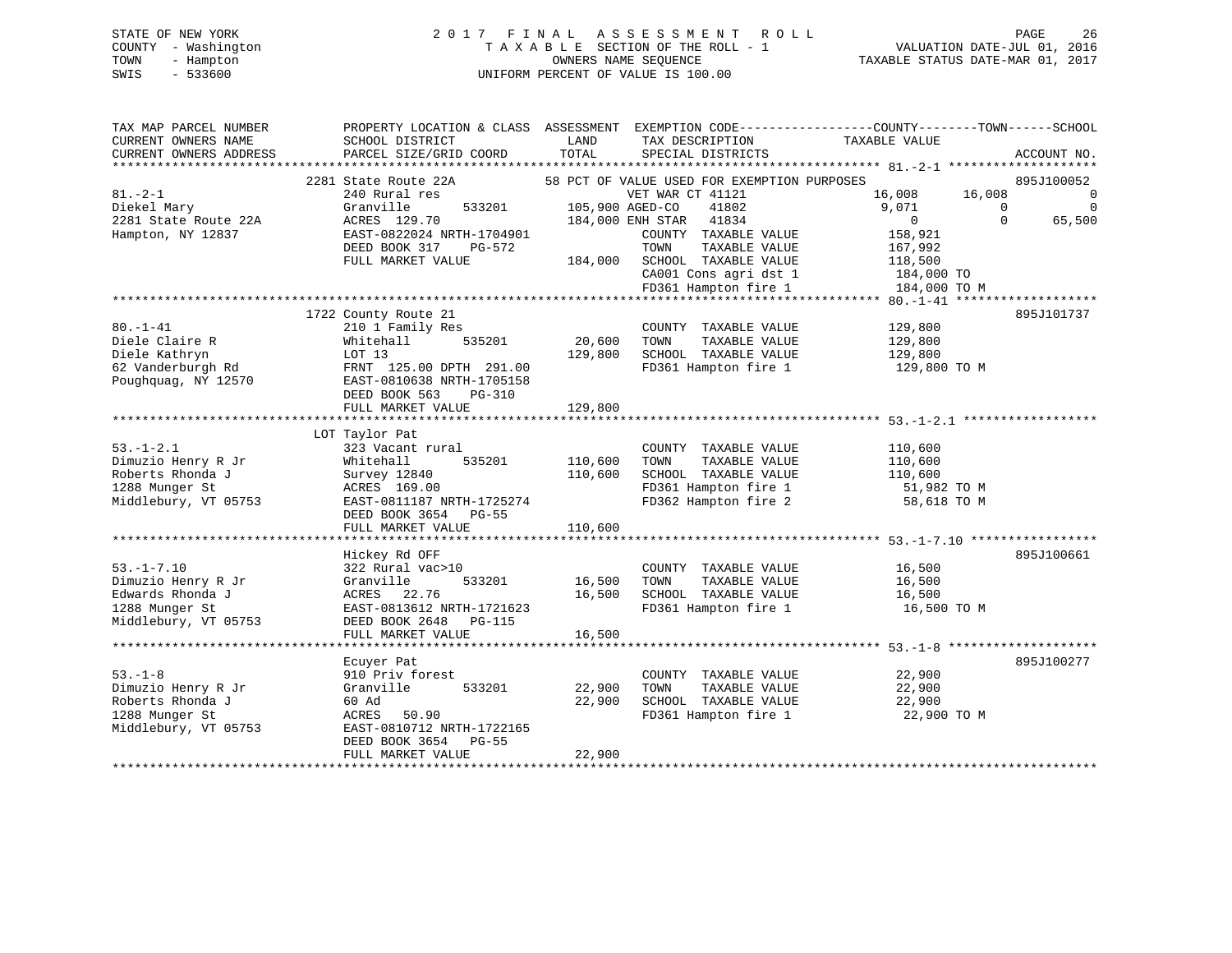#### STATE OF NEW YORK 2017 FINAL ASSESSMENT ROLL PAGE 27 COUNTY - Washington  $\begin{array}{ccc} 1 & 0 & 0 \\ -1 & 0 & 0 \end{array}$  T A X A B L E SECTION OF THE ROLL - 1 TOWN - Hampton OWNERS NAME SEQUENCE TAXABLE STATUS DATE-MAR 01, 2017 SWIS - 533600 UNIFORM PERCENT OF VALUE IS 100.00

| TAX MAP PARCEL NUMBER<br>CURRENT OWNERS NAME      | PROPERTY LOCATION & CLASS ASSESSMENT EXEMPTION CODE----------------COUNTY-------TOWN-----SCHOOL<br>SCHOOL DISTRICT | LAND        | TAX DESCRIPTION                              | TAXABLE VALUE  |                    |
|---------------------------------------------------|--------------------------------------------------------------------------------------------------------------------|-------------|----------------------------------------------|----------------|--------------------|
| CURRENT OWNERS ADDRESS<br>*********************** | PARCEL SIZE/GRID COORD<br>*******************************                                                          | TOTAL       | SPECIAL DISTRICTS                            |                | ACCOUNT NO.        |
|                                                   |                                                                                                                    |             |                                              |                | 895J100085         |
| $53. - 1 - 15$                                    | 100 Camp Way<br>314 Rural vac<10                                                                                   |             | COUNTY TAXABLE VALUE                         | 31,900         |                    |
| Dimuzio Henry R Jr                                | 535201                                                                                                             | 31,900      | TAXABLE VALUE<br>TOWN                        | 31,900         |                    |
| Roberts Rhonda J                                  | Whitehall<br>ACRES 47.60                                                                                           | 31,900      | SCHOOL TAXABLE VALUE                         | 31,900         |                    |
| 1288 Munger St                                    | EAST-0809912 NRTH-1723705                                                                                          |             |                                              | 30,943 TO M    |                    |
| Middlebury, VT 05753                              | DEED BOOK 3654 PG-55                                                                                               |             | FD361 Hampton fire 1<br>FD362 Hampton fire 2 | 957 TO M       |                    |
|                                                   | FULL MARKET VALUE                                                                                                  | 31,900      |                                              |                |                    |
|                                                   |                                                                                                                    |             |                                              |                |                    |
|                                                   | 40 Camp Way                                                                                                        |             |                                              |                | 895J100635         |
| $53. -1 - 17$                                     | 322 Rural vac>10                                                                                                   |             | COUNTY TAXABLE VALUE                         | 14,500         |                    |
| Dimuzio Henry R Jr                                | Granville<br>533201                                                                                                | 14,500      | TOWN<br>TAXABLE VALUE                        | 14,500         |                    |
| Roberts Rhonda J                                  | ACRES 18.86                                                                                                        | 14,500      | SCHOOL TAXABLE VALUE                         | 14,500         |                    |
| 1288 Munger St                                    | EAST-0813168 NRTH-1722659                                                                                          |             | FD361 Hampton fire 1                         | 14,500 TO M    |                    |
| Middlebury, VT 05753 DEED BOOK 3578 PG-165        |                                                                                                                    |             |                                              |                |                    |
|                                                   | FULL MARKET VALUE                                                                                                  | 14,500      |                                              |                |                    |
|                                                   |                                                                                                                    |             |                                              |                |                    |
|                                                   | Ecuyer Pat                                                                                                         |             |                                              |                | 895J100612         |
| $53. - 1 - 19$                                    | 910 Priv forest                                                                                                    |             | COUNTY TAXABLE VALUE                         | 14,100         |                    |
| Dimuzio Henry R Jr                                | 533201<br>Granville                                                                                                | 14,100      | TOWN<br>TAXABLE VALUE                        | 14,100         |                    |
| Roberts Rhonda J                                  | ACRES 31.38                                                                                                        | 14,100      | SCHOOL TAXABLE VALUE                         | 14,100         |                    |
| 1288 Munger St                                    | EAST-0812022 NRTH-1722659                                                                                          |             | FD361 Hampton fire 1                         | 14,100 TO M    |                    |
| Middlebury, VT 05753                              | DEED BOOK 3578 PG-165                                                                                              |             |                                              |                |                    |
|                                                   | FULL MARKET VALUE                                                                                                  | 14,100      |                                              |                |                    |
|                                                   |                                                                                                                    |             |                                              |                |                    |
|                                                   | 1130 North Quivey Hill Ln                                                                                          |             |                                              |                | 895J100441         |
| $81. - 1 - 8$                                     | 210 1 Family Res                                                                                                   |             | BAS STAR 41854                               | $\overline{0}$ | $\Omega$<br>30,000 |
| Dirga Michael                                     | Granville<br>533201                                                                                                |             | 31,800 COUNTY TAXABLE VALUE                  | 79,500         |                    |
| PO Box 19                                         | ACRES<br>4.00                                                                                                      | 79,500 TOWN | TAXABLE VALUE                                | 79,500         |                    |
| Hampton, NY 12837                                 | EAST-0819241 NRTH-1702471                                                                                          |             | SCHOOL TAXABLE VALUE                         | 49,500         |                    |
|                                                   | PG-24<br>DEED BOOK 700                                                                                             |             | FD361 Hampton fire 1                         | 79,500 TO M    |                    |
|                                                   | FULL MARKET VALUE                                                                                                  | 79,500      |                                              |                |                    |
|                                                   |                                                                                                                    |             |                                              |                |                    |
|                                                   | 3078 State Route 22A                                                                                               |             |                                              |                | 895J100221         |
| $54. - 1 - 12$                                    | 210 1 Family Res                                                                                                   |             | ENH STAR 41834                               | $\overline{0}$ | $\Omega$<br>65,500 |
| Disorda Maurice O                                 | Granville<br>533201                                                                                                | 8,800       | COUNTY TAXABLE VALUE                         | 91,800         |                    |
| Disorda Joyce                                     | FRNT 99.00 DPTH 90.00                                                                                              | 91,800      | TOWN<br>TAXABLE VALUE                        | 91,800         |                    |
| 3078 State Route 22A                              | EAST-0821147 NRTH-1722826                                                                                          |             | SCHOOL TAXABLE VALUE                         | 26,300         |                    |
| Hampton, NY 12837                                 | DEED BOOK 439<br>PG-37                                                                                             |             | FD361 Hampton fire 1                         | 91,800 TO M    |                    |
|                                                   | FULL MARKET VALUE                                                                                                  | 91,800      |                                              |                |                    |
|                                                   |                                                                                                                    |             |                                              |                |                    |
|                                                   | 32 Forest Hill Way                                                                                                 |             |                                              |                |                    |
| $71.3 - 3 - 10$                                   | 210 1 Family Res - WTRFNT                                                                                          |             | COUNTY TAXABLE VALUE                         | 182,300        |                    |
| Dobush Daniel                                     | Whitehall<br>535201                                                                                                | 20,000      | TOWN<br>TAXABLE VALUE                        | 182,300        |                    |
| Dobush Roseanna                                   | Subdiv Lot 7B Section 3                                                                                            | 182,300     | SCHOOL TAXABLE VALUE                         | 182,300        |                    |
| 332 Fire Island Ave                               | 899-296                                                                                                            |             | FD361 Hampton fire 1                         | 182,300 TO M   |                    |
| Babylon, NY 11702                                 | $80. -3 - 10$                                                                                                      |             |                                              |                |                    |
|                                                   | FRNT 105.00 DPTH 278.00                                                                                            |             |                                              |                |                    |
|                                                   | EAST-0810594 NRTH-1706062                                                                                          |             |                                              |                |                    |
|                                                   | DEED BOOK 943<br>$PG-7$                                                                                            |             |                                              |                |                    |
|                                                   | FULL MARKET VALUE                                                                                                  | 182,300     |                                              |                |                    |
|                                                   |                                                                                                                    |             |                                              |                |                    |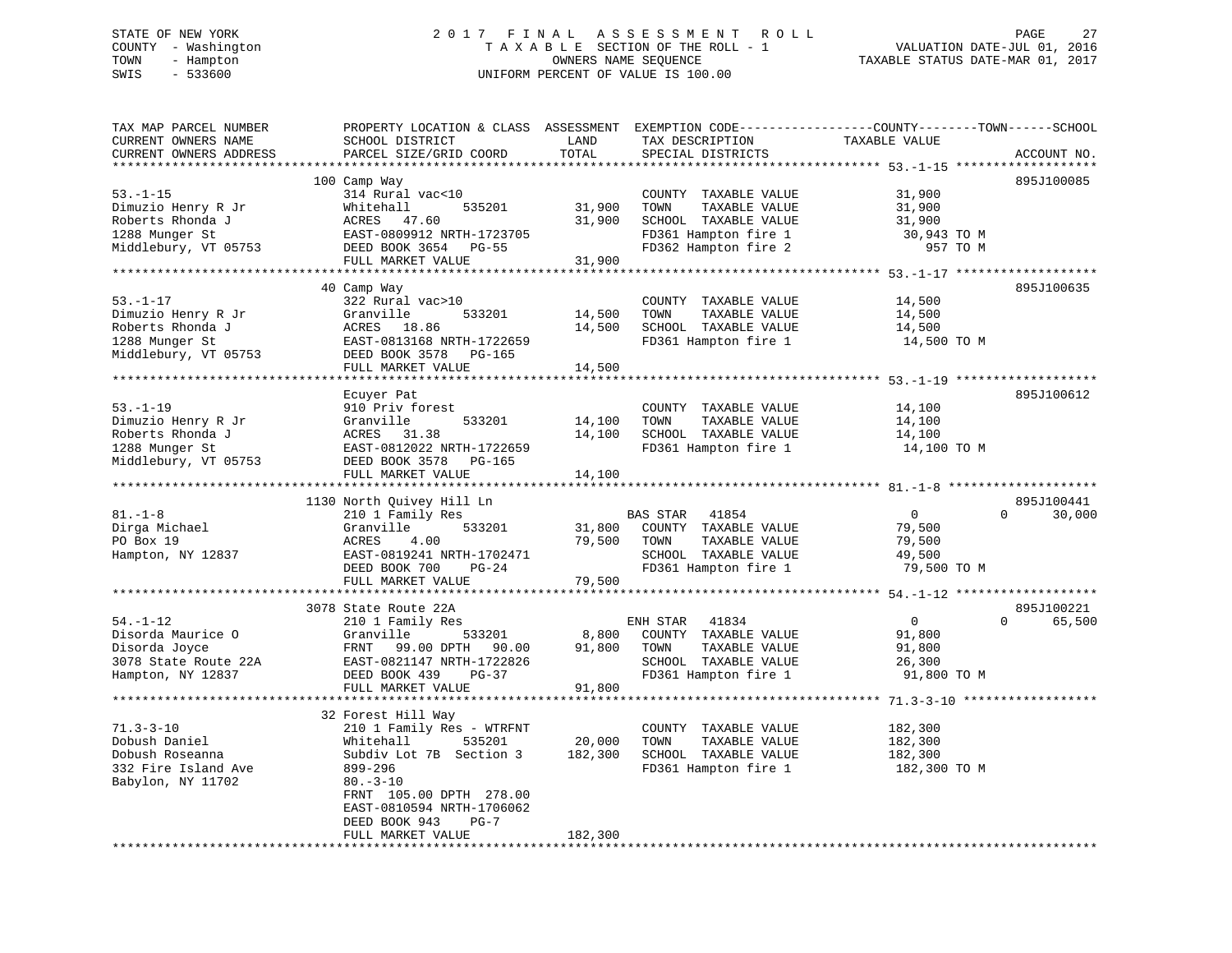# STATE OF NEW YORK 2 0 1 7 F I N A L A S S E S S M E N T R O L L PAGE 28 COUNTY - Washington T A X A B L E SECTION OF THE ROLL - 1 VALUATION DATE-JUL 01, 2016 TOWN - Hampton OWNERS NAME SEQUENCE TAXABLE STATUS DATE-MAR 01, 2017 SWIS - 533600 UNIFORM PERCENT OF VALUE IS 100.00

| TAX MAP PARCEL NUMBER<br>CURRENT OWNERS NAME<br>CURRENT OWNERS ADDRESS                           | PROPERTY LOCATION & CLASS ASSESSMENT EXEMPTION CODE---------------COUNTY-------TOWN------SCHOOL<br>SCHOOL DISTRICT<br>PARCEL SIZE/GRID COORD                                | LAND<br>TOTAL                | TAX DESCRIPTION<br>SPECIAL DISTRICTS                                                                               | TAXABLE VALUE                                                   |                                                           | ACCOUNT NO.                                           |
|--------------------------------------------------------------------------------------------------|-----------------------------------------------------------------------------------------------------------------------------------------------------------------------------|------------------------------|--------------------------------------------------------------------------------------------------------------------|-----------------------------------------------------------------|-----------------------------------------------------------|-------------------------------------------------------|
| $80. - 1 - 66$<br>Dobush Daniel J<br>Dobush Roseanna<br>332 Fire Island Ave<br>Babylon, NY 11702 | County Route 21 OFF<br>311 Res vac land<br>535201<br>Whitehall<br>Sect 6 Lot 4<br>ACRES 10.00<br>EAST-0811620 NRTH-1706184<br>DEED BOOK 2115<br>PG-142<br>FULL MARKET VALUE | 9,500<br>9,500<br>9,500      | COUNTY TAXABLE VALUE<br>TAXABLE VALUE<br>TOWN<br>SCHOOL TAXABLE VALUE<br>FD361 Hampton fire 1                      | 9,500<br>9,500<br>9,500<br>9,500 TO M                           |                                                           |                                                       |
|                                                                                                  | 34 Rainbow Way                                                                                                                                                              |                              |                                                                                                                    |                                                                 |                                                           | 895J100438                                            |
| $81. - 1 - 49$<br>Dodds Richard C Jr<br>34 Rainbow Way 36<br>Hampton, NY 12837                   | 210 1 Family Res<br>Granville<br>533201<br>ACRES<br>4.00<br>EAST-0817320 NRTH-1702599<br>DEED BOOK 586<br>PG-322<br>FULL MARKET VALUE                                       | 31,800<br>113,600<br>113,600 | BAS STAR 41854<br>COUNTY TAXABLE VALUE<br>TAXABLE VALUE<br>TOWN<br>SCHOOL TAXABLE VALUE<br>FD361 Hampton fire 1    | $\overline{0}$<br>113,600<br>113,600<br>83,600<br>113,600 TO M  | $\Omega$                                                  | 30,000                                                |
|                                                                                                  | 2162 County Route 18                                                                                                                                                        |                              |                                                                                                                    |                                                                 |                                                           | 895J100181                                            |
| $71. - 1 - 8$<br>Dodge William S<br>Dodge Carol A<br>PO Box 157                                  | 210 1 Family Res<br>Granville<br>533201<br>1.60<br>ACRES<br>EAST-0815404 NRTH-1713317                                                                                       | 130,300 AGED-CO              | VET COM C 41132<br>24,000 VET COM T 41133<br>41802<br>AGED-TOWN 41803<br>41834                                     | 32,575<br>$\Omega$<br>14,659<br>$\Omega$<br>$\overline{0}$      | $\mathbf 0$<br>32,575<br>$\mathbf 0$<br>4,886<br>$\Omega$ | $\overline{0}$<br>$\Omega$<br>$\mathbf 0$<br>$\Omega$ |
| Hampton, NY 12837                                                                                | DEED BOOK 609<br>PG-159<br>FULL MARKET VALUE                                                                                                                                | 130,300                      | ENH STAR<br>COUNTY TAXABLE VALUE<br>TOWN<br>TAXABLE VALUE<br>SCHOOL TAXABLE VALUE<br>FD361 Hampton fire 1          | 83,066<br>92,839<br>64,800<br>130,300 TO M                      |                                                           | 65,500                                                |
|                                                                                                  |                                                                                                                                                                             |                              |                                                                                                                    |                                                                 |                                                           |                                                       |
| $72. - 2 - 25$<br>Doran Michael<br>451 Route 144<br>Benson, VT 05743                             | 2528 County Route 18<br>210 1 Family Res<br>533201<br>Granville<br>713/156 Hwy Approp<br>ACRES<br>1.00<br>EAST-0822795 NRTH-1711370<br>DEED BOOK 3436 PG-104                | 22,000<br>155,800            | COUNTY TAXABLE VALUE<br>TOWN<br>TAXABLE VALUE<br>SCHOOL TAXABLE VALUE<br>FD361 Hampton fire 1                      | 155,800<br>155,800<br>155,800<br>155,800 TO M                   |                                                           | 895J100294                                            |
|                                                                                                  | FULL MARKET VALUE                                                                                                                                                           | 155,800                      |                                                                                                                    |                                                                 |                                                           |                                                       |
| $62. - 1 - 37$<br>Doty Kim E<br>99 Hickey Rd<br>Hampton, NY 12837                                | 99 Hickey Rd<br>240 Rural res<br>533201<br>Granville<br>ACRES<br>10.00<br>EAST-0813284 NRTH-1715791<br>DEED BOOK 2856<br>PG-264<br>FULL MARKET VALUE                        | 40,500<br>172,200<br>172,200 | BAS STAR<br>41854<br>COUNTY TAXABLE VALUE<br>TAXABLE VALUE<br>TOWN<br>SCHOOL TAXABLE VALUE<br>FD361 Hampton fire 1 | $\overline{0}$<br>172,200<br>172,200<br>142,200<br>172,200 TO M | $\Omega$                                                  | 895J100254<br>30,000                                  |
|                                                                                                  |                                                                                                                                                                             |                              |                                                                                                                    |                                                                 |                                                           |                                                       |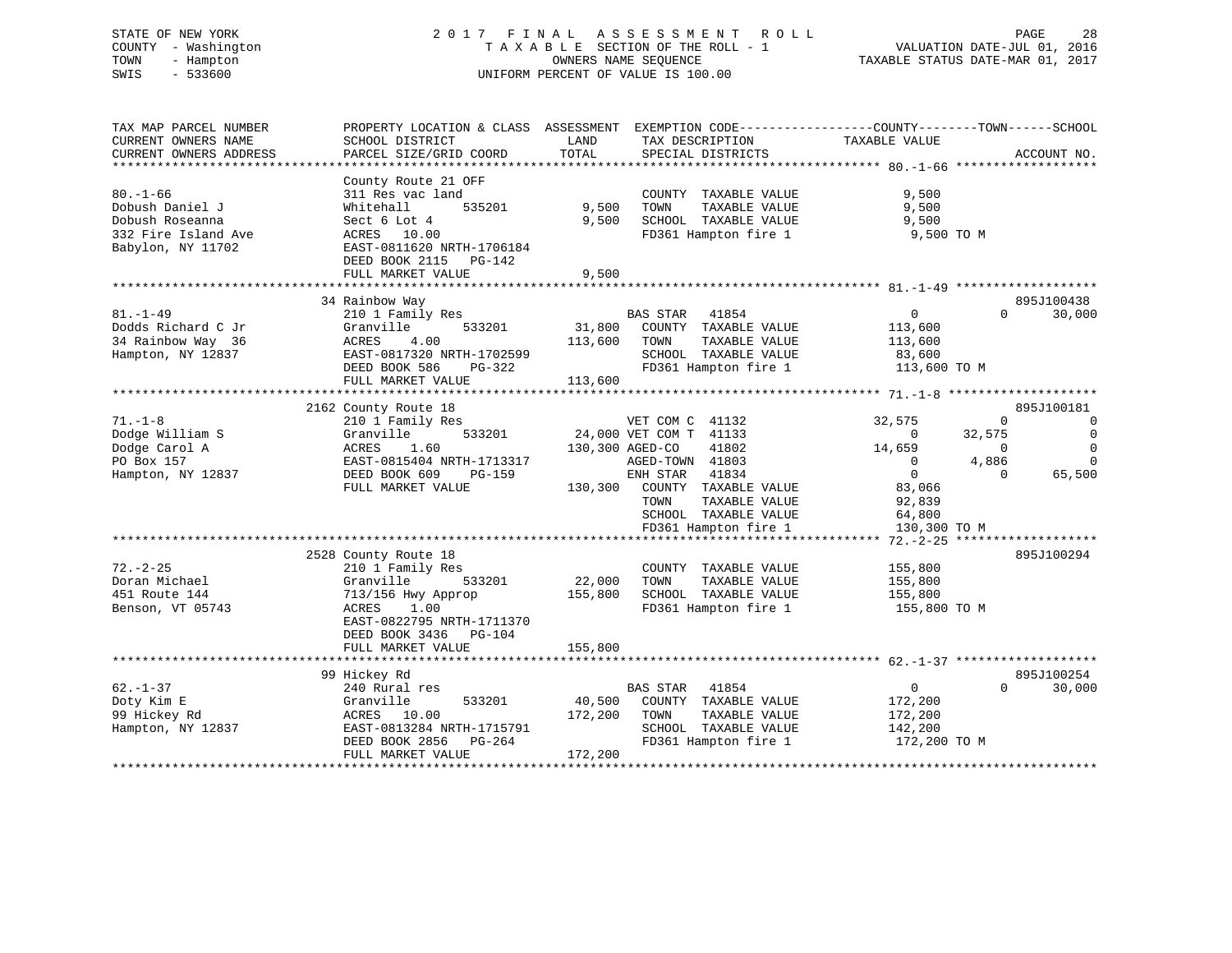# STATE OF NEW YORK 2 0 1 7 F I N A L A S S E S S M E N T R O L L PAGE 29 COUNTY - Washington T A X A B L E SECTION OF THE ROLL - 1 VALUATION DATE-JUL 01, 2016 TOWN - Hampton OWNERS NAME SEQUENCE TAXABLE STATUS DATE-MAR 01, 2017 SWIS - 533600 UNIFORM PERCENT OF VALUE IS 100.00

| TAX MAP PARCEL NUMBER<br>CURRENT OWNERS NAME<br>CURRENT OWNERS ADDRESS                                                      | PROPERTY LOCATION & CLASS ASSESSMENT EXEMPTION CODE----------------COUNTY-------TOWN------SCHOOL<br>SCHOOL DISTRICT<br>PARCEL SIZE/GRID COORD                               | LAND<br>TOTAL                | TAX DESCRIPTION<br>SPECIAL DISTRICTS                                                                                                                    | TAXABLE VALUE                                                                   | ACCOUNT NO. |
|-----------------------------------------------------------------------------------------------------------------------------|-----------------------------------------------------------------------------------------------------------------------------------------------------------------------------|------------------------------|---------------------------------------------------------------------------------------------------------------------------------------------------------|---------------------------------------------------------------------------------|-------------|
|                                                                                                                             |                                                                                                                                                                             |                              |                                                                                                                                                         |                                                                                 |             |
|                                                                                                                             | 165 Chapman Rd                                                                                                                                                              |                              |                                                                                                                                                         |                                                                                 | 895J100162  |
| $45. - 1 - 16$<br>Douglas William<br>Douglas Sally<br>6 Douglas Way<br>Whitehall, NY 12887                                  | 240 Rural res<br>535201<br>Whitehall<br>819-79<br>ACRES 34.80<br>EAST-0808539 NRTH-1733956                                                                                  | 64,800<br>158,200            | AG DIST<br>41720<br>COUNTY TAXABLE VALUE<br>TOWN<br>TAXABLE VALUE<br>SCHOOL TAXABLE VALUE<br>CA001 Cons agri dst 1                                      | 26,398<br>26,398<br>131,802<br>131,802<br>131,802<br>131,802 TO                 | 26,398      |
| MAY BE SUBJECT TO PAYMENT<br>UNDER AGDIST LAW TIL 2021                                                                      | DEED BOOK 816<br>$PG-1$<br>FULL MARKET VALUE                                                                                                                                |                              | 26,398 EX<br>158,200 FD362 Hampton fire 2                                                                                                               | 158,200 TO M                                                                    |             |
|                                                                                                                             |                                                                                                                                                                             |                              |                                                                                                                                                         |                                                                                 |             |
| $45. - 1 - 14$<br>Douglas William H<br>Douglas Sally A<br>6 Douglas Way<br>Whitehall, NY 12887                              | Chapman Rd OFF<br>322 Rural vac>10<br>Whitehall<br>535201<br>ACRES 20.00<br>EAST-0807337 NRTH-1734136<br>DEED BOOK 2784 PG-150<br>FULL MARKET VALUE                         | 9,500<br>9,500<br>9,500      | COUNTY TAXABLE VALUE<br>TAXABLE VALUE<br>TOWN<br>SCHOOL TAXABLE VALUE<br>FD362 Hampton fire 2                                                           | 9,500<br>9,500<br>9,500<br>9,500 TO M                                           | 895J100557  |
|                                                                                                                             |                                                                                                                                                                             |                              |                                                                                                                                                         |                                                                                 |             |
| $45. - 1 - 25.3$<br>Douglas William H<br>Douglas Sally<br>6 Douglas Way<br>Whitehall, NY 12887                              | Chapman Rd<br>322 Rural vac>10<br>535201<br>Whitehall<br>819-79<br>ACRES 13.50<br>EAST-0807741 NRTH-1733369<br>DEED BOOK 816<br>$PG-1$<br>FULL MARKET VALUE                 | 35,000<br>35,000<br>35,000   | COUNTY TAXABLE VALUE<br>TAXABLE VALUE<br>TOWN<br>SCHOOL TAXABLE VALUE<br>CA001 Cons agri dst 1<br>FD362 Hampton fire 2                                  | 35,000<br>35,000<br>35,000<br>35,000 TO<br>35,000 TO M                          | 895J100565  |
|                                                                                                                             | 11846 State Route 4                                                                                                                                                         |                              |                                                                                                                                                         |                                                                                 | 895J100055  |
| $45. - 1 - 28.1$<br>Douglas William H<br>Douglas Sally<br>6 Douglas Way<br>Whitehall, NY 12887<br>MAY BE SUBJECT TO PAYMENT | 112 Dairy farm<br>535201<br>Whitehall<br>ACRES 78.00<br>EAST-0806516 NRTH-1729178<br>DEED BOOK 699<br>$PG-48$<br>FULL MARKET VALUE                                          | 91,800<br>152,800<br>152,800 | AG DIST<br>41720<br>COUNTY TAXABLE VALUE<br>TAXABLE VALUE<br>TOWN<br>SCHOOL TAXABLE VALUE<br>CA001 Cons agri dst 1<br>39,319 EX<br>FD362 Hampton fire 2 | 39,319<br>39,319<br>113,481<br>113,481<br>113,481<br>113,481 TO<br>152,800 TO M | 39,319      |
| UNDER AGDIST LAW TIL 2021                                                                                                   |                                                                                                                                                                             |                              |                                                                                                                                                         |                                                                                 |             |
|                                                                                                                             |                                                                                                                                                                             |                              |                                                                                                                                                         |                                                                                 |             |
| $45. - 1 - 28.2$<br>Douglas William H<br>Douglas Sally<br>6 Douglas Way<br>Whitehall, NY 12887                              | 11850 State Route 4<br>422 Diner/lunch<br>535201<br>Whitehall<br>Big Apple Diner<br>Lot 1<br>FRNT 470.00 DPTH 109.00<br>EAST-0806272 NRTH-1728423<br>DEED BOOK 703<br>PG-91 | 9,500<br>99,700              | COUNTY TAXABLE VALUE<br>TAXABLE VALUE<br>TOWN<br>SCHOOL TAXABLE VALUE<br>FD362 Hampton fire 2                                                           | 99,700<br>99,700<br>99,700<br>99,700 TO M                                       | 895J100054  |
|                                                                                                                             | FULL MARKET VALUE                                                                                                                                                           | 99,700                       |                                                                                                                                                         |                                                                                 |             |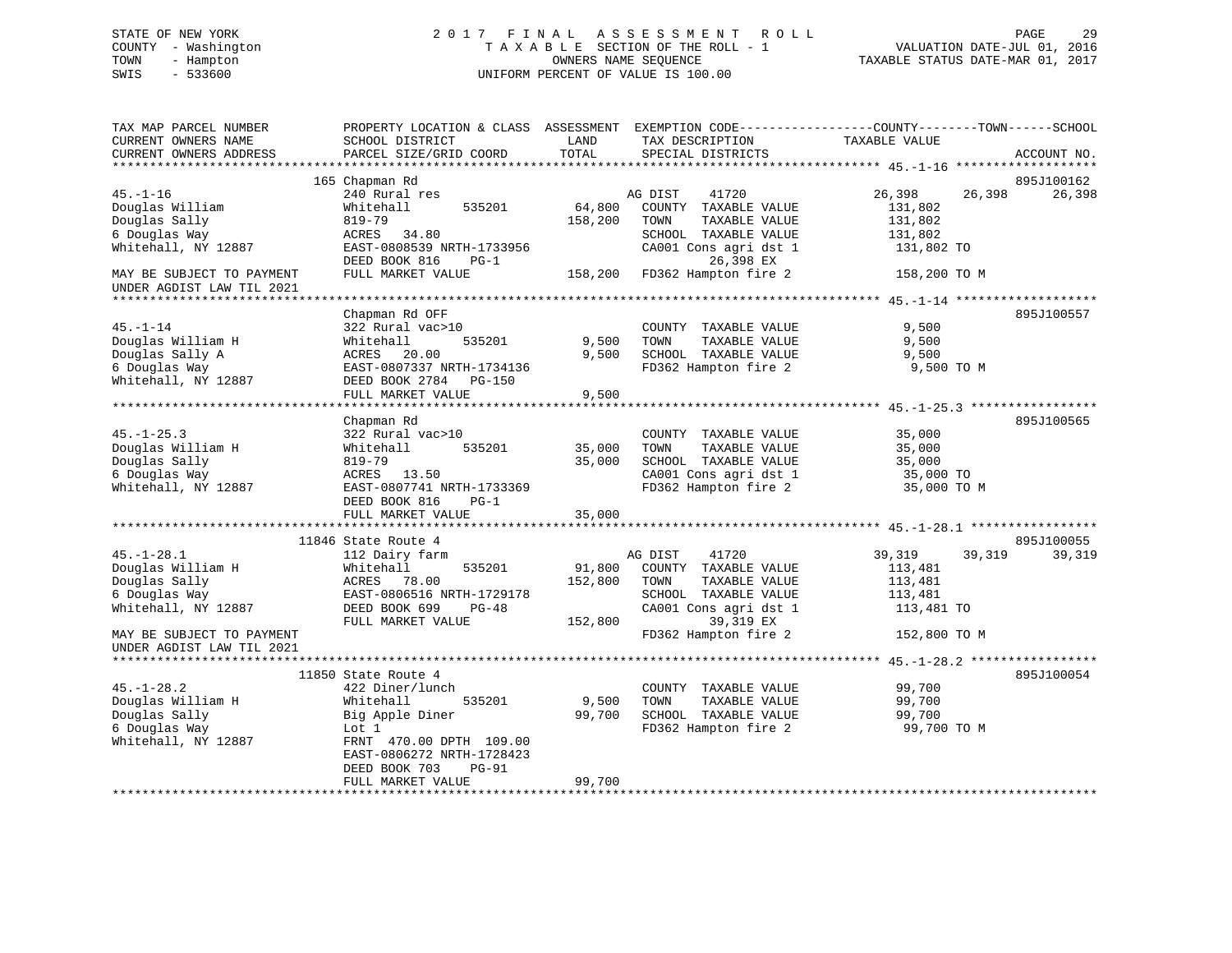# STATE OF NEW YORK 2 0 1 7 F I N A L A S S E S S M E N T R O L L PAGE 30 COUNTY - Washington T A X A B L E SECTION OF THE ROLL - 1 VALUATION DATE-JUL 01, 2016 TOWN - Hampton OWNERS NAME SEQUENCE TAXABLE STATUS DATE-MAR 01, 2017 SWIS - 533600 UNIFORM PERCENT OF VALUE IS 100.00

| TAX MAP PARCEL NUMBER<br>CURRENT OWNERS NAME<br>CURRENT OWNERS ADDRESS                              | PROPERTY LOCATION & CLASS ASSESSMENT EXEMPTION CODE---------------COUNTY-------TOWN-----SCHOOL<br>SCHOOL DISTRICT<br>PARCEL SIZE/GRID COORD                                   | LAND<br>TOTAL                | TAX DESCRIPTION TAXABLE VALUE<br>SPECIAL DISTRICTS                                                                    |                                                              | ACCOUNT NO.        |
|-----------------------------------------------------------------------------------------------------|-------------------------------------------------------------------------------------------------------------------------------------------------------------------------------|------------------------------|-----------------------------------------------------------------------------------------------------------------------|--------------------------------------------------------------|--------------------|
| $45. - 1 - 28.3$<br>Douglas William H<br>Douglas Sally<br>6 Douglas Way<br>Whitehall, NY 12887      | 6 Douglas Way<br>220 2 Family Res<br>Whitehall<br>535201<br>Lot 2<br>ACRES<br>1.04<br>EAST-0806514 NRTH-1728581<br>DEED BOOK 698<br>$PG-30$<br>FULL MARKET VALUE              | 22,100<br>104,400<br>104,400 | ENH STAR<br>41834<br>COUNTY TAXABLE VALUE<br>TAXABLE VALUE<br>TOWN<br>SCHOOL TAXABLE VALUE<br>FD362 Hampton fire 2    | $\mathbf{0}$<br>104,400<br>104,400<br>38,900<br>104,400 TO M | 65,500<br>$\Omega$ |
| $53. - 1 - 14$<br>Douglas William H<br>Douglas Sally<br>6 Douglas Way<br>Whitehall, NY 12887        | LOT 6&7 Taylor Pat<br>910 Priv forest<br>535201<br>Whitehall<br>ACRES 85.60<br>EAST-0808515 NRTH-1723886<br>DEED BOOK 699<br>$PG-48$<br>FULL MARKET VALUE                     | 38,500<br>38,500<br>38,500   | COUNTY TAXABLE VALUE<br>TAXABLE VALUE<br>TOWN<br>SCHOOL TAXABLE VALUE<br>FD361 Hampton fire 1<br>FD362 Hampton fire 2 | 38,500<br>38,500<br>38,500<br>33,110 TO M<br>5,390 TO M      | 895J100053         |
| $71. - 1 - 1.1$<br>Downing Duane<br>118 South Williams St<br>Whitehall, NY 12887                    | 2006 County Route 18<br>322 Rural vac>10<br>Granville<br>533201<br>ACRES 11.10<br>EAST-0811731 NRTH-1713812<br>DEED BOOK 3357 PG-65<br>FULL MARKET VALUE                      | 31,500<br>31,500<br>31,500   | COUNTY TAXABLE VALUE<br>TAXABLE VALUE<br>TOWN<br>SCHOOL TAXABLE VALUE<br>FD361 Hampton fire 1                         | 31,500<br>31,500<br>31,500<br>31,500 TO M                    | 895J100291         |
| $62. - 1 - 49$<br>Downing Duane P<br>118 South Williams St<br>Whitehall, NY 12887                   | 1896 County Route 18<br>322 Rural vac>10<br>535201<br>Whitehall<br>Sub Div Lot 5<br>ACRES 18.50<br>EAST-0809908 NRTH-1713574<br>DEED BOOK 3116<br>PG-267<br>FULL MARKET VALUE | 17,500<br>17,500<br>17,500   | COUNTY TAXABLE VALUE<br>TAXABLE VALUE<br>TOWN<br>SCHOOL TAXABLE VALUE<br>FD361 Hampton fire 1                         | 17,500<br>17,500<br>17,500<br>17,500 TO M                    | 895J100020         |
| $71. - 1 - 1.2$<br>Downing Duane P<br>Downing David<br>118 South Williams St<br>Whitehall, NY 12887 | 2044 County Route 18<br>314 Rural vac<10<br>533201<br>Granville<br>ACRES<br>3.30<br>EAST-0812541 NRTH-1713725<br>DEED BOOK 3528<br>PG-85<br>FULL MARKET VALUE                 | 20,500<br>20,500<br>20,500   | COUNTY TAXABLE VALUE<br>TOWN<br>TAXABLE VALUE<br>SCHOOL TAXABLE VALUE<br>FD361 Hampton fire 1                         | 20,500<br>20,500<br>20,500<br>20,500 TO M                    | 895J100426         |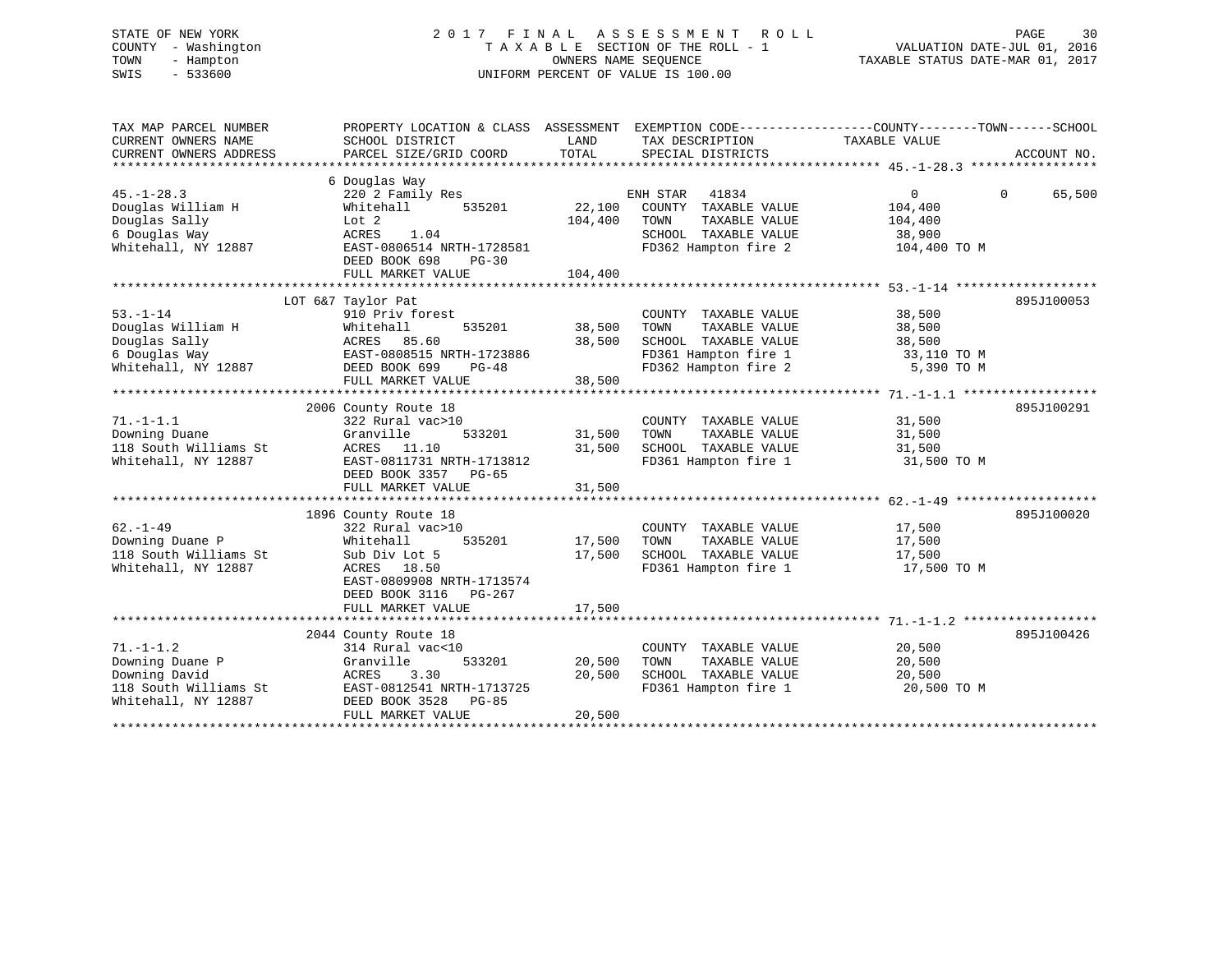# STATE OF NEW YORK 2 0 1 7 F I N A L A S S E S S M E N T R O L L PAGE 31 COUNTY - Washington T A X A B L E SECTION OF THE ROLL - 1 VALUATION DATE-JUL 01, 2016 TOWN - Hampton OWNERS NAME SEQUENCE TAXABLE STATUS DATE-MAR 01, 2017 SWIS - 533600 UNIFORM PERCENT OF VALUE IS 100.00

| TAX MAP PARCEL NUMBER<br>CURRENT OWNERS NAME<br>CURRENT OWNERS ADDRESS                                     | PROPERTY LOCATION & CLASS ASSESSMENT<br>SCHOOL DISTRICT<br>PARCEL SIZE/GRID COORD                                                                                  | LAND<br>TOTAL                | EXEMPTION CODE-----------------COUNTY-------TOWN------SCHOOL<br>TAX DESCRIPTION<br>SPECIAL DISTRICTS                      | TAXABLE VALUE                                                       | ACCOUNT NO.                      |
|------------------------------------------------------------------------------------------------------------|--------------------------------------------------------------------------------------------------------------------------------------------------------------------|------------------------------|---------------------------------------------------------------------------------------------------------------------------|---------------------------------------------------------------------|----------------------------------|
| *******************                                                                                        | ********************                                                                                                                                               |                              |                                                                                                                           |                                                                     |                                  |
| $80. - 1 - 28$<br>Drain Thomas<br>42 Birch Ln<br>Kensington, CT 06037                                      | 81 Hampton Heights Way<br>260 Seasonal res<br>Granville<br>533201<br>ACRES<br>5.02<br>EAST-0809822 NRTH-1702220<br>DEED BOOK 710<br>PG-107<br>FULL MARKET VALUE    | 27,500<br>62,000<br>62,000   | COUNTY TAXABLE VALUE<br>TOWN<br>TAXABLE VALUE<br>SCHOOL TAXABLE VALUE<br>FD361 Hampton fire 1                             | 62,000<br>62,000<br>62,000<br>62,000 TO M                           | 895J100678                       |
|                                                                                                            |                                                                                                                                                                    |                              |                                                                                                                           |                                                                     |                                  |
| $81. - 1 - 26.2$<br>Dundon Matthew<br>Dundon Samantha<br>1137 N Quivey Hill Ln<br>Whitehall, NY 12887-3217 | 1137 North Quivey Hill Ln<br>210 1 Family Res<br>Granville<br>533201<br>2.00<br>ACRES<br>EAST-0818733 NRTH-1702569<br>DEED BOOK 939<br>PG-247<br>FULL MARKET VALUE | 25,300<br>56,900<br>56,900   | BAS STAR<br>41854<br>COUNTY TAXABLE VALUE<br>TOWN<br>TAXABLE VALUE<br>SCHOOL TAXABLE VALUE<br>FD361 Hampton fire 1        | $\Omega$<br>56,900<br>56,900<br>26,900<br>56,900 TO M               | 895J100545<br>$\Omega$<br>30,000 |
|                                                                                                            | 177 Hills Pond Rd                                                                                                                                                  |                              |                                                                                                                           |                                                                     |                                  |
| $71. - 1 - 16.2$<br>Dunn Russell S Jr<br>Dunn Tami J<br>177 Hills Pond Rd<br>Whitehall, NY 12887           | 270 Mfg housing<br>Granville<br>533201<br>FRNT 200.00 DPTH 230.00<br>EAST-0815859 NRTH-1706155<br>DEED BOOK 2710 PG-255<br>FULL MARKET VALUE                       | 22,200<br>28,400<br>28,400   | <b>BAS STAR</b><br>41854<br>COUNTY TAXABLE VALUE<br>TOWN<br>TAXABLE VALUE<br>SCHOOL TAXABLE VALUE<br>FD361 Hampton fire 1 | $\overline{0}$<br>28,400<br>28,400<br>$\overline{0}$<br>28,400 TO M | 28,400<br>$\Omega$               |
|                                                                                                            |                                                                                                                                                                    |                              |                                                                                                                           |                                                                     |                                  |
| $71. - 1 - 15.8$<br>Dunn Russell S Sr<br>Dunn Joan E<br>PO Box 75<br>Hampton, NY 12837                     | 196 Hills Pond Rd<br>210 1 Family Res<br>533201<br>Granville<br>ACRES<br>1.58<br>EAST-0816422 NRTH-1706365<br>DEED BOOK 2837<br>PG-274<br>FULL MARKET VALUE        | 23,900<br>85,700<br>85,700   | ENH STAR<br>41834<br>COUNTY TAXABLE VALUE<br>TOWN<br>TAXABLE VALUE<br>SCHOOL TAXABLE VALUE<br>FD361 Hampton fire 1        | $\overline{0}$<br>85,700<br>85,700<br>20,200<br>85,700 TO M         | 65,500<br>$\Omega$               |
|                                                                                                            | 1093 North Quivey Hill Ln                                                                                                                                          |                              |                                                                                                                           |                                                                     | 895J100429                       |
| $81. - 1 - 22$<br>Dupuis Racheal<br>Dupuis Paul<br>1093 North Quivey Hill Ln<br>Whitehall, NY 12887        | 210 1 Family Res<br>Granville<br>533201<br><b>ACRES</b><br>4.00<br>EAST-0818662 NRTH-1701695<br>DEED BOOK 3055<br>PG-129<br>FULL MARKET VALUE                      | 31,800<br>124,600<br>124,600 | BAS STAR<br>41854<br>COUNTY TAXABLE VALUE<br>TAXABLE VALUE<br>TOWN<br>SCHOOL TAXABLE VALUE<br>FD361 Hampton fire 1        | $\overline{0}$<br>124,600<br>124,600<br>94,600<br>124,600 TO M      | $\Omega$<br>30,000               |
|                                                                                                            | State Route 22A OFF                                                                                                                                                |                              |                                                                                                                           |                                                                     | 895J100029                       |
| $72. - 2 - 8$<br>Durant Herve S<br>1507 County Road 565<br>Sussex, NJ 07461-4013                           | 314 Rural vac<10<br>Granville<br>533201<br>6.50<br>ACRES<br>EAST-0824175 NRTH-1710692<br>DEED BOOK 2589<br>PG-262<br>FULL MARKET VALUE                             | 14,500<br>14,500<br>14,500   | COUNTY TAXABLE VALUE<br>TOWN<br>TAXABLE VALUE<br>SCHOOL TAXABLE VALUE<br>FD361 Hampton fire 1                             | 14,500<br>14,500<br>14,500<br>14,500 TO M                           |                                  |
|                                                                                                            |                                                                                                                                                                    |                              |                                                                                                                           |                                                                     |                                  |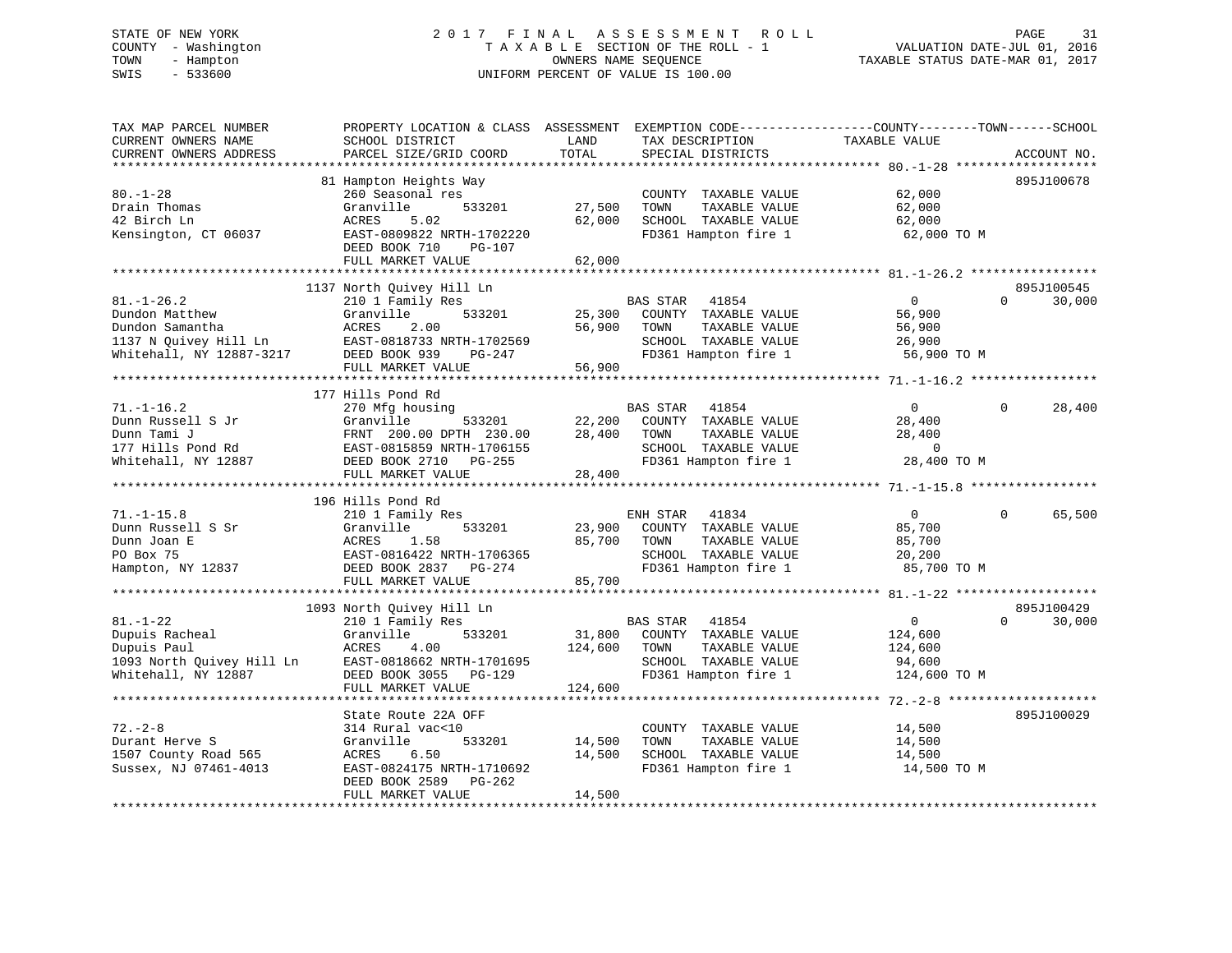# STATE OF NEW YORK 2 0 1 7 F I N A L A S S E S S M E N T R O L L PAGE 32 COUNTY - Washington T A X A B L E SECTION OF THE ROLL - 1 VALUATION DATE-JUL 01, 2016 TOWN - Hampton OWNERS NAME SEQUENCE TAXABLE STATUS DATE-MAR 01, 2017 SWIS - 533600 UNIFORM PERCENT OF VALUE IS 100.00

| TAX MAP PARCEL NUMBER<br>CURRENT OWNERS NAME | PROPERTY LOCATION & CLASS ASSESSMENT EXEMPTION CODE---------------COUNTY-------TOWN-----SCHOOL<br>SCHOOL DISTRICT | LAND          | TAX DESCRIPTION             | TAXABLE VALUE    |                    |
|----------------------------------------------|-------------------------------------------------------------------------------------------------------------------|---------------|-----------------------------|------------------|--------------------|
| CURRENT OWNERS ADDRESS                       | PARCEL SIZE/GRID COORD                                                                                            | TOTAL         | SPECIAL DISTRICTS           |                  | ACCOUNT NO.        |
|                                              |                                                                                                                   |               |                             |                  |                    |
|                                              | Hickey Rd OFF                                                                                                     |               |                             |                  | 895J100629         |
| $62. - 1 - 2$                                | 910 Priv forest                                                                                                   |               | COUNTY TAXABLE VALUE        | 12,000           |                    |
| Durfee Seth                                  | 533201<br>Granville                                                                                               | 12,000        | TAXABLE VALUE<br>TOWN       | 12,000           |                    |
| Durfee Grace Cuomo                           | ACRES 26.76                                                                                                       | 12,000        | SCHOOL TAXABLE VALUE        | 12,000           |                    |
| PO Box 124                                   | EAST-0809900 NRTH-1719665                                                                                         |               | FD361 Hampton fire 1        | 12,000 TO M      |                    |
| Fair Haven, VT 05743                         | DEED BOOK 3055 PG-251                                                                                             |               |                             |                  |                    |
|                                              | FULL MARKET VALUE                                                                                                 | 12,000        |                             |                  |                    |
|                                              |                                                                                                                   |               |                             |                  |                    |
|                                              | 183 Wicked Hollow Way                                                                                             |               |                             |                  | 895J100630         |
| $62 - 1 - 3$                                 | 240 Rural res                                                                                                     |               | BAS STAR 41854              | $\overline{0}$   | $\Omega$<br>30,000 |
| Durfee Seth                                  | Granville<br>533201                                                                                               | 39,600        | COUNTY TAXABLE VALUE        | 134,600          |                    |
| PO Box 124                                   | ACRES 27.27                                                                                                       | 134,600       | TOWN<br>TAXABLE VALUE       | 134,600          |                    |
| Fair Haven, VT 05743                         | EAST-0810834 NRTH-1719733                                                                                         |               | SCHOOL TAXABLE VALUE        | 104,600          |                    |
|                                              | DEED BOOK 876<br>PG-247                                                                                           |               | FD361 Hampton fire 1        | 134,600 TO M     |                    |
|                                              | FULL MARKET VALUE                                                                                                 | 134,600       |                             |                  |                    |
|                                              |                                                                                                                   |               |                             |                  |                    |
|                                              | State Route 22A                                                                                                   |               |                             |                  | 895J100141         |
| $54. - 1 - 14.1$                             | 323 Vacant rural                                                                                                  |               | 41720<br>AG DIST            | 46,591<br>46,591 | 46,591             |
| Durham Joseph A                              | Granville<br>533201                                                                                               |               | 71,300 COUNTY TAXABLE VALUE | 24,709           |                    |
| 1 Krall Rd                                   | sub div lot 2                                                                                                     | 71,300        | TOWN<br>TAXABLE VALUE       | 24,709           |                    |
| Hampton, NY 12837                            | Easement 3201/301                                                                                                 |               | SCHOOL TAXABLE VALUE        | 24,709           |                    |
|                                              | ACRES 158.40                                                                                                      |               | CA001 Cons agri dst 1       | 24,709 TO        |                    |
| MAY BE SUBJECT TO PAYMENT                    | EAST-0818451 NRTH-1725192                                                                                         |               | 46,591 EX                   |                  |                    |
| UNDER AGDIST LAW TIL 2021                    | DEED BOOK 867<br>PG-65                                                                                            |               | FD361 Hampton fire 1        | 71,300 TO M      |                    |
|                                              | FULL MARKET VALUE                                                                                                 | 71,300        |                             |                  |                    |
|                                              |                                                                                                                   |               |                             |                  |                    |
|                                              | 64 Lemayville Way                                                                                                 |               |                             |                  | 895J101794         |
| $38. - 1 - 2.6$                              | 210 1 Family Res                                                                                                  |               | COUNTY TAXABLE VALUE        | 152,500          |                    |
| Echevarris Dulcidio Jr                       | 535201<br>Whitehall                                                                                               | 36,400        | TOWN<br>TAXABLE VALUE       | 152,500          |                    |
| Echevarris Barbara                           | 6.42<br>ACRES                                                                                                     | 152,500       | SCHOOL TAXABLE VALUE        | 152,500          |                    |
| 56 Park Rd                                   | EAST-0805326 NRTH-1743375                                                                                         |               | FD362 Hampton fire 2        | 152,500 TO M     |                    |
| Oxford, CT 06483                             | DEED BOOK 603<br>PG-340                                                                                           |               |                             |                  |                    |
|                                              | FULL MARKET VALUE                                                                                                 | 152,500       |                             |                  |                    |
|                                              |                                                                                                                   |               |                             |                  |                    |
|                                              | 1399 Carvers Falls Ln                                                                                             |               |                             |                  | 895J100215         |
| $31. - 1 - 4$                                | 210 1 Family Res                                                                                                  |               | COUNTY TAXABLE VALUE        | 88,700           |                    |
| Eddy Perry M                                 | Whitehall                                                                                                         | 535201 31,400 | TOWN<br>TAXABLE VALUE       | 88,700           |                    |
| 1399 Carvers Falls Ln                        | Trans Exempt Repay 2017 88,700                                                                                    |               | SCHOOL TAXABLE VALUE        | 88,700           |                    |
| Whitehall, NY 12887                          | ACRES<br>3.90                                                                                                     |               | FD362 Hampton fire 2        | 88,700 TO M      |                    |
|                                              | EAST-0807952 NRTH-1746334                                                                                         |               | TE533 Trans exmt repay-flg  | $.00$ MT         |                    |
|                                              | DEED BOOK 3653 PG-38                                                                                              |               |                             |                  |                    |
|                                              | FULL MARKET VALUE                                                                                                 | 88,700        |                             |                  |                    |
|                                              |                                                                                                                   |               |                             |                  |                    |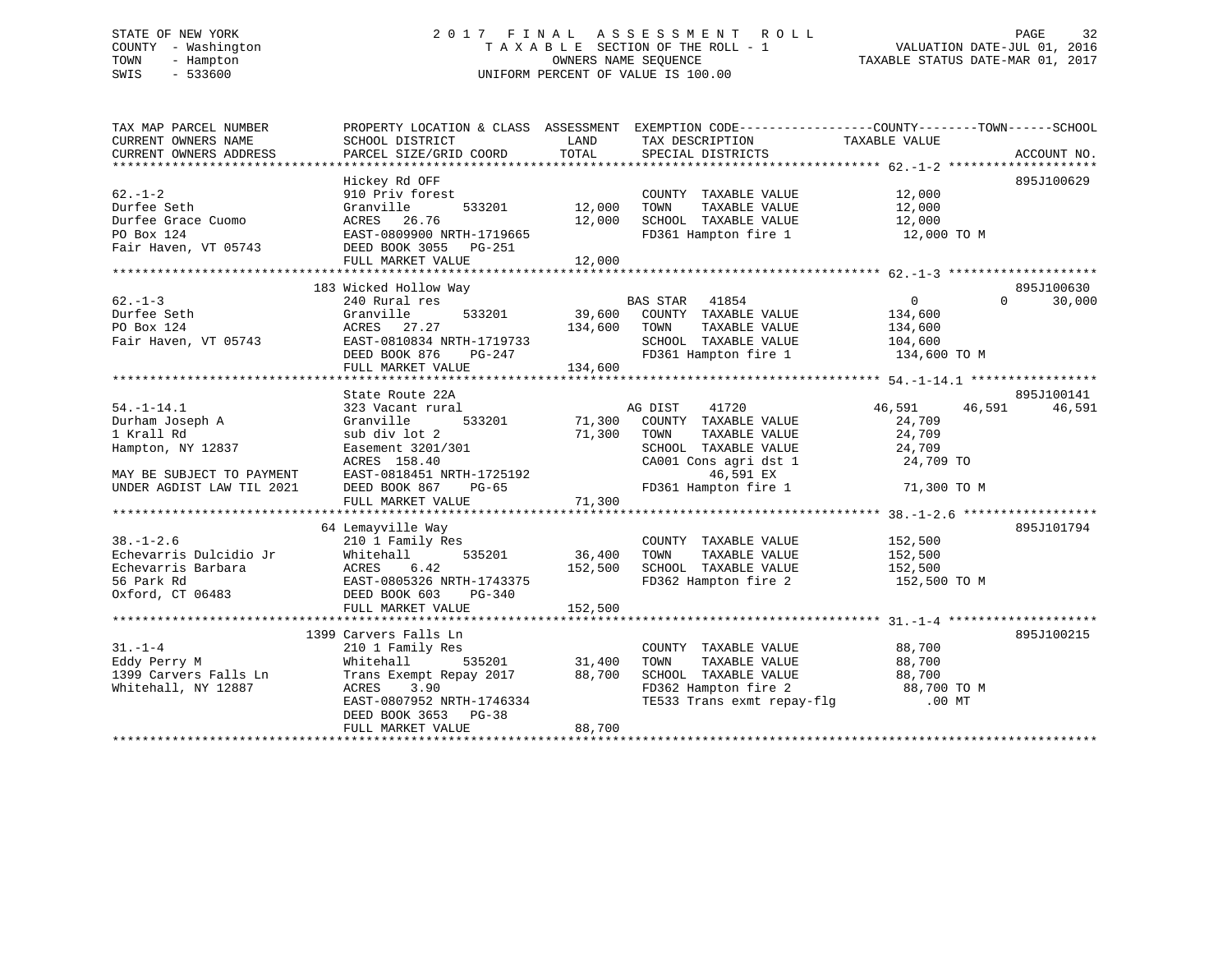# STATE OF NEW YORK 2 0 1 7 F I N A L A S S E S S M E N T R O L L PAGE 33 COUNTY - Washington T A X A B L E SECTION OF THE ROLL - 1 VALUATION DATE-JUL 01, 2016 TOWN - Hampton OWNERS NAME SEQUENCE TAXABLE STATUS DATE-MAR 01, 2017 SWIS - 533600 UNIFORM PERCENT OF VALUE IS 100.00

| TAX MAP PARCEL NUMBER<br>CURRENT OWNERS NAME<br>CURRENT OWNERS ADDRESS | PROPERTY LOCATION & CLASS ASSESSMENT EXEMPTION CODE----------------COUNTY-------TOWN-----SCHOOL<br>SCHOOL DISTRICT<br>PARCEL SIZE/GRID COORD | LAND<br>TOTAL | TAX DESCRIPTION<br>SPECIAL DISTRICTS | TAXABLE VALUE | ACCOUNT NO.                      |
|------------------------------------------------------------------------|----------------------------------------------------------------------------------------------------------------------------------------------|---------------|--------------------------------------|---------------|----------------------------------|
|                                                                        |                                                                                                                                              |               |                                      |               |                                  |
| $62 - 1 - 13$                                                          | 73 Wicked Hollow Way<br>210 1 Family Res                                                                                                     |               | <b>BAS STAR</b><br>41854             | $\Omega$      | 895J101716<br>30,000<br>$\Omega$ |
| Edwards Edward                                                         | Granville<br>533201                                                                                                                          | 28,500        | COUNTY TAXABLE VALUE                 | 89,100        |                                  |
| 73 Wicked Hollow Way                                                   | ACRES<br>5.05                                                                                                                                | 89,100        | TAXABLE VALUE<br>TOWN                | 89,100        |                                  |
| Hampton, NY 12837                                                      | EAST-0812982 NRTH-1719833                                                                                                                    |               | SCHOOL TAXABLE VALUE                 | 59,100        |                                  |
|                                                                        | DEED BOOK 918<br>PG-167                                                                                                                      |               | FD361 Hampton fire 1                 | 89,100 TO M   |                                  |
|                                                                        | FULL MARKET VALUE                                                                                                                            | 89,100        |                                      |               |                                  |
|                                                                        |                                                                                                                                              |               |                                      |               |                                  |
|                                                                        | 28 Quiet Way                                                                                                                                 |               |                                      |               | 895J100641                       |
| $62 - 1 - 34$                                                          | 322 Rural vac>10                                                                                                                             |               | COUNTY TAXABLE VALUE                 | 5,500         |                                  |
| Edwards Edward                                                         | 533201<br>Granville                                                                                                                          | 5,500         | TAXABLE VALUE<br>TOWN                | 5,500         |                                  |
| 73 Wicked Hollow Way                                                   | ACRES 11.23                                                                                                                                  | 5,500         | SCHOOL TAXABLE VALUE                 | 5,500         |                                  |
| Hampton, NY 12837                                                      | EAST-0811446 NRTH-1717348                                                                                                                    |               | FD361 Hampton fire 1                 | 5,500 TO M    |                                  |
|                                                                        | DEED BOOK 918<br>$PG-163$                                                                                                                    |               |                                      |               |                                  |
|                                                                        | FULL MARKET VALUE                                                                                                                            | 5,500         |                                      |               |                                  |
|                                                                        |                                                                                                                                              |               |                                      |               |                                  |
|                                                                        | 1018 West Way                                                                                                                                |               |                                      |               | 895J100278                       |
| $71.4 - 2 - 18$                                                        | 210 1 Family Res - WTRFNT                                                                                                                    |               | BAS STAR 41854                       | $\Omega$      | $\Omega$<br>30,000               |
| Edwards Thomas M ETAL                                                  | 533201<br>Granville                                                                                                                          | 13,500        | COUNTY TAXABLE VALUE                 | 116,300       |                                  |
| ATT Gail Dennison                                                      | LOT 1B                                                                                                                                       | 116,300       | TOWN<br>TAXABLE VALUE                | 116,300       |                                  |
| PO Box 43                                                              | 688/193                                                                                                                                      |               | SCHOOL TAXABLE VALUE                 | 86,300        |                                  |
| Hampton, NY 12837                                                      | $71. - 2 - 18$                                                                                                                               |               | FD361 Hampton fire 1                 | 116,300 TO M  |                                  |
|                                                                        | FRNT 100.00 DPTH 187.00                                                                                                                      |               |                                      |               |                                  |
|                                                                        | EAST-0816094 NRTH-1706895                                                                                                                    |               |                                      |               |                                  |
|                                                                        | DEED BOOK 918<br>PG-170                                                                                                                      |               |                                      |               |                                  |
|                                                                        | FULL MARKET VALUE                                                                                                                            | 116,300       |                                      |               |                                  |
|                                                                        |                                                                                                                                              |               |                                      |               |                                  |
|                                                                        | 194 & 200 Wicked Hollow Way                                                                                                                  |               |                                      |               | 895J100628                       |
| $62 - 1 - 4$                                                           | 240 Rural res                                                                                                                                |               | COUNTY TAXABLE VALUE                 | 323,100       |                                  |
| Eisenlau Lauralee                                                      | Granville<br>533201                                                                                                                          | 73,100        | TOWN<br>TAXABLE VALUE                | 323,100       |                                  |
| 10 Roswell Ave                                                         | ACRES 50.68                                                                                                                                  | 323,100       | SCHOOL TAXABLE VALUE                 | 323,100       |                                  |
| Oceanside, NY 11572                                                    | EAST-0811039 NRTH-1720871                                                                                                                    |               | FD361 Hampton fire 1                 | 323,100 TO M  |                                  |
|                                                                        | DEED BOOK 3104 PG-308                                                                                                                        |               |                                      |               |                                  |
|                                                                        | FULL MARKET VALUE                                                                                                                            | 323,100       |                                      |               |                                  |
|                                                                        |                                                                                                                                              |               |                                      |               |                                  |
|                                                                        | 2453 County Route 18                                                                                                                         |               |                                      |               | 895J100185                       |
| $72. - 1 - 10$                                                         | 210 1 Family Res                                                                                                                             |               | COUNTY TAXABLE VALUE                 | 108,400       |                                  |
| Elms Kim A                                                             | Granville<br>533201                                                                                                                          | 14,300        | TAXABLE VALUE<br>TOWN                | 108,400       |                                  |
| 796 McDougall Rd                                                       | FRNT 140.00 DPTH 124.00                                                                                                                      | 108,400       | SCHOOL TAXABLE VALUE                 | 108,400       |                                  |
| Argyle, NY 12809                                                       | EAST-0821364 NRTH-1710464                                                                                                                    |               | FD361 Hampton fire 1                 | 108,400 TO M  |                                  |
|                                                                        | DEED BOOK 3693 PG-307                                                                                                                        |               |                                      |               |                                  |
|                                                                        | FULL MARKET VALUE                                                                                                                            | 108,400       |                                      |               |                                  |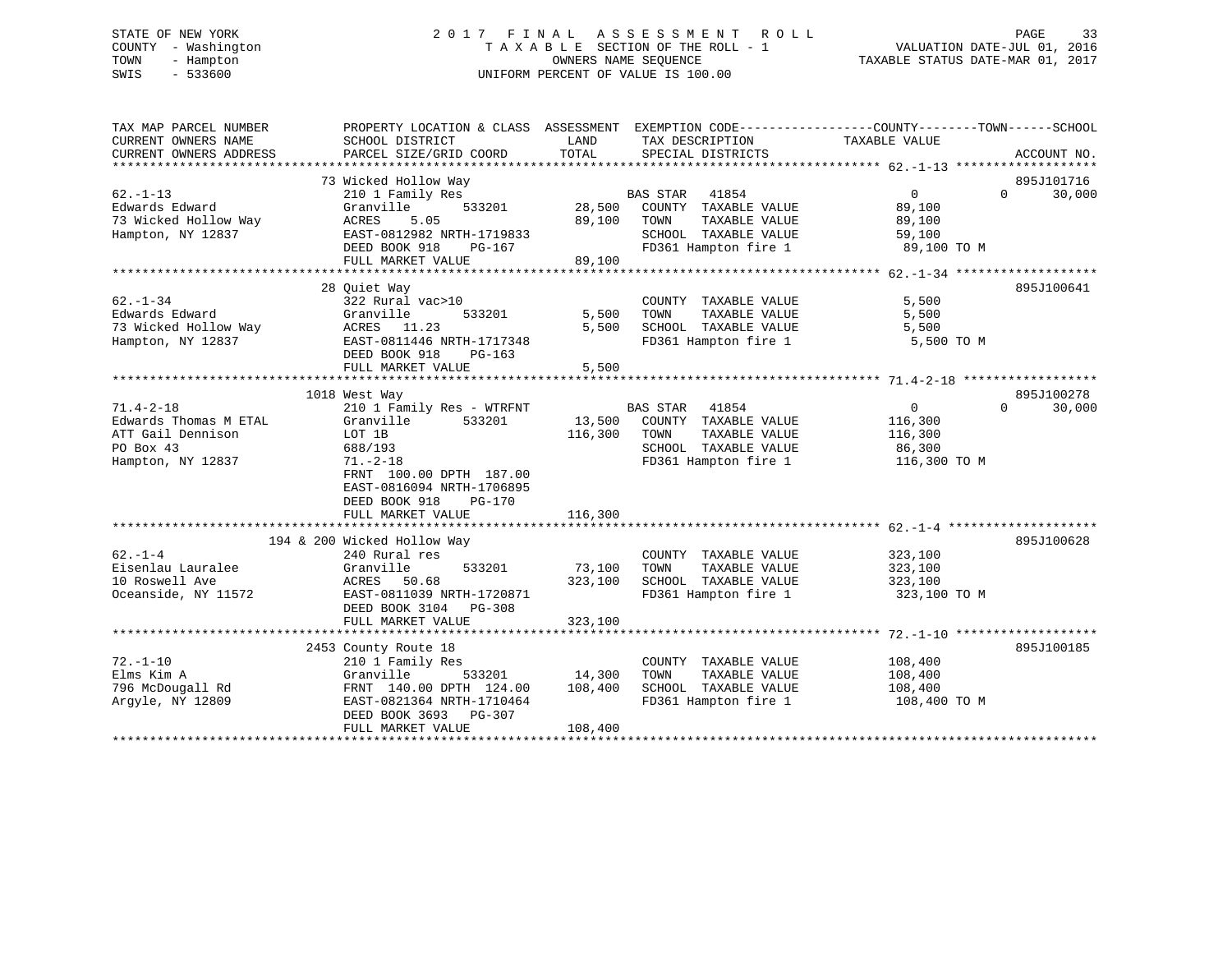# STATE OF NEW YORK 2 0 1 7 F I N A L A S S E S S M E N T R O L L PAGE 34 COUNTY - Washington T A X A B L E SECTION OF THE ROLL - 1 VALUATION DATE-JUL 01, 2016 TOWN - Hampton OWNERS NAME SEQUENCE TAXABLE STATUS DATE-MAR 01, 2017 SWIS - 533600 UNIFORM PERCENT OF VALUE IS 100.00

| TAX MAP PARCEL NUMBER<br>CURRENT OWNERS NAME<br>CURRENT OWNERS ADDRESS | PROPERTY LOCATION & CLASS ASSESSMENT EXEMPTION CODE---------------COUNTY-------TOWN-----SCHOOL<br>SCHOOL DISTRICT<br>PARCEL SIZE/GRID COORD | LAND<br>TOTAL | TAX DESCRIPTION<br>SPECIAL DISTRICTS         | TAXABLE VALUE | ACCOUNT NO. |
|------------------------------------------------------------------------|---------------------------------------------------------------------------------------------------------------------------------------------|---------------|----------------------------------------------|---------------|-------------|
|                                                                        |                                                                                                                                             |               |                                              |               |             |
|                                                                        | 1037 North Ouivey Hill Ln                                                                                                                   |               |                                              |               | 895J100041  |
| $81. - 1 - 14$                                                         | 322 Rural vac>10                                                                                                                            |               | COUNTY TAXABLE VALUE                         | 22,400        |             |
| Ettori Rita                                                            | Granville<br>533201                                                                                                                         | 22,400        | TOWN<br>TAXABLE VALUE                        | 22,400        |             |
| 19 Prouty Rd                                                           | ACRES 23.00                                                                                                                                 | 22,400        | SCHOOL TAXABLE VALUE                         | 22,400        |             |
| Hampton, NY 12837                                                      | EAST-0817316 NRTH-1700110<br>DEED BOOK 3454 PG-232                                                                                          |               | FD361 Hampton fire 1                         | 22,400 TO M   |             |
|                                                                        | FULL MARKET VALUE                                                                                                                           | 22,400        |                                              |               |             |
|                                                                        |                                                                                                                                             |               |                                              |               |             |
|                                                                        | South Rd                                                                                                                                    |               |                                              |               | 895J100067  |
| $72. - 1 - 15$                                                         | 720 Mine/quarry                                                                                                                             |               | COUNTY TAXABLE VALUE                         | 6,800         |             |
| Evergreen Quarries LLC                                                 | Granville<br>533201                                                                                                                         | 6,800         | TAXABLE VALUE<br>TOWN                        | 6,800         |             |
| PO Box 248                                                             | ACRES<br>7.81                                                                                                                               | 6,800         | SCHOOL TAXABLE VALUE                         | 6,800         |             |
| Granville, NY 12832                                                    | EAST-0820565 NRTH-1707639                                                                                                                   |               | FD361 Hampton fire 1                         | 6,800 TO M    |             |
|                                                                        | DEED BOOK 2337 PG-16                                                                                                                        |               |                                              |               |             |
|                                                                        | FULL MARKET VALUE                                                                                                                           | 6,800         |                                              |               |             |
|                                                                        |                                                                                                                                             |               |                                              |               |             |
|                                                                        | State Route 22A OFF                                                                                                                         |               |                                              |               | 895J100230  |
| $72. - 2 - 15$                                                         | 720 Mine/quarry                                                                                                                             |               | COUNTY TAXABLE VALUE                         | 6,000         |             |
| Evergreen Quarries LLC                                                 | Granville<br>533201                                                                                                                         | 6,000         | TAXABLE VALUE<br>TOWN                        | 6,000         |             |
| PO Box 248                                                             | ACRES<br>5.96                                                                                                                               | 6.000         | SCHOOL TAXABLE VALUE                         | 6,000         |             |
| Granville, NY 12832                                                    | EAST-0820812 NRTH-1707252                                                                                                                   |               | FD361 Hampton fire 1                         | 6,000 TO M    |             |
|                                                                        | DEED BOOK 2337 PG-16<br>FULL MARKET VALUE                                                                                                   | 6,000         |                                              |               |             |
|                                                                        |                                                                                                                                             |               |                                              |               |             |
|                                                                        | State Route 22A                                                                                                                             |               |                                              |               | 895J100173  |
| $81. - 2 - 23$                                                         | 322 Rural vac>10                                                                                                                            |               | COUNTY TAXABLE VALUE                         | 59,000        |             |
| Evergreen Quarries, LLC                                                | Granville<br>533201                                                                                                                         | 59,000        | TAXABLE VALUE<br>TOWN                        | 59,000        |             |
| PO Box 248                                                             | 615/78 ROW 696/318                                                                                                                          | 59,000        | SCHOOL TAXABLE VALUE                         | 59,000        |             |
| Granville, NY 12832                                                    | May be subject to ag pena                                                                                                                   |               | CA001 Cons agri dst 1                        | 59,000 TO     |             |
|                                                                        | until 2015                                                                                                                                  |               | FD361 Hampton fire 1                         | 59,000 TO M   |             |
|                                                                        | ACRES 35.90                                                                                                                                 |               |                                              |               |             |
|                                                                        | EAST-0823250 NRTH-1699836                                                                                                                   |               |                                              |               |             |
|                                                                        | DEED BOOK 3714 PG-123                                                                                                                       |               |                                              |               |             |
|                                                                        | FULL MARKET VALUE                                                                                                                           | 59,000        |                                              |               |             |
|                                                                        |                                                                                                                                             |               |                                              |               |             |
|                                                                        | State Route 22A W/off                                                                                                                       |               |                                              |               |             |
| $81. - 2 - 23.3$                                                       | 322 Rural vac>10                                                                                                                            |               | COUNTY TAXABLE VALUE                         | 61,300        |             |
| Evergreen Quarries, LLC                                                | Granville<br>533201                                                                                                                         | 61,300        | TOWN<br>TAXABLE VALUE                        | 61,300        |             |
| PO Box 248                                                             | May be subject to ag pena                                                                                                                   | 61,300        | SCHOOL TAXABLE VALUE<br>FD361 Hampton fire 1 | 61,300        |             |
| Granville, NY 12832                                                    | until 2015<br>ACRES 50.90                                                                                                                   |               |                                              | 61,300 TO M   |             |
|                                                                        | EAST-0820547 NRTH-1699696                                                                                                                   |               |                                              |               |             |
|                                                                        | DEED BOOK 3714 PG-123                                                                                                                       |               |                                              |               |             |
|                                                                        | FULL MARKET VALUE                                                                                                                           | 61,300        |                                              |               |             |
|                                                                        |                                                                                                                                             |               | ********************************             |               |             |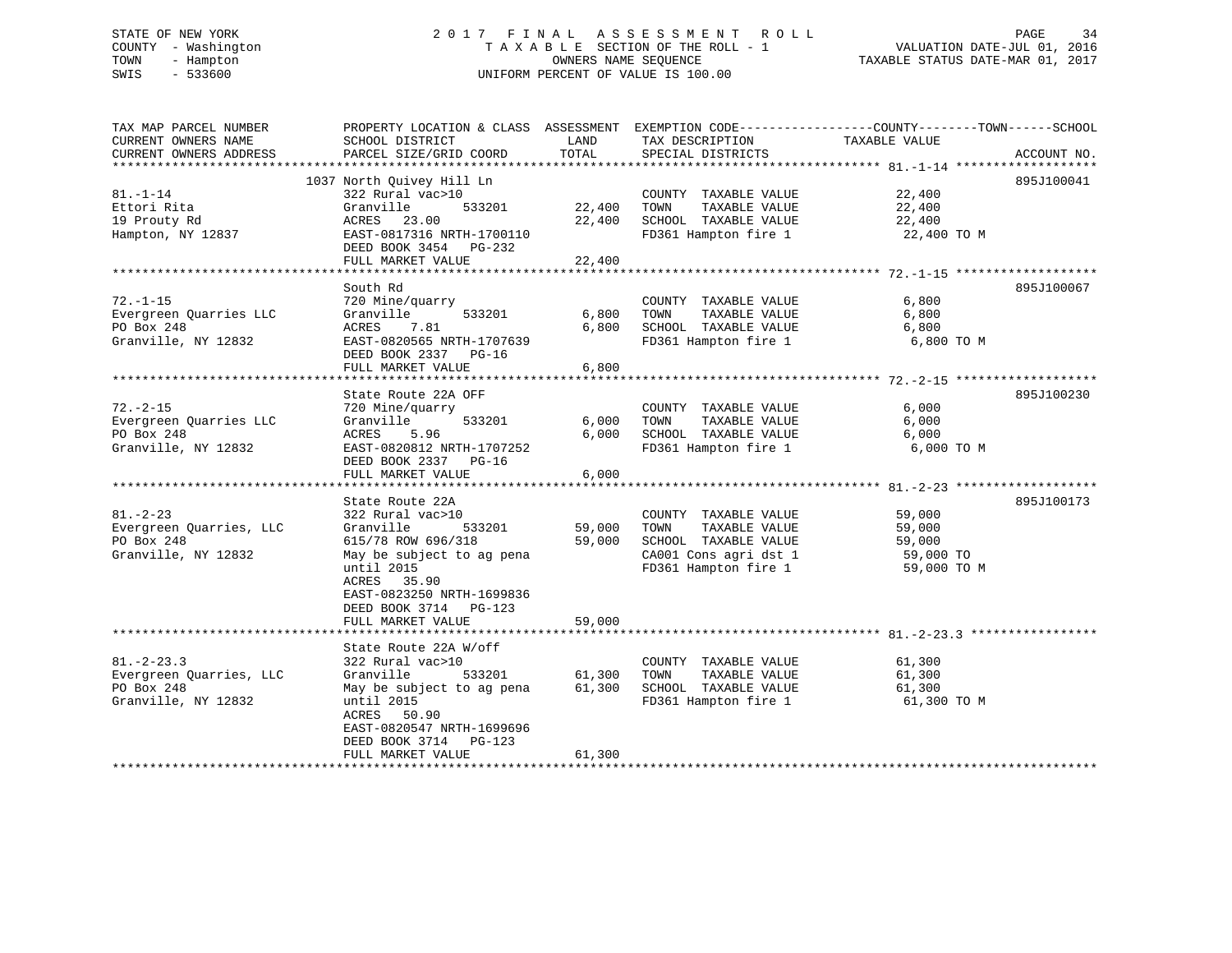# STATE OF NEW YORK 2 0 1 7 F I N A L A S S E S S M E N T R O L L PAGE 35 COUNTY - Washington T A X A B L E SECTION OF THE ROLL - 1 VALUATION DATE-JUL 01, 2016 TOWN - Hampton OWNERS NAME SEQUENCE TAXABLE STATUS DATE-MAR 01, 2017 SWIS - 533600 UNIFORM PERCENT OF VALUE IS 100.00

| TAX MAP PARCEL NUMBER<br>CURRENT OWNERS NAME<br>CURRENT OWNERS ADDRESS                                | PROPERTY LOCATION & CLASS ASSESSMENT EXEMPTION CODE----------------COUNTY-------TOWN------SCHOOL<br>SCHOOL DISTRICT<br>PARCEL SIZE/GRID COORD                                                              | LAND<br>TOTAL                                | TAX DESCRIPTION<br>SPECIAL DISTRICTS                                                                                      | TAXABLE VALUE                                               | ACCOUNT NO.           |
|-------------------------------------------------------------------------------------------------------|------------------------------------------------------------------------------------------------------------------------------------------------------------------------------------------------------------|----------------------------------------------|---------------------------------------------------------------------------------------------------------------------------|-------------------------------------------------------------|-----------------------|
| **************<br>$71. - 1 - 14.61$<br>Fallon Kathleen A<br>8 Whitman Ln<br>Old Lyme, CT 06371        | * * * * * * * * * * * * * * * * * * * *<br>Hills Pond Rd<br>314 Rural vac<10 - WTRFNT<br>Granville<br>533201<br>ACRES<br>7.81<br>EAST-0815297 NRTH-1709221<br>DEED BOOK 832<br>PG-291<br>FULL MARKET VALUE | **************<br>38,000<br>38,000<br>38,000 | COUNTY TAXABLE VALUE<br>TOWN<br>TAXABLE VALUE<br>SCHOOL TAXABLE VALUE<br>FD361 Hampton fire 1                             | 38,000<br>38,000<br>38,000<br>38,000 TO M                   | 895J101801            |
|                                                                                                       |                                                                                                                                                                                                            |                                              |                                                                                                                           |                                                             |                       |
| $62. - 1 - 27$<br>Farris Nolan<br>635 Garden St 4<br>Hoboken, NJ 07030                                | 44 Hickey Rd<br>240 Rural res<br>Granville<br>533201<br>ACRES<br>50.10<br>EAST-0814257 NRTH-1714668<br>DEED BOOK 2463<br><b>PG-148</b><br>FULL MARKET VALUE                                                | 80,400<br>246,000<br>246,000                 | COUNTY TAXABLE VALUE<br>TOWN<br>TAXABLE VALUE<br>SCHOOL TAXABLE VALUE<br>CA001 Cons agri dst 1<br>FD361 Hampton fire 1    | 246,000<br>246,000<br>246,000<br>246,000 TO<br>246,000 TO M | 895J100007            |
|                                                                                                       | ****************************                                                                                                                                                                               |                                              |                                                                                                                           |                                                             |                       |
| $38. - 1 - 12.2$<br>Fenton Donald J<br>Fenton Tiffany L<br>32 Vladyka Woods Rd<br>Whitehall, NY 12887 | Vladyka Woods Rd<br>322 Rural vac>10<br>535201<br>Whitehall<br>18.27<br>ACRES<br>EAST-0806702 NRTH-1738916<br>DEED BOOK 916<br>$PG-113$<br>FULL MARKET VALUE                                               | 30,000<br>30,000<br>30,000                   | COUNTY TAXABLE VALUE<br>TOWN<br>TAXABLE VALUE<br>SCHOOL TAXABLE VALUE<br>FD362 Hampton fire 2                             | 30,000<br>30,000<br>30,000<br>30,000 TO M                   | 895J100624            |
|                                                                                                       |                                                                                                                                                                                                            |                                              |                                                                                                                           |                                                             |                       |
| $53. - 1 - 7.13$<br>Ferguson Dauna<br>271 Hickey Rd<br>Hampton, NY 12837                              | 271 Hickey Rd<br>280 Res Multiple<br>Granville<br>533201<br>ACRES<br>5.44<br>EAST-0814257 NRTH-1720111<br>DEED BOOK 955<br>$PG-284$<br>FULL MARKET VALUE                                                   | 35,400<br>256,200<br>256,200                 | COUNTY TAXABLE VALUE<br>TOWN<br>TAXABLE VALUE<br>SCHOOL TAXABLE VALUE<br>FD361 Hampton fire 1                             | 256,200<br>256,200<br>256,200<br>256,200 ТО М               | 895J100662            |
|                                                                                                       | 2193 State Route 22A                                                                                                                                                                                       |                                              |                                                                                                                           |                                                             | 895J100409            |
| $81. - 2 - 16$<br>Ferguson Jeffrey<br>2193 State Route 22A<br>Hampton, NY 12837                       | 210 1 Family Res<br>Granville<br>533201<br>67.00 DPTH 126.00<br>FRNT<br>EAST-0822915 NRTH-1702409<br>DEED BOOK 2869<br><b>PG-300</b><br>FULL MARKET VALUE                                                  | 8,400<br>76,900<br>76,900                    | <b>BAS STAR</b><br>41854<br>COUNTY TAXABLE VALUE<br>TOWN<br>TAXABLE VALUE<br>SCHOOL TAXABLE VALUE<br>FD361 Hampton fire 1 | $\mathbf 0$<br>76,900<br>76,900<br>46,900<br>76,900 TO M    | $\mathbf 0$<br>30,000 |
|                                                                                                       |                                                                                                                                                                                                            |                                              |                                                                                                                           |                                                             | ************          |
| $81. - 2 - 15$<br>Ferguson Jeffrey F<br>2193 State Route 22A<br>Hampton, NY 12837                     | State Route 22A<br>311 Res vac land<br>Granville<br>533201<br>564/350<br>FRNT<br>54.00 DPTH 126.00<br>EAST-0822927 NRTH-1702465<br>DEED BOOK 3144<br>PG-321<br>FULL MARKET VALUE                           | 2,500<br>2,500<br>2,500                      | COUNTY TAXABLE VALUE<br>TOWN<br>TAXABLE VALUE<br>SCHOOL TAXABLE VALUE<br>FD361 Hampton fire 1                             | 2,500<br>2,500<br>2,500<br>2,500 TO M                       | 895J100065            |
|                                                                                                       |                                                                                                                                                                                                            |                                              |                                                                                                                           |                                                             |                       |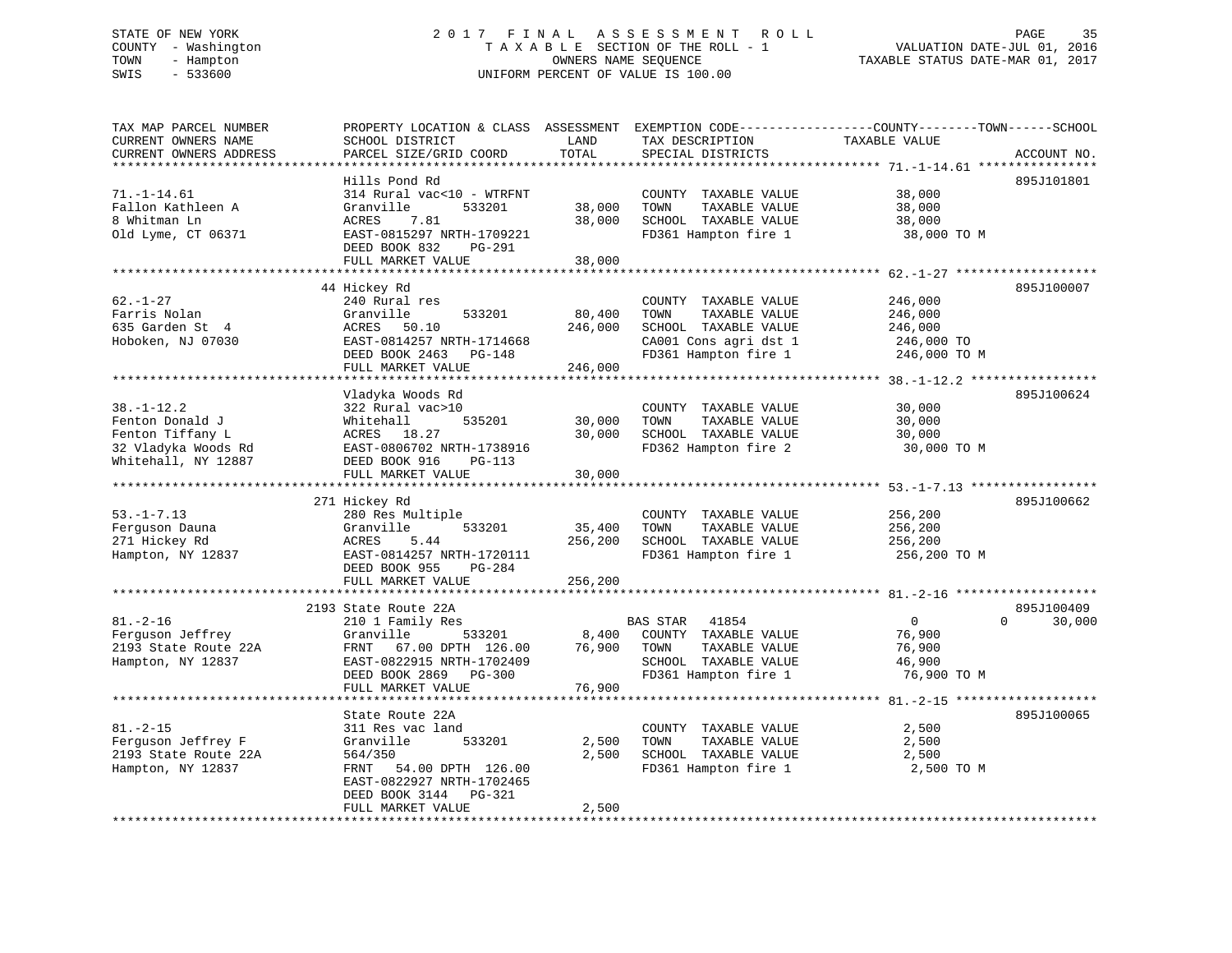# STATE OF NEW YORK 2 0 1 7 F I N A L A S S E S S M E N T R O L L PAGE 36 COUNTY - Washington T A X A B L E SECTION OF THE ROLL - 1 VALUATION DATE-JUL 01, 2016 TOWN - Hampton OWNERS NAME SEQUENCE TAXABLE STATUS DATE-MAR 01, 2017 SWIS - 533600 UNIFORM PERCENT OF VALUE IS 100.00

| PARCEL SIZE/GRID COORD<br>TOTAL<br>2177 State Route 22A<br>895J100068<br>$\begin{array}{ccc} 5 & 3 & 16 \\ 533201 & 16,800 & 7000 \end{array}$<br>81.-2-17<br>Ferguson Sara<br>$45,900$<br>$45,900$<br>210 1 Family Res<br>COUNTY TAXABLE VALUE<br>TAXABLE VALUE<br>Granville<br>2193 State Route 22A FRNT 190.00 DPTH 120.00 45,900 SCHOOL TAXABLE VALUE 45,900<br>FD361 Hampton fire 1<br>Hampton, NY 12837<br>45,900 TO M<br>DEED BOOK 3690 PG-320<br>FIILT. MARKET :--<br>45,900<br>FULL MARKET VALUE<br>2167 State Route 22A<br>895J101740<br>ing<br>533201 - 533201 - 15,400<br>ספר בידים ה<br>COUNTY TAXABLE VALUE 18,400<br>$81. - 2 - 17.1$<br>270 Mfg housing<br>270 MIG no<br>Granville<br>TAXABLE VALUE 18,400<br>Ferquson Thorn<br>TOWN<br>SCHOOL TAXABLE VALUE 18,400<br>FD361 Hampton fire 1 18,400 TO M | TAX MAP PARCEL NUMBER<br>CURRENT OWNERS NAME | PROPERTY LOCATION & CLASS ASSESSMENT EXEMPTION CODE---------------COUNTY-------TOWN-----SCHOOL<br>SCHOOL DISTRICT | <b>EXAMPLE THE STATE OF STATE OF STATE OF STATE OF STATE OF STATE OF STATE OF STATE</b> | TAX DESCRIPTION TAXABLE VALUE SPECIAL DISTRICTS |             |
|-------------------------------------------------------------------------------------------------------------------------------------------------------------------------------------------------------------------------------------------------------------------------------------------------------------------------------------------------------------------------------------------------------------------------------------------------------------------------------------------------------------------------------------------------------------------------------------------------------------------------------------------------------------------------------------------------------------------------------------------------------------------------------------------------------------------------|----------------------------------------------|-------------------------------------------------------------------------------------------------------------------|-----------------------------------------------------------------------------------------|-------------------------------------------------|-------------|
| C/O Thorn Ferguson Rathbun FRNT 179.00 DPTH 110.00 18,400<br>PO Box 121 EAST-0822850 NRTH-1702082<br>Hampton, NY 12837 DEED BOOK 3059 PG-119                                                                                                                                                                                                                                                                                                                                                                                                                                                                                                                                                                                                                                                                            | CURRENT OWNERS ADDRESS                       |                                                                                                                   |                                                                                         |                                                 | ACCOUNT NO. |
|                                                                                                                                                                                                                                                                                                                                                                                                                                                                                                                                                                                                                                                                                                                                                                                                                         |                                              |                                                                                                                   |                                                                                         |                                                 |             |
|                                                                                                                                                                                                                                                                                                                                                                                                                                                                                                                                                                                                                                                                                                                                                                                                                         |                                              |                                                                                                                   |                                                                                         |                                                 |             |
|                                                                                                                                                                                                                                                                                                                                                                                                                                                                                                                                                                                                                                                                                                                                                                                                                         |                                              |                                                                                                                   |                                                                                         |                                                 |             |
|                                                                                                                                                                                                                                                                                                                                                                                                                                                                                                                                                                                                                                                                                                                                                                                                                         |                                              |                                                                                                                   |                                                                                         |                                                 |             |
|                                                                                                                                                                                                                                                                                                                                                                                                                                                                                                                                                                                                                                                                                                                                                                                                                         |                                              |                                                                                                                   |                                                                                         |                                                 |             |
|                                                                                                                                                                                                                                                                                                                                                                                                                                                                                                                                                                                                                                                                                                                                                                                                                         |                                              |                                                                                                                   |                                                                                         |                                                 |             |
|                                                                                                                                                                                                                                                                                                                                                                                                                                                                                                                                                                                                                                                                                                                                                                                                                         |                                              |                                                                                                                   |                                                                                         |                                                 |             |
|                                                                                                                                                                                                                                                                                                                                                                                                                                                                                                                                                                                                                                                                                                                                                                                                                         |                                              |                                                                                                                   |                                                                                         |                                                 |             |
|                                                                                                                                                                                                                                                                                                                                                                                                                                                                                                                                                                                                                                                                                                                                                                                                                         |                                              |                                                                                                                   |                                                                                         |                                                 |             |
|                                                                                                                                                                                                                                                                                                                                                                                                                                                                                                                                                                                                                                                                                                                                                                                                                         |                                              |                                                                                                                   |                                                                                         |                                                 |             |
|                                                                                                                                                                                                                                                                                                                                                                                                                                                                                                                                                                                                                                                                                                                                                                                                                         |                                              |                                                                                                                   |                                                                                         |                                                 |             |
|                                                                                                                                                                                                                                                                                                                                                                                                                                                                                                                                                                                                                                                                                                                                                                                                                         |                                              |                                                                                                                   |                                                                                         |                                                 |             |
| FULL MARKET VALUE<br>18,400                                                                                                                                                                                                                                                                                                                                                                                                                                                                                                                                                                                                                                                                                                                                                                                             |                                              |                                                                                                                   |                                                                                         |                                                 |             |
|                                                                                                                                                                                                                                                                                                                                                                                                                                                                                                                                                                                                                                                                                                                                                                                                                         |                                              |                                                                                                                   |                                                                                         |                                                 |             |
| $\overline{0}$<br>$\Omega$                                                                                                                                                                                                                                                                                                                                                                                                                                                                                                                                                                                                                                                                                                                                                                                              |                                              |                                                                                                                   |                                                                                         |                                                 | 30,000      |
| 55,900                                                                                                                                                                                                                                                                                                                                                                                                                                                                                                                                                                                                                                                                                                                                                                                                                  |                                              |                                                                                                                   |                                                                                         |                                                 |             |
| 55,900                                                                                                                                                                                                                                                                                                                                                                                                                                                                                                                                                                                                                                                                                                                                                                                                                  |                                              |                                                                                                                   |                                                                                         |                                                 |             |
|                                                                                                                                                                                                                                                                                                                                                                                                                                                                                                                                                                                                                                                                                                                                                                                                                         |                                              |                                                                                                                   |                                                                                         |                                                 |             |
| SCHOOL TAXABLE VALUE 25,900<br>FD361 Hampton fire 1 55,900 TO M                                                                                                                                                                                                                                                                                                                                                                                                                                                                                                                                                                                                                                                                                                                                                         |                                              |                                                                                                                   |                                                                                         |                                                 |             |
|                                                                                                                                                                                                                                                                                                                                                                                                                                                                                                                                                                                                                                                                                                                                                                                                                         |                                              |                                                                                                                   |                                                                                         |                                                 |             |
| 31.1 2195 State Route 22A<br>81.-2-15.1 210 1 Family Res<br>Ferguson Wayne Ganville 533201 7,000 COUNTY TAXABLE VALUE<br>2193 State Route 22A<br>Hampton, NY 12837 ERST-0822937 NRTH-1702517 5CHOOL TAXABLE VALUE<br>DEED BOOK 957 PG-21                                                                                                                                                                                                                                                                                                                                                                                                                                                                                                                                                                                |                                              |                                                                                                                   |                                                                                         |                                                 |             |
| 57 & 75 Golf Course Rd                                                                                                                                                                                                                                                                                                                                                                                                                                                                                                                                                                                                                                                                                                                                                                                                  |                                              |                                                                                                                   |                                                                                         |                                                 |             |
| $38. - 1 - 10.4$<br>COUNTY TAXABLE VALUE<br>330 Vacant comm<br>108,000                                                                                                                                                                                                                                                                                                                                                                                                                                                                                                                                                                                                                                                                                                                                                  |                                              |                                                                                                                   |                                                                                         |                                                 |             |
| Fernett Stephen A<br>359 County B<br>535201 108,000<br>TAXABLE VALUE<br>Whitehall<br>TOWN<br>108,000                                                                                                                                                                                                                                                                                                                                                                                                                                                                                                                                                                                                                                                                                                                    |                                              |                                                                                                                   |                                                                                         |                                                 |             |
| 108,000<br>108,000<br>359 County Route 11<br>SCHOOL TAXABLE VALUE<br>Survey: 12693 Lot C                                                                                                                                                                                                                                                                                                                                                                                                                                                                                                                                                                                                                                                                                                                                |                                              |                                                                                                                   |                                                                                         |                                                 |             |
| ACRES 15.01<br>EAST-0809866 NRTH-1735339<br>CA001 Cons agri dst 1 108,000 TO<br>FD362 Hampton fire 2 108,000 TO M<br>Whitehall, NY 12887                                                                                                                                                                                                                                                                                                                                                                                                                                                                                                                                                                                                                                                                                |                                              |                                                                                                                   |                                                                                         |                                                 |             |
| DEED BOOK 3530 PG-57                                                                                                                                                                                                                                                                                                                                                                                                                                                                                                                                                                                                                                                                                                                                                                                                    |                                              |                                                                                                                   |                                                                                         |                                                 |             |
| 108,000<br>FULL MARKET VALUE                                                                                                                                                                                                                                                                                                                                                                                                                                                                                                                                                                                                                                                                                                                                                                                            |                                              |                                                                                                                   |                                                                                         |                                                 |             |
|                                                                                                                                                                                                                                                                                                                                                                                                                                                                                                                                                                                                                                                                                                                                                                                                                         |                                              |                                                                                                                   |                                                                                         |                                                 |             |
| 131 Golf Course Rd                                                                                                                                                                                                                                                                                                                                                                                                                                                                                                                                                                                                                                                                                                                                                                                                      |                                              |                                                                                                                   |                                                                                         |                                                 |             |
| $38. - 1 - 10.5$<br>76,800<br>270 Mfg housing<br>COUNTY TAXABLE VALUE                                                                                                                                                                                                                                                                                                                                                                                                                                                                                                                                                                                                                                                                                                                                                   |                                              |                                                                                                                   |                                                                                         |                                                 |             |
| Fernett Stephen A Mhitehall 535201<br>359 County Route 11 Filed Survey 12843/ B-1<br>TOWN<br>TAXABLE VALUE<br>76,800                                                                                                                                                                                                                                                                                                                                                                                                                                                                                                                                                                                                                                                                                                    |                                              |                                                                                                                   |                                                                                         |                                                 |             |
| SCHOOL TAXABLE VALUE<br>76,800                                                                                                                                                                                                                                                                                                                                                                                                                                                                                                                                                                                                                                                                                                                                                                                          |                                              |                                                                                                                   |                                                                                         |                                                 |             |
| $\frac{1}{2843}$ 535201 23,800<br>2843/ B-1 76,800<br>$\frac{1}{27}$<br>CA001 Cons agri dst 1 76,800 TO<br>Whitehall, NY 12887<br>FRNT 154.00 DPTH                                                                                                                                                                                                                                                                                                                                                                                                                                                                                                                                                                                                                                                                      |                                              |                                                                                                                   |                                                                                         |                                                 |             |
| EZ005 Empire Zone 5<br>FD362 Hampton fire 2<br>ACRES 1.54<br>76,800 TO                                                                                                                                                                                                                                                                                                                                                                                                                                                                                                                                                                                                                                                                                                                                                  |                                              |                                                                                                                   |                                                                                         |                                                 |             |
| EAST-0809952 NRTH-1736925<br>76,800 TO M                                                                                                                                                                                                                                                                                                                                                                                                                                                                                                                                                                                                                                                                                                                                                                                |                                              |                                                                                                                   |                                                                                         |                                                 |             |
| DEED BOOK 3652 PG-118<br>76,800<br>FULL MARKET VALUE                                                                                                                                                                                                                                                                                                                                                                                                                                                                                                                                                                                                                                                                                                                                                                    |                                              |                                                                                                                   |                                                                                         |                                                 |             |
|                                                                                                                                                                                                                                                                                                                                                                                                                                                                                                                                                                                                                                                                                                                                                                                                                         |                                              |                                                                                                                   |                                                                                         |                                                 |             |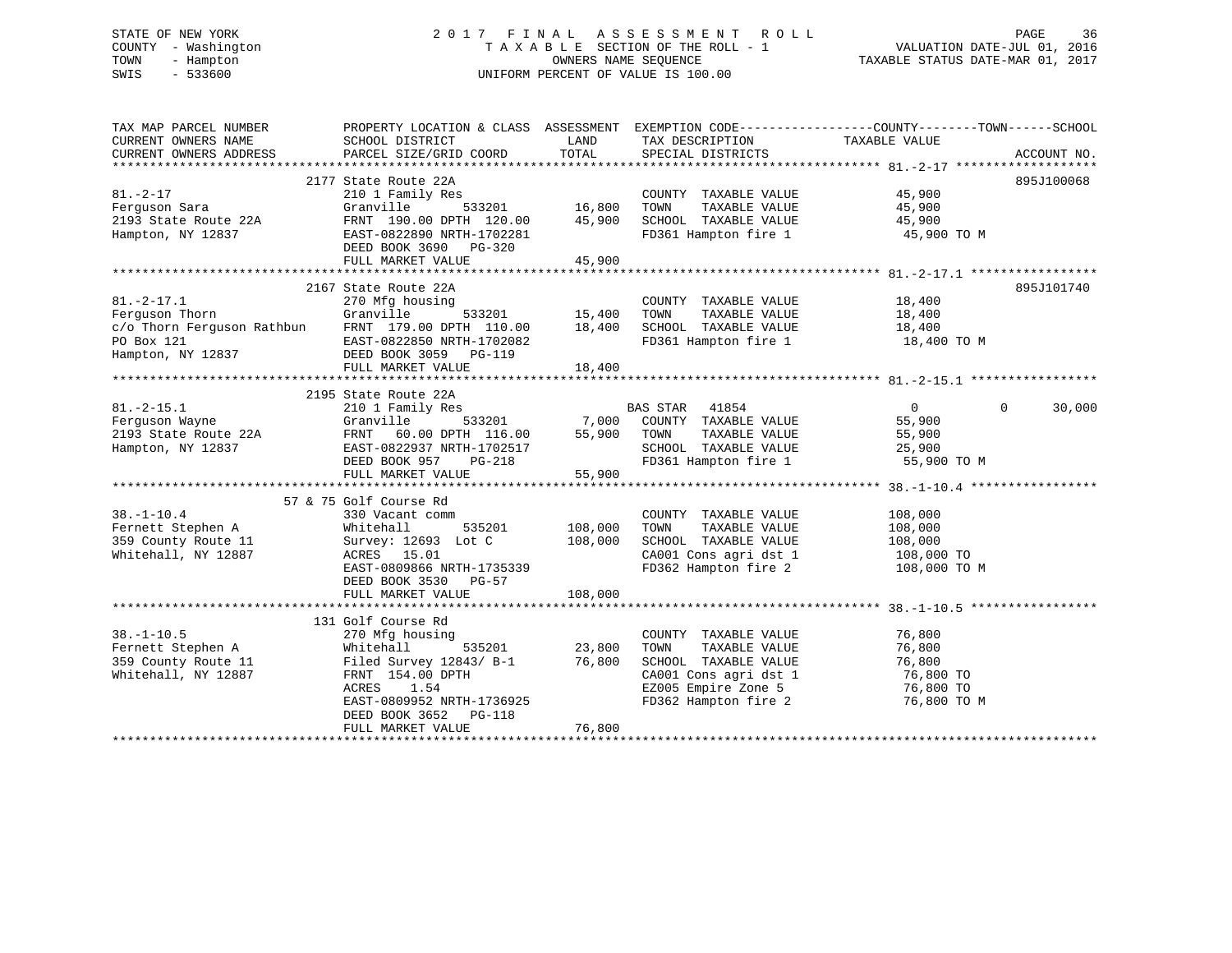# STATE OF NEW YORK 2 0 1 7 F I N A L A S S E S S M E N T R O L L PAGE 37 COUNTY - Washington T A X A B L E SECTION OF THE ROLL - 1 VALUATION DATE-JUL 01, 2016 TOWN - Hampton OWNERS NAME SEQUENCE TAXABLE STATUS DATE-MAR 01, 2017 SWIS - 533600 UNIFORM PERCENT OF VALUE IS 100.00

| TAX MAP PARCEL NUMBER<br>CURRENT OWNERS NAME<br>CURRENT OWNERS ADDRESS | PROPERTY LOCATION & CLASS ASSESSMENT<br>SCHOOL DISTRICT<br>PARCEL SIZE/GRID COORD | LAND<br>TOTAL | TAX DESCRIPTION TAXABLE VALUE<br>SPECIAL DISTRICTS | EXEMPTION CODE-----------------COUNTY-------TOWN------SCHOOL<br>ACCOUNT NO. |        |
|------------------------------------------------------------------------|-----------------------------------------------------------------------------------|---------------|----------------------------------------------------|-----------------------------------------------------------------------------|--------|
|                                                                        | 41 Rainbow Way                                                                    |               |                                                    | 895J101739                                                                  |        |
| $81. - 1 - 32$                                                         | 210 1 Family Res                                                                  |               | COUNTY TAXABLE VALUE                               | 166,900                                                                     |        |
| Finance of America Reverse                                             | 533201<br>Granville                                                               | 35,000        | TOWN<br>TAXABLE VALUE                              | 166,900                                                                     |        |
| 3900 Capital City Blvd                                                 | <b>ACRES</b><br>5.00                                                              | 166,900       | SCHOOL TAXABLE VALUE                               | 166,900                                                                     |        |
| Lansing, MI 48906                                                      | EAST-0818048 NRTH-1702503                                                         |               | FD361 Hampton fire 1                               | 166,900 TO M                                                                |        |
|                                                                        | DEED BOOK 3778 PG-72                                                              |               |                                                    |                                                                             |        |
| PRIOR OWNER ON 3/01/2017                                               | FULL MARKET VALUE                                                                 | 166,900       |                                                    |                                                                             |        |
| Heimerle Gary B                                                        |                                                                                   |               |                                                    |                                                                             |        |
| *********************                                                  |                                                                                   |               |                                                    |                                                                             |        |
|                                                                        | 1132 East Way                                                                     |               |                                                    | 895J100543                                                                  |        |
| $71.4 - 3 - 3$                                                         | 260 Seasonal res - WTRFNT                                                         |               | COUNTY TAXABLE VALUE                               | 121,100                                                                     |        |
| Finch Warren L                                                         | Granville<br>533201                                                               | 27,000        | TOWN<br>TAXABLE VALUE                              | 121,100                                                                     |        |
| Finch Mary A                                                           | $71. - 3 - 3$                                                                     | 121,100       | SCHOOL TAXABLE VALUE                               | 121,100                                                                     |        |
| 700 Dover Dr                                                           | FRNT 100.00 DPTH 145.00                                                           |               | FD361 Hampton fire 1                               | 121,100 TO M                                                                |        |
| College Station, TX 77845 EAST-0815589 NRTH-1708408                    |                                                                                   |               |                                                    |                                                                             |        |
|                                                                        | DEED BOOK 3131    PG-122                                                          |               |                                                    |                                                                             |        |
|                                                                        | FULL MARKET VALUE                                                                 | 121,100       |                                                    |                                                                             |        |
|                                                                        |                                                                                   |               |                                                    |                                                                             |        |
|                                                                        | 1393 Carvers Falls Ln                                                             |               |                                                    | 895J101810                                                                  |        |
| $31. - 1 - 4.1$                                                        | 270 Mfg housing                                                                   |               | BAS STAR 41854                                     | $\overline{0}$<br>$\Omega$                                                  | 30,000 |
| Fiorino Frank J                                                        | 535201<br>Whitehall                                                               |               | 22,300 COUNTY TAXABLE VALUE                        | 55,000                                                                      |        |
| Fiorino Gina M                                                         | ACRES<br>1.10                                                                     | 55,000        | TOWN<br>TAXABLE VALUE                              | 55,000                                                                      |        |
| 1393 Carvers Falls Ln                                                  | EAST-0808164 NRTH-1746193                                                         |               | SCHOOL TAXABLE VALUE                               | 25,000                                                                      |        |
| Whitehall, NY 12887                                                    | DEED BOOK 623<br>PG-307                                                           |               | FD362 Hampton fire 2                               | 55,000 TO M                                                                 |        |
|                                                                        | FULL MARKET VALUE                                                                 | 55,000        |                                                    |                                                                             |        |
|                                                                        |                                                                                   |               |                                                    |                                                                             |        |
|                                                                        | Vladyka Woods Rd OFF                                                              |               |                                                    | 895J100235                                                                  |        |
| $38. - 1 - 18$                                                         | 314 Rural vac<10                                                                  |               | COUNTY TAXABLE VALUE                               | 19,000                                                                      |        |
| Fish Scott                                                             | 535201<br>Whitehall                                                               | 19,000        | TAXABLE VALUE<br>TOWN                              | 19,000                                                                      |        |
| Fish Sheri M                                                           | ACRES<br>9.20                                                                     | 19,000        | SCHOOL TAXABLE VALUE                               | 19,000                                                                      |        |
| 69 Vladyka Woods Rd                                                    | EAST-0804807 NRTH-1738018                                                         |               | FD362 Hampton fire 2                               | 19,000 TO M                                                                 |        |
| Whitehall, NY 12887                                                    | DEED BOOK 3194 PG-168                                                             |               |                                                    |                                                                             |        |
|                                                                        | FULL MARKET VALUE<br>*******************************                              | 19,000        |                                                    |                                                                             |        |
|                                                                        | Vladyka Woods Rd OFF                                                              |               |                                                    | 895J100062                                                                  |        |
| $38. - 1 - 19$                                                         | 322 Rural vac>10                                                                  |               | COUNTY TAXABLE VALUE                               | 6,500                                                                       |        |
| Fish Scott                                                             | 535201<br>Whitehall                                                               | 6,500         | TOWN<br>TAXABLE VALUE                              | 6,500                                                                       |        |
| 69 Vladyka Woods Rd                                                    | ACRES 13.50                                                                       | 6,500         | SCHOOL TAXABLE VALUE                               | 6,500                                                                       |        |
| Whitehall, NY 12887                                                    | EAST-0804771 NRTH-1738355                                                         |               | FD362 Hampton fire 2                               | 6,500 TO M                                                                  |        |
|                                                                        | DEED BOOK 1867 PG-176                                                             |               |                                                    |                                                                             |        |
|                                                                        | FULL MARKET VALUE                                                                 | 6,500         |                                                    |                                                                             |        |
|                                                                        |                                                                                   |               |                                                    |                                                                             |        |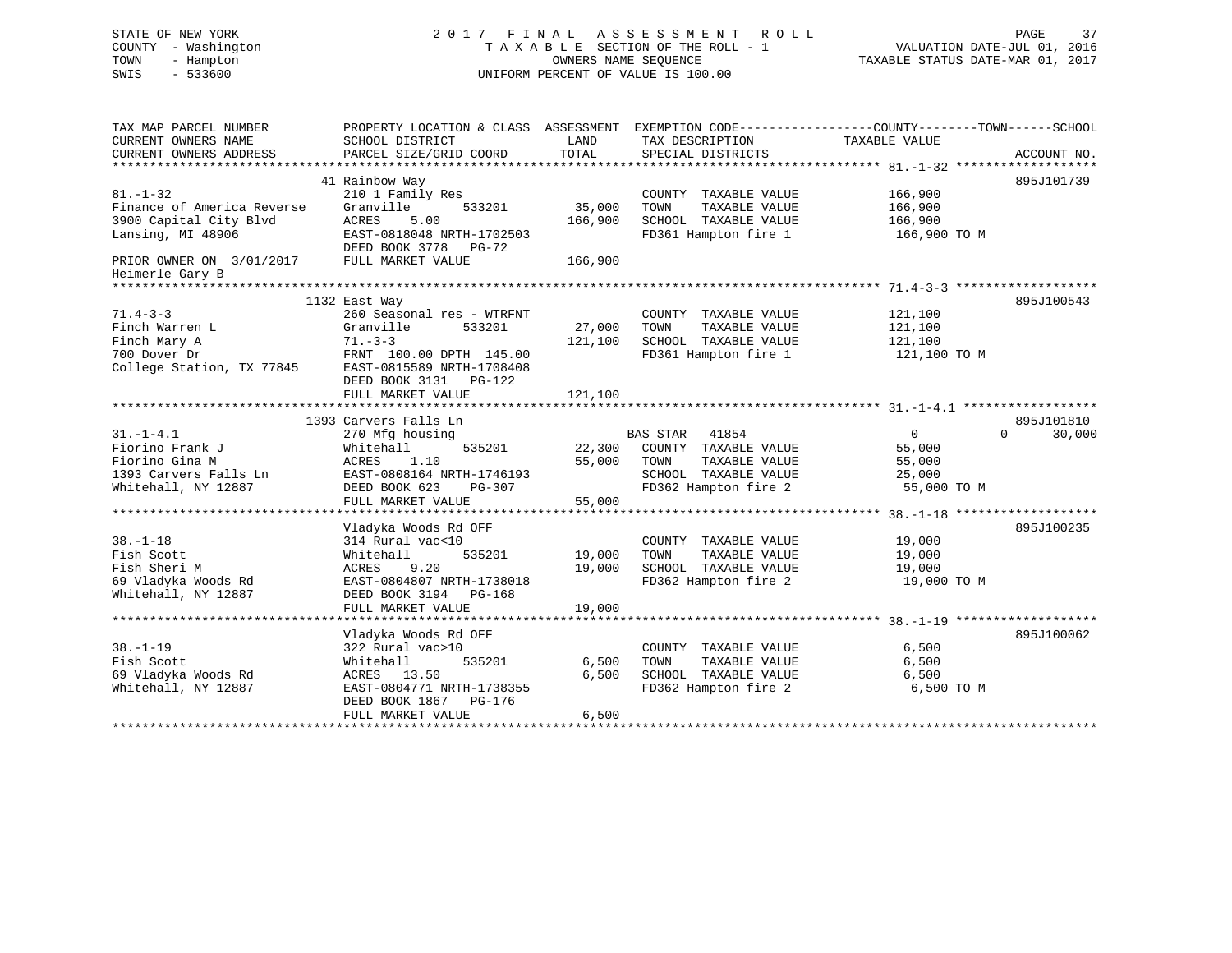# STATE OF NEW YORK 2 0 1 7 F I N A L A S S E S S M E N T R O L L PAGE 38 COUNTY - Washington T A X A B L E SECTION OF THE ROLL - 1 VALUATION DATE-JUL 01, 2016 TOWN - Hampton OWNERS NAME SEQUENCE TAXABLE STATUS DATE-MAR 01, 2017 SWIS - 533600 UNIFORM PERCENT OF VALUE IS 100.00

| TAX MAP PARCEL NUMBER<br>CURRENT OWNERS NAME<br>CURRENT OWNERS ADDRESS | PROPERTY LOCATION & CLASS ASSESSMENT EXEMPTION CODE----------------COUNTY-------TOWN------SCHOOL<br>SCHOOL DISTRICT<br>PARCEL SIZE/GRID COORD | LAND<br>TOTAL | TAX DESCRIPTION<br>SPECIAL DISTRICTS | TAXABLE VALUE  | ACCOUNT NO.        |
|------------------------------------------------------------------------|-----------------------------------------------------------------------------------------------------------------------------------------------|---------------|--------------------------------------|----------------|--------------------|
|                                                                        |                                                                                                                                               |               |                                      |                |                    |
|                                                                        | 69 Vladyka Woods Rd                                                                                                                           |               |                                      |                | 895J100164         |
| $38. - 1 - 12.1$                                                       | 240 Rural res                                                                                                                                 |               | <b>BAS STAR</b><br>41854             | $\overline{0}$ | 30,000<br>$\Omega$ |
| Fish Scott D                                                           | Whitehall<br>535201                                                                                                                           | 64,700        | COUNTY TAXABLE VALUE                 | 198,500        |                    |
| Fish Sheri M                                                           | ACRES 34.70                                                                                                                                   | 198,500       | TAXABLE VALUE<br>TOWN                | 198,500        |                    |
| 69 Vladyka Woods Rd                                                    | EAST-0805343 NRTH-1738727                                                                                                                     |               | SCHOOL TAXABLE VALUE                 | 168,500        |                    |
| Whitehall, NY 12887                                                    | DEED BOOK 844<br>PG-32                                                                                                                        |               | FD362 Hampton fire 2                 | 198,500 TO M   |                    |
|                                                                        | FULL MARKET VALUE                                                                                                                             | 198,500       |                                      |                |                    |
|                                                                        |                                                                                                                                               |               |                                      |                |                    |
|                                                                        | Carlton Rd                                                                                                                                    |               |                                      |                | 895J101809         |
| $45. - 1 - 5.2$                                                        | 314 Rural vac<10                                                                                                                              |               | COUNTY TAXABLE VALUE                 | 22,500         |                    |
| Flood Diane G                                                          | Whitehall<br>535201                                                                                                                           | 22,500        | TOWN<br>TAXABLE VALUE                | 22,500         |                    |
| Hogan Kevin                                                            | Lot 1 Carlton Woods Sub                                                                                                                       |               | 22,500 SCHOOL TAXABLE VALUE          | 22,500         |                    |
| 1562 Carlton Rd                                                        | ACRES<br>3.85                                                                                                                                 |               | FD362 Hampton fire 2                 | 22,500 TO M    |                    |
| Whitehall, NY 12887                                                    | EAST-0805414 NRTH-1735122                                                                                                                     |               |                                      |                |                    |
|                                                                        | DEED BOOK 3224 PG-316                                                                                                                         |               |                                      |                |                    |
|                                                                        | FULL MARKET VALUE                                                                                                                             | 22,500        |                                      |                |                    |
|                                                                        |                                                                                                                                               |               |                                      |                |                    |
|                                                                        | County Route 21                                                                                                                               |               |                                      |                |                    |
| $80. -1 - 2.8$                                                         | 323 Vacant rural                                                                                                                              |               | COUNTY TAXABLE VALUE                 | 38,500         |                    |
| Flynn Peter                                                            | Granville<br>533201                                                                                                                           | 38,500        | TAXABLE VALUE<br>TOWN                | 38,500         |                    |
| Flynn Roxann                                                           | Lot 1                                                                                                                                         | 38,500        | SCHOOL TAXABLE VALUE                 | 38,500         |                    |
| PO Box 104                                                             | ACRES 56.17                                                                                                                                   |               | FD361 Hampton fire 1                 | 38,500 TO M    |                    |
| Hampton, NY 12837                                                      | EAST-0812504 NRTH-1703512                                                                                                                     |               |                                      |                |                    |
|                                                                        | DEED BOOK 924<br>PG-127                                                                                                                       |               |                                      |                |                    |
|                                                                        | FULL MARKET VALUE                                                                                                                             | 38,500        |                                      |                |                    |
|                                                                        |                                                                                                                                               |               |                                      |                |                    |
|                                                                        | 1615 County Route 21                                                                                                                          |               |                                      |                | 895J100587         |
| $80. -1 - 13$                                                          | 210 1 Family Res                                                                                                                              |               | COUNTY TAXABLE VALUE                 | 77,400         |                    |
| Flynn Peter                                                            | Granville<br>533201                                                                                                                           | 28,600        | TOWN<br>TAXABLE VALUE                | 77,400         |                    |
| Flynn Roxann                                                           | ACRES<br>3.03                                                                                                                                 | 77,400        | SCHOOL TAXABLE VALUE                 | 77,400         |                    |
| PO Box 104                                                             | EAST-0811880 NRTH-1702852                                                                                                                     |               | FD361 Hampton fire 1                 | 77,400 TO M    |                    |
| Hampton, NY 12837                                                      | DEED BOOK 937<br>PG-240                                                                                                                       |               |                                      |                |                    |
|                                                                        | FULL MARKET VALUE                                                                                                                             | 77,400        |                                      |                |                    |
|                                                                        |                                                                                                                                               |               |                                      |                |                    |
|                                                                        | 2227 State Route 22A                                                                                                                          |               |                                      |                | 895J100197         |
| $81. - 2 - 13$                                                         | 415 Motel                                                                                                                                     |               | COUNTY TAXABLE VALUE                 | 265,500        |                    |
| Flynn Peter                                                            | 533201<br>Granville                                                                                                                           | 9,400         | TOWN<br>TAXABLE VALUE                | 265,500        |                    |
| Flynn Roxanne                                                          | 4.40<br>ACRES                                                                                                                                 | 265,500       | SCHOOL TAXABLE VALUE                 | 265,500        |                    |
| PO Box 104                                                             | EAST-0822890 NRTH-1703112                                                                                                                     |               | FD361 Hampton fire 1                 | 265,500 TO M   |                    |
| Hampton, NY 12837                                                      | DEED BOOK 924<br>PG-130                                                                                                                       |               |                                      |                |                    |
|                                                                        | FULL MARKET VALUE                                                                                                                             | 265,500       |                                      |                |                    |
|                                                                        |                                                                                                                                               |               |                                      |                |                    |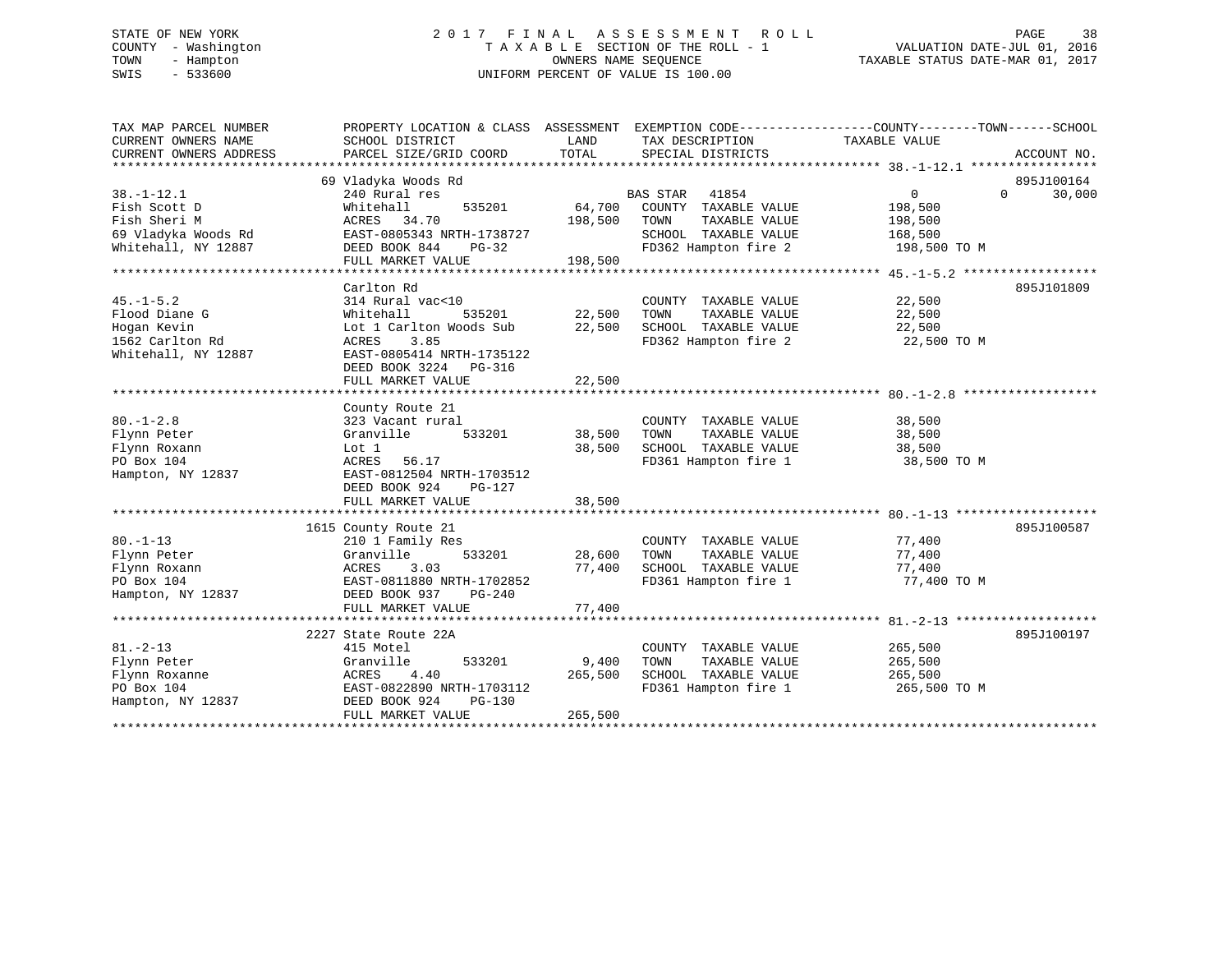# STATE OF NEW YORK 2 0 1 7 F I N A L A S S E S S M E N T R O L L PAGE 39 COUNTY - Washington T A X A B L E SECTION OF THE ROLL - 1 VALUATION DATE-JUL 01, 2016 TOWN - Hampton OWNERS NAME SEQUENCE TAXABLE STATUS DATE-MAR 01, 2017 SWIS - 533600 UNIFORM PERCENT OF VALUE IS 100.00

| TAX MAP PARCEL NUMBER<br>CURRENT OWNERS NAME<br>CURRENT OWNERS ADDRESS                                 | SCHOOL DISTRICT<br>PARCEL SIZE/GRID COORD                                                                                                                                                            | PROPERTY LOCATION & CLASS ASSESSMENT EXEMPTION CODE----------------COUNTY-------TOWN------SCHOOL<br>LAND<br>TAX DESCRIPTION<br>TOTAL<br>SPECIAL DISTRICTS                  | TAXABLE VALUE<br>ACCOUNT NO.                                                                                                                                                  |
|--------------------------------------------------------------------------------------------------------|------------------------------------------------------------------------------------------------------------------------------------------------------------------------------------------------------|----------------------------------------------------------------------------------------------------------------------------------------------------------------------------|-------------------------------------------------------------------------------------------------------------------------------------------------------------------------------|
| $81. - 2 - 14$<br>Flynn Peter J<br>Flynn Roxanne<br>PO Box 104<br>Hampton, NY 12837                    | 2203 State Route 22A<br>210 1 Family Res<br>Granville<br>533201<br>ACRES<br>3.24<br>EAST-0822821 NRTH-1702719<br>DEED BOOK 1706 PG-261<br>FULL MARKET VALUE                                          | COUNTY TAXABLE VALUE<br>29,300<br>TAXABLE VALUE<br>TOWN<br>SCHOOL TAXABLE VALUE<br>46,700<br>FD361 Hampton fire 1<br>46,700                                                | 895J100130<br>46,700<br>46,700<br>46,700<br>46,700 TO M                                                                                                                       |
| $62. - 1 - 26.2$<br>Foryan Thomas M<br>Foryan Dorothy M<br>2163 County Route 18<br>Whitehall, NY 12887 | 2163 County Route 18<br>210 1 Family Res<br>533201<br>Granville<br>ACRES<br>5.90<br>EAST-0815572 NRTH-1713989<br>DEED BOOK 2624 PG-101<br>FULL MARKET VALUE                                          | BAS STAR<br>41854<br>35,900<br>COUNTY TAXABLE VALUE<br>143,800<br>TOWN<br>TAXABLE VALUE<br>SCHOOL TAXABLE VALUE<br>FD361 Hampton fire 1<br>143,800                         | 895J100670<br>$\mathbf{0}$<br>30,000<br>$\Omega$<br>143,800<br>143,800<br>113,800<br>143,800 TO M                                                                             |
| $72. - 2 - 4$<br>Fox Carol<br>31 Greenfield Ln<br>Hampton, NY 12837                                    | 31 Greenfield Ln<br>210 1 Family Res<br>Granville<br>533201<br>ACRES<br>1.50<br>EAST-0823804 NRTH-1711728<br>DEED BOOK 3373 PG-307<br>FULL MARKET VALUE                                              | VET WAR C 41122<br>23,600 VET WAR T 41123<br>94,900 BAS STAR 41854<br>COUNTY TAXABLE VALUE<br>TOWN<br>TAXABLE VALUE<br>94,900 SCHOOL TAXABLE VALUE<br>FD361 Hampton fire 1 | 895J100100<br>14,235<br>$\mathbf 0$<br>$\mathbf{0}$<br>14,235<br>$\mathbf 0$<br>$\overline{0}$<br>$\Omega$<br>$\Omega$<br>30,000<br>80,665<br>80,665<br>64,900<br>94,900 TO M |
| $80. - 1 - 12$<br>Fox Richard E<br>11 Hampton Heights Way<br>Whitehall, NY 12887                       | 11 Hampton Heights Way<br>210 1 Family Res<br>Granville<br>533201<br>Trans Exempt Repay 2017<br>ACRES<br>5.01<br>EAST-0811867 NRTH-1701900<br>DEED BOOK 3632 PG-243<br>FULL MARKET VALUE             | COUNTY TAXABLE VALUE<br>35,000<br>TAXABLE VALUE<br>TOWN<br>129,800<br>SCHOOL TAXABLE VALUE<br>FD361 Hampton fire 1<br>TE533 Trans exmt repay-flg .00 MT<br>129,800         | 895J100586<br>129,800<br>129,800<br>129,800<br>129,800 TO M                                                                                                                   |
| $71.4 - 2 - 13$<br>Francesconi John S<br>Francesconi Eileen<br>994 Pines Lake Dr W<br>Wayne, NJ 07470  | 1032 West Way<br>260 Seasonal res - WTRFNT<br>Granville<br>533201<br>LOT 5<br>$71. - 2 - 13$<br>FRNT 100.00 DPTH 212.00<br>EAST-0815758 NRTH-1707104<br>DEED BOOK 429<br>PG-829<br>FULL MARKET VALUE | COUNTY TAXABLE VALUE<br>27,000<br>TAXABLE VALUE<br>TOWN<br>116,700<br>SCHOOL TAXABLE VALUE<br>FD361 Hampton fire 1<br>116,700                                              | 895J100075<br>116,700<br>116,700<br>116,700<br>116,700 TO M                                                                                                                   |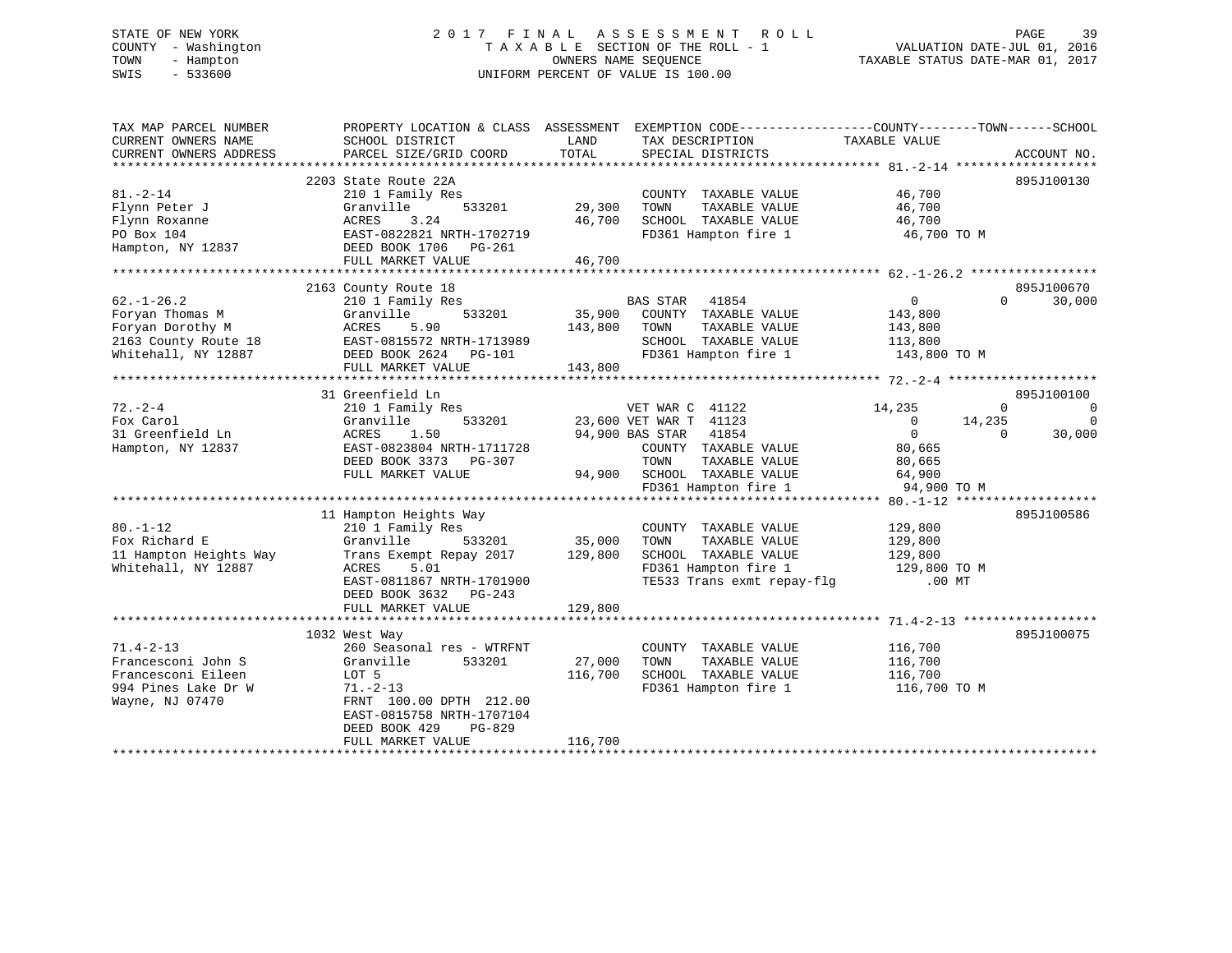# STATE OF NEW YORK 2 0 1 7 F I N A L A S S E S S M E N T R O L L PAGE 40 COUNTY - Washington T A X A B L E SECTION OF THE ROLL - 1 VALUATION DATE-JUL 01, 2016 TOWN - Hampton OWNERS NAME SEQUENCE TAXABLE STATUS DATE-MAR 01, 2017 SWIS - 533600 UNIFORM PERCENT OF VALUE IS 100.00

| TAX MAP PARCEL NUMBER<br>CURRENT OWNERS NAME     | PROPERTY LOCATION & CLASS ASSESSMENT<br>SCHOOL DISTRICT | LAND   | EXEMPTION CODE-----------------COUNTY-------TOWN------SCHOOL<br>TAX DESCRIPTION | TAXABLE VALUE  |                      |
|--------------------------------------------------|---------------------------------------------------------|--------|---------------------------------------------------------------------------------|----------------|----------------------|
| CURRENT OWNERS ADDRESS<br>********************** | PARCEL SIZE/GRID COORD                                  | TOTAL  | SPECIAL DISTRICTS                                                               |                | ACCOUNT NO.          |
|                                                  | 8 Greenfield Ln                                         |        |                                                                                 |                | 895J100285           |
| $72.2 - 3 - 3$                                   | 311 Res vac land                                        |        | COUNTY TAXABLE VALUE                                                            | 500            |                      |
| Gage William                                     | Granville<br>533201                                     | 500    | TAXABLE VALUE<br>TOWN                                                           | 500            |                      |
| Gage Sharon                                      | 713/144 Hwy Approp                                      | 500    | SCHOOL TAXABLE VALUE                                                            | 500            |                      |
| PO Box 73                                        | $72. - 3 - 3$                                           |        | FD361 Hampton fire 1                                                            | 500 TO M       |                      |
| Hampton, NY 12837                                | FRNT 60.00 DPTH 100.00                                  |        |                                                                                 |                |                      |
|                                                  | EAST-0824289 NRTH-1712247                               |        |                                                                                 |                |                      |
|                                                  | DEED BOOK 909<br>$PG-223$                               |        |                                                                                 |                |                      |
|                                                  | FULL MARKET VALUE                                       | 500    |                                                                                 |                |                      |
|                                                  |                                                         |        |                                                                                 |                |                      |
|                                                  | 5 Greenfield Ln                                         |        |                                                                                 |                | 895J100279           |
| $72.2 - 3 - 4$                                   | 449 Other Storag                                        |        | COUNTY TAXABLE VALUE                                                            | 9,000          |                      |
| Gage William A                                   | Granville<br>533201                                     | 6,000  | TAXABLE VALUE<br>TOWN                                                           | 9,000          |                      |
| Gage Sharon K                                    | $72. - 3 - 4$                                           | 9,000  | SCHOOL TAXABLE VALUE                                                            | 9,000          |                      |
| PO Box 73                                        | FRNT 123.00 DPTH 125.00                                 |        | FD361 Hampton fire 1                                                            | 9,000 TO M     |                      |
| Hampton, NY 12837                                | EAST-0824289 NRTH-1712074                               |        |                                                                                 |                |                      |
|                                                  | FULL MARKET VALUE<br>*************************          | 9,000  |                                                                                 |                |                      |
|                                                  |                                                         |        |                                                                                 |                |                      |
|                                                  | Greenfield Ln                                           |        |                                                                                 |                | 895J100210           |
| $72.2 - 3 - 4.1$<br>Gage William A               | 330 Vacant comm<br>533201<br>Granville                  | 500    | COUNTY TAXABLE VALUE<br>TOWN<br>TAXABLE VALUE                                   | 500<br>500     |                      |
| Gage Sharon K                                    | Water Rts & Dam                                         | 500    | SCHOOL TAXABLE VALUE                                                            | 500            |                      |
| PO Box 73                                        | 911/28                                                  |        | FD361 Hampton fire 1                                                            | 500 TO M       |                      |
| Hampton, NY 12837                                | $72. - 3 - 4.1$                                         |        |                                                                                 |                |                      |
|                                                  | FRNT 160.00 DPTH 105.00                                 |        |                                                                                 |                |                      |
|                                                  | EAST-0824434 NRTH-1712176                               |        |                                                                                 |                |                      |
|                                                  | DEED BOOK 902<br>PG-296                                 |        |                                                                                 |                |                      |
|                                                  | FULL MARKET VALUE                                       | 500    |                                                                                 |                |                      |
|                                                  |                                                         |        | ·************************************ 72.2-3-5                                  |                |                      |
|                                                  | 9 Greenfield Ln                                         |        |                                                                                 |                | 895J100282           |
| $72.2 - 3 - 5$                                   | 311 Res vac land                                        |        | COUNTY TAXABLE VALUE                                                            | 2,000          |                      |
| Gage William A                                   | Granville<br>533201                                     | 2,000  | TOWN<br>TAXABLE VALUE                                                           | 2,000          |                      |
| Gage Sharon K                                    | $72. - 3 - 5$                                           | 2,000  | SCHOOL TAXABLE VALUE                                                            | 2,000          |                      |
| PO Box 73                                        | FRNT 80.00 DPTH 125.00                                  |        | FD361 Hampton fire 1                                                            | 2,000 TO M     |                      |
| Hampton, NY 12837                                | EAST-0824193 NRTH-1712042                               |        |                                                                                 |                |                      |
|                                                  | DEED BOOK 906<br>PG-274                                 |        |                                                                                 |                |                      |
|                                                  | FULL MARKET VALUE                                       | 2,000  |                                                                                 |                |                      |
|                                                  |                                                         |        |                                                                                 |                |                      |
|                                                  | 10 Greenfield Ln                                        |        |                                                                                 |                | 895J100280           |
| $72.2 - 3 - 6$                                   | 210 1 Family Res                                        |        | 41802<br>AGED-CO                                                                | 1,920          | $\Omega$<br>$\Omega$ |
| Gage William A                                   | Granville<br>533201                                     |        | 3,500 ENH STAR<br>41834                                                         | $\overline{0}$ | $\Omega$<br>19,200   |
| Gage Sharon K                                    | $72. - 3 - 6$                                           | 19,200 | COUNTY TAXABLE VALUE                                                            | 17,280         |                      |
| PO Box 73                                        | FRNT<br>69.00 DPTH<br>20.00                             |        | TOWN<br>TAXABLE VALUE                                                           | 19,200         |                      |
| Hampton, NY 12837                                | EAST-0824234 NRTH-1712179<br>PG-306                     |        | SCHOOL TAXABLE VALUE                                                            | $\mathbf 0$    |                      |
|                                                  | DEED BOOK 906<br>FULL MARKET VALUE                      | 19,200 | FD361 Hampton fire 1                                                            | 19,200 TO M    |                      |
|                                                  |                                                         |        |                                                                                 |                |                      |
|                                                  |                                                         |        |                                                                                 |                |                      |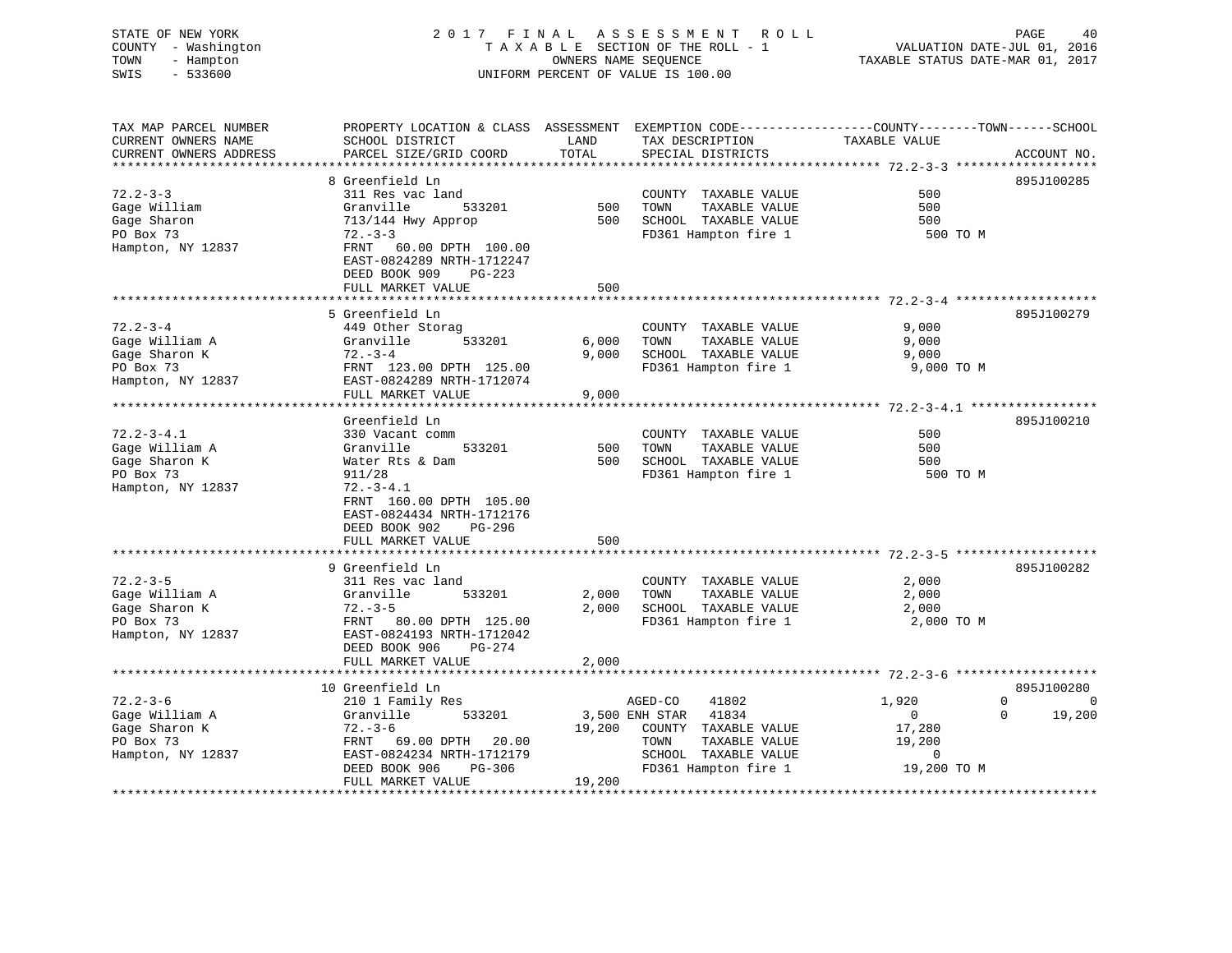#### STATE OF NEW YORK 2 0 1 7 F I N A L A S S E S S M E N T R O L L PAGE 41COUNTY - Washington  $T A X A B L E$  SECTION OF THE ROLL - 1<br>TOWN - Hampton DATE-JUL 000NERS NAME SEQUENCE TOWN - Hampton OWNERS NAME SEQUENCE TAXABLE STATUS DATE-MAR 01, 2017 SWIS - 533600 UNIFORM PERCENT OF VALUE IS 100.00

VALUATION DATE-JUL 01, 2016

| TAX MAP PARCEL NUMBER      | PROPERTY LOCATION & CLASS ASSESSMENT EXEMPTION CODE---------------COUNTY-------TOWN-----SCHOOL |               |                              |                    |                    |
|----------------------------|------------------------------------------------------------------------------------------------|---------------|------------------------------|--------------------|--------------------|
| CURRENT OWNERS NAME        | SCHOOL DISTRICT                                                                                | LAND          | TAX DESCRIPTION              | TAXABLE VALUE      |                    |
| CURRENT OWNERS ADDRESS     | PARCEL SIZE/GRID COORD                                                                         | TOTAL         | SPECIAL DISTRICTS            |                    | ACCOUNT NO.        |
|                            |                                                                                                |               |                              |                    |                    |
|                            | 1558 Carlton OFF Rd                                                                            |               |                              |                    | 895J100554         |
| $45. - 1 - 6$              | 210 1 Family Res                                                                               |               | COUNTY TAXABLE VALUE         | 151,900            |                    |
| Gagnon Travis              | 535201<br>Whitehall                                                                            | 35,500        | TOWN<br>TAXABLE VALUE        | 151,900            |                    |
| Gagnon Nicole              | ROW 2532/249                                                                                   | 151,900       | SCHOOL TAXABLE VALUE         | 151,900            |                    |
| 1558 Carlton Rd            | ACRES<br>5.47                                                                                  |               | FD362 Hampton fire 2         | 151,900 TO M       |                    |
| Whitehall, NY 12887        | EAST-0805957 NRTH-1734398                                                                      |               |                              |                    |                    |
|                            | DEED BOOK 3711 PG-205                                                                          |               |                              |                    |                    |
|                            | FULL MARKET VALUE                                                                              | 151,900       |                              |                    |                    |
|                            |                                                                                                |               |                              |                    |                    |
|                            | County Route 21                                                                                |               |                              |                    | 895J101731         |
| $80. - 1 - 2.3$            | 311 Res vac land                                                                               |               | COUNTY TAXABLE VALUE         | 2,000              |                    |
| Gdyk Robert J              | 535201<br>Whitehall                                                                            | 2,000         | TAXABLE VALUE<br>TOWN        | 2,000              |                    |
| Gdyk Cheryl                | Lot 5A Sec2                                                                                    | 2,000         | SCHOOL TAXABLE VALUE         | 2,000              |                    |
| 1730 County Route 21       | FRNT 240.00 DPTH 269.00                                                                        |               | FD361 Hampton fire 1         | 2,000 TO M         |                    |
| Whitehall, NY 12887        | EAST-0810398 NRTH-1705387                                                                      |               |                              |                    |                    |
|                            | DEED BOOK 3352 PG-320                                                                          |               |                              |                    |                    |
|                            | FULL MARKET VALUE                                                                              | 2,000         |                              |                    |                    |
|                            |                                                                                                |               |                              |                    |                    |
|                            | 1730 County Route 21                                                                           |               |                              |                    | 895J101759         |
| $80. - 1 - 42$             | 210 1 Family Res                                                                               |               | VET COM CT 41131             | 48,825<br>45,000   | 0                  |
| Gdyk Robert J              | 535201<br>Whitehall                                                                            |               | 22,300 VET DIS CT 41141      | 97,650<br>90,000   | $\mathbf 0$        |
| Gdyk Cheryl                | LOT 14                                                                                         |               | 195,300 BAS STAR 41854       | $\overline{0}$     | 30,000<br>$\Omega$ |
| 1730 County Route 21       | 1.08<br>ACRES                                                                                  |               | COUNTY TAXABLE VALUE         | 48,825             |                    |
| Whitehall, NY 12887        | EAST-0810555 NRTH-1705277                                                                      |               | TOWN<br>TAXABLE VALUE        | 60,300             |                    |
|                            | DEED BOOK 3352 PG-320                                                                          |               | SCHOOL TAXABLE VALUE         | 165,300            |                    |
|                            | FULL MARKET VALUE                                                                              |               | 195,300 FD361 Hampton fire 1 | 195,300 TO M       |                    |
|                            |                                                                                                |               |                              |                    |                    |
|                            | Hills Pond Rd                                                                                  |               |                              |                    | 895J100653         |
| $71. - 1 - 14.3$           | 322 Rural vac>10                                                                               |               | COUNTY TAXABLE VALUE         | 20,500             |                    |
| Gebig Elaine Living Trust  | Granville<br>533201                                                                            | 20,500        | TOWN<br>TAXABLE VALUE        | 20,500             |                    |
| Gebig Elaine Trustee       | ACRES 17.39                                                                                    | 20,500        | SCHOOL TAXABLE VALUE         | 20,500             |                    |
| PO Box 69                  | EAST-0816817 NRTH-1708762                                                                      |               | FD361 Hampton fire 1         | 20,500 TO M        |                    |
| Hampton, NY 12837          | DEED BOOK 2681 PG-96                                                                           |               |                              |                    |                    |
|                            | FULL MARKET VALUE                                                                              | 20,500        |                              |                    |                    |
|                            |                                                                                                | ************* |                              |                    |                    |
|                            | 285 Hills Pond Rd                                                                              |               |                              |                    | 895J101728         |
| $71. - 1 - 14.31$          | 210 1 Family Res - WTRFNT                                                                      |               | COUNTY TAXABLE VALUE         | 166,900            |                    |
| Gebig Richard Living Trust | 533201<br>Granville                                                                            | 14,800        | TAXABLE VALUE<br>TOWN        |                    |                    |
| Gebig Richard E            | 1.48<br>ACRES                                                                                  | 166,900       | SCHOOL TAXABLE VALUE         | 166,900<br>166,900 |                    |
| PO Box 69                  | EAST-0815983 NRTH-1708345                                                                      |               | FD361 Hampton fire 1         | 166,900 TO M       |                    |
| Hampton, NY 12837          | DEED BOOK 2677 PG-49                                                                           |               |                              |                    |                    |
|                            | FULL MARKET VALUE                                                                              | 166,900       |                              |                    |                    |
|                            |                                                                                                |               |                              |                    |                    |
|                            |                                                                                                |               |                              |                    |                    |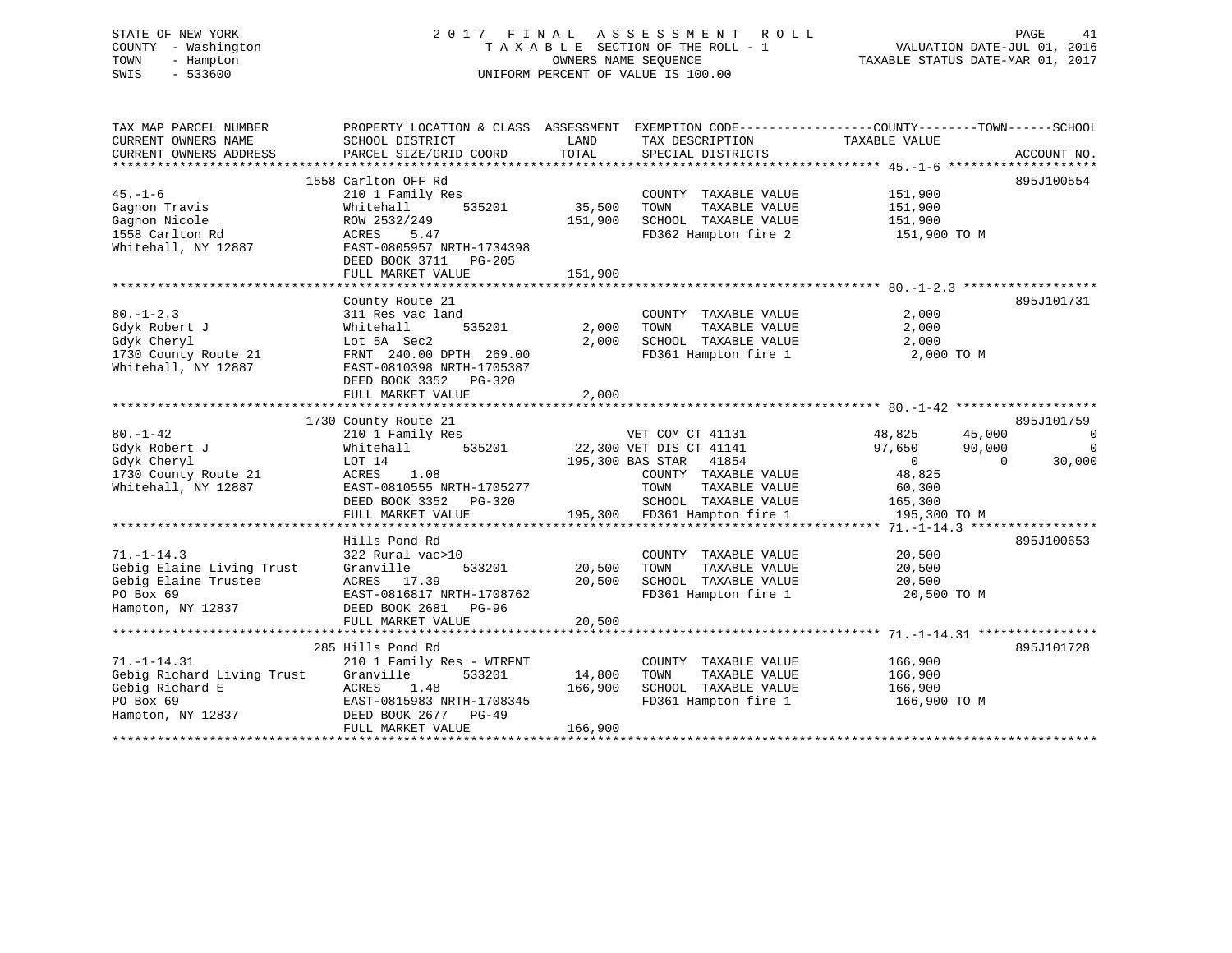# STATE OF NEW YORK 2 0 1 7 F I N A L A S S E S S M E N T R O L L PAGE 42 COUNTY - Washington T A X A B L E SECTION OF THE ROLL - 1 VALUATION DATE-JUL 01, 2016 TOWN - Hampton OWNERS NAME SEQUENCE TAXABLE STATUS DATE-MAR 01, 2017 SWIS - 533600 UNIFORM PERCENT OF VALUE IS 100.00UNIFORM PERCENT OF VALUE IS 100.00

| TAX MAP PARCEL NUMBER<br>CURRENT OWNERS NAME | SCHOOL DISTRICT           | PROPERTY LOCATION & CLASS ASSESSMENT EXEMPTION CODE---------------COUNTY-------TOWN-----SCHOOL<br>LAND<br>TAX DESCRIPTION | TAXABLE VALUE            |                |
|----------------------------------------------|---------------------------|---------------------------------------------------------------------------------------------------------------------------|--------------------------|----------------|
| CURRENT OWNERS ADDRESS                       | PARCEL SIZE/GRID COORD    | TOTAL<br>SPECIAL DISTRICTS                                                                                                |                          | ACCOUNT NO.    |
|                                              |                           |                                                                                                                           |                          |                |
|                                              | 2269 County Route 18      |                                                                                                                           |                          |                |
| $63. - 1 - 12.1$                             | 240 Rural res             | AG DIST<br>41720                                                                                                          | 6,833<br>6,833           | 6,833          |
| Geear Jonathan B                             | 533201<br>Granville       | 46,000 BAS STAR<br>41854                                                                                                  | $\Omega$<br>$\Omega$     | 30,000         |
| Mayer Maria B                                | ACRES 16.00               | 205,300<br>COUNTY TAXABLE VALUE                                                                                           | 198,467                  |                |
| PO Box 135                                   | EAST-0817630 NRTH-1713460 | TAXABLE VALUE<br>TOWN                                                                                                     | 198,467                  |                |
| Hampton, NY 12837                            | DEED BOOK 898<br>PG-106   | SCHOOL TAXABLE VALUE                                                                                                      | 168,467                  |                |
|                                              | FULL MARKET VALUE         | 205,300 CA001 Cons agri dst 1                                                                                             | 198,467 TO               |                |
| MAY BE SUBJECT TO PAYMENT                    |                           | 6,833 EX                                                                                                                  |                          |                |
| UNDER AGDIST LAW TIL 2021                    |                           | FD361 Hampton fire 1                                                                                                      | 205,300 TO M             |                |
|                                              |                           |                                                                                                                           |                          |                |
|                                              | 2246 County Route 18      |                                                                                                                           |                          |                |
| $63. - 1 - 12.2$                             | 240 Rural res             | AG DIST<br>41720                                                                                                          | 9.292<br>9,292           | 9,292          |
| Geear Jonathan B                             | 533201<br>Granville       | 110,300 FOR 480A<br>47460                                                                                                 | 45,724<br>45,724         | 45,724         |
| Mayer Maria B                                | ACRES 101.42              | 217,200<br>COUNTY TAXABLE VALUE                                                                                           | 162,184                  |                |
| PO Box 135                                   | EAST-0817487 NRTH-1711633 | TOWN<br>TAXABLE VALUE                                                                                                     | 162,184                  |                |
| Hampton, NY 12837                            | DEED BOOK 2337 PG-58      | SCHOOL TAXABLE VALUE                                                                                                      | 162,184                  |                |
|                                              | FULL MARKET VALUE         | 217,200 CA001 Cons agri dst 1                                                                                             | 207,908 TO               |                |
| MAY BE SUBJECT TO PAYMENT                    |                           | 9,292 EX                                                                                                                  |                          |                |
| UNDER RPTL480A UNTIL 2026                    |                           | FD361 Hampton fire 1                                                                                                      | 217,200 TO M             |                |
|                                              |                           |                                                                                                                           |                          |                |
|                                              | 3231 State Route 22a      | 45 PCT OF VALUE USED FOR EXEMPTION PURPOSES                                                                               |                          | 895J100081     |
| $45. - 1 - 23$                               | 280 Res Multiple          | VET WAR C 41122                                                                                                           | 32,812<br>$\Omega$       | $\overline{0}$ |
| Genier Victor                                | 533201<br>Granville       | 161,000 VET WAR T 41123                                                                                                   | 27,000<br>$\Omega$       |                |
| Genier Linda                                 | ACRES 257.50              | 486,100 VET DIS C 41142                                                                                                   | 32,812<br>$\mathbf 0$    |                |
| 1199 Bolger Rd                               | EAST-0814858 NRTH-1729157 | VET DIS T 41143                                                                                                           | 32,812<br>$\overline{0}$ |                |
| Fair Haven, VT 05743                         | DEED BOOK 3106 PG-265     | COUNTY TAXABLE VALUE                                                                                                      | 420,476                  |                |
|                                              | FULL MARKET VALUE         | 486,100<br>TOWN<br>TAXABLE VALUE                                                                                          | 426,288                  |                |
| MAY BE SUBJECT TO PAYMENT                    |                           | SCHOOL TAXABLE VALUE                                                                                                      | 486,100                  |                |
| UNDER AGDIST LAW TIL 2021                    |                           | CA001 Cons agri dst 1                                                                                                     | 486,100 TO               |                |
|                                              |                           | FD361 Hampton fire 1                                                                                                      | 486,100 TO M             |                |
|                                              |                           |                                                                                                                           |                          |                |
|                                              | State Route 22A OFF       |                                                                                                                           |                          | 895J100143     |
| $54. - 1 - 2$                                | 322 Rural vac>10          | COUNTY TAXABLE VALUE                                                                                                      | 10,500                   |                |
| Genier Victor                                | 533201<br>Granville       | 10,500<br>TAXABLE VALUE<br>TOWN                                                                                           | 10,500                   |                |
| Genier Linda                                 | ACRES 22.00               | 10,500<br>SCHOOL TAXABLE VALUE                                                                                            | 10,500                   |                |
| 1199 Bolger Rd                               | EAST-0818308 NRTH-1728003 | CA001 Cons agri dst 1                                                                                                     | 10,500 TO                |                |
| Fair Haven, VT 05743                         | DEED BOOK 3109 PG-303     | FD361 Hampton fire 1                                                                                                      | 10,500 TO M              |                |
|                                              | FULL MARKET VALUE         | 10,500                                                                                                                    |                          |                |
|                                              |                           |                                                                                                                           |                          |                |
|                                              | State Route 22A OFF       |                                                                                                                           |                          |                |
| $54. - 1 - 3.3$                              | 314 Rural vac<10          | COUNTY TAXABLE VALUE                                                                                                      | 16,500                   |                |
| Genier Victor                                | Granville<br>533201       | 16,500<br>TAXABLE VALUE<br>TOWN                                                                                           | 16,500                   |                |
| Genier Linda                                 | ACRES<br>7.67             | 16,500<br>SCHOOL TAXABLE VALUE                                                                                            | 16,500                   |                |
| 1199 Bolger Rd                               | EAST-0819160 NRTH-1727453 | FD361 Hampton fire 1                                                                                                      | 16,500 TO M              |                |
| Fair Haven, VT 05743                         | DEED BOOK 3106 PG-265     |                                                                                                                           |                          |                |
|                                              | FULL MARKET VALUE         | 16,500                                                                                                                    |                          |                |
|                                              |                           |                                                                                                                           |                          |                |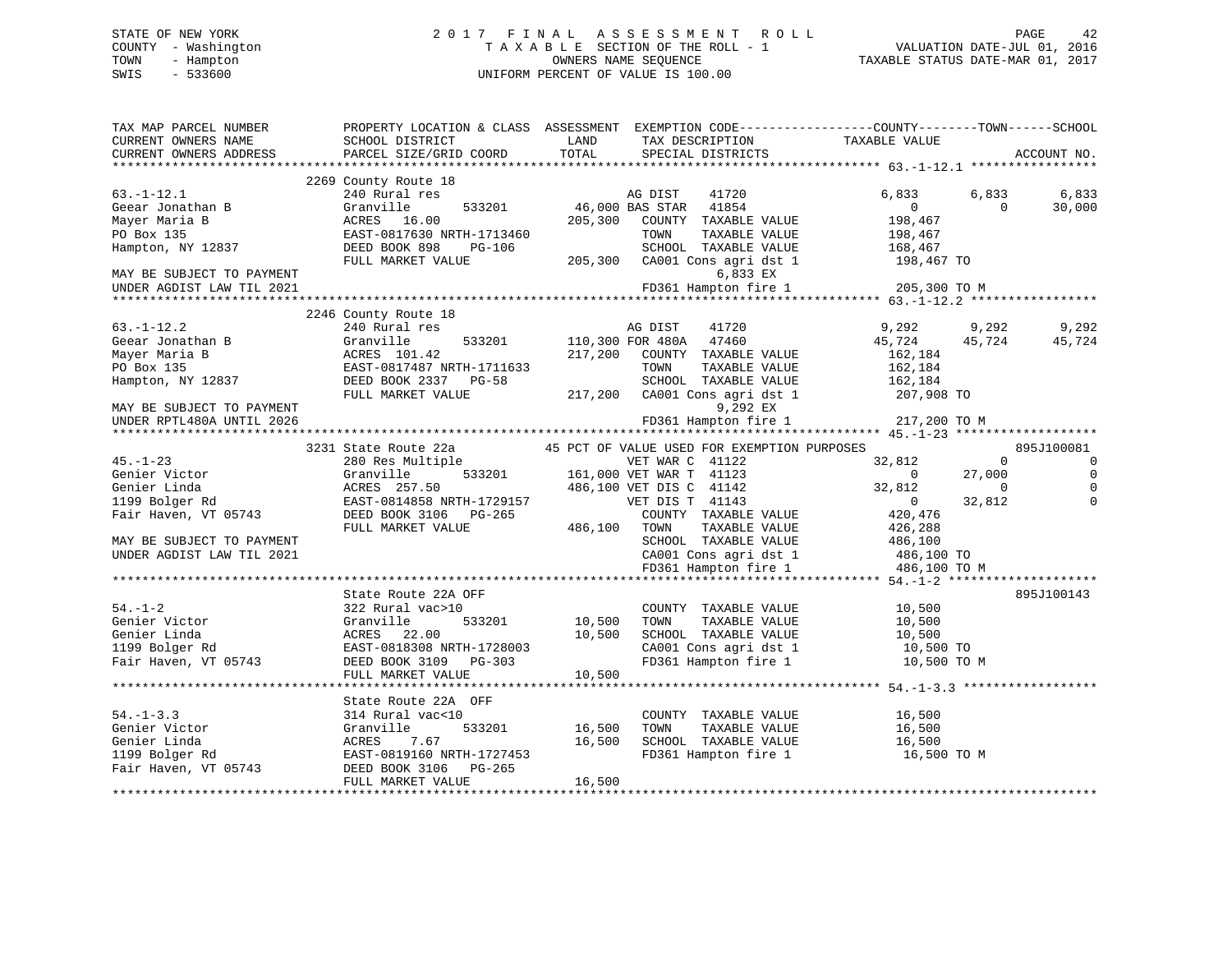# STATE OF NEW YORK 2 0 1 7 F I N A L A S S E S S M E N T R O L L PAGE 43 COUNTY - Washington T A X A B L E SECTION OF THE ROLL - 1 VALUATION DATE-JUL 01, 2016 TOWN - Hampton OWNERS NAME SEQUENCE TAXABLE STATUS DATE-MAR 01, 2017 SWIS - 533600 UNIFORM PERCENT OF VALUE IS 100.00

| TAX MAP PARCEL NUMBER  | PROPERTY LOCATION & CLASS ASSESSMENT EXEMPTION CODE---------------COUNTY-------TOWN-----SCHOOL |        |                       |               |             |
|------------------------|------------------------------------------------------------------------------------------------|--------|-----------------------|---------------|-------------|
| CURRENT OWNERS NAME    | SCHOOL DISTRICT                                                                                | LAND   | TAX DESCRIPTION       | TAXABLE VALUE |             |
| CURRENT OWNERS ADDRESS | PARCEL SIZE/GRID COORD                                                                         | TOTAL  | SPECIAL DISTRICTS     |               | ACCOUNT NO. |
|                        |                                                                                                |        |                       |               |             |
|                        | State Route 22A OFF                                                                            |        |                       |               |             |
| $54. - 1 - 14.6$       | 323 Vacant rural                                                                               |        | COUNTY TAXABLE VALUE  | 21,000        |             |
| Genier Victor          | 533201<br>Granville                                                                            | 21,000 | TOWN<br>TAXABLE VALUE | 21,000        |             |
| Genier Linda           | ACRES 43.95                                                                                    | 21,000 | SCHOOL TAXABLE VALUE  | 21,000        |             |
| 1199 Bolger Rd         | EAST-0817065 NRTH-1727502                                                                      |        | FD361 Hampton fire 1  | 21,000 TO M   |             |
| Fair Haven, VT 05743   | DEED BOOK 3106 PG-265                                                                          |        |                       |               |             |
|                        | FULL MARKET VALUE                                                                              | 21,000 |                       |               |             |
|                        |                                                                                                |        |                       |               |             |
|                        | 25 Hampton Heights Way                                                                         |        |                       |               | 895J100605  |
| $80. -1 - 16$          | 260 Seasonal res                                                                               |        | COUNTY TAXABLE VALUE  | 71,700        |             |
| Gereg Matthew J        | 533201<br>Granville                                                                            | 35,000 | TAXABLE VALUE<br>TOWN | 71,700        |             |
| 40 Jeffrey Ln          | 3393/221                                                                                       | 71,700 | SCHOOL TAXABLE VALUE  | 71,700        |             |
| Meridan, CT 06451      | ACRES 5.01                                                                                     |        | FD361 Hampton fire 1  | 71,700 TO M   |             |
|                        |                                                                                                |        |                       |               |             |
|                        | EAST-0811356 NRTH-1702010                                                                      |        |                       |               |             |
|                        | DEED BOOK 3648 PG-76                                                                           |        |                       |               |             |
|                        | FULL MARKET VALUE                                                                              | 71,700 |                       |               |             |
|                        |                                                                                                |        |                       |               |             |
|                        | LOT 8 Faesh Pat                                                                                |        |                       |               | 895J100695  |
| $71. - 1 - 24$         | 314 Rural vac<10                                                                               |        | COUNTY TAXABLE VALUE  | 2,500         |             |
| Glickstein Jerome      | Granville<br>533201                                                                            | 2,500  | TOWN<br>TAXABLE VALUE | 2,500         |             |
| 711 Old Bethlehem Rd   | ACRES<br>5.50                                                                                  | 2,500  | SCHOOL TAXABLE VALUE  | 2,500         |             |
| Quakertown, PA 18951   | EAST-0813571 NRTH-1709157                                                                      |        | FD361 Hampton fire 1  | 2,500 TO M    |             |
|                        | DEED BOOK 3727 PG-33                                                                           |        |                       |               |             |
|                        | FULL MARKET VALUE                                                                              | 2,500  |                       |               |             |
|                        |                                                                                                |        |                       |               |             |
|                        | LOT 8 Faesh Pat                                                                                |        |                       |               | 895J100188  |
| $71. - 1 - 25$         | 314 Rural vac<10                                                                               |        | COUNTY TAXABLE VALUE  | 2,500         |             |
| Glickstein Jerome      | Granville<br>533201                                                                            | 2,500  | TOWN<br>TAXABLE VALUE | 2,500         |             |
| 711 Old Bethlehem Rd   | ACRES<br>5.50                                                                                  | 2,500  | SCHOOL TAXABLE VALUE  | 2,500         |             |
| Quakertown, PA 18951   | EAST-0813286 NRTH-1709102                                                                      |        | FD361 Hampton fire 1  | 2,500 TO M    |             |
|                        | DEED BOOK 3727 PG-33                                                                           |        |                       |               |             |
|                        | FULL MARKET VALUE                                                                              | 2,500  |                       |               |             |
|                        |                                                                                                |        |                       |               |             |
|                        | LOT 8 Faesh Pat                                                                                |        |                       |               | 895J100186  |
|                        |                                                                                                |        |                       |               |             |
| $71. - 1 - 27$         | 910 Priv forest                                                                                |        | COUNTY TAXABLE VALUE  | 11,300        |             |
| Glickstein Jerome      | 533201<br>Granville                                                                            | 11,300 | TAXABLE VALUE<br>TOWN | 11,300        |             |
| 711 Old Bethlehem Rd   | 25.13 Ad                                                                                       | 11,300 | SCHOOL TAXABLE VALUE  | 11,300        |             |
| Quakertown, PA 18951   | ACRES 25.13                                                                                    |        | FD361 Hampton fire 1  | 11,300 TO M   |             |
|                        | EAST-0812258 NRTH-1708811                                                                      |        |                       |               |             |
|                        | DEED BOOK 3727 PG-33                                                                           |        |                       |               |             |
|                        | FULL MARKET VALUE                                                                              | 11,300 |                       |               |             |
|                        |                                                                                                |        |                       |               |             |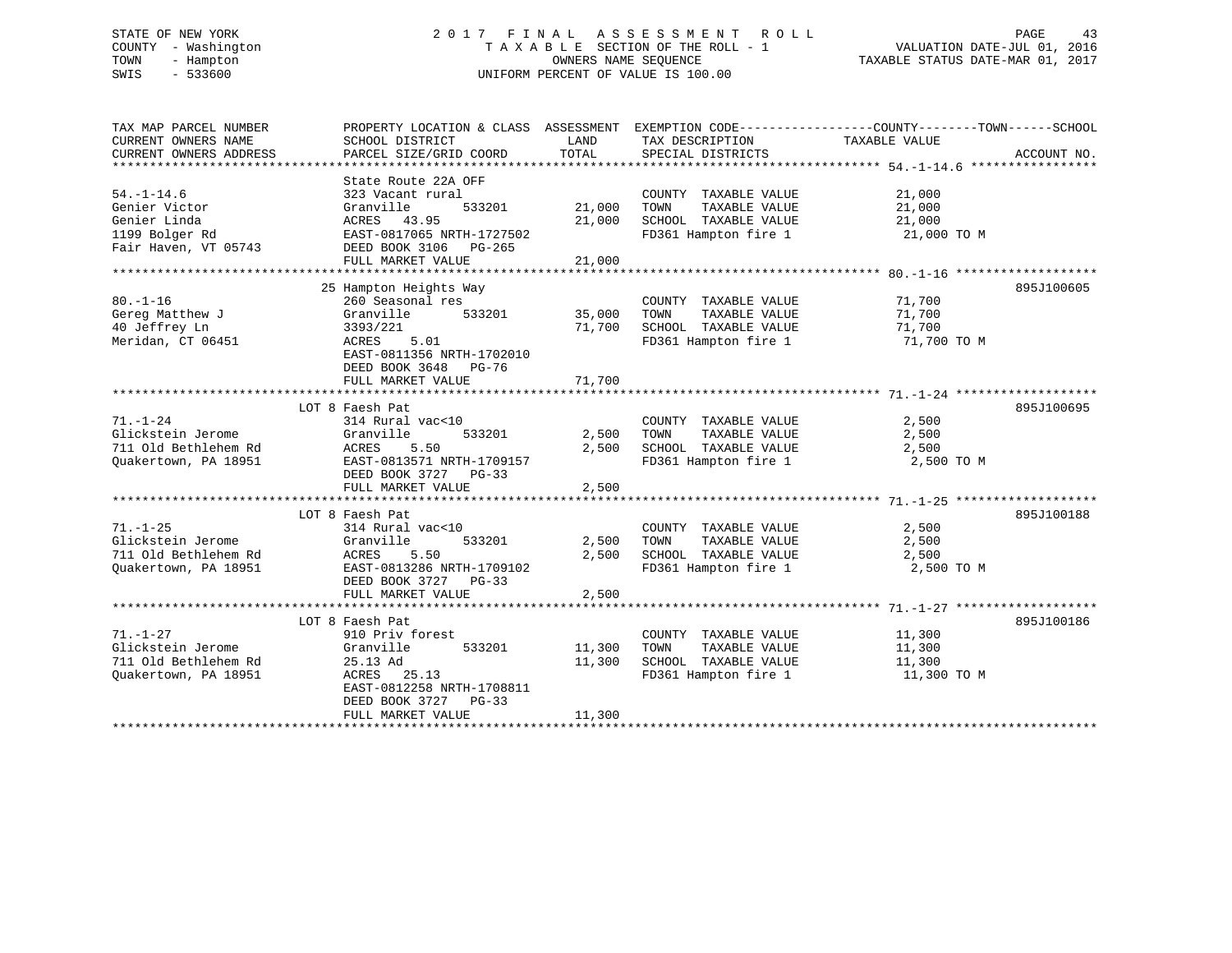# STATE OF NEW YORK 2 0 1 7 F I N A L A S S E S S M E N T R O L L PAGE 44 COUNTY - Washington T A X A B L E SECTION OF THE ROLL - 1 VALUATION DATE-JUL 01, 2016 TOWN - Hampton OWNERS NAME SEQUENCE TAXABLE STATUS DATE-MAR 01, 2017 SWIS - 533600 UNIFORM PERCENT OF VALUE IS 100.00

| TAX MAP PARCEL NUMBER  | PROPERTY LOCATION & CLASS ASSESSMENT EXEMPTION CODE---------------COUNTY-------TOWN------SCHOOL |         |                       |               |             |
|------------------------|-------------------------------------------------------------------------------------------------|---------|-----------------------|---------------|-------------|
| CURRENT OWNERS NAME    | SCHOOL DISTRICT                                                                                 | LAND    | TAX DESCRIPTION       | TAXABLE VALUE |             |
| CURRENT OWNERS ADDRESS | PARCEL SIZE/GRID COORD                                                                          | TOTAL   | SPECIAL DISTRICTS     |               | ACCOUNT NO. |
|                        |                                                                                                 |         |                       |               |             |
|                        | LOT 8 Faesh Pat                                                                                 |         |                       |               | 895J100701  |
|                        |                                                                                                 |         |                       | 3,000         |             |
| 71.-1-28               | 314 Rural vac<10                                                                                |         | COUNTY TAXABLE VALUE  |               |             |
| Glickstein Jerome      | Granville<br>533201                                                                             | 3,000   | TOWN<br>TAXABLE VALUE | 3,000         |             |
| 711 Old Bethlehem Rd   | ACRES<br>6.00                                                                                   | 3,000   | SCHOOL TAXABLE VALUE  | 3,000         |             |
| Ouakertown, PA 18951   | EAST-0812279 NRTH-1708124                                                                       |         | FD361 Hampton fire 1  | 3,000 TO M    |             |
|                        | DEED BOOK 3727 PG-33                                                                            |         |                       |               |             |
|                        | FULL MARKET VALUE                                                                               | 3,000   |                       |               |             |
|                        |                                                                                                 |         |                       |               |             |
|                        | Hills Pond Rd                                                                                   |         |                       |               | 895J100656  |
| $71. - 1 - 23.3$       | 322 Rural vac>10                                                                                |         | COUNTY TAXABLE VALUE  | 6,500         |             |
| Glickstein Jerome M    | 533201<br>Granville                                                                             | 6,500   | TOWN<br>TAXABLE VALUE | 6,500         |             |
| 711 Old Bethlehem Rd   | 2.00<br>ACRES                                                                                   | 6,500   | SCHOOL TAXABLE VALUE  | 6,500         |             |
| Quakertown, PA 18951   | EAST-0813708 NRTH-1711175                                                                       |         | FD361 Hampton fire 1  | 6,500 TO M    |             |
|                        | DEED BOOK 2910<br>PG-109                                                                        |         |                       |               |             |
|                        |                                                                                                 | 6,500   |                       |               |             |
|                        | FULL MARKET VALUE                                                                               |         |                       |               |             |
|                        |                                                                                                 |         |                       |               |             |
|                        | 395 Hills Pond Rd                                                                               |         |                       |               |             |
| $71. - 1 - 23.9$       | 240 Rural res                                                                                   |         | COUNTY TAXABLE VALUE  | 260,400       |             |
| Glickstein Jerome M    | 533201<br>Granville                                                                             | 84,100  | TOWN<br>TAXABLE VALUE | 260,400       |             |
| 711 Old Bethlehem Rd   | Sub Div Lot 2                                                                                   | 260,400 | SCHOOL TAXABLE VALUE  | 260,400       |             |
| Quakertown, PA 18951   | ACRES 53.32                                                                                     |         | FD361 Hampton fire 1  | 260,400 TO M  |             |
|                        | EAST-0813662 NRTH-1710038                                                                       |         |                       |               |             |
|                        | DEED BOOK 2910 PG-109                                                                           |         |                       |               |             |
|                        | FULL MARKET VALUE                                                                               | 260,400 |                       |               |             |
|                        |                                                                                                 |         |                       |               |             |
|                        | 399 Hills Pond Rd                                                                               |         |                       |               |             |
| $71. - 1 - 23.10$      | 240 Rural res                                                                                   |         | COUNTY TAXABLE VALUE  | 207,500       |             |
| Glickstein Jerome M    | 533201 104,000                                                                                  |         |                       |               |             |
|                        | Granville                                                                                       |         | TOWN<br>TAXABLE VALUE | 207,500       |             |
| 711 Old Bethlehem Rd   | Sub Div Lot 3                                                                                   | 207,500 | SCHOOL TAXABLE VALUE  | 207,500       |             |
| Quakertown, PA 18951   | ACRES 98.56                                                                                     |         | FD361 Hampton fire 1  | 207,500 TO M  |             |
|                        | EAST-0812727 NRTH-1710745                                                                       |         |                       |               |             |
|                        | DEED BOOK 2910 PG-109                                                                           |         |                       |               |             |
|                        | FULL MARKET VALUE                                                                               | 207,500 |                       |               |             |
|                        |                                                                                                 |         |                       |               |             |
|                        | LOT 8 Faesh Pat                                                                                 |         |                       |               | 895J100295  |
| $71. - 1 - 26$         | 910 Priv forest                                                                                 |         | COUNTY TAXABLE VALUE  | 13,600        |             |
| Glickstein Jerome M    | 533201<br>Granville                                                                             | 13,600  | TOWN<br>TAXABLE VALUE | 13,600        |             |
| 711 Old Bethlehem Rd   | ACRES 30.33                                                                                     | 13,600  | SCHOOL TAXABLE VALUE  | 13,600        |             |
| Quakertown, PA 18951   | EAST-0813304 NRTH-1708146                                                                       |         | FD361 Hampton fire 1  | 13,600 TO M   |             |
|                        | DEED BOOK 2910 PG-109                                                                           |         |                       |               |             |
|                        |                                                                                                 | 13,600  |                       |               |             |
|                        | FULL MARKET VALUE                                                                               |         |                       |               |             |
|                        |                                                                                                 |         |                       |               |             |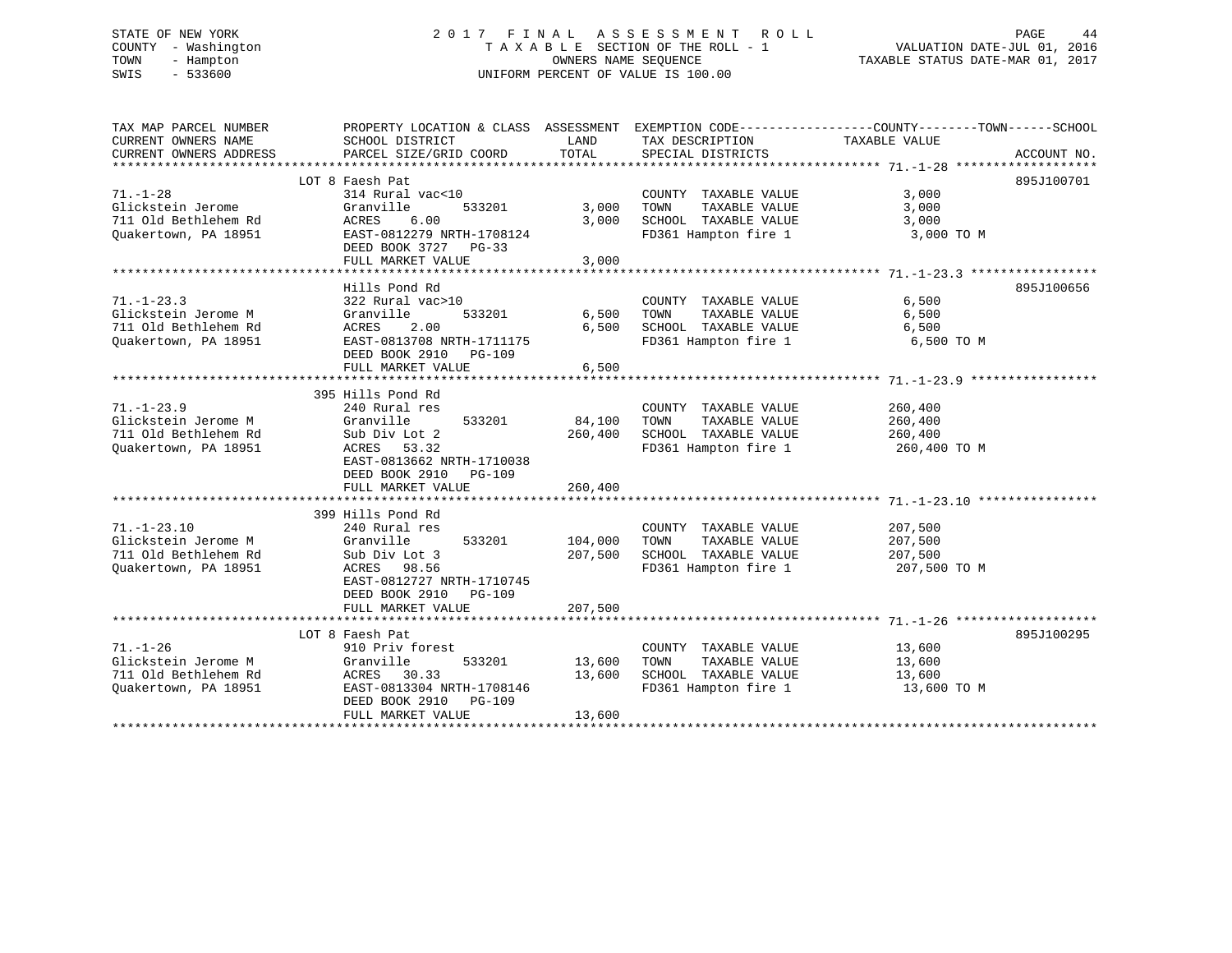# STATE OF NEW YORK 2 0 1 7 F I N A L A S S E S S M E N T R O L L PAGE 45 COUNTY - Washington T A X A B L E SECTION OF THE ROLL - 1 VALUATION DATE-JUL 01, 2016 TOWN - Hampton OWNERS NAME SEQUENCE TAXABLE STATUS DATE-MAR 01, 2017 SWIS - 533600 UNIFORM PERCENT OF VALUE IS 100.00

| SCHOOL DISTRICT<br>PARCEL SIZE/GRID COORD                                                                                                              | LAND<br>TOTAL                                           | TAX DESCRIPTION<br>SPECIAL DISTRICTS                                                                                            | TAXABLE VALUE                                                              | ACCOUNT NO.                                                                                    |
|--------------------------------------------------------------------------------------------------------------------------------------------------------|---------------------------------------------------------|---------------------------------------------------------------------------------------------------------------------------------|----------------------------------------------------------------------------|------------------------------------------------------------------------------------------------|
| County Route 21<br>314 Rural vac<10<br>535201<br>Whitehall<br>ACRES<br>5.10<br>EAST-0809087 NRTH-1706407<br>DEED BOOK 2996 PG-198<br>FULL MARKET VALUE | 26,500<br>26,500<br>26,500                              | COUNTY TAXABLE VALUE<br>TAXABLE VALUE<br>TOWN<br>SCHOOL TAXABLE VALUE<br>FD361 Hampton fire 1                                   | 26,500<br>26,500<br>26,500<br>26,500 TO M                                  | 895J101732                                                                                     |
|                                                                                                                                                        |                                                         |                                                                                                                                 |                                                                            |                                                                                                |
| 210 1 Family Res<br>Whitehall<br>535201<br>ACRES<br>5.10<br>EAST-0809186 NRTH-1706109<br>DEED BOOK 2996 PG-198<br>FULL MARKET VALUE                    | 94,400<br>94,400                                        | 41854<br>TOWN<br>TAXABLE VALUE<br>SCHOOL TAXABLE VALUE<br>FD361 Hampton fire 1                                                  | 0<br>94,400<br>94,400<br>64,400<br>94,400 TO M                             | 895J101733<br>$\Omega$<br>30,000                                                               |
| Roberts Ln OFF                                                                                                                                         |                                                         |                                                                                                                                 |                                                                            | 895J100233                                                                                     |
| 910 Priv forest<br>Granville<br>533201<br>Forest Tax 3222/7<br>ACRES 262.70<br>EAST-0814758 NRTH-1725240<br>DEED BOOK 569<br>PG-244                    | 76,800<br>76,800                                        | 47460<br>COUNTY TAXABLE VALUE<br>TAXABLE VALUE<br>TOWN<br>SCHOOL TAXABLE VALUE<br>CA001 Cons agri dst 1<br>FD361 Hampton fire 1 | 57,720<br>57,720<br>19,080<br>19,080<br>19,080<br>76,800 TO<br>76,800 TO M | 57,720                                                                                         |
|                                                                                                                                                        |                                                         |                                                                                                                                 |                                                                            |                                                                                                |
|                                                                                                                                                        |                                                         |                                                                                                                                 |                                                                            |                                                                                                |
| 149 Roberts Ln                                                                                                                                         |                                                         |                                                                                                                                 |                                                                            | 895J100406                                                                                     |
| 210 1 Family Res<br>533201<br>Granville<br><b>ACRES</b><br>7.70<br>EAST-0816256 NRTH-1723939<br>DEED BOOK 480<br>PG-1060<br>FULL MARKET VALUE          | 37,700<br>188,300<br>188,300                            | 41854<br>COUNTY TAXABLE VALUE<br>TOWN<br>TAXABLE VALUE<br>SCHOOL TAXABLE VALUE<br>FD361 Hampton fire 1                          | $\overline{0}$<br>188,300<br>188,300<br>158,300<br>188,300 TO M            | $\Omega$<br>30,000                                                                             |
|                                                                                                                                                        |                                                         |                                                                                                                                 |                                                                            |                                                                                                |
| 314 Rural vac<10<br>533201<br>Granville<br>ACRES<br>5.80<br>EAST-0816567 NRTH-1724287<br>DEED BOOK 517<br>$PG-40$<br>FULL MARKET VALUE                 | 16,500<br>16,500<br>16,500                              | COUNTY TAXABLE VALUE<br>TOWN<br>TAXABLE VALUE<br>SCHOOL TAXABLE VALUE<br>FD361 Hampton fire 1                                   | 16,500<br>16,500<br>16,500<br>16,500 TO M                                  | 895J100709                                                                                     |
|                                                                                                                                                        | 1783 County Route 21<br>FULL MARKET VALUE<br>Roberts Ln | 76,800                                                                                                                          | <b>BAS STAR</b><br>35,100 COUNTY TAXABLE VALUE<br>FOR 480A<br>BAS STAR     | PROPERTY LOCATION & CLASS ASSESSMENT EXEMPTION CODE---------------COUNTY-------TOWN-----SCHOOL |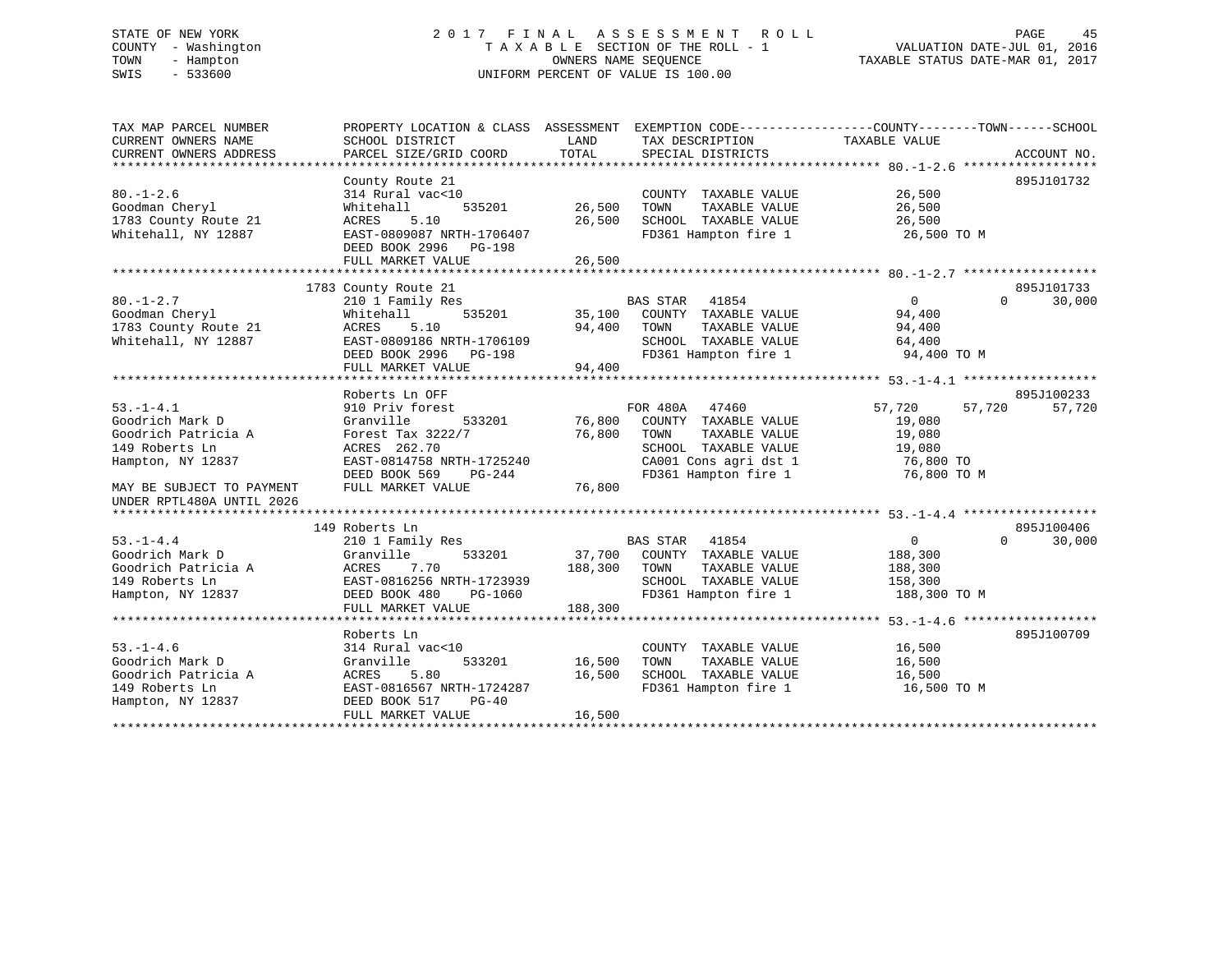# STATE OF NEW YORK 2 0 1 7 F I N A L A S S E S S M E N T R O L L PAGE 46 COUNTY - Washington T A X A B L E SECTION OF THE ROLL - 1 VALUATION DATE-JUL 01, 2016 TOWN - Hampton OWNERS NAME SEQUENCE TAXABLE STATUS DATE-MAR 01, 2017 SWIS - 533600 UNIFORM PERCENT OF VALUE IS 100.00

| TAX MAP PARCEL NUMBER<br>CURRENT OWNERS NAME<br>CURRENT OWNERS ADDRESS | PROPERTY LOCATION & CLASS ASSESSMENT<br>SCHOOL DISTRICT<br>PARCEL SIZE/GRID COORD | LAND<br>TOTAL | TAX DESCRIPTION<br>SPECIAL DISTRICTS | EXEMPTION CODE-----------------COUNTY-------TOWN------SCHOOL<br>TAXABLE VALUE | ACCOUNT NO. |
|------------------------------------------------------------------------|-----------------------------------------------------------------------------------|---------------|--------------------------------------|-------------------------------------------------------------------------------|-------------|
| * * * * * * * * * * * * * * *                                          | ***********************                                                           |               |                                      |                                                                               |             |
|                                                                        | 1928 County Route 18                                                              |               |                                      |                                                                               | 895J100417  |
| $62. - 1 - 42$                                                         | 210 1 Family Res                                                                  |               | COUNTY TAXABLE VALUE                 | 105,800                                                                       |             |
| Goodspeed Kevin L                                                      | 533201<br>Granville                                                               | 31,700        | TOWN<br>TAXABLE VALUE                | 105,800                                                                       |             |
| Mallory Amanda M                                                       | ACRES<br>3.97                                                                     | 105,800       | SCHOOL TAXABLE VALUE                 | 105,800                                                                       |             |
| 36 Chapin Rd                                                           | EAST-0810034 NRTH-1714497                                                         |               | FD361 Hampton fire 1                 | 105,800 TO M                                                                  |             |
| Fort Ann, NY 12827                                                     | DEED BOOK 3735<br>PG-105                                                          |               |                                      |                                                                               |             |
|                                                                        | FULL MARKET VALUE                                                                 | 105,800       |                                      |                                                                               |             |
|                                                                        |                                                                                   |               |                                      |                                                                               |             |
|                                                                        | 1569 County Route 11                                                              |               |                                      |                                                                               | 895J100089  |
| $38. - 1 - 16$                                                         | 210 1 Family Res                                                                  |               | 41834<br>ENH STAR                    | $\mathbf 0$<br>$\Omega$                                                       | 48,000      |
| Gosselin Brian                                                         | Whitehall<br>535201                                                               | 19,500        | COUNTY TAXABLE VALUE                 | 48,000                                                                        |             |
| 1569 County Route 11                                                   | FRNT 100.00 DPTH 208.00                                                           | 48,000        | TAXABLE VALUE<br>TOWN                | 48,000                                                                        |             |
| Whitehall, NY 12887                                                    | EAST-0806133 NRTH-1737196                                                         |               | SCHOOL TAXABLE VALUE                 | $\mathbf 0$                                                                   |             |
|                                                                        | DEED BOOK 903<br>$PG-259$                                                         |               | FD362 Hampton fire 2                 | 48,000 TO M                                                                   |             |
|                                                                        | FULL MARKET VALUE                                                                 | 48,000        |                                      |                                                                               |             |
|                                                                        | * * * * * * * * * * * * * * * * * * * *                                           |               |                                      |                                                                               |             |
|                                                                        | 1575 County Route 11                                                              |               |                                      |                                                                               | 895J101813  |
| $38. - 1 - 15.2$                                                       | 270 Mfg housing                                                                   |               | CW_10_VET/ 41151                     | 6,200<br>6,200                                                                | $\mathbf 0$ |
| Gosselin Eileen                                                        | 535201<br>Whitehall                                                               |               | 27,900 ENH STAR<br>41834             | 0<br>$\Omega$                                                                 | 62,000      |
| 1575 County Route 11                                                   | $888 - 1$                                                                         | 62,000        | COUNTY TAXABLE VALUE                 | 55,800                                                                        |             |
| Whitehall, NY 12887                                                    | 2.80<br>ACRES                                                                     |               | TOWN<br>TAXABLE VALUE                | 55,800                                                                        |             |
|                                                                        | EAST-0806376 NRTH-1737330                                                         |               | SCHOOL TAXABLE VALUE                 | $\overline{0}$                                                                |             |
|                                                                        | DEED BOOK 630<br>PG-51                                                            |               | FD362 Hampton fire 2                 | 62,000 TO M                                                                   |             |
|                                                                        | FULL MARKET VALUE                                                                 | 62,000        |                                      |                                                                               |             |
|                                                                        |                                                                                   |               |                                      |                                                                               |             |
|                                                                        | Vladyka Woods Rd                                                                  |               |                                      |                                                                               | 895J101795  |
| $38. - 1 - 15.1$                                                       | 311 Res vac land                                                                  |               | COUNTY TAXABLE VALUE                 | 9,500                                                                         |             |
| Gosselin Russell J                                                     | Whitehall<br>535201                                                               | 9,500         | TOWN<br>TAXABLE VALUE                | 9,500                                                                         |             |
| Gosselin Linda L                                                       | FRNT 251.00 DPTH 147.00                                                           | 9,500         | SCHOOL TAXABLE VALUE                 | 9,500                                                                         |             |
| 46 LeClaire Rd                                                         | EAST-0806015 NRTH-1737174                                                         |               | FD362 Hampton fire 2                 | 9,500 TO M                                                                    |             |
| Clemons, NY 12819                                                      | DEED BOOK 595<br>$PG-39$                                                          |               |                                      |                                                                               |             |
|                                                                        | FULL MARKET VALUE<br>**********************                                       | 9,500         |                                      |                                                                               |             |
|                                                                        | 155 Hickey Rd                                                                     |               |                                      |                                                                               | 895J100703  |
| $62. - 1 - 32.1$                                                       | 270 Mfg housing                                                                   |               | <b>BAS STAR</b><br>41854             | $\mathbf{0}$<br>$\Omega$                                                      | 30,000      |
| Goyette Lloyd F                                                        | Granville<br>533201                                                               | 35,000        | COUNTY TAXABLE VALUE                 | 65,500                                                                        |             |
| Goyette Cindy L                                                        | 5.00<br>ACRES                                                                     | 65,500        | TOWN<br>TAXABLE VALUE                | 65,500                                                                        |             |
| 155 Hickey Rd                                                          | EAST-0813707 NRTH-1717588                                                         |               | SCHOOL TAXABLE VALUE                 | 35,500                                                                        |             |
| Hampton, NY 12837                                                      | DEED BOOK 505<br>PG-1059                                                          |               | FD361 Hampton fire 1                 | 65,500 TO M                                                                   |             |
|                                                                        | FULL MARKET VALUE                                                                 | 65,500        |                                      |                                                                               |             |
|                                                                        |                                                                                   |               |                                      | ********* 53. -1-7.12 ******************                                      |             |
|                                                                        | 273 Hickey Rd                                                                     |               |                                      |                                                                               | 895J100640  |
| $53. - 1 - 7.12$                                                       | 210 1 Family Res                                                                  |               | COUNTY TAXABLE VALUE                 | 162,100                                                                       |             |
| Grady Patricia                                                         | 533201<br>Granville                                                               | 36,500        | TOWN<br>TAXABLE VALUE                | 162,100                                                                       |             |
| 22123 Wolf Ridge Rd                                                    | ACRES<br>6.52                                                                     | 162,100       | SCHOOL TAXABLE VALUE                 | 162,100                                                                       |             |
| Killeen, TX 76549                                                      | EAST-0814350 NRTH-1720451                                                         |               | FD361 Hampton fire 1                 | 162,100 TO M                                                                  |             |
|                                                                        | DEED BOOK 503<br>PG-532                                                           |               |                                      |                                                                               |             |
|                                                                        | FULL MARKET VALUE                                                                 | 162,100       |                                      |                                                                               |             |
|                                                                        |                                                                                   |               |                                      |                                                                               |             |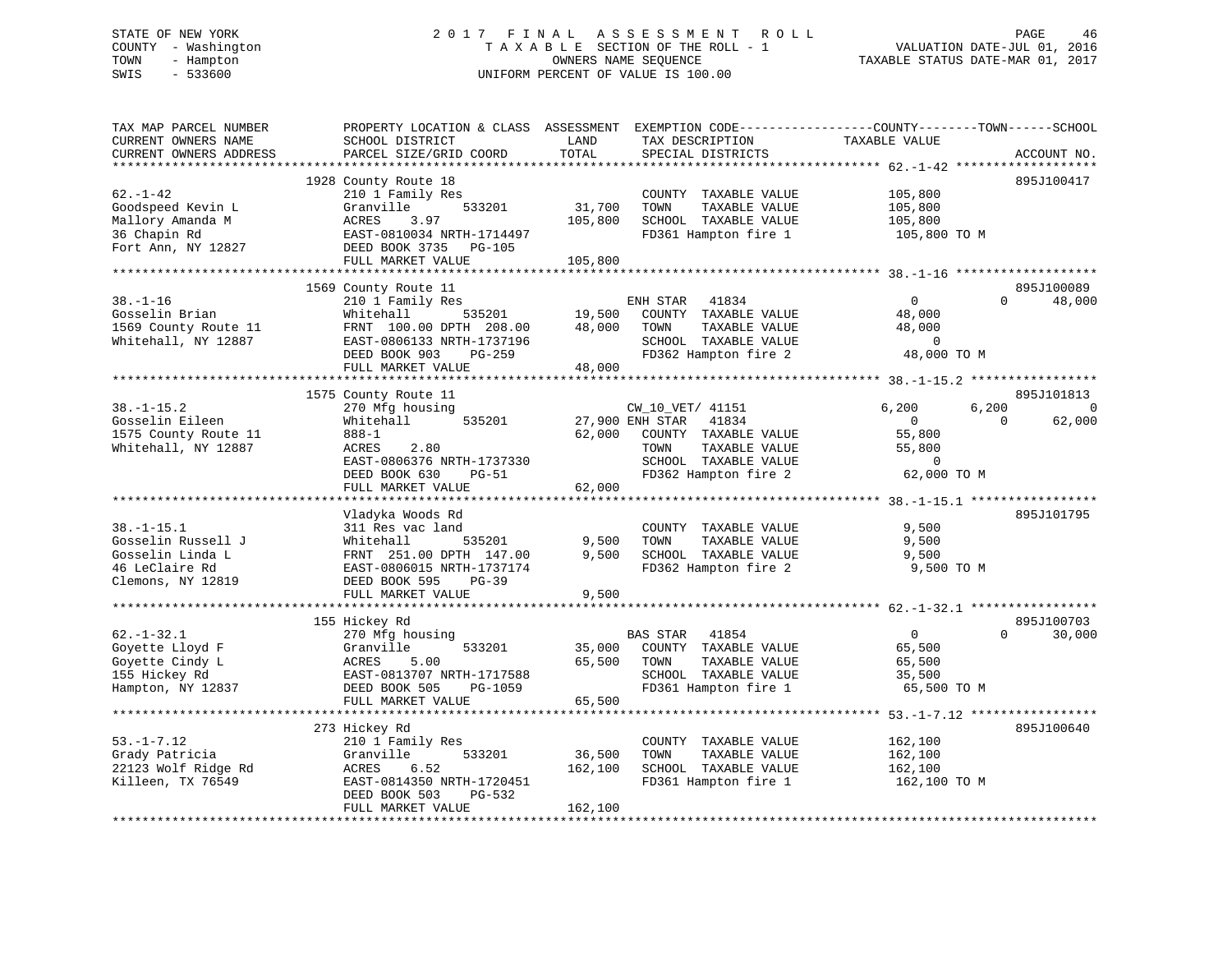# STATE OF NEW YORK 2 0 1 7 F I N A L A S S E S S M E N T R O L L PAGE 47 COUNTY - Washington T A X A B L E SECTION OF THE ROLL - 1 VALUATION DATE-JUL 01, 2016 TOWN - Hampton OWNERS NAME SEQUENCE TAXABLE STATUS DATE-MAR 01, 2017 SWIS - 533600 UNIFORM PERCENT OF VALUE IS 100.00

| TAX MAP PARCEL NUMBER                         | PROPERTY LOCATION & CLASS ASSESSMENT EXEMPTION CODE---------------COUNTY-------TOWN------SCHOOL |                       |                                                                                                            |                          |                         |
|-----------------------------------------------|-------------------------------------------------------------------------------------------------|-----------------------|------------------------------------------------------------------------------------------------------------|--------------------------|-------------------------|
| CURRENT OWNERS NAME<br>CURRENT OWNERS ADDRESS | SCHOOL DISTRICT<br>PARCEL SIZE/GRID COORD                                                       | LAND<br>TOTAL         | TAX DESCRIPTION<br>SPECIAL DISTRICTS                                                                       | TAXABLE VALUE            | ACCOUNT NO.             |
|                                               |                                                                                                 |                       |                                                                                                            |                          |                         |
|                                               | 62 Rainbow Way                                                                                  |                       |                                                                                                            |                          | 895J100597              |
| $81. - 1 - 36$                                | 260 Seasonal res                                                                                | COUNT<br>32,100 TOWN  | COUNTY TAXABLE VALUE                                                                                       | 45,400<br>45,400         |                         |
| Graham Keith                                  | 533201<br>Granville                                                                             |                       | TAXABLE VALUE                                                                                              | 45,400                   |                         |
| 166 Route 106                                 | ACRES<br>4.10                                                                                   |                       | 45,400 SCHOOL TAXABLE VALUE 45,400                                                                         |                          |                         |
| Perkinsville, VT 05151                        | EAST-0817397 NRTH-1702002                                                                       |                       | FD361 Hampton fire 1 45,400 TO M                                                                           |                          |                         |
|                                               | DEED BOOK 2488 PG-177                                                                           |                       |                                                                                                            |                          |                         |
|                                               | FULL MARKET VALUE                                                                               | 45,400                |                                                                                                            |                          |                         |
|                                               |                                                                                                 |                       |                                                                                                            |                          |                         |
|                                               | State Route 22A OFF                                                                             |                       |                                                                                                            |                          | 895J100092              |
| $72. - 2 - 10$                                | 314 Rural vac<10                                                                                |                       | COUNTY TAXABLE VALUE 12,500                                                                                |                          |                         |
| Green Mountain College                        | Granville                                                                                       |                       |                                                                                                            |                          |                         |
| Poultney, VT 05764                            | 3.70<br>ACRES                                                                                   |                       |                                                                                                            |                          |                         |
|                                               | EAST-0824364 NRTH-1709322                                                                       |                       | 12,500 TOWN TAXABLE VALUE 12,500<br>12,500 SCHOOL TAXABLE VALUE 12,500<br>FD361 Hampton fire 1 12,500 TO M |                          |                         |
|                                               |                                                                                                 |                       |                                                                                                            |                          |                         |
|                                               |                                                                                                 |                       |                                                                                                            |                          |                         |
|                                               | Staso Ln                                                                                        |                       |                                                                                                            |                          | 895J100530              |
| $72. - 2 - 11$                                | 314 Rural vac<10                                                                                |                       | COUNTY TAXABLE VALUE                                                                                       | 6,500                    |                         |
| Green Mountain College<br>Poultney, VT 05764  | Granville<br>ACRES 1.90                                                                         | 533201 6,500<br>6,500 | TAXABLE VALUE<br>TOWN                                                                                      | 6,500                    |                         |
|                                               | EAST-0824245 NRTH-1708162                                                                       | and the first state   | SCHOOL TAXABLE VALUE 6,500<br>FD361 Hampton fire 1 6,500 TO M                                              |                          |                         |
|                                               | FULL MARKET VALUE                                                                               | 6,500                 |                                                                                                            |                          |                         |
|                                               |                                                                                                 |                       |                                                                                                            |                          |                         |
|                                               | County Route 20                                                                                 |                       |                                                                                                            |                          | 895J101817              |
| $72. - 2 - 12.1$                              | 322 Rural vac>10                                                                                |                       | COUNTY TAXABLE VALUE                                                                                       | 5,500                    |                         |
| Greene James C                                | 533201<br>Granville                                                                             |                       | TAXABLE VALUE<br>5,500 TOWN                                                                                | 5,500                    |                         |
| Attn: Bernard Greene                          | 17 Ad                                                                                           | 5,500                 | SCHOOL TAXABLE VALUE 5,500                                                                                 |                          |                         |
| 972 Granville St                              | ACRES 11.90                                                                                     |                       | FD361 Hampton fire 1                                                                                       | 5,500 TO M               |                         |
| Poultney, VT 05764                            | EAST-0824016 NRTH-1706192                                                                       |                       |                                                                                                            |                          |                         |
|                                               | DEED BOOK 863<br>PG-284                                                                         |                       |                                                                                                            |                          |                         |
|                                               |                                                                                                 |                       |                                                                                                            |                          |                         |
|                                               |                                                                                                 |                       |                                                                                                            |                          |                         |
|                                               | 1518 Carlton Rd                                                                                 |                       |                                                                                                            |                          |                         |
| $45. -1 - 5.5$                                | 270 Mfg housing                                                                                 |                       | VET COM C 41132                                                                                            | 34,525<br>$\overline{0}$ |                         |
| Gregorio Francisco A                          | Whitehall                                                                                       |                       | 535201 35,000 VET COM T 41133                                                                              | $\overline{0}$<br>34,525 | $\overline{0}$          |
| Gregorio Susan G                              | Lot 5                                                                                           |                       | 138,100 VET DIS C 41142                                                                                    | 41,430                   | $\mathbf 0$<br>$\Omega$ |
| 1518 Carlton Rd                               | 5.01 BANK 26<br>ACRES                                                                           |                       | VET DIS T 41143                                                                                            | $\overline{0}$<br>41,430 | $\Omega$                |
| Whitehall, NY 12887                           | EAST-0804885 NRTH-1733917                                                                       |                       | ENH STAR 41834                                                                                             | $\overline{0}$           | 65,500<br>$\Omega$      |
|                                               | DEED BOOK 2684 PG-300                                                                           |                       | COUNTY TAXABLE VALUE                                                                                       | 62,145                   |                         |
|                                               | FULL MARKET VALUE                                                                               | 138,100 TOWN          | TAXABLE VALUE                                                                                              | 62,145                   |                         |
|                                               |                                                                                                 |                       | SCHOOL TAXABLE VALUE                                                                                       | 72,600                   |                         |
|                                               |                                                                                                 |                       |                                                                                                            |                          |                         |
|                                               |                                                                                                 |                       |                                                                                                            |                          |                         |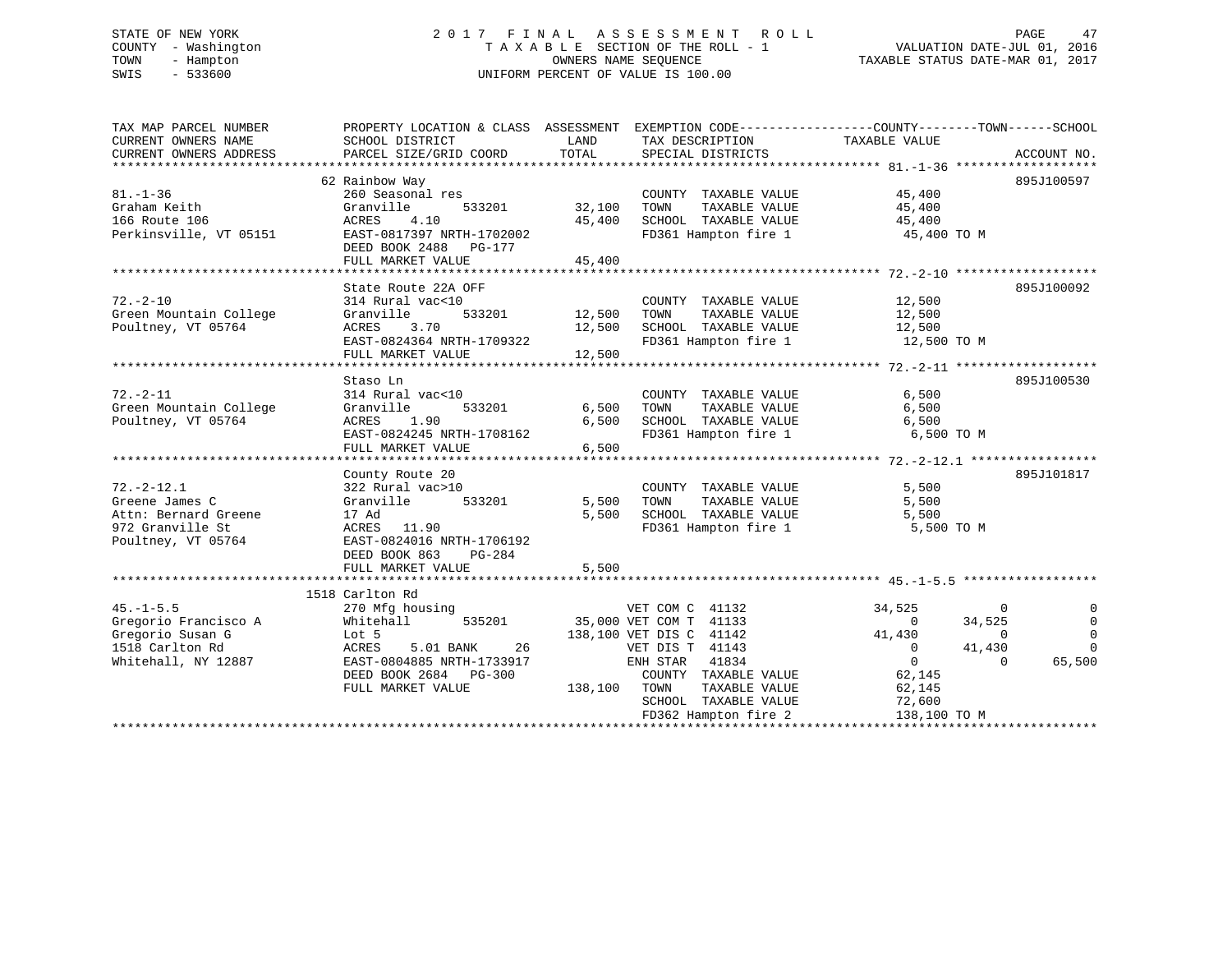# STATE OF NEW YORK 2 0 1 7 F I N A L A S S E S S M E N T R O L L PAGE 48 COUNTY - Washington T A X A B L E SECTION OF THE ROLL - 1 VALUATION DATE-JUL 01, 2016 TOWN - Hampton OWNERS NAME SEQUENCE TAXABLE STATUS DATE-MAR 01, 2017 SWIS - 533600 UNIFORM PERCENT OF VALUE IS 100.00

| TAX MAP PARCEL NUMBER<br>CURRENT OWNERS NAME | SCHOOL DISTRICT           | LAND<br>TAX DESCRIPTION          | PROPERTY LOCATION & CLASS ASSESSMENT EXEMPTION CODE----------------COUNTY-------TOWN------SCHOOL<br>TAXABLE VALUE |
|----------------------------------------------|---------------------------|----------------------------------|-------------------------------------------------------------------------------------------------------------------|
| CURRENT OWNERS ADDRESS                       | PARCEL SIZE/GRID COORD    | TOTAL<br>SPECIAL DISTRICTS       | ACCOUNT NO.                                                                                                       |
|                                              |                           |                                  |                                                                                                                   |
|                                              | 228 Carvers Falls Rd      |                                  | 895J101763                                                                                                        |
| $38. - 1 - 2.2$                              | 210 1 Family Res          | <b>BAS STAR</b><br>41854         | 30,000<br>$\overline{0}$<br>$\Omega$                                                                              |
| Grenier Jeffery S                            | 535201<br>Whitehall       | 29,000<br>COUNTY TAXABLE VALUE   | 130,600                                                                                                           |
| 228 Carvers Falls Rd                         | 3.15<br>ACRES             | 130,600<br>TOWN<br>TAXABLE VALUE | 130,600                                                                                                           |
| Whitehall, NY 12887                          | EAST-0805425 NRTH-1744719 | SCHOOL TAXABLE VALUE             | 100,600                                                                                                           |
|                                              | DEED BOOK 2799 PG-113     | FD362 Hampton fire 2             | 130,600 TO M                                                                                                      |
|                                              | FULL MARKET VALUE         | 130,600                          |                                                                                                                   |
|                                              |                           |                                  |                                                                                                                   |
|                                              | 96 Manchester Rd          |                                  |                                                                                                                   |
| $38. - 1 - 6.3$                              | 312 Vac w/imprv           | COUNTY TAXABLE VALUE             | 90,700                                                                                                            |
| Grenier Jeffrey S                            | Whitehall<br>535201       | 46,800<br>TOWN<br>TAXABLE VALUE  | 90,700                                                                                                            |
| 228 Carvers Falls Rd                         | Sub Div Lot 3             | 90,700<br>SCHOOL TAXABLE VALUE   | 90,700                                                                                                            |
| Whitehall, NY 12887                          | ACRES 15.70               | FD362 Hampton fire 2             | 90,700 TO M                                                                                                       |
|                                              | EAST-0810922 NRTH-1740955 |                                  |                                                                                                                   |
|                                              | DEED BOOK 3457 PG-28      |                                  |                                                                                                                   |
|                                              | FULL MARKET VALUE         | 90,700                           |                                                                                                                   |
|                                              |                           |                                  |                                                                                                                   |
|                                              | 263 Hills Pond Rd         |                                  | 895J101805                                                                                                        |
| $71. - 1 - 14.91$                            | 314 Rural vac<10 - WTRFNT | COUNTY TAXABLE VALUE             | 63,000                                                                                                            |
| Grunewald Frederick                          | Granville<br>533201       | 63,000<br>TOWN<br>TAXABLE VALUE  | 63,000                                                                                                            |
| Grunewald Jill                               | ACRES<br>2.05             | 63,000<br>SCHOOL TAXABLE VALUE   | 63,000                                                                                                            |
| 31 Whitewater Dr                             | EAST-0816345 NRTH-1707778 | FD361 Hampton fire 1             | 63,000 TO M                                                                                                       |
| Barnegat, NJ 08005                           | DEED BOOK 3615 PG-98      |                                  |                                                                                                                   |
|                                              | FULL MARKET VALUE         | 63,000                           |                                                                                                                   |
|                                              |                           |                                  |                                                                                                                   |
|                                              | 2175 County Route 18      |                                  | 895J100400                                                                                                        |
| $63. - 1 - 13.1$                             | 240 Rural res             | <b>BAS STAR</b><br>41854         | $\overline{0}$<br>$\Omega$<br>30,000                                                                              |
| Guest Brian M                                | 533201<br>Granville       | 40,500 COUNTY TAXABLE VALUE      | 134,300                                                                                                           |
| Groesbeck Ciara B                            | 448/1001-457/793          | 134,300<br>TOWN<br>TAXABLE VALUE | 134,300                                                                                                           |
| 2175 County Route 18                         | Sub Div Lot 1             | SCHOOL TAXABLE VALUE             | 104,300                                                                                                           |
| Whitehall, NY 12887                          | ACRES 10.00               | CA001 Cons agri dst 1            | 134,300 TO                                                                                                        |
|                                              | EAST-0816248 NRTH-1713943 | FD361 Hampton fire 1             | 134,300 TO M                                                                                                      |
|                                              | DEED BOOK 3368 PG-310     |                                  |                                                                                                                   |
|                                              | FULL MARKET VALUE         | 134,300                          |                                                                                                                   |
|                                              |                           |                                  |                                                                                                                   |
|                                              | 30 Mirror Lake Way        |                                  | 895J101760                                                                                                        |
| $80. - 1 - 44$                               | 210 1 Family Res - WTRFNT | AGED-TOWN 41803                  | 46,100<br>$\overline{0}$<br>$\overline{0}$                                                                        |
| Gysel Catherine M -LE-                       | 535201<br>Whitehall       | 25,000 AGE-CO/SCH 41805          | 64,540<br>$\Omega$<br>64,540                                                                                      |
| Gysel Walter II                              | LOT 16                    | 184,400 ENH STAR 41834           | 65,500<br>$\overline{0}$<br>$\Omega$                                                                              |
| c/o Catherine Gysel                          | FRNT 154.00 DPTH 201.00   | COUNTY TAXABLE VALUE             | 119,860                                                                                                           |
| PO Box 136                                   | EAST-0810844 NRTH-1705230 | TOWN<br>TAXABLE VALUE            | 138,300                                                                                                           |
| Hampton, NY 12837                            | DEED BOOK 3307 PG-166     | SCHOOL TAXABLE VALUE             | 54,360                                                                                                            |
|                                              | FULL MARKET VALUE         | 184,400 FD361 Hampton fire 1     | 184,400 TO M                                                                                                      |
|                                              |                           |                                  |                                                                                                                   |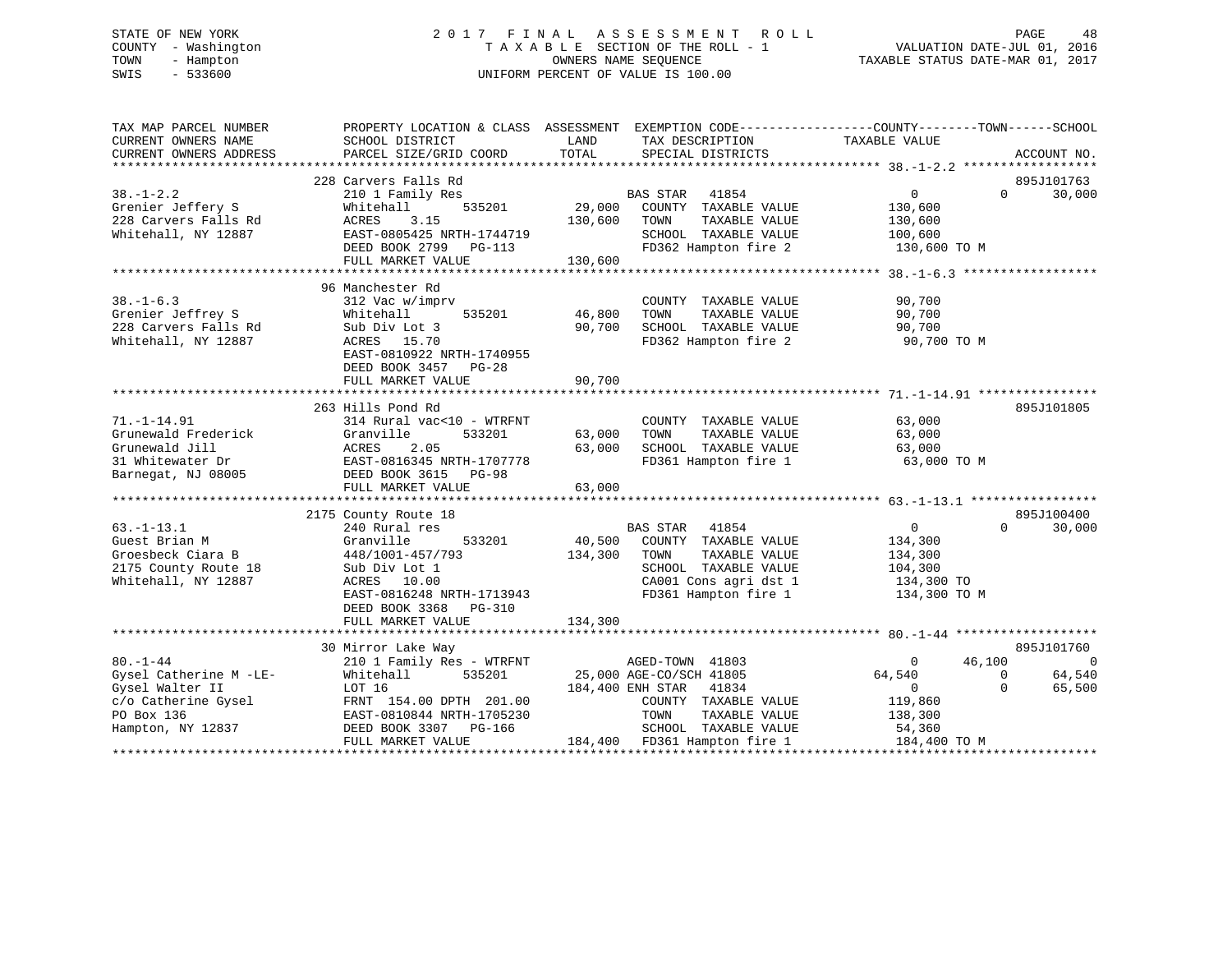# STATE OF NEW YORK 2 0 1 7 F I N A L A S S E S S M E N T R O L L PAGE 49 COUNTY - Washington T A X A B L E SECTION OF THE ROLL - 1 VALUATION DATE-JUL 01, 2016 TOWN - Hampton OWNERS NAME SEQUENCE TAXABLE STATUS DATE-MAR 01, 2017 SWIS - 533600 UNIFORM PERCENT OF VALUE IS 100.00

| CURRENT OWNERS NAME<br>SCHOOL DISTRICT<br>LAND<br>TAX DESCRIPTION<br>TAXABLE VALUE<br>CURRENT OWNERS ADDRESS<br>TOTAL<br>SPECIAL DISTRICTS<br>PARCEL SIZE/GRID COORD<br>ACCOUNT NO.<br>895J100097<br>County Route 18 OFF<br>$63. - 1 - 11$<br>720 Mine/quarry<br>COUNTY TAXABLE VALUE<br>97,000<br>Hadeka Gary J<br>Granville<br>533201<br>97,000<br>TAXABLE VALUE<br>97,000<br>TOWN<br>773 Briar Hill<br>97,000<br>SCHOOL TAXABLE VALUE<br>ACRES 109.40<br>97,000<br>West Pawlet, VT 05775<br>FD361 Hampton fire 1<br>EAST-0819580 NRTH-1715268<br>97,000 TO M<br>DEED BOOK 1695 PG-225<br>FULL MARKET VALUE<br>97,000<br>84 Staso Ln<br>895J100191<br>$72. - 2 - 16$<br>314 Rural vac<10<br>24,000<br>COUNTY TAXABLE VALUE<br>Hadeka Stone Corporation<br>Granville<br>533201<br>24,000<br>TOWN<br>TAXABLE VALUE<br>24,000<br>PO Box 108<br>ACRES<br>24,000<br>SCHOOL TAXABLE VALUE<br>24,000<br>1.60<br>EAST-0821897 NRTH-1708582<br>Hampton, NY 12837<br>FD361 Hampton fire 1<br>24,000 TO M<br>DEED BOOK 3419 PG-205<br>FULL MARKET VALUE<br>24,000<br>895J100593<br>Rainbow Way<br>$81. - 1 - 16$<br>314 Rural vac<10<br>COUNTY TAXABLE VALUE<br>15,000<br>Halberstadt David<br>Granville<br>533201<br>15,000<br>TOWN<br>TAXABLE VALUE<br>15,000<br>15,000<br>SCHOOL TAXABLE VALUE<br>Rio Barbara<br>ACRES<br>5.30<br>15,000<br>ATT:Barbara Rio<br>FD361 Hampton fire 1<br>EAST-0816390 NRTH-1700534<br>15,000 TO M<br>65 Mordella Rd<br>DEED BOOK 490<br><b>PG-280</b><br>Albany, NY 12205<br>15,000<br>FULL MARKET VALUE<br>895J100606<br>160 South Rd<br>$81. - 1 - 50.1$<br>260 Seasonal res<br>COUNTY TAXABLE VALUE<br>74,300<br>Hale Irene M<br>Granville<br>533201<br>36,200<br>TOWN<br>TAXABLE VALUE<br>74,300<br>6.20<br>74,300<br>SCHOOL TAXABLE VALUE<br>Hale Dennis J<br>ACRES<br>74,300<br>121 Rockland Ave<br>EAST-0816859 NRTH-1702977<br>FD361 Hampton fire 1<br>74,300 TO M<br>Waterbury, CT 06708<br>DEED BOOK 3021 PG-264<br>FULL MARKET VALUE<br>74,300<br>2097 County Route 18<br>$62. - 1 - 27.2$<br>210 1 Family Res<br>COUNTY TAXABLE VALUE<br>74,300<br>Haley George W Jr<br>Granville<br>24,400<br>TOWN<br>TAXABLE VALUE<br>74,300<br>533201<br>2097 County Route 18<br>1.75<br>74,300<br>SCHOOL TAXABLE VALUE<br>74,300<br>ACRES<br>Whitehall, NY 12887<br>EAST-0813831 NRTH-1713808<br>74,300 TO M<br>FD361 Hampton fire 1<br>DEED BOOK 1819 PG-89<br>FULL MARKET VALUE<br>74,300<br>Hills Pond Rd<br>895J100654<br>$71. - 1 - 14.4$<br>21,500<br>322 Rural vac>10<br>COUNTY TAXABLE VALUE<br>Hallar Michael J Jr<br>533201<br>21,500<br>TAXABLE VALUE<br>21,500<br>Granville<br>TOWN<br>Williams Mary Ellen<br>21,500<br>SCHOOL TAXABLE VALUE<br>ACRES 19.39<br>21,500<br>c/o Mary Ellen Williams<br>EAST-0816943 NRTH-1708273<br>FD361 Hampton fire 1<br>21,500 TO M<br>876 North Rd<br>DEED BOOK 740<br>PG-112<br>Greenwich, NY 12834<br>21,500<br>FULL MARKET VALUE | TAX MAP PARCEL NUMBER |  | PROPERTY LOCATION & CLASS ASSESSMENT EXEMPTION CODE---------------COUNTY-------TOWN------SCHOOL |  |
|-----------------------------------------------------------------------------------------------------------------------------------------------------------------------------------------------------------------------------------------------------------------------------------------------------------------------------------------------------------------------------------------------------------------------------------------------------------------------------------------------------------------------------------------------------------------------------------------------------------------------------------------------------------------------------------------------------------------------------------------------------------------------------------------------------------------------------------------------------------------------------------------------------------------------------------------------------------------------------------------------------------------------------------------------------------------------------------------------------------------------------------------------------------------------------------------------------------------------------------------------------------------------------------------------------------------------------------------------------------------------------------------------------------------------------------------------------------------------------------------------------------------------------------------------------------------------------------------------------------------------------------------------------------------------------------------------------------------------------------------------------------------------------------------------------------------------------------------------------------------------------------------------------------------------------------------------------------------------------------------------------------------------------------------------------------------------------------------------------------------------------------------------------------------------------------------------------------------------------------------------------------------------------------------------------------------------------------------------------------------------------------------------------------------------------------------------------------------------------------------------------------------------------------------------------------------------------------------------------------------------------------------------------------------------------------------------------------------------------------------------------------------------------------------------------------------------------------------------------------------------------------------------------------|-----------------------|--|-------------------------------------------------------------------------------------------------|--|
|                                                                                                                                                                                                                                                                                                                                                                                                                                                                                                                                                                                                                                                                                                                                                                                                                                                                                                                                                                                                                                                                                                                                                                                                                                                                                                                                                                                                                                                                                                                                                                                                                                                                                                                                                                                                                                                                                                                                                                                                                                                                                                                                                                                                                                                                                                                                                                                                                                                                                                                                                                                                                                                                                                                                                                                                                                                                                                           |                       |  |                                                                                                 |  |
|                                                                                                                                                                                                                                                                                                                                                                                                                                                                                                                                                                                                                                                                                                                                                                                                                                                                                                                                                                                                                                                                                                                                                                                                                                                                                                                                                                                                                                                                                                                                                                                                                                                                                                                                                                                                                                                                                                                                                                                                                                                                                                                                                                                                                                                                                                                                                                                                                                                                                                                                                                                                                                                                                                                                                                                                                                                                                                           |                       |  |                                                                                                 |  |
|                                                                                                                                                                                                                                                                                                                                                                                                                                                                                                                                                                                                                                                                                                                                                                                                                                                                                                                                                                                                                                                                                                                                                                                                                                                                                                                                                                                                                                                                                                                                                                                                                                                                                                                                                                                                                                                                                                                                                                                                                                                                                                                                                                                                                                                                                                                                                                                                                                                                                                                                                                                                                                                                                                                                                                                                                                                                                                           |                       |  |                                                                                                 |  |
|                                                                                                                                                                                                                                                                                                                                                                                                                                                                                                                                                                                                                                                                                                                                                                                                                                                                                                                                                                                                                                                                                                                                                                                                                                                                                                                                                                                                                                                                                                                                                                                                                                                                                                                                                                                                                                                                                                                                                                                                                                                                                                                                                                                                                                                                                                                                                                                                                                                                                                                                                                                                                                                                                                                                                                                                                                                                                                           |                       |  |                                                                                                 |  |
|                                                                                                                                                                                                                                                                                                                                                                                                                                                                                                                                                                                                                                                                                                                                                                                                                                                                                                                                                                                                                                                                                                                                                                                                                                                                                                                                                                                                                                                                                                                                                                                                                                                                                                                                                                                                                                                                                                                                                                                                                                                                                                                                                                                                                                                                                                                                                                                                                                                                                                                                                                                                                                                                                                                                                                                                                                                                                                           |                       |  |                                                                                                 |  |
|                                                                                                                                                                                                                                                                                                                                                                                                                                                                                                                                                                                                                                                                                                                                                                                                                                                                                                                                                                                                                                                                                                                                                                                                                                                                                                                                                                                                                                                                                                                                                                                                                                                                                                                                                                                                                                                                                                                                                                                                                                                                                                                                                                                                                                                                                                                                                                                                                                                                                                                                                                                                                                                                                                                                                                                                                                                                                                           |                       |  |                                                                                                 |  |
|                                                                                                                                                                                                                                                                                                                                                                                                                                                                                                                                                                                                                                                                                                                                                                                                                                                                                                                                                                                                                                                                                                                                                                                                                                                                                                                                                                                                                                                                                                                                                                                                                                                                                                                                                                                                                                                                                                                                                                                                                                                                                                                                                                                                                                                                                                                                                                                                                                                                                                                                                                                                                                                                                                                                                                                                                                                                                                           |                       |  |                                                                                                 |  |
|                                                                                                                                                                                                                                                                                                                                                                                                                                                                                                                                                                                                                                                                                                                                                                                                                                                                                                                                                                                                                                                                                                                                                                                                                                                                                                                                                                                                                                                                                                                                                                                                                                                                                                                                                                                                                                                                                                                                                                                                                                                                                                                                                                                                                                                                                                                                                                                                                                                                                                                                                                                                                                                                                                                                                                                                                                                                                                           |                       |  |                                                                                                 |  |
|                                                                                                                                                                                                                                                                                                                                                                                                                                                                                                                                                                                                                                                                                                                                                                                                                                                                                                                                                                                                                                                                                                                                                                                                                                                                                                                                                                                                                                                                                                                                                                                                                                                                                                                                                                                                                                                                                                                                                                                                                                                                                                                                                                                                                                                                                                                                                                                                                                                                                                                                                                                                                                                                                                                                                                                                                                                                                                           |                       |  |                                                                                                 |  |
|                                                                                                                                                                                                                                                                                                                                                                                                                                                                                                                                                                                                                                                                                                                                                                                                                                                                                                                                                                                                                                                                                                                                                                                                                                                                                                                                                                                                                                                                                                                                                                                                                                                                                                                                                                                                                                                                                                                                                                                                                                                                                                                                                                                                                                                                                                                                                                                                                                                                                                                                                                                                                                                                                                                                                                                                                                                                                                           |                       |  |                                                                                                 |  |
|                                                                                                                                                                                                                                                                                                                                                                                                                                                                                                                                                                                                                                                                                                                                                                                                                                                                                                                                                                                                                                                                                                                                                                                                                                                                                                                                                                                                                                                                                                                                                                                                                                                                                                                                                                                                                                                                                                                                                                                                                                                                                                                                                                                                                                                                                                                                                                                                                                                                                                                                                                                                                                                                                                                                                                                                                                                                                                           |                       |  |                                                                                                 |  |
|                                                                                                                                                                                                                                                                                                                                                                                                                                                                                                                                                                                                                                                                                                                                                                                                                                                                                                                                                                                                                                                                                                                                                                                                                                                                                                                                                                                                                                                                                                                                                                                                                                                                                                                                                                                                                                                                                                                                                                                                                                                                                                                                                                                                                                                                                                                                                                                                                                                                                                                                                                                                                                                                                                                                                                                                                                                                                                           |                       |  |                                                                                                 |  |
|                                                                                                                                                                                                                                                                                                                                                                                                                                                                                                                                                                                                                                                                                                                                                                                                                                                                                                                                                                                                                                                                                                                                                                                                                                                                                                                                                                                                                                                                                                                                                                                                                                                                                                                                                                                                                                                                                                                                                                                                                                                                                                                                                                                                                                                                                                                                                                                                                                                                                                                                                                                                                                                                                                                                                                                                                                                                                                           |                       |  |                                                                                                 |  |
|                                                                                                                                                                                                                                                                                                                                                                                                                                                                                                                                                                                                                                                                                                                                                                                                                                                                                                                                                                                                                                                                                                                                                                                                                                                                                                                                                                                                                                                                                                                                                                                                                                                                                                                                                                                                                                                                                                                                                                                                                                                                                                                                                                                                                                                                                                                                                                                                                                                                                                                                                                                                                                                                                                                                                                                                                                                                                                           |                       |  |                                                                                                 |  |
|                                                                                                                                                                                                                                                                                                                                                                                                                                                                                                                                                                                                                                                                                                                                                                                                                                                                                                                                                                                                                                                                                                                                                                                                                                                                                                                                                                                                                                                                                                                                                                                                                                                                                                                                                                                                                                                                                                                                                                                                                                                                                                                                                                                                                                                                                                                                                                                                                                                                                                                                                                                                                                                                                                                                                                                                                                                                                                           |                       |  |                                                                                                 |  |
|                                                                                                                                                                                                                                                                                                                                                                                                                                                                                                                                                                                                                                                                                                                                                                                                                                                                                                                                                                                                                                                                                                                                                                                                                                                                                                                                                                                                                                                                                                                                                                                                                                                                                                                                                                                                                                                                                                                                                                                                                                                                                                                                                                                                                                                                                                                                                                                                                                                                                                                                                                                                                                                                                                                                                                                                                                                                                                           |                       |  |                                                                                                 |  |
|                                                                                                                                                                                                                                                                                                                                                                                                                                                                                                                                                                                                                                                                                                                                                                                                                                                                                                                                                                                                                                                                                                                                                                                                                                                                                                                                                                                                                                                                                                                                                                                                                                                                                                                                                                                                                                                                                                                                                                                                                                                                                                                                                                                                                                                                                                                                                                                                                                                                                                                                                                                                                                                                                                                                                                                                                                                                                                           |                       |  |                                                                                                 |  |
|                                                                                                                                                                                                                                                                                                                                                                                                                                                                                                                                                                                                                                                                                                                                                                                                                                                                                                                                                                                                                                                                                                                                                                                                                                                                                                                                                                                                                                                                                                                                                                                                                                                                                                                                                                                                                                                                                                                                                                                                                                                                                                                                                                                                                                                                                                                                                                                                                                                                                                                                                                                                                                                                                                                                                                                                                                                                                                           |                       |  |                                                                                                 |  |
|                                                                                                                                                                                                                                                                                                                                                                                                                                                                                                                                                                                                                                                                                                                                                                                                                                                                                                                                                                                                                                                                                                                                                                                                                                                                                                                                                                                                                                                                                                                                                                                                                                                                                                                                                                                                                                                                                                                                                                                                                                                                                                                                                                                                                                                                                                                                                                                                                                                                                                                                                                                                                                                                                                                                                                                                                                                                                                           |                       |  |                                                                                                 |  |
|                                                                                                                                                                                                                                                                                                                                                                                                                                                                                                                                                                                                                                                                                                                                                                                                                                                                                                                                                                                                                                                                                                                                                                                                                                                                                                                                                                                                                                                                                                                                                                                                                                                                                                                                                                                                                                                                                                                                                                                                                                                                                                                                                                                                                                                                                                                                                                                                                                                                                                                                                                                                                                                                                                                                                                                                                                                                                                           |                       |  |                                                                                                 |  |
|                                                                                                                                                                                                                                                                                                                                                                                                                                                                                                                                                                                                                                                                                                                                                                                                                                                                                                                                                                                                                                                                                                                                                                                                                                                                                                                                                                                                                                                                                                                                                                                                                                                                                                                                                                                                                                                                                                                                                                                                                                                                                                                                                                                                                                                                                                                                                                                                                                                                                                                                                                                                                                                                                                                                                                                                                                                                                                           |                       |  |                                                                                                 |  |
|                                                                                                                                                                                                                                                                                                                                                                                                                                                                                                                                                                                                                                                                                                                                                                                                                                                                                                                                                                                                                                                                                                                                                                                                                                                                                                                                                                                                                                                                                                                                                                                                                                                                                                                                                                                                                                                                                                                                                                                                                                                                                                                                                                                                                                                                                                                                                                                                                                                                                                                                                                                                                                                                                                                                                                                                                                                                                                           |                       |  |                                                                                                 |  |
|                                                                                                                                                                                                                                                                                                                                                                                                                                                                                                                                                                                                                                                                                                                                                                                                                                                                                                                                                                                                                                                                                                                                                                                                                                                                                                                                                                                                                                                                                                                                                                                                                                                                                                                                                                                                                                                                                                                                                                                                                                                                                                                                                                                                                                                                                                                                                                                                                                                                                                                                                                                                                                                                                                                                                                                                                                                                                                           |                       |  |                                                                                                 |  |
|                                                                                                                                                                                                                                                                                                                                                                                                                                                                                                                                                                                                                                                                                                                                                                                                                                                                                                                                                                                                                                                                                                                                                                                                                                                                                                                                                                                                                                                                                                                                                                                                                                                                                                                                                                                                                                                                                                                                                                                                                                                                                                                                                                                                                                                                                                                                                                                                                                                                                                                                                                                                                                                                                                                                                                                                                                                                                                           |                       |  |                                                                                                 |  |
|                                                                                                                                                                                                                                                                                                                                                                                                                                                                                                                                                                                                                                                                                                                                                                                                                                                                                                                                                                                                                                                                                                                                                                                                                                                                                                                                                                                                                                                                                                                                                                                                                                                                                                                                                                                                                                                                                                                                                                                                                                                                                                                                                                                                                                                                                                                                                                                                                                                                                                                                                                                                                                                                                                                                                                                                                                                                                                           |                       |  |                                                                                                 |  |
|                                                                                                                                                                                                                                                                                                                                                                                                                                                                                                                                                                                                                                                                                                                                                                                                                                                                                                                                                                                                                                                                                                                                                                                                                                                                                                                                                                                                                                                                                                                                                                                                                                                                                                                                                                                                                                                                                                                                                                                                                                                                                                                                                                                                                                                                                                                                                                                                                                                                                                                                                                                                                                                                                                                                                                                                                                                                                                           |                       |  |                                                                                                 |  |
|                                                                                                                                                                                                                                                                                                                                                                                                                                                                                                                                                                                                                                                                                                                                                                                                                                                                                                                                                                                                                                                                                                                                                                                                                                                                                                                                                                                                                                                                                                                                                                                                                                                                                                                                                                                                                                                                                                                                                                                                                                                                                                                                                                                                                                                                                                                                                                                                                                                                                                                                                                                                                                                                                                                                                                                                                                                                                                           |                       |  |                                                                                                 |  |
|                                                                                                                                                                                                                                                                                                                                                                                                                                                                                                                                                                                                                                                                                                                                                                                                                                                                                                                                                                                                                                                                                                                                                                                                                                                                                                                                                                                                                                                                                                                                                                                                                                                                                                                                                                                                                                                                                                                                                                                                                                                                                                                                                                                                                                                                                                                                                                                                                                                                                                                                                                                                                                                                                                                                                                                                                                                                                                           |                       |  |                                                                                                 |  |
|                                                                                                                                                                                                                                                                                                                                                                                                                                                                                                                                                                                                                                                                                                                                                                                                                                                                                                                                                                                                                                                                                                                                                                                                                                                                                                                                                                                                                                                                                                                                                                                                                                                                                                                                                                                                                                                                                                                                                                                                                                                                                                                                                                                                                                                                                                                                                                                                                                                                                                                                                                                                                                                                                                                                                                                                                                                                                                           |                       |  |                                                                                                 |  |
|                                                                                                                                                                                                                                                                                                                                                                                                                                                                                                                                                                                                                                                                                                                                                                                                                                                                                                                                                                                                                                                                                                                                                                                                                                                                                                                                                                                                                                                                                                                                                                                                                                                                                                                                                                                                                                                                                                                                                                                                                                                                                                                                                                                                                                                                                                                                                                                                                                                                                                                                                                                                                                                                                                                                                                                                                                                                                                           |                       |  |                                                                                                 |  |
|                                                                                                                                                                                                                                                                                                                                                                                                                                                                                                                                                                                                                                                                                                                                                                                                                                                                                                                                                                                                                                                                                                                                                                                                                                                                                                                                                                                                                                                                                                                                                                                                                                                                                                                                                                                                                                                                                                                                                                                                                                                                                                                                                                                                                                                                                                                                                                                                                                                                                                                                                                                                                                                                                                                                                                                                                                                                                                           |                       |  |                                                                                                 |  |
|                                                                                                                                                                                                                                                                                                                                                                                                                                                                                                                                                                                                                                                                                                                                                                                                                                                                                                                                                                                                                                                                                                                                                                                                                                                                                                                                                                                                                                                                                                                                                                                                                                                                                                                                                                                                                                                                                                                                                                                                                                                                                                                                                                                                                                                                                                                                                                                                                                                                                                                                                                                                                                                                                                                                                                                                                                                                                                           |                       |  |                                                                                                 |  |
|                                                                                                                                                                                                                                                                                                                                                                                                                                                                                                                                                                                                                                                                                                                                                                                                                                                                                                                                                                                                                                                                                                                                                                                                                                                                                                                                                                                                                                                                                                                                                                                                                                                                                                                                                                                                                                                                                                                                                                                                                                                                                                                                                                                                                                                                                                                                                                                                                                                                                                                                                                                                                                                                                                                                                                                                                                                                                                           |                       |  |                                                                                                 |  |
|                                                                                                                                                                                                                                                                                                                                                                                                                                                                                                                                                                                                                                                                                                                                                                                                                                                                                                                                                                                                                                                                                                                                                                                                                                                                                                                                                                                                                                                                                                                                                                                                                                                                                                                                                                                                                                                                                                                                                                                                                                                                                                                                                                                                                                                                                                                                                                                                                                                                                                                                                                                                                                                                                                                                                                                                                                                                                                           |                       |  |                                                                                                 |  |
|                                                                                                                                                                                                                                                                                                                                                                                                                                                                                                                                                                                                                                                                                                                                                                                                                                                                                                                                                                                                                                                                                                                                                                                                                                                                                                                                                                                                                                                                                                                                                                                                                                                                                                                                                                                                                                                                                                                                                                                                                                                                                                                                                                                                                                                                                                                                                                                                                                                                                                                                                                                                                                                                                                                                                                                                                                                                                                           |                       |  |                                                                                                 |  |
|                                                                                                                                                                                                                                                                                                                                                                                                                                                                                                                                                                                                                                                                                                                                                                                                                                                                                                                                                                                                                                                                                                                                                                                                                                                                                                                                                                                                                                                                                                                                                                                                                                                                                                                                                                                                                                                                                                                                                                                                                                                                                                                                                                                                                                                                                                                                                                                                                                                                                                                                                                                                                                                                                                                                                                                                                                                                                                           |                       |  |                                                                                                 |  |
|                                                                                                                                                                                                                                                                                                                                                                                                                                                                                                                                                                                                                                                                                                                                                                                                                                                                                                                                                                                                                                                                                                                                                                                                                                                                                                                                                                                                                                                                                                                                                                                                                                                                                                                                                                                                                                                                                                                                                                                                                                                                                                                                                                                                                                                                                                                                                                                                                                                                                                                                                                                                                                                                                                                                                                                                                                                                                                           |                       |  |                                                                                                 |  |
|                                                                                                                                                                                                                                                                                                                                                                                                                                                                                                                                                                                                                                                                                                                                                                                                                                                                                                                                                                                                                                                                                                                                                                                                                                                                                                                                                                                                                                                                                                                                                                                                                                                                                                                                                                                                                                                                                                                                                                                                                                                                                                                                                                                                                                                                                                                                                                                                                                                                                                                                                                                                                                                                                                                                                                                                                                                                                                           |                       |  |                                                                                                 |  |
|                                                                                                                                                                                                                                                                                                                                                                                                                                                                                                                                                                                                                                                                                                                                                                                                                                                                                                                                                                                                                                                                                                                                                                                                                                                                                                                                                                                                                                                                                                                                                                                                                                                                                                                                                                                                                                                                                                                                                                                                                                                                                                                                                                                                                                                                                                                                                                                                                                                                                                                                                                                                                                                                                                                                                                                                                                                                                                           |                       |  |                                                                                                 |  |
|                                                                                                                                                                                                                                                                                                                                                                                                                                                                                                                                                                                                                                                                                                                                                                                                                                                                                                                                                                                                                                                                                                                                                                                                                                                                                                                                                                                                                                                                                                                                                                                                                                                                                                                                                                                                                                                                                                                                                                                                                                                                                                                                                                                                                                                                                                                                                                                                                                                                                                                                                                                                                                                                                                                                                                                                                                                                                                           |                       |  |                                                                                                 |  |
|                                                                                                                                                                                                                                                                                                                                                                                                                                                                                                                                                                                                                                                                                                                                                                                                                                                                                                                                                                                                                                                                                                                                                                                                                                                                                                                                                                                                                                                                                                                                                                                                                                                                                                                                                                                                                                                                                                                                                                                                                                                                                                                                                                                                                                                                                                                                                                                                                                                                                                                                                                                                                                                                                                                                                                                                                                                                                                           |                       |  |                                                                                                 |  |
|                                                                                                                                                                                                                                                                                                                                                                                                                                                                                                                                                                                                                                                                                                                                                                                                                                                                                                                                                                                                                                                                                                                                                                                                                                                                                                                                                                                                                                                                                                                                                                                                                                                                                                                                                                                                                                                                                                                                                                                                                                                                                                                                                                                                                                                                                                                                                                                                                                                                                                                                                                                                                                                                                                                                                                                                                                                                                                           |                       |  |                                                                                                 |  |
|                                                                                                                                                                                                                                                                                                                                                                                                                                                                                                                                                                                                                                                                                                                                                                                                                                                                                                                                                                                                                                                                                                                                                                                                                                                                                                                                                                                                                                                                                                                                                                                                                                                                                                                                                                                                                                                                                                                                                                                                                                                                                                                                                                                                                                                                                                                                                                                                                                                                                                                                                                                                                                                                                                                                                                                                                                                                                                           |                       |  |                                                                                                 |  |
|                                                                                                                                                                                                                                                                                                                                                                                                                                                                                                                                                                                                                                                                                                                                                                                                                                                                                                                                                                                                                                                                                                                                                                                                                                                                                                                                                                                                                                                                                                                                                                                                                                                                                                                                                                                                                                                                                                                                                                                                                                                                                                                                                                                                                                                                                                                                                                                                                                                                                                                                                                                                                                                                                                                                                                                                                                                                                                           |                       |  |                                                                                                 |  |
|                                                                                                                                                                                                                                                                                                                                                                                                                                                                                                                                                                                                                                                                                                                                                                                                                                                                                                                                                                                                                                                                                                                                                                                                                                                                                                                                                                                                                                                                                                                                                                                                                                                                                                                                                                                                                                                                                                                                                                                                                                                                                                                                                                                                                                                                                                                                                                                                                                                                                                                                                                                                                                                                                                                                                                                                                                                                                                           |                       |  |                                                                                                 |  |
|                                                                                                                                                                                                                                                                                                                                                                                                                                                                                                                                                                                                                                                                                                                                                                                                                                                                                                                                                                                                                                                                                                                                                                                                                                                                                                                                                                                                                                                                                                                                                                                                                                                                                                                                                                                                                                                                                                                                                                                                                                                                                                                                                                                                                                                                                                                                                                                                                                                                                                                                                                                                                                                                                                                                                                                                                                                                                                           |                       |  |                                                                                                 |  |
|                                                                                                                                                                                                                                                                                                                                                                                                                                                                                                                                                                                                                                                                                                                                                                                                                                                                                                                                                                                                                                                                                                                                                                                                                                                                                                                                                                                                                                                                                                                                                                                                                                                                                                                                                                                                                                                                                                                                                                                                                                                                                                                                                                                                                                                                                                                                                                                                                                                                                                                                                                                                                                                                                                                                                                                                                                                                                                           |                       |  |                                                                                                 |  |
|                                                                                                                                                                                                                                                                                                                                                                                                                                                                                                                                                                                                                                                                                                                                                                                                                                                                                                                                                                                                                                                                                                                                                                                                                                                                                                                                                                                                                                                                                                                                                                                                                                                                                                                                                                                                                                                                                                                                                                                                                                                                                                                                                                                                                                                                                                                                                                                                                                                                                                                                                                                                                                                                                                                                                                                                                                                                                                           |                       |  |                                                                                                 |  |
|                                                                                                                                                                                                                                                                                                                                                                                                                                                                                                                                                                                                                                                                                                                                                                                                                                                                                                                                                                                                                                                                                                                                                                                                                                                                                                                                                                                                                                                                                                                                                                                                                                                                                                                                                                                                                                                                                                                                                                                                                                                                                                                                                                                                                                                                                                                                                                                                                                                                                                                                                                                                                                                                                                                                                                                                                                                                                                           |                       |  |                                                                                                 |  |
|                                                                                                                                                                                                                                                                                                                                                                                                                                                                                                                                                                                                                                                                                                                                                                                                                                                                                                                                                                                                                                                                                                                                                                                                                                                                                                                                                                                                                                                                                                                                                                                                                                                                                                                                                                                                                                                                                                                                                                                                                                                                                                                                                                                                                                                                                                                                                                                                                                                                                                                                                                                                                                                                                                                                                                                                                                                                                                           |                       |  |                                                                                                 |  |
|                                                                                                                                                                                                                                                                                                                                                                                                                                                                                                                                                                                                                                                                                                                                                                                                                                                                                                                                                                                                                                                                                                                                                                                                                                                                                                                                                                                                                                                                                                                                                                                                                                                                                                                                                                                                                                                                                                                                                                                                                                                                                                                                                                                                                                                                                                                                                                                                                                                                                                                                                                                                                                                                                                                                                                                                                                                                                                           |                       |  |                                                                                                 |  |
|                                                                                                                                                                                                                                                                                                                                                                                                                                                                                                                                                                                                                                                                                                                                                                                                                                                                                                                                                                                                                                                                                                                                                                                                                                                                                                                                                                                                                                                                                                                                                                                                                                                                                                                                                                                                                                                                                                                                                                                                                                                                                                                                                                                                                                                                                                                                                                                                                                                                                                                                                                                                                                                                                                                                                                                                                                                                                                           |                       |  |                                                                                                 |  |
|                                                                                                                                                                                                                                                                                                                                                                                                                                                                                                                                                                                                                                                                                                                                                                                                                                                                                                                                                                                                                                                                                                                                                                                                                                                                                                                                                                                                                                                                                                                                                                                                                                                                                                                                                                                                                                                                                                                                                                                                                                                                                                                                                                                                                                                                                                                                                                                                                                                                                                                                                                                                                                                                                                                                                                                                                                                                                                           |                       |  |                                                                                                 |  |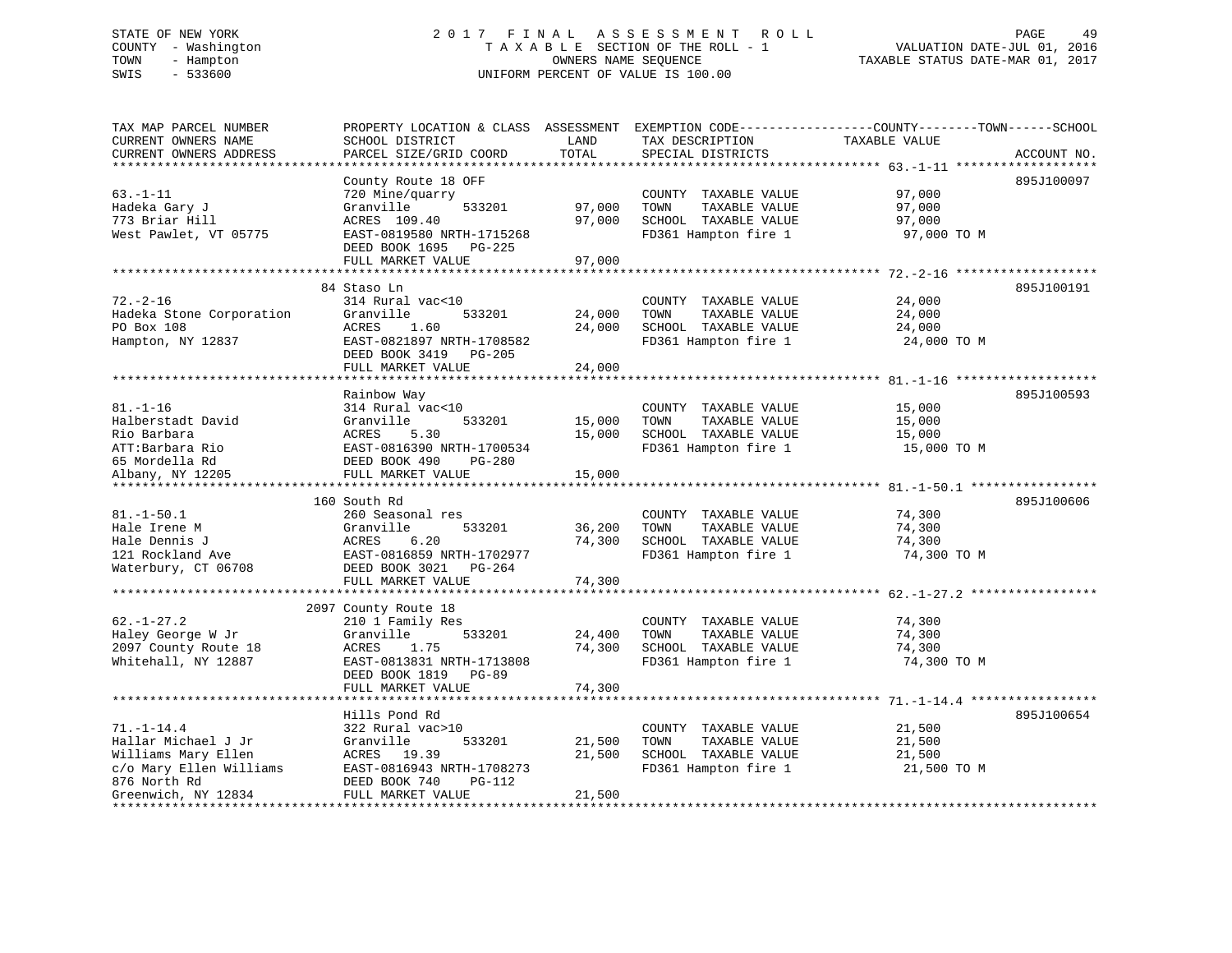# STATE OF NEW YORK 2 0 1 7 F I N A L A S S E S S M E N T R O L L PAGE 50 COUNTY - Washington T A X A B L E SECTION OF THE ROLL - 1 VALUATION DATE-JUL 01, 2016 TOWN - Hampton OWNERS NAME SEQUENCE TAXABLE STATUS DATE-MAR 01, 2017 SWIS - 533600 UNIFORM PERCENT OF VALUE IS 100.00

| TAX MAP PARCEL NUMBER<br>CURRENT OWNERS NAME<br>CURRENT OWNERS ADDRESS | PROPERTY LOCATION & CLASS ASSESSMENT<br>SCHOOL DISTRICT<br>PARCEL SIZE/GRID COORD | LAND<br>TOTAL | TAX DESCRIPTION<br>SPECIAL DISTRICTS | EXEMPTION CODE-----------------COUNTY--------TOWN------SCHOOL<br>TAXABLE VALUE | ACCOUNT NO.        |
|------------------------------------------------------------------------|-----------------------------------------------------------------------------------|---------------|--------------------------------------|--------------------------------------------------------------------------------|--------------------|
|                                                                        |                                                                                   |               |                                      |                                                                                |                    |
|                                                                        | 1977 County Route 18                                                              |               |                                      |                                                                                | 895J100699         |
| $62. - 1 - 39.1$                                                       | 210 1 Family Res                                                                  |               | AGED-ALL<br>41800                    | 55,050<br>55,050                                                               | 55,050             |
| Hamel Hilda                                                            | 535201<br>Whitehall                                                               |               | 33,100 ENH STAR 41834                | $\Omega$                                                                       | $\Omega$<br>55,050 |
| 1977 County Route 18                                                   | 4.40<br>ACRES                                                                     | 110,100       | COUNTY TAXABLE VALUE                 | 55,050                                                                         |                    |
| Whitehall, NY 12887                                                    | EAST-0811182 NRTH-1714306                                                         |               | TOWN<br>TAXABLE VALUE                | 55,050                                                                         |                    |
|                                                                        | DEED BOOK 778<br>PG-158                                                           |               | SCHOOL TAXABLE VALUE                 | $\mathbf 0$                                                                    |                    |
|                                                                        | FULL MARKET VALUE                                                                 |               | 110,100 FD361 Hampton fire 1         | 110,100 TO M                                                                   |                    |
|                                                                        |                                                                                   |               |                                      |                                                                                |                    |
|                                                                        | 1547 Carlton Rd                                                                   |               |                                      |                                                                                | 895J100189         |
| $45. - 1 - 5$                                                          | 210 1 Family Res                                                                  |               | BAS STAR<br>41854                    | 0                                                                              | $\Omega$<br>30,000 |
| Hanafin Rhonda                                                         | 535201<br>Whitehall                                                               | 35,000        | COUNTY TAXABLE VALUE                 | 102,700                                                                        |                    |
| ATT: Rhonda Hutchins                                                   | Lot 7                                                                             | 102,700       | TAXABLE VALUE<br>TOWN                | 102,700                                                                        |                    |
| 1547 Carlton Rd                                                        | ACRES<br>5.01                                                                     |               | SCHOOL TAXABLE VALUE                 | 72,700                                                                         |                    |
| Whitehall, NY 12887                                                    | EAST-0804799 NRTH-1735128                                                         |               | FD362 Hampton fire 2                 | 102,700 TO M                                                                   |                    |
|                                                                        |                                                                                   |               |                                      |                                                                                |                    |
|                                                                        | DEED BOOK 895<br>PG-246                                                           |               |                                      |                                                                                |                    |
|                                                                        | FULL MARKET VALUE                                                                 | 102,700       |                                      |                                                                                |                    |
|                                                                        |                                                                                   |               |                                      |                                                                                |                    |
|                                                                        | Vladyka Woods Rd OFF                                                              |               |                                      |                                                                                | 895J100146         |
| $38. - 1 - 21$                                                         | 322 Rural vac>10                                                                  |               | COUNTY TAXABLE VALUE                 | 8,500                                                                          |                    |
| Harmon Charles E                                                       | Whitehall<br>535201                                                               | 8,500         | TOWN<br>TAXABLE VALUE                | 8,500                                                                          |                    |
| Harmon Grace                                                           | ACRES 18.00                                                                       | 8,500         | SCHOOL TAXABLE VALUE                 | 8,500                                                                          |                    |
| Attn: Coralie Embree                                                   | EAST-0804516 NRTH-1740781                                                         |               | FD362 Hampton fire 2                 | 8,500 TO M                                                                     |                    |
| 260 Mapleridge Rd                                                      | DEED BOOK 469<br>PG-862                                                           |               |                                      |                                                                                |                    |
| Gloverville, NY 12078                                                  | FULL MARKET VALUE                                                                 | 8,500         |                                      |                                                                                |                    |
|                                                                        |                                                                                   |               |                                      |                                                                                |                    |
|                                                                        | 208 Roberts Ln                                                                    |               |                                      |                                                                                | 895J100140         |
| $53. -1 - 5$                                                           | 240 Rural res                                                                     |               | ENH STAR<br>41834                    | 0                                                                              | 65,500<br>$\Omega$ |
| Hatfield Joseph R -LE-                                                 | Granville<br>533201                                                               | 72,000        | COUNTY TAXABLE VALUE                 | 362,800                                                                        |                    |
| Sofia Dianne                                                           | 2380/220                                                                          | 362,800       | TOWN<br>TAXABLE VALUE                | 362,800                                                                        |                    |
| 208 Roberts Ln                                                         | ACRES 41.92                                                                       |               | SCHOOL TAXABLE VALUE                 | 297,300                                                                        |                    |
| Hampton, NY 12837                                                      | EAST-0815280 NRTH-1724357                                                         |               | FD361 Hampton fire 1                 | 362,800 TO M                                                                   |                    |
|                                                                        | DEED BOOK 3697 PG-181                                                             |               |                                      |                                                                                |                    |
|                                                                        | FULL MARKET VALUE                                                                 | 362,800       |                                      |                                                                                |                    |
|                                                                        |                                                                                   |               |                                      |                                                                                |                    |
|                                                                        |                                                                                   |               |                                      |                                                                                |                    |
|                                                                        | County Route 11                                                                   |               |                                      |                                                                                |                    |
| $38. - 1 - 11.1$                                                       | 322 Rural vac>10                                                                  |               | COUNTY TAXABLE VALUE                 | 72,300                                                                         |                    |
| Hawley Bonnie L                                                        | 535201<br>Whitehall                                                               | 72,300        | TAXABLE VALUE<br>TOWN                | 72,300                                                                         |                    |
| 1651 County Route 11                                                   | FRNT 43.00 DPTH                                                                   | 72,300        | SCHOOL TAXABLE VALUE                 | 72,300                                                                         |                    |
| Whitehall, NY 12887                                                    | ACRES 49.91                                                                       |               | CA001 Cons agri dst 1                | 72,300 TO                                                                      |                    |
|                                                                        | EAST-0807753 NRTH-1738908                                                         |               | FD362 Hampton fire 2                 | 72,300 TO M                                                                    |                    |
|                                                                        | DEED BOOK 864<br>PG-179                                                           |               |                                      |                                                                                |                    |
|                                                                        | FULL MARKET VALUE                                                                 | 72,300        |                                      |                                                                                |                    |
|                                                                        |                                                                                   |               |                                      |                                                                                |                    |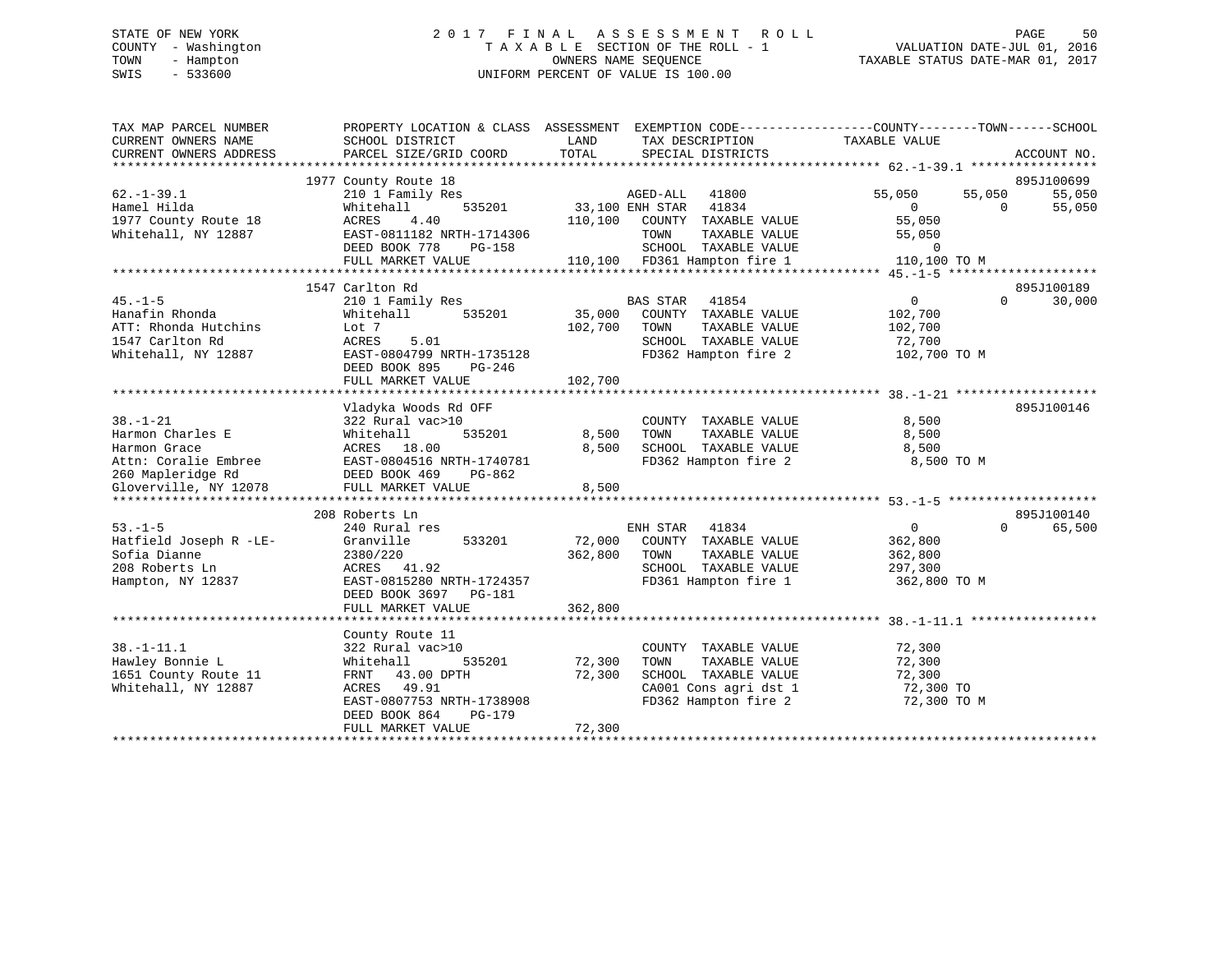| STATE OF NEW YORK<br>COUNTY - Washington<br>TOWN<br>- Hampton<br>SWIS<br>$-533600$                          | 2017                                                                                                                                                                                              | FINAL<br>OWNERS NAME SEQUENCE | A S S E S S M E N T<br>R O L L<br>TAXABLE SECTION OF THE ROLL - 1<br>UNIFORM PERCENT OF VALUE IS 100.00                                  | VALUATION DATE-JUL 01, 2016<br>TAXABLE STATUS DATE-MAR 01, 2017                 | PAGE<br>51            |
|-------------------------------------------------------------------------------------------------------------|---------------------------------------------------------------------------------------------------------------------------------------------------------------------------------------------------|-------------------------------|------------------------------------------------------------------------------------------------------------------------------------------|---------------------------------------------------------------------------------|-----------------------|
| TAX MAP PARCEL NUMBER<br>CURRENT OWNERS NAME<br>CURRENT OWNERS ADDRESS                                      | PROPERTY LOCATION & CLASS ASSESSMENT EXEMPTION CODE---------------COUNTY-------TOWN-----SCHOOL<br>SCHOOL DISTRICT<br>PARCEL SIZE/GRID COORD                                                       | LAND<br>TOTAL                 | TAX DESCRIPTION<br>SPECIAL DISTRICTS                                                                                                     | TAXABLE VALUE                                                                   | ACCOUNT NO.           |
|                                                                                                             |                                                                                                                                                                                                   |                               |                                                                                                                                          |                                                                                 |                       |
| $38. - 1 - 11.2$<br>Hawley Bonnie L<br>1651 County Route 11<br>Whitehall, NY 12887                          | 1651 County Route 11<br>240 Rural res<br>535201<br>Whitehall<br>Filed Sub $\#$ 12257<br>FRNT 747.00 DPTH<br>ACRES 14.89<br>EAST-0808210 NRTH-1737791<br>DEED BOOK 3115 PG-99<br>FULL MARKET VALUE | 45,900<br>179,600<br>179,600  | ENH STAR 41834<br>COUNTY TAXABLE VALUE<br>TOWN<br>TAXABLE VALUE<br>SCHOOL TAXABLE VALUE<br>CA001 Cons agri dst 1<br>FD362 Hampton fire 2 | $\overline{0}$<br>179,600<br>179,600<br>114,100<br>$179,600$ TO<br>179,600 TO M | $\mathbf 0$<br>65,500 |
|                                                                                                             | 75 Hampton Heights Way                                                                                                                                                                            |                               |                                                                                                                                          |                                                                                 | 895J100688            |
| $80. - 1 - 25$<br>Heibler Douglas W<br>Heibler Elizabeth J<br>75 Hampton Heights Way<br>Whitehall, NY 12887 | 210 1 Family Res<br>Granville<br>533201<br>LOT 19<br>5.96<br>ACRES<br>EAST-0809896 NRTH-1701888<br>DEED BOOK 742<br><b>PG-115</b><br>FULL MARKET VALUE                                            | 53,700<br>53,700              | <b>BAS STAR</b><br>41854<br>15,000 COUNTY TAXABLE VALUE<br>TAXABLE VALUE<br>TOWN<br>SCHOOL TAXABLE VALUE<br>FD361 Hampton fire 1         | $0 \qquad \qquad$<br>53,700<br>53,700<br>23,700<br>53,700 TO M                  | $\Omega$<br>30,000    |
|                                                                                                             |                                                                                                                                                                                                   |                               |                                                                                                                                          |                                                                                 |                       |
| $80. - 1 - 26$<br>Heibler Richard<br>44 Hampton Heights Way<br>Whitehall, NY 12887                          | 44 Hampton Heights Way<br>210 1 Family Res<br>533201<br>Granville<br>ACRES<br>5.02<br>EAST-0810396 NRTH-1702066<br>DEED BOOK 2842 PG-209                                                          | 35,000<br>79,900              | COUNTY TAXABLE VALUE<br>TAXABLE VALUE<br>TOWN<br>SCHOOL TAXABLE VALUE<br>FD361 Hampton fire 1                                            | 79,900<br>79,900<br>79,900<br>79,900 TO M                                       | 895J100667            |
|                                                                                                             | FULL MARKET VALUE                                                                                                                                                                                 | 79,900                        |                                                                                                                                          |                                                                                 |                       |
|                                                                                                             |                                                                                                                                                                                                   |                               |                                                                                                                                          |                                                                                 |                       |
| $62. -1 - 8$<br>Hilder Paul<br>Hilder Sara<br>330 County Route 21<br>Granville, NY 12832                    | Hickey Rd OFF<br>322 Rural vac>10<br>Granville<br>533201<br>ACRES 13.62<br>EAST-0811239 NRTH-1718385<br>DEED BOOK 1844 PG-344<br>FULL MARKET VALUE                                                | 10,000<br>10,000<br>10,000    | COUNTY TAXABLE VALUE<br>TOWN<br>TAXABLE VALUE<br>SCHOOL TAXABLE VALUE<br>FD361 Hampton fire 1                                            | 10,000<br>10,000<br>10,000<br>10,000 TO M                                       | 895J100632            |
|                                                                                                             |                                                                                                                                                                                                   |                               |                                                                                                                                          |                                                                                 |                       |

|                   | 313 Hickey Rd             |         |          |                      |              | 895J100609 |
|-------------------|---------------------------|---------|----------|----------------------|--------------|------------|
| $53. - 1 - 7.7$   | 210 1 Family Res          |         | BAS STAR | 41854                |              | 30,000     |
| Hilder Peter L    | Granville<br>533201       | 36,400  | COUNTY   | TAXABLE VALUE        | 144,400      |            |
| Hilder Amy L      | ACRES<br>6.41             | 144,400 | TOWN     | TAXABLE VALUE        | 144,400      |            |
| PO Box 147        | EAST-0814885 NRTH-1721693 |         | SCHOOL   | TAXABLE VALUE        | 114,400      |            |
| Hampton, NY 12837 | DEED BOOK 3297<br>PG-29   |         |          | FD361 Hampton fire 1 | 144,400 TO M |            |
|                   | FULL MARKET VALUE         | 144,400 |          |                      |              |            |
|                   |                           |         |          |                      |              |            |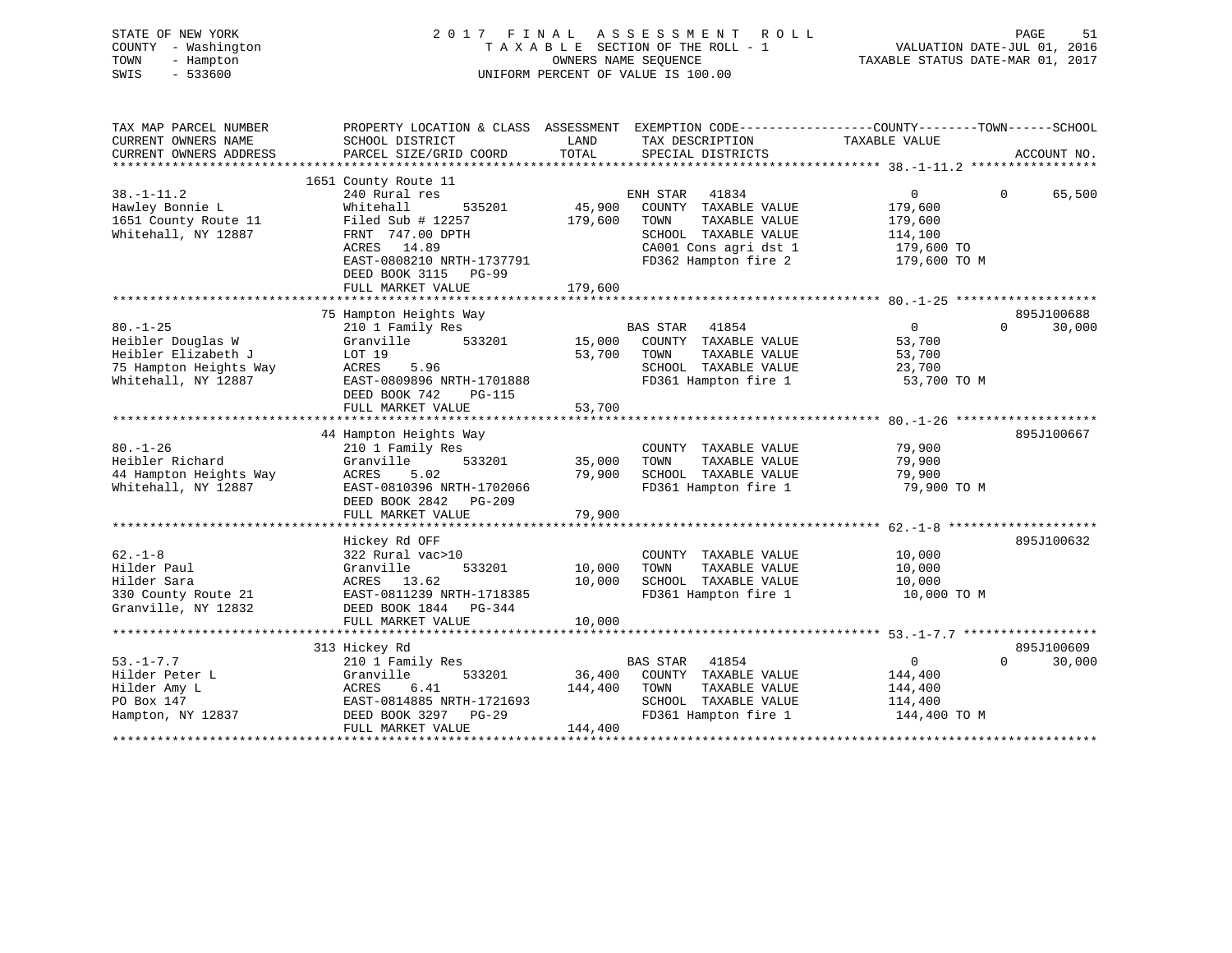|      | STATE OF NEW YORK   | 2017 FINAL ASSESSMENT ROLL                               | PAGE                        | 52 |
|------|---------------------|----------------------------------------------------------|-----------------------------|----|
|      | COUNTY - Washington | TAXABLE SECTION OF THE ROLL - 1                          | VALUATION DATE-JUL 01, 2016 |    |
| TOWN | - Hampton           | TAXABLE STATUS DATE-MAR 01, 2017<br>OWNERS NAME SEOUENCE |                             |    |
| SWIS | - 533600            | UNIFORM PERCENT OF VALUE IS 100.00                       |                             |    |

| TAX MAP PARCEL NUMBER        | PROPERTY LOCATION & CLASS ASSESSMENT EXEMPTION CODE---------------COUNTY-------TOWN------SCHOOL |         |                             |                         |                    |
|------------------------------|-------------------------------------------------------------------------------------------------|---------|-----------------------------|-------------------------|--------------------|
| CURRENT OWNERS NAME          | SCHOOL DISTRICT                                                                                 | LAND    | TAX DESCRIPTION             | TAXABLE VALUE           |                    |
| CURRENT OWNERS ADDRESS       | PARCEL SIZE/GRID COORD                                                                          | TOTAL   | SPECIAL DISTRICTS           |                         | ACCOUNT NO.        |
|                              |                                                                                                 |         |                             |                         |                    |
|                              | 42 Greenfield Ln                                                                                |         |                             |                         | 895J100106         |
| $72.2 - 3 - 17$              | 210 1 Family Res                                                                                |         | VET COM CT 41131            | 17,150<br>17,150        | $\Omega$           |
| Hilder Robert G              | Granville<br>533201                                                                             |         | 23,300 VET DIS CT 41141     | 30,870<br>30,870        | $\Omega$           |
| Hilder Catherine A           | 713/150 Hwy Approp                                                                              |         | 68,600 AGED-CO<br>41802     | 8,232<br>$\sim$ 0       | $\overline{0}$     |
| PO Box 13                    | $72. - 3 - 17$                                                                                  |         | AGED-TOWN 41803             | $\overline{0}$<br>5,145 | $\Omega$           |
| Hampton, NY 12837            | ACRES<br>1.40                                                                                   |         | ENH STAR 41834              | $\overline{0}$          | $\Omega$<br>65,500 |
|                              | EAST-0823591 NRTH-1712239                                                                       |         | COUNTY TAXABLE VALUE        | 12,348                  |                    |
|                              | DEED BOOK 425<br>PG-1016                                                                        |         | TAXABLE VALUE<br>TOWN       | 15,435                  |                    |
|                              | FULL MARKET VALUE                                                                               |         | 68,600 SCHOOL TAXABLE VALUE | 3,100                   |                    |
|                              |                                                                                                 |         | FD361 Hampton fire 1        | 68,600 TO M             |                    |
|                              |                                                                                                 |         |                             |                         |                    |
|                              | 38 Greenfield Ln                                                                                |         |                             |                         | 895J100243         |
| $72.2 - 3 - 16$              | 210 1 Family Res                                                                                |         | BAS STAR 41854              | $\mathbf 0$             | $\Omega$<br>30,000 |
| Hilder Robert G Jr           | Granville<br>533201                                                                             | 16,300  | COUNTY TAXABLE VALUE        | 58,100                  |                    |
| Hilder Maryann               | $72. - 3 - 16$                                                                                  | 58,100  | TAXABLE VALUE<br>TOWN       | 58,100                  |                    |
| 38 Greenfield Ln             | FRNT 80.00 DPTH 276.00                                                                          |         | SCHOOL TAXABLE VALUE        | 28,100                  |                    |
| Hampton, NY 12837            | EAST-0823535 NRTH-1712074                                                                       |         | FD361 Hampton fire 1        | 58,100 TO M             |                    |
|                              | DEED BOOK 1987 PG-100                                                                           |         |                             |                         |                    |
|                              | FULL MARKET VALUE                                                                               | 58,100  |                             |                         |                    |
|                              |                                                                                                 |         |                             |                         |                    |
|                              | 34 Greenfield Ln                                                                                |         |                             |                         | 895J100087         |
| $72.2 - 3 - 15$              | 210 1 Family Res                                                                                |         | BAS STAR<br>41854           | $\overline{0}$          | $\Omega$<br>30,000 |
| Hill George D                | Granville<br>533201                                                                             | 13,400  | COUNTY TAXABLE VALUE        | 38,900                  |                    |
| Hill Jennifer L              | $72. - 3 - 15$                                                                                  | 38,900  | TAXABLE VALUE<br>TOWN       | 38,900                  |                    |
| 34 Greenfield Ln             | FRNT 132.00 DPTH 128.00                                                                         |         | SCHOOL TAXABLE VALUE        | 8,900                   |                    |
| Hampton, NY 12837            | EAST-0823649 NRTH-1712034                                                                       |         | FD361 Hampton fire 1        | 38,900 TO M             |                    |
|                              | DEED BOOK 2464 PG-60                                                                            |         |                             |                         |                    |
|                              | FULL MARKET VALUE                                                                               | 38,900  |                             |                         |                    |
|                              |                                                                                                 |         |                             |                         |                    |
|                              | Hills Pond Rd                                                                                   |         |                             |                         | 895J101717         |
| $71. - 1 - 14.9$             | 314 Rural vac<10 - WTRFNT                                                                       |         | COUNTY TAXABLE VALUE        | 20,700                  |                    |
| Hoell Joseph A               | 533201<br>Granville                                                                             | 20,700  | TOWN<br>TAXABLE VALUE       | 20,700                  |                    |
| Hoell Nancy L                | LF 69'                                                                                          | 20,700  | SCHOOL TAXABLE VALUE        | 20,700                  |                    |
| 428 County Route 3           | FRNT 130.00 DPTH 342.00                                                                         |         | FD361 Hampton fire 1        | 20,700 TO M             |                    |
| Putnam Station, NY 12861     | EAST-0816248 NRTH-1707933                                                                       |         |                             |                         |                    |
|                              | DEED BOOK 3354 PG-210                                                                           |         |                             |                         |                    |
|                              | FULL MARKET VALUE                                                                               | 20,700  |                             |                         |                    |
|                              |                                                                                                 |         |                             |                         |                    |
|                              | 1141 East Way                                                                                   |         |                             |                         | 895J100266         |
| $71.4 - 3 - 6$               | 260 Seasonal res - WTRFNT                                                                       |         | COUNTY TAXABLE VALUE        | 122,400                 |                    |
| Hoff Margaret                | 533201<br>Granville                                                                             | 20,300  | TAXABLE VALUE<br>TOWN       | 122,400                 |                    |
| 928 Lafayette Ave            | 426/1066, W2831/46                                                                              | 122,400 | SCHOOL TAXABLE VALUE        | 122,400                 |                    |
| Niagara Falls, NY 14305-1111 | $71. - 3 - 6$                                                                                   |         | FD361 Hampton fire 1        | 122,400 TO M            |                    |
|                              | 75.00 DPTH 140.00<br>FRNT                                                                       |         |                             |                         |                    |
|                              | EAST-0815708 NRTH-1708278                                                                       |         |                             |                         |                    |
|                              | DEED BOOK 426<br>PG-1066                                                                        |         |                             |                         |                    |
|                              | FULL MARKET VALUE                                                                               | 122,400 |                             |                         |                    |
|                              |                                                                                                 |         |                             |                         |                    |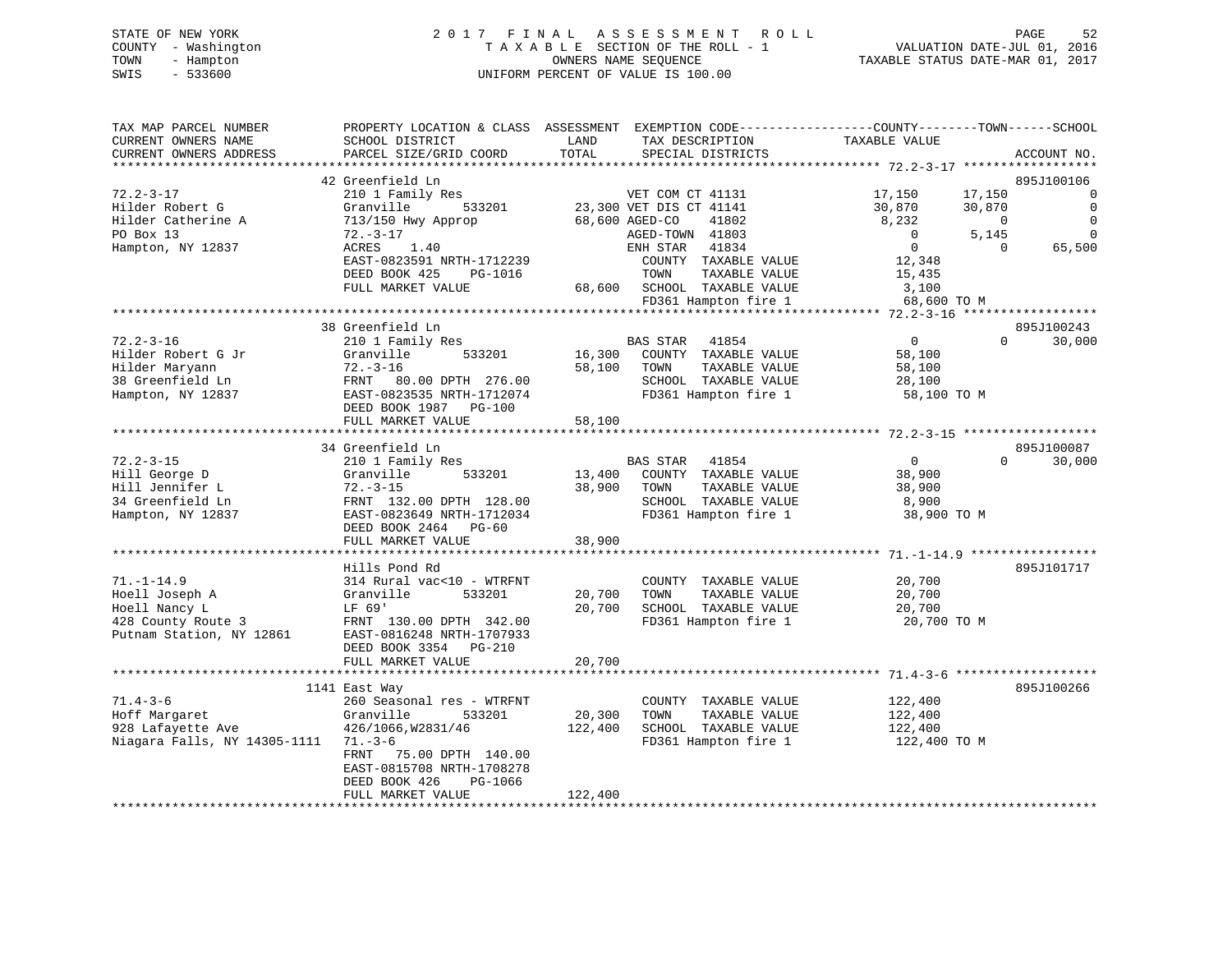# STATE OF NEW YORK 2 0 1 7 F I N A L A S S E S S M E N T R O L L PAGE 53 COUNTY - Washington T A X A B L E SECTION OF THE ROLL - 1 VALUATION DATE-JUL 01, 2016 TOWN - Hampton OWNERS NAME SEQUENCE TAXABLE STATUS DATE-MAR 01, 2017 SWIS - 533600 UNIFORM PERCENT OF VALUE IS 100.00

| TAX MAP PARCEL NUMBER<br>CURRENT OWNERS NAME<br>CURRENT OWNERS ADDRESS                 | SCHOOL DISTRICT<br>PARCEL SIZE/GRID COORD                                                                                                 | PROPERTY LOCATION & CLASS ASSESSMENT EXEMPTION CODE----------------COUNTY-------TOWN------SCHOOL<br>LAND<br>TAX DESCRIPTION<br>TOTAL<br>SPECIAL DISTRICTS                         | TAXABLE VALUE                                                                            | ACCOUNT NO.      |
|----------------------------------------------------------------------------------------|-------------------------------------------------------------------------------------------------------------------------------------------|-----------------------------------------------------------------------------------------------------------------------------------------------------------------------------------|------------------------------------------------------------------------------------------|------------------|
|                                                                                        | 30 Greenfield Ln                                                                                                                          |                                                                                                                                                                                   |                                                                                          | 895J100018       |
| $72.2 - 3 - 14$<br>Hoffman Jennifer J<br>30 Greenfield Ln<br>Hampton, NY 12837         | 210 1 Family Res<br>533201<br>Granville<br>$72. - 3 - 14$<br>FRNT 64.00 DPTH 175.00<br>EAST-0823738 NRTH-1712083<br>DEED BOOK 3354 PG-335 | BAS STAR<br>41854<br>9,200 COUNTY TAXABLE VALUE<br>59,400 TOWN<br>TAXABLE VALUE<br>SCHOOL TAXABLE VALUE<br>FD361 Hampton fire 1                                                   | $\overline{0}$<br>$\Omega$<br>59,400<br>59,400<br>29,400<br>59,400 TO M                  | 30,000           |
|                                                                                        | FULL MARKET VALUE                                                                                                                         | 59,400                                                                                                                                                                            |                                                                                          |                  |
|                                                                                        | 1562 Carlton Rd                                                                                                                           |                                                                                                                                                                                   |                                                                                          |                  |
| $45. - 1 - 5.4$<br>Hogan Kevin<br>1562 Carlton Rd<br>Whitehall, NY 12887               | 210 1 Family Res<br>535201<br>Whitehall<br>Lot 2<br>ACRES<br>8.43<br>EAST-0805661 NRTH-1734842<br>DEED BOOK 3224 PG-319                   | ENH STAR<br>41834<br>38,400<br>COUNTY TAXABLE VALUE<br>114,900<br>TOWN<br>TAXABLE VALUE<br>SCHOOL TAXABLE VALUE<br>$\frac{1}{2}$<br>CA001 Cons agri dst 1<br>FD362 Hampton fire 2 | $\overline{0}$<br>$\Omega$<br>114,900<br>114,900<br>49,400<br>114,900 TO<br>114,900 TO M | 65,500           |
|                                                                                        | FULL MARKET VALUE                                                                                                                         | 114,900                                                                                                                                                                           |                                                                                          |                  |
| $81. - 2 - 24$<br>Hogans Hill LLC<br>353 Central Park W<br>New York, NY 10025          | 2075 State Route 22A<br>280 Res Multiple<br>Granville<br>533201<br>Con Eas 2067/306<br>Con Eas 794/191<br>1706-                           | COUNTY TAXABLE VALUE<br>91,400<br>TAXABLE VALUE<br>TOWN<br>774,800<br>SCHOOL TAXABLE VALUE<br>CA001 Cons agri dst 1                                                               | 774,800<br>774,800<br>774,800<br>774,800 TO                                              | 895J101742       |
|                                                                                        | ACRES 199.50<br>EAST-0821250 NRTH-1701965<br>DEED BOOK 3676 PG-49<br>FULL MARKET VALUE                                                    | FD361 Hampton fire 1<br>774,800                                                                                                                                                   | 774,800 TO M                                                                             |                  |
|                                                                                        | 2606 State Route 22A                                                                                                                      |                                                                                                                                                                                   |                                                                                          |                  |
| $72. - 2 - 7.3$<br>Holland David O<br>Holland Mary A<br>PO Box 52<br>Hampton, NY 12837 | 210 1 Family Res<br>Granville<br>LOT 1- 711/270 Hwy Approp<br>ACRES<br>2.32<br>EAST-0823281 NRTH-1711601<br>PG-23<br>DEED BOOK 712        | BAS STAR 41854<br>533201 22,000<br>COUNTY TAXABLE VALUE<br>130,600<br>TOWN<br>TAXABLE VALUE<br>SCHOOL TAXABLE VALUE<br>FD361 Hampton fire 1                                       | $\Omega$<br>$\overline{0}$<br>130,600<br>130,600<br>100,600<br>130,600 TO M              | 30,000           |
|                                                                                        | FULL MARKET VALUE                                                                                                                         | 130,600                                                                                                                                                                           |                                                                                          |                  |
|                                                                                        |                                                                                                                                           |                                                                                                                                                                                   |                                                                                          | 895J100038       |
| $45. - 1 - 8$<br>Hollister Charlotte M<br>79 Chapman Rd<br>Whitehall, NY 12887         | 79 Chapman Rd<br>240 Rural res<br>535201<br>Whitehall<br>ACRES 87.10<br>EAST-0806590 NRTH-1732972<br>DEED BOOK 2062 PG-116                | AG DIST<br>41720<br>92,100 ENH STAR<br>41834<br>227,200 COUNTY TAXABLE VALUE<br>TOWN<br>TAXABLE VALUE<br>SCHOOL TAXABLE VALUE                                                     | 24,898<br>24,898<br>$\overline{0}$<br>$\Omega$<br>202,302<br>202,302<br>136,802          | 24,898<br>65,500 |
| MAY BE SUBJECT TO PAYMENT<br>UNDER AGDIST LAW TIL 2021                                 | FULL MARKET VALUE                                                                                                                         | 227,200 CA001 Cons agri dst 1<br>24,898 EX<br>FD362 Hampton fire 2                                                                                                                | 202,302 TO<br>227,200 TO M                                                               |                  |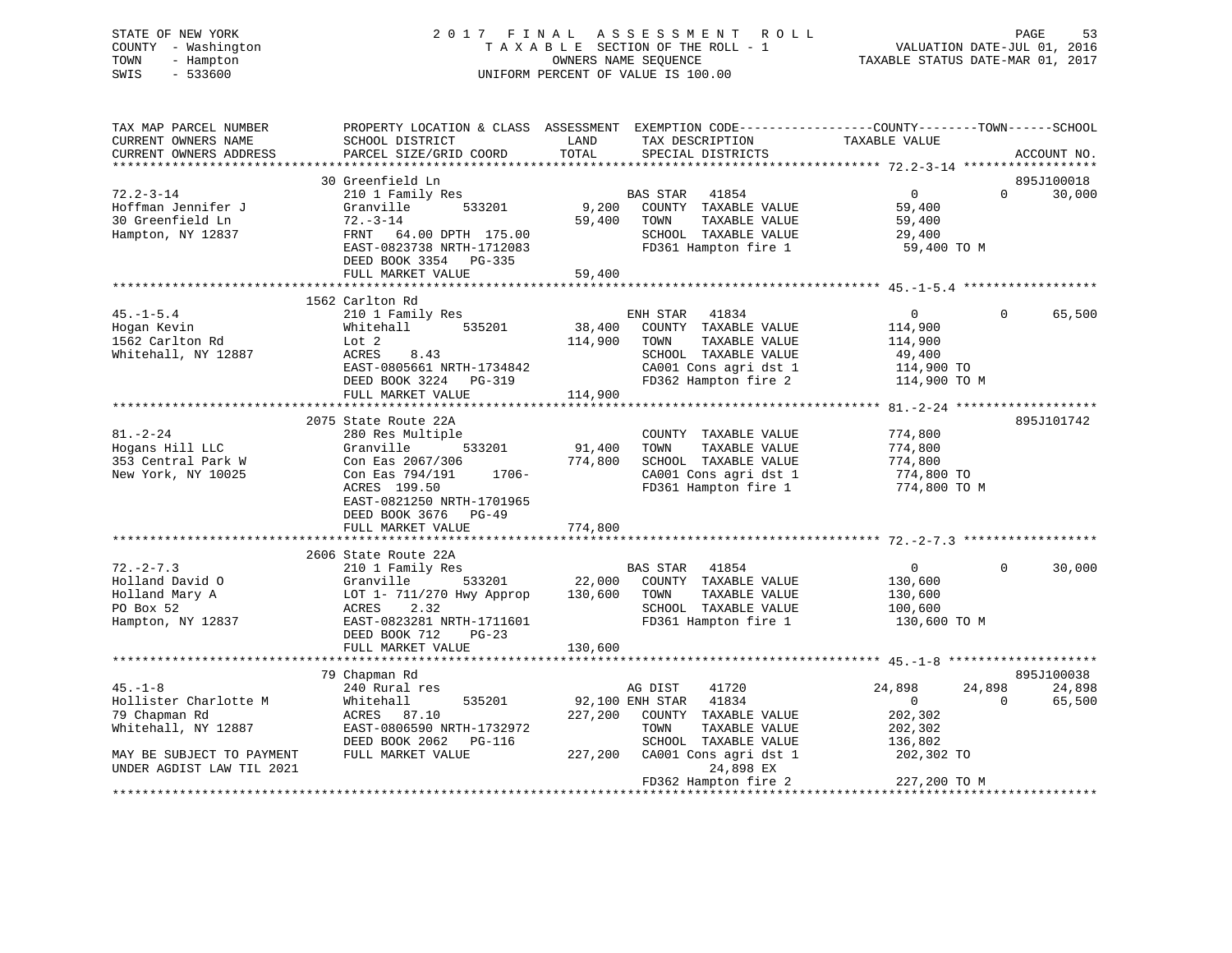# STATE OF NEW YORK 2 0 1 7 F I N A L A S S E S S M E N T R O L L PAGE 54 COUNTY - Washington T A X A B L E SECTION OF THE ROLL - 1 VALUATION DATE-JUL 01, 2016 TOWN - Hampton OWNERS NAME SEQUENCE TAXABLE STATUS DATE-MAR 01, 2017 SWIS - 533600 UNIFORM PERCENT OF VALUE IS 100.00

| TAX MAP PARCEL NUMBER     |                           |         |                             | PROPERTY LOCATION & CLASS ASSESSMENT EXEMPTION CODE----------------COUNTY-------TOWN-----SCHOOL |             |
|---------------------------|---------------------------|---------|-----------------------------|-------------------------------------------------------------------------------------------------|-------------|
| CURRENT OWNERS NAME       | SCHOOL DISTRICT           | LAND    | TAX DESCRIPTION             | TAXABLE VALUE                                                                                   |             |
| CURRENT OWNERS ADDRESS    | PARCEL SIZE/GRID COORD    | TOTAL   | SPECIAL DISTRICTS           |                                                                                                 | ACCOUNT NO. |
|                           |                           |         |                             |                                                                                                 |             |
|                           | 64 Chapman Rd             |         |                             |                                                                                                 |             |
| $45. - 1 - 8.1$           | 210 1 Family Res          |         | BAS STAR 41854              | $\Omega$<br>$\Omega$                                                                            | 30,000      |
| Hollister Cynthia A       | Whitehall<br>535201       | 22,000  | COUNTY TAXABLE VALUE        | 190,500                                                                                         |             |
| 64 Chapman Rd             | ACRES<br>1.01             | 190,500 | TOWN<br>TAXABLE VALUE       | 190,500                                                                                         |             |
| Whitehall, NY 12887       | EAST-0806585 NRTH-1732493 |         | SCHOOL TAXABLE VALUE        | 160,500                                                                                         |             |
|                           | DEED BOOK 716<br>PG-124   |         | FD362 Hampton fire 2        | 190,500 TO M                                                                                    |             |
|                           | FULL MARKET VALUE         | 190,500 |                             |                                                                                                 |             |
|                           |                           |         |                             |                                                                                                 |             |
|                           | County Route 11           |         |                             |                                                                                                 | 895J100108  |
| $38. - 1 - 8.1$           | 105 Vac farmland          |         | AG DIST<br>41720            | 56,963<br>56,963                                                                                | 56,963      |
| Hollister John H ETAL     | Whitehall<br>535201       | 86,300  | COUNTY TAXABLE VALUE        | 29,337                                                                                          |             |
| Hollister Brian D         | 637/204                   | 86,300  | TOWN<br>TAXABLE VALUE       | 29,337                                                                                          |             |
| 83 Hollister Rd           | ACRES 62.40               |         | SCHOOL TAXABLE VALUE        | 29,337                                                                                          |             |
| Whitehall, NY 12887       | EAST-0811010 NRTH-1736866 |         | CA001 Cons agri dst 1       | 29,337 TO                                                                                       |             |
|                           |                           |         |                             |                                                                                                 |             |
|                           | DEED BOOK 728<br>PG-254   |         | 56,963 EX                   |                                                                                                 |             |
| MAY BE SUBJECT TO PAYMENT | FULL MARKET VALUE         |         | 86,300 FD362 Hampton fire 2 | 86,300 TO M                                                                                     |             |
| UNDER AGDIST LAW TIL 2021 |                           |         |                             |                                                                                                 |             |
|                           |                           |         |                             |                                                                                                 |             |
|                           | Carlton Rd                |         |                             |                                                                                                 | 895J100262  |
| $45. - 1 - 2$             | 105 Vac farmland          |         | AG DIST<br>41720            | 30,863<br>30,863                                                                                | 30,863      |
| Hollister John H ETAL     | 535201<br>Whitehall       |         | 36,700 COUNTY TAXABLE VALUE | 5,837                                                                                           |             |
| Hollister David R         | ACRES 16.70               | 36,700  | TAXABLE VALUE<br>TOWN       | 5,837                                                                                           |             |
| 83 Hollister Rd           | EAST-0805192 NRTH-1736535 |         | SCHOOL TAXABLE VALUE        | 5,837                                                                                           |             |
| Whitehall, NY 12887       | DEED BOOK 728<br>PG-250   |         | CA001 Cons agri dst 1       | 5,837 TO                                                                                        |             |
|                           | FULL MARKET VALUE         | 36,700  | 30,863 EX                   |                                                                                                 |             |
| MAY BE SUBJECT TO PAYMENT |                           |         | FD362 Hampton fire 2        | 36,700 TO M                                                                                     |             |
| UNDER AGDIST LAW TIL 2021 |                           |         |                             |                                                                                                 |             |
|                           |                           |         |                             |                                                                                                 |             |
|                           | Chapman Rd                |         |                             |                                                                                                 | 895J100107  |
| $45. - 1 - 7$             | 105 Vac farmland          |         | AG DIST<br>41720            | 56,475<br>56,475                                                                                | 56,475      |
| Hollister John H ETAL     | Whitehall<br>535201       |         | 91,100 COUNTY TAXABLE VALUE | 34,625                                                                                          |             |
| Hollister Brian D         | ACRES 86.20               | 91,100  | TOWN<br>TAXABLE VALUE       | 34,625                                                                                          |             |
| 83 Hollister Rd           | EAST-0805619 NRTH-1731922 |         | SCHOOL TAXABLE VALUE        | 34,625                                                                                          |             |
| Whitehall, NY 12887       | DEED BOOK 728<br>PG-254   |         | CA001 Cons agri dst 1       | 34,625 TO                                                                                       |             |
|                           | FULL MARKET VALUE         |         | 91,100<br>56,475 EX         |                                                                                                 |             |
| MAY BE SUBJECT TO PAYMENT |                           |         | FD362 Hampton fire 2        | 91,100 TO M                                                                                     |             |
| UNDER AGDIST LAW TIL 2021 |                           |         |                             |                                                                                                 |             |
|                           |                           |         |                             |                                                                                                 |             |
|                           | Hickey Rd                 |         |                             |                                                                                                 | 895J100238  |
| $63. -1 - 1$              | 314 Rural vac<10          |         | COUNTY TAXABLE VALUE        | 14,500                                                                                          |             |
| Holmes Naomi R            | 533201<br>Granville       | 14,500  | TOWN<br>TAXABLE VALUE       | 14,500                                                                                          |             |
| 474 Hickey Rd             | Will 3120/216             | 14,500  | SCHOOL TAXABLE VALUE        | 14,500                                                                                          |             |
| Hampton, NY 12837         | ACRES<br>1.55             |         | FD361 Hampton fire 1        | 14,500 TO M                                                                                     |             |
|                           | EAST-0818571 NRTH-1720987 |         |                             |                                                                                                 |             |
|                           | DEED BOOK W3120 PG-216    |         |                             |                                                                                                 |             |
|                           | FULL MARKET VALUE         | 14,500  |                             |                                                                                                 |             |
|                           |                           |         |                             |                                                                                                 |             |
|                           |                           |         |                             |                                                                                                 |             |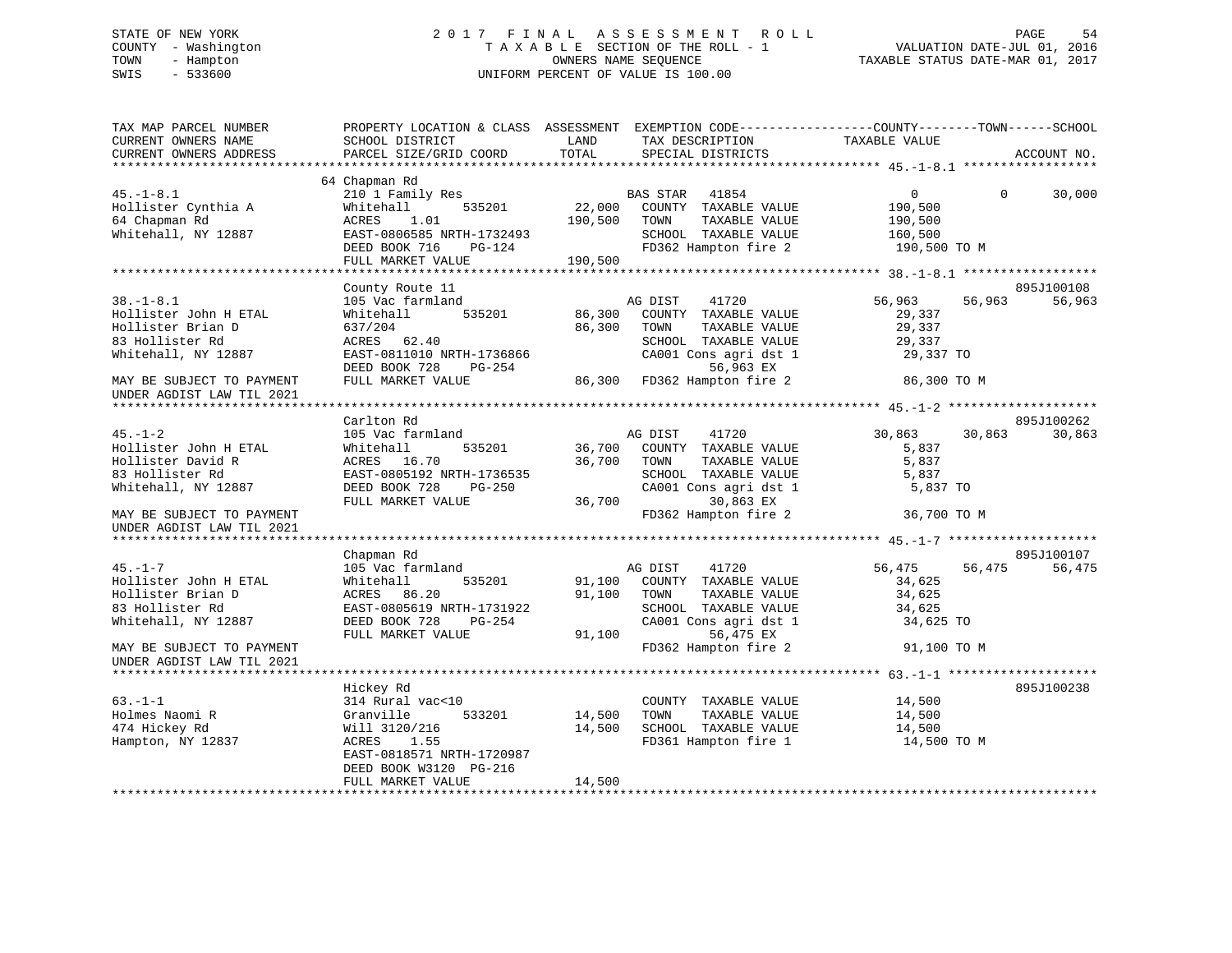# STATE OF NEW YORK 2 0 1 7 F I N A L A S S E S S M E N T R O L L PAGE 55 COUNTY - Washington T A X A B L E SECTION OF THE ROLL - 1 VALUATION DATE-JUL 01, 2016 TOWN - Hampton OWNERS NAME SEQUENCE TAXABLE STATUS DATE-MAR 01, 2017 SWIS - 533600 UNIFORM PERCENT OF VALUE IS 100.00

| TAX MAP PARCEL NUMBER<br>CURRENT OWNERS NAME<br>CURRENT OWNERS ADDRESS | PROPERTY LOCATION & CLASS ASSESSMENT<br>SCHOOL DISTRICT<br>PARCEL SIZE/GRID COORD | LAND<br>TOTAL | TAX DESCRIPTION<br>SPECIAL DISTRICTS | EXEMPTION CODE-----------------COUNTY-------TOWN------SCHOOL<br>TAXABLE VALUE | ACCOUNT NO.                      |
|------------------------------------------------------------------------|-----------------------------------------------------------------------------------|---------------|--------------------------------------|-------------------------------------------------------------------------------|----------------------------------|
| $45. - 1 - 24.2$                                                       | 32 Golf Course Rd<br>270 Mfg housing                                              |               | <b>BAS STAR</b><br>41854             | $\mathbf{0}$                                                                  | 895J101797<br>$\Omega$<br>30,000 |
| Horvath Patti Ann                                                      | Whitehall<br>535201                                                               | 22,000        | COUNTY TAXABLE VALUE                 | 79,100                                                                        |                                  |
| 32 Golf Course Rd                                                      | ACRES<br>1.00                                                                     | 79,100        | TAXABLE VALUE<br>TOWN                | 79,100                                                                        |                                  |
| Whitehall, NY 12887                                                    | EAST-0810559 NRTH-1734540                                                         |               | SCHOOL TAXABLE VALUE                 | 49,100                                                                        |                                  |
|                                                                        | DEED BOOK 599<br>PG-72                                                            |               | FD362 Hampton fire 2                 | 79,100 TO M                                                                   |                                  |
|                                                                        | FULL MARKET VALUE                                                                 | 79,100        |                                      |                                                                               |                                  |
|                                                                        |                                                                                   |               |                                      |                                                                               |                                  |
|                                                                        | 11962 State Route 4                                                               |               |                                      |                                                                               | 895J100147                       |
| $45. - 1 - 26$                                                         | 151 Fruit crop                                                                    |               | AG DIST<br>41720                     | 41,404                                                                        | 41,404<br>41,404                 |
| Hubbard Timothy R Sr                                                   | Whitehall<br>535201                                                               | 75,700        | COUNTY TAXABLE VALUE                 | 395,896                                                                       |                                  |
| Hubbard Bonnie L                                                       | ACRES 46.33                                                                       | 437,300       | TOWN<br>TAXABLE VALUE                | 395,896                                                                       |                                  |
| 268 Hubard Lane Pl                                                     | EAST-0808070 NRTH-1730154                                                         |               | SCHOOL TAXABLE VALUE                 | 395,896                                                                       |                                  |
| North Clarendon, VT 05759                                              | DEED BOOK 1843<br>PG-178                                                          |               | CA001 Cons agri dst 1                | 395,896 TO                                                                    |                                  |
|                                                                        | FULL MARKET VALUE                                                                 | 437,300       | 41,404 EX                            |                                                                               |                                  |
| MAY BE SUBJECT TO PAYMENT<br>UNDER AGDIST LAW TIL 2021                 |                                                                                   |               | FD362 Hampton fire 2                 | 437,300 TO M                                                                  |                                  |
|                                                                        |                                                                                   |               |                                      |                                                                               |                                  |
|                                                                        | 49 Hickey Rd                                                                      |               |                                      |                                                                               | 895J101727                       |
| $62. - 1 - 38.1$                                                       | 260 Seasonal res                                                                  |               | COUNTY TAXABLE VALUE                 | 55,000                                                                        |                                  |
| Hughes Dana                                                            | Granville<br>533201                                                               | 50,000        | TAXABLE VALUE<br>TOWN                | 55,000                                                                        |                                  |
| Hughes Marianne                                                        | ACRES 25.00                                                                       | 55,000        | SCHOOL TAXABLE VALUE                 | 55,000                                                                        |                                  |
| 10 VanBuren St                                                         | EAST-0813152 NRTH-1714764                                                         |               | FD361 Hampton fire 1                 | 55,000 TO M                                                                   |                                  |
| South Glens Falls, NY 12803                                            | DEED BOOK 3500<br>PG-152                                                          |               |                                      |                                                                               |                                  |
|                                                                        | FULL MARKET VALUE                                                                 | 55,000        |                                      |                                                                               |                                  |
|                                                                        |                                                                                   |               |                                      |                                                                               |                                  |
|                                                                        | 38 Hampton Heights Way                                                            |               |                                      |                                                                               | 895J100634                       |
| $80. - 1 - 27$                                                         | 260 Seasonal res                                                                  |               | COUNTY TAXABLE VALUE                 | 77,800                                                                        |                                  |
| Hughes David J                                                         | 533201<br>Granville                                                               | 35,000        | TAXABLE VALUE<br>TOWN                | 77,800                                                                        |                                  |
| 43 Spencer St                                                          | 5.04<br>ACRES                                                                     | 77,800        | SCHOOL TAXABLE VALUE                 | 77,800                                                                        |                                  |
| Mt Kisco, NY 10549                                                     | EAST-0810738 NRTH-1702359                                                         |               | FD361 Hampton fire 1                 | 77,800 TO M                                                                   |                                  |
|                                                                        | DEED BOOK 3000<br>$PG-157$                                                        |               |                                      |                                                                               |                                  |
|                                                                        | FULL MARKET VALUE                                                                 | 77,800        |                                      |                                                                               |                                  |
|                                                                        |                                                                                   |               |                                      |                                                                               |                                  |
|                                                                        | Carvers Falls Ln OFF                                                              |               |                                      |                                                                               | 895J101790                       |
| $31. - 1 - 3.7$                                                        | 311 Res vac land                                                                  |               | COUNTY TAXABLE VALUE                 | 1,500                                                                         |                                  |
| Hurlbut Martha                                                         | Whitehall<br>535201                                                               | 1,500         | TAXABLE VALUE<br>TOWN                | 1,500                                                                         |                                  |
| Sargent Charles Harold                                                 | FRNT 311.00 DPTH 236.00                                                           | 1,500         | SCHOOL TAXABLE VALUE                 | 1,500                                                                         |                                  |
| 1440 Carvers Falls Ln                                                  | EAST-0808873 NRTH-1747406                                                         |               | FD362 Hampton fire 2                 | 1,500 TO M                                                                    |                                  |
| Whitehall, NY 12887                                                    | DEED BOOK 835<br>$PG-275$                                                         | 1,500         |                                      |                                                                               |                                  |
|                                                                        | FULL MARKET VALUE                                                                 |               |                                      |                                                                               |                                  |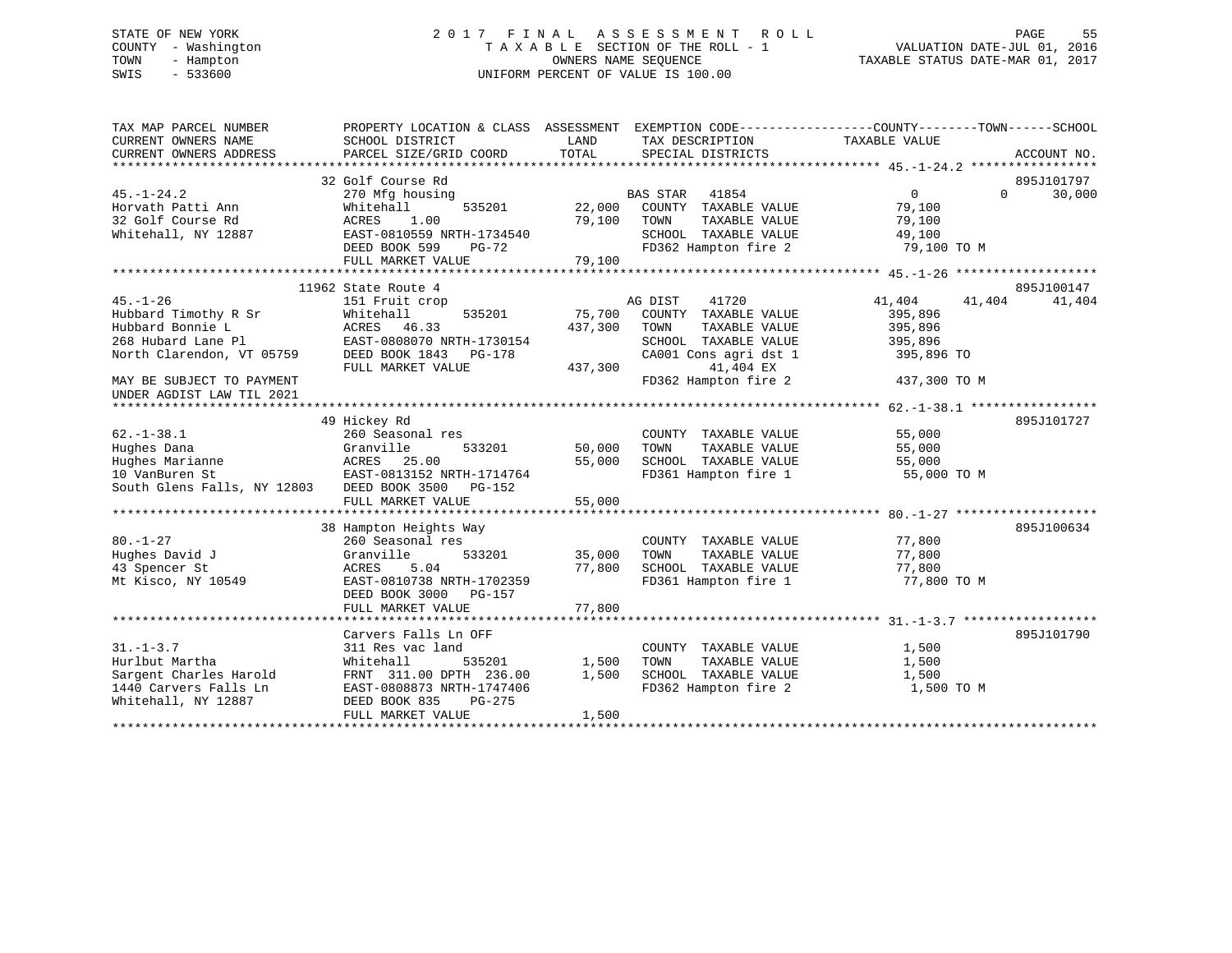#### STATE OF NEW YORK STATE OF NEW YORK STATE OF NEW YORK SOLUCE AS A LIMIT OF LIMIT AS STESS ON EXTERNAL PAGE SOLU COUNTY - Washington  $\begin{array}{ccc} 1 & 0 & 0 \\ -1 & 0 & 0 \end{array}$  T A X A B L E SECTION OF THE ROLL - 1 TOWN - Hampton OWNERS NAME SEQUENCE TAXABLE STATUS DATE-MAR 01, 2017 SWIS - 533600 UNIFORM PERCENT OF VALUE IS 100.00

| TAX MAP PARCEL NUMBER<br>CURRENT OWNERS NAME   | PROPERTY LOCATION & CLASS ASSESSMENT EXEMPTION CODE----------------COUNTY-------TOWN------SCHOOL<br>SCHOOL DISTRICT | LAND              | TAX DESCRIPTION                        | TAXABLE VALUE                                      |                        |
|------------------------------------------------|---------------------------------------------------------------------------------------------------------------------|-------------------|----------------------------------------|----------------------------------------------------|------------------------|
| CURRENT OWNERS ADDRESS<br>******************** | PARCEL SIZE/GRID COORD<br>***********************                                                                   | TOTAL             | SPECIAL DISTRICTS                      |                                                    | ACCOUNT NO.            |
|                                                |                                                                                                                     |                   |                                        |                                                    |                        |
|                                                | 1440 Carvers Falls Ln                                                                                               |                   |                                        | $\Omega$                                           | 895J101792<br>$\Omega$ |
| $31. - 1 - 3.9$                                | 270 Mfg housing                                                                                                     |                   | BAS STAR<br>41854                      |                                                    | 30,000                 |
| Hurlbut Martha                                 | Whitehall<br>535201                                                                                                 | 12,000            | COUNTY TAXABLE VALUE                   | 67,300                                             |                        |
| Sargent Charles Harold                         | 1.00<br>ACRES                                                                                                       | 67,300            | TOWN<br>TAXABLE VALUE                  | 67,300                                             |                        |
| 1440 Carvers Falls Ln                          | EAST-0808659 NRTH-1747299                                                                                           |                   | SCHOOL TAXABLE VALUE                   | 37,300                                             |                        |
| Whitehall, NY 12887                            | DEED BOOK 835<br>PG-275                                                                                             |                   | FD362 Hampton fire 2                   | 67,300 TO M                                        |                        |
|                                                | FULL MARKET VALUE                                                                                                   | 67,300            |                                        |                                                    |                        |
|                                                | 78 Rainbow Way                                                                                                      |                   |                                        |                                                    | 895J100601             |
| $81. - 1 - 43$                                 |                                                                                                                     |                   |                                        | $\overline{0}$                                     | $\Omega$<br>30,000     |
|                                                | 210 1 Family Res<br>533201                                                                                          |                   | BAS STAR 41854<br>COUNTY TAXABLE VALUE | 105,000                                            |                        |
| Hurley Justin R<br>Lavin Holly J               | Granville<br>4.00                                                                                                   | 31,800<br>105,000 |                                        |                                                    |                        |
|                                                | ACRES                                                                                                               |                   | TAXABLE VALUE<br>TOWN                  | 105,000                                            |                        |
| PO Box 95                                      | EAST-0816907 NRTH-1701952                                                                                           |                   | SCHOOL TAXABLE VALUE                   | 75,000                                             |                        |
| Whitehall, NY 12887                            | DEED BOOK 3130 PG-308                                                                                               |                   | FD361 Hampton fire 1                   | 105,000 TO M                                       |                        |
|                                                | FULL MARKET VALUE                                                                                                   | 105,000           |                                        |                                                    |                        |
|                                                |                                                                                                                     |                   |                                        |                                                    |                        |
|                                                | 1058 West Way                                                                                                       |                   |                                        |                                                    | 895J100216             |
| $71.4 - 2 - 7$                                 | 260 Seasonal res - WTRFNT                                                                                           |                   | COUNTY TAXABLE VALUE                   | 131,600                                            |                        |
| Ihrig Richard                                  | Granville<br>533201                                                                                                 | 27,200            | TOWN<br>TAXABLE VALUE                  | 131,600                                            |                        |
| Continental Manor                              | $71. - 2 - 7$                                                                                                       | 131,600           | SCHOOL TAXABLE VALUE                   | 131,600                                            |                        |
| 276 Temple Hill Rd 2701                        | FRNT 100.00 DPTH 273.00                                                                                             |                   | FD361 Hampton fire 1                   | 131,600 TO M                                       |                        |
| New Windsor, NY 12553                          | EAST-0815366 NRTH-1707558                                                                                           |                   |                                        |                                                    |                        |
|                                                | DEED BOOK 2868<br>PG-139                                                                                            |                   |                                        |                                                    |                        |
|                                                | FULL MARKET VALUE                                                                                                   | 131,600           |                                        |                                                    |                        |
|                                                |                                                                                                                     |                   |                                        | ********************** 62.-1-9 ******************* |                        |
|                                                | Hickey Rd OFF                                                                                                       |                   |                                        |                                                    | 895J100616             |
| $62. - 1 - 9$                                  | 322 Rural vac>10                                                                                                    |                   | COUNTY TAXABLE VALUE                   | 10,000                                             |                        |
| Illsley Alice E                                | Granville<br>533201                                                                                                 | 10,000            | TOWN<br>TAXABLE VALUE                  | 10,000                                             |                        |
| 201 White Rd                                   | ACRES 15.30                                                                                                         | 10,000            | SCHOOL TAXABLE VALUE                   | 10,000                                             |                        |
| Poultney, VT 05764                             | EAST-0811791 NRTH-1718265                                                                                           |                   | FD361 Hampton fire 1                   | 10,000 TO M                                        |                        |
|                                                | DEED BOOK 678<br>$PG-53$                                                                                            |                   |                                        |                                                    |                        |
|                                                | FULL MARKET VALUE                                                                                                   | 10,000            |                                        |                                                    |                        |
|                                                |                                                                                                                     |                   |                                        |                                                    |                        |
|                                                | 32 Manor Ln                                                                                                         |                   |                                        |                                                    | 895J100082             |
| $54. - 1 - 5$                                  | 270 Mfg housing                                                                                                     |                   | 41834<br>ENH STAR                      | $\overline{0}$                                     | 65,500<br>$\Omega$     |
| Illsley Richard Trustee                        | Granville<br>533201                                                                                                 | 36,300            | COUNTY TAXABLE VALUE                   | 96,100                                             |                        |
| Illsley Anna Trustee                           | ACRES<br>6.30                                                                                                       | 96,100            | TOWN<br>TAXABLE VALUE                  | 96,100                                             |                        |
| 32 Manor Ln                                    | EAST-0821032 NRTH-1725968                                                                                           |                   | SCHOOL TAXABLE VALUE                   | 30,600                                             |                        |
| Hampton, NY 12837                              | DEED BOOK 1844 PG-118                                                                                               |                   | FD361 Hampton fire 1                   | 96,100 TO M                                        |                        |
|                                                | FULL MARKET VALUE                                                                                                   | 96,100            |                                        |                                                    |                        |
|                                                |                                                                                                                     |                   |                                        |                                                    |                        |
|                                                | Vladyka Woods Rd OFF                                                                                                |                   |                                        |                                                    | 895J100046             |
| $38. - 1 - 22$                                 | 910 Priv forest                                                                                                     |                   | COUNTY TAXABLE VALUE                   | 42,900                                             |                        |
| Integrity Holdings LLC                         | Whitehall<br>535201                                                                                                 | 42,900            | TOWN<br>TAXABLE VALUE                  | 42,900                                             |                        |
| 8 Morin St                                     | ROW 942/144                                                                                                         | 42,900            | SCHOOL TAXABLE VALUE                   | 42,900                                             |                        |
| Biddeford, ME 04005                            | 102 AD Contract 2957/133                                                                                            |                   | FD362 Hampton fire 2                   | 42,900 TO M                                        |                        |
|                                                | ACRES 146.80                                                                                                        |                   |                                        |                                                    |                        |
|                                                | EAST-0805961 NRTH-1742522                                                                                           |                   |                                        |                                                    |                        |
|                                                | DEED BOOK 3015<br>PG-97                                                                                             |                   |                                        |                                                    |                        |
|                                                | FULL MARKET VALUE                                                                                                   | 42,900            |                                        |                                                    |                        |
|                                                |                                                                                                                     |                   |                                        |                                                    |                        |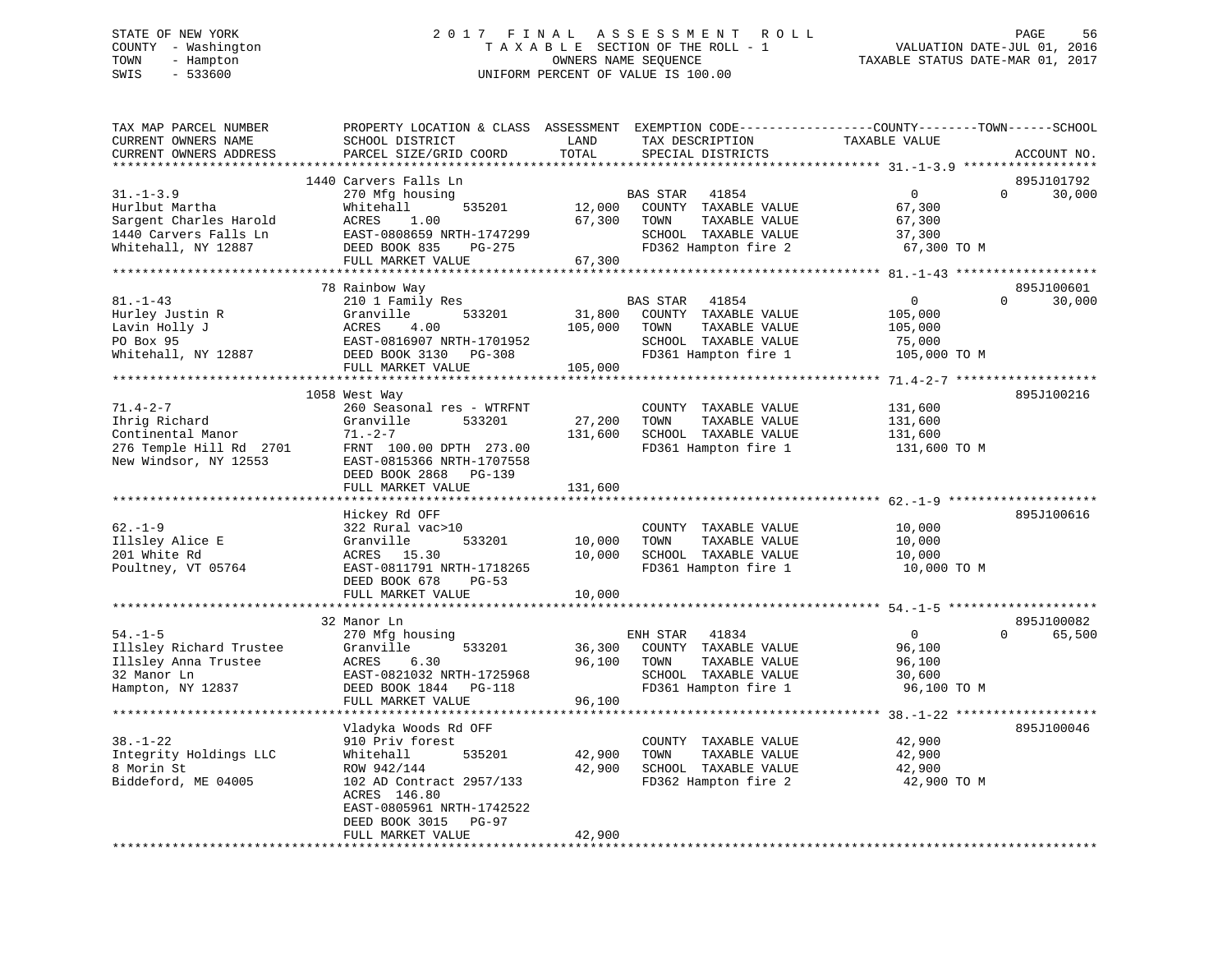# STATE OF NEW YORK 2 0 1 7 F I N A L A S S E S S M E N T R O L L PAGE 57 COUNTY - Washington T A X A B L E SECTION OF THE ROLL - 1 VALUATION DATE-JUL 01, 2016 TOWN - Hampton OWNERS NAME SEQUENCE TAXABLE STATUS DATE-MAR 01, 2017 SWIS - 533600 UNIFORM PERCENT OF VALUE IS 100.00

| TAX MAP PARCEL NUMBER<br>CURRENT OWNERS NAME<br>CURRENT OWNERS ADDRESS                         | PROPERTY LOCATION & CLASS ASSESSMENT<br>SCHOOL DISTRICT<br>PARCEL SIZE/GRID COORD                                                                                          | LAND<br>TOTAL              | TAX DESCRIPTION<br>SPECIAL DISTRICTS                                                                                                        | EXEMPTION CODE-----------------COUNTY-------TOWN------SCHOOL<br>TAXABLE VALUE | ACCOUNT NO.        |
|------------------------------------------------------------------------------------------------|----------------------------------------------------------------------------------------------------------------------------------------------------------------------------|----------------------------|---------------------------------------------------------------------------------------------------------------------------------------------|-------------------------------------------------------------------------------|--------------------|
|                                                                                                |                                                                                                                                                                            |                            |                                                                                                                                             |                                                                               |                    |
| $45. - 1 - 5.3$<br>Irizarry Jose G<br>Irizarry Nancy<br>1536 Carlton Rd<br>Whitehall, NY 12887 | 1536 Carlton Rd<br>240 Rural res<br>535201<br>Whitehall<br>Lots $3 & 4$<br>ACRES 10.18 BANK<br>26<br>EAST-0805141 NRTH-1734477<br>DEED BOOK 647<br>$PG-94$                 | 40,200<br>202,300          | BAS STAR<br>41854<br>COUNTY TAXABLE VALUE<br>TOWN<br>TAXABLE VALUE<br>SCHOOL TAXABLE VALUE<br>CA001 Cons agri dst 1<br>FD362 Hampton fire 2 | $\overline{0}$<br>202,300<br>202,300<br>172,300<br>202,300 TO<br>202,300 TO M | 30,000<br>$\Omega$ |
|                                                                                                | FULL MARKET VALUE                                                                                                                                                          | 202,300                    |                                                                                                                                             |                                                                               |                    |
| $81. - 1 - 39$<br>Irwin Deborah<br>121 Hogtown Rd<br>Fort Ann, NY 12827                        | 128 Rainbow Way<br>260 Seasonal res<br>Granville<br>533201<br>ACRES<br>5.30<br>EAST-0816687 NRTH-1700996<br>DEED BOOK 826<br>$PG-18$                                       | 30,000<br>35,000           | COUNTY TAXABLE VALUE<br>TOWN<br>TAXABLE VALUE<br>SCHOOL TAXABLE VALUE<br>FD361 Hampton fire 1                                               | 35,000<br>35,000<br>35,000<br>35,000 TO M                                     | 895J100599         |
|                                                                                                | FULL MARKET VALUE                                                                                                                                                          | 35,000                     |                                                                                                                                             |                                                                               |                    |
| $62. - 1 - 10$<br>Jameson Raymond<br>13 South Ranch Way<br>Argyle, NY 12809                    | Hickey Rd OFF<br>322 Rural vac>10<br>Granville<br>533201<br>502/98<br>ACRES<br>10.01<br>EAST-0812193 NRTH-1718909<br>DEED BOOK 3601<br>PG-276<br>FULL MARKET VALUE         | 15,700<br>15,700<br>15,700 | COUNTY TAXABLE VALUE<br>TAXABLE VALUE<br>TOWN<br>SCHOOL TAXABLE VALUE<br>FD361 Hampton fire 1                                               | 15,700<br>15,700<br>15,700<br>15,700 TO M                                     | 895J100638         |
| $80. -1 - 5.1$<br>Jaros Tomasz<br>Jaros Dawn<br>52-6 Meetinghouse Village<br>Meriden, CT 06450 | County Route 21<br>314 Rural vac<10<br>Granville<br>533201<br>Sub Div Lot 1<br>6.41<br>ACRES<br>EAST-0813483 NRTH-1701547<br>DEED BOOK 2387<br>PG-196<br>FULL MARKET VALUE | 28,000<br>28,000<br>28,000 | COUNTY TAXABLE VALUE<br>TAXABLE VALUE<br>TOWN<br>SCHOOL TAXABLE VALUE<br>FD361 Hampton fire 1                                               | 28,000<br>28,000<br>28,000<br>28,000 TO M                                     |                    |
| $80. -1 - 5.2$<br>Jaros Tomasz<br>Jaros Dawn<br>52-6 Meetinghouse Village<br>Meriden, CT 06450 | County Route 21<br>314 Rural vac<10<br>Granville<br>533201<br>Sub Div Lot 2<br>ACRES<br>3.92<br>EAST-0813683 NRTH-1701251<br>PG-196<br>DEED BOOK 2387                      | 22,500<br>22,500           | COUNTY TAXABLE VALUE<br>TOWN<br>TAXABLE VALUE<br>SCHOOL TAXABLE VALUE<br>FD361 Hampton fire 1                                               | 22,500<br>22,500<br>22,500<br>22,500 TO M                                     |                    |
|                                                                                                | FULL MARKET VALUE                                                                                                                                                          | 22,500                     |                                                                                                                                             |                                                                               |                    |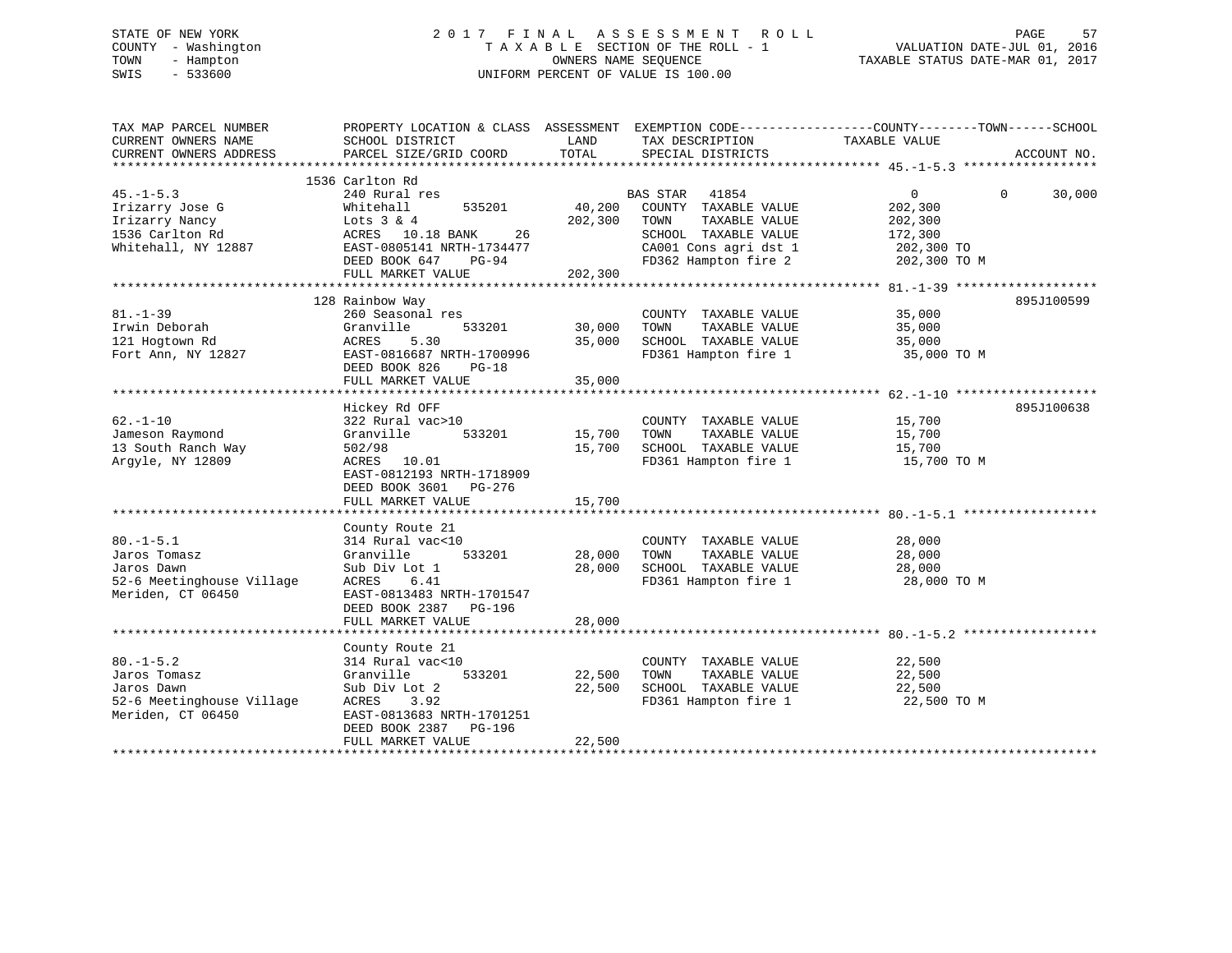# STATE OF NEW YORK 2 0 1 7 F I N A L A S S E S S M E N T R O L L PAGE 58 COUNTY - Washington T A X A B L E SECTION OF THE ROLL - 1 VALUATION DATE-JUL 01, 2016 TOWN - Hampton OWNERS NAME SEQUENCE TAXABLE STATUS DATE-MAR 01, 2017 SWIS - 533600 UNIFORM PERCENT OF VALUE IS 100.00

| CURRENT OWNERS NAME<br>LAND<br>TAX DESCRIPTION<br>SCHOOL DISTRICT<br>TOTAL<br>CURRENT OWNERS ADDRESS<br>PARCEL SIZE/GRID COORD<br>SPECIAL DISTRICTS<br>County Route 21<br>$80. -1 - 5.3$<br>314 Rural vac<10<br>COUNTY TAXABLE VALUE                                                                                                                                                                  | TAXABLE VALUE<br>20,500<br>20,500<br>20,500                    | ACCOUNT NO.                      |
|-------------------------------------------------------------------------------------------------------------------------------------------------------------------------------------------------------------------------------------------------------------------------------------------------------------------------------------------------------------------------------------------------------|----------------------------------------------------------------|----------------------------------|
|                                                                                                                                                                                                                                                                                                                                                                                                       |                                                                |                                  |
|                                                                                                                                                                                                                                                                                                                                                                                                       |                                                                |                                  |
| 533201<br>20,500<br>Jaros Tomasz<br>Granville<br>TOWN<br>TAXABLE VALUE<br>Jaros Dawn<br>Sub Div Lot 3<br>20,500<br>SCHOOL TAXABLE VALUE<br>52-6 Meetinhouse Village<br>ACRES 3.65<br>FD361 Hampton fire 1<br>Meriden, CT 06450<br>EAST-0813808 NRTH-1701013<br>DEED BOOK 2387 PG-196<br>20,500<br>FULL MARKET VALUE                                                                                   | 20,500 TO M                                                    |                                  |
| South Rd<br>$80. - 1 - 5.4$<br>314 Rural vac<10<br>COUNTY TAXABLE VALUE<br>533201<br>20,500<br>Jaros Tomasz<br>Granville<br>TOWN<br>TAXABLE VALUE<br>Jaros Dawn<br>Sub Div Lot 4<br>20,500<br>SCHOOL TAXABLE VALUE<br>FD361 Hampton fire 1<br>52-6 Meetinghouse Village<br>ACRES<br>3.24<br>Meriden, CT 06450<br>EAST-0813920 NRTH-1700776<br>DEED BOOK 2387<br>PG-196<br>20,500<br>FULL MARKET VALUE | 20,500<br>20,500<br>20,500<br>20,500 TO M                      |                                  |
| South Rd                                                                                                                                                                                                                                                                                                                                                                                              |                                                                |                                  |
| 314 Rural vac<10<br>$80. -1 - 5.5$<br>COUNTY TAXABLE VALUE<br>533201<br>16,500<br>TAXABLE VALUE<br>Jaros Tomasz<br>Granville<br>TOWN<br>16,500<br>SCHOOL TAXABLE VALUE<br>Jaros Dawn<br>Sub Div Lot 5<br>FD361 Hampton fire 1<br>52-6 Meetinghouse Village<br>ACRES<br>2.21<br>Meriden, CT 06450<br>EAST-0814700 NRTH-1701478<br>DEED BOOK 2387<br>PG-196<br>16,500<br>FULL MARKET VALUE              | 16,500<br>16,500<br>16,500<br>16,500 TO M                      |                                  |
|                                                                                                                                                                                                                                                                                                                                                                                                       |                                                                |                                  |
| South Rd<br>314 Rural vac<10<br>$80. -1 - 5$<br>COUNTY TAXABLE VALUE<br>533201<br>28,500<br>Jaros Tomasz S<br>Granville<br>TOWN<br>TAXABLE VALUE<br>SCHOOL TAXABLE VALUE<br>Jaros Dawn M<br>28,500<br>Sub Div Lot 6<br>52-6 Meetinghouse Village ACRES<br>FD361 Hampton fire 1<br>7.02<br>Meriden, CT 06450<br>EAST-0814208 NRTH-1701420<br>DEED BOOK 2387 PG-196<br>28,500<br>FULL MARKET VALUE      | 28,500<br>28,500<br>28,500<br>28,500 TO M                      | 895J100211                       |
|                                                                                                                                                                                                                                                                                                                                                                                                       |                                                                |                                  |
| 9 Smith Way<br>$80. - 1 - 9$<br>BAS STAR 41854<br>210 1 Family Res<br>28,500 COUNTY TAXABLE VALUE<br>533201<br>Jensen David P<br>Granville<br>Jensen Sarah M<br>TAXABLE VALUE<br>ACRES 3.01<br>EAST-0812624 NRTH-1701787<br>118,400 TOWN<br>9 Smith Way<br>SCHOOL TAXABLE VALUE<br>DEED BOOK 2386 PG-163<br>FD361 Hampton fire 1<br>Whitehall, NY 12887<br>FULL MARKET VALUE<br>118,400               | $\overline{0}$<br>118,400<br>118,400<br>88,400<br>118,400 TO M | 895J100588<br>30,000<br>$\Omega$ |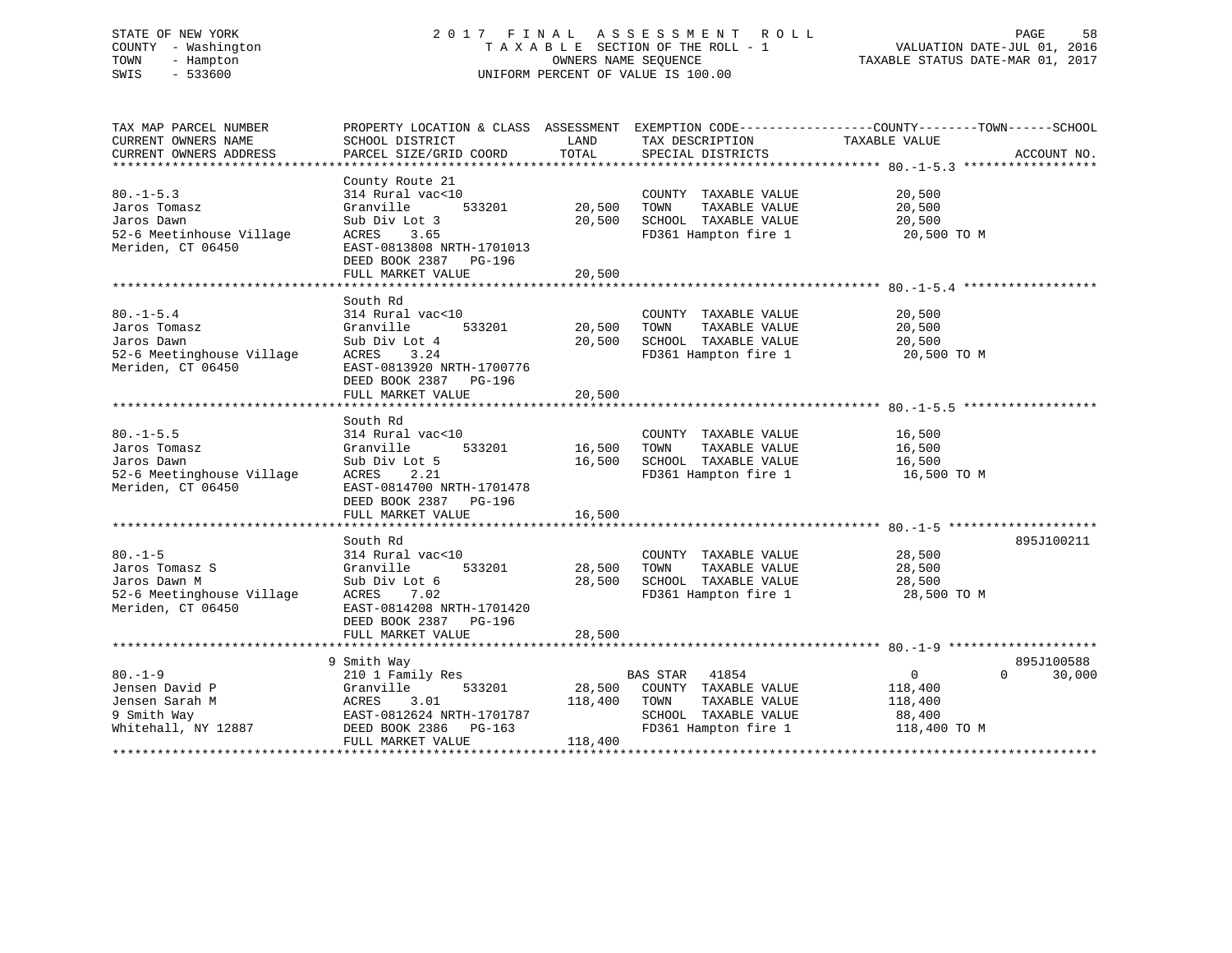# STATE OF NEW YORK 2 0 1 7 F I N A L A S S E S S M E N T R O L L PAGE 59 COUNTY - Washington T A X A B L E SECTION OF THE ROLL - 1 VALUATION DATE-JUL 01, 2016 TOWN - Hampton OWNERS NAME SEQUENCE TAXABLE STATUS DATE-MAR 01, 2017 SWIS - 533600 UNIFORM PERCENT OF VALUE IS 100.00

| TAX MAP PARCEL NUMBER<br>CURRENT OWNERS NAME<br>CURRENT OWNERS ADDRESS | PROPERTY LOCATION & CLASS ASSESSMENT<br>SCHOOL DISTRICT<br>PARCEL SIZE/GRID COORD | LAND<br>TOTAL | TAX DESCRIPTION<br>SPECIAL DISTRICTS | EXEMPTION CODE-----------------COUNTY-------TOWN------SCHOOL<br>TAXABLE VALUE | ACCOUNT NO. |
|------------------------------------------------------------------------|-----------------------------------------------------------------------------------|---------------|--------------------------------------|-------------------------------------------------------------------------------|-------------|
|                                                                        |                                                                                   |               |                                      |                                                                               |             |
|                                                                        | 10 Lakeview Way                                                                   |               |                                      |                                                                               | 895J101781  |
| $80. - 1 - 46$                                                         | 210 1 Family Res - WTRFNT                                                         |               | COUNTY TAXABLE VALUE                 | 174,800                                                                       |             |
| Johnson Robert A                                                       | Whitehall<br>535201                                                               | 25,000        | TOWN<br>TAXABLE VALUE                | 174,800                                                                       |             |
| Johnson Elaine                                                         | LOT 8A                                                                            | 174,800       | SCHOOL TAXABLE VALUE                 | 174,800                                                                       |             |
| 134 Hobson Ave                                                         | ACRES<br>1.01                                                                     |               | FD361 Hampton fire 1                 | 174,800 TO M                                                                  |             |
| St James Li, NY 11780                                                  | EAST-0810849 NRTH-1704963<br>DEED BOOK 633<br>$PG-305$<br>FULL MARKET VALUE       | 174,800       |                                      |                                                                               |             |
|                                                                        |                                                                                   |               |                                      |                                                                               |             |
|                                                                        | 41 Greenfield Ln                                                                  |               |                                      |                                                                               | 895L100030  |
| $72. - 2 - 6$                                                          | 210 1 Family Res                                                                  |               | BAS STAR<br>41854                    | $\Omega$<br>$\overline{0}$                                                    | 30,000      |
| Johnson Timothy E                                                      | Granville<br>533201                                                               | 22,600        | COUNTY TAXABLE VALUE                 | 62,700                                                                        |             |
| Larkin Ruth M                                                          | ACRES<br>1.18                                                                     | 62,700        | TOWN<br>TAXABLE VALUE                | 62,700                                                                        |             |
| 41 Greenfield Ln                                                       | EAST-0823585 NRTH-1711584                                                         |               | SCHOOL TAXABLE VALUE                 | 32,700                                                                        |             |
| Hampton, NY 12837                                                      | DEED BOOK 2823<br>PG-47                                                           |               | FD361 Hampton fire 1                 | 62,700 TO M                                                                   |             |
|                                                                        | FULL MARKET VALUE                                                                 | 62,700        |                                      |                                                                               |             |
|                                                                        |                                                                                   |               |                                      |                                                                               |             |
|                                                                        | 11879 State Route 4                                                               |               |                                      |                                                                               | 895J100049  |
| $45. - 1 - 29$                                                         | 210 1 Family Res                                                                  |               | COUNTY TAXABLE VALUE                 | 71,200                                                                        |             |
| Johnson Wayne R                                                        | Whitehall<br>535201                                                               | 22,000        | TOWN<br>TAXABLE VALUE                | 71,200                                                                        |             |
| Johnson Tina M                                                         | ACRES<br>1.00                                                                     | 71,200        | SCHOOL TAXABLE VALUE                 | 71,200                                                                        |             |
| 11879 State Route 4                                                    | EAST-0806537 NRTH-1729089                                                         |               | FD362 Hampton fire 2                 | 71,200 TO M                                                                   |             |
| Whitehall, NY 12887                                                    | DEED BOOK 2777 PG-222                                                             |               |                                      |                                                                               |             |
|                                                                        | FULL MARKET VALUE                                                                 | 71,200        |                                      |                                                                               |             |
|                                                                        |                                                                                   |               |                                      |                                                                               |             |
|                                                                        | 2314 County Route 18                                                              |               |                                      |                                                                               |             |
| $72. - 1 - 1.1$                                                        | 270 Mfg housing                                                                   |               | BAS STAR 41854                       | $\Omega$<br>$\overline{0}$                                                    | 30,000      |
| Jones Benjamian G Jr                                                   | Granville<br>533201                                                               | 23,700        | COUNTY TAXABLE VALUE                 | 60,700                                                                        |             |
| Jones Kathleen A                                                       | FRNT 220.00 DPTH 300.00                                                           | 60,700        | TOWN<br>TAXABLE VALUE                | 60,700                                                                        |             |
| 2314 County Route 18                                                   | EAST-0818902 NRTH-1712608                                                         |               | SCHOOL TAXABLE VALUE                 | 30,700                                                                        |             |
| Whitehall, NY 12887                                                    | DEED BOOK 892<br>PG-238                                                           |               | FD361 Hampton fire 1                 | 60,700 TO M                                                                   |             |
|                                                                        | FULL MARKET VALUE                                                                 | 60,700        |                                      |                                                                               |             |
|                                                                        |                                                                                   |               |                                      |                                                                               |             |
|                                                                        | 1094 West Way                                                                     |               |                                      |                                                                               | 895J100120  |
| $71.4 - 2 - 1$                                                         | 260 Seasonal res - WTRFNT                                                         |               | COUNTY TAXABLE VALUE                 | 146,800                                                                       |             |
| Jones Brian                                                            | 533201<br>Granville                                                               | 43,800        | TOWN<br>TAXABLE VALUE                | 146,800                                                                       |             |
| 5841 County Route 30                                                   | 591/73 596/197                                                                    | 146,800       | SCHOOL TAXABLE VALUE                 | 146,800                                                                       |             |
| Granville, NY 12832                                                    | $71. - 2 - 1$                                                                     |               | FD361 Hampton fire 1                 | 146,800 TO M                                                                  |             |
|                                                                        | <b>ACRES</b><br>2.63                                                              |               |                                      |                                                                               |             |
|                                                                        | EAST-0814854 NRTH-1708363                                                         |               |                                      |                                                                               |             |
|                                                                        | DEED BOOK 3124<br>PG-118                                                          |               |                                      |                                                                               |             |
|                                                                        | FULL MARKET VALUE                                                                 | 146,800       |                                      |                                                                               |             |
|                                                                        |                                                                                   |               |                                      |                                                                               |             |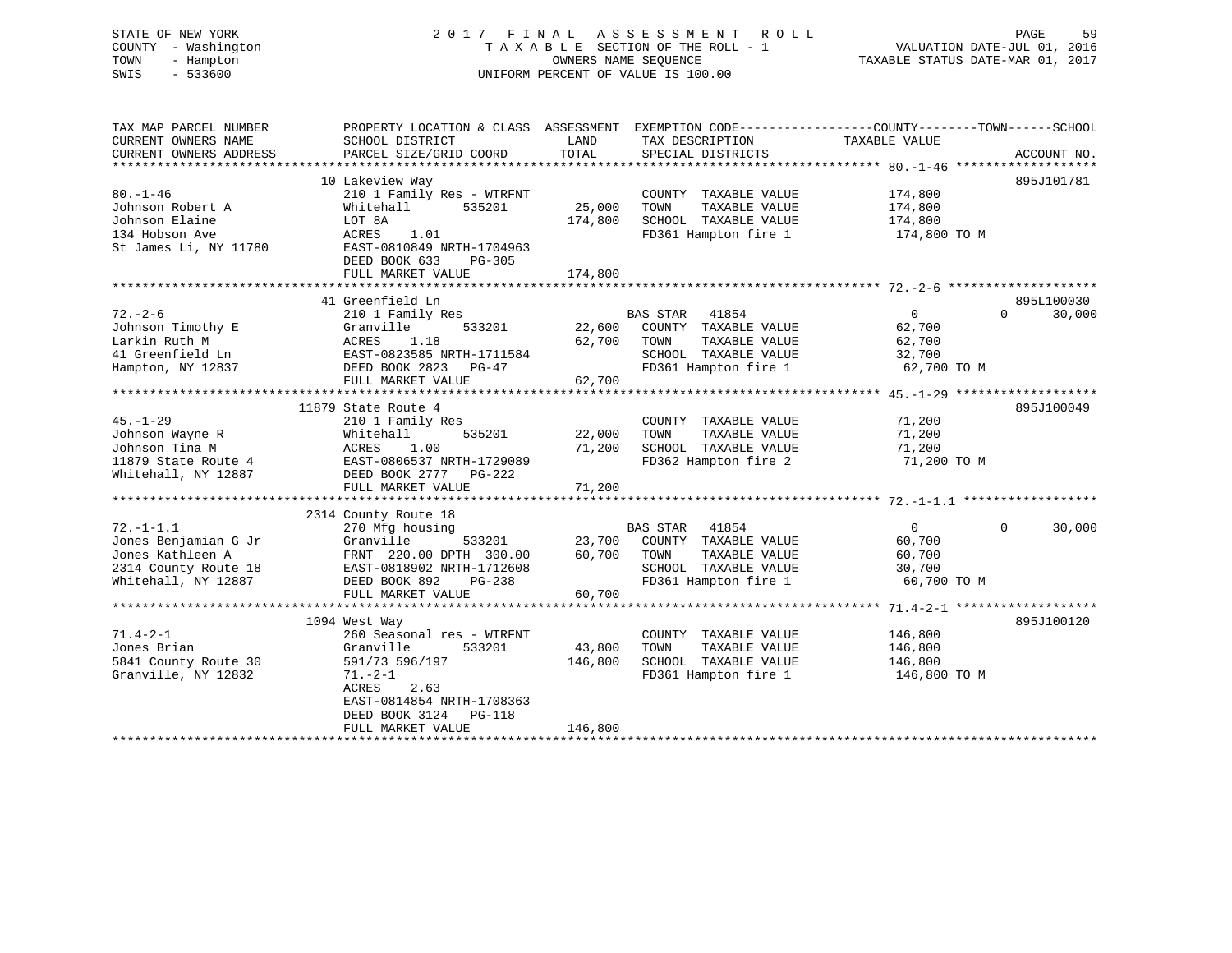# STATE OF NEW YORK 2 0 1 7 F I N A L A S S E S S M E N T R O L L PAGE 60 COUNTY - Washington T A X A B L E SECTION OF THE ROLL - 1 VALUATION DATE-JUL 01, 2016 TOWN - Hampton OWNERS NAME SEQUENCE TAXABLE STATUS DATE-MAR 01, 2017 SWIS - 533600 UNIFORM PERCENT OF VALUE IS 100.00

| CURRENT OWNERS NAME<br>SCHOOL DISTRICT<br>LAND<br>TAX DESCRIPTION<br>TAXABLE VALUE<br>TOTAL<br>PARCEL SIZE/GRID COORD<br>SPECIAL DISTRICTS<br>ACCOUNT NO.<br>895J100119<br>Hills Pond Rd OFF<br>$71. - 1 - 11.1$<br>8,500<br>314 Rural vac<10<br>COUNTY TAXABLE VALUE<br>8,500<br>TAXABLE VALUE<br>8,500<br>Jones Bruce E<br>Granville<br>533201<br>TOWN<br>8,500<br>SCHOOL TAXABLE VALUE<br>2338 County Route 18<br>ACRES<br>7.00<br>8,500<br>Whitehall, NY 12887<br>EAST-0816360 NRTH-1711265<br>FD361 Hampton fire 1<br>8,500 TO M<br>DEED BOOK 1858 PG-149<br>8,500<br>FULL MARKET VALUE<br>895J100118<br>2338 County Route 18<br>$72. - 1 - 1$<br>24,571<br>283 Res w/Comuse<br>AG DIST<br>41720<br>24,571<br>24,571<br>Granville<br>533201<br>102,300 BAS STAR<br>41854<br>30,000<br>$\overline{0}$<br>$\Omega$<br>269,129<br>ACRES 118.50<br>293,700<br>COUNTY TAXABLE VALUE<br>EAST-0819000 NRTH-1712196<br>TOWN<br>TAXABLE VALUE<br>269,129<br>DEED BOOK 1858 PG-149<br>SCHOOL TAXABLE VALUE<br>239,129<br>269,129 TO<br>FULL MARKET VALUE<br>293,700 CA001 Cons agri dst 1<br>MAY BE SUBJECT TO PAYMENT<br>UNDER AGDIST LAW TIL 2021<br>24,571 EX<br>FD361 Hampton fire 1 293,700 TO M<br>2373 County Route 18<br>895J100207<br>$72. - 1 - 22$<br>2,568<br>2,568<br>322 Rural vac>10<br>AG DIST<br>41720<br>2,568<br>Jones Bruce E<br>533201<br>33,500<br>COUNTY TAXABLE VALUE<br>30,932<br>Granville<br>33,500<br>TAXABLE VALUE<br>30,932<br>2338 County Route 18<br>ACRES 11.70<br>TOWN<br>Whitehall, NY 12887<br>EAST-0819599 NRTH-1711347<br>SCHOOL TAXABLE VALUE<br>30,932<br>CA001 Cons agri dst 1<br>DEED BOOK 1706 PG-126<br>30,932 TO<br>FULL MARKET VALUE<br>33,500<br>2,568 EX<br>MAY BE SUBJECT TO PAYMENT<br>FD361 Hampton fire 1<br>33,500 TO M<br>UNDER AGDIST LAW TIL 2021<br>1086 West Way<br>$71.4 - 2 - 1.1$<br>314 Rural vac<10 - WTRFNT<br>COUNTY TAXABLE VALUE<br>31,500<br>TAXABLE VALUE<br>Jones Daniel<br>Granville<br>533201<br>31,500<br>TOWN<br>31,500<br>31,500<br>SCHOOL TAXABLE VALUE<br>Jones Laura<br>$71.-2-1.1$<br>31,500<br>FD361 Hampton fire 1<br>31,500 TO M<br>Hartford, NY 12838<br>DEED BOOK 691<br>PG-265<br>31,500<br>FULL MARKET VALUE<br>29 Pratt<br>$72. - 1 - 3.1$<br>210 1 Family Res<br>8,000<br>8,000<br>CW_10_VET/ 41151<br>22,000 BAS STAR 41854<br>30,000<br>Jones David<br>533201<br>$\overline{0}$<br>$\Omega$<br>Granville<br>1.00<br>COUNTY TAXABLE VALUE<br>Jones Rebecca<br>ACRES<br>135,400<br>127,400<br>EAST-0820714 NRTH-1710861<br>TOWN<br>TAXABLE VALUE<br>127,400<br>PO Box 119<br>Hampton, NY 12837<br>PG-220<br>SCHOOL TAXABLE VALUE<br>DEED BOOK 760<br>105,400<br>FULL MARKET VALUE<br>135,400 FD361 Hampton fire 1<br>135,400 TO M | TAX MAP PARCEL NUMBER  | PROPERTY LOCATION & CLASS ASSESSMENT | EXEMPTION CODE-----------------COUNTY-------TOWN------SCHOOL |  |  |
|----------------------------------------------------------------------------------------------------------------------------------------------------------------------------------------------------------------------------------------------------------------------------------------------------------------------------------------------------------------------------------------------------------------------------------------------------------------------------------------------------------------------------------------------------------------------------------------------------------------------------------------------------------------------------------------------------------------------------------------------------------------------------------------------------------------------------------------------------------------------------------------------------------------------------------------------------------------------------------------------------------------------------------------------------------------------------------------------------------------------------------------------------------------------------------------------------------------------------------------------------------------------------------------------------------------------------------------------------------------------------------------------------------------------------------------------------------------------------------------------------------------------------------------------------------------------------------------------------------------------------------------------------------------------------------------------------------------------------------------------------------------------------------------------------------------------------------------------------------------------------------------------------------------------------------------------------------------------------------------------------------------------------------------------------------------------------------------------------------------------------------------------------------------------------------------------------------------------------------------------------------------------------------------------------------------------------------------------------------------------------------------------------------------------------------------------------------------------------------------------------------------------------------------------------------------------------------------------------------------------------------------------------------------------------------------------------------------------|------------------------|--------------------------------------|--------------------------------------------------------------|--|--|
|                                                                                                                                                                                                                                                                                                                                                                                                                                                                                                                                                                                                                                                                                                                                                                                                                                                                                                                                                                                                                                                                                                                                                                                                                                                                                                                                                                                                                                                                                                                                                                                                                                                                                                                                                                                                                                                                                                                                                                                                                                                                                                                                                                                                                                                                                                                                                                                                                                                                                                                                                                                                                                                                                                                      |                        |                                      |                                                              |  |  |
|                                                                                                                                                                                                                                                                                                                                                                                                                                                                                                                                                                                                                                                                                                                                                                                                                                                                                                                                                                                                                                                                                                                                                                                                                                                                                                                                                                                                                                                                                                                                                                                                                                                                                                                                                                                                                                                                                                                                                                                                                                                                                                                                                                                                                                                                                                                                                                                                                                                                                                                                                                                                                                                                                                                      | CURRENT OWNERS ADDRESS |                                      |                                                              |  |  |
|                                                                                                                                                                                                                                                                                                                                                                                                                                                                                                                                                                                                                                                                                                                                                                                                                                                                                                                                                                                                                                                                                                                                                                                                                                                                                                                                                                                                                                                                                                                                                                                                                                                                                                                                                                                                                                                                                                                                                                                                                                                                                                                                                                                                                                                                                                                                                                                                                                                                                                                                                                                                                                                                                                                      |                        |                                      |                                                              |  |  |
|                                                                                                                                                                                                                                                                                                                                                                                                                                                                                                                                                                                                                                                                                                                                                                                                                                                                                                                                                                                                                                                                                                                                                                                                                                                                                                                                                                                                                                                                                                                                                                                                                                                                                                                                                                                                                                                                                                                                                                                                                                                                                                                                                                                                                                                                                                                                                                                                                                                                                                                                                                                                                                                                                                                      |                        |                                      |                                                              |  |  |
|                                                                                                                                                                                                                                                                                                                                                                                                                                                                                                                                                                                                                                                                                                                                                                                                                                                                                                                                                                                                                                                                                                                                                                                                                                                                                                                                                                                                                                                                                                                                                                                                                                                                                                                                                                                                                                                                                                                                                                                                                                                                                                                                                                                                                                                                                                                                                                                                                                                                                                                                                                                                                                                                                                                      |                        |                                      |                                                              |  |  |
|                                                                                                                                                                                                                                                                                                                                                                                                                                                                                                                                                                                                                                                                                                                                                                                                                                                                                                                                                                                                                                                                                                                                                                                                                                                                                                                                                                                                                                                                                                                                                                                                                                                                                                                                                                                                                                                                                                                                                                                                                                                                                                                                                                                                                                                                                                                                                                                                                                                                                                                                                                                                                                                                                                                      |                        |                                      |                                                              |  |  |
|                                                                                                                                                                                                                                                                                                                                                                                                                                                                                                                                                                                                                                                                                                                                                                                                                                                                                                                                                                                                                                                                                                                                                                                                                                                                                                                                                                                                                                                                                                                                                                                                                                                                                                                                                                                                                                                                                                                                                                                                                                                                                                                                                                                                                                                                                                                                                                                                                                                                                                                                                                                                                                                                                                                      |                        |                                      |                                                              |  |  |
|                                                                                                                                                                                                                                                                                                                                                                                                                                                                                                                                                                                                                                                                                                                                                                                                                                                                                                                                                                                                                                                                                                                                                                                                                                                                                                                                                                                                                                                                                                                                                                                                                                                                                                                                                                                                                                                                                                                                                                                                                                                                                                                                                                                                                                                                                                                                                                                                                                                                                                                                                                                                                                                                                                                      |                        |                                      |                                                              |  |  |
|                                                                                                                                                                                                                                                                                                                                                                                                                                                                                                                                                                                                                                                                                                                                                                                                                                                                                                                                                                                                                                                                                                                                                                                                                                                                                                                                                                                                                                                                                                                                                                                                                                                                                                                                                                                                                                                                                                                                                                                                                                                                                                                                                                                                                                                                                                                                                                                                                                                                                                                                                                                                                                                                                                                      |                        |                                      |                                                              |  |  |
|                                                                                                                                                                                                                                                                                                                                                                                                                                                                                                                                                                                                                                                                                                                                                                                                                                                                                                                                                                                                                                                                                                                                                                                                                                                                                                                                                                                                                                                                                                                                                                                                                                                                                                                                                                                                                                                                                                                                                                                                                                                                                                                                                                                                                                                                                                                                                                                                                                                                                                                                                                                                                                                                                                                      |                        |                                      |                                                              |  |  |
|                                                                                                                                                                                                                                                                                                                                                                                                                                                                                                                                                                                                                                                                                                                                                                                                                                                                                                                                                                                                                                                                                                                                                                                                                                                                                                                                                                                                                                                                                                                                                                                                                                                                                                                                                                                                                                                                                                                                                                                                                                                                                                                                                                                                                                                                                                                                                                                                                                                                                                                                                                                                                                                                                                                      |                        |                                      |                                                              |  |  |
|                                                                                                                                                                                                                                                                                                                                                                                                                                                                                                                                                                                                                                                                                                                                                                                                                                                                                                                                                                                                                                                                                                                                                                                                                                                                                                                                                                                                                                                                                                                                                                                                                                                                                                                                                                                                                                                                                                                                                                                                                                                                                                                                                                                                                                                                                                                                                                                                                                                                                                                                                                                                                                                                                                                      |                        |                                      |                                                              |  |  |
|                                                                                                                                                                                                                                                                                                                                                                                                                                                                                                                                                                                                                                                                                                                                                                                                                                                                                                                                                                                                                                                                                                                                                                                                                                                                                                                                                                                                                                                                                                                                                                                                                                                                                                                                                                                                                                                                                                                                                                                                                                                                                                                                                                                                                                                                                                                                                                                                                                                                                                                                                                                                                                                                                                                      |                        |                                      |                                                              |  |  |
|                                                                                                                                                                                                                                                                                                                                                                                                                                                                                                                                                                                                                                                                                                                                                                                                                                                                                                                                                                                                                                                                                                                                                                                                                                                                                                                                                                                                                                                                                                                                                                                                                                                                                                                                                                                                                                                                                                                                                                                                                                                                                                                                                                                                                                                                                                                                                                                                                                                                                                                                                                                                                                                                                                                      | Jones Bruce E          |                                      |                                                              |  |  |
|                                                                                                                                                                                                                                                                                                                                                                                                                                                                                                                                                                                                                                                                                                                                                                                                                                                                                                                                                                                                                                                                                                                                                                                                                                                                                                                                                                                                                                                                                                                                                                                                                                                                                                                                                                                                                                                                                                                                                                                                                                                                                                                                                                                                                                                                                                                                                                                                                                                                                                                                                                                                                                                                                                                      | 2338 County Route 18   |                                      |                                                              |  |  |
|                                                                                                                                                                                                                                                                                                                                                                                                                                                                                                                                                                                                                                                                                                                                                                                                                                                                                                                                                                                                                                                                                                                                                                                                                                                                                                                                                                                                                                                                                                                                                                                                                                                                                                                                                                                                                                                                                                                                                                                                                                                                                                                                                                                                                                                                                                                                                                                                                                                                                                                                                                                                                                                                                                                      | Whitehall, NY 12887    |                                      |                                                              |  |  |
|                                                                                                                                                                                                                                                                                                                                                                                                                                                                                                                                                                                                                                                                                                                                                                                                                                                                                                                                                                                                                                                                                                                                                                                                                                                                                                                                                                                                                                                                                                                                                                                                                                                                                                                                                                                                                                                                                                                                                                                                                                                                                                                                                                                                                                                                                                                                                                                                                                                                                                                                                                                                                                                                                                                      |                        |                                      |                                                              |  |  |
|                                                                                                                                                                                                                                                                                                                                                                                                                                                                                                                                                                                                                                                                                                                                                                                                                                                                                                                                                                                                                                                                                                                                                                                                                                                                                                                                                                                                                                                                                                                                                                                                                                                                                                                                                                                                                                                                                                                                                                                                                                                                                                                                                                                                                                                                                                                                                                                                                                                                                                                                                                                                                                                                                                                      |                        |                                      |                                                              |  |  |
|                                                                                                                                                                                                                                                                                                                                                                                                                                                                                                                                                                                                                                                                                                                                                                                                                                                                                                                                                                                                                                                                                                                                                                                                                                                                                                                                                                                                                                                                                                                                                                                                                                                                                                                                                                                                                                                                                                                                                                                                                                                                                                                                                                                                                                                                                                                                                                                                                                                                                                                                                                                                                                                                                                                      |                        |                                      |                                                              |  |  |
|                                                                                                                                                                                                                                                                                                                                                                                                                                                                                                                                                                                                                                                                                                                                                                                                                                                                                                                                                                                                                                                                                                                                                                                                                                                                                                                                                                                                                                                                                                                                                                                                                                                                                                                                                                                                                                                                                                                                                                                                                                                                                                                                                                                                                                                                                                                                                                                                                                                                                                                                                                                                                                                                                                                      |                        |                                      |                                                              |  |  |
|                                                                                                                                                                                                                                                                                                                                                                                                                                                                                                                                                                                                                                                                                                                                                                                                                                                                                                                                                                                                                                                                                                                                                                                                                                                                                                                                                                                                                                                                                                                                                                                                                                                                                                                                                                                                                                                                                                                                                                                                                                                                                                                                                                                                                                                                                                                                                                                                                                                                                                                                                                                                                                                                                                                      |                        |                                      |                                                              |  |  |
|                                                                                                                                                                                                                                                                                                                                                                                                                                                                                                                                                                                                                                                                                                                                                                                                                                                                                                                                                                                                                                                                                                                                                                                                                                                                                                                                                                                                                                                                                                                                                                                                                                                                                                                                                                                                                                                                                                                                                                                                                                                                                                                                                                                                                                                                                                                                                                                                                                                                                                                                                                                                                                                                                                                      |                        |                                      |                                                              |  |  |
|                                                                                                                                                                                                                                                                                                                                                                                                                                                                                                                                                                                                                                                                                                                                                                                                                                                                                                                                                                                                                                                                                                                                                                                                                                                                                                                                                                                                                                                                                                                                                                                                                                                                                                                                                                                                                                                                                                                                                                                                                                                                                                                                                                                                                                                                                                                                                                                                                                                                                                                                                                                                                                                                                                                      |                        |                                      |                                                              |  |  |
|                                                                                                                                                                                                                                                                                                                                                                                                                                                                                                                                                                                                                                                                                                                                                                                                                                                                                                                                                                                                                                                                                                                                                                                                                                                                                                                                                                                                                                                                                                                                                                                                                                                                                                                                                                                                                                                                                                                                                                                                                                                                                                                                                                                                                                                                                                                                                                                                                                                                                                                                                                                                                                                                                                                      |                        |                                      |                                                              |  |  |
|                                                                                                                                                                                                                                                                                                                                                                                                                                                                                                                                                                                                                                                                                                                                                                                                                                                                                                                                                                                                                                                                                                                                                                                                                                                                                                                                                                                                                                                                                                                                                                                                                                                                                                                                                                                                                                                                                                                                                                                                                                                                                                                                                                                                                                                                                                                                                                                                                                                                                                                                                                                                                                                                                                                      |                        |                                      |                                                              |  |  |
|                                                                                                                                                                                                                                                                                                                                                                                                                                                                                                                                                                                                                                                                                                                                                                                                                                                                                                                                                                                                                                                                                                                                                                                                                                                                                                                                                                                                                                                                                                                                                                                                                                                                                                                                                                                                                                                                                                                                                                                                                                                                                                                                                                                                                                                                                                                                                                                                                                                                                                                                                                                                                                                                                                                      |                        |                                      |                                                              |  |  |
|                                                                                                                                                                                                                                                                                                                                                                                                                                                                                                                                                                                                                                                                                                                                                                                                                                                                                                                                                                                                                                                                                                                                                                                                                                                                                                                                                                                                                                                                                                                                                                                                                                                                                                                                                                                                                                                                                                                                                                                                                                                                                                                                                                                                                                                                                                                                                                                                                                                                                                                                                                                                                                                                                                                      |                        |                                      |                                                              |  |  |
|                                                                                                                                                                                                                                                                                                                                                                                                                                                                                                                                                                                                                                                                                                                                                                                                                                                                                                                                                                                                                                                                                                                                                                                                                                                                                                                                                                                                                                                                                                                                                                                                                                                                                                                                                                                                                                                                                                                                                                                                                                                                                                                                                                                                                                                                                                                                                                                                                                                                                                                                                                                                                                                                                                                      |                        |                                      |                                                              |  |  |
|                                                                                                                                                                                                                                                                                                                                                                                                                                                                                                                                                                                                                                                                                                                                                                                                                                                                                                                                                                                                                                                                                                                                                                                                                                                                                                                                                                                                                                                                                                                                                                                                                                                                                                                                                                                                                                                                                                                                                                                                                                                                                                                                                                                                                                                                                                                                                                                                                                                                                                                                                                                                                                                                                                                      |                        |                                      |                                                              |  |  |
|                                                                                                                                                                                                                                                                                                                                                                                                                                                                                                                                                                                                                                                                                                                                                                                                                                                                                                                                                                                                                                                                                                                                                                                                                                                                                                                                                                                                                                                                                                                                                                                                                                                                                                                                                                                                                                                                                                                                                                                                                                                                                                                                                                                                                                                                                                                                                                                                                                                                                                                                                                                                                                                                                                                      |                        |                                      |                                                              |  |  |
|                                                                                                                                                                                                                                                                                                                                                                                                                                                                                                                                                                                                                                                                                                                                                                                                                                                                                                                                                                                                                                                                                                                                                                                                                                                                                                                                                                                                                                                                                                                                                                                                                                                                                                                                                                                                                                                                                                                                                                                                                                                                                                                                                                                                                                                                                                                                                                                                                                                                                                                                                                                                                                                                                                                      |                        |                                      |                                                              |  |  |
|                                                                                                                                                                                                                                                                                                                                                                                                                                                                                                                                                                                                                                                                                                                                                                                                                                                                                                                                                                                                                                                                                                                                                                                                                                                                                                                                                                                                                                                                                                                                                                                                                                                                                                                                                                                                                                                                                                                                                                                                                                                                                                                                                                                                                                                                                                                                                                                                                                                                                                                                                                                                                                                                                                                      |                        |                                      |                                                              |  |  |
|                                                                                                                                                                                                                                                                                                                                                                                                                                                                                                                                                                                                                                                                                                                                                                                                                                                                                                                                                                                                                                                                                                                                                                                                                                                                                                                                                                                                                                                                                                                                                                                                                                                                                                                                                                                                                                                                                                                                                                                                                                                                                                                                                                                                                                                                                                                                                                                                                                                                                                                                                                                                                                                                                                                      |                        |                                      |                                                              |  |  |
|                                                                                                                                                                                                                                                                                                                                                                                                                                                                                                                                                                                                                                                                                                                                                                                                                                                                                                                                                                                                                                                                                                                                                                                                                                                                                                                                                                                                                                                                                                                                                                                                                                                                                                                                                                                                                                                                                                                                                                                                                                                                                                                                                                                                                                                                                                                                                                                                                                                                                                                                                                                                                                                                                                                      |                        |                                      |                                                              |  |  |
|                                                                                                                                                                                                                                                                                                                                                                                                                                                                                                                                                                                                                                                                                                                                                                                                                                                                                                                                                                                                                                                                                                                                                                                                                                                                                                                                                                                                                                                                                                                                                                                                                                                                                                                                                                                                                                                                                                                                                                                                                                                                                                                                                                                                                                                                                                                                                                                                                                                                                                                                                                                                                                                                                                                      |                        |                                      |                                                              |  |  |
|                                                                                                                                                                                                                                                                                                                                                                                                                                                                                                                                                                                                                                                                                                                                                                                                                                                                                                                                                                                                                                                                                                                                                                                                                                                                                                                                                                                                                                                                                                                                                                                                                                                                                                                                                                                                                                                                                                                                                                                                                                                                                                                                                                                                                                                                                                                                                                                                                                                                                                                                                                                                                                                                                                                      |                        |                                      |                                                              |  |  |
|                                                                                                                                                                                                                                                                                                                                                                                                                                                                                                                                                                                                                                                                                                                                                                                                                                                                                                                                                                                                                                                                                                                                                                                                                                                                                                                                                                                                                                                                                                                                                                                                                                                                                                                                                                                                                                                                                                                                                                                                                                                                                                                                                                                                                                                                                                                                                                                                                                                                                                                                                                                                                                                                                                                      |                        |                                      |                                                              |  |  |
|                                                                                                                                                                                                                                                                                                                                                                                                                                                                                                                                                                                                                                                                                                                                                                                                                                                                                                                                                                                                                                                                                                                                                                                                                                                                                                                                                                                                                                                                                                                                                                                                                                                                                                                                                                                                                                                                                                                                                                                                                                                                                                                                                                                                                                                                                                                                                                                                                                                                                                                                                                                                                                                                                                                      |                        |                                      |                                                              |  |  |
|                                                                                                                                                                                                                                                                                                                                                                                                                                                                                                                                                                                                                                                                                                                                                                                                                                                                                                                                                                                                                                                                                                                                                                                                                                                                                                                                                                                                                                                                                                                                                                                                                                                                                                                                                                                                                                                                                                                                                                                                                                                                                                                                                                                                                                                                                                                                                                                                                                                                                                                                                                                                                                                                                                                      |                        |                                      |                                                              |  |  |
|                                                                                                                                                                                                                                                                                                                                                                                                                                                                                                                                                                                                                                                                                                                                                                                                                                                                                                                                                                                                                                                                                                                                                                                                                                                                                                                                                                                                                                                                                                                                                                                                                                                                                                                                                                                                                                                                                                                                                                                                                                                                                                                                                                                                                                                                                                                                                                                                                                                                                                                                                                                                                                                                                                                      |                        |                                      |                                                              |  |  |
|                                                                                                                                                                                                                                                                                                                                                                                                                                                                                                                                                                                                                                                                                                                                                                                                                                                                                                                                                                                                                                                                                                                                                                                                                                                                                                                                                                                                                                                                                                                                                                                                                                                                                                                                                                                                                                                                                                                                                                                                                                                                                                                                                                                                                                                                                                                                                                                                                                                                                                                                                                                                                                                                                                                      |                        |                                      |                                                              |  |  |
|                                                                                                                                                                                                                                                                                                                                                                                                                                                                                                                                                                                                                                                                                                                                                                                                                                                                                                                                                                                                                                                                                                                                                                                                                                                                                                                                                                                                                                                                                                                                                                                                                                                                                                                                                                                                                                                                                                                                                                                                                                                                                                                                                                                                                                                                                                                                                                                                                                                                                                                                                                                                                                                                                                                      |                        |                                      |                                                              |  |  |
|                                                                                                                                                                                                                                                                                                                                                                                                                                                                                                                                                                                                                                                                                                                                                                                                                                                                                                                                                                                                                                                                                                                                                                                                                                                                                                                                                                                                                                                                                                                                                                                                                                                                                                                                                                                                                                                                                                                                                                                                                                                                                                                                                                                                                                                                                                                                                                                                                                                                                                                                                                                                                                                                                                                      |                        |                                      |                                                              |  |  |
|                                                                                                                                                                                                                                                                                                                                                                                                                                                                                                                                                                                                                                                                                                                                                                                                                                                                                                                                                                                                                                                                                                                                                                                                                                                                                                                                                                                                                                                                                                                                                                                                                                                                                                                                                                                                                                                                                                                                                                                                                                                                                                                                                                                                                                                                                                                                                                                                                                                                                                                                                                                                                                                                                                                      |                        |                                      |                                                              |  |  |
|                                                                                                                                                                                                                                                                                                                                                                                                                                                                                                                                                                                                                                                                                                                                                                                                                                                                                                                                                                                                                                                                                                                                                                                                                                                                                                                                                                                                                                                                                                                                                                                                                                                                                                                                                                                                                                                                                                                                                                                                                                                                                                                                                                                                                                                                                                                                                                                                                                                                                                                                                                                                                                                                                                                      |                        |                                      |                                                              |  |  |
|                                                                                                                                                                                                                                                                                                                                                                                                                                                                                                                                                                                                                                                                                                                                                                                                                                                                                                                                                                                                                                                                                                                                                                                                                                                                                                                                                                                                                                                                                                                                                                                                                                                                                                                                                                                                                                                                                                                                                                                                                                                                                                                                                                                                                                                                                                                                                                                                                                                                                                                                                                                                                                                                                                                      |                        |                                      |                                                              |  |  |
|                                                                                                                                                                                                                                                                                                                                                                                                                                                                                                                                                                                                                                                                                                                                                                                                                                                                                                                                                                                                                                                                                                                                                                                                                                                                                                                                                                                                                                                                                                                                                                                                                                                                                                                                                                                                                                                                                                                                                                                                                                                                                                                                                                                                                                                                                                                                                                                                                                                                                                                                                                                                                                                                                                                      |                        |                                      |                                                              |  |  |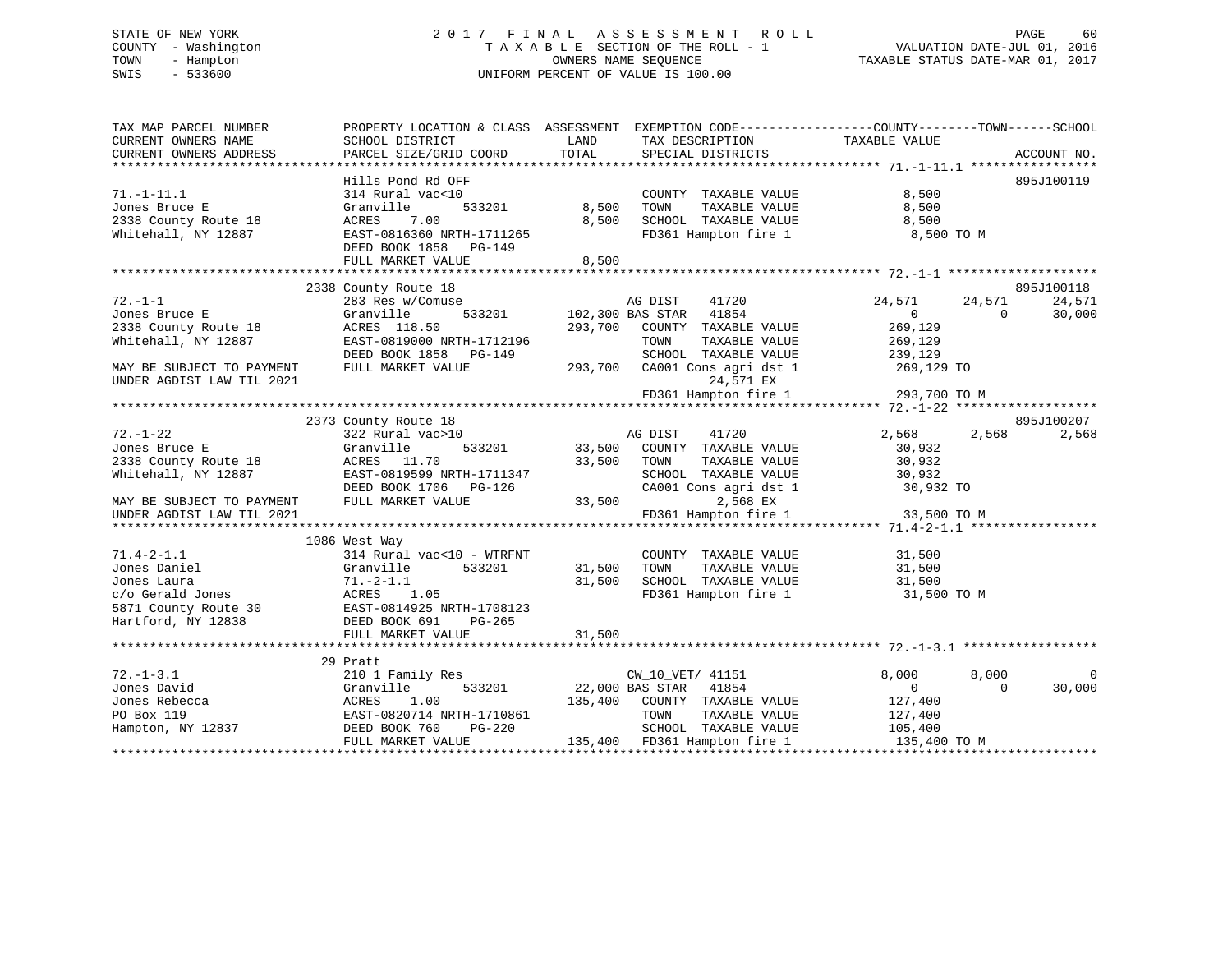# STATE OF NEW YORK 2 0 1 7 F I N A L A S S E S S M E N T R O L L PAGE 61 COUNTY - Washington T A X A B L E SECTION OF THE ROLL - 1 VALUATION DATE-JUL 01, 2016 TOWN - Hampton OWNERS NAME SEQUENCE TAXABLE STATUS DATE-MAR 01, 2017 SWIS - 533600 UNIFORM PERCENT OF VALUE IS 100.00

| TAX MAP PARCEL NUMBER<br>CURRENT OWNERS NAME<br>CURRENT OWNERS ADDRESS                    | PROPERTY LOCATION & CLASS ASSESSMENT EXEMPTION CODE----------------COUNTY-------TOWN------SCHOOL<br>SCHOOL DISTRICT<br>PARCEL SIZE/GRID COORD                                                | LAND<br>TOTAL              | TAX DESCRIPTION<br>SPECIAL DISTRICTS                                                                                                      | TAXABLE VALUE                                                                                 | ACCOUNT NO.                      |
|-------------------------------------------------------------------------------------------|----------------------------------------------------------------------------------------------------------------------------------------------------------------------------------------------|----------------------------|-------------------------------------------------------------------------------------------------------------------------------------------|-----------------------------------------------------------------------------------------------|----------------------------------|
| $72. - 1 - 3.2$<br>Jones David<br>Jones Rebecca<br>PO Box 119<br>Hampton, NY 12837        | County Route 18<br>314 Rural vac<10<br>Granville<br>533201<br>Lot B Filed Survey 12526<br>FRNT 65.00 DPTH 321.00<br>EAST-0820801 NRTH-1710776<br>DEED BOOK 3376 PG-189<br>FULL MARKET VALUE  | 1,000<br>1,000<br>1,000    | COUNTY TAXABLE VALUE<br>TOWN<br>TAXABLE VALUE<br>SCHOOL TAXABLE VALUE<br>CA001 Cons agri dst 1<br>FD361 Hampton fire 1                    | 1,000<br>1,000<br>1,000<br>1,000 TO<br>1,000 TO M                                             |                                  |
| $72. - 1 - 3.3$<br>Jones David<br>Jones Rebecca<br>PO Box 119<br>Hampton, NY 12837        | County Route 18<br>314 Rural vac<10<br>Granville<br>533201<br>Lot A Filed Survey 12526<br>FRNT 235.00 DPTH 173.00<br>EAST-0820589 NRTH-1711031<br>DEED BOOK 3376 PG-189<br>FULL MARKET VALUE | 1,000<br>1,000<br>1,000    | COUNTY TAXABLE VALUE<br>TAXABLE VALUE<br>TOWN<br>SCHOOL TAXABLE VALUE<br>CA001 Cons agri dst 1<br>FD361 Hampton fire 1                    | 1,000<br>1,000<br>1,000<br>1,000 TO<br>1,000 TO M                                             |                                  |
| $72.2 - 3 - 13$<br>Jones David<br>Jones Mary<br>20 Greenfield Ln<br>Hampton, NY 12837     | Greenfield Ln<br>312 Vac w/imprv<br>533201<br>Granville<br>$72. - 3 - 13$<br>FRNT 56.00 DPTH 190.00<br>EAST-0823774 NRTH-1712231<br>DEED BOOK 709<br>PG-110<br>FULL MARKET VALUE             | 5,000<br>6,100<br>6,100    | COUNTY TAXABLE VALUE<br>TAXABLE VALUE<br>TOWN<br>SCHOOL TAXABLE VALUE<br>FD361 Hampton fire 1                                             | 6,100<br>6,100<br>6,100<br>6,100 TO M                                                         | 895J100275                       |
|                                                                                           |                                                                                                                                                                                              |                            |                                                                                                                                           |                                                                                               |                                  |
| $72.2 - 3 - 10$<br>Jones David A<br>Jones Mary F<br>20 Greenfield Ln<br>Hampton, NY 12837 | 20 Greenfield Ln<br>210 1 Family Res<br>533201<br>Granville<br>$72. - 3 - 10$<br>FRNT 50.00 DPTH 190.00<br>EAST-0823945 NRTH-1712170<br>DEED BOOK 709<br>PG-108                              | 59,900                     | VET COM CT 41131<br>9,200 ENH STAR 41834<br>COUNTY TAXABLE VALUE<br>TAXABLE VALUE<br>TOWN<br>SCHOOL TAXABLE VALUE<br>FD361 Hampton fire 1 | 14,975<br>14,975<br>$\Omega$<br>$\Omega$<br>44,925<br>44,925<br>$\overline{0}$<br>59,900 TO M | 895J100276<br>$\Omega$<br>59,900 |
|                                                                                           | FULL MARKET VALUE                                                                                                                                                                            | 59,900                     |                                                                                                                                           |                                                                                               |                                  |
| $81. - 1 - 31$<br>Jones Douglas R<br>Molly Jo<br>224 College St N<br>Poultney, VT 05764   | 38 Rainbow Way<br>312 Vac w/imprv<br>Granville<br>533201<br>ACRES<br>5.00<br>EAST-0817655 NRTH-1702466<br>DEED BOOK 819<br><b>PG-295</b><br>FULL MARKET VALUE                                | 21,000<br>31,700<br>31,700 | COUNTY TAXABLE VALUE<br>TOWN<br>TAXABLE VALUE<br>SCHOOL TAXABLE VALUE<br>FD361 Hampton fire 1                                             | 31,700<br>31,700<br>31,700<br>31,700 TO M                                                     | 895J100596                       |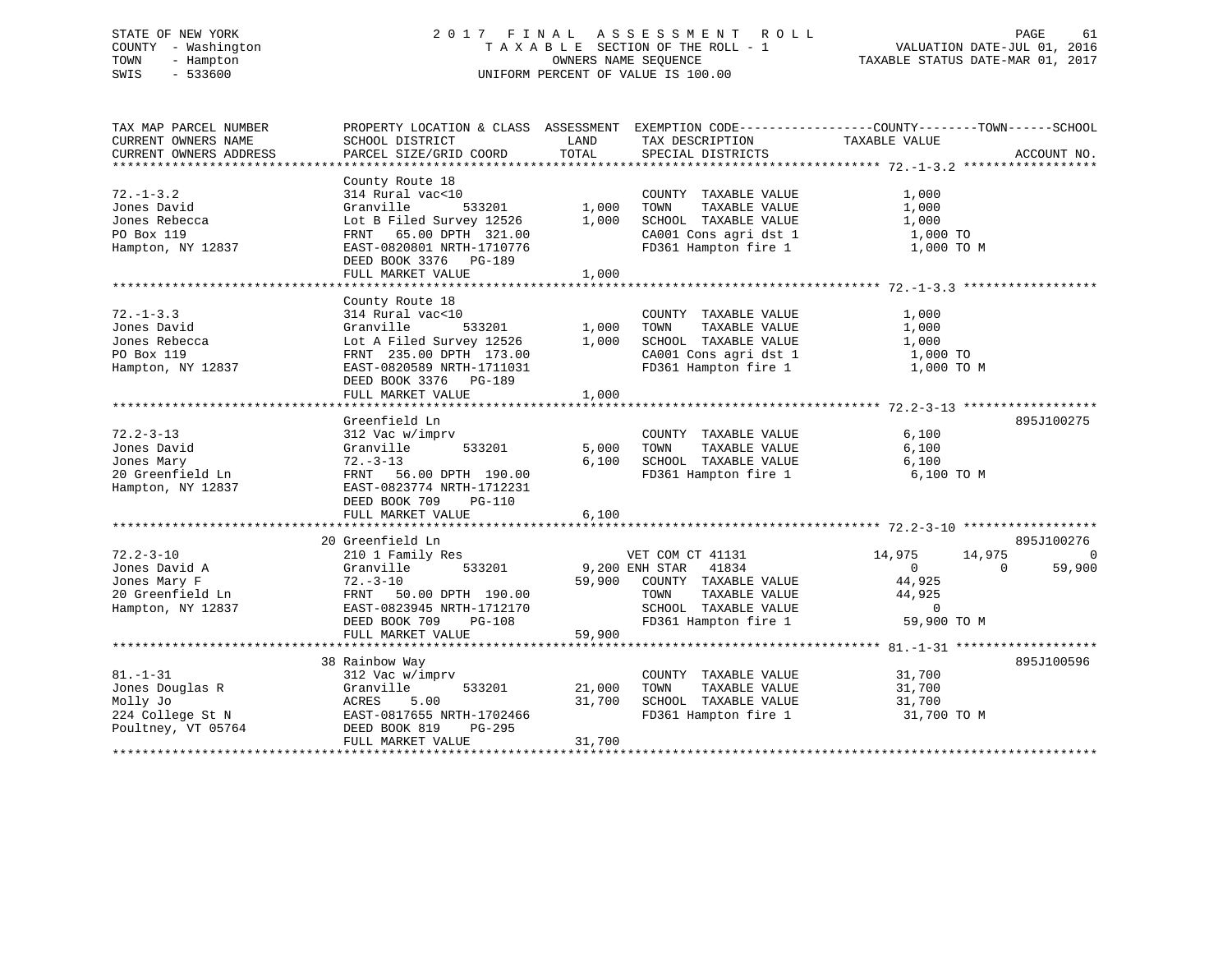#### STATE OF NEW YORK GOT RELEASED A LIMIT A S S E S S M E N T R O L L CHA LIMIT A S S E S S M E N T R O L L COUNTY - Washington T A X A B L E SECTION OF THE ROLL - 1 TOWN - Hampton OWNERS NAME SEQUENCE TAXABLE STATUS DATE-MAR 01, 2017 SWIS - 533600 UNIFORM PERCENT OF VALUE IS 100.00

| TAX MAP PARCEL NUMBER<br>CURRENT OWNERS NAME                                                | PROPERTY LOCATION & CLASS ASSESSMENT<br>SCHOOL DISTRICT                                                                                                                      | LAND<br>TOTAL           | TAX DESCRIPTION                                                                               | EXEMPTION CODE-----------------COUNTY-------TOWN------SCHOOL<br>TAXABLE VALUE |             |
|---------------------------------------------------------------------------------------------|------------------------------------------------------------------------------------------------------------------------------------------------------------------------------|-------------------------|-----------------------------------------------------------------------------------------------|-------------------------------------------------------------------------------|-------------|
| CURRENT OWNERS ADDRESS                                                                      | PARCEL SIZE/GRID COORD                                                                                                                                                       |                         | SPECIAL DISTRICTS                                                                             |                                                                               | ACCOUNT NO. |
|                                                                                             | Rainbow Way                                                                                                                                                                  |                         |                                                                                               |                                                                               | 895J100541  |
| $81. - 1 - 35$<br>Jones Douglas R<br>Jones Molly Jo<br>224 College St<br>Poultney, VT 05764 | 314 Rural vac<10<br>Granville<br>533201<br>6.00<br>ACRES<br>EAST-0817743 NRTH-1701956<br>DEED BOOK 3556 PG-320                                                               | 27,500<br>27,500        | COUNTY TAXABLE VALUE<br>TOWN<br>TAXABLE VALUE<br>SCHOOL TAXABLE VALUE<br>FD361 Hampton fire 1 | 27,500<br>27,500<br>27,500<br>27,500 TO M                                     |             |
|                                                                                             | FULL MARKET VALUE                                                                                                                                                            | 27,500                  |                                                                                               |                                                                               |             |
|                                                                                             |                                                                                                                                                                              |                         |                                                                                               |                                                                               |             |
| $80. - 1 - 58$<br>Joseph Robert<br>Joseph Grace<br>20 Georgian Ln<br>Darien, CT 06820       | County Route 21 OFF<br>311 Res vac land<br>Whitehall<br>535201<br>Sect 5 Lot 3<br>ACRES<br>5.05<br>EAST-0809467 NRTH-1704807<br>DEED BOOK 787<br>PG-312                      | 3,000<br>3,000          | COUNTY TAXABLE VALUE<br>TOWN<br>TAXABLE VALUE<br>SCHOOL TAXABLE VALUE<br>FD361 Hampton fire 1 | 3,000<br>3,000<br>3,000<br>3,000 TO M                                         |             |
|                                                                                             | FULL MARKET VALUE                                                                                                                                                            | 3,000                   |                                                                                               |                                                                               |             |
|                                                                                             |                                                                                                                                                                              |                         |                                                                                               |                                                                               |             |
| $80. - 1 - 59$<br>Joseph Robert<br>Joseph Grace<br>20 Georgian Ln<br>Darien, CT 06820       | County Route 21 OFF<br>311 Res vac land<br>535201<br>Whitehall<br>Sect 5 Lot 4<br>ACRES<br>5.09<br>EAST-0809376 NRTH-1705045<br>DEED BOOK 787<br>PG-310<br>FULL MARKET VALUE | 3,000<br>3,000<br>3,000 | COUNTY TAXABLE VALUE<br>TOWN<br>TAXABLE VALUE<br>SCHOOL TAXABLE VALUE<br>FD361 Hampton fire 1 | 3,000<br>3,000<br>3,000<br>3,000 TO M                                         |             |
|                                                                                             |                                                                                                                                                                              |                         |                                                                                               |                                                                               |             |
| $80. - 1 - 34$<br>Joseph Robert W<br>Joseph Grace L<br>20 Georgian Ln<br>Darien, CT 06820   | 35 Ridgecrest Way<br>210 1 Family Res<br>535201<br>Whitehall<br>Lot 6 & $P/O$ 7<br>ACRES 1.10<br>EAST-0810050 NRTH-1704867                                                   | 22,300<br>180,000       | COUNTY TAXABLE VALUE<br>TAXABLE VALUE<br>TOWN<br>SCHOOL TAXABLE VALUE<br>FD361 Hampton fire 1 | 180,000<br>180,000<br>180,000<br>180,000 TO M                                 | 895J101753  |
|                                                                                             | DEED BOOK 585<br>$PG-305$<br>FULL MARKET VALUE                                                                                                                               | 180,000                 |                                                                                               |                                                                               |             |
|                                                                                             |                                                                                                                                                                              |                         |                                                                                               |                                                                               |             |
| $31. - 1 - 8$<br>Jurnak Ronald T Sr<br>PO Box 577<br>Poultney, VT 05764                     | 1435&1437 Carvers Falls Ln<br>220 2 Family Res<br>535201<br>Whitehall<br>Lot 4<br>ACRES<br>6.40                                                                              | 36,400<br>124,600       | COUNTY TAXABLE VALUE<br>TAXABLE VALUE<br>TOWN<br>SCHOOL TAXABLE VALUE<br>FD362 Hampton fire 2 | 124,600<br>124,600<br>124,600<br>124,600 TO M                                 | 895J101719  |
|                                                                                             | EAST-0807991 NRTH-1747241<br>DEED BOOK 879<br>$PG-163$<br>FULL MARKET VALUE                                                                                                  | 124,600                 |                                                                                               |                                                                               |             |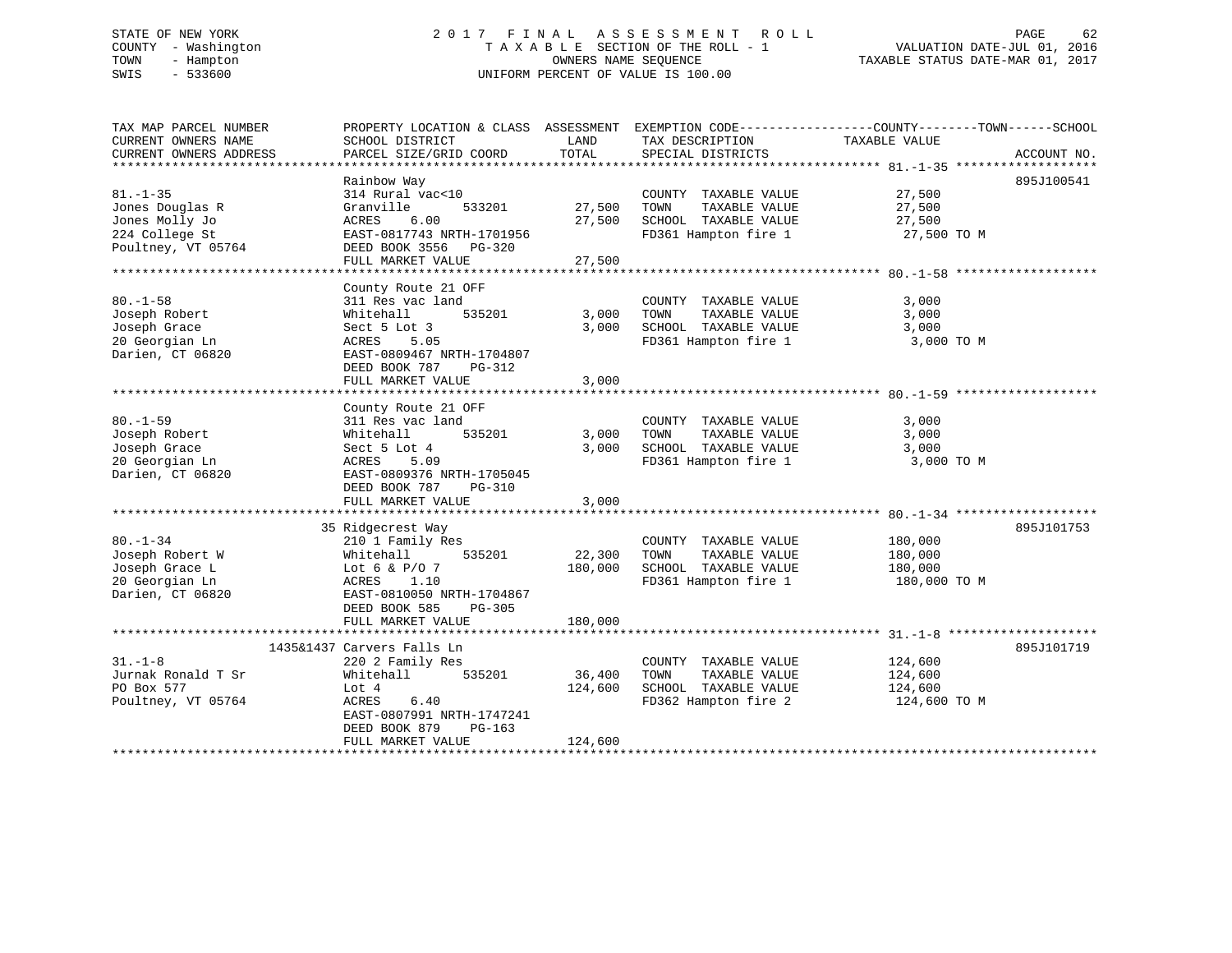# STATE OF NEW YORK 2 0 1 7 F I N A L A S S E S S M E N T R O L L PAGE 63 COUNTY - Washington T A X A B L E SECTION OF THE ROLL - 1 VALUATION DATE-JUL 01, 2016 TOWN - Hampton OWNERS NAME SEQUENCE TAXABLE STATUS DATE-MAR 01, 2017 SWIS - 533600 UNIFORM PERCENT OF VALUE IS 100.00

| TAX MAP PARCEL NUMBER<br>CURRENT OWNERS NAME<br>CURRENT OWNERS ADDRESS | SCHOOL DISTRICT<br>PARCEL SIZE/GRID COORD | LAND<br>TOTAL | TAX DESCRIPTION<br>SPECIAL DISTRICTS | PROPERTY LOCATION & CLASS ASSESSMENT EXEMPTION CODE----------------COUNTY-------TOWN------SCHOOL<br>TAXABLE VALUE<br>ACCOUNT NO. |
|------------------------------------------------------------------------|-------------------------------------------|---------------|--------------------------------------|----------------------------------------------------------------------------------------------------------------------------------|
|                                                                        |                                           |               |                                      |                                                                                                                                  |
|                                                                        | 247 Hills Pond Rd                         |               |                                      | 895J100655                                                                                                                       |
| $71. - 1 - 14.5$                                                       | 210 1 Family Res - WTRFNT                 |               | COUNTY TAXABLE VALUE                 | 318,100                                                                                                                          |
| Kafka James E                                                          | Granville<br>533201                       | 36,900        | TOWN<br>TAXABLE VALUE                | 318,100                                                                                                                          |
| Weiss Deborah R                                                        | ACRES<br>1.17                             | 318,100       | SCHOOL TAXABLE VALUE                 | 318,100                                                                                                                          |
| 64 Pond View Ln                                                        | EAST-0816413 NRTH-1707584                 |               | FD361 Hampton fire 1                 | 318,100 TO M                                                                                                                     |
| Chappaqua, NY 10514                                                    | DEED BOOK 1851 PG-99                      |               |                                      |                                                                                                                                  |
|                                                                        | FULL MARKET VALUE                         | 318,100       |                                      |                                                                                                                                  |
|                                                                        | 38 Forest Hill Way                        |               |                                      |                                                                                                                                  |
| $80. - 1 - 64$                                                         | 210 1 Family Res - WTRFNT                 |               | COUNTY TAXABLE VALUE                 | 230,700                                                                                                                          |
| Kavanagh Michael ETAL                                                  | Whitehall<br>535201                       | 20,000        | TOWN<br>TAXABLE VALUE                | 230,700                                                                                                                          |
| Bauch Jeffery ETAL                                                     | Sect 6 Lot 2                              | 230,700       | SCHOOL TAXABLE VALUE                 | 230,700                                                                                                                          |
| 31 Glenrich Rd                                                         | 5.00<br>ACRES                             |               | FD361 Hampton fire 1                 | 230,700 TO M                                                                                                                     |
| Saint James, NY 11780                                                  | EAST-0811039 NRTH-1706125                 |               |                                      |                                                                                                                                  |
|                                                                        | DEED BOOK 2160<br><b>PG-72</b>            |               |                                      |                                                                                                                                  |
|                                                                        | FULL MARKET VALUE                         | 230,700       |                                      |                                                                                                                                  |
|                                                                        |                                           |               |                                      |                                                                                                                                  |
|                                                                        | County Route 21 OFF                       |               |                                      |                                                                                                                                  |
| $80. - 1 - 65$                                                         | 323 Vacant rural                          |               | COUNTY TAXABLE VALUE                 | 19,000                                                                                                                           |
| Kavanagh Michael ETAL                                                  | 535201<br>Whitehall                       | 19,000        | TOWN<br>TAXABLE VALUE                | 19,000                                                                                                                           |
| Bauch Jeffery ETAL                                                     | Sect 6 Lot 3                              | 19,000        | SCHOOL TAXABLE VALUE                 | 19,000                                                                                                                           |
| 31 Glenrich Rd                                                         | ACRES 27.90                               |               | FD361 Hampton fire 1                 | 19,000 TO M                                                                                                                      |
| Saint James, NY 11780                                                  | EAST-0811761 NRTH-1705229                 |               |                                      |                                                                                                                                  |
|                                                                        | DEED BOOK 2160<br>$PG-72$                 |               |                                      |                                                                                                                                  |
|                                                                        | FULL MARKET VALUE                         | 19,000        |                                      |                                                                                                                                  |
|                                                                        |                                           |               |                                      |                                                                                                                                  |
|                                                                        | Forest Hill Way                           |               |                                      |                                                                                                                                  |
| $71.3 - 3 - 11$                                                        | 311 Res vac land - WTRFNT                 |               | COUNTY TAXABLE VALUE                 | 26,000                                                                                                                           |
| Kavanagh Michael W                                                     | 535201<br>Whitehall                       | 26,000        | TOWN<br>TAXABLE VALUE                | 26,000                                                                                                                           |
| Kavanagh Stacey L                                                      | Subdiv Lot 6B                             | 26,000        | SCHOOL TAXABLE VALUE                 | 26,000                                                                                                                           |
| 31 Glenrich Dr                                                         | Sect 3 3028/28                            |               | FD361 Hampton fire 1                 | 26,000 TO M                                                                                                                      |
| Saint James, NY 11780                                                  | $80. - 3 - 11$                            |               |                                      |                                                                                                                                  |
|                                                                        | 70.00 DPTH 403.00<br>FRNT                 |               |                                      |                                                                                                                                  |
|                                                                        | EAST-0810785 NRTH-1706035                 |               |                                      |                                                                                                                                  |
|                                                                        | DEED BOOK 3028 PG-28<br>FULL MARKET VALUE | 26,000        |                                      |                                                                                                                                  |
|                                                                        |                                           |               |                                      |                                                                                                                                  |
|                                                                        | 79 County Route 20                        |               |                                      | 895J101818                                                                                                                       |
| $72. - 2 - 12.2$                                                       | 314 Rural vac<10                          |               | COUNTY TAXABLE VALUE                 | 22,500                                                                                                                           |
| Kearney Edward                                                         | Granville<br>533201                       | 22,500        | TOWN<br>TAXABLE VALUE                | 22,500                                                                                                                           |
| 503 Seabreeze Dr                                                       | 5.90<br>ACRES                             | 22,500        | SCHOOL TAXABLE VALUE                 | 22,500                                                                                                                           |
| Garden City, SC 29576                                                  | EAST-0824030 NRTH-1705437                 |               | FD361 Hampton fire 1                 | 22,500 TO M                                                                                                                      |
|                                                                        | DEED BOOK 787<br>$PG-45$                  |               |                                      |                                                                                                                                  |
|                                                                        | FULL MARKET VALUE                         | 22,500        |                                      |                                                                                                                                  |
|                                                                        |                                           |               |                                      |                                                                                                                                  |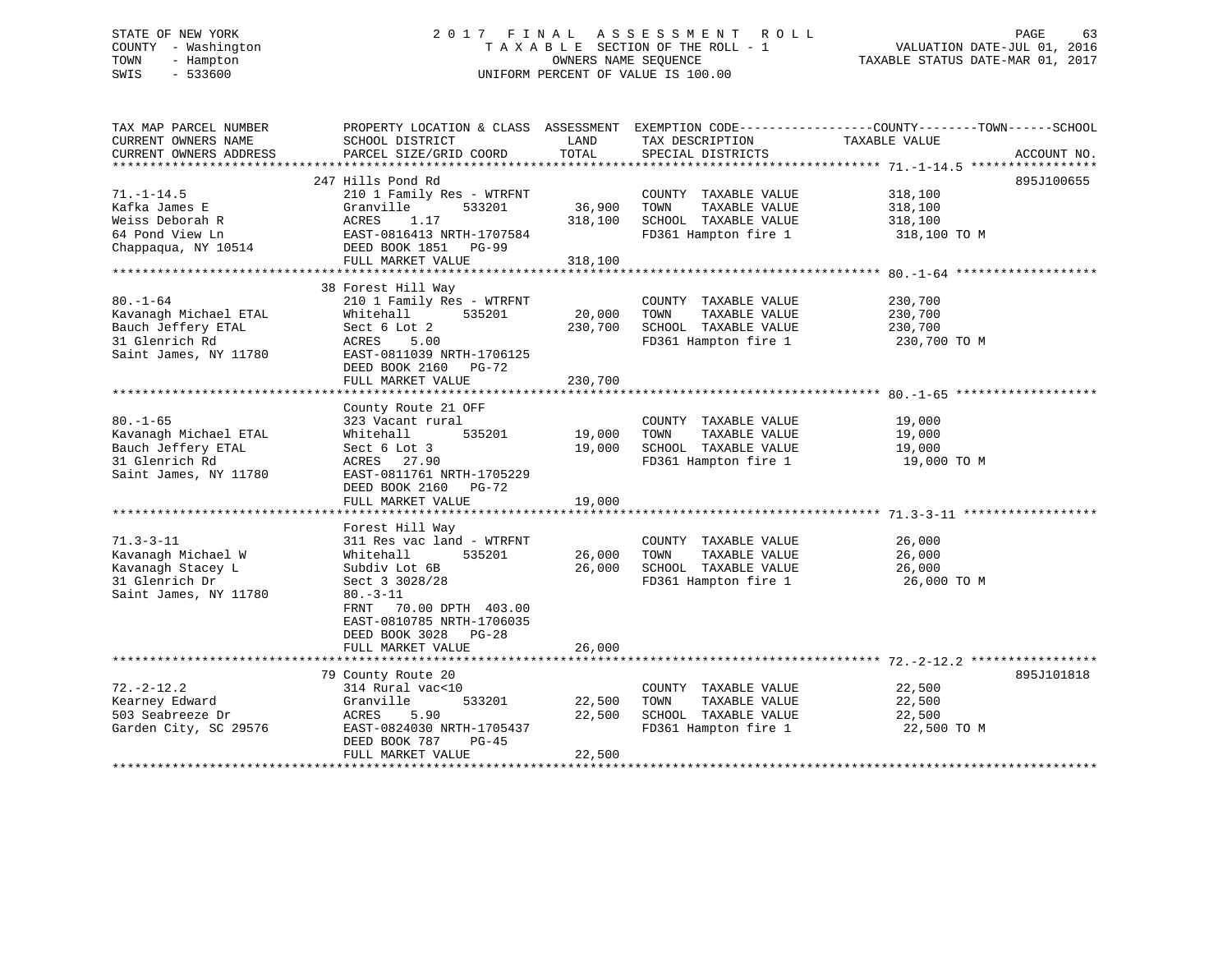# STATE OF NEW YORK 2 0 1 7 F I N A L A S S E S S M E N T R O L L PAGE 64 COUNTY - Washington T A X A B L E SECTION OF THE ROLL - 1 VALUATION DATE-JUL 01, 2016 TOWN - Hampton OWNERS NAME SEQUENCE TAXABLE STATUS DATE-MAR 01, 2017 SWIS - 533600 UNIFORM PERCENT OF VALUE IS 100.00

| TAX MAP PARCEL NUMBER<br>CURRENT OWNERS NAME<br>CURRENT OWNERS ADDRESS              | SCHOOL DISTRICT<br>PARCEL SIZE/GRID COORD                                                                                          | LAND<br>TAX DESCRIPTION<br>TOTAL<br>SPECIAL DISTRICTS                                                                                                                                                                           | PROPERTY LOCATION & CLASS ASSESSMENT EXEMPTION CODE----------------COUNTY-------TOWN------SCHOOL<br>TAXABLE VALUE<br>ACCOUNT NO. |
|-------------------------------------------------------------------------------------|------------------------------------------------------------------------------------------------------------------------------------|---------------------------------------------------------------------------------------------------------------------------------------------------------------------------------------------------------------------------------|----------------------------------------------------------------------------------------------------------------------------------|
| $53. - 1 - 7.5$<br>Keefe Bruce S                                                    | 322 Hickey Rd<br>210 1 Family Res<br>533201<br>Granville                                                                           | BAS STAR 41854<br>39201 35,500 COUNTY TAXABLE VALUE                                                                                                                                                                             | 895J100577<br>30,000<br>$0 \qquad \qquad$<br>$\Omega$<br>125,900                                                                 |
| Keefe Kathy A<br>322 Hickey Rd                                                      | ACRES<br>5.50<br>EAST-0815230 NRTH-1720691<br>IRTH-1720691<br>PG-148                                                               | 125,900 TOWN<br>TAXABLE VALUE<br>SCHOOL TAXABLE VALUE<br>FD361 Hampton fire 1 125,900 TO M                                                                                                                                      | 125,900<br>95,900                                                                                                                |
|                                                                                     | FULL MARKET VALUE                                                                                                                  | 125,900                                                                                                                                                                                                                         |                                                                                                                                  |
|                                                                                     |                                                                                                                                    |                                                                                                                                                                                                                                 |                                                                                                                                  |
| $80. -1 - 1$<br>Keefe-Mart Maria<br>5045 San Vincente Dr<br>Santa Barbara, CA 93111 | County Route 21<br>312 Vac w/imprv<br>Granville<br>533201<br>743/21<br>ACRES 120.40<br>EAST-0810545 NRTH-1703479                   | COUNTY TAXABLE VALUE<br>112,000<br>TAXABLE VALUE<br>TOWN<br>113,200<br>SCHOOL TAXABLE VALUE<br>FD361 Hampton fire 1                                                                                                             | 895J100131<br>113,200<br>113,200<br>113,200<br>113,200 TO M                                                                      |
|                                                                                     | DEED BOOK 758<br>PG-210<br>FULL MARKET VALUE                                                                                       | 113,200                                                                                                                                                                                                                         |                                                                                                                                  |
|                                                                                     |                                                                                                                                    | 2523 County Route 18 69 PCT OF VALUE USED FOR EXEMPTION PURPOSES                                                                                                                                                                |                                                                                                                                  |
| $72. - 1 - 4.1$                                                                     | 240 Rural res                                                                                                                      | VET COM CT 41131                                                                                                                                                                                                                | 53,867<br>45,000<br>$\Omega$                                                                                                     |
| Kelley James L<br>Noble Emily A<br>PO Box 23<br>Hampton, NY 12837                   | LOT 2<br>ACRES 15.40<br>EAST-0822124 NRTH-1711923<br>DEED BOOK 805<br>PG-333                                                       | 242,100 COUNTY TAXABLE VALUE 188,233<br>TAXABLE VALUE<br>TOWN<br>SCHOOL TAXABLE VALUE 176,600<br>FD361 Hampton fire 1 242,100 TO M                                                                                              | $\overline{0}$<br>$\Omega$<br>65,500<br>197,100                                                                                  |
|                                                                                     | FULL MARKET VALUE                                                                                                                  | 242,100                                                                                                                                                                                                                         |                                                                                                                                  |
|                                                                                     |                                                                                                                                    |                                                                                                                                                                                                                                 |                                                                                                                                  |
|                                                                                     | 36 Perry Heights Way                                                                                                               |                                                                                                                                                                                                                                 | 895J101676                                                                                                                       |
| $72. - 2 - 41$<br>Kelly Mark<br>Kelly Paula<br>PO Box 149<br>Hampton, NY 12837      | 210 1 Family Res<br>533201<br>Granville<br>1.00<br>ACRES<br>EAST-0822866 NRTH-1712401<br>DEED BOOK 2848 PG-93<br>FULL MARKET VALUE | BAS STAR 41854<br>22,000 COUNTY TAXABLE VALUE<br>118,400 TOWN<br>TAXABLE VALUE<br>SCHOOL TAXABLE VALUE 68,400<br>FD361 Hampton fire 1<br>118,400                                                                                | $\overline{0}$<br>$\Omega$<br>30,000<br>118,400<br>118,400<br>118,400 TO M                                                       |
|                                                                                     |                                                                                                                                    |                                                                                                                                                                                                                                 |                                                                                                                                  |
| $45. - 1 - 20$                                                                      | 82 Golf Course Rd<br>270 Mfg housing                                                                                               | AGED-TOWN 41803                                                                                                                                                                                                                 | 895J100133<br>$\overline{0}$<br>22,360<br>$\overline{0}$                                                                         |
| Kenny Angela -LE-<br>Hurley Wesley<br>Whitehall, NY 12887                           | Whitehall<br>9.40<br>ACRES<br>DEED BOOK 3512 PG-225<br>FULL MARKET VALUE                                                           | 81ng<br>535201 535201 535201 535201 535201<br>55,900 COUNTY TAXABLE VALUE<br>TOWN TAXABLE VALUE<br>SCHOOL TAXABLE VALUE<br>CA001 Cons agri dst 1 55,900 TO<br>55,900 TO<br>55,900 CA001 Cons agri dst 1<br>FD362 Hampton fire 2 | 27,950<br>27,950<br>$\Omega$<br>27,950<br>55,900 TO M                                                                            |
|                                                                                     |                                                                                                                                    |                                                                                                                                                                                                                                 |                                                                                                                                  |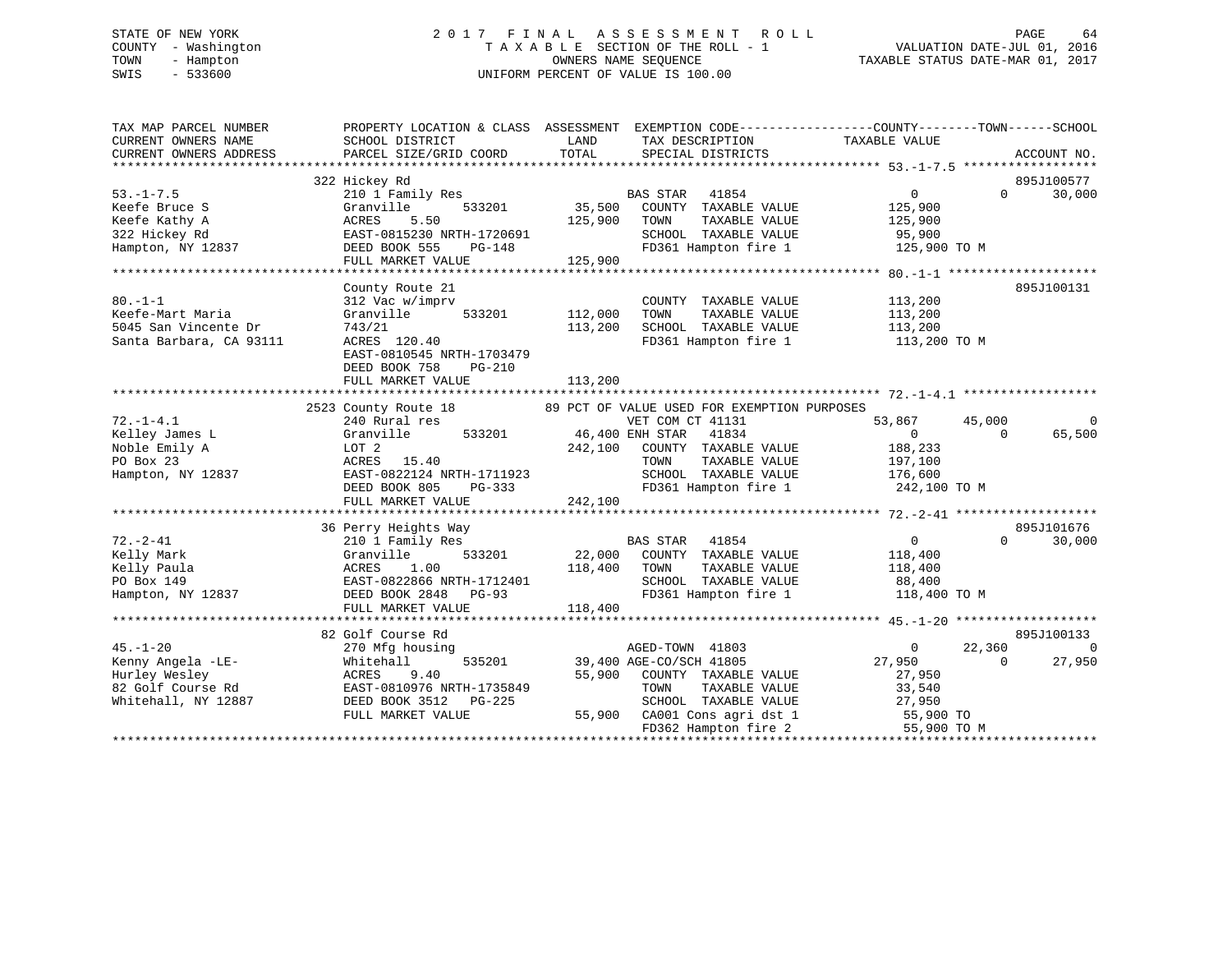# STATE OF NEW YORK 2 0 1 7 F I N A L A S S E S S M E N T R O L L PAGE 65 COUNTY - Washington T A X A B L E SECTION OF THE ROLL - 1 VALUATION DATE-JUL 01, 2016 TOWN - Hampton OWNERS NAME SEQUENCE TAXABLE STATUS DATE-MAR 01, 2017 SWIS - 533600 UNIFORM PERCENT OF VALUE IS 100.00

| TAX MAP PARCEL NUMBER<br>CURRENT OWNERS NAME<br>CURRENT OWNERS ADDRESS                                                                                 | PROPERTY LOCATION & CLASS ASSESSMENT<br>SCHOOL DISTRICT<br>PARCEL SIZE/GRID COORD                                                                                  | LAND<br>TOTAL                | EXEMPTION CODE-----------------COUNTY-------TOWN------SCHOOL<br>TAX DESCRIPTION<br>SPECIAL DISTRICTS                                                                                          | TAXABLE VALUE                                                                                       |                                          | ACCOUNT NO.                                                                  |
|--------------------------------------------------------------------------------------------------------------------------------------------------------|--------------------------------------------------------------------------------------------------------------------------------------------------------------------|------------------------------|-----------------------------------------------------------------------------------------------------------------------------------------------------------------------------------------------|-----------------------------------------------------------------------------------------------------|------------------------------------------|------------------------------------------------------------------------------|
| $80. - 1 - 14$<br>Keyes Susan A<br>12 Hampton Heights Way<br>Whitehall, NY 12887                                                                       | 12 Hampton Heights Way<br>210 1 Family Res<br>533201<br>Granville<br>3.02<br>ACRES<br>EAST-0811854 NRTH-1702475<br>DEED BOOK 938<br>PG-192<br>FULL MARKET VALUE    | 28,600<br>97,000<br>97,000   | <b>BAS STAR</b><br>41854<br>COUNTY TAXABLE VALUE<br>TAXABLE VALUE<br>TOWN<br>SCHOOL TAXABLE VALUE<br>FD361 Hampton fire 1                                                                     | $\mathbf{0}$<br>97,000<br>97,000<br>67,000<br>97,000 TO M                                           | $\Omega$                                 | 895J100590<br>30,000                                                         |
| $72. - 2 - 29$<br>Kinney Irrevocable Trust Norma Granville<br>Evans Tina Trustee<br>c/o Norma Jean Kinney<br>2609 State Route 22A<br>Hampton, NY 12837 | 2609 State Route 22A<br>210 1 Family Res<br>533201<br>1.40<br>ACRES<br>EAST-0823080 NRTH-1712020<br>DEED BOOK 3536<br>PG-248<br>FULL MARKET VALUE                  | 64,200                       | VET COM CT 41131<br>23,300 AGED-CO/TN 41801<br>64,200 AGED-SCH<br>41804<br>ENH STAR<br>41834<br>COUNTY TAXABLE VALUE<br>TAXABLE VALUE<br>TOWN<br>SCHOOL TAXABLE VALUE<br>FD361 Hampton fire 1 | 16,050<br>24,075<br>$\overline{0}$<br>$\Omega$<br>24,075<br>24,075<br>$\overline{0}$<br>64,200 TO M | 16,050<br>24,075<br>$\Omega$<br>$\Omega$ | 895J100137<br>$\overline{0}$<br>$\overline{\phantom{0}}$<br>28,890<br>35,310 |
| $81. - 1 - 9$<br>Kinsey Kenneth W Jr<br>Kinsey Virginia H<br>PO Box 7<br>Hampton, NY 12837                                                             | North Ouivey Hill Ln<br>314 Rural vac<10<br>533201<br>Granville<br>ACRES<br>1.71<br>EAST-0819242 NRTH-1702212<br>DEED BOOK 1806<br>PG-41<br>FULL MARKET VALUE      | 15,000<br>15,000<br>15,000   | COUNTY TAXABLE VALUE<br>TOWN<br>TAXABLE VALUE<br>SCHOOL TAXABLE VALUE<br>FD361 Hampton fire 1                                                                                                 | 15,000<br>15,000<br>15,000<br>15,000 TO M                                                           |                                          | 895J100592                                                                   |
| $81. - 1 - 10$<br>Kinsey Kenneth W Jr<br>Kinsey Virginia H<br>PO Box 7<br>Hampton, NY 12837                                                            | North Quivey Hill Ln<br>314 Rural vac<10<br>533201<br>Granville<br>4.00<br>ACRES<br>EAST-0819238 NRTH-1701960<br>DEED BOOK 1806<br>$PG-41$<br>FULL MARKET VALUE    | 23,000<br>23,000<br>23,000   | COUNTY TAXABLE VALUE<br>TOWN<br>TAXABLE VALUE<br>SCHOOL TAXABLE VALUE<br>FD361 Hampton fire 1                                                                                                 | 23,000<br>23,000<br>23,000<br>23,000 TO M                                                           |                                          | 895J100437                                                                   |
| $81. - 1 - 11$<br>Kinsey Kenneth W Jr<br>Kinsey Virginia H<br>PO Box 7<br>Hampton, NY 12837                                                            | 1092 North Quivey Hill Ln<br>210 1 Family Res<br>Granville<br>533201<br>4.00<br>ACRES<br>EAST-0819240 NRTH-1701616<br>DEED BOOK 1806<br>PG-41<br>FULL MARKET VALUE | 31,800<br>138,100<br>138,100 | ENH STAR<br>41834<br>COUNTY TAXABLE VALUE<br>TOWN<br>TAXABLE VALUE<br>SCHOOL TAXABLE VALUE<br>FD361 Hampton fire 1                                                                            | $\Omega$<br>138,100<br>138,100<br>72,600<br>138,100 TO M                                            | $\Omega$                                 | 895J100433<br>65,500                                                         |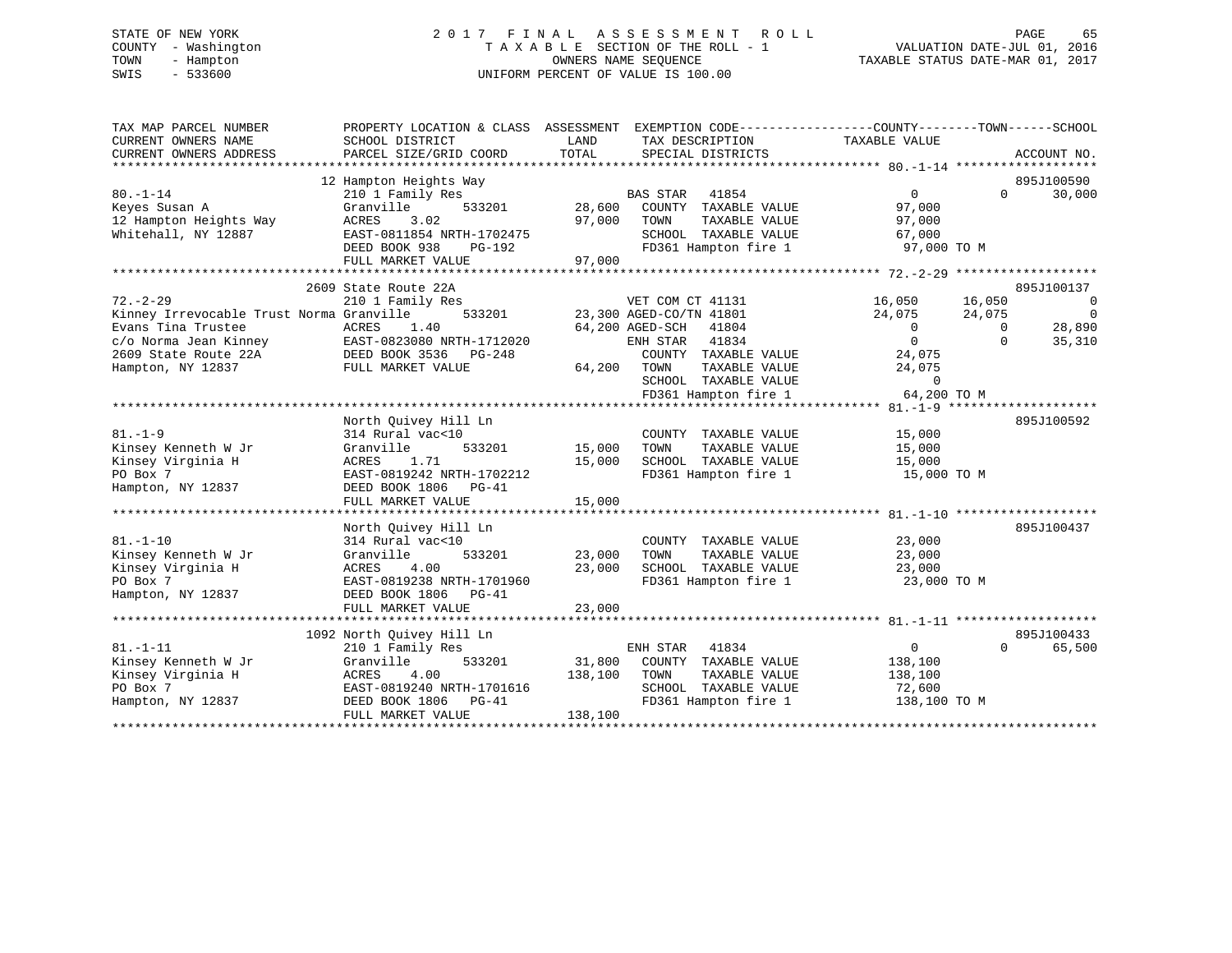# STATE OF NEW YORK 2 0 1 7 F I N A L A S S E S S M E N T R O L L PAGE 66 COUNTY - Washington T A X A B L E SECTION OF THE ROLL - 1 VALUATION DATE-JUL 01, 2016 TOWN - Hampton OWNERS NAME SEQUENCE TAXABLE STATUS DATE-MAR 01, 2017 SWIS - 533600 UNIFORM PERCENT OF VALUE IS 100.00

| TAX MAP PARCEL NUMBER<br>CURRENT OWNERS NAME                                                             | PROPERTY LOCATION & CLASS ASSESSMENT EXEMPTION CODE----------------COUNTY-------TOWN-----SCHOOL<br>SCHOOL DISTRICT                                           | LAND              | TAX DESCRIPTION                                                                               | TAXABLE VALUE                                 |          |                      |
|----------------------------------------------------------------------------------------------------------|--------------------------------------------------------------------------------------------------------------------------------------------------------------|-------------------|-----------------------------------------------------------------------------------------------|-----------------------------------------------|----------|----------------------|
| CURRENT OWNERS ADDRESS                                                                                   | PARCEL SIZE/GRID COORD                                                                                                                                       | TOTAL             | SPECIAL DISTRICTS                                                                             |                                               |          | ACCOUNT NO.          |
|                                                                                                          |                                                                                                                                                              |                   |                                                                                               |                                               |          |                      |
| $72. - 2 - 37$<br>Kirby Donald R Jr                                                                      | 2655 State Route 22A<br>210 1 Family Res<br>Granville<br>533201                                                                                              | 37,100            | 41854<br>BAS STAR<br>COUNTY TAXABLE VALUE                                                     | $\overline{0}$<br>139,400                     | $\Omega$ | 895J100293<br>30,000 |
| PO Box 47<br>Hampton, NY 12837                                                                           | 713/148 Hwy Approp<br>ACRES<br>7.09                                                                                                                          | 139,400           | TAXABLE VALUE<br>TOWN<br>SCHOOL TAXABLE VALUE                                                 | 139,400<br>109,400                            |          |                      |
|                                                                                                          | EAST-0823376 NRTH-1712846<br>DEED BOOK 716<br>PG-245<br>FULL MARKET VALUE                                                                                    | 139,400           | FD361 Hampton fire 1                                                                          | 139,400 TO M                                  |          |                      |
|                                                                                                          |                                                                                                                                                              |                   |                                                                                               |                                               |          |                      |
|                                                                                                          | Hills Pond Rd                                                                                                                                                |                   |                                                                                               |                                               |          |                      |
| $71. - 1 - 14.10$<br>Kneer Bradley<br>Kneer Christopher<br>133 Williams Rd<br>North Massapequa, NY 11758 | 314 Rural vac<10 - WTRFNT<br>Granville<br>533201<br>Lot 1<br>FRNT 113.00 DPTH 237.00<br>EAST-0816441 NRTH-1707448                                            | 32,600<br>32,600  | COUNTY TAXABLE VALUE<br>TOWN<br>TAXABLE VALUE<br>SCHOOL TAXABLE VALUE<br>FD361 Hampton fire 1 | 32,600<br>32,600<br>32,600<br>32,600 TO M     |          |                      |
|                                                                                                          | DEED BOOK 2618 PG-47                                                                                                                                         |                   |                                                                                               |                                               |          |                      |
|                                                                                                          | FULL MARKET VALUE                                                                                                                                            | 32,600            |                                                                                               |                                               |          |                      |
|                                                                                                          |                                                                                                                                                              |                   |                                                                                               |                                               |          |                      |
| $71. - 1 - 14.12$<br>Kneer Bradley                                                                       | Hills Pond Rd<br>314 Rural vac<10 - WTRFNT<br>Granville<br>533201                                                                                            | 32,600            | COUNTY TAXABLE VALUE<br>TOWN<br>TAXABLE VALUE                                                 | 32,600<br>32,600                              |          |                      |
| Kneer Christopher                                                                                        | Lot 2                                                                                                                                                        | 32,600            | SCHOOL TAXABLE VALUE                                                                          | 32,600                                        |          |                      |
| 133 Williams Rd<br>North Massapequa, NY 11758                                                            | FRNT 113.00 DPTH 213.00<br>EAST-0816440 NRTH-1707340<br>DEED BOOK 2618 PG-47<br>FULL MARKET VALUE                                                            | 32,600            | FD361 Hampton fire 1                                                                          | 32,600 TO M                                   |          |                      |
|                                                                                                          |                                                                                                                                                              |                   |                                                                                               |                                               |          |                      |
| $62. - 1 - 49.3$<br>Kneer Bradley C ETAL<br>Kneer Diane P ETAL<br>7 Slocum Ave<br>Granville, NY 12832    | County Route 18<br>322 Rural vac>10<br>535201<br>Whitehall<br>Sub Div Lot 3<br>ACRES 18.50<br>EAST-0809279 NRTH-1713942<br>DEED BOOK 2248<br>PG-324          | 29,500<br>29,500  | COUNTY TAXABLE VALUE<br>TOWN<br>TAXABLE VALUE<br>SCHOOL TAXABLE VALUE<br>FD361 Hampton fire 1 | 29,500<br>29,500<br>29,500<br>29,500 TO M     |          |                      |
|                                                                                                          | FULL MARKET VALUE                                                                                                                                            | 29,500            |                                                                                               |                                               |          |                      |
|                                                                                                          |                                                                                                                                                              |                   |                                                                                               |                                               |          |                      |
|                                                                                                          | 1030 West Way                                                                                                                                                |                   |                                                                                               |                                               |          | 895J100142           |
| $71.4 - 2 - 14$<br>Kneer Christopher R<br>Kneer Christina D<br>133 William Rd<br>Massapequa, NY 11758    | 210 1 Family Res - WTRFNT<br>Granville<br>533201<br>LOT 4<br>$71. - 2 - 14$<br>FRNT 100.00 DPTH 212.00<br>EAST-0815822 NRTH-1707028<br>DEED BOOK 3696 PG-238 | 27,100<br>192,700 | COUNTY TAXABLE VALUE<br>TOWN<br>TAXABLE VALUE<br>SCHOOL TAXABLE VALUE<br>FD361 Hampton fire 1 | 192,700<br>192,700<br>192,700<br>192,700 TO M |          |                      |
|                                                                                                          | FULL MARKET VALUE                                                                                                                                            | 192,700           |                                                                                               |                                               |          |                      |
|                                                                                                          |                                                                                                                                                              |                   |                                                                                               |                                               |          |                      |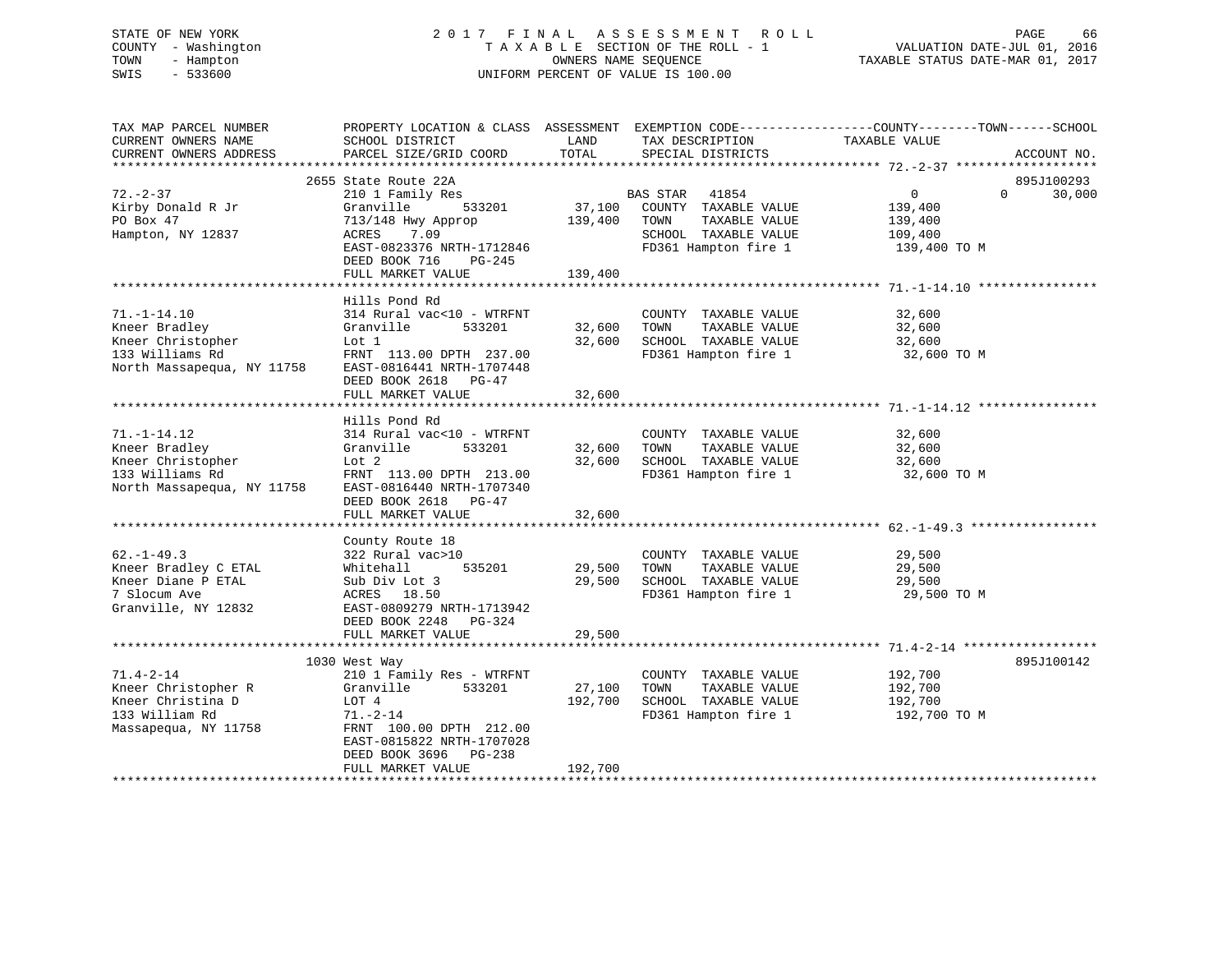# STATE OF NEW YORK 2 0 1 7 F I N A L A S S E S S M E N T R O L L PAGE 67 COUNTY - Washington T A X A B L E SECTION OF THE ROLL - 1 VALUATION DATE-JUL 01, 2016 TOWN - Hampton OWNERS NAME SEQUENCE TAXABLE STATUS DATE-MAR 01, 2017 SWIS - 533600 UNIFORM PERCENT OF VALUE IS 100.00UNIFORM PERCENT OF VALUE IS 100.00

| TAX MAP PARCEL NUMBER  | PROPERTY LOCATION & CLASS ASSESSMENT EXEMPTION CODE-----------------COUNTY-------TOWN------SCHOOL |             |                                                          |                      |             |
|------------------------|---------------------------------------------------------------------------------------------------|-------------|----------------------------------------------------------|----------------------|-------------|
| CURRENT OWNERS NAME    | SCHOOL DISTRICT                                                                                   | LAND        | TAX DESCRIPTION                                          | TAXABLE VALUE        |             |
| CURRENT OWNERS ADDRESS | PARCEL SIZE/GRID COORD                                                                            | TOTAL       | SPECIAL DISTRICTS                                        |                      | ACCOUNT NO. |
|                        |                                                                                                   |             |                                                          |                      |             |
|                        | County Route 18                                                                                   |             |                                                          |                      |             |
| $62. - 1 - 49.1$       | 322 Rural vac>10                                                                                  |             | COUNTY TAXABLE VALUE                                     | 29,500               |             |
| Kneer Conlon Judith    | 535201<br>Whitehall                                                                               | 29,500      | TOWN<br>TAXABLE VALUE                                    | 29,500               |             |
| 3796 Beechwood Pl      | Sub Div Lot 1                                                                                     |             | 29,500 SCHOOL TAXABLE VALUE                              | 29,500               |             |
| Seaford, NY 11783      | ACRES 18.50                                                                                       |             | FD361 Hampton fire 1 29,500 TO M                         |                      |             |
|                        | EAST-0808764 NRTH-1714280                                                                         |             |                                                          |                      |             |
|                        | DEED BOOK 735<br>PG-216                                                                           |             |                                                          |                      |             |
|                        | FULL MARKET VALUE                                                                                 | 29,500      |                                                          |                      |             |
|                        |                                                                                                   |             |                                                          |                      |             |
|                        | 1125 East Way                                                                                     |             |                                                          |                      | 895J100148  |
| $71.4 - 3 - 1$         | 260 Seasonal res - WTRFNT                                                                         |             | COUNTY TAXABLE VALUE                                     | 177,000              |             |
| Kneer Conlon Judith E  | Granville<br>533201                                                                               | 24,300 TOWN | TAXABLE VALUE                                            | 177,000              |             |
| 3796 Beechwood Pl      | $71. - 3 - 1$                                                                                     |             | 177,000 SCHOOL TAXABLE VALUE                             | $\frac{1}{177}$ ,000 |             |
| Seaford, NY 11783      | FRNT 90.00 DPTH 178.00                                                                            |             | FD361 Hampton fire 1 177,000 TO M                        |                      |             |
|                        | EAST-0815457 NRTH-1708550                                                                         |             |                                                          |                      |             |
|                        | DEED BOOK 821<br>PG-284                                                                           |             |                                                          |                      |             |
|                        | FULL MARKET VALUE                                                                                 | 177,000     |                                                          |                      |             |
|                        |                                                                                                   |             |                                                          |                      |             |
|                        | County Route 18                                                                                   |             |                                                          |                      |             |
| $62. - 1 - 49.4$       | 322 Rural vac>10                                                                                  |             | COUNTY TAXABLE VALUE                                     | 30,500               |             |
| Kneer Robert           | 535201<br>Whitehall                                                                               | 30,500 TOWN | TAXABLE VALUE                                            | 30,500               |             |
| Kneer Jill             | Sub Div Lot 4                                                                                     |             | 30,500 SCHOOL TAXABLE VALUE                              | 30,500               |             |
| 133 William Rd         | ACRES 20.47                                                                                       |             | FD361 Hampton fire 1                                     | 30,500 TO M          |             |
| N Massapequa, NY 11758 | EAST-0809572 NRTH-1713741                                                                         |             |                                                          |                      |             |
|                        | DEED BOOK 821<br>$PG-293$                                                                         |             |                                                          |                      |             |
|                        | FULL MARKET VALUE                                                                                 | 30,500      |                                                          |                      |             |
|                        |                                                                                                   |             |                                                          |                      |             |
|                        | 1970 County Route 18                                                                              |             |                                                          |                      | 895J100584  |
| $71. - 1 - 1.5$        | 260 Seasonal res                                                                                  |             | COUNTY TAXABLE VALUE                                     | 94,800               |             |
| Kneer Robert           | Granville<br>533201                                                                               |             | 29,800 TOWN<br>TAXABLE VALUE                             | 94,800               |             |
| Kneer Jill             | ACRES<br>4.20                                                                                     |             | 29,800 TOWN TAXABLE VALUE<br>94,800 SCHOOL TAXABLE VALUE | 94,800               |             |
| 133 William Rd         | EAST-0810882 NRTH-1713815                                                                         |             | FD361 Hampton fire 1                                     | 94,800 TO M          |             |
| N Massapequa, NY 11758 | DEED BOOK 466<br>PG-571                                                                           |             |                                                          |                      |             |
|                        | FULL MARKET VALUE                                                                                 | 94,800      |                                                          |                      |             |
|                        |                                                                                                   |             |                                                          |                      |             |
|                        | County Route 18                                                                                   |             |                                                          |                      |             |
| $62. - 1 - 49.2$       | 322 Rural vac>10                                                                                  |             | COUNTY TAXABLE VALUE                                     | 29,500               |             |
| Kneer Scott            | 535201<br>Whitehall                                                                               | 29,500      | TAXABLE VALUE<br>TOWN                                    | 29,500               |             |
| Kneer Melinda          | Sub Div Lot 2                                                                                     | 29,500      | SCHOOL TAXABLE VALUE                                     | 29,500               |             |
| 7602 Arthurs Rd        | ACRES 18.50                                                                                       |             | FD361 Hampton fire 1                                     | 29,500 TO M          |             |
| Fort Pierce, FL 34951  | EAST-0809021 NRTH-1714089                                                                         |             |                                                          |                      |             |
|                        | DEED BOOK 821<br>PG-291                                                                           |             |                                                          |                      |             |
|                        | FULL MARKET VALUE                                                                                 | 29,500      |                                                          |                      |             |
|                        |                                                                                                   |             |                                                          |                      |             |
|                        |                                                                                                   |             |                                                          |                      |             |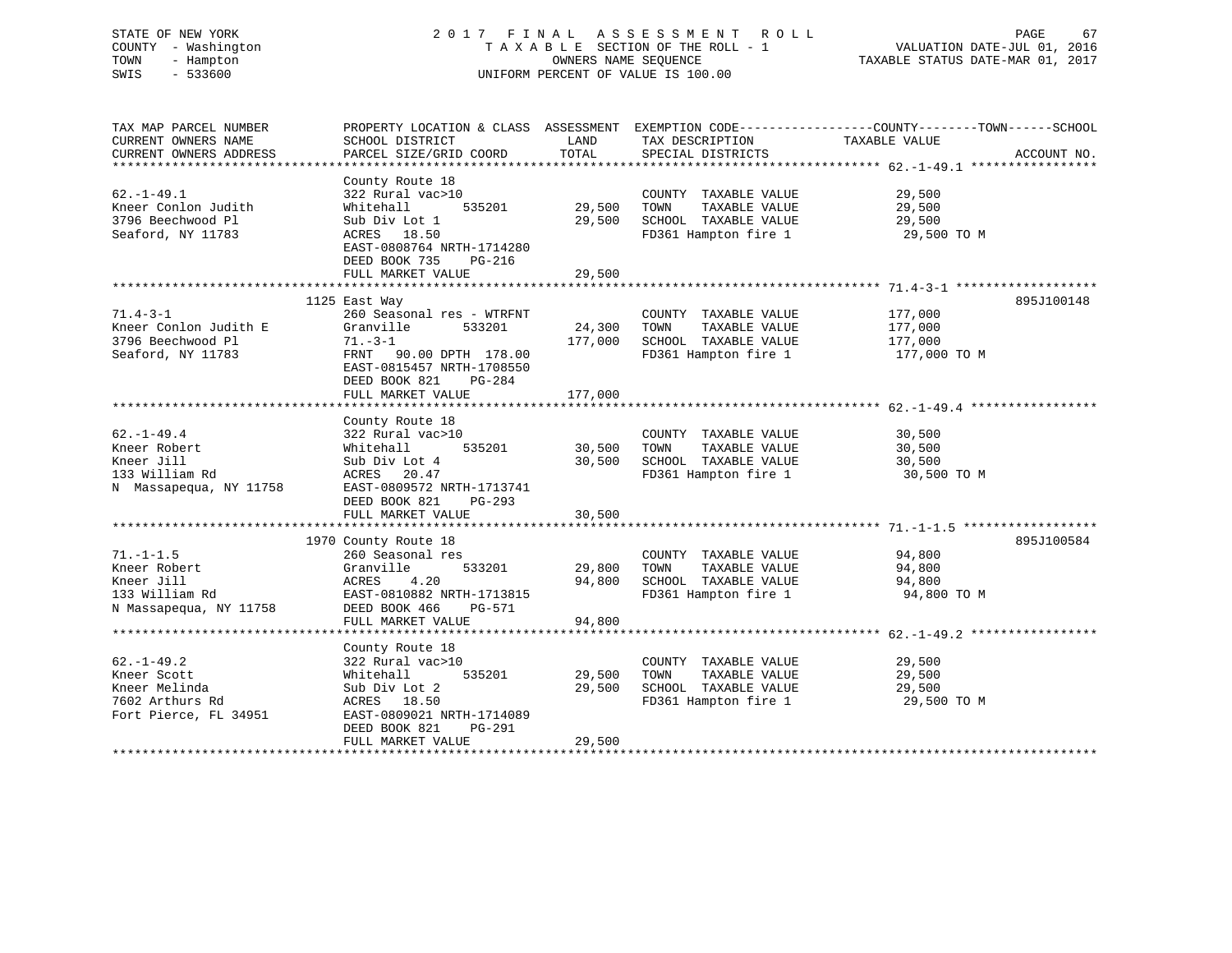# STATE OF NEW YORK 2 0 1 7 F I N A L A S S E S S M E N T R O L L PAGE 68 COUNTY - Washington T A X A B L E SECTION OF THE ROLL - 1 VALUATION DATE-JUL 01, 2016 TOWN - Hampton OWNERS NAME SEQUENCE TAXABLE STATUS DATE-MAR 01, 2017 SWIS - 533600 UNIFORM PERCENT OF VALUE IS 100.00

| TAX MAP PARCEL NUMBER  | PROPERTY LOCATION & CLASS ASSESSMENT EXEMPTION CODE----------------COUNTY-------TOWN------SCHOOL |         |                       |               |             |
|------------------------|--------------------------------------------------------------------------------------------------|---------|-----------------------|---------------|-------------|
| CURRENT OWNERS NAME    | SCHOOL DISTRICT                                                                                  | LAND    | TAX DESCRIPTION       | TAXABLE VALUE |             |
| CURRENT OWNERS ADDRESS | PARCEL SIZE/GRID COORD                                                                           | TOTAL   | SPECIAL DISTRICTS     |               | ACCOUNT NO. |
|                        |                                                                                                  |         |                       |               |             |
|                        | 18 Ouiet Way                                                                                     |         |                       |               | 895J100636  |
| $62 - 1 - 33$          | 260 Seasonal res                                                                                 |         | COUNTY TAXABLE VALUE  | 58,100        |             |
| Koehler Henry P ETAL   | Granville<br>533201                                                                              | 42,300  | TOWN<br>TAXABLE VALUE | 58,100        |             |
| 135 Edgewood Ave       | ACRES 30.13                                                                                      | 58,100  | SCHOOL TAXABLE VALUE  | 58,100        |             |
| Ronkonkoma, NY 11779   | EAST-0812170 NRTH-1716891                                                                        |         | FD361 Hampton fire 1  | 58,100 TO M   |             |
|                        | DEED BOOK 562<br>PG-328                                                                          |         |                       |               |             |
|                        | FULL MARKET VALUE                                                                                | 58,100  |                       |               |             |
|                        |                                                                                                  |         |                       |               |             |
|                        | 21 Mirror Lake Way                                                                               |         |                       |               | 895J101738  |
| $80. - 1 - 43$         | 210 1 Family Res - WTRFNT                                                                        |         | COUNTY TAXABLE VALUE  | 208,800       |             |
| Kovacs Karen F         | 535201<br>Whitehall                                                                              | 25,000  | TOWN<br>TAXABLE VALUE | 208,800       |             |
| Kovacs Susan L         | LOT 15                                                                                           | 208,800 | SCHOOL TAXABLE VALUE  | 208,800       |             |
| 10 Stone Dam Rd        | FRNT 195.00 DPTH 150.00                                                                          |         | FD361 Hampton fire 1  | 208,800 TO M  |             |
| Bethel, CT 06801       | EAST-0810795 NRTH-1705364                                                                        |         |                       |               |             |
|                        | DEED BOOK 560<br>PG-107                                                                          |         |                       |               |             |
|                        | FULL MARKET VALUE                                                                                | 208,800 |                       |               |             |
|                        |                                                                                                  |         |                       |               |             |
|                        | 2 Lakeview Way                                                                                   |         |                       |               | 895J101782  |
| $80. - 1 - 47$         | 210 1 Family Res - WTRFNT                                                                        |         | COUNTY TAXABLE VALUE  | 177,800       |             |
| Krieger Kevin M        | 535201<br>Whitehall                                                                              | 25,000  | TAXABLE VALUE<br>TOWN | 177,800       |             |
| 16 Glenwood Dr         | LOT 9A                                                                                           | 177,800 | SCHOOL TAXABLE VALUE  | 177,800       |             |
| Ellington, CT 06029    | FRNT 120.00 DPTH 279.00                                                                          |         | FD361 Hampton fire 1  | 177,800 TO M  |             |
|                        | EAST-0810930 NRTH-1704892                                                                        |         |                       |               |             |
|                        | DEED BOOK 1718 PG-11<br>FULL MARKET VALUE                                                        | 177,800 |                       |               |             |
|                        |                                                                                                  |         |                       |               |             |
|                        | 1046 North Quivey Hill Ln                                                                        |         |                       |               | 895J100432  |
| $81. - 1 - 12$         | 260 Seasonal res                                                                                 |         | COUNTY TAXABLE VALUE  | 139,400       |             |
| Kroeber Jean T         | 533201<br>Granville                                                                              | 42,000  | TOWN<br>TAXABLE VALUE | 139,400       |             |
| 226 St Johns Pl        | ACRES 12.00                                                                                      | 139,400 | SCHOOL TAXABLE VALUE  | 139,400       |             |
| Brooklyn, NY 11217     | EAST-0819089 NRTH-1700992                                                                        |         | FD361 Hampton fire 1  | 139,400 TO M  |             |
|                        | DEED BOOK 450<br>PG-236                                                                          |         |                       |               |             |
|                        | FULL MARKET VALUE                                                                                | 139,400 |                       |               |             |
|                        |                                                                                                  |         |                       |               |             |
|                        | Ouivey Hill Rd OFF                                                                               |         |                       |               | 895J101743  |
| $81. - 2 - 25$         | 314 Rural vac<10                                                                                 |         | COUNTY TAXABLE VALUE  | 9,500         |             |
| Kroeber Jean T         | 533201<br>Granville                                                                              | 9,500   | TOWN<br>TAXABLE VALUE | 9,500         |             |
| 226 Saint Johns Pl     | 9.18<br>ACRES                                                                                    | 9,500   | SCHOOL TAXABLE VALUE  | 9,500         |             |
| Brooklyn, NY 11217     | EAST-0819583 NRTH-1700800                                                                        |         | FD361 Hampton fire 1  | 9,500 TO M    |             |
|                        | DEED BOOK 559<br>PG-277                                                                          |         |                       |               |             |
|                        | FULL MARKET VALUE                                                                                | 9,500   |                       |               |             |
|                        |                                                                                                  |         |                       |               |             |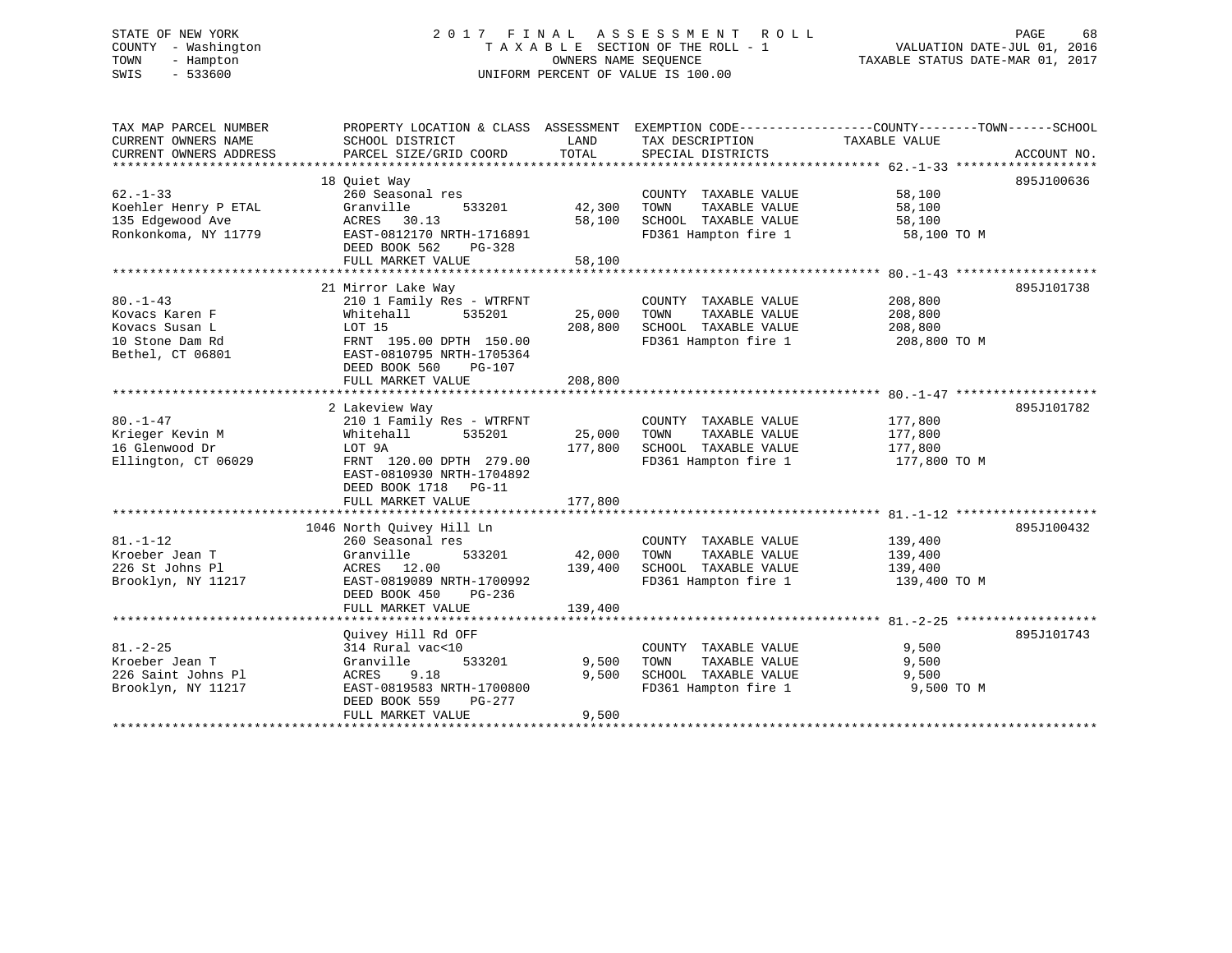# STATE OF NEW YORK 2 0 1 7 F I N A L A S S E S S M E N T R O L L PAGE 69 COUNTY - Washington T A X A B L E SECTION OF THE ROLL - 1 VALUATION DATE-JUL 01, 2016 TOWN - Hampton OWNERS NAME SEQUENCE TAXABLE STATUS DATE-MAR 01, 2017 SWIS - 533600 UNIFORM PERCENT OF VALUE IS 100.00

| TAX MAP PARCEL NUMBER<br>CURRENT OWNERS NAME<br>CURRENT OWNERS ADDRESS                                                                               | SCHOOL DISTRICT<br>PARCEL SIZE/GRID COORD                                                                                                                                  | LAND<br>TOTAL                 | TAX DESCRIPTION<br>SPECIAL DISTRICTS                                                                                                                                                                                                                                               | PROPERTY LOCATION & CLASS ASSESSMENT EXEMPTION CODE----------------COUNTY-------TOWN------SCHOOL<br>TAXABLE VALUE               | ACCOUNT NO.                                                                             |
|------------------------------------------------------------------------------------------------------------------------------------------------------|----------------------------------------------------------------------------------------------------------------------------------------------------------------------------|-------------------------------|------------------------------------------------------------------------------------------------------------------------------------------------------------------------------------------------------------------------------------------------------------------------------------|---------------------------------------------------------------------------------------------------------------------------------|-----------------------------------------------------------------------------------------|
| $38. - 1 - 7.4$<br>Kugler Gary<br>Kugler Sylvia<br>12 Sugar Hill Way<br>Whitehall, NY 12887                                                          | 12 Sugar Hill Way<br>210 1 Family Res<br>535201<br>Whitehall<br>Sub Lot 3A<br>ACRES 2.50<br>EAST-0811293 NRTH-1738039<br>DEED BOOK 1817 PG-278<br>FULL MARKET VALUE        | 26,900<br>154,300<br>154,300  | 41834<br>ENH STAR<br>COUNTY TAXABLE VALUE<br>TAXABLE VALUE<br>TOWN<br>SCHOOL TAXABLE VALUE<br>FD362 Hampton fire 2                                                                                                                                                                 | $\overline{0}$<br>154,300<br>154,300<br>88,800<br>154,300 TO M                                                                  | 65,500<br>$\Omega$                                                                      |
|                                                                                                                                                      |                                                                                                                                                                            |                               |                                                                                                                                                                                                                                                                                    |                                                                                                                                 |                                                                                         |
| $81. - 1 - 46$<br>Kyles Gladys S -LE-<br>Kyles Sandra L<br>PO Box 22<br>Hampton, NY 12837                                                            | 120 South Rd<br>210 1 Family Res<br>Granville<br>533201<br>Life Estate $3057/153$<br>Gladys S Kyles<br>ACRES<br>5.20<br>EAST-0816186 NRTH-1701931<br>DEED BOOK 3057 PG-153 | 35,200<br>110,100             | BAS STAR 41854<br>COUNTY TAXABLE VALUE<br>TOWN<br>TAXABLE VALUE<br>SCHOOL TAXABLE VALUE<br>FD361 Hampton fire 1                                                                                                                                                                    | $\overline{0}$<br>110,100<br>110,100<br>80,100<br>110,100 TO M                                                                  | 895J100603<br>30,000<br>$\Omega$                                                        |
|                                                                                                                                                      | FULL MARKET VALUE                                                                                                                                                          | 110,100                       |                                                                                                                                                                                                                                                                                    |                                                                                                                                 |                                                                                         |
|                                                                                                                                                      |                                                                                                                                                                            |                               |                                                                                                                                                                                                                                                                                    |                                                                                                                                 |                                                                                         |
| $53. - 1 - 6$<br>Lafemina Salvatore<br>Lafemina Katherine<br>81 Atlantic Ave<br>Blue Point, NY 11715                                                 | 361 Hickey Rd<br>240 Rural res<br>Granville<br>533201<br>ACRES 230.28<br>EAST-0816259 NRTH-1721284<br>DEED BOOK 950<br>PG-293<br>FULL MARKET VALUE                         | 138,600<br>253,500<br>253,500 | COUNTY TAXABLE VALUE<br>TOWN<br>TAXABLE VALUE<br>SCHOOL TAXABLE VALUE<br>CA001 Cons agri dst 1<br>FD361 Hampton fire 1                                                                                                                                                             | 253,500<br>253,500<br>253,500<br>253,500 TO<br>253,500 TO M                                                                     | 895J100064                                                                              |
|                                                                                                                                                      |                                                                                                                                                                            |                               |                                                                                                                                                                                                                                                                                    |                                                                                                                                 |                                                                                         |
| $53. -1 - 7.11$<br>Lafemina Salvatore<br>Lafemina Katherine<br>81 Atlantic Ave<br>Blue Point, NY 11715                                               | Hickey Rd OFF<br>314 Rural vac<10<br>Granville<br>533201<br>ACRES<br>4.60<br>EAST-0815174 NRTH-1722164<br>DEED BOOK 950<br>$PG-293$<br>FULL MARKET VALUE                   | 7,000<br>7,000<br>7,000       | COUNTY TAXABLE VALUE<br>TAXABLE VALUE<br>TOWN<br>SCHOOL TAXABLE VALUE<br>FD361 Hampton fire 1                                                                                                                                                                                      | 7,000<br>7,000<br>7,000<br>7,000 TO M                                                                                           | 895J100669                                                                              |
|                                                                                                                                                      |                                                                                                                                                                            |                               |                                                                                                                                                                                                                                                                                    |                                                                                                                                 |                                                                                         |
| $45. - 1 - 24$<br>Larose Ann<br>Smith Sherry<br>12144 State Route 4<br>Whitehall, NY 12887<br>MAY BE SUBJECT TO PAYMENT<br>UNDER AGDIST LAW TIL 2021 | 12144 State Route 4<br>240 Rural res<br>535201<br>Whitehall<br>ACRES 494.80<br>EAST-0810666 NRTH-1730042<br>DEED BOOK 3213 PG-103<br>FULL MARKET VALUE                     | 311,000                       | 45 PCT OF VALUE USED FOR EXEMPTION PURPOSES<br>AG DIST<br>41720<br>238,100 AGED-ALL<br>41800<br>311,000 ENH STAR<br>41834<br>SILO EXMP 42100<br>COUNTY TAXABLE VALUE<br>TOWN<br>TAXABLE VALUE<br>SCHOOL TAXABLE VALUE<br>CA001 Cons agri dst 1<br>3,472 EX<br>FD362 Hampton fire 2 | $\Omega$<br>69,975<br>69,975<br>$\overline{0}$<br>3,472<br>3,472<br>237,553<br>237,553<br>172,053<br>307,528 TO<br>307,528 TO M | 895J100024<br>$\Omega$<br>$\overline{0}$<br>69,975<br>65,500<br>$\overline{0}$<br>3,472 |
|                                                                                                                                                      |                                                                                                                                                                            |                               | 3,472 EX                                                                                                                                                                                                                                                                           |                                                                                                                                 |                                                                                         |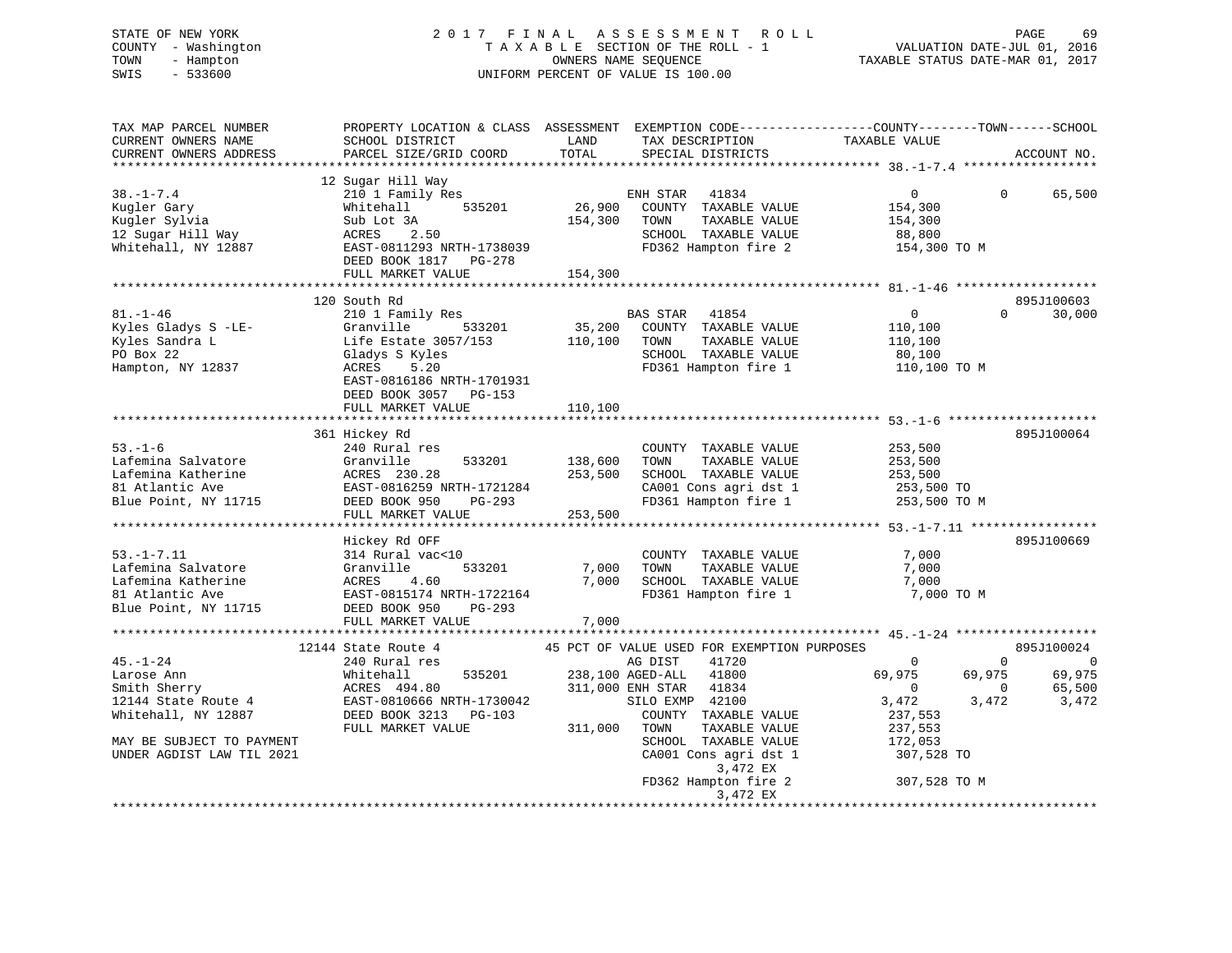# STATE OF NEW YORK 2 0 1 7 F I N A L A S S E S S M E N T R O L L PAGE 70 COUNTY - Washington T A X A B L E SECTION OF THE ROLL - 1 VALUATION DATE-JUL 01, 2016 TOWN - Hampton OWNERS NAME SEQUENCE TAXABLE STATUS DATE-MAR 01, 2017 SWIS - 533600 UNIFORM PERCENT OF VALUE IS 100.00

| TAX MAP PARCEL NUMBER<br>CURRENT OWNERS NAME<br>CURRENT OWNERS ADDRESS                                             | PROPERTY LOCATION & CLASS ASSESSMENT<br>SCHOOL DISTRICT<br>PARCEL SIZE/GRID COORD                                                                                       | LAND<br>TOTAL                | TAX DESCRIPTION<br>SPECIAL DISTRICTS                                                                                    | EXEMPTION CODE-----------------COUNTY-------TOWN------SCHOOL<br>TAXABLE VALUE<br>ACCOUNT NO. |  |
|--------------------------------------------------------------------------------------------------------------------|-------------------------------------------------------------------------------------------------------------------------------------------------------------------------|------------------------------|-------------------------------------------------------------------------------------------------------------------------|----------------------------------------------------------------------------------------------|--|
| $81. - 1 - 28$<br>Larsen Margaret S Trustee<br>Distler Rosemary S Trustee<br>8 Ketcham Ave<br>Amityville, NY 11701 | 246 South Rd<br>210 1 Family Res<br>Granville<br>533201<br>6.65<br>ACRES<br>EAST-0818285 NRTH-1703526<br>DEED BOOK 3561 PG-226<br>FULL MARKET VALUE                     | 36,700<br>111,900<br>111,900 | COUNTY TAXABLE VALUE<br>TOWN<br>TAXABLE VALUE<br>SCHOOL TAXABLE VALUE<br>FD361 Hampton fire 1                           | 895J100536<br>111,900<br>111,900<br>111,900<br>111,900 TO M                                  |  |
| $72. - 1 - 18$<br>Latorre Richard<br>Latorre Maria<br>155 Birch Ln<br>Glenville, NY 12302                          | South Rd<br>323 Vacant rural<br>Granville<br>533201<br>ACRES<br>31.40<br>EAST-0818679 NRTH-1707970<br>DEED BOOK 3678<br>PG-57<br>FULL MARKET VALUE                      | 42,500<br>42,500<br>42,500   | COUNTY TAXABLE VALUE<br>TOWN<br>TAXABLE VALUE<br>SCHOOL TAXABLE VALUE<br>FD361 Hampton fire 1                           | 895J100084<br>42,500<br>42,500<br>42,500<br>42,500 TO M                                      |  |
| $45. - 1 - 21$<br>Lavgevin Brette<br>Knapp Kathellen<br>80 Golf Course Rd<br>Whitehall, NY 12887                   | 80 Golf Course Rd<br>210 1 Family Res<br>535201<br>Whitehall<br>ACRES<br>1.00<br>EAST-0810475 NRTH-1735652<br>DEED BOOK 3430<br>PG-288<br>FULL MARKET VALUE             | 22,000<br>52,000<br>52,000   | COUNTY TAXABLE VALUE<br>TOWN<br>TAXABLE VALUE<br>SCHOOL TAXABLE VALUE<br>FD362 Hampton fire 2                           | 895J100179<br>52,000<br>52,000<br>52,000<br>52,000 TO M                                      |  |
| $54. - 1 - 8$<br>Laxton Michael<br>Laxton Lilyan K<br>237 Cochran Pl<br>Valley Stream, NY 11581                    | 3132 State Route 22A<br>240 Rural res<br>Granville<br>533201<br>ACRES<br>21.80<br>EAST-0821384 NRTH-1724004<br>DEED BOOK 796<br>PG-188<br>FULL MARKET VALUE             | 51,800<br>131,600<br>131,600 | COUNTY TAXABLE VALUE<br>TOWN<br>TAXABLE VALUE<br>SCHOOL TAXABLE VALUE<br>CA001 Cons agri dst 1<br>FD361 Hampton fire 1  | 895J100290<br>131,600<br>131,600<br>131,600<br>131,600 TO<br>131,600 TO M                    |  |
| $71. - 1 - 2.2$<br>Leddick Carl<br>Leddick Elaine<br>PO Box 67<br>Hampton, NY 12837                                | 6 Oueens Way<br>270 Mfg housing<br>Granville<br>533201<br>Sub Div Lot 3<br>1.54<br>ACRES<br>EAST-0813372 NRTH-1713203<br>DEED BOOK 951<br>$PG-144$<br>FULL MARKET VALUE | 23,800<br>36,700<br>36,700   | <b>B STAR MH 41864</b><br>COUNTY TAXABLE VALUE<br>TOWN<br>TAXABLE VALUE<br>SCHOOL TAXABLE VALUE<br>FD361 Hampton fire 1 | 18,400<br>$\mathbf{0}$<br>$\Omega$<br>36,700<br>36,700<br>18,300<br>36,700 TO M              |  |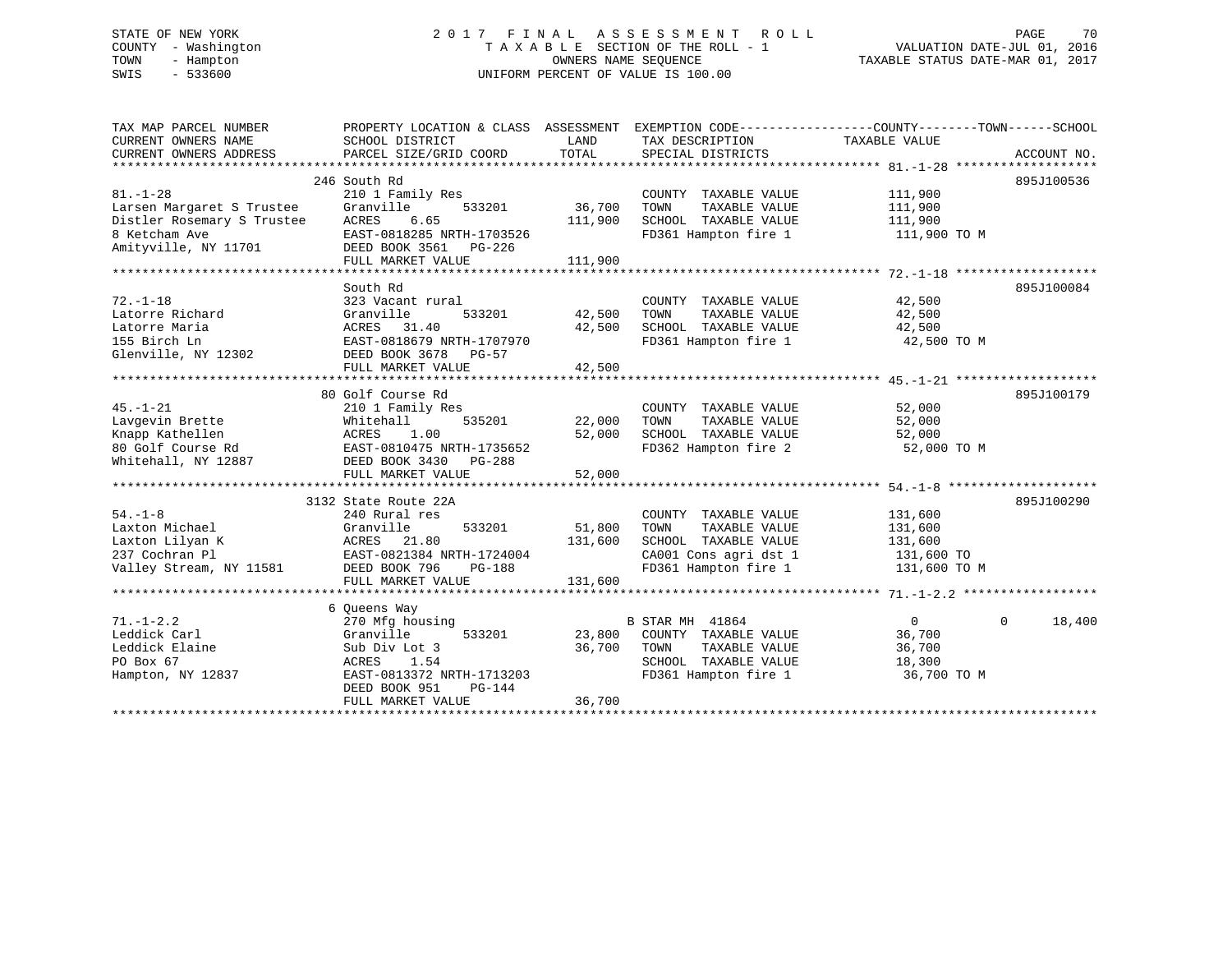# STATE OF NEW YORK 2 0 1 7 F I N A L A S S E S S M E N T R O L L PAGE 71 COUNTY - Washington T A X A B L E SECTION OF THE ROLL - 1 VALUATION DATE-JUL 01, 2016 TOWN - Hampton OWNERS NAME SEQUENCE TAXABLE STATUS DATE-MAR 01, 2017 SWIS - 533600 UNIFORM PERCENT OF VALUE IS 100.00

| TAX MAP PARCEL NUMBER<br>CURRENT OWNERS NAME<br>CURRENT OWNERS ADDRESS  | SCHOOL DISTRICT<br>PARCEL SIZE/GRID COORD                                                                                                                                  | LAND<br>TOTAL                | TAX DESCRIPTION<br>SPECIAL DISTRICTS                                                                            | PROPERTY LOCATION & CLASS ASSESSMENT EXEMPTION CODE----------------COUNTY-------TOWN------SCHOOL<br>TAXABLE VALUE<br>ACCOUNT NO. |
|-------------------------------------------------------------------------|----------------------------------------------------------------------------------------------------------------------------------------------------------------------------|------------------------------|-----------------------------------------------------------------------------------------------------------------|----------------------------------------------------------------------------------------------------------------------------------|
| $45. - 1 - 11.1$<br>Leipfert Joyce<br>5 Dewey Rd<br>Whitehall, NY 12887 | 5 Dewey Rd<br>210 1 Family Res<br>Whitehall<br>535201<br>1.60<br>ACRES<br>EAST-0807909 NRTH-1731843<br>DEED BOOK 2506 PG-153<br>FULL MARKET VALUE                          | 24,000<br>101,400<br>101,400 | BAS STAR 41854<br>COUNTY TAXABLE VALUE<br>TOWN<br>TAXABLE VALUE<br>SCHOOL TAXABLE VALUE<br>FD362 Hampton fire 2 | 895J100036<br>$0 \qquad \qquad$<br>$\Omega$<br>30,000<br>101,400<br>101,400<br>71,400<br>101,400 TO M                            |
| $38. - 1 - 2.7$<br>Lemay Allan W<br>PO Box 785<br>Wells, VT 05774       | 63 Lemayville Way<br>270 Mfg housing<br>Whitehall<br>535201<br>Lot 2<br>ACRES<br>3.00<br>EAST-0805297 NRTH-1744092<br>DEED BOOK 550<br><b>PG-188</b><br>FULL MARKET VALUE  | 28,500<br>43,100<br>43,100   | COUNTY TAXABLE VALUE<br>TOWN<br>TAXABLE VALUE<br>SCHOOL TAXABLE VALUE<br>FD362 Hampton fire 2                   | 43,100<br>43,100<br>43,100<br>43,100 TO M                                                                                        |
| $38. - 1 - 2.8$<br>Lemay Allan W<br>PO Box 785<br>Wells, VT 05774       | 140 Lemayville Way<br>270 Mfg housing<br>535201<br>Whitehall<br>Lot 3<br>1.51<br>ACRES<br>EAST-0805634 NRTH-1743650<br>DEED BOOK 550<br>PG-188<br>FULL MARKET VALUE        | 23,700<br>37,500<br>37,500   | COUNTY TAXABLE VALUE<br>TOWN<br>TAXABLE VALUE<br>SCHOOL TAXABLE VALUE<br>FD362 Hampton fire 2                   | 37,500<br>37,500<br>37,500<br>37,500 TO M                                                                                        |
| $38. - 1 - 2.9$<br>Lemay Allan W<br>PO Box 785<br>Wells, VT 05774       | 121 & 129 Lemayville Way<br>210 1 Family Res<br>535201<br>Whitehall<br>Lot 4<br>1.64<br>ACRES<br>EAST-0805827 NRTH-1743966<br>DEED BOOK 550<br>PG-188<br>FULL MARKET VALUE | 24,100<br>97,200<br>97,200   | COUNTY TAXABLE VALUE<br>TOWN<br>TAXABLE VALUE<br>SCHOOL TAXABLE VALUE<br>FD362 Hampton fire 2                   | 97,200<br>97,200<br>97,200<br>97,200 TO M                                                                                        |
| $38. - 1 - 2.10$<br>Lemay Allan W<br>PO Box 785<br>Wells, VT 05774      | 116 Lemayville Way<br>270 Mfg housing<br>535201<br>Whitehall<br>Lot 5<br>ACRES<br>1.36<br>EAST-0805655 NRTH-1743997<br>DEED BOOK 550<br>PG-188<br>FULL MARKET VALUE        | 23,200<br>49,100<br>49,100   | COUNTY TAXABLE VALUE<br>TAXABLE VALUE<br>TOWN<br>SCHOOL TAXABLE VALUE<br>FD362 Hampton fire 2                   | 49,100<br>49,100<br>49,100<br>49,100 TO M                                                                                        |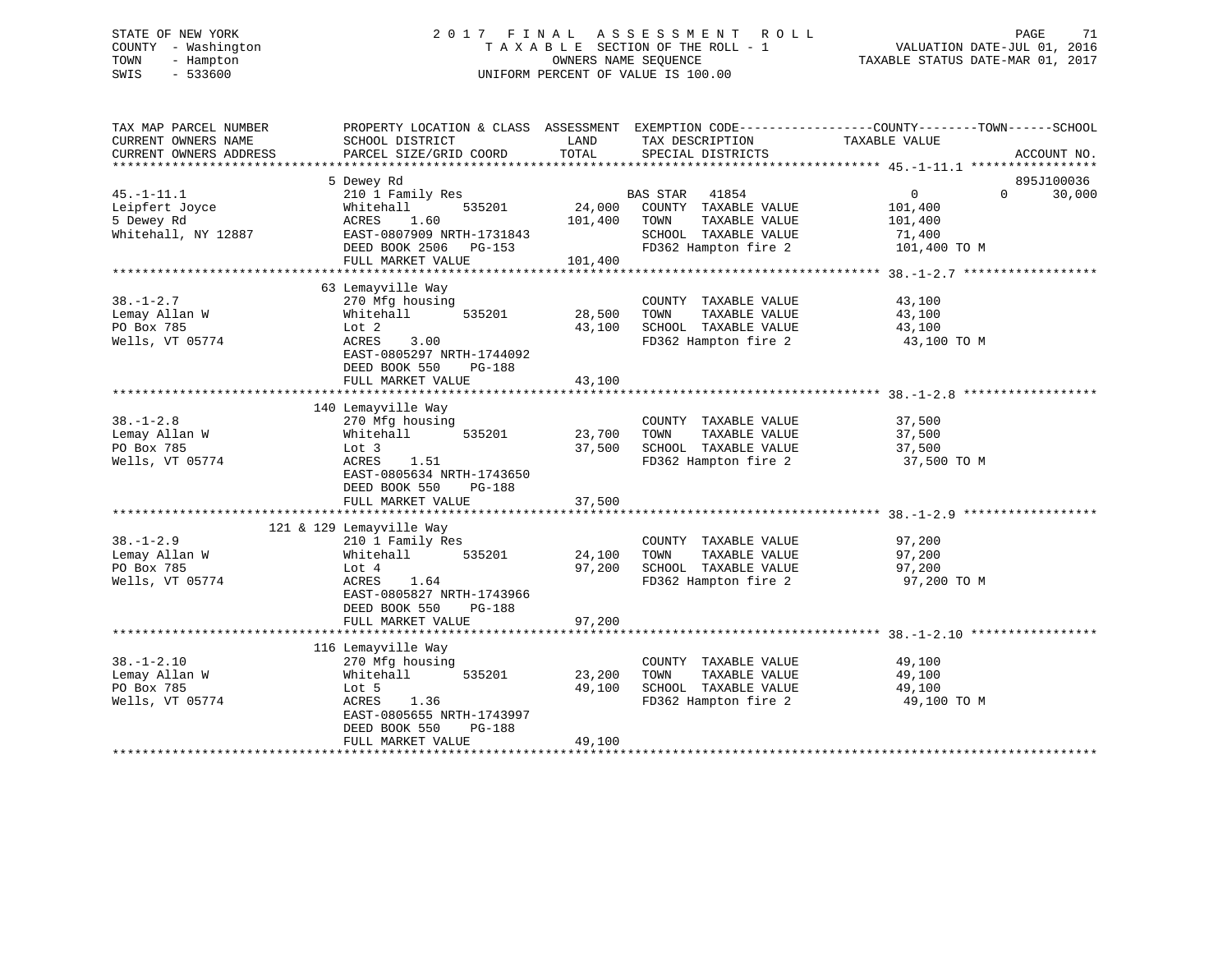# STATE OF NEW YORK 2 0 1 7 F I N A L A S S E S S M E N T R O L L PAGE 72 COUNTY - Washington T A X A B L E SECTION OF THE ROLL - 1 VALUATION DATE-JUL 01, 2016 TOWN - Hampton OWNERS NAME SEQUENCE TAXABLE STATUS DATE-MAR 01, 2017 SWIS - 533600 UNIFORM PERCENT OF VALUE IS 100.00UNIFORM PERCENT OF VALUE IS 100.00

| TAX MAP PARCEL NUMBER<br>CURRENT OWNERS NAME<br>CURRENT OWNERS ADDRESS                                 | PROPERTY LOCATION & CLASS ASSESSMENT EXEMPTION CODE---------------COUNTY-------TOWN-----SCHOOL<br>SCHOOL DISTRICT<br>PARCEL SIZE/GRID COORD                                                           | LAND<br>TOTAL                | TAX DESCRIPTION<br>SPECIAL DISTRICTS                                                                                                                                            | TAXABLE VALUE                                                                                      | ACCOUNT NO.                                                                         |
|--------------------------------------------------------------------------------------------------------|-------------------------------------------------------------------------------------------------------------------------------------------------------------------------------------------------------|------------------------------|---------------------------------------------------------------------------------------------------------------------------------------------------------------------------------|----------------------------------------------------------------------------------------------------|-------------------------------------------------------------------------------------|
| $80. -1 - 2.10$<br>Lemire Robert J Jr<br>Lemire Maryann<br>23 Pequot Rd<br>Southampton, MA 01073       | County Route 21<br>322 Rural vac>10<br>Granville<br>533201<br>LOT 3<br>ACRES 19.09<br>EAST-0813563 NRTH-1702188<br>DEED BOOK 769<br><b>PG-89</b><br>FULL MARKET VALUE                                 | 47,000<br>47,000<br>47,000   | COUNTY TAXABLE VALUE<br>TAXABLE VALUE<br>TOWN<br>SCHOOL TAXABLE VALUE<br>FD361 Hampton fire 1                                                                                   | 47,000<br>47,000<br>47,000<br>47,000 TO M                                                          |                                                                                     |
|                                                                                                        |                                                                                                                                                                                                       |                              |                                                                                                                                                                                 |                                                                                                    |                                                                                     |
| $72. - 1 - 16.1$<br>Lenfesty James -LE-<br>Pelletier Kathlene A<br>413 South Rd<br>Whitehall, NY 12887 | 413 South Rd<br>$215$ 1 Fam Res w/<br>Granville<br>533201<br>Life Estate James Lenfest<br>3104/98<br>ACRES<br>9.73<br>EAST-0819313 NRTH-1706977<br>DEED BOOK 3104 PG-98                               | 39,700<br>141,600            | BAS STAR<br>41854<br>COUNTY TAXABLE VALUE<br>TAXABLE VALUE<br>TOWN<br>SCHOOL TAXABLE VALUE<br>FD361 Hampton fire 1                                                              | $\overline{0}$<br>141,600<br>141,600<br>111,600<br>141,600 TO M                                    | $\Omega$<br>30,000                                                                  |
|                                                                                                        | FULL MARKET VALUE                                                                                                                                                                                     | 141,600                      |                                                                                                                                                                                 |                                                                                                    |                                                                                     |
| $63 - 1 - 13$<br>Lenihan Scott W<br>Lenihan Jean A<br>2213 County Route 18<br>Whitehall, NY 12887      | County Route 18<br>312 Vac w/imprv<br>533201<br>Granville<br>448/1001-457/793<br>ACRES 15.80<br>EAST-0816601 NRTH-1712740<br>DEED BOOK 440<br>PG-641                                                  | 38,700<br>46,600             | COUNTY TAXABLE VALUE<br>TOWN<br>TAXABLE VALUE<br>SCHOOL TAXABLE VALUE<br>CA001 Cons agri dst 1<br>FD361 Hampton fire 1                                                          | 46,600<br>46,600<br>46,600<br>46,600 TO<br>46,600 TO M                                             | 895J100400                                                                          |
|                                                                                                        | FULL MARKET VALUE                                                                                                                                                                                     | 46,600                       |                                                                                                                                                                                 |                                                                                                    |                                                                                     |
| $63. - 1 - 13.2$<br>Lenihan Scott W<br>Lenihan Jean A<br>2211 County Route 18<br>Whitehall, NY 12887   | 2211 County Route 18<br>240 Rural res<br>Granville<br>533201<br>440/641-448/1001-457/793<br>Sub Div Lot 2<br>ACRES 11.21<br>EAST-0816379 NRTH-1714139<br>DEED BOOK 440<br>PG-641<br>FULL MARKET VALUE | 41,800<br>148,800<br>148,800 | <b>BAS STAR</b><br>41854<br>COUNTY TAXABLE VALUE<br>TAXABLE VALUE<br>TOWN<br>SCHOOL TAXABLE VALUE<br>CA001 Cons agri dst 1<br>FD361 Hampton fire 1                              | $\mathbf 0$<br>148,800<br>148,800<br>118,800<br>148,800 TO<br>148,800 TO M                         | 895J100400<br>$\Omega$<br>30,000                                                    |
|                                                                                                        |                                                                                                                                                                                                       |                              |                                                                                                                                                                                 |                                                                                                    |                                                                                     |
| $45. - 1 - 27$<br>Leonard Thomas C -LE-<br>Leonard Karen<br>11952 State Route 4<br>Whitehall, NY 12887 | 11952 State Route 4<br>210 1 Family Res<br>535201<br>Whitehall<br>ACRES<br>1.50<br>EAST-0807463 NRTH-1730345<br>DEED BOOK 3272 PG-8<br>FULL MARKET VALUE                                              |                              | VET COM C 41132<br>23,600 VET COM T 41133<br>121,100 ENH STAR<br>41834<br>COUNTY TAXABLE VALUE<br>TOWN<br>TAXABLE VALUE<br>121,100 SCHOOL TAXABLE VALUE<br>FD362 Hampton fire 2 | 30,275<br>30,275<br>$\overline{0}$<br>$\overline{0}$<br>90,825<br>90,825<br>55,600<br>121,100 TO M | 895J100217<br>$\overline{0}$<br>$\mathbf 0$<br>$\overline{0}$<br>65,500<br>$\Omega$ |
|                                                                                                        |                                                                                                                                                                                                       |                              |                                                                                                                                                                                 |                                                                                                    |                                                                                     |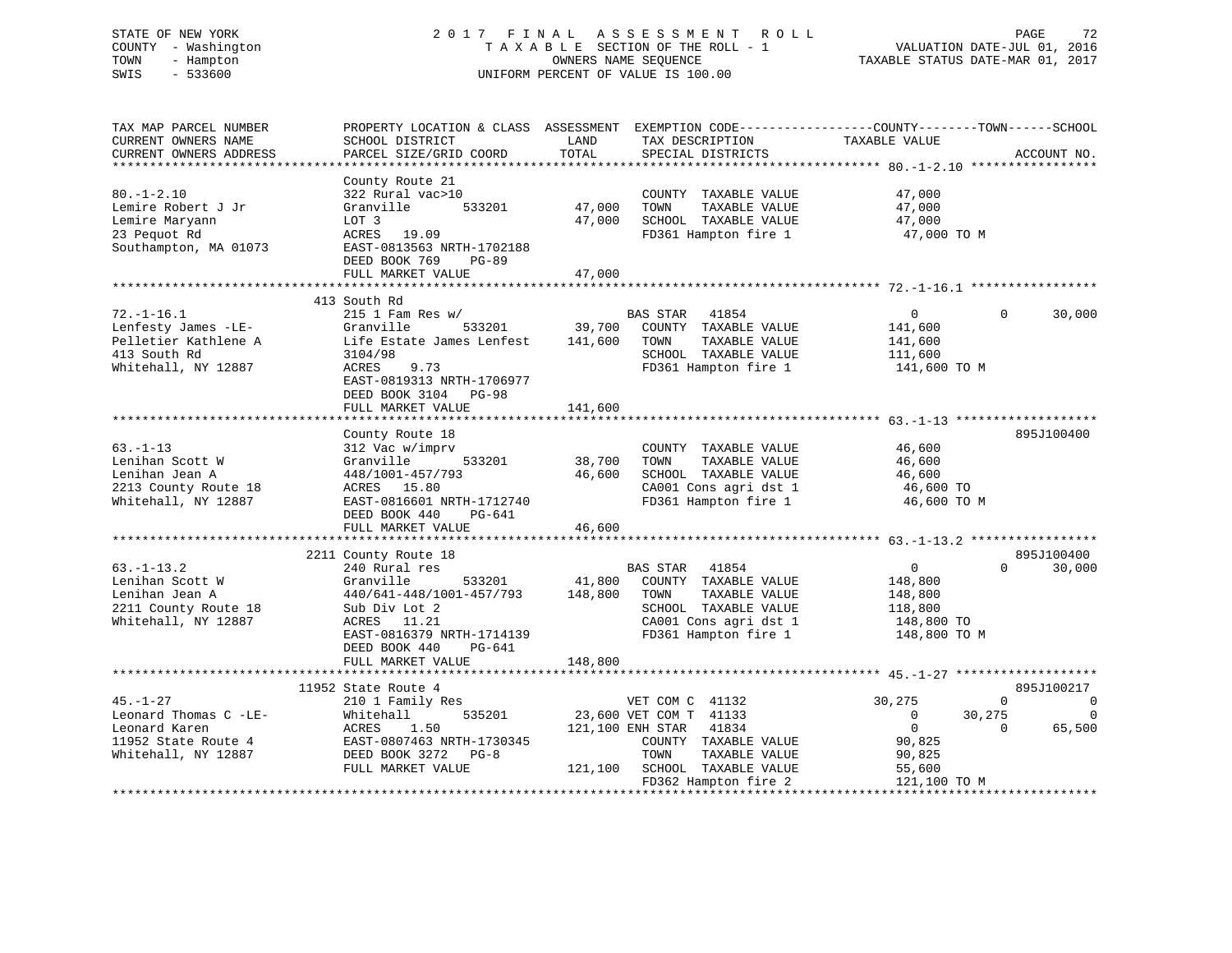| STATE OF NEW YORK<br>COUNTY - Washington<br>TOWN<br>- Hampton<br>SWIS<br>$-533600$ |                                                                                                                    |               | 2017 FINAL ASSESSMENT ROLL<br>TAXABLE SECTION OF THE ROLL - 1<br>OWNERS NAME SEQUENCE<br>UNIFORM PERCENT OF VALUE IS 100.00 | VALUATION DATE-JUL 01, 2016<br>TAXABLE STATUS DATE-MAR 01, 2017 | PAGE<br>73           |
|------------------------------------------------------------------------------------|--------------------------------------------------------------------------------------------------------------------|---------------|-----------------------------------------------------------------------------------------------------------------------------|-----------------------------------------------------------------|----------------------|
| TAX MAP PARCEL NUMBER<br>CURRENT OWNERS NAME                                       | PROPERTY LOCATION & CLASS ASSESSMENT EXEMPTION CODE---------------COUNTY-------TOWN------SCHOOL<br>SCHOOL DISTRICT | LAND          | TAX DESCRIPTION                                                                                                             | TAXABLE VALUE                                                   |                      |
| CURRENT OWNERS ADDRESS                                                             | PARCEL SIZE/GRID COORD                                                                                             | TOTAL         | SPECIAL DISTRICTS                                                                                                           |                                                                 | ACCOUNT NO.          |
| *****************                                                                  | ************************                                                                                           | ************* |                                                                                                                             | ****************** 72.2-3-1 *******************                 |                      |
| $72.2 - 3 - 1$                                                                     | 12 Greenfield Ln<br>312 Vac w/imprv                                                                                |               |                                                                                                                             | 29,800                                                          | 895J100169           |
| Lewis Barbara                                                                      | Granville<br>533201                                                                                                | 28,700        | COUNTY TAXABLE VALUE<br>TOWN<br>TAXABLE VALUE                                                                               | 29,800                                                          |                      |
| 525 River Rd Lot 24                                                                | 738/160 Hwy Approp                                                                                                 |               | 29,800 SCHOOL TAXABLE VALUE                                                                                                 | 29,800                                                          |                      |
| Castleton, VT 05735                                                                | 720/22-23 Hwy Approp<br>$72. - 3 - 1$<br>ACRES<br>3.07<br>EAST-0823986 NRTH-1712407                                |               | FD361 Hampton fire 1                                                                                                        | 29,800 TO M                                                     |                      |
|                                                                                    | DEED BOOK 3717 PG-301                                                                                              |               |                                                                                                                             |                                                                 |                      |
|                                                                                    | FULL MARKET VALUE                                                                                                  | 29,800        |                                                                                                                             |                                                                 |                      |
|                                                                                    |                                                                                                                    |               |                                                                                                                             |                                                                 |                      |
| $80. - 1 - 33$                                                                     | 19 Ridgecrest Way                                                                                                  |               | BAS STAR 41854                                                                                                              | $\overline{0}$<br>$\Omega$                                      | 895J101752<br>30,000 |
| Lichtenberger Linda                                                                | 210 1 Family Res<br>Whitehall<br>535201                                                                            |               | 22,700 COUNTY TAXABLE VALUE                                                                                                 | 180,500                                                         |                      |
| PO Box 83                                                                          | LOT 5                                                                                                              |               | 180,500 TOWN<br>TAXABLE VALUE                                                                                               | 180,500                                                         |                      |
| Granville, NY 12832                                                                | Driveway Agmt 603/322                                                                                              |               | SCHOOL TAXABLE VALUE                                                                                                        | 150,500                                                         |                      |
|                                                                                    | 1.21<br>ACRES<br>EAST-0810148 NRTH-1704708<br>DEED BOOK 566<br>$PG-5$                                              |               | FD361 Hampton fire 1                                                                                                        | 180,500 TO M                                                    |                      |
|                                                                                    | FULL MARKET VALUE                                                                                                  | 180,500       |                                                                                                                             |                                                                 |                      |
|                                                                                    | County Route 21 OFF                                                                                                |               |                                                                                                                             |                                                                 |                      |
| $80. - 1 - 57$                                                                     | 311 Res vac land                                                                                                   |               | COUNTY TAXABLE VALUE                                                                                                        | 3,000                                                           |                      |
| Lichtenberger Linda                                                                | 535201<br>Whitehall                                                                                                | 3,000         | TOWN<br>TAXABLE VALUE                                                                                                       | 3,000                                                           |                      |
| PO Box 83                                                                          | Sect 5 Lot 2                                                                                                       |               | 3,000 SCHOOL TAXABLE VALUE                                                                                                  | 3,000                                                           |                      |
| Granville, NY 12832                                                                | ACRES<br>5.06<br>EAST-0809519 NRTH-1704584<br>DEED BOOK 787<br>PG-318                                              |               | FD361 Hampton fire 1                                                                                                        | 3,000 TO M                                                      |                      |
|                                                                                    | FULL MARKET VALUE                                                                                                  | 3,000         |                                                                                                                             |                                                                 |                      |
|                                                                                    | 104 Hickey Rd                                                                                                      |               |                                                                                                                             |                                                                 |                      |
| $62. - 1 - 28.1$                                                                   | 210 1 Family Res                                                                                                   |               | COUNTY TAXABLE VALUE                                                                                                        | 52,400                                                          |                      |
| Little Rory J                                                                      | 533201<br>Granville                                                                                                | 22,000        | TAXABLE VALUE<br>TOWN                                                                                                       | 52,400                                                          |                      |
| Derouchie Katherine G                                                              | ACRES 1.00                                                                                                         | 52,400        | SCHOOL TAXABLE VALUE                                                                                                        | 52,400                                                          |                      |
| 104 Hickey Rd                                                                      | EAST-0813897 NRTH-1716149                                                                                          |               | FD361 Hampton fire 1                                                                                                        | 52,400 TO M                                                     |                      |
| Hampton, NY 12837                                                                  | DEED BOOK 2122 PG-35<br>FULL MARKET VALUE                                                                          | 52,400        |                                                                                                                             |                                                                 |                      |
|                                                                                    |                                                                                                                    |               |                                                                                                                             |                                                                 |                      |
| $80. -1 - 39$                                                                      | 1719 County Route 21<br>210 1 Family Res                                                                           |               |                                                                                                                             | 169,300                                                         | 895J101757           |
| Loeber Gerald                                                                      | 535201<br>Whitehall                                                                                                | 22,100        | COUNTY TAXABLE VALUE<br>TOWN<br>TAXABLE VALUE                                                                               | 169,300                                                         |                      |
| Dotolo Lisa M                                                                      | LOT 11                                                                                                             | 169,300       | SCHOOL TAXABLE VALUE                                                                                                        | 169,300                                                         |                      |
| 1719 County Route 21                                                               | ACRES<br>1.04                                                                                                      |               | FD361 Hampton fire 1                                                                                                        | 169,300 TO M                                                    |                      |
| Whitehall, NY 12887                                                                | EAST-0810451 NRTH-1704879<br>DEED BOOK 3534<br>$PG-28$                                                             |               |                                                                                                                             |                                                                 |                      |
| ********************                                                               | FULL MARKET VALUE<br>*************************                                                                     | 169,300       |                                                                                                                             |                                                                 |                      |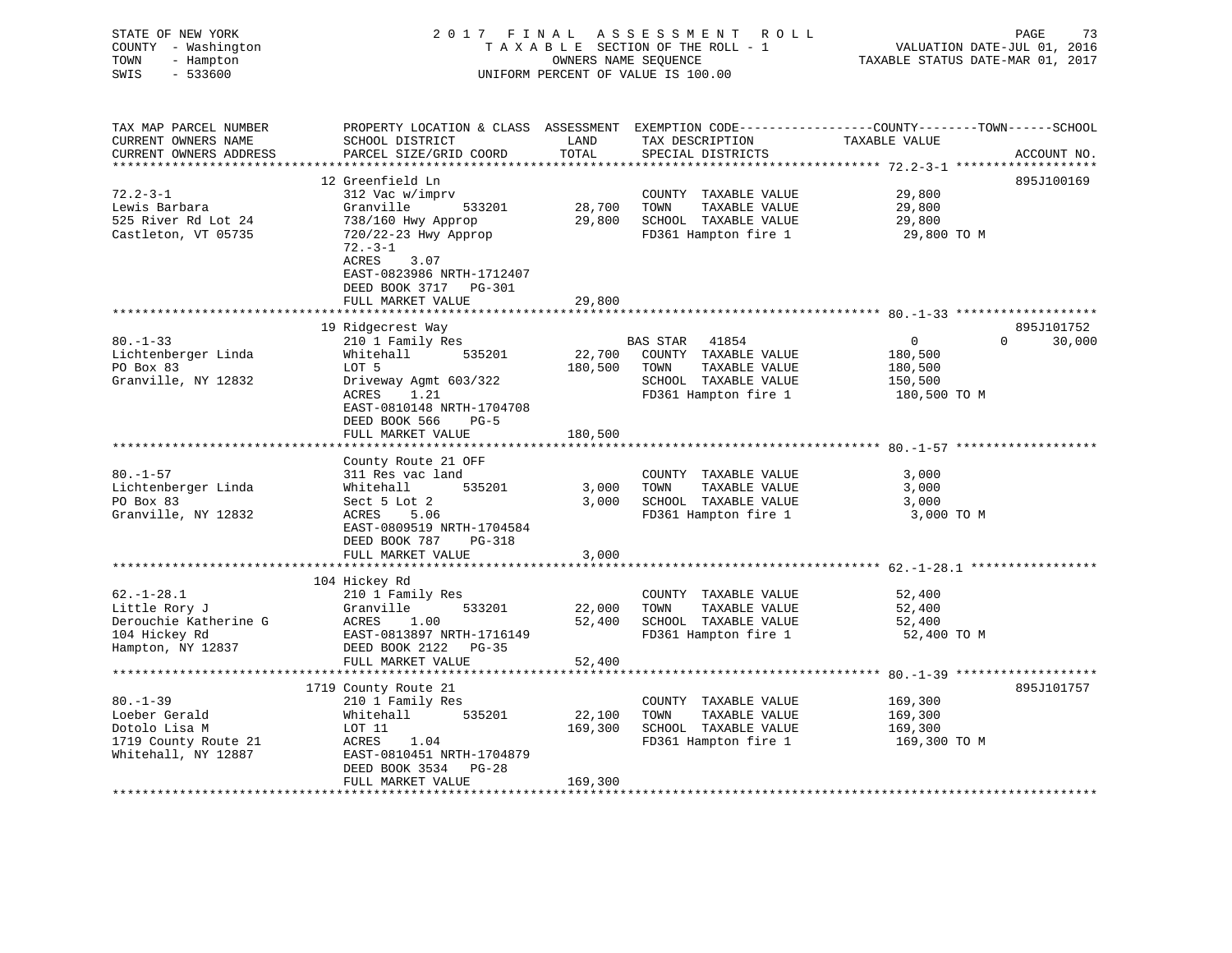# STATE OF NEW YORK 2 0 1 7 F I N A L A S S E S S M E N T R O L L PAGE 74 COUNTY - Washington T A X A B L E SECTION OF THE ROLL - 1 VALUATION DATE-JUL 01, 2016 TOWN - Hampton OWNERS NAME SEQUENCE TAXABLE STATUS DATE-MAR 01, 2017 SWIS - 533600 UNIFORM PERCENT OF VALUE IS 100.00

| TAX MAP PARCEL NUMBER<br>CURRENT OWNERS NAME<br>CURRENT OWNERS ADDRESS | SCHOOL DISTRICT<br>PARCEL SIZE/GRID COORD   | LAND<br>TOTAL                  | TAX DESCRIPTION TAXABLE VALUE<br>SPECIAL DISTRICTS                                        | PROPERTY LOCATION & CLASS ASSESSMENT EXEMPTION CODE---------------COUNTY-------TOWN------SCHOOL | ACCOUNT NO.              |
|------------------------------------------------------------------------|---------------------------------------------|--------------------------------|-------------------------------------------------------------------------------------------|-------------------------------------------------------------------------------------------------|--------------------------|
|                                                                        |                                             |                                |                                                                                           |                                                                                                 |                          |
|                                                                        | 35 Greenfield Ln                            |                                |                                                                                           |                                                                                                 | 895J100223               |
| $72. - 2 - 5$                                                          | 210 1 Family Res                            |                                | COUNTY TAXABLE VALUE                                                                      | 73,400                                                                                          |                          |
| Loomis Robert J                                                        | Granville                                   |                                | TAXABLE VALUE<br>TOWN                                                                     | 73,400                                                                                          |                          |
| PO Box 141                                                             | 1.30 BANK<br>ACRES                          | 533201 23,000<br>ANK 26 73,400 | SCHOOL TAXABLE VALUE                                                                      | 73,400                                                                                          |                          |
| Hampton, NY 12837                                                      | EAST-0823659 NRTH-1711704                   |                                |                                                                                           | FD361 Hampton fire 1 73,400 TO M                                                                |                          |
|                                                                        | DEED BOOK 3033 PG-64                        |                                |                                                                                           |                                                                                                 |                          |
|                                                                        | FULL MARKET VALUE                           | 73,400                         |                                                                                           |                                                                                                 |                          |
|                                                                        |                                             |                                |                                                                                           |                                                                                                 |                          |
|                                                                        | 46 Golf Course Rd                           |                                | 74 PCT OF VALUE USED FOR EXEMPTION PURPOSES                                               |                                                                                                 | 895J101766               |
| $45. - 1 - 24.1$                                                       | 270 Mfg housing                             |                                | VET WAR CT 41121                                                                          | 6,993 6,993                                                                                     | $\overline{\phantom{0}}$ |
| Lussier Phillip                                                        | 535201<br>Whitehall                         |                                | 39,000 AGED-ALL 41800                                                                     |                                                                                                 | 23,310                   |
| Lussier Barbara                                                        | 9.00<br>ACRES                               |                                | 63,000 ENH STAR 41834                                                                     | $19,814$ $19,814$<br>$\overline{0}$<br>$\overline{0}$                                           | 39,690                   |
|                                                                        | 46 Golf Course Rd EAST-0810709 NRTH-1734426 |                                |                                                                                           |                                                                                                 |                          |
|                                                                        |                                             |                                | COUNTY TAXABLE VALUE                                                                      | 36,193                                                                                          |                          |
| Whitehall, NY 12887                                                    | DEED BOOK 599<br><b>PG-70</b>               |                                | TOWN TAXABLE VALUE 36,193<br>63,000 SCHOOL TAXABLE VALUE 0<br>FD362 Hampton fire 2 63,000 |                                                                                                 |                          |
|                                                                        | FULL MARKET VALUE                           |                                |                                                                                           |                                                                                                 |                          |
|                                                                        |                                             |                                |                                                                                           | 63,000 TO M                                                                                     |                          |
|                                                                        |                                             |                                |                                                                                           |                                                                                                 |                          |
|                                                                        | 2535 State Route 22A                        |                                |                                                                                           |                                                                                                 | 895J100657               |
| $72. - 2 - 20.2$                                                       | 210 1 Family Res                            |                                | DISAB-C/T 41931<br>27,200 BAS STAR 41854                                                  | 22,100<br>22,100                                                                                | $\overline{0}$           |
| Lyman Brenda M                                                         | Granville<br>533201                         |                                |                                                                                           | $\overline{0}$<br>$\Omega$                                                                      | 30,000                   |
| 2535 State Route 22A                                                   | 3.25 Ad                                     |                                | 44,200 COUNTY TAXABLE VALUE                                                               | 22,100                                                                                          |                          |
| Hampton, NY 12837                                                      | ACRES 2.60                                  |                                |                                                                                           |                                                                                                 |                          |
|                                                                        | EAST-0822228 NRTH-1710279                   |                                | TOWN TAXABLE VALUE 22,100<br>SCHOOL TAXABLE VALUE 14,200                                  |                                                                                                 |                          |
|                                                                        | DEED BOOK 694<br>$PG-125$                   |                                |                                                                                           | FD361 Hampton fire 1 44,200 TO M                                                                |                          |
|                                                                        | FULL MARKET VALUE                           | 44,200                         |                                                                                           |                                                                                                 |                          |
|                                                                        |                                             |                                |                                                                                           |                                                                                                 |                          |
|                                                                        |                                             |                                |                                                                                           |                                                                                                 |                          |
|                                                                        | State Route 22A                             |                                |                                                                                           |                                                                                                 | 895J100170               |
| $63 - 1 - 8$                                                           | 314 Rural vac<10                            | 14,000                         | COUNTY TAXABLE VALUE                                                                      | 14,000                                                                                          |                          |
| Lyman Walter Daniel                                                    | Granville<br>533201                         |                                | TOWN<br>TAXABLE VALUE                                                                     | 14,000                                                                                          |                          |
| Lyman Susan M                                                          | 1.34<br>ACRES                               | 14,000                         | SCHOOL TAXABLE VALUE                                                                      | 14,000                                                                                          |                          |
| 107 Church St                                                          | EAST-0823495 NRTH-1714664                   |                                | FD361 Hampton fire 1                                                                      | 14,000 TO M                                                                                     |                          |
| Poultney, VT 05764                                                     | DEED BOOK 586<br>PG-335                     |                                |                                                                                           |                                                                                                 |                          |
|                                                                        | FULL MARKET VALUE                           | 14,000                         |                                                                                           |                                                                                                 |                          |
|                                                                        |                                             |                                |                                                                                           |                                                                                                 |                          |
|                                                                        | 2753 State Route 22A                        |                                |                                                                                           |                                                                                                 | 895J100160               |
| $63 - 1 - 9$                                                           | 210 1 Family Res                            |                                | COUNTY TAXABLE VALUE                                                                      | 117,900                                                                                         |                          |
| Lyman Water Daniel                                                     | Granville                                   | 533201 23,300                  | TOWN<br>TAXABLE VALUE                                                                     | 117,900                                                                                         |                          |
| Lyman Susan M                                                          | ACRES 1.40                                  | 117,900                        | SCHOOL TAXABLE VALUE                                                                      | 117,900                                                                                         |                          |
| 107 Church St                                                          | EAST-0823229 NRTH-1715132                   |                                | FD361 Hampton fire 1                                                                      | 117,900 TO M                                                                                    |                          |
| Poultney, VT 05764                                                     | DEED BOOK 437<br>PG-137                     |                                |                                                                                           |                                                                                                 |                          |
|                                                                        | FULL MARKET VALUE                           | 117,900                        |                                                                                           |                                                                                                 |                          |
|                                                                        |                                             |                                |                                                                                           |                                                                                                 |                          |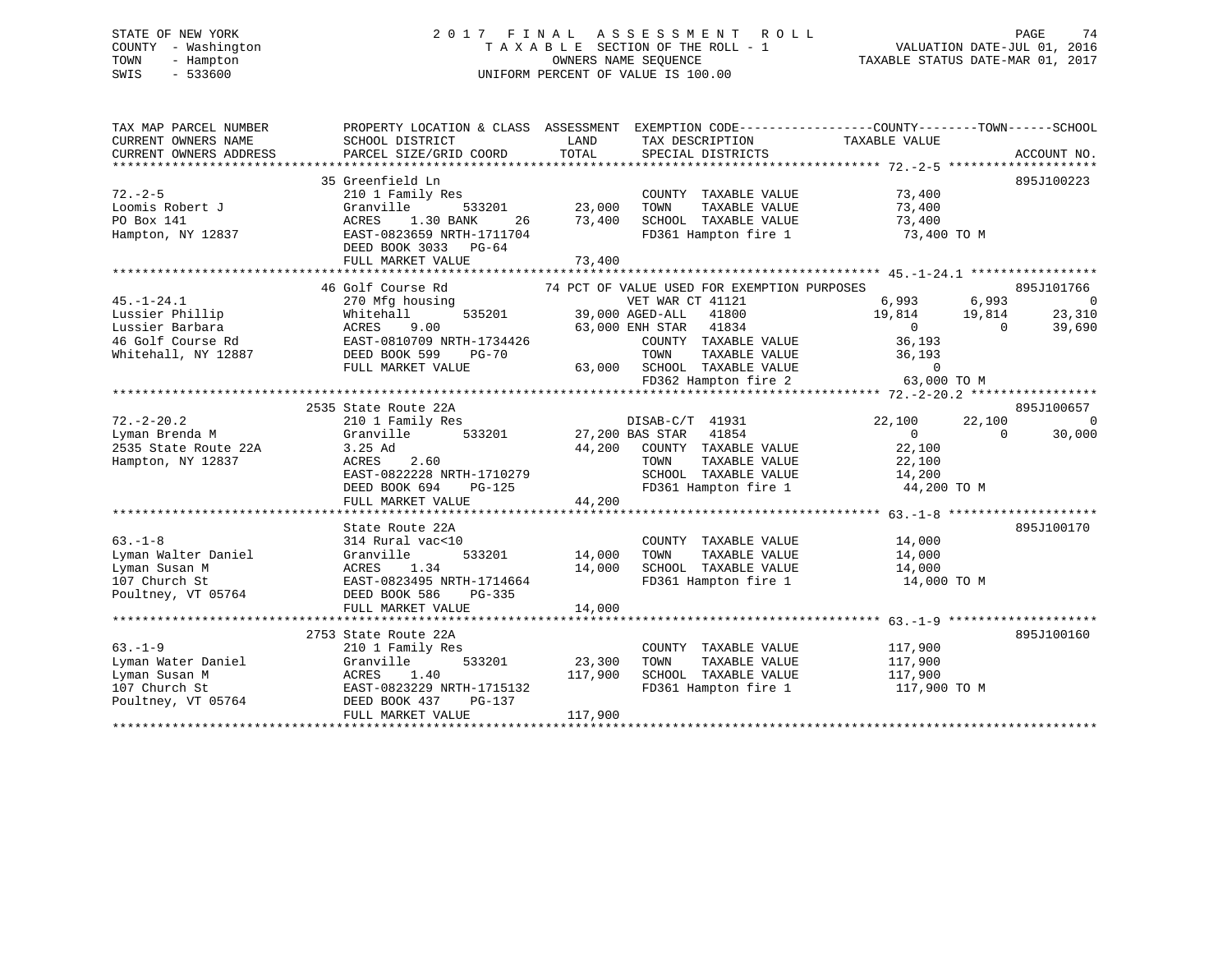# STATE OF NEW YORK 2 0 1 7 F I N A L A S S E S S M E N T R O L L PAGE 75 COUNTY - Washington T A X A B L E SECTION OF THE ROLL - 1 VALUATION DATE-JUL 01, 2016 TOWN - Hampton OWNERS NAME SEQUENCE TAXABLE STATUS DATE-MAR 01, 2017 SWIS - 533600 UNIFORM PERCENT OF VALUE IS 100.00

| TAX MAP PARCEL NUMBER<br>CURRENT OWNERS NAME | PROPERTY LOCATION & CLASS ASSESSMENT EXEMPTION CODE---------------COUNTY-------TOWN-----SCHOOL<br>SCHOOL DISTRICT | LAND    | TAX DESCRIPTION                                                                                                                                             | TAXABLE VALUE         |                      |
|----------------------------------------------|-------------------------------------------------------------------------------------------------------------------|---------|-------------------------------------------------------------------------------------------------------------------------------------------------------------|-----------------------|----------------------|
| CURRENT OWNERS ADDRESS                       | PARCEL SIZE/GRID COORD                                                                                            | TOTAL   | SPECIAL DISTRICTS                                                                                                                                           |                       | ACCOUNT NO.          |
|                                              |                                                                                                                   |         |                                                                                                                                                             |                       |                      |
|                                              | Carvers Falls Rd                                                                                                  |         |                                                                                                                                                             |                       | 895J101720           |
| $31. - 1 - 9$                                | 314 Rural vac<10                                                                                                  |         | COUNTY TAXABLE VALUE                                                                                                                                        | 26,500                |                      |
| Lyon Matthew J                               | 535201<br>Whitehall                                                                                               | 26,500  | TOWN<br>TAXABLE VALUE                                                                                                                                       | 26,500                |                      |
| Mclean Robert J                              | Lot 3                                                                                                             | 26,500  | SCHOOL TAXABLE VALUE                                                                                                                                        | 26,500                |                      |
| 51 Whitman Rd                                | ACRES<br>5.12                                                                                                     |         | FD362 Hampton fire 2                                                                                                                                        | 26,500 TO M           |                      |
| Madison, CT 06443                            | EAST-0808158 NRTH-1746951                                                                                         |         |                                                                                                                                                             |                       |                      |
|                                              | DEED BOOK 540<br>PG-223                                                                                           |         |                                                                                                                                                             |                       |                      |
|                                              |                                                                                                                   |         |                                                                                                                                                             |                       |                      |
|                                              |                                                                                                                   |         |                                                                                                                                                             |                       |                      |
|                                              | 1925 County Route 18 83 PCT OF VALUE USED FOR EXEMPTION PURPOSES                                                  |         |                                                                                                                                                             |                       | 895J100008           |
| $62 - 1 - 43$                                | 240 Rural res                                                                                                     |         | VET WAR CT 41121                                                                                                                                            | 15,351<br>15,351      | $\overline{0}$       |
| Lyons Timothy                                |                                                                                                                   |         | 535201 42,500 BAS STAR 41854                                                                                                                                | $\Omega$              | 30,000<br>$\bigcirc$ |
| Lyons Terry A                                | Whitenail<br>ACRES 13.62                                                                                          | 123,300 | COUNTY TAXABLE VALUE                                                                                                                                        | 107,949               |                      |
| 1925 County Route 18                         | EAST-0810322 NRTH-1715277                                                                                         |         | TOWN                                                                                                                                                        | TAXABLE VALUE 107,949 |                      |
| Whitehall, NY 12887                          | DEED BOOK 751<br>PG-303                                                                                           |         |                                                                                                                                                             |                       |                      |
|                                              | FULL MARKET VALUE                                                                                                 |         | 3<br>SCHOOL TAXABLE VALUE 93,300<br>123,300 FD361 Hampton fire 1 123,300 TO M                                                                               |                       |                      |
|                                              |                                                                                                                   |         |                                                                                                                                                             |                       |                      |
|                                              | County Route 18 N/off                                                                                             |         |                                                                                                                                                             |                       |                      |
| $62. - 1 - 44.1$                             | 910 Priv forest                                                                                                   |         | COUNTY TAXABLE VALUE                                                                                                                                        | 5,600                 |                      |
| Lyons Timothy M                              | Granville<br>533201                                                                                               | 5,600   |                                                                                                                                                             |                       |                      |
| Lyons Terry A                                | Lot 2                                                                                                             |         | $\begin{tabular}{lllllllll} 5,600& {\tt TOWN} & {\tt TAXABLE VALUE} & & & & 5,600 \\ 5,600& {\tt SCHOOL} & {\tt TAXABLE VALUE} & & & & 5,600 \end{tabular}$ |                       |                      |
| 1925 County Route 18                         | Filed Sub #12261                                                                                                  |         | FD361 Hampton fire 1 5,600 TO M                                                                                                                             |                       |                      |
| Whitehall, NY 12887                          | ACRES 12.45                                                                                                       |         |                                                                                                                                                             |                       |                      |
|                                              | EAST-0810560 NRTH-1716045                                                                                         |         |                                                                                                                                                             |                       |                      |
|                                              | DEED BOOK 3118 PG-323                                                                                             |         |                                                                                                                                                             |                       |                      |
|                                              | FULL MARKET VALUE                                                                                                 | 5,600   |                                                                                                                                                             |                       |                      |
|                                              |                                                                                                                   |         |                                                                                                                                                             |                       |                      |
|                                              | 3 Hampton Heights Way                                                                                             |         |                                                                                                                                                             |                       | 895J100697           |
| $80. - 1 - 12.1$                             | 220 2 Family Res                                                                                                  |         | COUNTY TAXABLE VALUE 108,800                                                                                                                                |                       |                      |
| MacNeil Robbin R                             | Granville<br>533201                                                                                               | 35,000  | TAXABLE VALUE<br>TOWN                                                                                                                                       | 108,800               |                      |
| 262 E Castlewood Dr                          | ACRES<br>5.01                                                                                                     | 108,800 | SCHOOL TAXABLE VALUE 108,800                                                                                                                                |                       |                      |
| Selma, AL 36701                              | EAST-0812253 NRTH-1702276                                                                                         |         | FD361 Hampton fire 1 108,800 TO M                                                                                                                           |                       |                      |
|                                              | DEED BOOK 1698 PG-188                                                                                             |         |                                                                                                                                                             |                       |                      |
|                                              | FULL MARKET VALUE                                                                                                 | 108,800 |                                                                                                                                                             |                       |                      |
|                                              |                                                                                                                   |         |                                                                                                                                                             |                       |                      |
|                                              | 2395 County Route 18                                                                                              |         |                                                                                                                                                             |                       | 895J100101           |
| $72. - 1 - 2$                                | 240 Rural res                                                                                                     |         | COUNTY TAXABLE VALUE                                                                                                                                        | 84,800                |                      |
| Mahar James E LE                             | 533201<br>Granville                                                                                               | 42,500  | TAXABLE VALUE<br>TOWN                                                                                                                                       | 84,800                |                      |
| Mahar Rosemarie LE                           | ACRES 12.50                                                                                                       | 84,800  | SCHOOL TAXABLE VALUE                                                                                                                                        | 84,800                |                      |
| 87 Fred Ave                                  |                                                                                                                   |         |                                                                                                                                                             | 84,800 TO             |                      |
| Dunedin, FL 34698                            | EAST-0820112 NRTH-1711978<br>DEED BOOK 510 PG-215                                                                 |         | CA001 Cons agri dst 1<br>FD361 Hampton fire 1                                                                                                               | 84,800 TO M           |                      |
|                                              | FULL MARKET VALUE                                                                                                 | 84,800  |                                                                                                                                                             |                       |                      |
|                                              |                                                                                                                   |         |                                                                                                                                                             |                       |                      |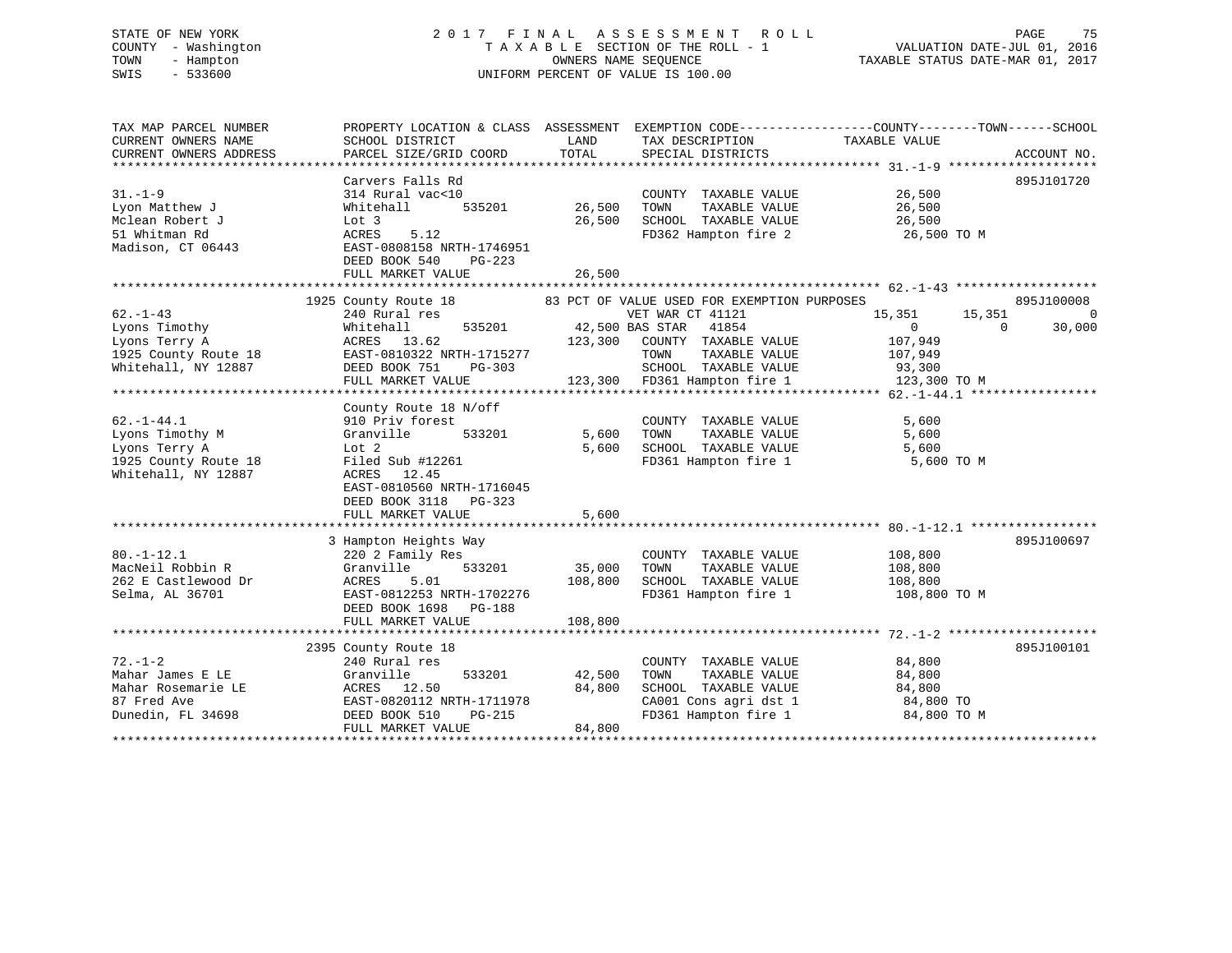# STATE OF NEW YORK 2 0 1 7 F I N A L A S S E S S M E N T R O L L PAGE 76 COUNTY - Washington T A X A B L E SECTION OF THE ROLL - 1 VALUATION DATE-JUL 01, 2016 TOWN - Hampton OWNERS NAME SEQUENCE TAXABLE STATUS DATE-MAR 01, 2017 SWIS - 533600 UNIFORM PERCENT OF VALUE IS 100.00

| TAX MAP PARCEL NUMBER  |                                |         |                       | PROPERTY LOCATION & CLASS ASSESSMENT EXEMPTION CODE----------------COUNTY-------TOWN------SCHOOL |             |
|------------------------|--------------------------------|---------|-----------------------|--------------------------------------------------------------------------------------------------|-------------|
| CURRENT OWNERS NAME    | SCHOOL DISTRICT                | LAND    | TAX DESCRIPTION       | TAXABLE VALUE                                                                                    |             |
| CURRENT OWNERS ADDRESS | PARCEL SIZE/GRID COORD         | TOTAL   | SPECIAL DISTRICTS     |                                                                                                  | ACCOUNT NO. |
|                        |                                |         |                       |                                                                                                  |             |
|                        | 280 South Rd                   |         |                       |                                                                                                  | 895J100442  |
| $81. - 1 - 3$          | 260 Seasonal res               |         | COUNTY TAXABLE VALUE  | 87,900                                                                                           |             |
| Mahoney Edward D Jr    | Granville<br>533201            | 40,000  | TOWN<br>TAXABLE VALUE | 87,900                                                                                           |             |
| Mahoney Christine M    | ACRES 10.00                    | 87,900  | SCHOOL TAXABLE VALUE  | 87,900                                                                                           |             |
| 20 Mekeel St           | EAST-0819532 NRTH-1703876      |         | FD361 Hampton fire 1  | 87,900 TO M                                                                                      |             |
| Katonah, NY 10536      | DEED BOOK 735<br>PG-291        |         |                       |                                                                                                  |             |
|                        | FULL MARKET VALUE              | 87,900  |                       |                                                                                                  |             |
|                        | 28 Forest Hill Way             |         |                       |                                                                                                  |             |
| $71.3 - 3 - 8$         | 260 Seasonal res - WTRFNT      |         | COUNTY TAXABLE VALUE  | 75,200                                                                                           |             |
| Maniaci Robert         | Whitehall<br>535201            | 20,000  | TOWN<br>TAXABLE VALUE | 75,200                                                                                           |             |
| Maniaci Elaine         | Sub Div Lot 9B                 | 75,200  | SCHOOL TAXABLE VALUE  | 75,200                                                                                           |             |
| 132 Galleon Rd         | Sect 3                         |         | FD361 Hampton fire 1  | 75,200 TO M                                                                                      |             |
| Manahawkin, NJ 08050   | $80 - 3 - 8$                   |         |                       |                                                                                                  |             |
|                        | FRNT 66.00 DPTH 243.00         |         |                       |                                                                                                  |             |
|                        | EAST-0810430 NRTH-1706168      |         |                       |                                                                                                  |             |
|                        | DEED BOOK 893<br><b>PG-240</b> |         |                       |                                                                                                  |             |
|                        | FULL MARKET VALUE              | 75,200  |                       |                                                                                                  |             |
|                        |                                |         |                       |                                                                                                  |             |
|                        | 1048 West Way                  |         |                       |                                                                                                  | 895J100061  |
| $71.4 - 2 - 9$         | 260 Seasonal res - WTRFNT      |         | COUNTY TAXABLE VALUE  | 138,600                                                                                          |             |
| Manzer Jane A          | Granville<br>533201            | 27,100  | TOWN<br>TAXABLE VALUE | 138,600                                                                                          |             |
| Cook Timothy           | LOT 9                          | 138,600 | SCHOOL TAXABLE VALUE  | 138,600                                                                                          |             |
| Attn: Jane Manzer      | 471/745 501/1049               |         | FD361 Hampton fire 1  | 138,600 TO M                                                                                     |             |
| 279 Church St          | $71. - 2 - 9$                  |         |                       |                                                                                                  |             |
| Buchanan, NY 10511     | FRNT 103.00 DPTH 259.00        |         |                       |                                                                                                  |             |
|                        | EAST-0815483 NRTH-1707395      |         |                       |                                                                                                  |             |
|                        | DEED BOOK 447<br>PG-732        |         |                       |                                                                                                  |             |
|                        | FULL MARKET VALUE              | 138,600 |                       |                                                                                                  |             |
|                        |                                |         |                       |                                                                                                  |             |
|                        | County Route 18                |         |                       |                                                                                                  | 895J100292  |
| $62. - 1 - 40$         | 322 Rural vac>10               |         | COUNTY TAXABLE VALUE  | 29,000                                                                                           |             |
| Mapes Harold C         | 533201<br>Granville            | 29,000  | TOWN<br>TAXABLE VALUE | 29,000                                                                                           |             |
| 22 Cedarwood Dr        | ACRES 13.00                    | 29,000  | SCHOOL TAXABLE VALUE  | 29,000                                                                                           |             |
| Queensbury, NY 12804   | EAST-0810351 NRTH-1713944      |         | FD361 Hampton fire 1  | 29,000 TO M                                                                                      |             |
|                        | DEED BOOK 2277 PG-327          |         |                       |                                                                                                  |             |
|                        | FULL MARKET VALUE              | 29,000  |                       |                                                                                                  |             |
|                        |                                |         |                       |                                                                                                  |             |
|                        | County Route 18 OFF            |         |                       |                                                                                                  | 895J100412  |
| $71. - 1 - 1.3$        | 323 Vacant rural               |         | COUNTY TAXABLE VALUE  | 23,500                                                                                           |             |
| Mapes Harold C         | Granville<br>533201            | 23,500  | TAXABLE VALUE<br>TOWN | 23,500                                                                                           |             |
| 22 Cedarwood Dr        | 56.91<br>ACRES                 | 23,500  | SCHOOL TAXABLE VALUE  | 23,500                                                                                           |             |
| Queensbury, NY 12804   | EAST-0810887 NRTH-1712546      |         | FD361 Hampton fire 1  | 23,500 TO M                                                                                      |             |
|                        | DEED BOOK 2277<br>PG-327       |         |                       |                                                                                                  |             |
|                        | FULL MARKET VALUE              | 23,500  |                       |                                                                                                  |             |
|                        |                                |         |                       |                                                                                                  |             |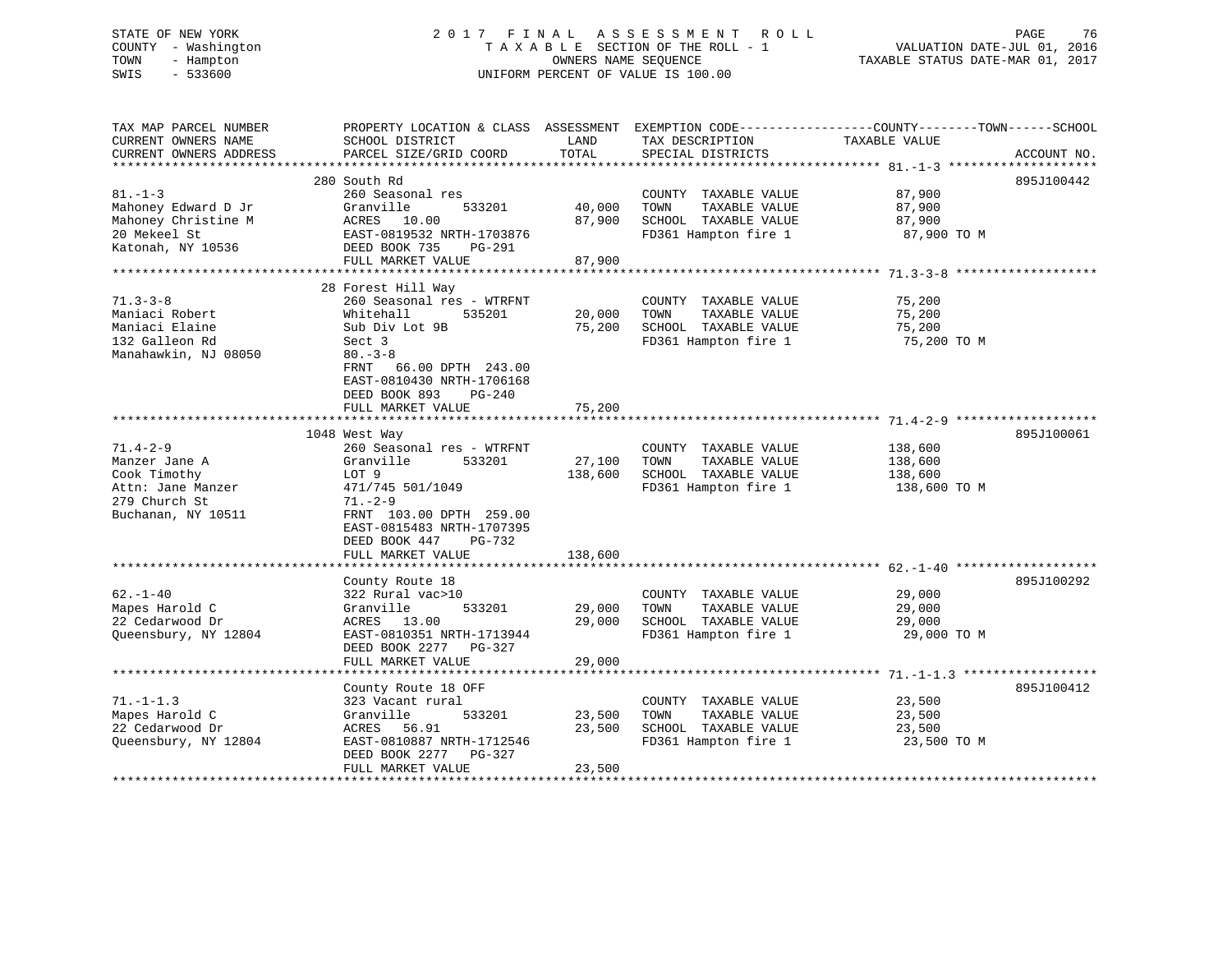| STATE OF NEW YORK<br>COUNTY - Washington<br>- Hampton<br>TOWN<br>SWIS<br>$-533600$                |                                                                                                                                                                                                                              |                                   | 2017 FINAL ASSESSMENT ROLL<br>TAXABLE SECTION OF THE ROLL - 1<br>OWNERS NAME SEQUENCE<br>UNIFORM PERCENT OF VALUE IS 100.00 | PAGE<br>77<br>VALUATION DATE-JUL 01, 2016<br>TAXABLE STATUS DATE-MAR 01, 2017                                                  |
|---------------------------------------------------------------------------------------------------|------------------------------------------------------------------------------------------------------------------------------------------------------------------------------------------------------------------------------|-----------------------------------|-----------------------------------------------------------------------------------------------------------------------------|--------------------------------------------------------------------------------------------------------------------------------|
| TAX MAP PARCEL NUMBER<br>CURRENT OWNERS NAME<br>CURRENT OWNERS ADDRESS<br>*********************** | SCHOOL DISTRICT<br>PARCEL SIZE/GRID COORD                                                                                                                                                                                    | LAND<br>TOTAL                     | TAX DESCRIPTION<br>SPECIAL DISTRICTS                                                                                        | PROPERTY LOCATION & CLASS ASSESSMENT EXEMPTION CODE---------------COUNTY-------TOWN-----SCHOOL<br>TAXABLE VALUE<br>ACCOUNT NO. |
| $72. - 2 - 35$<br>Marin Lucie G<br>Attn: Lucie G Bailey<br>PO Box 113<br>Hampton, NY 12837        | 123 Campbell Ln<br>210 1 Family Res<br>Granville<br>533201<br>496/825,596/34,2653/6<br>715/177-178 Hwy 742/185<br>ACRES<br>6.10<br>EAST-0824126 NRTH-1712939<br>DEED BOOK 496<br>PG-825<br>FULL MARKET VALUE                 | 36,600<br>133,000<br>133,000      | 41834<br>ENH STAR<br>COUNTY TAXABLE VALUE<br>TOWN<br>TAXABLE VALUE<br>SCHOOL TAXABLE VALUE<br>FD361 Hampton fire 1          | 895J100404<br>$\overline{0}$<br>$\Omega$<br>65,500<br>133,000<br>133,000<br>67,500<br>133,000 TO M                             |
|                                                                                                   |                                                                                                                                                                                                                              |                                   |                                                                                                                             |                                                                                                                                |
| $81. - 1 - 37$<br>Marino Leah M<br>Macri Patricia<br>68 Rainbow Way<br>Whitehall, NY 12887        | 68 Rainbow Way<br>260 Seasonal res<br>533201<br>Granville<br>ACRES<br>4.00<br>EAST-0817188 NRTH-1701965<br>DEED BOOK 3145 PG-71<br>FULL MARKET VALUE                                                                         | 31,800<br>60,400<br>60,400        | COUNTY TAXABLE VALUE<br>TOWN<br>TAXABLE VALUE<br>SCHOOL TAXABLE VALUE<br>FD361 Hampton fire 1                               | 895J100598<br>60,400<br>60,400<br>60,400<br>60,400 TO M                                                                        |
|                                                                                                   |                                                                                                                                                                                                                              |                                   |                                                                                                                             | ********************************** 45.-1-22.1 *****************                                                                |
| $45. - 1 - 22.1$<br>Markie Ronald<br>74 Golf Course Rd<br>Whitehall, NY 12887                     | 74 Golf Course Rd<br>270 Mfg housing<br>Whitehall<br>535201<br>FRNT 100.00 DPTH 150.00<br>EAST-0810401 NRTH-1735524<br>DEED BOOK 502<br>PG-1025<br>FULL MARKET VALUE                                                         | 13,000<br>23,000<br>23,000        | COUNTY TAXABLE VALUE<br>TAXABLE VALUE<br>TOWN<br>SCHOOL TAXABLE VALUE<br>FD362 Hampton fire 2                               | 895J100693<br>23,000<br>23,000<br>23,000<br>23,000 TO M                                                                        |
|                                                                                                   | ***********************                                                                                                                                                                                                      | **************                    |                                                                                                                             |                                                                                                                                |
| $71.3 - 3 - 14$<br>Martel Philip<br>Martel Ermelinda<br>30 Lakeview Rd<br>Terryville, CT 06786    | 1754 County Route 21<br>210 1 Family Res - WTRFNT<br>535201<br>Whitehall<br>Subdiv Lot 2B<br>Sect 3<br>$80. - 3 - 14$<br>FRNT 128.00 DPTH 234.00<br>EAST-0810221 NRTH-1705746<br>DEED BOOK 927<br>PG-96<br>FULL MARKET VALUE | 25,000<br>148,100<br>148,100      | COUNTY TAXABLE VALUE<br>TOWN<br>TAXABLE VALUE<br>SCHOOL TAXABLE VALUE<br>FD361 Hampton fire 1                               | 148,100<br>148,100<br>148,100<br>148,100 TO M                                                                                  |
|                                                                                                   |                                                                                                                                                                                                                              |                                   |                                                                                                                             | ******************************** 71.3-3-13 **********                                                                          |
| $71.3 - 3 - 13$<br>Martel Philip E<br>Martel Ermelinda<br>30 Lakeview Rd<br>Terryville, CT 06786  | 3 Mirror Lake Way<br>311 Res vac land - WTRFNT<br>535201<br>Whitehall<br>Subdiv 3B<br>Sect 3<br>$80. -3 - 13$<br>FRNT 128.00 DPTH 271.00<br>EAST-0810339 NRTH-1705635<br>PG-96<br>DEED BOOK 927                              | 26,000<br>26,000                  | COUNTY TAXABLE VALUE<br>TOWN<br>TAXABLE VALUE<br>SCHOOL TAXABLE VALUE<br>FD361 Hampton fire 1                               | 26,000<br>26,000<br>26,000<br>26,000 TO M                                                                                      |
| ************************                                                                          | FULL MARKET VALUE<br>********************                                                                                                                                                                                    | 26,000<br>* * * * * * * * * * * * |                                                                                                                             |                                                                                                                                |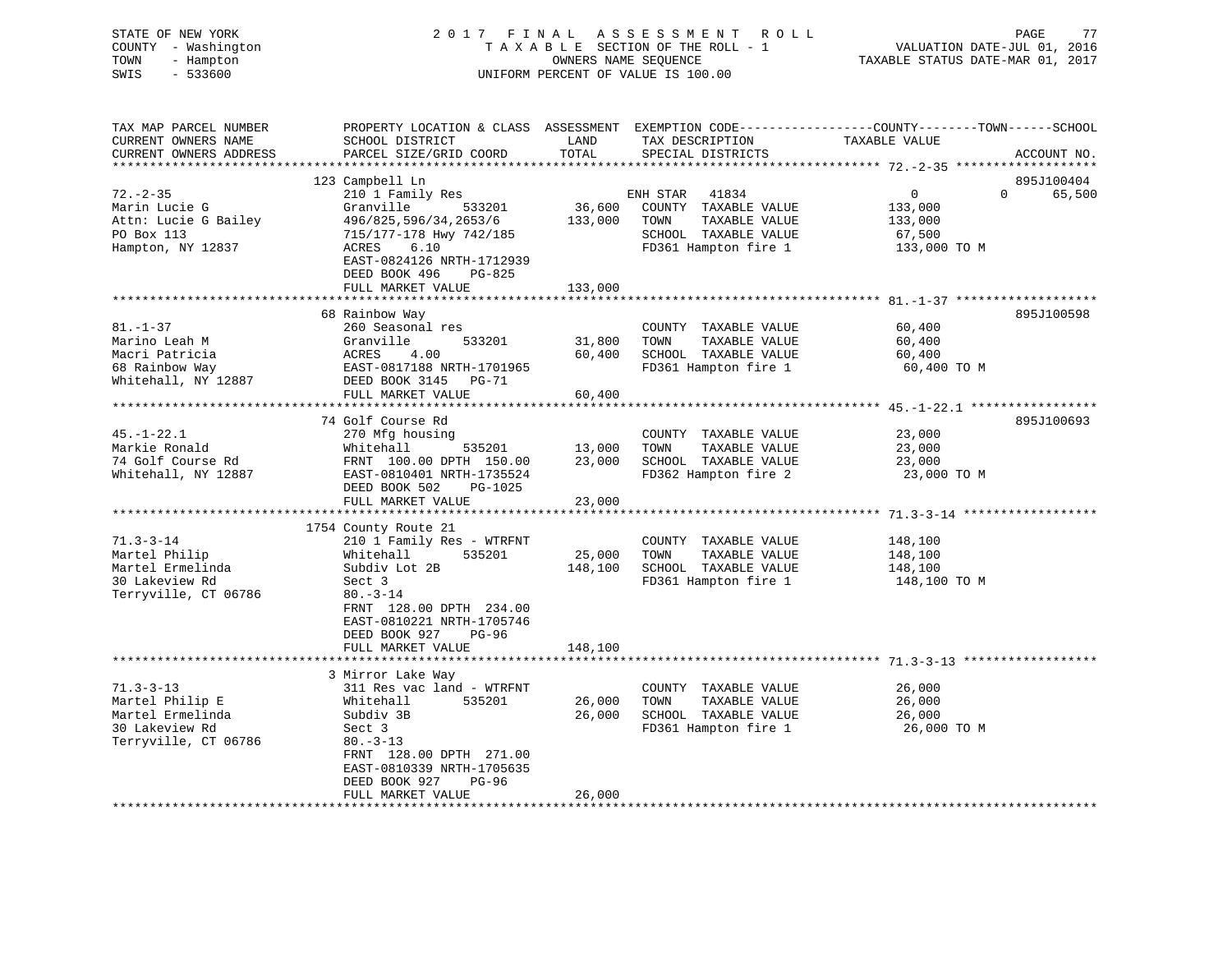# STATE OF NEW YORK 2 0 1 7 F I N A L A S S E S S M E N T R O L L PAGE 78 COUNTY - Washington T A X A B L E SECTION OF THE ROLL - 1 VALUATION DATE-JUL 01, 2016 TOWN - Hampton OWNERS NAME SEQUENCE TAXABLE STATUS DATE-MAR 01, 2017 SWIS - 533600 UNIFORM PERCENT OF VALUE IS 100.00

| TAX MAP PARCEL NUMBER<br>CURRENT OWNERS NAME                                                                                            | PROPERTY LOCATION & CLASS ASSESSMENT EXEMPTION CODE----------------COUNTY-------TOWN------SCHOOL<br>SCHOOL DISTRICT | LAND               | TAX DESCRIPTION                                      | TAXABLE VALUE    |                    |  |
|-----------------------------------------------------------------------------------------------------------------------------------------|---------------------------------------------------------------------------------------------------------------------|--------------------|------------------------------------------------------|------------------|--------------------|--|
| CURRENT OWNERS ADDRESS                                                                                                                  | PARCEL SIZE/GRID COORD                                                                                              | TOTAL              | SPECIAL DISTRICTS                                    |                  | ACCOUNT NO.        |  |
|                                                                                                                                         |                                                                                                                     |                    |                                                      |                  |                    |  |
|                                                                                                                                         | 12 Vladyka Woods Rd                                                                                                 |                    |                                                      |                  |                    |  |
| $38. -1 - 15.3$                                                                                                                         | 210 1 Family Res                                                                                                    | $5201$ E<br>34,600 | BAS STAR 41854                                       | $\Omega$         | $\Omega$<br>30,000 |  |
| Martelle Arthur B                                                                                                                       | 535201<br>Whitehall                                                                                                 |                    | COUNTY TAXABLE VALUE                                 | 101,400          |                    |  |
| Martelle Melissa A                                                                                                                      | 1.80<br>ACRES                                                                                                       | 101,400            | TOWN<br>TAXABLE VALUE                                | 101,400          |                    |  |
| 12 Vladka Rd                                                                                                                            | EAST-0806170 NRTH-1737442                                                                                           |                    | SCHOOL TAXABLE VALUE                                 | 71,400           |                    |  |
| Whitehall, NY 12887                                                                                                                     | DEED BOOK 872<br>PG-232                                                                                             |                    | FD362 Hampton fire 2                                 | 101,400 TO M     |                    |  |
|                                                                                                                                         | FULL MARKET VALUE                                                                                                   | 101,400            |                                                      |                  |                    |  |
|                                                                                                                                         |                                                                                                                     |                    |                                                      |                  |                    |  |
|                                                                                                                                         | 15 Greenfield Ln                                                                                                    |                    |                                                      |                  | 895J100281         |  |
| $72. - 2 - 3$                                                                                                                           | 240 Rural res                                                                                                       |                    | COUNTY TAXABLE VALUE                                 | 73,300           |                    |  |
| Martin Daniel J<br>2 Chambers Ln                                                                                                        | Granville                                                                                                           | 533201 42,200      | TOWN<br>TAXABLE VALUE                                | 73,300           |                    |  |
|                                                                                                                                         | ACRES 11.50                                                                                                         | 73,300             | SCHOOL TAXABLE VALUE                                 | 73,300           |                    |  |
| White River Junction, VT 05001 EAST-0824069 NRTH-1711587                                                                                |                                                                                                                     |                    | FD361 Hampton fire 1                                 | 73,300 TO M      |                    |  |
|                                                                                                                                         | DEED BOOK 2480 PG-119                                                                                               |                    |                                                      |                  |                    |  |
|                                                                                                                                         | FULL MARKET VALUE                                                                                                   | 73,300             |                                                      |                  |                    |  |
|                                                                                                                                         |                                                                                                                     |                    |                                                      |                  |                    |  |
|                                                                                                                                         |                                                                                                                     |                    |                                                      |                  |                    |  |
|                                                                                                                                         | 2300 State Route 22A                                                                                                |                    |                                                      |                  | 895J101718         |  |
| $81. - 2 - 3.1$                                                                                                                         | 210 1 Family Res                                                                                                    |                    | BAS STAR 41854<br>533201 13,600 COUNTY TAXABLE VALUE | $\overline{0}$   | $\Omega$<br>30,000 |  |
| Martindale William M                                                                                                                    | Granville                                                                                                           |                    |                                                      | 42,400           |                    |  |
|                                                                                                                                         |                                                                                                                     | 42,400             | TOWN<br>TAXABLE VALUE                                | 42,400           |                    |  |
|                                                                                                                                         |                                                                                                                     |                    | SCHOOL TAXABLE VALUE                                 | 12,400           |                    |  |
| Martindale Sherry<br>2300 State Route 22A<br>2300 State Route 22A<br>2300 State Route 22A<br>23D EAST-0822730 NRTH-1705166<br>23 PG-283 |                                                                                                                     |                    | FD361 Hampton fire 1                                 | 42,400 TO M      |                    |  |
|                                                                                                                                         | FULL MARKET VALUE                                                                                                   | 42,400             |                                                      |                  |                    |  |
|                                                                                                                                         |                                                                                                                     |                    |                                                      |                  |                    |  |
|                                                                                                                                         | 20 Hampton Heights Way                                                                                              |                    |                                                      |                  | 895J100589         |  |
| $80. - 1 - 15$                                                                                                                          | 210 1 Family Res                                                                                                    |                    | COUNTY TAXABLE VALUE                                 | 111,400          |                    |  |
| Masbou Emile Adolphe                                                                                                                    | 533201<br>Granville                                                                                                 | 35,000             | TOWN<br>TAXABLE VALUE                                | 111,400          |                    |  |
| 37 McGill St                                                                                                                            | 791/89; 3154/172                                                                                                    | 111,400            | SCHOOL TAXABLE VALUE                                 | 111,400          |                    |  |
| Smith Falls, Ontario, Canada                                                                                                            | ACRES<br>5.01                                                                                                       |                    | FD361 Hampton fire 1                                 | 111,400 TO M     |                    |  |
|                                                                                                                                         | K7A2J EAST-0811527 NRTH-1702292                                                                                     |                    |                                                      |                  |                    |  |
|                                                                                                                                         |                                                                                                                     |                    |                                                      |                  |                    |  |
|                                                                                                                                         | DEED BOOK 3757 PG-104                                                                                               |                    |                                                      |                  |                    |  |
|                                                                                                                                         | FULL MARKET VALUE                                                                                                   | 111,400            |                                                      |                  |                    |  |
|                                                                                                                                         |                                                                                                                     |                    |                                                      |                  |                    |  |
|                                                                                                                                         | 584 Hickey Rd                                                                                                       |                    |                                                      |                  | 895J100166         |  |
| $54. - 1 - 13$                                                                                                                          | 112 Dairy farm                                                                                                      |                    | 41720<br>AG DIST                                     | 23,108<br>23,108 | 23,108             |  |
| Mashak Family Trust                                                                                                                     | Granville<br>533201                                                                                                 |                    | 155,100 SILO EXMP 42100                              | 40,909<br>40,909 | 40,909             |  |
| Attn: Mashak John A Trustee                                                                                                             | 695/142                                                                                                             |                    | 401,900 COUNTY TAXABLE VALUE                         | 337,883          |                    |  |
| 584 Hickey Rd                                                                                                                           | ACRES 239.30                                                                                                        |                    | TOWN<br>TAXABLE VALUE                                | 337,883          |                    |  |
| Hampton, NY 12837                                                                                                                       | EAST-0820054 NRTH-1722200                                                                                           |                    | SCHOOL TAXABLE VALUE                                 | 337,883          |                    |  |
|                                                                                                                                         | DEED BOOK 689<br>PG-308                                                                                             |                    | CA001 Cons agri dst 1                                | 337,883 TO       |                    |  |
| MAY BE SUBJECT TO PAYMENT                                                                                                               | FULL MARKET VALUE                                                                                                   | 401,900            | 64,017 EX                                            |                  |                    |  |
| UNDER AGDIST LAW TIL 2021                                                                                                               |                                                                                                                     |                    | FD361 Hampton fire 1<br>40,909 EX                    | 360,991 TO M     |                    |  |
|                                                                                                                                         |                                                                                                                     |                    |                                                      |                  |                    |  |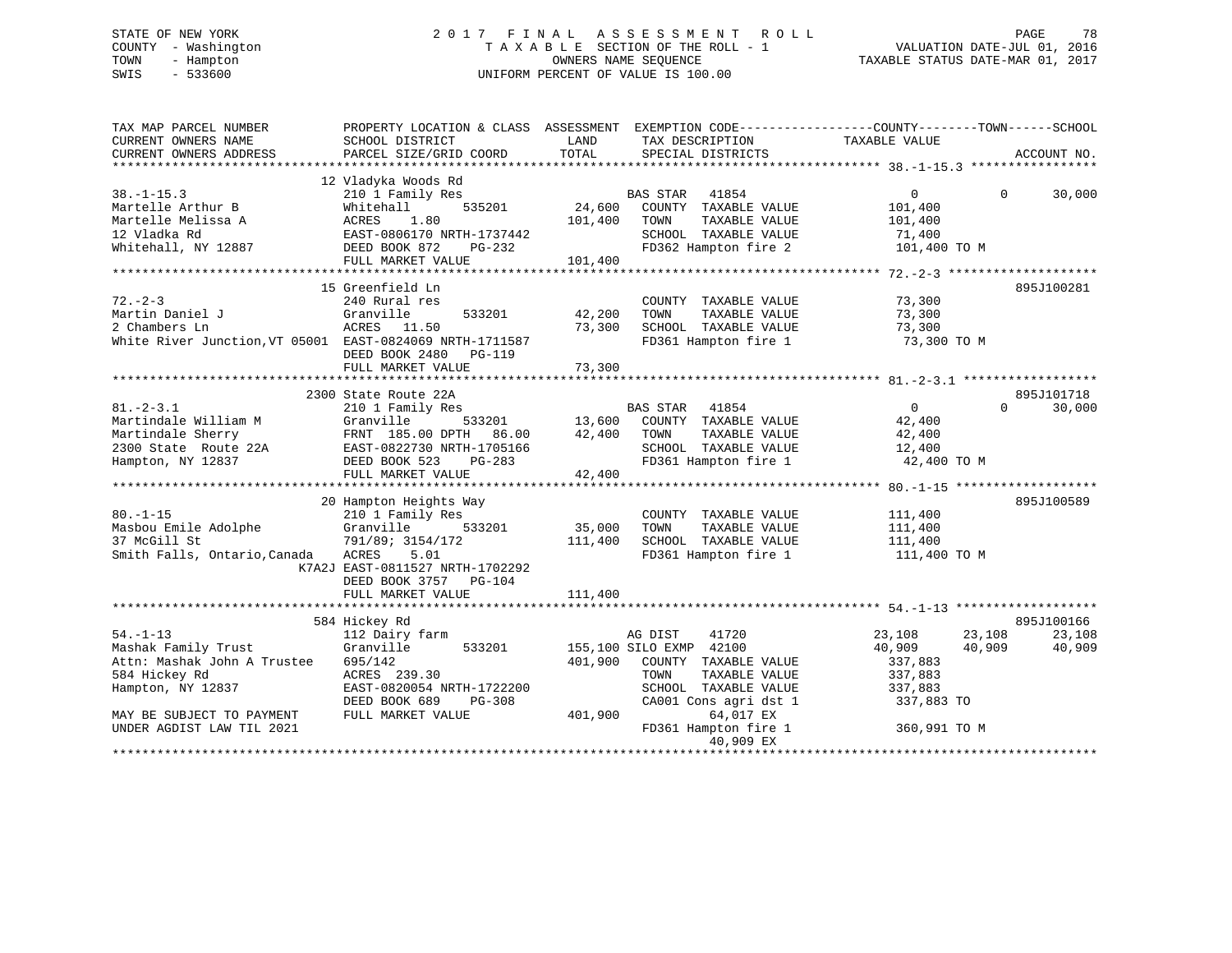# STATE OF NEW YORK 2 0 1 7 F I N A L A S S E S S M E N T R O L L PAGE 79 COUNTY - Washington T A X A B L E SECTION OF THE ROLL - 1 VALUATION DATE-JUL 01, 2016 TOWN - Hampton OWNERS NAME SEQUENCE TAXABLE STATUS DATE-MAR 01, 2017 SWIS - 533600 UNIFORM PERCENT OF VALUE IS 100.00

| TAX MAP PARCEL NUMBER<br>CURRENT OWNERS NAME<br>CURRENT OWNERS ADDRESS                                                                                                                            | PROPERTY LOCATION & CLASS ASSESSMENT EXEMPTION CODE----------------COUNTY-------TOWN------SCHOOL<br>SCHOOL DISTRICT<br>PARCEL SIZE/GRID COORD                           | LAND<br>TOTAL              | TAX DESCRIPTION<br>SPECIAL DISTRICTS                                                                                                                   | TAXABLE VALUE                                                            | ACCOUNT NO.          |
|---------------------------------------------------------------------------------------------------------------------------------------------------------------------------------------------------|-------------------------------------------------------------------------------------------------------------------------------------------------------------------------|----------------------------|--------------------------------------------------------------------------------------------------------------------------------------------------------|--------------------------------------------------------------------------|----------------------|
| $54. - 1 - 13.6$<br>Mashak Family Trust<br>584 Hickey Rd<br>Hampton, NY 12837                                                                                                                     | 12 Roberts Ln<br>210 1 Family Res<br>Granville<br>533201<br>Lot 1 689/308<br>ACRES<br>2.67<br>EAST-0819673 NRTH-1722759<br>DEED BOOK 695<br>PG-142<br>FULL MARKET VALUE | 27,400<br>83,200<br>83,200 | COUNTY TAXABLE VALUE<br>TOWN<br>TAXABLE VALUE<br>SCHOOL TAXABLE VALUE<br>CA001 Cons agri dst 1<br>FD361 Hampton fire 1                                 | 83,200<br>83,200<br>83,200<br>83,200 TO<br>83,200 TO M                   |                      |
| $54. - 1 - 14.2$<br>Mashak Family Trust<br>Attn: John A Mashak Trustee<br>584 Hickey Rd<br>Hampton, NY 12837<br>MAY BE SUBJECT TO PAYMENT<br>UNDER AGDIST LAW TIL 2021<br>*********************** | State Route 22A<br>105 Vac farmland<br>Granville<br>533201<br>ACRES 35.27<br>EAST-0821650 NRTH-1724525<br>DEED BOOK 689<br>PG-306<br>FULL MARKET VALUE                  | 28,600<br>28,600<br>28,600 | AG DIST<br>41720<br>COUNTY TAXABLE VALUE<br>TOWN<br>TAXABLE VALUE<br>SCHOOL TAXABLE VALUE<br>CA001 Cons agri dst 1<br>6,083 EX<br>FD361 Hampton fire 1 | 6,083<br>6,083<br>22,517<br>22,517<br>22,517<br>22,517 TO<br>28,600 TO M | 895J100613<br>6,083  |
| $62. - 1 - 23$<br>Mashak Family Trust<br>Attn: John A Mashak Trustee<br>584 Hickey Rd<br>Hampton, NY 12837                                                                                        | Hickey Rd OFF<br>322 Rural vac>10<br>Granville<br>533201<br>ACRES 17.00<br>EAST-0815655 NRTH-1718566<br>DEED BOOK 689<br>PG-308<br>FULL MARKET VALUE                    | 8,000<br>8,000<br>8,000    | COUNTY TAXABLE VALUE<br>TOWN<br>TAXABLE VALUE<br>SCHOOL TAXABLE VALUE<br>CA001 Cons agri dst 1<br>FD361 Hampton fire 1                                 | 8,000<br>8,000<br>8,000<br>8,000 TO<br>8,000 TO M                        | 895J100165           |
| $62. - 1 - 24$<br>Mashak John<br>584 Hickey Rd<br>Hampton, NY 12837                                                                                                                               | Hickey Rd OFF<br>322 Rural vac>10<br>Granville<br>533201<br>10 Ad<br>13.70<br>ACRES<br>EAST-0816107 NRTH-1718147<br>DEED BOOK 819<br>PG-344<br>FULL MARKET VALUE        | 6,500<br>6,500<br>6,500    | COUNTY TAXABLE VALUE<br>TAXABLE VALUE<br>TOWN<br>SCHOOL TAXABLE VALUE<br>CA001 Cons agri dst 1<br>FD361 Hampton fire 1                                 | 6,500<br>6,500<br>6,500<br>6,500 TO<br>6,500 TO M                        | 895J100171           |
| $54. - 1 - 13.4$<br>Mashak John A<br>Mashak Valerie E<br>584 Hickey Rd<br>Hampton, NY 12837<br>MAY BE SUBJECT TO PAYMENT                                                                          | 487 Hickey Rd<br>210 1 Family Res<br>533201<br>Granville<br>Lot 4<br>FRNT 949.00 DPTH<br>ACRES<br>8.37<br>EAST-0819059 NRTH-1721683<br>DEED BOOK 3472<br>$PG-122$       | 38,700<br>97,800           | AG DIST<br>41720<br>COUNTY TAXABLE VALUE<br>TOWN<br>TAXABLE VALUE<br>SCHOOL TAXABLE VALUE<br>CA001 Cons agri dst 1<br>FD361 Hampton fire 1             | $\Omega$<br>97,800<br>97,800<br>97,800<br>97,800 TO<br>97,800 TO M       | $\Omega$<br>$\Omega$ |
| UNDER AGDIST LAW TIL 2021                                                                                                                                                                         | FULL MARKET VALUE                                                                                                                                                       | 97,800                     |                                                                                                                                                        |                                                                          |                      |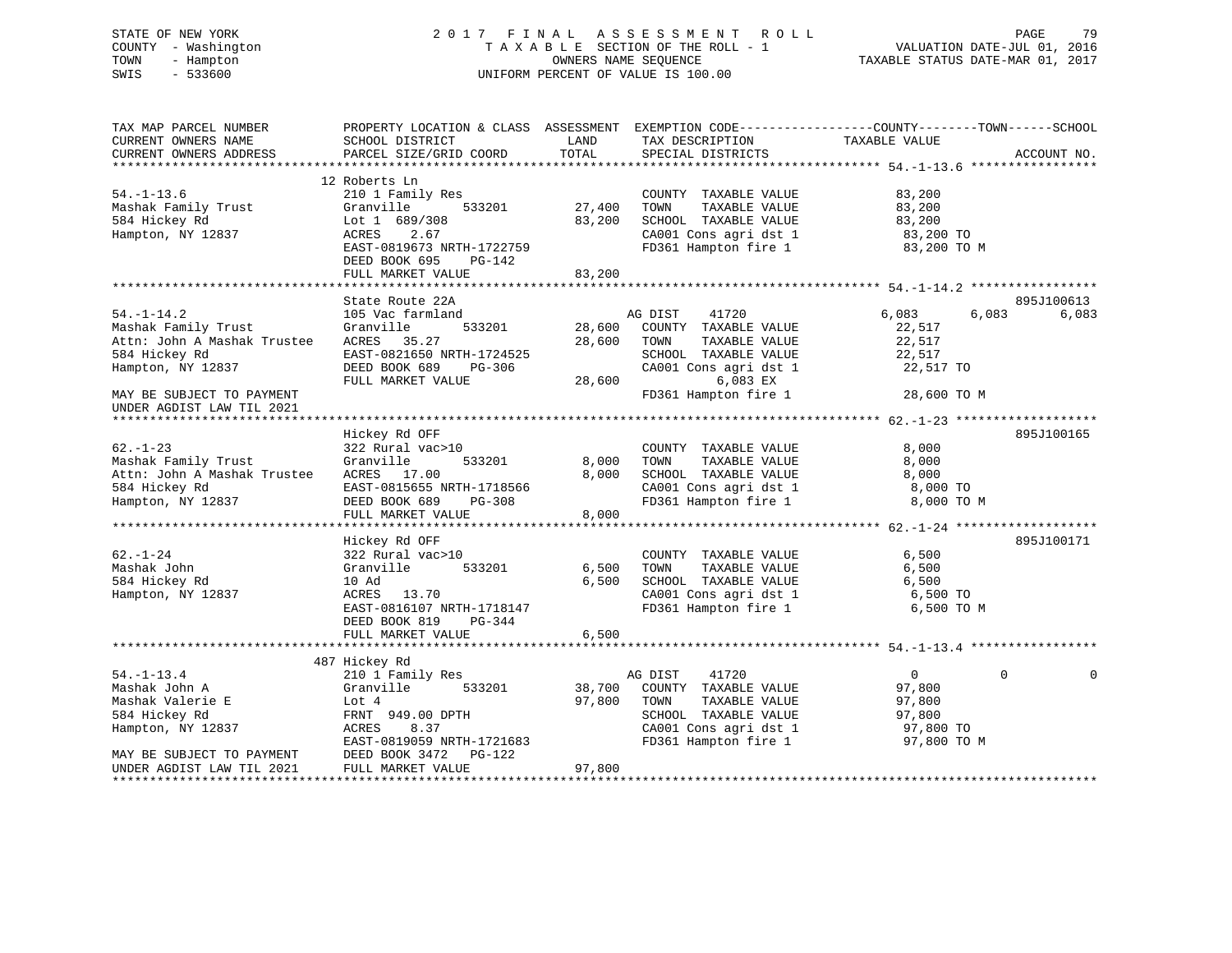# STATE OF NEW YORK 2 0 1 7 F I N A L A S S E S S M E N T R O L L PAGE 80 COUNTY - Washington T A X A B L E SECTION OF THE ROLL - 1 VALUATION DATE-JUL 01, 2016 TOWN - Hampton OWNERS NAME SEQUENCE TAXABLE STATUS DATE-MAR 01, 2017 SWIS - 533600 UNIFORM PERCENT OF VALUE IS 100.00

| TAX MAP PARCEL NUMBER<br>CURRENT OWNERS NAME<br>CURRENT OWNERS ADDRESS | SCHOOL DISTRICT<br>PARCEL SIZE/GRID COORD | PROPERTY LOCATION & CLASS ASSESSMENT EXEMPTION CODE---------------COUNTY-------TOWN-----SCHOOL<br>LAND<br>TAX DESCRIPTION<br>TOTAL<br>SPECIAL DISTRICTS | TAXABLE VALUE<br>ACCOUNT NO.              |        |
|------------------------------------------------------------------------|-------------------------------------------|---------------------------------------------------------------------------------------------------------------------------------------------------------|-------------------------------------------|--------|
|                                                                        |                                           |                                                                                                                                                         |                                           |        |
|                                                                        | 21 Roberts Ln                             |                                                                                                                                                         |                                           |        |
| $54. - 1 - 13.5$                                                       | 270 Mfg housing                           | 41720<br>AG DIST                                                                                                                                        | $\mathbf 0$<br>$\overline{0}$<br>$\Omega$ | 0      |
| Mashak Rebecca                                                         | 533201<br>Granville                       | 35,500 BAS STAR 41854                                                                                                                                   | $\Omega$                                  | 30,000 |
| 21 Roberts Ln                                                          | Lot 2                                     | 57,500 COUNTY TAXABLE VALUE                                                                                                                             | 57,500                                    |        |
| Hampton, NY 12837                                                      | FRNT 1004.00 DPTH                         | TAXABLE VALUE<br>TOWN<br>SCHOOL TAXABLE VALUE                                                                                                           | 57,500                                    |        |
|                                                                        | ACRES<br>5.47                             |                                                                                                                                                         | 27,500                                    |        |
| MAY BE SUBJECT TO PAYMENT                                              | EAST-0819350 NRTH-1722468                 | CA001 Cons agri dst 1                                                                                                                                   | 57,500 TO                                 |        |
| UNDER AGDIST LAW TIL 2021                                              | DEED BOOK 3472 PG-125                     | FD361 Hampton fire 1                                                                                                                                    | 57,500 TO M                               |        |
|                                                                        | FULL MARKET VALUE                         | 57,500                                                                                                                                                  |                                           |        |
|                                                                        |                                           |                                                                                                                                                         |                                           |        |
| $45. -1 - 3$                                                           | 1585 Carlton Rd                           | 41854                                                                                                                                                   | 895J100028<br>$\overline{0}$<br>$\Omega$  |        |
|                                                                        | 240 Rural res                             | <b>BAS STAR</b>                                                                                                                                         |                                           | 30,000 |
| Mason Tiffany K                                                        | 535201<br>Whitehall                       | 86,500<br>COUNTY TAXABLE VALUE                                                                                                                          | 202,300                                   |        |
| 1585 Carlton Rd                                                        | 893/12                                    | 202,300<br>TAXABLE VALUE<br>TOWN                                                                                                                        | 202,300                                   |        |
| Whitehall, NY 12887                                                    | ACRES 70.00                               | SCHOOL TAXABLE VALUE                                                                                                                                    | 172,300                                   |        |
|                                                                        | EAST-0805631 NRTH-1735797                 | CA001 Cons agri dst 1                                                                                                                                   | 202,300 TO                                |        |
|                                                                        | DEED BOOK 3260 PG-92                      | FD362 Hampton fire 2                                                                                                                                    | 202,300 TO M                              |        |
|                                                                        | FULL MARKET VALUE                         | 202,300                                                                                                                                                 |                                           |        |
|                                                                        |                                           |                                                                                                                                                         |                                           |        |
|                                                                        | 1660 County Route 11                      |                                                                                                                                                         |                                           |        |
| $38. - 1 - 10.3$                                                       | 210 1 Family Res                          | AGE-CO/SCH 41805                                                                                                                                        | 7,590<br>0                                | 7,590  |
| Matta James                                                            | 535201<br>Whitehall                       | 14,400 ENH STAR<br>41834                                                                                                                                | $\overline{0}$<br>$\Omega$                | 65,500 |
| Matta Joseph Richard                                                   | ACRES<br>2.05                             | 151,800 COUNTY TAXABLE VALUE                                                                                                                            | 144,210                                   |        |
| PO Box 114                                                             | EAST-0808697 NRTH-1737211                 | TAXABLE VALUE<br>TOWN                                                                                                                                   | 151,800                                   |        |
| Fair Haven, VT 05743                                                   | DEED BOOK 2966 PG-145                     | SCHOOL TAXABLE VALUE                                                                                                                                    | 78,710                                    |        |
|                                                                        | FULL MARKET VALUE                         | 151,800 CA001 Cons agri dst 1                                                                                                                           | 151,800 TO                                |        |
|                                                                        |                                           | FD362 Hampton fire 2                                                                                                                                    | 151,800 TO M                              |        |
|                                                                        |                                           |                                                                                                                                                         |                                           |        |
|                                                                        | Hills Pond Rd OFF                         |                                                                                                                                                         | 895J100408                                |        |
| $71. - 1 - 11.2$                                                       | 314 Rural vac<10                          | FOR 480A 47460                                                                                                                                          | 6,800<br>6,800                            | 6,800  |
| Mayer Maria B                                                          | 533201<br>Granville                       | 8,500<br>COUNTY TAXABLE VALUE                                                                                                                           | 1,700                                     |        |
| Geear Jonathan B                                                       | ACRES<br>7.00                             | 8,500<br>TOWN<br>TAXABLE VALUE                                                                                                                          | 1,700                                     |        |
| PO Box 135                                                             | EAST-0816557 NRTH-1710692                 | SCHOOL TAXABLE VALUE                                                                                                                                    | 1,700                                     |        |
| Hampton, NY 12837                                                      | DEED BOOK 2337 PG-58                      | FD361 Hampton fire 1                                                                                                                                    | 8,500 TO M                                |        |
|                                                                        | FULL MARKET VALUE                         | 8,500                                                                                                                                                   |                                           |        |
| MAY BE SUBJECT TO PAYMENT                                              |                                           |                                                                                                                                                         |                                           |        |
| UNDER RPTL480A UNTIL 2026                                              |                                           |                                                                                                                                                         |                                           |        |
|                                                                        |                                           |                                                                                                                                                         |                                           |        |
|                                                                        | 1123 East Way                             |                                                                                                                                                         | 895J101729                                |        |
| $71. - 1 - 14.32$                                                      | 260 Seasonal res - WTRFNT                 | COUNTY TAXABLE VALUE                                                                                                                                    | 212,300                                   |        |
| McCarty Keith J                                                        | 533201<br>Granville                       | 47,600<br>TOWN<br>TAXABLE VALUE                                                                                                                         | 212,300                                   |        |
| McCarty Angela M                                                       | 599/88                                    | 212,300<br>SCHOOL TAXABLE VALUE                                                                                                                         | 212,300                                   |        |
| 11 Forest Rd                                                           | ACRES<br>6.03                             | FD361 Hampton fire 1                                                                                                                                    | 212,300 TO M                              |        |
| Delmar, NY 12054                                                       | EAST-0815795 NRTH-1708578                 |                                                                                                                                                         |                                           |        |
|                                                                        | DEED BOOK 3635 PG-187                     |                                                                                                                                                         |                                           |        |
|                                                                        | FULL MARKET VALUE                         | 212,300                                                                                                                                                 |                                           |        |
|                                                                        |                                           |                                                                                                                                                         |                                           |        |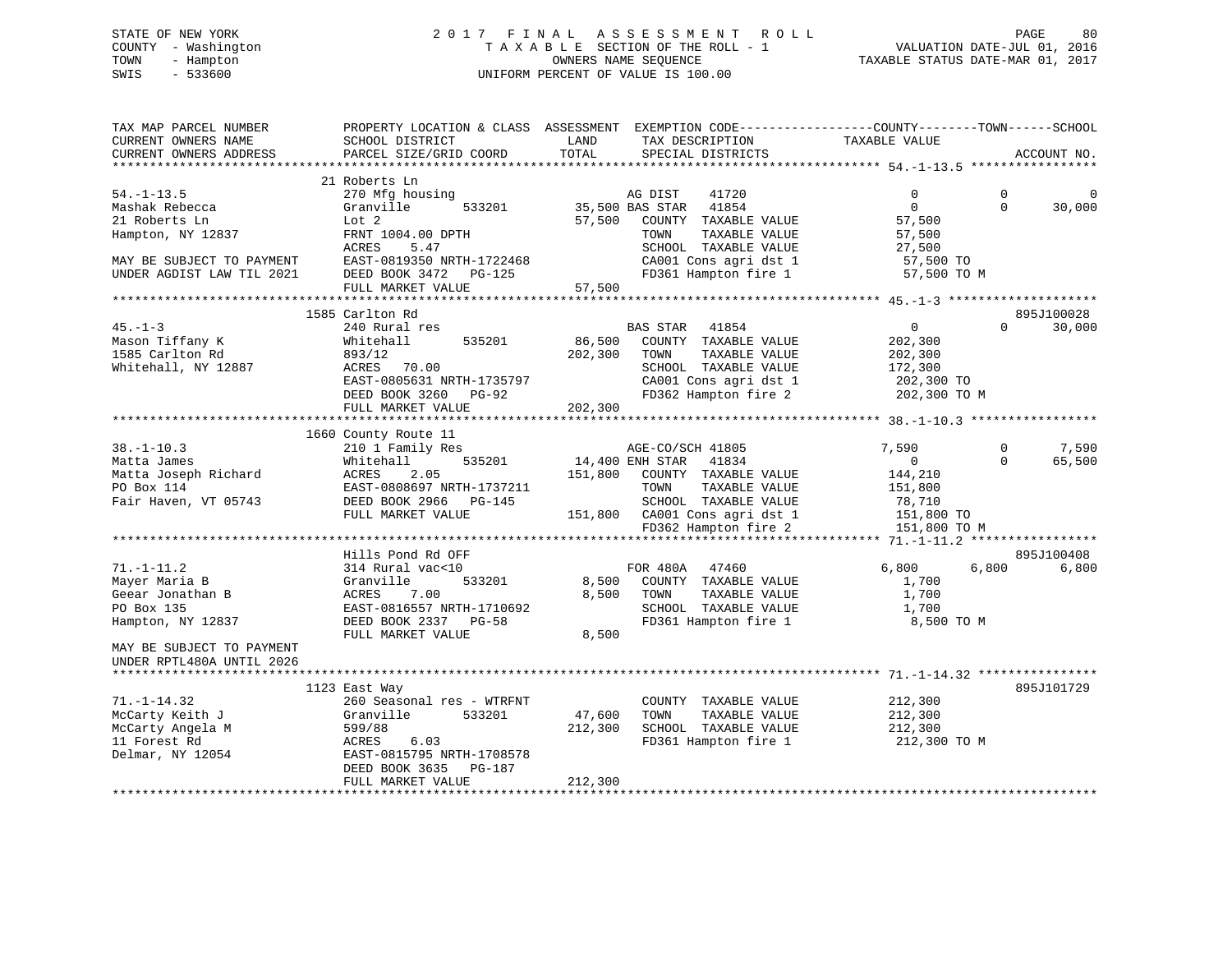# STATE OF NEW YORK 2 0 1 7 F I N A L A S S E S S M E N T R O L L PAGE 81 COUNTY - Washington T A X A B L E SECTION OF THE ROLL - 1 VALUATION DATE-JUL 01, 2016 TOWN - Hampton OWNERS NAME SEQUENCE TAXABLE STATUS DATE-MAR 01, 2017 SWIS - 533600 UNIFORM PERCENT OF VALUE IS 100.00

| TAX MAP PARCEL NUMBER<br>CURRENT OWNERS NAME<br>CURRENT OWNERS ADDRESS                                | PROPERTY LOCATION & CLASS ASSESSMENT<br>SCHOOL DISTRICT<br>PARCEL SIZE/GRID COORD                                                                                                              | LAND<br>TOTAL                | EXEMPTION CODE-----------------COUNTY-------TOWN------SCHOOL<br>TAX DESCRIPTION<br>SPECIAL DISTRICTS                      | TAXABLE VALUE                                                | ACCOUNT NO.                      |
|-------------------------------------------------------------------------------------------------------|------------------------------------------------------------------------------------------------------------------------------------------------------------------------------------------------|------------------------------|---------------------------------------------------------------------------------------------------------------------------|--------------------------------------------------------------|----------------------------------|
| $80. - 1 - 32$<br>Mcclintock Douglas J<br>Mcclintock Deanne<br>5 Hamilton Rd<br>Scarsdale, NY 10583   | 17 Ridgecrest Way<br>210 1 Family Res<br>Whitehall<br>535201<br>LOT 4<br>Driveway Agmt 603/322<br>ACRES<br>1.80<br>EAST-0810204 NRTH-1704506<br>DEED BOOK 599<br>$PG-339$<br>FULL MARKET VALUE | 24,600<br>173,500<br>173,500 | COUNTY TAXABLE VALUE<br>TAXABLE VALUE<br>TOWN<br>SCHOOL TAXABLE VALUE<br>FD361 Hampton fire 1                             | 173,500<br>173,500<br>173,500<br>173,500 TO M                | 895J101735                       |
|                                                                                                       |                                                                                                                                                                                                |                              |                                                                                                                           |                                                              |                                  |
| $80. - 1 - 56$<br>Mcclintock Douglas J<br>Mcclintock Deanne H<br>5 Hamilton Rd<br>Scarsdale, NY 10583 | County Route 21 OFF<br>314 Rural vac<10<br>535201<br>Whitehall<br>Sect 5 Lot 1<br>ACRES<br>5.10<br>EAST-0809573 NRTH-1704369<br>DEED BOOK 787<br>PG-316                                        | 3,000<br>3,000               | COUNTY TAXABLE VALUE<br>TAXABLE VALUE<br>TOWN<br>SCHOOL TAXABLE VALUE<br>FD361 Hampton fire 1                             | 3,000<br>3,000<br>3,000<br>3,000 TO M                        |                                  |
|                                                                                                       | FULL MARKET VALUE                                                                                                                                                                              | 3,000                        |                                                                                                                           |                                                              |                                  |
|                                                                                                       | 224 Hills Pond Rd                                                                                                                                                                              |                              |                                                                                                                           |                                                              | 895J101772                       |
| $71. - 1 - 15.1$<br>McClure Cecil<br>McClure Kathryn<br>PO Box 114<br>Hampton, NY 12837               | 210 1 Family Res<br>533201<br>Granville<br>8.53<br>ACRES<br>EAST-0816930 NRTH-1707050<br>DEED BOOK 1951 PG-264<br>FULL MARKET VALUE                                                            | 38,500<br>147,800<br>147,800 | BAS STAR<br>41854<br>COUNTY TAXABLE VALUE<br>TOWN<br>TAXABLE VALUE<br>SCHOOL TAXABLE VALUE<br>FD361 Hampton fire 1        | $\mathbf 0$<br>147,800<br>147,800<br>117,800<br>147,800 TO M | $\Omega$<br>30,000               |
|                                                                                                       |                                                                                                                                                                                                |                              |                                                                                                                           |                                                              |                                  |
| $80. - 1 - 18$<br>Mcclure Gary<br>34 Hampton Heights Way<br>Whitehall, NY 12887                       | 34 Hampton Heights Way<br>210 1 Family Res<br>Granville<br>533201<br><b>ACRES</b><br>5.06<br>EAST-0811182 NRTH-1701684<br>DEED BOOK 2574 PG-165<br>FULL MARKET VALUE                           | 35,100<br>76,500<br>76,500   | <b>BAS STAR</b><br>41854<br>COUNTY TAXABLE VALUE<br>TOWN<br>TAXABLE VALUE<br>SCHOOL TAXABLE VALUE<br>FD361 Hampton fire 1 | $\overline{0}$<br>76,500<br>76,500<br>46,500<br>76,500 TO M  | 895J100622<br>$\Omega$<br>30,000 |
|                                                                                                       |                                                                                                                                                                                                |                              |                                                                                                                           |                                                              |                                  |
| $53. - 1 - 7.6$<br>Mcdermott James E<br>Mcdermott G Sue<br>126 Ramunno Cir<br>Hockessin Del, 19707    | By The Way<br>314 Rural vac<10<br>Granville<br>533201<br>5.09<br>ACRES<br>EAST-0814441 NRTH-1721956<br>DEED BOOK 467<br>PG-437<br>FULL MARKET VALUE                                            | 15,000<br>15,000<br>15,000   | COUNTY TAXABLE VALUE<br>TOWN<br>TAXABLE VALUE<br>SCHOOL TAXABLE VALUE<br>FD361 Hampton fire 1                             | 15,000<br>15,000<br>15,000<br>15,000 TO M                    | 895J100578                       |
|                                                                                                       |                                                                                                                                                                                                |                              |                                                                                                                           |                                                              |                                  |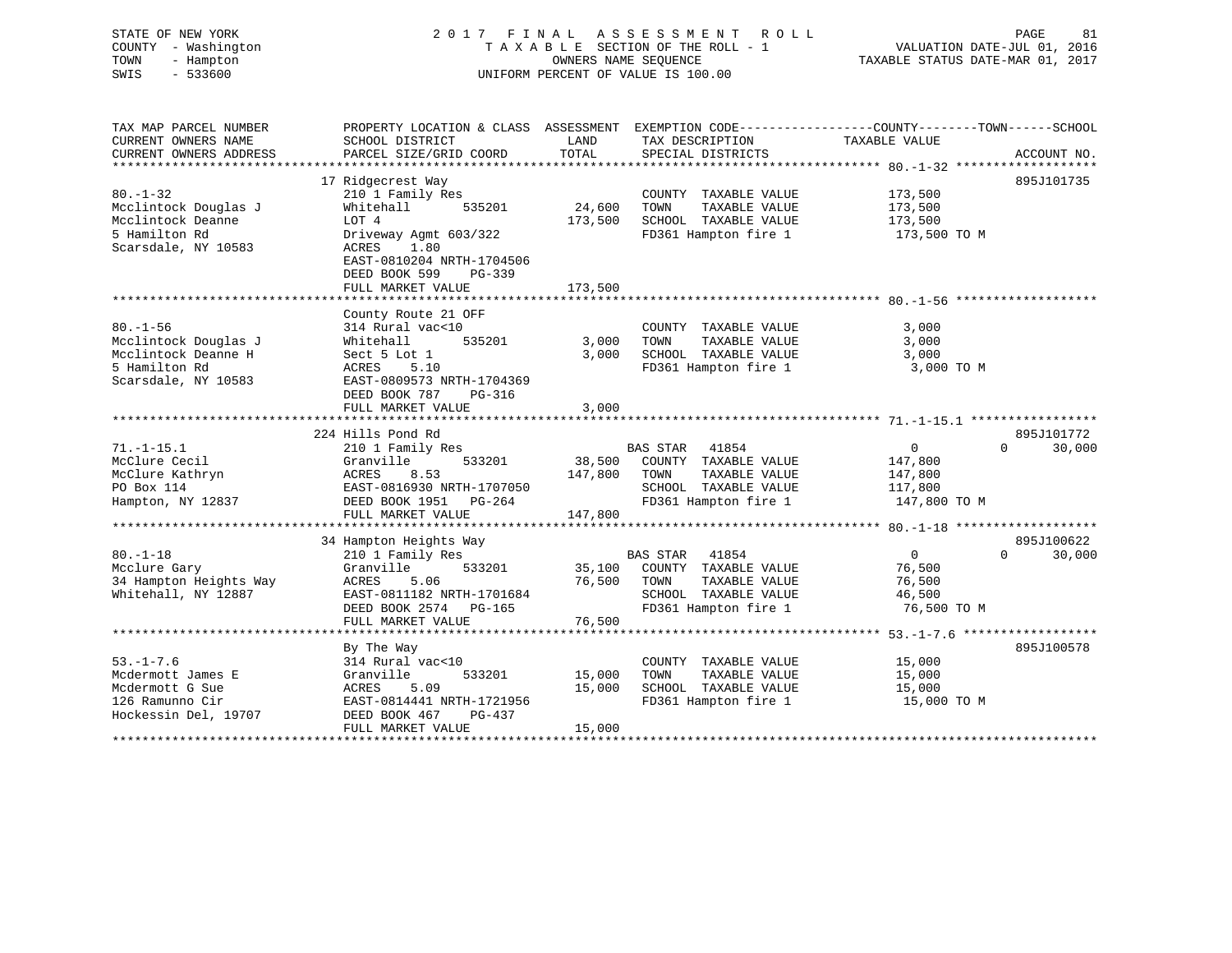# STATE OF NEW YORK 2 0 1 7 F I N A L A S S E S S M E N T R O L L PAGE 82 COUNTY - Washington T A X A B L E SECTION OF THE ROLL - 1 VALUATION DATE-JUL 01, 2016 TOWN - Hampton OWNERS NAME SEQUENCE TAXABLE STATUS DATE-MAR 01, 2017 SWIS - 533600 UNIFORM PERCENT OF VALUE IS 100.00

| SCHOOL DISTRICT<br>PARCEL SIZE/GRID COORD                                                                                            | LAND<br>TOTAL                                                                                                    | TAX DESCRIPTION<br>SPECIAL DISTRICTS                                  |                                                                                             | ACCOUNT NO.                                                                                                                                                                                                                                                                                                                |
|--------------------------------------------------------------------------------------------------------------------------------------|------------------------------------------------------------------------------------------------------------------|-----------------------------------------------------------------------|---------------------------------------------------------------------------------------------|----------------------------------------------------------------------------------------------------------------------------------------------------------------------------------------------------------------------------------------------------------------------------------------------------------------------------|
| 210 1 Family Res<br>Whitehall<br>ACRES<br>3.11<br>EAST-0805347 NRTH-1744600<br>DEED BOOK 3520 PG-211<br>FULL MARKET VALUE            | 28,900<br>74,300<br>74,300                                                                                       | COUNTY TAXABLE VALUE<br>TOWN<br>TAXABLE VALUE<br>SCHOOL TAXABLE VALUE | 74,300<br>74,300<br>74,300<br>74,300 TO M                                                   | 895J101764                                                                                                                                                                                                                                                                                                                 |
|                                                                                                                                      |                                                                                                                  |                                                                       |                                                                                             | 895J100428                                                                                                                                                                                                                                                                                                                 |
| 210 1 Family Res<br>Granville<br>FRNT 112.00 DPTH 90.00<br>EAST-0822532 NRTH-1701652<br>DEED BOOK 2147 PG-178<br>FULL MARKET VALUE   | 96,600<br>96,600                                                                                                 | TAXABLE VALUE<br>SCHOOL TAXABLE VALUE                                 | $\Omega$<br>96,600<br>96,600<br>66,600<br>96,600 TO M                                       | 30,000<br>$\Omega$                                                                                                                                                                                                                                                                                                         |
|                                                                                                                                      |                                                                                                                  |                                                                       |                                                                                             | 895J101741                                                                                                                                                                                                                                                                                                                 |
| 314 Rural vac<10<br>Granville<br>533201<br>2.70<br>ACRES<br>EAST-0822685 NRTH-1701791                                                | 18,500<br>18,500                                                                                                 | COUNTY TAXABLE VALUE<br>TAXABLE VALUE<br>TOWN<br>SCHOOL TAXABLE VALUE | 18,500<br>18,500<br>18,500<br>18,500 TO M                                                   |                                                                                                                                                                                                                                                                                                                            |
| FULL MARKET VALUE                                                                                                                    | 18,500                                                                                                           |                                                                       |                                                                                             |                                                                                                                                                                                                                                                                                                                            |
| 270 Mfg housing<br>Granville<br>FRNT 130.00 DPTH 350.00<br>EAST-0823230 NRTH-1704391<br>DEED BOOK 439<br>PG-483<br>FULL MARKET VALUE | 12,200                                                                                                           | COUNTY TAXABLE VALUE<br>TOWN<br>TAXABLE VALUE                         | 12,200<br>12,200<br>12,200<br>12,200 TO M                                                   | 895J100402                                                                                                                                                                                                                                                                                                                 |
| South Rd OFF                                                                                                                         |                                                                                                                  |                                                                       |                                                                                             | 895J101744                                                                                                                                                                                                                                                                                                                 |
| 314 Rural vac<10<br>533201<br>Granville<br>ACRES<br>7.90<br>EAST-0820164 NRTH-1703671<br>DEED BOOK 561<br>PG-1<br>FULL MARKET VALUE  | 4,000<br>4,000<br>4,000                                                                                          | COUNTY TAXABLE VALUE<br>TOWN<br>TAXABLE VALUE                         | 4,000<br>4,000<br>4,000<br>4,000 TO M                                                       |                                                                                                                                                                                                                                                                                                                            |
|                                                                                                                                      | 218 Carvers Falls Rd<br>2143 State Route 22A<br>State Route 22A<br>DEED BOOK 2147 PG-182<br>2264 State Route 22A | 535201<br>533201 10,000<br>12,200                                     | BAS STAR 41854<br>533201 10,100 COUNTY TAXABLE VALUE<br>PTH 90.00 96,600 TOWN TAXABLE VALUE | PROPERTY LOCATION & CLASS ASSESSMENT EXEMPTION CODE----------------COUNTY-------TOWN------SCHOOL<br>TAXABLE VALUE<br>FD362 Hampton fire 2<br>FD361 Hampton fire 1<br>FD361 Hampton fire 1<br>SCHOOL TAXABLE VALUE<br>FD361 Hampton fire 1<br>TOWN       TAXABLE  VALUE<br>SCHOOL    TAXABLE  VALUE<br>FD361 Hampton fire 1 |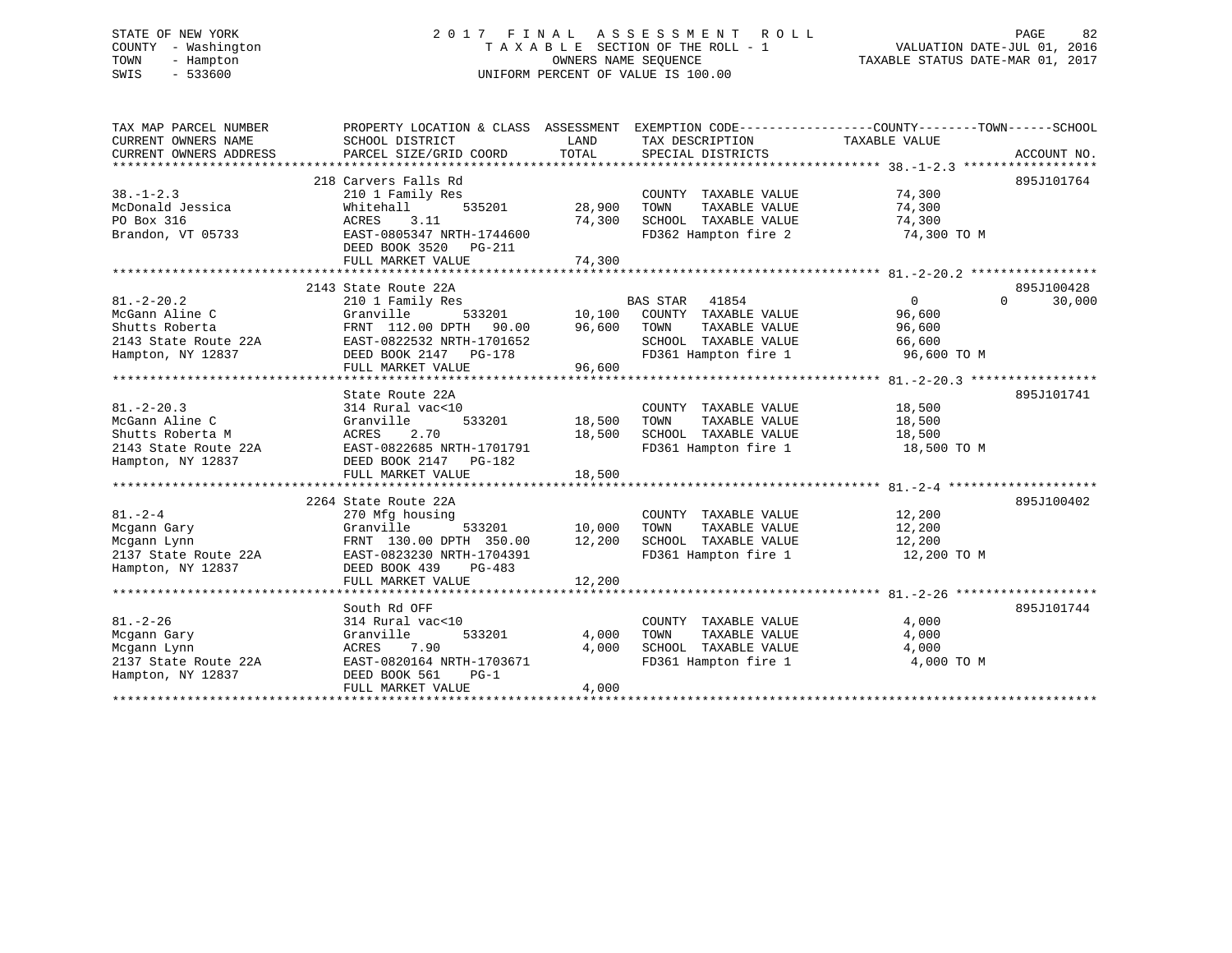# STATE OF NEW YORK 2 0 1 7 F I N A L A S S E S S M E N T R O L L PAGE 83 COUNTY - Washington T A X A B L E SECTION OF THE ROLL - 1 VALUATION DATE-JUL 01, 2016 TOWN - Hampton OWNERS NAME SEQUENCE TAXABLE STATUS DATE-MAR 01, 2017 SWIS - 533600 UNIFORM PERCENT OF VALUE IS 100.00

| TAX MAP PARCEL NUMBER<br>CURRENT OWNERS NAME                                                    | PROPERTY LOCATION & CLASS ASSESSMENT<br>SCHOOL DISTRICT                                                                                                                                            | LAND                         | EXEMPTION CODE-----------------COUNTY-------TOWN------SCHOOL<br>TAX DESCRIPTION                                                                  | TAXABLE VALUE                                                   |                                  |
|-------------------------------------------------------------------------------------------------|----------------------------------------------------------------------------------------------------------------------------------------------------------------------------------------------------|------------------------------|--------------------------------------------------------------------------------------------------------------------------------------------------|-----------------------------------------------------------------|----------------------------------|
| CURRENT OWNERS ADDRESS                                                                          | PARCEL SIZE/GRID COORD                                                                                                                                                                             | TOTAL                        | SPECIAL DISTRICTS                                                                                                                                |                                                                 | ACCOUNT NO.                      |
| $81. - 2 - 20.1$<br>McGann Gary D<br>McGann Lynn D<br>2137 State Route 22A<br>Hampton, NY 12837 | 2137 State Route 22A<br>210 1 Family Res<br>533201<br>Granville<br>7.10<br>ACRES<br>EAST-0822441 NRTH-1701484<br>DEED BOOK 710<br>$PG-53$<br>FULL MARKET VALUE                                     | 37,100<br>111,900            | ENH STAR 41834<br>COUNTY TAXABLE VALUE<br>TAXABLE VALUE<br>TOWN<br>SCHOOL TAXABLE VALUE<br>CA001 Cons agri dst 1<br>111,900 FD361 Hampton fire 1 | 0<br>111,900<br>111,900<br>46,400<br>111,900 TO<br>111,900 TO M | 895J100172<br>$\Omega$<br>65,500 |
|                                                                                                 |                                                                                                                                                                                                    |                              |                                                                                                                                                  |                                                                 |                                  |
| $80. - 1 - 45$<br>McGrath Daniel<br>McGrath Ellen<br>53-32 72nd St<br>Maspeth, NY 11378         | 12 Lakeview Way<br>210 1 Family Res - WTRFNT<br>535201<br>Whitehall<br>LOT 17<br>Row 578/329<br>FRNT 100.00 DPTH 289.00<br>EAST-0810862 NRTH-1705102<br>DEED BOOK 3709 PG-317<br>FULL MARKET VALUE | 25,000<br>210,200<br>210,200 | COUNTY TAXABLE VALUE<br>TOWN<br>TAXABLE VALUE<br>SCHOOL TAXABLE VALUE<br>FD361 Hampton fire 1                                                    | 210,200<br>210,200<br>210,200<br>210,200 TO M                   | 895J101761                       |
|                                                                                                 |                                                                                                                                                                                                    |                              |                                                                                                                                                  |                                                                 |                                  |
| $53. - 1 - 4.3$<br>McKee Steven R<br>McKee Marie C<br>109 Roberts Ln<br>Hampton, NY 12837       | 109 Roberts Ln<br>240 Rural res<br>Granville<br>533201<br>ACRES 24.60<br>EAST-0817312 NRTH-1723225<br>DEED BOOK 926<br>PG-294<br>FULL MARKET VALUE                                                 | 54,600<br>171,800<br>171,800 | ENH STAR 41834<br>COUNTY TAXABLE VALUE<br>TOWN<br>TAXABLE VALUE<br>SCHOOL TAXABLE VALUE<br>FD361 Hampton fire 1                                  | $\overline{0}$<br>171,800<br>171,800<br>106,300<br>171,800 TO M | 895J100533<br>65,500<br>$\Omega$ |
|                                                                                                 | 377 South Rd                                                                                                                                                                                       |                              |                                                                                                                                                  |                                                                 | 895J100183                       |
| $72. - 1 - 17$<br>Mckenzie David G<br>PO Box 623<br>Bomoseen, VT 05732                          | 240 Rural res<br>Granville<br>533201<br>38.70<br>ACRES<br>EAST-0818575 NRTH-1705993<br>DEED BOOK 898<br>PG-61<br>FULL MARKET VALUE                                                                 | 68,700<br>83,000<br>83,000   | COUNTY TAXABLE VALUE<br>TAXABLE VALUE<br>TOWN<br>SCHOOL TAXABLE VALUE<br>FD361 Hampton fire 1                                                    | 83,000<br>83,000<br>83,000<br>83,000 TO M                       |                                  |
|                                                                                                 |                                                                                                                                                                                                    |                              |                                                                                                                                                  |                                                                 |                                  |
| $71.4 - 2 - 5$<br>McMillan Hamish<br>Weaver Jacqueline<br>1064 West Way<br>Hampton, NY 12837    | 1064 West Way<br>210 1 Family Res - WTRFNT<br>533201<br>Granville<br>LOT 13<br>$71. - 2 - 5$<br>FRNT 100.00 DPTH 261.00<br>EAST-0815240 NRTH-1707713<br>DEED BOOK 3709 PG-172                      | 27,100<br>186,200            | COUNTY TAXABLE VALUE<br>TAXABLE VALUE<br>TOWN<br>SCHOOL TAXABLE VALUE<br>FD361 Hampton fire 1                                                    | 186,200<br>186,200<br>186,200<br>186,200 TO M                   | 895J100021                       |
|                                                                                                 | FULL MARKET VALUE                                                                                                                                                                                  | 186,200                      |                                                                                                                                                  |                                                                 |                                  |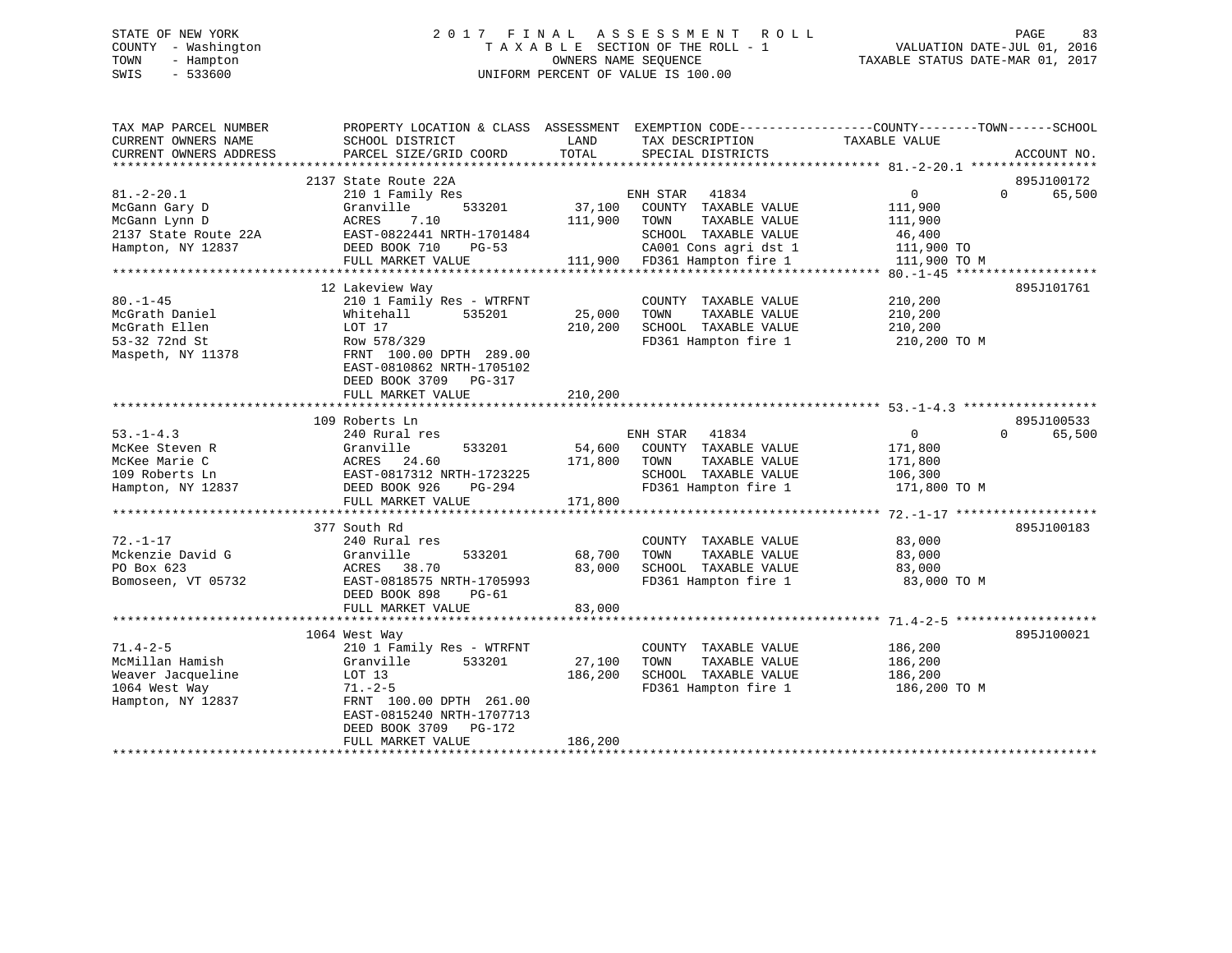# STATE OF NEW YORK 2 0 1 7 F I N A L A S S E S S M E N T R O L L PAGE 84 COUNTY - Washington T A X A B L E SECTION OF THE ROLL - 1 VALUATION DATE-JUL 01, 2016 TOWN - Hampton OWNERS NAME SEQUENCE TAXABLE STATUS DATE-MAR 01, 2017 SWIS - 533600 UNIFORM PERCENT OF VALUE IS 100.00

TAX MAP PARCEL NUMBER PROPERTY LOCATION & CLASS ASSESSMENT EXEMPTION CODE------------------COUNTY--------TOWN------SCHOOL

CURRENT OWNERS NAME SCHOOL DISTRICT LAND TAX DESCRIPTION TAXABLE VALUE CURRENT OWNERS ADDRESS PARCEL SIZE/GRID COORD TOTAL SPECIAL DISTRICTS ACCOUNT NO. \*\*\*\*\*\*\*\*\*\*\*\*\*\*\*\*\*\*\*\*\*\*\*\*\*\*\*\*\*\*\*\*\*\*\*\*\*\*\*\*\*\*\*\*\*\*\*\*\*\*\*\*\*\*\*\*\*\*\*\*\*\*\*\*\*\*\*\*\*\*\*\*\*\*\*\*\*\*\*\*\*\*\*\*\*\*\*\*\*\*\*\*\*\*\*\*\*\*\*\*\*\*\* 81.-1-13.4 \*\*\*\*\*\*\*\*\*\*\*\*\*\*\*\*\* North Quivey Hill Ln 81.-1-13.4 322 Rural vac>10 COUNTY TAXABLE VALUE 19,000 Mead (Estate) Anna J Granville 533201 19,000 TOWN TAXABLE VALUE 19,000 Att:Lawrence Jones/I Campney 899-95 1880/158 to 188 19,000 SCHOOL TAXABLE VALUE 19,000 166 N William St Sub Div Lot 5 FD361 Hampton fire 1 19,000 TO M Whitehall, NY 12887 ACRES 18.65 EAST-0818953 NRTH-1700203 DEED BOOK J 122 PG-72FULL MARKET VALUE 19,000 \*\*\*\*\*\*\*\*\*\*\*\*\*\*\*\*\*\*\*\*\*\*\*\*\*\*\*\*\*\*\*\*\*\*\*\*\*\*\*\*\*\*\*\*\*\*\*\*\*\*\*\*\*\*\*\*\*\*\*\*\*\*\*\*\*\*\*\*\*\*\*\*\*\*\*\*\*\*\*\*\*\*\*\*\*\*\*\*\*\*\*\*\*\*\*\*\*\*\*\*\*\*\* 81.-1-13.1 \*\*\*\*\*\*\*\*\*\*\*\*\*\*\*\*\* North Quivey Hill Ln 81.-1-13.1 322 Rural vac>10 COUNTY TAXABLE VALUE 19,000 Mead (Estate) Martin C Granville 533201 19,000 TOWN TAXABLE VALUE 19,000 Attn: Martin R & Jane Mead 1880/158 to188 19,000 SCHOOL TAXABLE VALUE 19,000 171 Jones Rd Sub Div Lot 2 FD361 Hampton fire 1 19,000 TO M Poultney, VT 05764 ACRES 18.65 EAST-0816939 NRTH-1699100 DEED BOOK J 122 PG-72 FULL MARKET VALUE 19,000 \*\*\*\*\*\*\*\*\*\*\*\*\*\*\*\*\*\*\*\*\*\*\*\*\*\*\*\*\*\*\*\*\*\*\*\*\*\*\*\*\*\*\*\*\*\*\*\*\*\*\*\*\*\*\*\*\*\*\*\*\*\*\*\*\*\*\*\*\*\*\*\*\*\*\*\*\*\*\*\*\*\*\*\*\*\*\*\*\*\*\*\*\*\*\*\*\*\*\*\*\*\*\* 81.-1-13.2 \*\*\*\*\*\*\*\*\*\*\*\*\*\*\*\*\* 1002 North Quivey Hill Ln 81.-1-13.2 322 Rural vac>10 COUNTY TAXABLE VALUE 19,000 Mead Donald Granville 533201 19,000 TOWN TAXABLE VALUE 19,000 95 Beckwith Rd 1880/158 to 188 19,000 SCHOOL TAXABLE VALUE 19,000 Whitehall, NY 12887 Sub Div Lot 3 FD361 Hampton fire 1 19,000 TO M ACRES 18.65 EAST-0818951 NRTH-1699527 DEED BOOK 934 PG-301FULL MARKET VALUE 19,000 \*\*\*\*\*\*\*\*\*\*\*\*\*\*\*\*\*\*\*\*\*\*\*\*\*\*\*\*\*\*\*\*\*\*\*\*\*\*\*\*\*\*\*\*\*\*\*\*\*\*\*\*\*\*\*\*\*\*\*\*\*\*\*\*\*\*\*\*\*\*\*\*\*\*\*\*\*\*\*\*\*\*\*\*\*\*\*\*\*\*\*\*\*\*\*\*\*\*\*\*\*\*\* 81.-1-13.3 \*\*\*\*\*\*\*\*\*\*\*\*\*\*\*\*\* North Quivey Hill Ln 81.-1-13.3 322 Rural vac>10 COUNTY TAXABLE VALUE 19,000 Mead Donald Granville 533201 19,000 TOWN TAXABLE VALUE 19,000 95 Beckwith Rd 1880/158 to 188 19,000 SCHOOL TAXABLE VALUE 19,000 Whitehall, NY 12887 Sub Div Lot 4 Judg 122/7 FD361 Hampton fire 1 19,000 TO M FRNT 670.00 DPTH ACRES 18.65 EAST-0817507 NRTH-1699581 DEED BOOK 2163 PG-53FULL MARKET VALUE 19,000 \*\*\*\*\*\*\*\*\*\*\*\*\*\*\*\*\*\*\*\*\*\*\*\*\*\*\*\*\*\*\*\*\*\*\*\*\*\*\*\*\*\*\*\*\*\*\*\*\*\*\*\*\*\*\*\*\*\*\*\*\*\*\*\*\*\*\*\*\*\*\*\*\*\*\*\*\*\*\*\*\*\*\*\*\*\*\*\*\*\*\*\*\*\*\*\*\*\*\*\*\*\*\* 81.-1-13 \*\*\*\*\*\*\*\*\*\*\*\*\*\*\*\*\*\*\*895.T100176 North Quivey Hill Ln 895J100176 81.-1-13 322 Rural vac>10 COUNTY TAXABLE VALUE 19,000 Mead Donald E Granville 533201 19,000 TOWN TAXABLE VALUE 19,000 95 Beckwith Rd Sub Div Lot 1 19,000 SCHOOL TAXABLE VALUE 19,000 Whitehall, NY 12887 2168/185,2222/264 FD361 Hampton fire 1 19,000 TO M ACRES 18.65 EAST-0818368 NRTH-1698966 DEED BOOK 2222 PG-264 FULL MARKET VALUE 19,000 \*\*\*\*\*\*\*\*\*\*\*\*\*\*\*\*\*\*\*\*\*\*\*\*\*\*\*\*\*\*\*\*\*\*\*\*\*\*\*\*\*\*\*\*\*\*\*\*\*\*\*\*\*\*\*\*\*\*\*\*\*\*\*\*\*\*\*\*\*\*\*\*\*\*\*\*\*\*\*\*\*\*\*\*\*\*\*\*\*\*\*\*\*\*\*\*\*\*\*\*\*\*\*\*\*\*\*\*\*\*\*\*\*\*\*\*\*\*\*\*\*\*\*\*\*\*\*\*\*\*\*\*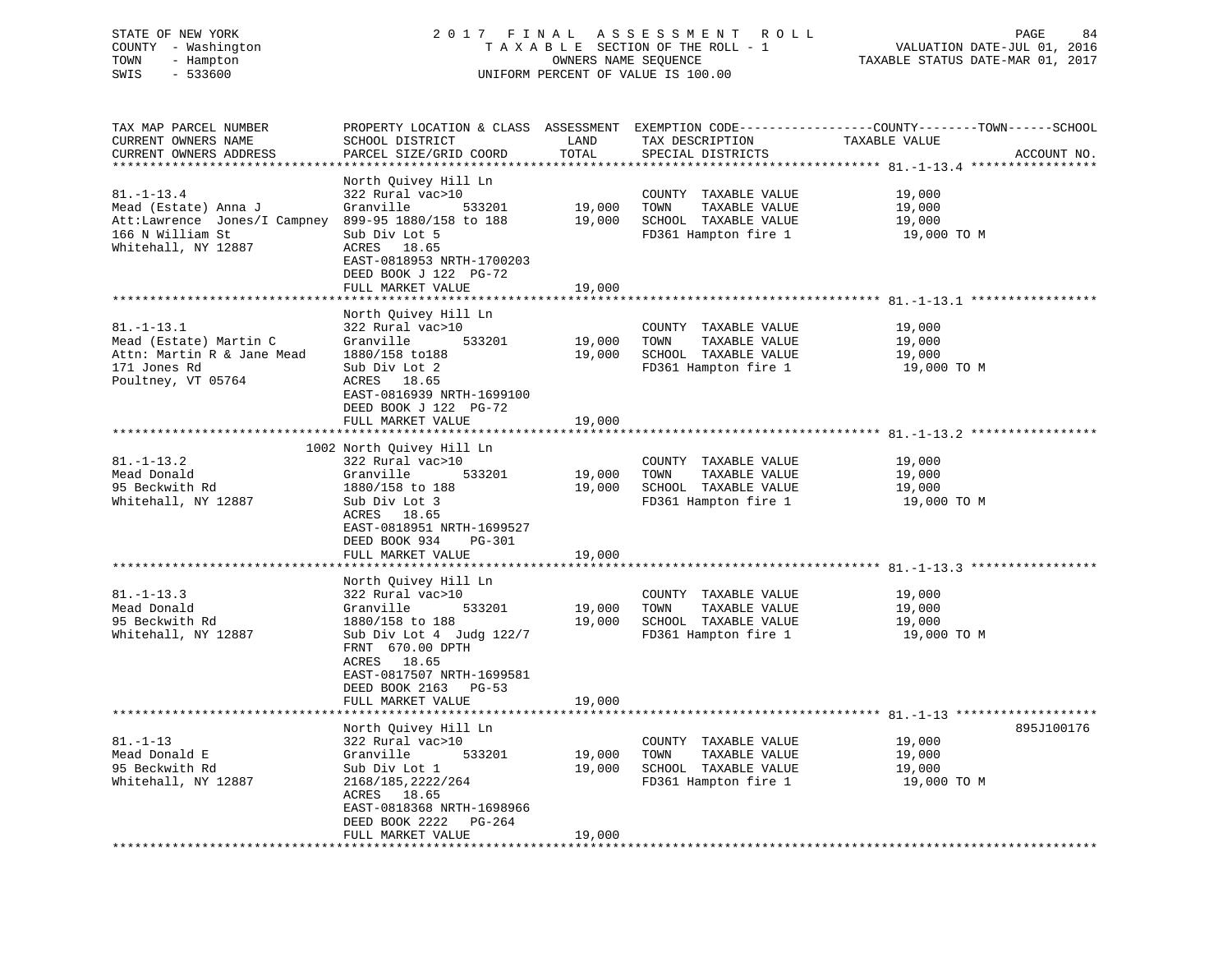# STATE OF NEW YORK 2 0 1 7 F I N A L A S S E S S M E N T R O L L PAGE 85 COUNTY - Washington T A X A B L E SECTION OF THE ROLL - 1 VALUATION DATE-JUL 01, 2016 TOWN - Hampton OWNERS NAME SEQUENCE TAXABLE STATUS DATE-MAR 01, 2017 SWIS - 533600 UNIFORM PERCENT OF VALUE IS 100.00

| TAX MAP PARCEL NUMBER<br>CURRENT OWNERS NAME<br>CURRENT OWNERS ADDRESS                      | PROPERTY LOCATION & CLASS ASSESSMENT EXEMPTION CODE----------------COUNTY-------TOWN------SCHOOL<br>SCHOOL DISTRICT<br>PARCEL SIZE/GRID COORD                         | LAND<br>TOTAL                | TAX DESCRIPTION<br>SPECIAL DISTRICTS                                                                               | TAXABLE VALUE                                                   | ACCOUNT NO.                      |
|---------------------------------------------------------------------------------------------|-----------------------------------------------------------------------------------------------------------------------------------------------------------------------|------------------------------|--------------------------------------------------------------------------------------------------------------------|-----------------------------------------------------------------|----------------------------------|
| *************************                                                                   |                                                                                                                                                                       |                              |                                                                                                                    |                                                                 |                                  |
| $63. - 1 - 10.5$<br>Mead Eric<br>2888 State Route 22A<br>Hampton, NY 12837                  | 2888 State Route 22A<br>210 1 Family Res<br>533201<br>Granville<br>FRNT 296.00 DPTH 183.00<br>EAST-0822459 NRTH-1718284<br>DEED BOOK 1872 PG-101<br>FULL MARKET VALUE | 21,500<br>134,500<br>134,500 | BAS STAR<br>41854<br>COUNTY TAXABLE VALUE<br>TOWN<br>TAXABLE VALUE<br>SCHOOL TAXABLE VALUE<br>FD361 Hampton fire 1 | $\overline{0}$<br>134,500<br>134,500<br>104,500<br>134,500 TO M | 30,000<br>$\Omega$               |
|                                                                                             |                                                                                                                                                                       |                              |                                                                                                                    |                                                                 |                                  |
| $72. - 2 - 26.2$<br>Mead Gary L<br>Mead Brenda<br>17 Perry Heights Way<br>Hampton, NY 12837 | 17 Perry Heights Way<br>270 Mfg housing<br>Granville<br>533201<br>1.05<br>ACRES<br>EAST-0822656 NRTH-1711900<br>DEED BOOK 544<br>PG-40<br>FULL MARKET VALUE           | 22,200<br>44,500<br>44,500   | BAS STAR 41854<br>COUNTY TAXABLE VALUE<br>TOWN<br>TAXABLE VALUE<br>SCHOOL TAXABLE VALUE<br>FD361 Hampton fire 1    | $\overline{0}$<br>44,500<br>44,500<br>14,500<br>44,500 TO M     | 895J101722<br>$\Omega$<br>30,000 |
|                                                                                             | 2527 County Route 18                                                                                                                                                  |                              |                                                                                                                    |                                                                 | 895J100177                       |
| $72. - 2 - 26$<br>Mead James W<br>2527 County Route 18<br>Hampton, NY 12837                 | 210 1 Family Res<br>533201<br>Granville<br>ACRES<br>1.20<br>EAST-0822711 NRTH-1711652<br>DEED BOOK 403<br>PG-631<br>FULL MARKET VALUE                                 | 22,700<br>81,300<br>81,300   | ENH STAR<br>41834<br>COUNTY TAXABLE VALUE<br>TOWN<br>TAXABLE VALUE<br>SCHOOL TAXABLE VALUE<br>FD361 Hampton fire 1 | $\overline{0}$<br>81,300<br>81,300<br>15,800<br>81,300 TO M     | 65,500<br>$\Omega$               |
|                                                                                             |                                                                                                                                                                       |                              |                                                                                                                    |                                                                 |                                  |
| $71. - 1 - 23.8$<br>Merrills Stephen<br>38 Quaker St<br>Granville, NY 12832                 | 435 Hills Pond Rd<br>270 Mfg housing<br>533201<br>Granville<br>ACRES<br>1.55<br>EAST-0814292 NRTH-1711718<br>DEED BOOK 3729 PG-57<br>FULL MARKET VALUE                | 23,800<br>68,200<br>68,200   | COUNTY TAXABLE VALUE<br>TAXABLE VALUE<br>TOWN<br>SCHOOL TAXABLE VALUE<br>FD361 Hampton fire 1                      | 68,200<br>68,200<br>68,200<br>68,200 TO M                       |                                  |
|                                                                                             |                                                                                                                                                                       |                              |                                                                                                                    |                                                                 |                                  |
| $71. - 1 - 23.11$<br>Merrills Stephen<br>38 Ouaker St<br>Granville, NY 12832                | Hills Pond Rd<br>311 Res vac land<br>533201<br>Granville<br>FRNT 147.00 DPTH 44.00<br>EAST-0814381 NRTH-1711546<br>DEED BOOK 3729 PG-57                               | 500<br>500                   | COUNTY TAXABLE VALUE<br>TOWN<br>TAXABLE VALUE<br>SCHOOL TAXABLE VALUE<br>FD361 Hampton fire 1                      | 500<br>500<br>500<br>500 TO M                                   |                                  |
|                                                                                             | FULL MARKET VALUE                                                                                                                                                     | 500                          |                                                                                                                    |                                                                 |                                  |
|                                                                                             | 314 Hickey Rd                                                                                                                                                         |                              |                                                                                                                    |                                                                 | 895J101767                       |
| $53. - 1 - 7.18$<br>Mestyan Hazel<br>44 Prospect St<br>Fair Haven, VT 05743                 | 210 1 Family Res<br>533201<br>Granville<br>ACRES<br>2.60<br>EAST-0815047 NRTH-1720787<br>DEED BOOK 2500<br>PG-309<br>FULL MARKET VALUE                                | 27,200<br>64,200<br>64,200   | COUNTY TAXABLE VALUE<br>TOWN<br>TAXABLE VALUE<br>SCHOOL TAXABLE VALUE<br>FD361 Hampton fire 1                      | 64,200<br>64,200<br>64,200<br>64,200 TO M                       |                                  |
|                                                                                             |                                                                                                                                                                       |                              |                                                                                                                    |                                                                 |                                  |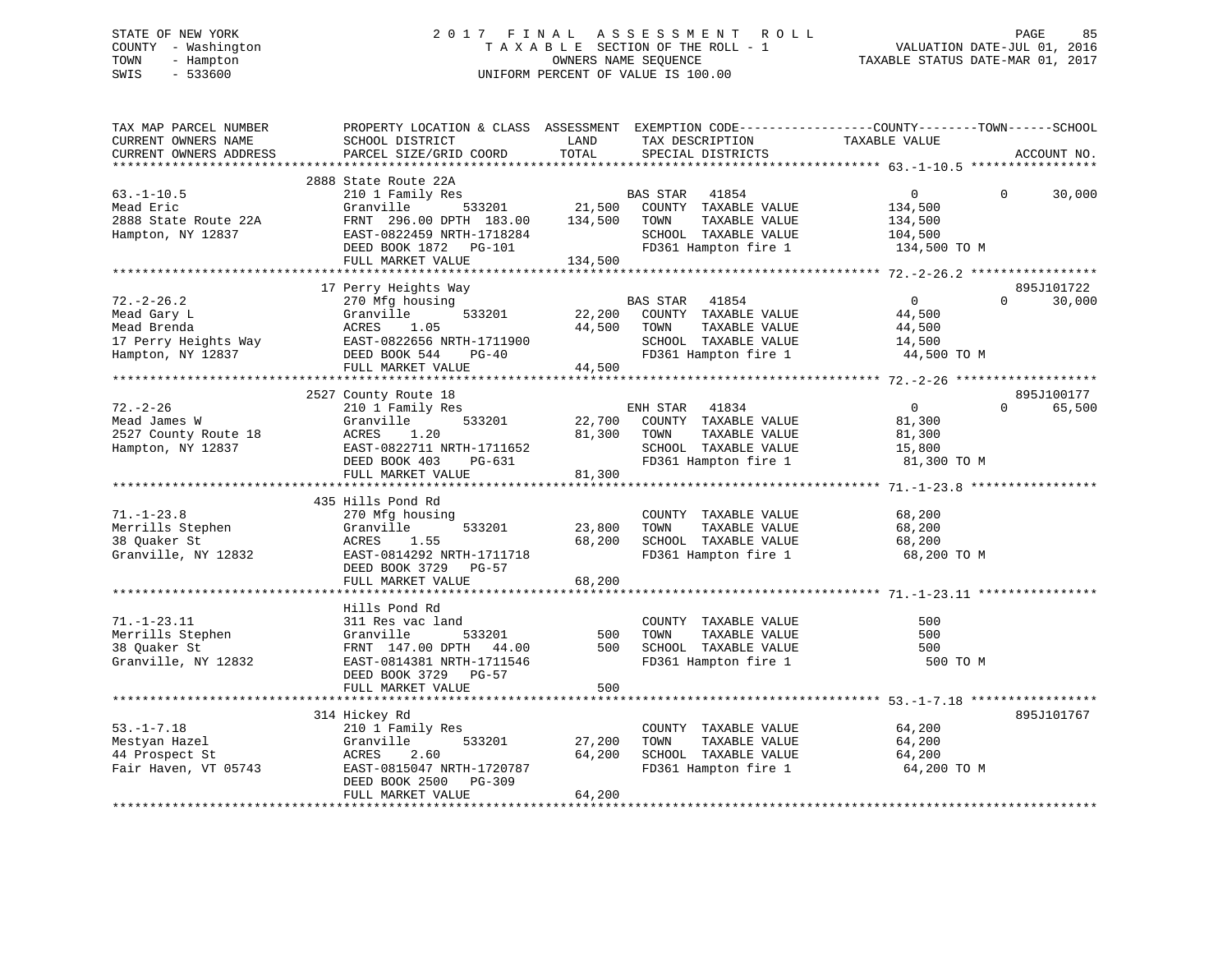# STATE OF NEW YORK 2 0 1 7 F I N A L A S S E S S M E N T R O L L PAGE 86 COUNTY - Washington T A X A B L E SECTION OF THE ROLL - 1 VALUATION DATE-JUL 01, 2016 TOWN - Hampton OWNERS NAME SEQUENCE TAXABLE STATUS DATE-MAR 01, 2017 SWIS - 533600 UNIFORM PERCENT OF VALUE IS 100.00

| TAX MAP PARCEL NUMBER  | PROPERTY LOCATION & CLASS ASSESSMENT EXEMPTION CODE---------------COUNTY-------TOWN-----SCHOOL |         |                       |                  |                    |
|------------------------|------------------------------------------------------------------------------------------------|---------|-----------------------|------------------|--------------------|
| CURRENT OWNERS NAME    | SCHOOL DISTRICT                                                                                | LAND    | TAX DESCRIPTION       | TAXABLE VALUE    |                    |
| CURRENT OWNERS ADDRESS | PARCEL SIZE/GRID COORD                                                                         | TOTAL   | SPECIAL DISTRICTS     |                  | ACCOUNT NO.        |
|                        |                                                                                                |         |                       |                  |                    |
|                        | 36 Wicked Hollow Way                                                                           |         |                       |                  | 895J101770         |
| $62. -1 - 15.2$        | 210 1 Family Res                                                                               |         | COUNTY TAXABLE VALUE  | 75,600           |                    |
| Mestyan Hazel          | Granville<br>533201                                                                            | 30,500  | TAXABLE VALUE<br>TOWN | 75,600           |                    |
| 44 Prospect St         | 3.61<br>ACRES                                                                                  | 75,600  | SCHOOL TAXABLE VALUE  | 75,600           |                    |
| Fair Haven, VT 05743   | EAST-0813824 NRTH-1720190                                                                      |         | FD361 Hampton fire 1  | 75,600 TO M      |                    |
|                        | DEED BOOK 585<br>PG-132                                                                        |         |                       |                  |                    |
|                        | FULL MARKET VALUE                                                                              | 75,600  |                       |                  |                    |
|                        |                                                                                                |         |                       |                  |                    |
|                        | 292 Hickey Rd                                                                                  |         |                       |                  | 895J100663         |
| $53. - 1 - 7.14$       | 270 Mfg housing                                                                                |         | BAS STAR 41854        | $\mathbf{0}$     | $\Omega$<br>30,000 |
| Mestyan Steven J       | Granville<br>533201                                                                            | 26,900  | COUNTY TAXABLE VALUE  | 103,900          |                    |
| Mestyan Melissa A      | 579/337                                                                                        | 103,900 | TOWN<br>TAXABLE VALUE | 103,900          |                    |
| 292 Hickey Rd          | 2.50<br>ACRES                                                                                  |         | SCHOOL TAXABLE VALUE  | 73,900           |                    |
| Hampton, NY 12837      | EAST-0814922 NRTH-1720644                                                                      |         | FD361 Hampton fire 1  | 103,900 TO M     |                    |
|                        | DEED BOOK 3099 PG-186                                                                          |         |                       |                  |                    |
|                        | FULL MARKET VALUE                                                                              | 103,900 |                       |                  |                    |
|                        |                                                                                                |         |                       |                  |                    |
|                        | 52 Vladyka Woods Rd                                                                            |         |                       |                  | 895J100625         |
| $38. - 1 - 12.3$       | 240 Rural res                                                                                  |         | COUNTY TAXABLE VALUE  | 106,600          |                    |
| Milardo Debra M        | Whitehall<br>535201                                                                            | 47,000  | TAXABLE VALUE<br>TOWN | 106,600          |                    |
| ATT:Debra Sbardella    | ACRES 17.00                                                                                    | 106,600 | SCHOOL TAXABLE VALUE  | 106,600          |                    |
| 13 Washington St       | EAST-0806654 NRTH-1738029                                                                      |         | FD362 Hampton fire 2  | 106,600 ТО М     |                    |
| Fair Haven, VT 05743   | DEED BOOK 490<br>PG-845                                                                        |         |                       |                  |                    |
|                        | FULL MARKET VALUE                                                                              | 106,600 |                       |                  |                    |
|                        |                                                                                                |         |                       |                  |                    |
|                        | 64 Hampton Heights Way                                                                         |         |                       |                  | 895J100572         |
| $80. - 1 - 21$         | 260 Seasonal res                                                                               |         | COUNTY TAXABLE VALUE  | 53,400           |                    |
| Miller James C         | Granville<br>533201                                                                            | 35,000  | TAXABLE VALUE<br>TOWN | 53,400           |                    |
| 11547 County Road 239  | Par 21 Lot 15                                                                                  | 53,400  | SCHOOL TAXABLE VALUE  | 53,400           |                    |
| Oxford, FL 34484       | 591/84                                                                                         |         | FD361 Hampton fire 1  | 53,400 TO M      |                    |
|                        | ACRES<br>5.02                                                                                  |         |                       |                  |                    |
|                        | EAST-0810308 NRTH-1701069                                                                      |         |                       |                  |                    |
|                        | DEED BOOK 780<br>PG-331                                                                        |         |                       |                  |                    |
|                        | FULL MARKET VALUE                                                                              | 53,400  |                       |                  |                    |
|                        |                                                                                                |         |                       |                  |                    |
|                        | 2595 State Route 22A                                                                           |         |                       |                  | 895J100039         |
| $72. - 2 - 27$         | 210 1 Family Res                                                                               |         | DISAB-C/T 41931       | 43,700<br>43,700 | $\Omega$           |
| Miller Nora J          | Granville<br>533201                                                                            | 18,900  | COUNTY TAXABLE VALUE  | 43,700           |                    |
|                        |                                                                                                |         | TOWN                  |                  |                    |
| 2595 State Route 22A   | FRNT 190.00 DPTH 155.00                                                                        | 87,400  | TAXABLE VALUE         | 43,700           |                    |
| Hampton, NY 12837      | EAST-0822947 NRTH-1711746                                                                      |         | SCHOOL TAXABLE VALUE  | 87,400           |                    |
|                        | DEED BOOK 866<br>PG-215                                                                        |         | FD361 Hampton fire 1  | 87,400 TO M      |                    |
|                        | FULL MARKET VALUE                                                                              | 87,400  |                       |                  |                    |
|                        |                                                                                                |         |                       |                  |                    |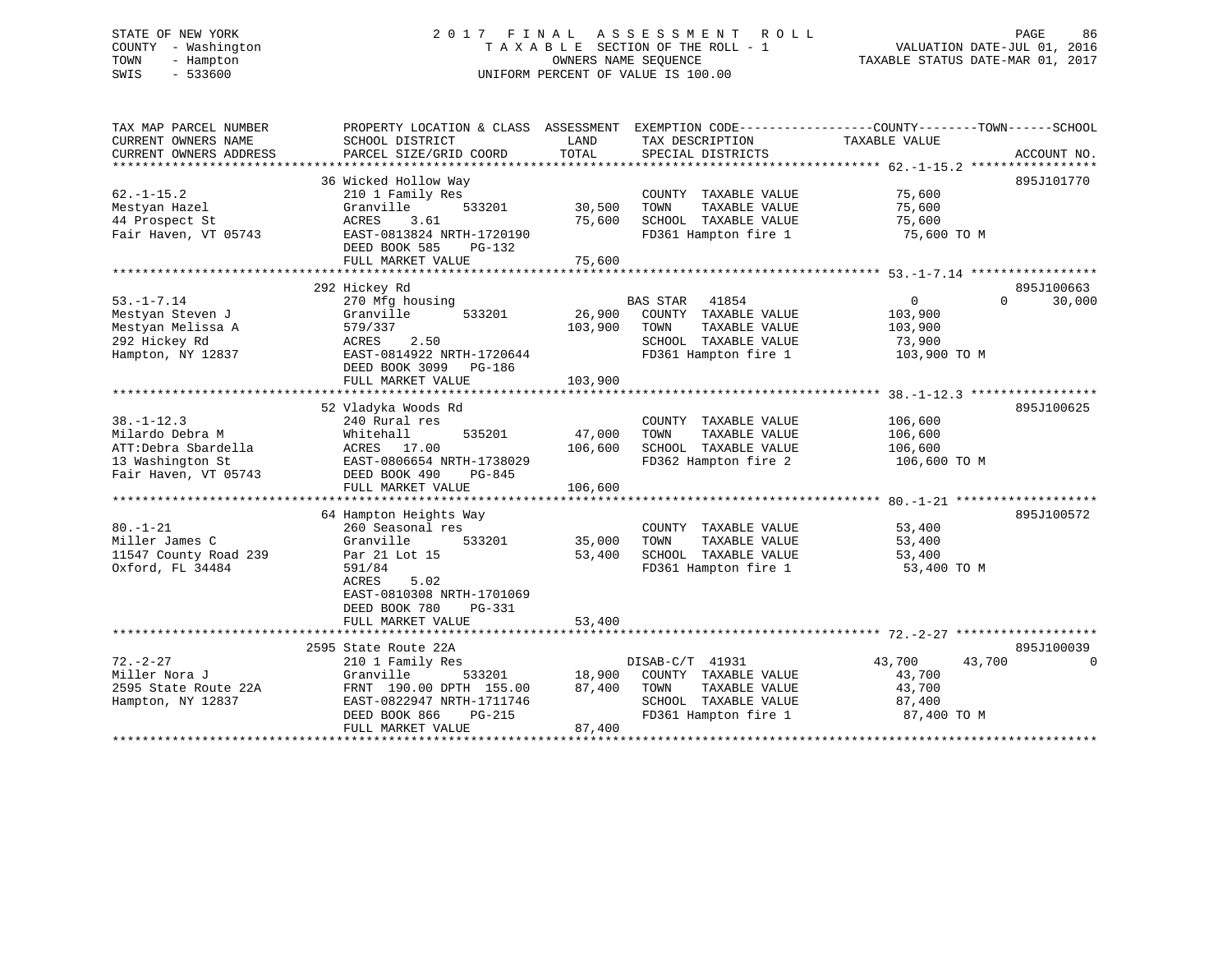# STATE OF NEW YORK 2 0 1 7 F I N A L A S S E S S M E N T R O L L PAGE 87 COUNTY - Washington T A X A B L E SECTION OF THE ROLL - 1 VALUATION DATE-JUL 01, 2016 TOWN - Hampton OWNERS NAME SEQUENCE TAXABLE STATUS DATE-MAR 01, 2017 SWIS - 533600 UNIFORM PERCENT OF VALUE IS 100.00

| TAX MAP PARCEL NUMBER<br>CURRENT OWNERS NAME<br>CURRENT OWNERS ADDRESS | PROPERTY LOCATION & CLASS ASSESSMENT EXEMPTION CODE---------------COUNTY-------TOWN-----SCHOOL<br>SCHOOL DISTRICT<br>PARCEL SIZE/GRID COORD | LAND<br>TOTAL | TAX DESCRIPTION<br>SPECIAL DISTRICTS | TAXABLE VALUE  | ACCOUNT NO.        |
|------------------------------------------------------------------------|---------------------------------------------------------------------------------------------------------------------------------------------|---------------|--------------------------------------|----------------|--------------------|
|                                                                        |                                                                                                                                             |               |                                      |                |                    |
|                                                                        | 2402 County Route 18                                                                                                                        |               |                                      |                | 895J100258         |
| $72. - 1 - 20$                                                         | 210 1 Family Res                                                                                                                            |               | COUNTY TAXABLE VALUE                 | 51,500         |                    |
| Miller Sarah                                                           | Granville<br>533201                                                                                                                         | 12,100        | TAXABLE VALUE<br>TOWN                | 51,500         |                    |
| 1286 E Main St                                                         | 85.00 DPTH 152.00<br>FRNT                                                                                                                   | 51,500        | SCHOOL TAXABLE VALUE                 | 51,500         |                    |
| Poultney, VT 05764                                                     | EAST-0820253 NRTH-1711042                                                                                                                   |               | FD361 Hampton fire 1                 | 51,500 TO M    |                    |
|                                                                        | DEED BOOK 3460 PG-168                                                                                                                       |               |                                      |                |                    |
|                                                                        | FULL MARKET VALUE                                                                                                                           | 51,500        |                                      |                |                    |
|                                                                        |                                                                                                                                             |               |                                      |                |                    |
|                                                                        | 1158 North Quivey Hill Ln                                                                                                                   |               |                                      |                | 895J100540         |
| $81. - 1 - 5.1$                                                        | 240 Rural res                                                                                                                               |               | <b>BAS STAR</b><br>41854             | $\overline{0}$ | $\Omega$<br>30,000 |
| Mladek Milena E ETAL                                                   | Granville<br>533201                                                                                                                         |               | 66,000 COUNTY TAXABLE VALUE          | 185,700        |                    |
| Mladek Jan C Etal                                                      | 464-1117 463-1120 &1123 185,700                                                                                                             |               | TAXABLE VALUE<br>TOWN                | 185,700        |                    |
| 36 Canterbury Ln                                                       | ACRES 36.03                                                                                                                                 |               | SCHOOL TAXABLE VALUE                 | 155,700        |                    |
| Unionville, CT 06085                                                   | EAST-0819809 NRTH-1702786                                                                                                                   |               | FD361 Hampton fire 1                 | 185,700 TO M   |                    |
|                                                                        | DEED BOOK 864<br>$PG-116$                                                                                                                   |               |                                      |                |                    |
|                                                                        | FULL MARKET VALUE                                                                                                                           | 185,700       |                                      |                |                    |
|                                                                        |                                                                                                                                             |               |                                      |                |                    |
|                                                                        | Hickey Rd                                                                                                                                   |               |                                      |                | 895J100549         |
| $53. - 1 - 7.2$                                                        | 314 Rural vac<10                                                                                                                            |               | COUNTY TAXABLE VALUE                 | 27,000         |                    |
| Monica John                                                            | Granville<br>533201                                                                                                                         | 27,000        | TOWN<br>TAXABLE VALUE                | 27,000         |                    |
| 172-1 Woodbine By The Lake                                             | 5.71<br>ACRES                                                                                                                               | 27,000        | SCHOOL TAXABLE VALUE                 | 27,000         |                    |
| Colchester, VT 05446                                                   | EAST-0814563 NRTH-1720898                                                                                                                   |               | FD361 Hampton fire 1                 | 27,000 TO M    |                    |
|                                                                        | DEED BOOK 3430 PG-10                                                                                                                        |               |                                      |                |                    |
|                                                                        | FULL MARKET VALUE                                                                                                                           | 27,000        |                                      |                |                    |
|                                                                        |                                                                                                                                             |               |                                      |                |                    |
|                                                                        | 152 South Rd                                                                                                                                |               |                                      |                | 895J100440         |
| $81. - 1 - 48$                                                         | 260 Seasonal res                                                                                                                            |               | ENH STAR 41834                       | $\overline{0}$ | 65,500<br>$\Omega$ |
| Montgomery Ernest                                                      | Granville<br>533201                                                                                                                         |               | 31,800 COUNTY TAXABLE VALUE          | 68,200         |                    |
| 152 South Rd                                                           | 4.00<br>ACRES                                                                                                                               | 68,200        | TAXABLE VALUE<br>TOWN                | 68,200         |                    |
| Hampton, NY 12837                                                      | EAST-0816690 NRTH-1702747                                                                                                                   |               | SCHOOL TAXABLE VALUE                 | 2,700          |                    |
|                                                                        | DEED BOOK 505<br>PG-459                                                                                                                     |               | FD361 Hampton fire 1                 | 68,200 TO M    |                    |
|                                                                        | FULL MARKET VALUE                                                                                                                           | 68,200        |                                      |                |                    |
|                                                                        |                                                                                                                                             |               |                                      |                |                    |
|                                                                        | 333 Hills Pond Rd                                                                                                                           |               |                                      |                | 895J100671         |
| $71. - 1 - 14.6$                                                       | 260 Seasonal res - WTRFNT                                                                                                                   |               | COUNTY TAXABLE VALUE                 | 230,700        |                    |
| Mooney Paula                                                           | Granville<br>533201                                                                                                                         | 34,700        | TAXABLE VALUE<br>TOWN                | 230,700        |                    |
| 219 N Ouaker Ln                                                        | 608/223                                                                                                                                     | 230,700       | SCHOOL TAXABLE VALUE                 | 230,700        |                    |
| West Hartford Conn, 06119                                              | ACRES<br>7.82                                                                                                                               |               | FD361 Hampton fire 1                 | 230,700 TO M   |                    |
|                                                                        | EAST-0815056 NRTH-1709379                                                                                                                   |               |                                      |                |                    |
|                                                                        | DEED BOOK 800<br>PG-165                                                                                                                     |               |                                      |                |                    |
|                                                                        | FULL MARKET VALUE                                                                                                                           | 230,700       |                                      |                |                    |
|                                                                        |                                                                                                                                             |               |                                      |                |                    |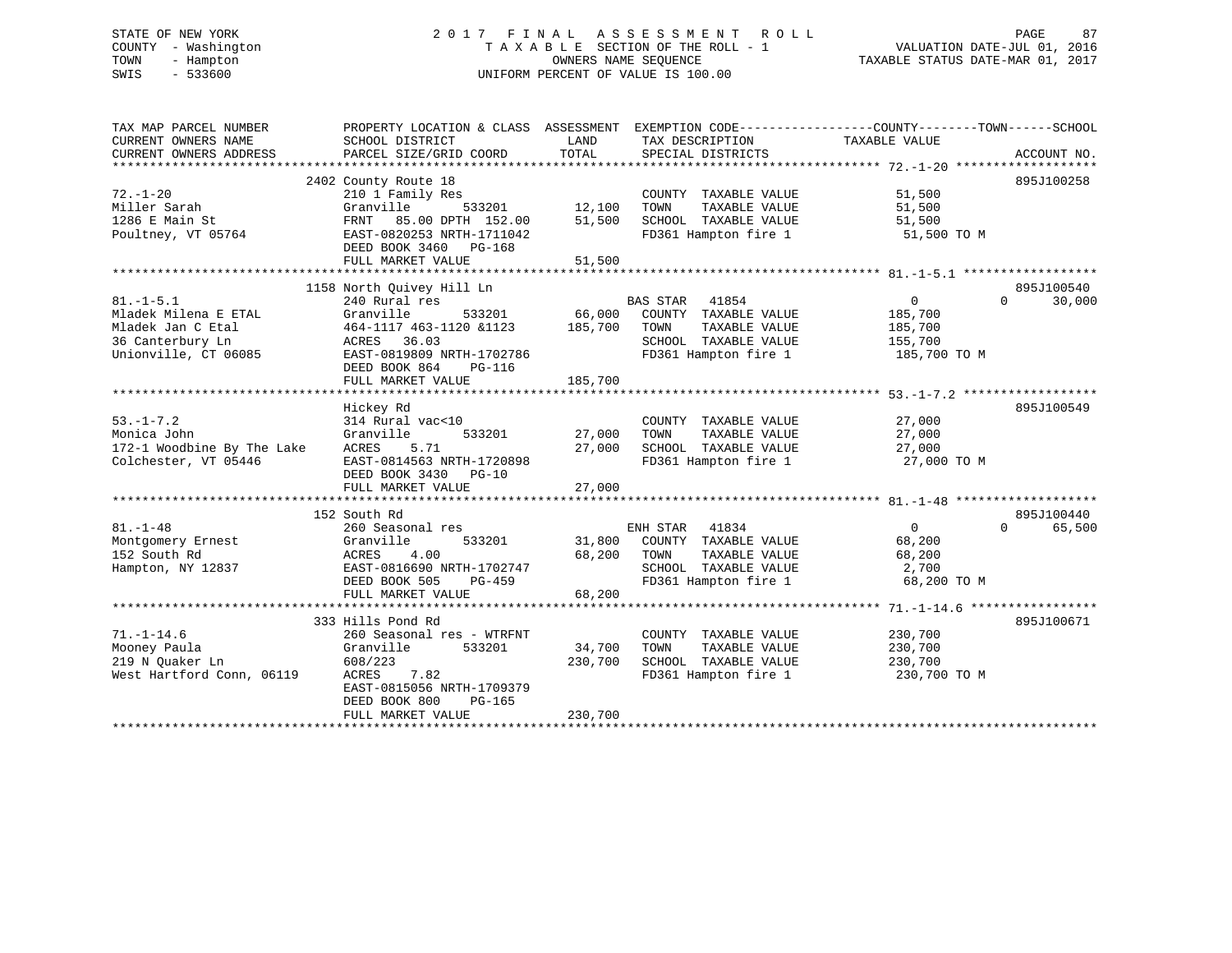#### STATE OF NEW YORK 2 0 1 7 F I N A L A S S E S S M E N T R O L L PAGE 88COUNTY - Washington  $T A X A B L E$  SECTION OF THE ROLL - 1<br>TOWN - Hampton DATE-JUL 000NERS NAME SEQUENCE TOWN - Hampton OWNERS NAME SEQUENCE TAXABLE STATUS DATE-MAR 01, 2017 SWIS - 533600 UNIFORM PERCENT OF VALUE IS 100.00

| TAX MAP PARCEL NUMBER<br>CURRENT OWNERS NAME<br>CURRENT OWNERS ADDRESS                                      | PROPERTY LOCATION & CLASS ASSESSMENT EXEMPTION CODE----------------COUNTY-------TOWN------SCHOOL<br>SCHOOL DISTRICT<br>PARCEL SIZE/GRID COORD                                                       | LAND<br>TOTAL                | TAX DESCRIPTION<br>SPECIAL DISTRICTS                                                                                      | TAXABLE VALUE                                               | ACCOUNT NO.                      |
|-------------------------------------------------------------------------------------------------------------|-----------------------------------------------------------------------------------------------------------------------------------------------------------------------------------------------------|------------------------------|---------------------------------------------------------------------------------------------------------------------------|-------------------------------------------------------------|----------------------------------|
| $71. - 1 - 22$<br>Mooney Paula<br>219 N Quaker Ln<br>West Hartford, CT 06119                                | Hills Pond Rd OFF<br>910 Priv forest<br>Granville<br>533201<br>50 Ad<br>ACRES<br>44.90<br>EAST-0814333 NRTH-1708833<br>DEED BOOK 868<br>$PG-83$<br>FULL MARKET VALUE<br>*************************** | 20,200<br>20,200<br>20,200   | COUNTY TAXABLE VALUE<br>TOWN<br>TAXABLE VALUE<br>SCHOOL TAXABLE VALUE<br>FD361 Hampton fire 1                             | 20,200<br>20,200<br>20,200<br>20,200 TO M                   | 895J100241                       |
| $71. - 1 - 14.8$<br>Mooney Thomas C<br>Mooney Paula A<br>219 N Quaker Ln<br>West Hartford, CT 06119         | Hills Pond Rd OFF<br>314 Rural vac<10 - WTRFNT<br>Granville<br>533201<br>ACRES<br>1.01<br>EAST-0815346 NRTH-1708768<br>DEED BOOK 2714 PG-248<br>FULL MARKET VALUE                                   | 28,400<br>28,400<br>28,400   | COUNTY TAXABLE VALUE<br>TOWN<br>TAXABLE VALUE<br>SCHOOL TAXABLE VALUE<br>FD361 Hampton fire 1                             | 28,400<br>28,400<br>28,400<br>28,400 TO M                   | 895J100685                       |
| $71. - 1 - 14.33$<br>Moran Michael P<br>Moran Leslie S<br>210 Jay St<br>Albany, NY 12210                    | 283 Hills Pond Rd<br>210 1 Family Res - WTRFNT<br>533201<br>Granville<br>ACRES<br>1.44<br>EAST-0816092 NRTH-1708177<br>DEED BOOK 1803 PG-270<br>FULL MARKET VALUE                                   | 27,100<br>301,600<br>301,600 | COUNTY TAXABLE VALUE<br>TOWN<br>TAXABLE VALUE<br>SCHOOL TAXABLE VALUE<br>FD361 Hampton fire 1                             | 301,600<br>301,600<br>301,600<br>301,600 TO M               | 895J101771                       |
| $72. - 1 - 18.1$<br>Morehouse Debra J<br>437 South Rd<br>Whitehall, NY 12887                                | 437 South Rd<br>210 1 Family Res<br>533201<br>Granville<br>ACRES<br>3.52<br>EAST-0819574 NRTH-1707743<br>DEED BOOK 824<br>$PG-51$<br>FULL MARKET VALUE                                              | 30,200<br>99,600<br>99,600   | <b>BAS STAR</b><br>41854<br>COUNTY TAXABLE VALUE<br>TAXABLE VALUE<br>TOWN<br>SCHOOL TAXABLE VALUE<br>FD361 Hampton fire 1 | $\overline{0}$<br>99,600<br>99,600<br>69,600<br>99,600 TO M | 895J101776<br>$\Omega$<br>30,000 |
| $45. - 1 - 5.6$<br>Morrison Michael F<br>Morrison Sharon R<br>2017 Carlton Woods Way<br>Whitehall, NY 12887 | Carlton Rd<br>314 Rural vac<10<br>Whitehall<br>535201<br>ACRES<br>1.04<br>EAST-0804669 NRTH-1734419<br>DEED BOOK 2748 PG-159<br>FULL MARKET VALUE                                                   | 6,500<br>6.500<br>6,500      | COUNTY TAXABLE VALUE<br>TOWN<br>TAXABLE VALUE<br>SCHOOL TAXABLE VALUE<br>FD362 Hampton fire 2                             | 6,500<br>6,500<br>6,500<br>6,500 TO M                       |                                  |
| $62 - 1 - 30$<br>Morse Steven<br>Morse Norma<br>171 Hickey Rd<br>Hampton, NY 12837                          | 12 Quiet Way<br>322 Rural vac>10<br>533201<br>Granville<br>ACRES 12.80<br>EAST-0812957 NRTH-1716732<br>DEED BOOK 3476 PG-331<br>FULL MARKET VALUE                                                   | 17,000<br>17,000<br>17,000   | COUNTY TAXABLE VALUE<br>TAXABLE VALUE<br>TOWN<br>SCHOOL TAXABLE VALUE<br>FD361 Hampton fire 1                             | 17,000<br>17,000<br>17,000<br>17,000 TO M                   | 895J100614                       |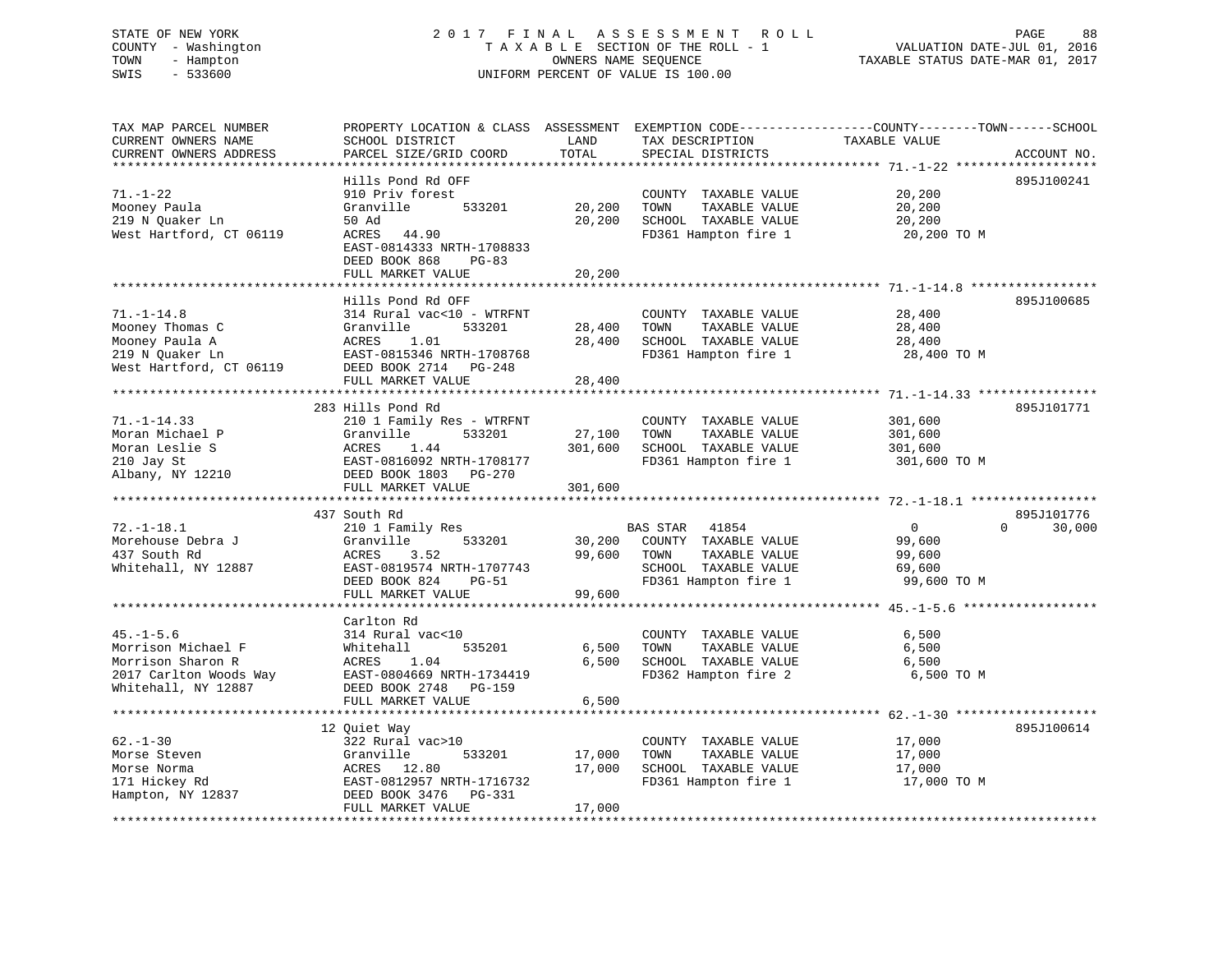#### STATE OF NEW YORK 2 0 1 7 F I N A L A S S E S S M E N T R O L L PAGE 89COUNTY - Washington T A X A B L E SECTION OF THE ROLL - 1 TOWN - Hampton OWNERS NAME SEQUENCE TAXABLE STATUS DATE-MAR 01, 2017 SWIS - 533600 UNIFORM PERCENT OF VALUE IS 100.00

| TOTAL<br>CURRENT OWNERS ADDRESS<br>PARCEL SIZE/GRID COORD<br>SPECIAL DISTRICTS<br>ACCOUNT NO.<br>171 Hickey Rd<br>895J100711<br>$62. - 1 - 32.2$<br>BAS STAR 41854<br>$\overline{0}$<br>30,000<br>280 Res Multiple<br>$\Omega$<br>35,000<br>Morse Steven J<br>Granville<br>533201<br>COUNTY TAXABLE VALUE<br>154,300<br>5.04<br>154,300<br>Morse Norma H<br>ACRES<br>TOWN<br>TAXABLE VALUE<br>154,300<br>171 Hickey Rd<br>EAST-0813639 NRTH-1717991<br>SCHOOL TAXABLE VALUE<br>124,300<br>DEED BOOK 576<br>FD361 Hampton fire 1<br>154,300 TO M<br>Hampton, NY 12837<br><b>PG-88</b><br>154,300<br>FULL MARKET VALUE<br>895J100244<br>1145 East Way<br>260 Seasonal res - WTRFNT<br>COUNTY TAXABLE VALUE<br>119,800<br>27,000<br>Mulholland Daniel<br>Granville<br>533201<br>TOWN<br>TAXABLE VALUE<br>119,800<br>119,800<br>SCHOOL TAXABLE VALUE<br>Mulholland Susan<br>$71. -3 - 7$<br>119,800<br>10 Davis St<br>FRNT 100.00 DPTH 100.00<br>FD361 Hampton fire 1<br>119,800 TO M<br>Whitehall, NY 12887<br>EAST-0815751 NRTH-1708204<br>DEED BOOK 838<br>PG-262<br>119,800<br>FULL MARKET VALUE<br>895J100134<br>2164 County Route 18<br>240 Rural res<br>COUNTY TAXABLE VALUE<br>199,500<br>Granville<br>533201<br>60,200<br>TOWN<br>TAXABLE VALUE<br>199,500<br>Filed Survey #12140<br>199,500<br>SCHOOL TAXABLE VALUE<br>199,500<br>FRNT 695.00 DPTH<br>FD361 Hampton fire 1<br>199,500 TO M<br>ACRES 25.34<br>EAST-0815811 NRTH-1712746<br>DEED BOOK 3623 PG-201<br>FULL MARKET VALUE<br>199,500<br>448 South Rd<br>895J100184<br>$72. - 1 - 14$<br>210 1 Family Res<br>VET WAR CT 41121<br>8,385<br>8,385<br>0<br>$\overline{0}$<br>Murray Richard<br>Granville<br>533201<br>25,300 AGED-CO/TN 41801<br>23,758<br>23,758<br>25,155<br>448 South Rd<br>ACRES<br>2.00<br>55,900 AGED-SCH 41804<br>$\overline{0}$<br>$\Omega$<br>ENH STAR 41834<br>$\overline{0}$<br>Whitehall, NY 12887<br>EAST-0820198 NRTH-1707873<br>$\Omega$<br>30,745<br>DEED BOOK 455<br>PG-994<br>COUNTY TAXABLE VALUE<br>23,757<br>55,900<br>FULL MARKET VALUE<br>TOWN<br>TAXABLE VALUE<br>23,757<br>SCHOOL TAXABLE VALUE<br>$\overline{0}$<br>FD361 Hampton fire 1<br>55,900 TO M<br>147 Vladyka Woods Rd<br>895J101765<br>$38. - 1 - 20.1$<br>210 1 Family Res<br>COUNTY TAXABLE VALUE<br>143,800<br>TAXABLE VALUE<br>Needham Johanna<br>535201<br>22,000<br>TOWN<br>Whitehall<br>143,800<br>Lawrence Peter<br>1.00<br>143,800<br>SCHOOL TAXABLE VALUE<br>143,800<br>ACRES<br>ATT: Johanna Genier<br>EAST-0806678 NRTH-1740513<br>FD362 Hampton fire 2<br>143,800 TO M<br>147 Vladyka Woods Rd<br>DEED BOOK 732<br>PG-331<br>Whitehall, NY 12887<br>FULL MARKET VALUE<br>143,800 | TAX MAP PARCEL NUMBER<br>CURRENT OWNERS NAME | PROPERTY LOCATION & CLASS ASSESSMENT<br>SCHOOL DISTRICT | LAND | EXEMPTION CODE-----------------COUNTY-------TOWN------SCHOOL<br>TAX DESCRIPTION | TAXABLE VALUE |  |
|----------------------------------------------------------------------------------------------------------------------------------------------------------------------------------------------------------------------------------------------------------------------------------------------------------------------------------------------------------------------------------------------------------------------------------------------------------------------------------------------------------------------------------------------------------------------------------------------------------------------------------------------------------------------------------------------------------------------------------------------------------------------------------------------------------------------------------------------------------------------------------------------------------------------------------------------------------------------------------------------------------------------------------------------------------------------------------------------------------------------------------------------------------------------------------------------------------------------------------------------------------------------------------------------------------------------------------------------------------------------------------------------------------------------------------------------------------------------------------------------------------------------------------------------------------------------------------------------------------------------------------------------------------------------------------------------------------------------------------------------------------------------------------------------------------------------------------------------------------------------------------------------------------------------------------------------------------------------------------------------------------------------------------------------------------------------------------------------------------------------------------------------------------------------------------------------------------------------------------------------------------------------------------------------------------------------------------------------------------------------------------------------------------------------------------------------------------------------------------------------------------------------------------------------------------------------------------------------------------------------------------------------------------------|----------------------------------------------|---------------------------------------------------------|------|---------------------------------------------------------------------------------|---------------|--|
|                                                                                                                                                                                                                                                                                                                                                                                                                                                                                                                                                                                                                                                                                                                                                                                                                                                                                                                                                                                                                                                                                                                                                                                                                                                                                                                                                                                                                                                                                                                                                                                                                                                                                                                                                                                                                                                                                                                                                                                                                                                                                                                                                                                                                                                                                                                                                                                                                                                                                                                                                                                                                                                                |                                              |                                                         |      |                                                                                 |               |  |
|                                                                                                                                                                                                                                                                                                                                                                                                                                                                                                                                                                                                                                                                                                                                                                                                                                                                                                                                                                                                                                                                                                                                                                                                                                                                                                                                                                                                                                                                                                                                                                                                                                                                                                                                                                                                                                                                                                                                                                                                                                                                                                                                                                                                                                                                                                                                                                                                                                                                                                                                                                                                                                                                |                                              |                                                         |      |                                                                                 |               |  |
|                                                                                                                                                                                                                                                                                                                                                                                                                                                                                                                                                                                                                                                                                                                                                                                                                                                                                                                                                                                                                                                                                                                                                                                                                                                                                                                                                                                                                                                                                                                                                                                                                                                                                                                                                                                                                                                                                                                                                                                                                                                                                                                                                                                                                                                                                                                                                                                                                                                                                                                                                                                                                                                                |                                              |                                                         |      |                                                                                 |               |  |
|                                                                                                                                                                                                                                                                                                                                                                                                                                                                                                                                                                                                                                                                                                                                                                                                                                                                                                                                                                                                                                                                                                                                                                                                                                                                                                                                                                                                                                                                                                                                                                                                                                                                                                                                                                                                                                                                                                                                                                                                                                                                                                                                                                                                                                                                                                                                                                                                                                                                                                                                                                                                                                                                |                                              |                                                         |      |                                                                                 |               |  |
|                                                                                                                                                                                                                                                                                                                                                                                                                                                                                                                                                                                                                                                                                                                                                                                                                                                                                                                                                                                                                                                                                                                                                                                                                                                                                                                                                                                                                                                                                                                                                                                                                                                                                                                                                                                                                                                                                                                                                                                                                                                                                                                                                                                                                                                                                                                                                                                                                                                                                                                                                                                                                                                                |                                              |                                                         |      |                                                                                 |               |  |
|                                                                                                                                                                                                                                                                                                                                                                                                                                                                                                                                                                                                                                                                                                                                                                                                                                                                                                                                                                                                                                                                                                                                                                                                                                                                                                                                                                                                                                                                                                                                                                                                                                                                                                                                                                                                                                                                                                                                                                                                                                                                                                                                                                                                                                                                                                                                                                                                                                                                                                                                                                                                                                                                |                                              |                                                         |      |                                                                                 |               |  |
|                                                                                                                                                                                                                                                                                                                                                                                                                                                                                                                                                                                                                                                                                                                                                                                                                                                                                                                                                                                                                                                                                                                                                                                                                                                                                                                                                                                                                                                                                                                                                                                                                                                                                                                                                                                                                                                                                                                                                                                                                                                                                                                                                                                                                                                                                                                                                                                                                                                                                                                                                                                                                                                                |                                              |                                                         |      |                                                                                 |               |  |
|                                                                                                                                                                                                                                                                                                                                                                                                                                                                                                                                                                                                                                                                                                                                                                                                                                                                                                                                                                                                                                                                                                                                                                                                                                                                                                                                                                                                                                                                                                                                                                                                                                                                                                                                                                                                                                                                                                                                                                                                                                                                                                                                                                                                                                                                                                                                                                                                                                                                                                                                                                                                                                                                |                                              |                                                         |      |                                                                                 |               |  |
|                                                                                                                                                                                                                                                                                                                                                                                                                                                                                                                                                                                                                                                                                                                                                                                                                                                                                                                                                                                                                                                                                                                                                                                                                                                                                                                                                                                                                                                                                                                                                                                                                                                                                                                                                                                                                                                                                                                                                                                                                                                                                                                                                                                                                                                                                                                                                                                                                                                                                                                                                                                                                                                                |                                              |                                                         |      |                                                                                 |               |  |
|                                                                                                                                                                                                                                                                                                                                                                                                                                                                                                                                                                                                                                                                                                                                                                                                                                                                                                                                                                                                                                                                                                                                                                                                                                                                                                                                                                                                                                                                                                                                                                                                                                                                                                                                                                                                                                                                                                                                                                                                                                                                                                                                                                                                                                                                                                                                                                                                                                                                                                                                                                                                                                                                |                                              |                                                         |      |                                                                                 |               |  |
|                                                                                                                                                                                                                                                                                                                                                                                                                                                                                                                                                                                                                                                                                                                                                                                                                                                                                                                                                                                                                                                                                                                                                                                                                                                                                                                                                                                                                                                                                                                                                                                                                                                                                                                                                                                                                                                                                                                                                                                                                                                                                                                                                                                                                                                                                                                                                                                                                                                                                                                                                                                                                                                                | $71.4 - 3 - 7$                               |                                                         |      |                                                                                 |               |  |
|                                                                                                                                                                                                                                                                                                                                                                                                                                                                                                                                                                                                                                                                                                                                                                                                                                                                                                                                                                                                                                                                                                                                                                                                                                                                                                                                                                                                                                                                                                                                                                                                                                                                                                                                                                                                                                                                                                                                                                                                                                                                                                                                                                                                                                                                                                                                                                                                                                                                                                                                                                                                                                                                |                                              |                                                         |      |                                                                                 |               |  |
|                                                                                                                                                                                                                                                                                                                                                                                                                                                                                                                                                                                                                                                                                                                                                                                                                                                                                                                                                                                                                                                                                                                                                                                                                                                                                                                                                                                                                                                                                                                                                                                                                                                                                                                                                                                                                                                                                                                                                                                                                                                                                                                                                                                                                                                                                                                                                                                                                                                                                                                                                                                                                                                                |                                              |                                                         |      |                                                                                 |               |  |
|                                                                                                                                                                                                                                                                                                                                                                                                                                                                                                                                                                                                                                                                                                                                                                                                                                                                                                                                                                                                                                                                                                                                                                                                                                                                                                                                                                                                                                                                                                                                                                                                                                                                                                                                                                                                                                                                                                                                                                                                                                                                                                                                                                                                                                                                                                                                                                                                                                                                                                                                                                                                                                                                |                                              |                                                         |      |                                                                                 |               |  |
|                                                                                                                                                                                                                                                                                                                                                                                                                                                                                                                                                                                                                                                                                                                                                                                                                                                                                                                                                                                                                                                                                                                                                                                                                                                                                                                                                                                                                                                                                                                                                                                                                                                                                                                                                                                                                                                                                                                                                                                                                                                                                                                                                                                                                                                                                                                                                                                                                                                                                                                                                                                                                                                                |                                              |                                                         |      |                                                                                 |               |  |
|                                                                                                                                                                                                                                                                                                                                                                                                                                                                                                                                                                                                                                                                                                                                                                                                                                                                                                                                                                                                                                                                                                                                                                                                                                                                                                                                                                                                                                                                                                                                                                                                                                                                                                                                                                                                                                                                                                                                                                                                                                                                                                                                                                                                                                                                                                                                                                                                                                                                                                                                                                                                                                                                |                                              |                                                         |      |                                                                                 |               |  |
|                                                                                                                                                                                                                                                                                                                                                                                                                                                                                                                                                                                                                                                                                                                                                                                                                                                                                                                                                                                                                                                                                                                                                                                                                                                                                                                                                                                                                                                                                                                                                                                                                                                                                                                                                                                                                                                                                                                                                                                                                                                                                                                                                                                                                                                                                                                                                                                                                                                                                                                                                                                                                                                                |                                              |                                                         |      |                                                                                 |               |  |
|                                                                                                                                                                                                                                                                                                                                                                                                                                                                                                                                                                                                                                                                                                                                                                                                                                                                                                                                                                                                                                                                                                                                                                                                                                                                                                                                                                                                                                                                                                                                                                                                                                                                                                                                                                                                                                                                                                                                                                                                                                                                                                                                                                                                                                                                                                                                                                                                                                                                                                                                                                                                                                                                |                                              |                                                         |      |                                                                                 |               |  |
|                                                                                                                                                                                                                                                                                                                                                                                                                                                                                                                                                                                                                                                                                                                                                                                                                                                                                                                                                                                                                                                                                                                                                                                                                                                                                                                                                                                                                                                                                                                                                                                                                                                                                                                                                                                                                                                                                                                                                                                                                                                                                                                                                                                                                                                                                                                                                                                                                                                                                                                                                                                                                                                                |                                              |                                                         |      |                                                                                 |               |  |
|                                                                                                                                                                                                                                                                                                                                                                                                                                                                                                                                                                                                                                                                                                                                                                                                                                                                                                                                                                                                                                                                                                                                                                                                                                                                                                                                                                                                                                                                                                                                                                                                                                                                                                                                                                                                                                                                                                                                                                                                                                                                                                                                                                                                                                                                                                                                                                                                                                                                                                                                                                                                                                                                | $62. - 1 - 26.1$                             |                                                         |      |                                                                                 |               |  |
|                                                                                                                                                                                                                                                                                                                                                                                                                                                                                                                                                                                                                                                                                                                                                                                                                                                                                                                                                                                                                                                                                                                                                                                                                                                                                                                                                                                                                                                                                                                                                                                                                                                                                                                                                                                                                                                                                                                                                                                                                                                                                                                                                                                                                                                                                                                                                                                                                                                                                                                                                                                                                                                                | Murello Ann Marie                            |                                                         |      |                                                                                 |               |  |
|                                                                                                                                                                                                                                                                                                                                                                                                                                                                                                                                                                                                                                                                                                                                                                                                                                                                                                                                                                                                                                                                                                                                                                                                                                                                                                                                                                                                                                                                                                                                                                                                                                                                                                                                                                                                                                                                                                                                                                                                                                                                                                                                                                                                                                                                                                                                                                                                                                                                                                                                                                                                                                                                | 2210 Bruynswick Rd                           |                                                         |      |                                                                                 |               |  |
|                                                                                                                                                                                                                                                                                                                                                                                                                                                                                                                                                                                                                                                                                                                                                                                                                                                                                                                                                                                                                                                                                                                                                                                                                                                                                                                                                                                                                                                                                                                                                                                                                                                                                                                                                                                                                                                                                                                                                                                                                                                                                                                                                                                                                                                                                                                                                                                                                                                                                                                                                                                                                                                                | Wallkill, NY 12589                           |                                                         |      |                                                                                 |               |  |
|                                                                                                                                                                                                                                                                                                                                                                                                                                                                                                                                                                                                                                                                                                                                                                                                                                                                                                                                                                                                                                                                                                                                                                                                                                                                                                                                                                                                                                                                                                                                                                                                                                                                                                                                                                                                                                                                                                                                                                                                                                                                                                                                                                                                                                                                                                                                                                                                                                                                                                                                                                                                                                                                |                                              |                                                         |      |                                                                                 |               |  |
|                                                                                                                                                                                                                                                                                                                                                                                                                                                                                                                                                                                                                                                                                                                                                                                                                                                                                                                                                                                                                                                                                                                                                                                                                                                                                                                                                                                                                                                                                                                                                                                                                                                                                                                                                                                                                                                                                                                                                                                                                                                                                                                                                                                                                                                                                                                                                                                                                                                                                                                                                                                                                                                                |                                              |                                                         |      |                                                                                 |               |  |
|                                                                                                                                                                                                                                                                                                                                                                                                                                                                                                                                                                                                                                                                                                                                                                                                                                                                                                                                                                                                                                                                                                                                                                                                                                                                                                                                                                                                                                                                                                                                                                                                                                                                                                                                                                                                                                                                                                                                                                                                                                                                                                                                                                                                                                                                                                                                                                                                                                                                                                                                                                                                                                                                |                                              |                                                         |      |                                                                                 |               |  |
|                                                                                                                                                                                                                                                                                                                                                                                                                                                                                                                                                                                                                                                                                                                                                                                                                                                                                                                                                                                                                                                                                                                                                                                                                                                                                                                                                                                                                                                                                                                                                                                                                                                                                                                                                                                                                                                                                                                                                                                                                                                                                                                                                                                                                                                                                                                                                                                                                                                                                                                                                                                                                                                                |                                              |                                                         |      |                                                                                 |               |  |
|                                                                                                                                                                                                                                                                                                                                                                                                                                                                                                                                                                                                                                                                                                                                                                                                                                                                                                                                                                                                                                                                                                                                                                                                                                                                                                                                                                                                                                                                                                                                                                                                                                                                                                                                                                                                                                                                                                                                                                                                                                                                                                                                                                                                                                                                                                                                                                                                                                                                                                                                                                                                                                                                |                                              |                                                         |      |                                                                                 |               |  |
|                                                                                                                                                                                                                                                                                                                                                                                                                                                                                                                                                                                                                                                                                                                                                                                                                                                                                                                                                                                                                                                                                                                                                                                                                                                                                                                                                                                                                                                                                                                                                                                                                                                                                                                                                                                                                                                                                                                                                                                                                                                                                                                                                                                                                                                                                                                                                                                                                                                                                                                                                                                                                                                                |                                              |                                                         |      |                                                                                 |               |  |
|                                                                                                                                                                                                                                                                                                                                                                                                                                                                                                                                                                                                                                                                                                                                                                                                                                                                                                                                                                                                                                                                                                                                                                                                                                                                                                                                                                                                                                                                                                                                                                                                                                                                                                                                                                                                                                                                                                                                                                                                                                                                                                                                                                                                                                                                                                                                                                                                                                                                                                                                                                                                                                                                |                                              |                                                         |      |                                                                                 |               |  |
|                                                                                                                                                                                                                                                                                                                                                                                                                                                                                                                                                                                                                                                                                                                                                                                                                                                                                                                                                                                                                                                                                                                                                                                                                                                                                                                                                                                                                                                                                                                                                                                                                                                                                                                                                                                                                                                                                                                                                                                                                                                                                                                                                                                                                                                                                                                                                                                                                                                                                                                                                                                                                                                                |                                              |                                                         |      |                                                                                 |               |  |
|                                                                                                                                                                                                                                                                                                                                                                                                                                                                                                                                                                                                                                                                                                                                                                                                                                                                                                                                                                                                                                                                                                                                                                                                                                                                                                                                                                                                                                                                                                                                                                                                                                                                                                                                                                                                                                                                                                                                                                                                                                                                                                                                                                                                                                                                                                                                                                                                                                                                                                                                                                                                                                                                |                                              |                                                         |      |                                                                                 |               |  |
|                                                                                                                                                                                                                                                                                                                                                                                                                                                                                                                                                                                                                                                                                                                                                                                                                                                                                                                                                                                                                                                                                                                                                                                                                                                                                                                                                                                                                                                                                                                                                                                                                                                                                                                                                                                                                                                                                                                                                                                                                                                                                                                                                                                                                                                                                                                                                                                                                                                                                                                                                                                                                                                                |                                              |                                                         |      |                                                                                 |               |  |
|                                                                                                                                                                                                                                                                                                                                                                                                                                                                                                                                                                                                                                                                                                                                                                                                                                                                                                                                                                                                                                                                                                                                                                                                                                                                                                                                                                                                                                                                                                                                                                                                                                                                                                                                                                                                                                                                                                                                                                                                                                                                                                                                                                                                                                                                                                                                                                                                                                                                                                                                                                                                                                                                |                                              |                                                         |      |                                                                                 |               |  |
|                                                                                                                                                                                                                                                                                                                                                                                                                                                                                                                                                                                                                                                                                                                                                                                                                                                                                                                                                                                                                                                                                                                                                                                                                                                                                                                                                                                                                                                                                                                                                                                                                                                                                                                                                                                                                                                                                                                                                                                                                                                                                                                                                                                                                                                                                                                                                                                                                                                                                                                                                                                                                                                                |                                              |                                                         |      |                                                                                 |               |  |
|                                                                                                                                                                                                                                                                                                                                                                                                                                                                                                                                                                                                                                                                                                                                                                                                                                                                                                                                                                                                                                                                                                                                                                                                                                                                                                                                                                                                                                                                                                                                                                                                                                                                                                                                                                                                                                                                                                                                                                                                                                                                                                                                                                                                                                                                                                                                                                                                                                                                                                                                                                                                                                                                |                                              |                                                         |      |                                                                                 |               |  |
|                                                                                                                                                                                                                                                                                                                                                                                                                                                                                                                                                                                                                                                                                                                                                                                                                                                                                                                                                                                                                                                                                                                                                                                                                                                                                                                                                                                                                                                                                                                                                                                                                                                                                                                                                                                                                                                                                                                                                                                                                                                                                                                                                                                                                                                                                                                                                                                                                                                                                                                                                                                                                                                                |                                              |                                                         |      |                                                                                 |               |  |
|                                                                                                                                                                                                                                                                                                                                                                                                                                                                                                                                                                                                                                                                                                                                                                                                                                                                                                                                                                                                                                                                                                                                                                                                                                                                                                                                                                                                                                                                                                                                                                                                                                                                                                                                                                                                                                                                                                                                                                                                                                                                                                                                                                                                                                                                                                                                                                                                                                                                                                                                                                                                                                                                |                                              |                                                         |      |                                                                                 |               |  |
|                                                                                                                                                                                                                                                                                                                                                                                                                                                                                                                                                                                                                                                                                                                                                                                                                                                                                                                                                                                                                                                                                                                                                                                                                                                                                                                                                                                                                                                                                                                                                                                                                                                                                                                                                                                                                                                                                                                                                                                                                                                                                                                                                                                                                                                                                                                                                                                                                                                                                                                                                                                                                                                                |                                              |                                                         |      |                                                                                 |               |  |
|                                                                                                                                                                                                                                                                                                                                                                                                                                                                                                                                                                                                                                                                                                                                                                                                                                                                                                                                                                                                                                                                                                                                                                                                                                                                                                                                                                                                                                                                                                                                                                                                                                                                                                                                                                                                                                                                                                                                                                                                                                                                                                                                                                                                                                                                                                                                                                                                                                                                                                                                                                                                                                                                |                                              |                                                         |      |                                                                                 |               |  |
|                                                                                                                                                                                                                                                                                                                                                                                                                                                                                                                                                                                                                                                                                                                                                                                                                                                                                                                                                                                                                                                                                                                                                                                                                                                                                                                                                                                                                                                                                                                                                                                                                                                                                                                                                                                                                                                                                                                                                                                                                                                                                                                                                                                                                                                                                                                                                                                                                                                                                                                                                                                                                                                                |                                              |                                                         |      |                                                                                 |               |  |
|                                                                                                                                                                                                                                                                                                                                                                                                                                                                                                                                                                                                                                                                                                                                                                                                                                                                                                                                                                                                                                                                                                                                                                                                                                                                                                                                                                                                                                                                                                                                                                                                                                                                                                                                                                                                                                                                                                                                                                                                                                                                                                                                                                                                                                                                                                                                                                                                                                                                                                                                                                                                                                                                |                                              |                                                         |      |                                                                                 |               |  |
|                                                                                                                                                                                                                                                                                                                                                                                                                                                                                                                                                                                                                                                                                                                                                                                                                                                                                                                                                                                                                                                                                                                                                                                                                                                                                                                                                                                                                                                                                                                                                                                                                                                                                                                                                                                                                                                                                                                                                                                                                                                                                                                                                                                                                                                                                                                                                                                                                                                                                                                                                                                                                                                                |                                              |                                                         |      |                                                                                 |               |  |
|                                                                                                                                                                                                                                                                                                                                                                                                                                                                                                                                                                                                                                                                                                                                                                                                                                                                                                                                                                                                                                                                                                                                                                                                                                                                                                                                                                                                                                                                                                                                                                                                                                                                                                                                                                                                                                                                                                                                                                                                                                                                                                                                                                                                                                                                                                                                                                                                                                                                                                                                                                                                                                                                |                                              |                                                         |      |                                                                                 |               |  |
|                                                                                                                                                                                                                                                                                                                                                                                                                                                                                                                                                                                                                                                                                                                                                                                                                                                                                                                                                                                                                                                                                                                                                                                                                                                                                                                                                                                                                                                                                                                                                                                                                                                                                                                                                                                                                                                                                                                                                                                                                                                                                                                                                                                                                                                                                                                                                                                                                                                                                                                                                                                                                                                                |                                              |                                                         |      |                                                                                 |               |  |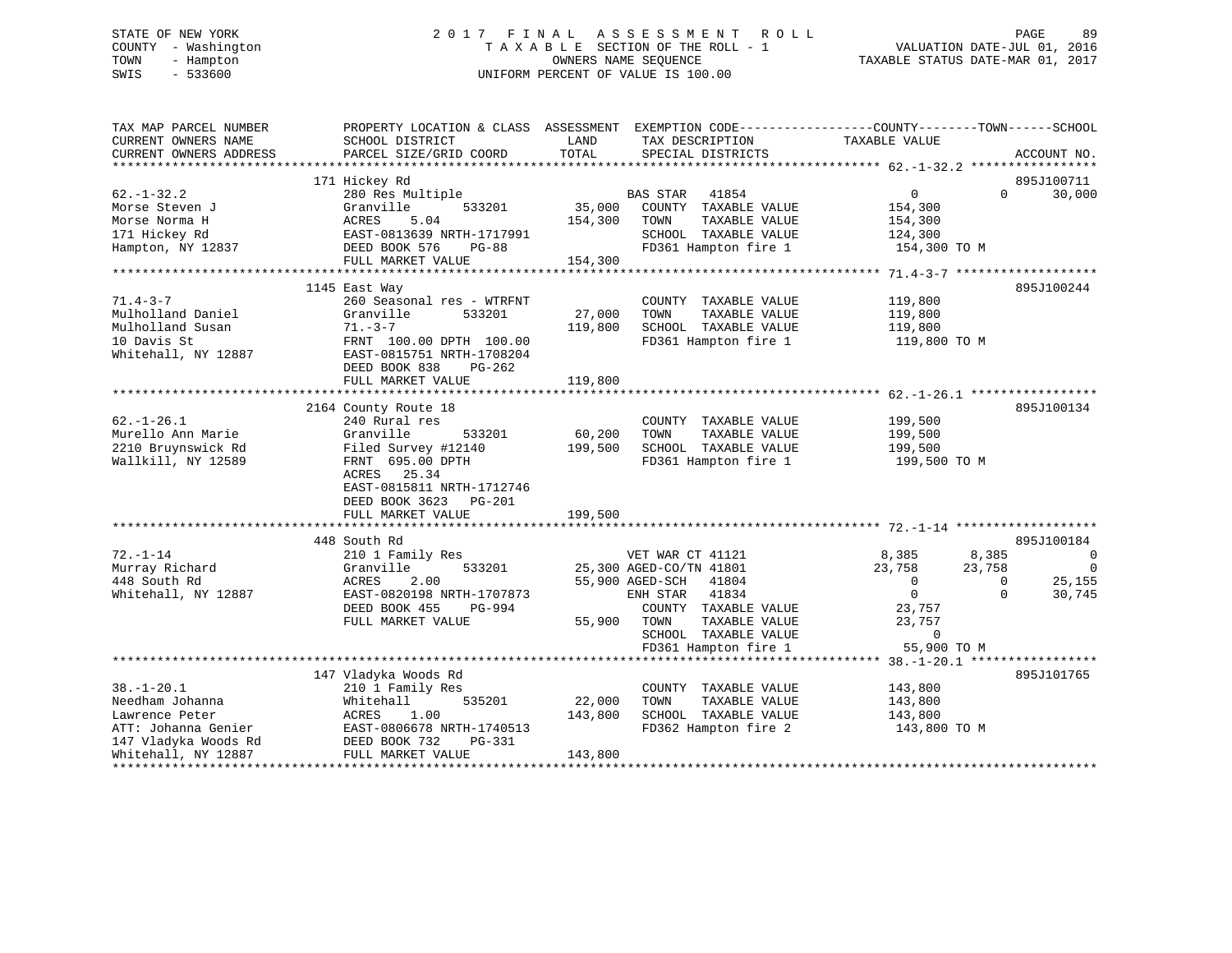| STATE OF NEW YORK<br>COUNTY - Washington<br>TOWN<br>- Hampton<br>SWIS<br>$-533600$                            | 2017 FINAL                                                                                                                                              |                            | A S S E S S M E N T<br>R O L L<br>TAXABLE SECTION OF THE ROLL - 1<br>OWNERS NAME SEQUENCE<br>UNIFORM PERCENT OF VALUE IS 100.00                    | VALUATION DATE-JUL 01, 2016<br>TAXABLE STATUS DATE-MAR 01, 2017                  | PAGE<br>90              |
|---------------------------------------------------------------------------------------------------------------|---------------------------------------------------------------------------------------------------------------------------------------------------------|----------------------------|----------------------------------------------------------------------------------------------------------------------------------------------------|----------------------------------------------------------------------------------|-------------------------|
| TAX MAP PARCEL NUMBER<br>CURRENT OWNERS NAME<br>CURRENT OWNERS ADDRESS                                        | PROPERTY LOCATION & CLASS ASSESSMENT EXEMPTION CODE---------------COUNTY-------TOWN-----SCHOOL<br>SCHOOL DISTRICT<br>PARCEL SIZE/GRID COORD             | LAND<br>TOTAL              | TAX DESCRIPTION<br>SPECIAL DISTRICTS                                                                                                               | TAXABLE VALUE                                                                    | ACCOUNT NO.             |
|                                                                                                               | LOT 9 Taylor Pat                                                                                                                                        |                            |                                                                                                                                                    |                                                                                  | 895J100050              |
| $53. - 1 - 16$<br>Nikas William L<br>116 Oak St<br>Hudson Falls, NY 12839                                     | 910 Priv forest<br>Granville<br>533201<br>50 Ad<br>557/212<br>ACRES 42.50<br>EAST-0812903 NRTH-1724375                                                  | 19,100<br>19,100           | COUNTY TAXABLE VALUE<br>TOWN<br>TAXABLE VALUE<br>SCHOOL TAXABLE VALUE<br>FD361 Hampton fire 1                                                      | 19,100<br>19,100<br>19,100<br>19,100 TO M                                        |                         |
|                                                                                                               | DEED BOOK 3657 PG-20                                                                                                                                    | 19,100                     |                                                                                                                                                    |                                                                                  |                         |
|                                                                                                               | FULL MARKET VALUE                                                                                                                                       |                            |                                                                                                                                                    |                                                                                  |                         |
| $53. - 1 - 2$<br>Nikas Willliam L                                                                             | LOT Taylor Pat<br>260 Seasonal res<br>Whitehall<br>535201                                                                                               | 44,400                     | COUNTY TAXABLE VALUE<br>TOWN<br>TAXABLE VALUE                                                                                                      | 82,100<br>82,100                                                                 | 895J100115              |
| 116 Oak St<br>Hudson Falls, NY 12839                                                                          | 504/588<br>Survey 12840<br>ACRES 106.00<br>EAST-0812700 NRTH-1726064<br>DEED BOOK 3657 PG-16                                                            | 82,100                     | SCHOOL TAXABLE VALUE<br>FD361 Hampton fire 1<br>FD362 Hampton fire 2                                                                               | 82,100<br>25,451 TO M<br>56,649 TO M                                             |                         |
|                                                                                                               | FULL MARKET VALUE                                                                                                                                       | 82,100                     |                                                                                                                                                    |                                                                                  |                         |
|                                                                                                               |                                                                                                                                                         |                            |                                                                                                                                                    |                                                                                  |                         |
|                                                                                                               | 2621 State Route 22A                                                                                                                                    |                            |                                                                                                                                                    |                                                                                  | 895J100273              |
| $72. - 2 - 31$<br>Noble John A<br>Noble Karen S<br>2621 State Route 22A<br>Hampton, NY 12837                  | 210 1 Family Res<br>Granville<br>533201<br>FRNT 260.00 DPTH 215.00<br>EAST-0823275 NRTH-1712275<br>DEED BOOK 871<br>$PG-276$<br>FULL MARKET VALUE       | 22,900<br>75,600<br>75,600 | BAS STAR 41854<br>COUNTY TAXABLE VALUE<br>TOWN<br>TAXABLE VALUE<br>SCHOOL TAXABLE VALUE<br>FD361 Hampton fire 1                                    | $\overline{0}$<br>75,600<br>75,600<br>45,600<br>75,600 TO M                      | 30,000<br>$\Omega$      |
|                                                                                                               |                                                                                                                                                         |                            |                                                                                                                                                    |                                                                                  |                         |
| $72. - 2 - 12$<br>Noble Thomas G<br>Rose Nancy C<br>c/o Nancy Noble<br>970 Granville St<br>Poultney, VT 05764 | County Route 20 OFF<br>322 Rural vac>10<br>Granville<br>533201<br>2675/53<br>ACRES 18.50<br>EAST-0824209 NRTH-1707030<br>DEED BOOK 2812 PG-12           | 8,500<br>8,500             | COUNTY TAXABLE VALUE<br>TOWN<br>TAXABLE VALUE<br>SCHOOL TAXABLE VALUE<br>FD361 Hampton fire 1                                                      | 8,500<br>8,500<br>8,500<br>8,500 TO M                                            | 895J100058              |
|                                                                                                               | FULL MARKET VALUE                                                                                                                                       | 8,500                      |                                                                                                                                                    |                                                                                  |                         |
|                                                                                                               |                                                                                                                                                         |                            |                                                                                                                                                    |                                                                                  | 895J100422              |
| $72. - 1 - 5$<br>OBrien David K<br>OBrien Barbara S<br>33 Dailey Way<br>Hampton, NY 12837                     | 33 Dailey Way<br>210 1 Family Res<br>533201<br>Granville<br>ACRES<br>4.94<br>EAST-0822029 NRTH-1711367<br>DEED BOOK 2282<br>PG-329<br>FULL MARKET VALUE | 140,800                    | VET WAR CT 41121<br>34,800 ENH STAR 41834<br>COUNTY TAXABLE VALUE<br>TOWN<br>TAXABLE VALUE<br>SCHOOL TAXABLE VALUE<br>140,800 FD361 Hampton fire 1 | 21,120<br>21,120<br>$\mathbf{0}$<br>119,680<br>119,680<br>75,300<br>140,800 TO M | 0<br>65,500<br>$\Omega$ |
|                                                                                                               |                                                                                                                                                         |                            | **************************************                                                                                                             | * * * * * * * * * * * * * * * * *                                                |                         |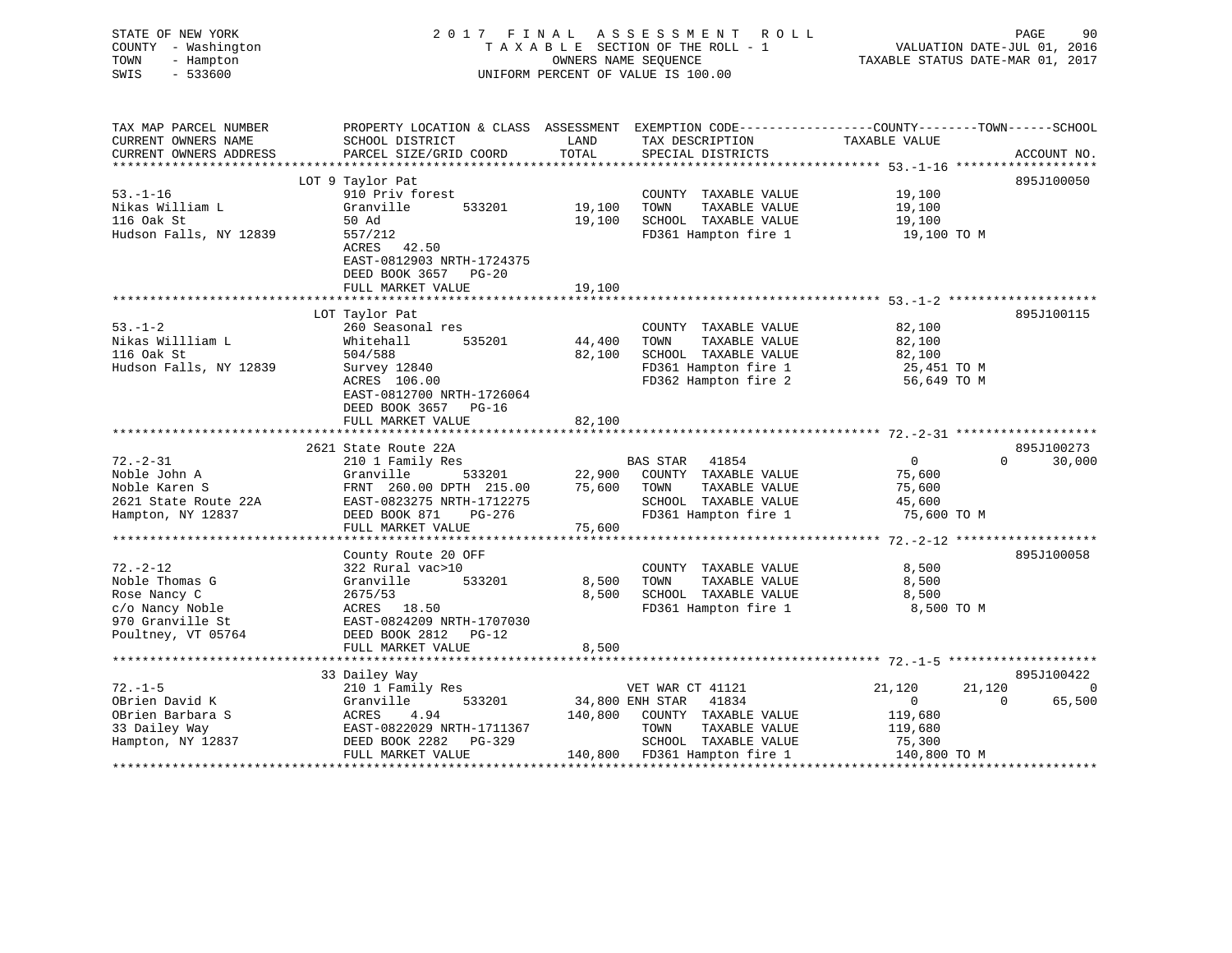# STATE OF NEW YORK 2 0 1 7 F I N A L A S S E S S M E N T R O L L PAGE 91 COUNTY - Washington T A X A B L E SECTION OF THE ROLL - 1 VALUATION DATE-JUL 01, 2016 TOWN - Hampton OWNERS NAME SEQUENCE TAXABLE STATUS DATE-MAR 01, 2017 SWIS - 533600 UNIFORM PERCENT OF VALUE IS 100.00

| TAX MAP PARCEL NUMBER                    | PROPERTY LOCATION & CLASS ASSESSMENT EXEMPTION CODE----------------COUNTY-------TOWN------SCHOOL |         |                                               |                       |                    |
|------------------------------------------|--------------------------------------------------------------------------------------------------|---------|-----------------------------------------------|-----------------------|--------------------|
| CURRENT OWNERS NAME                      | SCHOOL DISTRICT                                                                                  | LAND    | TAX DESCRIPTION                               | TAXABLE VALUE         |                    |
| CURRENT OWNERS ADDRESS                   | PARCEL SIZE/GRID COORD                                                                           | TOTAL   | SPECIAL DISTRICTS                             |                       | ACCOUNT NO.        |
|                                          |                                                                                                  |         |                                               |                       |                    |
|                                          | 23 Perry Heights Way                                                                             |         |                                               |                       | 895J101779         |
| $72. - 2 - 42$                           | 240 Rural res                                                                                    |         | BAS STAR 41854                                | $\overline{0}$        | $\Omega$<br>30,000 |
| Obrien Thomas W                          | Granville<br>533201                                                                              | 70,300  | COUNTY TAXABLE VALUE                          | 305,100               |                    |
| Obrien Michelle L                        | ACRES 37.07                                                                                      | 305,100 | TOWN<br>TAXABLE VALUE                         | 305,100               |                    |
| PO Box 174                               | EAST-0821898 NRTH-1712919                                                                        |         | SCHOOL TAXABLE VALUE                          | 275,100               |                    |
| Hampton, NY 12837                        | DEED BOOK 2069 PG-150                                                                            |         | CA001 Cons agri dst 1                         | 305,100 TO            |                    |
|                                          | FULL MARKET VALUE                                                                                |         | 305,100 FD361 Hampton fire 1                  | 305,100 TO M          |                    |
|                                          |                                                                                                  |         |                                               |                       |                    |
|                                          | 41 Hampton Heights Way                                                                           |         |                                               |                       | 895J100666         |
| $80. -1 - 19$                            | 260 Seasonal res                                                                                 |         | COUNTY TAXABLE VALUE                          | 105,800               |                    |
| Osterhoudt Ralph Jr                      | 533201<br>Granville                                                                              | 35,800  | TOWN<br>TAXABLE VALUE                         | 105,800               |                    |
| Osterhoudt Susan R                       | LOT 13                                                                                           | 105,800 | SCHOOL TAXABLE VALUE                          | 105,800               |                    |
| 47 North Cross Rd                        | ACRES<br>5.78                                                                                    |         | FD361 Hampton fire 1                          | 105,800 TO M          |                    |
| Staatsburg, NY 12580                     | EAST-0810911 NRTH-1701676                                                                        |         |                                               |                       |                    |
|                                          | DEED BOOK 797<br>PG-91                                                                           |         |                                               |                       |                    |
|                                          | FULL MARKET VALUE                                                                                | 105,800 |                                               |                       |                    |
|                                          |                                                                                                  |         |                                               |                       |                    |
|                                          | 2887 State Route 22A                                                                             |         |                                               |                       | 895J100192         |
| $63 - 1 - 4$                             | 210 1 Family Res                                                                                 |         | BAS STAR 41854                                | 0                     | $\Omega$<br>30,000 |
| Panoushek James M                        | Granville<br>533201                                                                              |         | 34,400 COUNTY TAXABLE VALUE                   | 194,000               |                    |
|                                          |                                                                                                  | 194,000 | TOWN<br>TAXABLE VALUE                         | 194,000               |                    |
|                                          |                                                                                                  |         | SCHOOL TAXABLE VALUE                          | 164,000               |                    |
|                                          |                                                                                                  |         | FD361 Hampton fire 1                          | 194,000 TO M          |                    |
|                                          | FULL MARKET VALUE                                                                                | 194,000 |                                               |                       |                    |
|                                          |                                                                                                  |         |                                               |                       |                    |
| $63. -1 - 4.1$                           | 2883 State Route 22A                                                                             |         |                                               |                       | 895J101747         |
|                                          | 270 Mfg housing                                                                                  |         | COUNTY TAXABLE VALUE                          | 42,400                |                    |
| Panoushek Jamie                          | Granville<br>533201                                                                              | 34,300  | TOWN<br>TAXABLE VALUE<br>SCHOOL TAXABLE VALUE | 42,400                |                    |
| Panoushek Stacey<br>2887 State Route 22A | 4.79<br>ACRES<br>EAST-0822023 NRTH-1718259                                                       | 42,400  | FD361 Hampton fire 1                          | 42,400<br>42,400 TO M |                    |
| Hampton, NY 12837                        | DEED BOOK 564<br>PG-317                                                                          |         |                                               |                       |                    |
|                                          | FULL MARKET VALUE                                                                                | 42,400  |                                               |                       |                    |
|                                          |                                                                                                  |         |                                               |                       |                    |
|                                          | 58 County Route 20                                                                               |         |                                               |                       | 895J100195         |
| $81. - 2 - 9$                            | 240 Rural res                                                                                    |         | ENH STAR 41834                                | $\Omega$              | $\Omega$<br>65,500 |
| Panoushek Joseph P                       | Granville<br>533201                                                                              | 41,100  | COUNTY TAXABLE VALUE                          | 128,000               |                    |
| Panoushek Patricia                       | 406/648, 2675/53                                                                                 | 128,000 | TOWN<br>TAXABLE VALUE                         | 128,000               |                    |
| 66 County Route 20                       | ACRES 10.50                                                                                      |         | SCHOOL TAXABLE VALUE                          | 62,500                |                    |
| Hampton, NY 12837                        | EAST-0824144 NRTH-1704573                                                                        |         | CA001 Cons agri dst 1                         | 128,000 TO            |                    |
|                                          | DEED BOOK 358<br>PG-590                                                                          |         | FD361 Hampton fire 1                          | 128,000 TO M          |                    |
|                                          | FULL MARKET VALUE                                                                                | 128,000 |                                               |                       |                    |
|                                          |                                                                                                  |         |                                               |                       |                    |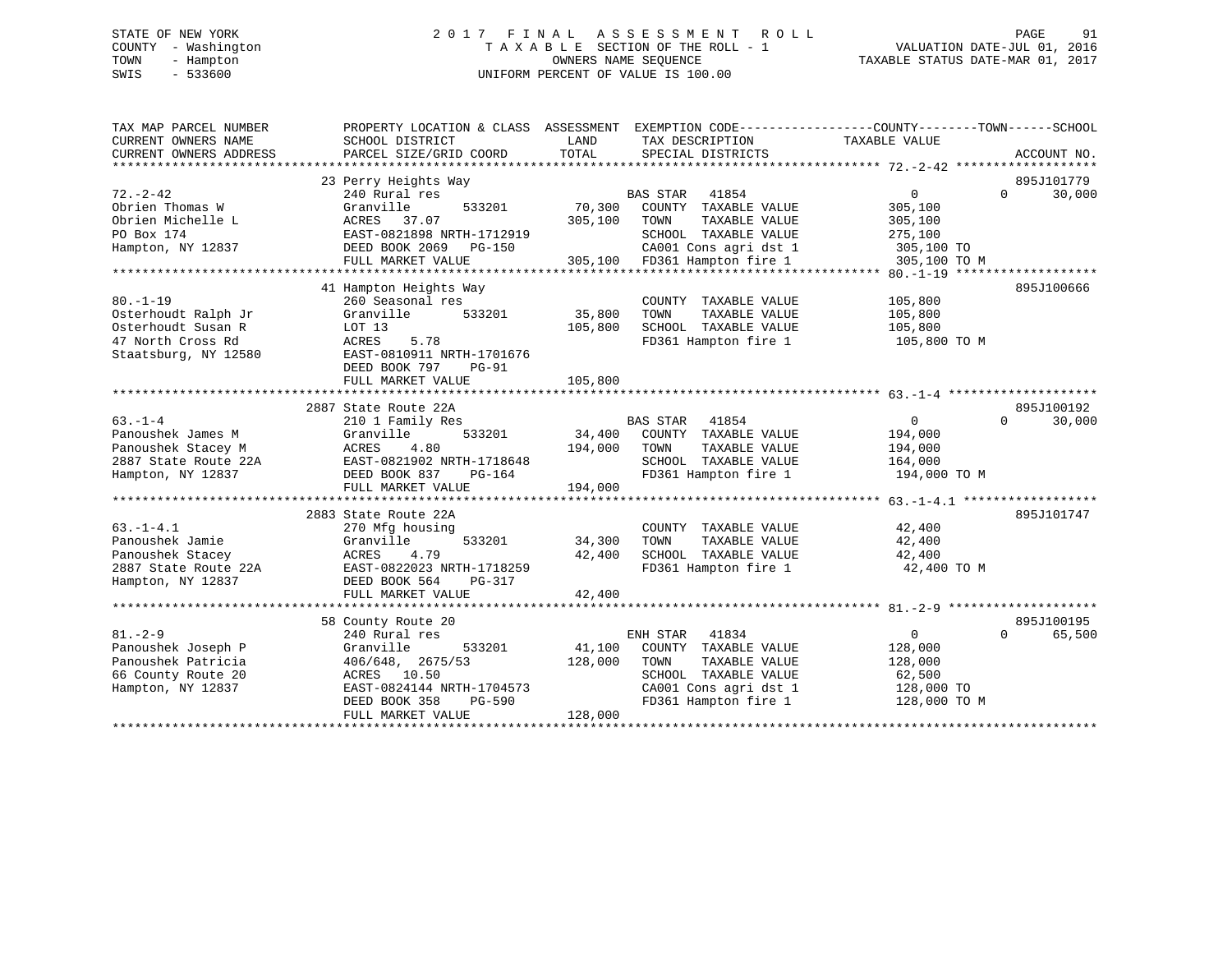# STATE OF NEW YORK 2 0 1 7 F I N A L A S S E S S M E N T R O L L PAGE 92 COUNTY - Washington T A X A B L E SECTION OF THE ROLL - 1 VALUATION DATE-JUL 01, 2016 TOWN - Hampton OWNERS NAME SEQUENCE TAXABLE STATUS DATE-MAR 01, 2017 SWIS - 533600 UNIFORM PERCENT OF VALUE IS 100.00UNIFORM PERCENT OF VALUE IS 100.00

| TAX MAP PARCEL NUMBER<br>CURRENT OWNERS NAME<br>CURRENT OWNERS ADDRESS                                                          | PROPERTY LOCATION & CLASS ASSESSMENT<br>SCHOOL DISTRICT<br>PARCEL SIZE/GRID COORD                                                                          | LAND<br>TOTAL                 | EXEMPTION CODE-----------------COUNTY-------TOWN------SCHOOL<br>TAX DESCRIPTION<br>SPECIAL DISTRICTS | TAXABLE VALUE                                 | ACCOUNT NO.        |
|---------------------------------------------------------------------------------------------------------------------------------|------------------------------------------------------------------------------------------------------------------------------------------------------------|-------------------------------|------------------------------------------------------------------------------------------------------|-----------------------------------------------|--------------------|
| *********************<br>$80. - 1 - 6$<br>Panoushek Russell Jr<br>Murray Tammy<br>60 South Rd<br>PO Box 94<br>Hampton, NY 12837 | 60 South Rd<br>270 Mfg housing<br>533201<br>Granville<br>442/150<br>ACRES 163.20<br>EAST-0815172 NRTH-1699924<br>DEED BOOK 2628 PG-1<br>FULL MARKET VALUE  | 133,400<br>145,500<br>145,500 | COUNTY TAXABLE VALUE<br>TOWN<br>TAXABLE VALUE<br>SCHOOL TAXABLE VALUE<br>FD361 Hampton fire 1        | 145,500<br>145,500<br>145,500<br>145,500 TO M | 895J100076         |
| $80. - 1 - 6.1$                                                                                                                 | 86 South Rd<br>270 Mfg housing                                                                                                                             |                               | BAS STAR<br>41854                                                                                    | $\overline{0}$                                | $\Omega$<br>30,000 |
| Panoushek Tammy<br>86 South Rd<br>Whitehall, NY 12887                                                                           | Granville<br>533201<br>ACRES<br>1.14<br>EAST-0815336 NRTH-1701527<br>DEED BOOK 3444 PG-36<br>FULL MARKET VALUE                                             | 22,500<br>58,500<br>58,500    | COUNTY TAXABLE VALUE<br>TOWN<br>TAXABLE VALUE<br>SCHOOL TAXABLE VALUE<br>FD361 Hampton fire 1        | 58,500<br>58,500<br>28,500<br>58,500 TO M     |                    |
|                                                                                                                                 | *****************************                                                                                                                              |                               |                                                                                                      |                                               |                    |
| $63. -1 - 4.3$                                                                                                                  | 2941 State Route 22A                                                                                                                                       |                               | <b>BAS STAR</b><br>41854                                                                             | $\overline{0}$                                | 30,000<br>$\Omega$ |
| Panoushek Thomas P<br>Panoushek Susan<br>2941 State Route 22A<br>Hampton, NY 12837                                              | 270 Mfg housing<br>Granville<br>533201<br>ACRES<br>4.68<br>EAST-0821363 NRTH-1720348<br>DEED BOOK 776<br>PG-26                                             | 34,000<br>79,500              | COUNTY TAXABLE VALUE<br>TOWN<br>TAXABLE VALUE<br>SCHOOL TAXABLE VALUE<br>FD361 Hampton fire 1        | 79,500<br>79,500<br>49,500<br>79,500 TO M     |                    |
|                                                                                                                                 | FULL MARKET VALUE                                                                                                                                          | 79,500                        |                                                                                                      |                                               |                    |
|                                                                                                                                 | 30 Camp Way                                                                                                                                                |                               |                                                                                                      |                                               | 895J100631         |
| $62. -1 - 5$<br>Paolino John Jr<br>PO Box 363<br>Marron, CT 06444                                                               | 260 Seasonal res<br>Granville<br>533201<br>ACRES<br>36.68<br>EAST-0812523 NRTH-1720713<br>DEED BOOK 959<br>$PG-336$                                        | 33,300<br>59,400              | COUNTY TAXABLE VALUE<br>TAXABLE VALUE<br>TOWN<br>SCHOOL TAXABLE VALUE<br>FD361 Hampton fire 1        | 59,400<br>59,400<br>59,400<br>59,400 TO M     |                    |
|                                                                                                                                 | FULL MARKET VALUE                                                                                                                                          | 59,400                        |                                                                                                      |                                               |                    |
| $53. - 1 - 9$<br>Parker Kenneth E<br>Parker Nicole<br>1276 Holcombville Rd                                                      | Ecuyer Pat<br>910 Priv forest<br>535201<br>Whitehall<br>ACRES 44.82<br>EAST-0809038 NRTH-1722091                                                           | 18,900<br>18,900              | COUNTY TAXABLE VALUE<br>TAXABLE VALUE<br>TOWN<br>SCHOOL TAXABLE VALUE<br>FD361 Hampton fire 1        | 18,900<br>18,900<br>18,900<br>18,900 TO M     | 895J100109         |
| Whitehall, NY 12887                                                                                                             | DEED BOOK 3648 PG-171<br>FULL MARKET VALUE                                                                                                                 | 18,900                        |                                                                                                      |                                               |                    |
|                                                                                                                                 |                                                                                                                                                            |                               |                                                                                                      |                                               |                    |
| $53. - 1 - 12$<br>Parker Kenneth E<br>Parker Nicole<br>1276 Holcombville Rd<br>Whitehall, NY 12887                              | LOT 6&7 Taylor Pat<br>322 Rural vac>10<br>Whitehall<br>535201<br>ACRES 12.50<br>EAST-0808254 NRTH-1722739<br>DEED BOOK 3648<br>PG-171<br>FULL MARKET VALUE | 9,000<br>9,000<br>9,000       | COUNTY TAXABLE VALUE<br>TOWN<br>TAXABLE VALUE<br>SCHOOL TAXABLE VALUE<br>FD361 Hampton fire 1        | 9,000<br>9,000<br>9,000<br>9,000 TO M         | 895J100246         |
|                                                                                                                                 |                                                                                                                                                            |                               |                                                                                                      |                                               |                    |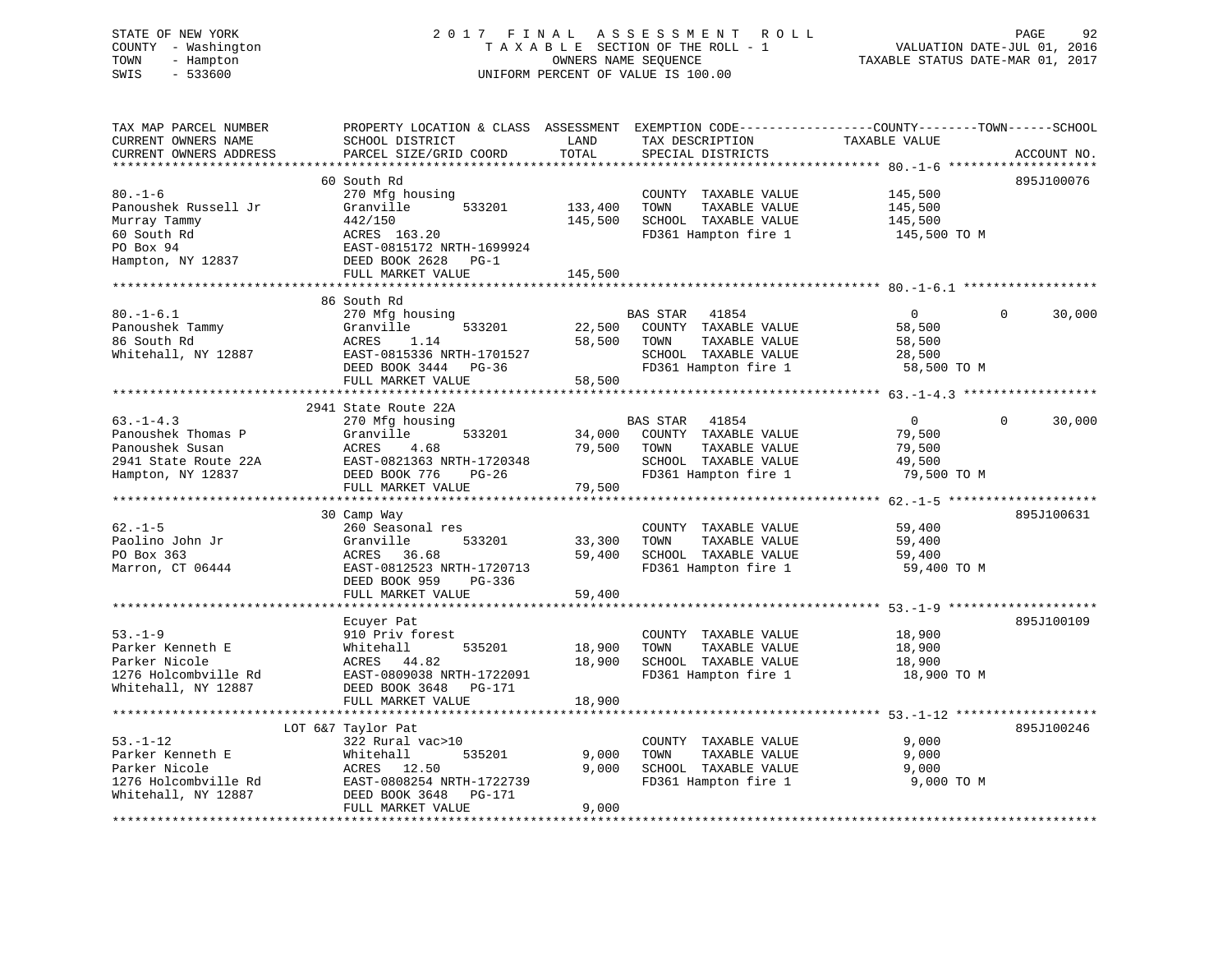# STATE OF NEW YORK 2 0 1 7 F I N A L A S S E S S M E N T R O L L PAGE 93 COUNTY - Washington T A X A B L E SECTION OF THE ROLL - 1 VALUATION DATE-JUL 01, 2016 TOWN - Hampton OWNERS NAME SEQUENCE TAXABLE STATUS DATE-MAR 01, 2017 SWIS - 533600 UNIFORM PERCENT OF VALUE IS 100.00

| PARCEL SIZE/GRID COORD<br>TOTAL<br>CURRENT OWNERS ADDRESS<br>SPECIAL DISTRICTS<br>ACCOUNT NO.<br>***************************<br>*******************<br>59 County Route 20<br>895J100174<br>$81 - 2 - 7$<br>129,400<br>210 1 Family Res<br>COUNTY TAXABLE VALUE<br>23,000<br>TAXABLE VALUE<br>Parker Ronald C<br>Granville<br>533201<br>TOWN<br>129,400<br>11 LeeBrook Ln<br>ACRES<br>1.37<br>129,400<br>SCHOOL TAXABLE VALUE<br>129,400<br>Salem, NY 12865<br>EAST-0823874 NRTH-1704965<br>FD361 Hampton fire 1<br>129,400 TO M<br>DEED BOOK 2017<br>$PG-118$<br>FULL MARKET VALUE<br>129,400<br>1625 County Route 11<br>895J100236<br>$38. - 1 - 11$<br>$\mathbf{0}$<br>65,500<br>240 Rural res<br>ENH STAR 41834<br>$\Omega$<br>Parrott Irving<br>535201<br>40,200<br>Whitehall<br>COUNTY TAXABLE VALUE<br>126,300<br>10.20<br>126,300<br>TOWN<br>TAXABLE VALUE<br>ACRES<br>126,300<br>SCHOOL TAXABLE VALUE<br>EAST-0807498 NRTH-1737739<br>60,800<br>DEED BOOK 1837 PG-78<br>FD362 Hampton fire 2<br>126,300 TO M<br>FULL MARKET VALUE<br>126,300<br>895J100026<br>Hills Pond Rd OFF<br>$71. - 1 - 20$<br>314 Rural vac<10<br>1,500<br>COUNTY TAXABLE VALUE<br>Parsons David<br>Granville<br>533201<br>1,500<br>TOWN<br>TAXABLE VALUE<br>1,500<br>PO Box 294<br>ACRES<br>3.00<br>1,500<br>SCHOOL TAXABLE VALUE<br>1,500<br>Granville, NY 12832<br>EAST-0814306 NRTH-1707710<br>FD361 Hampton fire 1<br>1,500 TO M<br>DEED BOOK 2586<br>PG-272<br>FULL MARKET VALUE<br>1,500<br>Hills Pond Rd OFF<br>$71. - 1 - 21.1$<br>COUNTY TAXABLE VALUE<br>314 Rural vac<10<br>1,500<br>Parsons David<br>Granville<br>533201<br>1,500<br>TOWN<br>TAXABLE VALUE<br>1,500<br>PO Box 294<br>ACRES<br>3.00<br>1,500<br>SCHOOL TAXABLE VALUE<br>1,500<br>Granville, NY 12832<br>EAST-0814326 NRTH-1707572<br>FD361 Hampton fire 1<br>1,500 TO M<br>DEED BOOK 2586<br>PG-272<br>FULL MARKET VALUE<br>1,500<br>895J100425<br>118 Roberts Ln<br>$\overline{0}$<br>BAS STAR<br>41854<br>$\Omega$<br>30,000<br>210 1 Family Res<br>COUNTY TAXABLE VALUE<br>Granville<br>533201<br>38,800<br>177,000<br>ACRES<br>8.80<br>177,000<br>TAXABLE VALUE<br>177,000<br>TOWN<br>EAST-0817143 NRTH-1724552<br>SCHOOL TAXABLE VALUE<br>147,000<br>CA001 Cons agri dst 1<br>DEED BOOK 2891 PG-213<br>177,000 TO<br>177,000<br>FD361 Hampton fire 1<br>FULL MARKET VALUE<br>177,000 TO M<br>895J101798<br>Roberts Ln<br>$53. - 1 - 4.7$<br>314 Rural vac<10<br>COUNTY TAXABLE VALUE<br>19,000<br>TAXABLE VALUE<br>Partch Gregory A<br>533201<br>19,000<br>TOWN<br>Granville<br>19,000<br>19,000<br>SCHOOL TAXABLE VALUE<br>118 Roberts Ln<br>ACRES<br>2.90<br>19,000<br>EAST-0817300 NRTH-1723932<br>FD361 Hampton fire 1<br>19,000 TO M<br>Hampton, NY 12837<br>DEED BOOK 2891<br>$PG-213$<br>FULL MARKET VALUE<br>19,000 | TAX MAP PARCEL NUMBER<br>CURRENT OWNERS NAME | PROPERTY LOCATION & CLASS ASSESSMENT<br>SCHOOL DISTRICT | LAND | EXEMPTION CODE-----------------COUNTY-------TOWN------SCHOOL<br>TAX DESCRIPTION | TAXABLE VALUE |  |
|---------------------------------------------------------------------------------------------------------------------------------------------------------------------------------------------------------------------------------------------------------------------------------------------------------------------------------------------------------------------------------------------------------------------------------------------------------------------------------------------------------------------------------------------------------------------------------------------------------------------------------------------------------------------------------------------------------------------------------------------------------------------------------------------------------------------------------------------------------------------------------------------------------------------------------------------------------------------------------------------------------------------------------------------------------------------------------------------------------------------------------------------------------------------------------------------------------------------------------------------------------------------------------------------------------------------------------------------------------------------------------------------------------------------------------------------------------------------------------------------------------------------------------------------------------------------------------------------------------------------------------------------------------------------------------------------------------------------------------------------------------------------------------------------------------------------------------------------------------------------------------------------------------------------------------------------------------------------------------------------------------------------------------------------------------------------------------------------------------------------------------------------------------------------------------------------------------------------------------------------------------------------------------------------------------------------------------------------------------------------------------------------------------------------------------------------------------------------------------------------------------------------------------------------------------------------------------------------------------------------------------------------------------------------------------------------------------------------------------------------------------------------------------------------|----------------------------------------------|---------------------------------------------------------|------|---------------------------------------------------------------------------------|---------------|--|
|                                                                                                                                                                                                                                                                                                                                                                                                                                                                                                                                                                                                                                                                                                                                                                                                                                                                                                                                                                                                                                                                                                                                                                                                                                                                                                                                                                                                                                                                                                                                                                                                                                                                                                                                                                                                                                                                                                                                                                                                                                                                                                                                                                                                                                                                                                                                                                                                                                                                                                                                                                                                                                                                                                                                                                                             |                                              |                                                         |      |                                                                                 |               |  |
|                                                                                                                                                                                                                                                                                                                                                                                                                                                                                                                                                                                                                                                                                                                                                                                                                                                                                                                                                                                                                                                                                                                                                                                                                                                                                                                                                                                                                                                                                                                                                                                                                                                                                                                                                                                                                                                                                                                                                                                                                                                                                                                                                                                                                                                                                                                                                                                                                                                                                                                                                                                                                                                                                                                                                                                             |                                              |                                                         |      |                                                                                 |               |  |
|                                                                                                                                                                                                                                                                                                                                                                                                                                                                                                                                                                                                                                                                                                                                                                                                                                                                                                                                                                                                                                                                                                                                                                                                                                                                                                                                                                                                                                                                                                                                                                                                                                                                                                                                                                                                                                                                                                                                                                                                                                                                                                                                                                                                                                                                                                                                                                                                                                                                                                                                                                                                                                                                                                                                                                                             |                                              |                                                         |      |                                                                                 |               |  |
|                                                                                                                                                                                                                                                                                                                                                                                                                                                                                                                                                                                                                                                                                                                                                                                                                                                                                                                                                                                                                                                                                                                                                                                                                                                                                                                                                                                                                                                                                                                                                                                                                                                                                                                                                                                                                                                                                                                                                                                                                                                                                                                                                                                                                                                                                                                                                                                                                                                                                                                                                                                                                                                                                                                                                                                             |                                              |                                                         |      |                                                                                 |               |  |
|                                                                                                                                                                                                                                                                                                                                                                                                                                                                                                                                                                                                                                                                                                                                                                                                                                                                                                                                                                                                                                                                                                                                                                                                                                                                                                                                                                                                                                                                                                                                                                                                                                                                                                                                                                                                                                                                                                                                                                                                                                                                                                                                                                                                                                                                                                                                                                                                                                                                                                                                                                                                                                                                                                                                                                                             |                                              |                                                         |      |                                                                                 |               |  |
|                                                                                                                                                                                                                                                                                                                                                                                                                                                                                                                                                                                                                                                                                                                                                                                                                                                                                                                                                                                                                                                                                                                                                                                                                                                                                                                                                                                                                                                                                                                                                                                                                                                                                                                                                                                                                                                                                                                                                                                                                                                                                                                                                                                                                                                                                                                                                                                                                                                                                                                                                                                                                                                                                                                                                                                             |                                              |                                                         |      |                                                                                 |               |  |
|                                                                                                                                                                                                                                                                                                                                                                                                                                                                                                                                                                                                                                                                                                                                                                                                                                                                                                                                                                                                                                                                                                                                                                                                                                                                                                                                                                                                                                                                                                                                                                                                                                                                                                                                                                                                                                                                                                                                                                                                                                                                                                                                                                                                                                                                                                                                                                                                                                                                                                                                                                                                                                                                                                                                                                                             |                                              |                                                         |      |                                                                                 |               |  |
|                                                                                                                                                                                                                                                                                                                                                                                                                                                                                                                                                                                                                                                                                                                                                                                                                                                                                                                                                                                                                                                                                                                                                                                                                                                                                                                                                                                                                                                                                                                                                                                                                                                                                                                                                                                                                                                                                                                                                                                                                                                                                                                                                                                                                                                                                                                                                                                                                                                                                                                                                                                                                                                                                                                                                                                             |                                              |                                                         |      |                                                                                 |               |  |
|                                                                                                                                                                                                                                                                                                                                                                                                                                                                                                                                                                                                                                                                                                                                                                                                                                                                                                                                                                                                                                                                                                                                                                                                                                                                                                                                                                                                                                                                                                                                                                                                                                                                                                                                                                                                                                                                                                                                                                                                                                                                                                                                                                                                                                                                                                                                                                                                                                                                                                                                                                                                                                                                                                                                                                                             |                                              |                                                         |      |                                                                                 |               |  |
|                                                                                                                                                                                                                                                                                                                                                                                                                                                                                                                                                                                                                                                                                                                                                                                                                                                                                                                                                                                                                                                                                                                                                                                                                                                                                                                                                                                                                                                                                                                                                                                                                                                                                                                                                                                                                                                                                                                                                                                                                                                                                                                                                                                                                                                                                                                                                                                                                                                                                                                                                                                                                                                                                                                                                                                             |                                              |                                                         |      |                                                                                 |               |  |
|                                                                                                                                                                                                                                                                                                                                                                                                                                                                                                                                                                                                                                                                                                                                                                                                                                                                                                                                                                                                                                                                                                                                                                                                                                                                                                                                                                                                                                                                                                                                                                                                                                                                                                                                                                                                                                                                                                                                                                                                                                                                                                                                                                                                                                                                                                                                                                                                                                                                                                                                                                                                                                                                                                                                                                                             |                                              |                                                         |      |                                                                                 |               |  |
|                                                                                                                                                                                                                                                                                                                                                                                                                                                                                                                                                                                                                                                                                                                                                                                                                                                                                                                                                                                                                                                                                                                                                                                                                                                                                                                                                                                                                                                                                                                                                                                                                                                                                                                                                                                                                                                                                                                                                                                                                                                                                                                                                                                                                                                                                                                                                                                                                                                                                                                                                                                                                                                                                                                                                                                             |                                              |                                                         |      |                                                                                 |               |  |
|                                                                                                                                                                                                                                                                                                                                                                                                                                                                                                                                                                                                                                                                                                                                                                                                                                                                                                                                                                                                                                                                                                                                                                                                                                                                                                                                                                                                                                                                                                                                                                                                                                                                                                                                                                                                                                                                                                                                                                                                                                                                                                                                                                                                                                                                                                                                                                                                                                                                                                                                                                                                                                                                                                                                                                                             |                                              |                                                         |      |                                                                                 |               |  |
|                                                                                                                                                                                                                                                                                                                                                                                                                                                                                                                                                                                                                                                                                                                                                                                                                                                                                                                                                                                                                                                                                                                                                                                                                                                                                                                                                                                                                                                                                                                                                                                                                                                                                                                                                                                                                                                                                                                                                                                                                                                                                                                                                                                                                                                                                                                                                                                                                                                                                                                                                                                                                                                                                                                                                                                             |                                              |                                                         |      |                                                                                 |               |  |
|                                                                                                                                                                                                                                                                                                                                                                                                                                                                                                                                                                                                                                                                                                                                                                                                                                                                                                                                                                                                                                                                                                                                                                                                                                                                                                                                                                                                                                                                                                                                                                                                                                                                                                                                                                                                                                                                                                                                                                                                                                                                                                                                                                                                                                                                                                                                                                                                                                                                                                                                                                                                                                                                                                                                                                                             | 1625 County Route 11                         |                                                         |      |                                                                                 |               |  |
|                                                                                                                                                                                                                                                                                                                                                                                                                                                                                                                                                                                                                                                                                                                                                                                                                                                                                                                                                                                                                                                                                                                                                                                                                                                                                                                                                                                                                                                                                                                                                                                                                                                                                                                                                                                                                                                                                                                                                                                                                                                                                                                                                                                                                                                                                                                                                                                                                                                                                                                                                                                                                                                                                                                                                                                             | Whitehall, NY 12887                          |                                                         |      |                                                                                 |               |  |
|                                                                                                                                                                                                                                                                                                                                                                                                                                                                                                                                                                                                                                                                                                                                                                                                                                                                                                                                                                                                                                                                                                                                                                                                                                                                                                                                                                                                                                                                                                                                                                                                                                                                                                                                                                                                                                                                                                                                                                                                                                                                                                                                                                                                                                                                                                                                                                                                                                                                                                                                                                                                                                                                                                                                                                                             |                                              |                                                         |      |                                                                                 |               |  |
|                                                                                                                                                                                                                                                                                                                                                                                                                                                                                                                                                                                                                                                                                                                                                                                                                                                                                                                                                                                                                                                                                                                                                                                                                                                                                                                                                                                                                                                                                                                                                                                                                                                                                                                                                                                                                                                                                                                                                                                                                                                                                                                                                                                                                                                                                                                                                                                                                                                                                                                                                                                                                                                                                                                                                                                             |                                              |                                                         |      |                                                                                 |               |  |
|                                                                                                                                                                                                                                                                                                                                                                                                                                                                                                                                                                                                                                                                                                                                                                                                                                                                                                                                                                                                                                                                                                                                                                                                                                                                                                                                                                                                                                                                                                                                                                                                                                                                                                                                                                                                                                                                                                                                                                                                                                                                                                                                                                                                                                                                                                                                                                                                                                                                                                                                                                                                                                                                                                                                                                                             |                                              |                                                         |      |                                                                                 |               |  |
|                                                                                                                                                                                                                                                                                                                                                                                                                                                                                                                                                                                                                                                                                                                                                                                                                                                                                                                                                                                                                                                                                                                                                                                                                                                                                                                                                                                                                                                                                                                                                                                                                                                                                                                                                                                                                                                                                                                                                                                                                                                                                                                                                                                                                                                                                                                                                                                                                                                                                                                                                                                                                                                                                                                                                                                             |                                              |                                                         |      |                                                                                 |               |  |
|                                                                                                                                                                                                                                                                                                                                                                                                                                                                                                                                                                                                                                                                                                                                                                                                                                                                                                                                                                                                                                                                                                                                                                                                                                                                                                                                                                                                                                                                                                                                                                                                                                                                                                                                                                                                                                                                                                                                                                                                                                                                                                                                                                                                                                                                                                                                                                                                                                                                                                                                                                                                                                                                                                                                                                                             |                                              |                                                         |      |                                                                                 |               |  |
|                                                                                                                                                                                                                                                                                                                                                                                                                                                                                                                                                                                                                                                                                                                                                                                                                                                                                                                                                                                                                                                                                                                                                                                                                                                                                                                                                                                                                                                                                                                                                                                                                                                                                                                                                                                                                                                                                                                                                                                                                                                                                                                                                                                                                                                                                                                                                                                                                                                                                                                                                                                                                                                                                                                                                                                             |                                              |                                                         |      |                                                                                 |               |  |
|                                                                                                                                                                                                                                                                                                                                                                                                                                                                                                                                                                                                                                                                                                                                                                                                                                                                                                                                                                                                                                                                                                                                                                                                                                                                                                                                                                                                                                                                                                                                                                                                                                                                                                                                                                                                                                                                                                                                                                                                                                                                                                                                                                                                                                                                                                                                                                                                                                                                                                                                                                                                                                                                                                                                                                                             |                                              |                                                         |      |                                                                                 |               |  |
|                                                                                                                                                                                                                                                                                                                                                                                                                                                                                                                                                                                                                                                                                                                                                                                                                                                                                                                                                                                                                                                                                                                                                                                                                                                                                                                                                                                                                                                                                                                                                                                                                                                                                                                                                                                                                                                                                                                                                                                                                                                                                                                                                                                                                                                                                                                                                                                                                                                                                                                                                                                                                                                                                                                                                                                             |                                              |                                                         |      |                                                                                 |               |  |
|                                                                                                                                                                                                                                                                                                                                                                                                                                                                                                                                                                                                                                                                                                                                                                                                                                                                                                                                                                                                                                                                                                                                                                                                                                                                                                                                                                                                                                                                                                                                                                                                                                                                                                                                                                                                                                                                                                                                                                                                                                                                                                                                                                                                                                                                                                                                                                                                                                                                                                                                                                                                                                                                                                                                                                                             |                                              |                                                         |      |                                                                                 |               |  |
|                                                                                                                                                                                                                                                                                                                                                                                                                                                                                                                                                                                                                                                                                                                                                                                                                                                                                                                                                                                                                                                                                                                                                                                                                                                                                                                                                                                                                                                                                                                                                                                                                                                                                                                                                                                                                                                                                                                                                                                                                                                                                                                                                                                                                                                                                                                                                                                                                                                                                                                                                                                                                                                                                                                                                                                             |                                              |                                                         |      |                                                                                 |               |  |
|                                                                                                                                                                                                                                                                                                                                                                                                                                                                                                                                                                                                                                                                                                                                                                                                                                                                                                                                                                                                                                                                                                                                                                                                                                                                                                                                                                                                                                                                                                                                                                                                                                                                                                                                                                                                                                                                                                                                                                                                                                                                                                                                                                                                                                                                                                                                                                                                                                                                                                                                                                                                                                                                                                                                                                                             |                                              |                                                         |      |                                                                                 |               |  |
|                                                                                                                                                                                                                                                                                                                                                                                                                                                                                                                                                                                                                                                                                                                                                                                                                                                                                                                                                                                                                                                                                                                                                                                                                                                                                                                                                                                                                                                                                                                                                                                                                                                                                                                                                                                                                                                                                                                                                                                                                                                                                                                                                                                                                                                                                                                                                                                                                                                                                                                                                                                                                                                                                                                                                                                             |                                              |                                                         |      |                                                                                 |               |  |
|                                                                                                                                                                                                                                                                                                                                                                                                                                                                                                                                                                                                                                                                                                                                                                                                                                                                                                                                                                                                                                                                                                                                                                                                                                                                                                                                                                                                                                                                                                                                                                                                                                                                                                                                                                                                                                                                                                                                                                                                                                                                                                                                                                                                                                                                                                                                                                                                                                                                                                                                                                                                                                                                                                                                                                                             |                                              |                                                         |      |                                                                                 |               |  |
|                                                                                                                                                                                                                                                                                                                                                                                                                                                                                                                                                                                                                                                                                                                                                                                                                                                                                                                                                                                                                                                                                                                                                                                                                                                                                                                                                                                                                                                                                                                                                                                                                                                                                                                                                                                                                                                                                                                                                                                                                                                                                                                                                                                                                                                                                                                                                                                                                                                                                                                                                                                                                                                                                                                                                                                             |                                              |                                                         |      |                                                                                 |               |  |
|                                                                                                                                                                                                                                                                                                                                                                                                                                                                                                                                                                                                                                                                                                                                                                                                                                                                                                                                                                                                                                                                                                                                                                                                                                                                                                                                                                                                                                                                                                                                                                                                                                                                                                                                                                                                                                                                                                                                                                                                                                                                                                                                                                                                                                                                                                                                                                                                                                                                                                                                                                                                                                                                                                                                                                                             |                                              |                                                         |      |                                                                                 |               |  |
|                                                                                                                                                                                                                                                                                                                                                                                                                                                                                                                                                                                                                                                                                                                                                                                                                                                                                                                                                                                                                                                                                                                                                                                                                                                                                                                                                                                                                                                                                                                                                                                                                                                                                                                                                                                                                                                                                                                                                                                                                                                                                                                                                                                                                                                                                                                                                                                                                                                                                                                                                                                                                                                                                                                                                                                             |                                              |                                                         |      |                                                                                 |               |  |
|                                                                                                                                                                                                                                                                                                                                                                                                                                                                                                                                                                                                                                                                                                                                                                                                                                                                                                                                                                                                                                                                                                                                                                                                                                                                                                                                                                                                                                                                                                                                                                                                                                                                                                                                                                                                                                                                                                                                                                                                                                                                                                                                                                                                                                                                                                                                                                                                                                                                                                                                                                                                                                                                                                                                                                                             |                                              |                                                         |      |                                                                                 |               |  |
|                                                                                                                                                                                                                                                                                                                                                                                                                                                                                                                                                                                                                                                                                                                                                                                                                                                                                                                                                                                                                                                                                                                                                                                                                                                                                                                                                                                                                                                                                                                                                                                                                                                                                                                                                                                                                                                                                                                                                                                                                                                                                                                                                                                                                                                                                                                                                                                                                                                                                                                                                                                                                                                                                                                                                                                             |                                              |                                                         |      |                                                                                 |               |  |
|                                                                                                                                                                                                                                                                                                                                                                                                                                                                                                                                                                                                                                                                                                                                                                                                                                                                                                                                                                                                                                                                                                                                                                                                                                                                                                                                                                                                                                                                                                                                                                                                                                                                                                                                                                                                                                                                                                                                                                                                                                                                                                                                                                                                                                                                                                                                                                                                                                                                                                                                                                                                                                                                                                                                                                                             |                                              |                                                         |      |                                                                                 |               |  |
|                                                                                                                                                                                                                                                                                                                                                                                                                                                                                                                                                                                                                                                                                                                                                                                                                                                                                                                                                                                                                                                                                                                                                                                                                                                                                                                                                                                                                                                                                                                                                                                                                                                                                                                                                                                                                                                                                                                                                                                                                                                                                                                                                                                                                                                                                                                                                                                                                                                                                                                                                                                                                                                                                                                                                                                             |                                              |                                                         |      |                                                                                 |               |  |
|                                                                                                                                                                                                                                                                                                                                                                                                                                                                                                                                                                                                                                                                                                                                                                                                                                                                                                                                                                                                                                                                                                                                                                                                                                                                                                                                                                                                                                                                                                                                                                                                                                                                                                                                                                                                                                                                                                                                                                                                                                                                                                                                                                                                                                                                                                                                                                                                                                                                                                                                                                                                                                                                                                                                                                                             |                                              |                                                         |      |                                                                                 |               |  |
|                                                                                                                                                                                                                                                                                                                                                                                                                                                                                                                                                                                                                                                                                                                                                                                                                                                                                                                                                                                                                                                                                                                                                                                                                                                                                                                                                                                                                                                                                                                                                                                                                                                                                                                                                                                                                                                                                                                                                                                                                                                                                                                                                                                                                                                                                                                                                                                                                                                                                                                                                                                                                                                                                                                                                                                             | $53. - 1 - 4.2$                              |                                                         |      |                                                                                 |               |  |
|                                                                                                                                                                                                                                                                                                                                                                                                                                                                                                                                                                                                                                                                                                                                                                                                                                                                                                                                                                                                                                                                                                                                                                                                                                                                                                                                                                                                                                                                                                                                                                                                                                                                                                                                                                                                                                                                                                                                                                                                                                                                                                                                                                                                                                                                                                                                                                                                                                                                                                                                                                                                                                                                                                                                                                                             | Partch Gregory A                             |                                                         |      |                                                                                 |               |  |
|                                                                                                                                                                                                                                                                                                                                                                                                                                                                                                                                                                                                                                                                                                                                                                                                                                                                                                                                                                                                                                                                                                                                                                                                                                                                                                                                                                                                                                                                                                                                                                                                                                                                                                                                                                                                                                                                                                                                                                                                                                                                                                                                                                                                                                                                                                                                                                                                                                                                                                                                                                                                                                                                                                                                                                                             | 118 Roberts Ln                               |                                                         |      |                                                                                 |               |  |
|                                                                                                                                                                                                                                                                                                                                                                                                                                                                                                                                                                                                                                                                                                                                                                                                                                                                                                                                                                                                                                                                                                                                                                                                                                                                                                                                                                                                                                                                                                                                                                                                                                                                                                                                                                                                                                                                                                                                                                                                                                                                                                                                                                                                                                                                                                                                                                                                                                                                                                                                                                                                                                                                                                                                                                                             | Hampton, NY 12837                            |                                                         |      |                                                                                 |               |  |
|                                                                                                                                                                                                                                                                                                                                                                                                                                                                                                                                                                                                                                                                                                                                                                                                                                                                                                                                                                                                                                                                                                                                                                                                                                                                                                                                                                                                                                                                                                                                                                                                                                                                                                                                                                                                                                                                                                                                                                                                                                                                                                                                                                                                                                                                                                                                                                                                                                                                                                                                                                                                                                                                                                                                                                                             |                                              |                                                         |      |                                                                                 |               |  |
|                                                                                                                                                                                                                                                                                                                                                                                                                                                                                                                                                                                                                                                                                                                                                                                                                                                                                                                                                                                                                                                                                                                                                                                                                                                                                                                                                                                                                                                                                                                                                                                                                                                                                                                                                                                                                                                                                                                                                                                                                                                                                                                                                                                                                                                                                                                                                                                                                                                                                                                                                                                                                                                                                                                                                                                             |                                              |                                                         |      |                                                                                 |               |  |
|                                                                                                                                                                                                                                                                                                                                                                                                                                                                                                                                                                                                                                                                                                                                                                                                                                                                                                                                                                                                                                                                                                                                                                                                                                                                                                                                                                                                                                                                                                                                                                                                                                                                                                                                                                                                                                                                                                                                                                                                                                                                                                                                                                                                                                                                                                                                                                                                                                                                                                                                                                                                                                                                                                                                                                                             |                                              |                                                         |      |                                                                                 |               |  |
|                                                                                                                                                                                                                                                                                                                                                                                                                                                                                                                                                                                                                                                                                                                                                                                                                                                                                                                                                                                                                                                                                                                                                                                                                                                                                                                                                                                                                                                                                                                                                                                                                                                                                                                                                                                                                                                                                                                                                                                                                                                                                                                                                                                                                                                                                                                                                                                                                                                                                                                                                                                                                                                                                                                                                                                             |                                              |                                                         |      |                                                                                 |               |  |
|                                                                                                                                                                                                                                                                                                                                                                                                                                                                                                                                                                                                                                                                                                                                                                                                                                                                                                                                                                                                                                                                                                                                                                                                                                                                                                                                                                                                                                                                                                                                                                                                                                                                                                                                                                                                                                                                                                                                                                                                                                                                                                                                                                                                                                                                                                                                                                                                                                                                                                                                                                                                                                                                                                                                                                                             |                                              |                                                         |      |                                                                                 |               |  |
|                                                                                                                                                                                                                                                                                                                                                                                                                                                                                                                                                                                                                                                                                                                                                                                                                                                                                                                                                                                                                                                                                                                                                                                                                                                                                                                                                                                                                                                                                                                                                                                                                                                                                                                                                                                                                                                                                                                                                                                                                                                                                                                                                                                                                                                                                                                                                                                                                                                                                                                                                                                                                                                                                                                                                                                             |                                              |                                                         |      |                                                                                 |               |  |
|                                                                                                                                                                                                                                                                                                                                                                                                                                                                                                                                                                                                                                                                                                                                                                                                                                                                                                                                                                                                                                                                                                                                                                                                                                                                                                                                                                                                                                                                                                                                                                                                                                                                                                                                                                                                                                                                                                                                                                                                                                                                                                                                                                                                                                                                                                                                                                                                                                                                                                                                                                                                                                                                                                                                                                                             |                                              |                                                         |      |                                                                                 |               |  |
|                                                                                                                                                                                                                                                                                                                                                                                                                                                                                                                                                                                                                                                                                                                                                                                                                                                                                                                                                                                                                                                                                                                                                                                                                                                                                                                                                                                                                                                                                                                                                                                                                                                                                                                                                                                                                                                                                                                                                                                                                                                                                                                                                                                                                                                                                                                                                                                                                                                                                                                                                                                                                                                                                                                                                                                             |                                              |                                                         |      |                                                                                 |               |  |
|                                                                                                                                                                                                                                                                                                                                                                                                                                                                                                                                                                                                                                                                                                                                                                                                                                                                                                                                                                                                                                                                                                                                                                                                                                                                                                                                                                                                                                                                                                                                                                                                                                                                                                                                                                                                                                                                                                                                                                                                                                                                                                                                                                                                                                                                                                                                                                                                                                                                                                                                                                                                                                                                                                                                                                                             |                                              |                                                         |      |                                                                                 |               |  |
|                                                                                                                                                                                                                                                                                                                                                                                                                                                                                                                                                                                                                                                                                                                                                                                                                                                                                                                                                                                                                                                                                                                                                                                                                                                                                                                                                                                                                                                                                                                                                                                                                                                                                                                                                                                                                                                                                                                                                                                                                                                                                                                                                                                                                                                                                                                                                                                                                                                                                                                                                                                                                                                                                                                                                                                             |                                              |                                                         |      |                                                                                 |               |  |
|                                                                                                                                                                                                                                                                                                                                                                                                                                                                                                                                                                                                                                                                                                                                                                                                                                                                                                                                                                                                                                                                                                                                                                                                                                                                                                                                                                                                                                                                                                                                                                                                                                                                                                                                                                                                                                                                                                                                                                                                                                                                                                                                                                                                                                                                                                                                                                                                                                                                                                                                                                                                                                                                                                                                                                                             |                                              |                                                         |      |                                                                                 |               |  |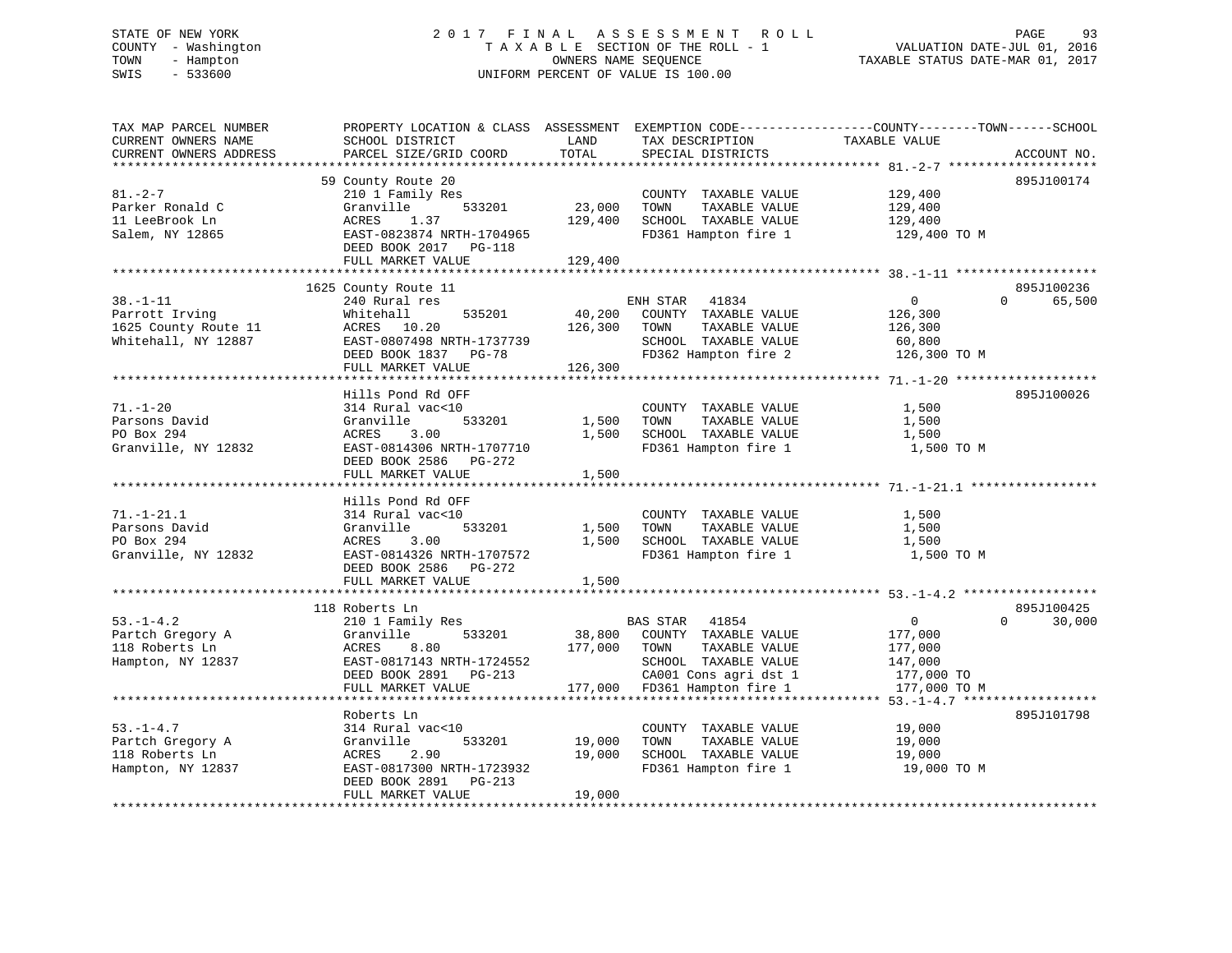#### STATE OF NEW YORK GALL 2017 FINAL ASSESSMENT ROLL CHARGE 94 COUNTY - Washington  $\begin{array}{ccc}\n\text{T A X A B L E} & \text{SECTION OF THE ROLL - 1} \\
\text{T} & \text{M N N} & \text{D} & \text{N N N} \\
\text{D} & \text{D} & \text{D} & \text{D} \\
\end{array}$ TOWN - Hampton OWNERS NAME SEQUENCE TAXABLE STATUS DATE-MAR 01, 2017 SWIS - 533600 UNIFORM PERCENT OF VALUE IS 100.00

| TAX MAP PARCEL NUMBER    | PROPERTY LOCATION & CLASS ASSESSMENT EXEMPTION CODE----------------COUNTY-------TOWN------SCHOOL |         |                       |               |             |
|--------------------------|--------------------------------------------------------------------------------------------------|---------|-----------------------|---------------|-------------|
| CURRENT OWNERS NAME      | SCHOOL DISTRICT                                                                                  | LAND    | TAX DESCRIPTION       | TAXABLE VALUE |             |
| CURRENT OWNERS ADDRESS   | PARCEL SIZE/GRID COORD                                                                           | TOTAL   | SPECIAL DISTRICTS     |               | ACCOUNT NO. |
| *******************      |                                                                                                  |         |                       |               |             |
|                          | Roberts Ln OFF                                                                                   |         |                       |               | 895J101768  |
| $54. - 1 - 14.3$         | 910 Priv forest                                                                                  |         | COUNTY TAXABLE VALUE  | 15,500        |             |
| Partch Gregory A         | Granville<br>533201                                                                              | 15,500  | TOWN<br>TAXABLE VALUE | 15,500        |             |
| 118 Roberts Ln           | ACRES<br>34.50                                                                                   | 15,500  | SCHOOL TAXABLE VALUE  | 15,500        |             |
| Hampton, NY 12837        | EAST-0817187 NRTH-1725081                                                                        |         | FD361 Hampton fire 1  | 15,500 TO M   |             |
|                          | DEED BOOK 2891<br>PG-213                                                                         |         |                       |               |             |
|                          | FULL MARKET VALUE                                                                                | 15,500  |                       |               |             |
|                          |                                                                                                  |         |                       |               |             |
|                          | 56 Hampton Heights Way                                                                           |         |                       |               | 895J100673  |
| $80. - 1 - 23$           | 210 1 Family Res                                                                                 |         | COUNTY TAXABLE VALUE  | 56,900        |             |
| Payne Kathleen P         | 533201<br>Granville                                                                              | 35,000  | TAXABLE VALUE<br>TOWN | 56,900        |             |
| 341 Oakwood Ave          | 5.03<br>ACRES                                                                                    | 56,900  | SCHOOL TAXABLE VALUE  | 56,900        |             |
| West Hartford, CT 06110  | EAST-0810043 NRTH-1701424                                                                        |         | FD361 Hampton fire 1  | 56,900 TO M   |             |
|                          | DEED BOOK 2313 PG-342                                                                            |         |                       |               |             |
|                          | FULL MARKET VALUE                                                                                | 56,900  |                       |               |             |
|                          |                                                                                                  |         |                       |               |             |
|                          | County Route 21 OFF                                                                              |         |                       |               |             |
| $71.3 - 3 - 12$          | 314 Rural vac<10 - WTRFNT                                                                        |         | COUNTY TAXABLE VALUE  | 26,000        |             |
| Pedlick John             | Whitehall<br>535201                                                                              | 26,000  | TOWN<br>TAXABLE VALUE | 26,000        |             |
| Pedlick Susan            | Subdiv Lot 4B                                                                                    | 26,000  | SCHOOL TAXABLE VALUE  | 26,000        |             |
| 68 Outlook St            | Sect 3                                                                                           |         | FD361 Hampton fire 1  | 26,000 TO M   |             |
| Butler, NJ 07405         | $80. -3 - 12$                                                                                    |         |                       |               |             |
|                          | 2.34<br>ACRES                                                                                    |         |                       |               |             |
|                          | EAST-0810580 NRTH-1705712                                                                        |         |                       |               |             |
|                          | DEED BOOK 786<br>$PG-209$                                                                        |         |                       |               |             |
|                          | FULL MARKET VALUE                                                                                | 26,000  |                       |               |             |
|                          |                                                                                                  |         |                       |               |             |
|                          | 17 Mirror Lake Way                                                                               |         |                       |               | 895J101789  |
| $80. - 1 - 54$           | 210 1 Family Res - WTRFNT                                                                        |         | COUNTY TAXABLE VALUE  | 219,000       |             |
| Pedlick John S           | 535201<br>Whitehall                                                                              | 25,000  | TAXABLE VALUE<br>TOWN | 219,000       |             |
| Pedlick Susan            | Lot 7A & P/O 6A                                                                                  | 219,000 | SCHOOL TAXABLE VALUE  |               |             |
| 68 Outlook St            |                                                                                                  |         | FD361 Hampton fire 1  | 219,000       |             |
| Butler, NJ 07405         | FRNT 101.00 DPTH 316.00                                                                          |         |                       | 219,000 TO M  |             |
|                          | EAST-0810776 NRTH-1705585                                                                        |         |                       |               |             |
|                          | DEED BOOK 613<br>PG-202                                                                          | 219,000 |                       |               |             |
|                          | FULL MARKET VALUE                                                                                |         |                       |               |             |
|                          |                                                                                                  |         |                       |               |             |
|                          | 10 Ridgecrest Way                                                                                |         |                       |               | 895J101758  |
| $80. - 1 - 40$           | 210 1 Family Res                                                                                 |         | COUNTY TAXABLE VALUE  | 176,100       |             |
| Peffer George            | 535201<br>Whitehall                                                                              | 22,400  | TAXABLE VALUE<br>TOWN | 176,100       |             |
| Peffer Myra R            | LOT 12                                                                                           | 176,100 | SCHOOL TAXABLE VALUE  | 176,100       |             |
| 10 Ridgecrest Way        | ACRES<br>1.11                                                                                    |         | FD361 Hampton fire 1  | 176,100 TO M  |             |
| Whitehall, NY 12887-3457 | EAST-0810543 NRTH-1704746                                                                        |         |                       |               |             |
|                          | DEED BOOK 2549 PG-26                                                                             |         |                       |               |             |
|                          | FULL MARKET VALUE                                                                                | 176,100 |                       |               |             |
|                          |                                                                                                  |         |                       |               |             |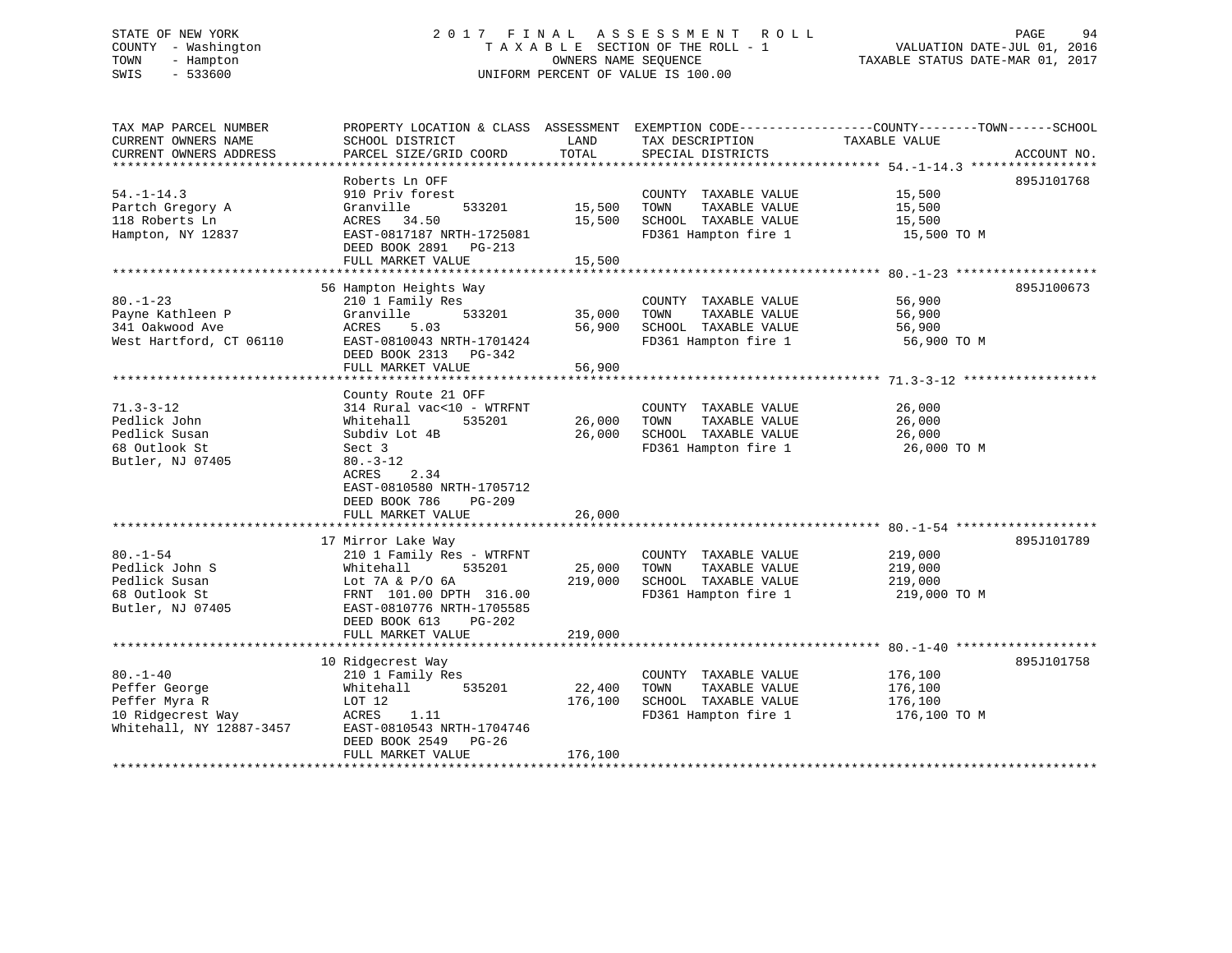# STATE OF NEW YORK 2 0 1 7 F I N A L A S S E S S M E N T R O L L PAGE 95 COUNTY - Washington T A X A B L E SECTION OF THE ROLL - 1 VALUATION DATE-JUL 01, 2016 TOWN - Hampton OWNERS NAME SEQUENCE TAXABLE STATUS DATE-MAR 01, 2017 SWIS - 533600 UNIFORM PERCENT OF VALUE IS 100.00

| TAX MAP PARCEL NUMBER<br>CURRENT OWNERS NAME<br>CURRENT OWNERS ADDRESS                                       | PROPERTY LOCATION & CLASS ASSESSMENT<br>SCHOOL DISTRICT<br>PARCEL SIZE/GRID COORD                                                                             | LAND<br>TOTAL                | TAX DESCRIPTION<br>SPECIAL DISTRICTS                                                                               | EXEMPTION CODE-----------------COUNTY-------TOWN------SCHOOL<br>TAXABLE VALUE | ACCOUNT NO.                      |
|--------------------------------------------------------------------------------------------------------------|---------------------------------------------------------------------------------------------------------------------------------------------------------------|------------------------------|--------------------------------------------------------------------------------------------------------------------|-------------------------------------------------------------------------------|----------------------------------|
| ************************                                                                                     |                                                                                                                                                               |                              |                                                                                                                    |                                                                               |                                  |
| $45. - 1 - 31$<br>People's United Bank NA<br>OREO Department<br>850 Main St BC05-451<br>Bridgeport, CT 06604 | 11909 State Route 4<br>424 Night club<br>Whitehall<br>535201<br>ACRES<br>2.00<br>EAST-0807016 NRTH-1729933<br>DEED BOOK 3651 PG-64                            | 20,100<br>272,000            | COUNTY TAXABLE VALUE<br>TAXABLE VALUE<br>TOWN<br>SCHOOL TAXABLE VALUE<br>FD362 Hampton fire 2                      | 272,000<br>272,000<br>272,000<br>272,000 TO M                                 | 895J100261                       |
|                                                                                                              | FULL MARKET VALUE                                                                                                                                             | 272,000                      |                                                                                                                    |                                                                               |                                  |
| $80. - 1 - 11$<br>Perrine Patricia<br>c/o John Perrine<br>20 Smith Way                                       | 20 Smith Way<br>260 Seasonal res<br>Granville<br>533201<br>ACRES<br>5.56<br>EAST-0812267 NRTH-1701864                                                         | 35,600<br>69,900             | BAS STAR 41854<br>COUNTY TAXABLE VALUE<br>TAXABLE VALUE<br>TOWN<br>SCHOOL TAXABLE VALUE                            | $\Omega$<br>69,900<br>69,900<br>39,900                                        | 895J100620<br>$\Omega$<br>30,000 |
| Whitehall, NY 12887                                                                                          | DEED BOOK 937 PG-172                                                                                                                                          |                              | FD361 Hampton fire 1                                                                                               | 69,900 TO M                                                                   |                                  |
|                                                                                                              | FULL MARKET VALUE                                                                                                                                             | 69,900                       |                                                                                                                    |                                                                               |                                  |
|                                                                                                              |                                                                                                                                                               |                              |                                                                                                                    |                                                                               |                                  |
| $72. - 2 - 38$<br>Perry Lisa J<br>PO Box 107<br>Hampton, NY 12837                                            | 72 Perry Heights Way<br>210 1 Family Res<br>Granville<br>533201<br>1.20<br>ACRES<br>EAST-0823093 NRTH-1713195<br>DEED BOOK 479<br>PG-180<br>FULL MARKET VALUE | 22,700<br>116,300<br>116,300 | BAS STAR<br>41854<br>COUNTY TAXABLE VALUE<br>TAXABLE VALUE<br>TOWN<br>SCHOOL TAXABLE VALUE<br>FD361 Hampton fire 1 | $\mathbf{0}$<br>116,300<br>116,300<br>86,300<br>116,300 TO M                  | 895J100633<br>$\Omega$<br>30,000 |
|                                                                                                              |                                                                                                                                                               |                              |                                                                                                                    |                                                                               |                                  |
| $54. - 1 - 13.2$<br>Perry Susan M<br>106 Roberts Ln<br>Hampton, NY 12837                                     | 106 Roberts Ln<br>210 1 Family Res<br>533201<br>Granville<br>ACRES<br>5.00<br>EAST-0817697 NRTH-1723730<br>DEED BOOK 689<br>PG-311<br>FULL MARKET VALUE       | 35,000<br>135,400<br>135,400 | ENH STAR 41834<br>COUNTY TAXABLE VALUE<br>TAXABLE VALUE<br>TOWN<br>SCHOOL TAXABLE VALUE<br>FD361 Hampton fire 1    | $\overline{0}$<br>135,400<br>135,400<br>69,900<br>135,400 TO M                | $\Omega$<br>65,500               |
|                                                                                                              |                                                                                                                                                               |                              |                                                                                                                    |                                                                               |                                  |
| $72. - 2 - 7.2$<br>Pescari Daniel<br>Pescari Christine<br>44 Coleman Ave<br>Hudson Falls, NY 12839           | State Route 22A<br>314 Rural vac<10<br>Granville<br>533201<br>8.00<br>ACRES<br>EAST-0822923 NRTH-1710679<br>DEED BOOK 3499 PG-144                             | 29,500<br>29,500             | COUNTY TAXABLE VALUE<br>TOWN<br>TAXABLE VALUE<br>SCHOOL TAXABLE VALUE<br>FD361 Hampton fire 1                      | 29,500<br>29,500<br>29,500<br>29,500 TO M                                     | 895J100427                       |
|                                                                                                              | FULL MARKET VALUE                                                                                                                                             | 29,500                       |                                                                                                                    |                                                                               |                                  |
| $71. - 1 - 1.6$                                                                                              | 1988 County Route 18<br>260 Seasonal res                                                                                                                      |                              | COUNTY TAXABLE VALUE                                                                                               | 73,500                                                                        | 895J100585                       |
| Petersen Kenneth W<br>1988 County Route 18<br>Whitehall, NY 12887                                            | Granville<br>533201<br>ACRES<br>4.30<br>EAST-0811157 NRTH-1713777<br>DEED BOOK 475<br>PG-344<br>FULL MARKET VALUE                                             | 28,800<br>73,500<br>73,500   | TOWN<br>TAXABLE VALUE<br>SCHOOL TAXABLE VALUE<br>FD361 Hampton fire 1                                              | 73,500<br>73,500<br>73,500 TO M                                               |                                  |
|                                                                                                              |                                                                                                                                                               |                              |                                                                                                                    |                                                                               |                                  |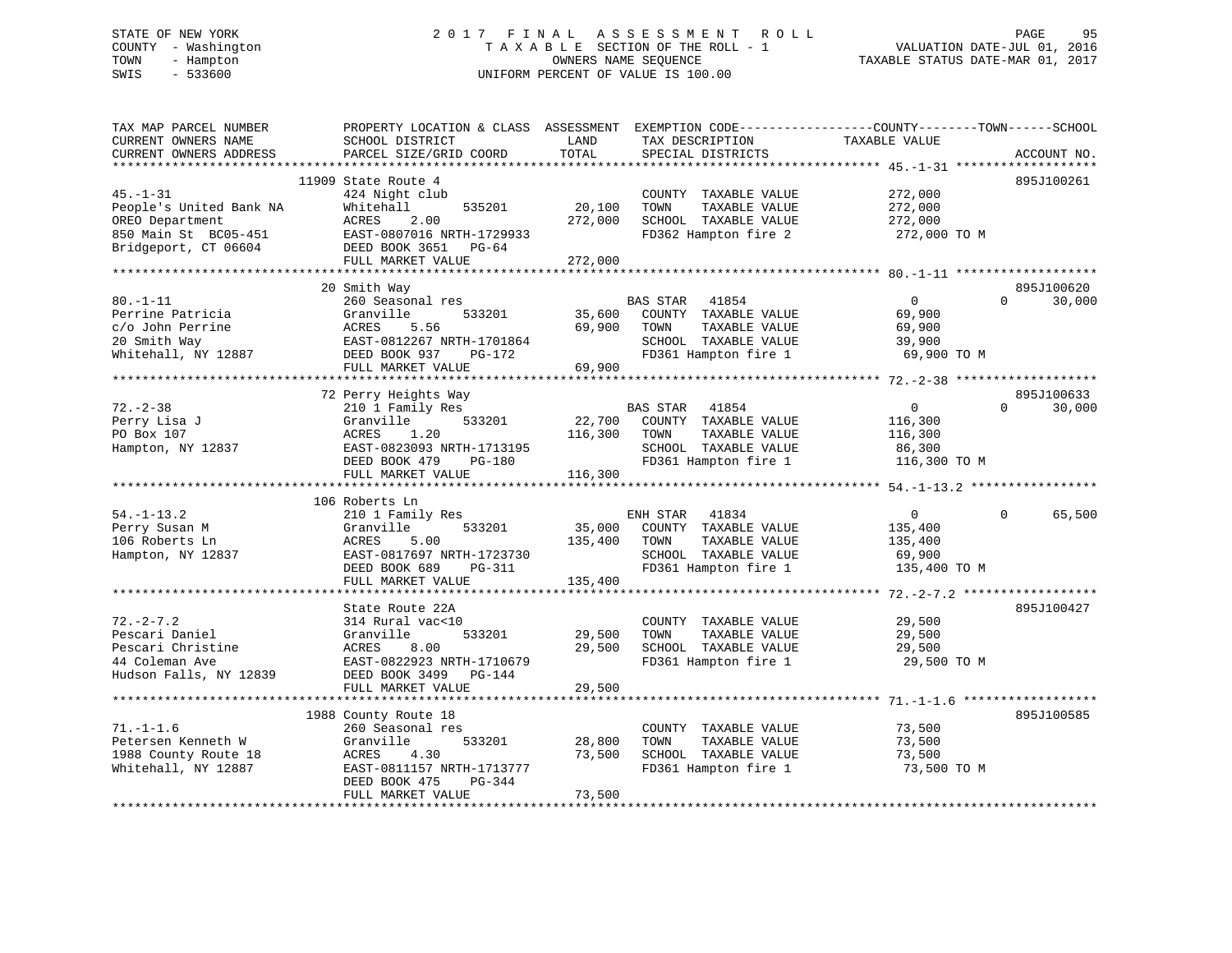# STATE OF NEW YORK 2 0 1 7 F I N A L A S S E S S M E N T R O L L PAGE 96 COUNTY - Washington T A X A B L E SECTION OF THE ROLL - 1 VALUATION DATE-JUL 01, 2016 TOWN - Hampton OWNERS NAME SEQUENCE TAXABLE STATUS DATE-MAR 01, 2017 SWIS - 533600 UNIFORM PERCENT OF VALUE IS 100.00

| TAX MAP PARCEL NUMBER<br>CURRENT OWNERS NAME | SCHOOL DISTRICT           | LAND<br>TAX DESCRIPTION                     | PROPERTY LOCATION & CLASS ASSESSMENT EXEMPTION CODE----------------COUNTY-------TOWN------SCHOOL<br>TAXABLE VALUE |
|----------------------------------------------|---------------------------|---------------------------------------------|-------------------------------------------------------------------------------------------------------------------|
| CURRENT OWNERS ADDRESS                       | PARCEL SIZE/GRID COORD    | TOTAL<br>SPECIAL DISTRICTS                  | ACCOUNT NO.                                                                                                       |
|                                              |                           |                                             |                                                                                                                   |
|                                              | 2312 State Route 22A      |                                             | 895J100203                                                                                                        |
| $81. - 2 - 3$                                | 210 1 Family Res          | BAS STAR<br>41854                           | 30,000<br>0<br>$\Omega$                                                                                           |
| Petty Ernest G                               | 533201<br>Granville       | 22,300<br>COUNTY TAXABLE VALUE              | 36,700                                                                                                            |
| 2312 State Route 22A                         | ACRES<br>1.10             | 36,700<br>TOWN<br>TAXABLE VALUE             | 36,700                                                                                                            |
| Hampton, NY 12837                            | EAST-0822658 NRTH-1705225 | SCHOOL TAXABLE VALUE                        | 6,700                                                                                                             |
|                                              | DEED BOOK 787<br>PG-326   | FD361 Hampton fire 1                        | 36,700 TO M                                                                                                       |
|                                              | FULL MARKET VALUE         | 36,700                                      |                                                                                                                   |
|                                              |                           |                                             |                                                                                                                   |
|                                              | 484-512 Hills Pond Rd     |                                             | 895J100202                                                                                                        |
| $71. - 1 - 9$                                | 271 Mfg housings          | BAS STAR<br>41854                           | $\mathbf{0}$<br>$\Omega$<br>30,000                                                                                |
| Petty Gordon J Jr                            | 533201<br>Granville       | 70,800<br>COUNTY TAXABLE VALUE              | 131,400                                                                                                           |
| Petty Ralph H                                | 477/879                   | 131,400<br>TOWN<br>TAXABLE VALUE            | 131,400                                                                                                           |
| 512 Hills Pond Rd                            | 484, 486, 510 & 512 Hills | SCHOOL TAXABLE VALUE                        | 101,400                                                                                                           |
| Whitehall, NY 12887                          | ACRES 40.80               | FD361 Hampton fire 1                        | 131,400 TO M                                                                                                      |
|                                              | EAST-0814589 NRTH-1712825 |                                             |                                                                                                                   |
|                                              | DEED BOOK 836<br>PG-299   |                                             |                                                                                                                   |
|                                              | FULL MARKET VALUE         | 131,400                                     |                                                                                                                   |
|                                              |                           |                                             |                                                                                                                   |
|                                              | 24 By The Way             |                                             |                                                                                                                   |
| $53. -1 - 7.20$                              | 270 Mfg housing           | 41834<br>ENH STAR                           | $\overline{0}$<br>53,400<br>$\Omega$                                                                              |
| Phillips Thomas S Sr                         | 533201<br>Granville       | 21,900<br>COUNTY TAXABLE VALUE              | 53,400                                                                                                            |
| Phillips Elaine A                            | FRNT 205.00 DPTH 210.00   | 53,400<br>TAXABLE VALUE<br>TOWN             | 53,400                                                                                                            |
| 24 By The Way                                | EAST-0814261 NRTH-1721060 | SCHOOL TAXABLE VALUE                        | $\Omega$                                                                                                          |
| Hampton, NY 12837                            | DEED BOOK 3206<br>PG-246  | FD361 Hampton fire 1                        | 53,400 TO M                                                                                                       |
|                                              | FULL MARKET VALUE         | 53,400                                      |                                                                                                                   |
|                                              |                           |                                             |                                                                                                                   |
|                                              | 333 South Rd              |                                             | 895J100001                                                                                                        |
| $81. - 1 - 2$                                | 270 Mfg housing           | COUNTY TAXABLE VALUE                        | 39,400                                                                                                            |
| Pietryka Michael E                           | 533201<br>Granville       | 34,300<br>TOWN<br>TAXABLE VALUE             | 39,400                                                                                                            |
| Pietryka Bridget L                           | ACRES<br>14.30            | 39,400<br>SCHOOL TAXABLE VALUE              | 39,400                                                                                                            |
| 344 South Rd                                 | EAST-0818956 NRTH-1705040 | FD361 Hampton fire 1                        | 39,400 TO M                                                                                                       |
| Whitehall, NY 12887                          | DEED BOOK 3610<br>PG-317  |                                             |                                                                                                                   |
|                                              | FULL MARKET VALUE         | 39,400                                      |                                                                                                                   |
|                                              |                           |                                             |                                                                                                                   |
|                                              | 342&344 South Rd          | 90 PCT OF VALUE USED FOR EXEMPTION PURPOSES |                                                                                                                   |
| $81. - 1 - 2.1$                              | 240 Rural res             | VET COM CT 41131                            | 55,000<br>45,000<br>$\Omega$                                                                                      |
| Pietryka Michael E                           | 533201<br>Granville       | 80,400 E STAR MH 41844                      | $\mathbf{0}$<br>20,000<br>$\Omega$                                                                                |
| Pietryka Bridget L                           | 2 STAR EXP                | 269,700 BAS STAR<br>41854                   | $\mathbf 0$<br>30,000<br>$\Omega$                                                                                 |
| 344 South Rd                                 | 51.30<br>ACRES            | COUNTY TAXABLE VALUE                        | 214,700                                                                                                           |
| Whitehall, NY 12887                          | EAST-0819959 NRTH-1704957 | TAXABLE VALUE<br>TOWN                       | 224,700                                                                                                           |
|                                              | DEED BOOK 946<br>PG-112   | SCHOOL TAXABLE VALUE                        | 219,700                                                                                                           |
|                                              | FULL MARKET VALUE         | 269,700 FD361 Hampton fire 1                | 269,700 TO M                                                                                                      |
|                                              |                           |                                             |                                                                                                                   |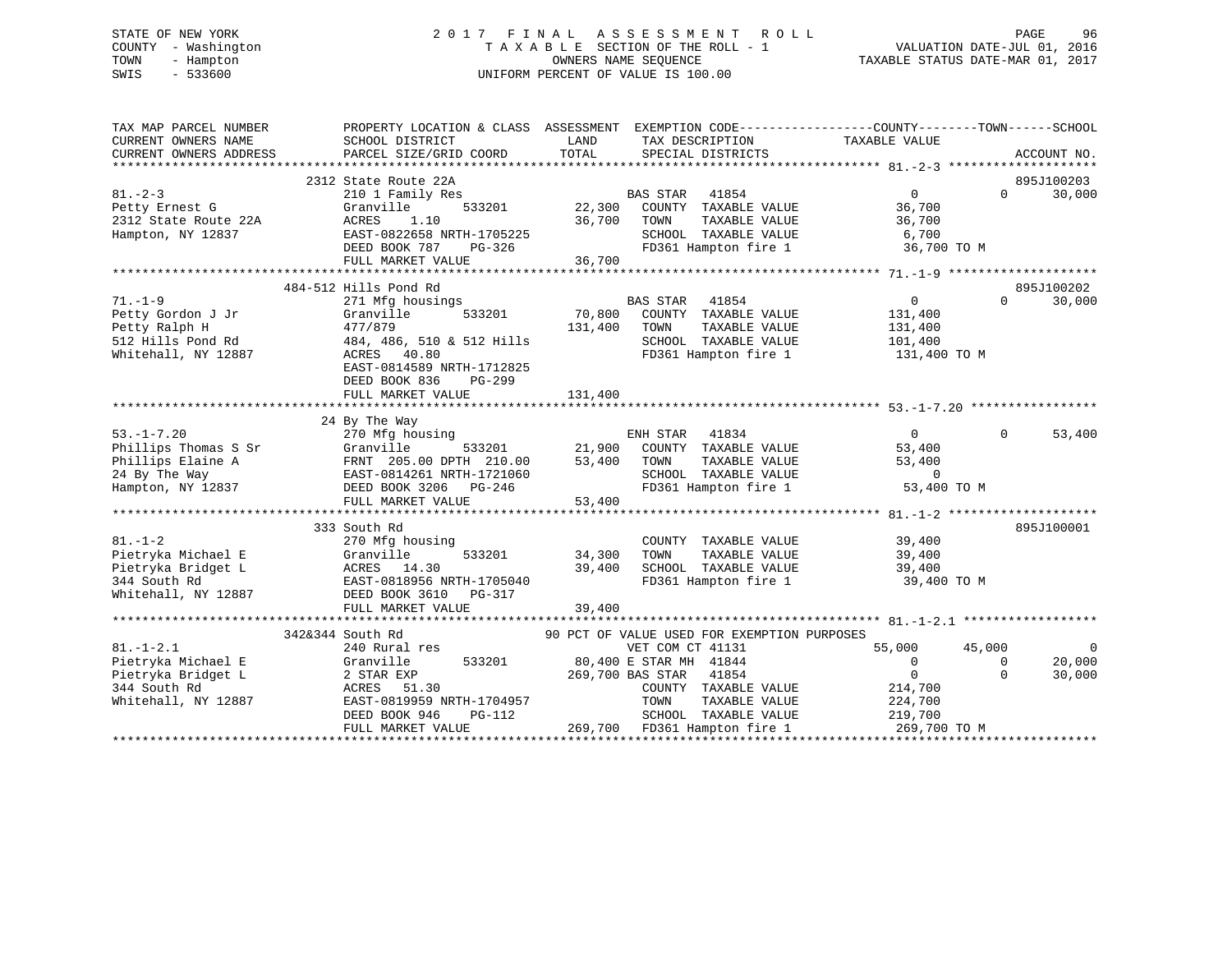# STATE OF NEW YORK 2 0 1 7 F I N A L A S S E S S M E N T R O L L PAGE 97 COUNTY - Washington T A X A B L E SECTION OF THE ROLL - 1 VALUATION DATE-JUL 01, 2016 TOWN - Hampton OWNERS NAME SEQUENCE TAXABLE STATUS DATE-MAR 01, 2017 SWIS - 533600 UNIFORM PERCENT OF VALUE IS 100.00

| TAX MAP PARCEL NUMBER<br>CURRENT OWNERS NAME<br>CURRENT OWNERS ADDRESS                           | PROPERTY LOCATION & CLASS ASSESSMENT EXEMPTION CODE---------------COUNTY-------TOWN-----SCHOOL<br>SCHOOL DISTRICT<br>PARCEL SIZE/GRID COORD               | LAND<br>TOTAL              | TAX DESCRIPTION<br>SPECIAL DISTRICTS                                                                                                                     | TAXABLE VALUE                                                                | ACCOUNT NO.                      |
|--------------------------------------------------------------------------------------------------|-----------------------------------------------------------------------------------------------------------------------------------------------------------|----------------------------|----------------------------------------------------------------------------------------------------------------------------------------------------------|------------------------------------------------------------------------------|----------------------------------|
|                                                                                                  |                                                                                                                                                           |                            |                                                                                                                                                          |                                                                              |                                  |
| $62. -1 - 30.1$<br>Ploof David M<br>Ploof Rebecca R<br>PO Box 45<br>Hampton, NY 12837            | 103 Hickey Rd<br>210 1 Family Res<br>Granville<br>ACRES<br>9.95<br>EAST-0813342 NRTH-1716325<br>DEED BOOK 827<br>PG-214                                   | 533201 40,000<br>81,300    | BAS STAR<br>41854<br>COUNTY TAXABLE VALUE<br>TOWN<br>TAXABLE VALUE<br>SCHOOL TAXABLE VALUE<br>FD361 Hampton fire 1                                       | $\Omega$<br>81,300<br>81,300<br>51,300<br>81,300 TO M                        | 30,000<br>$\Omega$               |
|                                                                                                  | FULL MARKET VALUE                                                                                                                                         | 81,300                     |                                                                                                                                                          |                                                                              |                                  |
|                                                                                                  |                                                                                                                                                           |                            |                                                                                                                                                          |                                                                              |                                  |
| $62. - 1 - 36$<br>Ploof David M<br>PO Box 45<br>Hampton, NY 12837                                | 15 Quiet Way<br>322 Rural vac>10<br>Granville<br>533201<br>ACRES 16.65<br>EAST-0812333 NRTH-1715835<br>DEED BOOK 916<br>PG-201                            | 13,500<br>13,500           | COUNTY TAXABLE VALUE<br>TOWN<br>TAXABLE VALUE<br>SCHOOL TAXABLE VALUE<br>FD361 Hampton fire 1                                                            | 13,500<br>13,500<br>13,500<br>13,500 TO M                                    | 895J100650                       |
|                                                                                                  | FULL MARKET VALUE                                                                                                                                         | 13,500                     |                                                                                                                                                          |                                                                              |                                  |
|                                                                                                  |                                                                                                                                                           |                            |                                                                                                                                                          |                                                                              |                                  |
| $38. - 1 - 20$<br>Poalino Concetto F<br>Poalino Shirley<br>6 Cemetery St<br>Fair Haven, VT 05743 | 103 Vladyka Woods Rd<br>240 Rural res<br>Whitehall<br>535201<br>ACRES 114.00<br>EAST-0805965 NRTH-1739931<br>DEED BOOK 392<br>PG-487<br>FULL MARKET VALUE | 152,500                    | ENH STAR 41834<br>100,800 COUNTY TAXABLE VALUE<br>TOWN<br>TAXABLE VALUE<br>SCHOOL TAXABLE VALUE<br>CA001 Cons agri dst 1<br>152,500 FD362 Hampton fire 2 | $\overline{0}$<br>152,500<br>152,500<br>87,000<br>152,500 TO<br>152,500 TO M | 895J100206<br>$\Omega$<br>65,500 |
|                                                                                                  |                                                                                                                                                           |                            |                                                                                                                                                          |                                                                              |                                  |
| $62. - 1 - 7$<br>Powers Gary R Sr<br>973 Burts Pit Rd<br>PO Box 60114<br>Florence, MA 01062      | Hickey Rd OFF<br>322 Rural vac>10<br>533201<br>Granville<br>ACRES 10.10<br>EAST-0811430 NRTH-1719186<br>DEED BOOK 474<br>PG-953                           | 15,800<br>15,800           | COUNTY TAXABLE VALUE<br>TAXABLE VALUE<br>TOWN<br>SCHOOL TAXABLE VALUE<br>FD361 Hampton fire 1 15,800 TO M                                                | 15,800<br>15,800<br>15,800                                                   | 895J100627                       |
|                                                                                                  | FULL MARKET VALUE                                                                                                                                         | 15,800                     |                                                                                                                                                          |                                                                              |                                  |
|                                                                                                  | 2398 County Route 18                                                                                                                                      |                            |                                                                                                                                                          |                                                                              | 895J100102                       |
| $72. - 1 - 21$<br>Pratt Arthur G III<br>Pratt Jody<br>2398 County Route 18<br>Hampton, NY 12837  | 210 1 Family Res<br>Granville<br>533201<br>763/20<br>1.20<br>ACRES<br>EAST-0820050 NRTH-1711022<br>DEED BOOK 760<br>$PG-222$<br>FULL MARKET VALUE         | 22,700<br>81,700<br>81,700 | BAS STAR 41854<br>COUNTY TAXABLE VALUE<br>TOWN<br>TAXABLE VALUE<br>SCHOOL TAXABLE VALUE<br>FD361 Hampton fire 1                                          | $\overline{0}$<br>81,700<br>81,700<br>51,700<br>81,700 TO M                  | $\Omega$<br>30,000               |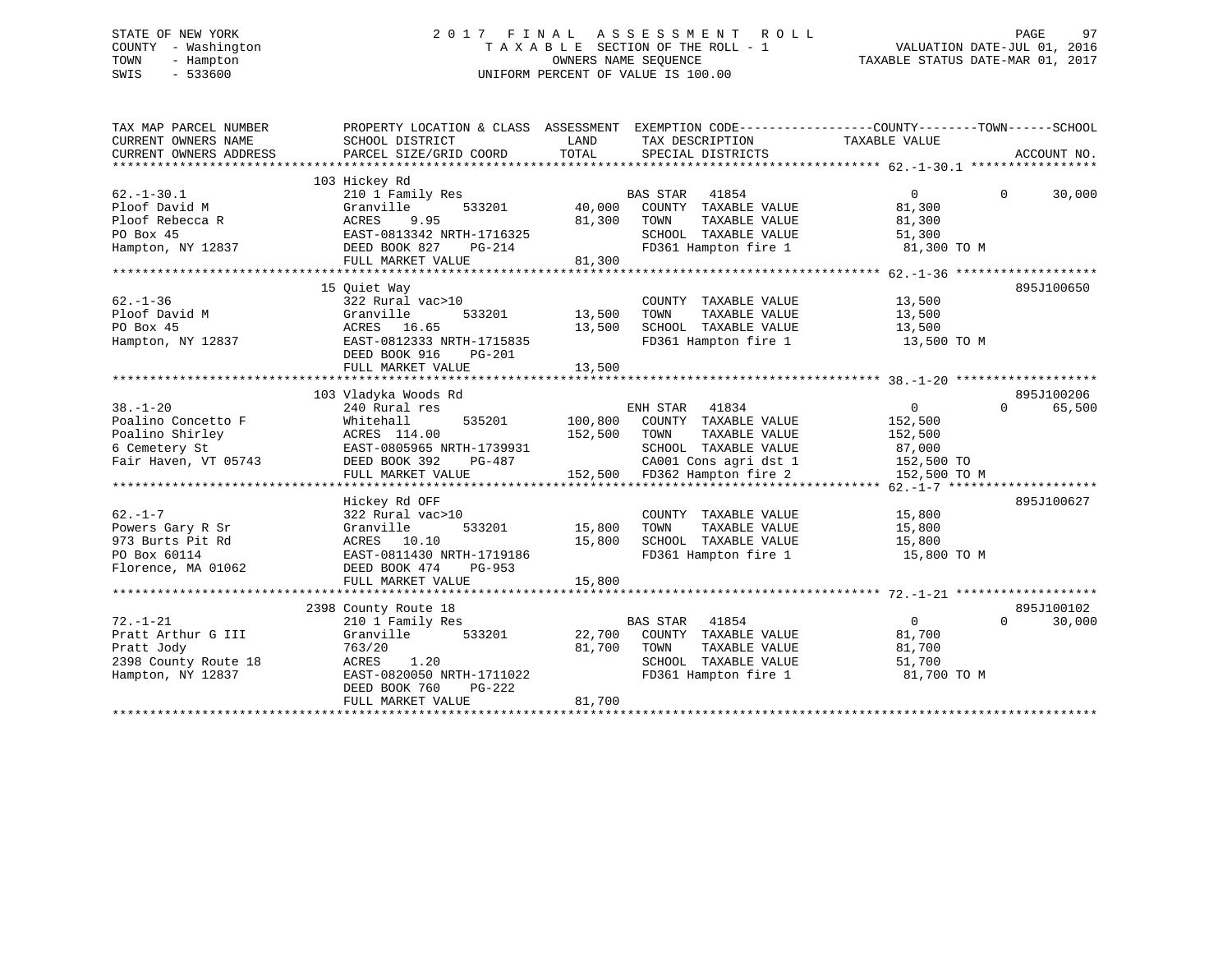| STATE OF NEW YORK<br>- Washington<br>COUNTY<br>TOWN<br>- Hampton<br>$-533600$<br>SWIS |                           |         | 2017 FINAL ASSESSMENT ROLL<br>OWNERS NAME SEQUENCE<br>UNIFORM PERCENT OF VALUE IS 100.00 | 98<br>PAGE<br>TAXABLE STATUS DATE-MAR 01, 2017                                                    |
|---------------------------------------------------------------------------------------|---------------------------|---------|------------------------------------------------------------------------------------------|---------------------------------------------------------------------------------------------------|
| TAX MAP PARCEL NUMBER                                                                 |                           |         |                                                                                          | PROPERTY LOCATION & CLASS ASSESSMENT EXEMPTION CODE-----------------COUNTY-------TOWN------SCHOOL |
| CURRENT OWNERS NAME                                                                   | SCHOOL DISTRICT           | LAND    | TAX DESCRIPTION TAXABLE VALUE                                                            |                                                                                                   |
|                                                                                       |                           |         |                                                                                          |                                                                                                   |
|                                                                                       |                           |         |                                                                                          |                                                                                                   |
|                                                                                       | 161 Hills Pond Rd         |         |                                                                                          |                                                                                                   |
| $71. - 1 - 15.4$                                                                      | 210 1 Family Res          |         | BAS STAR 41854                                                                           | $\overline{0}$<br>30,000<br>$\overline{0}$                                                        |
| Pratt Doran                                                                           |                           |         | Granville 533201 36,900 COUNTY TAXABLE VALUE 194,000                                     |                                                                                                   |
| Pratt Yvonne                                                                          | $\mathsf{Lot} \quad 1$    | 194,000 | TAXABLE VALUE<br>TOWN                                                                    | 194,000                                                                                           |
| PO Box 125                                                                            | FRNT 232.00 DPTH          |         | TAXABLE VALUE 164,000<br>SCHOOL                                                          |                                                                                                   |
| Middle Granville, NY 12849                                                            | 6.72<br>ACRES             |         | FD361 Hampton fire 1 194,000 TO M                                                        |                                                                                                   |
|                                                                                       | EAST-0815561 NRTH-1705886 |         |                                                                                          |                                                                                                   |
|                                                                                       | DEED BOOK 674<br>$PG-104$ |         |                                                                                          |                                                                                                   |
|                                                                                       | FULL MARKET VALUE         | 194,000 |                                                                                          |                                                                                                   |
|                                                                                       | Hills Pond Rd             |         |                                                                                          |                                                                                                   |
| $71. - 1 - 15.11$                                                                     | 322 Rural vac>10          |         | COUNTY<br>TAXABLE VALUE                                                                  | 50,600                                                                                            |
| Pratt Doran                                                                           | Granville<br>533201       | 50,600  | TOWN<br>TAXABLE VALUE                                                                    | 50,600                                                                                            |
| Pratt Yvonne                                                                          | Lot 2                     | 50,600  | SCHOOL<br>TAXABLE VALUE                                                                  | 50,600                                                                                            |
| PO Box 125                                                                            | Filed Sub $#$ 12241       |         | FD361 Hampton fire 1 50,600 TO M                                                         |                                                                                                   |
| Middle Granville, NY 12849                                                            | FRNT 70.00 DPTH           |         |                                                                                          |                                                                                                   |

|                            | ACRES<br>28.25<br>EAST-0815319 NRTH-1706772<br>DEED BOOK 674 PG-104<br>FULL MARKET VALUE | 50,600  |                                    |                |          |            |
|----------------------------|------------------------------------------------------------------------------------------|---------|------------------------------------|----------------|----------|------------|
|                            | Hills Pond Rd OFF                                                                        |         |                                    |                |          | 895J100132 |
| $71. - 1 - 18$             | 322 Rural vac>10                                                                         |         | COUNTY TAXABLE VALUE               | 7,000          |          |            |
| Pratt Doran                | Granville<br>533201                                                                      | 7,000   | TOWN<br>TAXABLE VALUE              | 7,000          |          |            |
| Pratt Yvonne               | ACRES 14.79                                                                              | 7,000   | SCHOOL TAXABLE VALUE               | 7,000          |          |            |
| PO Box 125                 | EAST-0814440 NRTH-1706756                                                                |         | FD361 Hampton fire 1               | 7,000 TO M     |          |            |
| Middle Granville, NY 12849 | DEED BOOK 674<br>PG-104                                                                  |         |                                    |                |          |            |
|                            | FULL MARKET VALUE                                                                        |         |                                    |                |          |            |
|                            |                                                                                          |         |                                    |                |          |            |
|                            | Hills Pond Rd OFF                                                                        |         |                                    |                |          | 895J100113 |
| $71. - 1 - 19$             | 314 Rural vac<10                                                                         |         | COUNTY TAXABLE VALUE               | 1,500          |          |            |
| Pratt Doran J              | Granville<br>533201                                                                      | 1,500   | TOWN<br>TAXABLE VALUE              | 1,500          |          |            |
| Pratt Yvonne               | ACRES 2.98                                                                               | 1,500   | SCHOOL TAXABLE VALUE               | 1,500          |          |            |
| PO Box 125                 | EAST-0814382 NRTH-1707167                                                                |         | FD361 Hampton fire 1               | 1,500 TO M     |          |            |
| Middle Granville, NY 12849 | DEED BOOK 3423 PG-93                                                                     |         |                                    |                |          |            |
|                            | FULL MARKET VALUE                                                                        | 1,500   |                                    |                |          |            |
|                            |                                                                                          |         |                                    |                |          |            |
|                            | 160 Hills Pond Rd                                                                        |         |                                    |                |          |            |
| $71. - 1 - 15.10$          | 210 1 Family Res                                                                         |         | BAS STAR 41854                     | $\overline{0}$ | $\Omega$ | 30,000     |
| Pratt Doran J Jr           | Granville                                                                                |         | 533201 34,000 COUNTY TAXABLE VALUE | 307,400        |          |            |
| PO Box 152                 | Sub Div Lot 1                                                                            | 307,400 | TOWN<br>TAXABLE VALUE              | 307,400        |          |            |
| Hampton, NY 12837          | 770/59                                                                                   |         | SCHOOL TAXABLE VALUE               | 277,400        |          |            |
|                            | 8.27<br>ACRES                                                                            |         | FD361 Hampton fire 1               | 307,400 TO M   |          |            |
|                            | EAST-0816293 NRTH-1705598                                                                |         |                                    |                |          |            |
|                            | DEED BOOK 577<br>PG-252                                                                  |         |                                    |                |          |            |
|                            | FULL MARKET VALUE                                                                        | 307,400 |                                    |                |          |            |
|                            |                                                                                          |         |                                    |                |          |            |
|                            |                                                                                          |         |                                    |                |          |            |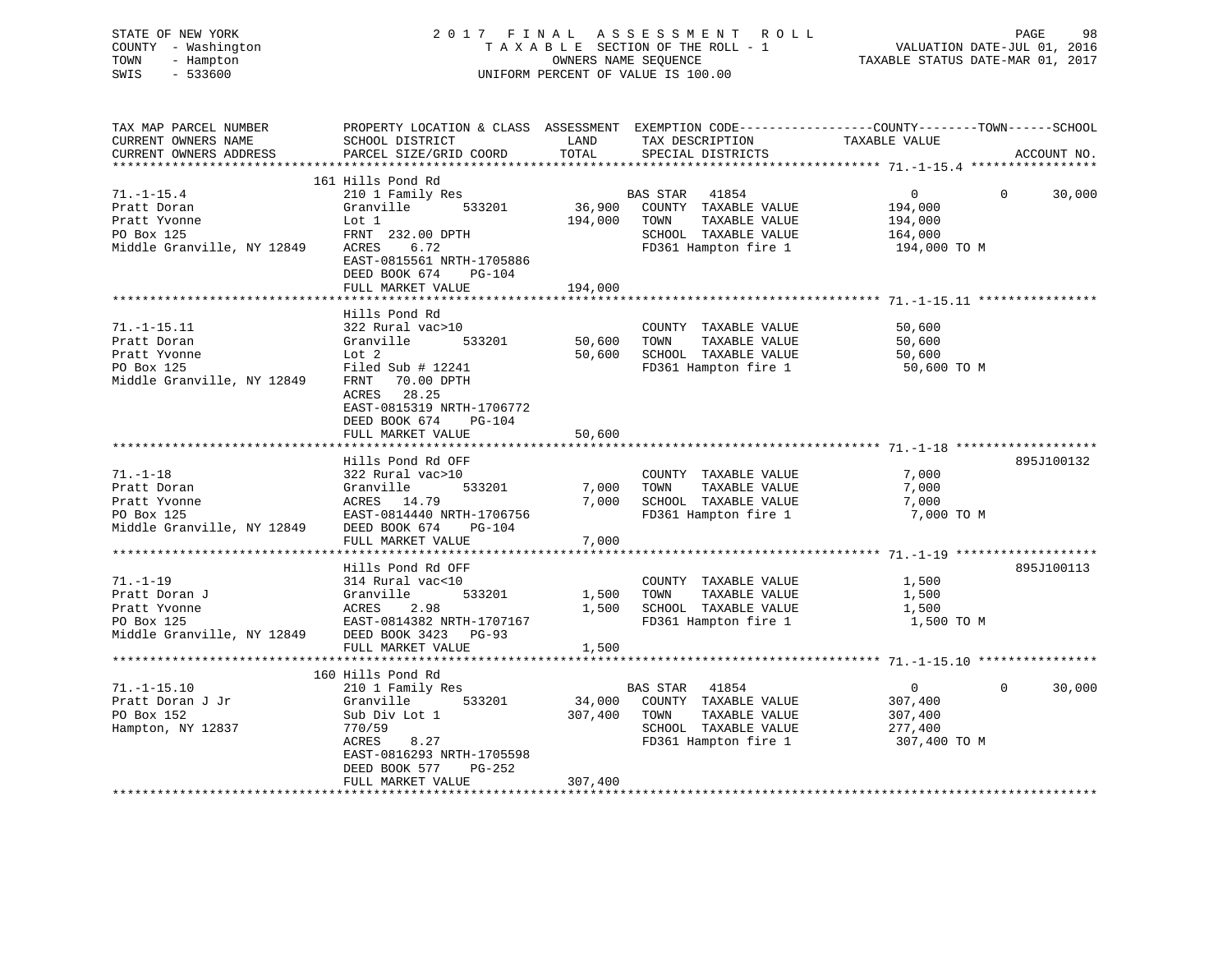# STATE OF NEW YORK 2 0 1 7 F I N A L A S S E S S M E N T R O L L PAGE 99 COUNTY - Washington T A X A B L E SECTION OF THE ROLL - 1 VALUATION DATE-JUL 01, 2016 TOWN - Hampton OWNERS NAME SEQUENCE TAXABLE STATUS DATE-MAR 01, 2017 SWIS - 533600 UNIFORM PERCENT OF VALUE IS 100.00

| TAX MAP PARCEL NUMBER<br>CURRENT OWNERS NAME<br>CURRENT OWNERS ADDRESS                   | PROPERTY LOCATION & CLASS ASSESSMENT<br>SCHOOL DISTRICT<br>PARCEL SIZE/GRID COORD                                                                                              | LAND<br>TOTAL     | TAX DESCRIPTION<br>SPECIAL DISTRICTS                                                          | EXEMPTION CODE-----------------COUNTY-------TOWN------SCHOOL<br>TAXABLE VALUE | ACCOUNT NO.                |
|------------------------------------------------------------------------------------------|--------------------------------------------------------------------------------------------------------------------------------------------------------------------------------|-------------------|-----------------------------------------------------------------------------------------------|-------------------------------------------------------------------------------|----------------------------|
| **********************                                                                   |                                                                                                                                                                                |                   |                                                                                               |                                                                               |                            |
| $38. - 1 - 8.2$                                                                          | 138 Golf Course Rd<br>270 Mfg housing                                                                                                                                          |                   | E STAR MH 41844                                                                               | $\Omega$<br>$\overline{0}$                                                    | 895J100558<br>18,800       |
| Pratt Malcolm<br>138 Golf Course Rd<br>Whitehall, NY 12887                               | Whitehall<br>535201<br>FRNT 250.00 DPTH 150.00<br>EAST-0810205 NRTH-1737028                                                                                                    | 15,000<br>18,800  | COUNTY TAXABLE VALUE<br>TAXABLE VALUE<br>TOWN<br>SCHOOL TAXABLE VALUE                         | 18,800<br>18,800<br>$\mathbf 0$                                               |                            |
|                                                                                          | DEED BOOK 460<br>PG-211<br>FULL MARKET VALUE                                                                                                                                   | 18,800            | FD362 Hampton fire 2                                                                          | 18,800 TO M                                                                   |                            |
|                                                                                          | *******************                                                                                                                                                            |                   |                                                                                               | ************* 80.-1-49 *****************                                      |                            |
| $80. - 1 - 49$<br>Prentice John<br>Prentice Marisa<br>30 Placid Ct<br>Holbrook, NY 11741 | 1700 County Route 21<br>311 Res vac land - WTRFNT<br>Whitehall<br>535201<br>Sect 2 Lot 11A<br>FRNT 171.00 DPTH 340.00<br>EAST-0811093 NRTH-1704733<br>DEED BOOK 3634<br>PG-336 | 26,000<br>26,000  | COUNTY TAXABLE VALUE<br>TOWN<br>TAXABLE VALUE<br>SCHOOL TAXABLE VALUE<br>FD361 Hampton fire 1 | 26,000<br>26,000<br>26,000<br>26,000 TO M                                     | 895J101784                 |
|                                                                                          | FULL MARKET VALUE                                                                                                                                                              | 26,000            |                                                                                               |                                                                               |                            |
|                                                                                          |                                                                                                                                                                                |                   |                                                                                               |                                                                               |                            |
| $31. - 1 - 3.1$                                                                          | 1403 Carvers Falls Ln<br>270 Mfg housing                                                                                                                                       |                   | COUNTY TAXABLE VALUE                                                                          | 76,000                                                                        | 895J100226                 |
| Pritchard Evan R<br>Pritchard Jennelle J                                                 | Whitehall<br>535201<br>Lot 1                                                                                                                                                   | 31,800<br>76,000  | TOWN<br>TAXABLE VALUE<br>SCHOOL TAXABLE VALUE                                                 | 76,000<br>76,000                                                              |                            |
| 1403 Carvers Falls Ln<br>Whitehall, NY 12887                                             | ACRES<br>4.00<br>EAST-0808083 NRTH-1746532<br>DEED BOOK 3666<br>PG-100                                                                                                         |                   | FD362 Hampton fire 2                                                                          | 76,000 TO M                                                                   |                            |
|                                                                                          | FULL MARKET VALUE                                                                                                                                                              | 76,000            |                                                                                               |                                                                               |                            |
|                                                                                          |                                                                                                                                                                                |                   |                                                                                               |                                                                               |                            |
|                                                                                          | 3102 State Route 22A                                                                                                                                                           |                   |                                                                                               |                                                                               | 895J100022                 |
| $54. - 1 - 9$<br>Pritchard Kay K                                                         | 210 1 Family Res<br>533201<br>Granville                                                                                                                                        |                   | VET WAR C 41122<br>24,500 VET WAR T 41123                                                     | 17,895<br>$\Omega$<br>17,895<br>$\mathbf{0}$                                  | $\mathbf 0$<br>$\mathbf 0$ |
| Pritchard George W                                                                       | ACRES<br>1.76                                                                                                                                                                  | 119,300 AGED-CO   | 41802                                                                                         | 40,562<br>$\Omega$                                                            | $\Omega$                   |
| 3102 State Route 22A                                                                     | EAST-0821149 NRTH-1723462                                                                                                                                                      |                   | AGED-TOWN 41803                                                                               | 30,422<br>0                                                                   | $\Omega$                   |
| Hampton, NY 12837                                                                        | DEED BOOK 2941<br>PG-282                                                                                                                                                       |                   | ENH STAR<br>41834                                                                             | $\overline{0}$<br>$\Omega$                                                    | 65,500                     |
|                                                                                          | FULL MARKET VALUE                                                                                                                                                              | 119,300           | COUNTY TAXABLE VALUE                                                                          | 60,843                                                                        |                            |
|                                                                                          |                                                                                                                                                                                |                   | TAXABLE VALUE<br>TOWN                                                                         | 70,983                                                                        |                            |
|                                                                                          |                                                                                                                                                                                |                   | SCHOOL TAXABLE VALUE                                                                          | 53,800                                                                        |                            |
|                                                                                          |                                                                                                                                                                                |                   | FD361 Hampton fire 1                                                                          | 119,300 TO M                                                                  |                            |
|                                                                                          | *****************************                                                                                                                                                  |                   |                                                                                               | $71.4 - 2 - 16$ ******                                                        | ***********                |
|                                                                                          | 1022 West Way                                                                                                                                                                  |                   |                                                                                               |                                                                               | 895J100103                 |
| $71.4 - 2 - 16$                                                                          | 260 Seasonal res - WTRFNT                                                                                                                                                      |                   | COUNTY TAXABLE VALUE                                                                          | 112,300                                                                       |                            |
| Provencher Living Trust Rober Granville<br>Provencher Robert TRSTEE                      | 533201                                                                                                                                                                         | 20,300<br>112,300 | TOWN<br>TAXABLE VALUE<br>SCHOOL TAXABLE VALUE                                                 | 112,300                                                                       |                            |
| 102 Brunswick Ave                                                                        | $1/2$ LOT 3<br>$71. - 2 - 16$                                                                                                                                                  |                   | FD361 Hampton fire 1                                                                          | 112,300                                                                       |                            |
| West Hartford, CT 06107                                                                  | FRNT 75.00 DPTH 410.00<br>EAST-0815931 NRTH-1706908<br>DEED BOOK 903<br>$PG-31$<br>FULL MARKET VALUE                                                                           | 112,300           |                                                                                               | 112,300 TO M                                                                  |                            |
|                                                                                          |                                                                                                                                                                                |                   |                                                                                               |                                                                               |                            |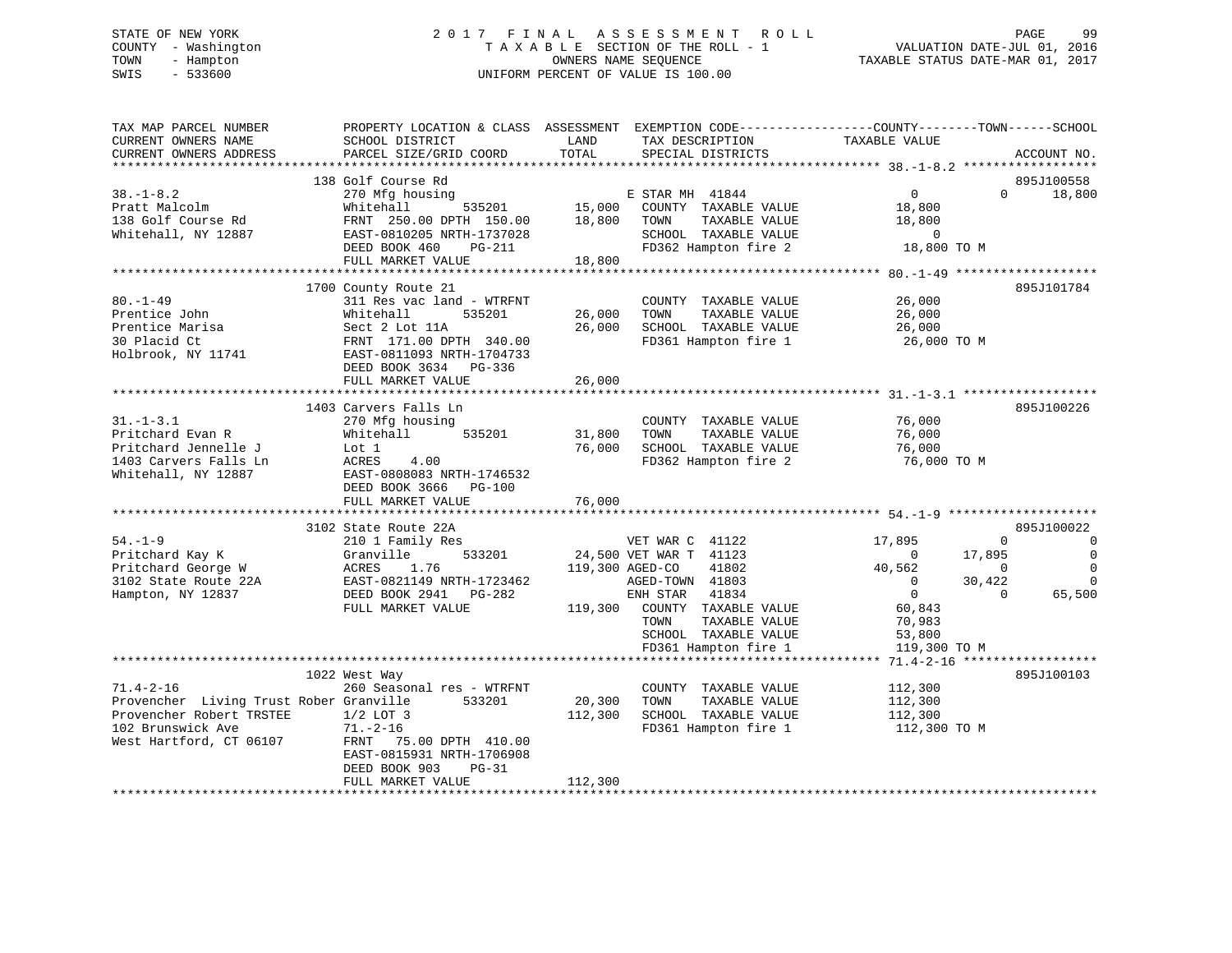# STATE OF NEW YORK 2 0 1 7 F I N A L A S S E S S M E N T R O L L PAGE 100 COUNTY - Washington T A X A B L E SECTION OF THE ROLL - 1 VALUATION DATE-JUL 01, 2016 TOWN - Hampton OWNERS NAME SEQUENCE TAXABLE STATUS DATE-MAR 01, 2017 SWIS - 533600 UNIFORM PERCENT OF VALUE IS 100.00

| TAX MAP PARCEL NUMBER<br>CURRENT OWNERS NAME<br>CURRENT OWNERS ADDRESS                 | PROPERTY LOCATION & CLASS ASSESSMENT<br>SCHOOL DISTRICT<br>PARCEL SIZE/GRID COORD                                         | LAND<br>TOTAL     | EXEMPTION CODE----------------COUNTY-------TOWN------SCHOOL<br>TAX DESCRIPTION<br>SPECIAL DISTRICTS                       | TAXABLE VALUE                                                | ACCOUNT NO.                      |
|----------------------------------------------------------------------------------------|---------------------------------------------------------------------------------------------------------------------------|-------------------|---------------------------------------------------------------------------------------------------------------------------|--------------------------------------------------------------|----------------------------------|
|                                                                                        |                                                                                                                           |                   |                                                                                                                           |                                                              |                                  |
| $71.4 - 2 - 6$                                                                         | 1060 West Way<br>260 Seasonal res - WTRFNT                                                                                |                   | <b>BAS STAR</b><br>41854                                                                                                  | $\overline{0}$                                               | 895J100111<br>30,000<br>$\Omega$ |
| Putz David G<br>Putz Kathleen M                                                        | Granville<br>533201<br>LOT 12                                                                                             | 224,200           | 27,100 COUNTY TAXABLE VALUE<br>TOWN<br>TAXABLE VALUE                                                                      | 224,200<br>224,200                                           |                                  |
| PO Box 137<br>Hampton, NY 12837                                                        | $71. - 2 - 6$<br>FRNT 101.00 DPTH 271.00<br>EAST-0815303 NRTH-1707636<br>DEED BOOK 571<br>$PG-34$                         | 224,200           | SCHOOL TAXABLE VALUE<br>FD361 Hampton fire 1                                                                              | 194,200<br>224,200 TO M                                      |                                  |
|                                                                                        | FULL MARKET VALUE                                                                                                         |                   |                                                                                                                           |                                                              |                                  |
|                                                                                        | 23 Dailey Way                                                                                                             |                   |                                                                                                                           |                                                              | 895J100420                       |
| $72. - 1 - 6$<br>Pycz Wieslawa<br>23 Dailey Way<br>Hampton, NY 12837                   | 210 1 Family Res<br>Granville<br>533201<br>ACRES<br>3.50<br>EAST-0821892 NRTH-1711124<br>DEED BOOK 3727 PG-318            | 30,100<br>126,600 | COUNTY TAXABLE VALUE<br>TAXABLE VALUE<br>TOWN<br>SCHOOL TAXABLE VALUE<br>FD361 Hampton fire 1                             | 126,600<br>126,600<br>126,600<br>126,600 TO M                |                                  |
|                                                                                        | FULL MARKET VALUE                                                                                                         | 126,600           |                                                                                                                           |                                                              |                                  |
|                                                                                        |                                                                                                                           |                   |                                                                                                                           |                                                              |                                  |
|                                                                                        | 83 Staso Ln                                                                                                               |                   |                                                                                                                           |                                                              | 895J101778                       |
| $72. - 2 - 16.1$<br>Pyenta Christopher J<br>PO Box 68<br>Hampton, NY 12837             | 210 1 Family Res<br>Granville<br>533201<br>FRNT 200.00 DPTH 208.00 93,900<br>EAST-0822156 NRTH-1708571                    | 21,600            | <b>BAS STAR</b><br>41854<br>COUNTY TAXABLE VALUE<br>TAXABLE VALUE<br>TOWN<br>SCHOOL TAXABLE VALUE                         | $\overline{0}$<br>93,900<br>93,900<br>63,900                 | 30,000<br>$\Omega$               |
|                                                                                        | DEED BOOK 833<br>PG-312<br>FULL MARKET VALUE                                                                              | 93,900            | FD361 Hampton fire 1                                                                                                      | 93,900 TO M                                                  |                                  |
|                                                                                        | 1026 West Way                                                                                                             |                   |                                                                                                                           |                                                              | 895J100016                       |
| $71.4 - 2 - 15$<br>Quinn Michael<br>Quinn Katharine<br>629 Four Winds Rd               | 260 Seasonal res - WTRFNT<br>533201<br>Granville<br>$1/2$ LOT 3<br>$71. - 2 - 15$                                         | 20,300<br>101,400 | COUNTY TAXABLE VALUE<br>TAXABLE VALUE<br>TOWN<br>SCHOOL TAXABLE VALUE<br>FD361 Hampton fire 1                             | 101,400<br>101,400<br>101,400<br>101,400 TO M                |                                  |
| North Ferrisburgh, VT 05473                                                            | FRNT<br>75.00 DPTH 410.00<br>EAST-0815883 NRTH-1706965<br>DEED BOOK 3013 PG-67<br>FULL MARKET VALUE                       | 101,400           |                                                                                                                           |                                                              |                                  |
|                                                                                        | ****************************                                                                                              |                   |                                                                                                                           |                                                              |                                  |
| $45. - 1 - 32$                                                                         | 11933/1935 State Route 4<br>240 Rural res                                                                                 |                   | 33 PCT OF VALUE USED FOR EXEMPTION PURPOSES<br>VET WAR CT 41121                                                           | 5,108<br>5,108                                               | 895J100218<br>0                  |
| Ramey Gary Richard LE<br>Ramey Richard D<br>11935 State Route 4<br>Whitehall, NY 12887 | Whitehall<br>535201<br>859/140<br>FRNT 650.00 DPTH<br>ACRES 37.00<br>EAST-0806589 NRTH-1730633<br>DEED BOOK 3543<br>PG-25 | 103,200           | 70,200 BAS STAR<br>41854<br>COUNTY TAXABLE VALUE<br>TOWN<br>TAXABLE VALUE<br>SCHOOL TAXABLE VALUE<br>FD362 Hampton fire 2 | $\overline{0}$<br>98,092<br>98,092<br>73,200<br>103,200 TO M | 30,000<br>$\Omega$               |
|                                                                                        | FULL MARKET VALUE                                                                                                         | 103,200           |                                                                                                                           |                                                              |                                  |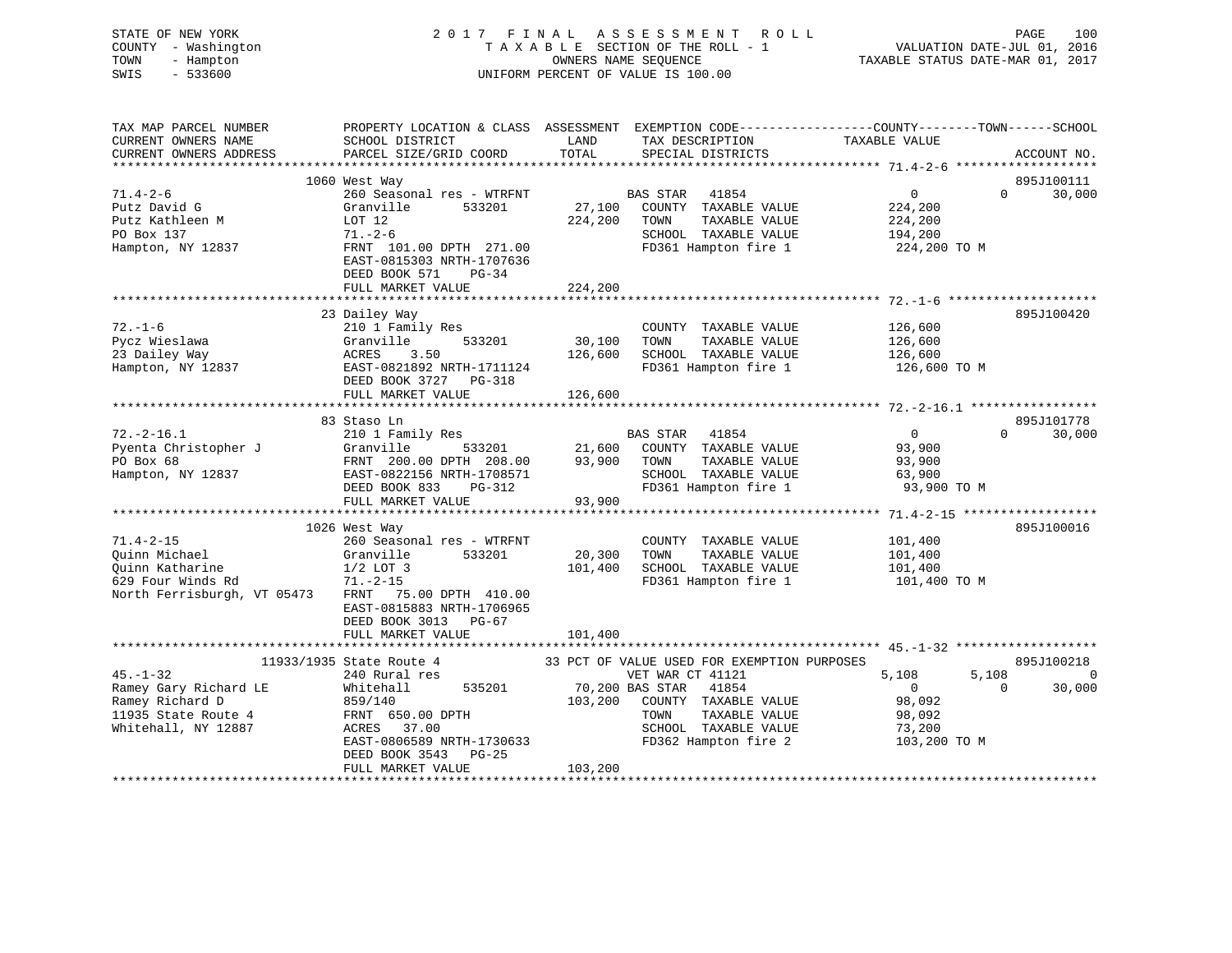# STATE OF NEW YORK 2 0 1 7 F I N A L A S S E S S M E N T R O L L PAGE 101 COUNTY - Washington T A X A B L E SECTION OF THE ROLL - 1 VALUATION DATE-JUL 01, 2016 TOWN - Hampton OWNERS NAME SEQUENCE TAXABLE STATUS DATE-MAR 01, 2017 SWIS - 533600 UNIFORM PERCENT OF VALUE IS 100.00

| TAX MAP PARCEL NUMBER<br>CURRENT OWNERS NAME                                                                                                    | SCHOOL DISTRICT                        | LAND               | TAX DESCRIPTION                                                       | PROPERTY LOCATION & CLASS ASSESSMENT EXEMPTION CODE----------------COUNTY-------TOWN------SCHOOL<br>TAXABLE VALUE |             |
|-------------------------------------------------------------------------------------------------------------------------------------------------|----------------------------------------|--------------------|-----------------------------------------------------------------------|-------------------------------------------------------------------------------------------------------------------|-------------|
| CURRENT OWNERS ADDRESS                                                                                                                          | PARCEL SIZE/GRID COORD                 | TOTAL              | SPECIAL DISTRICTS                                                     |                                                                                                                   | ACCOUNT NO. |
|                                                                                                                                                 | 11931 State Route 4                    |                    |                                                                       |                                                                                                                   |             |
| $45. - 1 - 32.1$                                                                                                                                | 210 1 Family Res                       |                    |                                                                       | $0 \qquad \qquad$<br>$\Omega$                                                                                     | 30,000      |
| Ramey Kim L                                                                                                                                     | Whitehall                              |                    | 3<br>BAS STAR 41854<br>535201 28,700 COUNTY TAXABLE VALUE             | 190,000                                                                                                           |             |
|                                                                                                                                                 |                                        | 190,000            | TAXABLE VALUE<br>TOWN                                                 | 190,000                                                                                                           |             |
|                                                                                                                                                 |                                        |                    | SCHOOL TAXABLE VALUE                                                  | 160,000                                                                                                           |             |
| Ramey Richard D<br>Ramey Richard D<br>190,000<br>1931 State Route 4<br>EAST-0806264 NRTH-1730588<br>Whitehall, NY 12887<br>DEED BOOK 3698 PG-49 |                                        |                    | FD362 Hampton fire 2 190,000 TO M                                     |                                                                                                                   |             |
|                                                                                                                                                 | FULL MARKET VALUE                      | 190,000            |                                                                       |                                                                                                                   |             |
|                                                                                                                                                 |                                        |                    |                                                                       |                                                                                                                   |             |
|                                                                                                                                                 | 2620 State Route 22A                   |                    |                                                                       |                                                                                                                   | 895L100168  |
| $72.2 - 3 - 20$                                                                                                                                 | 210 1 Family Res                       | ا<br>533201 18,500 | BAS STAR 41854                                                        | $\Omega$<br>$\Omega$                                                                                              | 30,000      |
| Rathbun Dawn                                                                                                                                    | Granville                              |                    | COUNTY TAXABLE VALUE                                                  | 70,400                                                                                                            |             |
| PO Box 112                                                                                                                                      | $72 - 3 - 20$                          | 70,400             | TAXABLE VALUE<br>TOWN                                                 | 70,400                                                                                                            |             |
| Hampton, NY 12837                                                                                                                               | FRNT 245.00 DPTH 115.00                |                    | SCHOOL TAXABLE VALUE                                                  | 40,400                                                                                                            |             |
|                                                                                                                                                 | EAST-0823464 NRTH-1712200              |                    | FD361 Hampton fire 1 70,400 TO M                                      |                                                                                                                   |             |
|                                                                                                                                                 | DEED BOOK 2778 PG-311                  |                    |                                                                       |                                                                                                                   |             |
|                                                                                                                                                 | FULL MARKET VALUE                      | 70,400             |                                                                       |                                                                                                                   |             |
|                                                                                                                                                 |                                        |                    |                                                                       |                                                                                                                   |             |
| $45. - 1 - 33$                                                                                                                                  | 39 Golf Course Rd                      |                    |                                                                       |                                                                                                                   |             |
|                                                                                                                                                 | 330 Vacant comm<br>535201<br>Whitehall | 127,800            | COUNTY TAXABLE VALUE<br>TAXABLE VALUE<br>TOWN                         | 127,800<br>127,800                                                                                                |             |
| Ray Terminals LLC<br>2794 7th Ave<br>2794 7th Ave                                                                                               | Survey: 12693 Lot A 127,800            |                    | SCHOOL TAXABLE VALUE                                                  | 127,800                                                                                                           |             |
| Troy, NY 12180                                                                                                                                  | ACRES 20.99                            |                    |                                                                       |                                                                                                                   |             |
|                                                                                                                                                 | EAST-0809712 NRTH-1734528              |                    | CA001 Cons agri dst 1 127,800 TO<br>FD362 Hampton fire 2 127,800 TO M |                                                                                                                   |             |
|                                                                                                                                                 | DEED BOOK 3601 PG-103                  |                    |                                                                       |                                                                                                                   |             |
|                                                                                                                                                 | FULL MARKET VALUE                      | 127,800            |                                                                       |                                                                                                                   |             |
|                                                                                                                                                 |                                        |                    |                                                                       |                                                                                                                   |             |
|                                                                                                                                                 | 1689 County Route 11                   |                    |                                                                       |                                                                                                                   |             |
| $38. - 1 - 10.1$                                                                                                                                | 240 Rural res                          |                    | COUNTY TAXABLE VALUE                                                  | 197,100                                                                                                           |             |
| Read Allen                                                                                                                                      | 535201 102,600<br>Whitehall            |                    | TAXABLE VALUE<br>TOWN                                                 | 197,100                                                                                                           |             |
| 1689 County Route 11                                                                                                                            | <b>ACRES</b> 119.48                    | 197,100            | SCHOOL TAXABLE VALUE                                                  | 197,100                                                                                                           |             |
| Whitehall, NY 12887                                                                                                                             | EAST-0809600 NRTH-1738766              |                    | CA001 Cons agri dst 1 197,100 TO                                      |                                                                                                                   |             |
|                                                                                                                                                 | DEED BOOK 2999 PG-192                  |                    | FD362 Hampton fire 2                                                  | 197,100 TO M                                                                                                      |             |
|                                                                                                                                                 | FULL MARKET VALUE                      | 197,100            |                                                                       |                                                                                                                   |             |
|                                                                                                                                                 |                                        |                    |                                                                       |                                                                                                                   |             |
|                                                                                                                                                 | 2056 County Route 18                   |                    |                                                                       |                                                                                                                   |             |
| $71. - 1 - 2.3$                                                                                                                                 | 270 Mfg housing                        |                    | COUNTY TAXABLE VALUE                                                  | 31,900                                                                                                            |             |
| Reed George                                                                                                                                     | Granville                              | 533201 22,000      | TAXABLE VALUE<br>TOWN                                                 | 31,900                                                                                                            |             |
| 54 York St Ext                                                                                                                                  | Sub Div Lot 1<br>ACRES 1.00            | 31,900             | SCHOOL TAXABLE VALUE<br>FD361 Hampton fire 1                          | 31,900<br>31,900 TO M                                                                                             |             |
| Poultney, VT 05764                                                                                                                              | EAST-0812851 NRTH-1713794              |                    |                                                                       |                                                                                                                   |             |
|                                                                                                                                                 | DEED BOOK 2017 PG-79                   |                    |                                                                       |                                                                                                                   |             |
|                                                                                                                                                 | FULL MARKET VALUE                      | 31,900             |                                                                       |                                                                                                                   |             |
|                                                                                                                                                 |                                        |                    |                                                                       |                                                                                                                   |             |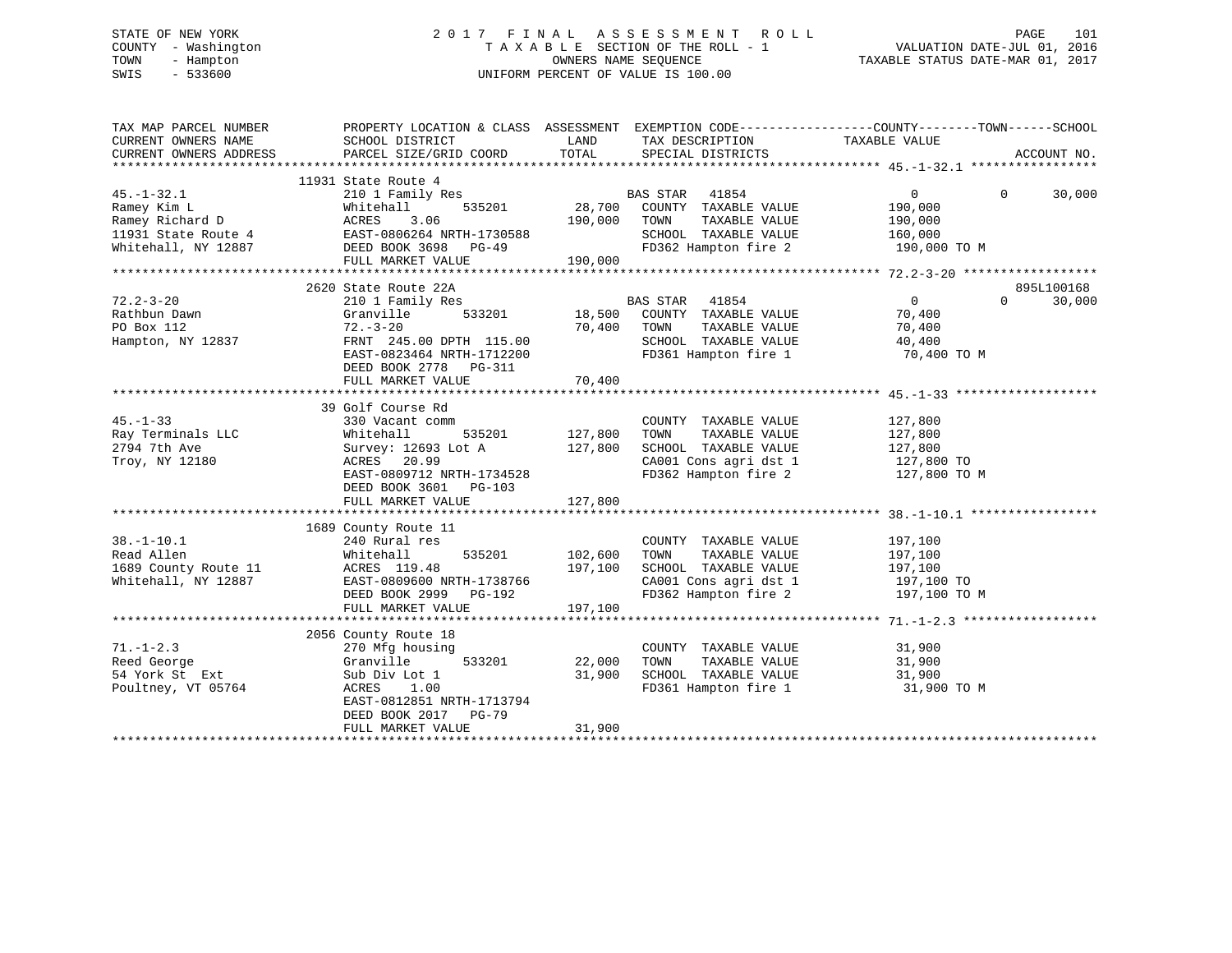# STATE OF NEW YORK 2 0 1 7 F I N A L A S S E S S M E N T R O L L PAGE 102 COUNTY - Washington T A X A B L E SECTION OF THE ROLL - 1 VALUATION DATE-JUL 01, 2016 TOWN - Hampton OWNERS NAME SEQUENCE TAXABLE STATUS DATE-MAR 01, 2017 SWIS - 533600 UNIFORM PERCENT OF VALUE IS 100.00

| TAX MAP PARCEL NUMBER<br>CURRENT OWNERS NAME<br>CURRENT OWNERS ADDRESS                                                          | PROPERTY LOCATION & CLASS ASSESSMENT<br>SCHOOL DISTRICT<br>PARCEL SIZE/GRID COORD                                                                                             | LAND<br>TOTAL                | EXEMPTION CODE-----------------COUNTY-------TOWN------SCHOOL<br>TAX DESCRIPTION<br>SPECIAL DISTRICTS               | TAXABLE VALUE                                                 | ACCOUNT NO.                      |
|---------------------------------------------------------------------------------------------------------------------------------|-------------------------------------------------------------------------------------------------------------------------------------------------------------------------------|------------------------------|--------------------------------------------------------------------------------------------------------------------|---------------------------------------------------------------|----------------------------------|
| $71. - 1 - 2$<br>Reed Leonard<br>35 Queens Way<br>Whitehall, NY 12887<br>MAY BE SUBJECT TO PAYMENT<br>UNDER AGDIST LAW TIL 2022 | 35 Oueens Way<br>240 Rural res<br>533201<br>Granville<br>ACRES 99.30<br>EAST-0812650 NRTH-1712553<br>DEED BOOK 951<br>PG-144<br>FULL MARKET VALUE                             | 96,000<br>228,500<br>228,500 | ENH STAR<br>41834<br>COUNTY TAXABLE VALUE<br>TOWN<br>TAXABLE VALUE<br>SCHOOL TAXABLE VALUE<br>FD361 Hampton fire 1 | $\mathbf{0}$<br>228,500<br>228,500<br>163,000<br>228,500 TO M | 895J100219<br>$\Omega$<br>65,500 |
| $71. - 1 - 2.4$<br>Reed Leonard<br>35 Oueens Way<br>Whitehall, NY 12887                                                         | 2078 County Route 18<br>314 Rural vac<10<br>533201<br>Granville<br>Sub Div Lot 2<br>ACRES 1.34<br>EAST-0813504 NRTH-1713567<br>DEED BOOK 512<br>$PG-204$<br>FULL MARKET VALUE | 14,000<br>14,000<br>14,000   | COUNTY TAXABLE VALUE<br>TOWN<br>TAXABLE VALUE<br>SCHOOL TAXABLE VALUE<br>FD361 Hampton fire 1                      | 14,000<br>14,000<br>14,000<br>14,000 TO M                     |                                  |
| $72. - 2 - 26.1$<br>Reed Leonard C<br>35 Queens Way<br>Whitehall, NY 12887                                                      | 21 Perry Heights Way<br>270 Mfg housing<br>Granville<br>533201<br>FRNT 260.00 DPTH 139.00<br>EAST-0822585 NRTH-1712146<br>DEED BOOK 3641 PG-241<br>FULL MARKET VALUE          | 20,100<br>45,000<br>45,000   | COUNTY TAXABLE VALUE<br>TAXABLE VALUE<br>TOWN<br>SCHOOL TAXABLE VALUE<br>FD361 Hampton fire 1                      | 45,000<br>45,000<br>45,000<br>45,000 TO M                     | 895J101721                       |
| $72. - 1 - 16.3$<br>Reed Linda<br>PO Box 168<br>Hampton, NY 12837                                                               | 412 South Rd<br>270 Mfg housing<br>Granville<br>533201<br>1.89<br>ACRES<br>EAST-0819877 NRTH-1706906<br>DEED BOOK 896<br>$PG-109$<br>FULL MARKET VALUE                        | 24,900<br>93,900<br>93,900   | ENH STAR<br>41834<br>COUNTY TAXABLE VALUE<br>TAXABLE VALUE<br>TOWN<br>SCHOOL TAXABLE VALUE<br>FD361 Hampton fire 1 | 0<br>93,900<br>93,900<br>28,400<br>93,900 TO M                | $\Omega$<br>65,500               |
| $71. - 1 - 2.1$<br>Reed Thomas<br>Reed Deborah                                                                                  | 449 Hills Pond Rd<br>270 Mfg housing<br>Granville<br>533201<br>2.40<br>ACRES                                                                                                  | 26,600<br>80,400             | <b>BAS STAR</b> 41854<br>COUNTY TAXABLE VALUE<br>TAXABLE VALUE<br>TOWN                                             | $\overline{0}$<br>80,400<br>80,400                            | $\Omega$<br>30,000               |
| 449 Hills Pond Rd<br>Whitehall, NY 12887                                                                                        | EAST-0814072 NRTH-1711986<br>DEED BOOK 716<br>PG-156<br>FULL MARKET VALUE                                                                                                     | 80,400                       | SCHOOL TAXABLE VALUE<br>FD361 Hampton fire 1                                                                       | 50,400<br>80,400 TO M                                         |                                  |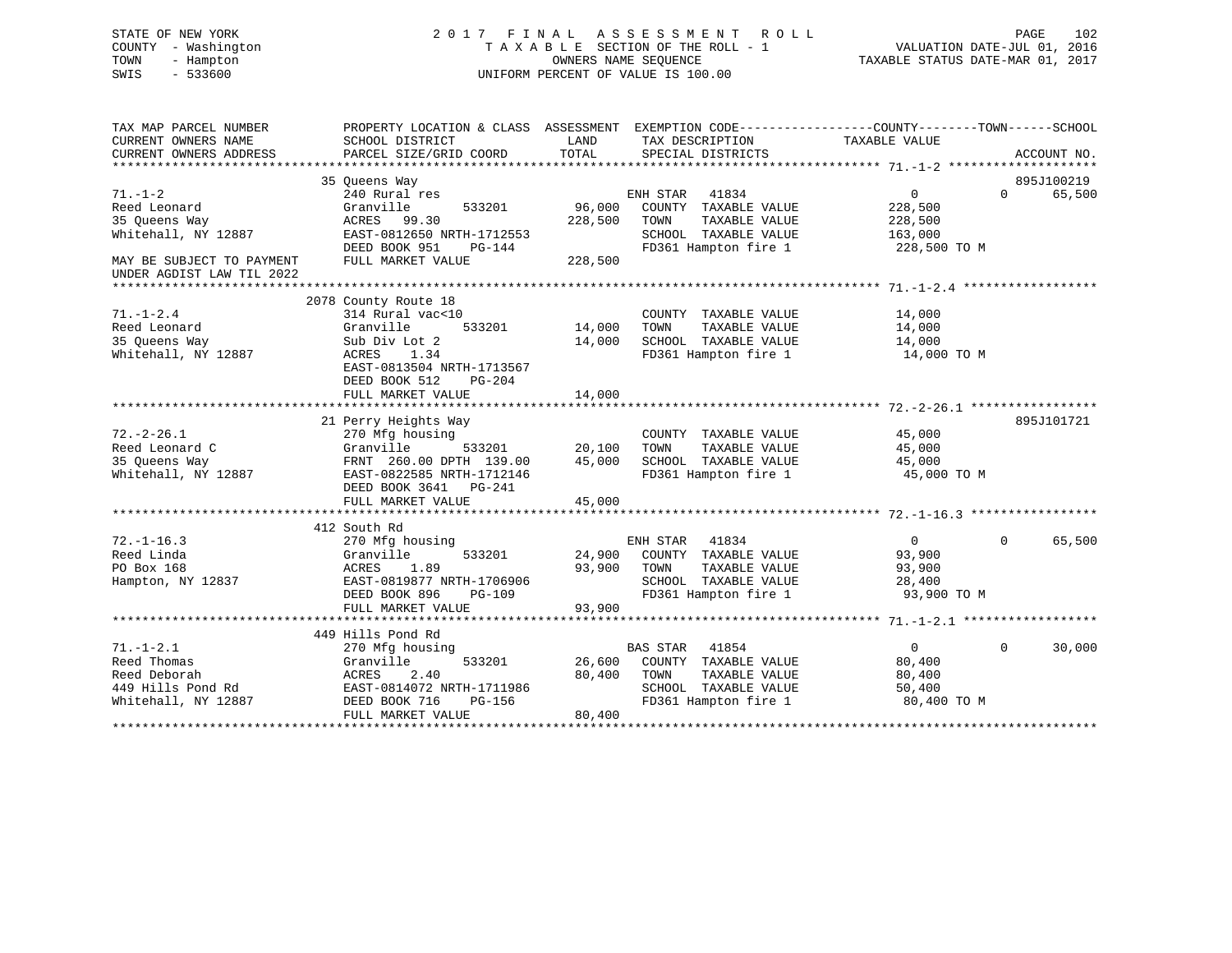| STATE OF NEW YORK<br>COUNTY - Washington<br>TOWN<br>- Hampton<br>SWIS<br>$-533600$ |                                                                                                                     | OWNERS NAME SEQUENCE                  | 2017 FINAL ASSESSMENT ROLL<br>TAXABLE SECTION OF THE ROLL - 1<br>UNIFORM PERCENT OF VALUE IS 100.00 | VALUATION DATE-JUL 01, 2016<br>TAXABLE STATUS DATE-MAR 01, 2017 | PAGE<br>103 |
|------------------------------------------------------------------------------------|---------------------------------------------------------------------------------------------------------------------|---------------------------------------|-----------------------------------------------------------------------------------------------------|-----------------------------------------------------------------|-------------|
| TAX MAP PARCEL NUMBER<br>CURRENT OWNERS NAME                                       | PROPERTY LOCATION & CLASS ASSESSMENT EXEMPTION CODE----------------COUNTY-------TOWN------SCHOOL<br>SCHOOL DISTRICT | LAND                                  | TAX DESCRIPTION                                                                                     | TAXABLE VALUE                                                   |             |
| CURRENT OWNERS ADDRESS                                                             | PARCEL SIZE/GRID COORD                                                                                              | TOTAL                                 | SPECIAL DISTRICTS                                                                                   |                                                                 | ACCOUNT NO. |
|                                                                                    |                                                                                                                     |                                       |                                                                                                     |                                                                 |             |
|                                                                                    | 2154 County Route 18                                                                                                |                                       |                                                                                                     |                                                                 | 895J101800  |
| $71. - 1 - 8.1$                                                                    | 270 Mfg housing                                                                                                     |                                       | COUNTY TAXABLE VALUE                                                                                | 60,700                                                          |             |
| Reed Thomas                                                                        | Granville<br>533201                                                                                                 | 22,200                                | TAXABLE VALUE<br>TOWN                                                                               | 60,700                                                          |             |
| PO Box 1322                                                                        | ROW 604/216                                                                                                         | 60,700                                | SCHOOL TAXABLE VALUE                                                                                | 60,700                                                          |             |
| Rutland, VT 05701                                                                  | ROW removed 2402/233<br>ACRES<br>1.06                                                                               |                                       | FD361 Hampton fire 1                                                                                | 60,700 TO M                                                     |             |
|                                                                                    | EAST-0815249 NRTH-1713402<br>DEED BOOK 2847 PG-151                                                                  |                                       |                                                                                                     |                                                                 |             |
|                                                                                    | FULL MARKET VALUE<br>***********************                                                                        | 60,700<br>* * * * * * * * * * * * * * |                                                                                                     |                                                                 |             |
|                                                                                    | 426 South Rd                                                                                                        |                                       |                                                                                                     |                                                                 |             |
| $72. - 1 - 16.2$                                                                   | 312 Vac w/imprv                                                                                                     |                                       | COUNTY TAXABLE VALUE                                                                                | 40,500                                                          |             |
| Reed Timothy                                                                       | Granville<br>533201                                                                                                 | 25,100                                | TAXABLE VALUE<br>TOWN                                                                               | 40,500                                                          |             |
| 230 Saint Catherine Ct                                                             | <b>ACRES</b><br>5.06                                                                                                | 40,500                                | SCHOOL TAXABLE VALUE                                                                                | 40,500                                                          |             |
| Wells, VT 05774                                                                    | EAST-0820083 NRTH-1707221<br>DEED BOOK 897<br>PG-135                                                                |                                       | FD361 Hampton fire 1                                                                                | 40,500 TO M                                                     |             |
|                                                                                    | FULL MARKET VALUE                                                                                                   | 40,500                                |                                                                                                     |                                                                 |             |
|                                                                                    | 16 Greenfield Ln                                                                                                    |                                       |                                                                                                     |                                                                 | 895J100017  |
| $72.2 - 3 - 8$                                                                     | 210 1 Family Res                                                                                                    |                                       | COUNTY TAXABLE VALUE                                                                                | 81,300                                                          |             |
| Regan Katherine                                                                    | Granville<br>533201                                                                                                 | 11,400                                | TOWN<br>TAXABLE VALUE                                                                               | 81,300                                                          |             |
| 16 Greenfield Ln                                                                   | $72. - 3 - 8$                                                                                                       | 81,300                                | SCHOOL TAXABLE VALUE                                                                                | 81,300                                                          |             |
| Hampton, NY 12837                                                                  | FRNT 41.00 DPTH 244.00<br>EAST-0824036 NRTH-1712235<br>DEED BOOK 3515 PG-319                                        |                                       | FD361 Hampton fire 1                                                                                | 81,300 TO M                                                     |             |
|                                                                                    | FULL MARKET VALUE                                                                                                   | 81,300                                |                                                                                                     |                                                                 |             |
|                                                                                    | 2155 County Route 18                                                                                                |                                       |                                                                                                     |                                                                 |             |
| $62. - 1 - 26.3$                                                                   | 323 Vacant rural                                                                                                    |                                       | COUNTY TAXABLE VALUE                                                                                | 124,000                                                         |             |
| Reichle Maureen A                                                                  | Granville<br>533201                                                                                                 | 124,000                               | TAXABLE VALUE<br>TOWN                                                                               | 124,000                                                         |             |
| PO Box 162                                                                         | ACRES 157.30                                                                                                        | 124,000                               | SCHOOL TAXABLE VALUE                                                                                | 124,000                                                         |             |
| Hampton, NY 12837                                                                  | EAST-0815102 NRTH-1716182                                                                                           |                                       | FD361 Hampton fire 1                                                                                | 124,000 TO M                                                    |             |
|                                                                                    | DEED BOOK 885<br>$PG-123$                                                                                           |                                       |                                                                                                     |                                                                 |             |
|                                                                                    | FULL MARKET VALUE                                                                                                   | 124,000                               |                                                                                                     |                                                                 |             |
|                                                                                    |                                                                                                                     |                                       |                                                                                                     |                                                                 |             |
|                                                                                    | 229 Hickey Rd                                                                                                       |                                       |                                                                                                     |                                                                 | $\Omega$    |
| $62. -1 - 17.1$<br>Reutling Fredric                                                | 270 Mfg housing<br>533201<br>Granville                                                                              | 24,600                                | BAS STAR<br>41854<br>COUNTY TAXABLE VALUE                                                           | $\overline{0}$<br>69,300                                        | 30,000      |
| Reutling Jacqueline                                                                | ACRES<br>1.80                                                                                                       | 69,300                                | TOWN<br>TAXABLE VALUE                                                                               | 69,300                                                          |             |
| 229 Hickey Rd                                                                      | EAST-0814161 NRTH-1719294                                                                                           |                                       | SCHOOL TAXABLE VALUE                                                                                | 39,300                                                          |             |
| Hampton, NY 12837                                                                  | DEED BOOK 668<br>PG-151                                                                                             |                                       | FD361 Hampton fire 1                                                                                | 69,300 TO M                                                     |             |
|                                                                                    | FULL MARKET VALUE                                                                                                   | 69,300                                |                                                                                                     |                                                                 |             |
|                                                                                    |                                                                                                                     |                                       |                                                                                                     |                                                                 |             |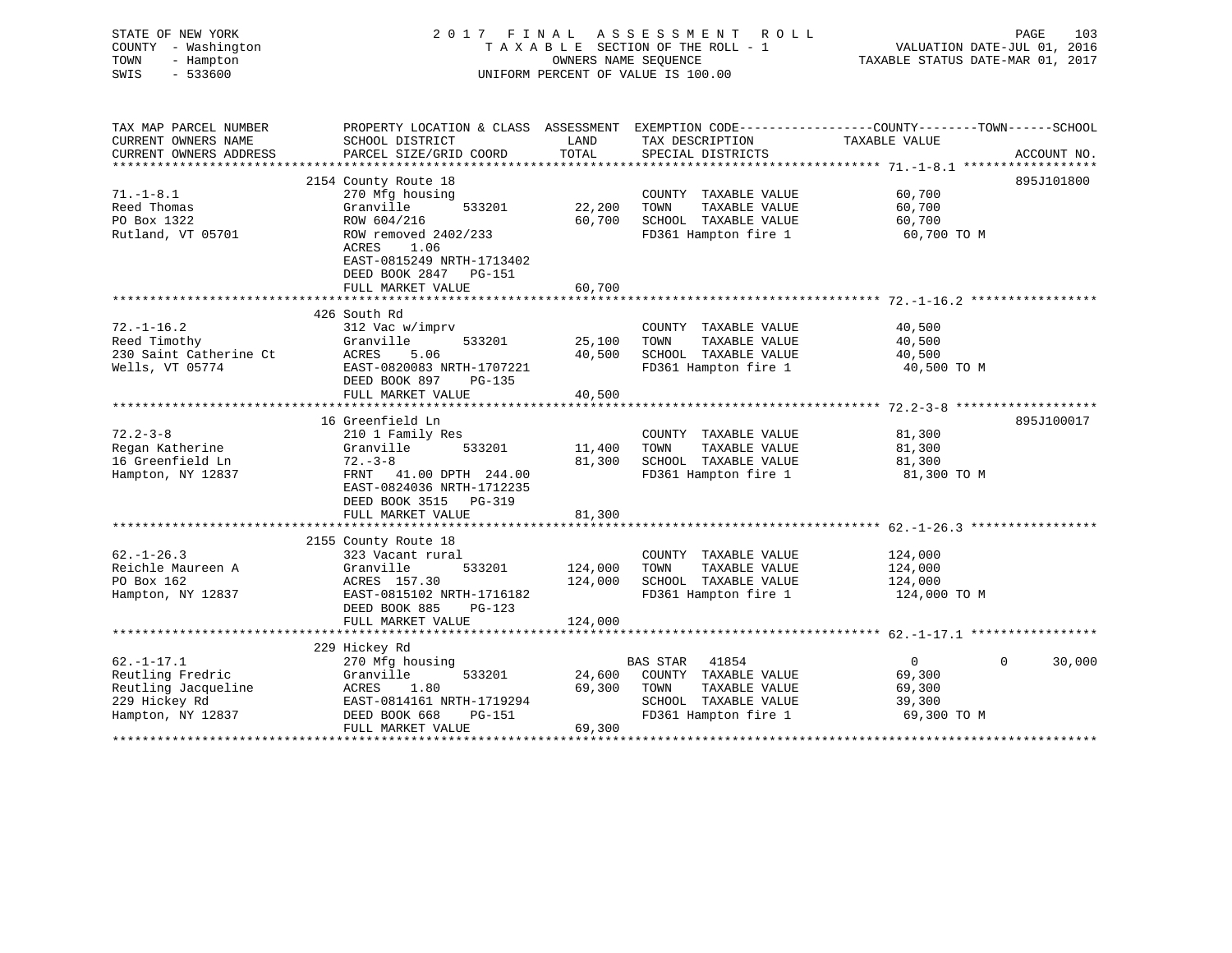# STATE OF NEW YORK 2 0 1 7 F I N A L A S S E S S M E N T R O L L PAGE 104 COUNTY - Washington T A X A B L E SECTION OF THE ROLL - 1 VALUATION DATE-JUL 01, 2016 TOWN - Hampton OWNERS NAME SEQUENCE TAXABLE STATUS DATE-MAR 01, 2017 SWIS - 533600 UNIFORM PERCENT OF VALUE IS 100.00

| TAX MAP PARCEL NUMBER<br>CURRENT OWNERS NAME     | PROPERTY LOCATION & CLASS ASSESSMENT EXEMPTION CODE----------------COUNTY-------TOWN-----SCHOOL<br>SCHOOL DISTRICT | LAND    | TAX DESCRIPTION                                                                           | TAXABLE VALUE  |             |        |
|--------------------------------------------------|--------------------------------------------------------------------------------------------------------------------|---------|-------------------------------------------------------------------------------------------|----------------|-------------|--------|
| CURRENT OWNERS ADDRESS                           | PARCEL SIZE/GRID COORD                                                                                             | TOTAL   | SPECIAL DISTRICTS                                                                         |                | ACCOUNT NO. |        |
|                                                  | 15 Wicked Hollow Way                                                                                               |         |                                                                                           |                | 895J100579  |        |
| $62. - 1 - 17$                                   | 312 Vac w/imprv                                                                                                    |         | COUNTY TAXABLE VALUE                                                                      | 34,700         |             |        |
| Reutling Jacqueline                              | Granville<br>533201                                                                                                | 33,700  | TAXABLE VALUE<br>TOWN                                                                     | 34,700         |             |        |
| 229 Hickey Rd                                    | 4.60<br>ACRES                                                                                                      | 34,700  | SCHOOL TAXABLE VALUE                                                                      | 34,700         |             |        |
| Hampton, NY 12837                                | EAST-0813871 NRTH-1719453                                                                                          |         | FD361 Hampton fire 1 34,700 TO M                                                          |                |             |        |
|                                                  | DEED BOOK 2729 PG-115                                                                                              |         |                                                                                           |                |             |        |
|                                                  | FULL MARKET VALUE                                                                                                  | 34,700  |                                                                                           |                |             |        |
|                                                  |                                                                                                                    |         |                                                                                           |                |             |        |
|                                                  | 2360 State Route 22A                                                                                               |         |                                                                                           |                | 895J100023  |        |
| $81. - 2 - 2$                                    | 210 1 Family Res                                                                                                   |         | <b>BAS STAR</b><br>41854                                                                  | $\overline{0}$ | $\Omega$    | 30,000 |
| Rice Danny<br>Rice Danny<br>2360 State Route 22A | Granville 533201 13,600 COUNTY TAXABLE VALUE<br>FRNT 94.00 DPTH 170.00 53,400 TOWN TAXABLE VALUE                   |         |                                                                                           | 53,400         |             |        |
|                                                  |                                                                                                                    |         | TAXABLE VALUE                                                                             | 53,400         |             |        |
| Hampton, NY 12837                                | EAST-0822568 NRTH-1705397                                                                                          |         |                                                                                           |                |             |        |
|                                                  | DEED BOOK 2260 PG-282                                                                                              |         | TOWN TAXABLE VALUE $23,400$<br>SCHOOL TAXABLE VALUE $23,400$ TO M<br>FD361 Hampton fire 1 |                |             |        |
|                                                  | FULL MARKET VALUE                                                                                                  | 53,400  |                                                                                           |                |             |        |
|                                                  |                                                                                                                    |         |                                                                                           |                |             |        |
|                                                  | 43 Greenfield Ln                                                                                                   |         |                                                                                           |                |             |        |
| $72. - 2 - 7.4$                                  | 240 Rural res                                                                                                      |         | BAS STAR 41854                                                                            | $\overline{0}$ | $\Omega$    | 30,000 |
| Richards Timothy                                 | Granville<br>LOT 3 - 713/155 Hwy Appro 164,000                                                                     |         | 533201 48,200 COUNTY TAXABLE VALUE                                                        | 164,000        |             |        |
| Richards Eileen                                  |                                                                                                                    |         | TOWN<br>TAXABLE VALUE                                                                     | 164,000        |             |        |
| 43 Greenfield Ln                                 | ACRES 18.23                                                                                                        |         | SCHOOL TAXABLE VALUE 134,000                                                              |                |             |        |
| Hampton, NY 12837                                | EAST-0823758 NRTH-1710611                                                                                          |         | FD361 Hampton fire 1                                                                      | 164,000 TO M   |             |        |
|                                                  | DEED BOOK 672<br>PG-155<br>FULL MARKET VALUE                                                                       | 164,000 |                                                                                           |                |             |        |
|                                                  |                                                                                                                    |         |                                                                                           |                |             |        |
|                                                  | Hills Pond Rd                                                                                                      |         |                                                                                           |                |             |        |
| $71. - 1 - 15.3$                                 | 311 Res vac land                                                                                                   |         |                                                                                           | 1,000          |             |        |
| Ritchie Michael                                  | 533201<br>Granville                                                                                                | 1,000   | COUNTY TAXABLE VALUE<br>TOWN      TAXABLE VALUE                                           | 1,000          |             |        |
| Ritchie Annette                                  | FRNT 125.00 DPTH 470.00                                                                                            | 1,000   | SCHOOL TAXABLE VALUE                                                                      | 1,000          |             |        |
| 167 Hills Pond Rd                                | EAST-0815842 NRTH-1705882                                                                                          |         | FD361 Hampton fire 1                                                                      | 1,000 TO M     |             |        |
| Whitehall, NY 12887                              | DEED BOOK 668<br><b>PG-148</b>                                                                                     |         |                                                                                           |                |             |        |
|                                                  | FULL MARKET VALUE                                                                                                  | 1,000   |                                                                                           |                |             |        |
|                                                  |                                                                                                                    |         |                                                                                           |                |             |        |
|                                                  | 176 Hills Pond Rd                                                                                                  |         |                                                                                           |                |             |        |
| $71. - 1 - 15.6$                                 | 270 Mfg housing                                                                                                    |         | COUNTY TAXABLE VALUE                                                                      | 72,100         |             |        |
| Ritchie Michael                                  | Granville<br>533201                                                                                                | 43,000  | TAXABLE VALUE<br>TOWN                                                                     | 72,100         |             |        |
| Ritchie Annette D                                | Subdiv Lot E                                                                                                       | 72,100  | SCHOOL TAXABLE VALUE                                                                      | 72,100         |             |        |
| 167 Hills Pond Rd                                | ACRES 23.00                                                                                                        |         | FD361 Hampton fire 1                                                                      | 72,100 TO M    |             |        |
| Whitehall, NY 12887                              | EAST-0816948 NRTH-1705850                                                                                          |         |                                                                                           |                |             |        |
|                                                  | DEED BOOK 770<br>PG-56                                                                                             |         |                                                                                           |                |             |        |
|                                                  | FULL MARKET VALUE                                                                                                  | 72,100  |                                                                                           |                |             |        |
|                                                  |                                                                                                                    |         |                                                                                           |                |             |        |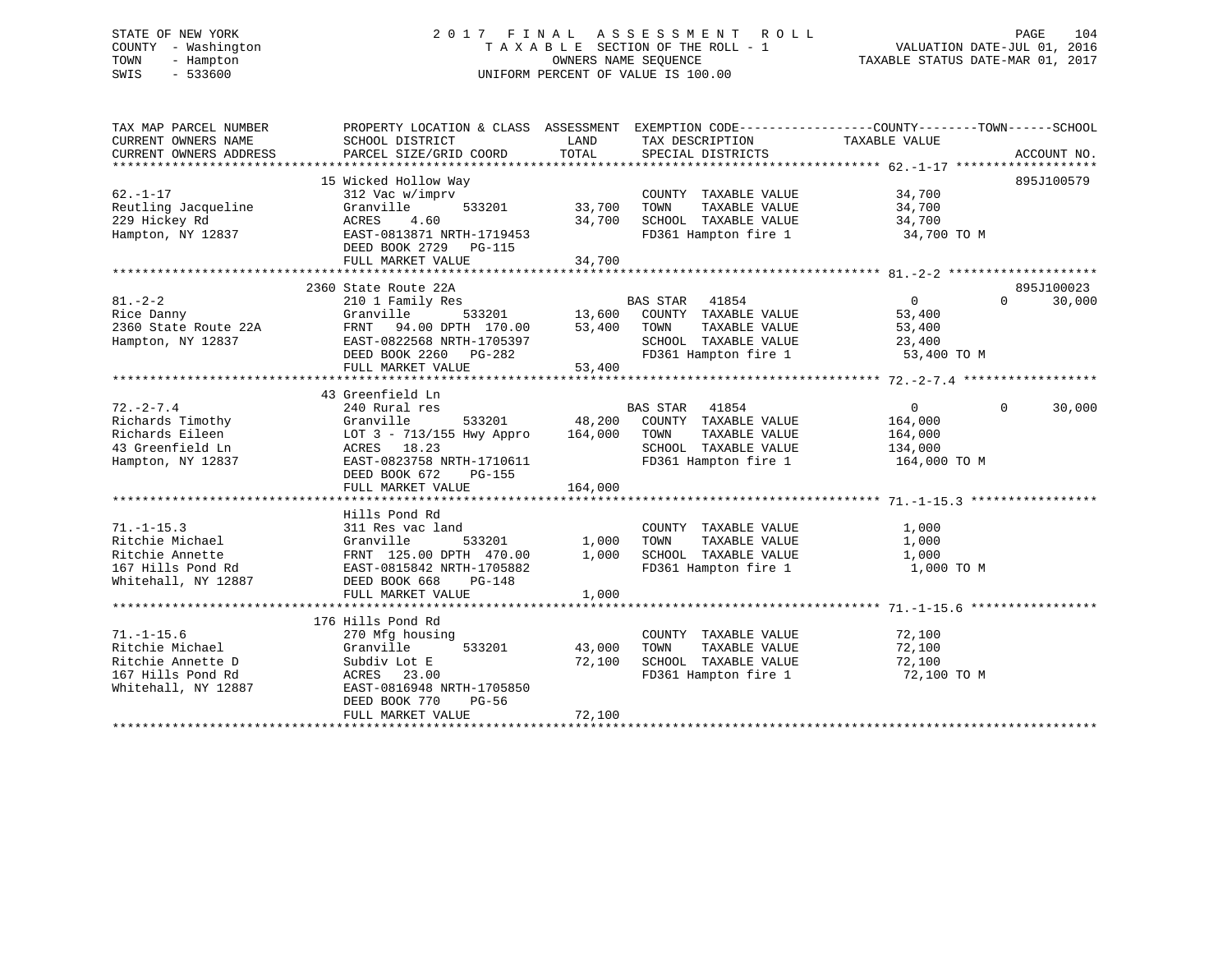# STATE OF NEW YORK 2 0 1 7 F I N A L A S S E S S M E N T R O L L PAGE 105 COUNTY - Washington T A X A B L E SECTION OF THE ROLL - 1 VALUATION DATE-JUL 01, 2016 TOWN - Hampton OWNERS NAME SEQUENCE TAXABLE STATUS DATE-MAR 01, 2017 SWIS - 533600 UNIFORM PERCENT OF VALUE IS 100.00

| 175 Hills Pond Rd<br>895J100700<br>$71. - 1 - 16.1$<br>270 Mfg housing<br>COUNTY TAXABLE VALUE<br>28,400<br>533201<br>Granville<br>22,800<br>TAXABLE VALUE<br>28,400<br>Ritchie Michael<br>TOWN<br>28,400<br>SCHOOL TAXABLE VALUE<br>Ritchie Annette<br>FRNT 235.00 DPTH 230.00<br>28,400<br>167 Hills Pond Rd<br>EAST-0816051 NRTH-1706145<br>FD361 Hampton fire 1<br>28,400 TO M<br>Whitehall, NY 12887<br>DEED BOOK 705<br>PG-342<br>FULL MARKET VALUE<br>28,400<br>895J100229<br>Hills Pond Rd<br>$71. - 1 - 15$<br>322 Rural vac>10<br>COUNTY TAXABLE VALUE<br>30,000<br>Ritchie Michael D<br>Granville<br>533201<br>30,000<br>TAXABLE VALUE<br>30,000<br>TOWN<br>SCHOOL TAXABLE VALUE<br>Ritchie Annette D<br>Subdiv Lot F<br>30,000<br>30,000<br>167 Hills Pond Rd<br>ACRES 15.03<br>FD361 Hampton fire 1<br>30,000 TO M<br>Whitehall, NY 12887<br>EAST-0817080 NRTH-1706537<br>DEED BOOK 868<br>PG-40<br>30,000<br>FULL MARKET VALUE<br>167 Hills Pond Rd<br>895J100573<br>$71. - 1 - 16$<br>210 1 Family Res<br><b>BAS STAR</b><br>$\overline{0}$<br>$0 \qquad \qquad$<br>30,000<br>41854<br>25,600<br>Ritchie Michael D<br>Granville<br>533201<br>COUNTY TAXABLE VALUE<br>74,300<br>Ex & Res In 453/706<br>Ritchie Annette D<br>74,300<br>TOWN<br>TAXABLE VALUE<br>74,300<br>167 Hills Pond Rd<br>SCHOOL TAXABLE VALUE<br>44,300<br>650/227<br>FD361 Hampton fire 1<br>Whitehall, NY 12887<br>FRNT 310.00 DPTH 365.00<br>74,300 TO M<br>EAST-0815948 NRTH-1705945<br>DEED BOOK 644<br>$PG-236$<br>74,300<br>FULL MARKET VALUE<br>895J100151<br>1720 County Route 21<br>$80. - 1 - 2.1$<br>44,500<br>210 1 Family Res<br>COUNTY TAXABLE VALUE<br>Rivers Anita Marie<br>535201<br>20,200<br>Whitehall<br>TOWN<br>TAXABLE VALUE<br>44,500<br>58 Indiana Ave<br>44,500<br>SCHOOL TAXABLE VALUE<br>Ex & Res 473/566<br>44,500<br>FD361 Hampton fire 1<br>FRNT 244.00 DPTH 141.00<br>44,500 TO M<br>EAST-0810677 NRTH-1705009<br>DEED BOOK 3480 PG-65<br>44,500<br>FULL MARKET VALUE<br>895J100619<br>LOT 4 Faesh Pat<br>$80. -1 - 2.5$<br>910 Priv forest<br>COUNTY TAXABLE VALUE<br>35,100<br>Rivers Anita Marie<br>TAXABLE VALUE<br>Granville<br>533201<br>35,100<br>TOWN<br>35,100<br>58 Indiana Ave<br>35,100<br>SCHOOL TAXABLE VALUE<br>ACRES 78.00<br>35,100<br>Oueensbury, NY 12804<br>EAST-0812526 NRTH-1706376<br>FD361 Hampton fire 1<br>35,100 TO M<br>DEED BOOK 3480 PG-65<br>FULL MARKET VALUE<br>35,100 | TAX MAP PARCEL NUMBER<br>CURRENT OWNERS NAME | PROPERTY LOCATION & CLASS ASSESSMENT EXEMPTION CODE---------------COUNTY-------TOWN-----SCHOOL<br>SCHOOL DISTRICT | LAND  | TAX DESCRIPTION   | TAXABLE VALUE |             |
|----------------------------------------------------------------------------------------------------------------------------------------------------------------------------------------------------------------------------------------------------------------------------------------------------------------------------------------------------------------------------------------------------------------------------------------------------------------------------------------------------------------------------------------------------------------------------------------------------------------------------------------------------------------------------------------------------------------------------------------------------------------------------------------------------------------------------------------------------------------------------------------------------------------------------------------------------------------------------------------------------------------------------------------------------------------------------------------------------------------------------------------------------------------------------------------------------------------------------------------------------------------------------------------------------------------------------------------------------------------------------------------------------------------------------------------------------------------------------------------------------------------------------------------------------------------------------------------------------------------------------------------------------------------------------------------------------------------------------------------------------------------------------------------------------------------------------------------------------------------------------------------------------------------------------------------------------------------------------------------------------------------------------------------------------------------------------------------------------------------------------------------------------------------------------------------------------------------------------------------------------------------------------------------------------------------------------------------------------------------------------------------------------------------------------|----------------------------------------------|-------------------------------------------------------------------------------------------------------------------|-------|-------------------|---------------|-------------|
|                                                                                                                                                                                                                                                                                                                                                                                                                                                                                                                                                                                                                                                                                                                                                                                                                                                                                                                                                                                                                                                                                                                                                                                                                                                                                                                                                                                                                                                                                                                                                                                                                                                                                                                                                                                                                                                                                                                                                                                                                                                                                                                                                                                                                                                                                                                                                                                                                            | CURRENT OWNERS ADDRESS                       | PARCEL SIZE/GRID COORD                                                                                            | TOTAL | SPECIAL DISTRICTS |               | ACCOUNT NO. |
|                                                                                                                                                                                                                                                                                                                                                                                                                                                                                                                                                                                                                                                                                                                                                                                                                                                                                                                                                                                                                                                                                                                                                                                                                                                                                                                                                                                                                                                                                                                                                                                                                                                                                                                                                                                                                                                                                                                                                                                                                                                                                                                                                                                                                                                                                                                                                                                                                            |                                              |                                                                                                                   |       |                   |               |             |
|                                                                                                                                                                                                                                                                                                                                                                                                                                                                                                                                                                                                                                                                                                                                                                                                                                                                                                                                                                                                                                                                                                                                                                                                                                                                                                                                                                                                                                                                                                                                                                                                                                                                                                                                                                                                                                                                                                                                                                                                                                                                                                                                                                                                                                                                                                                                                                                                                            |                                              |                                                                                                                   |       |                   |               |             |
|                                                                                                                                                                                                                                                                                                                                                                                                                                                                                                                                                                                                                                                                                                                                                                                                                                                                                                                                                                                                                                                                                                                                                                                                                                                                                                                                                                                                                                                                                                                                                                                                                                                                                                                                                                                                                                                                                                                                                                                                                                                                                                                                                                                                                                                                                                                                                                                                                            |                                              |                                                                                                                   |       |                   |               |             |
|                                                                                                                                                                                                                                                                                                                                                                                                                                                                                                                                                                                                                                                                                                                                                                                                                                                                                                                                                                                                                                                                                                                                                                                                                                                                                                                                                                                                                                                                                                                                                                                                                                                                                                                                                                                                                                                                                                                                                                                                                                                                                                                                                                                                                                                                                                                                                                                                                            |                                              |                                                                                                                   |       |                   |               |             |
|                                                                                                                                                                                                                                                                                                                                                                                                                                                                                                                                                                                                                                                                                                                                                                                                                                                                                                                                                                                                                                                                                                                                                                                                                                                                                                                                                                                                                                                                                                                                                                                                                                                                                                                                                                                                                                                                                                                                                                                                                                                                                                                                                                                                                                                                                                                                                                                                                            |                                              |                                                                                                                   |       |                   |               |             |
|                                                                                                                                                                                                                                                                                                                                                                                                                                                                                                                                                                                                                                                                                                                                                                                                                                                                                                                                                                                                                                                                                                                                                                                                                                                                                                                                                                                                                                                                                                                                                                                                                                                                                                                                                                                                                                                                                                                                                                                                                                                                                                                                                                                                                                                                                                                                                                                                                            |                                              |                                                                                                                   |       |                   |               |             |
|                                                                                                                                                                                                                                                                                                                                                                                                                                                                                                                                                                                                                                                                                                                                                                                                                                                                                                                                                                                                                                                                                                                                                                                                                                                                                                                                                                                                                                                                                                                                                                                                                                                                                                                                                                                                                                                                                                                                                                                                                                                                                                                                                                                                                                                                                                                                                                                                                            |                                              |                                                                                                                   |       |                   |               |             |
|                                                                                                                                                                                                                                                                                                                                                                                                                                                                                                                                                                                                                                                                                                                                                                                                                                                                                                                                                                                                                                                                                                                                                                                                                                                                                                                                                                                                                                                                                                                                                                                                                                                                                                                                                                                                                                                                                                                                                                                                                                                                                                                                                                                                                                                                                                                                                                                                                            |                                              |                                                                                                                   |       |                   |               |             |
|                                                                                                                                                                                                                                                                                                                                                                                                                                                                                                                                                                                                                                                                                                                                                                                                                                                                                                                                                                                                                                                                                                                                                                                                                                                                                                                                                                                                                                                                                                                                                                                                                                                                                                                                                                                                                                                                                                                                                                                                                                                                                                                                                                                                                                                                                                                                                                                                                            |                                              |                                                                                                                   |       |                   |               |             |
|                                                                                                                                                                                                                                                                                                                                                                                                                                                                                                                                                                                                                                                                                                                                                                                                                                                                                                                                                                                                                                                                                                                                                                                                                                                                                                                                                                                                                                                                                                                                                                                                                                                                                                                                                                                                                                                                                                                                                                                                                                                                                                                                                                                                                                                                                                                                                                                                                            |                                              |                                                                                                                   |       |                   |               |             |
|                                                                                                                                                                                                                                                                                                                                                                                                                                                                                                                                                                                                                                                                                                                                                                                                                                                                                                                                                                                                                                                                                                                                                                                                                                                                                                                                                                                                                                                                                                                                                                                                                                                                                                                                                                                                                                                                                                                                                                                                                                                                                                                                                                                                                                                                                                                                                                                                                            |                                              |                                                                                                                   |       |                   |               |             |
|                                                                                                                                                                                                                                                                                                                                                                                                                                                                                                                                                                                                                                                                                                                                                                                                                                                                                                                                                                                                                                                                                                                                                                                                                                                                                                                                                                                                                                                                                                                                                                                                                                                                                                                                                                                                                                                                                                                                                                                                                                                                                                                                                                                                                                                                                                                                                                                                                            |                                              |                                                                                                                   |       |                   |               |             |
|                                                                                                                                                                                                                                                                                                                                                                                                                                                                                                                                                                                                                                                                                                                                                                                                                                                                                                                                                                                                                                                                                                                                                                                                                                                                                                                                                                                                                                                                                                                                                                                                                                                                                                                                                                                                                                                                                                                                                                                                                                                                                                                                                                                                                                                                                                                                                                                                                            |                                              |                                                                                                                   |       |                   |               |             |
|                                                                                                                                                                                                                                                                                                                                                                                                                                                                                                                                                                                                                                                                                                                                                                                                                                                                                                                                                                                                                                                                                                                                                                                                                                                                                                                                                                                                                                                                                                                                                                                                                                                                                                                                                                                                                                                                                                                                                                                                                                                                                                                                                                                                                                                                                                                                                                                                                            |                                              |                                                                                                                   |       |                   |               |             |
|                                                                                                                                                                                                                                                                                                                                                                                                                                                                                                                                                                                                                                                                                                                                                                                                                                                                                                                                                                                                                                                                                                                                                                                                                                                                                                                                                                                                                                                                                                                                                                                                                                                                                                                                                                                                                                                                                                                                                                                                                                                                                                                                                                                                                                                                                                                                                                                                                            |                                              |                                                                                                                   |       |                   |               |             |
|                                                                                                                                                                                                                                                                                                                                                                                                                                                                                                                                                                                                                                                                                                                                                                                                                                                                                                                                                                                                                                                                                                                                                                                                                                                                                                                                                                                                                                                                                                                                                                                                                                                                                                                                                                                                                                                                                                                                                                                                                                                                                                                                                                                                                                                                                                                                                                                                                            |                                              |                                                                                                                   |       |                   |               |             |
|                                                                                                                                                                                                                                                                                                                                                                                                                                                                                                                                                                                                                                                                                                                                                                                                                                                                                                                                                                                                                                                                                                                                                                                                                                                                                                                                                                                                                                                                                                                                                                                                                                                                                                                                                                                                                                                                                                                                                                                                                                                                                                                                                                                                                                                                                                                                                                                                                            |                                              |                                                                                                                   |       |                   |               |             |
|                                                                                                                                                                                                                                                                                                                                                                                                                                                                                                                                                                                                                                                                                                                                                                                                                                                                                                                                                                                                                                                                                                                                                                                                                                                                                                                                                                                                                                                                                                                                                                                                                                                                                                                                                                                                                                                                                                                                                                                                                                                                                                                                                                                                                                                                                                                                                                                                                            |                                              |                                                                                                                   |       |                   |               |             |
|                                                                                                                                                                                                                                                                                                                                                                                                                                                                                                                                                                                                                                                                                                                                                                                                                                                                                                                                                                                                                                                                                                                                                                                                                                                                                                                                                                                                                                                                                                                                                                                                                                                                                                                                                                                                                                                                                                                                                                                                                                                                                                                                                                                                                                                                                                                                                                                                                            |                                              |                                                                                                                   |       |                   |               |             |
|                                                                                                                                                                                                                                                                                                                                                                                                                                                                                                                                                                                                                                                                                                                                                                                                                                                                                                                                                                                                                                                                                                                                                                                                                                                                                                                                                                                                                                                                                                                                                                                                                                                                                                                                                                                                                                                                                                                                                                                                                                                                                                                                                                                                                                                                                                                                                                                                                            |                                              |                                                                                                                   |       |                   |               |             |
|                                                                                                                                                                                                                                                                                                                                                                                                                                                                                                                                                                                                                                                                                                                                                                                                                                                                                                                                                                                                                                                                                                                                                                                                                                                                                                                                                                                                                                                                                                                                                                                                                                                                                                                                                                                                                                                                                                                                                                                                                                                                                                                                                                                                                                                                                                                                                                                                                            |                                              |                                                                                                                   |       |                   |               |             |
|                                                                                                                                                                                                                                                                                                                                                                                                                                                                                                                                                                                                                                                                                                                                                                                                                                                                                                                                                                                                                                                                                                                                                                                                                                                                                                                                                                                                                                                                                                                                                                                                                                                                                                                                                                                                                                                                                                                                                                                                                                                                                                                                                                                                                                                                                                                                                                                                                            |                                              |                                                                                                                   |       |                   |               |             |
|                                                                                                                                                                                                                                                                                                                                                                                                                                                                                                                                                                                                                                                                                                                                                                                                                                                                                                                                                                                                                                                                                                                                                                                                                                                                                                                                                                                                                                                                                                                                                                                                                                                                                                                                                                                                                                                                                                                                                                                                                                                                                                                                                                                                                                                                                                                                                                                                                            |                                              |                                                                                                                   |       |                   |               |             |
|                                                                                                                                                                                                                                                                                                                                                                                                                                                                                                                                                                                                                                                                                                                                                                                                                                                                                                                                                                                                                                                                                                                                                                                                                                                                                                                                                                                                                                                                                                                                                                                                                                                                                                                                                                                                                                                                                                                                                                                                                                                                                                                                                                                                                                                                                                                                                                                                                            |                                              |                                                                                                                   |       |                   |               |             |
|                                                                                                                                                                                                                                                                                                                                                                                                                                                                                                                                                                                                                                                                                                                                                                                                                                                                                                                                                                                                                                                                                                                                                                                                                                                                                                                                                                                                                                                                                                                                                                                                                                                                                                                                                                                                                                                                                                                                                                                                                                                                                                                                                                                                                                                                                                                                                                                                                            |                                              |                                                                                                                   |       |                   |               |             |
|                                                                                                                                                                                                                                                                                                                                                                                                                                                                                                                                                                                                                                                                                                                                                                                                                                                                                                                                                                                                                                                                                                                                                                                                                                                                                                                                                                                                                                                                                                                                                                                                                                                                                                                                                                                                                                                                                                                                                                                                                                                                                                                                                                                                                                                                                                                                                                                                                            |                                              |                                                                                                                   |       |                   |               |             |
|                                                                                                                                                                                                                                                                                                                                                                                                                                                                                                                                                                                                                                                                                                                                                                                                                                                                                                                                                                                                                                                                                                                                                                                                                                                                                                                                                                                                                                                                                                                                                                                                                                                                                                                                                                                                                                                                                                                                                                                                                                                                                                                                                                                                                                                                                                                                                                                                                            |                                              |                                                                                                                   |       |                   |               |             |
|                                                                                                                                                                                                                                                                                                                                                                                                                                                                                                                                                                                                                                                                                                                                                                                                                                                                                                                                                                                                                                                                                                                                                                                                                                                                                                                                                                                                                                                                                                                                                                                                                                                                                                                                                                                                                                                                                                                                                                                                                                                                                                                                                                                                                                                                                                                                                                                                                            |                                              |                                                                                                                   |       |                   |               |             |
|                                                                                                                                                                                                                                                                                                                                                                                                                                                                                                                                                                                                                                                                                                                                                                                                                                                                                                                                                                                                                                                                                                                                                                                                                                                                                                                                                                                                                                                                                                                                                                                                                                                                                                                                                                                                                                                                                                                                                                                                                                                                                                                                                                                                                                                                                                                                                                                                                            |                                              |                                                                                                                   |       |                   |               |             |
|                                                                                                                                                                                                                                                                                                                                                                                                                                                                                                                                                                                                                                                                                                                                                                                                                                                                                                                                                                                                                                                                                                                                                                                                                                                                                                                                                                                                                                                                                                                                                                                                                                                                                                                                                                                                                                                                                                                                                                                                                                                                                                                                                                                                                                                                                                                                                                                                                            |                                              |                                                                                                                   |       |                   |               |             |
|                                                                                                                                                                                                                                                                                                                                                                                                                                                                                                                                                                                                                                                                                                                                                                                                                                                                                                                                                                                                                                                                                                                                                                                                                                                                                                                                                                                                                                                                                                                                                                                                                                                                                                                                                                                                                                                                                                                                                                                                                                                                                                                                                                                                                                                                                                                                                                                                                            |                                              |                                                                                                                   |       |                   |               |             |
|                                                                                                                                                                                                                                                                                                                                                                                                                                                                                                                                                                                                                                                                                                                                                                                                                                                                                                                                                                                                                                                                                                                                                                                                                                                                                                                                                                                                                                                                                                                                                                                                                                                                                                                                                                                                                                                                                                                                                                                                                                                                                                                                                                                                                                                                                                                                                                                                                            |                                              |                                                                                                                   |       |                   |               |             |
|                                                                                                                                                                                                                                                                                                                                                                                                                                                                                                                                                                                                                                                                                                                                                                                                                                                                                                                                                                                                                                                                                                                                                                                                                                                                                                                                                                                                                                                                                                                                                                                                                                                                                                                                                                                                                                                                                                                                                                                                                                                                                                                                                                                                                                                                                                                                                                                                                            |                                              |                                                                                                                   |       |                   |               |             |
|                                                                                                                                                                                                                                                                                                                                                                                                                                                                                                                                                                                                                                                                                                                                                                                                                                                                                                                                                                                                                                                                                                                                                                                                                                                                                                                                                                                                                                                                                                                                                                                                                                                                                                                                                                                                                                                                                                                                                                                                                                                                                                                                                                                                                                                                                                                                                                                                                            | Oueensbury, NY 12804                         |                                                                                                                   |       |                   |               |             |
|                                                                                                                                                                                                                                                                                                                                                                                                                                                                                                                                                                                                                                                                                                                                                                                                                                                                                                                                                                                                                                                                                                                                                                                                                                                                                                                                                                                                                                                                                                                                                                                                                                                                                                                                                                                                                                                                                                                                                                                                                                                                                                                                                                                                                                                                                                                                                                                                                            |                                              |                                                                                                                   |       |                   |               |             |
|                                                                                                                                                                                                                                                                                                                                                                                                                                                                                                                                                                                                                                                                                                                                                                                                                                                                                                                                                                                                                                                                                                                                                                                                                                                                                                                                                                                                                                                                                                                                                                                                                                                                                                                                                                                                                                                                                                                                                                                                                                                                                                                                                                                                                                                                                                                                                                                                                            |                                              |                                                                                                                   |       |                   |               |             |
|                                                                                                                                                                                                                                                                                                                                                                                                                                                                                                                                                                                                                                                                                                                                                                                                                                                                                                                                                                                                                                                                                                                                                                                                                                                                                                                                                                                                                                                                                                                                                                                                                                                                                                                                                                                                                                                                                                                                                                                                                                                                                                                                                                                                                                                                                                                                                                                                                            |                                              |                                                                                                                   |       |                   |               |             |
|                                                                                                                                                                                                                                                                                                                                                                                                                                                                                                                                                                                                                                                                                                                                                                                                                                                                                                                                                                                                                                                                                                                                                                                                                                                                                                                                                                                                                                                                                                                                                                                                                                                                                                                                                                                                                                                                                                                                                                                                                                                                                                                                                                                                                                                                                                                                                                                                                            |                                              |                                                                                                                   |       |                   |               |             |
|                                                                                                                                                                                                                                                                                                                                                                                                                                                                                                                                                                                                                                                                                                                                                                                                                                                                                                                                                                                                                                                                                                                                                                                                                                                                                                                                                                                                                                                                                                                                                                                                                                                                                                                                                                                                                                                                                                                                                                                                                                                                                                                                                                                                                                                                                                                                                                                                                            |                                              |                                                                                                                   |       |                   |               |             |
|                                                                                                                                                                                                                                                                                                                                                                                                                                                                                                                                                                                                                                                                                                                                                                                                                                                                                                                                                                                                                                                                                                                                                                                                                                                                                                                                                                                                                                                                                                                                                                                                                                                                                                                                                                                                                                                                                                                                                                                                                                                                                                                                                                                                                                                                                                                                                                                                                            |                                              |                                                                                                                   |       |                   |               |             |
|                                                                                                                                                                                                                                                                                                                                                                                                                                                                                                                                                                                                                                                                                                                                                                                                                                                                                                                                                                                                                                                                                                                                                                                                                                                                                                                                                                                                                                                                                                                                                                                                                                                                                                                                                                                                                                                                                                                                                                                                                                                                                                                                                                                                                                                                                                                                                                                                                            |                                              |                                                                                                                   |       |                   |               |             |
|                                                                                                                                                                                                                                                                                                                                                                                                                                                                                                                                                                                                                                                                                                                                                                                                                                                                                                                                                                                                                                                                                                                                                                                                                                                                                                                                                                                                                                                                                                                                                                                                                                                                                                                                                                                                                                                                                                                                                                                                                                                                                                                                                                                                                                                                                                                                                                                                                            |                                              |                                                                                                                   |       |                   |               |             |
|                                                                                                                                                                                                                                                                                                                                                                                                                                                                                                                                                                                                                                                                                                                                                                                                                                                                                                                                                                                                                                                                                                                                                                                                                                                                                                                                                                                                                                                                                                                                                                                                                                                                                                                                                                                                                                                                                                                                                                                                                                                                                                                                                                                                                                                                                                                                                                                                                            |                                              |                                                                                                                   |       |                   |               |             |
|                                                                                                                                                                                                                                                                                                                                                                                                                                                                                                                                                                                                                                                                                                                                                                                                                                                                                                                                                                                                                                                                                                                                                                                                                                                                                                                                                                                                                                                                                                                                                                                                                                                                                                                                                                                                                                                                                                                                                                                                                                                                                                                                                                                                                                                                                                                                                                                                                            |                                              |                                                                                                                   |       |                   |               |             |
|                                                                                                                                                                                                                                                                                                                                                                                                                                                                                                                                                                                                                                                                                                                                                                                                                                                                                                                                                                                                                                                                                                                                                                                                                                                                                                                                                                                                                                                                                                                                                                                                                                                                                                                                                                                                                                                                                                                                                                                                                                                                                                                                                                                                                                                                                                                                                                                                                            |                                              |                                                                                                                   |       |                   |               |             |
|                                                                                                                                                                                                                                                                                                                                                                                                                                                                                                                                                                                                                                                                                                                                                                                                                                                                                                                                                                                                                                                                                                                                                                                                                                                                                                                                                                                                                                                                                                                                                                                                                                                                                                                                                                                                                                                                                                                                                                                                                                                                                                                                                                                                                                                                                                                                                                                                                            |                                              |                                                                                                                   |       |                   |               |             |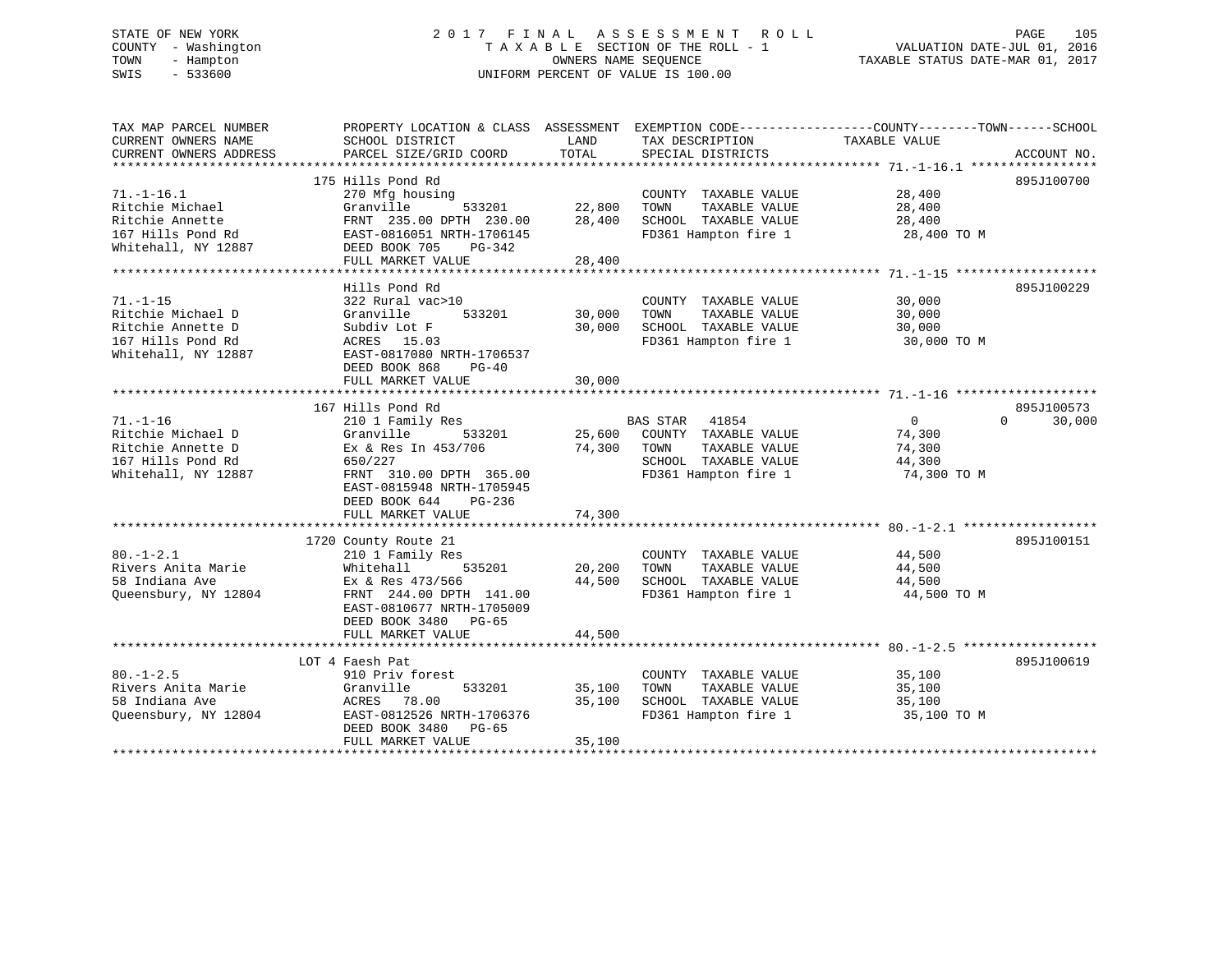# STATE OF NEW YORK 2 0 1 7 F I N A L A S S E S S M E N T R O L L PAGE 106 COUNTY - Washington T A X A B L E SECTION OF THE ROLL - 1 VALUATION DATE-JUL 01, 2016 TOWN - Hampton OWNERS NAME SEQUENCE TAXABLE STATUS DATE-MAR 01, 2017 SWIS - 533600 UNIFORM PERCENT OF VALUE IS 100.00

| TAX MAP PARCEL NUMBER<br>CURRENT OWNERS NAME<br>CURRENT OWNERS ADDRESS                                        | PROPERTY LOCATION & CLASS ASSESSMENT<br>SCHOOL DISTRICT<br>PARCEL SIZE/GRID COORD                                                                             | LAND<br>TOTAL                     | TAX DESCRIPTION TAXABLE VALUE<br>SPECIAL DISTRICTS                                                       | EXEMPTION CODE-----------------COUNTY--------TOWN------SCHOOL   | ACCOUNT NO.                      |
|---------------------------------------------------------------------------------------------------------------|---------------------------------------------------------------------------------------------------------------------------------------------------------------|-----------------------------------|----------------------------------------------------------------------------------------------------------|-----------------------------------------------------------------|----------------------------------|
| $80. - 1 - 63$<br>Rivers Anita Marie<br>58 Indiana Ave<br>Queensbury, NY 12804                                | County Route 21 OFF<br>322 Rural vac>10<br>Whitehall<br>Sect 6 Lot 1<br>ACRES 11.17<br>EAST-0811174 NRTH-1706606<br>DEED BOOK 3480 PG-61<br>FULL MARKET VALUE | 535201 20,500<br>20,500<br>20,500 | COUNTY TAXABLE VALUE<br>TOWN<br>TAXABLE VALUE<br>SCHOOL TAXABLE VALUE                                    | 20,500<br>20,500<br>20,500<br>FD361 Hampton fire 1 20,500 TO M  |                                  |
|                                                                                                               |                                                                                                                                                               |                                   |                                                                                                          |                                                                 |                                  |
| $81. - 2 - 18$<br>Rivers Theresa<br>786 Old Stage Rd<br>Lake Luzerne, NY 12846                                | 2184 State Route 22A<br>210 1 Family Res<br>533201<br>Granville<br>ACRES 1.90<br>EAST-0823184 NRTH-1702298<br>DEED BOOK 3015 PG-245                           | 18,700<br>52,500                  | COUNTY TAXABLE VALUE 52,500<br>TOWN TAXABLE VALUE 52,500<br>SCHOOL TAXABLE VALUE<br>FD361 Hampton fire 1 | 52,500<br>52,500 TO M                                           | 895J100129                       |
|                                                                                                               |                                                                                                                                                               |                                   |                                                                                                          |                                                                 |                                  |
|                                                                                                               |                                                                                                                                                               |                                   |                                                                                                          |                                                                 |                                  |
|                                                                                                               | 459 South Rd                                                                                                                                                  |                                   |                                                                                                          |                                                                 |                                  |
| $72. - 1 - 13.1$                                                                                              | 314 Rural vac<10                                                                                                                                              |                                   | COUNTY TAXABLE VALUE                                                                                     | 12,000                                                          |                                  |
| Roberts Kathleen                                                                                              | Granville                                                                                                                                                     | 533201 12,000                     | TAXABLE VALUE<br>TOWN                                                                                    | 12,000                                                          |                                  |
| Shortsleeve Phillip ACRES 1.73<br>Box 155 EAST-0819877 NRTH-1708133<br>Hampton, NY 12837 DEED BOOK 765 PG-178 |                                                                                                                                                               | 12,000                            |                                                                                                          | SCHOOL TAXABLE VALUE 12,000<br>FD361 Hampton fire 1 12,000 TO M |                                  |
|                                                                                                               |                                                                                                                                                               |                                   |                                                                                                          |                                                                 |                                  |
|                                                                                                               |                                                                                                                                                               |                                   |                                                                                                          |                                                                 |                                  |
|                                                                                                               | FULL MARKET VALUE                                                                                                                                             | 12,000                            |                                                                                                          |                                                                 |                                  |
|                                                                                                               |                                                                                                                                                               |                                   |                                                                                                          |                                                                 |                                  |
|                                                                                                               | 465 South Rd                                                                                                                                                  |                                   | <b>BAS STAR</b> 41854                                                                                    |                                                                 | 895J100232<br>30,000<br>$\Omega$ |
| $72. - 1 - 13$<br>Roberts Kathleen J                                                                          | 210 1 Family Res<br>Granville                                                                                                                                 |                                   |                                                                                                          | $0 \qquad \qquad$<br>59,400                                     |                                  |
| Cardiff Alta J                                                                                                |                                                                                                                                                               |                                   | TAXABLE VALUE                                                                                            | 59,400                                                          |                                  |
| PO Box 155                                                                                                    |                                                                                                                                                               |                                   |                                                                                                          |                                                                 |                                  |
| Hampton, NY 12837                                                                                             | 11 5<br>FRNT 130.00 DPTH 240.00 59,400 TOWN<br>EAST-0819971 NRTH-1708305 59,400 TOWN<br>DEED BOOK 922 PG-189 FD361                                            |                                   | SCHOOL TAXABLE VALUE 29,400<br>FD361 Hampton fire 1 59,400                                               | 59,400 TO M                                                     |                                  |
|                                                                                                               | FULL MARKET VALUE                                                                                                                                             | 59,400                            |                                                                                                          |                                                                 |                                  |
|                                                                                                               |                                                                                                                                                               |                                   |                                                                                                          |                                                                 |                                  |
|                                                                                                               | 50 Camp Way                                                                                                                                                   |                                   |                                                                                                          |                                                                 | 895J100611                       |
| $53. - 1 - 18$                                                                                                | 260 Seasonal res                                                                                                                                              |                                   | COUNTY TAXABLE VALUE 63,400                                                                              |                                                                 |                                  |
|                                                                                                               | 533201                                                                                                                                                        | 30,200                            |                                                                                                          |                                                                 |                                  |
|                                                                                                               |                                                                                                                                                               | 63,400                            | TOWN TAXABLE VALUE 63,400<br>SCHOOL TAXABLE VALUE 63,400                                                 |                                                                 |                                  |
| PO Box 46                                                                                                     | EAST-0812479 NRTH-1721832                                                                                                                                     |                                   |                                                                                                          | FD361 Hampton fire 1 63,400 TO M                                |                                  |
| Middle Granville, NY 12849                                                                                    | DEED BOOK 553<br>PG-127                                                                                                                                       |                                   |                                                                                                          |                                                                 |                                  |
|                                                                                                               | FULL MARKET VALUE                                                                                                                                             | 63,400                            |                                                                                                          |                                                                 |                                  |
|                                                                                                               |                                                                                                                                                               |                                   |                                                                                                          |                                                                 |                                  |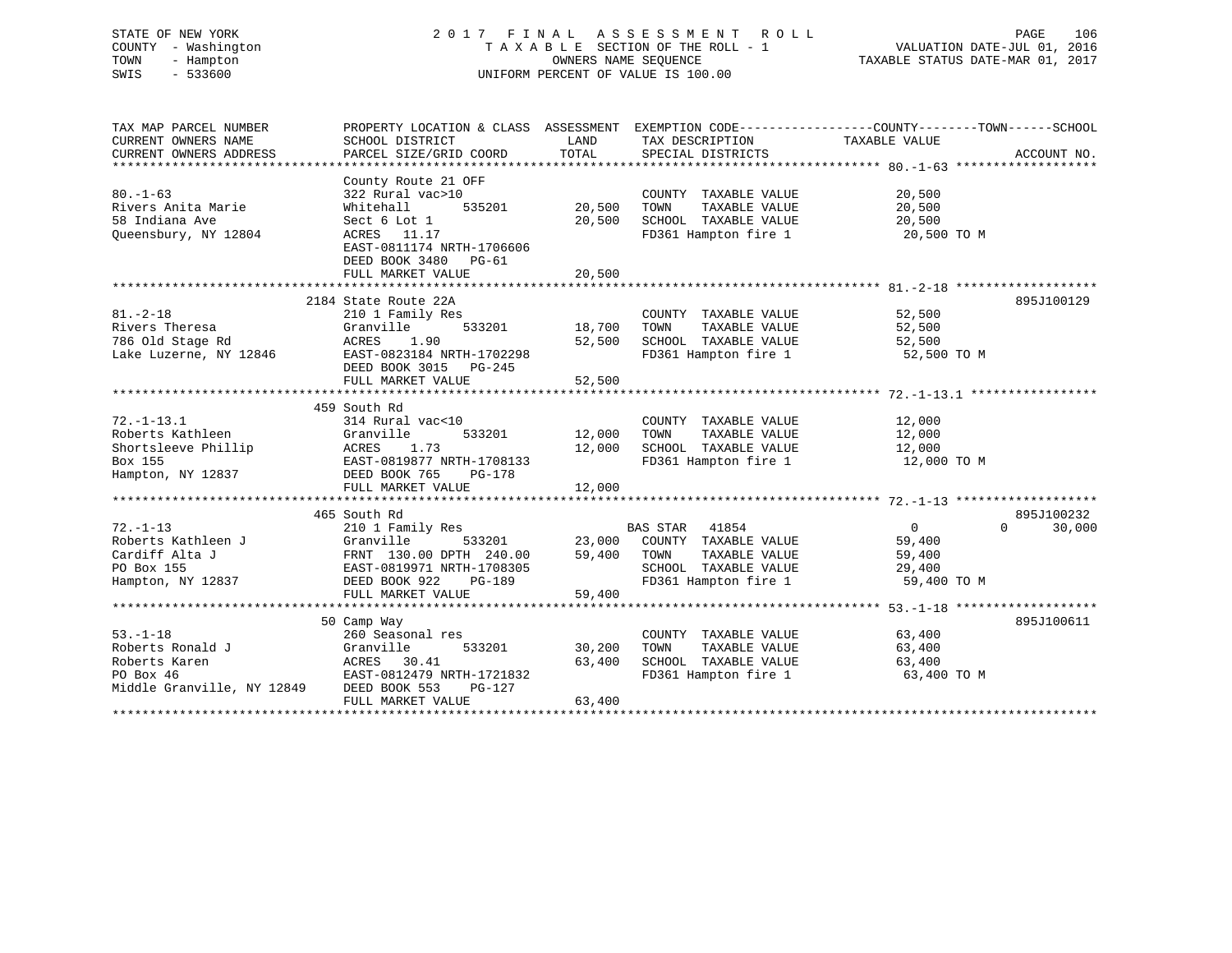# STATE OF NEW YORK 2 0 1 7 F I N A L A S S E S S M E N T R O L L PAGE 107 COUNTY - Washington T A X A B L E SECTION OF THE ROLL - 1 VALUATION DATE-JUL 01, 2016 TOWN - Hampton OWNERS NAME SEQUENCE TAXABLE STATUS DATE-MAR 01, 2017 SWIS - 533600 UNIFORM PERCENT OF VALUE IS 100.00

| CURRENT OWNERS NAME<br>SCHOOL DISTRICT<br>LAND<br>TAX DESCRIPTION<br>TAXABLE VALUE<br>TOTAL<br>CURRENT OWNERS ADDRESS<br>PARCEL SIZE/GRID COORD<br>SPECIAL DISTRICTS<br>ACCOUNT NO.<br>71 South Rd<br>75 PCT OF VALUE USED FOR EXEMPTION PURPOSES<br>895J100105<br>30,450 30,450<br>$80. - 1 - 4$<br>240 Rural res<br>$\sim$ 000 $\sim$ 000 $\sim$ 000 $\sim$<br>VET COM CT 41131<br>60,900 60,900<br>62,300 VET DIS CT 41141<br>$\overline{0}$<br>Robillard Maurice<br>Granville<br>533201<br>162,400 ENH STAR<br>Robillard Linda<br>Survey: 2928 Lot 4<br>41834<br>$\overline{0}$<br>$\overline{0}$<br>65,500<br>71,050<br>PO Box 176<br>COUNTY TAXABLE VALUE<br>762/149<br>ACRES 29.80<br>TAXABLE VALUE<br>Hampton, NY 12837<br>TOWN<br>71,050<br>SCHOOL TAXABLE VALUE<br>EAST-0814551 NRTH-1702216<br>96,900<br>DEED BOOK 491<br>PG-1056<br>FD361 Hampton fire 1<br>162,400 TO M<br>162,400<br>FULL MARKET VALUE<br>895J100269<br>1080 West Way<br>$71.4 - 2 - 2$<br>$\overline{0}$<br>260 Seasonal res - WTRFNT<br>30,000<br>BAS STAR 41854<br>$\Omega$<br>29,700<br>Robinson Revocable Trust Debor Granville<br>533201<br>COUNTY TAXABLE VALUE<br>207,100<br>Robinson Deborah T Trustee<br>TAXABLE VALUE<br>Lot 17<br>207,100<br>TOWN<br>207,100<br>PO Box 17<br>$71. - 2 - 2$<br>SCHOOL TAXABLE VALUE<br>177,100<br>Poultney, VT 05764<br>ACRES<br>2.40<br>FD361 Hampton fire 1<br>207,100 TO M<br>EAST-0815039 NRTH-1707942<br>DEED BOOK 3757 PG-281<br>207,100<br>FULL MARKET VALUE |
|----------------------------------------------------------------------------------------------------------------------------------------------------------------------------------------------------------------------------------------------------------------------------------------------------------------------------------------------------------------------------------------------------------------------------------------------------------------------------------------------------------------------------------------------------------------------------------------------------------------------------------------------------------------------------------------------------------------------------------------------------------------------------------------------------------------------------------------------------------------------------------------------------------------------------------------------------------------------------------------------------------------------------------------------------------------------------------------------------------------------------------------------------------------------------------------------------------------------------------------------------------------------------------------------------------------------------------------------------------------------------------------------------------------------------------------------------------------------------------------------|
|                                                                                                                                                                                                                                                                                                                                                                                                                                                                                                                                                                                                                                                                                                                                                                                                                                                                                                                                                                                                                                                                                                                                                                                                                                                                                                                                                                                                                                                                                              |
|                                                                                                                                                                                                                                                                                                                                                                                                                                                                                                                                                                                                                                                                                                                                                                                                                                                                                                                                                                                                                                                                                                                                                                                                                                                                                                                                                                                                                                                                                              |
|                                                                                                                                                                                                                                                                                                                                                                                                                                                                                                                                                                                                                                                                                                                                                                                                                                                                                                                                                                                                                                                                                                                                                                                                                                                                                                                                                                                                                                                                                              |
|                                                                                                                                                                                                                                                                                                                                                                                                                                                                                                                                                                                                                                                                                                                                                                                                                                                                                                                                                                                                                                                                                                                                                                                                                                                                                                                                                                                                                                                                                              |
|                                                                                                                                                                                                                                                                                                                                                                                                                                                                                                                                                                                                                                                                                                                                                                                                                                                                                                                                                                                                                                                                                                                                                                                                                                                                                                                                                                                                                                                                                              |
|                                                                                                                                                                                                                                                                                                                                                                                                                                                                                                                                                                                                                                                                                                                                                                                                                                                                                                                                                                                                                                                                                                                                                                                                                                                                                                                                                                                                                                                                                              |
|                                                                                                                                                                                                                                                                                                                                                                                                                                                                                                                                                                                                                                                                                                                                                                                                                                                                                                                                                                                                                                                                                                                                                                                                                                                                                                                                                                                                                                                                                              |
|                                                                                                                                                                                                                                                                                                                                                                                                                                                                                                                                                                                                                                                                                                                                                                                                                                                                                                                                                                                                                                                                                                                                                                                                                                                                                                                                                                                                                                                                                              |
|                                                                                                                                                                                                                                                                                                                                                                                                                                                                                                                                                                                                                                                                                                                                                                                                                                                                                                                                                                                                                                                                                                                                                                                                                                                                                                                                                                                                                                                                                              |
|                                                                                                                                                                                                                                                                                                                                                                                                                                                                                                                                                                                                                                                                                                                                                                                                                                                                                                                                                                                                                                                                                                                                                                                                                                                                                                                                                                                                                                                                                              |
|                                                                                                                                                                                                                                                                                                                                                                                                                                                                                                                                                                                                                                                                                                                                                                                                                                                                                                                                                                                                                                                                                                                                                                                                                                                                                                                                                                                                                                                                                              |
|                                                                                                                                                                                                                                                                                                                                                                                                                                                                                                                                                                                                                                                                                                                                                                                                                                                                                                                                                                                                                                                                                                                                                                                                                                                                                                                                                                                                                                                                                              |
|                                                                                                                                                                                                                                                                                                                                                                                                                                                                                                                                                                                                                                                                                                                                                                                                                                                                                                                                                                                                                                                                                                                                                                                                                                                                                                                                                                                                                                                                                              |
|                                                                                                                                                                                                                                                                                                                                                                                                                                                                                                                                                                                                                                                                                                                                                                                                                                                                                                                                                                                                                                                                                                                                                                                                                                                                                                                                                                                                                                                                                              |
|                                                                                                                                                                                                                                                                                                                                                                                                                                                                                                                                                                                                                                                                                                                                                                                                                                                                                                                                                                                                                                                                                                                                                                                                                                                                                                                                                                                                                                                                                              |
|                                                                                                                                                                                                                                                                                                                                                                                                                                                                                                                                                                                                                                                                                                                                                                                                                                                                                                                                                                                                                                                                                                                                                                                                                                                                                                                                                                                                                                                                                              |
|                                                                                                                                                                                                                                                                                                                                                                                                                                                                                                                                                                                                                                                                                                                                                                                                                                                                                                                                                                                                                                                                                                                                                                                                                                                                                                                                                                                                                                                                                              |
|                                                                                                                                                                                                                                                                                                                                                                                                                                                                                                                                                                                                                                                                                                                                                                                                                                                                                                                                                                                                                                                                                                                                                                                                                                                                                                                                                                                                                                                                                              |
|                                                                                                                                                                                                                                                                                                                                                                                                                                                                                                                                                                                                                                                                                                                                                                                                                                                                                                                                                                                                                                                                                                                                                                                                                                                                                                                                                                                                                                                                                              |
|                                                                                                                                                                                                                                                                                                                                                                                                                                                                                                                                                                                                                                                                                                                                                                                                                                                                                                                                                                                                                                                                                                                                                                                                                                                                                                                                                                                                                                                                                              |
|                                                                                                                                                                                                                                                                                                                                                                                                                                                                                                                                                                                                                                                                                                                                                                                                                                                                                                                                                                                                                                                                                                                                                                                                                                                                                                                                                                                                                                                                                              |
| 895J101808<br>Carlton Rd<br>$45. - 1 - 5.1$<br>300                                                                                                                                                                                                                                                                                                                                                                                                                                                                                                                                                                                                                                                                                                                                                                                                                                                                                                                                                                                                                                                                                                                                                                                                                                                                                                                                                                                                                                           |
| 692 Road/str/hwy<br>COUNTY TAXABLE VALUE<br>TAXABLE VALUE<br>Robson Lance<br>Whitehall<br>535201<br>300<br>TOWN<br>300                                                                                                                                                                                                                                                                                                                                                                                                                                                                                                                                                                                                                                                                                                                                                                                                                                                                                                                                                                                                                                                                                                                                                                                                                                                                                                                                                                       |
| SCHOOL TAXABLE VALUE<br>300<br>Robson Anita<br>FRNT 50.00 DPTH 300.00<br>300                                                                                                                                                                                                                                                                                                                                                                                                                                                                                                                                                                                                                                                                                                                                                                                                                                                                                                                                                                                                                                                                                                                                                                                                                                                                                                                                                                                                                 |
| FD362 Hampton fire 2<br>417 Purchase St<br>EAST-0804684 NRTH-1734580<br>300 TO M                                                                                                                                                                                                                                                                                                                                                                                                                                                                                                                                                                                                                                                                                                                                                                                                                                                                                                                                                                                                                                                                                                                                                                                                                                                                                                                                                                                                             |
| DEED BOOK 2836 PG-124<br>South Easton, MA 02375                                                                                                                                                                                                                                                                                                                                                                                                                                                                                                                                                                                                                                                                                                                                                                                                                                                                                                                                                                                                                                                                                                                                                                                                                                                                                                                                                                                                                                              |
| 300<br>FULL MARKET VALUE                                                                                                                                                                                                                                                                                                                                                                                                                                                                                                                                                                                                                                                                                                                                                                                                                                                                                                                                                                                                                                                                                                                                                                                                                                                                                                                                                                                                                                                                     |
|                                                                                                                                                                                                                                                                                                                                                                                                                                                                                                                                                                                                                                                                                                                                                                                                                                                                                                                                                                                                                                                                                                                                                                                                                                                                                                                                                                                                                                                                                              |
| Carlton Rd                                                                                                                                                                                                                                                                                                                                                                                                                                                                                                                                                                                                                                                                                                                                                                                                                                                                                                                                                                                                                                                                                                                                                                                                                                                                                                                                                                                                                                                                                   |
| $45. - 1 - 5.7$<br>314 Rural vac<10<br>COUNTY TAXABLE VALUE<br>19,000                                                                                                                                                                                                                                                                                                                                                                                                                                                                                                                                                                                                                                                                                                                                                                                                                                                                                                                                                                                                                                                                                                                                                                                                                                                                                                                                                                                                                        |
| 535201<br>19,000<br>TAXABLE VALUE<br>Robson Lance<br>Whitehall<br>TOWN<br>19,000                                                                                                                                                                                                                                                                                                                                                                                                                                                                                                                                                                                                                                                                                                                                                                                                                                                                                                                                                                                                                                                                                                                                                                                                                                                                                                                                                                                                             |
| 19,000<br>19,000<br>SCHOOL TAXABLE VALUE<br>Robson Anita<br>Sub Lot 6                                                                                                                                                                                                                                                                                                                                                                                                                                                                                                                                                                                                                                                                                                                                                                                                                                                                                                                                                                                                                                                                                                                                                                                                                                                                                                                                                                                                                        |
| 417 Purchase St<br>2.84<br>FD362 Hampton fire 2 19,000 TO M<br>ACRES                                                                                                                                                                                                                                                                                                                                                                                                                                                                                                                                                                                                                                                                                                                                                                                                                                                                                                                                                                                                                                                                                                                                                                                                                                                                                                                                                                                                                         |
| EAST-0804700 NRTH-1734797<br>South Easton, MA 02375                                                                                                                                                                                                                                                                                                                                                                                                                                                                                                                                                                                                                                                                                                                                                                                                                                                                                                                                                                                                                                                                                                                                                                                                                                                                                                                                                                                                                                          |
| DEED BOOK 2836 PG-124                                                                                                                                                                                                                                                                                                                                                                                                                                                                                                                                                                                                                                                                                                                                                                                                                                                                                                                                                                                                                                                                                                                                                                                                                                                                                                                                                                                                                                                                        |
| 19,000<br>FULL MARKET VALUE                                                                                                                                                                                                                                                                                                                                                                                                                                                                                                                                                                                                                                                                                                                                                                                                                                                                                                                                                                                                                                                                                                                                                                                                                                                                                                                                                                                                                                                                  |
|                                                                                                                                                                                                                                                                                                                                                                                                                                                                                                                                                                                                                                                                                                                                                                                                                                                                                                                                                                                                                                                                                                                                                                                                                                                                                                                                                                                                                                                                                              |
| 106 Hickey Rd                                                                                                                                                                                                                                                                                                                                                                                                                                                                                                                                                                                                                                                                                                                                                                                                                                                                                                                                                                                                                                                                                                                                                                                                                                                                                                                                                                                                                                                                                |
| $62. - 1 - 28.2$<br>106,600<br>210 1 Family Res<br>COUNTY TAXABLE VALUE                                                                                                                                                                                                                                                                                                                                                                                                                                                                                                                                                                                                                                                                                                                                                                                                                                                                                                                                                                                                                                                                                                                                                                                                                                                                                                                                                                                                                      |
| TAXABLE VALUE<br>Roby Shawn<br>Granville<br>533201<br>25,500<br>TOWN<br>106,600                                                                                                                                                                                                                                                                                                                                                                                                                                                                                                                                                                                                                                                                                                                                                                                                                                                                                                                                                                                                                                                                                                                                                                                                                                                                                                                                                                                                              |
| 106 Hickey Rd<br>106,600<br>2.08<br>106,600<br>SCHOOL TAXABLE VALUE<br>ACRES                                                                                                                                                                                                                                                                                                                                                                                                                                                                                                                                                                                                                                                                                                                                                                                                                                                                                                                                                                                                                                                                                                                                                                                                                                                                                                                                                                                                                 |
| EAST-0813924 NRTH-1716435<br>FD361 Hampton fire 1<br>Hampton, NY 12837<br>106,600 ТО М                                                                                                                                                                                                                                                                                                                                                                                                                                                                                                                                                                                                                                                                                                                                                                                                                                                                                                                                                                                                                                                                                                                                                                                                                                                                                                                                                                                                       |
| DEED BOOK 3488<br>PG-292                                                                                                                                                                                                                                                                                                                                                                                                                                                                                                                                                                                                                                                                                                                                                                                                                                                                                                                                                                                                                                                                                                                                                                                                                                                                                                                                                                                                                                                                     |
| FULL MARKET VALUE<br>106,600                                                                                                                                                                                                                                                                                                                                                                                                                                                                                                                                                                                                                                                                                                                                                                                                                                                                                                                                                                                                                                                                                                                                                                                                                                                                                                                                                                                                                                                                 |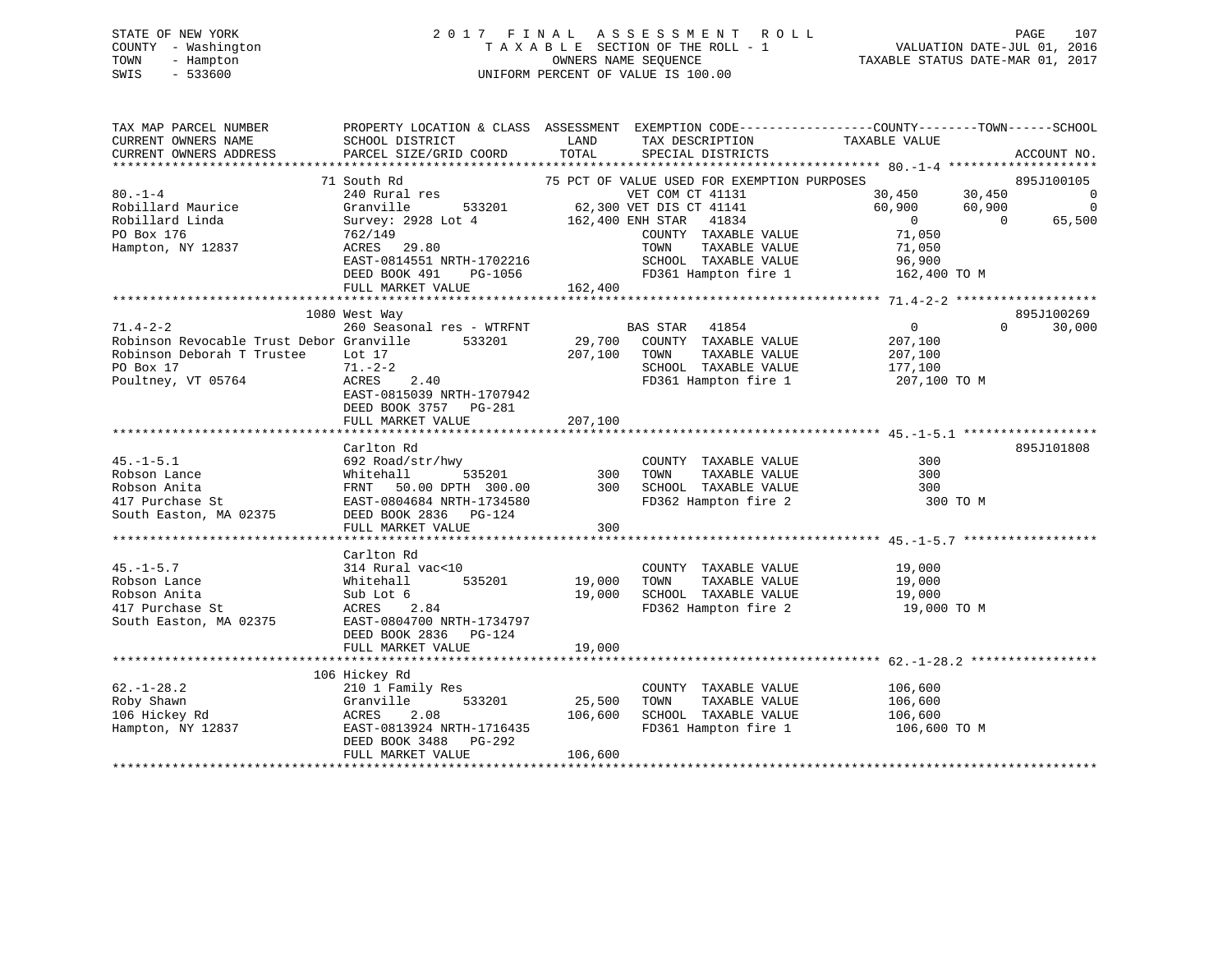# STATE OF NEW YORK 2 0 1 7 F I N A L A S S E S S M E N T R O L L PAGE 108 COUNTY - Washington T A X A B L E SECTION OF THE ROLL - 1 VALUATION DATE-JUL 01, 2016 TOWN - Hampton OWNERS NAME SEQUENCE TAXABLE STATUS DATE-MAR 01, 2017 SWIS - 533600 UNIFORM PERCENT OF VALUE IS 100.00

| TAX MAP PARCEL NUMBER<br>CURRENT OWNERS NAME<br>CURRENT OWNERS ADDRESS | PROPERTY LOCATION & CLASS ASSESSMENT<br>SCHOOL DISTRICT<br>PARCEL SIZE/GRID COORD | LAND<br>TAX DESCRIPTION<br>TOTAL<br>SPECIAL DISTRICTS      | EXEMPTION CODE-----------------COUNTY-------TOWN------SCHOOL<br>TAXABLE VALUE<br>ACCOUNT NO. |
|------------------------------------------------------------------------|-----------------------------------------------------------------------------------|------------------------------------------------------------|----------------------------------------------------------------------------------------------|
| ***********************                                                |                                                                                   |                                                            |                                                                                              |
|                                                                        | 11975 State Route 4                                                               |                                                            | 895J100419                                                                                   |
| $45. - 1 - 9$                                                          | 210 1 Family Res                                                                  | VET WAR C 41122                                            | 12,390<br>$\Omega$<br>$\Omega$                                                               |
| Rogers Donald S                                                        | Whitehall<br>535201                                                               | 35,900 VET WAR T 41123                                     | 12,390<br>$\Omega$<br>$\Omega$                                                               |
| 11975 State Route 4                                                    | 5.90<br>ACRES                                                                     | 41834<br>82,600 ENH STAR                                   | $\Omega$<br>65,500<br>$\Omega$                                                               |
| Whitehall, NY 12887                                                    | EAST-0807450 NRTH-1731559                                                         | COUNTY TAXABLE VALUE                                       | 70,210                                                                                       |
|                                                                        | DEED BOOK 944<br><b>PG-154</b>                                                    | TOWN<br>TAXABLE VALUE                                      | 70,210                                                                                       |
|                                                                        | FULL MARKET VALUE                                                                 | 82,600<br>SCHOOL TAXABLE VALUE                             | 17,100                                                                                       |
|                                                                        |                                                                                   | FD362 Hampton fire 2                                       | 82,600 TO M                                                                                  |
|                                                                        |                                                                                   |                                                            | $81. - 1 - 34$ *****                                                                         |
|                                                                        | 43 Rainbow Way                                                                    |                                                            | 895J100547                                                                                   |
| $81. - 1 - 34$                                                         | 260 Seasonal res                                                                  | COUNTY TAXABLE VALUE                                       | 79,100                                                                                       |
| Rohrman Paulette A                                                     | Granville<br>533201                                                               | 31,800<br>TOWN<br>TAXABLE VALUE                            | 79,100                                                                                       |
| 18 Highland Ave                                                        | ACRES<br>4.00                                                                     | 79,100<br>SCHOOL TAXABLE VALUE                             | 79,100                                                                                       |
| Chappaqua, NY 10514                                                    | EAST-0818110 NRTH-1701888                                                         | FD361 Hampton fire 1                                       | 79,100 TO M                                                                                  |
|                                                                        | DEED BOOK 2931 PG-81                                                              |                                                            |                                                                                              |
|                                                                        | FULL MARKET VALUE                                                                 | 79,100                                                     |                                                                                              |
|                                                                        |                                                                                   |                                                            |                                                                                              |
|                                                                        | 474 Hickey Rd                                                                     |                                                            | 895J100414<br>$\Omega$                                                                       |
| $63 - 1 - 14$<br>Roof Priscilla A                                      | 240 Rural res<br>Granville<br>533201                                              | <b>BAS STAR</b><br>41854<br>46,400<br>COUNTY TAXABLE VALUE | $\overline{0}$<br>30,000<br>226,400                                                          |
| Holmes Naomi R                                                         | Forest Tax 3399/119                                                               | 226,400<br>TAXABLE VALUE<br>TOWN                           | 226,400                                                                                      |
| 474 Hickey Rd                                                          | Lot 1                                                                             | SCHOOL TAXABLE VALUE                                       | 196,400                                                                                      |
| Hampton, NY 12837                                                      | ACRES<br>15.38                                                                    | CA001 Cons agri dst 1                                      | 226,400 TO                                                                                   |
|                                                                        | EAST-0820162 NRTH-1720145                                                         | FD361 Hampton fire 1                                       | 226,400 TO M                                                                                 |
| MAY BE SUBJECT TO PAYMENT                                              | DEED BOOK 773<br>PG-297                                                           |                                                            |                                                                                              |
| UNDER RPTL480A UNTIL 2023                                              | FULL MARKET VALUE                                                                 | 226,400                                                    |                                                                                              |
|                                                                        | * * * * * * * * * * * * * * * * * * *                                             | **********                                                 | ******************************** 63.-1-14.1 **                                               |
|                                                                        | Hickey Rd                                                                         |                                                            |                                                                                              |
| $63. -1 - 14.1$                                                        | 322 Rural vac>10                                                                  | FOR 480A<br>47460                                          | 103,200<br>103,200<br>103,200                                                                |
| Roof Priscilla A                                                       | Granville<br>533201                                                               | 129,200<br>COUNTY TAXABLE VALUE                            | 26,000                                                                                       |
| Holmes Naomi R                                                         | Forest Tax 3399/119                                                               | 129,200<br>TAXABLE VALUE<br>TOWN                           | 26,000                                                                                       |
| 474 Hickey Rd                                                          | ACRES 190.40                                                                      | SCHOOL TAXABLE VALUE                                       | 26,000                                                                                       |
| Hampton, NY 12837                                                      | EAST-0818470 NRTH-1719358                                                         | CA001 Cons agri dst 1                                      | 129,200 TO                                                                                   |
|                                                                        | DEED BOOK 773<br>PG-297                                                           | FD361 Hampton fire 1                                       | 129,200 TO M                                                                                 |
| MAY BE SUBJECT TO PAYMENT                                              | FULL MARKET VALUE                                                                 | 129,200                                                    |                                                                                              |
| UNDER RPTL480A UNTIL 2026                                              |                                                                                   |                                                            |                                                                                              |
|                                                                        |                                                                                   |                                                            |                                                                                              |
|                                                                        | 175 Hickey Rd                                                                     |                                                            | 895J100712                                                                                   |
| $62. - 1 - 32.3$                                                       | 270 Mfg housing                                                                   | <b>BAS STAR</b><br>41854                                   | $\Omega$<br>30,000<br>$\Omega$                                                               |
| Root Joseph                                                            | 533201<br>Granville                                                               | 35,000<br>COUNTY TAXABLE VALUE                             | 66,400                                                                                       |
| Root Mary Lou                                                          | 5.00<br>ACRES                                                                     | 66,400<br>TOWN<br>TAXABLE VALUE                            | 66,400                                                                                       |
| 175 Hickey Rd                                                          | EAST-0813729 NRTH-1718276                                                         | SCHOOL TAXABLE VALUE                                       | 36,400                                                                                       |
| Hampton, NY 12837                                                      | DEED BOOK 600<br>$PG-54$                                                          | FD361 Hampton fire 1                                       | 66,400 TO M                                                                                  |
|                                                                        | FULL MARKET VALUE                                                                 | 66,400                                                     |                                                                                              |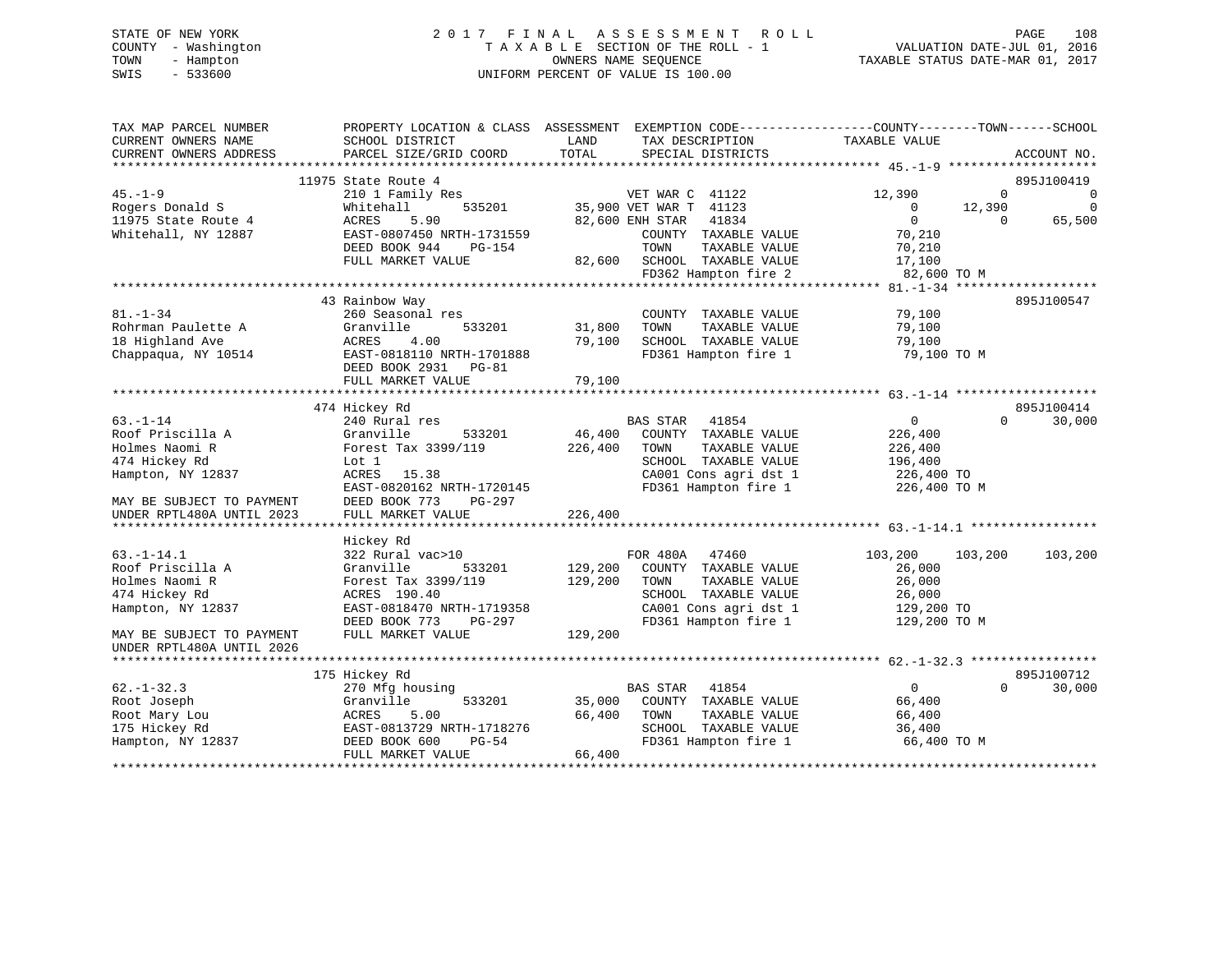# STATE OF NEW YORK 2 0 1 7 F I N A L A S S E S S M E N T R O L L PAGE 109 COUNTY - Washington T A X A B L E SECTION OF THE ROLL - 1 VALUATION DATE-JUL 01, 2016 TOWN - Hampton OWNERS NAME SEQUENCE TAXABLE STATUS DATE-MAR 01, 2017 SWIS - 533600 UNIFORM PERCENT OF VALUE IS 100.00

| TAX MAP PARCEL NUMBER<br>CURRENT OWNERS NAME                                                                                                                | SCHOOL DISTRICT                                                                                                                                                                    | PROPERTY LOCATION & CLASS ASSESSMENT EXEMPTION CODE----------------COUNTY-------TOWN------SCHOOL<br>LAND<br>TAX DESCRIPTION                                                       | TAXABLE VALUE                                                                                           |                      |
|-------------------------------------------------------------------------------------------------------------------------------------------------------------|------------------------------------------------------------------------------------------------------------------------------------------------------------------------------------|-----------------------------------------------------------------------------------------------------------------------------------------------------------------------------------|---------------------------------------------------------------------------------------------------------|----------------------|
| CURRENT OWNERS ADDRESS<br>*********************                                                                                                             | PARCEL SIZE/GRID COORD<br>****************************                                                                                                                             | TOTAL<br>SPECIAL DISTRICTS                                                                                                                                                        |                                                                                                         | ACCOUNT NO.          |
|                                                                                                                                                             |                                                                                                                                                                                    |                                                                                                                                                                                   |                                                                                                         |                      |
| $71. - 1 - 14.92$<br>Rountree Charles R<br>Roundtree Renee D<br>17 Leominster St<br>Westminster, MA 01473                                                   | 271 Hills Pond Rd<br>210 1 Family Res - WTRFNT<br>Granville<br>533201<br>LF 66'<br>Filed Subdivision 27A-71<br>1.23<br>ACRES<br>EAST-0816194 NRTH-1708048<br>DEED BOOK 2884 PG-313 | VET COM CT 41131<br>19,800 VET DIS CT 41141<br>269,300 CW_10_VET/ 41151<br>COUNTY TAXABLE VALUE<br>TOWN<br>TAXABLE VALUE<br>SCHOOL TAXABLE VALUE<br>FD361 Hampton fire 1          | 55,000<br>45,000<br>107,720<br>90,000<br>8,000<br>8,000<br>98,580<br>126,300<br>269,300<br>269,300 TO M | $\Omega$             |
|                                                                                                                                                             | FULL MARKET VALUE                                                                                                                                                                  | 269,300                                                                                                                                                                           |                                                                                                         |                      |
| $80. - 1 - 37$<br>Ruest Kellie R<br>1731 County Route 21<br>Whitehall, NY 12887                                                                             | 1731 County Route 21<br>210 1 Family Res<br>Whitehall<br>535201<br>LOT 9<br>FRNT 160.00 DPTH 202.00<br>EAST-0810232 NRTH-1705211<br>DEED BOOK 2804 PG-339<br>FULL MARKET VALUE     | BAS STAR<br>41854<br>19,700 COUNTY TAXABLE VALUE<br>137,600<br>TOWN<br>TAXABLE VALUE<br>SCHOOL TAXABLE VALUE<br>FD361 Hampton fire 1<br>137,600                                   | $\overline{0}$<br>$\Omega$<br>137,600<br>137,600<br>107,600<br>137,600 TO M                             | 895J101756<br>30,000 |
|                                                                                                                                                             | 1623 County Route 21                                                                                                                                                               |                                                                                                                                                                                   |                                                                                                         | 895J101734           |
| $80. - 1 - 29$<br>Ruest Scott<br>PO Box 4341<br>Bomoseen, VT 05732                                                                                          | 210 1 Family Res<br>535201<br>Whitehall<br>LOT 1<br>ACRES<br>1.12<br>EAST-0810784 NRTH-1704560<br>DEED BOOK 3159 PG-56<br>FULL MARKET VALUE                                        | COUNTY TAXABLE VALUE<br>22,400<br>TOWN<br>TAXABLE VALUE<br>155,600<br>SCHOOL TAXABLE VALUE<br>FD361 Hampton fire 1<br>155,600                                                     | 155,600<br>155,600<br>155,600<br>155,600 TO M                                                           |                      |
|                                                                                                                                                             |                                                                                                                                                                                    |                                                                                                                                                                                   |                                                                                                         | 895J100286           |
| $54. - 1 - 3.1$<br>Ruigrok Daniel<br>Ruigrok Deborah<br>2935 State Route 22A<br>Hampton, NY 12837                                                           | State Route 22A<br>105 Vac farmland<br>Granville<br>533201<br>ACRES 54.20<br>EAST-0819263 NRTH-1726423<br>DEED BOOK 3374 PG-253<br>FULL MARKET VALUE                               | 41720<br>AG DIST<br>32,500<br>COUNTY TAXABLE VALUE<br>32,500<br>TAXABLE VALUE<br>TOWN<br>SCHOOL TAXABLE VALUE<br>CA001 Cons agri dst 1<br>7,699 EX<br>32,500                      | 7,699<br>7,699<br>24,801<br>24,801<br>24,801<br>24,801 TO                                               | 7,699                |
| MAY BE SUBJECT TO PAYMENT<br>UNDER AGDIST LAW TIL 2021                                                                                                      |                                                                                                                                                                                    | FD361 Hampton fire 1                                                                                                                                                              | 32,500 TO M                                                                                             |                      |
|                                                                                                                                                             | State Route 22A                                                                                                                                                                    |                                                                                                                                                                                   |                                                                                                         | 895J100401           |
| $54. - 1 - 3.2$<br>Ruigrok Daniel<br>Ruigrok Deborah<br>2935 State Route 22A<br>Hampton, NY 12837<br>MAY BE SUBJECT TO PAYMENT<br>UNDER AGDIST LAW TIL 2021 | 105 Vac farmland<br>Granville<br>533201<br>ACRES 13.80<br>EAST-0820518 NRTH-1726335<br>DEED BOOK 3374 PG-253<br>FULL MARKET VALUE                                                  | 41720<br>AG DIST<br>7,300<br>COUNTY TAXABLE VALUE<br>7,300<br>TOWN<br>TAXABLE VALUE<br>SCHOOL TAXABLE VALUE<br>CA001 Cons agri dst 1<br>7,300<br>2,203 EX<br>FD361 Hampton fire 1 | 2,203<br>2,203<br>5,097<br>5,097<br>5,097<br>5,097 TO<br>7,300 TO M                                     | 2,203                |
| ********************                                                                                                                                        |                                                                                                                                                                                    |                                                                                                                                                                                   |                                                                                                         |                      |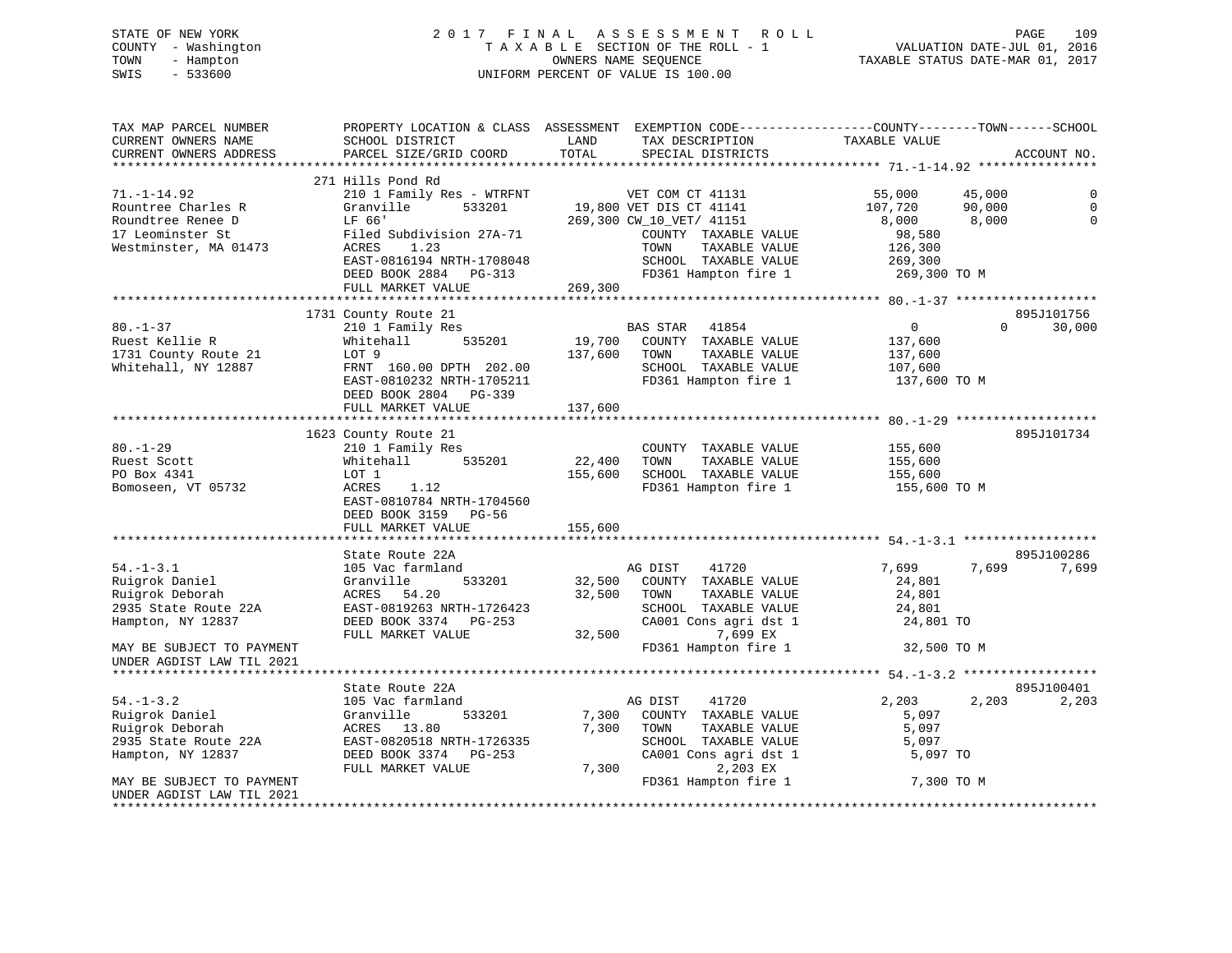# STATE OF NEW YORK 2 0 1 7 F I N A L A S S E S S M E N T R O L L PAGE 110 COUNTY - Washington T A X A B L E SECTION OF THE ROLL - 1 VALUATION DATE-JUL 01, 2016 TOWN - Hampton OWNERS NAME SEQUENCE TAXABLE STATUS DATE-MAR 01, 2017 SWIS - 533600 UNIFORM PERCENT OF VALUE IS 100.00

| TAX MAP PARCEL NUMBER<br>CURRENT OWNERS NAME                                                                                                               | PROPERTY LOCATION & CLASS ASSESSMENT<br>SCHOOL DISTRICT                                                                                                                               | LAND                         | EXEMPTION CODE-----------------COUNTY-------TOWN------SCHOOL<br>TAX DESCRIPTION                                                                                                      | TAXABLE VALUE                                                                                                  |                    |                                |
|------------------------------------------------------------------------------------------------------------------------------------------------------------|---------------------------------------------------------------------------------------------------------------------------------------------------------------------------------------|------------------------------|--------------------------------------------------------------------------------------------------------------------------------------------------------------------------------------|----------------------------------------------------------------------------------------------------------------|--------------------|--------------------------------|
| CURRENT OWNERS ADDRESS                                                                                                                                     | PARCEL SIZE/GRID COORD                                                                                                                                                                | TOTAL                        | SPECIAL DISTRICTS                                                                                                                                                                    |                                                                                                                |                    | ACCOUNT NO.                    |
| ********************                                                                                                                                       |                                                                                                                                                                                       |                              |                                                                                                                                                                                      |                                                                                                                |                    |                                |
| $63. -1 - 4.4$<br>Ruigrok Daniel<br>Ruigrok Deborah<br>2935 State Route 22A<br>Hampton, NY 12837<br>MAY BE SUBJECT TO PAYMENT<br>UNDER AGDIST LAW TIL 2021 | 2935 State Route 22A<br>112 Dairy farm<br>Granville<br>533201<br>ACRES 142.40<br>EAST-0822555 NRTH-1720357<br>DEED BOOK 916<br>$PG-61$<br>FULL MARKET VALUE<br>70 Hampton Heights Way | 352,000<br>352,000           | AG DIST<br>41720<br>187,500 BAS STAR<br>41854<br>COUNTY TAXABLE VALUE<br>TOWN<br>TAXABLE VALUE<br>SCHOOL TAXABLE VALUE<br>CA001 Cons agri dst 1<br>86,051 EX<br>FD361 Hampton fire 1 | 86,051<br>$\overline{0}$<br>265,949<br>265,949<br>235,949<br>265,949 TO<br>352,000 TO M<br>********** 80.-1-20 | 86,051<br>$\Omega$ | 86,051<br>30,000<br>895J100672 |
| $80. - 1 - 20$<br>Ruigrok Herman P<br>Ruigrok Marion L<br>61 County Route 43<br>Mexico, NY 13114                                                           | 260 Seasonal res<br>Granville<br>533201<br>724/255<br>5.02<br>ACRES<br>EAST-0810871 NRTH-1701317<br>DEED BOOK 3717 PG-129<br>FULL MARKET VALUE                                        | 35,000<br>59,400<br>59,400   | COUNTY TAXABLE VALUE<br>TOWN<br>TAXABLE VALUE<br>SCHOOL TAXABLE VALUE<br>FD361 Hampton fire 1                                                                                        | 59,400<br>59,400<br>59,400<br>59,400 TO M                                                                      |                    |                                |
|                                                                                                                                                            | 54 Hickey Rd                                                                                                                                                                          |                              |                                                                                                                                                                                      |                                                                                                                |                    | 875J101723                     |
| $62. - 1 - 27.1$<br>Sady Donald A<br>Sady Darlene J<br>54 Hickey Rd<br>Hampton, NY 12837                                                                   | 270 Mfg housing<br>533201<br>Granville<br>2461/200<br>1.00<br>ACRES<br>EAST-0813694 NRTH-1714950<br>DEED BOOK 558<br>PG-166<br>FULL MARKET VALUE                                      | 25,800<br>64,200<br>64,200   | BAS STAR<br>41854<br>COUNTY TAXABLE VALUE<br>TAXABLE VALUE<br>TOWN<br>SCHOOL TAXABLE VALUE<br>FD361 Hampton fire 1                                                                   | $\Omega$<br>64,200<br>64,200<br>34,200<br>64,200 TO M                                                          | $\Omega$           | 30,000                         |
|                                                                                                                                                            | *******************************                                                                                                                                                       |                              |                                                                                                                                                                                      |                                                                                                                |                    |                                |
| $71. - 1 - 23.7$<br>Sady Herbert Jr<br>Sady Shelly M<br>371 Hills Pond Rd<br>Whitehall, NY 12887                                                           | 371 Hills Pond Rd<br>270 Mfg housing<br>Granville<br>533201<br>688/18<br>FRNT 100.00 DPTH 477.00<br>2.00<br>ACRES<br>EAST-0814937 NRTH-1710219<br>DEED BOOK 688<br>$PG-18$            | 25,300<br>65,900             | <b>BAS STAR</b><br>41854<br>COUNTY TAXABLE VALUE<br>TOWN<br>TAXABLE VALUE<br>SCHOOL TAXABLE VALUE<br>FD361 Hampton fire 1                                                            | $\overline{0}$<br>65,900<br>65,900<br>35,900<br>65,900 TO M                                                    | $\Omega$           | 30,000                         |
|                                                                                                                                                            | FULL MARKET VALUE                                                                                                                                                                     | 65,900                       |                                                                                                                                                                                      |                                                                                                                |                    |                                |
| $71. - 1 - 23.4$                                                                                                                                           | 365 Hills Pond Rd<br>210 1 Family Res                                                                                                                                                 |                              | <b>BAS STAR</b><br>41854                                                                                                                                                             | 0                                                                                                              | $\Omega$           | 895J101774<br>30,000           |
| Sady Robert W<br>365 Hills Pond Rd<br>Whitehall, NY 12887                                                                                                  | Granville<br>533201<br>1.00<br>ACRES<br>EAST-0815001 NRTH-1710084<br>DEED BOOK 3340<br>PG-188<br>FULL MARKET VALUE                                                                    | 22,000<br>110,100<br>110,100 | COUNTY TAXABLE VALUE<br>TAXABLE VALUE<br>TOWN<br>SCHOOL TAXABLE VALUE<br>FD361 Hampton fire 1                                                                                        | 110,100<br>110,100<br>80,100<br>110,100 TO M                                                                   |                    |                                |
|                                                                                                                                                            | ***********************                                                                                                                                                               |                              |                                                                                                                                                                                      |                                                                                                                |                    |                                |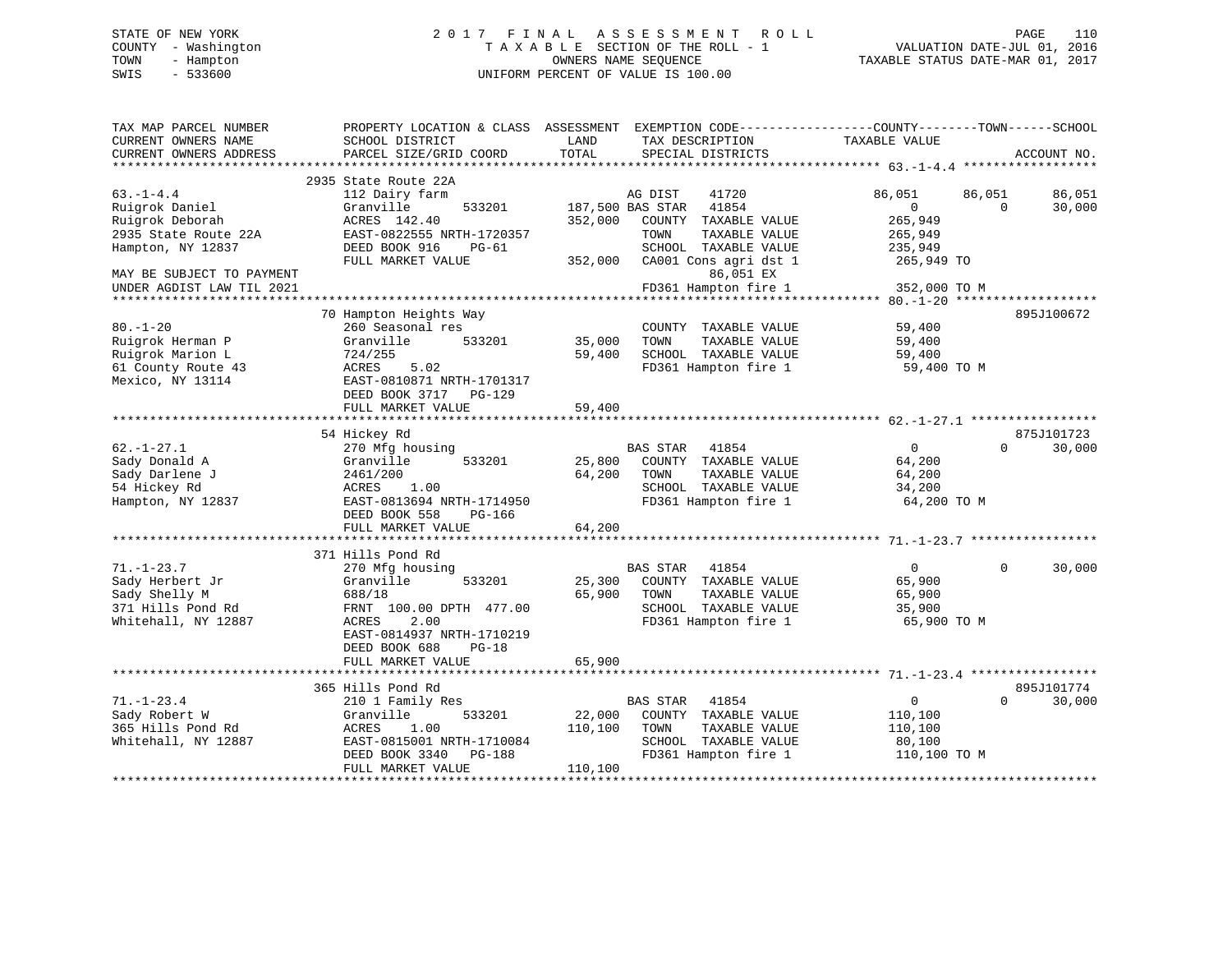# STATE OF NEW YORK 2 0 1 7 F I N A L A S S E S S M E N T R O L L PAGE 111 COUNTY - Washington T A X A B L E SECTION OF THE ROLL - 1 VALUATION DATE-JUL 01, 2016 TOWN - Hampton OWNERS NAME SEQUENCE TAXABLE STATUS DATE-MAR 01, 2017 SWIS - 533600 UNIFORM PERCENT OF VALUE IS 100.00

| TAX MAP PARCEL NUMBER<br>CURRENT OWNERS NAME<br>CURRENT OWNERS ADDRESS                             | PROPERTY LOCATION & CLASS ASSESSMENT<br>SCHOOL DISTRICT<br>PARCEL SIZE/GRID COORD                                                                                    | LAND<br>TOTAL              | TAX DESCRIPTION<br>SPECIAL DISTRICTS                                                                            | EXEMPTION CODE-----------------COUNTY-------TOWN------SCHOOL<br>TAXABLE VALUE | ACCOUNT NO.          |
|----------------------------------------------------------------------------------------------------|----------------------------------------------------------------------------------------------------------------------------------------------------------------------|----------------------------|-----------------------------------------------------------------------------------------------------------------|-------------------------------------------------------------------------------|----------------------|
|                                                                                                    | Hills Pond Rd                                                                                                                                                        |                            |                                                                                                                 |                                                                               | 895J101775           |
| $71. - 1 - 23.5$<br>Sady Robert W<br>365 Hills Pond Rd<br>Whitehall, NY 12887                      | 314 Rural vac<10<br>Granville<br>533201<br>ACRES<br>2.00<br>EAST-0815068 NRTH-1709945<br>DEED BOOK 3340 PG-188<br>FULL MARKET VALUE                                  | 16,000<br>16,000<br>16,000 | COUNTY TAXABLE VALUE<br>TOWN<br>TAXABLE VALUE<br>SCHOOL TAXABLE VALUE<br>FD361 Hampton fire 1                   | 16,000<br>16,000<br>16,000<br>16,000 TO M                                     |                      |
|                                                                                                    |                                                                                                                                                                      |                            |                                                                                                                 |                                                                               |                      |
| $81. - 2 - 8$<br>Saltis John J<br>76 County Route 20<br>Hampton, NY 12837                          | 76 County Route 20<br>220 2 Family Res<br>Granville<br>533201<br>Easement 3296/229<br>ACRES<br>2.40<br>EAST-0824334 NRTH-1705242<br>DEED BOOK 904<br>PG-307          | 26,600<br>105,000          | BAS STAR 41854<br>COUNTY TAXABLE VALUE<br>TAXABLE VALUE<br>TOWN<br>SCHOOL TAXABLE VALUE<br>FD361 Hampton fire 1 | $\overline{0}$<br>$\Omega$<br>105,000<br>105,000<br>75,000<br>105,000 TO M    | 895J100175<br>30,000 |
|                                                                                                    | FULL MARKET VALUE                                                                                                                                                    | 105,000                    |                                                                                                                 |                                                                               |                      |
|                                                                                                    | County Route 20 OFF                                                                                                                                                  |                            |                                                                                                                 |                                                                               |                      |
| $81. - 2 - 9.1$<br>Saltis John J<br>76 County Route 20<br>Hampton, NY 12837                        | 314 Rural vac<10<br>533201<br>Granville<br>2685/150<br>Easement 3296/229<br>ACRES<br>1.12<br>EAST-0824432 NRTH-1704564<br>DEED BOOK 2685 PG-150<br>FULL MARKET VALUE | 3,800<br>3,800<br>3,800    | COUNTY TAXABLE VALUE<br>TAXABLE VALUE<br>TOWN<br>SCHOOL TAXABLE VALUE<br>FD361 Hampton fire 1                   | 3,800<br>3,800<br>3,800<br>3,800 TO M                                         |                      |
|                                                                                                    | 36 By The Way                                                                                                                                                        |                            |                                                                                                                 |                                                                               |                      |
| $53. - 1 - 7.19$<br>Saunders Charles E<br>Saunders Beulah M<br>PO Box 89<br>Cherry Plain, NY 12040 | 210 1 Family Res<br>Granville<br>533201<br>FRNT 208.00 DPTH 208.00<br>EAST-0814242 NRTH-1720733<br>DEED BOOK 2201    PG-311<br>FULL MARKET VALUE                     | 22,000<br>22,700<br>22,700 | COUNTY TAXABLE VALUE<br>TAXABLE VALUE<br>TOWN<br>SCHOOL TAXABLE VALUE<br>FD361 Hampton fire 1                   | 22,700<br>22,700<br>22,700<br>22,700 TO M                                     |                      |
|                                                                                                    |                                                                                                                                                                      |                            |                                                                                                                 |                                                                               |                      |
| $53. - 1 - 7.1$<br>Saunders Charles E Jr<br>Saunders Beulah<br>PO Box 89<br>Cherry Plain, NY 12040 | Hickey Rd OFF<br>314 Rural vac<10<br>533201<br>Granville<br>ACRES 3.70<br>EAST-0814038 NRTH-1720916<br>DEED BOOK 858<br>PG-282<br>FULL MARKET VALUE                  | 2,500<br>2,500<br>2,500    | COUNTY TAXABLE VALUE<br>TOWN<br>TAXABLE VALUE<br>SCHOOL TAXABLE VALUE<br>FD361 Hampton fire 1                   | 2,500<br>2,500<br>2,500<br>2,500 TO M                                         | 895J100043           |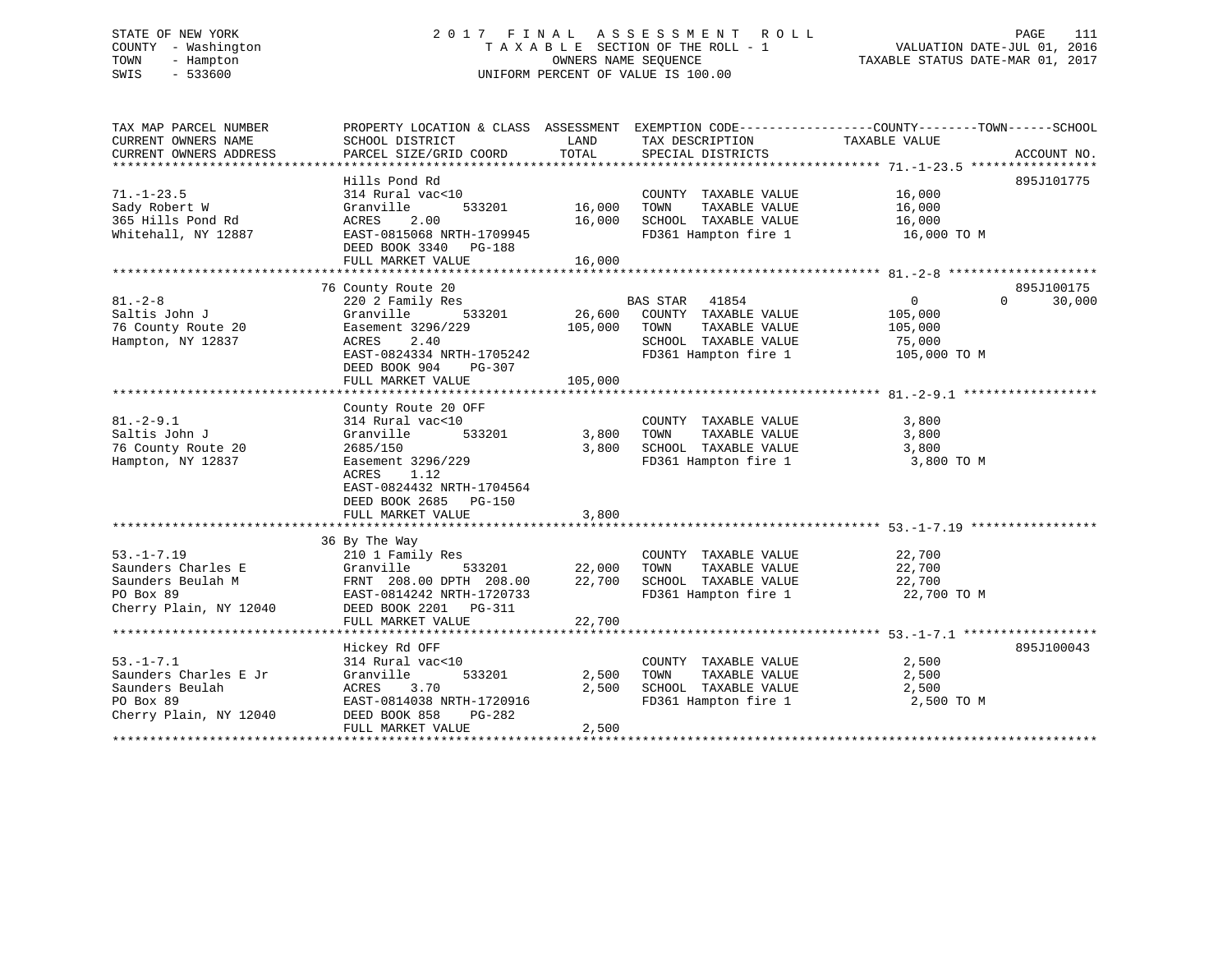# STATE OF NEW YORK 2 0 1 7 F I N A L A S S E S S M E N T R O L L PAGE 112 COUNTY - Washington T A X A B L E SECTION OF THE ROLL - 1 VALUATION DATE-JUL 01, 2016 TOWN - Hampton OWNERS NAME SEQUENCE TAXABLE STATUS DATE-MAR 01, 2017 SWIS - 533600 UNIFORM PERCENT OF VALUE IS 100.00

| TAX MAP PARCEL NUMBER<br>CURRENT OWNERS NAME<br>CURRENT OWNERS ADDRESS                                     | PROPERTY LOCATION & CLASS ASSESSMENT<br>SCHOOL DISTRICT<br>PARCEL SIZE/GRID COORD                                                                             | LAND<br>TOTAL                | EXEMPTION CODE-----------------COUNTY-------TOWN------SCHOOL<br>TAX DESCRIPTION<br>SPECIAL DISTRICTS                             | TAXABLE VALUE                                                   |          | ACCOUNT NO.          |
|------------------------------------------------------------------------------------------------------------|---------------------------------------------------------------------------------------------------------------------------------------------------------------|------------------------------|----------------------------------------------------------------------------------------------------------------------------------|-----------------------------------------------------------------|----------|----------------------|
| $38. - 1 - 17$<br>Sawin Living Trust<br>PO Box 215<br>Fair Haven, VT 05743                                 | 1533 County Route 11<br>240 Rural res<br>Whitehall<br>535201<br>ACRES 38.30<br>EAST-0805136 NRTH-1737470<br>DEED BOOK 2101 PG-177<br>FULL MARKET VALUE        | 67,700<br>177,000<br>177,000 | ENH STAR 41834<br>COUNTY TAXABLE VALUE<br>TAXABLE VALUE<br>TOWN<br>SCHOOL TAXABLE VALUE<br>FD362 Hampton fire 2                  | $\overline{0}$<br>177,000<br>177,000<br>111,500<br>177,000 TO M | $\Omega$ | 895J100149<br>65,500 |
| $71. - 1 - 14.101$<br>Saxton Keith<br>PO Box 78<br>Hampton, NY 12837                                       | 236 Hills Pond Rd<br>270 Mfg housing<br>533201<br>Granville<br>9.36<br>ACRES<br>EAST-0817240 NRTH-1707483<br>DEED BOOK 3348 PG-85<br>FULL MARKET VALUE        | 20,000<br>31,900<br>31,900   | <b>BAS STAR</b><br>41854<br>COUNTY TAXABLE VALUE<br>TAXABLE VALUE<br>TOWN<br>SCHOOL TAXABLE VALUE<br>FD361 Hampton fire 1        | $\overline{0}$<br>31,900<br>31,900<br>1,900<br>31,900 TO M      | $\Omega$ | 30,000               |
| $81. - 1 - 29$<br>Saxton Susan<br>PO Box 78<br>Hampton, NY 12837                                           | South Rd<br>314 Rural vac<10<br>Granville<br>533201<br>ACRES<br>4.00<br>EAST-0817922 NRTH-1703232<br>DEED BOOK 2459 PG-14<br>FULL MARKET VALUE                | 22,500<br>22,500<br>22,500   | COUNTY TAXABLE VALUE<br>TOWN<br>TAXABLE VALUE<br>SCHOOL TAXABLE VALUE<br>FD361 Hampton fire 1                                    | 22,500<br>22,500<br>22,500<br>22,500 TO M                       |          | 895J100595           |
| $81. - 1 - 44$<br>Saxton Susan<br>PO Box 78<br>Hampton, NY 12837                                           | 142 South Rd<br>210 1 Family Res<br>Granville<br>533201<br>ACRES<br>4.00<br>EAST-0816622 NRTH-1702514<br>DEED BOOK 665<br>$PG-200$<br>FULL MARKET VALUE       | 31,800<br>71,200<br>71,200   | <b>BAS STAR</b><br>41854<br>COUNTY TAXABLE VALUE<br>TOWN<br>TAXABLE VALUE<br>SCHOOL TAXABLE VALUE<br>FD361 Hampton fire 1        | $\overline{0}$<br>71,200<br>71,200<br>41,200<br>71,200 TO M     | $\Omega$ | 895J100569<br>30,000 |
| $45. - 1 - 25.5$<br>Sbardella Dennis P<br>Sbardella Patricia<br>12022 State Route 4<br>Whitehall, NY 12887 | 12022 State Route 4<br>210 1 Family Res<br>535201<br>Whitehall<br>2.00<br>ACRES<br>EAST-0808399 NRTH-1731958<br>DEED BOOK 628<br>$PG-23$<br>FULL MARKET VALUE | 104,400<br>104,400           | <b>BAS STAR</b><br>41854<br>25,300 COUNTY TAXABLE VALUE<br>TOWN<br>TAXABLE VALUE<br>SCHOOL TAXABLE VALUE<br>FD362 Hampton fire 2 | $\overline{0}$<br>104,400<br>104,400<br>74,400<br>104,400 TO M  | $\Omega$ | 895J101814<br>30,000 |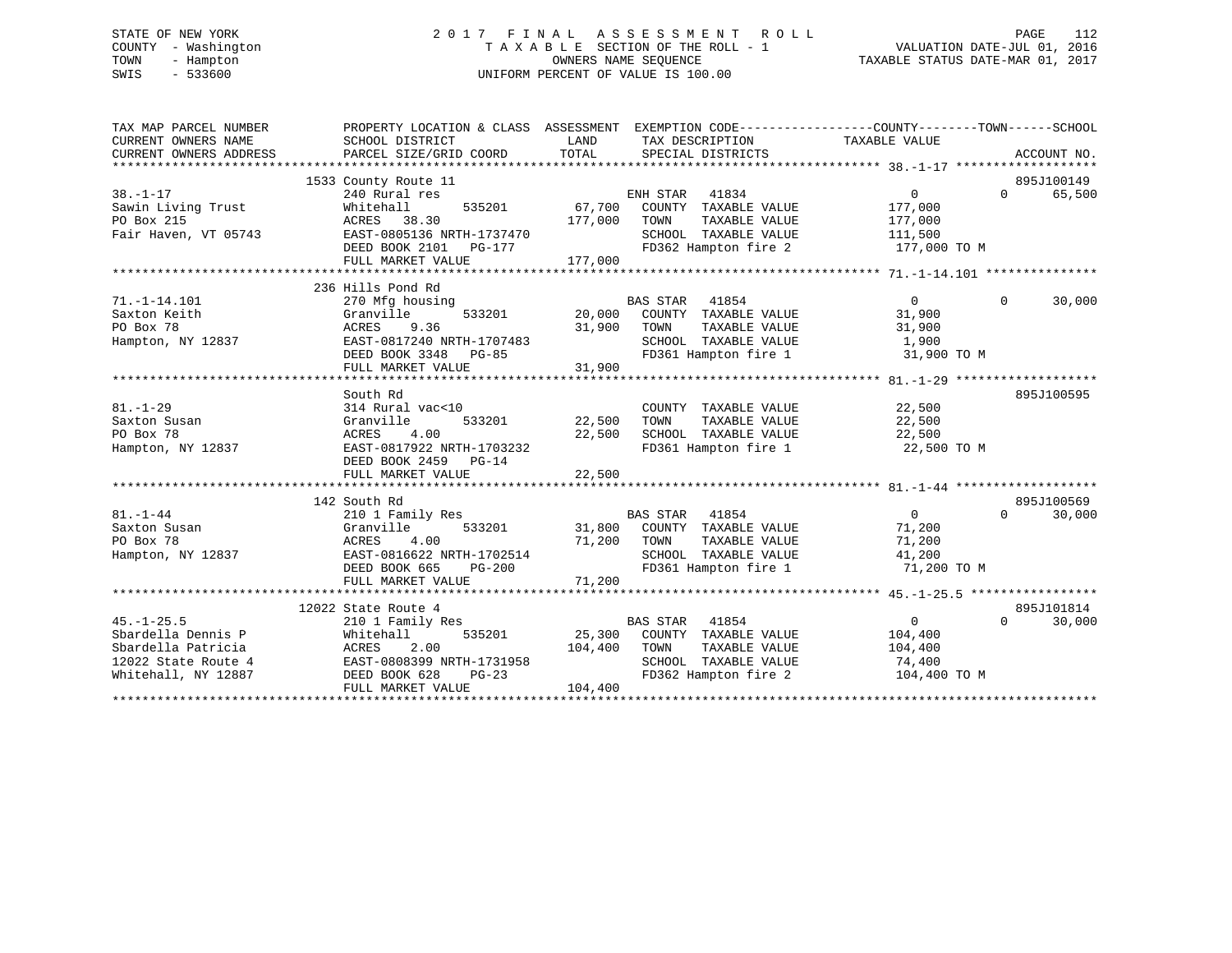# STATE OF NEW YORK 2 0 1 7 F I N A L A S S E S S M E N T R O L L PAGE 113 COUNTY - Washington T A X A B L E SECTION OF THE ROLL - 1 VALUATION DATE-JUL 01, 2016 TOWN - Hampton OWNERS NAME SEQUENCE TAXABLE STATUS DATE-MAR 01, 2017 SWIS - 533600 UNIFORM PERCENT OF VALUE IS 100.00

| TAX MAP PARCEL NUMBER<br>CURRENT OWNERS NAME           | PROPERTY LOCATION & CLASS ASSESSMENT EXEMPTION CODE---------------COUNTY-------TOWN-----SCHOOL<br>SCHOOL DISTRICT | LAND    | TAX DESCRIPTION                               | TAXABLE VALUE      |                     |               |
|--------------------------------------------------------|-------------------------------------------------------------------------------------------------------------------|---------|-----------------------------------------------|--------------------|---------------------|---------------|
| CURRENT OWNERS ADDRESS                                 | PARCEL SIZE/GRID COORD                                                                                            | TOTAL   | SPECIAL DISTRICTS                             |                    |                     | ACCOUNT NO.   |
|                                                        |                                                                                                                   |         |                                               |                    |                     |               |
|                                                        | 12092 State Route 4                                                                                               |         | 66 PCT OF VALUE USED FOR EXEMPTION PURPOSES   |                    |                     | 895J100247    |
| $45. - 1 - 25.1$                                       | 240 Rural res                                                                                                     |         | 41720<br>AG DIST                              | 36,896             | 36,896              | 36,896        |
| Sbardella Dominic V -LE-                               | 535201<br>Whitehall                                                                                               |         | 91,100 AGED-TOWN 41803                        | $\Omega$<br>26,994 | 6,749<br>$\bigcirc$ | - 0<br>26,994 |
| Sbardella Dolores P -LE-<br>12092 State Route 4        | ACRES<br>84.20<br>EAST-0808990 NRTH-1731770                                                                       |         | 204,500 AGE-CO/SCH 41805<br>ENH STAR<br>41834 | $\overline{0}$     | $\Omega$            | 65,500        |
| Whitehall, NY 12887                                    | DEED BOOK 2459<br>PG-334                                                                                          |         | COUNTY TAXABLE VALUE                          | 140,610            |                     |               |
|                                                        | FULL MARKET VALUE                                                                                                 | 204,500 | TOWN<br>TAXABLE VALUE                         | 160,855            |                     |               |
| MAY BE SUBJECT TO PAYMENT                              |                                                                                                                   |         | SCHOOL TAXABLE VALUE                          | 75,110             |                     |               |
| UNDER AGDIST LAW TIL 2021                              |                                                                                                                   |         | CA001 Cons agri dst 1                         | 167,604 TO         |                     |               |
|                                                        |                                                                                                                   |         | 36,896 EX                                     |                    |                     |               |
|                                                        |                                                                                                                   |         | FD362 Hampton fire 2                          | 204,500 TO M       |                     |               |
|                                                        |                                                                                                                   |         |                                               |                    |                     |               |
|                                                        | 141 Manchester Rd                                                                                                 |         |                                               |                    |                     | 895J100205    |
| $38. - 1 - 5$                                          | 240 Rural res                                                                                                     |         | 41720<br>AG DIST                              | 38,877             | 38,877              | 38,877        |
| Sbardella Karl                                         | 535201<br>Whitehall                                                                                               | 141,000 | COUNTY TAXABLE VALUE                          | 495,923            |                     |               |
| Sbardella Donna                                        | ROW 942/144                                                                                                       | 534,800 | TOWN<br>TAXABLE VALUE                         | 495,923            |                     |               |
| PO Box 127                                             | ACRES 180.40                                                                                                      |         | SCHOOL TAXABLE VALUE                          | 495,923            |                     |               |
| Fair Haven, VT 05743                                   | EAST-0808721 NRTH-1741108                                                                                         |         | CA001 Cons agri dst 1                         | 495,923 TO         |                     |               |
|                                                        | DEED BOOK 1966<br>$PG-1$                                                                                          |         | 38,877 EX                                     |                    |                     |               |
| MAY BE SUBJECT TO PAYMENT<br>UNDER AGDIST LAW TIL 2021 | FULL MARKET VALUE                                                                                                 |         | 534,800 FD362 Hampton fire 2                  | 534,800 TO M       |                     |               |
|                                                        |                                                                                                                   |         |                                               |                    |                     |               |
|                                                        | 1419 Carvers Falls Ln                                                                                             |         |                                               |                    |                     | 895J101714    |
| $31. - 1 - 10$                                         | 210 1 Family Res                                                                                                  |         | ENH STAR 41834                                | $\mathbf{0}$       | $\Omega$            | 65,500        |
| Schaff Edward J                                        | 535201<br>Whitehall                                                                                               |         | 35,100 COUNTY TAXABLE VALUE                   | 83,000             |                     |               |
| Coburn Jane W                                          | ACRES<br>5.08                                                                                                     | 83,000  | TOWN<br>TAXABLE VALUE                         | 83,000             |                     |               |
| 1419 Carvers Falls Ln                                  | EAST-0808128 NRTH-1746737                                                                                         |         | SCHOOL TAXABLE VALUE                          | 17,500             |                     |               |
| Whitehall, NY 12887                                    | PG-308<br>DEED BOOK 881                                                                                           |         | FD362 Hampton fire 2                          | 83,000 TO M        |                     |               |
|                                                        | FULL MARKET VALUE                                                                                                 | 83,000  |                                               |                    |                     |               |
|                                                        |                                                                                                                   |         |                                               |                    |                     |               |
| $81. - 1 - 4$                                          | 1164 North Quivey Hill Ln                                                                                         |         |                                               |                    |                     | 895J100532    |
| Scory Anthony                                          | 210 1 Family Res<br>533201                                                                                        | 36,100  | COUNTY TAXABLE VALUE<br>TAXABLE VALUE<br>TOWN | 101,400            |                     |               |
| Panebianco Patricia                                    | Granville<br>6.14<br>ACRES                                                                                        | 101,400 | SCHOOL TAXABLE VALUE                          | 101,400<br>101,400 |                     |               |
| 1164 N Quivey Hill Ln                                  | EAST-0819329 NRTH-1703482                                                                                         |         | FD361 Hampton fire 1                          | 101,400 TO M       |                     |               |
| Whitehall, NY 12887                                    | DEED BOOK 945<br>PG-101                                                                                           |         |                                               |                    |                     |               |
|                                                        | FULL MARKET VALUE                                                                                                 | 101,400 |                                               |                    |                     |               |
|                                                        |                                                                                                                   |         |                                               |                    |                     |               |
|                                                        | Wicked Hollow Way                                                                                                 |         |                                               |                    |                     | 895J100581    |
| $62 - 1 - 6$                                           | 322 Rural vac>10                                                                                                  |         | COUNTY TAXABLE VALUE                          | 22,000             |                     |               |
| Sharon Gary C                                          | Granville<br>533201                                                                                               | 22,000  | TOWN<br>TAXABLE VALUE                         | 22,000             |                     |               |
| Sharon Cecilia A                                       | ACRES 10.10                                                                                                       | 22,000  | SCHOOL TAXABLE VALUE                          | 22,000             |                     |               |
| 4005 Vermont Route 31                                  | EAST-0811784 NRTH-1719646                                                                                         |         | FD361 Hampton fire 1                          | 22,000 TO M        |                     |               |
| Poultney, VT 05764                                     | DEED BOOK 468<br>PG-999                                                                                           |         |                                               |                    |                     |               |
|                                                        | FULL MARKET VALUE                                                                                                 | 22,000  |                                               |                    |                     |               |
|                                                        |                                                                                                                   |         |                                               |                    |                     |               |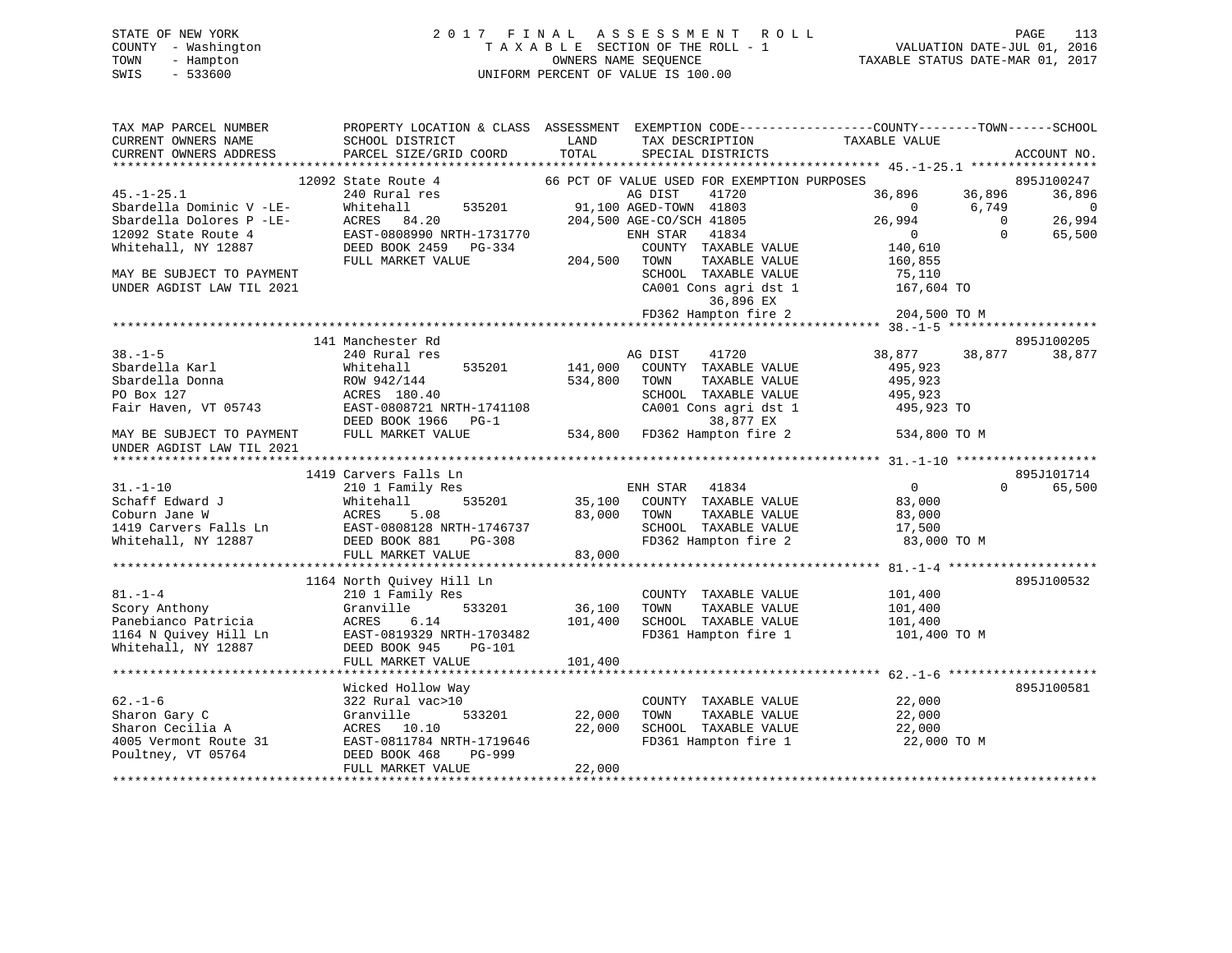# STATE OF NEW YORK 2 0 1 7 F I N A L A S S E S S M E N T R O L L PAGE 114 COUNTY - Washington T A X A B L E SECTION OF THE ROLL - 1 VALUATION DATE-JUL 01, 2016 TOWN - Hampton OWNERS NAME SEQUENCE TAXABLE STATUS DATE-MAR 01, 2017 SWIS - 533600 UNIFORM PERCENT OF VALUE IS 100.00

| TAX MAP PARCEL NUMBER<br>CURRENT OWNERS NAME<br>CURRENT OWNERS ADDRESS               | SCHOOL DISTRICT<br>PARCEL SIZE/GRID COORD                                                                                                                                                         | PROPERTY LOCATION & CLASS ASSESSMENT EXEMPTION CODE---------------COUNTY-------TOWN-----SCHOOL<br>LAND<br>TAX DESCRIPTION<br>TOTAL<br>SPECIAL DISTRICTS           | TAXABLE VALUE<br>ACCOUNT NO.                                                                                                            |
|--------------------------------------------------------------------------------------|---------------------------------------------------------------------------------------------------------------------------------------------------------------------------------------------------|-------------------------------------------------------------------------------------------------------------------------------------------------------------------|-----------------------------------------------------------------------------------------------------------------------------------------|
| $71. - 1 - 5.1$<br>Shaw Robert D<br>PO Box 153<br>Hampton, NY 12837<br>$80. - 1 - 3$ | 2118 County Route 18<br>210 1 Family Res<br>533201<br>Granville<br>611/268,795/345<br>ACRES<br>2.10<br>EAST-0814538 NRTH-1713407<br>DEED BOOK 456<br>PG-749<br>FULL MARKET VALUE<br>Hills Pond Rd | VET WAR CT 41121<br>14,600 BAS STAR<br>41854<br>84,800<br>COUNTY TAXABLE VALUE<br>TAXABLE VALUE<br>TOWN<br>SCHOOL TAXABLE VALUE<br>FD361 Hampton fire 1<br>84,800 | 895J100251<br>12,720<br>$\Omega$<br>12,720<br>$\Omega$<br>$\Omega$<br>30,000<br>72,080<br>72,080<br>54,800<br>84,800 TO M<br>895J100253 |
| Sheldon Slate Products Co<br>143 Fox Rd<br>PO Box 199<br>Middle Granville, NY 12849  | 720 Mine/quarry<br>Granville<br>533201<br>444/461<br>ACRES 255.10<br>EAST-0814651 NRTH-1704423<br>DEED BOOK 3395 PG-266<br>FULL MARKET VALUE                                                      | COUNTY TAXABLE VALUE<br>114,800<br>TOWN<br>TAXABLE VALUE<br>114,800<br>SCHOOL TAXABLE VALUE<br>FD361 Hampton fire 1<br>114,800                                    | 114,800<br>114,800<br>114,800<br>114,800 TO M                                                                                           |
| $62. - 1 - 39.2$<br>Sherwood Sherry<br>1975 County Route 18<br>Whitehall, NY 12887   | 1975 County Route 18<br>270 Mfg housing<br>535201<br>Whitehall<br>FRNT 200.00 DPTH 200.00<br>EAST-0810907 NRTH-1714259<br>DEED BOOK 900<br>PG-197<br>FULL MARKET VALUE                            | BAS STAR 41854<br>10,700 COUNTY TAXABLE VALUE<br>42,300<br>TAXABLE VALUE<br>TOWN<br>SCHOOL TAXABLE VALUE<br>FD361 Hampton fire 1<br>42,300                        | 895J101746<br>$\overline{0}$<br>$\Omega$<br>30,000<br>42,300<br>42,300<br>12,300<br>42,300 TO M                                         |
| $38. - 1 - 4$<br>Short Evan Michael<br>267 Manchester Rd<br>Whitehall, NY 12887      | 267 Manchester Rd<br>210 1 Family Res<br>Whitehall<br>535201<br>2637/18<br>FRNT 100.00 DPTH 150.00<br>EAST-0808219 NRTH-1743347<br>DEED BOOK 3438 PG-255<br>FULL MARKET VALUE                     | BAS STAR 41854<br>13,000 COUNTY TAXABLE VALUE<br>58,500<br>TOWN<br>TAXABLE VALUE<br>SCHOOL TAXABLE VALUE<br>FD362 Hampton fire 2<br>58,500                        | 895J100255<br>$\Omega$<br>$\Omega$<br>30,000<br>58,500<br>58,500<br>28,500<br>58,500 TO M                                               |
| $38. - 1 - 3.1$<br>Short Robert M<br>212 Vladyka Woods Rd<br>Whitehall, NY 12887     | 212 Vladyka Woods Rd<br>210 1 Family Res<br>Whitehall<br>535201<br>FRNT 150.00 DPTH 150.00<br>EAST-0807598 NRTH-1742026<br>DEED BOOK 634<br>$PG-88$<br>FULL MARKET VALUE                          | <b>BAS STAR</b><br>41854<br>COUNTY TAXABLE VALUE<br>16,800<br>83,400<br>TOWN<br>TAXABLE VALUE<br>SCHOOL TAXABLE VALUE<br>FD362 Hampton fire 2<br>83,400           | 895J100704<br>$\overline{0}$<br>$\Omega$<br>30,000<br>83,400<br>83,400<br>53,400<br>83,400 TO M                                         |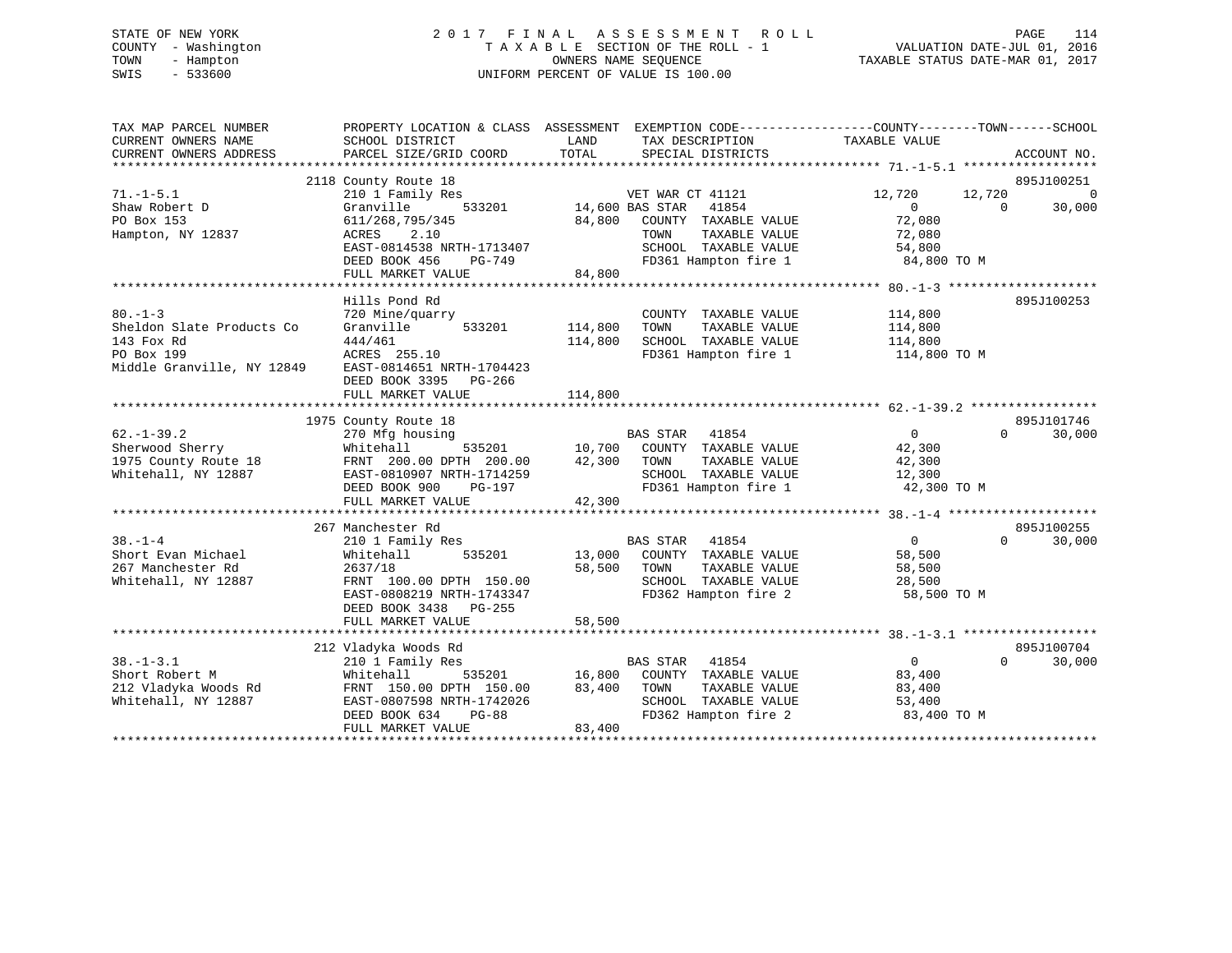| STATE OF NEW YORK   | 2017 FINAL ASSESSMENT ROLL         | PAGE                             | 115 |
|---------------------|------------------------------------|----------------------------------|-----|
| COUNTY - Washington | TAXABLE SECTION OF THE ROLL - 1    | VALUATION DATE-JUL 01, 2016      |     |
| TOWN<br>- Hampton   | OWNERS NAME SEOUENCE               | TAXABLE STATUS DATE-MAR 01, 2017 |     |
| - 533600<br>SWIS    | UNIFORM PERCENT OF VALUE IS 100.00 |                                  |     |
|                     |                                    |                                  |     |

| TAX MAP PARCEL NUMBER     | PROPERTY LOCATION & CLASS ASSESSMENT EXEMPTION CODE---------------COUNTY-------TOWN-----SCHOOL |               |                              |                |          |             |
|---------------------------|------------------------------------------------------------------------------------------------|---------------|------------------------------|----------------|----------|-------------|
| CURRENT OWNERS NAME       | SCHOOL DISTRICT                                                                                | LAND          | TAX DESCRIPTION              | TAXABLE VALUE  |          |             |
| CURRENT OWNERS ADDRESS    | PARCEL SIZE/GRID COORD                                                                         | TOTAL         | SPECIAL DISTRICTS            |                |          | ACCOUNT NO. |
|                           | 269 & 279 Manchester Rd                                                                        |               |                              |                |          | 895J100274  |
| $38. - 1 - 3$             | 240 Rural res                                                                                  |               | AG DIST<br>41720             | 56,600         | 56,600   | 56,600      |
| Short William H           | 535201<br>Whitehall                                                                            | 120,200       | COUNTY TAXABLE VALUE         | 132,400        |          |             |
| Short Robert M            | will 2636/299                                                                                  | 189,000       | TOWN<br>TAXABLE VALUE        | 132,400        |          |             |
| 244 Vladyka Woods Rd      | ACRES 154.50                                                                                   |               | SCHOOL TAXABLE VALUE         | 132,400        |          |             |
| Whitehall, NY 12887       | EAST-0808139 NRTH-1743703                                                                      |               | CA001 Cons agri dst 1        | 132,400 TO     |          |             |
|                           | DEED BOOK 2736 PG-135                                                                          |               | 56,600 EX                    |                |          |             |
| MAY BE SUBJECT TO PAYMENT | FULL MARKET VALUE                                                                              |               | 189,000 FD362 Hampton fire 2 | 189,000 TO M   |          |             |
| UNDER AGDIST LAW TIL 2021 |                                                                                                |               |                              |                |          |             |
|                           |                                                                                                |               |                              |                |          |             |
|                           | 244 Vladyka Woods Rd                                                                           |               |                              |                |          | 895J101715  |
| $38. - 1 - 3.2$           | 270 Mfg housing                                                                                |               | BAS STAR 41854               | $\overline{0}$ | $\Omega$ | 30,000      |
| Short William H           | Whitehall<br>535201                                                                            | 16,800        | COUNTY TAXABLE VALUE         | 30,500         |          |             |
| Short Becky               | FRNT 150.00 DPTH 150.00                                                                        | 30,500        | TOWN<br>TAXABLE VALUE        | 30,500         |          |             |
| 244 Vladyka Woods Rd      | EAST-0807941 NRTH-1742604                                                                      |               | SCHOOL TAXABLE VALUE         | 500            |          |             |
| Whitehall, NY 12887       | DEED BOOK 536<br>$PG-210$                                                                      |               | FD362 Hampton fire 2         | 30,500 TO M    |          |             |
|                           | FULL MARKET VALUE                                                                              | 30,500        |                              |                |          |             |
|                           |                                                                                                |               |                              |                |          |             |
|                           | Manchester Rd                                                                                  |               |                              |                |          |             |
| $38. - 1 - 6.2$           | 322 Rural vac>10                                                                               |               | COUNTY TAXABLE VALUE         | 35,000         |          |             |
| Sirjane C. W.             | 535201<br>Whitehall                                                                            | 35,000        | TOWN<br>TAXABLE VALUE        | 35,000         |          |             |
| 21 Sirjane Ln             | Sub Div Lot 2                                                                                  | 35,000        | SCHOOL TAXABLE VALUE         | 35,000         |          |             |
| Whitehall, NY 12887       | ACRES 12.60                                                                                    |               | FD362 Hampton fire 2         | 35,000 TO M    |          |             |
|                           | EAST-0811125 NRTH-1740191                                                                      |               |                              |                |          |             |
|                           | DEED BOOK 3457 PG-22                                                                           |               |                              |                |          |             |
|                           | FULL MARKET VALUE                                                                              | 35,000        |                              |                |          |             |
|                           | *************************                                                                      | ************* |                              |                |          |             |
|                           | 21 Sirjane Ln                                                                                  |               |                              |                |          | 895J100287  |
| $38. - 1 - 6$             | 210 1 Family Res                                                                               |               | VET COM CT 41131             | 40,600         | 40,600   | $\mathbf 0$ |
| Sirjane C.W.              | 535201<br>Whitehall                                                                            |               | 27,500 BAS STAR 41854        | $\overline{0}$ | $\Omega$ | 30,000      |
| 21 Sirjane Ln             | Sub Div Lot 1                                                                                  | 162,400       | COUNTY TAXABLE VALUE         | 121,800        |          |             |
| Hampton, NY 12837         | 2747/1                                                                                         |               | TOWN<br>TAXABLE VALUE        | 121,800        |          |             |
|                           | ACRES<br>2.68                                                                                  |               | SCHOOL TAXABLE VALUE         | 132,400        |          |             |
|                           | EAST-0811353 NRTH-1739899                                                                      |               | FD362 Hampton fire 2         | 162,400 TO M   |          |             |
|                           | DEED BOOK 3599 PG-198                                                                          |               |                              |                |          |             |
|                           | FULL MARKET VALUE                                                                              | 162,400       |                              |                |          |             |
|                           |                                                                                                |               |                              |                |          |             |
|                           | 33 Sirjane Ln                                                                                  |               |                              |                |          | 895J100705  |
| $38. - 1 - 7.1$           | 270 Mfg housing                                                                                |               | E STAR MH 41844              | $\overline{0}$ | $\Omega$ | 20,000      |
| Sirjane Nadine            | Whitehall<br>535201                                                                            | 49,300        | COUNTY TAXABLE VALUE         | 69,000         |          |             |
| Sirjane CW                | 507-808;1779/309 Esmt2747                                                                      | 69,000        | TAXABLE VALUE<br>TOWN        | 69,000         |          |             |
| c/o Nadine Sirjane        | bndy agmnt 2747/19                                                                             |               | SCHOOL TAXABLE VALUE         | 49,000         |          |             |
| PO Box 91                 | ACRES 18.00                                                                                    |               | FD362 Hampton fire 2         | 69,000 TO M    |          |             |
| Fair Haven, VT 05743      | EAST-0811285 NRTH-1739423                                                                      |               |                              |                |          |             |
|                           | DEED BOOK 2747<br>$PG-19$<br>FULL MARKET VALUE                                                 | 69,000        |                              |                |          |             |
|                           |                                                                                                |               |                              |                |          |             |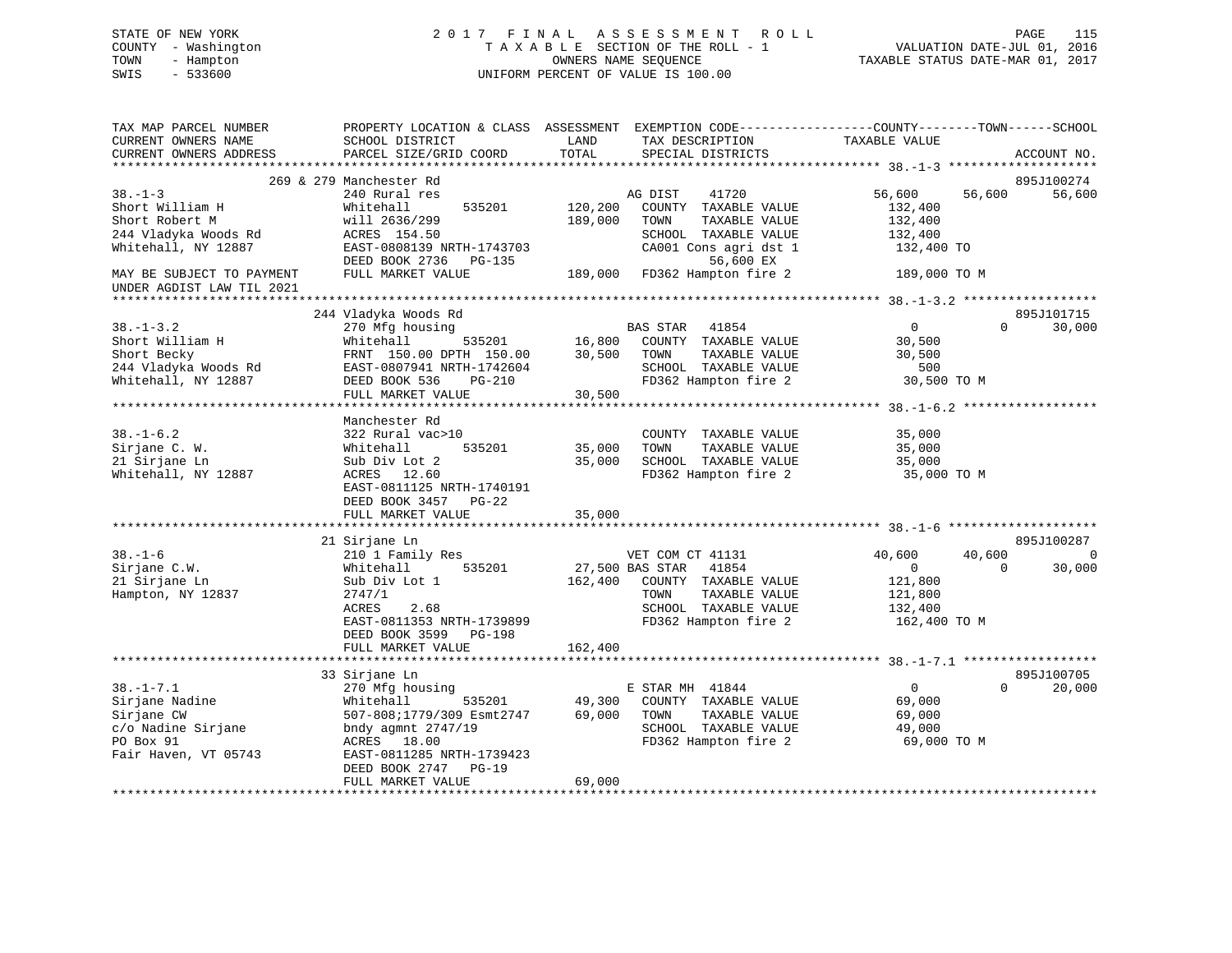# STATE OF NEW YORK 2 0 1 7 F I N A L A S S E S S M E N T R O L L PAGE 116 COUNTY - Washington T A X A B L E SECTION OF THE ROLL - 1 VALUATION DATE-JUL 01, 2016 TOWN - Hampton OWNERS NAME SEQUENCE TAXABLE STATUS DATE-MAR 01, 2017 SWIS - 533600 UNIFORM PERCENT OF VALUE IS 100.00

| TAX MAP PARCEL NUMBER   | PROPERTY LOCATION & CLASS ASSESSMENT EXEMPTION CODE----------------COUNTY-------TOWN------SCHOOL |               |                                             |                |                    |
|-------------------------|--------------------------------------------------------------------------------------------------|---------------|---------------------------------------------|----------------|--------------------|
| CURRENT OWNERS NAME     | SCHOOL DISTRICT                                                                                  | LAND          | TAX DESCRIPTION                             | TAXABLE VALUE  |                    |
| CURRENT OWNERS ADDRESS  | PARCEL SIZE/GRID COORD                                                                           | TOTAL         | SPECIAL DISTRICTS                           |                | ACCOUNT NO.        |
|                         |                                                                                                  |               |                                             |                |                    |
|                         | 316 Hills Pond Rd                                                                                |               | 83 PCT OF VALUE USED FOR EXEMPTION PURPOSES |                | 895J100652         |
| $71. - 1 - 14.2$        | 240 Rural res                                                                                    |               | VET WAR CT 41121                            | 24,863         | 24,863 0           |
| Six Wayne               | Granville<br>533201                                                                              |               | 53,600 ENH STAR 41834                       | $\overline{0}$ | 65,500<br>$\Omega$ |
| Six Patricia            | ACRES 23.62                                                                                      | 199,700       | COUNTY TAXABLE VALUE                        | 174,837        |                    |
| PO Box 84               | EAST-0816808 NRTH-1709200                                                                        |               | TOWN<br>TAXABLE VALUE                       | 174,837        |                    |
| Hampton, NY 12837       | DEED BOOK 501<br>PG-836                                                                          |               | SCHOOL TAXABLE VALUE                        | 134,200        |                    |
|                         | FULL MARKET VALUE                                                                                |               | 199,700 FD361 Hampton fire 1                | 199,700 TO M   |                    |
|                         |                                                                                                  |               |                                             |                |                    |
|                         | State Route 22A                                                                                  |               |                                             |                | 895J100159         |
| $72. - 2 - 7.1$         | 322 Rural vac>10                                                                                 |               | COUNTY TAXABLE VALUE                        | 35,500         |                    |
| Slade Lloyd W           | Granville                                                                                        | 533201 35,500 | TAXABLE VALUE<br>TOWN                       | 35,500         |                    |
| Slade Hope W            | Lot 2 713/158 Hwy Approp                                                                         | 35,500        | SCHOOL TAXABLE VALUE                        | 35,500         |                    |
| 277 Endless Brook Rd    | ACRES 13.72                                                                                      |               | FD361 Hampton fire 1                        | 35,500 TO M    |                    |
| Poultney, VT 05764-4400 | EAST-0823269 NRTH-1710651                                                                        |               |                                             |                |                    |
|                         | DEED BOOK 672<br>PG-35                                                                           |               |                                             |                |                    |
|                         | FULL MARKET VALUE                                                                                | 35,500        |                                             |                |                    |
|                         |                                                                                                  |               |                                             |                |                    |
|                         | Ridgecrest Way                                                                                   |               |                                             |                | 895J101755         |
| $80. - 1 - 36$          | 311 Res vac land                                                                                 |               | COUNTY TAXABLE VALUE                        | 1,500          |                    |
| Slichko Evan            | 535201<br>Whitehall                                                                              | 1,500         | TOWN<br>TAXABLE VALUE                       | 1,500          |                    |
| Slichko Janice          | LOT 8                                                                                            | 1,500         | SCHOOL TAXABLE VALUE                        | 1,500          |                    |
| 1729 County Route 12    | FRNT 323.00 DPTH 160.00                                                                          |               | FD361 Hampton fire 1                        | 1,500 TO M     |                    |
| Whitehall, NY 12887     | EAST-0810137 NRTH-1705095                                                                        |               |                                             |                |                    |
|                         | DEED BOOK 3592 PG-327                                                                            |               |                                             |                |                    |
|                         | FULL MARKET VALUE                                                                                | 1,500         |                                             |                |                    |
|                         |                                                                                                  |               |                                             |                |                    |
|                         | 1729 County Route 21                                                                             |               |                                             |                | 895J101736         |
| $80. - 1 - 38$          | 210 1 Family Res                                                                                 |               | BAS STAR 41854                              | $\overline{0}$ | $\Omega$<br>30,000 |
| Slichko Evan T          | 535201<br>Whitehall                                                                              |               | 23,200 COUNTY TAXABLE VALUE                 | 159,600        |                    |
| 1729 County Route 21    | LOT 10                                                                                           | 159,600       | TOWN<br>TAXABLE VALUE                       | 159,600        |                    |
| Whitehall, NY 12887     | ACRES<br>1.38                                                                                    |               | SCHOOL TAXABLE VALUE                        | 129,600        |                    |
|                         | EAST-0810334 NRTH-1705021                                                                        |               | FD361 Hampton fire 1                        | 159,600 TO M   |                    |
|                         | DEED BOOK 952<br>$PG-148$                                                                        |               |                                             |                |                    |
|                         | FULL MARKET VALUE                                                                                | 159,600       |                                             |                |                    |
|                         |                                                                                                  |               |                                             |                |                    |
|                         | 218 South Rd                                                                                     |               |                                             |                | 895J100435         |
| $81. - 1 - 30$          | 210 1 Family Res                                                                                 |               | COUNTY TAXABLE VALUE                        | 93,900         |                    |
| Smith Ellen L           | 533201<br>Granville                                                                              | 31,800        | TOWN<br>TAXABLE VALUE                       | 93,900         |                    |
| 218 South Rd            | ACRES 4.00                                                                                       | 93,900        | SCHOOL TAXABLE VALUE                        | 93,900         |                    |
| Whitehall, NY 12887     | EAST-0817713 NRTH-1703207                                                                        |               | FD361 Hampton fire 1                        | 93,900 TO M    |                    |
|                         | DEED BOOK 2838<br>PG-323                                                                         |               |                                             |                |                    |
|                         | FULL MARKET VALUE                                                                                | 93,900        |                                             |                |                    |
|                         |                                                                                                  |               |                                             |                |                    |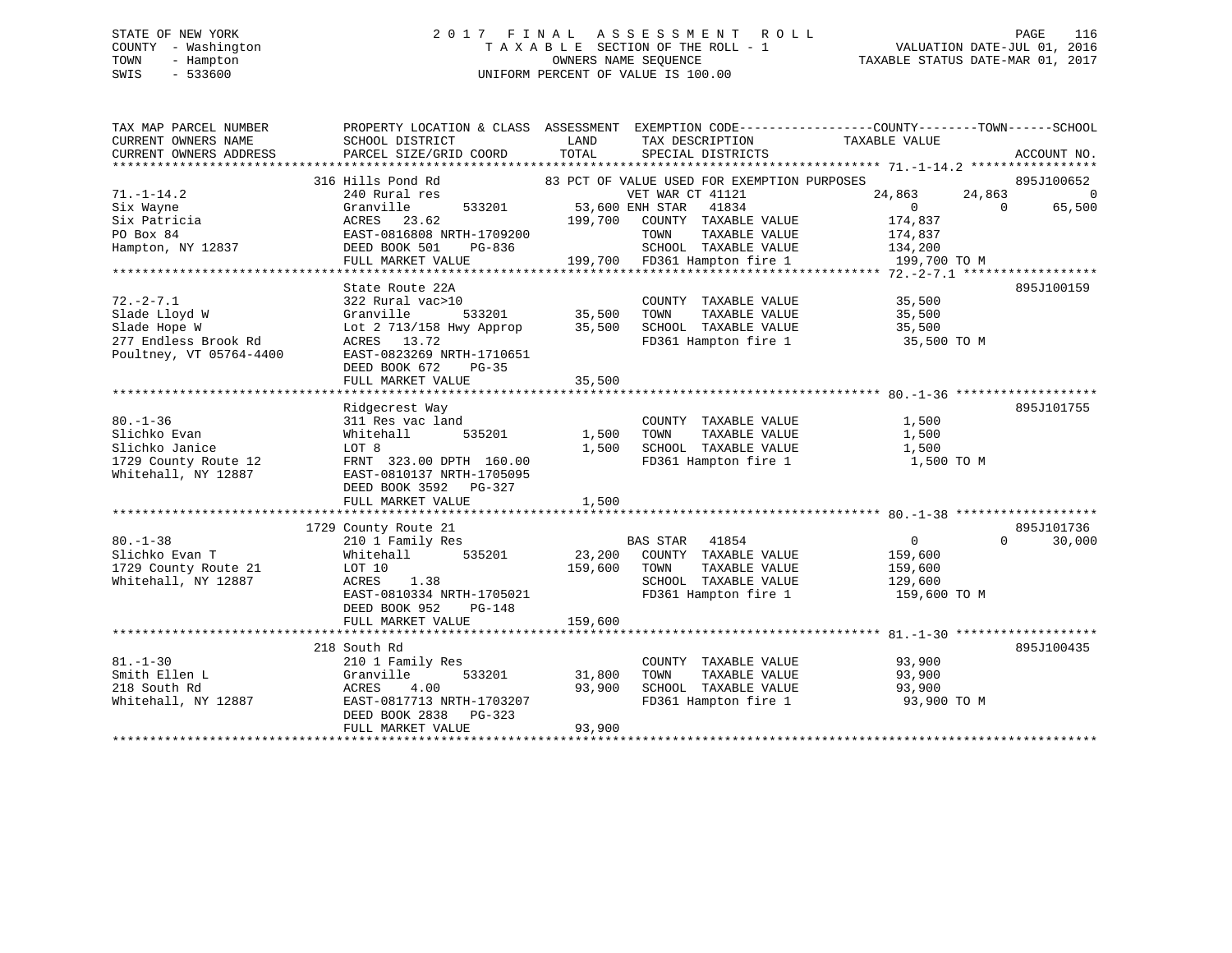| STATE OF NEW YORK<br>COUNTY - Washington<br>TOWN<br>- Hampton<br>$-533600$<br>SWIS | 2017 FINAL ASSESSMENT ROLL<br>TAXABLE SECTION OF THE ROLL - 1<br>OWNERS NAME SEQUENCE<br>UNIFORM PERCENT OF VALUE IS 100.00 |         |                       | PAGE<br>117<br>VALUATION DATE-JUL 01, 2016<br>TAXABLE STATUS DATE-MAR 01, 2017                                    |  |
|------------------------------------------------------------------------------------|-----------------------------------------------------------------------------------------------------------------------------|---------|-----------------------|-------------------------------------------------------------------------------------------------------------------|--|
| TAX MAP PARCEL NUMBER<br>CURRENT OWNERS NAME                                       | SCHOOL DISTRICT                                                                                                             | LAND    | TAX DESCRIPTION       | PROPERTY LOCATION & CLASS ASSESSMENT EXEMPTION CODE----------------COUNTY-------TOWN------SCHOOL<br>TAXABLE VALUE |  |
| CURRENT OWNERS ADDRESS                                                             | PARCEL SIZE/GRID COORD                                                                                                      | TOTAL   | SPECIAL DISTRICTS     | ACCOUNT NO.                                                                                                       |  |
|                                                                                    |                                                                                                                             |         |                       |                                                                                                                   |  |
|                                                                                    | 13 Krall Rd                                                                                                                 |         |                       |                                                                                                                   |  |
| $54. - 1 - 14.5$                                                                   | 170 Nursery                                                                                                                 |         | BAS STAR<br>41854     | $\Omega$<br>$\mathbf{0}$<br>30,000                                                                                |  |
| Smith Janice                                                                       | Granville<br>533201                                                                                                         | 37,300  | COUNTY TAXABLE VALUE  | 158,900                                                                                                           |  |
| 13 Krall Rd                                                                        | 878-344 RELINQUISH ROW                                                                                                      | 158,900 | TOWN<br>TAXABLE VALUE | 158,900                                                                                                           |  |
| Hampton, NY 12837                                                                  | Sub DIv Lot 1                                                                                                               |         | SCHOOL TAXABLE VALUE  | 128,900                                                                                                           |  |
|                                                                                    | ACRES 12.33                                                                                                                 |         | CA001 Cons agri dst 1 | 158,900 TO                                                                                                        |  |
|                                                                                    | EAST-0820297 NRTH-1724737                                                                                                   |         | FD361 Hampton fire 1  | 158,900 TO M                                                                                                      |  |
|                                                                                    | DEED BOOK 867<br>PG-54                                                                                                      |         |                       |                                                                                                                   |  |
|                                                                                    | FULL MARKET VALUE<br>************************                                                                               | 158,900 |                       |                                                                                                                   |  |
|                                                                                    | 11977 State Route 4                                                                                                         |         |                       | 895J100260                                                                                                        |  |
| $45. - 1 - 10$                                                                     | 260 Seasonal res                                                                                                            |         | COUNTY TAXABLE VALUE  | 23,600                                                                                                            |  |
| Smith Janice S                                                                     | 535201<br>Whitehall                                                                                                         | 17,900  | TAXABLE VALUE<br>TOWN | 23,600                                                                                                            |  |
| PO Box 756                                                                         | 456/400                                                                                                                     | 23,600  | SCHOOL TAXABLE VALUE  | 23,600                                                                                                            |  |
| Broadalbin, NY 12025                                                               | ACRES<br>2.80                                                                                                               |         | FD362 Hampton fire 2  | 23,600 TO M                                                                                                       |  |
|                                                                                    | EAST-0807750 NRTH-1731715                                                                                                   |         |                       |                                                                                                                   |  |
| PRIOR OWNER ON 3/01/2017                                                           | DEED BOOK 3780 PG-291                                                                                                       |         |                       |                                                                                                                   |  |
| Smith Robert W                                                                     | FULL MARKET VALUE                                                                                                           | 23,600  |                       |                                                                                                                   |  |
|                                                                                    |                                                                                                                             |         |                       |                                                                                                                   |  |
|                                                                                    | Hills Pond Rd OFF                                                                                                           |         |                       | 895J100031                                                                                                        |  |
| $71. - 1 - 21$                                                                     | 314 Rural vac<10                                                                                                            |         | COUNTY TAXABLE VALUE  | 3,000                                                                                                             |  |
| Smith Leroy                                                                        | 533201<br>Granville                                                                                                         | 3,000   | TAXABLE VALUE<br>TOWN | 3,000                                                                                                             |  |
| Smith Linda                                                                        | 698/36                                                                                                                      | 3,000   | SCHOOL TAXABLE VALUE  | 3,000                                                                                                             |  |
| 81 Dresden Rd                                                                      | ACRES<br>6.00                                                                                                               |         | FD361 Hampton fire 1  | 3,000 TO M                                                                                                        |  |
| Whitehall, NY 12887                                                                | EAST-0814356 NRTH-1707369                                                                                                   |         |                       |                                                                                                                   |  |
|                                                                                    | DEED BOOK 713<br>$PG-301$                                                                                                   |         |                       |                                                                                                                   |  |
|                                                                                    | FULL MARKET VALUE                                                                                                           | 3,000   |                       |                                                                                                                   |  |
|                                                                                    | 42 Wicked Hollow Way                                                                                                        |         |                       | 895J101769                                                                                                        |  |
| $62. -1 - 15.1$                                                                    | 210 1 Family Res                                                                                                            |         | BAS STAR<br>41854     | 30,000<br>$\overline{0}$<br>$\Omega$                                                                              |  |
| Spaulding Peter ETAL                                                               | Granville<br>533201                                                                                                         | 31,300  | COUNTY TAXABLE VALUE  | 73,400                                                                                                            |  |
| Spaulding Karen ETAL                                                               | ACRES<br>3.87 BANK<br>185                                                                                                   | 73,400  | TOWN<br>TAXABLE VALUE | 73,400                                                                                                            |  |
| 42 Wicked Hollow Way                                                               | EAST-0813696 NRTH-1720451                                                                                                   |         | SCHOOL TAXABLE VALUE  | 43,400                                                                                                            |  |
| Hampton, NY 12837                                                                  | DEED BOOK 704<br>PG-131                                                                                                     |         | FD361 Hampton fire 1  | 73,400 TO M                                                                                                       |  |
|                                                                                    | FULL MARKET VALUE                                                                                                           | 73,400  |                       |                                                                                                                   |  |
|                                                                                    |                                                                                                                             |         |                       |                                                                                                                   |  |
|                                                                                    | 66 Golf Course Rd                                                                                                           |         |                       | 895J100698                                                                                                        |  |
| $45. - 1 - 22.2$                                                                   | 270 Mfg housing                                                                                                             |         | COUNTY TAXABLE VALUE  | 14,700                                                                                                            |  |
| Stannard Family Trust                                                              | Whitehall<br>535201                                                                                                         | 13,000  | TAXABLE VALUE<br>TOWN | 14,700                                                                                                            |  |
| c/o Stannard Family Trust dba FRNT 100.00 DPTH 150.00                              |                                                                                                                             | 14,700  | SCHOOL TAXABLE VALUE  | 14,700                                                                                                            |  |
| Fernwood Girls                                                                     | EAST-0810415 NRTH-1735425                                                                                                   |         | FD362 Hampton fire 2  | 14,700 TO M                                                                                                       |  |
| PO Box 22                                                                          | DEED BOOK 736<br>PG-75                                                                                                      |         |                       |                                                                                                                   |  |
| Fair Haven, VT 05743                                                               | FULL MARKET VALUE                                                                                                           | 14,700  |                       |                                                                                                                   |  |

\*\*\*\*\*\*\*\*\*\*\*\*\*\*\*\*\*\*\*\*\*\*\*\*\*\*\*\*\*\*\*\*\*\*\*\*\*\*\*\*\*\*\*\*\*\*\*\*\*\*\*\*\*\*\*\*\*\*\*\*\*\*\*\*\*\*\*\*\*\*\*\*\*\*\*\*\*\*\*\*\*\*\*\*\*\*\*\*\*\*\*\*\*\*\*\*\*\*\*\*\*\*\*\*\*\*\*\*\*\*\*\*\*\*\*\*\*\*\*\*\*\*\*\*\*\*\*\*\*\*\*\*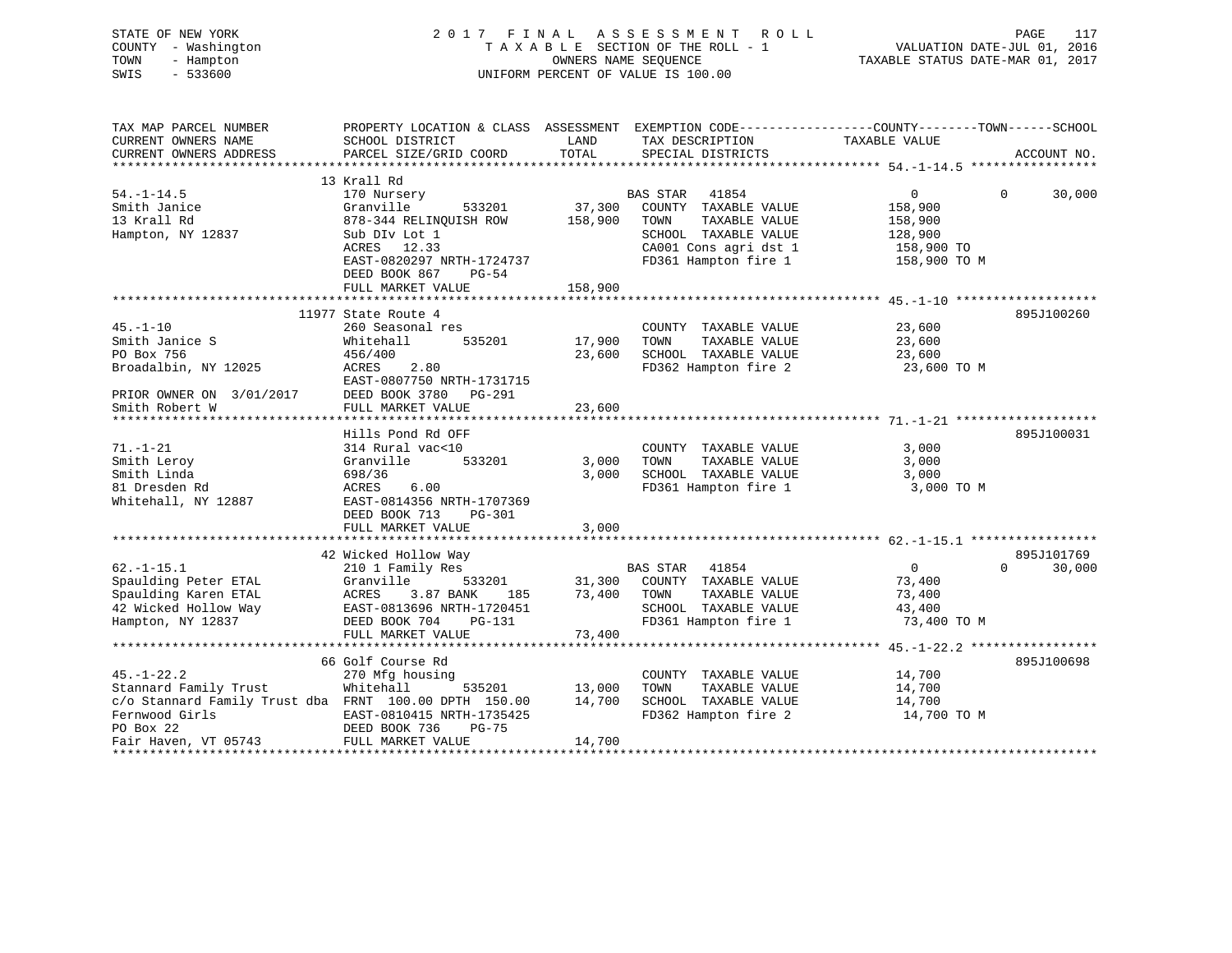# STATE OF NEW YORK 2 0 1 7 F I N A L A S S E S S M E N T R O L L PAGE 118 COUNTY - Washington T A X A B L E SECTION OF THE ROLL - 1 VALUATION DATE-JUL 01, 2016 TOWN - Hampton OWNERS NAME SEQUENCE TAXABLE STATUS DATE-MAR 01, 2017 SWIS - 533600 UNIFORM PERCENT OF VALUE IS 100.00UNIFORM PERCENT OF VALUE IS 100.00

| TAX MAP PARCEL NUMBER<br>CURRENT OWNERS NAME<br>CURRENT OWNERS ADDRESS                                                                                    | PROPERTY LOCATION & CLASS ASSESSMENT<br>SCHOOL DISTRICT<br>PARCEL SIZE/GRID COORD<br>*******************                                                                | LAND<br>TOTAL<br>*********** | TAX DESCRIPTION<br>SPECIAL DISTRICTS<br>********************************* 45.-1-22.3                                                          | EXEMPTION CODE-----------------COUNTY-------TOWN------SCHOOL<br>TAXABLE VALUE<br>ACCOUNT NO.<br>***************** |
|-----------------------------------------------------------------------------------------------------------------------------------------------------------|-------------------------------------------------------------------------------------------------------------------------------------------------------------------------|------------------------------|-----------------------------------------------------------------------------------------------------------------------------------------------|-------------------------------------------------------------------------------------------------------------------|
| $45. - 1 - 22.3$<br>Stannard Family Trust<br>c/o Stannard Family Trust dba FRNT 100.00 DPTH 200.00<br>Fernwood Girls<br>PO Box 22<br>Fair Haven, VT 05743 | Golf Course Rd<br>311 Res vac land<br>Whitehall<br>535201<br>EAST-0810575 NRTH-1735547<br>DEED BOOK 953<br>$PG-6$<br>FULL MARKET VALUE                                  | 2,000<br>2,000<br>2,000      | COUNTY TAXABLE VALUE<br>TAXABLE VALUE<br>TOWN<br>SCHOOL TAXABLE VALUE<br>FD362 Hampton fire 2                                                 | 2,000<br>2,000<br>2,000<br>2,000 TO M                                                                             |
|                                                                                                                                                           |                                                                                                                                                                         |                              |                                                                                                                                               |                                                                                                                   |
| $45. - 1 - 22.4$<br>Stannard Family Trust<br>c/o Stannard Family Trust dba FRNT 120.00 DPTH 200.00<br>Fernwood Girls<br>PO Box 22<br>Fair Haven, VT 05743 | Golf Course Rd<br>311 Res vac land<br>Whitehall<br>535201<br>EAST-0810571 NRTH-1735430<br>DEED BOOK 736<br>PG-72<br>FULL MARKET VALUE                                   | 2,000<br>2,000<br>2,000      | COUNTY TAXABLE VALUE<br>TAXABLE VALUE<br>TOWN<br>SCHOOL TAXABLE VALUE<br>FD362 Hampton fire 2                                                 | 2,000<br>2,000<br>2,000<br>2,000 TO M                                                                             |
|                                                                                                                                                           |                                                                                                                                                                         |                              |                                                                                                                                               |                                                                                                                   |
| $81. - 2 - 21$<br>Stark Richard<br>Stark Frances<br>56 Staso Rd<br>Hampton, NY 12837                                                                      | 2145 State Route 22A<br>210 1 Family Res<br>Granville<br>533201<br>FRNT 140.00 DPTH 200.00<br>EAST-0822642 NRTH-1701501<br>DEED BOOK 942<br>PG-324<br>FULL MARKET VALUE | 18,500<br>66,000<br>66,000   | COUNTY TAXABLE VALUE<br>TAXABLE VALUE<br>TOWN<br>SCHOOL TAXABLE VALUE<br>FD361 Hampton fire 1                                                 | 895J100264<br>66,000<br>66,000<br>66,000<br>66,000 TO M                                                           |
|                                                                                                                                                           | 56 Staso Ln                                                                                                                                                             |                              |                                                                                                                                               | 895J100296                                                                                                        |
| $72. - 2 - 19$<br>Stark Richard E<br>Stark Frances<br>56 Staso Ln<br>Hampton, NY 12837                                                                    | 210 1 Family Res<br>Granville<br>533201<br>ACRES<br>1.40<br>EAST-0821712 NRTH-1709187<br>DEED BOOK 3464<br>$PG-319$<br>FULL MARKET VALUE                                | 104,400<br>104,400           | CW_10_VET/ 41151<br>23,300 ENH STAR<br>41834<br>COUNTY TAXABLE VALUE<br>TAXABLE VALUE<br>TOWN<br>SCHOOL TAXABLE VALUE<br>FD361 Hampton fire 1 | 8,000<br>8,000<br>$\Omega$<br>65,500<br>$\overline{0}$<br>$\Omega$<br>96,400<br>96,400<br>38,900<br>104,400 TO M  |
|                                                                                                                                                           |                                                                                                                                                                         |                              |                                                                                                                                               | ***********<br>$72. - 2 - 21$                                                                                     |
| $72. - 2 - 21$<br>Stark Richard E<br>Stark Frances<br>56 Staso Rd<br>Hampton, NY 12837                                                                    | 5 Ballard Rd<br>210 1 Family Res<br>533201<br>Granville<br>2.40<br>ACRES<br>EAST-0821951 NRTH-1710328<br>DEED BOOK 443<br>PG-1073                                       | 26,600<br>96,600             | COUNTY TAXABLE VALUE<br>TAXABLE VALUE<br>TOWN<br>SCHOOL TAXABLE VALUE<br>FD361 Hampton fire 1                                                 | 895J100423<br>96,600<br>96,600<br>96,600<br>96,600 TO M                                                           |
|                                                                                                                                                           | FULL MARKET VALUE                                                                                                                                                       | 96,600                       |                                                                                                                                               |                                                                                                                   |
|                                                                                                                                                           | *******************<br>2015 County Route 18                                                                                                                             | *********                    |                                                                                                                                               | ********** 62.-1-38<br>895J100256                                                                                 |
| $62. - 1 - 38$<br>Stark Roscoe<br>Stark June<br>2015 County Route 18<br>Whitehall, NY 12887                                                               | 240 Rural res<br>533201<br>Granville<br>ACRES<br>47.81<br>EAST-0812023 NRTH-1714838<br>DEED BOOK 627<br>PG-171<br>FULL MARKET VALUE                                     | 77,800<br>166,500<br>166,500 | 41834<br>ENH STAR<br>COUNTY TAXABLE VALUE<br>TAXABLE VALUE<br>TOWN<br>SCHOOL TAXABLE VALUE<br>FD361 Hampton fire 1                            | $\overline{0}$<br>$\Omega$<br>65,500<br>166,500<br>166,500<br>101,000<br>166,500 TO M                             |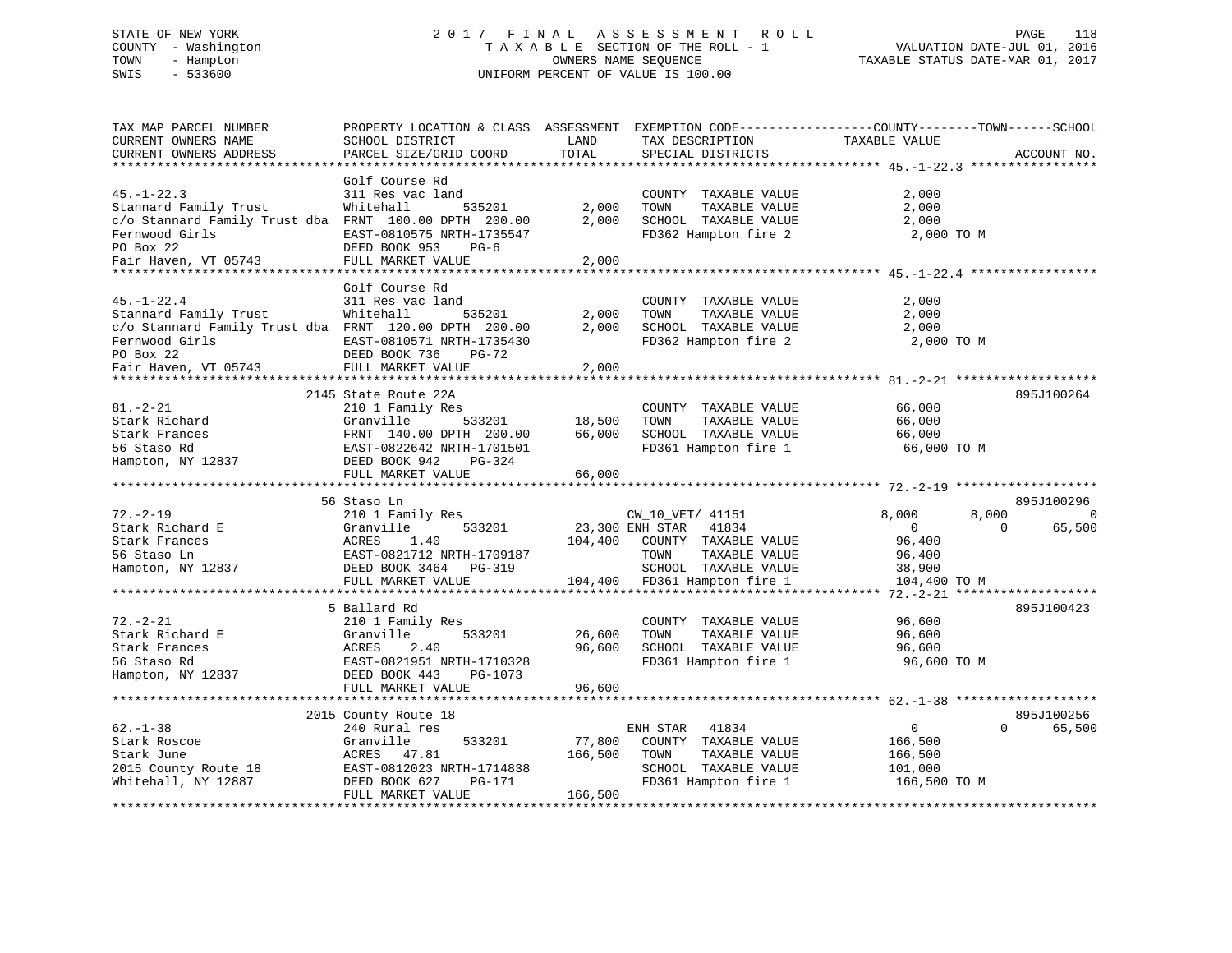# STATE OF NEW YORK 2 0 1 7 F I N A L A S S E S S M E N T R O L L PAGE 119 COUNTY - Washington T A X A B L E SECTION OF THE ROLL - 1 VALUATION DATE-JUL 01, 2016 TOWN - Hampton OWNERS NAME SEQUENCE TAXABLE STATUS DATE-MAR 01, 2017 SWIS - 533600 UNIFORM PERCENT OF VALUE IS 100.00

| TAX MAP PARCEL NUMBER<br>CURRENT OWNERS NAME<br>CURRENT OWNERS ADDRESS                                         | SCHOOL DISTRICT<br>PARCEL SIZE/GRID COORD                                                                                                                                                                       | LAND<br>TOTAL                | TAX DESCRIPTION<br>SPECIAL DISTRICTS                                                                                                                                              | PROPERTY LOCATION & CLASS ASSESSMENT EXEMPTION CODE---------------COUNTY-------TOWN-----SCHOOL<br>TAXABLE VALUE                    | ACCOUNT NO.                                  |
|----------------------------------------------------------------------------------------------------------------|-----------------------------------------------------------------------------------------------------------------------------------------------------------------------------------------------------------------|------------------------------|-----------------------------------------------------------------------------------------------------------------------------------------------------------------------------------|------------------------------------------------------------------------------------------------------------------------------------|----------------------------------------------|
| $80. - 1 - 55$<br>Stec Gregory A Trustee<br>Stec Lisa F Trustee<br>155 E 29th St Apt 17G<br>New York, NY 10016 | 19 Mirror Lake Way<br>210 1 Family Res - WTRFNT<br>535201<br>Whitehall<br>$P/O$ Lot $6A$<br>FRNT 201.00 DPTH 324.00<br>EAST-0810693 NRTH-1705676<br>DEED BOOK 3342 PG-268<br>FULL MARKET VALUE                  | 25,000<br>166,100<br>166,100 | COUNTY TAXABLE VALUE<br>TOWN<br>TAXABLE VALUE<br>SCHOOL TAXABLE VALUE<br>FD361 Hampton fire 1                                                                                     | 166,100<br>166,100<br>166,100<br>166,100 TO M                                                                                      | 895J101789                                   |
| $80. - 1 - 8$<br>Stevens Sheila<br>1549 County Route 21<br>Whitehall, NY 12887                                 | 1549 County Route 21<br>210 1 Family Res<br>Granville<br>866-187<br>ACRES<br>3.00<br>EAST-0812864 NRTH-1701569<br>DEED BOOK 477<br>PG-658<br>FULL MARKET VALUE                                                  |                              | AGED-CO/TN 41801<br>533201 28,500 AGED-SCH 41804<br>58,500 ENH STAR 41834<br>COUNTY TAXABLE VALUE<br>TAXABLE VALUE<br>TOWN<br>SCHOOL TAXABLE VALUE<br>58,500 FD361 Hampton fire 1 | 29,250<br>29,250<br>$\overline{0}$<br>$\mathbf 0$<br>$\overline{0}$<br>$\mathbf{0}$<br>29,250<br>29,250<br>$\Omega$<br>58,500 TO M | 895J100658<br>$\bigcirc$<br>11,700<br>46,800 |
| $81. - 1 - 17$<br>Strickland Living Trust<br>75 West Point Ter<br>West Hartford Conn, 06107                    | 152 Rainbow Way<br>260 Seasonal res<br>Granville<br>533201<br>ACRES<br>4.50<br>EAST-0816754 NRTH-1700641<br>DEED BOOK 838<br>$PG-223$<br>FULL MARKET VALUE                                                      | 16,700<br>69,900<br>69,900   | COUNTY TAXABLE VALUE<br>TAXABLE VALUE<br>TOWN<br>SCHOOL TAXABLE VALUE<br>FD361 Hampton fire 1                                                                                     | 69,900<br>69,900<br>69,900<br>69,900 TO M                                                                                          | 895J100660                                   |
| $71.3 - 2 - 6$<br>Strutz Paul<br>Strutz John W Jr<br>PO Box 265<br>East Wallingford, VT 05742                  | County Route 21 OFF<br>311 Res vac land - WTRFNT<br>535201<br>Whitehall<br>Subdiv 15B<br>$80 - 2 - 6$<br>FRNT 196.00 DPTH 234.00<br>EAST-0809877 NRTH-1706858<br>DEED BOOK 807<br>$PG-263$<br>FULL MARKET VALUE | 26,000<br>26,000<br>26,000   | COUNTY TAXABLE VALUE<br>TOWN<br>TAXABLE VALUE<br>SCHOOL TAXABLE VALUE<br>FD361 Hampton fire 1 26,000 TO M                                                                         | 26,000<br>26,000<br>26,000                                                                                                         |                                              |
| $38. - 1 - 2$<br>Swahn Joseph M<br>10771 State Route 4<br>Whitehall, NY 12887                                  | 27 Lemayville Way<br>210 1 Family Res<br>535201<br>Whitehall<br>ACRES<br>5.10<br>EAST-0805397 NRTH-1744146<br>DEED BOOK 3471 PG-78<br>FULL MARKET VALUE                                                         | 34,000<br>150,000<br>150,000 | COUNTY TAXABLE VALUE<br>TOWN<br>TAXABLE VALUE<br>SCHOOL TAXABLE VALUE<br>FD362 Hampton fire 2                                                                                     | 150,000<br>150,000<br>150,000<br>150,000 TO M                                                                                      | 895J100407                                   |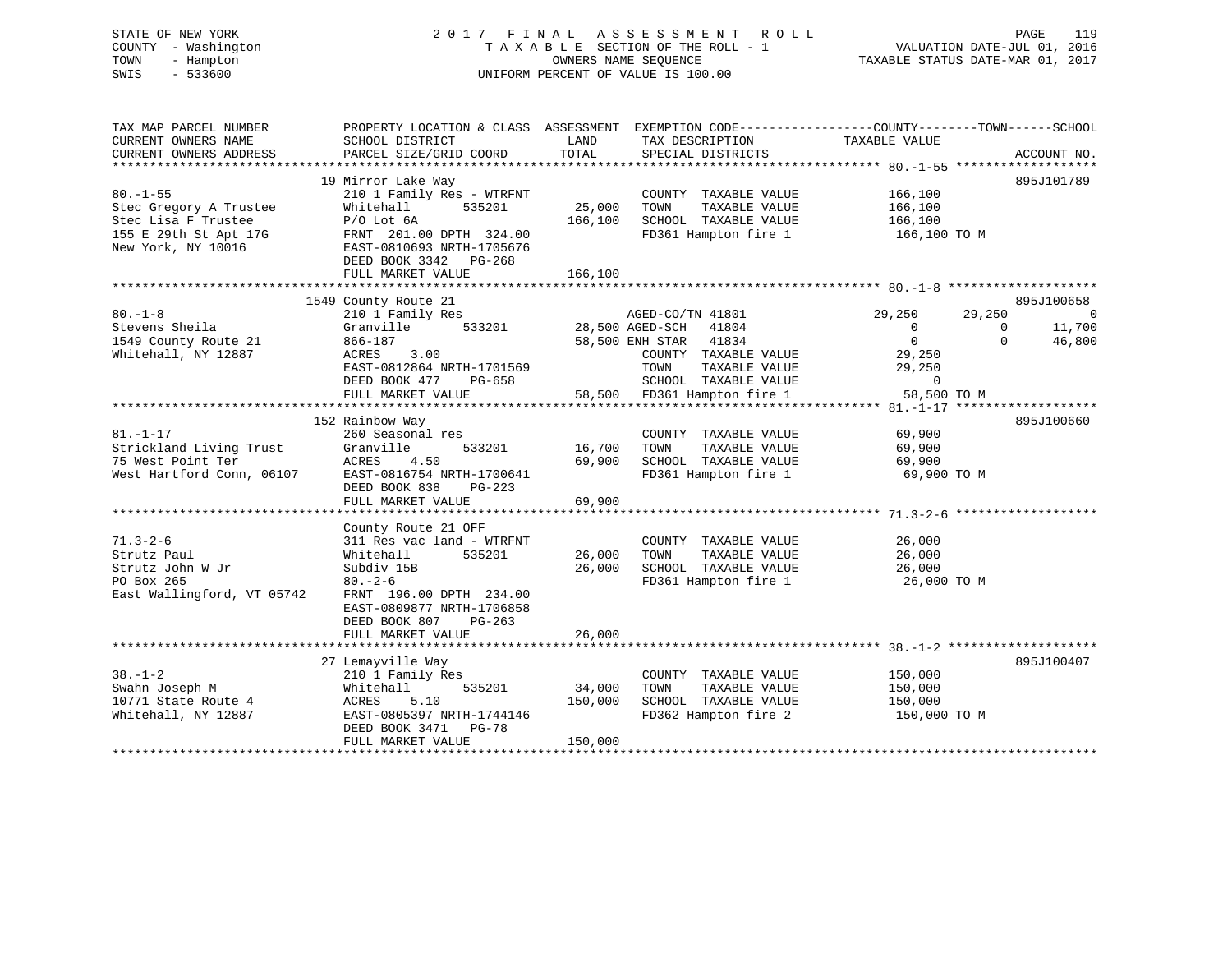# STATE OF NEW YORK 2 0 1 7 F I N A L A S S E S S M E N T R O L L PAGE 120 COUNTY - Washington T A X A B L E SECTION OF THE ROLL - 1 VALUATION DATE-JUL 01, 2016 TOWN - Hampton OWNERS NAME SEQUENCE TAXABLE STATUS DATE-MAR 01, 2017 SWIS - 533600 UNIFORM PERCENT OF VALUE IS 100.00

| TAX MAP PARCEL NUMBER<br>CURRENT OWNERS NAME<br>CURRENT OWNERS ADDRESS<br>*************************         | PROPERTY LOCATION & CLASS ASSESSMENT<br>SCHOOL DISTRICT<br>PARCEL SIZE/GRID COORD                                                                                                                     | LAND<br>TOTAL                | EXEMPTION CODE-----------------COUNTY-------TOWN------SCHOOL<br>TAX DESCRIPTION<br>SPECIAL DISTRICTS                   | TAXABLE VALUE                                                  | ACCOUNT NO.        |
|-------------------------------------------------------------------------------------------------------------|-------------------------------------------------------------------------------------------------------------------------------------------------------------------------------------------------------|------------------------------|------------------------------------------------------------------------------------------------------------------------|----------------------------------------------------------------|--------------------|
|                                                                                                             |                                                                                                                                                                                                       |                              |                                                                                                                        |                                                                |                    |
| $31. - 1 - 3.10$<br>Sweeney Daniel T<br>Sweeney Andrea<br>1386 Carvers Falls Ln<br>Whitehall, NY 12887      | 1386 Carvers Falls Ln<br>210 1 Family Res<br>535201<br>Whitehall<br>710/193<br>ACRES<br>1.70<br>EAST-0808590 NRTH-1745963<br>DEED BOOK 644<br>PG-227<br>FULL MARKET VALUE                             | 24,300<br>120,200<br>120,200 | BAS STAR 41854<br>COUNTY TAXABLE VALUE<br>TOWN<br>TAXABLE VALUE<br>SCHOOL TAXABLE VALUE<br>FD362 Hampton fire 2        | $\overline{0}$<br>120,200<br>120,200<br>90,200<br>120,200 TO M | 30,000<br>$\Omega$ |
|                                                                                                             |                                                                                                                                                                                                       |                              |                                                                                                                        |                                                                |                    |
| $31. -1 -1$<br>Sweeney Virginia M Trust<br>Sweeney Frank A Trustee<br>PO Box 3296<br>Westport, MA 02790     | 215 Carvers Falls Rd<br>260 Seasonal res<br>Whitehall<br>535201<br>Frank A &Virginia M Sween<br>Trust 3196/27<br>ACRES 168.50<br>EAST-0804096 NRTH-1746682<br>DEED BOOK 3196 PG-27                    | 94,400<br>143,800            | COUNTY TAXABLE VALUE<br>TOWN<br>TAXABLE VALUE<br>SCHOOL TAXABLE VALUE<br>FD362 Hampton fire 2                          | 143,800<br>143,800<br>143,800<br>143,800 TO M                  | 895J100091         |
|                                                                                                             | FULL MARKET VALUE                                                                                                                                                                                     | 143,800                      |                                                                                                                        |                                                                |                    |
| $38. - 1 - 1.1$<br>Sweeney Virginia M Trust<br>Sweeney Frank A Trustee<br>PO Box 3296<br>Westport, MA 02790 | Carvers Falls Rd<br>323 Vacant rural<br>Whitehall<br>535201<br>Frank A & Virginia M Swee<br>Trust 3196/27<br>ACRES 40.70<br>EAST-0803570 NRTH-1744618<br>DEED BOOK 3196<br>PG-27<br>FULL MARKET VALUE | 19,000<br>19,000<br>19,000   | COUNTY TAXABLE VALUE<br>TAXABLE VALUE<br>TOWN<br>SCHOOL TAXABLE VALUE<br>CA001 Cons agri dst 1<br>FD362 Hampton fire 2 | 19,000<br>19,000<br>19,000<br>19,000 TO<br>19,000 TO M         |                    |
|                                                                                                             |                                                                                                                                                                                                       | * * * * * * * * * * * * * *  |                                                                                                                        |                                                                |                    |
| $72. - 1 - 19$<br>Taran Barbara M<br>485 South Rd<br>Whitehall, NY 12887                                    | 485 South Rd<br>240 Rural res<br>Granville<br>533201<br>ACRES 79.84<br>EAST-0819210 NRTH-1708845<br>DEED BOOK 3081<br>$PG-31$<br>FULL MARKET VALUE                                                    | 98,700<br>175,200<br>175,200 | COUNTY TAXABLE VALUE<br>TAXABLE VALUE<br>TOWN<br>SCHOOL TAXABLE VALUE<br>FD361 Hampton fire 1                          | 175,200<br>175,200<br>175,200<br>175,200 TO M                  | 895J100267         |
|                                                                                                             | ************************                                                                                                                                                                              | *********                    |                                                                                                                        |                                                                |                    |
| $72. - 2 - 14$<br>Taran Barbara M<br>Taran Stephen M<br>485 South Rd<br>Whitehall, NY 12887                 | State Route 22A OFF<br>720 Mine/quarry<br>533201<br>Granville<br>719/148<br>ACRES 17.00<br>EAST-0823238 NRTH-1706339<br>DEED BOOK 3081<br>$PG-35$                                                     | 27,000<br>27,000             | COUNTY TAXABLE VALUE<br>TOWN<br>TAXABLE VALUE<br>SCHOOL TAXABLE VALUE<br>FD361 Hampton fire 1                          | 27,000<br>27,000<br>27,000<br>27,000 TO M                      | 895J100208         |
|                                                                                                             | FULL MARKET VALUE                                                                                                                                                                                     | 27,000                       |                                                                                                                        |                                                                |                    |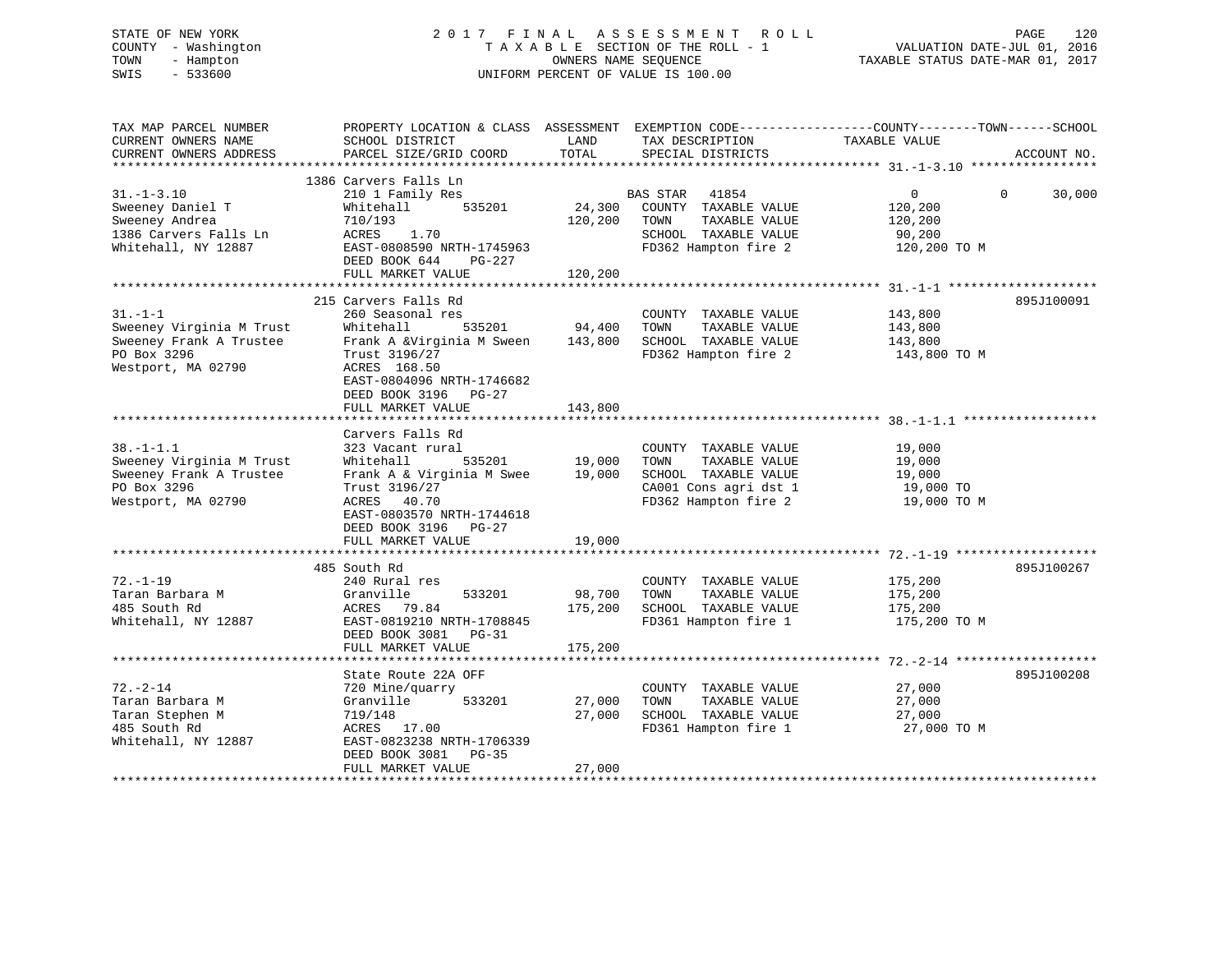# STATE OF NEW YORK 2 0 1 7 F I N A L A S S E S S M E N T R O L L PAGE 121 COUNTY - Washington T A X A B L E SECTION OF THE ROLL - 1 VALUATION DATE-JUL 01, 2016 TOWN - Hampton OWNERS NAME SEQUENCE TAXABLE STATUS DATE-MAR 01, 2017 SWIS - 533600 UNIFORM PERCENT OF VALUE IS 100.00

| TAX MAP PARCEL NUMBER<br>CURRENT OWNERS NAME<br>CURRENT OWNERS ADDRESS | PROPERTY LOCATION & CLASS ASSESSMENT EXEMPTION CODE----------------COUNTY-------TOWN------SCHOOL<br>SCHOOL DISTRICT<br>PARCEL SIZE/GRID COORD | LAND<br>TOTAL | TAX DESCRIPTION<br>SPECIAL DISTRICTS | TAXABLE VALUE                     | ACCOUNT NO.        |
|------------------------------------------------------------------------|-----------------------------------------------------------------------------------------------------------------------------------------------|---------------|--------------------------------------|-----------------------------------|--------------------|
|                                                                        |                                                                                                                                               |               |                                      |                                   |                    |
| $71. - 1 - 14.51$                                                      | 244 Hills Pond Rd<br>210 1 Family Res                                                                                                         |               | COUNTY TAXABLE VALUE                 | 141,600                           |                    |
| Taran Christopher John                                                 | Granville<br>533201                                                                                                                           | 39,400        | TAXABLE VALUE<br>TOWN                | 141,600                           |                    |
| PO Box 118                                                             | ACRES<br>9.36                                                                                                                                 | 141,600       | SCHOOL TAXABLE VALUE                 | $\frac{1}{141}$ , 600             |                    |
| Hampton, NY 12837                                                      | EAST-0817135 NRTH-1707824                                                                                                                     |               |                                      | FD361 Hampton fire 1 141,600 TO M |                    |
|                                                                        | DEED BOOK 2212 PG-35<br>FULL MARKET VALUE                                                                                                     | 141,600       |                                      |                                   |                    |
|                                                                        |                                                                                                                                               |               |                                      |                                   |                    |
|                                                                        | 494 South Rd                                                                                                                                  |               |                                      |                                   |                    |
| $72. - 1 - 19.1$                                                       | 210 1 Family Res                                                                                                                              |               | BAS STAR<br>41854                    | $\overline{0}$                    | $\Omega$<br>30,000 |
| Taran Joseph                                                           | 533201<br>Granville                                                                                                                           |               | 34,100 COUNTY TAXABLE VALUE          | 272,200                           |                    |
| Taran Tamme                                                            | 4.73<br>ACRES                                                                                                                                 | 272,200       | TAXABLE VALUE<br>TOWN                | 272,200                           |                    |
| PO Box 49                                                              | EAST-0820653 NRTH-1708856                                                                                                                     |               | SCHOOL TAXABLE VALUE                 | 242,200                           |                    |
| Hampton, NY 12837                                                      | DEED BOOK 694<br>PG-294                                                                                                                       |               | FD361 Hampton fire 1                 | 272,200 TO M                      |                    |
|                                                                        | FULL MARKET VALUE                                                                                                                             | 272,200       |                                      |                                   |                    |
|                                                                        |                                                                                                                                               |               |                                      |                                   |                    |
|                                                                        | 39 Smith Way                                                                                                                                  |               |                                      |                                   | 895J100623         |
| $80. - 1 - 10$                                                         | 260 Seasonal res                                                                                                                              |               | BAS STAR 41854                       | $\Omega$                          | $\Omega$<br>30,000 |
| Taylor Lawrence                                                        | Granville<br>533201                                                                                                                           | 36,000        | COUNTY TAXABLE VALUE                 | 69,000                            |                    |
| 39 Smith Way                                                           | ACRES<br>6.00 BANK<br>40                                                                                                                      | 69,000        | TAXABLE VALUE<br>TOWN                | 69,000                            |                    |
| Whitehall, NY 12887                                                    | EAST-0812233 NRTH-1701427                                                                                                                     |               | SCHOOL TAXABLE VALUE                 | 39,000                            |                    |
|                                                                        | DEED BOOK 2104 PG-339                                                                                                                         |               | FD361 Hampton fire 1                 | 69,000 TO M                       |                    |
|                                                                        | FULL MARKET VALUE                                                                                                                             | 69,000        |                                      |                                   |                    |
|                                                                        |                                                                                                                                               |               |                                      |                                   |                    |
|                                                                        | West Way                                                                                                                                      |               |                                      |                                   | 895J100268         |
| $71.4 - 2 - 10$                                                        | 311 Res vac land - WTRFNT                                                                                                                     |               | COUNTY TAXABLE VALUE                 | 25,500                            |                    |
| Tedeschi James A                                                       | Granville<br>533201                                                                                                                           | 25,500        | TOWN<br>TAXABLE VALUE                | 25,500                            |                    |
| Tedeschi James A Jr                                                    | LOT 8                                                                                                                                         | 25,500        | SCHOOL TAXABLE VALUE                 | 25,500                            |                    |
| 532 Long Beach Rd                                                      | $71. - 2 - 10$                                                                                                                                |               | FD361 Hampton fire 1                 | 25,500 TO M                       |                    |
| St James L I, NY 11780                                                 | FRNT 102.00 DPTH 241.00                                                                                                                       |               |                                      |                                   |                    |
|                                                                        | EAST-0815551 NRTH-1707322                                                                                                                     |               |                                      |                                   |                    |
|                                                                        | DEED BOOK 667<br><b>PG-107</b>                                                                                                                |               |                                      |                                   |                    |
|                                                                        | FULL MARKET VALUE                                                                                                                             | 25,500        |                                      |                                   |                    |
|                                                                        |                                                                                                                                               |               |                                      |                                   |                    |
|                                                                        | 1051 North Quivey Hill Ln                                                                                                                     |               |                                      |                                   | 895J100430         |
| $81. - 1 - 15$                                                         | 314 Rural vac<10                                                                                                                              |               | COUNTY TAXABLE VALUE                 | 23,000                            |                    |
| Terrio James                                                           | Granville<br>533201                                                                                                                           | 23,000        | TAXABLE VALUE<br>TOWN                | 23,000                            |                    |
| Terrio Kathleen                                                        | 4.00<br>ACRES                                                                                                                                 | 23,000        | SCHOOL TAXABLE VALUE                 | 23,000                            |                    |
| 49 East Main St                                                        | EAST-0817654 NRTH-1700465                                                                                                                     |               | FD361 Hampton fire 1                 | 23,000 TO M                       |                    |
| Granville, NY 12832                                                    | DEED BOOK 719<br>$PG-325$                                                                                                                     |               |                                      |                                   |                    |
|                                                                        | FULL MARKET VALUE                                                                                                                             | 23,000        |                                      |                                   |                    |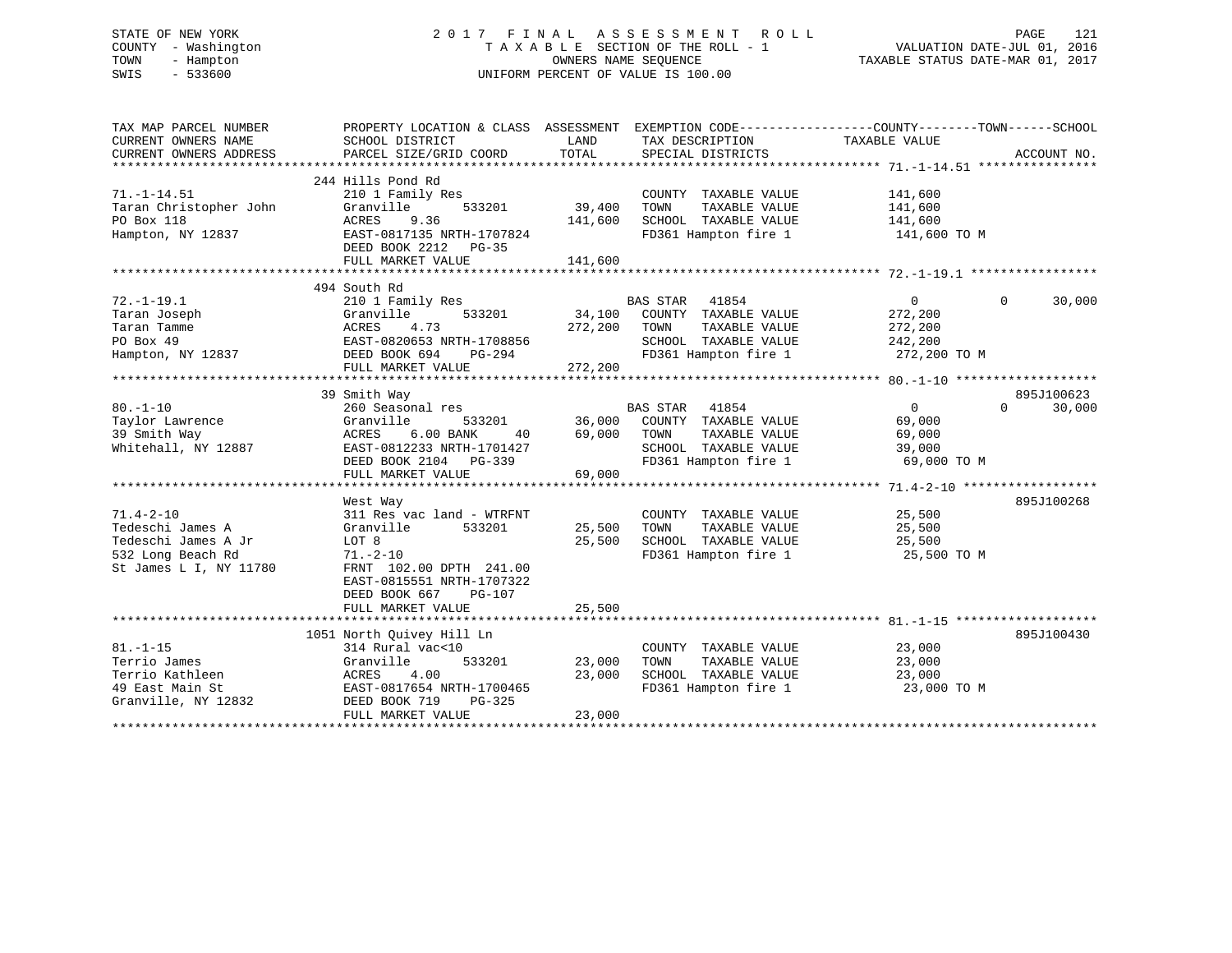# STATE OF NEW YORK 2 0 1 7 F I N A L A S S E S S M E N T R O L L PAGE 122 COUNTY - Washington T A X A B L E SECTION OF THE ROLL - 1 VALUATION DATE-JUL 01, 2016 TOWN - Hampton OWNERS NAME SEQUENCE TAXABLE STATUS DATE-MAR 01, 2017 SWIS - 533600 UNIFORM PERCENT OF VALUE IS 100.00

| TAX MAP PARCEL NUMBER                               | PROPERTY LOCATION & CLASS ASSESSMENT       |                  |                                               | EXEMPTION CODE-----------------COUNTY-------TOWN------SCHOOL |             |
|-----------------------------------------------------|--------------------------------------------|------------------|-----------------------------------------------|--------------------------------------------------------------|-------------|
| CURRENT OWNERS NAME<br>CURRENT OWNERS ADDRESS       | SCHOOL DISTRICT<br>PARCEL SIZE/GRID COORD  | LAND<br>TOTAL    | TAX DESCRIPTION                               | TAXABLE VALUE                                                | ACCOUNT NO. |
|                                                     |                                            |                  | SPECIAL DISTRICTS                             |                                                              |             |
|                                                     | Forest Hill Way                            |                  |                                               |                                                              |             |
| $71. - 1 - 29.1$                                    | 311 Res vac land                           |                  | COUNTY TAXABLE VALUE                          | 5,000                                                        |             |
| The Main Street Express LLC                         | Granville<br>533201                        | 5,000            | TOWN<br>TAXABLE VALUE                         | 5,000                                                        |             |
| 770 Bedford Ridge Rd                                | FRNT 350.00 DPTH 328.00                    | 5,000            | SCHOOL TAXABLE VALUE                          | 5,000                                                        |             |
| Mt Kisco, NY 10549                                  | EAST-0810196 NRTH-1706828                  |                  | FD361 Hampton fire 1                          | 5,000 TO M                                                   |             |
|                                                     | DEED BOOK 3394 PG-249                      |                  |                                               |                                                              |             |
|                                                     | FULL MARKET VALUE                          | 5,000            |                                               |                                                              |             |
|                                                     |                                            |                  |                                               |                                                              |             |
|                                                     | County Route 21                            |                  |                                               |                                                              | 895J100014  |
| $71. - 1 - 30.1$                                    | 311 Res vac land                           |                  | COUNTY TAXABLE VALUE                          | 19,000                                                       |             |
| The Main Street Express LLC                         | 535201<br>Whitehall                        | 19,000           | TAXABLE VALUE<br>TOWN                         | 19,000                                                       |             |
| 770 Bedford Ridge Rd                                | Sect 4 Lot 1                               | 19,000           | SCHOOL TAXABLE VALUE                          | 19,000                                                       |             |
| Mt Kisco, NY 10549                                  | 680/39 Row Agmt                            |                  | FD361 Hampton fire 1                          | 19,000 TO M                                                  |             |
|                                                     | ACRES<br>4.20                              |                  |                                               |                                                              |             |
|                                                     | EAST-0809503 NRTH-1707237                  |                  |                                               |                                                              |             |
|                                                     | DEED BOOK 3394 PG-249                      |                  |                                               |                                                              |             |
|                                                     | FULL MARKET VALUE                          | 19,000           |                                               |                                                              |             |
|                                                     |                                            |                  |                                               |                                                              |             |
|                                                     | County Route 21 OFF                        |                  |                                               |                                                              |             |
| $71. - 1 - 30.3$                                    | 311 Res vac land                           |                  | COUNTY TAXABLE VALUE                          | 18,500                                                       |             |
| The Main Street Express LLC                         | 535201<br>Whitehall                        | 18,500           | TOWN<br>TAXABLE VALUE                         | 18,500                                                       |             |
| 770 Bedford Ridge Rd                                | Sect 4 Lot 2                               | 18,500           | SCHOOL TAXABLE VALUE                          | 18,500                                                       |             |
| Mt Kisco, NY 10549                                  | ACRES<br>3.98                              |                  | FD361 Hampton fire 1                          | 18,500 TO M                                                  |             |
|                                                     | EAST-0809851 NRTH-1707322                  |                  |                                               |                                                              |             |
|                                                     | DEED BOOK 3394 PG-249                      |                  |                                               |                                                              |             |
|                                                     | FULL MARKET VALUE                          | 18,500           |                                               |                                                              |             |
|                                                     |                                            |                  |                                               |                                                              |             |
|                                                     | County Route 21 OFF                        |                  |                                               |                                                              |             |
| $71. - 1 - 30.4$                                    | 323 Vacant rural                           |                  | COUNTY TAXABLE VALUE                          | 25,000                                                       |             |
| The Main Street Express LLC                         | Whitehall<br>535201                        | 25,000           | TOWN<br>TAXABLE VALUE                         | 25,000                                                       |             |
| 770 Bedford Ridge Rd                                | Sect 4 Lot 3                               | 25,000           | SCHOOL TAXABLE VALUE                          | 25,000                                                       |             |
| Mt Kisco, NY 10549                                  | ACRES 38.69                                |                  | FD361 Hampton fire 1                          | 25,000 TO M                                                  |             |
|                                                     | EAST-0809447 NRTH-1708296                  |                  |                                               |                                                              |             |
|                                                     | DEED BOOK 3394 PG-249                      |                  |                                               |                                                              |             |
|                                                     | FULL MARKET VALUE                          | 25,000           |                                               |                                                              |             |
|                                                     |                                            |                  |                                               |                                                              |             |
|                                                     | County Route 21                            |                  |                                               |                                                              |             |
| $71. - 1 - 30.5$                                    | 311 Res vac land                           |                  | COUNTY TAXABLE VALUE                          | 21,000                                                       |             |
| The Main Street Express LLC<br>770 Bedford Ridge Rd | Whitehall<br>535201                        | 21,000<br>21,000 | TOWN<br>TAXABLE VALUE<br>SCHOOL TAXABLE VALUE | 21,000                                                       |             |
|                                                     | Sect 4 Lot 4                               |                  |                                               | 21,000                                                       |             |
| Mt Kisco, NY 10549                                  | ACRES<br>5.10<br>EAST-0809225 NRTH-1707584 |                  | FD361 Hampton fire 1                          | 21,000 TO M                                                  |             |
|                                                     | PG-249                                     |                  |                                               |                                                              |             |
|                                                     | DEED BOOK 3394<br>FULL MARKET VALUE        | 21,000           |                                               |                                                              |             |
|                                                     |                                            |                  |                                               |                                                              |             |
|                                                     |                                            |                  |                                               |                                                              |             |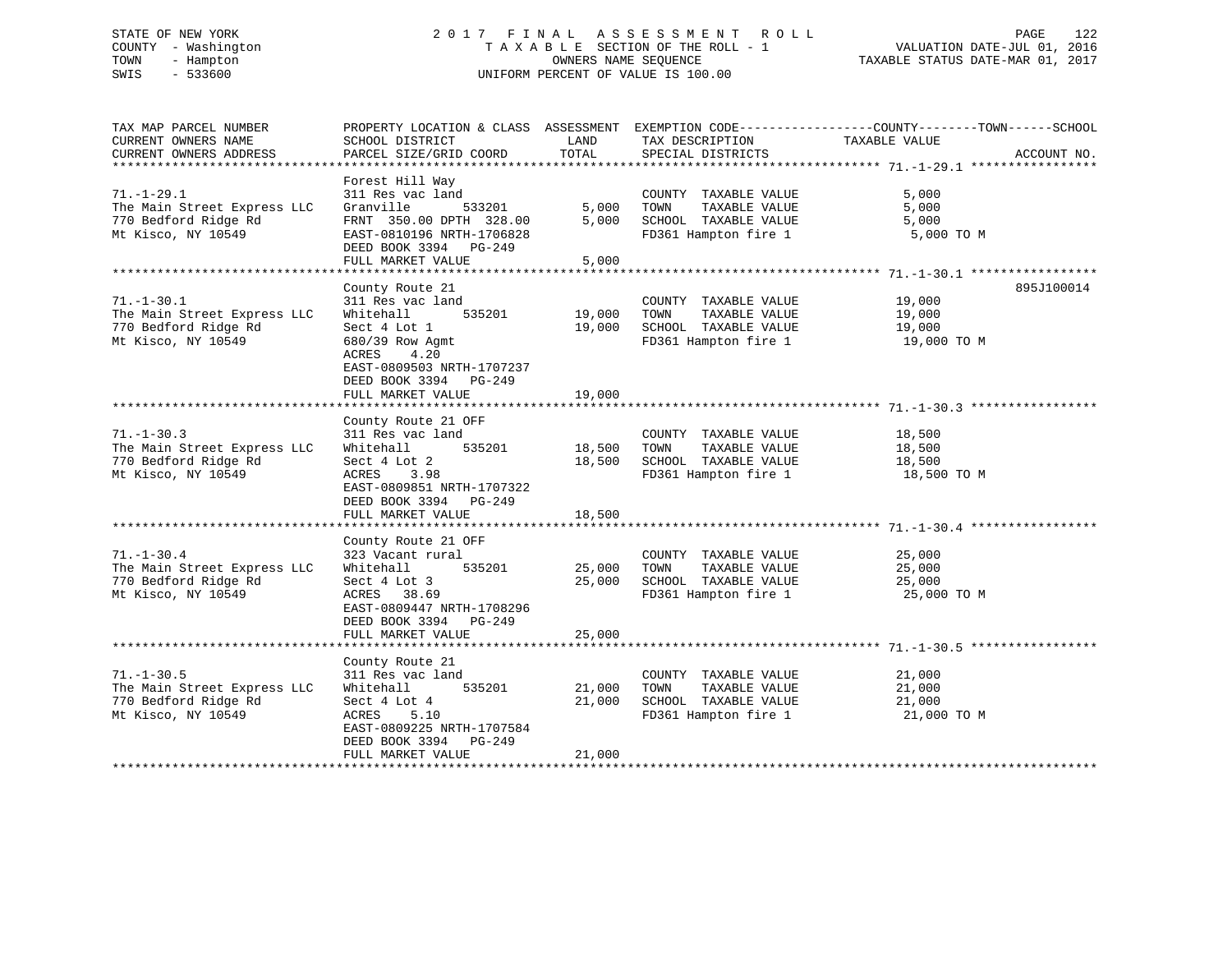# STATE OF NEW YORK 2 0 1 7 F I N A L A S S E S S M E N T R O L L PAGE 123 COUNTY - Washington T A X A B L E SECTION OF THE ROLL - 1 VALUATION DATE-JUL 01, 2016 TOWN - Hampton OWNERS NAME SEQUENCE TAXABLE STATUS DATE-MAR 01, 2017 SWIS - 533600 UNIFORM PERCENT OF VALUE IS 100.00UNIFORM PERCENT OF VALUE IS 100.00

| TAX MAP PARCEL NUMBER<br>CURRENT OWNERS NAME<br>CURRENT OWNERS ADDRESS                        | PROPERTY LOCATION & CLASS ASSESSMENT<br>SCHOOL DISTRICT<br>PARCEL SIZE/GRID COORD                                                                                                                                        | LAND<br>TOTAL              | TAX DESCRIPTION<br>SPECIAL DISTRICTS                                                          | EXEMPTION CODE-----------------COUNTY-------TOWN------SCHOOL<br>TAXABLE VALUE<br>ACCOUNT NO. |
|-----------------------------------------------------------------------------------------------|--------------------------------------------------------------------------------------------------------------------------------------------------------------------------------------------------------------------------|----------------------------|-----------------------------------------------------------------------------------------------|----------------------------------------------------------------------------------------------|
| ********************                                                                          | ***********************                                                                                                                                                                                                  | *********                  |                                                                                               |                                                                                              |
| $71. - 1 - 30.6$<br>The Main Street Express LLC<br>770 Bedford Ridge Rd<br>Mt Kisco, NY 10549 | County Route 21<br>311 Res vac land<br>535201<br>Whitehall<br>Sect 4 Lot 5<br>ACRES 10.09<br>EAST-0808713 NRTH-1707962<br>DEED BOOK 3394<br>PG-249<br>FULL MARKET VALUE                                                  | 29,000<br>29,000<br>29,000 | COUNTY TAXABLE VALUE<br>TOWN<br>TAXABLE VALUE<br>SCHOOL TAXABLE VALUE<br>FD361 Hampton fire 1 | 29,000<br>29,000<br>29,000<br>29,000 TO M                                                    |
|                                                                                               | *************************                                                                                                                                                                                                |                            |                                                                                               |                                                                                              |
| $71.3 - 2 - 1$<br>The Main Street Express LLC<br>770 Bedford Ridge Rd<br>Mt Kisco, NY 10549   | County Route 21<br>311 Res vac land - WTRFNT<br>Whitehall<br>535201<br>Subdiv Lot 21B<br>Sect 3<br>$80. -2 - 1$<br>FRNT 319.00 DPTH 178.00<br>EAST-0809667 NRTH-1706334<br>DEED BOOK 3394<br>PG-249                      | 26,000<br>26,000           | COUNTY TAXABLE VALUE<br>TOWN<br>TAXABLE VALUE<br>SCHOOL TAXABLE VALUE<br>FD361 Hampton fire 1 | 26,000<br>26,000<br>26,000<br>26,000 TO M                                                    |
|                                                                                               | FULL MARKET VALUE                                                                                                                                                                                                        | 26,000                     |                                                                                               |                                                                                              |
| $71.3 - 2 - 2$<br>The Main Street Express LLC<br>770 Bedford Ridge Rd<br>Mt Kisco, NY 10549   | County Route 21<br>311 Res vac land - WTRFNT<br>Whitehall<br>535201<br>Subdiv Lot 19B<br>Sect 3<br>$80 - 2 - 2$<br>FRNT 291.00 DPTH 289.00<br>EAST-0809585 NRTH-1706546<br>DEED BOOK 3394<br>PG-249<br>FULL MARKET VALUE | 26,000<br>26,000<br>26,000 | COUNTY TAXABLE VALUE<br>TOWN<br>TAXABLE VALUE<br>SCHOOL TAXABLE VALUE<br>FD361 Hampton fire 1 | 26,000<br>26,000<br>26,000<br>26,000 TO M                                                    |
|                                                                                               |                                                                                                                                                                                                                          |                            |                                                                                               |                                                                                              |
| $71.3 - 2 - 3$<br>The Main Street Express LLC<br>770 Bedford Ridge Rd<br>Mt Kisco, NY 10549   | County Route 21 OFF<br>314 Rural vac<10 - WTRFNT<br>Whitehall<br>535201<br>Subdiv 18B<br>$80 - 2 - 3$<br>ACRES<br>1.11<br>EAST-0809537 NRTH-1706726<br>DEED BOOK 3394<br>PG-249                                          | 26,000<br>26,000           | COUNTY TAXABLE VALUE<br>TOWN<br>TAXABLE VALUE<br>SCHOOL TAXABLE VALUE<br>FD361 Hampton fire 1 | 26,000<br>26,000<br>26,000<br>26,000 TO M                                                    |
|                                                                                               | FULL MARKET VALUE                                                                                                                                                                                                        | 26,000                     |                                                                                               |                                                                                              |
| $71.3 - 2 - 4$                                                                                | **************<br>County Route 21<br>314 Rural vac<10 - WTRFNT                                                                                                                                                           |                            | COUNTY TAXABLE VALUE                                                                          | ******************* 71.3-2-4<br>26,000                                                       |
| The Main Street Express LLC<br>770 Bedford Ridge Rd<br>Mt Kisco, NY 10549                     | 535201<br>Whitehall<br>Subdiv Lot 17B<br>$80 - 2 - 4$<br>ACRES<br>1.53<br>EAST-0809488 NRTH-1706892<br>DEED BOOK 3394<br>PG-249<br>FULL MARKET VALUE                                                                     | 26,000<br>26,000<br>26,000 | TOWN<br>TAXABLE VALUE<br>SCHOOL TAXABLE VALUE<br>FD361 Hampton fire 1                         | 26,000<br>26,000<br>26,000 TO M                                                              |
| <b>+++++++++++++++++++++++</b>                                                                | .                                                                                                                                                                                                                        |                            |                                                                                               |                                                                                              |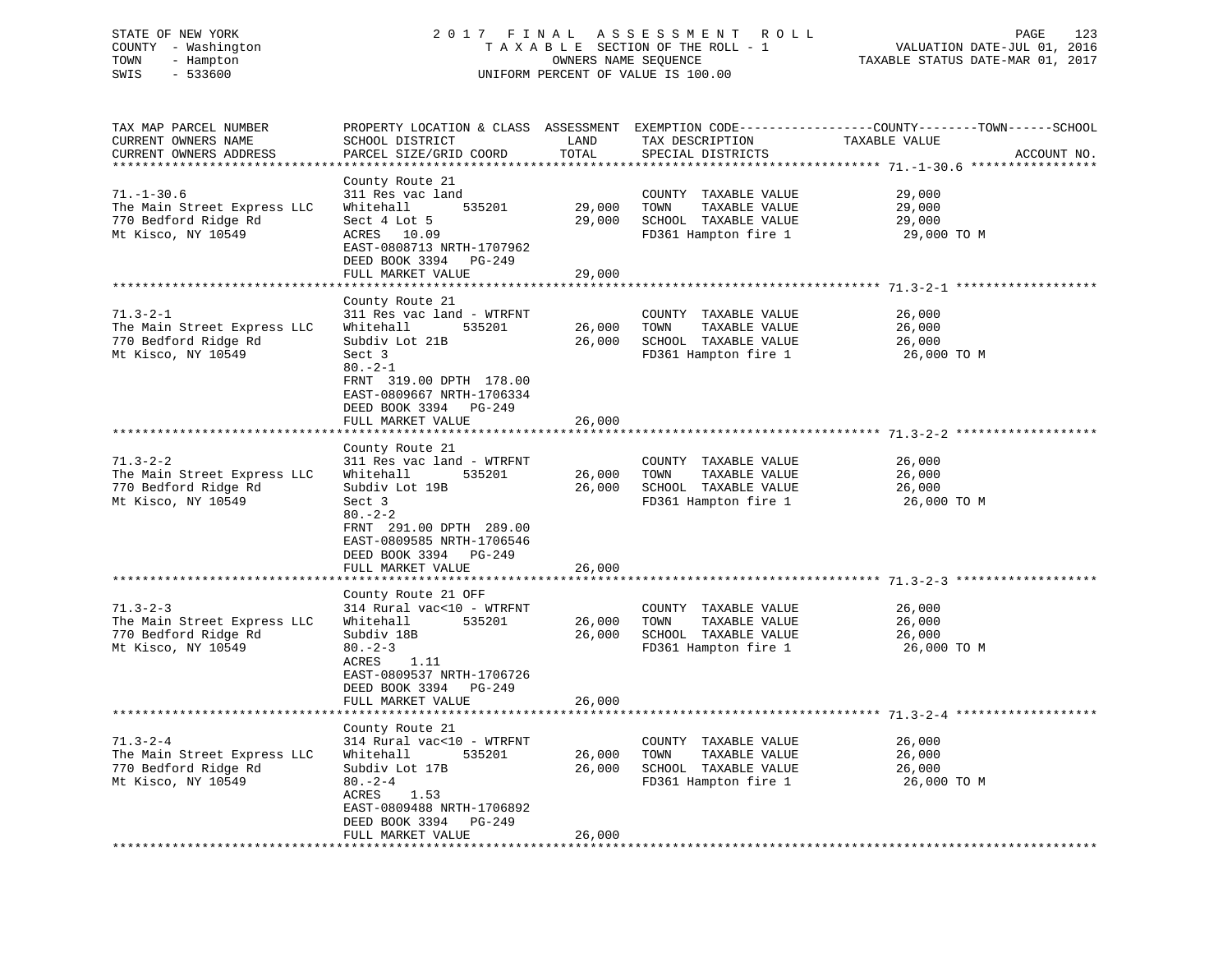|                                                                                                                                            |                                        |                                                                                   | 124<br>PAGE<br>VALUATION DATE-JUL 01, 2016<br>TAXABLE STATUS DATE-MAR 01, 2017                                                                                                                                                                                                                                                                                                                                                                                                                                                                                          |
|--------------------------------------------------------------------------------------------------------------------------------------------|----------------------------------------|-----------------------------------------------------------------------------------|-------------------------------------------------------------------------------------------------------------------------------------------------------------------------------------------------------------------------------------------------------------------------------------------------------------------------------------------------------------------------------------------------------------------------------------------------------------------------------------------------------------------------------------------------------------------------|
| SCHOOL DISTRICT                                                                                                                            |                                        |                                                                                   | ACCOUNT NO.                                                                                                                                                                                                                                                                                                                                                                                                                                                                                                                                                             |
|                                                                                                                                            |                                        |                                                                                   |                                                                                                                                                                                                                                                                                                                                                                                                                                                                                                                                                                         |
| County Route 21 OFF<br>The Main Street Express LLC<br>$80. - 2 - 5$<br>ACRES 1.31<br>EAST-0809685 NRTH-1706900<br>DEED BOOK 3394 PG-249    |                                        | COUNTY TAXABLE VALUE<br>TAXABLE VALUE<br>TOWN<br>FD361 Hampton fire 1 26,000 TO M | 26,000<br>26,000<br>26,000                                                                                                                                                                                                                                                                                                                                                                                                                                                                                                                                              |
|                                                                                                                                            |                                        |                                                                                   |                                                                                                                                                                                                                                                                                                                                                                                                                                                                                                                                                                         |
| 10 Forest Hill Way<br>The Main Street Express LLC<br>$80. -3 - 1$<br>ACRES 1.04<br>EAST-0810077 NRTH-1706871<br>DEED BOOK 3394<br>$PG-249$ |                                        | COUNTY TAXABLE VALUE<br>FD361 Hampton fire 1 186,600 TO M                         | 186,600<br>TAXABLE VALUE 186,600                                                                                                                                                                                                                                                                                                                                                                                                                                                                                                                                        |
| CURRENT OWNERS ADDRESS                                                                                                                     | FULL MARKET VALUE<br>FULL MARKET VALUE | 26,000<br>186,600                                                                 | 2017 FINAL ASSESSMENT ROLL<br>TAXABLE SECTION OF THE ROLL - 1<br>OWNERS NAME SEOUENCE<br>UNIFORM PERCENT OF VALUE IS 100.00<br>TAX MAP PARCEL NUMBER THE PROPERTY LOCATION & CLASS ASSESSMENT EXEMPTION CODE---------------COUNTY--------TOWN------SCHOOL<br>LAND TAX DESCRIPTION TAXABLE VALUE<br>PARCEL SIZE/GRID COORD TOTAL SPECIAL DISTRICTS<br>314 Rural vac<10 - WTRFNT<br>Whitehall 535201 26,000<br>Subdiv 16B 26,000 SCHOOL TAXABLE VALUE<br>210 1 Family Res - WTRFNT<br>Whitehall 535201 25,000 TOWN<br>Subdiv Lot 14B 186,600 SCHOOL TAXABLE VALUE 186,600 |

|                                     | Forest Hill Way             |        |      |                      |             |
|-------------------------------------|-----------------------------|--------|------|----------------------|-------------|
| $71.3 - 3 - 2$                      | 311 Res vac land - WTRFNT   |        |      | COUNTY TAXABLE VALUE | 26,000      |
| The Main Street Express LLC         | Whitehall 535201            | 26,000 | TOWN | TAXABLE VALUE        | 26,000      |
| 770 Bedford Ridge Rd Subdiv Lot 13B |                             | 26,000 |      | SCHOOL TAXABLE VALUE | 26,000      |
| Mt Kisco, NY 10549                  | Sect 3                      |        |      | FD361 Hampton fire 1 | 26,000 TO M |
|                                     | $80. - 3 - 2$               |        |      |                      |             |
|                                     | FRNT 221.00 DPTH 240.00     |        |      |                      |             |
|                                     | EAST-0810146 NRTH-1706601   |        |      |                      |             |
|                                     | DEED BOOK 3394 PG-249       |        |      |                      |             |
|                                     | 26,000<br>FULL MARKET VALUE |        |      |                      |             |
|                                     |                             |        |      |                      |             |
|                                     | County Route 21 OFF         |        |      |                      |             |
| $71.3 - 3 - 3$                      | 311 Res vac land - WTRFNT   |        |      | COUNTY TAXABLE VALUE | 26,000      |
| The Main Street Express LLC         | Whitehall 535201            | 26,000 | TOWN | TAXABLE VALUE        | 26,000      |
| 770 Bedford Ridge Rd                | Subdiv Lot 20B              | 26,000 |      | SCHOOL TAXABLE VALUE | 26,000      |
| Mt Kisco, NY 10549                  | Sect 3                      |        |      | FD361 Hampton fire 1 | 26,000 TO M |
|                                     | $80. - 3 - 3$               |        |      |                      |             |
|                                     | FRNT 169.00 DPTH 324.00     |        |      |                      |             |
|                                     | EAST-0810279 NRTH-1706570   |        |      |                      |             |
|                                     | DEED BOOK 2792 PG-265       |        |      |                      |             |
|                                     | FULL MARKET VALUE           | 26,000 |      |                      |             |
|                                     |                             |        |      |                      |             |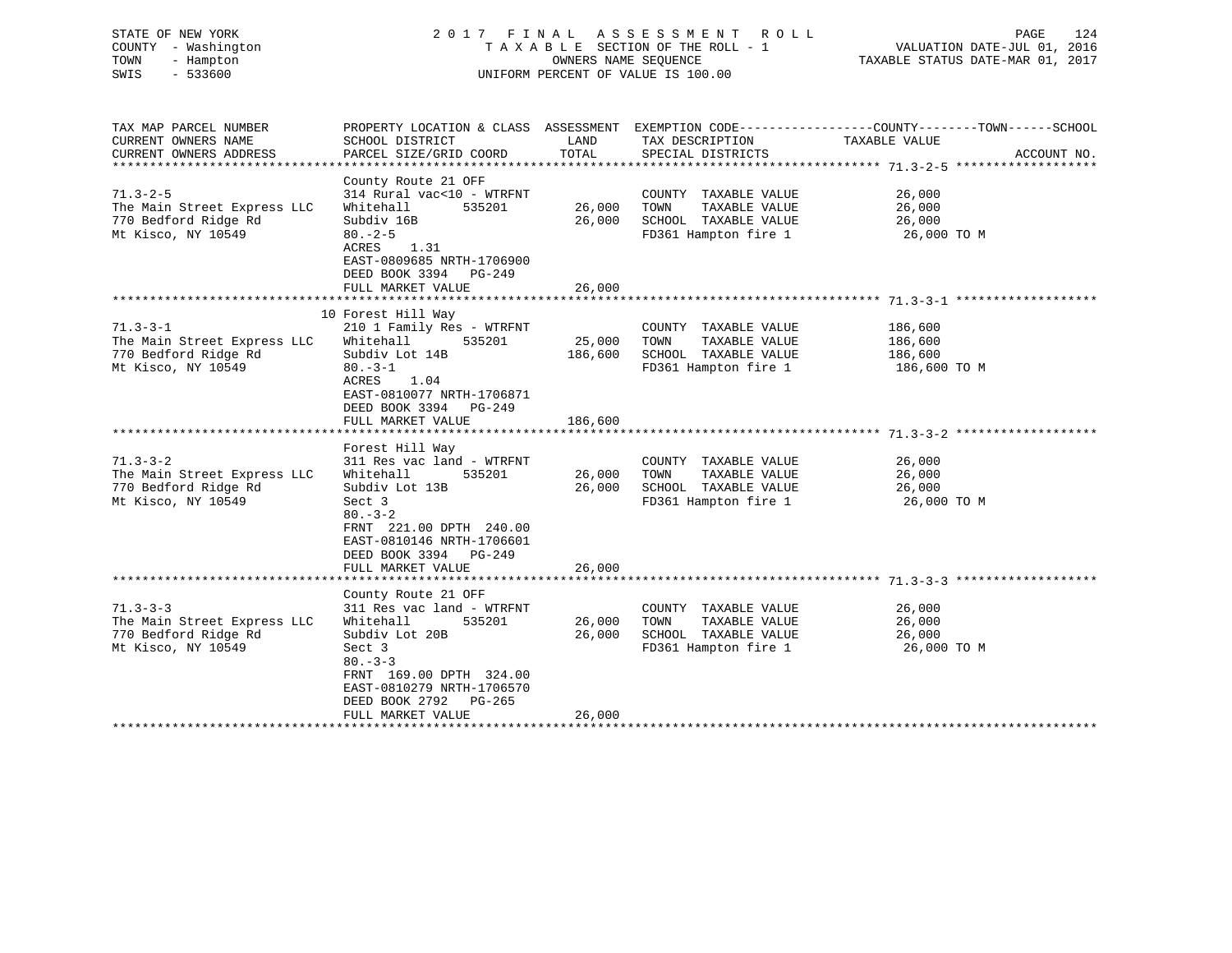| STATE OF NEW YORK<br>COUNTY - Washington<br>TOWN<br>- Hampton<br>$-533600$<br>SWIS       | 2017 FINAL                                                                                                                                             | OWNERS NAME SEOUENCE        | A S S E S S M E N T<br>ROLL ROLL<br>TAXABLE SECTION OF THE ROLL - 1<br>UNIFORM PERCENT OF VALUE IS 100.00 | 125<br>PAGE<br>VALUATION DATE-JUL 01, 2016<br>TAXABLE STATUS DATE-MAR 01, 2017                                   |
|------------------------------------------------------------------------------------------|--------------------------------------------------------------------------------------------------------------------------------------------------------|-----------------------------|-----------------------------------------------------------------------------------------------------------|------------------------------------------------------------------------------------------------------------------|
| TAX MAP PARCEL NUMBER<br>CURRENT OWNERS NAME                                             | SCHOOL DISTRICT                                                                                                                                        | LAND                        | TAX DESCRIPTION                                                                                           | PROPERTY LOCATION & CLASS ASSESSMENT EXEMPTION CODE----------------COUNTY-------TOWN-----SCHOOL<br>TAXABLE VALUE |
| CURRENT OWNERS ADDRESS<br>**************                                                 | PARCEL SIZE/GRID COORD                                                                                                                                 | TOTAL                       | SPECIAL DISTRICTS                                                                                         | ACCOUNT NO.                                                                                                      |
|                                                                                          | County Route 21 OFF                                                                                                                                    |                             |                                                                                                           |                                                                                                                  |
| $71.3 - 3 - 4$                                                                           | 311 Res vac land - WTRFNT                                                                                                                              |                             | COUNTY TAXABLE VALUE                                                                                      | 26,000                                                                                                           |
| The Main Street Express LLC                                                              | Whitehall<br>535201                                                                                                                                    | 26,000                      | TAXABLE VALUE<br>TOWN                                                                                     | 26,000                                                                                                           |
| 770 Bedford Ridge Rd                                                                     | Subdiv Lot 5B                                                                                                                                          | 26,000                      | SCHOOL TAXABLE VALUE                                                                                      | 26,000                                                                                                           |
| Mt Kisco, NY 10549                                                                       | Sect 3                                                                                                                                                 |                             | FD361 Hampton fire 1                                                                                      | 26,000 TO M                                                                                                      |
|                                                                                          | $80 - 3 - 4$<br>FRNT 191.00 DPTH 324.00<br>EAST-0810347 NRTH-1706468<br>DEED BOOK 2792<br>PG-269                                                       |                             |                                                                                                           |                                                                                                                  |
|                                                                                          | FULL MARKET VALUE                                                                                                                                      | 26,000                      |                                                                                                           |                                                                                                                  |
|                                                                                          | County Route 21 OFF                                                                                                                                    |                             |                                                                                                           |                                                                                                                  |
| $71.3 - 3 - 5$                                                                           | 311 Res vac land - WTRFNT                                                                                                                              |                             | COUNTY TAXABLE VALUE                                                                                      | 26,000                                                                                                           |
| The Main Street Express LLC                                                              | Whitehall<br>535201                                                                                                                                    | 26,000                      | TOWN<br>TAXABLE VALUE                                                                                     | 26,000                                                                                                           |
| 770 Bedford Ridge Rd                                                                     | Subdiv Lot 12B                                                                                                                                         | 26,000                      | SCHOOL TAXABLE VALUE                                                                                      | 26,000                                                                                                           |
| Mt Kisco, NY 10549                                                                       | Sect 3<br>$80 - 3 - 5$<br>FRNT 142.00 DPTH 457.00<br>EAST-0810272 NRTH-1706363<br>DEED BOOK 2792<br>PG-273<br>FULL MARKET VALUE                        | 26,000                      | FD361 Hampton fire 1                                                                                      | 26,000 TO M                                                                                                      |
|                                                                                          |                                                                                                                                                        |                             |                                                                                                           |                                                                                                                  |
|                                                                                          | County Route 21 OFF                                                                                                                                    |                             |                                                                                                           |                                                                                                                  |
| $71.3 - 3 - 6$                                                                           | 311 Res vac land - WTRFNT                                                                                                                              |                             | COUNTY TAXABLE VALUE                                                                                      | 26,000                                                                                                           |
| The Main Street Express LLC                                                              | 535201<br>Whitehall                                                                                                                                    | 26,000                      | TAXABLE VALUE<br>TOWN                                                                                     | 26,000                                                                                                           |
| 770 Bedford Ridge Rd                                                                     | Subdiv Lot 11B                                                                                                                                         | 26,000                      | SCHOOL TAXABLE VALUE                                                                                      | 26,000                                                                                                           |
| Mt Kisco, NY 10549                                                                       | Sect 3<br>$80 - 3 - 6$<br>FRNT 200.00 DPTH 457.00<br>EAST-0810245 NRTH-1706245<br>DEED BOOK 2792<br>PG-277<br>FULL MARKET VALUE<br>******************* | 26,000                      | FD361 Hampton fire 1<br>**************************************71.3-3-7 ***                                | 26,000 TO M                                                                                                      |
|                                                                                          | County Route 21 OFF                                                                                                                                    |                             |                                                                                                           |                                                                                                                  |
| $71.3 - 3 - 7$<br>The Main Street Express LLC<br>770 Bedford Ridge<br>Mt Kisco, NY 10549 | 311 Res vac land - WTRFNT<br>Whitehall<br>535201<br>Subdiv Lot 10B<br>Sect 3<br>$80 - 3 - 7$<br>FRNT 201.00 DPTH 273.00<br>EAST-0810314 NRTH-1706181   | 26,000<br>26,000            | COUNTY TAXABLE VALUE<br>TOWN<br>TAXABLE VALUE<br>SCHOOL TAXABLE VALUE<br>FD361 Hampton fire 1             | 26,000<br>26,000<br>26,000<br>26,000 TO M                                                                        |
|                                                                                          | DEED BOOK 2792<br>PG-281                                                                                                                               |                             |                                                                                                           |                                                                                                                  |
| **********************                                                                   | FULL MARKET VALUE<br>*********************                                                                                                             | 26,000<br>* * * * * * * * * |                                                                                                           |                                                                                                                  |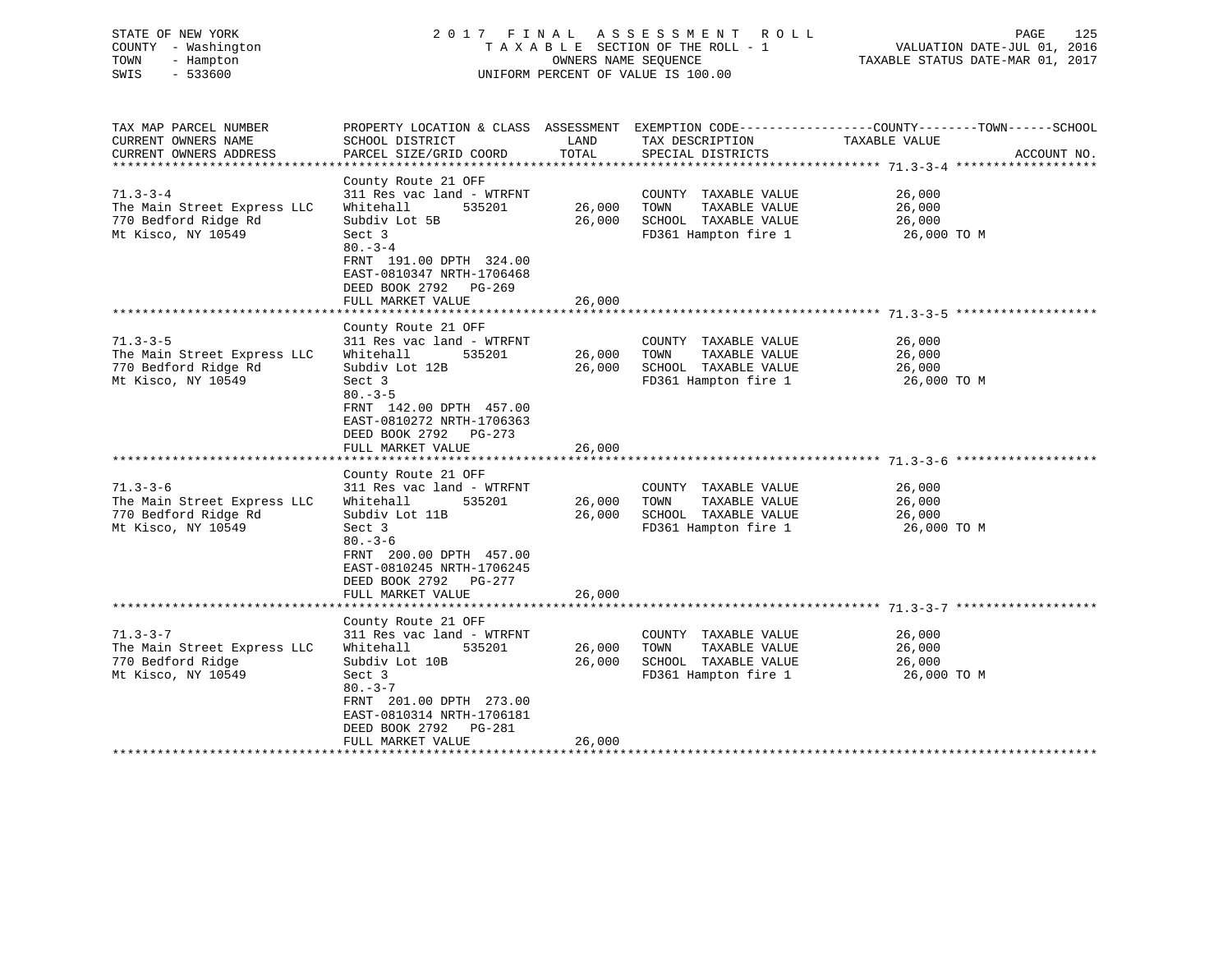| COUNTY - Washington<br>TOWN<br>- Hampton<br>OWNERS NAME SEQUENCE<br>TAXABLE STATUS DATE-MAR 01, 2017<br>SWIS<br>$-533600$<br>UNIFORM PERCENT OF VALUE IS 100.00 | VALUATION DATE-JUL 01, 2016 |
|-----------------------------------------------------------------------------------------------------------------------------------------------------------------|-----------------------------|
| TAX MAP PARCEL NUMBER<br>PROPERTY LOCATION & CLASS ASSESSMENT EXEMPTION CODE---------------COUNTY-------TOWN------SCHOOL                                        |                             |
| CURRENT OWNERS NAME<br>SCHOOL DISTRICT<br>LAND<br>TAX DESCRIPTION<br>TAXABLE VALUE                                                                              |                             |
| PARCEL SIZE/GRID COORD<br>TOTAL<br>SPECIAL DISTRICTS<br>CURRENT OWNERS ADDRESS                                                                                  | ACCOUNT NO.                 |
| County Route 21                                                                                                                                                 |                             |
| $71.3 - 3 - 15$<br>311 Res vac land - WTRFNT<br>26,000<br>COUNTY TAXABLE VALUE                                                                                  |                             |
| Whitehall<br>26,000<br>26,000<br>The Main Street Express LLC<br>535201<br>TOWN<br>TAXABLE VALUE                                                                 |                             |
| 770 Bedford Ridge Rd<br>Subdiv Lot 1B<br>26,000<br>SCHOOL TAXABLE VALUE<br>26,000                                                                               |                             |
| Mt Kisco, NY 10549<br>Sect 3<br>FD361 Hampton fire 1<br>26,000 TO M                                                                                             |                             |
| $80. - 3 - 15$                                                                                                                                                  |                             |
| FRNT 230.00 DPTH 121.00                                                                                                                                         |                             |
| EAST-0810076 NRTH-1705791<br>DEED BOOK 3394<br>PG-249                                                                                                           |                             |
| FULL MARKET VALUE<br>26,000                                                                                                                                     |                             |
| * * * * * * * * * * * * *                                                                                                                                       |                             |
| County Route 21                                                                                                                                                 |                             |
| $80. - 1 - 62$<br>311 Res vac land<br>COUNTY TAXABLE VALUE<br>12,000                                                                                            |                             |
| The Main Street Express LLC<br>Whitehall<br>12,000<br>TOWN<br>TAXABLE VALUE<br>12,000<br>535201                                                                 |                             |
| 770 Bedford Ridge Rd<br>Sect 5 Lot 7<br>12,000<br>SCHOOL TAXABLE VALUE<br>12,000<br>Mt Kisco, NY 10549<br>5.20<br>FD361 Hampton fire 1<br>12,000 TO M<br>ACRES  |                             |
| EAST-0809318 NRTH-1705862                                                                                                                                       |                             |
| DEED BOOK 2792<br>PG-257                                                                                                                                        |                             |
| FULL MARKET VALUE<br>12,000                                                                                                                                     |                             |
| ************************                                                                                                                                        |                             |
| 207 South Rd                                                                                                                                                    | 895J100680                  |
| $81. - 1 - 1.2$<br>260 Seasonal res<br>COUNTY TAXABLE VALUE<br>47,700<br>Theys Margaret A<br>Granville<br>533201<br>23,000<br>TOWN<br>TAXABLE VALUE<br>47,700   |                             |
| PO Box 3<br>2456/121<br>47,700<br>SCHOOL TAXABLE VALUE<br>47,700                                                                                                |                             |
| Hampton, NY 12837<br>ACRES<br>7.00<br>FD361 Hampton fire 1<br>47,700 TO M                                                                                       |                             |
| EAST-0817426 NRTH-1704515                                                                                                                                       |                             |
| DEED BOOK 2948<br>PG-117                                                                                                                                        |                             |
| FULL MARKET VALUE<br>47,700                                                                                                                                     |                             |
| ******************<br>************************* 72.-1-22.1 ******************                                                                                   | 895J100696                  |
| County Route 18 OFF<br>$72. - 1 - 22.1$<br>7,500<br>720 Mine/quarry<br>COUNTY TAXABLE VALUE                                                                     |                             |
| Thomas John<br>Granville<br>533201<br>7,500<br>TOWN<br>TAXABLE VALUE<br>7,500                                                                                   |                             |
| 1248 Vermont Route 31<br>556/241<br>7,500<br>SCHOOL TAXABLE VALUE<br>7,500                                                                                      |                             |
| Poultney, VT 05764<br>ACRES 10.17<br>CA001 Cons agri dst 1<br>7,500 TO                                                                                          |                             |
| EAST-0819473 NRTH-1710771<br>FD361 Hampton fire 1<br>7,500 TO M                                                                                                 |                             |
| DEED BOOK 3668<br>PG-194                                                                                                                                        |                             |
| 7,500<br>FULL MARKET VALUE                                                                                                                                      |                             |
|                                                                                                                                                                 |                             |
| **************************                                                                                                                                      |                             |
| 320 Hills Pond Rd<br>$71. - 1 - 14.1$<br>240 Rural res<br>BAS STAR<br>41854<br>0<br>0                                                                           | 895J100300<br>30,000        |
| Thomas John C<br>Granville<br>533201<br>51,900<br>COUNTY TAXABLE VALUE<br>142,400                                                                               |                             |
| PO Box 133<br>740/199<br>142,400<br>TAXABLE VALUE<br>TOWN<br>142,400                                                                                            |                             |
| SCHOOL TAXABLE VALUE<br>Hampton, NY 12837<br>112,400<br>ACRES<br>31.90                                                                                          |                             |
| FD361 Hampton fire 1<br>EAST-0817015 NRTH-1709686<br>142,400 TO M<br>DEED BOOK 763<br>PG-156                                                                    |                             |

\*\*\*\*\*\*\*\*\*\*\*\*\*\*\*\*\*\*\*\*\*\*\*\*\*\*\*\*\*\*\*\*\*\*\*\*\*\*\*\*\*\*\*\*\*\*\*\*\*\*\*\*\*\*\*\*\*\*\*\*\*\*\*\*\*\*\*\*\*\*\*\*\*\*\*\*\*\*\*\*\*\*\*\*\*\*\*\*\*\*\*\*\*\*\*\*\*\*\*\*\*\*\*\*\*\*\*\*\*\*\*\*\*\*\*\*\*\*\*\*\*\*\*\*\*\*\*\*\*\*\*\*

STATE OF NEW YORK 2 0 1 7 F I N A L A S S E S S M E N T R O L L PAGE 126

126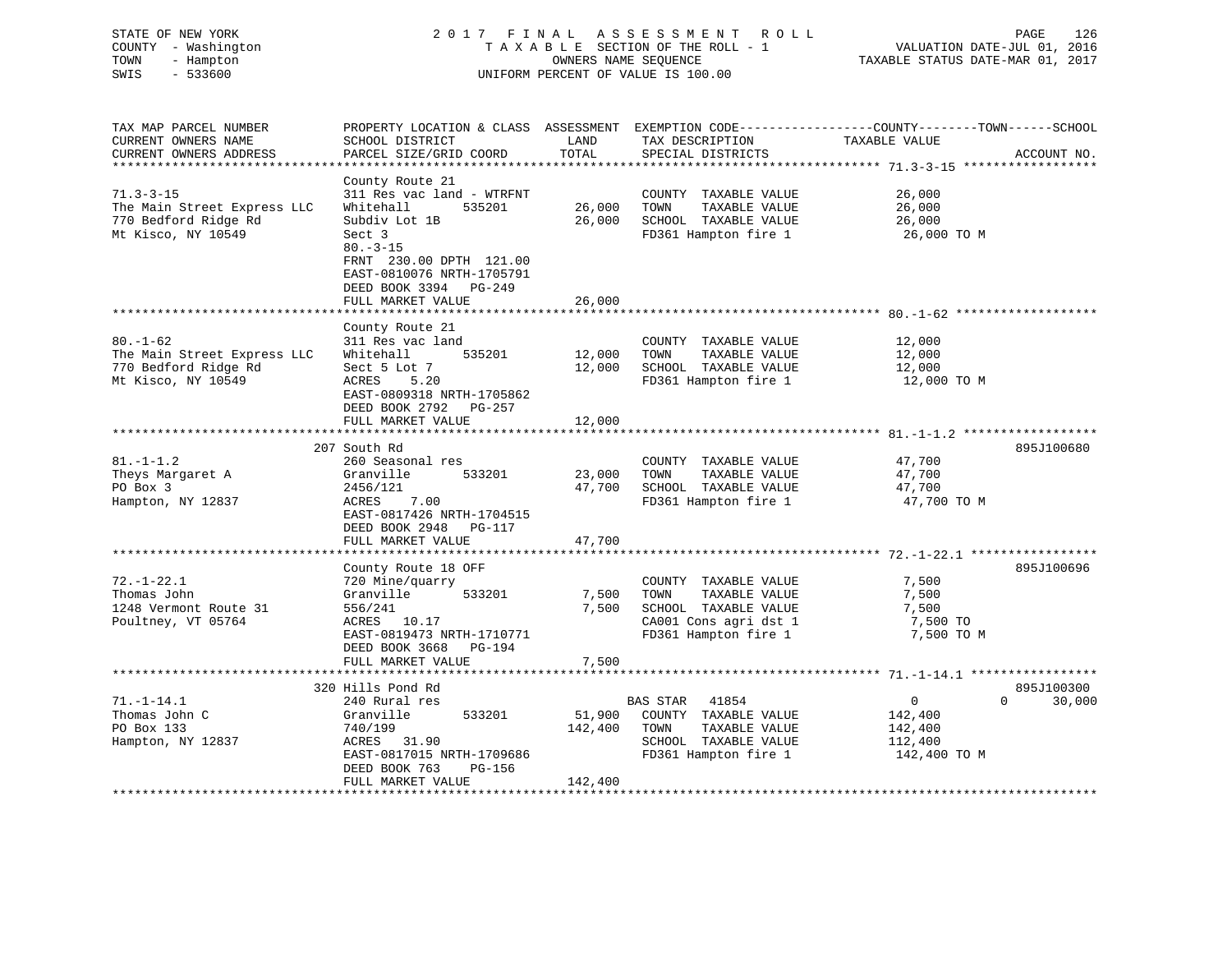# STATE OF NEW YORK 2 0 1 7 F I N A L A S S E S S M E N T R O L L PAGE 127 COUNTY - Washington T A X A B L E SECTION OF THE ROLL - 1 VALUATION DATE-JUL 01, 2016 TOWN - Hampton OWNERS NAME SEQUENCE TAXABLE STATUS DATE-MAR 01, 2017 SWIS - 533600 UNIFORM PERCENT OF VALUE IS 100.00

| SCHOOL DISTRICT<br>PARCEL SIZE/GRID COORD                                                                                             | LAND<br>TAX DESCRIPTION<br>TOTAL<br>SPECIAL DISTRICTS                                                                                    | TAXABLE VALUE<br>ACCOUNT NO.                                                                                                                                                                                            |
|---------------------------------------------------------------------------------------------------------------------------------------|------------------------------------------------------------------------------------------------------------------------------------------|-------------------------------------------------------------------------------------------------------------------------------------------------------------------------------------------------------------------------|
| 11 Dewey Rd<br>210 1 Family Res                                                                                                       | AGED-TOWN 41803                                                                                                                          | 895J100263<br>26,200<br>$\overline{0}$<br>$\overline{0}$                                                                                                                                                                |
| Whitehall<br>2.00<br>ACRES                                                                                                            | 65,500 ENH STAR<br>41834                                                                                                                 | 32,750<br>32,750<br>$\Omega$<br>$\overline{0}$<br>$\Omega$<br>32,750                                                                                                                                                    |
| DEED BOOK 695<br>PG-77<br>FULL MARKET VALUE                                                                                           | TOWN<br>TAXABLE VALUE<br>65,500 SCHOOL TAXABLE VALUE                                                                                     | 32,750<br>39,300<br>$\Omega$                                                                                                                                                                                            |
|                                                                                                                                       |                                                                                                                                          | 65,500 TO M                                                                                                                                                                                                             |
|                                                                                                                                       |                                                                                                                                          | 895J100682                                                                                                                                                                                                              |
| 314 Rural vac<10<br>535201<br>Whitehall<br>6.50<br>ACRES<br>EAST-0807780 NRTH-1732415<br>DEED BOOK 881<br>$PG-54$                     | COUNTY TAXABLE VALUE<br>14,000<br>TAXABLE VALUE<br>TOWN<br>SCHOOL TAXABLE VALUE<br>14,000<br>FD362 Hampton fire 2                        | 14,000<br>14,000<br>14,000<br>14,000 TO M                                                                                                                                                                               |
| FULL MARKET VALUE                                                                                                                     | 14,000                                                                                                                                   |                                                                                                                                                                                                                         |
| 20 Manor Ln                                                                                                                           |                                                                                                                                          | 895J100079                                                                                                                                                                                                              |
| 449 Other Storag<br>533201<br>Granville<br>4.70<br>ACRES<br>EAST-0820858 NRTH-1725265<br>DEED BOOK 1778 PG-273                        | COUNTY TAXABLE VALUE<br>9,700<br>TAXABLE VALUE<br>TOWN<br>115,000<br>SCHOOL TAXABLE VALUE<br>FD361 Hampton fire 1                        | 115,000<br>115,000<br>115,000<br>115,000 TO M                                                                                                                                                                           |
| FULL MARKET VALUE                                                                                                                     | 115,000                                                                                                                                  |                                                                                                                                                                                                                         |
|                                                                                                                                       |                                                                                                                                          | 895J101754                                                                                                                                                                                                              |
| 210 1 Family Res<br>535201<br>Whitehall<br>$P/O$ 7<br>ACRES<br>1.00<br>EAST-0809928 NRTH-1705050<br>DEED BOOK 582<br>PG-194           | COUNTY TAXABLE VALUE<br>22,000<br>TAXABLE VALUE<br>TOWN<br>131,900<br>SCHOOL TAXABLE VALUE<br>FD361 Hampton fire 1                       | 131,900<br>131,900<br>131,900<br>131,900 TO M                                                                                                                                                                           |
|                                                                                                                                       |                                                                                                                                          |                                                                                                                                                                                                                         |
| 86 Golf Course Rd                                                                                                                     |                                                                                                                                          | 895J100270                                                                                                                                                                                                              |
| 210 1 Family Res<br>Whitehall<br>FRNT 125.00 DPTH 125.00<br>EAST-0810341 NRTH-1735875<br>DEED BOOK 908<br>PG-193<br>FULL MARKET VALUE | VET WAR CT 41121<br>41834<br>49,900 COUNTY TAXABLE VALUE<br>TOWN<br>TAXABLE VALUE<br>SCHOOL TAXABLE VALUE<br>49,900 FD362 Hampton fire 2 | $\Omega$<br>7,485<br>7,485<br>49,900<br>$\Omega$<br>$\Omega$<br>42,415<br>42,415<br>$\Omega$<br>49,900 TO M                                                                                                             |
|                                                                                                                                       | EAST-0808077 NRTH-1732129<br>110 Chapman Rd<br>41 Ridgecrest Way<br>FULL MARKET VALUE                                                    | PROPERTY LOCATION & CLASS ASSESSMENT EXEMPTION CODE----------------COUNTY-------TOWN------SCHOOL<br>535201 25,300 AGE-CO/SCH 41805<br>COUNTY TAXABLE VALUE<br>FD362 Hampton fire 2<br>131,900<br>535201 13,400 ENH STAR |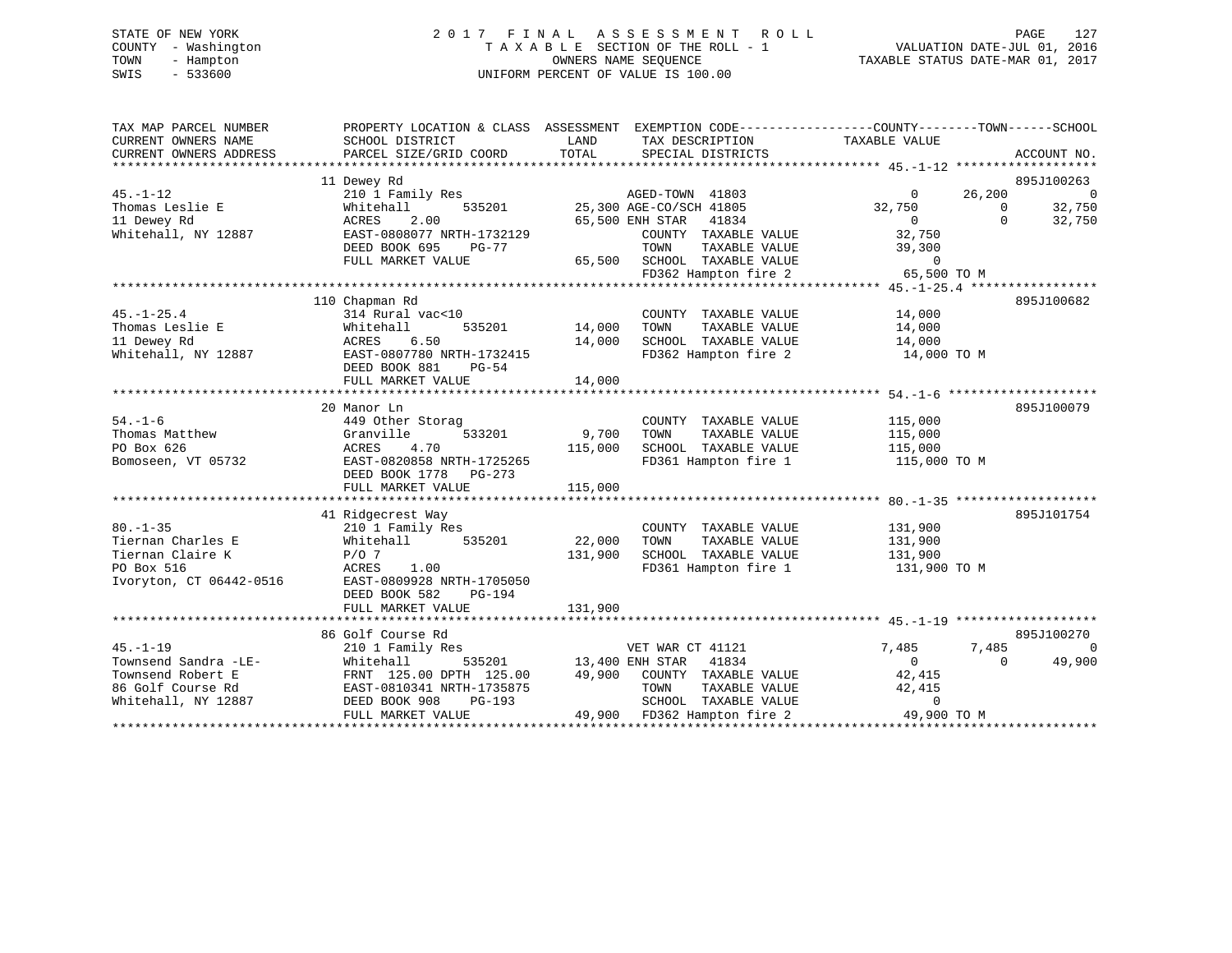| STATE OF NEW YORK<br>COUNTY - Washington<br>- Hampton<br>TOWN<br>SWIS<br>$-533600$ |                                                                                                            |         | 2017 FINAL ASSESSMENT ROLL<br>TAXABLE SECTION OF THE ROLL - 1<br>OWNERS NAME SEQUENCE<br>UNIFORM PERCENT OF VALUE IS 100.00 | PAGE<br>128<br>VALUATION DATE-JUL 01, 2016<br>TAXABLE STATUS DATE-MAR 01, 2017                                   |
|------------------------------------------------------------------------------------|------------------------------------------------------------------------------------------------------------|---------|-----------------------------------------------------------------------------------------------------------------------------|------------------------------------------------------------------------------------------------------------------|
| TAX MAP PARCEL NUMBER<br>CURRENT OWNERS NAME                                       | SCHOOL DISTRICT                                                                                            | LAND    | TAX DESCRIPTION                                                                                                             | PROPERTY LOCATION & CLASS ASSESSMENT EXEMPTION CODE---------------COUNTY-------TOWN------SCHOOL<br>TAXABLE VALUE |
| CURRENT OWNERS ADDRESS                                                             | PARCEL SIZE/GRID COORD                                                                                     | TOTAL   | SPECIAL DISTRICTS                                                                                                           | ACCOUNT NO.                                                                                                      |
|                                                                                    | 117 Campbell Ln                                                                                            |         |                                                                                                                             | 895J100222                                                                                                       |
| $72. - 2 - 33$                                                                     | 449 Other Storag                                                                                           |         | COUNTY TAXABLE VALUE                                                                                                        | 33,700                                                                                                           |
| Trombley John A                                                                    | ,<br>533201<br>Granville                                                                                   | 6,000   | TOWN<br>TAXABLE VALUE                                                                                                       | 33,700                                                                                                           |
| Trombley John A Jr                                                                 |                                                                                                            | 33,700  | SCHOOL TAXABLE VALUE                                                                                                        | 33,700                                                                                                           |
| 1549 Pencil Mill Rd<br>Castleton, VT 05735                                         | 713/143 Hwy Approp<br>FRNT 152.00 DPTH 213.00<br>EAST-0824356 NRTH-1712653                                 |         | FD361 Hampton fire 1                                                                                                        | 33,700 TO M                                                                                                      |
|                                                                                    | DEED BOOK 3283 PG-310<br>FULL MARKET VALUE                                                                 | 33,700  |                                                                                                                             |                                                                                                                  |
|                                                                                    |                                                                                                            |         |                                                                                                                             |                                                                                                                  |
|                                                                                    | 137 Chapman Rd                                                                                             |         |                                                                                                                             | 895J100059                                                                                                       |
| $45. - 1 - 13$                                                                     | 220 2 Family Res                                                                                           |         | COUNTY TAXABLE VALUE                                                                                                        | 141,100                                                                                                          |
| Troutman William L                                                                 | 535201<br>Whitehall                                                                                        | 34,200  | TOWN<br>TAXABLE VALUE                                                                                                       | 141,100                                                                                                          |
| 137 Chapman Rd                                                                     | 4.75<br>ACRES                                                                                              | 141,100 | SCHOOL TAXABLE VALUE                                                                                                        | 141,100                                                                                                          |
| Whitehall, NY 12887                                                                | EAST-0808489 NRTH-1733214                                                                                  |         | FD362 Hampton fire 2                                                                                                        | 141,100 TO M                                                                                                     |
|                                                                                    | DEED BOOK 897<br>PG-114                                                                                    |         |                                                                                                                             |                                                                                                                  |
|                                                                                    | FULL MARKET VALUE                                                                                          | 141,100 |                                                                                                                             |                                                                                                                  |
|                                                                                    |                                                                                                            |         |                                                                                                                             |                                                                                                                  |
|                                                                                    | LOT 1&2 Taylor Pat                                                                                         |         |                                                                                                                             | 895J100093                                                                                                       |
| $53. -1 - 1$                                                                       | 323 Vacant rural                                                                                           |         | COUNTY TAXABLE VALUE                                                                                                        | 108,000                                                                                                          |
| Troutman William L ETAL                                                            |                                                                                                            | 108,000 | TAXABLE VALUE<br>TOWN                                                                                                       | 108,000                                                                                                          |
| Troutman Sandra L ETAL                                                             |                                                                                                            | 108,000 | SCHOOL TAXABLE VALUE                                                                                                        | 108,000                                                                                                          |
| 15 Douglas Way<br>Whitehall, NY 12887                                              |                                                                                                            |         | CA001 Cons agri dst 1<br>FD362 Hampton fire 2                                                                               | 108,000 TO<br>108,000 TO M                                                                                       |
|                                                                                    | Whitehall 535201<br>ACRES 145.80<br>EAST-0808672 NRTH-1725896<br>DEED BOOK 797 PG-326<br>FULL MARKET VALUE | 108,000 |                                                                                                                             |                                                                                                                  |
|                                                                                    |                                                                                                            |         |                                                                                                                             |                                                                                                                  |
|                                                                                    | 15 Douglas Way                                                                                             |         | 21 PCT OF VALUE USED FOR EXEMPTION PURPOSES                                                                                 | 895J100706                                                                                                       |
| $53. - 1 - 1.1$                                                                    | 151 Fruit crop                                                                                             |         | VET COM CT 41131                                                                                                            | 13,319<br>$\Omega$<br>13,319                                                                                     |
| Troutman William L ETAL                                                            | Whitehall 535201<br>ACRES 177.70<br>EAST-0806983 NRTH-1726989                                              | 134,400 | COUNTY TAXABLE VALUE                                                                                                        | 240,381                                                                                                          |
| Troutman Sandra ETAL                                                               |                                                                                                            | 253,700 | TAXABLE VALUE<br>TOWN                                                                                                       | 240,381                                                                                                          |
| 15 Douglas Way                                                                     |                                                                                                            |         | SCHOOL TAXABLE VALUE                                                                                                        | 253,700                                                                                                          |
| Whitehall, NY 12887 DEED BOOK 797                                                  | PG-326                                                                                                     |         | $CAO01$ Cons agri dst 1                                                                                                     | 253,700 TO<br>253,700 TO                                                                                         |
|                                                                                    | FULL MARKET VALUE                                                                                          |         | 253,700 EZ015 Empire Zone-Site 15                                                                                           |                                                                                                                  |
|                                                                                    |                                                                                                            |         | FD362 Hampton fire 2                                                                                                        | 253,700 TO M                                                                                                     |
|                                                                                    |                                                                                                            |         |                                                                                                                             |                                                                                                                  |
|                                                                                    | 324 Hills Pond Rd                                                                                          |         |                                                                                                                             |                                                                                                                  |
| $71. - 1 - 14.11$<br>Turunen Peter J Jr                                            | 210 1 Family Res<br>533201<br>Granville                                                                    | 22,300  | COUNTY TAXABLE VALUE<br>TOWN<br>TAXABLE VALUE                                                                               | 144,500<br>144,500                                                                                               |
| Turunen Betsy                                                                      | ACRES<br>1.09                                                                                              | 144,500 | SCHOOL TAXABLE VALUE                                                                                                        | 144,500                                                                                                          |
| 724 Morse Hollow Rd                                                                | EAST-0815576 NRTH-1709848                                                                                  |         | FD361 Hampton fire 1                                                                                                        | 144,500 TO M                                                                                                     |
| Poultney, VT 05764                                                                 | DEED BOOK 920<br>PG-290                                                                                    |         |                                                                                                                             |                                                                                                                  |
|                                                                                    | FIILL MARKET VALUE                                                                                         | 144 500 |                                                                                                                             |                                                                                                                  |

FULL MARKET VALUE 144,500 \*\*\*\*\*\*\*\*\*\*\*\*\*\*\*\*\*\*\*\*\*\*\*\*\*\*\*\*\*\*\*\*\*\*\*\*\*\*\*\*\*\*\*\*\*\*\*\*\*\*\*\*\*\*\*\*\*\*\*\*\*\*\*\*\*\*\*\*\*\*\*\*\*\*\*\*\*\*\*\*\*\*\*\*\*\*\*\*\*\*\*\*\*\*\*\*\*\*\*\*\*\*\*\*\*\*\*\*\*\*\*\*\*\*\*\*\*\*\*\*\*\*\*\*\*\*\*\*\*\*\*\*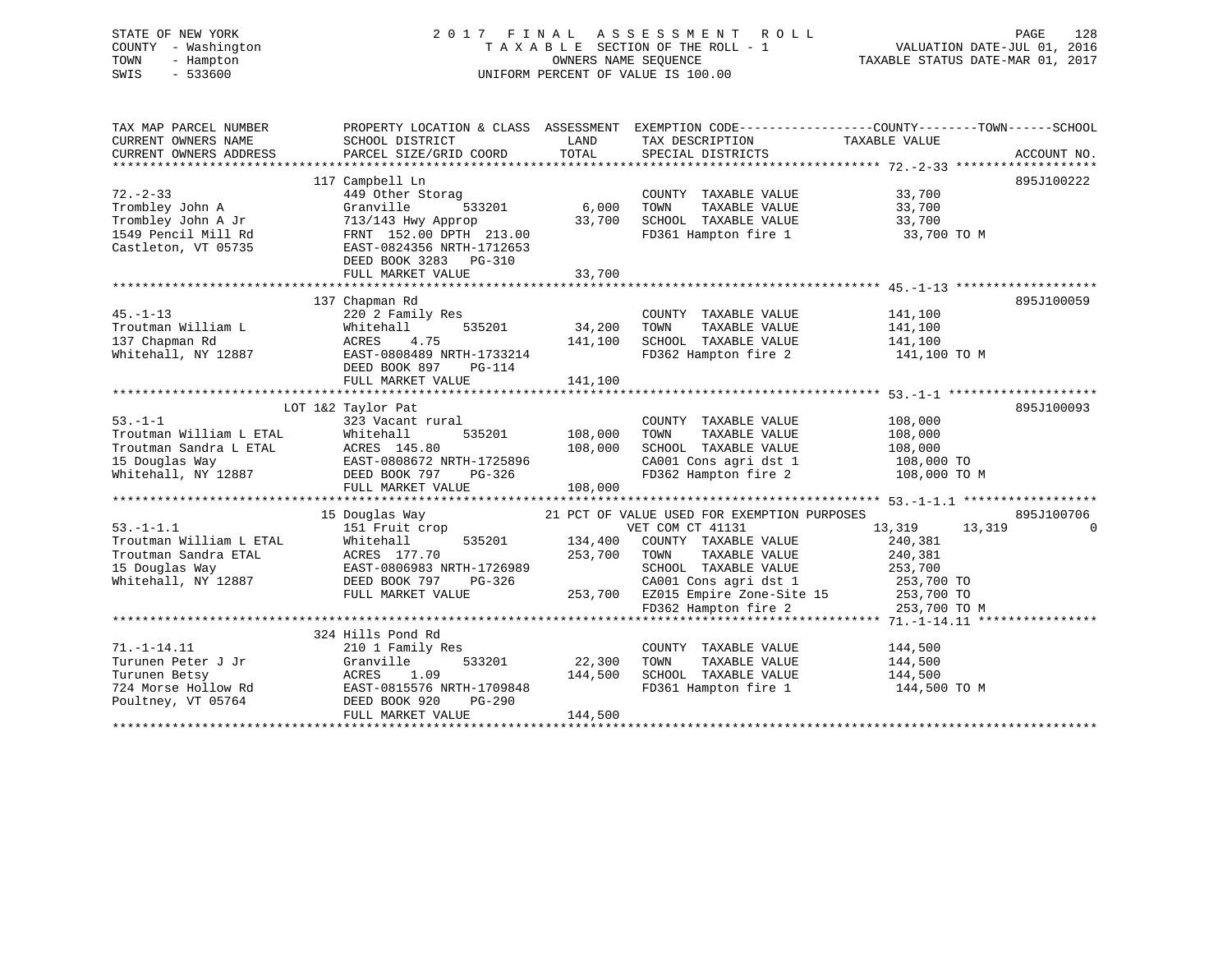# STATE OF NEW YORK 2 0 1 7 F I N A L A S S E S S M E N T R O L L PAGE 129 COUNTY - Washington T A X A B L E SECTION OF THE ROLL - 1 VALUATION DATE-JUL 01, 2016 TOWN - Hampton OWNERS NAME SEQUENCE TAXABLE STATUS DATE-MAR 01, 2017 SWIS - 533600 UNIFORM PERCENT OF VALUE IS 100.00

| TAX MAP PARCEL NUMBER<br>CURRENT OWNERS NAME<br>CURRENT OWNERS ADDRESS                                                               | PROPERTY LOCATION & CLASS ASSESSMENT<br>SCHOOL DISTRICT<br>PARCEL SIZE/GRID COORD                                                                                                                                                             | LAND<br>TOTAL                | TAX DESCRIPTION<br>SPECIAL DISTRICTS                                                                                                        | EXEMPTION CODE-----------------COUNTY-------TOWN------SCHOOL<br>TAXABLE VALUE | ACCOUNT NO.        |
|--------------------------------------------------------------------------------------------------------------------------------------|-----------------------------------------------------------------------------------------------------------------------------------------------------------------------------------------------------------------------------------------------|------------------------------|---------------------------------------------------------------------------------------------------------------------------------------------|-------------------------------------------------------------------------------|--------------------|
| $72. - 1 - 9$<br>U.S. Bank Trust, N.A.<br>13801 Wireless Way<br>Oklahoma City, OK 73134                                              | 2471 County Route 18<br>210 1 Family Res<br>Granville<br>533201<br>FRNT 228.00 DPTH 110.00<br>EAST-0821507 NRTH-1710479<br>DEED BOOK 3757<br>PG-155<br>FULL MARKET VALUE                                                                      | 17,600<br>119,800<br>119,800 | COUNTY TAXABLE VALUE<br>TOWN<br>TAXABLE VALUE<br>SCHOOL TAXABLE VALUE<br>FD361 Hampton fire 1                                               | 119,800<br>119,800<br>119,800<br>119,800 TO M                                 | 895J100088         |
|                                                                                                                                      |                                                                                                                                                                                                                                               |                              |                                                                                                                                             |                                                                               | 895J100272         |
| $71.4 - 3 - 5$<br>VanDeusen John M Jr -LE-<br>VanDeusen Brenda D -LE-<br>PO Box 88<br>Hampton, NY 12837                              | 1137 East Way<br>210 1 Family Res - WTRFNT<br>Granville<br>533201<br>Life Estate 3137/325<br>John & Brenda VanDeusen<br>$71. - 3 - 5$<br>FRNT<br>70.00 DPTH 140.00<br>EAST-0815656 NRTH-1708341<br>DEED BOOK 3137 PG-325<br>FULL MARKET VALUE | 18,900<br>191,800<br>191,800 | ENH STAR<br>41834<br>COUNTY TAXABLE VALUE<br>TOWN<br>TAXABLE VALUE<br>SCHOOL TAXABLE VALUE<br>FD361 Hampton fire 1                          | $\overline{0}$<br>191,800<br>191,800<br>126,300<br>191,800 TO M               | 65,500<br>$\Omega$ |
|                                                                                                                                      |                                                                                                                                                                                                                                               |                              |                                                                                                                                             |                                                                               |                    |
| $54. - 1 - 14.4$<br>VanNoordt Robert<br>VanNoordt Darcy<br>3187 State Route 22<br>Hampton, NY 12837                                  | 3187 State Route 22A<br>210 1 Family Res<br>533201<br>Granville<br>Easement 3201/301<br>1.30<br>ACRES<br>EAST-0819598 NRTH-1724563<br>DEED BOOK 3212<br>PG-187<br>FULL MARKET VALUE                                                           | 23,300<br>112,800<br>112,800 | BAS STAR<br>41854<br>COUNTY TAXABLE VALUE<br>TAXABLE VALUE<br>TOWN<br>SCHOOL TAXABLE VALUE<br>CA001 Cons agri dst 1<br>FD361 Hampton fire 1 | $\overline{0}$<br>112,800<br>112,800<br>82,800<br>112,800 TO<br>112,800 TO M  | 30,000<br>$\Omega$ |
|                                                                                                                                      |                                                                                                                                                                                                                                               |                              |                                                                                                                                             |                                                                               |                    |
| $54. - 1 - 14.7$<br>VanNoordt Robert<br>VanNoordt Darcy<br>3187 State Route 22<br>Hampton, NY 12837                                  | State Route 22A<br>322 Rural vac>10<br>533201<br>Granville<br>Filed Subdy 12166<br>Easement 3201/301<br>ACRES<br>15.50<br>EAST-0819396 NRTH-1724644                                                                                           | 30,600<br>30,600             | COUNTY TAXABLE VALUE<br>TOWN<br>TAXABLE VALUE<br>SCHOOL TAXABLE VALUE<br>CA001 Cons agri dst 1<br>FD361 Hampton fire 1                      | 30,600<br>30,600<br>30,600<br>30,600 TO<br>30,600 TO M                        |                    |
|                                                                                                                                      | DEED BOOK 3212<br>PG-187<br>FULL MARKET VALUE                                                                                                                                                                                                 | 30,600                       |                                                                                                                                             |                                                                               |                    |
|                                                                                                                                      |                                                                                                                                                                                                                                               |                              |                                                                                                                                             |                                                                               |                    |
| $62. -1 - 1$<br>Vladyka Audrey J Trustee<br>Vladyka Trust Audrey J<br>10314 State Route 22<br>PO Box 73<br>North Granville, NY 12854 | County Route 18 OFF<br>910 Priv forest<br>535201<br>Whitehall<br>ACRES 179.00<br>EAST-0809632 NRTH-1719091<br>DEED BOOK 3537<br>$PG-5$<br>FULL MARKET VALUE                                                                                   | 52,400<br>52,400<br>52,400   | COUNTY TAXABLE VALUE<br>TOWN<br>TAXABLE VALUE<br>SCHOOL TAXABLE VALUE<br>FD361 Hampton fire 1                                               | 52,400<br>52,400<br>52,400<br>52,400 TO M                                     | 895J100225         |
|                                                                                                                                      |                                                                                                                                                                                                                                               |                              |                                                                                                                                             |                                                                               |                    |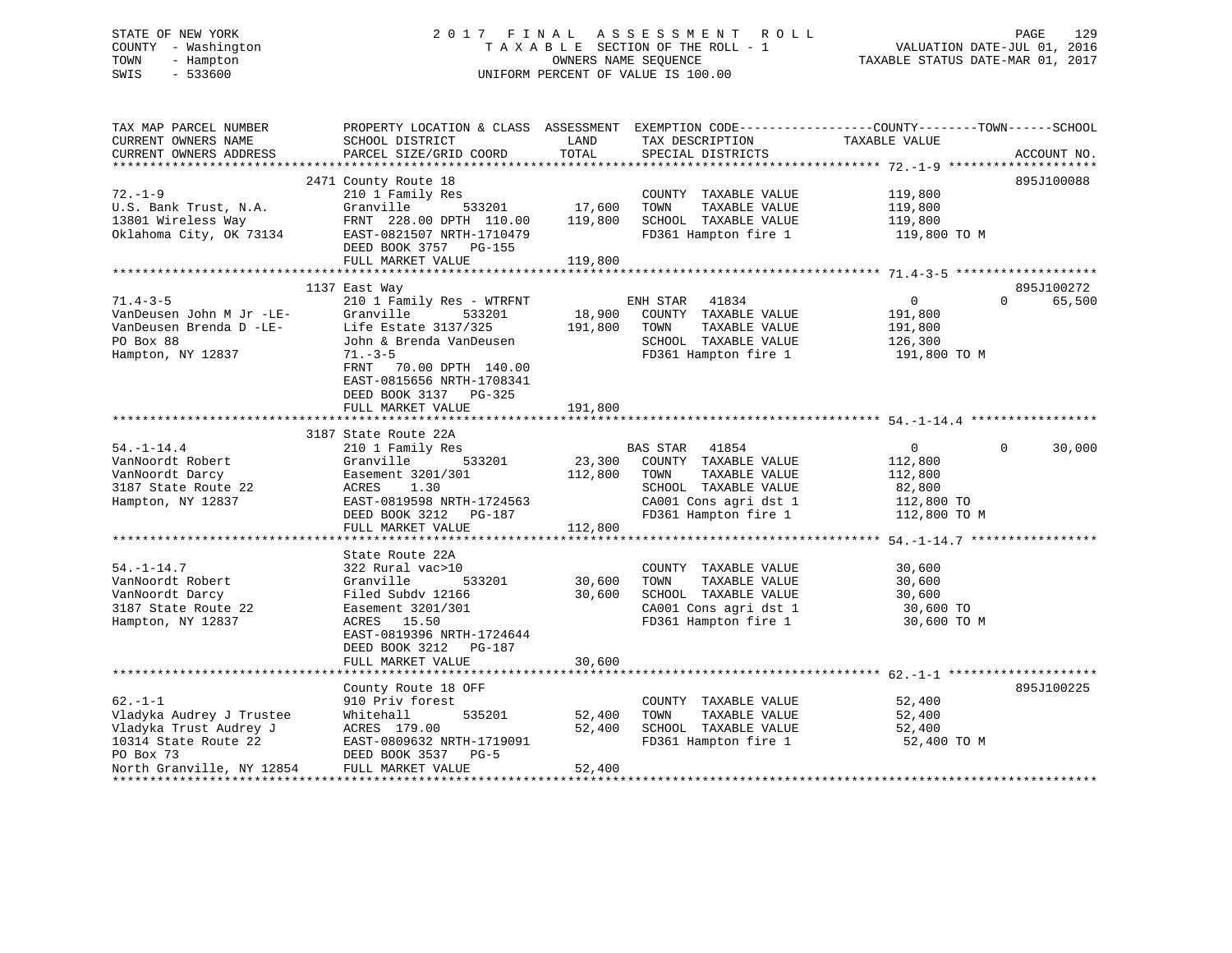# STATE OF NEW YORK 2 0 1 7 F I N A L A S S E S S M E N T R O L L PAGE 130 COUNTY - Washington T A X A B L E SECTION OF THE ROLL - 1 VALUATION DATE-JUL 01, 2016 TOWN - Hampton OWNERS NAME SEQUENCE TAXABLE STATUS DATE-MAR 01, 2017 SWIS - 533600 UNIFORM PERCENT OF VALUE IS 100.00

| TAX MAP PARCEL NUMBER     | PROPERTY LOCATION & CLASS ASSESSMENT    |                        | EXEMPTION CODE----------------COUNTY-------TOWN------SCHOOL |                |                    |
|---------------------------|-----------------------------------------|------------------------|-------------------------------------------------------------|----------------|--------------------|
| CURRENT OWNERS NAME       | SCHOOL DISTRICT                         | LAND                   | TAX DESCRIPTION                                             | TAXABLE VALUE  |                    |
| CURRENT OWNERS ADDRESS    | PARCEL SIZE/GRID COORD                  | TOTAL                  | SPECIAL DISTRICTS                                           |                | ACCOUNT NO.        |
|                           |                                         |                        |                                                             |                |                    |
|                           | 1855 County Route 18                    |                        |                                                             |                | 895J100224         |
| $62 - 1 - 50$             | 314 Rural vac<10                        |                        | COUNTY TAXABLE VALUE                                        | 19,000         |                    |
| Vladyka Audrey J Trustee  | Whitehall<br>535201                     | 19,000                 | TAXABLE VALUE<br>TOWN                                       | 19,000         |                    |
| Vladyka Trust Audrey J    | ACRES<br>8.70                           | 19,000                 | SCHOOL TAXABLE VALUE                                        | 19,000         |                    |
| 10314 State Route 22      | EAST-0808891 NRTH-1716478               |                        | FD361 Hampton fire 1                                        | 19,000 TO M    |                    |
| PO Box 73                 | DEED BOOK 3537 PG-5                     |                        |                                                             |                |                    |
| North Granville, NY 12854 | FULL MARKET VALUE                       | 19,000<br>************ |                                                             |                |                    |
|                           |                                         |                        |                                                             |                | 895J100617         |
| $63. -1 - 10.2$           | 2881 State Route 22A<br>270 Mfg housing |                        | 41854<br>BAS STAR                                           | $\overline{0}$ | 29,300<br>$\Omega$ |
| Wade Frederick M          | 533201<br>Granville                     | 22,300                 | COUNTY TAXABLE VALUE                                        | 29,300         |                    |
| Wade Daphane A            | 1.10<br>ACRES                           | 29,300                 | TOWN<br>TAXABLE VALUE                                       | 29,300         |                    |
| 2881 State Route 22A      | EAST-0822227 NRTH-1718038               |                        | SCHOOL TAXABLE VALUE                                        | $\Omega$       |                    |
| Hampton, NY 12837         | DEED BOOK 476<br>PG-283                 |                        | FD361 Hampton fire 1                                        | 29,300 TO M    |                    |
|                           | FULL MARKET VALUE                       | 29,300                 |                                                             |                |                    |
|                           |                                         |                        |                                                             |                |                    |
|                           | 37 County Route 20                      |                        |                                                             |                | 895J100099         |
| $81. - 2 - 6$             | 210 1 Family Res                        |                        | COUNTY TAXABLE VALUE                                        | 191,400        |                    |
| Walker Burke              | 533201<br>Granville                     | 39,600                 | TAXABLE VALUE<br>TOWN                                       | 191,400        |                    |
| Walker Patrice            | <b>ACRES</b><br>9.60                    | 191,400                | SCHOOL TAXABLE VALUE                                        | 191,400        |                    |
| 30 Great Rd               | EAST-0823574 NRTH-1704959               |                        | FD361 Hampton fire 1                                        | 191,400 TO M   |                    |
| Acton, MA 01720-5684      | DEED BOOK 1794 PG-90                    |                        |                                                             |                |                    |
|                           | FULL MARKET VALUE                       | 191,400                |                                                             |                |                    |
|                           |                                         |                        |                                                             |                |                    |
|                           | 100 Wicked Hollow Way                   |                        |                                                             |                | 895J100563         |
| $62. - 1 - 11$            | 271 Mfg housings                        |                        | COUNTY TAXABLE VALUE                                        | 102,300        |                    |
| Walker Luenn S            | Granville<br>533201                     | 31,000                 | TAXABLE VALUE<br>TOWN                                       | 102,300        |                    |
| 100 Wicked Hollow Way     | ACRES 10.01                             | 102,300                | SCHOOL TAXABLE VALUE                                        | 102,300        |                    |
| Hampton, NY 12837         | EAST-0812301 NRTH-1719682               |                        | FD361 Hampton fire 1                                        | 102,300 TO M   |                    |
|                           | DEED BOOK 3571 PG-97                    |                        |                                                             |                |                    |
|                           | FULL MARKET VALUE                       | 102,300                |                                                             |                |                    |
|                           |                                         |                        |                                                             |                |                    |
|                           | 440 South Rd                            |                        |                                                             |                | 895J101777         |
| $72. - 1 - 18.2$          | 270 Mfg housing                         |                        | <b>BAS STAR</b><br>41854                                    | $\overline{0}$ | 30,000<br>$\Omega$ |
| Wanamaker Ronald          | Granville<br>533201                     | 23,600                 | COUNTY TAXABLE VALUE                                        | 79,500         |                    |
| Wanamaker Carlyle E       | 584/304:2763/133                        | 79,500                 | TOWN<br>TAXABLE VALUE                                       | 79,500         |                    |
| 440 South Rd              | ACRES<br>1.49                           |                        | SCHOOL TAXABLE VALUE                                        | 49,500         |                    |
| Whitehall, NY 12887       | EAST-0820064 NRTH-1707559               |                        | FD361 Hampton fire 1                                        | 79,500 TO M    |                    |
|                           | DEED BOOK 2763 PG-133                   |                        |                                                             |                |                    |
|                           | FULL MARKET VALUE                       | 79,500                 |                                                             |                |                    |
|                           |                                         |                        |                                                             |                |                    |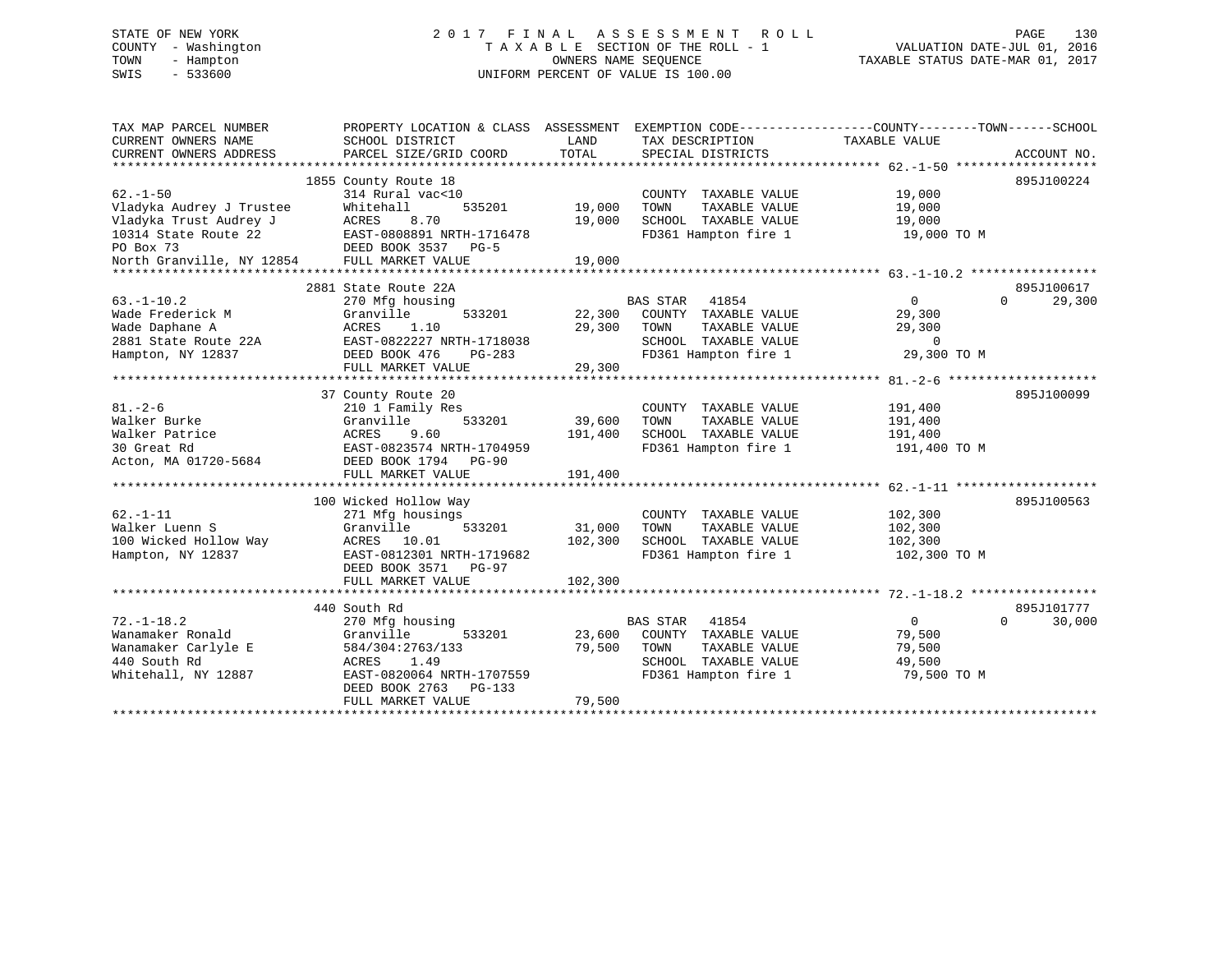# STATE OF NEW YORK 2 0 1 7 F I N A L A S S E S S M E N T R O L L PAGE 131 COUNTY - Washington T A X A B L E SECTION OF THE ROLL - 1 VALUATION DATE-JUL 01, 2016 TOWN - Hampton OWNERS NAME SEQUENCE TAXABLE STATUS DATE-MAR 01, 2017 SWIS - 533600 UNIFORM PERCENT OF VALUE IS 100.00

| TAX MAP PARCEL NUMBER<br>CURRENT OWNERS NAME<br>CURRENT OWNERS ADDRESS | PROPERTY LOCATION & CLASS ASSESSMENT<br>SCHOOL DISTRICT<br>PARCEL SIZE/GRID COORD | LAND<br>TOTAL   | TAX DESCRIPTION<br>SPECIAL DISTRICTS          | EXEMPTION CODE-----------------COUNTY-------TOWN------SCHOOL<br>TAXABLE VALUE | ACCOUNT NO.        |
|------------------------------------------------------------------------|-----------------------------------------------------------------------------------|-----------------|-----------------------------------------------|-------------------------------------------------------------------------------|--------------------|
|                                                                        | 192 South Rd                                                                      |                 |                                               |                                                                               | 895J100562         |
| $81. - 1 - 50.2$                                                       | 210 1 Family Res                                                                  |                 | VET WAR CT 41121                              | 27,000<br>27,345                                                              | $\Omega$           |
| Wananaker Carlyle                                                      | Granville<br>533201                                                               | 36,100 ENH STAR | 41834                                         | $\Omega$                                                                      | 65,500<br>$\Omega$ |
| Wanamaker Alice                                                        | 6.10<br>ACRES                                                                     | 182,300         | COUNTY TAXABLE VALUE                          | 154,955                                                                       |                    |
| 192 South Rd                                                           | EAST-0817121 NRTH-1703167                                                         |                 | TOWN<br>TAXABLE VALUE                         | 155,300                                                                       |                    |
| Whitehall, NY 12887                                                    | DEED BOOK 717<br>PG-148                                                           |                 | SCHOOL TAXABLE VALUE                          | 116,800                                                                       |                    |
|                                                                        | FULL MARKET VALUE                                                                 |                 | 182,300 FD361 Hampton fire 1                  | 182,300 TO M                                                                  |                    |
|                                                                        |                                                                                   |                 |                                               |                                                                               |                    |
|                                                                        | 2521 County Route 18                                                              |                 |                                               |                                                                               | 895J100418         |
| $72. - 1 - 4$                                                          | 210 1 Family Res                                                                  |                 | ENH STAR<br>41834                             | $\overline{0}$                                                                | $\Omega$<br>65,500 |
| Washburn Alfred E                                                      | 533201<br>Granville                                                               | 24,200          | COUNTY TAXABLE VALUE                          | 130,400                                                                       |                    |
| Washburn Penny L                                                       | LOT 1                                                                             | 130,400         | TOWN<br>TAXABLE VALUE                         | 130,400                                                                       |                    |
| 2521 County Route 18                                                   | ACRES<br>1.67                                                                     |                 | SCHOOL TAXABLE VALUE                          | 64,900                                                                        |                    |
| Hampton, NY 12837                                                      | EAST-0822465 NRTH-1711544                                                         |                 | FD361 Hampton fire 1                          | 130,400 TO M                                                                  |                    |
|                                                                        | DEED BOOK 3313 PG-162                                                             |                 |                                               |                                                                               |                    |
|                                                                        | FULL MARKET VALUE                                                                 | 130,400         |                                               |                                                                               |                    |
|                                                                        |                                                                                   |                 |                                               |                                                                               |                    |
|                                                                        | 1089 North Quivey Hill Ln                                                         |                 |                                               |                                                                               | 895J100434         |
| $81. - 1 - 21$                                                         | 210 1 Family Res                                                                  |                 | <b>BAS STAR</b><br>41854                      | $\overline{0}$                                                                | 30,000<br>$\Omega$ |
| Watkins Joseph W Trustee                                               | 533201<br>Granville                                                               | 36,800          | COUNTY TAXABLE VALUE                          | 248,700                                                                       |                    |
| Watkins Margaret E Trustee                                             | 6.80<br>ACRES                                                                     | 248,700         | TAXABLE VALUE<br>TOWN                         | 248,700                                                                       |                    |
| 1089 North Quivey Hill Ln                                              | EAST-0818572 NRTH-1701264                                                         |                 | SCHOOL TAXABLE VALUE                          | 218,700                                                                       |                    |
| Whitehall, NY 12887                                                    | DEED BOOK 3519 PG-56                                                              |                 | FD361 Hampton fire 1                          | 248,700 TO M                                                                  |                    |
|                                                                        | FULL MARKET VALUE                                                                 | 248,700         |                                               |                                                                               |                    |
|                                                                        |                                                                                   |                 |                                               |                                                                               |                    |
|                                                                        | 120 Campbell Ln                                                                   |                 |                                               |                                                                               | 895J100201         |
| $72. - 2 - 1$                                                          | 240 Rural res                                                                     |                 | BAS STAR<br>41854                             | $\overline{0}$                                                                | $\Omega$<br>30,000 |
| Weeden Roger                                                           | Granville<br>533201                                                               | 45,200          | COUNTY TAXABLE VALUE                          | 133,300                                                                       |                    |
| Weeden Heather                                                         | ACRES 15.20                                                                       | 133,300         | TOWN<br>TAXABLE VALUE                         | 133,300                                                                       |                    |
| 120 Campbell Ln                                                        | EAST-0825117 NRTH-1713091                                                         |                 | SCHOOL TAXABLE VALUE                          | 103,300                                                                       |                    |
| Hampton, NY 12837                                                      | DEED BOOK 2054 PG-58                                                              |                 | CA001 Cons agri dst 1                         | 133,300 TO                                                                    |                    |
|                                                                        | FULL MARKET VALUE                                                                 |                 | 133,300 FD361 Hampton fire 1                  | 133,300 TO M                                                                  |                    |
|                                                                        |                                                                                   |                 |                                               |                                                                               | 895J100550         |
| $72.2 - 3 - 18$                                                        | 44 Greenfield Ln<br>230 3 Family Res                                              |                 |                                               | 83,400                                                                        |                    |
| Weeden Roger F Jr                                                      | 533201<br>Granville                                                               | 17,400          | COUNTY TAXABLE VALUE<br>TAXABLE VALUE<br>TOWN | 83,400                                                                        |                    |
| Weeden Heather P                                                       | $72. - 3 - 18$                                                                    | 83,400          | SCHOOL TAXABLE VALUE                          | 83,400                                                                        |                    |
| 120 Campbell Ln                                                        | FRNT 136.00 DPTH 184.00                                                           |                 | FD361 Hampton fire 1                          | 83,400 TO M                                                                   |                    |
| Hampton, NY 12837                                                      | EAST-0823388 NRTH-1711989                                                         |                 |                                               |                                                                               |                    |
|                                                                        | DEED BOOK 3184<br>PG-290                                                          |                 |                                               |                                                                               |                    |
|                                                                        | FULL MARKET VALUE                                                                 | 83,400          |                                               |                                                                               |                    |
|                                                                        |                                                                                   |                 |                                               |                                                                               |                    |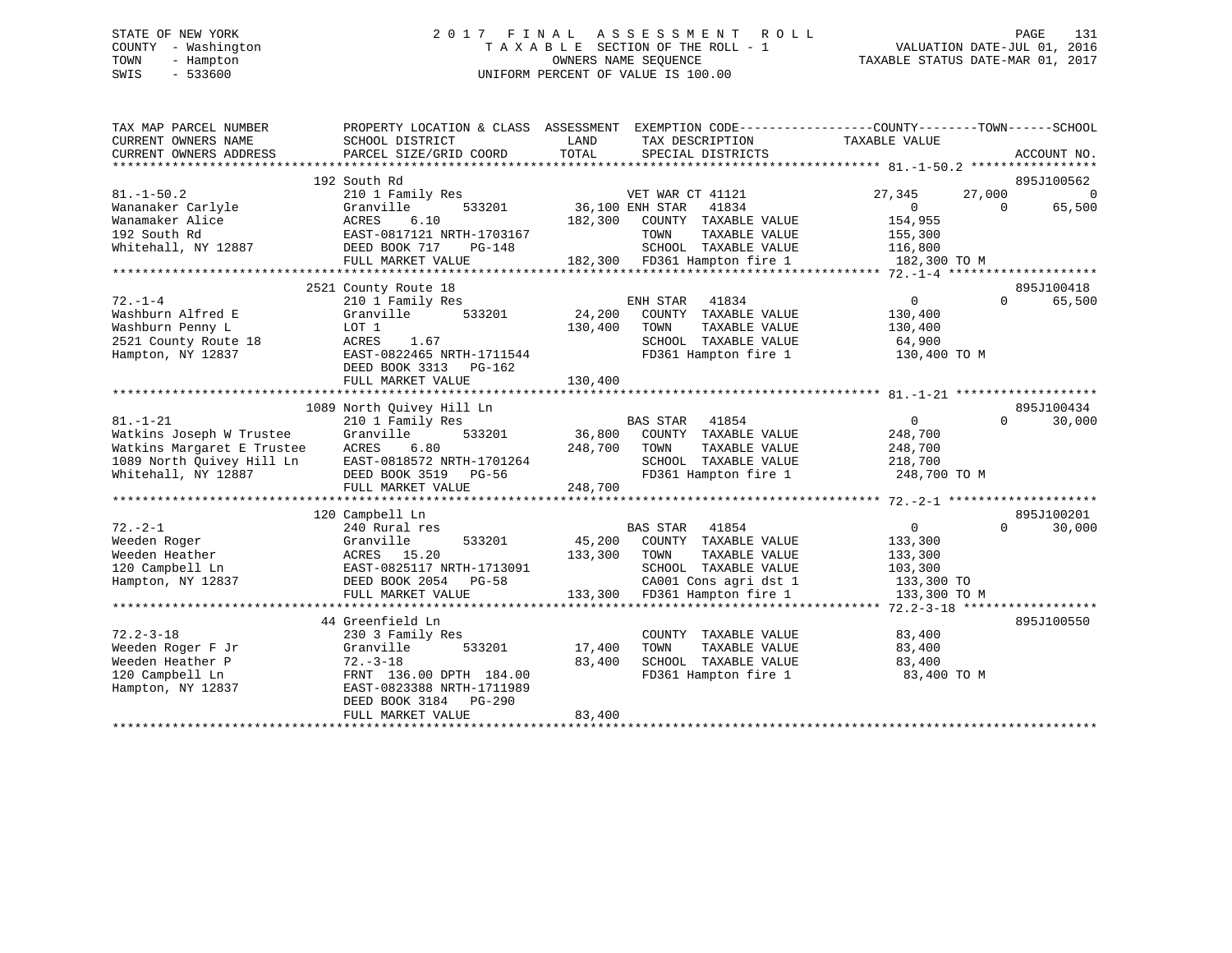# STATE OF NEW YORK 2 0 1 7 F I N A L A S S E S S M E N T R O L L PAGE 132 COUNTY - Washington T A X A B L E SECTION OF THE ROLL - 1 VALUATION DATE-JUL 01, 2016 TOWN - Hampton OWNERS NAME SEQUENCE TAXABLE STATUS DATE-MAR 01, 2017 SWIS - 533600 UNIFORM PERCENT OF VALUE IS 100.00

| TAX MAP PARCEL NUMBER<br>CURRENT OWNERS NAME<br>CURRENT OWNERS ADDRESS | PROPERTY LOCATION & CLASS ASSESSMENT EXEMPTION CODE----------------COUNTY-------TOWN------SCHOOL<br>SCHOOL DISTRICT<br>PARCEL SIZE/GRID COORD | LAND<br>TOTAL | TAX DESCRIPTION TAXABLE VALUE<br>SPECIAL DISTRICTS |              | ACCOUNT NO. |
|------------------------------------------------------------------------|-----------------------------------------------------------------------------------------------------------------------------------------------|---------------|----------------------------------------------------|--------------|-------------|
|                                                                        |                                                                                                                                               |               |                                                    |              |             |
|                                                                        | 451 Hickey Rd                                                                                                                                 |               |                                                    |              |             |
| $54. - 1 - 13.3$                                                       | 314 Rural vac<10                                                                                                                              |               | COUNTY TAXABLE VALUE                               | 19,500       |             |
| Weeden Roger Jr                                                        | Granville<br>533201                                                                                                                           | 19,500        | TAXABLE VALUE<br>TOWN                              | 19,500       |             |
| Weeden Heather                                                         | 3.02<br>ACRES                                                                                                                                 | 19,500        | SCHOOL TAXABLE VALUE                               | 19,500       |             |
| 120 Campbell Ln                                                        | EAST-0818268 NRTH-1721274                                                                                                                     |               | FD361 Hampton fire 1                               | 19,500 TO M  |             |
| Hampton, NY 12837                                                      | DEED BOOK 863<br>PG-115                                                                                                                       |               |                                                    |              |             |
|                                                                        | FULL MARKET VALUE                                                                                                                             | 19,500        |                                                    |              |             |
|                                                                        |                                                                                                                                               |               |                                                    |              |             |
|                                                                        | Ridgecrest Way                                                                                                                                |               |                                                    |              | 875J101785  |
| $80. - 1 - 50$                                                         | 311 Res vac land                                                                                                                              |               | COUNTY TAXABLE VALUE                               | 9,500        |             |
| Weinert Trust Kenneth                                                  | 535201<br>Whitehall                                                                                                                           | 9,500         | TAXABLE VALUE<br>TOWN                              | 9,500        |             |
| PO Box 321                                                             | Lot 1A                                                                                                                                        | 9,500         | SCHOOL TAXABLE VALUE                               | 9,500        |             |
| Circleville, NY 10919                                                  | FRNT 150.00 DPTH 221.00                                                                                                                       |               | FD361 Hampton fire 1                               | 9,500 TO M   |             |
|                                                                        | EAST-0809873 NRTH-1705227                                                                                                                     |               |                                                    |              |             |
|                                                                        | DEED BOOK 3402 PG-202                                                                                                                         |               |                                                    |              |             |
|                                                                        | FULL MARKET VALUE                                                                                                                             | 9,500         |                                                    |              |             |
|                                                                        |                                                                                                                                               |               |                                                    |              |             |
|                                                                        | 53 Ridgecrest Way                                                                                                                             |               |                                                    |              | 895J101786  |
| $80. - 1 - 51$                                                         | 240 Rural res                                                                                                                                 |               | COUNTY TAXABLE VALUE                               | 253,500      |             |
| Weinert Trust Kenneth                                                  | 535201<br>Whitehall                                                                                                                           | 44,800        | TAXABLE VALUE<br>TOWN                              | 253,500      |             |
| PO Box 321                                                             | 787-314                                                                                                                                       | 253,500       | SCHOOL TAXABLE VALUE                               | 253,500      |             |
| Circleville, NY 10919                                                  | 786-203 786-206                                                                                                                               |               | FD361 Hampton fire 1 253,500 TO M                  |              |             |
|                                                                        | ACRES 14.82                                                                                                                                   |               |                                                    |              |             |
|                                                                        | EAST-0809477 NRTH-1705468                                                                                                                     |               |                                                    |              |             |
|                                                                        | DEED BOOK 3402 PG-196                                                                                                                         |               |                                                    |              |             |
|                                                                        | FULL MARKET VALUE                                                                                                                             | 253,500       |                                                    |              |             |
|                                                                        |                                                                                                                                               |               |                                                    |              |             |
|                                                                        | 16 Perry Heights Way                                                                                                                          |               |                                                    |              | 895J101822  |
| $72. - 2 - 27.2$                                                       | 210 1 Family Res                                                                                                                              |               | COUNTY TAXABLE VALUE                               | 142,400      |             |
| Wells Fargo Bank NA                                                    | Granville<br>533201                                                                                                                           | 22,000        | TAXABLE VALUE<br>TOWN                              | 142,400      |             |
| 1661 Worthington Rd Ste 100 ACRES                                      | 1.00                                                                                                                                          | 142,400       | SCHOOL TAXABLE VALUE 142,400                       |              |             |
| West Palm Beach, FL 33409                                              | EAST-0822905 NRTH-1711914                                                                                                                     |               | FD361 Hampton fire 1                               | 142,400 TO M |             |
|                                                                        | DEED BOOK 3736 PG-75                                                                                                                          |               |                                                    |              |             |
|                                                                        | FULL MARKET VALUE                                                                                                                             | 142,400       |                                                    |              |             |
|                                                                        |                                                                                                                                               |               |                                                    |              |             |
|                                                                        | 1049 North Quivey Hill Ln                                                                                                                     |               |                                                    |              | 895J100538  |
| $81. - 1 - 38$                                                         | 260 Seasonal res                                                                                                                              |               | COUNTY TAXABLE VALUE                               | 76,900       |             |
| Welsh Rebecca A                                                        | Granville<br>533201                                                                                                                           | 40,000        | TOWN<br>TAXABLE VALUE                              | 76,900       |             |
| PO Box 201                                                             | ACRES 10.00                                                                                                                                   | 76,900        | SCHOOL TAXABLE VALUE                               | 76,900       |             |
| Sharon, CT 05059-0201                                                  | EAST-0817568 NRTH-1701270                                                                                                                     |               | FD361 Hampton fire 1                               | 76,900 TO M  |             |
|                                                                        | DEED BOOK 1953 PG-300                                                                                                                         |               |                                                    |              |             |
|                                                                        | FULL MARKET VALUE                                                                                                                             | 76,900        |                                                    |              |             |
|                                                                        |                                                                                                                                               |               |                                                    |              |             |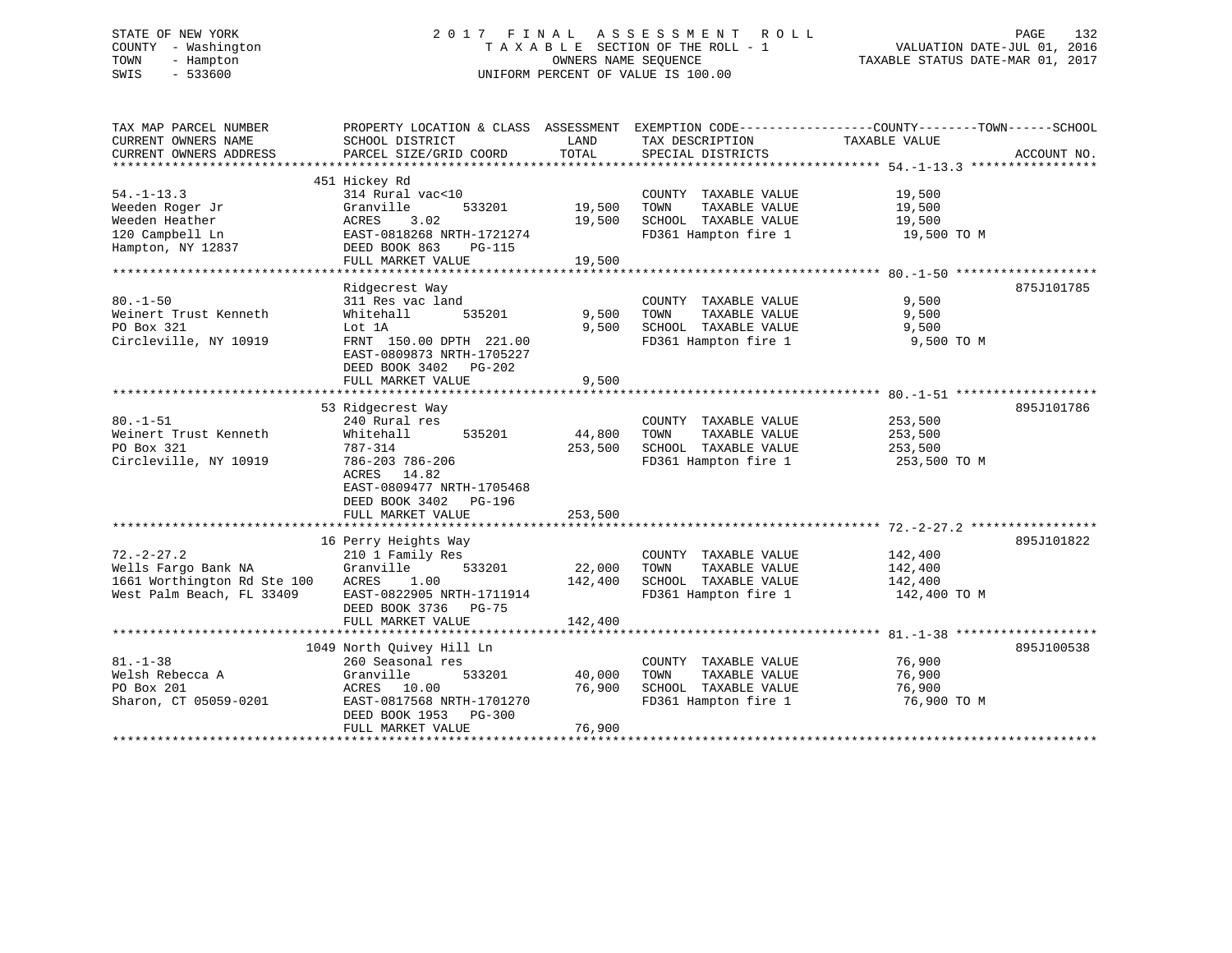# STATE OF NEW YORK 2 0 1 7 F I N A L A S S E S S M E N T R O L L PAGE 133 COUNTY - Washington T A X A B L E SECTION OF THE ROLL - 1 VALUATION DATE-JUL 01, 2016 TOWN - Hampton OWNERS NAME SEQUENCE TAXABLE STATUS DATE-MAR 01, 2017 SWIS - 533600 UNIFORM PERCENT OF VALUE IS 100.00

| TAX MAP PARCEL NUMBER<br>CURRENT OWNERS NAME<br>CURRENT OWNERS ADDRESS                                             | PROPERTY LOCATION & CLASS ASSESSMENT<br>SCHOOL DISTRICT<br>PARCEL SIZE/GRID COORD                                                                                              | LAND<br>TOTAL                | EXEMPTION CODE-----------------COUNTY-------TOWN------SCHOOL<br>TAX DESCRIPTION<br>SPECIAL DISTRICTS                                          | TAXABLE VALUE                                                             | ACCOUNT NO.                    |
|--------------------------------------------------------------------------------------------------------------------|--------------------------------------------------------------------------------------------------------------------------------------------------------------------------------|------------------------------|-----------------------------------------------------------------------------------------------------------------------------------------------|---------------------------------------------------------------------------|--------------------------------|
|                                                                                                                    |                                                                                                                                                                                |                              |                                                                                                                                               |                                                                           |                                |
|                                                                                                                    | 22 Greenfield Ln                                                                                                                                                               |                              |                                                                                                                                               |                                                                           | 895J100289                     |
| $72.2 - 3 - 11$<br>West Don<br>West June<br>22 Greenfield Ln<br>Hampton, NY 12837                                  | 220 2 Family Res<br>Granville<br>533201<br>403/253<br>$72. - 3 - 11$<br>FRNT 124.00 DPTH 190.00<br>EAST-0823868 NRTH-1712143<br>DEED BOOK 402<br>$PG-665$<br>FULL MARKET VALUE | 77,800<br>77,800             | VET COM CT 41131<br>16,100 ENH STAR<br>41834<br>COUNTY TAXABLE VALUE<br>TOWN<br>TAXABLE VALUE<br>SCHOOL TAXABLE VALUE<br>FD361 Hampton fire 1 | 19,450<br>19,450<br>$\Omega$<br>58,350<br>58,350<br>12,300<br>77,800 TO M | $\Omega$<br>65,500<br>$\Omega$ |
|                                                                                                                    |                                                                                                                                                                                |                              |                                                                                                                                               |                                                                           |                                |
| $71.4 - 2 - 23$<br>West Side Rd Council Of Hmpton Granville<br>Attn: David Putz<br>PO Box 137<br>Hampton, NY 12837 | Hills Pond Rd<br>692 Road/str/hwy<br>533201<br>Private Road<br>$71. - 2 - 23$<br>ACRES<br>2.30<br>EAST-0815614 NRTH-1707378<br>DEED BOOK 613<br>PG-187                         | 2,300<br>2,300               | COUNTY TAXABLE VALUE<br>TOWN<br>TAXABLE VALUE<br>SCHOOL TAXABLE VALUE<br>FD361 Hampton fire 1                                                 | 2,300<br>2,300<br>2,300<br>2,300 TO M                                     | 8979900006                     |
|                                                                                                                    | FULL MARKET VALUE                                                                                                                                                              | 2,300                        |                                                                                                                                               |                                                                           |                                |
|                                                                                                                    |                                                                                                                                                                                |                              |                                                                                                                                               |                                                                           |                                |
| $62. - 1 - 12$<br>White Barry<br>White Nita<br>78 Rough Way<br>Hampton, NY 12837                                   | Hickey Rd OFF<br>322 Rural vac>10<br>Granville<br>533201<br>ACRES 11.56<br>EAST-0813070 NRTH-1719267<br>DEED BOOK 3024<br>$PG-208$                                             | 17,000<br>17,000             | COUNTY TAXABLE VALUE<br>TAXABLE VALUE<br>TOWN<br>SCHOOL TAXABLE VALUE<br>FD361 Hampton fire 1                                                 | 17,000<br>17,000<br>17,000<br>17,000 TO M                                 | 895J100645                     |
|                                                                                                                    | FULL MARKET VALUE                                                                                                                                                              | 17,000                       |                                                                                                                                               |                                                                           |                                |
|                                                                                                                    |                                                                                                                                                                                |                              |                                                                                                                                               |                                                                           |                                |
| $62. - 1 - 32.6$<br>White Barry<br>78 Rough Way<br>Hampton, NY 12837                                               | 46 Rough Way<br>210 1 Family Res<br>Granville<br>533201<br>4.49<br>ACRES<br>EAST-0812846 NRTH-1718948<br>DEED BOOK 1736<br>PG-226<br>FULL MARKET VALUE                         | 16,700<br>132,900<br>132,900 | COUNTY TAXABLE VALUE<br>TAXABLE VALUE<br>TOWN<br>SCHOOL TAXABLE VALUE<br>FD361 Hampton fire 1                                                 | 132,900<br>132,900<br>132,900<br>132,900 TO M                             | 895J101725                     |
|                                                                                                                    |                                                                                                                                                                                |                              |                                                                                                                                               |                                                                           |                                |
| $62. - 1 - 32$<br>White Barry R<br>White Nita M<br>78 Rough Way<br>Hampton, NY 12837                               | Hickey Rd OFF<br>322 Rural vac>10<br>Granville<br>533201<br>15.07<br>ACRES<br>EAST-0812471 NRTH-1718029<br>DEED BOOK 870<br>$PG-30$<br>FULL MARKET VALUE                       | 12,500<br>12,500<br>12,500   | COUNTY TAXABLE VALUE<br>TAXABLE VALUE<br>TOWN<br>SCHOOL TAXABLE VALUE<br>FD361 Hampton fire 1                                                 | 12,500<br>12,500<br>12,500<br>12,500 TO M                                 | 895J100608                     |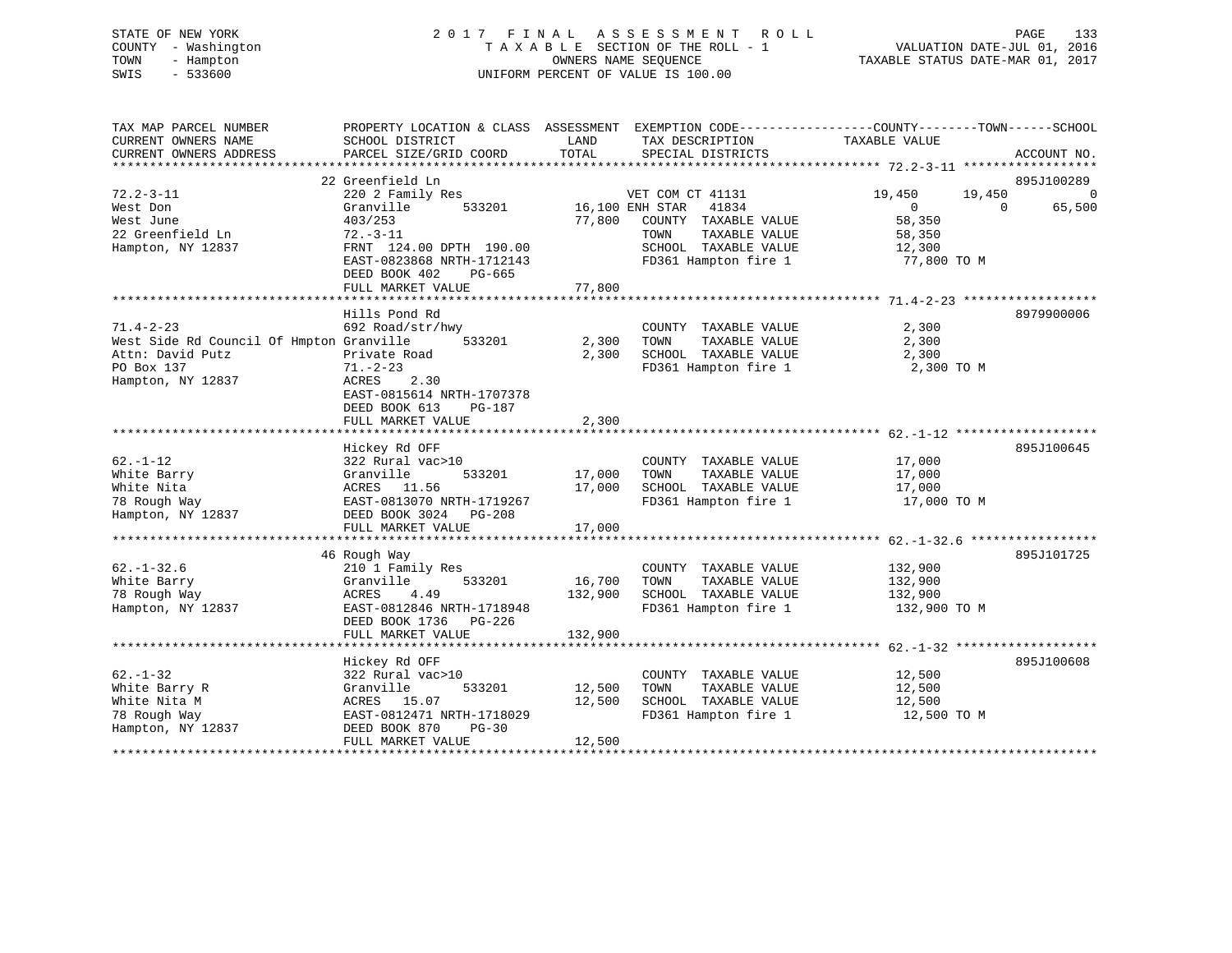# STATE OF NEW YORK 2 0 1 7 F I N A L A S S E S S M E N T R O L L PAGE 134 COUNTY - Washington T A X A B L E SECTION OF THE ROLL - 1 VALUATION DATE-JUL 01, 2016 TOWN - Hampton OWNERS NAME SEQUENCE TAXABLE STATUS DATE-MAR 01, 2017 SWIS - 533600 UNIFORM PERCENT OF VALUE IS 100.00

| TAX MAP PARCEL NUMBER<br>CURRENT OWNERS NAME<br>CURRENT OWNERS ADDRESS                            | PROPERTY LOCATION & CLASS ASSESSMENT<br>SCHOOL DISTRICT<br>PARCEL SIZE/GRID COORD                                                         | LAND<br>TOTAL                | EXEMPTION CODE-----------------COUNTY-------TOWN------SCHOOL<br>TAX DESCRIPTION<br>SPECIAL DISTRICTS               | TAXABLE VALUE                                                | ACCOUNT NO.        |
|---------------------------------------------------------------------------------------------------|-------------------------------------------------------------------------------------------------------------------------------------------|------------------------------|--------------------------------------------------------------------------------------------------------------------|--------------------------------------------------------------|--------------------|
|                                                                                                   |                                                                                                                                           |                              |                                                                                                                    |                                                              |                    |
| $62. - 1 - 32.4$<br>White Barry R<br>White Nita M<br>78 Rough Way                                 | 25 Rough Way<br>240 Rural res<br>Granville<br>533201<br>ACRES 10.63<br>EAST-0813042 NRTH-1717894                                          | 40,600<br>76,900             | COUNTY TAXABLE VALUE<br>TOWN<br>TAXABLE VALUE<br>SCHOOL TAXABLE VALUE<br>FD361 Hampton fire 1                      | 76,900<br>76,900<br>76,900<br>76,900 TO M                    | 895J100712         |
| Hampton, NY 12837                                                                                 | DEED BOOK 879<br><b>PG-315</b>                                                                                                            |                              |                                                                                                                    |                                                              |                    |
|                                                                                                   | FULL MARKET VALUE                                                                                                                         | 76,900                       |                                                                                                                    |                                                              |                    |
|                                                                                                   | 79 Rough Way                                                                                                                              |                              |                                                                                                                    |                                                              | 895J101724         |
| $62. - 1 - 32.5$<br>White Barry R<br>White Nita M<br>78 Rough Way<br>Hampton, NY 12837            | 260 Seasonal res<br>533201<br>Granville<br>ACRES<br>5.00<br>EAST-0813241 NRTH-1718593<br>DEED BOOK 3170 PG-288                            | 35,000<br>46,300             | COUNTY TAXABLE VALUE<br>TAXABLE VALUE<br>TOWN<br>SCHOOL TAXABLE VALUE<br>FD361 Hampton fire 1                      | 46,300<br>46,300<br>46,300<br>46,300 TO M                    |                    |
|                                                                                                   | FULL MARKET VALUE                                                                                                                         | 46,300                       |                                                                                                                    |                                                              |                    |
|                                                                                                   |                                                                                                                                           |                              |                                                                                                                    |                                                              |                    |
| $71. - 1 - 15.5$                                                                                  | 137 Hills Pond Rd<br>210 1 Family Res                                                                                                     |                              | VET COM C 41132                                                                                                    | 37,700                                                       | $\mathbf{0}$       |
| White Eric                                                                                        | Granville<br>533201                                                                                                                       |                              | 35,100 VET COM T 41133                                                                                             | 37,700<br>$\Omega$                                           | $\Omega$           |
| White Katherine<br>137 Hills Pond Rd<br>Whitehall, NY 12887                                       | ACRES<br>5.05<br>EAST-0815433 NRTH-1705539<br>DEED BOOK 3218<br>PG-46<br>FULL MARKET VALUE                                                | 150,800                      | 41854<br>150,800 BAS STAR<br>COUNTY TAXABLE VALUE<br>TOWN<br>TAXABLE VALUE<br>SCHOOL TAXABLE VALUE                 | $\Omega$<br>113,100<br>113,100<br>120,800                    | 30,000<br>$\Omega$ |
|                                                                                                   |                                                                                                                                           |                              | FD361 Hampton fire 1                                                                                               | 150,800 TO M                                                 |                    |
|                                                                                                   | 78 Rough Way                                                                                                                              |                              |                                                                                                                    |                                                              | 895J101726         |
| $62. - 1 - 32.7$<br>White Nita M<br>PO Box 14<br>Hampton, NY 12837                                | 210 1 Family Res<br>533201<br>Granville<br>5.96<br>ACRES<br>EAST-0812800 NRTH-1718621<br>DEED BOOK 674<br>$PG-235$<br>FULL MARKET VALUE   | 29,000<br>127,100<br>127,100 | BAS STAR<br>41854<br>COUNTY TAXABLE VALUE<br>TAXABLE VALUE<br>TOWN<br>SCHOOL TAXABLE VALUE<br>FD361 Hampton fire 1 | $\mathbf{0}$<br>127,100<br>127,100<br>97,100<br>127,100 TO M | 30,000<br>$\Omega$ |
|                                                                                                   |                                                                                                                                           |                              |                                                                                                                    |                                                              |                    |
| $63. -1 - 10.3$<br>Whitney Jami<br>169 Dublin Rd<br>Granville, NY 12832                           | 2858 State Route 22A<br>280 Res Multiple<br>Granville<br>533201<br>ACRES<br>1.35<br>EAST-0822810 NRTH-1717720<br>DEED BOOK 3017<br>PG-292 | 23,100<br>65,000             | COUNTY TAXABLE VALUE<br>TOWN<br>TAXABLE VALUE<br>SCHOOL TAXABLE VALUE<br>FD361 Hampton fire 1                      | 65,000<br>65,000<br>65,000<br>65,000 TO M                    | 895J100687         |
|                                                                                                   | FULL MARKET VALUE                                                                                                                         | 65,000                       |                                                                                                                    |                                                              |                    |
|                                                                                                   | **********************<br>Hills Pond Rd OFF                                                                                               |                              |                                                                                                                    | ************************* 71._1_13 ********************      | 895J100259         |
| $71. - 1 - 13$<br>Whitney Joshua T<br>Whitney Jason P<br>PO Box 239<br>Middle Granville, NY 12849 | 314 Rural vac<10<br>Granville<br>533201<br>ACRES<br>5.40<br>EAST-0816537 NRTH-1710153<br>DEED BOOK 3548<br>$PG-49$<br>FULL MARKET VALUE   | 4,000<br>4,000<br>4,000      | COUNTY TAXABLE VALUE<br>TAXABLE VALUE<br>TOWN<br>SCHOOL TAXABLE VALUE<br>FD361 Hampton fire 1                      | 4,000<br>4,000<br>4,000<br>4,000 TO M                        |                    |
|                                                                                                   |                                                                                                                                           |                              |                                                                                                                    |                                                              |                    |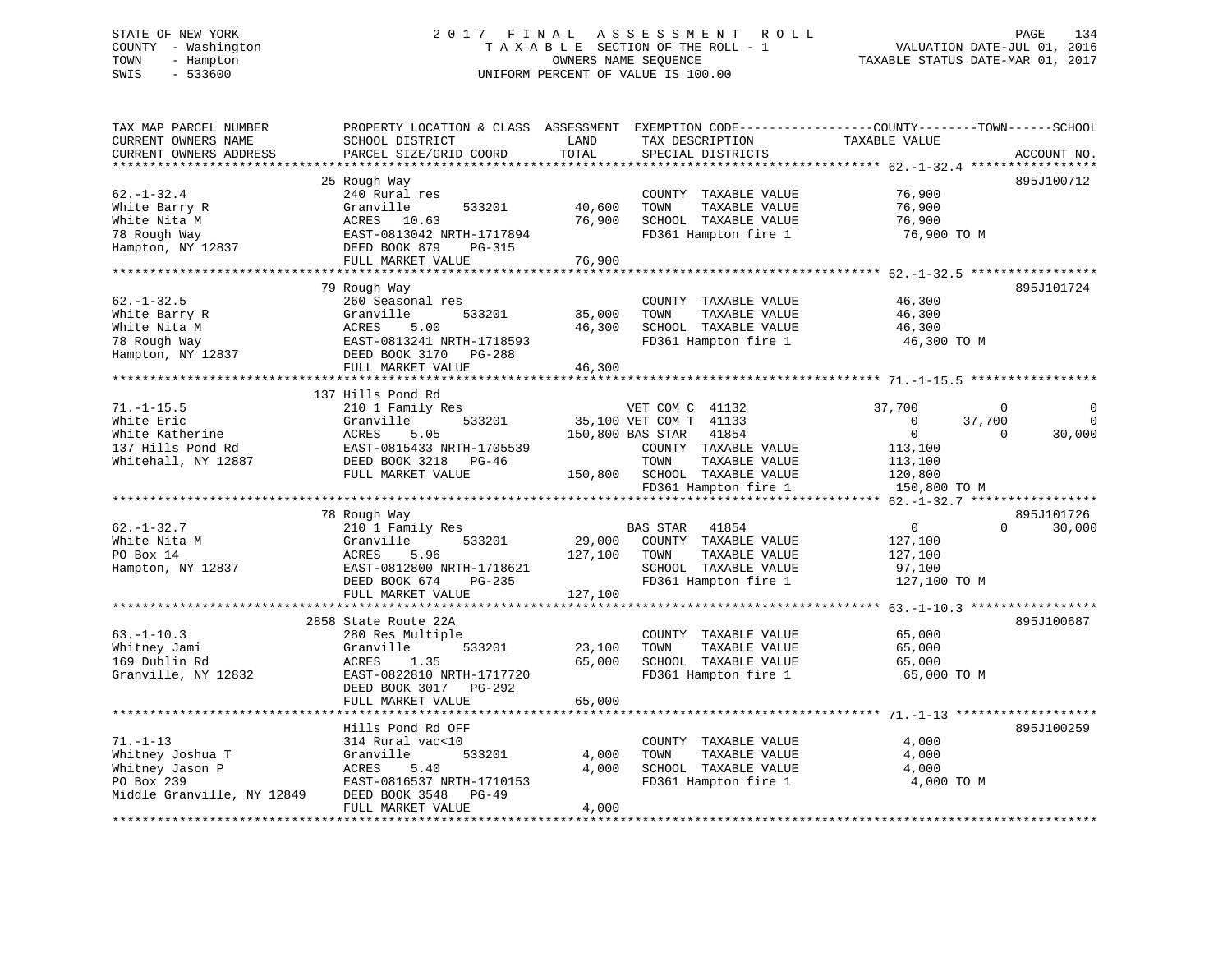# STATE OF NEW YORK 2 0 1 7 F I N A L A S S E S S M E N T R O L L PAGE 135 COUNTY - Washington T A X A B L E SECTION OF THE ROLL - 1 VALUATION DATE-JUL 01, 2016 TOWN - Hampton OWNERS NAME SEQUENCE TAXABLE STATUS DATE-MAR 01, 2017 SWIS - 533600 UNIFORM PERCENT OF VALUE IS 100.00UNIFORM PERCENT OF VALUE IS 100.00

| TAX MAP PARCEL NUMBER<br>CURRENT OWNERS NAME<br>CURRENT OWNERS ADDRESS                                                      | PROPERTY LOCATION & CLASS ASSESSMENT<br>SCHOOL DISTRICT<br>PARCEL SIZE/GRID COORD                                                                                                        | LAND<br>TOTAL                                     | EXEMPTION CODE----------------COUNTY-------TOWN------SCHOOL<br>TAX DESCRIPTION<br>SPECIAL DISTRICTS                         | TAXABLE VALUE                                                                                                     | ACCOUNT NO.                      |
|-----------------------------------------------------------------------------------------------------------------------------|------------------------------------------------------------------------------------------------------------------------------------------------------------------------------------------|---------------------------------------------------|-----------------------------------------------------------------------------------------------------------------------------|-------------------------------------------------------------------------------------------------------------------|----------------------------------|
| *********************<br>$62. - 1 - 18$<br>Whittemore Ralena<br>Fosmer Stanley<br>14 Wicked Hollow Way<br>Hampton, NY 12837 | 14 Wicked Hollow Way<br>210 1 Family Res<br>Granville<br>533201<br>ACRES<br>5.48<br>EAST-0814205 NRTH-1719734<br>DEED BOOK 3090 PG-287<br>FULL MARKET VALUE                              | 35,500<br>50,700<br>50,700<br>******************* | 41854<br>BAS STAR<br>COUNTY TAXABLE VALUE<br>TOWN<br>TAXABLE VALUE<br>SCHOOL TAXABLE VALUE<br>FD361 Hampton fire 1          | 0<br>50,700<br>50,700<br>20,700<br>50,700 TO M<br>********** 53.-1-7.16 ****                                      | 895J100642<br>$\Omega$<br>30,000 |
| $53. - 1 - 7.16$<br>Whittemore Ralph<br>Bennett Beverly<br>236 Hickey Rd<br>Hampton, NY 12837                               | 256 Hickey Rd<br>314 Rural vac<10<br>Granville<br>533201<br>ACRES<br>5.02<br>EAST-0814940 NRTH-1719802<br>DEED BOOK 487<br><b>PG-714</b><br>FULL MARKET VALUE                            | 18,500<br>18,500<br>18,500                        | COUNTY TAXABLE VALUE<br>TOWN<br>TAXABLE VALUE<br>SCHOOL TAXABLE VALUE<br>FD361 Hampton fire 1                               | 18,500<br>18,500<br>18,500<br>18,500 TO M                                                                         | 895J100665                       |
| $62. - 1 - 19$<br>Whittemore Ralph<br>Bennett Beverly<br>236 Hickey Rd<br>Hampton, NY 12837                                 | 236 Hickey Rd<br>210 1 Family Res<br>Granville<br>533201<br>ACRES<br>5.00<br>EAST-0814447 NRTH-1719191<br>DEED BOOK 483<br>$PG-420$<br>FULL MARKET VALUE                                 | 35,000<br>66,400<br>66,400                        | ENH STAR<br>41834<br>COUNTY TAXABLE VALUE<br>TOWN<br>TAXABLE VALUE<br>SCHOOL TAXABLE VALUE<br>FD361 Hampton fire 1          | $\mathbf 0$<br>66,400<br>66,400<br>900<br>66,400 TO M                                                             | 895J100566<br>65,500<br>$\Omega$ |
| $53. - 1 - 7.15$<br>Whittemore Ralph F<br>236 Hickey Rd<br>Hampton, NY 12837                                                | 272 Hickey Rd<br>312 Vac w/imprv<br>Granville<br>533201<br>5.46<br>ACRES<br>EAST-0814909 NRTH-1720137<br>DEED BOOK 782<br>$PG-59$<br>FULL MARKET VALUE<br>**********************         | 15,300<br>15,900<br>15,900                        | COUNTY TAXABLE VALUE<br>TOWN<br>TAXABLE VALUE<br>SCHOOL TAXABLE VALUE<br>FD361 Hampton fire 1                               | 15,900<br>15,900<br>15,900<br>15,900 TO M                                                                         | A95J100664                       |
| $81. - 2 - 10$<br>Willard Rodney A<br>Willard Bette L<br>21 County Route 20<br>Hampton, NY 12837                            | 21 County Route 20<br>210 1 Family Res<br>Granville<br>533201<br>Trans Exempt Repay 2017<br>4.80<br>ACRES<br>EAST-0823631 NRTH-1703999<br>DEED BOOK 3646<br>$PG-91$<br>FULL MARKET VALUE | 34,400<br>131,600<br>131,600                      | COUNTY TAXABLE VALUE<br>TOWN<br>TAXABLE VALUE<br>SCHOOL TAXABLE VALUE<br>FD361 Hampton fire 1<br>TE533 Trans exmt repay-flg | 131,600<br>131,600<br>131,600<br>131,600 TO M<br>$.00$ MT<br>********************** 38.-1-2.1 ******************* | 895J100060                       |
| $38. - 1 - 2.1$<br>Williams Albert V Jr<br>Christy Marjorie E<br>230 Carvers Falls Rd<br>Whitehall, NY 12887                | 230 Carvers Falls Rd<br>210 1 Family Res<br>535201<br>Whitehall<br>ACRES<br>3.14<br>EAST-0805512 NRTH-1744844<br>DEED BOOK 945<br>PG-87<br>FULL MARKET VALUE                             | 29,000<br>121,100<br>121,100                      | COUNTY TAXABLE VALUE<br>TOWN<br>TAXABLE VALUE<br>SCHOOL TAXABLE VALUE<br>FD362 Hampton fire 2                               | 121,100<br>121,100<br>121,100<br>121,100 TO M                                                                     | 895J101762                       |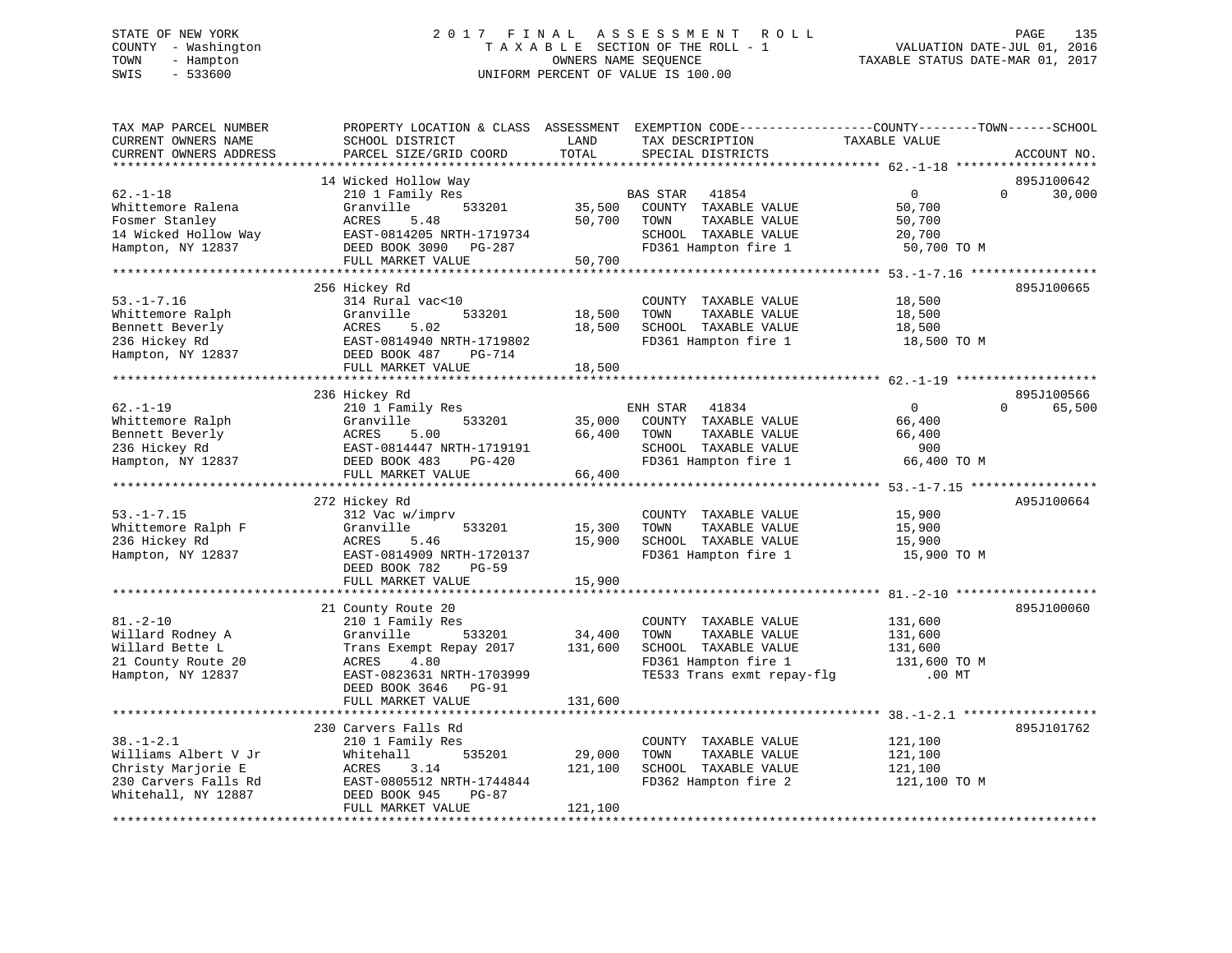# STATE OF NEW YORK 2 0 1 7 F I N A L A S S E S S M E N T R O L L PAGE 136 COUNTY - Washington T A X A B L E SECTION OF THE ROLL - 1 VALUATION DATE-JUL 01, 2016 TOWN - Hampton OWNERS NAME SEQUENCE TAXABLE STATUS DATE-MAR 01, 2017 SWIS - 533600 UNIFORM PERCENT OF VALUE IS 100.00UNIFORM PERCENT OF VALUE IS 100.00

| TAX MAP PARCEL NUMBER<br>CURRENT OWNERS NAME<br>CURRENT OWNERS ADDRESS        | PROPERTY LOCATION & CLASS ASSESSMENT<br>SCHOOL DISTRICT<br>PARCEL SIZE/GRID COORD                                      | LAND<br>TOTAL             | TAX DESCRIPTION<br>SPECIAL DISTRICTS                                                       | EXEMPTION CODE-----------------COUNTY-------TOWN------SCHOOL<br>TAXABLE VALUE | ACCOUNT NO.          |
|-------------------------------------------------------------------------------|------------------------------------------------------------------------------------------------------------------------|---------------------------|--------------------------------------------------------------------------------------------|-------------------------------------------------------------------------------|----------------------|
| *************************                                                     |                                                                                                                        |                           |                                                                                            |                                                                               |                      |
| $72. - 2 - 30$<br>Williams Colin<br>2611 State Route 22A<br>Hampton, NY 12837 | 2611 State Route 22A<br>270 Mfg housing<br>Granville<br>533201<br>FRNT 210.00 DPTH 210.00<br>EAST-0823218 NRTH-1712076 | 11,000<br>14,000          | BAS STAR<br>41854<br>COUNTY TAXABLE VALUE<br>TOWN<br>TAXABLE VALUE<br>SCHOOL TAXABLE VALUE | $\overline{0}$<br>$\Omega$<br>14,000<br>14,000<br>$\overline{0}$              | 895J100190<br>14,000 |
|                                                                               | DEED BOOK 921<br>PG-96                                                                                                 |                           | FD361 Hampton fire 1                                                                       | 14,000 TO M                                                                   |                      |
|                                                                               | FULL MARKET VALUE                                                                                                      | 14,000                    |                                                                                            |                                                                               |                      |
|                                                                               |                                                                                                                        |                           |                                                                                            |                                                                               |                      |
| $81. - 1 - 45$                                                                | 136 South Rd                                                                                                           |                           |                                                                                            | $\Omega$<br>$\Omega$                                                          | 895J100602           |
|                                                                               | 210 1 Family Res                                                                                                       |                           | <b>BAS STAR</b><br>41854                                                                   |                                                                               | 30,000               |
| Williams Daniel Jr                                                            | Granville<br>533201<br>ACRES<br>8.37                                                                                   | 38,400<br>96,600          | COUNTY TAXABLE VALUE<br>TOWN<br>TAXABLE VALUE                                              | 96,600                                                                        |                      |
| Rodd Jacquelyn A                                                              |                                                                                                                        |                           | SCHOOL TAXABLE VALUE                                                                       | 96,600                                                                        |                      |
| 136 South Rd                                                                  | EAST-0816507 NRTH-1702143                                                                                              |                           |                                                                                            | 66,600                                                                        |                      |
| Whitehall, NY 12887                                                           | DEED BOOK 3154 PG-286                                                                                                  |                           | FD361 Hampton fire 1                                                                       | 96,600 TO M                                                                   |                      |
|                                                                               | FULL MARKET VALUE<br>*******************************                                                                   | 96,600                    |                                                                                            |                                                                               |                      |
|                                                                               |                                                                                                                        |                           |                                                                                            |                                                                               |                      |
|                                                                               | 29 Wicked Hollow Way                                                                                                   |                           |                                                                                            |                                                                               | 895J100648           |
| $62. - 1 - 16$                                                                | 270 Mfg housing                                                                                                        |                           | COUNTY TAXABLE VALUE                                                                       | 55,500                                                                        |                      |
| Williams Joseph                                                               | Granville<br>533201                                                                                                    | 36,900                    | TAXABLE VALUE<br>TOWN                                                                      | 55,500                                                                        |                      |
| Williams Pamela                                                               | ROW 587/211                                                                                                            | 55,500                    | SCHOOL TAXABLE VALUE                                                                       | 55,500                                                                        |                      |
| 162 Hickey Rd                                                                 | 6.87<br>ACRES                                                                                                          |                           | FD361 Hampton fire 1                                                                       | 55,500 TO M                                                                   |                      |
| Hampton, NY 12837                                                             | EAST-0813497 NRTH-1719570                                                                                              |                           |                                                                                            |                                                                               |                      |
|                                                                               | DEED BOOK 1956<br>PG-313                                                                                               |                           |                                                                                            |                                                                               |                      |
|                                                                               | FULL MARKET VALUE                                                                                                      | 55,500                    |                                                                                            |                                                                               |                      |
|                                                                               | ****************************                                                                                           |                           |                                                                                            |                                                                               |                      |
|                                                                               | 162 Hickey Rd                                                                                                          |                           |                                                                                            |                                                                               | 895J101815           |
| $62. - 1 - 25.1$                                                              | 270 Mfg housing                                                                                                        |                           | COUNTY TAXABLE VALUE                                                                       | 35,900                                                                        |                      |
| Williams Joseph                                                               | Granville<br>533201                                                                                                    | 18,300                    | TAXABLE VALUE<br>TOWN                                                                      | 35,900                                                                        |                      |
| Williams Pamela                                                               | FRNT 235.00 DPTH 110.00                                                                                                | 35,900                    | SCHOOL TAXABLE VALUE                                                                       | 35,900                                                                        |                      |
| 162 Hickey Rd                                                                 | EAST-0814128 NRTH-1717549                                                                                              |                           | FD361 Hampton fire 1                                                                       | 35,900 TO M                                                                   |                      |
| Hampton, NY 12837                                                             | DEED BOOK 2491 PG-130                                                                                                  |                           |                                                                                            |                                                                               |                      |
|                                                                               | FULL MARKET VALUE                                                                                                      | 35,900                    |                                                                                            |                                                                               |                      |
|                                                                               |                                                                                                                        |                           |                                                                                            |                                                                               |                      |
|                                                                               | South Rd                                                                                                               |                           |                                                                                            |                                                                               |                      |
| $72. - 1 - 16.4$                                                              | 323 Vacant rural                                                                                                       |                           | COUNTY TAXABLE VALUE                                                                       | 61,000                                                                        |                      |
| Williams Joseph                                                               | Granville<br>533201                                                                                                    | 61,000                    | TOWN<br>TAXABLE VALUE                                                                      | 61,000                                                                        |                      |
| Williams Pamela                                                               | ACRES<br>38.22                                                                                                         | 61,000                    | SCHOOL TAXABLE VALUE                                                                       | 61,000                                                                        |                      |
| 162 Hickey Rd                                                                 | EAST-0820224 NRTH-1706357                                                                                              |                           | FD361 Hampton fire 1                                                                       | 61,000 TO M                                                                   |                      |
| Hampton, NY 12837                                                             | DEED BOOK 3336<br>$PG-91$                                                                                              |                           |                                                                                            |                                                                               |                      |
|                                                                               | FULL MARKET VALUE                                                                                                      | 61,000                    |                                                                                            |                                                                               |                      |
|                                                                               | *********************************                                                                                      | * * * * * * * * * * * * * |                                                                                            |                                                                               |                      |
|                                                                               | 395 South Rd                                                                                                           |                           |                                                                                            |                                                                               |                      |
| $72. - 1 - 16.5$                                                              | 312 Vac w/imprv                                                                                                        |                           | COUNTY TAXABLE VALUE                                                                       | 39,400                                                                        |                      |
| Williams Joseph                                                               | 533201<br>Granville                                                                                                    | 12,100                    | TAXABLE VALUE<br>TOWN                                                                      | 39,400                                                                        |                      |
| Williams Pamela                                                               | ACRES<br>1.04                                                                                                          | 39,400                    | SCHOOL TAXABLE VALUE                                                                       | 39,400                                                                        |                      |
| 162 Hickey Rd                                                                 | EAST-0819451 NRTH-1706701                                                                                              |                           | FD361 Hampton fire 1                                                                       | 39,400 TO M                                                                   |                      |
| Hampton, NY 12837                                                             | DEED BOOK 2650<br>$PG-20$                                                                                              |                           |                                                                                            |                                                                               |                      |
|                                                                               | FULL MARKET VALUE                                                                                                      | 39,400                    |                                                                                            |                                                                               |                      |
|                                                                               |                                                                                                                        |                           |                                                                                            |                                                                               |                      |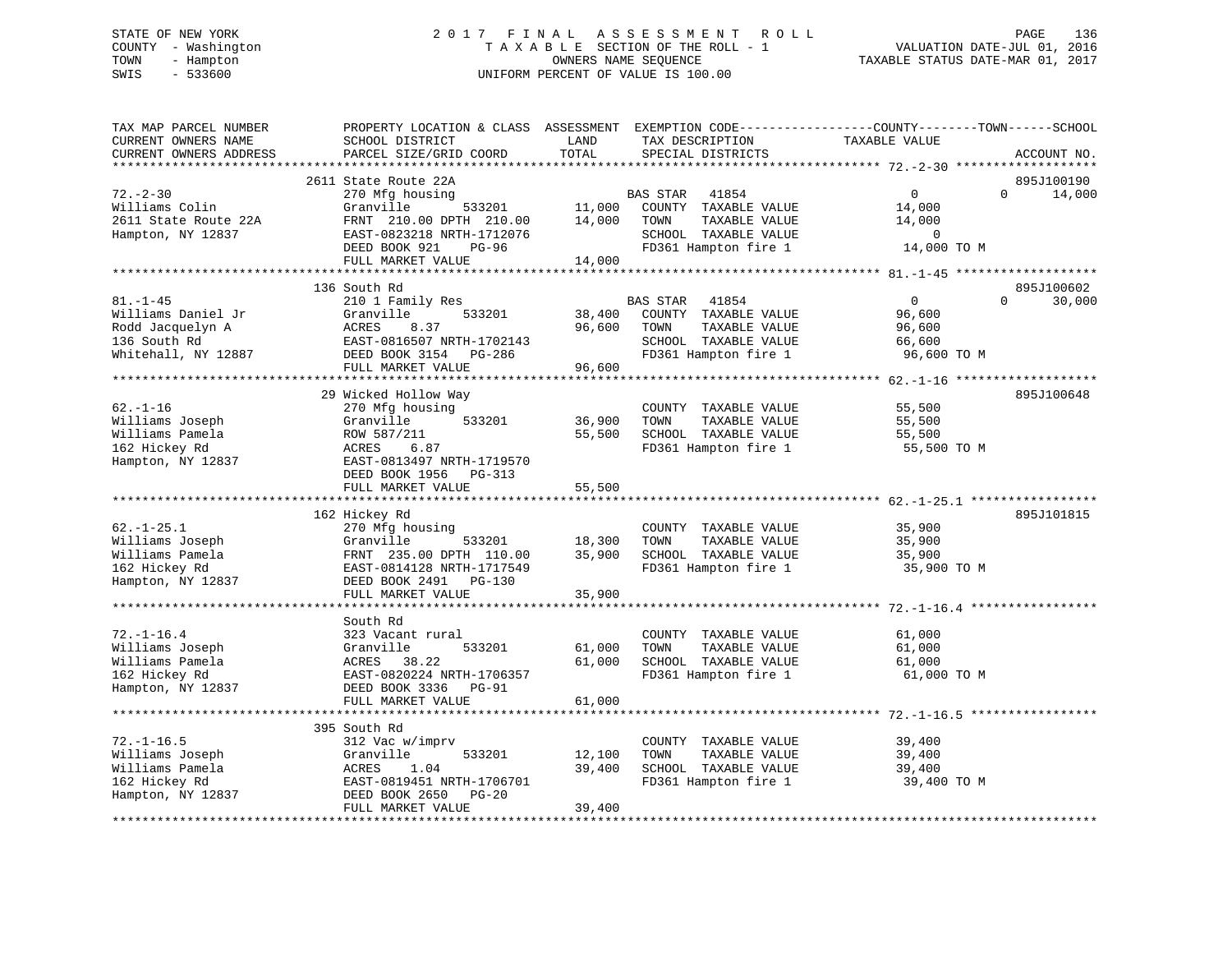# STATE OF NEW YORK 2 0 1 7 F I N A L A S S E S S M E N T R O L L PAGE 137 COUNTY - Washington T A X A B L E SECTION OF THE ROLL - 1 VALUATION DATE-JUL 01, 2016 TOWN - Hampton OWNERS NAME SEQUENCE TAXABLE STATUS DATE-MAR 01, 2017 SWIS - 533600 UNIFORM PERCENT OF VALUE IS 100.00

| TAX MAP PARCEL NUMBER<br>CURRENT OWNERS NAME<br>CURRENT OWNERS ADDRESS                                                  | PROPERTY LOCATION & CLASS ASSESSMENT<br>SCHOOL DISTRICT<br>PARCEL SIZE/GRID COORD                                                                              | LAND<br>TOTAL                | EXEMPTION CODE-----------------COUNTY-------TOWN------SCHOOL<br>TAX DESCRIPTION<br>SPECIAL DISTRICTS               | TAXABLE VALUE                                                 | ACCOUNT NO.        |
|-------------------------------------------------------------------------------------------------------------------------|----------------------------------------------------------------------------------------------------------------------------------------------------------------|------------------------------|--------------------------------------------------------------------------------------------------------------------|---------------------------------------------------------------|--------------------|
| *********************<br>$62. - 1 - 20$<br>Williams Joseph A<br>Williams Pamela A<br>162 Hickey Rd<br>Hampton, NY 12837 | 211 Hickey Rd<br>210 1 Family Res<br>Granville<br>533201<br>ACRES<br>5.04<br>EAST-0813874 NRTH-1719020<br>DEED BOOK 875<br>$PG-63$<br>FULL MARKET VALUE        | 35,000<br>43,200<br>43,200   | COUNTY TAXABLE VALUE<br>TOWN<br>TAXABLE VALUE<br>SCHOOL TAXABLE VALUE<br>FD361 Hampton fire 1                      | 43,200<br>43,200<br>43,200<br>43,200 TO M                     | 895J100582         |
|                                                                                                                         | 203 Hickey Rd                                                                                                                                                  |                              |                                                                                                                    |                                                               | 895J100649         |
| $62. - 1 - 21$<br>Williams Joseph A<br>Williams Pamela A<br>162 Hickey Rd<br>Hampton, NY 12937                          | 210 1 Family Res<br>Granville<br>533201<br>5.76<br>ACRES<br>EAST-0813841 NRTH-1718618<br>DEED BOOK 718<br><b>PG-96</b><br>FULL MARKET VALUE                    | 35,800<br>167,800<br>167,800 | BAS STAR<br>41854<br>COUNTY TAXABLE VALUE<br>TOWN<br>TAXABLE VALUE<br>SCHOOL TAXABLE VALUE<br>FD361 Hampton fire 1 | $\mathbf{0}$<br>167,800<br>167,800<br>137,800<br>167,800 TO M | $\Omega$<br>30,000 |
| *********************                                                                                                   |                                                                                                                                                                |                              |                                                                                                                    |                                                               |                    |
| $62. - 1 - 31$<br>Williams Joseph A<br>Williams Pamela A<br>162 Hickey Rd<br>Hampton, NY 12837                          | 119 Hickey Rd<br>322 Rural vac>10<br>Granville<br>533201<br>ACRES<br>9.96<br>EAST-0813352 NRTH-1717266<br>DEED BOOK 2156<br>$PG-242$<br>FULL MARKET VALUE      | 14,500<br>14,500<br>14,500   | COUNTY TAXABLE VALUE<br>TOWN<br>TAXABLE VALUE<br>SCHOOL TAXABLE VALUE<br>FD361 Hampton fire 1                      | 14,500<br>14,500<br>14,500<br>14,500 TO M                     | 895J100643         |
|                                                                                                                         |                                                                                                                                                                |                              |                                                                                                                    |                                                               |                    |
| $71. - 1 - 7$<br>Williams Joseph A<br>Williams Pamela A<br>162 Hickey Rd<br>Hampton, NY 12837                           | 2126 County Route 18<br>270 Mfg housing<br>Granville<br>533201<br>ACRES<br>3.00<br>EAST-0814896 NRTH-1713614<br>DEED BOOK 3406<br>PG-206<br>FULL MARKET VALUE  | 28,500<br>30,000<br>30,000   | COUNTY TAXABLE VALUE<br>TAXABLE VALUE<br>TOWN<br>SCHOOL TAXABLE VALUE<br>FD361 Hampton fire 1                      | 30,000<br>30,000<br>30,000<br>30,000 TO M                     | 895J100252         |
|                                                                                                                         |                                                                                                                                                                |                              |                                                                                                                    |                                                               |                    |
| $80. - 1 - 2.9$<br>Willson Scott<br>1574 County Route 21<br>Whitehall, NY 12887                                         | 1574 County Route 21<br>270 Mfg housing<br>Granville<br>533201<br>LOT <sub>2</sub><br>ACRES<br>10.93<br>EAST-0813062 NRTH-1702480<br>DEED BOOK 948<br>$PG-128$ | 40,900<br>90,900             | BAS STAR<br>41854<br>COUNTY TAXABLE VALUE<br>TAXABLE VALUE<br>TOWN<br>SCHOOL TAXABLE VALUE<br>FD361 Hampton fire 1 | $\mathbf{0}$<br>90,900<br>90,900<br>60,900<br>90,900 TO M     | 30,000<br>$\Omega$ |
|                                                                                                                         | FULL MARKET VALUE                                                                                                                                              | 90,900                       |                                                                                                                    |                                                               |                    |
| $81. - 2 - 19$<br>Wilson Wendy<br>Wilson Stacy<br>118 Oatman Rd<br>Granville, NY 12832                                  | 2180 State Route 22A<br>210 1 Family Res<br>Granville<br>533201<br>ACRES<br>1.60<br>EAST-0823139 NRTH-1702058<br>DEED BOOK 3576<br>PG-339<br>FULL MARKET VALUE | 24,000<br>74,200<br>74,200   | COUNTY TAXABLE VALUE<br>TOWN<br>TAXABLE VALUE<br>SCHOOL TAXABLE VALUE<br>FD361 Hampton fire 1                      | 74,200<br>74,200<br>74,200<br>74,200 TO M                     | 895J100048         |
|                                                                                                                         |                                                                                                                                                                |                              |                                                                                                                    |                                                               |                    |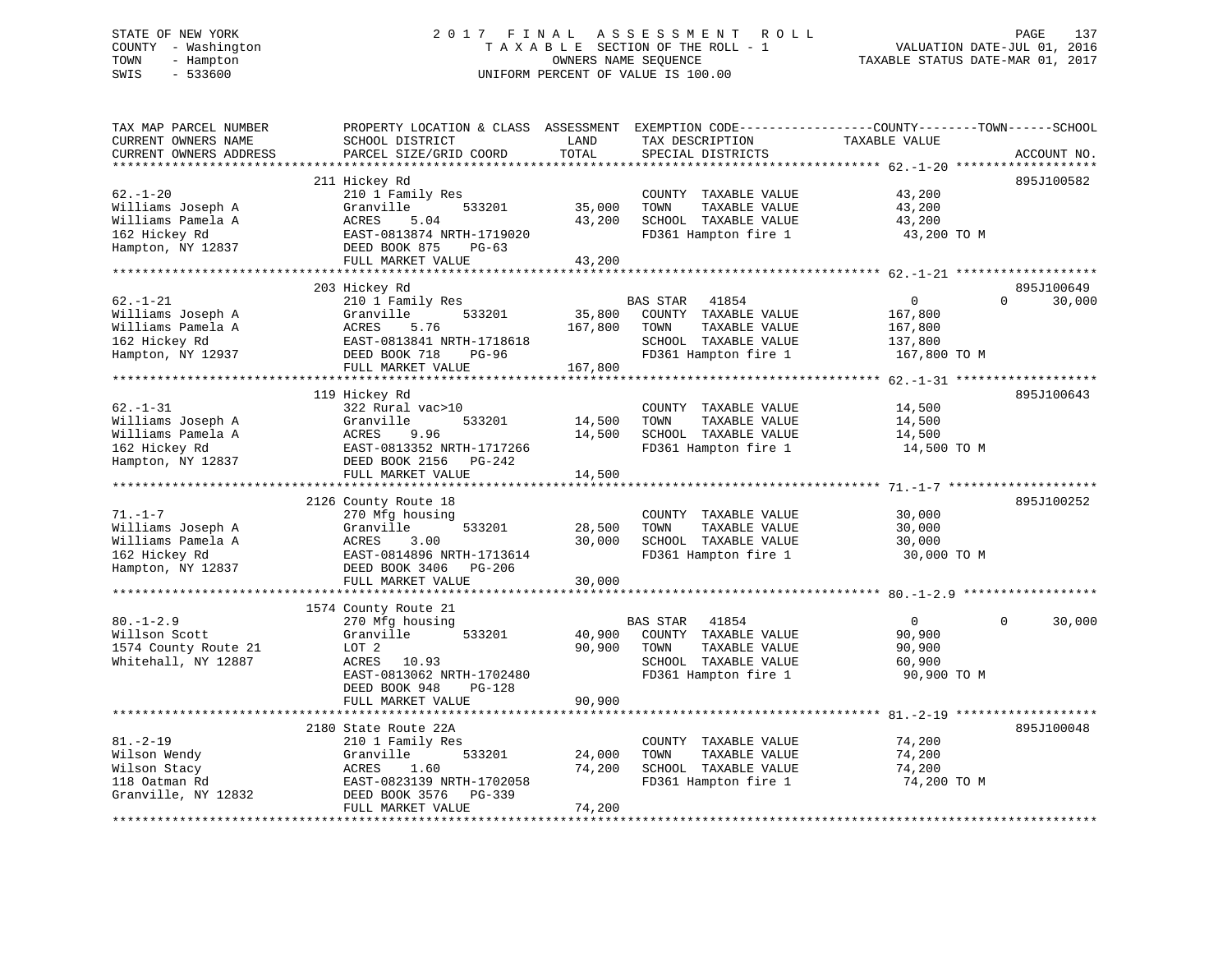| STATE OF NEW YORK<br>COUNTY - Washington<br>- Hampton<br>TOWN<br>SWIS<br>$-533600$ | 2017 FINAL ASSESSMENT<br>TAXABLE SECTION OF THE ROLL - 1<br>UNIFORM PERCENT OF VALUE IS 100.00 | R O L L<br>VALUATION DATE-JUL 01, 2016<br>TAXABLE STATUS DATE-MAR 01, 2017 | PAGE<br>138                                                                                          |                                    |             |
|------------------------------------------------------------------------------------|------------------------------------------------------------------------------------------------|----------------------------------------------------------------------------|------------------------------------------------------------------------------------------------------|------------------------------------|-------------|
| TAX MAP PARCEL NUMBER<br>CURRENT OWNERS NAME<br>CURRENT OWNERS ADDRESS             | PROPERTY LOCATION & CLASS ASSESSMENT<br>SCHOOL DISTRICT<br>PARCEL SIZE/GRID COORD              | LAND<br>TOTAL                                                              | EXEMPTION CODE-----------------COUNTY-------TOWN------SCHOOL<br>TAX DESCRIPTION<br>SPECIAL DISTRICTS | TAXABLE VALUE                      | ACCOUNT NO. |
| *********************                                                              |                                                                                                | *********                                                                  |                                                                                                      |                                    |             |
| $81. - 2 - 23.1$<br>Winter Dave                                                    | 101 Prouty Rd<br>322 Rural vac>10<br>Granville<br>533201                                       | 30,700                                                                     | COUNTY TAXABLE VALUE<br>TAXABLE VALUE<br>TOWN                                                        | 30,700<br>30,700                   |             |
| Winter Beth<br>50 Furnace St<br>Poultney, VT 05764                                 | May be subject to ag pena<br>until 2015<br>ACRES 20.09                                         | 30,700                                                                     | SCHOOL TAXABLE VALUE<br>CA001 Cons agri dst 1<br>FD361 Hampton fire 1                                | 30,700<br>30,700 TO<br>30,700 TO M |             |
|                                                                                    | EAST-0821862 NRTH-1699823<br>DEED BOOK 2859 PG-311                                             |                                                                            |                                                                                                      |                                    |             |
|                                                                                    | FULL MARKET VALUE<br>****************                                                          | 30,700                                                                     |                                                                                                      |                                    |             |
|                                                                                    | 2038 County Route 18                                                                           |                                                                            |                                                                                                      |                                    | 895J100651  |
| $71. - 1 - 1.4$<br>Wood Danny J                                                    | 210 1 Family Res<br>Granville<br>533201                                                        | 31,300                                                                     | CW_10_VET/ 41151<br>COUNTY TAXABLE VALUE                                                             | 8,000<br>141,000                   | 8,000<br>0  |
| 2038 County Route 18<br>Whitehall, NY 12887                                        | 3.86<br>ACRES<br>EAST-0812255 NRTH-1713787<br>DEED BOOK 3446 PG-27                             | 149,000                                                                    | TOWN<br>TAXABLE VALUE<br>SCHOOL TAXABLE VALUE<br>FD361 Hampton fire 1                                | 141,000<br>149,000<br>149,000 TO M |             |
|                                                                                    | FULL MARKET VALUE                                                                              | 149,000                                                                    |                                                                                                      |                                    |             |
|                                                                                    | *******************                                                                            | * * * * * * * * * *                                                        | ************************************ 71.-1-31 *******************                                    |                                    |             |
|                                                                                    | County Route 21 OFF                                                                            |                                                                            |                                                                                                      |                                    | 895J100078  |
| $71. - 1 - 31$                                                                     | 910 Priv forest                                                                                |                                                                            | COUNTY TAXABLE VALUE                                                                                 | 85,100                             |             |
| Wood Timothy                                                                       | 535201<br>Whitehall                                                                            | 85,100                                                                     | TAXABLE VALUE<br>TOWN                                                                                | 85,100                             |             |
| 18 Louis Dr                                                                        | ROW 837-315                                                                                    | 85,100                                                                     | SCHOOL TAXABLE VALUE                                                                                 | 85,100                             |             |
| Katonah, NY 10536                                                                  | ACRES 189.10<br>EAST-0808989 NRTH-1711176<br>DEED BOOK 2587 PG-101                             |                                                                            | FD361 Hampton fire 1                                                                                 | 85,100 TO M                        |             |
|                                                                                    | FULL MARKET VALUE                                                                              | 85,100                                                                     |                                                                                                      |                                    |             |
|                                                                                    | ***************************                                                                    |                                                                            |                                                                                                      |                                    |             |
|                                                                                    | LOT 6 Faesh Pat                                                                                |                                                                            |                                                                                                      |                                    | 895J100077  |
| $71. - 1 - 32$<br>Wood Timothy                                                     | 910 Priv forest<br>533201                                                                      | 38,400                                                                     | COUNTY TAXABLE VALUE<br>TAXABLE VALUE<br>TOWN                                                        | 38,400<br>38,400                   |             |
| 18 Louis Dr                                                                        | Granville<br>ROW 837-315                                                                       | 38,400                                                                     | SCHOOL TAXABLE VALUE                                                                                 | 38,400                             |             |
| Katonah, NY 10536                                                                  | ACRES 85.30                                                                                    |                                                                            | FD361 Hampton fire 1                                                                                 | 38,400 TO M                        |             |
|                                                                                    | EAST-0810790 NRTH-1710217<br>DEED BOOK 2587 PG-101                                             |                                                                            |                                                                                                      |                                    |             |
|                                                                                    | FULL MARKET VALUE                                                                              | 38,400                                                                     |                                                                                                      |                                    |             |
|                                                                                    |                                                                                                |                                                                            |                                                                                                      |                                    |             |
| $62. - 1 - 28$                                                                     | Hickey Rd                                                                                      |                                                                            |                                                                                                      |                                    | 895J100644  |
| Woodbury Edward                                                                    | 314 Rural vac<10<br>Granville<br>533201                                                        | 16,000                                                                     | COUNTY TAXABLE VALUE<br>TOWN<br>TAXABLE VALUE                                                        | 16,000<br>16,000                   |             |
| 301 Fox Rd                                                                         | ACRES<br>1.98                                                                                  | 16,000                                                                     | SCHOOL TAXABLE VALUE                                                                                 | 16,000                             |             |
| Hampton, NY 12837                                                                  | EAST-0813998 NRTH-1716892<br>DEED BOOK 1855<br>$PG-11$                                         |                                                                            | FD361 Hampton fire 1                                                                                 | 16,000 TO M                        |             |
|                                                                                    | FULL MARKET VALUE                                                                              | 16,000                                                                     |                                                                                                      |                                    |             |
|                                                                                    |                                                                                                |                                                                            |                                                                                                      |                                    |             |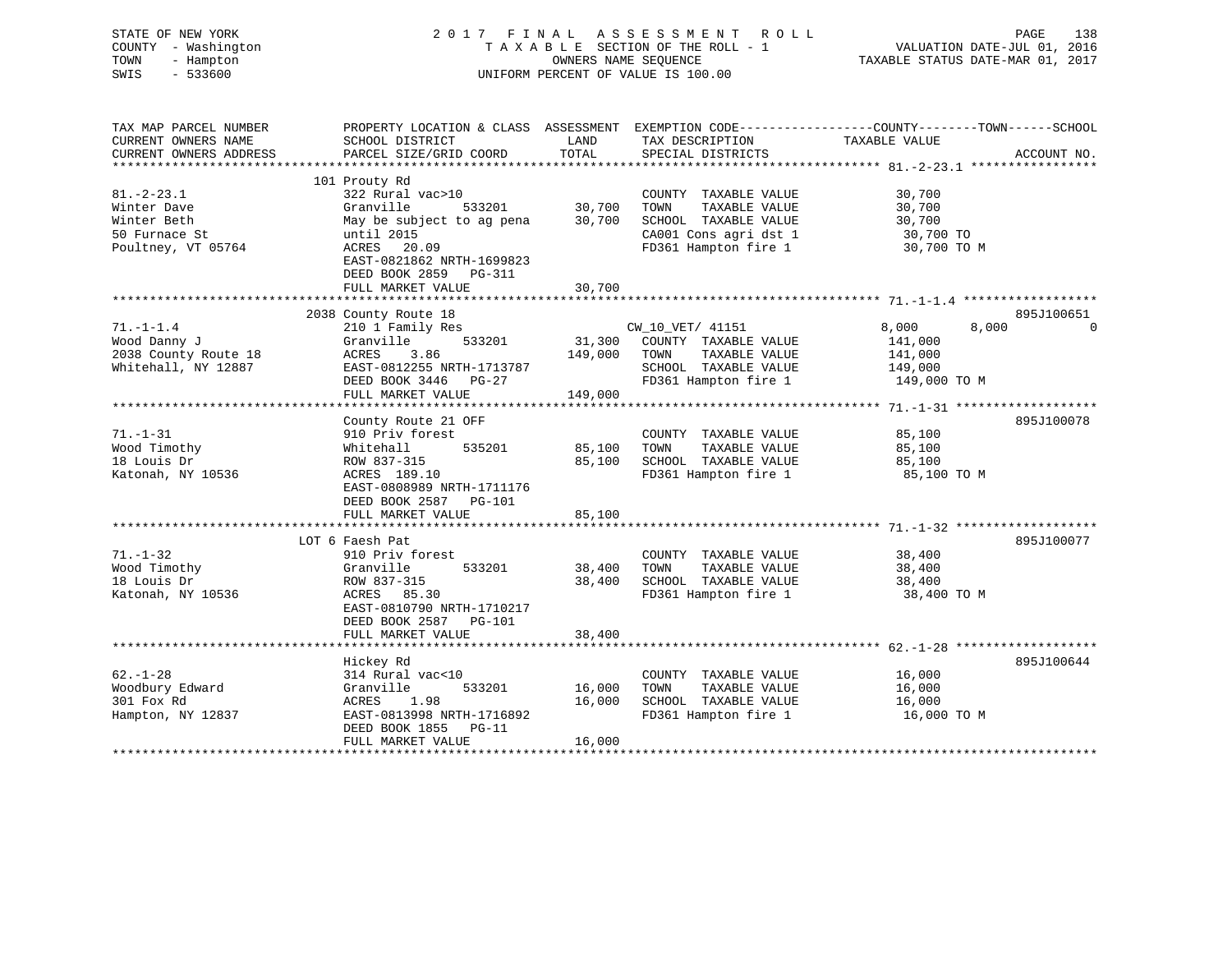# STATE OF NEW YORK 2 0 1 7 F I N A L A S S E S S M E N T R O L L PAGE 139 COUNTY - Washington T A X A B L E SECTION OF THE ROLL - 1 VALUATION DATE-JUL 01, 2016 TOWN - Hampton OWNERS NAME SEQUENCE TAXABLE STATUS DATE-MAR 01, 2017 SWIS - 533600 UNIFORM PERCENT OF VALUE IS 100.00

| TAX MAP PARCEL NUMBER<br>CURRENT OWNERS NAME<br>CURRENT OWNERS ADDRESS                                 | PROPERTY LOCATION & CLASS ASSESSMENT EXEMPTION CODE---------------COUNTY-------TOWN-----SCHOOL<br>SCHOOL DISTRICT<br>PARCEL SIZE/GRID COORD  | LAND<br>TOTAL                    | TAX DESCRIPTION<br>SPECIAL DISTRICTS                                                                                          | TAXABLE VALUE                                                       |                          | ACCOUNT NO.                    |
|--------------------------------------------------------------------------------------------------------|----------------------------------------------------------------------------------------------------------------------------------------------|----------------------------------|-------------------------------------------------------------------------------------------------------------------------------|---------------------------------------------------------------------|--------------------------|--------------------------------|
| $72. - 2 - 36$                                                                                         | 145 Campbell Ln<br>210 1 Family Res                                                                                                          |                                  | AGED-ALL 41800                                                                                                                | 19,700                                                              | 19,700                   | 895J100297<br>19,700           |
| Woods Robert W<br>PO Box 83<br>Hampton, NY 12837                                                       | Granville<br>533201<br>713/145 Hwy Approp<br>ACRES 2.10<br>EAST-0824096 NRTH-1713445<br>DEED BOOK 656<br>PG-113                              |                                  | 25,600 ENH STAR 41834<br>39,400 COUNTY TAXABLE VALUE<br>TOWN<br>TAXABLE VALUE<br>SCHOOL TAXABLE VALUE<br>FD361 Hampton fire 1 | $\overline{0}$<br>19,700<br>19,700<br>$\overline{0}$<br>39,400 TO M | $\Omega$                 | 19,700                         |
|                                                                                                        | FULL MARKET VALUE                                                                                                                            | 39,400                           |                                                                                                                               |                                                                     |                          |                                |
|                                                                                                        | 2721 State Route 22A                                                                                                                         |                                  |                                                                                                                               |                                                                     |                          | 895J100025                     |
| $63. -1 - 7$<br>Yorkmont Farm Inc<br>2809 State Route 22A<br>Hampton, NY 12837                         | 210 1 Family Res<br>Granville<br>713/146 Hwy Approp<br>2.50<br>ACRES<br>EAST-0823623 NRTH-1714243                                            | 。<br>533201     26,900<br>93,400 | COUNTY TAXABLE VALUE<br>TAXABLE VALUE<br>TOWN<br>SCHOOL TAXABLE VALUE<br>FD361 Hampton fire 1 93,400 TO M                     | 93,400<br>93,400<br>93,400                                          |                          |                                |
|                                                                                                        | DEED BOOK 3268 PG-46<br>FULL MARKET VALUE                                                                                                    | 93,400                           |                                                                                                                               |                                                                     |                          |                                |
|                                                                                                        |                                                                                                                                              |                                  |                                                                                                                               |                                                                     |                          |                                |
| $63. - 1 - 10.1$<br>Yorkmont Farm Inc                                                                  | 2809 State Route 22A<br>112 Dairy farm<br>Granville                                                                                          |                                  | AG DIST<br>41720<br>533201 263,700 BAS STAR 41854                                                                             | 11,250<br>$\overline{0}$                                            | 11,250<br>$\overline{0}$ | 895J100198<br>11,250<br>30,000 |
| 2809 State Route 22A<br>Hampton, NY 12837                                                              | Inc Farm-2 STAR exemption<br>713/147 Hwy Apporp<br>ACRES 521.70                                                                              | 651,900 BAS STAR                 | 41854<br>SILO EXMP 42100<br>COUNTY TAXABLE VALUE                                                                              | $\overline{0}$<br>32,604<br>608,046                                 | $\mathbf 0$<br>32,604    | 30,000<br>32,604               |
| MAY BE SUBJECT TO PAYMENT<br>UNDER AGDIST LAW TIL 2021                                                 | EAST-0822774 NRTH-1715848<br>DEED BOOK 463<br>PG-579<br>FULL MARKET VALUE                                                                    | 651,900                          | TOWN<br>TAXABLE VALUE<br>SCHOOL TAXABLE VALUE<br>CA001 Cons agri dst 1<br>43,854 EX                                           | 608,046<br>548,046<br>608,046 TO                                    |                          |                                |
|                                                                                                        |                                                                                                                                              |                                  | FD361 Hampton fire 1<br>32,604 EX                                                                                             | 619,296 TO M                                                        |                          |                                |
|                                                                                                        |                                                                                                                                              |                                  |                                                                                                                               |                                                                     |                          |                                |
| $72. - 2 - 39$<br>Yorkmont Farms Inc<br>ATT:Kevin Perry<br>2809 State Route 22A                        | State Route 22A OFF<br>322 Rural vac>10<br>533201<br>Granville<br>ACRES 11.20<br>EAST-0822853 NRTH-1712848                                   | 12,500<br>12,500                 | COUNTY TAXABLE VALUE<br>TAXABLE VALUE<br>TOWN<br>SCHOOL TAXABLE VALUE<br>CA001 Cons agri dst 1                                | 12,500<br>12,500<br>12,500<br>12,500 TO                             |                          | 895J100567                     |
| Hampton, NY 12837                                                                                      | DEED BOOK 2145 PG-246<br>FULL MARKET VALUE                                                                                                   | 12,500                           | FD361 Hampton fire 1                                                                                                          | 12,500 TO M                                                         |                          |                                |
|                                                                                                        |                                                                                                                                              |                                  |                                                                                                                               |                                                                     |                          |                                |
| $72. - 2 - 39.1$<br>Yorkmont Farms Inc<br>ATT:Kevin Perry<br>2809 State Route 22A<br>Hampton, NY 12837 | Perry Heights Way<br>692 Road/str/hwy<br>Granville<br>533201<br>FRNT 50.00 DPTH 690.00<br>EAST-0822760 NRTH-1711937<br>DEED BOOK 2145 PG-246 | 500<br>500                       | COUNTY TAXABLE VALUE<br>TOWN<br>TAXABLE VALUE<br>SCHOOL TAXABLE VALUE<br>FD361 Hampton fire 1                                 | 500<br>500<br>500<br>500 TO M                                       |                          |                                |
|                                                                                                        | FULL MARKET VALUE                                                                                                                            | 500                              |                                                                                                                               |                                                                     |                          |                                |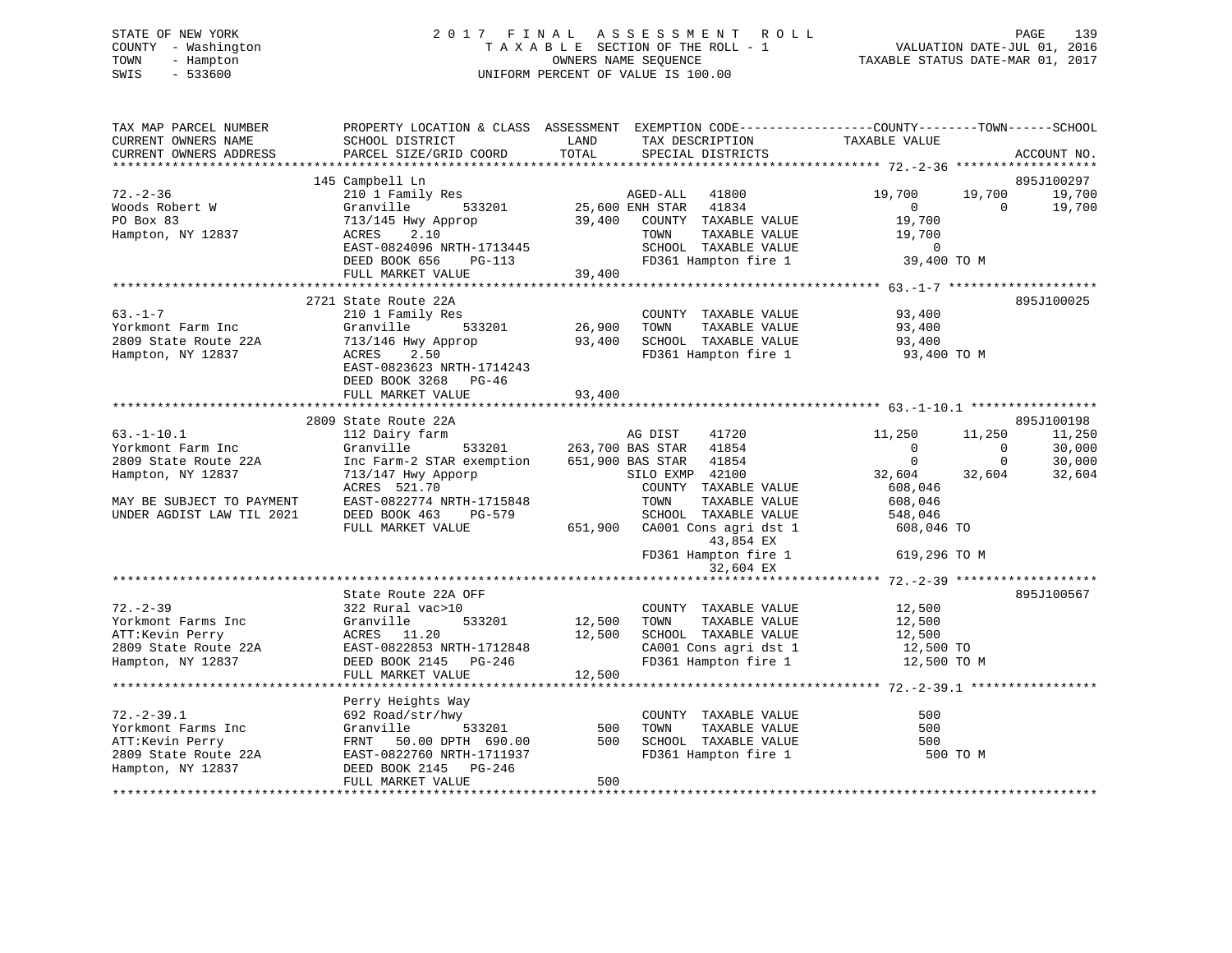# STATE OF NEW YORK 2 0 1 7 F I N A L A S S E S S M E N T R O L L PAGE 140 COUNTY - Washington T A X A B L E SECTION OF THE ROLL - 1 VALUATION DATE-JUL 01, 2016 TOWN - Hampton OWNERS NAME SEQUENCE TAXABLE STATUS DATE-MAR 01, 2017 SWIS - 533600 UNIFORM PERCENT OF VALUE IS 100.00

| TAX MAP PARCEL NUMBER  | PROPERTY LOCATION & CLASS ASSESSMENT EXEMPTION CODE----------------COUNTY-------TOWN-----SCHOOL |         |                       |                |                        |
|------------------------|-------------------------------------------------------------------------------------------------|---------|-----------------------|----------------|------------------------|
| CURRENT OWNERS NAME    | SCHOOL DISTRICT                                                                                 | LAND    | TAX DESCRIPTION       | TAXABLE VALUE  |                        |
| CURRENT OWNERS ADDRESS | PARCEL SIZE/GRID COORD                                                                          | TOTAL   | SPECIAL DISTRICTS     |                | ACCOUNT NO.            |
|                        |                                                                                                 |         |                       |                |                        |
|                        | Carvers Falls Ln                                                                                |         |                       |                | 895J100561             |
| $31. - 1 - 3.3$        | 311 Res vac land                                                                                |         | COUNTY TAXABLE VALUE  | 2,300          |                        |
| Young James P          | 535201<br>Whitehall                                                                             | 2,300   | TOWN<br>TAXABLE VALUE | 2,300          |                        |
| Young Maureen L        | FRNT 131.00 DPTH 236.00                                                                         | 2,300   | SCHOOL TAXABLE VALUE  | 2,300          |                        |
| 1462 Carvers Falls Ln  | EAST-0808805 NRTH-1747544                                                                       |         | FD362 Hampton fire 2  | 2,300 TO M     |                        |
| Whitehall, NY 12887    | DEED BOOK 461<br>PG-369                                                                         |         |                       |                |                        |
|                        | FULL MARKET VALUE                                                                               | 2,300   |                       |                |                        |
|                        |                                                                                                 |         |                       |                |                        |
|                        | 1462 Carvers Falls Ln                                                                           |         |                       |                | 895J100560             |
| $31. - 1 - 3.4$        | 210 1 Family Res                                                                                |         | BAS STAR 41854        | $\overline{0}$ | $\Omega$<br>30,000     |
| Young James P          | 535201<br>Whitehall                                                                             | 33,500  | COUNTY TAXABLE VALUE  | 124,100        |                        |
| Young Maureen L        | 4.55<br>ACRES                                                                                   | 124,100 | TOWN<br>TAXABLE VALUE | 124,100        |                        |
| 1462 Carvers Falls Ln  | EAST-0808510 NRTH-1747677                                                                       |         | SCHOOL TAXABLE VALUE  | 94,100         |                        |
| Whitehall, NY 12887    | DEED BOOK 461<br>PG-366                                                                         |         | FD362 Hampton fire 2  | 124,100 TO M   |                        |
|                        | FULL MARKET VALUE                                                                               | 124,100 |                       |                |                        |
|                        |                                                                                                 |         |                       |                |                        |
|                        | 17 Dailey Way                                                                                   |         |                       |                | 895J100421             |
| $72. - 1 - 7$          | 210 1 Family Res                                                                                |         | ENH STAR<br>41834     | $\overline{0}$ | $\Omega$<br>65,500     |
| Yurchak Andrew Jr      | 533201<br>Granville                                                                             | 29,500  | COUNTY TAXABLE VALUE  | 124,100        |                        |
| PO Box 97              | ACRES<br>3.30                                                                                   | 124,100 | TOWN<br>TAXABLE VALUE | 124,100        |                        |
| Hampton, NY 12837      | EAST-0821775 NRTH-1710853                                                                       |         | SCHOOL TAXABLE VALUE  | 58,600         |                        |
|                        | DEED BOOK 1747 PG-130                                                                           |         | FD361 Hampton fire 1  | 124,100 TO M   |                        |
|                        | FULL MARKET VALUE                                                                               | 124,100 |                       |                |                        |
|                        |                                                                                                 |         |                       |                |                        |
|                        | 2116 County Route 18                                                                            |         |                       |                | 895J100299             |
| $71. - 1 - 6$          | 210 1 Family Res                                                                                |         | VET WAR CT 41121      | 18,810         | 18,810<br>$\bigcirc$   |
| Zeimet Rose M -LE-     | 533201<br>Granville                                                                             |         | 22,700 ENH STAR 41834 | $\overline{0}$ | $\Omega$<br>65,500     |
| Panoushek Ronda M      | 583/37                                                                                          | 125,400 | COUNTY TAXABLE VALUE  | 106,590        |                        |
| PO Box 18              | Life Estate 3073/127                                                                            |         | TAXABLE VALUE<br>TOWN | 106,590        |                        |
| Hampton, NY 12837      | Rose M Zeimet                                                                                   |         | SCHOOL TAXABLE VALUE  | 59,900         |                        |
|                        | ACRES<br>1.20                                                                                   |         | FD361 Hampton fire 1  | 125,400 TO M   |                        |
|                        | EAST-0814565 NRTH-1713639                                                                       |         |                       |                |                        |
|                        | DEED BOOK 3073 PG-127                                                                           |         |                       |                |                        |
|                        | FULL MARKET VALUE                                                                               | 125,400 |                       |                |                        |
|                        |                                                                                                 |         |                       |                |                        |
|                        | 56 Hickey Rd                                                                                    |         |                       |                |                        |
| $62. - 1 - 27.3$       | 270 Mfg housing                                                                                 |         | BAS STAR 41854        | $\overline{0}$ | $\mathbf{0}$<br>30,000 |
| Zekus Steven           | 533201<br>Granville                                                                             | 22,000  | COUNTY TAXABLE VALUE  | 109,300        |                        |
| Sady Cristen           | ACRES<br>1.12                                                                                   | 109,300 | TAXABLE VALUE<br>TOWN | 109,300        |                        |
| 54 Hickey Rd           | EAST-0813679 NRTH-1715115                                                                       |         | SCHOOL TAXABLE VALUE  | 79,300         |                        |
| Hampton, NY 12837      | DEED BOOK 2694 PG-303                                                                           |         | FD361 Hampton fire 1  | 109,300 TO M   |                        |
|                        | FULL MARKET VALUE                                                                               | 109,300 |                       |                |                        |
|                        |                                                                                                 |         |                       |                |                        |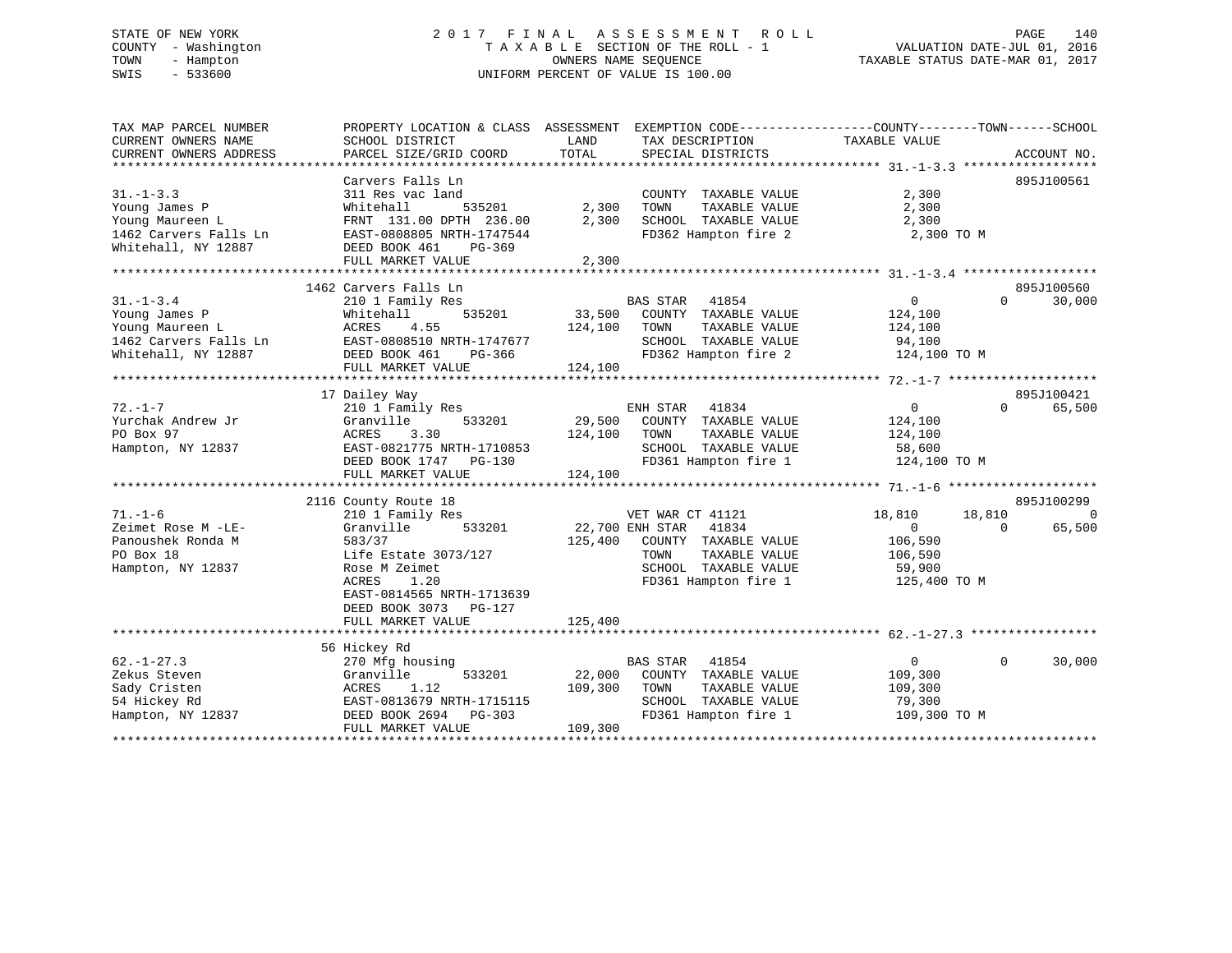#### UNIFORM PERCENT OF VALUE IS 100.00 CURRENT DATE 6/07/2017

#### R O L L S U B S E C T I O N - - T O T A L S

#### \*\*\* S P E C I A L D I S T R I C T S U M M A R Y \*\*\*

| CODE | DISTRICT NAME        | TOTAL<br>PARCELS | EXTENSION<br>TYPE | EXTENSION<br>VALUE | AD VALOREM<br>VALUE | EXEMPT<br>AMOUNT | TAXABLE<br>VALUE |
|------|----------------------|------------------|-------------------|--------------------|---------------------|------------------|------------------|
|      | EZ005 Empire Zone 5  |                  | 2 TOTAL           |                    | 311,900             |                  | 311,900          |
|      | TE533 Trans exmt rep |                  | 4 MOVTAX          |                    |                     |                  |                  |
|      | CA001 Cons agri dst  |                  | 82 TOTAL          |                    | 12742,900           | 909,366          | 11833,534        |
|      | EZ015 Empire Zone-Si |                  | 1 TOTAL           |                    | 253,700             |                  | 253,700          |
|      | FD361 Hampton fire 1 |                  | 596 TOTAL M       |                    | 51443,650           | 73,513           | 51370.137        |
|      | FD362 Hampton fire 2 |                  | 128 TOTAL M       |                    | 12878,350           | 3,472            | 12874,878        |

#### \*\*\* S C H O O L D I S T R I C T S U M M A R Y \*\*\*

| CODE             | DISTRICT NAME          | TOTAL<br>PARCELS | ASSESSED<br>LAND      | ASSESSED<br>TOTAL      | EXEMPT<br>AMOUNT   | TOTAL<br>TAXABLE       | STAR<br>AMOUNT       | <b>STAR</b><br>TAXABLE |
|------------------|------------------------|------------------|-----------------------|------------------------|--------------------|------------------------|----------------------|------------------------|
| 533201<br>535201 | Granville<br>Whitehall | 506<br>213       | 15828,400<br>7480,000 | 44721,500<br>19600,500 | 870,127<br>847,502 | 43851,373<br>18752,998 | 6650,655<br>2822,820 | 37200,718<br>15930,178 |
|                  | SUB-TOTAL              | 719              | 23308,400             | 64322,000              | 1717,629           | 62604,371              | 9473,475             | 53130,896              |
|                  | тотаь                  | 719              | 23308,400             | 64322,000              | 1717,629           | 62604,371              | 9473,475             | 53130,896              |

#### \*\*\* S Y S T E M C O D E S S U M M A R Y \*\*\*

#### NO SYSTEM EXEMPTIONS AT THIS LEVEL

#### \*\*\* E X E M P T I O N S U M M A R Y \*\*\*

| CODE  | DESCRIPTION | TOTAL<br>PARCELS | COUNTY  | TOWN    | SCHOOL |
|-------|-------------|------------------|---------|---------|--------|
| 41121 | VET WAR CT  | 14               | 213,324 | 212,979 |        |
| 41122 | VET WAR C   |                  | 87,384  |         |        |
| 41123 | VET WAR T   | 5                |         | 81,572  |        |
| 41131 | VET COM CT  | 14               | 478,386 | 437,869 |        |
| 41132 | VET COM C   | 6                | 162,825 |         |        |
| 41133 | VET COM T   | 6                |         | 162,825 |        |
| 41141 | VET DIS CT  | 6                | 325,495 | 300,125 |        |
| 41142 | VET DIS C   | 4                | 111,517 |         |        |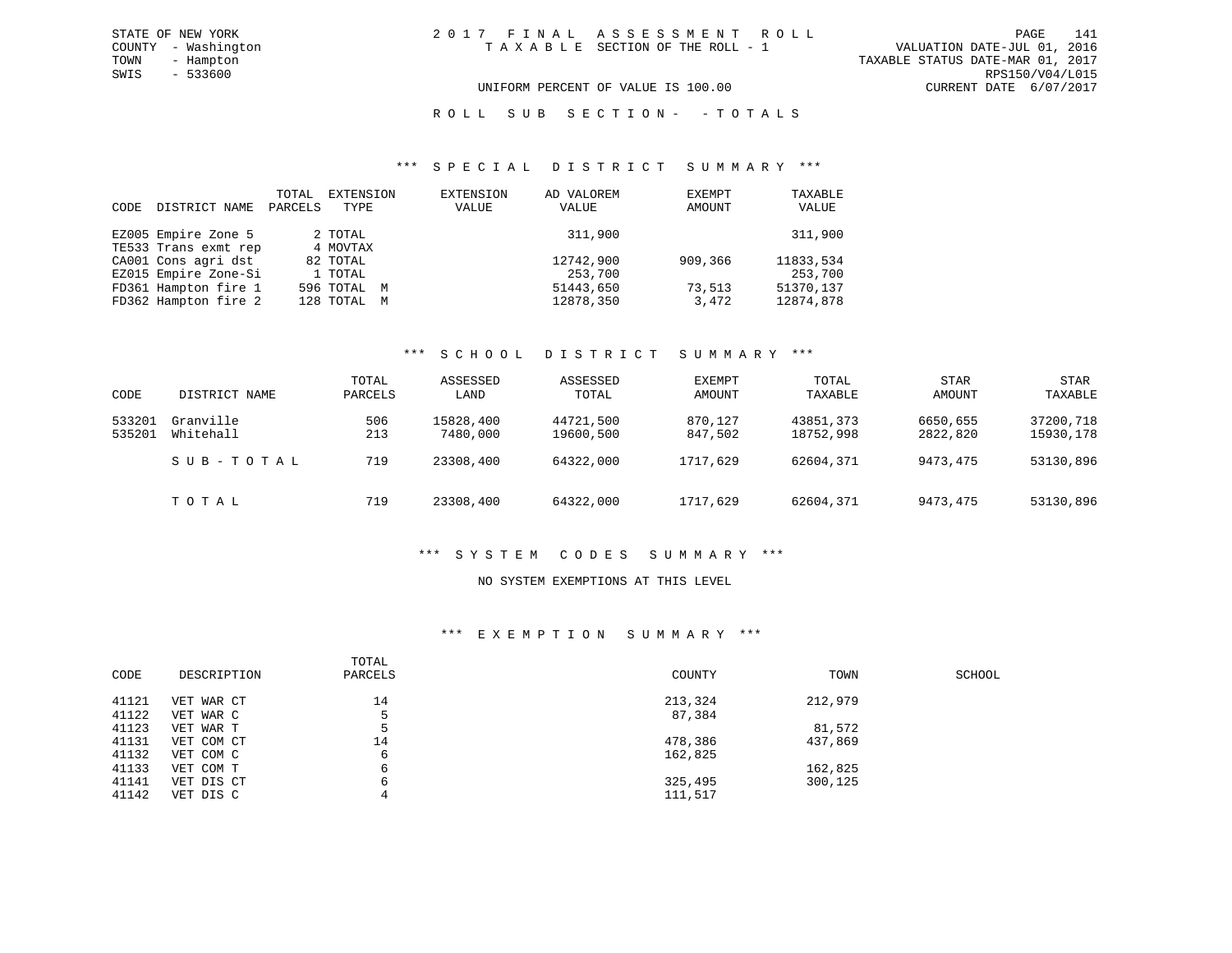| STATE OF NEW YORK   | 2017 FINAL ASSESSMENT ROLL         | 142<br>PAGE                      |
|---------------------|------------------------------------|----------------------------------|
| COUNTY - Washington | TAXABLE SECTION OF THE ROLL - 1    | VALUATION DATE-JUL 01, 2016      |
| TOWN<br>- Hampton   |                                    | TAXABLE STATUS DATE-MAR 01, 2017 |
| - 533600<br>SWIS    |                                    | RPS150/V04/L015                  |
|                     | UNIFORM PERCENT OF VALUE IS 100.00 | CURRENT DATE 6/07/2017           |

ROLL SUB SECTION - - TOTALS

#### \*\*\* E X E M P T I O N S U M M A R Y \*\*\*

|       |                  | TOTAL   |          |          |               |
|-------|------------------|---------|----------|----------|---------------|
| CODE  | DESCRIPTION      | PARCELS | COUNTY   | TOWN     | <b>SCHOOL</b> |
| 41143 | VET DIS T        | 4       |          | 111,517  |               |
| 41151 | $CW_10_VET/$     |         | 38,200   | 38,200   |               |
| 41720 | AG DIST          | 30      | 832,381  | 832,381  | 832,381       |
| 41800 | AGED-ALL         |         | 184,764  | 184,764  | 208,485       |
| 41801 | AGED-CO/TN       | 4       | 107,683  | 107,683  |               |
| 41802 | AGED-CO          | 6       | 117,149  |          |               |
| 41803 | AGED-TOWN        |         |          | 180,504  |               |
| 41804 | AGED-SCH         |         |          |          | 81,045        |
| 41805 | AGE-CO/SCH       |         | 176,280  |          | 193,164       |
| 41834 | ENH STAR         | 73      |          |          | 4404,575      |
| 41844 | E STAR MH        |         |          |          | 58,800        |
| 41854 | <b>BAS STAR</b>  | 165     |          |          | 4961,700      |
| 41864 | <b>B STAR MH</b> | 2       |          |          | 48,400        |
| 41931 | DISAB-C/T        | 2       | 65,800   | 65,800   |               |
| 42100 | SILO EXMP        |         | 76,985   | 76,985   | 76,985        |
| 47460 | FOR 480A         | 6       | 325,569  | 325,569  | 325,569       |
|       | TOTAL            | 388     | 3303,742 | 3118,773 | 11191,104     |

#### \*\*\* G R A N D T O T A L S \*\*\*

| ROLL<br><b>SEC</b> | DESCRIPTION | TOTAL<br>PARCELS | ASSESSED<br>LAND | ASSESSED<br>TOTAL | TAXABLE<br>COUNTY | TAXABLE<br>TOWN | TAXABLE<br>SCHOOL | STAR<br>TAXABLE |
|--------------------|-------------|------------------|------------------|-------------------|-------------------|-----------------|-------------------|-----------------|
|                    | TAXABLE     |                  | 23308,400        | 64322,000         | 61018,258         | 61203,227       | 62604,371         | 53130,896       |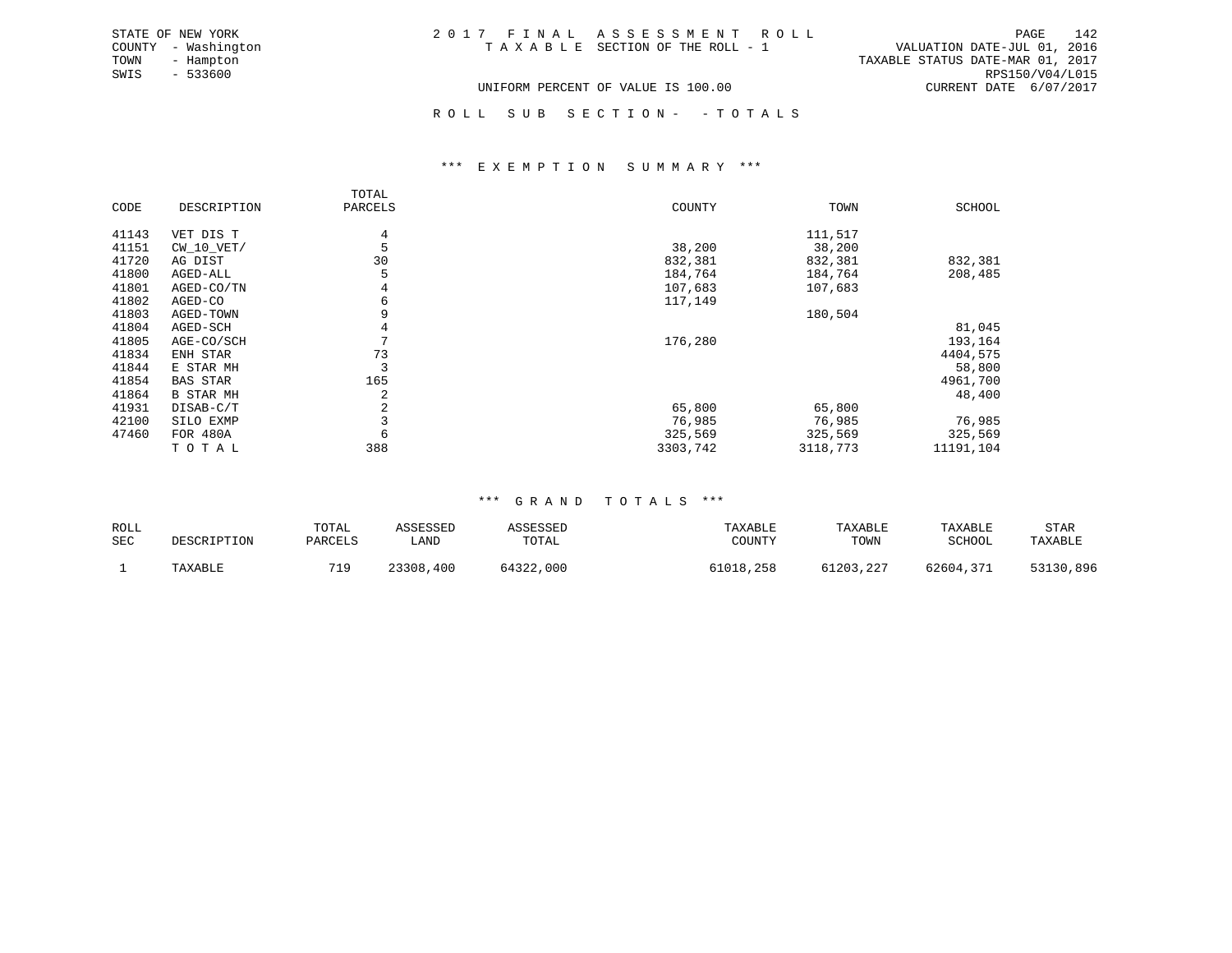|      | STATE OF NEW YORK   | 2017 FINAL ASSESSMENT ROLL         |                                  |                        | PAGE | 143 |
|------|---------------------|------------------------------------|----------------------------------|------------------------|------|-----|
|      | COUNTY - Washington | TAXABLE SECTION OF THE ROLL - 1    | VALUATION DATE-JUL 01, 2016      |                        |      |     |
| TOWN | - Hampton           |                                    | TAXABLE STATUS DATE-MAR 01, 2017 |                        |      |     |
| SWIS | - 533600            | UNIFORM PERCENT OF VALUE IS 100.00 |                                  | RPS150/V04/L015        |      |     |
|      |                     |                                    |                                  | CURRENT DATE 6/07/2017 |      |     |

#### ROLL SECTION TOTALS

#### \*\*\* S P E C I A L D I S T R I C T S U M M A R Y \*\*\*

| CODE | DISTRICT NAME        | TOTAL<br>PARCELS | EXTENSION<br>TYPE | EXTENSION<br>VALUE | AD VALOREM<br>VALUE | EXEMPT<br>AMOUNT | TAXABLE<br>VALUE |
|------|----------------------|------------------|-------------------|--------------------|---------------------|------------------|------------------|
|      | EZ005 Empire Zone 5  |                  | 2 TOTAL           |                    | 311,900             |                  | 311,900          |
|      | TE533 Trans exmt rep |                  | 4 MOVTAX          |                    |                     |                  |                  |
|      | CA001 Cons agri dst  |                  | 82 TOTAL          |                    | 12742,900           | 909,366          | 11833,534        |
|      | EZ015 Empire Zone-Si |                  | 1 TOTAL           |                    | 253,700             |                  | 253,700          |
|      | FD361 Hampton fire 1 |                  | 596 TOTAL M       |                    | 51443,650           | 73,513           | 51370.137        |
|      | FD362 Hampton fire 2 |                  | 128 TOTAL M       |                    | 12878,350           | 3,472            | 12874,878        |

#### \*\*\* S C H O O L D I S T R I C T S U M M A R Y \*\*\*

| CODE             | DISTRICT NAME          | TOTAL<br>PARCELS | ASSESSED<br>LAND      | ASSESSED<br>TOTAL      | EXEMPT<br>AMOUNT   | TOTAL<br>TAXABLE       | <b>STAR</b><br>AMOUNT | <b>STAR</b><br>TAXABLE |
|------------------|------------------------|------------------|-----------------------|------------------------|--------------------|------------------------|-----------------------|------------------------|
| 533201<br>535201 | Granville<br>Whitehall | 506<br>213       | 15828,400<br>7480,000 | 44721,500<br>19600,500 | 870,127<br>847,502 | 43851,373<br>18752,998 | 6650,655<br>2822,820  | 37200,718<br>15930,178 |
|                  | SUB-TOTAL              | 719              | 23308,400             | 64322,000              | 1717,629           | 62604,371              | 9473,475              | 53130,896              |
|                  | TOTAL                  | 719              | 23308,400             | 64322,000              | 1717,629           | 62604,371              | 9473,475              | 53130,896              |

#### \*\*\* S Y S T E M C O D E S S U M M A R Y \*\*\*

#### NO SYSTEM EXEMPTIONS AT THIS LEVEL

#### \*\*\* E X E M P T I O N S U M M A R Y \*\*\*

| CODE  | DESCRIPTION | TOTAL<br>PARCELS | COUNTY  | TOWN    | SCHOOL |
|-------|-------------|------------------|---------|---------|--------|
| 41121 | VET WAR CT  | 14               | 213,324 | 212,979 |        |
| 41122 | VET WAR C   | 5                | 87,384  |         |        |
| 41123 | VET WAR T   | 5                |         | 81,572  |        |
| 41131 | VET COM CT  | 14               | 478,386 | 437,869 |        |
| 41132 | VET COM C   | 6                | 162,825 |         |        |
| 41133 | VET COM T   | 6                |         | 162,825 |        |
| 41141 | VET DIS CT  | 6                | 325,495 | 300,125 |        |
| 41142 | VET DIS C   | 4                | 111,517 |         |        |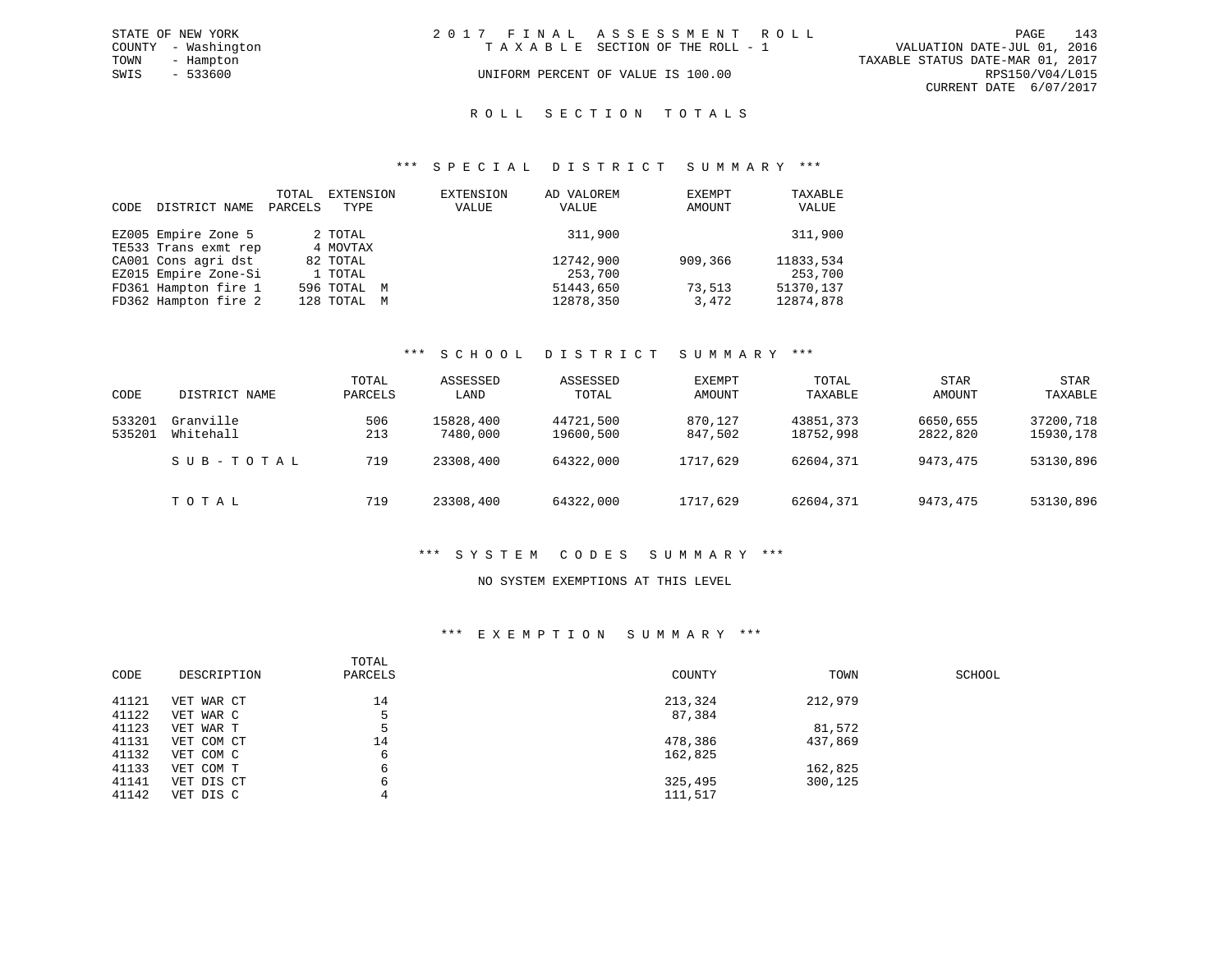|      | STATE OF NEW YORK   | 2017 FINAL ASSESSMENT ROLL         |                                  |                        | PAGE | 144 |
|------|---------------------|------------------------------------|----------------------------------|------------------------|------|-----|
|      | COUNTY - Washington | TAXABLE SECTION OF THE ROLL - 1    | VALUATION DATE-JUL 01, 2016      |                        |      |     |
| TOWN | - Hampton           |                                    | TAXABLE STATUS DATE-MAR 01, 2017 |                        |      |     |
| SWIS | $-533600$           | UNIFORM PERCENT OF VALUE IS 100.00 |                                  | RPS150/V04/L015        |      |     |
|      |                     |                                    |                                  | CURRENT DATE 6/07/2017 |      |     |
|      |                     |                                    |                                  |                        |      |     |

#### R O L L S E C T I O N T O T A L S

#### \*\*\* E X E M P T I O N S U M M A R Y \*\*\*

|       |                  | TOTAL        |          |          |           |
|-------|------------------|--------------|----------|----------|-----------|
| CODE  | DESCRIPTION      | PARCELS      | COUNTY   | TOWN     | SCHOOL    |
| 41143 | VET DIS T        | 4            |          | 111,517  |           |
| 41151 | $CW_10_VET/$     | 5            | 38,200   | 38,200   |           |
| 41720 | AG DIST          | 30           | 832,381  | 832,381  | 832,381   |
| 41800 | AGED-ALL         |              | 184,764  | 184,764  | 208,485   |
| 41801 | AGED-CO/TN       | 4            | 107,683  | 107,683  |           |
| 41802 | AGED-CO          | 6            | 117,149  |          |           |
| 41803 | AGED-TOWN        | 9            |          | 180,504  |           |
| 41804 | AGED-SCH         | 4            |          |          | 81,045    |
| 41805 | AGE-CO/SCH       | $\mathbf{r}$ | 176,280  |          | 193,164   |
| 41834 | ENH STAR         | 73           |          |          | 4404,575  |
| 41844 | E STAR MH        | 3            |          |          | 58,800    |
| 41854 | <b>BAS STAR</b>  | 165          |          |          | 4961,700  |
| 41864 | <b>B STAR MH</b> | 2            |          |          | 48,400    |
| 41931 | DISAB-C/T        | 2            | 65,800   | 65,800   |           |
| 42100 | SILO EXMP        | 3            | 76,985   | 76,985   | 76,985    |
| 47460 | FOR 480A         | 6            | 325,569  | 325,569  | 325,569   |
|       | TOTAL            | 388          | 3303,742 | 3118,773 | 11191,104 |

#### \*\*\* G R A N D T O T A L S \*\*\*

| ROLL<br><b>SEC</b> | DESCRIPTION | TOTAL<br>PARCELS | ASSESSED<br>∟AND | ASSESSED<br>TOTAL | TAXABLE<br>TOUNTY | TAXABLE<br>TOWN | TAXABLE<br>SCHOOL | STAR<br>TAXABLE |
|--------------------|-------------|------------------|------------------|-------------------|-------------------|-----------------|-------------------|-----------------|
|                    | TAXABLE     | 71 C             | 23308,400        | 64322,000         | 61018,258         | 61203,227       | 62604,371         | 53130,896       |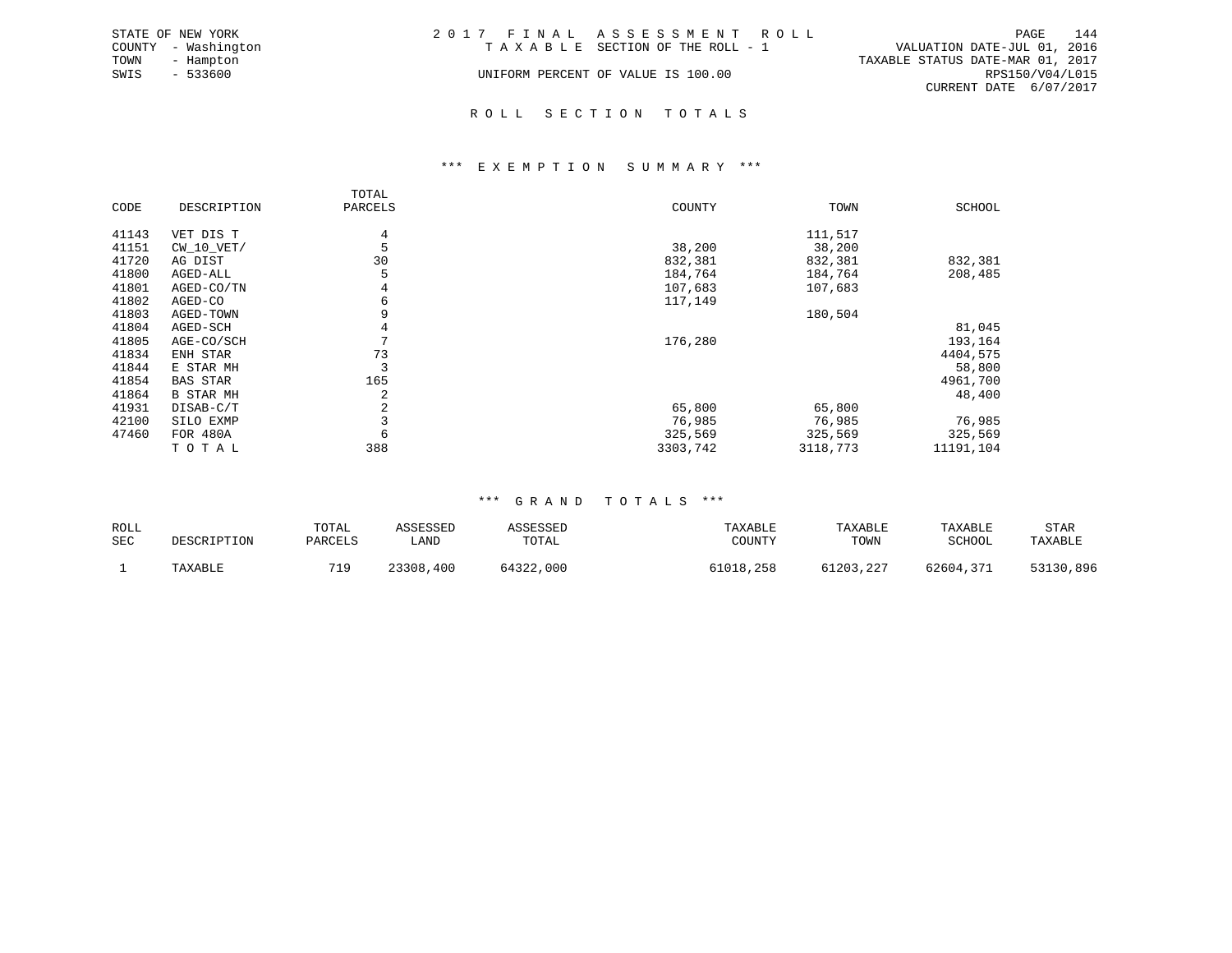# STATE OF NEW YORK 2 0 1 7 F I N A L A S S E S S M E N T R O L L PAGE 145 COUNTY - Washington SPECIAL FRANCHISE SECTION OF THE ROLL - 5 VALUATION DATE-JUL 01, 2016 TOWN - Hampton OWNERS NAME SEQUENCE TAXABLE STATUS DATE-MAR 01, 2017 SWIS - 533600 UNIFORM PERCENT OF VALUE IS 100.00

| TAX MAP PARCEL NUMBER<br>CURRENT OWNERS NAME<br>CURRENT OWNERS ADDRESS                                       | PROPERTY LOCATION & CLASS ASSESSMENT<br>SCHOOL DISTRICT<br>PARCEL SIZE/GRID COORD                                           | LAND<br>TOTAL                     | EXEMPTION CODE-----------------COUNTY-------TOWN------SCHOOL<br>TAX DESCRIPTION<br>SPECIAL DISTRICTS                     | TAXABLE VALUE                                                                                                 | ACCOUNT NO. |
|--------------------------------------------------------------------------------------------------------------|-----------------------------------------------------------------------------------------------------------------------------|-----------------------------------|--------------------------------------------------------------------------------------------------------------------------|---------------------------------------------------------------------------------------------------------------|-------------|
| ***********************                                                                                      |                                                                                                                             |                                   |                                                                                                                          |                                                                                                               |             |
| $500. - 70 - 3$<br>ION Holdco LLC<br>80 State St Ste 700                                                     | Special Franchise<br>860 Spec fran.<br>Granville<br>533201                                                                  | $\Omega$<br>36,170                | COUNTY TAXABLE VALUE<br>TOWN<br>TAXABLE VALUE<br>SCHOOL TAXABLE VALUE                                                    | 36,170<br>36,170<br>36,170                                                                                    |             |
| Albany, NY 12207                                                                                             | FULL MARKET VALUE                                                                                                           | 36,170                            | FD362 Hampton fire 2                                                                                                     | 36,170 TO M                                                                                                   |             |
| ***************                                                                                              |                                                                                                                             |                                   |                                                                                                                          |                                                                                                               |             |
| $500. -15 - 3. -1$<br>National Grid<br>Real Estate Tax Dept<br>300 Erie Boulevard West<br>Syracuse, NY 13202 | Special Franchise Town<br>861 Elec & gas<br>Granville<br>533201<br>Apport For Sch 52%<br>Parcel 1 Of 2<br>FULL MARKET VALUE | $\Omega$<br>528,933<br>528,933    | COUNTY<br>TAXABLE VALUE<br>TOWN<br>TAXABLE VALUE<br>SCHOOL TAXABLE VALUE<br>FD361 Hampton fire 1<br>FD362 Hampton fire 2 | 528,933<br>528,933<br>528,933<br>333,228 TO M<br>195,705 TO M                                                 | 8950300322  |
|                                                                                                              |                                                                                                                             |                                   |                                                                                                                          | ************** 500.-15-3.-2 ***************                                                                   |             |
| $500. -15 - 3. -2$<br>National Grid<br>Real Estate Tax Dept<br>300 Erie Boulevard West<br>Syarcuse, NY 13202 | Special Franchise Town<br>861 Elec & gas<br>Whitehall<br>535201<br>Apport For Sch 48%<br>Parcel 2 Of 2<br>FULL MARKET VALUE | $\mathbf 0$<br>488,246<br>488,246 | COUNTY TAXABLE VALUE<br>TAXABLE VALUE<br>TOWN<br>SCHOOL TAXABLE VALUE<br>FD361 Hampton fire 1<br>FD362 Hampton fire 2    | 488,246<br>488,246<br>488,246<br>307,595 TO M<br>180,651 TO M<br>************** 500.-60-3.-1 **************** | 8976300505  |
|                                                                                                              | Special Franchise Town                                                                                                      |                                   |                                                                                                                          |                                                                                                               | 8950300321  |
| $500.-60-3.-1$<br>Verizon New York Inc<br>PO Box 2749<br>Addison, TX 75001                                   | 866 Telephone<br>Granville<br>533201<br>Apport For Sch 64%<br>Parcel 1 Of 2<br>FULL MARKET VALUE                            | $\Omega$<br>63,388<br>63,388      | COUNTY TAXABLE VALUE<br>TOWN<br>TAXABLE VALUE<br>SCHOOL TAXABLE VALUE<br>FD361 Hampton fire 1<br>FD362 Hampton fire 2    | 63,388<br>63,388<br>63,388<br>39,934 TO M<br>23,454 TO M                                                      |             |
|                                                                                                              |                                                                                                                             |                                   |                                                                                                                          |                                                                                                               |             |
| $500. -60 - 3. - 2$<br>Verizon New York Inc<br>PO Box 2749<br>Addison, TX 75001                              | Special Franchise Town<br>866 Telephone<br>Whitehall<br>535201<br>Apport For Sch 36%<br>Parcel 2 Of 2<br>FULL MARKET VALUE  | $\Omega$<br>35,657<br>35,657      | COUNTY TAXABLE VALUE<br>TOWN<br>TAXABLE VALUE<br>SCHOOL TAXABLE VALUE<br>FD361 Hampton fire 1<br>FD362 Hampton fire 2    | 35,657<br>35,657<br>35,657<br>22,464 TO M<br>13,193 TO M                                                      | 8976300515  |
|                                                                                                              |                                                                                                                             |                                   |                                                                                                                          |                                                                                                               |             |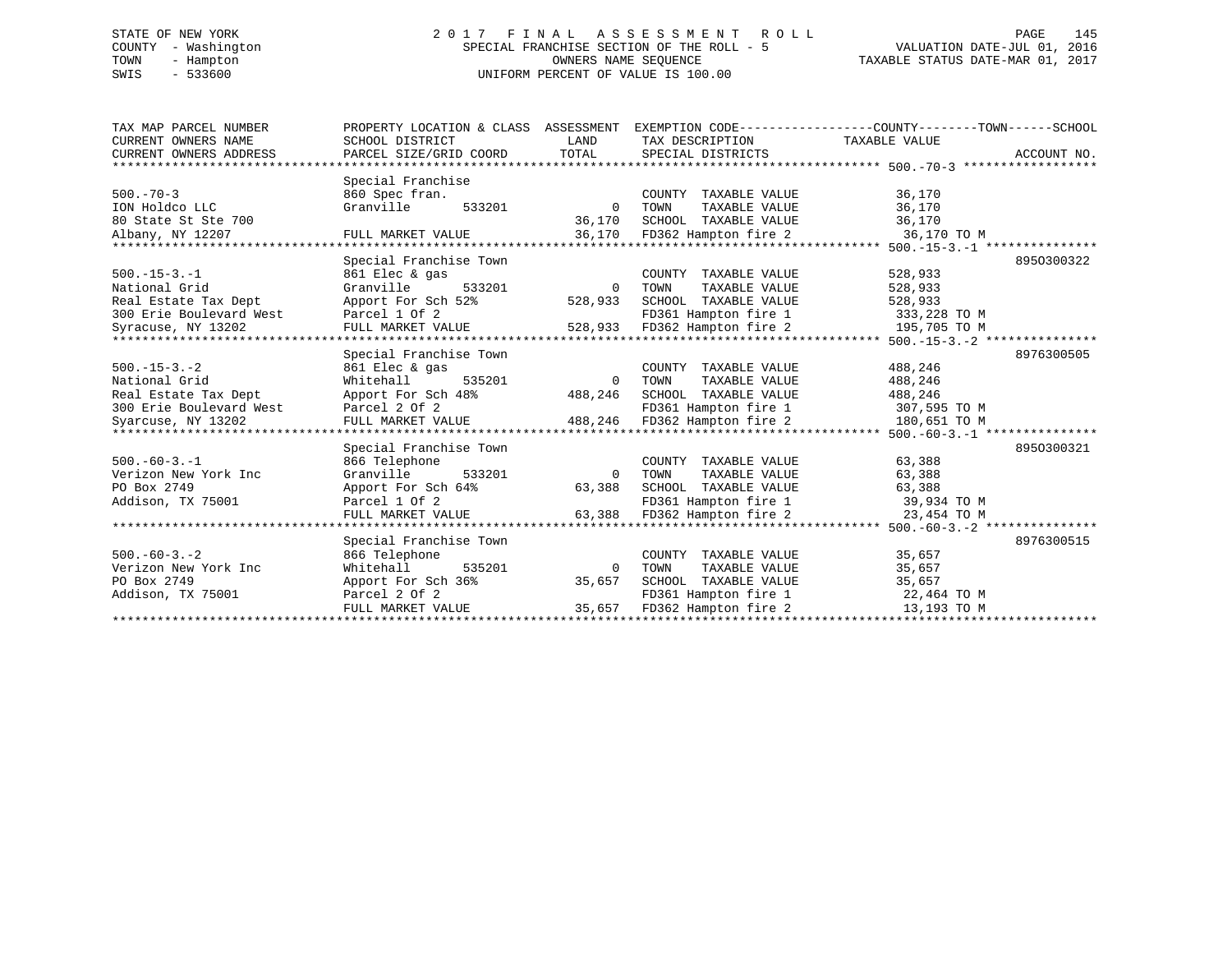| 2017 FINAL ASSESSMENT ROLL                |                                  | PAGE                        | 146 |
|-------------------------------------------|----------------------------------|-----------------------------|-----|
| SPECIAL FRANCHISE SECTION OF THE ROLL - 5 |                                  | VALUATION DATE-JUL 01, 2016 |     |
|                                           | TAXABLE STATUS DATE-MAR 01, 2017 |                             |     |
|                                           |                                  | RPS150/V04/L015             |     |
| UNIFORM PERCENT OF VALUE IS 100.00        |                                  | CURRENT DATE 6/07/2017      |     |

ROLL SUB SECTION - - TOTALS

#### \*\*\* S P E C I A L D I S T R I C T S U M M A R Y \*\*\*

| CODE DISTRICT NAME                           | TOTAL<br>PARCELS | EXTENSION<br>TYPE      | EXTENSION<br>VALUE | AD VALOREM<br>VALUE | <b>EXEMPT</b><br>AMOUNT | TAXABLE<br>VALUE   |
|----------------------------------------------|------------------|------------------------|--------------------|---------------------|-------------------------|--------------------|
| FD361 Hampton fire 1<br>FD362 Hampton fire 2 |                  | 4 TOTAL M<br>5 TOTAL M |                    | 703,221<br>449,173  |                         | 703,221<br>449,173 |

STATE OF NEW YORK COUNTY - Washington TOWN - Hampton  $SWIS$  - 533600

# \*\*\* S C H O O L D I S T R I C T S U M M A R Y \*\*\*

| CODE             | DISTRICT NAME          | TOTAL<br>PARCELS | ASSESSED<br>LAND | ASSESSED<br>TOTAL  | <b>EXEMPT</b><br>AMOUNT | TOTAL<br>TAXABLE   | <b>STAR</b><br>AMOUNT | STAR<br>TAXABLE    |
|------------------|------------------------|------------------|------------------|--------------------|-------------------------|--------------------|-----------------------|--------------------|
| 533201<br>535201 | Granville<br>Whitehall | △                |                  | 628,491<br>523,903 |                         | 628,491<br>523,903 |                       | 628,491<br>523,903 |
|                  | SUB-TOTAL              |                  |                  | 1152,394           |                         | 1152,394           |                       | 1152,394           |
|                  | TOTAL                  |                  |                  | 1152,394           |                         | 1152,394           |                       | 1152,394           |

#### \*\*\* S Y S T E M C O D E S S U M M A R Y \*\*\*

#### NO SYSTEM EXEMPTIONS AT THIS LEVEL

#### \*\*\* E X E M P T I O N S U M M A R Y \*\*\*

### NO EXEMPTIONS AT THIS LEVEL

| ROLL |                   | TOTAL   | ASSESSED | ASSESSED | TAXABLE  | TAXABLE  | TAXABLE  | STAR     |
|------|-------------------|---------|----------|----------|----------|----------|----------|----------|
| SEC  | DESCRIPTION       | PARCELS | ∟AND     | TOTAL    | COUNTY   | TOWN     | SCHOOL   | TAXABLE  |
|      | SPECIAL FRANCHISE |         |          | 1152,394 | 1152,394 | 1152,394 | 1152,394 | 1152,394 |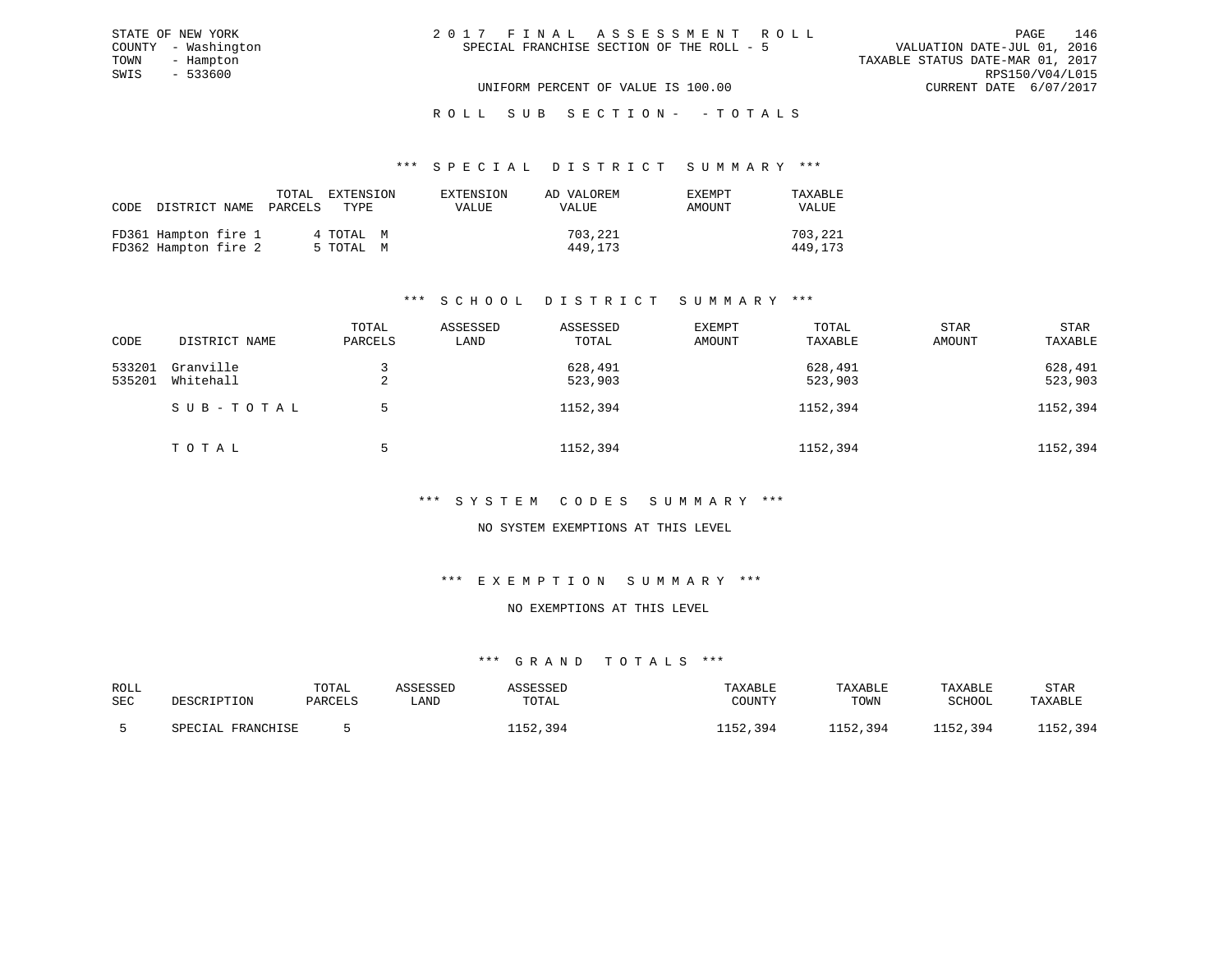|      | STATE OF NEW YORK   | 2017 FINAL ASSESSMENT ROLL                |                             | PAGE | 147 |
|------|---------------------|-------------------------------------------|-----------------------------|------|-----|
|      | COUNTY - Washington | SPECIAL FRANCHISE SECTION OF THE ROLL - 5 | VALUATION DATE-JUL 01, 2016 |      |     |
| TOWN | - Hampton           | TAXABLE STATUS DATE-MAR 01, 2017          |                             |      |     |
| SWIS | - 533600            | UNIFORM PERCENT OF VALUE IS 100.00        | RPS150/V04/L015             |      |     |
|      |                     |                                           | CURRENT DATE 6/07/2017      |      |     |
|      |                     |                                           |                             |      |     |

# ROLL SECTION TOTALS

#### \*\*\* S P E C I A L D I S T R I C T S U M M A R Y \*\*\*

| CODE | DISTRICT NAME                                | TOTAL<br>PARCELS | EXTENSION<br>TYPE.     | EXTENSION<br>VALUE | AD VALOREM<br>VALUE | <b>EXEMPT</b><br>AMOUNT | TAXABLE<br>VALUE   |
|------|----------------------------------------------|------------------|------------------------|--------------------|---------------------|-------------------------|--------------------|
|      | FD361 Hampton fire 1<br>FD362 Hampton fire 2 |                  | 4 TOTAL M<br>5 TOTAL M |                    | 703,221<br>449,173  |                         | 703,221<br>449,173 |

# \*\*\* S C H O O L D I S T R I C T S U M M A R Y \*\*\*

| CODE             | DISTRICT NAME          | TOTAL<br>PARCELS | ASSESSED<br>LAND | ASSESSED<br>TOTAL  | <b>EXEMPT</b><br>AMOUNT | TOTAL<br>TAXABLE   | <b>STAR</b><br>AMOUNT | STAR<br>TAXABLE    |
|------------------|------------------------|------------------|------------------|--------------------|-------------------------|--------------------|-----------------------|--------------------|
| 533201<br>535201 | Granville<br>Whitehall | △                |                  | 628,491<br>523,903 |                         | 628,491<br>523,903 |                       | 628,491<br>523,903 |
|                  | SUB-TOTAL              |                  |                  | 1152,394           |                         | 1152,394           |                       | 1152,394           |
|                  | TOTAL                  |                  |                  | 1152,394           |                         | 1152,394           |                       | 1152,394           |

#### \*\*\* S Y S T E M C O D E S S U M M A R Y \*\*\*

#### NO SYSTEM EXEMPTIONS AT THIS LEVEL

#### \*\*\* E X E M P T I O N S U M M A R Y \*\*\*

#### NO EXEMPTIONS AT THIS LEVEL

| ROLL |                   | TOTAL   | ASSESSED | ASSESSED | TAXABLE  | TAXABLE  | TAXABLE  | STAR     |
|------|-------------------|---------|----------|----------|----------|----------|----------|----------|
| SEC  | DESCRIPTION       | PARCELS | ∟AND     | TOTAL    | COUNTY   | TOWN     | SCHOOL   | TAXABLE  |
|      | SPECIAL FRANCHISE |         |          | 1152,394 | 1152,394 | 1152,394 | 1152,394 | 1152,394 |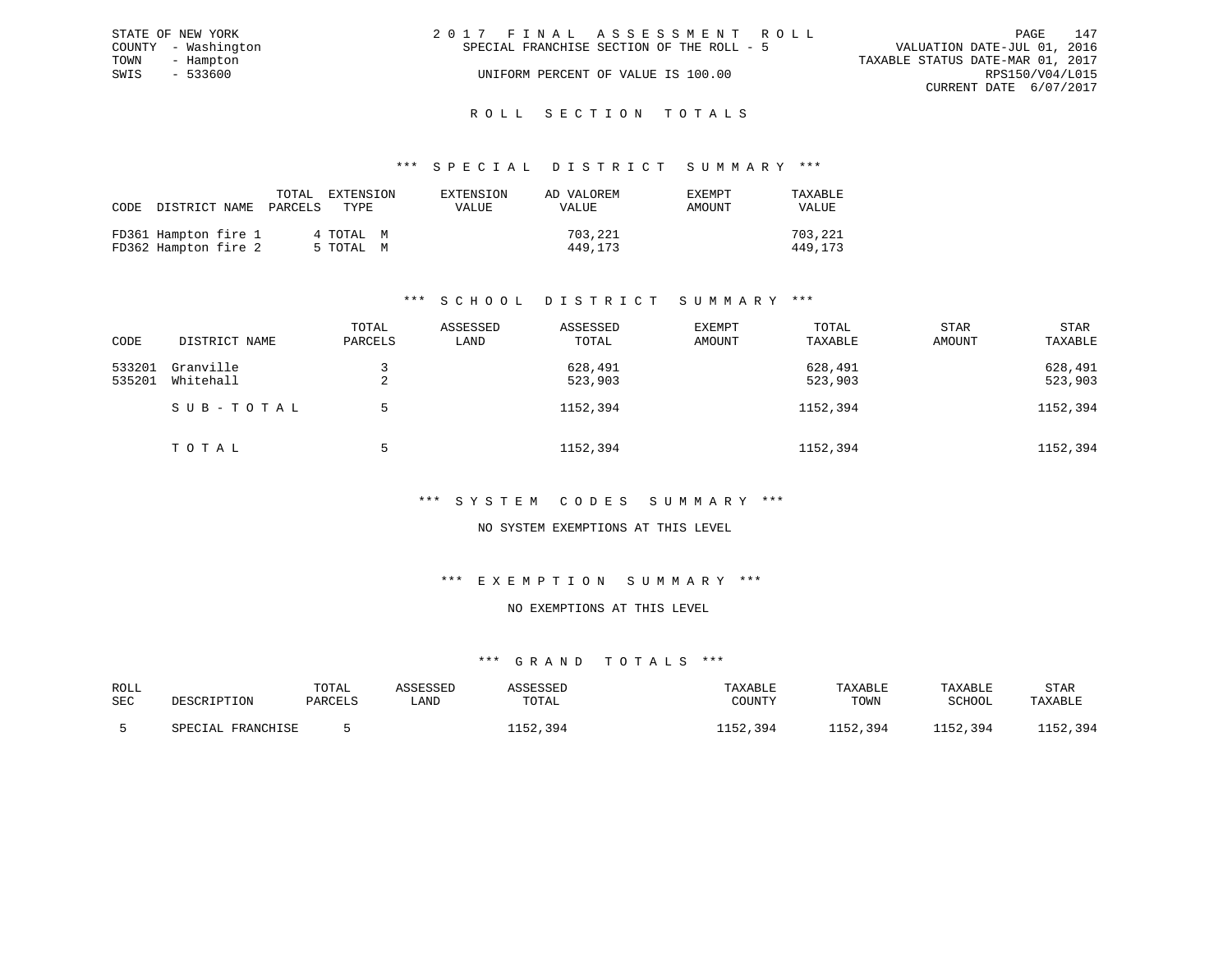# STATE OF NEW YORK 2 0 1 7 F I N A L A S S E S S M E N T R O L L PAGE 148 COUNTY - Washington UTILITY & R.R. SECTION OF THE ROLL - 6 VALUATION DATE-JUL 01, 2016 TOWN - Hampton OWNERS NAME SEQUENCE TAXABLE STATUS DATE-MAR 01, 2017 SWIS - 533600 UNIFORM PERCENT OF VALUE IS 100.00

| SCHOOL DISTRICT<br>PARCEL SIZE/GRID COORD                                                                                                                                             | PROPERTY LOCATION & CLASS ASSESSMENT<br>LAND<br>TOTAL                                                                                                          | TAX DESCRIPTION<br>SPECIAL DISTRICTS                                                          | EXEMPTION CODE-----------------COUNTY-------TOWN------SCHOOL<br>TAXABLE VALUE | ACCOUNT NO.                                |
|---------------------------------------------------------------------------------------------------------------------------------------------------------------------------------------|----------------------------------------------------------------------------------------------------------------------------------------------------------------|-----------------------------------------------------------------------------------------------|-------------------------------------------------------------------------------|--------------------------------------------|
| County Route 21<br>831 Tele Comm<br>535201<br>App. Factor 1.00<br>ACRES<br>1.55<br>EAST-0809204 NRTH-1707227<br>DEED BOOK 2485<br>$PG-330$<br>FULL MARKET VALUE                       | 12,200<br>40,800<br>40,800                                                                                                                                     | COUNTY TAXABLE VALUE<br>TOWN<br>TAXABLE VALUE<br>SCHOOL TAXABLE VALUE<br>FD361 Hampton fire 1 | 40,800<br>40,800<br>40,800<br>40,800 TO M                                     | 895N200604                                 |
| 874 Elec-hydro<br>Whitehall<br>535201<br>App. Factor 1.00<br>ACRES 80.70<br>EAST-0808745 NRTH-1746161<br>DEED BOOK 199<br>PG-185<br>FULL MARKET VALUE                                 | 48,500<br>48,500<br>48,500                                                                                                                                     | COUNTY TAXABLE VALUE<br>TOWN<br>TAXABLE VALUE<br>SCHOOL TAXABLE VALUE<br>FD362 Hampton fire 2 | 48,500<br>48,500<br>48,500<br>48,500 TO M                                     | 895N200305                                 |
| Manchester Rd OFF<br>380 Pub Util Vac<br>535201<br>Whitehall<br>App. Factor 1.00<br>ACRES<br>7.00<br>EAST-0811634 NRTH-1740362<br>DEED BOOK 199<br><b>PG-185</b><br>FULL MARKET VALUE | 15,000<br>15,000<br>15,000                                                                                                                                     | COUNTY TAXABLE VALUE<br>TAXABLE VALUE<br>TOWN<br>SCHOOL TAXABLE VALUE<br>FD362 Hampton fire 2 | 15,000<br>15,000<br>15,000<br>15,000 TO M                                     | 895J101811                                 |
| Electric Transmission<br>882 Elec Trans Imp<br>Whitehall<br>535201<br>888888<br>App. Factor 1.00<br>Crvs Flls Strt To Vt Line<br>FULL MARKET VALUE                                    | $\mathbf 0$<br>146,200<br>146,200                                                                                                                              | COUNTY TAXABLE VALUE<br>TAXABLE VALUE<br>TOWN<br>SCHOOL TAXABLE VALUE<br>FD362 Hampton fire 2 | 146,200<br>146,200<br>146,200<br>146,200 TO M                                 | 895N200304                                 |
| Outside Plant<br>874 Elec-hydro<br>Whitehall<br>535201<br>888888<br>App. Factor 1.00<br>Dam/pwr St/pnstock/gen Eq<br>FULL MARKET VALUE                                                | 0<br>2400,100<br>2400,100                                                                                                                                      | COUNTY TAXABLE VALUE<br>TAXABLE VALUE<br>TOWN<br>SCHOOL TAXABLE VALUE<br>FD362 Hampton fire 2 | 2400,100<br>2400,100<br>2400,100<br>2400,100 TO M                             | 895N200302                                 |
|                                                                                                                                                                                       | Armadillo Holdings Corporation Whitehall<br>**********************<br>1487 Carvers Falls Ln<br>**************************<br>* * * * * * * * * * * * * * * * * |                                                                                               |                                                                               | ************* 636.-9999-108.-1027 ******** |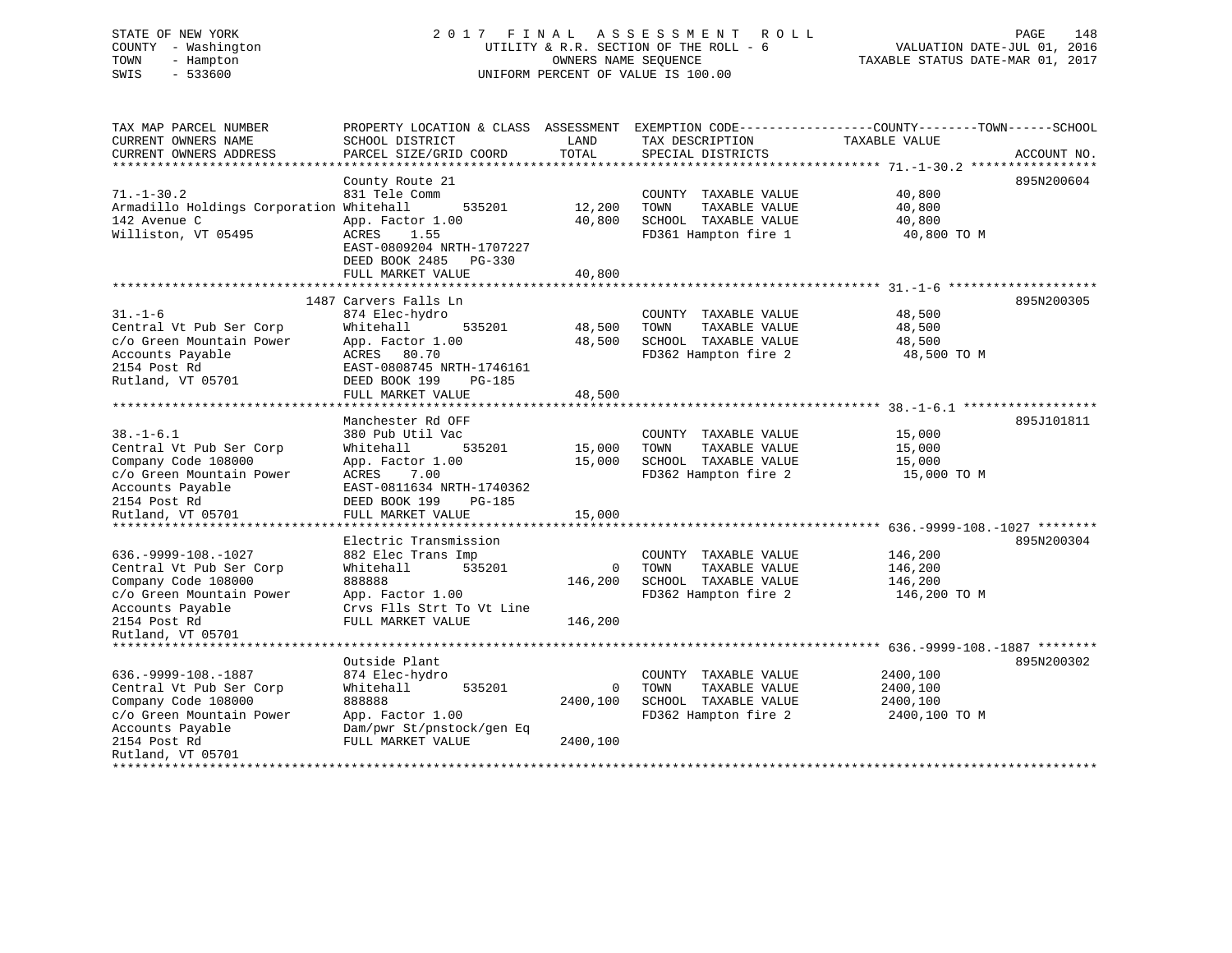# STATE OF NEW YORK 2 0 1 7 F I N A L A S S E S S M E N T R O L L PAGE 149 COUNTY - Washington UTILITY & R.R. SECTION OF THE ROLL - 6 VALUATION DATE-JUL 01, 2016 TOWN - Hampton OWNERS NAME SEQUENCE TAXABLE STATUS DATE-MAR 01, 2017 SWIS - 533600 UNIFORM PERCENT OF VALUE IS 100.00

| TAX MAP PARCEL NUMBER<br>CURRENT OWNERS NAME<br>CURRENT OWNERS ADDRESS                                                 | PROPERTY LOCATION & CLASS ASSESSMENT<br>SCHOOL DISTRICT<br>PARCEL SIZE/GRID COORD                              | LAND<br>TOTAL                      | TAX DESCRIPTION<br>SPECIAL DISTRICTS                                  | EXEMPTION CODE-----------------COUNTY-------TOWN------SCHOOL<br>TAXABLE VALUE | ACCOUNT NO. |
|------------------------------------------------------------------------------------------------------------------------|----------------------------------------------------------------------------------------------------------------|------------------------------------|-----------------------------------------------------------------------|-------------------------------------------------------------------------------|-------------|
| ***********************                                                                                                |                                                                                                                |                                    |                                                                       |                                                                               |             |
| $53 - 1 - 3$<br>National Grid                                                                                          | Whitehall/north Rutland<br>882 Elec Trans Imp<br>Whitehall<br>535201                                           | 191,400                            | COUNTY TAXABLE VALUE<br>TOWN<br>TAXABLE VALUE                         | 191,400<br>191,400                                                            | 895N200311  |
| Company Code 132350<br>Real Estate Tax<br>300 Erie Boulevard West<br>Syracuse, NY 13202-4718                           | 912296<br>App. Factor 1.0000<br>Trans Line<br>33.10<br>ACRES<br>EAST-0812818 NRTH-1725723<br>FULL MARKET VALUE | 191,400<br>191,400                 | SCHOOL TAXABLE VALUE<br>FD361 Hampton fire 1                          | 191,400<br>191,400 TO M                                                       |             |
| ********************                                                                                                   | ************************                                                                                       |                                    |                                                                       |                                                                               |             |
|                                                                                                                        | WHITEHALL-BLISSVILLE 7                                                                                         |                                    |                                                                       |                                                                               |             |
| 636. - 9999 - 132. 350 - 1007<br>National Grid<br>Real Esate Tax<br>300 Erie Boulevard West<br>Syracuse, NY 13202-4718 | 882 Elec Trans Imp<br>Whitehall<br>535201<br>WHITEHALL-BLISSVILLE 7<br>FULL MARKET VALUE                       | $\overline{0}$<br>42,135<br>42,135 | COUNTY TAXABLE VALUE<br>TOWN<br>TAXABLE VALUE<br>SCHOOL TAXABLE VALUE | 42,135<br>42,135<br>42,135                                                    |             |
| ******************************                                                                                         |                                                                                                                |                                    |                                                                       |                                                                               |             |
|                                                                                                                        | Outside Plant                                                                                                  |                                    |                                                                       |                                                                               | 895N200310  |
| 636. - 9999 - 132. 350 - 1886                                                                                          | 884 Elec Dist Out                                                                                              |                                    | COUNTY TAXABLE VALUE                                                  | 234,728                                                                       |             |
| National Grid                                                                                                          | Granville<br>533201<br>888888                                                                                  | 0                                  | TOWN<br>TAXABLE VALUE<br>SCHOOL TAXABLE VALUE                         | 234,728                                                                       |             |
| Company Code 132350<br>Real Estate Tax                                                                                 | App. Factor .4500                                                                                              | 234,728                            | FD362 Hampton fire 2                                                  | 234,728<br>234,728 TO M                                                       |             |
| 300 Erie Boulevard West                                                                                                | Poles Wires Etc                                                                                                |                                    |                                                                       |                                                                               |             |
| Syracuse, NY 13202-4718                                                                                                | FULL MARKET VALUE                                                                                              | 234,728                            |                                                                       |                                                                               |             |
|                                                                                                                        |                                                                                                                |                                    |                                                                       |                                                                               |             |
|                                                                                                                        | Outside Plant                                                                                                  |                                    |                                                                       |                                                                               | 8975200515  |
| 636. - 9999 - 132. 350 - 1887                                                                                          | 884 Elec Dist Out                                                                                              |                                    | COUNTY TAXABLE VALUE                                                  | 286,889                                                                       |             |
| National Grid                                                                                                          | Whitehall<br>535201                                                                                            | $\Omega$                           | TAXABLE VALUE<br>TOWN                                                 | 286,889                                                                       |             |
| Company Code 132350                                                                                                    | 888888                                                                                                         | 286,889                            | SCHOOL TAXABLE VALUE                                                  | 286,889                                                                       |             |
| Real Estate Tax                                                                                                        | App. Factor .5500                                                                                              |                                    | FD362 Hampton fire 2                                                  | 286,889 TO M                                                                  |             |
| 300 Erie Boulevard West<br>Syracuse, NY 13202-4718                                                                     | Poles Wires Etc<br>FULL MARKET VALUE                                                                           | 286,889                            |                                                                       |                                                                               |             |
|                                                                                                                        |                                                                                                                |                                    |                                                                       |                                                                               |             |
|                                                                                                                        | South Rd OFF                                                                                                   |                                    |                                                                       |                                                                               | 895N200313  |
| $72. - 1 - 12$                                                                                                         | 822 Water supply                                                                                               |                                    | COUNTY TAXABLE VALUE                                                  | 1,200                                                                         |             |
| Poultney Water Works                                                                                                   | Granville<br>533201                                                                                            | 1,200                              | TOWN<br>TAXABLE VALUE                                                 | 1,200                                                                         |             |
| Poultney, VT 05764                                                                                                     | EAST-0818145 NRTH-1708525                                                                                      | 1,200                              | SCHOOL TAXABLE VALUE                                                  | 1,200                                                                         |             |
|                                                                                                                        | FULL MARKET VALUE                                                                                              | 1,200                              | FD361 Hampton fire 1                                                  | 1,200 TO M                                                                    |             |
|                                                                                                                        |                                                                                                                |                                    |                                                                       |                                                                               |             |
|                                                                                                                        | Public Service Town So Rd                                                                                      |                                    |                                                                       |                                                                               | 895N200314  |
| $600. -22 - 1$                                                                                                         | 822 Water supply                                                                                               |                                    | COUNTY TAXABLE VALUE                                                  | 1,800                                                                         |             |
| Poultney Water Works                                                                                                   | Granville<br>533201                                                                                            | $\overline{0}$                     | TAXABLE VALUE<br>TOWN                                                 | 1,800                                                                         |             |
| Poultney, VT 05764                                                                                                     | Dam                                                                                                            | 1,800                              | SCHOOL TAXABLE VALUE                                                  | 1,800                                                                         |             |
|                                                                                                                        | FULL MARKET VALUE                                                                                              | 1,800                              | FD361 Hampton fire 1                                                  | 1,800 TO M                                                                    |             |
|                                                                                                                        |                                                                                                                |                                    |                                                                       |                                                                               |             |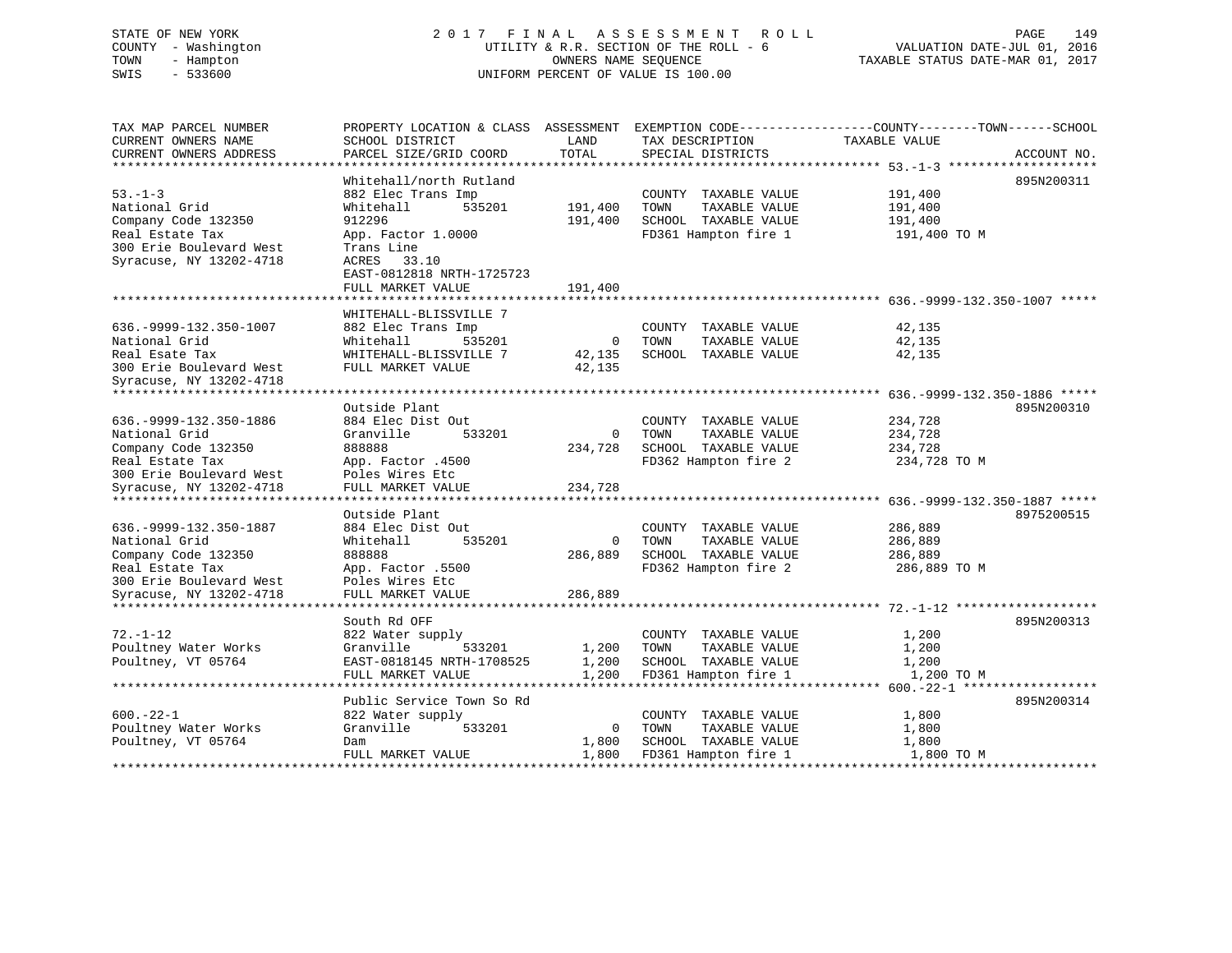# STATE OF NEW YORK 2 0 1 7 F I N A L A S S E S S M E N T R O L L PAGE 150 COUNTY - Washington UTILITY & R.R. SECTION OF THE ROLL - 6 VALUATION DATE-JUL 01, 2016 TOWN - Hampton OWNERS NAME SEQUENCE TAXABLE STATUS DATE-MAR 01, 2017 SWIS - 533600 UNIFORM PERCENT OF VALUE IS 100.00

| TAX MAP PARCEL NUMBER<br>CURRENT OWNERS NAME | SCHOOL DISTRICT           | LAND           | TAX DESCRIPTION         | PROPERTY LOCATION & CLASS ASSESSMENT EXEMPTION CODE---------------COUNTY-------TOWN-----SCHOOL<br>TAXABLE VALUE |             |
|----------------------------------------------|---------------------------|----------------|-------------------------|-----------------------------------------------------------------------------------------------------------------|-------------|
| CURRENT OWNERS ADDRESS                       | PARCEL SIZE/GRID COORD    | TOTAL          | SPECIAL DISTRICTS       |                                                                                                                 | ACCOUNT NO. |
|                                              |                           |                |                         |                                                                                                                 |             |
|                                              | Public Service Town So Rd |                |                         |                                                                                                                 | 895N200315  |
| $600 - 22 - 2$                               | 822 Water supply          |                | COUNTY TAXABLE VALUE    | 1,800                                                                                                           |             |
| Poultney Water Works                         | Granville<br>533201       | $\Omega$       | TOWN<br>TAXABLE VALUE   | 1,800                                                                                                           |             |
| Poultney, VT 05764                           | Pipe Line                 | 1,800          | SCHOOL TAXABLE VALUE    | 1,800                                                                                                           |             |
|                                              | FULL MARKET VALUE         | 1,800          | FD361 Hampton fire 1    | 1,800 TO M                                                                                                      |             |
|                                              |                           |                |                         |                                                                                                                 |             |
|                                              | Public Service Town So Rd |                |                         |                                                                                                                 | 895N200316  |
| $600 - 22 - 3$                               | 822 Water supply          |                | COUNTY TAXABLE VALUE    | 1,800                                                                                                           |             |
|                                              | Granville<br>533201       | $\overline{0}$ | TAXABLE VALUE           |                                                                                                                 |             |
| Poultney Water Works                         |                           |                | TOWN                    | 1,800                                                                                                           |             |
| Poultney, VT 05764                           | Water Rights              | 1,800          | SCHOOL TAXABLE VALUE    | 1,800                                                                                                           |             |
| ******************************               | FULL MARKET VALUE         | 1,800          | FD361 Hampton fire 1    | 1,800 TO M                                                                                                      |             |
|                                              |                           |                |                         |                                                                                                                 |             |
|                                              | Public Service Town Hl    |                |                         |                                                                                                                 | 895N200318  |
| $600 - 22 - 5$                               | 822 Water supply          |                | COUNTY TAXABLE VALUE    | 1,800                                                                                                           |             |
| Poultney Water Works                         | Granville<br>533201       |                | 0 TOWN<br>TAXABLE VALUE | 1,800                                                                                                           |             |
| Poultney, VT 05764                           | Water Rights              | 1,800          | SCHOOL TAXABLE VALUE    | 1,800                                                                                                           |             |
|                                              | FULL MARKET VALUE         | 1,800          | FD361 Hampton fire 1    | 1,800 TO M                                                                                                      |             |
|                                              |                           |                |                         |                                                                                                                 |             |
|                                              | Outside Plant             |                |                         |                                                                                                                 | 895N200317  |
| 636. - 9999 - 237. 500 - 1036                | 826 Water Transm          |                | COUNTY TAXABLE VALUE    | 1,200                                                                                                           |             |
| Poultney Water Works                         | Granville<br>533201       | $\Omega$       | TOWN<br>TAXABLE VALUE   | 1,200                                                                                                           |             |
| Company Code 237500                          | 888888                    | 1,200          | SCHOOL TAXABLE VALUE    | 1,200                                                                                                           |             |
| Poultney, VT 05764                           | App. Factor 1.0000        |                | FD361 Hampton fire 1    | 1,200 TO M                                                                                                      |             |
|                                              | Pipe Line/town Hill       |                |                         |                                                                                                                 |             |
|                                              | FULL MARKET VALUE         | 1,200          |                         |                                                                                                                 |             |
| ******************************               |                           |                |                         |                                                                                                                 |             |
|                                              | Outside Plant             |                |                         |                                                                                                                 | 8975200525  |
| 636. - 9999 - 631. 900 - 1886                | 836 Telecom. eq.          |                | COUNTY TAXABLE VALUE    | 23,349                                                                                                          |             |
| Verizon New York Inc                         | 533201<br>Granville       | $\Omega$       | TOWN<br>TAXABLE VALUE   | 23,349                                                                                                          |             |
| PO Box 2749                                  | 888888                    | 23,349         | SCHOOL TAXABLE VALUE    | 23,349                                                                                                          |             |
| Addison, TX 75001                            | App. Factor .6881         |                | FD361 Hampton fire 1    | 23,349 TO M                                                                                                     |             |
|                                              | Poles Wires Etc           |                |                         |                                                                                                                 |             |
|                                              | FULL MARKET VALUE         | 23,349         |                         |                                                                                                                 |             |
|                                              |                           |                |                         |                                                                                                                 |             |
|                                              | Outside Plant             |                |                         |                                                                                                                 | 895N200312  |
| 636. - 9999 - 631. 900 - 1887                | 836 Telecom. eq.          |                | COUNTY TAXABLE VALUE    | 10,584                                                                                                          |             |
| Verizon New York Inc                         | Whitehall<br>535201       | $\Omega$       | TOWN<br>TAXABLE VALUE   | 10,584                                                                                                          |             |
| Attn: Company Code 631900                    | 888888                    | 10,584         | SCHOOL TAXABLE VALUE    | 10,584                                                                                                          |             |
| PO Box 2749                                  | App. Factor .3119         |                | FD361 Hampton fire 1    | 10,584 TO M                                                                                                     |             |
| Addison, TX 75001                            | Poles Wires Etc           |                |                         |                                                                                                                 |             |
|                                              | FULL MARKET VALUE         | 10,584         |                         |                                                                                                                 |             |
|                                              |                           |                |                         |                                                                                                                 |             |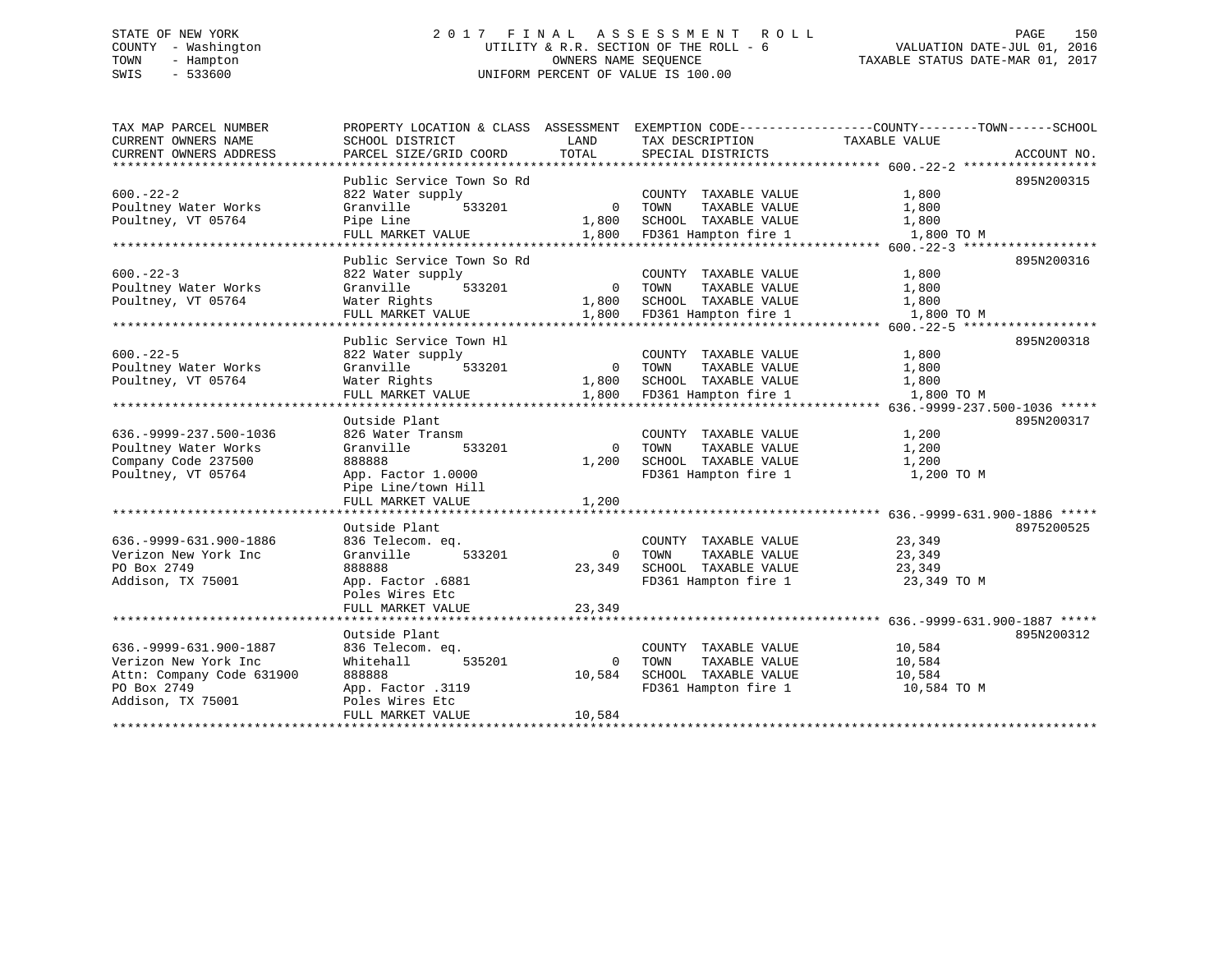| 2017 FINAL ASSESSMENT ROLL             |                                  | PAGE.                       | 151 |
|----------------------------------------|----------------------------------|-----------------------------|-----|
| UTILITY & R.R. SECTION OF THE ROLL - 6 |                                  | VALUATION DATE-JUL 01, 2016 |     |
|                                        | TAXABLE STATUS DATE-MAR 01, 2017 |                             |     |
|                                        |                                  | RPS150/V04/L015             |     |
| UNIFORM PERCENT OF VALUE IS 100.00     |                                  | CURRENT DATE 6/07/2017      |     |

STATE OF NEW YORK COUNTY - Washington TOWN - Hampton  $SWIS$  - 533600

# ROLL SUB SECTION - - TOTALS

#### \*\*\* S P E C I A L D I S T R I C T S U M M A R Y \*\*\*

| CODE DISTRICT NAME PARCELS TYPE              | TOTAL EXTENSION |                         | EXTENSION<br><b>VALUE</b> | AD VALOREM<br>VALUE | EXEMPT<br>AMOUNT | TAXABLE<br><b>VALUE</b> |
|----------------------------------------------|-----------------|-------------------------|---------------------------|---------------------|------------------|-------------------------|
| FD361 Hampton fire 1<br>FD362 Hampton fire 2 |                 | 10 TOTAL M<br>6 ТОТАL М |                           | 275,733<br>3131,417 |                  | 275,733<br>3131,417     |

# \*\*\* S C H O O L D I S T R I C T S U M M A R Y \*\*\*

| CODE             | DISTRICT NAME          | TOTAL<br>PARCELS | ASSESSED<br>LAND | ASSESSED<br>TOTAL   | EXEMPT<br>AMOUNT | TOTAL<br>TAXABLE    | <b>STAR</b><br>AMOUNT | <b>STAR</b><br>TAXABLE |
|------------------|------------------------|------------------|------------------|---------------------|------------------|---------------------|-----------------------|------------------------|
| 533201<br>535201 | Granville<br>Whitehall | 8<br>9           | 1,200<br>267,100 | 267,677<br>3181,608 |                  | 267,677<br>3181,608 |                       | 267,677<br>3181,608    |
|                  | SUB-TOTAL              | 17               | 268,300          | 3449,285            |                  | 3449,285            |                       | 3449,285               |
|                  | TOTAL                  | 17               | 268,300          | 3449,285            |                  | 3449,285            |                       | 3449,285               |

#### \*\*\* S Y S T E M C O D E S S U M M A R Y \*\*\*

#### NO SYSTEM EXEMPTIONS AT THIS LEVEL

#### \*\*\* E X E M P T I O N S U M M A R Y \*\*\*

### NO EXEMPTIONS AT THIS LEVEL

| ROLL<br>SEC | DESCRIPTION                 | TOTAL<br>PARCELS | <i><b>SSESSED</b></i><br>LAND | SSESSED<br>TOTAL | TAXABLE<br>COUNTY | TAXABLE<br>TOWN | TAXABLE<br>SCHOOL | STAR<br>TAXABLE |
|-------------|-----------------------------|------------------|-------------------------------|------------------|-------------------|-----------------|-------------------|-----------------|
|             | JTILITIES & N.C.<br>ו דידיו |                  | 268,300                       | 3449,285         | 3449,285          | 3449,285        | 3449,285          | 3449,285        |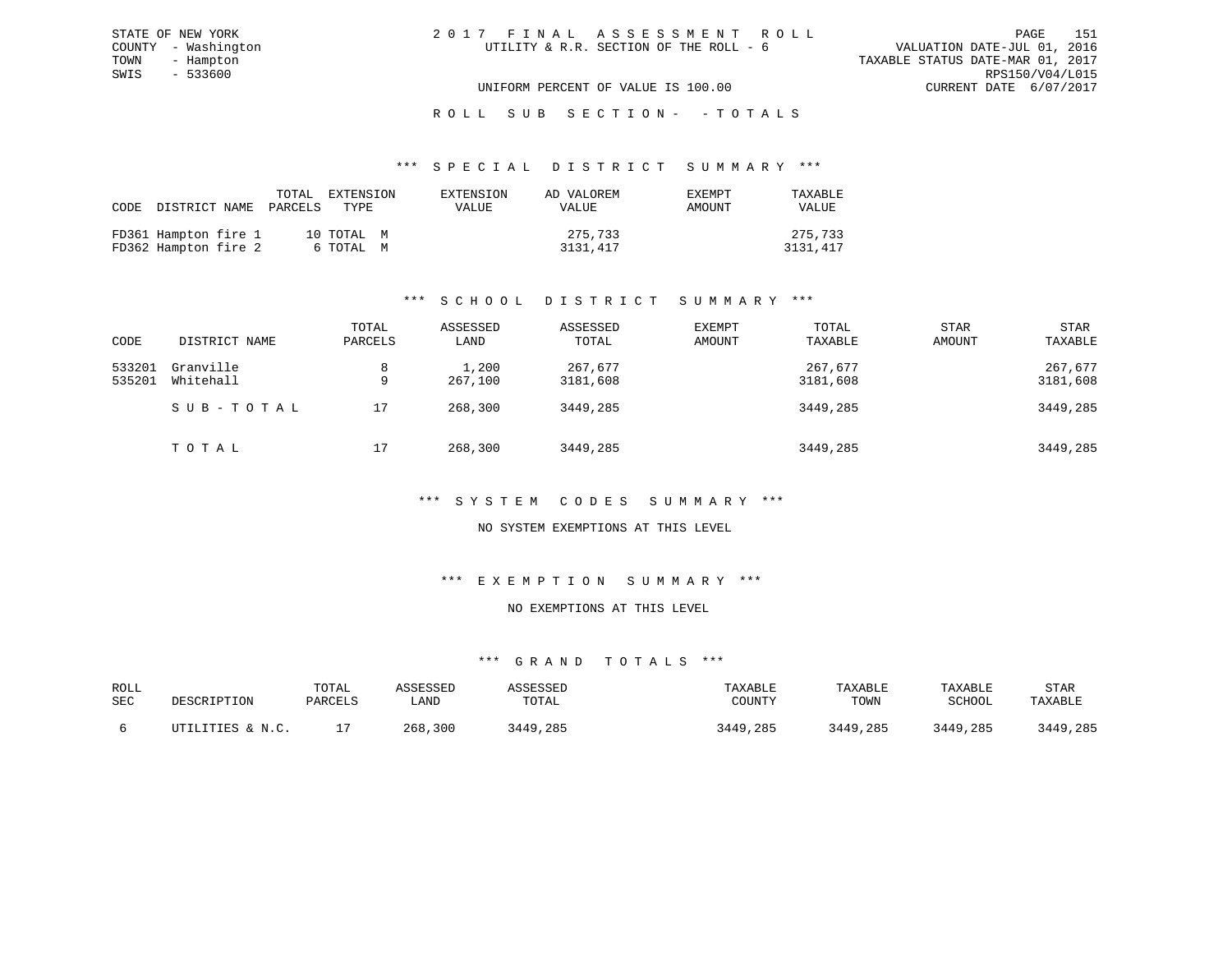|      | STATE OF NEW YORK   | 2017 FINAL ASSESSMENT ROLL                                            | PAGE            | 152 |
|------|---------------------|-----------------------------------------------------------------------|-----------------|-----|
|      | COUNTY - Washington | VALUATION DATE-JUL 01, 2016<br>UTILITY & R.R. SECTION OF THE ROLL - 6 |                 |     |
| TOWN | - Hampton           | TAXABLE STATUS DATE-MAR 01, 2017                                      |                 |     |
| SWIS | - 533600            | UNIFORM PERCENT OF VALUE IS 100.00                                    | RPS150/V04/L015 |     |
|      |                     | CURRENT DATE 6/07/2017                                                |                 |     |
|      |                     |                                                                       |                 |     |

# ROLL SECTION TOTALS

#### \*\*\* S P E C I A L D I S T R I C T S U M M A R Y \*\*\*

| CODE | DISTRICT NAME                                | TOTAL<br>PARCELS | EXTENSION<br>TYPE.      | EXTENSION<br>VALUE | AD VALOREM<br>VALUE | <b>EXEMPT</b><br>AMOUNT | TAXABLE<br><b>VALUE</b> |
|------|----------------------------------------------|------------------|-------------------------|--------------------|---------------------|-------------------------|-------------------------|
|      | FD361 Hampton fire 1<br>FD362 Hampton fire 2 |                  | 10 TOTAL M<br>6 ТОТАЬ М |                    | 275,733<br>3131,417 |                         | 275,733<br>3131,417     |

# \*\*\* S C H O O L D I S T R I C T S U M M A R Y \*\*\*

| CODE             | DISTRICT NAME          | TOTAL<br>PARCELS | ASSESSED<br>LAND | ASSESSED<br>TOTAL   | EXEMPT<br>AMOUNT | TOTAL<br>TAXABLE    | STAR<br>AMOUNT | <b>STAR</b><br>TAXABLE |
|------------------|------------------------|------------------|------------------|---------------------|------------------|---------------------|----------------|------------------------|
| 533201<br>535201 | Granville<br>Whitehall | q                | 1,200<br>267,100 | 267,677<br>3181,608 |                  | 267,677<br>3181,608 |                | 267,677<br>3181,608    |
|                  | SUB-TOTAL              | 17               | 268,300          | 3449,285            |                  | 3449,285            |                | 3449,285               |
|                  | ТОТАЬ                  | 17               | 268,300          | 3449,285            |                  | 3449,285            |                | 3449,285               |

#### \*\*\* S Y S T E M C O D E S S U M M A R Y \*\*\*

#### NO SYSTEM EXEMPTIONS AT THIS LEVEL

#### \*\*\* E X E M P T I O N S U M M A R Y \*\*\*

#### NO EXEMPTIONS AT THIS LEVEL

| ROLL<br><b>SEC</b> | DESCRIPTION      | TOTAL<br>PARCELS | <i><b>SSESSEL</b></i><br>LAND | SSESSED<br>TOTAL | TAXABLE<br>COUNT! | TAXABLE<br>TOWN | TAXABLE<br>SCHOOL | STAR<br>TAXABLE |
|--------------------|------------------|------------------|-------------------------------|------------------|-------------------|-----------------|-------------------|-----------------|
|                    | ITTILITIES & N C |                  | 300<br>268                    | .285<br>3449     | 3449,285          | 3449,285        | 3449,285          | 3449,285        |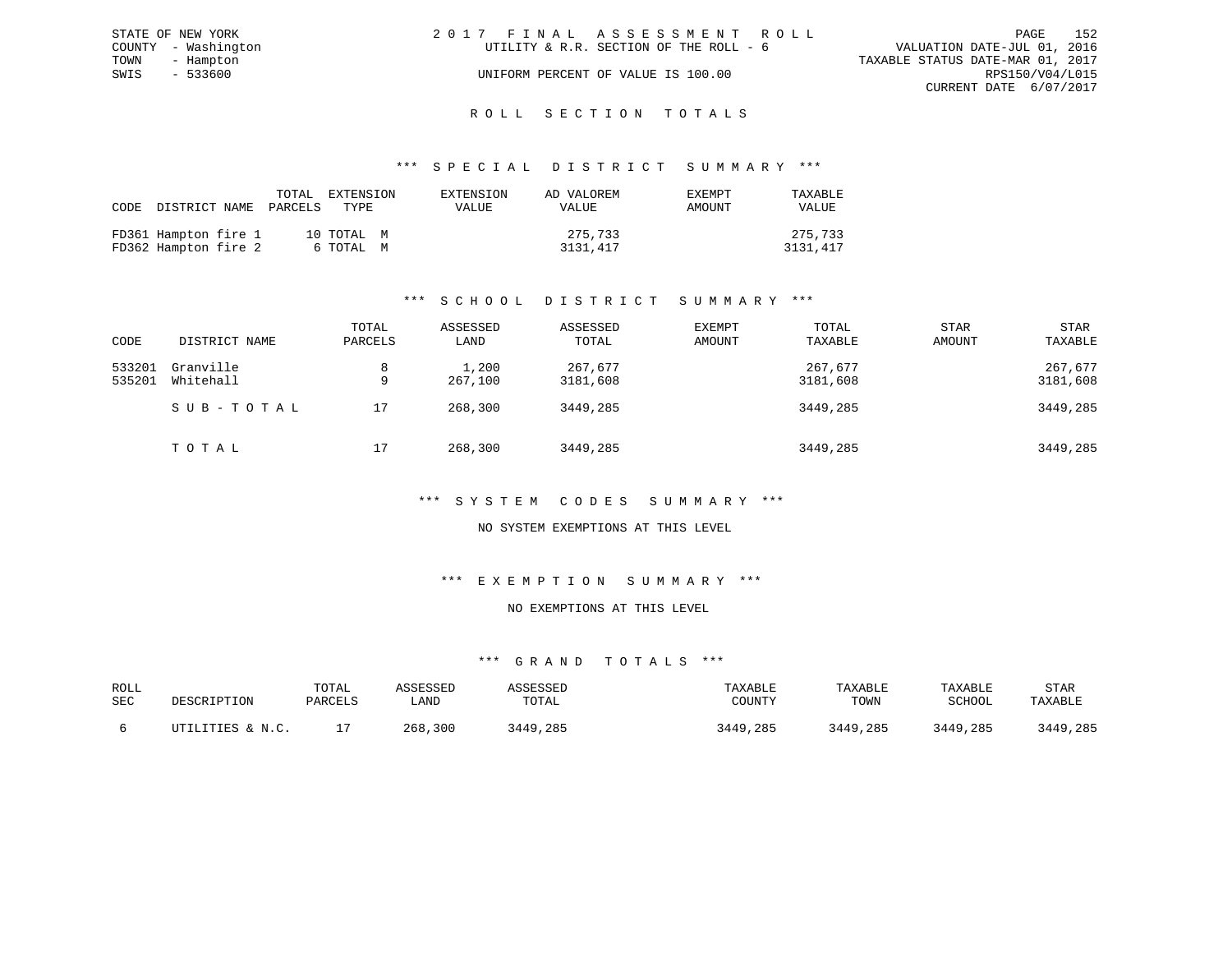| STATE OF NEW YORK<br>- Washington<br>COUNTY<br>TOWN<br>- Hampton<br>$-533600$<br>SWIS | 2017 FINAL                                                                                                      | OWNERS NAME SEQUENCE | A S S E S S M E N T R O L L<br>CEILING RAILROAD SECTION OF THE ROLL - 7<br>UNIFORM PERCENT OF VALUE IS 100.00 | PAGE<br>153<br>VALUATION DATE-JUL 01, 2016<br>TAXABLE STATUS DATE-MAR 01, 2017<br>TAXABLE STATUS DATE-MAR 01, 2017 |  |  |
|---------------------------------------------------------------------------------------|-----------------------------------------------------------------------------------------------------------------|----------------------|---------------------------------------------------------------------------------------------------------------|--------------------------------------------------------------------------------------------------------------------|--|--|
| TAX MAP PARCEL NUMBER<br>CURRENT OWNERS NAME                                          | SCHOOL DISTRICT                                                                                                 | LAND                 | TAX DESCRIPTION TAXABLE VALUE                                                                                 | PROPERTY LOCATION & CLASS ASSESSMENT EXEMPTION CODE----------------COUNTY-------TOWN------SCHOOL                   |  |  |
| CURRENT OWNERS ADDRESS                                                                | PARCEL SIZE/GRID COORD TOTAL                                                                                    |                      | SPECIAL DISTRICTS                                                                                             | ACCOUNT NO.                                                                                                        |  |  |
|                                                                                       |                                                                                                                 |                      |                                                                                                               |                                                                                                                    |  |  |
|                                                                                       | Public Service Town                                                                                             |                      |                                                                                                               | 895N200301                                                                                                         |  |  |
| $45. - 1 - 15$                                                                        | 842 Ceiling rr                                                                                                  |                      | COUNTY TAXABLE VALUE                                                                                          | 180,795                                                                                                            |  |  |
| Clarendon & Pittsford Rr                                                              | Whitehall                                                                                                       | 535201 21,700        | TOWN<br>TAXABLE VALUE                                                                                         | 180,795                                                                                                            |  |  |
| One Railway Ln                                                                        | Trans-Parcel 1 of 2                                                                                             | 180,795              | SCHOOL TAXABLE VALUE                                                                                          | 180,795                                                                                                            |  |  |
| Burlington, VT 05401                                                                  | Apport For Sch 93%<br>$45. -1 - 15. - 1$<br>ACRES 11.66<br>EAST-0807736 NRTH-1734510<br>DEED BOOK 498<br>PG-841 |                      | FD362 Hampton fire 2                                                                                          | 180,795 TO M                                                                                                       |  |  |
|                                                                                       | FULL MARKET VALUE                                                                                               | 180,795              |                                                                                                               |                                                                                                                    |  |  |
|                                                                                       |                                                                                                                 |                      |                                                                                                               |                                                                                                                    |  |  |
|                                                                                       | Public Service Town                                                                                             |                      |                                                                                                               | 8975200505                                                                                                         |  |  |
| $45. - 1 - 15. - 2$                                                                   | 842 Ceiling rr<br>Granville<br>533201                                                                           |                      | COUNTY TAXABLE VALUE                                                                                          | 13,608                                                                                                             |  |  |
| Clarendon & Pittsford Rr<br>One Railway Ln                                            | Apportioned For School 7% 13,608                                                                                | 1,600                | TAXABLE VALUE<br>TOWN<br>SCHOOL TAXABLE VALUE                                                                 | 13,608<br>13,608                                                                                                   |  |  |
| Burlington, VT 05401                                                                  | Parcel 2 Of 2                                                                                                   |                      | FD362 Hampton fire 2 13,608 TO M                                                                              |                                                                                                                    |  |  |
|                                                                                       | EAST-0771680 NRTH-1309190                                                                                       |                      |                                                                                                               |                                                                                                                    |  |  |
|                                                                                       | FULL MARKET VALUE                                                                                               | 13,608               |                                                                                                               |                                                                                                                    |  |  |
|                                                                                       |                                                                                                                 |                      |                                                                                                               |                                                                                                                    |  |  |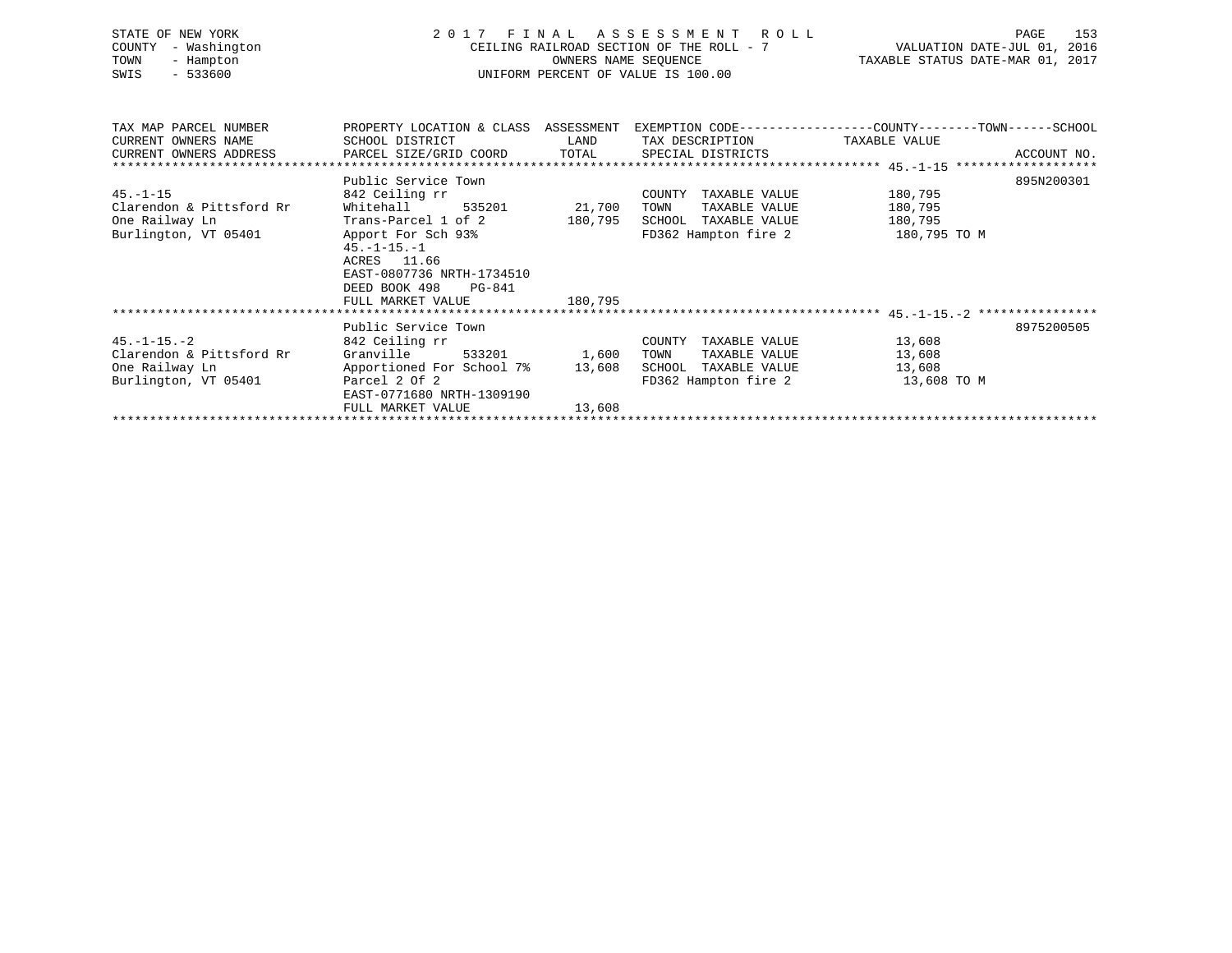| 2017 FINAL ASSESSMENT ROLL               | PAGE                             | 154 |
|------------------------------------------|----------------------------------|-----|
| CEILING RAILROAD SECTION OF THE ROLL - 7 | VALUATION DATE-JUL 01, 2016      |     |
|                                          | TAXABLE STATUS DATE-MAR 01, 2017 |     |
|                                          | RPS150/V04/L015                  |     |
| UNIFORM PERCENT OF VALUE IS 100.00       | CURRENT DATE 6/07/2017           |     |

STATE OF NEW YORK

# ROLL SUB SECTION - - TOTALS

#### \*\*\* S P E C I A L D I S T R I C T S U M M A R Y \*\*\*

|                            |  | TOTAL EXTENSION | EXTENSION    | AD VALOREM | EXEMPT | TAXABLE |
|----------------------------|--|-----------------|--------------|------------|--------|---------|
| CODE DISTRICT NAME PARCELS |  | TYPE.           | <b>VALUE</b> | VALUE      | AMOUNT | VALUE   |
| FD362 Hampton fire 2       |  | 2 ТОТАЬ М       |              | 194,403    |        | 194,403 |

#### \*\*\* S C H O O L D I S T R I C T S U M M A R Y \*\*\*

| CODE             | DISTRICT NAME          | TOTAL<br>PARCELS | ASSESSED<br>LAND | ASSESSED<br>TOTAL | EXEMPT<br>AMOUNT | TOTAL<br>TAXABLE  | <b>STAR</b><br>AMOUNT | STAR<br>TAXABLE   |
|------------------|------------------------|------------------|------------------|-------------------|------------------|-------------------|-----------------------|-------------------|
| 533201<br>535201 | Granville<br>Whitehall |                  | 1,600<br>21,700  | 13,608<br>180,795 |                  | 13,608<br>180,795 |                       | 13,608<br>180,795 |
|                  | SUB-TOTAL              | 2                | 23,300           | 194,403           |                  | 194,403           |                       | 194,403           |
|                  | TOTAL                  | 2                | 23,300           | 194,403           |                  | 194,403           |                       | 194,403           |

## \*\*\* S Y S T E M C O D E S S U M M A R Y \*\*\*

### NO SYSTEM EXEMPTIONS AT THIS LEVEL

#### \*\*\* E X E M P T I O N S U M M A R Y \*\*\*

#### NO EXEMPTIONS AT THIS LEVEL

| ROLL |                   | TOTAL   | ∖SSESSED |         | TAXABLE             | TAXABLE      | TAXABLE       | STAR    |
|------|-------------------|---------|----------|---------|---------------------|--------------|---------------|---------|
| SEC  | DESCRIPTION       | PARCELS | LAND     | TOTAL   | COUNTY              | TOWN         | SCHOOL        | TAXABLE |
|      |                   |         |          |         |                     |              |               |         |
|      | CEILING RAILROADS |         | 3,300    | 194.403 | 403<br>$Q_{\Delta}$ | 194<br>4,403 | 1 Q 4<br>.403 | 194,403 |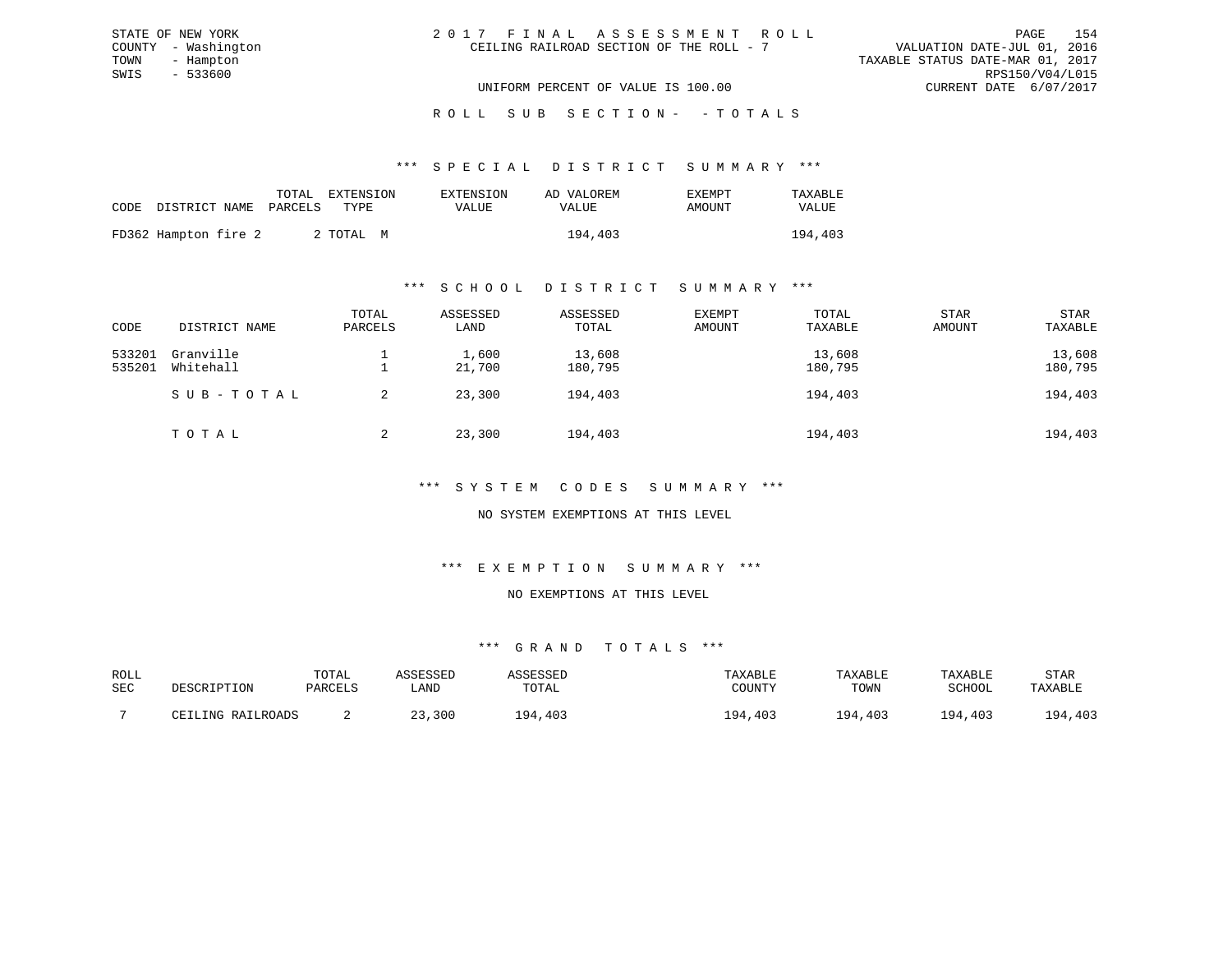|      | STATE OF NEW YORK   | 2017 FINAL ASSESSMENT ROLL               |  |                                  | PAGE | 155 |
|------|---------------------|------------------------------------------|--|----------------------------------|------|-----|
|      | COUNTY - Washington | CEILING RAILROAD SECTION OF THE ROLL - 7 |  | VALUATION DATE-JUL 01, 2016      |      |     |
| TOWN | - Hampton           |                                          |  | TAXABLE STATUS DATE-MAR 01, 2017 |      |     |
| SWIS | - 533600            | UNIFORM PERCENT OF VALUE IS 100.00       |  | RPS150/V04/L015                  |      |     |
|      |                     |                                          |  | CURRENT DATE 6/07/2017           |      |     |
|      |                     |                                          |  |                                  |      |     |

#### R O L L S E C T I O N T O T A L S

#### \*\*\* S P E C I A L D I S T R I C T S U M M A R Y \*\*\*

|                            | TOTAL | EXTENSION | EXTENSION | AD VALOREM | EXEMPT | TAXABLE      |
|----------------------------|-------|-----------|-----------|------------|--------|--------------|
| CODE DISTRICT NAME PARCELS |       | TYPE.     | VALUE     | VALUE      | AMOUNT | <b>VALUE</b> |
| FD362 Hampton fire 2       |       | 2 TOTAL M |           | 194,403    |        | 194,403      |

#### \*\*\* S C H O O L D I S T R I C T S U M M A R Y \*\*\*

| CODE             | DISTRICT NAME          | TOTAL<br>PARCELS | ASSESSED<br>LAND | ASSESSED<br>TOTAL | EXEMPT<br>AMOUNT | TOTAL<br>TAXABLE  | <b>STAR</b><br>AMOUNT | STAR<br>TAXABLE   |
|------------------|------------------------|------------------|------------------|-------------------|------------------|-------------------|-----------------------|-------------------|
| 533201<br>535201 | Granville<br>Whitehall |                  | 1,600<br>21,700  | 13,608<br>180,795 |                  | 13,608<br>180,795 |                       | 13,608<br>180,795 |
|                  | SUB-TOTAL              |                  | 23,300           | 194,403           |                  | 194,403           |                       | 194,403           |
|                  | TOTAL                  | 2                | 23,300           | 194,403           |                  | 194,403           |                       | 194,403           |

#### \*\*\* S Y S T E M C O D E S S U M M A R Y \*\*\*

### NO SYSTEM EXEMPTIONS AT THIS LEVEL

# \*\*\* E X E M P T I O N S U M M A R Y \*\*\*

#### NO EXEMPTIONS AT THIS LEVEL

| ROLL |                   | TOTAL   | <i>CCTCCT</i> |               | TAXABLE | TAXABLE | TAXABLE       | STAR    |
|------|-------------------|---------|---------------|---------------|---------|---------|---------------|---------|
| SEC  | DESCRIPTION       | PARCELS | ∟AND          | TOTAL         | COUNTY  | TOWN    | SCHOOL        | TAXABLE |
|      | CEILING RAILROADS |         | ,300          | .403<br>1 Q 4 | 194,403 | 194,403 | ,403<br>1 Q 4 | 194,403 |
|      |                   |         |               |               |         |         |               |         |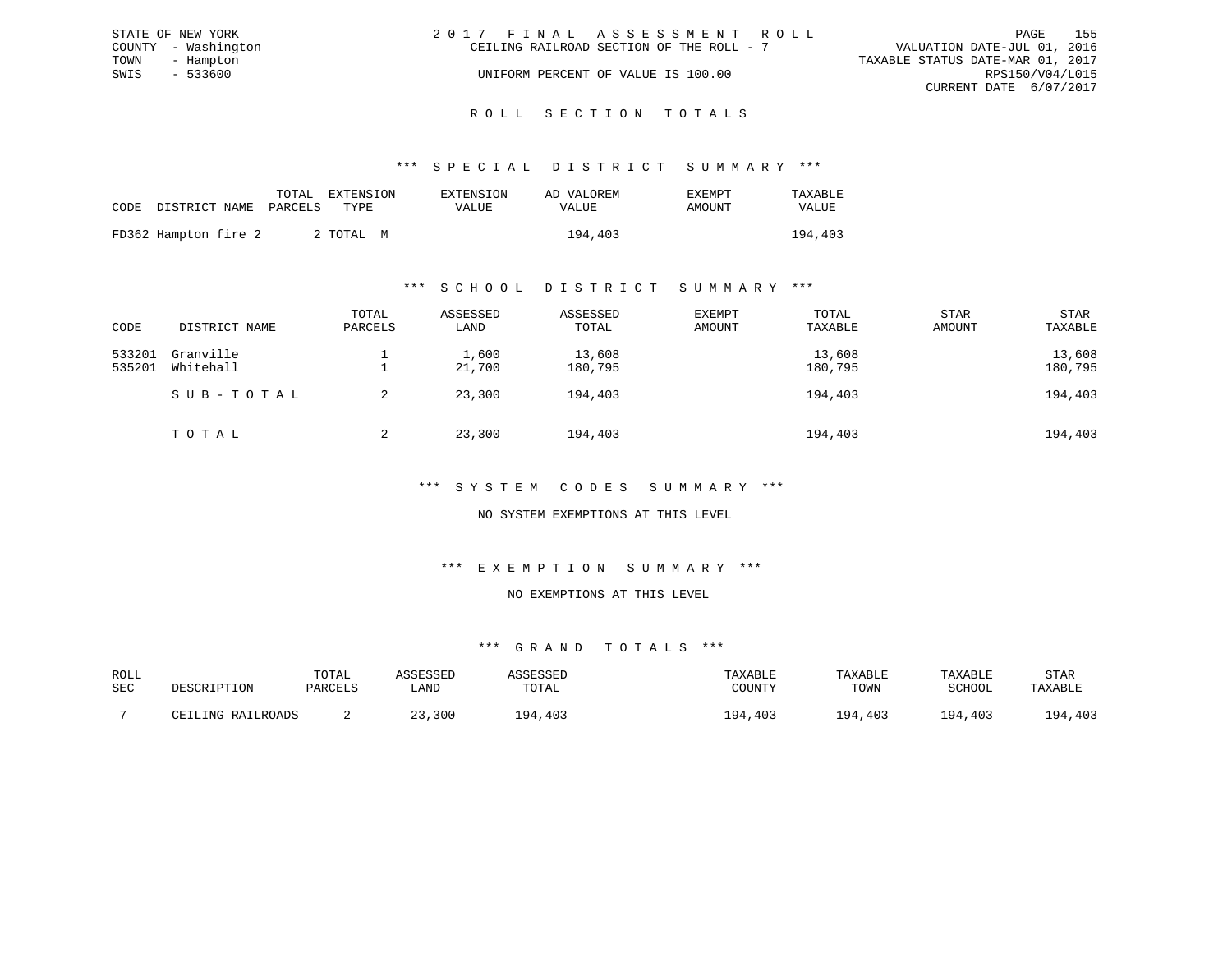# STATE OF NEW YORK 2 0 1 7 F I N A L A S S E S S M E N T R O L L PAGE 156 COUNTY - Washington WHOLLY EXEMPT SECTION OF THE ROLL - 8 VALUATION DATE-JUL 01, 2016 TOWN - Hampton OWNERS NAME SEQUENCE TAXABLE STATUS DATE-MAR 01, 2017 SWIS - 533600 UNIFORM PERCENT OF VALUE IS 100.00

| TAX MAP PARCEL NUMBER                      | PROPERTY LOCATION & CLASS ASSESSMENT EXEMPTION CODE---------------COUNTY-------TOWN------SCHOOL |               |                                                                        |                      |                 |             |
|--------------------------------------------|-------------------------------------------------------------------------------------------------|---------------|------------------------------------------------------------------------|----------------------|-----------------|-------------|
| CURRENT OWNERS NAME                        | SCHOOL DISTRICT                                                                                 | LAND          | TAX DESCRIPTION TAXABLE VALUE                                          |                      |                 |             |
| CURRENT OWNERS ADDRESS                     | PARCEL SIZE/GRID COORD                                                                          | TOTAL         | SPECIAL DISTRICTS                                                      |                      |                 | ACCOUNT NO. |
|                                            |                                                                                                 |               |                                                                        |                      |                 |             |
|                                            | 1592 County Route 11                                                                            |               |                                                                        |                      |                 | 8979900332  |
| $38. - 1 - 14$                             | 620 Religious                                                                                   |               | NON-PR REL 25110                                                       | 66,000               | 66,000          | 66,000      |
| Advent Church Soc                          | Whitehall<br>535201                                                                             | 7,000         | COUNTY TAXABLE VALUE                                                   | $\Omega$             |                 |             |
| Hampton, NY 12837                          | FRNT 213.00 DPTH 112.00                                                                         | 66,000        | TOWN<br>TAXABLE VALUE                                                  | $\Omega$             |                 |             |
|                                            | EAST-0806767 NRTH-1737149                                                                       |               | SCHOOL TAXABLE VALUE                                                   |                      |                 |             |
|                                            | DEED BOOK 211<br>PG-422                                                                         |               | FD362 Hampton fire 2                                                   |                      | 0 TO M          |             |
|                                            | FULL MARKET VALUE                                                                               | 66,000        | 66,000 EX                                                              |                      |                 |             |
|                                            |                                                                                                 |               |                                                                        |                      |                 |             |
|                                            | 1614 County Route 11                                                                            |               |                                                                        |                      |                 | 895J100692  |
| $38. - 1 - 13.1$                           | 620 Religious                                                                                   |               | NON-PR REL 25110                                                       | 172,500              | 172,500         | 172,500     |
| Adventist Historic Prop                    | Whitehall                                                                                       | 535201 55,000 | COUNTY TAXABLE VALUE                                                   | 0                    |                 |             |
| William Miller Home                        | ACRES 25.00                                                                                     | 172,500       | TOWN<br>TAXABLE VALUE                                                  |                      |                 |             |
| 1614 County Route 11                       | EAST-0806949 NRTH-1737038                                                                       |               | SCHOOL TAXABLE VALUE                                                   |                      |                 |             |
| Whitehall, NY 12887                        | DEED BOOK 502<br>PG-818                                                                         |               | FD362 Hampton fire 2<br>G-818 FD362 Hampton fire<br>172,500 172,500 EX |                      | 0 TO M          |             |
|                                            | FULL MARKET VALUE                                                                               |               |                                                                        |                      |                 |             |
|                                            |                                                                                                 |               |                                                                        |                      |                 |             |
|                                            | 155 Golf Course Rd                                                                              |               |                                                                        |                      |                 | 895J100002  |
| $38. - 1 - 10$                             | 210 1 Family Res                                                                                |               | NON-PR REL 25110                                                       | 173,600              | 173,600 173,600 |             |
| Adventist Historic Properties Whitehall    |                                                                                                 | 535201 26,300 | COUNTY TAXABLE VALUE                                                   | $\Omega$             |                 |             |
| PO Box 1414<br>Battle Creek, MI 49016-1414 | barn is 1716 CR 11<br>ACRES 2.32                                                                | 173,600       | TOWN<br>TAXABLE VALUE<br>SCHOOL TAXABLE VALUE                          | $\Omega$<br>$\Omega$ |                 |             |
|                                            | EAST-0809957 NRTH-1737427                                                                       |               | CA001 Cons agri dst 1                                                  |                      | 0 <sub>T</sub>  |             |
|                                            | DEED BOOK 3099 PG-223                                                                           |               | 173,600 EX                                                             |                      |                 |             |
|                                            | FULL MARKET VALUE                                                                               | 173,600       | EZ015 Empire Zone-Site 15                                              |                      | $0$ TO          |             |
|                                            |                                                                                                 |               | 173,600 EX                                                             |                      |                 |             |
|                                            |                                                                                                 |               | FD362 Hampton fire 2                                                   |                      | 0 TO M          |             |
|                                            |                                                                                                 |               | 173,600 EX                                                             |                      |                 |             |
|                                            |                                                                                                 |               |                                                                        |                      |                 |             |
|                                            | State Route 22A OFF                                                                             |               |                                                                        |                      |                 | 8979900333  |
| $54. - 1 - 11$                             | 695 Cemetery                                                                                    |               | 13510<br>TN CEM                                                        | 6,000                | 6,000           | 6,000       |
| Hampton Flats Cemetery                     | Granville                                                                                       | 533201 6,000  | COUNTY TAXABLE VALUE                                                   | 0                    |                 |             |
| Hampton, NY 12837                          | FRNT 168.00 DPTH 200.00                                                                         | 6,000         | TOWN<br>TAXABLE VALUE                                                  | $\Omega$             |                 |             |
|                                            | EAST-0821590 NRTH-1722777                                                                       |               | SCHOOL TAXABLE VALUE                                                   |                      |                 |             |
|                                            | FULL MARKET VALUE                                                                               |               | 6,000 FD361 Hampton fire 1                                             |                      | 0 TO M          |             |
|                                            |                                                                                                 |               | $6.000$ $EX$                                                           |                      |                 |             |
|                                            |                                                                                                 |               |                                                                        |                      |                 |             |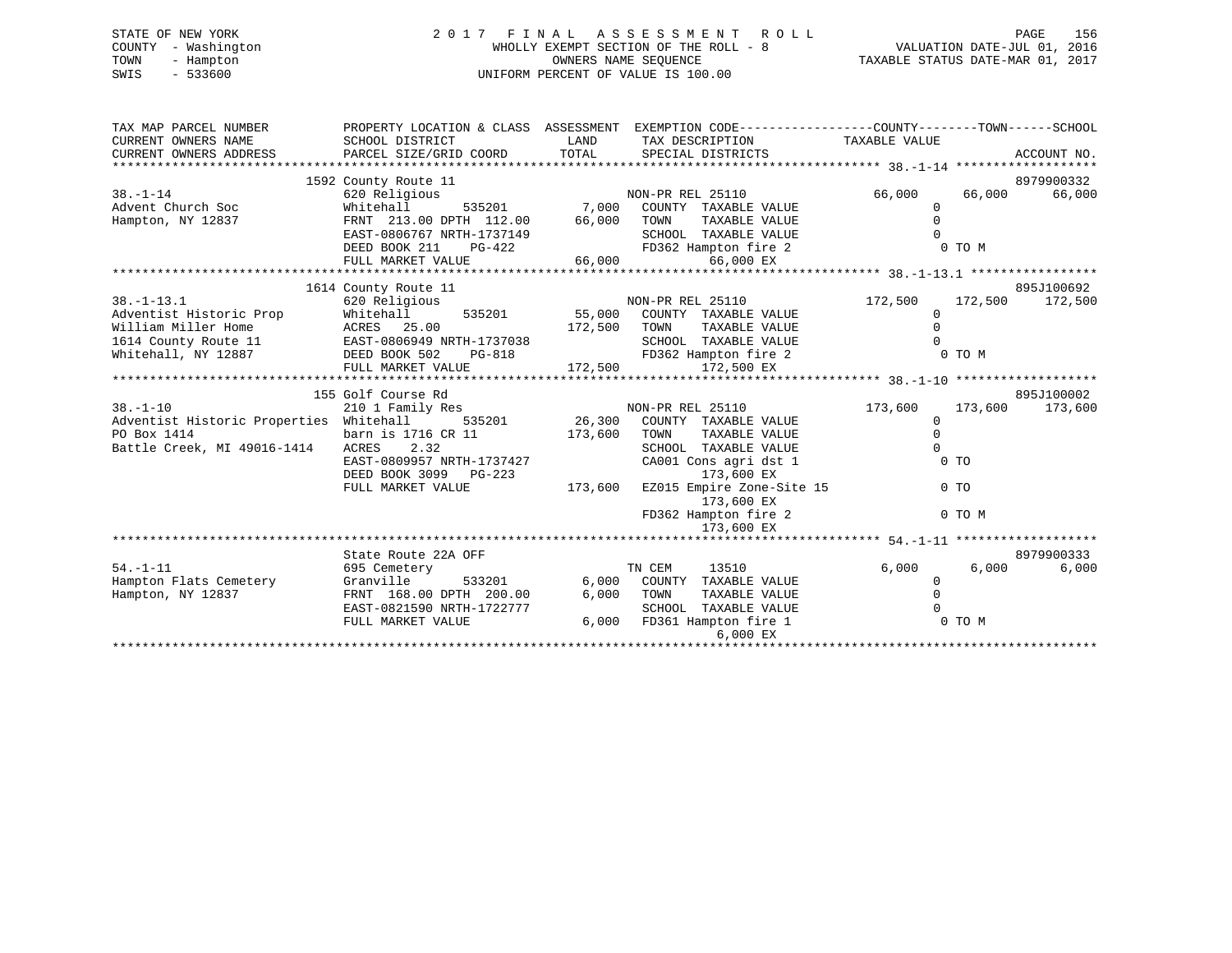| STATE OF NEW YORK   | 2017 FINAL ASSESSMENT ROLL            | 157<br>PAGE                      |
|---------------------|---------------------------------------|----------------------------------|
| COUNTY - Washington | WHOLLY EXEMPT SECTION OF THE ROLL - 8 | VALUATION DATE-JUL 01, 2016      |
| TOWN<br>- Hampton   | OWNERS NAME SEOUENCE                  | TAXABLE STATUS DATE-MAR 01, 2017 |
| SWIS<br>- 533600    | UNIFORM PERCENT OF VALUE IS 100.00    |                                  |
|                     |                                       |                                  |

| TAX MAP PARCEL NUMBER     | PROPERTY LOCATION & CLASS  ASSESSMENT  EXEMPTION CODE-----------------COUNTY-------TOWN------SCHOOL |              |                              |                                                |         |             |
|---------------------------|-----------------------------------------------------------------------------------------------------|--------------|------------------------------|------------------------------------------------|---------|-------------|
| CURRENT OWNERS NAME       | SCHOOL DISTRICT                                                                                     | LAND         | TAX DESCRIPTION              | TAXABLE VALUE                                  |         |             |
| CURRENT OWNERS ADDRESS    | PARCEL SIZE/GRID COORD                                                                              | TOTAL        | SPECIAL DISTRICTS            |                                                |         | ACCOUNT NO. |
|                           | **********************************                                                                  |              |                              |                                                |         |             |
|                           | Golf Course Rd                                                                                      |              |                              |                                                |         |             |
| $38. - 1 - 10.6$          | 695 Cemetery                                                                                        |              | TN CEM<br>13510              | 1,500                                          | 1,500   | 1,500       |
|                           | Whitehall<br>535201                                                                                 | 1,500        | COUNTY TAXABLE VALUE         | $\mathbf 0$                                    |         |             |
| Hampton Town of           |                                                                                                     |              |                              | $\Omega$                                       |         |             |
| 2629 State Route 22A      | Filed subdivision 12843                                                                             | 1,500        | TOWN<br>TAXABLE VALUE        |                                                |         |             |
| Hampton, NY 12837         | ACRES<br>1.01                                                                                       |              | SCHOOL TAXABLE VALUE         | $\Omega$                                       |         |             |
|                           | EAST-0809907 NRTH-1737177                                                                           |              | CA001 Cons agri dst 1        | $0$ TO                                         |         |             |
|                           | DEED BOOK 3652 PG-115                                                                               |              | 1,500 EX                     |                                                |         |             |
|                           | FULL MARKET VALUE                                                                                   | 1,500        | EZ005 Empire Zone 5          |                                                | $0$ TO  |             |
|                           |                                                                                                     |              | 1,500 EX                     |                                                |         |             |
|                           |                                                                                                     |              | FD362 Hampton fire 2         |                                                | 0 TO M  |             |
|                           |                                                                                                     |              | 1,500 EX                     |                                                |         |             |
|                           |                                                                                                     |              |                              | **************** 63.-1-6 ********************* |         |             |
|                           | State Route 22A                                                                                     |              |                              |                                                |         | 8979900338  |
| $63. - 1 - 6$             | 720 Mine/quarry                                                                                     |              | OTHER TOWN 13500             | 6,000                                          | 6,000   | 6,000       |
| Hampton Town Of           | 533201<br>Granville                                                                                 |              | 6,000 COUNTY TAXABLE VALUE   | $\Omega$                                       |         |             |
| Hampton, NY 12837         | ACRES<br>2.20                                                                                       |              | 6,000 TOWN<br>TAXABLE VALUE  |                                                |         |             |
|                           | EAST-0823856 NRTH-1714641                                                                           |              | SCHOOL TAXABLE VALUE         | $\Omega$                                       |         |             |
|                           |                                                                                                     |              | 6,000 FD361 Hampton fire 1   |                                                | 0 TO M  |             |
|                           | FULL MARKET VALUE                                                                                   |              |                              |                                                |         |             |
|                           |                                                                                                     |              | 6,000 EX                     |                                                |         |             |
|                           |                                                                                                     |              |                              |                                                |         |             |
|                           | 2629+2631 State Route 22A                                                                           |              |                              |                                                |         | 8979900339  |
| $72. - 2 - 32$            | 651 Highway gar                                                                                     |              | OTHER TOWN 13500             | 141,700                                        | 141,700 | 141,700     |
| Hampton Town Of           | Granville<br>533201                                                                                 |              | 12,000 COUNTY TAXABLE VALUE  | $\Omega$                                       |         |             |
| 2629 State Route 22A      | Town Hall                                                                                           | 141,700 TOWN | TAXABLE VALUE                | $\Omega$                                       |         |             |
| PO Box 125                | 713/149 Hwy Approp                                                                                  |              | SCHOOL TAXABLE VALUE         |                                                |         |             |
| Hampton, NY 12837         | ACRES<br>1.00                                                                                       |              | FD361 Hampton fire 1         |                                                | 0 TO M  |             |
|                           | EAST-0823341 NRTH-1712486                                                                           |              | 141,700 EX                   |                                                |         |             |
|                           | FULL MARKET VALUE                                                                                   | 141,700      |                              |                                                |         |             |
|                           |                                                                                                     |              |                              |                                                |         |             |
|                           | 2520 County Route 18                                                                                |              |                              |                                                |         | 8979900340  |
| $72. - 2 - 24$            | 662 Police/fire                                                                                     |              | VOL FIRE 26400               | 76,100                                         | 76,100  | 76,100      |
| Hampton Vol. Fire Co. Inc | 533201<br>Granville                                                                                 |              | 6,000 COUNTY TAXABLE VALUE   | $\overline{0}$                                 |         |             |
| PO Box 34                 | Firehouse                                                                                           |              | 76,100 TOWN<br>TAXABLE VALUE | $\Omega$                                       |         |             |
| Hampton, NY 12837         | Postal Lease 755/139                                                                                |              | SCHOOL TAXABLE VALUE         |                                                |         |             |
|                           | ACRES<br>1.00                                                                                       |              | FD361 Hampton fire 1         |                                                | 0 TO M  |             |
|                           |                                                                                                     |              |                              |                                                |         |             |
|                           | EAST-0822663 NRTH-1711242                                                                           |              | 76,100 EX                    |                                                |         |             |
|                           | DEED BOOK 3545 PG-281                                                                               |              |                              |                                                |         |             |
|                           | FULL MARKET VALUE                                                                                   | 76,100       |                              |                                                |         |             |
|                           |                                                                                                     |              |                              |                                                |         |             |
|                           | State Route 22A OFF                                                                                 |              |                              |                                                |         | 8979900335  |
| $81. - 2 - 11$            | 695 Cemetery                                                                                        |              | TN CEM<br>13510              | 6,000                                          | 6,000   | 6,000       |
| Hooker Cemetery           | Granville<br>533201                                                                                 | 6,000        | COUNTY TAXABLE VALUE         | 0                                              |         |             |
| Hampton, NY 12837         | FRNT 96.00 DPTH 90.00                                                                               | 6,000        | TOWN<br>TAXABLE VALUE        | $\Omega$                                       |         |             |
|                           | EAST-0823001 NRTH-1704055                                                                           |              | SCHOOL TAXABLE VALUE         |                                                |         |             |
|                           | FULL MARKET VALUE                                                                                   |              | 6,000 FD361 Hampton fire 1   | $\overline{O}$ TO M                            |         |             |
|                           |                                                                                                     |              | 6,000 EX                     |                                                |         |             |
|                           |                                                                                                     |              |                              |                                                |         |             |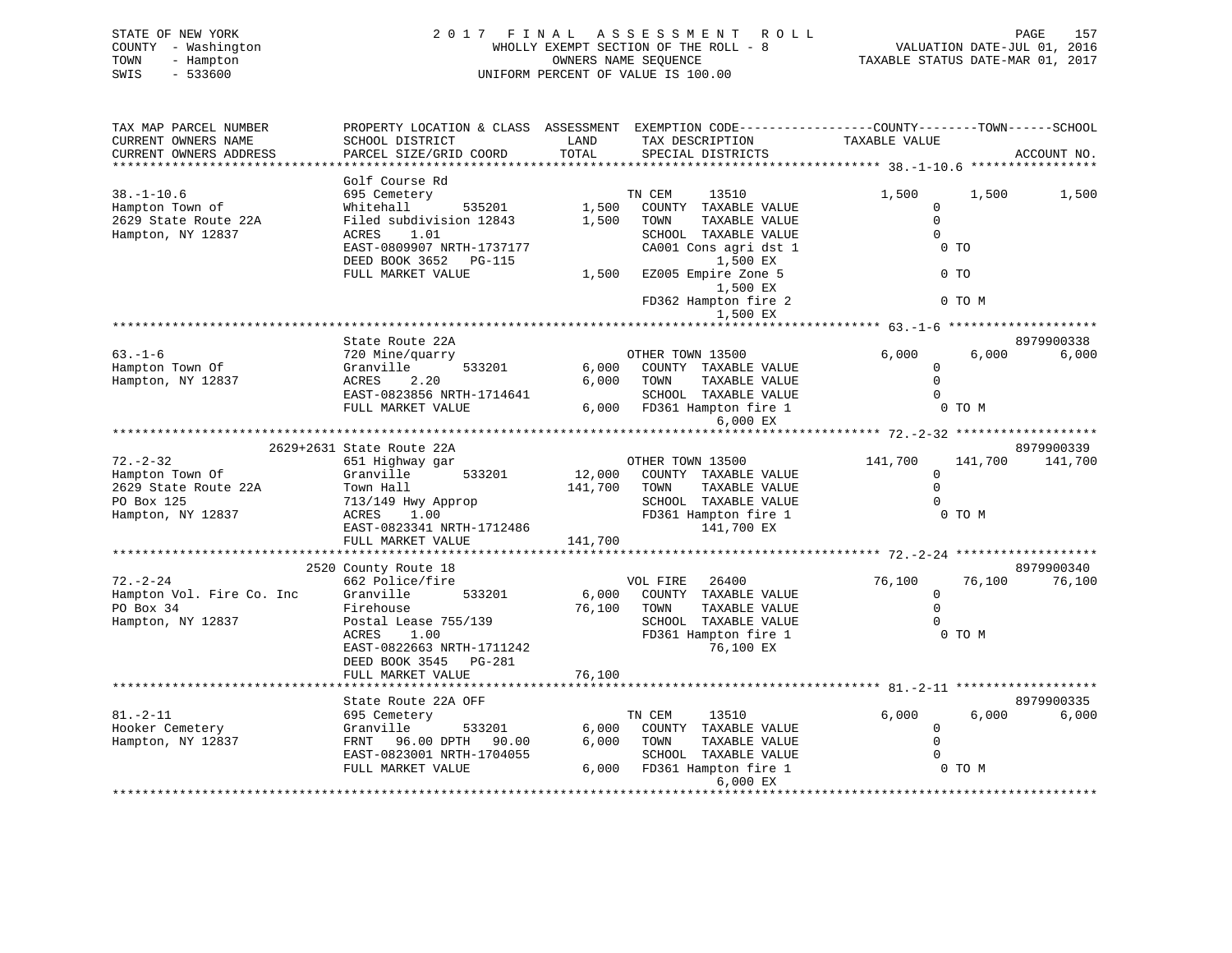# STATE OF NEW YORK 2 0 1 7 F I N A L A S S E S S M E N T R O L L PAGE 158 COUNTY - Washington WHOLLY EXEMPT SECTION OF THE ROLL - 8 VALUATION DATE-JUL 01, 2016 TOWN - Hampton OWNERS NAME SEQUENCE TAXABLE STATUS DATE-MAR 01, 2017 SWIS - 533600 UNIFORM PERCENT OF VALUE IS 100.00

| TAX MAP PARCEL NUMBER<br>CURRENT OWNERS NAME<br>CURRENT OWNERS ADDRESS                                               | PROPERTY LOCATION & CLASS ASSESSMENT<br>SCHOOL DISTRICT<br>PARCEL SIZE/GRID COORD                                                                            | LAND<br>TOTAL                     |                          | SPECIAL DISTRICTS                                                                                           | EXEMPTION CODE----------------COUNTY-------TOWN------SCHOOL<br>TAX DESCRIPTION TAXABLE VALUE |                   | ACCOUNT NO.         |
|----------------------------------------------------------------------------------------------------------------------|--------------------------------------------------------------------------------------------------------------------------------------------------------------|-----------------------------------|--------------------------|-------------------------------------------------------------------------------------------------------------|----------------------------------------------------------------------------------------------|-------------------|---------------------|
| $38. - 1 - 9$                                                                                                        | Golf Course Rd<br>695 Cemetery                                                                                                                               |                                   | TN CEM                   | 13510                                                                                                       | 7,000                                                                                        | 7,000             | 8979900337<br>7,000 |
| Miller Cemetery<br>Hampton, NY 12837                                                                                 | 535201<br>Whitehall<br>FRNT 215.00 DPTH 93.00<br>EAST-0810053 NRTH-1737114<br>FULL MARKET VALUE                                                              | 7,000<br>7,000                    | TOWN                     | COUNTY TAXABLE VALUE<br>TAXABLE VALUE<br>SCHOOL TAXABLE VALUE<br>7,000 FD362 Hampton fire 2                 | $\Omega$<br>$\Omega$<br>$\Omega$                                                             | 0 TO M            |                     |
|                                                                                                                      |                                                                                                                                                              |                                   |                          | 7,000 EX                                                                                                    |                                                                                              |                   |                     |
|                                                                                                                      | County Route 21                                                                                                                                              |                                   |                          |                                                                                                             |                                                                                              |                   | 895J100155          |
| $80. -1 - 2.4$<br>Mirror Lake Homeowners<br>Route 4<br>Killington, VT 05751                                          | 692 Road/str/hwy<br>Whitehall<br>ACRES 27.10<br>EAST-0810574 NRTH-1705757<br>DEED BOOK 781<br>PG-239<br>FULL MARKET VALUE                                    | 535201 12,000<br>12,000<br>12,000 | RPTL1138<br>TOWN         | 29700<br>COUNTY TAXABLE VALUE<br>TAXABLE VALUE<br>SCHOOL TAXABLE VALUE<br>FD361 Hampton fire 1<br>12,000 EX | 12,000<br>$\Omega$<br>$\mathbf{0}$<br>$\Omega$                                               | 12,000<br>0 TO M  | 12,000              |
|                                                                                                                      | Carvers Falls Rd                                                                                                                                             |                                   |                          |                                                                                                             |                                                                                              |                   |                     |
| $31. - 1 - 1.1$<br>Nature Conservancy<br>195 New Karner Rd Ste 200<br>Albany, NY 12205                               | 910 Priv forest<br>Whitehall<br>535201<br>ACRES 41.90<br>EAST-0803894 NRTH-1748453<br>DEED BOOK 825<br>$PG-18$                                               | 18,900                            | NON-PR EDU 25120<br>TOWN | 18,900 COUNTY TAXABLE VALUE<br>TAXABLE VALUE<br>SCHOOL TAXABLE VALUE<br>FD362 Hampton fire 2                | 18,900<br>0<br>$\Omega$<br>$\cap$                                                            | 18,900<br>0 TO M  | 18,900              |
|                                                                                                                      | FULL MARKET VALUE                                                                                                                                            | 18,900                            |                          | 18,900 EX                                                                                                   |                                                                                              |                   |                     |
|                                                                                                                      | 2243 State Route 22A                                                                                                                                         |                                   |                          |                                                                                                             |                                                                                              |                   | 895J100098          |
| $81. - 2 - 12$<br>New York State of<br>Suny Plaza Albany Campus<br>Albany, NY 12207                                  | 614 Spec. school<br>Granville<br>533201<br>ACRES<br>8.73<br>EAST-0822760 NRTH-1703580<br>$PG-29$<br>DEED BOOK 603<br>FULL MARKET VALUE                       | 116,000<br>116,000                | NY STATE 12100<br>TOWN   | 12,100 COUNTY TAXABLE VALUE<br>TAXABLE VALUE<br>SCHOOL TAXABLE VALUE<br>FD361 Hampton fire 1<br>116,000 EX  | 116,000<br>$\Omega$<br>$\Omega$                                                              | 116,000<br>0 TO M | 116,000             |
|                                                                                                                      |                                                                                                                                                              |                                   |                          |                                                                                                             |                                                                                              |                   |                     |
| $81. - 2 - 22$<br>NYS Office Of Parks<br>Attn: Rec & Historic Presvtn<br>Empire State Plz Bldg 1<br>Albany, NY 12238 | State Route 22A OFF<br>682 Rec facility<br>533201<br>Granville<br>ACRES<br>1.30<br>EAST-0824303 NRTH-1699761<br>PG-232<br>DEED BOOK 638<br>FULL MARKET VALUE | 7,800<br>7,800<br>7,800           | NY STATE<br>TOWN         | 12100<br>COUNTY TAXABLE VALUE<br>TAXABLE VALUE<br>SCHOOL TAXABLE VALUE<br>FD362 Hampton fire 2<br>7,800 EX  | 7,800<br>$\mathbf 0$<br>$\Omega$                                                             | 7,800<br>0 TO M   | 895N200689<br>7,800 |
|                                                                                                                      |                                                                                                                                                              |                                   |                          |                                                                                                             |                                                                                              |                   |                     |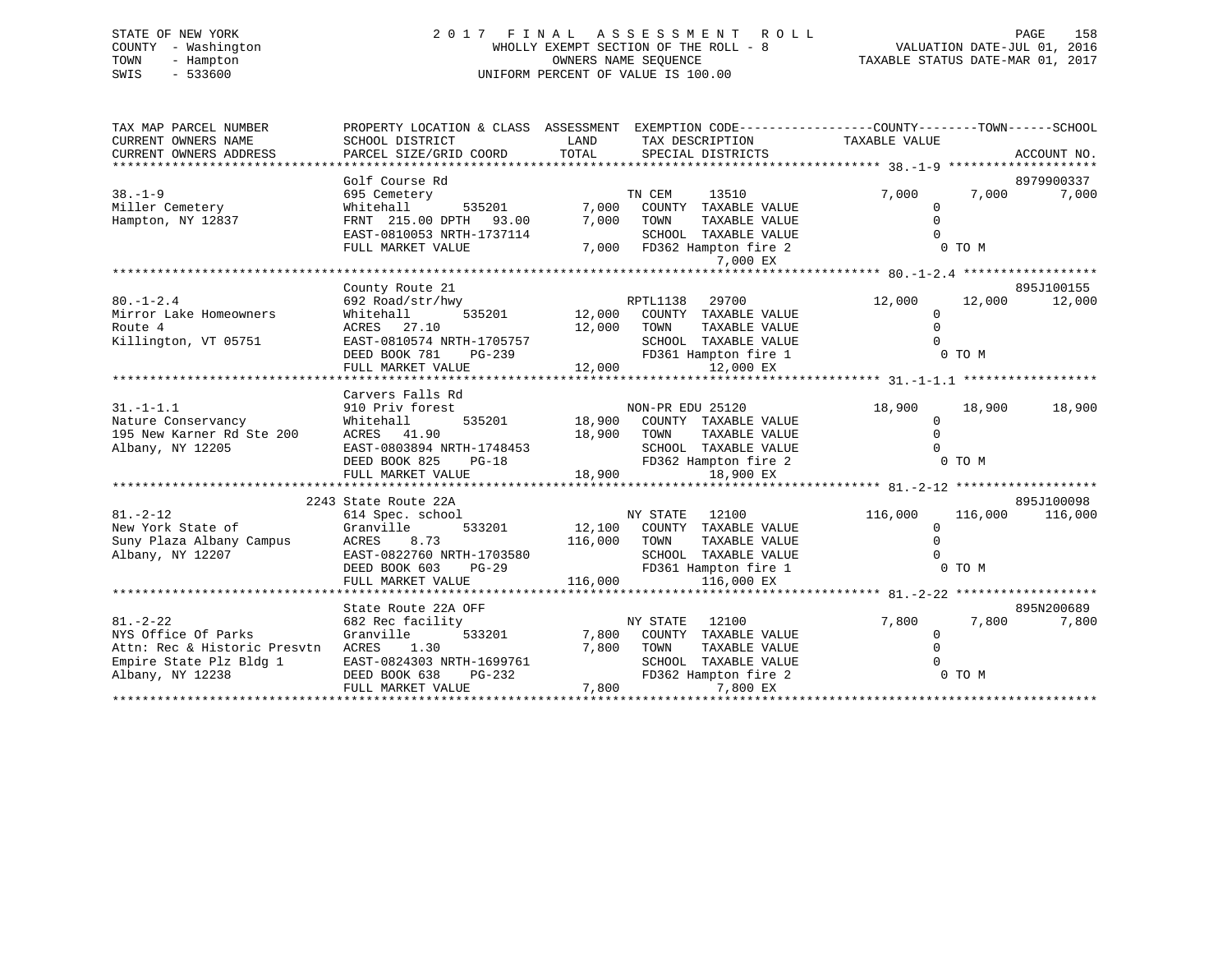| STATE OF NEW YORK<br>COUNTY - Washington<br>- Hampton<br>TOWN<br>SWIS<br>$-533600$ | 2017 FINAL ASSESSMENT ROLL<br>WHOLLY EXEMPT SECTION OF THE ROLL - 8<br>OWNERS NAME SEOUENCE<br>UNIFORM PERCENT OF VALUE IS 100.00 |       |                   |                                                                                |                           | 159<br>VALUATION DATE-JUL 01, 2016<br>TAXABLE STATUS DATE-MAR 01, 2017 |
|------------------------------------------------------------------------------------|-----------------------------------------------------------------------------------------------------------------------------------|-------|-------------------|--------------------------------------------------------------------------------|---------------------------|------------------------------------------------------------------------|
| TAX MAP PARCEL NUMBER<br>CURRENT OWNERS NAME                                       | PROPERTY LOCATION & CLASS ASSESSMENT<br>SCHOOL DISTRICT                                                                           | LAND  | TAX DESCRIPTION   | EXEMPTION CODE-----------------COUNTY--------TOWN------SCHOOL<br>TAXABLE VALUE |                           |                                                                        |
| CURRENT OWNERS ADDRESS                                                             | PARCEL SIZE/GRID COORD<br>Pratt Rd                                                                                                | TOTAL | SPECIAL DISTRICTS |                                                                                | ACCOUNT NO.<br>8979900336 |                                                                        |

| 72.-1-8           | 695 Cemetery              |       | 13510<br>TN CEM         | 6,000  | 6,000<br>6,000 |
|-------------------|---------------------------|-------|-------------------------|--------|----------------|
| Warren Cemetery   | 533201<br>Granville       | 6,000 | COUNTY<br>TAXABLE VALUE |        |                |
| Hampton, NY 12837 | FRNT 195.00 DPTH 170.00   | 6.000 | TOWN<br>TAXABLE VALUE   |        |                |
|                   | EAST-0821623 NRTH-1710644 |       | TAXABLE VALUE<br>SCHOOL |        |                |
|                   | FULL MARKET VALUE         | 6,000 | FD361 Hampton fire 1    | 0 TO M |                |
|                   |                           |       | 6,000 EX                |        |                |
|                   |                           |       |                         |        |                |
|                   |                           |       |                         |        |                |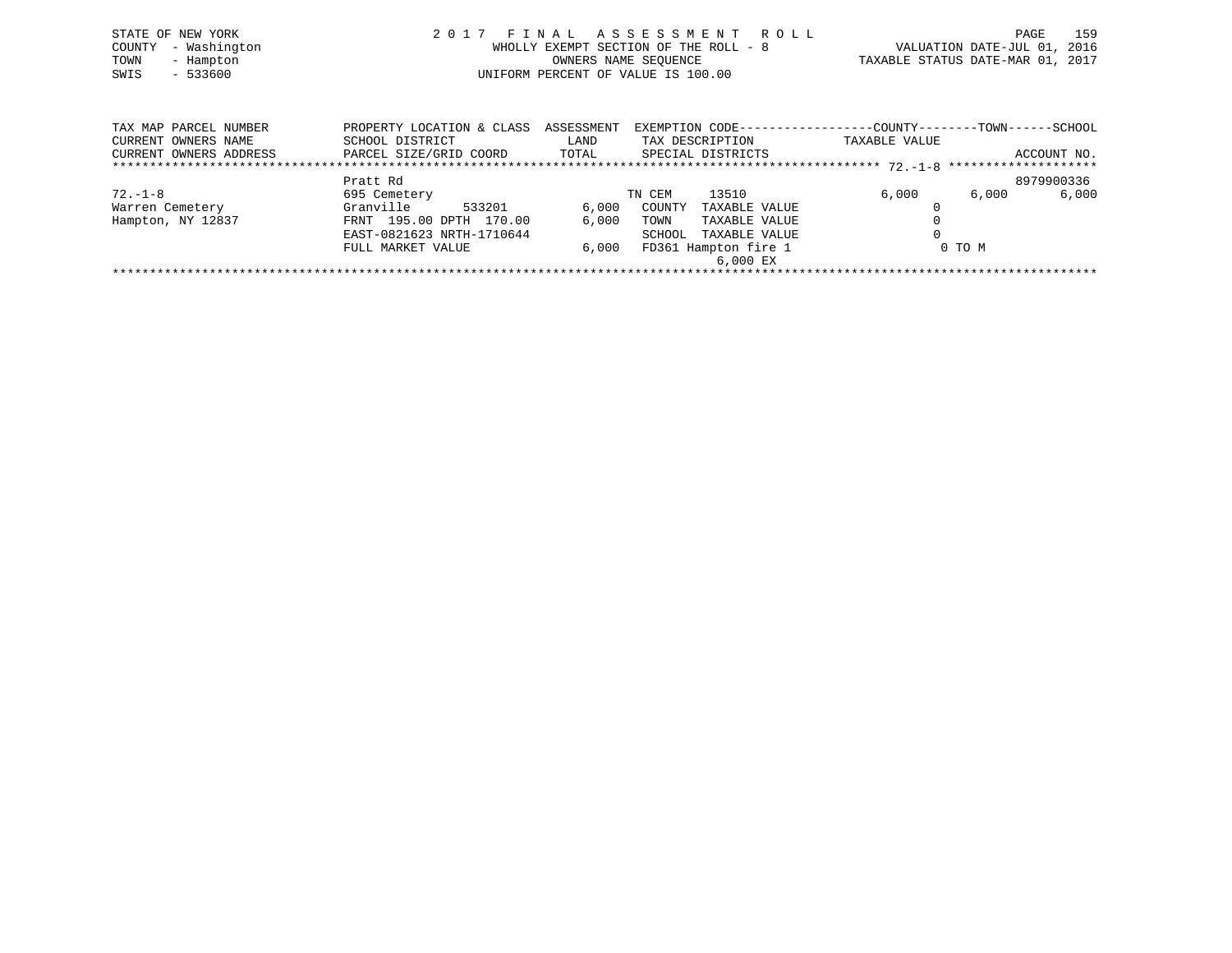$SWIS$  - 533600

VALUATION DATE-JUL 01, 2016 TOWN - Hampton TAXABLE STATUS DATE-MAR 01, 2017 UNIFORM PERCENT OF VALUE IS 100.00 CURRENT DATE 6/07/2017

#### \*\*\* S P E C I A L D I S T R I C T S U M M A R Y \*\*\*

| CODE | DISTRICT NAME        | TOTAL<br>PARCELS | EXTENSION<br>TYPE | EXTENSION<br>VALUE | AD VALOREM<br>VALUE | EXEMPT<br>AMOUNT | TAXABLE<br>VALUE |
|------|----------------------|------------------|-------------------|--------------------|---------------------|------------------|------------------|
|      | EZ005 Empire Zone 5  |                  | 1 TOTAL           |                    | 1,500               | 1,500            |                  |
|      | CA001 Cons agri dst  |                  | 2 TOTAL           |                    | 175,100             | 175,100          |                  |
|      | EZ015 Empire Zone-Si |                  | 1 TOTAL           |                    | 173,600             | 173,600          |                  |
|      | FD361 Hampton fire 1 |                  | 8 TOTAL M         |                    | 369,800             | 369,800          |                  |
|      | FD362 Hampton fire 2 |                  | 7 TOTAL M         |                    | 447,300             | 447,300          |                  |

#### \*\*\* S C H O O L D I S T R I C T S U M M A R Y \*\*\*

| CODE             | DISTRICT NAME          | TOTAL<br>PARCELS | ASSESSED<br>LAND  | ASSESSED<br>TOTAL  | EXEMPT<br>AMOUNT   | TOTAL<br>TAXABLE | STAR<br>AMOUNT | STAR<br>TAXABLE |
|------------------|------------------------|------------------|-------------------|--------------------|--------------------|------------------|----------------|-----------------|
| 533201<br>535201 | Granville<br>Whitehall | 8                | 61,900<br>127,700 | 365,600<br>451,500 | 365,600<br>451,500 |                  |                |                 |
|                  | SUB-TOTAL              | 15               | 189,600           | 817,100            | 817,100            |                  |                |                 |
|                  | TOTAL                  | 15               | 189,600           | 817,100            | 817,100            |                  |                |                 |

### \*\*\* S Y S T E M C O D E S S U M M A R Y \*\*\*

### NO SYSTEM EXEMPTIONS AT THIS LEVEL

#### \*\*\* E X E M P T I O N S U M M A R Y \*\*\*

| CODE  | DESCRIPTION | TOTAL<br>PARCELS | COUNTY  | TOWN    | SCHOOL  |
|-------|-------------|------------------|---------|---------|---------|
| 12100 | NY STATE    |                  | 123,800 | 123,800 | 123,800 |
| 13500 | OTHER TOWN  | ◠<br>∠           | 147,700 | 147,700 | 147,700 |
| 13510 | TN CEM      |                  | 26,500  | 26,500  | 26,500  |
| 25110 | NON-PR REL  |                  | 412,100 | 412,100 | 412,100 |
| 25120 | NON-PR EDU  |                  | 18,900  | 18,900  | 18,900  |
| 26400 | VOL FIRE    |                  | 76,100  | 76,100  | 76,100  |
| 29700 | RPTL1138    |                  | 12,000  | 12,000  | 12,000  |
|       | TOTAL       | 15               | 817,100 | 817,100 | 817,100 |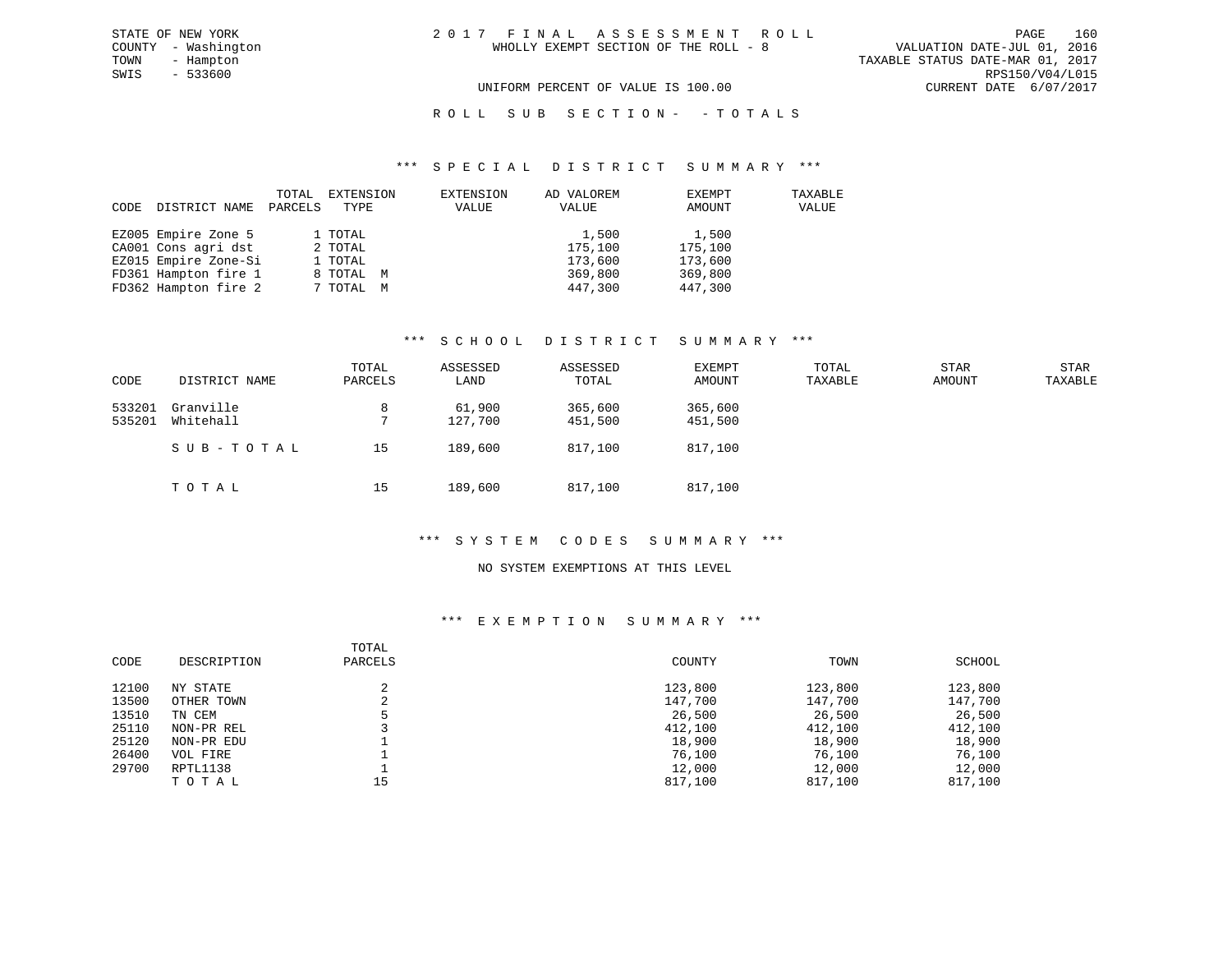| STATE OF NEW YORK   | 2017 FINAL ASSESSMENT ROLL            | 161<br>PAGE                      |
|---------------------|---------------------------------------|----------------------------------|
| COUNTY - Washington | WHOLLY EXEMPT SECTION OF THE ROLL - 8 | VALUATION DATE-JUL 01, 2016      |
| TOWN<br>- Hampton   |                                       | TAXABLE STATUS DATE-MAR 01, 2017 |
| SWIS<br>- 533600    |                                       | RPS150/V04/L015                  |
|                     | UNIFORM PERCENT OF VALUE IS 100.00    | CURRENT DATE 6/07/2017           |
|                     |                                       |                                  |

R O L L S U B S E C T I O N - - T O T A L S

| ROLL |        | TOTAL          | <b>SSESSED</b> |              | AXABLE | TAXABLE | TAXABLE | STAR    |
|------|--------|----------------|----------------|--------------|--------|---------|---------|---------|
| SEC  |        | <b>DARCTIC</b> | ∟AND           | <b>TOTAL</b> | COUNTY | TOWN    | SCHOOL  | TAXABLE |
|      | FYFMDT |                | ,600<br>RQ     | O 1<br>100   |        |         |         |         |
|      |        |                |                |              |        |         |         |         |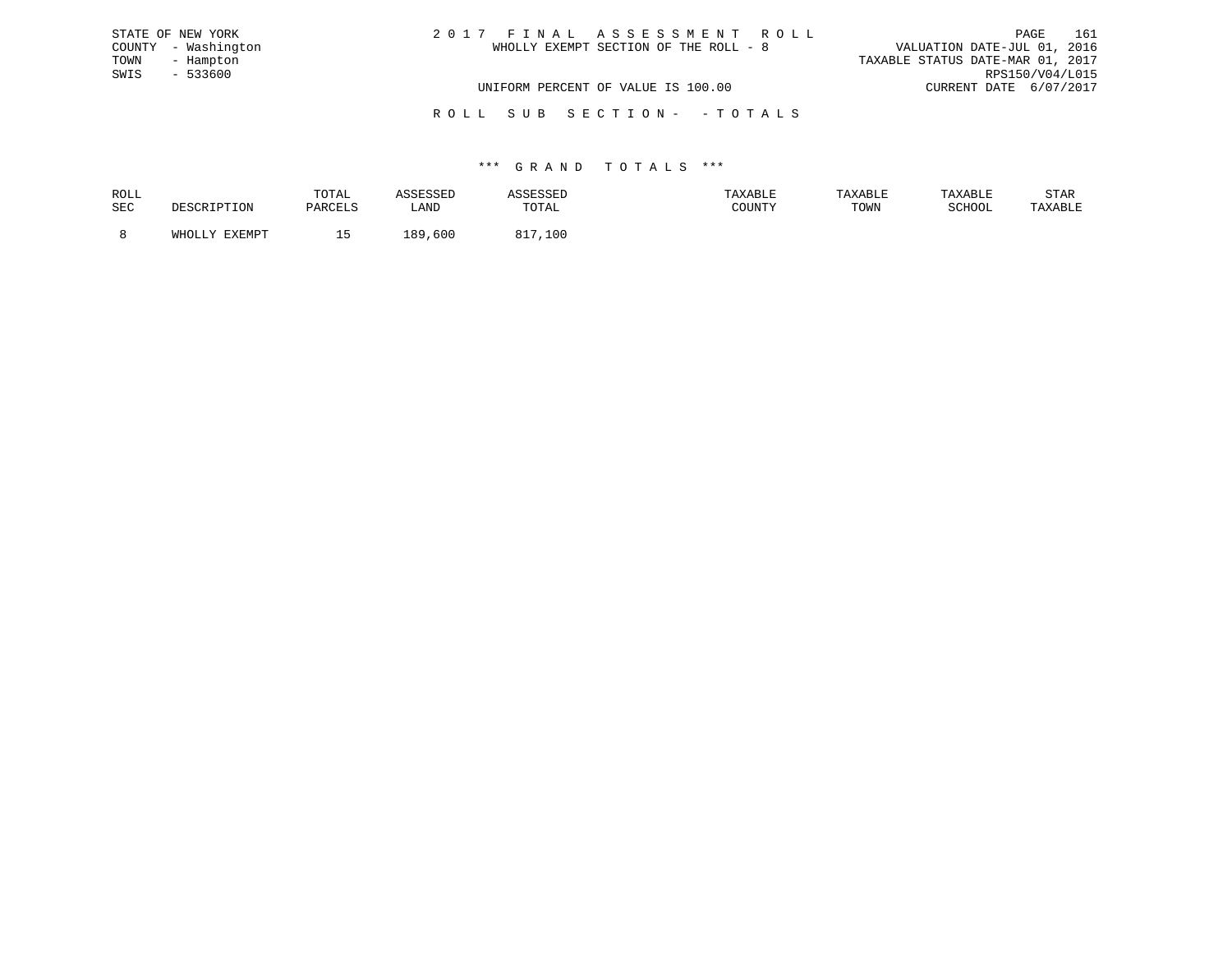|      | STATE OF NEW YORK   | 2017 FINAL ASSESSMENT ROLL |                                       |                                  |                        | PAGE | 162 |
|------|---------------------|----------------------------|---------------------------------------|----------------------------------|------------------------|------|-----|
|      | COUNTY - Washington |                            | WHOLLY EXEMPT SECTION OF THE ROLL - 8 | VALUATION DATE-JUL 01, 2016      |                        |      |     |
| TOWN | - Hampton           |                            |                                       | TAXABLE STATUS DATE-MAR 01, 2017 |                        |      |     |
| SWIS | - 533600            |                            | UNIFORM PERCENT OF VALUE IS 100.00    |                                  | RPS150/V04/L015        |      |     |
|      |                     |                            |                                       |                                  | CURRENT DATE 6/07/2017 |      |     |
|      |                     |                            |                                       |                                  |                        |      |     |

# ROLL SECTION TOTALS

#### \*\*\* S P E C I A L D I S T R I C T S U M M A R Y \*\*\*

| CODE | DISTRICT NAME        | TOTAL<br>PARCELS | EXTENSION<br>TYPE | EXTENSION<br>VALUE | AD VALOREM<br>VALUE | EXEMPT<br>AMOUNT | TAXABLE<br>VALUE |
|------|----------------------|------------------|-------------------|--------------------|---------------------|------------------|------------------|
|      | EZ005 Empire Zone 5  |                  | 1 TOTAL           |                    | 1,500               | 1,500            |                  |
|      | CA001 Cons agri dst  |                  | 2 TOTAL           |                    | 175,100             | 175,100          |                  |
|      | EZ015 Empire Zone-Si |                  | 1 TOTAL           |                    | 173,600             | 173,600          |                  |
|      | FD361 Hampton fire 1 |                  | 8 TOTAL M         |                    | 369,800             | 369,800          |                  |
|      | FD362 Hampton fire 2 |                  | 7 TOTAL M         |                    | 447,300             | 447,300          |                  |

#### \*\*\* S C H O O L D I S T R I C T S U M M A R Y \*\*\*

| CODE             | DISTRICT NAME          | TOTAL<br>PARCELS | ASSESSED<br>LAND  | ASSESSED<br>TOTAL  | EXEMPT<br>AMOUNT   | TOTAL<br>TAXABLE | STAR<br>AMOUNT | STAR<br>TAXABLE |
|------------------|------------------------|------------------|-------------------|--------------------|--------------------|------------------|----------------|-----------------|
| 533201<br>535201 | Granville<br>Whitehall | 8                | 61,900<br>127,700 | 365,600<br>451,500 | 365,600<br>451,500 |                  |                |                 |
|                  | SUB-TOTAL              | 15               | 189,600           | 817,100            | 817,100            |                  |                |                 |
|                  | тотаь                  | 15               | 189,600           | 817,100            | 817,100            |                  |                |                 |

#### \*\*\* S Y S T E M C O D E S S U M M A R Y \*\*\*

#### NO SYSTEM EXEMPTIONS AT THIS LEVEL

#### \*\*\* E X E M P T I O N S U M M A R Y \*\*\*

| CODE  | DESCRIPTION | TOTAL<br>PARCELS | COUNTY  | TOWN    | SCHOOL  |
|-------|-------------|------------------|---------|---------|---------|
| 12100 | NY STATE    |                  | 123,800 | 123,800 | 123,800 |
| 13500 | OTHER TOWN  | ◠<br>∠           | 147,700 | 147,700 | 147,700 |
| 13510 | TN CEM      |                  | 26,500  | 26,500  | 26,500  |
| 25110 | NON-PR REL  |                  | 412,100 | 412,100 | 412,100 |
| 25120 | NON-PR EDU  |                  | 18,900  | 18,900  | 18,900  |
| 26400 | VOL FIRE    |                  | 76,100  | 76,100  | 76,100  |
| 29700 | RPTL1138    |                  | 12,000  | 12,000  | 12,000  |
|       | TOTAL       | 15               | 817,100 | 817,100 | 817,100 |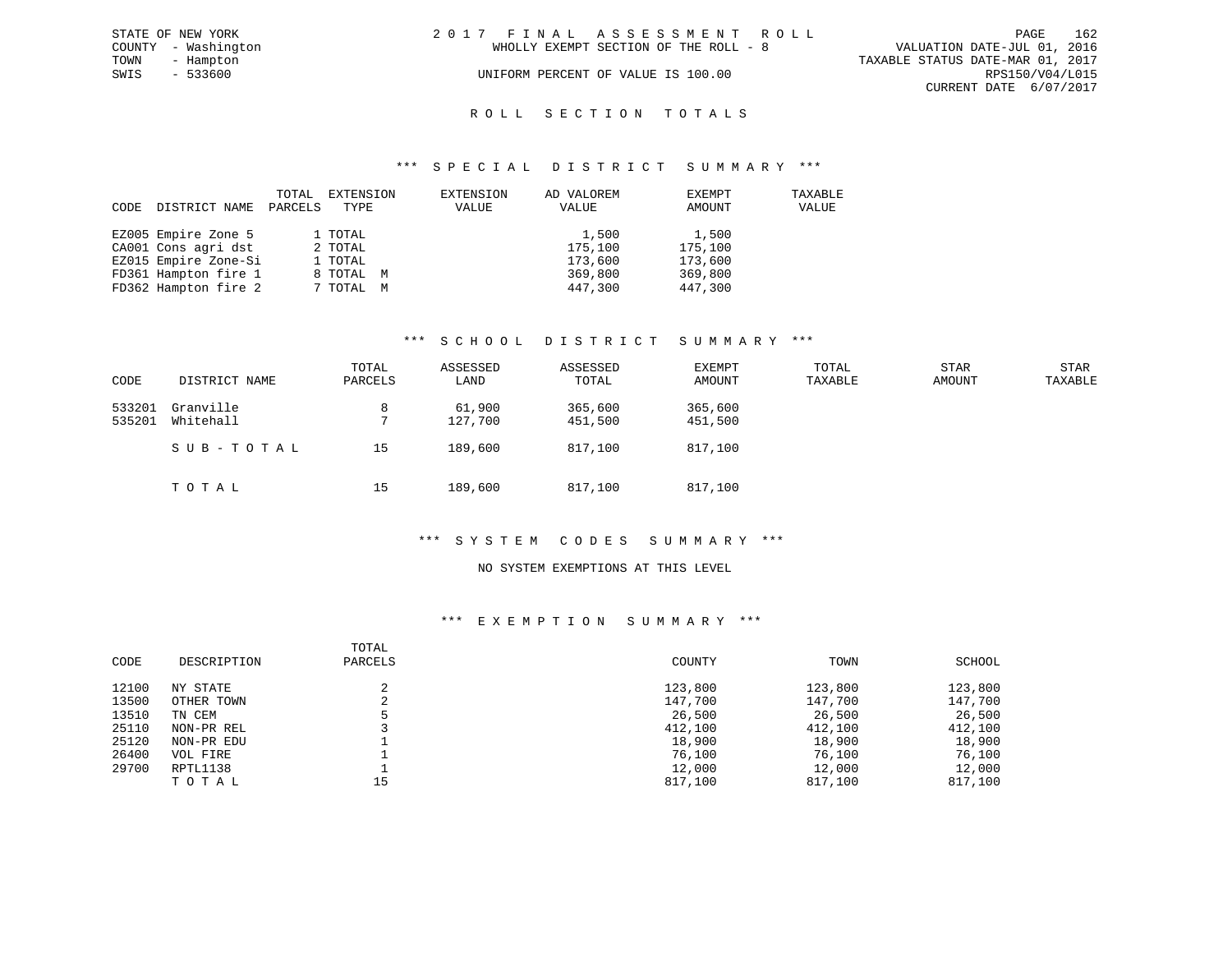|      | STATE OF NEW YORK   | 2017 FINAL ASSESSMENT ROLL            |                             | PAGE | 163 |
|------|---------------------|---------------------------------------|-----------------------------|------|-----|
|      | COUNTY - Washington | WHOLLY EXEMPT SECTION OF THE ROLL - 8 | VALUATION DATE-JUL 01, 2016 |      |     |
| TOWN | - Hampton           | TAXABLE STATUS DATE-MAR 01, 2017      |                             |      |     |
| SWIS | - 533600            | UNIFORM PERCENT OF VALUE IS 100.00    | RPS150/V04/L015             |      |     |
|      |                     |                                       | CURRENT DATE 6/07/2017      |      |     |
|      |                     |                                       |                             |      |     |

# \*\*\* G R A N D T O T A L S \*\*\*

R O L L S E C T I O N T O T A L S

| ROLL       |                          | TOTAL                            | <b><i>\SSESSED</i></b> |             | TAXABLE | TAXABLE | TAXABLE                    | STAR    |
|------------|--------------------------|----------------------------------|------------------------|-------------|---------|---------|----------------------------|---------|
| <b>SEC</b> | זור/דידים דפו״ו פיהם     | PARCELS                          | LAND                   | TOTAL       | COUNTY  | TOWN    | $CATI\cap\cap T$<br>OCHUUL | TAXABLE |
|            | EXEMPT<br>M∐∩<br>AHUTTA. | $\ddot{\phantom{1}}$<br><u>_</u> | 189<br>,600            | 817<br>,100 |         |         |                            |         |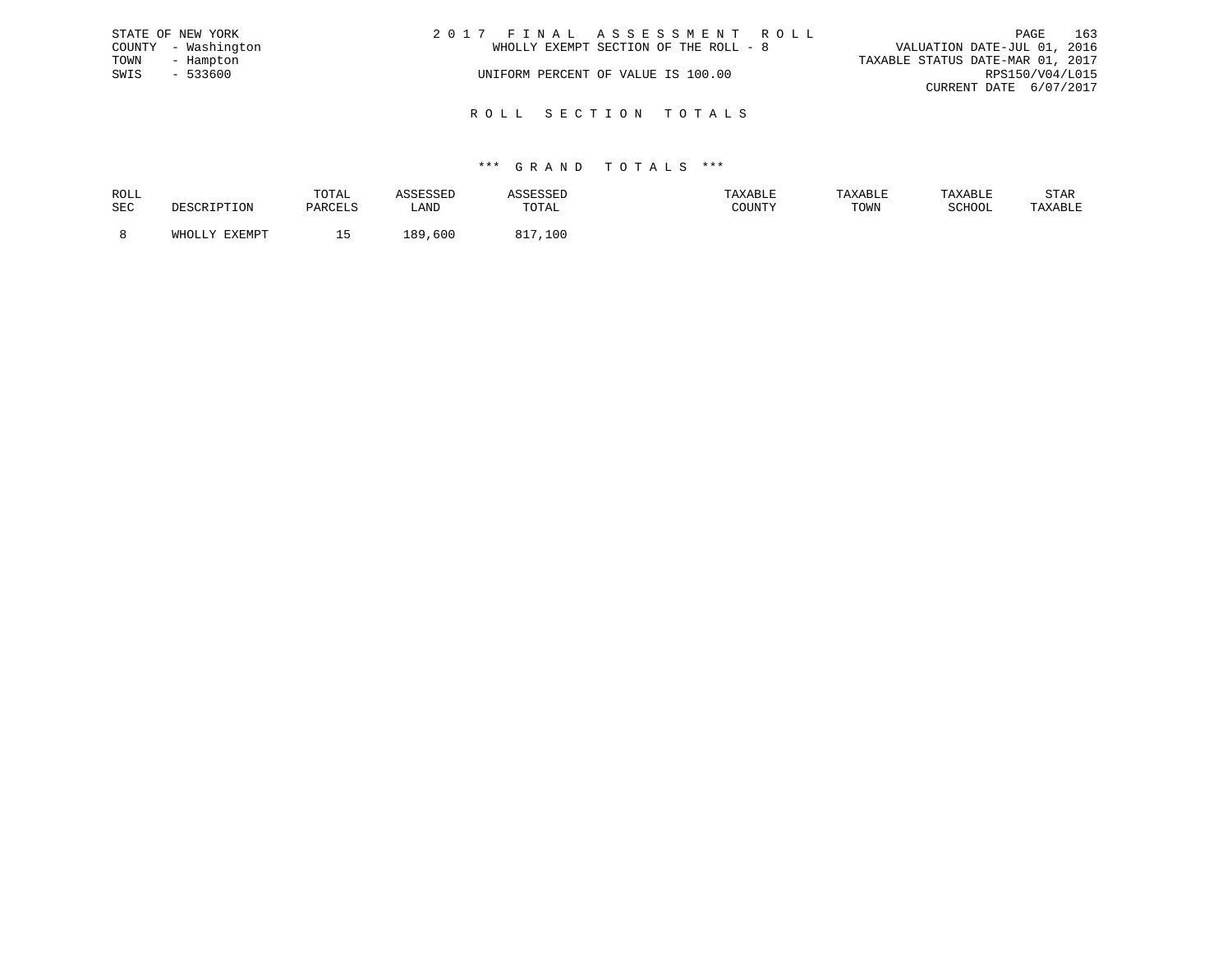TOWN - Hampton S W I S T O T A L S TAXABLE STATUS DATE-MAR 01, 2017 CURRENT DATE 6/07/2017

# UNIFORM PERCENT OF VALUE IS 100.00

## \*\*\* S P E C I A L D I S T R I C T S U M M A R Y \*\*\*

| CODE | DISTRICT NAME        | TOTAL<br>PARCELS | EXTENSION<br>TYPE | EXTENSION<br>VALUE | AD VALOREM<br>VALUE | EXEMPT<br>AMOUNT | TAXABLE<br>VALUE |
|------|----------------------|------------------|-------------------|--------------------|---------------------|------------------|------------------|
|      | EZ005 Empire Zone 5  |                  | 3 TOTAL           |                    | 313,400             | 1,500            | 311,900          |
|      | TE533 Trans exmt rep |                  | 4 MOVTAX          |                    |                     |                  |                  |
|      | CA001 Cons agri dst  |                  | 84 TOTAL          |                    | 12918,000           | 1084,466         | 11833,534        |
|      | EZ015 Empire Zone-Si |                  | 2 TOTAL           |                    | 427,300             | 173,600          | 253,700          |
|      | FD361 Hampton fire 1 |                  | 618 TOTAL M       |                    | 52792,404           | 443, 313         | 52349,091        |
|      | FD362 Hampton fire 2 |                  | 148 TOTAL M       |                    | 17100,643           | 450,772          | 16649,871        |

### \*\*\* S C H O O L D I S T R I C T S U M M A R Y \*\*\*

| CODE             | DISTRICT NAME          | TOTAL<br>PARCELS | ASSESSED<br>LAND      | ASSESSED<br>TOTAL      | EXEMPT<br>AMOUNT     | TOTAL<br>TAXABLE       | <b>STAR</b><br>AMOUNT | STAR<br>TAXABLE        |
|------------------|------------------------|------------------|-----------------------|------------------------|----------------------|------------------------|-----------------------|------------------------|
| 533201<br>535201 | Granville<br>Whitehall | 526<br>232       | 15893,100<br>7896,500 | 45996,876<br>23938,306 | 1235,727<br>1299,002 | 44761,149<br>22639,304 | 6650,655<br>2822,820  | 38110,494<br>19816,484 |
|                  | SUB-TOTAL              | 758              | 23789,600             | 69935,182              | 2534,729             | 67400,453              | 9473,475              | 57926,978              |
|                  | TOTAL                  | 758              | 23789,600             | 69935,182              | 2534,729             | 67400,453              | 9473,475              | 57926,978              |

### \*\*\* S Y S T E M C O D E S S U M M A R Y \*\*\*

### NO SYSTEM EXEMPTIONS AT THIS LEVEL

### \*\*\* E X E M P T I O N S U M M A R Y \*\*\*

| CODE  | DESCRIPTION | TOTAL<br>PARCELS | COUNTY  | TOWN    | SCHOOL  |
|-------|-------------|------------------|---------|---------|---------|
| 12100 | NY STATE    |                  | 123,800 | 123,800 | 123,800 |
| 13500 | OTHER TOWN  | ◠                | 147,700 | 147,700 | 147,700 |
| 13510 | TN CEM      |                  | 26,500  | 26,500  | 26,500  |
| 25110 | NON-PR REL  |                  | 412,100 | 412,100 | 412,100 |
| 25120 | NON-PR EDU  |                  | 18,900  | 18,900  | 18,900  |
| 26400 | VOL FIRE    |                  | 76,100  | 76,100  | 76,100  |
| 29700 | RPTL1138    |                  | 12,000  | 12,000  | 12,000  |
| 41121 | VET WAR CT  | 14               | 213,324 | 212,979 |         |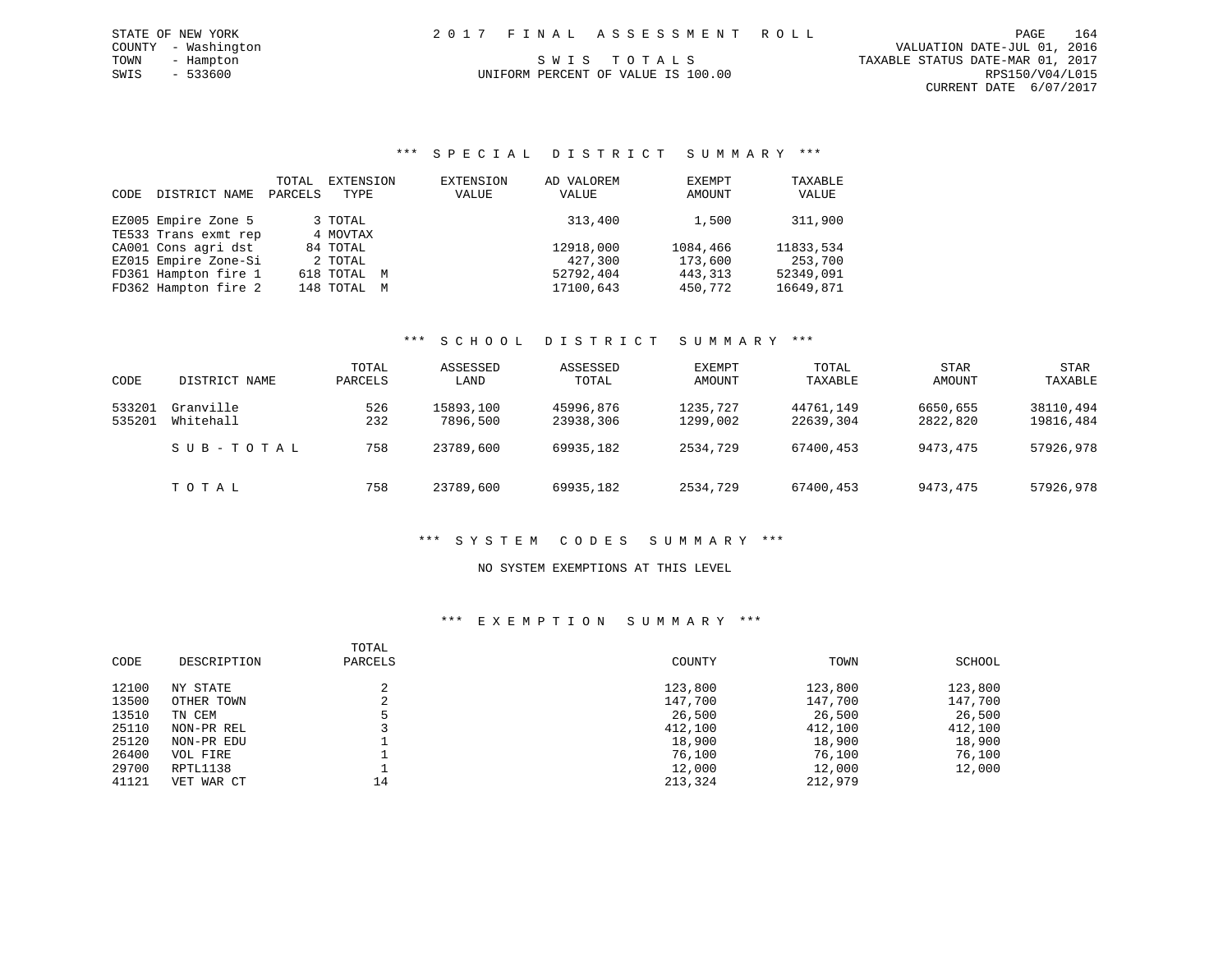UNIFORM PERCENT OF VALUE IS 100.00

 COUNTY - Washington VALUATION DATE-JUL 01, 2016 TOWN - Hampton S W I S T O T A L S TAXABLE STATUS DATE-MAR 01, 2017 CURRENT DATE 6/07/2017

#### \*\*\* E X E M P T I O N S U M M A R Y \*\*\*

|       |                  | TOTAL   |          |          |               |
|-------|------------------|---------|----------|----------|---------------|
| CODE  | DESCRIPTION      | PARCELS | COUNTY   | TOWN     | <b>SCHOOL</b> |
|       |                  |         |          |          |               |
| 41122 | VET WAR C        | 5       | 87,384   |          |               |
| 41123 | VET WAR T        | 5       |          | 81,572   |               |
| 41131 | VET COM CT       | 14      | 478,386  | 437,869  |               |
| 41132 | VET COM C        | 6       | 162,825  |          |               |
| 41133 | VET COM T        | 6       |          | 162,825  |               |
| 41141 | VET DIS CT       | 6       | 325,495  | 300,125  |               |
| 41142 | VET DIS C        |         | 111,517  |          |               |
| 41143 | VET DIS T        | 4       |          | 111,517  |               |
| 41151 | $CW_10_VET/$     | 5       | 38,200   | 38,200   |               |
| 41720 | AG DIST          | 30      | 832,381  | 832,381  | 832,381       |
| 41800 | AGED-ALL         | 5       | 184,764  | 184,764  | 208,485       |
| 41801 | AGED-CO/TN       |         | 107,683  | 107,683  |               |
| 41802 | AGED-CO          | 6       | 117,149  |          |               |
| 41803 | AGED-TOWN        | 9       |          | 180,504  |               |
| 41804 | AGED-SCH         | 4       |          |          | 81,045        |
| 41805 | AGE-CO/SCH       |         | 176,280  |          | 193,164       |
| 41834 | ENH STAR         | 73      |          |          | 4404,575      |
| 41844 | E STAR MH        | 3       |          |          | 58,800        |
| 41854 | BAS STAR         | 165     |          |          | 4961,700      |
| 41864 | <b>B STAR MH</b> | 2       |          |          | 48,400        |
| 41931 | DISAB-C/T        | 2       | 65,800   | 65,800   |               |
| 42100 | SILO EXMP        | 3       | 76,985   | 76,985   | 76,985        |
| 47460 | FOR 480A         |         | 325,569  | 325,569  | 325,569       |
|       | TOTAL            | 403     | 4120,842 | 3935,873 | 12008,204     |

| ROLL<br>SEC | DESCRIPTION       | TOTAL<br>PARCELS | ASSESSED<br>LAND | ASSESSED<br>TOTAL | TAXABLE<br>COUNTY | TAXABLE<br>TOWN | TAXABLE<br>SCHOOL | STAR<br>TAXABLE |
|-------------|-------------------|------------------|------------------|-------------------|-------------------|-----------------|-------------------|-----------------|
|             | TAXABLE           | 719              | 23308,400        | 64322,000         | 61018,258         | 61203,227       | 62604,371         | 53130,896       |
|             | SPECIAL FRANCHISE |                  |                  | 1152,394          | 1152,394          | 1152,394        | 1152,394          | 1152,394        |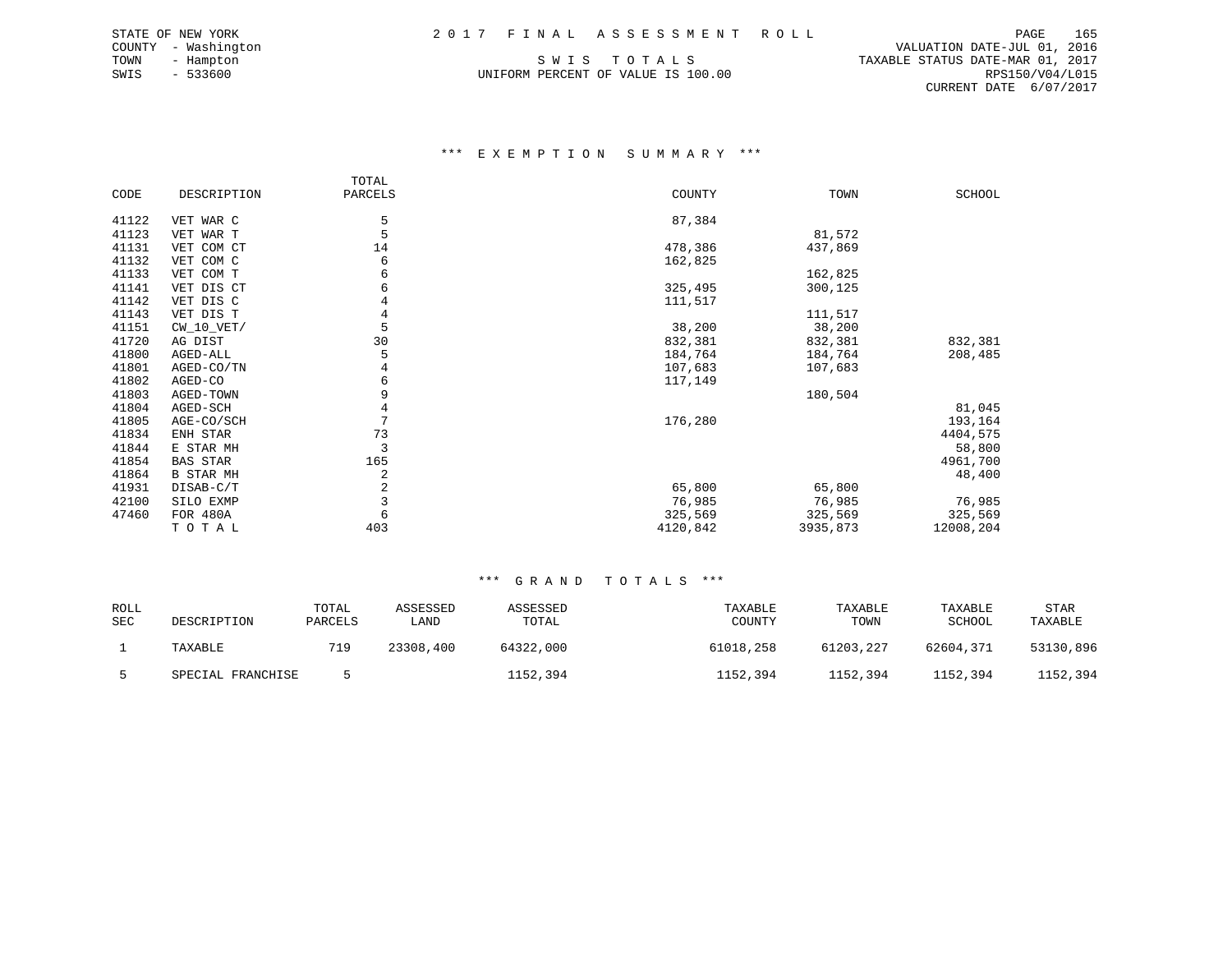| STATE OF NEW YORK   | 2017 FINAL ASSESSMENT ROLL         | 166<br>PAGE                      |
|---------------------|------------------------------------|----------------------------------|
| COUNTY - Washington |                                    | VALUATION DATE-JUL 01, 2016      |
| TOWN<br>- Hampton   | SWIS TOTALS                        | TAXABLE STATUS DATE-MAR 01, 2017 |
| $-533600$<br>SWIS   | UNIFORM PERCENT OF VALUE IS 100.00 | RPS150/V04/L015                  |
|                     |                                    | CURRENT DATE 6/07/2017           |

| ROLL<br><b>SEC</b> | DESCRIPTION         | TOTAL<br>PARCELS | ASSESSED<br>LAND | ASSESSED<br>TOTAL | TAXABLE<br>COUNTY | TAXABLE<br>TOWN | TAXABLE<br>SCHOOL | <b>STAR</b><br>TAXABLE |
|--------------------|---------------------|------------------|------------------|-------------------|-------------------|-----------------|-------------------|------------------------|
| 6                  | UTILITIES & N.C.    | 17               | 268,300          | 3449,285          | 3449,285          | 3449,285        | 3449,285          | 3449,285               |
|                    | CEILING RAILROADS   | 2                | 23,300           | 194,403           | 194,403           | 194,403         | 194,403           | 194,403                |
| 8                  | WHOLLY EXEMPT       | 15               | 189,600          | 817,100           |                   |                 |                   |                        |
| $\star$            | <b>SUB</b><br>TOTAL | 758              | 23789,600        | 69935,182         | 65814,340         | 65999,309       | 67400,453         | 57926,978              |
| $***$              | GRAND TOTAL         | 758              | 23789,600        | 69935,182         | 65814,340         | 65999,309       | 67400,453         | 57926,978              |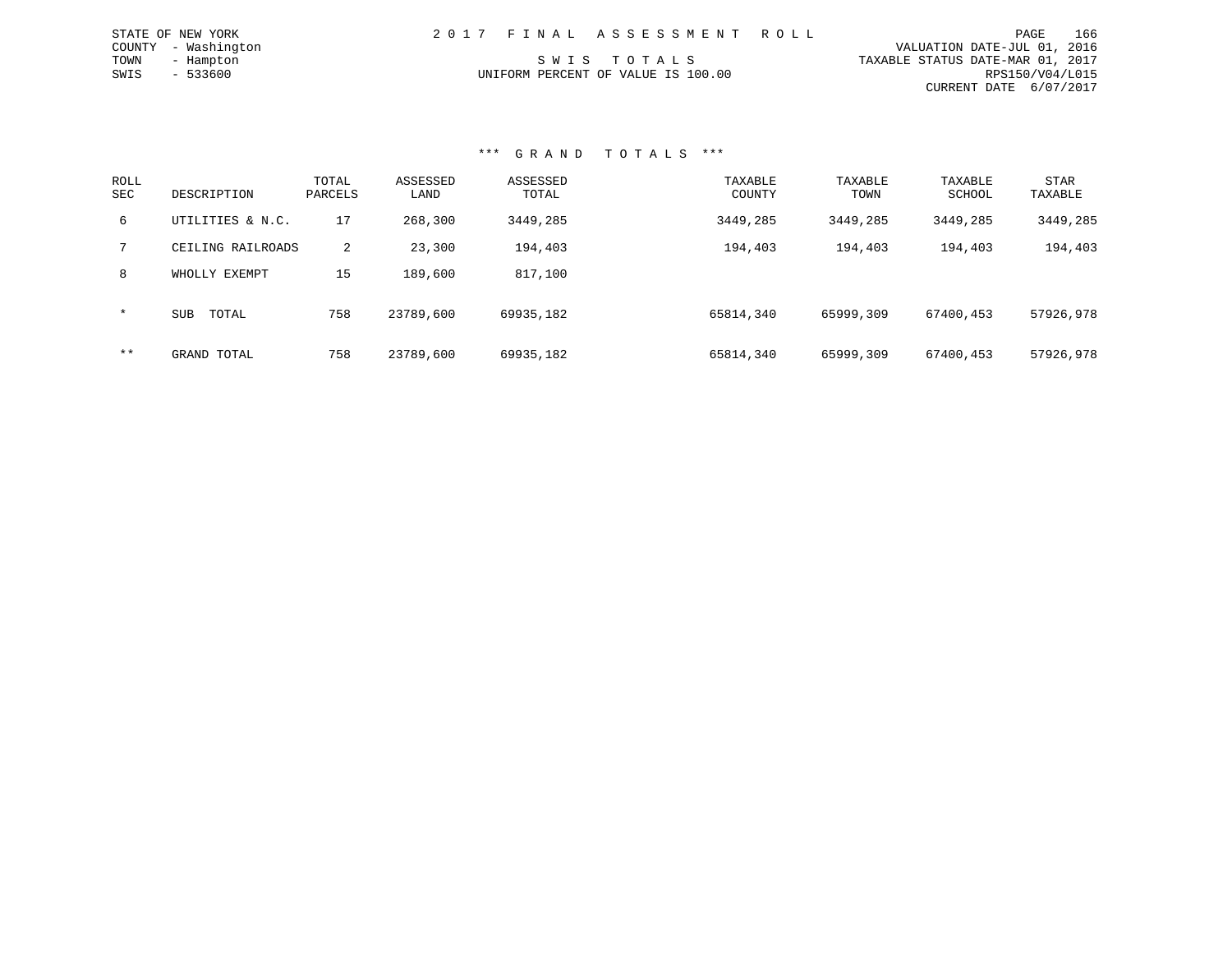|             | STATE OF NEW YORK   | 2017 FINAL ASSESSMENT ROLL |                                    |                                  | PAGE            | 167 |
|-------------|---------------------|----------------------------|------------------------------------|----------------------------------|-----------------|-----|
|             | COUNTY - Washington |                            | TOWN TOTALS                        | VALUATION DATE-JUL 01, 2016      |                 |     |
| TOWN        | - Hampton           |                            |                                    | TAXABLE STATUS DATE-MAR 01, 2017 |                 |     |
| SWIS - 5336 |                     |                            | UNIFORM PERCENT OF VALUE IS 100.00 |                                  | RPS150/V04/L015 |     |
|             |                     |                            |                                    | CURRENT DATE 6/07/2017           |                 |     |

#### \*\*\* S P E C I A L D I S T R I C T S U M M A R Y \*\*\*

| CODE | DISTRICT NAME        | TOTAL<br>PARCELS | EXTENSION<br>TYPE | <b>EXTENSION</b><br>VALUE | AD VALOREM<br>VALUE | EXEMPT<br>AMOUNT | TAXABLE<br>VALUE |
|------|----------------------|------------------|-------------------|---------------------------|---------------------|------------------|------------------|
|      | EZ005 Empire Zone 5  |                  | 3 TOTAL           |                           | 313,400             | 1,500            | 311,900          |
|      | TE533 Trans exmt rep |                  | 4 MOVTAX          |                           |                     |                  |                  |
|      | CA001 Cons agri dst  |                  | 84 TOTAL          |                           | 12918,000           | 1084,466         | 11833,534        |
|      | EZ015 Empire Zone-Si |                  | 2 TOTAL           |                           | 427,300             | 173,600          | 253,700          |
|      | FD361 Hampton fire 1 |                  | 618 TOTAL M       |                           | 52792,404           | 443,313          | 52349,091        |
|      | FD362 Hampton fire 2 |                  | 148 TOTAL M       |                           | 17100,643           | 450,772          | 16649,871        |

#### \*\*\* S C H O O L D I S T R I C T S U M M A R Y \*\*\*

|        |               | TOTAL   | ASSESSED  | ASSESSED  | EXEMPT   | TOTAL     | <b>STAR</b> | <b>STAR</b> |
|--------|---------------|---------|-----------|-----------|----------|-----------|-------------|-------------|
| CODE   | DISTRICT NAME | PARCELS | LAND      | TOTAL     | AMOUNT   | TAXABLE   | AMOUNT      | TAXABLE     |
| 533201 | Granville     | 526     | 15893,100 | 45996,876 | 1235,727 | 44761,149 | 6650,655    | 38110,494   |
| 535201 | Whitehall     | 232     | 7896,500  | 23938,306 | 1299,002 | 22639,304 | 2822,820    | 19816,484   |
|        | SUB-TOTAL     | 758     | 23789,600 | 69935,182 | 2534,729 | 67400,453 | 9473,475    | 57926,978   |
|        | TOTAL         | 758     | 23789,600 | 69935,182 | 2534,729 | 67400,453 | 9473,475    | 57926,978   |

#### \*\*\* S Y S T E M C O D E S S U M M A R Y \*\*\*

### NO SYSTEM EXEMPTIONS AT THIS LEVEL

#### \*\*\* E X E M P T I O N S U M M A R Y \*\*\*

| CODE  | DESCRIPTION | TOTAL<br>PARCELS | COUNTY  | TOWN    | SCHOOL  |
|-------|-------------|------------------|---------|---------|---------|
| 12100 | NY STATE    |                  | 123,800 | 123,800 | 123,800 |
| 13500 | OTHER TOWN  | ∠                | 147,700 | 147,700 | 147,700 |
| 13510 | TN CEM      |                  | 26,500  | 26,500  | 26,500  |
| 25110 | NON-PR REL  |                  | 412,100 | 412,100 | 412,100 |
| 25120 | NON-PR EDU  |                  | 18,900  | 18,900  | 18,900  |
| 26400 | VOL FIRE    |                  | 76,100  | 76,100  | 76,100  |
| 29700 | RPTL1138    |                  | 12,000  | 12,000  | 12,000  |
| 41121 | VET WAR CT  | 14               | 213,324 | 212,979 |         |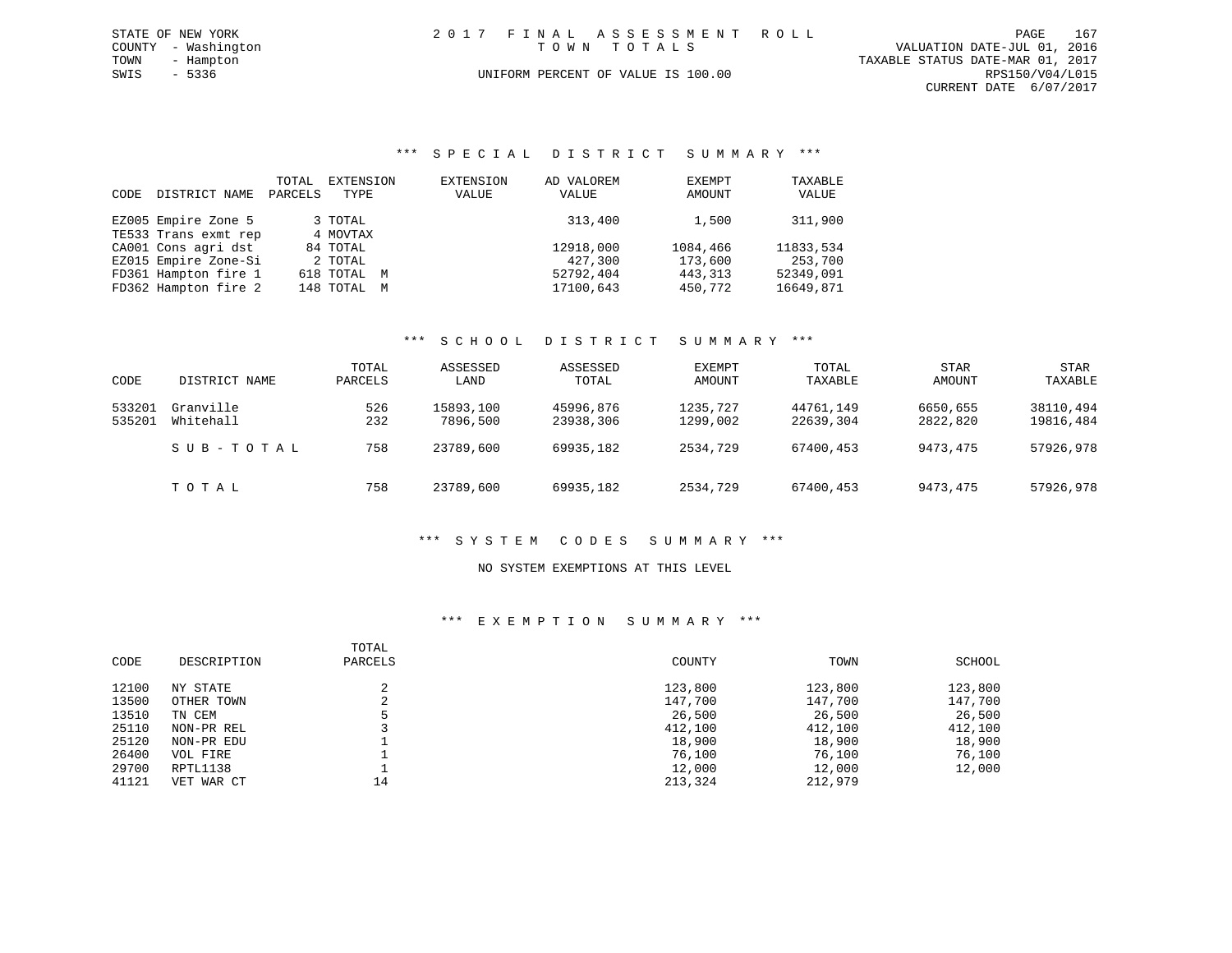|      | STATE OF NEW YORK   | 2017 FINAL ASSESSMENT ROLL         |  |                                  | PAGE            | 168 |
|------|---------------------|------------------------------------|--|----------------------------------|-----------------|-----|
|      | COUNTY - Washington | TOWN TOTALS                        |  | VALUATION DATE-JUL 01, 2016      |                 |     |
| TOWN | - Hampton           |                                    |  | TAXABLE STATUS DATE-MAR 01, 2017 |                 |     |
| SWIS | - 5336              | UNIFORM PERCENT OF VALUE IS 100.00 |  |                                  | RPS150/V04/L015 |     |
|      |                     |                                    |  | CURRENT DATE 6/07/2017           |                 |     |

#### \*\*\* E X E M P T I O N S U M M A R Y \*\*\*

|       |                  | TOTAL   |          |          |           |
|-------|------------------|---------|----------|----------|-----------|
| CODE  | DESCRIPTION      | PARCELS | COUNTY   | TOWN     | SCHOOL    |
|       |                  |         |          |          |           |
| 41122 | VET WAR C        | 5       | 87,384   |          |           |
| 41123 | VET WAR T        | 5       |          | 81,572   |           |
| 41131 | VET COM CT       | 14      | 478,386  | 437,869  |           |
| 41132 | VET COM C        | 6       | 162,825  |          |           |
| 41133 | VET COM T        | 6       |          | 162,825  |           |
| 41141 | VET DIS CT       | 6       | 325,495  | 300,125  |           |
| 41142 | VET DIS C        | 4       | 111,517  |          |           |
| 41143 | VET DIS T        | 4       |          | 111,517  |           |
| 41151 | $CW_10_VET/$     | 5       | 38,200   | 38,200   |           |
| 41720 | AG DIST          | 30      | 832,381  | 832,381  | 832,381   |
| 41800 | AGED-ALL         | 5       | 184,764  | 184,764  | 208,485   |
| 41801 | AGED-CO/TN       | 4       | 107,683  | 107,683  |           |
| 41802 | AGED-CO          | 6       | 117,149  |          |           |
| 41803 | AGED-TOWN        | 9       |          | 180,504  |           |
| 41804 | AGED-SCH         | 4       |          |          | 81,045    |
| 41805 | AGE-CO/SCH       | 7       | 176,280  |          | 193,164   |
| 41834 | ENH STAR         | 73      |          |          | 4404,575  |
| 41844 | E STAR MH        | 3       |          |          | 58,800    |
| 41854 | <b>BAS STAR</b>  | 165     |          |          | 4961,700  |
| 41864 | <b>B STAR MH</b> | 2       |          |          | 48,400    |
| 41931 | DISAB-C/T        | 2       | 65,800   | 65,800   |           |
| 42100 | SILO EXMP        | 3       | 76,985   | 76,985   | 76,985    |
| 47460 | FOR 480A         | 6       | 325,569  | 325,569  | 325,569   |
|       | TOTAL            | 403     | 4120,842 | 3935,873 | 12008,204 |
|       |                  |         |          |          |           |

| <b>ROLL</b><br><b>SEC</b> | DESCRIPTION       | TOTAL<br>PARCELS | ASSESSED<br><b>LAND</b> | ASSESSED<br>TOTAL | TAXABLE<br>COUNTY | TAXABLE<br>TOWN | TAXABLE<br>SCHOOL | <b>STAR</b><br>TAXABLE |
|---------------------------|-------------------|------------------|-------------------------|-------------------|-------------------|-----------------|-------------------|------------------------|
|                           | TAXABLE           | 719              | 23308,400               | 64322,000         | 61018,258         | 61203,227       | 62604,371         | 53130,896              |
|                           | SPECIAL FRANCHISE |                  |                         | 1152,394          | 1152,394          | 1152,394        | 1152,394          | 1152,394               |